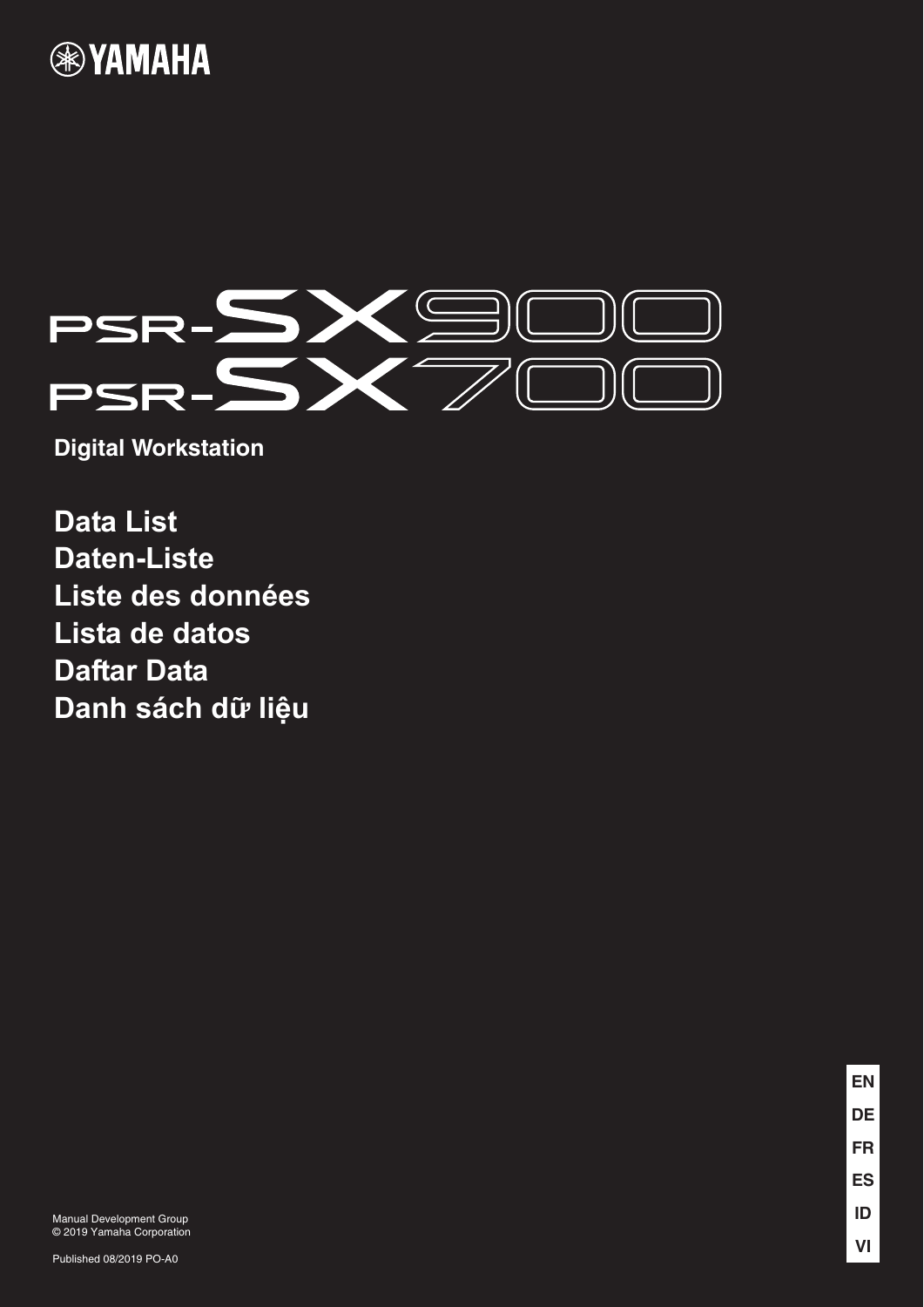# **Contents**

# **Voice List**

| Voice-Liste    |  |
|----------------|--|
| Liste des voix |  |
| Lista de voces |  |
| Daftar Voice   |  |
|                |  |
|                |  |

# **Mega Voice Map**

| Sound-Zuordnungen der Mega Voices |     |
|-----------------------------------|-----|
| Carte des voix Mega               |     |
| Mapa de Mega Voice                |     |
| Peta Mega Voice                   |     |
|                                   | -21 |
|                                   |     |

# **Drum/SFX Kit List**

| Drum/SFX-Kit-Liste                                 |  |
|----------------------------------------------------|--|
| Liste des kits de batterie/SFX                     |  |
| Lista de conjuntos de percusión/efectos especiales |  |
| Daftar Drum/SFX Kit                                |  |
|                                                    |  |
|                                                    |  |

# **Style List**

| Liste der Styles<br>Liste des styles<br>Lista de estilos<br>Daftar Style                                                                                                                                                              |  |
|---------------------------------------------------------------------------------------------------------------------------------------------------------------------------------------------------------------------------------------|--|
| <b>Multi Pad Bank List</b><br>Multi-Pad-Bank-Liste<br>Liste des banques multi-pads<br>Lista de bancos de Multi Pad<br>Daftar Bank Multi Pad                                                                                           |  |
| <b>Effect Type List</b><br>Liste der Effekttypen<br>Liste des types d'effet<br>Lista de tipos de efecto<br>Daftar Jenis Efek                                                                                                          |  |
| <b>Effect Parameter List</b><br>Liste der Effektparameter<br>Liste des paramètres d'effets<br>Lista de parámetros de efectos<br>Daftar Parameter Efek                                                                                 |  |
| Effect Data Assign Table<br>Effektdaten-Zuordnungstabelle<br>Tableau d'assignation des données d'effets<br>Tabla de asignación de datos para efectos<br>Tabel Penetapan Data Efek                                                     |  |
| Keyboard Harmony/Arpeggio Type List<br>Liste der Keyboard-Harmony-/Arpeggio-Typen<br>Liste des types d'harmonie/arpège du clavier<br>Lista de tipos de armonía de teclado/arpegio<br>Daftar Jenis Harmoni Keyboard dan Jenis Arpeggio |  |

# **[Vocal Harmony Parameter List \(PSR-SX900\)](#page-78-0)** Liste der Vokalharmonie-Parameter (PSR-SX900) Liste des paramètres liés à l'harmonie vocale (PSR-SX900) Lista de parámetros de armonía vocal (PSR-SX900) Daftar Parameter Harmoni Vokal (PSR-SX900) Danh sách thông số Vocal Harmony (PSR-SX900) ................................................ **79 Parameter Chart** Parametertabelle Tableau des paramètres Gráfico de parámetros Bagan Parameter [Bảng thông số ......................................................................................................](#page-85-0) **86 MIDI Data Format** MIDI-Datenformat Format des données MIDI Formato de datos MIDI Format Data MIDI [Định dạng dữ liệu MIDI.........................................................................................](#page-97-0) **98 Song Meta Event List** Liste der Meta-Events der Songs Liste des métaévénements des morceaux Lista de meta-eventos de canciones Daftar Song Meta Event [Danh sách Meta Event của bài hát.....................................................................](#page-119-0) **120 Song System Exclusive Message List** Liste der System-Exclusive-Meldungen der Songs Liste des messages exclusifs au système de morceaux Lista de mensajes exclusivos del sistema de canciones Daftar Pesan Eksklusif Sistem Lagu [Danh sách thông điệp riêng của bài hát ............................................................](#page-120-0) **121 MIDI Implementation Chart** MIDI-Implementierungstabelle Tableau d'implémentation MIDI Gráfico de implementacíon MIDI Bagan Implementasi MIDI [Bảng cài đặt MIDI ..............................................................................................](#page-121-0) **122**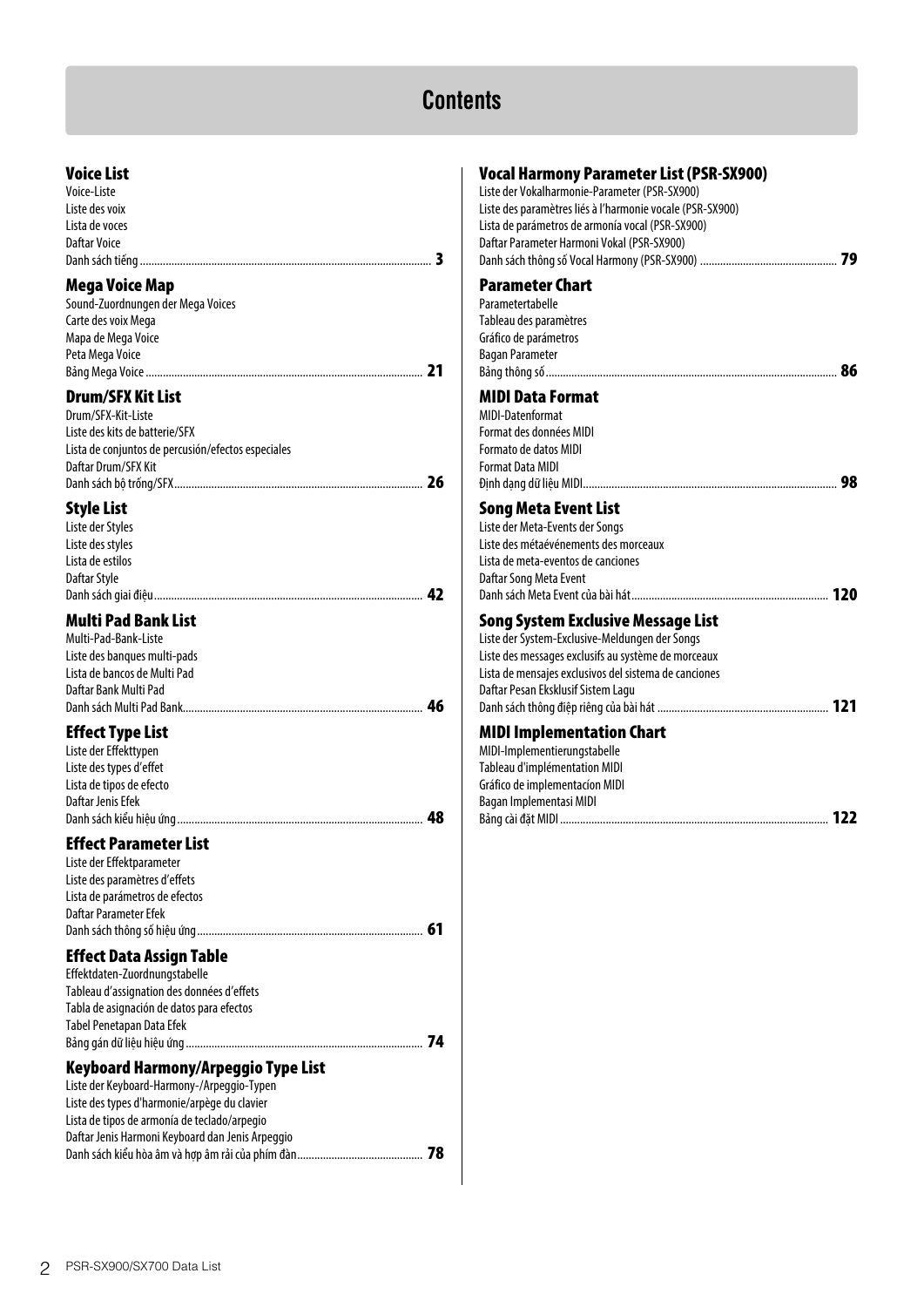<span id="page-2-0"></span>

| Sub           |          |                            | <b>Voice Number</b> |                           |                                    |                   | Sub      |          |                     | <b>Voice Number</b>        |                     |                      |                |
|---------------|----------|----------------------------|---------------------|---------------------------|------------------------------------|-------------------|----------|----------|---------------------|----------------------------|---------------------|----------------------|----------------|
| Category      | Category | <b>Voice Name</b>          |                     | MSB# LSB#                 | PC#                                | <b>Voice Type</b> | Category | Category | <b>Voice Name</b>   |                            | MSB# LSB#           | PC#                  | Voice Type     |
|               |          |                            |                     |                           | $(1 - 128)$                        |                   |          |          |                     |                            |                     | $(1 - 128)$          |                |
| Piano&E.Piano |          | ConcertGrand               | 0                   | 122                       | $\overline{1}$                     | S.Art!            | Organ    |          | HomeTheatreOrgan    | 10                         | $\sqrt{2}$          | $\overline{c}$       | OrganFlutes    |
|               |          | PopGrand                   | 104                 | 11                        | $\mathbf{1}$                       | S.Art!            |          |          | HomeOrganJazz       | 10                         | 3                   | $\overline{c}$       | OrganFlutes    |
|               |          | RockPiano                  | 104                 | 10                        | $\mathbf{1}$                       | S.Art!            |          |          | HomeOrganBallad     | 10                         | $\mathsf 0$         | $\overline{c}$       | OrganFlutes    |
|               |          | UprightPiano               | 104                 | 13                        | $\mathbf{1}$                       | S.Art!            |          |          | 60sComboOrgan1      | 104                        | 32                  | 17                   | Cool!          |
|               |          | PopUpright<br>SuitcaseHard | 104                 | 13                        | $\overline{c}$<br>$\,$ 5 $\,$      | S.Art!<br>Cool!   |          |          | 60sComboOrgan3      | 104<br>$\mathsf{O}\xspace$ | 34<br>111           | 17                   | Cool!<br>Cool! |
|               |          |                            | 104                 | 16                        |                                    |                   |          |          | R&B TremoloOrgan    |                            |                     | 19                   |                |
|               |          | SuitcasePhaser             | 104                 | 10                        | 5                                  | Cool!             |          |          | HomeOrganWarmth     | 10                         | 6<br>$\overline{7}$ | $\overline{c}$       | OrganFlutes    |
|               |          | CP80 Stage                 | 0<br>$\circ$        | 113<br>123                | $\ensuremath{\mathsf{3}}$<br>$\,6$ | Regular           |          |          | HomeOrganFull       | 10<br>104                  | 33                  | $\overline{c}$<br>17 | OrganFlutes    |
|               |          | DX Dynamic                 |                     |                           |                                    | Cool!             |          |          | 60sComboOrgan2      |                            |                     |                      | Cool!          |
|               |          | VintageEP                  | 104                 | 8                         | 5                                  | Cool!             |          |          | 60sComboOrgan4      | 104                        | 35                  | 17                   | Cool!          |
|               |          | AmbientPiano               | 104                 | $\,9$                     | $\mathbf{1}$                       | S.Art!            |          |          | OrganAGoGo          | 104                        | $\mathsf{O}\xspace$ | 17                   | Cool!          |
|               |          | 70sBalladUpright           | 104                 | 14                        | $\mathbf{1}$                       | S.Art!            |          |          | VintageAccomp1      | $\mathbb O$                | 108                 | 18                   | Regular        |
|               |          | ChilloutUpright            | 104                 | 15                        | $\mathbf{1}$                       | S.Art!            |          |          | VintageAccomp2      | $\mathbf 0$                | 107                 | 18                   | Regular        |
|               |          | HonkyTonkUpright           | 104                 | 13                        | $\overline{4}$                     | S.Art!            |          |          | VintageAccomp3      | $\mathbf 0$                | 106                 | 18                   | Regular        |
|               |          | SaloonUpright              | 104                 | 14                        | $\sqrt{2}$                         | S.Art!            |          |          | VintageAccomp4      | $\mathsf{O}\xspace$        | 105                 | 18                   | Regular        |
|               |          | SuitcaseSoft               | 104                 | $\overline{7}$            | 5                                  | Cool!             |          |          | VintageAccomp5      | $\circ$                    | 104                 | 18                   | Regular        |
|               |          | SuitcaseBallad             | 104                 | $\,9$                     | 5                                  | Cool!             |          |          | HomeAccomp1         | 104                        | 37                  | 19                   | Regular        |
|               |          | SuitcaseJazz               | 104                 | 13                        | $\sqrt{5}$                         | Cool!             |          |          | HomeAccomp2         | 104                        | 38                  | 19                   | Regular        |
|               |          | <b>SuitcaseDrive</b>       | 104                 | 11                        | 5                                  | Cool!             |          |          | EuroAccomp1         | 104                        | 33                  | 18                   | Regular        |
|               |          | SuitcaseTremolo            | 104                 | 12                        | 5                                  | Cool!             |          |          | EuroAccomp2         | 104                        | 34                  | 18                   | Regular        |
|               |          | OctavePiano1               | 104                 | $\sqrt{2}$                | $\overline{4}$                     | S.Art!            |          |          | EuroAccomp3         | 104                        | 35                  | 18                   | Regular        |
|               |          | OctavePiano2               | 104                 | 3                         | $\overline{4}$                     | S.Art!            |          |          | LieblichGedackt     | 104                        | $\,6\,$             | 20                   | Regular        |
|               |          | UprightOneOctave           | 104                 | 14                        | $\overline{4}$                     | S.Art!            |          |          | Diapason            | 104                        | $\overline{4}$      | 20                   | Regular        |
|               |          | UprightTwoOctaves          | 104                 | 15                        | $\overline{4}$                     | S.Art!            |          |          | Claribel&Flute      | 104                        | $\,$ 5 $\,$         | 20                   | Regular        |
|               |          | CocktailPiano              | 104                 | $\mathbf{1}$              | $\overline{4}$                     | S.Art!            |          |          | SoftReeds           | 104                        | $\overline{7}$      | 20                   | Regular        |
|               |          | DX Sweet                   | 104                 | $\mathsf{O}\xspace$       | 6                                  | Cool!             |          |          | GrandJeu            | 104                        | $\mathbf{1}$        | 20                   | Live!          |
|               |          | DX Ballad                  | $\mathbb O$         | 124                       | $\,6$                              | Cool!             |          |          | FondsEtAnches       | 104                        | $\sqrt{2}$          | 20                   | Live!          |
|               |          | DX BalladBells             | 104                 | $\overline{c}$            | 6                                  | Cool!             |          |          | OrganoPleno         | 104                        | 3                   | 20                   | Live!          |
|               |          | DX Midnight                | 104                 | $\mathbf{1}$              | 6                                  | Cool!             |          |          | ConcertOrganTutti   | 104                        | $\mathbb O$         | 20                   | Live!          |
|               |          | DX Dream                   | 104                 | 3                         | 6                                  | Cool!             |          |          | ChapelOrgan1        | $\mathbf 0$                | 113                 | 20                   | Regular        |
|               |          | MIDIGrand                  | 104                 | $\sqrt{2}$                | 3                                  | S.Art!            |          |          | ChapelOrgan2        | $\mathsf{O}\xspace$        | 115                 | 20                   | Regular        |
|               |          | MIDIGrandPad               | 104                 | $\ensuremath{\mathsf{3}}$ | $\ensuremath{\mathsf{3}}$          | S.Art!            |          |          | TheatreTibia&Vox    | 104                        | 28                  | 19                   | Regular        |
|               |          | MIDIGrandSyn               | 104                 | $\,$ 8 $\,$               | $\mathbf{1}$                       | S.Art!            |          |          | TheatreOpenTibias   | 104                        | 29                  | 19                   | Regular        |
|               |          | Piano&Orchestra            | 104                 | 12                        | $\mathbf{1}$                       | S.Art!            |          |          | TheatreGambaCeleste | 104                        | 30                  | 19                   | Regular        |
|               |          | SuitcaseWarmth             | 104                 | 14                        | 5                                  | Cool!             |          |          | TheatreOrganMix1    | 104                        | 31                  | 19                   | Regular        |
|               |          | <b>TX Bright</b>           | 104                 | 10                        | 6                                  | Cool!             |          |          | TheatreOrganMix2    | 104                        | 32                  | 19                   | Regular        |
|               |          | <b>TX Mellow</b>           | 104                 | 11                        | 6                                  | Cool!             |          |          | TheatreOrganMix3    | 104                        | 33                  | 19                   | Regular        |
|               |          | <b>TX Warm</b>             | 104                 | 12                        | 6                                  | Cool!             |          |          | TheatreFlute Acmp   | 104                        | 34                  | 19                   | Regular        |
|               |          | DX Sparkle                 | $\circ$             | 121                       | $\,6$                              | Cool!             |          |          | TheatreStrings Acmp | 104                        | 35                  | 19                   | Regular        |
|               |          | VintageEP Drive            | 104                 | 15                        | 5                                  | Cool!             |          |          | TheatreSeaside      | 104                        | 26                  | 19                   | Regular        |
|               |          | Clavi JS                   | 8                   | 33                        | 21                                 | S.Art!            |          |          | TheatreChrys Acmp   | 104                        | 36                  | 19                   | Regular        |
|               |          | ClaviFunk JS               | 8                   | 34                        | 21                                 | S.Art!            |          |          | TheatreChrysoglott  | 104                        | 28                  | 18                   | Regular        |
|               |          | ClaviAmped JS              | 8                   | 36                        | 21                                 | S.Art!            |          |          | TheatreGlockenspiel | 104                        | 29                  | 18                   | Regular        |
|               |          | Harpsichord JS             | 8                   | 32                        | 113                                | S.Art!            |          |          | TheatreXylophone    | 104                        | 30                  | 18                   | Regular        |
|               |          | GrandHarpsichord           | 0                   | 113                       | $\overline{7}$                     | Live!             |          |          | IneatreOrganChime   | 104                        | 31                  | 18                   | Regular        |
| Organ         |          | WhiterBars JS              | 8                   | 32                        | 30                                 | S.Art!            |          |          | TheatreWoodenHarp   | 104                        | 32                  | 18                   | Regular        |
|               |          | JazzRotary JS              | 8                   | 32                        | 114                                | S.Art!            |          |          | TheatrePedal1       | 104                        | 16                  | 19                   | Regular        |
|               |          | AllBarsOut JS              | 8                   | 32                        | 31                                 | S.Art!            |          |          | TheatrePedal2       | 104                        | 17                  | 19                   | Regular        |
|               |          | ClassicBars JS             | 8                   | 34                        | 30                                 | S.Art!            |          |          | Harmonium1          | $\circ$                    | 114                 | 21                   | Regular        |
|               |          | RockOrgan JS               | 8                   | 33                        | 114                                | S.Art!            |          |          | Harmonium2          | $\mathbb O$                | 115                 | 21                   | Regular        |
|               |          | CurvedBars                 | $\mathsf{O}\xspace$ | 121                       | 17                                 | Cool!             |          |          | HymnOrgan           | $\mathbf 0$                | 114                 | 20                   | Regular        |
|               |          | EvenBars                   | $\circ$             | 111                       | 17                                 | Cool!             |          |          | HomeOrganKinura     | 104                        | 25                  | 19                   | Regular        |
|               |          | <b>HollowBars</b>          | $\mathsf{O}\xspace$ | 127                       | 17                                 | Cool!             |          |          | HomeOrganTrombone   | 104                        | 19                  | 19                   | Regular        |
|               |          | ClassicScanner             | $\mathsf{O}\xspace$ | 118                       | 19                                 | Cool!             |          |          | HomeOrganCello      | 104                        | 21                  | 19                   | Regular        |
|               |          | ProgRockOrgan JS           | 8                   | 33                        | 30                                 | S.Art!            |          |          | HomeOrganCornet     | 104                        | 23                  | 19                   | Regular        |
|               |          | RockOrgan                  | 10                  | 3                         | $\mathbf{1}$                       | OrganFlutes       |          |          | HomeOrganClarinet   | 104                        | 20                  | 19                   | Regular        |
|               |          | <b>JazzStandard</b>        | 10                  | $\mathsf{O}$              | $\mathbf{1}$                       | OrganFlutes       |          |          | HomeOrganHorn       | 104                        | 22                  | 19                   | Regular        |
|               |          | OrganPops                  | 10                  | $\overline{c}$            | $\mathbf{1}$                       | OrganFlutes       |          |          | HomeOrganViolin     | 104                        | 24                  | 19                   | Regular        |
|               |          | <b>BalladOrgan</b>         | 10                  | $\overline{5}$            | $\mathbf{1}$                       | OrganFlutes       | Guitar   |          | ConcertGuitar       | 8                          | 32                  | $\overline{1}$       | S.Art!         |
|               |          | EuroPercussion             | 10                  | $\mathbb O$               | 3                                  | OrganFlutes       |          |          | SpanishGuitar       | $\,$ 8 $\,$                | 34                  | $\overline{c}$       | S.Art!         |
|               |          | GospelOrgan                | 10                  | $\overline{4}$            | $\overline{1}$                     | OrganFlutes       |          |          | SteelAcousticPick   | 8                          | 37                  | $\overline{c}$       | S.Art!         |
|               |          |                            |                     |                           |                                    |                   |          |          |                     |                            |                     |                      |                |
|               |          | UpsideDownSmile            | 10                  | $\mathbf{1}$              | $\mathbf{1}$                       | OrganFlutes       |          |          | SteelGuitar         | 8                          | 32                  | $\overline{c}$       | S.Art!         |
|               |          | OrganClarinet              | 10                  | $\,6\,$                   | $\mathbf{1}$                       | OrganFlutes       |          |          | SemiAcoustic        | $\,$ 8 $\,$                | 33                  | $\overline{7}$       | S.Art!         |
|               |          | JazzSquabble               | 10                  | $\sqrt{7}$                | $\mathbf{1}$                       | OrganFlutes       |          |          | 50sVintageSolo      | 8                          | 44                  | 6                    | S.Art!         |
|               |          | EuroReeds                  | 10                  | $\overline{c}$            | 3                                  | OrganFlutes       |          |          | 50sVintageStage     | $\,$ 8 $\,$                | 45                  | 6                    | S.Art!         |
|               |          | EuroBright                 | 10                  | $\overline{4}$            | 3                                  | OrganFlutes       |          |          | 50sHeavyRock        | 8                          | 47                  | 6                    | S.Art!         |
|               |          | EuroFull                   | 10                  | 6                         | 3                                  | OrganFlutes       |          |          | CleanFingers        | 8                          | 38                  | 5                    | S.Art!         |
|               |          | EuroBallad                 | 10                  | $\mathbf{1}$              | $\ensuremath{\mathsf{3}}$          | OrganFlutes       |          |          | <b>BrightChorus</b> | 8                          | 45                  | $\overline{4}$       | S.Art!         |
|               |          | HomeHollowTibias           | 10                  | $\sqrt{4}$                | $\overline{c}$                     | OrganFlutes       |          |          | NylonGuitarSlide    | $\mathsf{O}$               | 117                 | 25                   | Live!          |
|               |          | HomeOrganEvens             | 10                  | $\,$ 5 $\,$               | $\overline{c}$                     | OrganFlutes       |          |          | SpanishGuitarSlide  | 104                        | 9                   | 26                   | Live!          |
|               |          | EuroEvenWarmth             | 10                  | 3                         | 3                                  | OrganFlutes       |          |          | SteelGuitarSlide    | $\mathsf{O}\xspace$        | 118                 | 26                   | Live!          |
|               |          | EuroPops                   | 10                  | $\,$ 5 $\,$               | 3                                  | OrganFlutes       |          |          | 12StringPicked      | $\,$ 8 $\,$                | 39                  | $\overline{c}$       | S.Art!         |
|               |          | EuroMelodic                | 10                  | $\boldsymbol{7}$          | 3                                  | OrganFlutes       |          |          | 12StringStrum SW    | 8                          | 40                  | $\overline{c}$       | S.Art!         |
|               |          | Home16&Odds                | 10                  | $\mathbf{1}$              | $\overline{c}$                     | OrganFlutes       |          |          | FlamencoGuitar      | 8                          | 35                  | $\overline{c}$       | S.Art!         |
|               |          |                            |                     |                           |                                    |                   |          |          |                     |                            |                     |                      |                |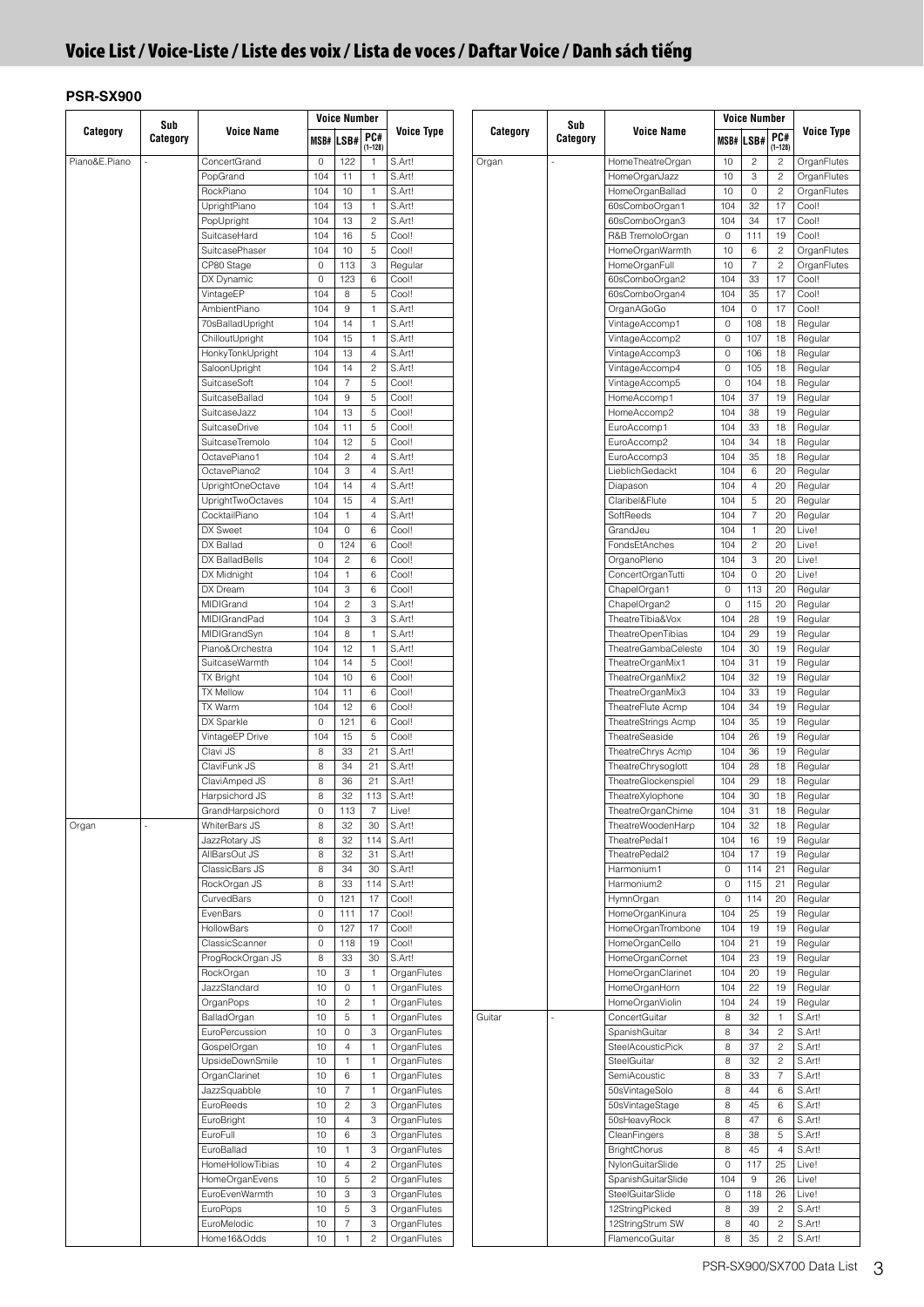#### **PSR-SX900**

| Sub       |          |                         | <b>Voice Number</b> |              |                    |                   |  | Sub          |          |                     | <b>Voice Number</b> |                     |                    |         |
|-----------|----------|-------------------------|---------------------|--------------|--------------------|-------------------|--|--------------|----------|---------------------|---------------------|---------------------|--------------------|---------|
| Category  | Category | <b>Voice Name</b>       |                     | MSB# LSB#    | PC#<br>$(1 - 128)$ | <b>Voice Type</b> |  | Category     | Category | <b>Voice Name</b>   |                     | MSB# LSB#           | PC#<br>$(1 - 128)$ | Voice   |
| Guitar    |          | SpanishElectro          | 8                   | 36           | $\overline{c}$     | S.Art!            |  | Accordion    |          | Cassotto            | 104                 | $\mathbf 0$         | 22                 | Regular |
|           |          | SteelGuitarTwin1        | 104                 | 12           | 26                 | Live!             |  |              |          | Bandoneon           | $\mathsf{O}\xspace$ | 113                 | 24                 | Regular |
|           |          | SteelGuitarTwin2        | 104                 | 13           | 26                 | Live!             |  |              |          | Steirische          | $\mathsf{O}\xspace$ | 117                 | 22                 | Regular |
|           |          | ElectroAcoustic         | 8                   | 35           | $\overline{1}$     | S.Art!            |  | Strings      |          | SeattleStrings      | $\,$ 8 $\,$         | 33                  | 50                 | S.Art!  |
|           |          | ChickenPickGuitar       | 104                 | 11           | 26                 | Live!             |  |              |          | SeattleClassical    | $\,$ 8 $\,$         | 36                  | 49                 | S.Art!  |
|           |          | ChickenPick SW          | 8                   | 38           | $\overline{c}$     | S.Art!            |  |              |          | TheatreStrings      | 8                   | 37                  | 49                 | S.Art!  |
|           |          | PedalSteelGuitar        | 8                   | 36           | $\overline{4}$     | S.Art!            |  |              |          | SeattleLushStrings  | $\,$ 8 $\,$         | 41                  | 49                 | S.Art!  |
|           |          | PedalSteelAmp           | 8                   | 52           | $\overline{4}$     | S.Art!            |  |              |          | SeattleSlowStrings  | 8                   | 35                  | 50                 | S.Art!  |
|           |          | AlohaGuitar             | $\circ$             | 118          | 27                 | Regular           |  |              |          | Orchestral1stViolin | 8                   | 33                  | 44                 | S.Art!  |
|           |          | 50sVintageWarm          | 8                   | 49           | 6                  | S.Art!            |  |              |          | Orchestral2ndViolin | $\,$ 8 $\,$         | 33                  | 45                 | S.Art!  |
|           |          | 50sVintageDelay         | 8                   | 48           | 6                  | S.Art!            |  |              |          | OrchestralViola     | 8                   | 33                  | 46                 | S.Art!  |
|           |          | 50sVintageBlues         | 8                   | 37           | 6                  | S.Art!            |  |              |          | OrchestralCello     | 8                   | 33                  | 47                 | S.Art!  |
|           |          | 50sVintageFull          | 8                   | 43           | 6                  | S.Art!            |  |              |          | PizzicatoStrings    | $\mathsf{O}\xspace$ | 113                 | 46                 | Live!   |
|           |          | 50sVintageSpring        | 8                   | 54           | $\overline{4}$     | S.Art!            |  |              |          | SeattleWarm         | 8                   | 39                  | 49                 | S.Art!  |
|           |          | 50sVintageAmp           | 8                   | 41           | $\overline{4}$     | S.Art!            |  |              |          | SeattleRomance      | 8                   | 43                  | 50                 | S.Art!  |
|           |          | 50sVintageRock          | 8                   | 36           | 6                  | S.Art!            |  |              |          | SeattleChamber      | $\,$ 8 $\,$         | 42                  | 49                 | S.Art!  |
|           |          | <b>BigAmpCombo</b>      | 8                   | 51           | 6                  | S.Art!            |  |              |          | SeattleStringsPad   | $\,$ 8 $\,$         | 43                  | 49                 | S.Art!  |
|           |          | BluesyFinger            | 8                   | 37           | 5                  | S.Art!            |  |              |          | SeattleTremolo      | 104                 | $\mathbf 0$         | 45                 | Live!   |
|           |          | RoughFingers            | 8                   | 39           | 5                  | S.Art!            |  |              |          | Seattle1stViolins   | 8                   | 32                  | 44                 | S.Art!  |
|           |          | SoloKing                | 8                   | 50           | 6                  | S.Art!            |  |              |          | Seattle2ndViolins   | 8                   | 32                  | 45                 | S.Art!  |
|           |          | RhythmKing              | 8                   | 53           | 6                  | S.Art!            |  |              |          | SeattleViolas       | 8                   | 32                  | 46                 | S.Art!  |
|           |          | CountryPick             | 8                   | 44           | $\overline{4}$     | S.Art!            |  |              |          | SeattleCellos       | $\,$ 8 $\,$         | 32                  | 47                 | S.Art!  |
|           |          | CountryPickDrive        | 8                   | 40           | $\sqrt{5}$         | S.Art!            |  |              |          | SeattleBasses       | 8                   | 32                  | 48                 | S.Art!  |
|           |          | CountryPickVintage      | 8                   | 41           | 5                  | S.Art!            |  |              |          | ConcertStrings      | 8                   | 32                  | 50                 | S.Art!  |
|           |          | SeventiesChorus         | 8                   | 58           | $\overline{4}$     | S.Art!            |  |              |          | StudioStrings       | 8                   | 32                  | 49                 | S.Art!  |
|           |          | ShadowedGuitar          | 8                   | 56           | $\overline{4}$     | S.Art!            |  |              |          | BalladStrings       | 8                   | 34                  | 50                 | S.Art!  |
|           |          | SixtiesGuitar           | 8                   | 57           | $\overline{4}$     | S.Art!            |  |              |          | <b>BigStrings</b>   | 8                   | 40                  | 49                 | S.Art!  |
|           |          | 50sVintagePure          | 8                   | 42           | 6                  | S.Art!            |  |              |          | SeattleQuartet      | 8                   | 34                  | 48                 | S.Art!  |
|           |          |                         | 8                   |              |                    | S.Art!            |  |              |          |                     | 8                   | 33                  | 49                 | S.Art!  |
|           |          | OldiesGuitar            |                     | 52           | 6                  |                   |  |              |          | Spiccato            |                     |                     |                    |         |
|           |          | FingerAmp               | 8                   | 43           | $\overline{4}$     | S.Art!            |  |              |          | SeattleSpiccato     | 104                 | 6                   | 49                 | Live!   |
|           |          | FingerBright            | 8                   | 50           | $\overline{4}$     | S.Art!            |  |              |          | SeattleStrings sfz  | 104                 | $\overline{1}$      | 45                 | Live!   |
|           |          | FingerChorus            | 8                   | 42           | $\overline{4}$     | S.Art!            |  |              |          | PizzicatoGlocken    | $\mathsf O$         | 115                 | 46                 | Live!   |
|           |          | FingerSlapSlide SW      | 8                   | 51           | $\overline{4}$     | S.Art!            |  |              |          | TheatreOrchestra    | 104                 | $\mathbf{1}$        | 50                 | Regular |
|           |          | LightChorus             | 8                   | 53           | $\overline{4}$     | S.Art!            |  |              |          | DiscoStrings1       | $\mathbb O$         | 123                 | 50                 | Live!   |
|           |          | 70sJazzCombo            | 8                   | 54           | 6                  | S.Art!            |  |              |          | DiscoStrings2       | $\mathsf{O}\xspace$ | 124                 | 50                 | Live!   |
|           |          | <b>BrightBlues</b>      | 8                   | 35           | 5                  | S.Art!            |  |              |          | SynthStrings1       | $\mathsf{O}\xspace$ | 112                 | 51                 | Regular |
|           |          | WarmBlues               | 8                   | 34           | 5                  | S.Art!            |  |              |          | SynthStrings2       | $\mathsf{O}\xspace$ | 113                 | 51                 | Regular |
|           |          | BluesyNight             | 8                   | 55           | $\overline{4}$     | S.Art!            |  |              |          | OberStrings         | $\mathsf{O}\xspace$ | 113                 | 52                 | Regular |
|           |          | BluesySlapSlide SW      | 8                   | 36           | 5                  | S.Art!            |  |              |          | Classic1stVns       | 8                   | 34                  | 44                 | S.Art!  |
|           |          | <b>JazzGuitarClean</b>  | 8                   | 32           | $\overline{7}$     | S.Art!            |  |              |          | Classic2ndVns       | $\,$ 8 $\,$         | 34                  | 45                 | S.Art!  |
|           |          | JazzGuitarSmooth SW     | 8                   | 35           | $\overline{7}$     | S.Art!            |  |              |          | ClassicViolas       | 8                   | 34                  | 46                 | S.Art!  |
|           |          | SolidJazzGuitar         | 8                   | 40           | $\overline{7}$     | S.Art!            |  |              |          | ClassicCellos       | 8                   | 34                  | 47                 | S.Art!  |
|           |          | <b>JazzArtistGuitar</b> | 8                   | 39           | $\overline{7}$     | S.Art!            |  |              |          | OrchestralHarp      | 104                 | $\mathbf{1}$        | 47                 | Regular |
|           |          | JazzGuitarAmp           | 8                   | 38           | $\overline{7}$     | S.Art!            |  |              |          | Watariyat           | $\mathbf 0$         | 125                 | 49                 | Regular |
|           |          | BalladDelay             | 8                   | 46           | 4                  | S.Art!            |  |              |          | Mandolin            | 0                   | 114                 | 26                 | Sweet!  |
|           |          | WarmSolid               | 8                   | 33           | $\overline{4}$     | S.Art!            |  |              |          | Oud                 | $\mathbf 0$         | 113                 | 106                | Regular |
|           |          | CleanSolid              | 8                   | 34           | $\overline{4}$     | S.Art!            |  |              |          | Banjo1              | 104                 | $\circ$             | 106                | Regular |
|           |          | MutedGuitar             | 0                   | 119          | 29                 | Cool!             |  |              |          | Banjo <sub>2</sub>  | $\mathsf{O}\xspace$ | 112                 | 106                | Regular |
|           |          | FunkSlap                | 8                   | 49           | $\overline{4}$     | S.Art!            |  |              |          | Sitar1              | 104                 | $\circ$             | 105                | Regular |
|           |          | 50sDriveWahWah          | 8                   | 46           | 6                  | S.Art!            |  |              |          | Sitar <sub>2</sub>  | $\mathbb O$         | 113                 | 105                | Regular |
|           |          | HalfWahLead             | 8                   | 55           | 6                  | S.Art!            |  |              |          | Zither1             | 104                 | $\mathbf{1}$        | 16                 | Regular |
|           |          | WahWahGuitar            | 8                   | 56           | 6                  | S.Art!            |  |              |          | Zither <sub>2</sub> | 104                 | $\mathbb O$         | 16                 | Regular |
|           |          | OverdriveWahWah         | 8                   | 39           | 6                  | S.Art!            |  |              |          | MellowHarp          | 104                 | $\circ$             | 47                 | Regular |
|           |          | <b>ClassicAmpStack</b>  | 8                   | 41           | 6                  | S.Art!            |  |              |          | ErHu                | $\mathsf{O}\xspace$ | 113                 | 111                | Regular |
|           |          | GrungeGuitar            | 8                   | 40           | 6                  | S.Art!            |  |              |          | PiPa                | $\mathbb O$         | 119                 | 106                | Regular |
|           |          | RockHero                | 8                   | 35           | 6                  | S.Art!            |  |              |          | Shamisen            | $\mathsf{O}\xspace$ | 112                 | 107                | Regular |
|           |          | StageLead               | 8                   | 38           | 6                  | S.Art!            |  |              |          | Koto                | $\mathbb O$         | 112                 | 108                | Regular |
|           |          | RockLegend              | 8                   | 34           | $\,6\,$            | S.Art!            |  |              |          | Kanoun              | $\mathsf{O}\xspace$ | 113                 | 108                | Regular |
| Accordion |          | MasterAccordion         | $\mathbf 0$         | 118          | 22                 | Regular           |  |              |          | Hackbrett1          | 104                 | $\overline{c}$      | 47                 | Regular |
|           |          | FullRegister            | 104                 | $\sqrt{2}$   | 22                 | Regular           |  |              |          | Hackbrett2          | $\mathsf{O}\xspace$ | 113                 | 47                 | Regular |
|           |          | AccordionClarinet       | 104                 | $\mathbf{1}$ | 22                 | Regular           |  | <b>Brass</b> |          | BrightTrumpet       | 8                   | 32                  | 65                 | S.Art!  |
|           |          | FrenchMusette           | $\circ$             | 119          | 22                 | Regular           |  |              |          | BigBandTrumpet      | 8                   | 37                  | 65                 | S.Art!  |
|           |          | CajunAccordion          | 104                 | 3            | 22                 | Regular           |  |              |          | GoldenTrumpet       | $\,$ 8 $\,$         | 34                  | 65                 | S.Art!  |
|           |          | <b>TangoAccordion</b>   | 0                   | 114          | 24                 | Regular           |  |              |          | SilverTrumpet       | $\,$ 8 $\,$         | 33                  | 65                 | S.Art!  |
|           |          | JazzAccordion           | $\mathbf 0$         | 120          | 22                 | Regular           |  |              |          | MutedTrumpet        | $\mathsf{O}\xspace$ | 114                 | 60                 | Sweet!  |
|           |          | BluesHarp               | $\mathbf 0$         | 114          | 23                 | Regular           |  |              |          | Cornet              | $\mathsf{O}\xspace$ | 119                 | 57                 | Sweet!  |
|           |          | Harmonica               | $\mathbf 0$         | 112          | 23                 | Sweet!            |  |              |          | MutedCornet         | 104                 | $\mathsf{O}\xspace$ | 60                 | Sweet!  |
|           |          |                         | $\circ$             |              |                    |                   |  |              |          |                     | $\mathbb O$         |                     |                    |         |
|           |          | ModernHarp              |                     | 113          | 23                 | Regular           |  |              |          | Flugelhorn          |                     | 118                 | 57                 | Sweet!  |
|           |          | <b>MasterBass</b>       | $\circ$             | 122          | 22                 | Regular           |  |              |          | BrightTrombone      | 104                 | $\circ$             | 58                 | Sweet!  |
|           |          | <b>FullRegisterBass</b> | 104                 | $\,$ 5 $\,$  | 22                 | Regular           |  |              |          | SweetTrombone       | $\mathbb O$         | 117                 | 58                 | Sweet!  |
|           |          | AccordionBass           | $\circ$             | 121          | 22                 | Regular           |  |              |          | PopHorns            | 104                 | $\circ$             | 62                 | Live!   |
|           |          | <b>MusetteBass</b>      | $\circ$             | 123          | 22                 | Regular           |  |              |          | PopHornsBright      | 8                   | 44                  | 57                 | S.Art!  |
|           |          | CajunAccBass            | 104                 | 6            | 22                 | Regular           |  |              |          | PopHornsMellow      | 8                   | 43                  | 57                 | S.Art!  |
|           |          | TangoAccBass            | $\circ$             | 115          | 24                 | Regular           |  |              |          | PopHornsAccent      | 104                 | 3                   | 62                 | Live!   |

Regular Regular<br>S.Art!

**Voice Type**

Regular Regular Regular S.Art! S.Art! S.Art! S.Art! Regular Regular Sweet! Regular Regular Regular Regular Regular Regular Regular Regular Regular Regular Regular Regular Regular Regular Regular<br>S.Art!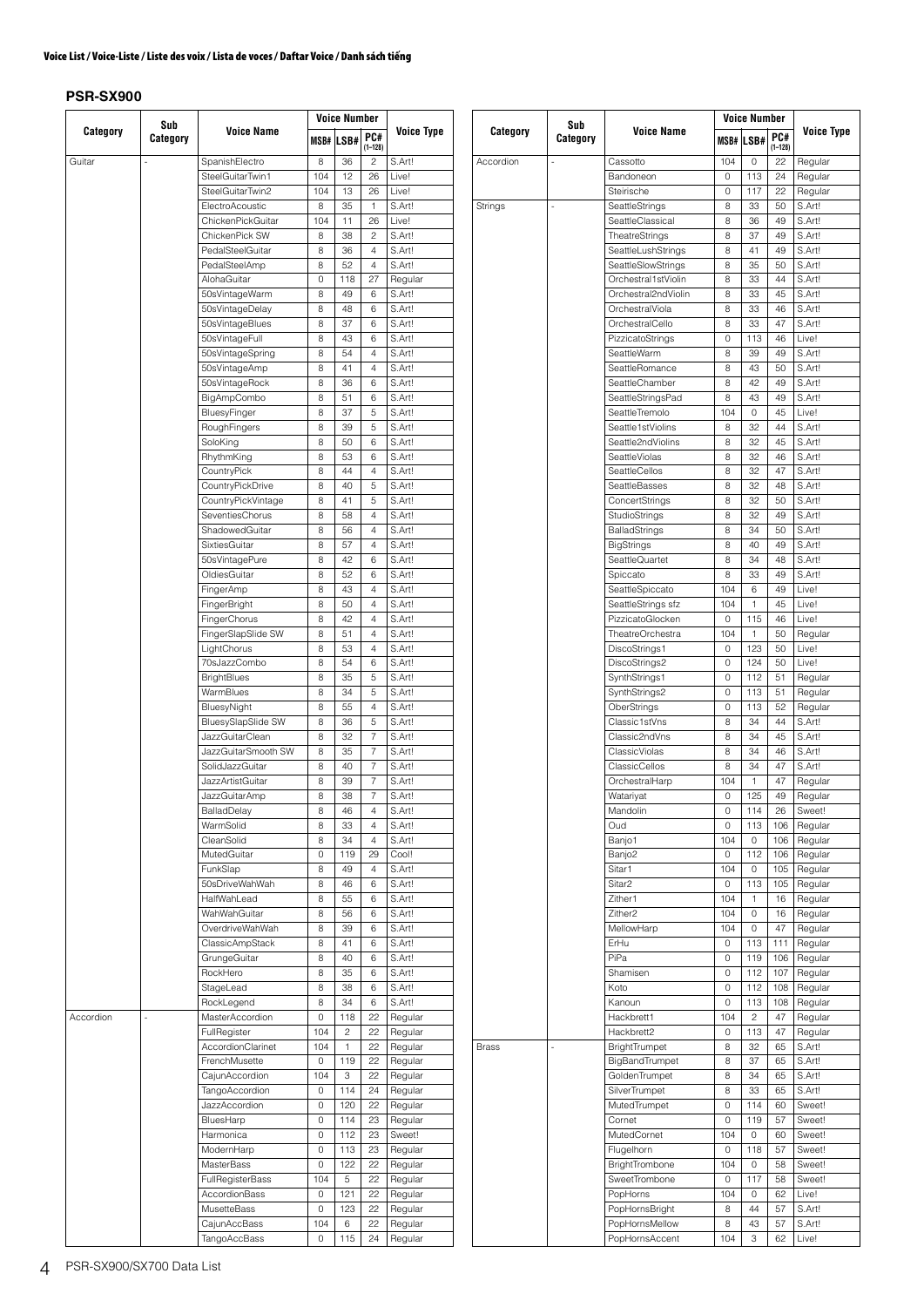|              | Sub      |                        |     | <b>Voice Number</b> |             |                   |  |           | Sub      |                       |                     | <b>Voice Number</b> |             |                   |
|--------------|----------|------------------------|-----|---------------------|-------------|-------------------|--|-----------|----------|-----------------------|---------------------|---------------------|-------------|-------------------|
| Category     | Category | <b>Voice Name</b>      |     | MSB# LSB#           | PC#         | <b>Voice Type</b> |  | Category  | Category | <b>Voice Name</b>     |                     | MSB# LSB#           | PC#         | Voice Type        |
|              |          |                        |     |                     | $(1 - 128)$ |                   |  |           |          |                       |                     |                     | $(1 - 128)$ |                   |
| <b>Brass</b> |          | PopHornsCresc          | 104 | $\sqrt{5}$          | 62          | Live!             |  | Woodwind  |          | SaxSection            | 0                   | 116                 | 67          | Live!             |
|              |          | WarmPopHorns           | 8   | 41                  | 57          | S.Art!            |  |           |          | SmoothSaxes1          | 8                   | 38                  | 83          | S.Art!            |
|              |          | PopHornsShake          | 104 | $\overline{4}$      | 62          | Live!             |  |           |          | SmoothSaxes2          | 8                   | 36                  | 83          | S.Art!            |
|              |          | PopHornsDoit SW        | 8   | 46                  | 57          | S.Art!            |  |           |          | SmoothSaxesOctave     | 8                   | 37                  | 83          | S.Art!            |
|              |          | PopHornsFall SW        | 8   | 47                  | 57          | S.Art!            |  |           |          | BalladSection         | $\mathsf 0$         | 119                 | 67          | Regular           |
|              |          | PopHornsSwell JS       | 8   | 48                  | 57          | S.Art!            |  |           |          | SaxSectionHard        | 0                   | 122                 | 67          | Live!             |
|              |          | OrchTrumpets           | 104 | 3                   | 57          | Live!             |  |           |          | SaxSectionSoft        | 0                   | 121                 | 67          | Live!             |
|              |          | OrchTrombones          | 104 | 3                   | 58          | Live!             |  |           |          | MellowSaxes           | 8                   | 39                  | 83          | S.Art!            |
|              |          | OrchHorns              | 104 | $\circ$             | 61          | Live!             |  |           |          | SaxAppeal             | $\mathsf{O}\xspace$ | 123                 | 67          | Live!             |
|              |          | OrchTpts&Tbns1         | 104 | 9                   | 62          | Live!             |  |           |          | Moonlight             | $\mathsf O$         | 115                 | 72          | Regular           |
|              |          | OrchTpts&Tbns2         | 104 | 10                  | 62          | Live!             |  |           |          | OrchestralFlute       | 8                   | 32                  | 74          | S.Art!            |
|              |          | OrchHorns&Tbns         | 104 | 13                  | 62          | Live!             |  |           |          | ClassicalFlute        | 0                   | 115                 | 74          | Sweet!            |
|              |          | OrchBrassOctave        | 104 | 12                  | 62          | Live!             |  |           |          | ClassicalOboe         | $\mathsf 0$         | 113                 | 69          | Sweet!            |
|              |          | OrchHornsPad           | 104 | 11                  | 62          | Live!             |  |           |          | OrchestralClarinet    | 104                 | $\mathbf 0$         | 72          | Live!             |
|              |          | SymphonyBrass          | 104 | 8                   | 62          | Live!             |  |           |          | OrchestralBassoon     | 104                 | $\mathsf{O}\xspace$ | 71          | Sweet!            |
|              |          | BrassBand              | 104 | 14                  | 62          | Live!             |  |           |          | Flutes&Oboes          | 104                 | $\mathbf{2}$        | 74          | Regular           |
|              |          | OrchTrumpetsFast       | 104 | $\overline{4}$      | 57          | Live!             |  |           |          | Clarinet&Flutes       | 104                 | $\mathbf{1}$        | 72          | Regular           |
|              |          | OrchTrombonesFast      | 104 | $\overline{4}$      | 58          | Live!             |  |           |          | Clarinet&Oboe         | 104                 | $\mathbf{1}$        | 69          | Regular           |
|              |          | OrchHornsFast          | 104 | $\overline{4}$      | 61          | Live!             |  |           |          | EnglishHorn           | 0                   | 112                 | 70          | Regular           |
|              |          | SymphonyHornsFast      | 104 | 15                  | 62          | Live!             |  |           |          | Piccolo               | $\mathsf{O}\xspace$ | 112                 | 73          | Regular           |
|              |          | WarmOrchHorns          | 8   | 33                  | 61          | S.Art!            |  |           |          | JazzFlute             | $\mathsf{O}\xspace$ | 114                 | 74          | Sweet!            |
|              |          | SymphonyHorns          | 104 | $\overline{1}$      | 61          | Live!             |  |           |          | <b>MOR Oboe</b>       | 8                   | 32                  | 69          | S.Art!            |
|              |          | StoppedOrchHorns       | 104 | 3                   | 61          | Live!             |  |           |          | JazzClarinet          | $\mathsf O$         | 114                 | 72          | Sweet!            |
|              |          | SymphonyHornsOct       | 104 | $\overline{c}$      | 61          | Live!             |  |           |          | GermanClarinet        | 104                 | $\mathbf{2}$        | 72          | Regular           |
|              |          | SoftOrchHorns          | 8   | 32                  | 61          | S.Art!            |  |           |          | Whistle               | $\mathsf{O}\xspace$ | 112                 | 79          | Regular           |
|              |          | Tuba                   | 104 | $\circ$             | 59          | Regular           |  |           |          | DoubleReeds           | 104                 | $\sqrt{2}$          | 69          | Regular           |
|              |          | PopHornsCresc JS       | 8   | 45                  | 57          | S.Art!            |  |           |          | FluteEnsemble         | $\mathsf{O}\xspace$ | 116                 | 74          | Regular           |
|              |          | BrightHornSection      | 8   | 42                  | 57          | S.Art!            |  |           |          | FluteSection          | 104                 | $\mathbf{1}$        | 74          | Regular           |
|              |          | DynamicBrass           | 0   | 127                 | 62          | Live!             |  |           |          | OrchWoodwind          | 104                 | $\mathbf{1}$        | 71          | Regular           |
|              |          | PowerBrass             | 0   | 121                 | 63          | Live!             |  |           |          | Recorder              | $\mathsf{O}\xspace$ | 112                 | 75          | Regular           |
|              |          | Sforzando              | 0   | 105                 | 62          | Live!             |  |           |          | Bagpipe               | 0                   | 112                 | 110         | Regular           |
|              |          | SforzandoFall          | 0   | 107                 | 62          | Live!             |  |           |          | Ocarina               | $\mathsf{O}\xspace$ | 112                 | 80          | Regular           |
|              |          | SmoothBrass            | 8   | 36                  | 57          | S.Art!            |  |           |          | PanPipes              | $\mathsf O$         | 113                 | 76          | Sweet!            |
|              |          | AlpBass                | 0   | 113                 | 34          | Regular           |  |           |          | Nay                   | $\mathsf{O}\xspace$ | 114                 | 78          | Regular           |
|              |          | BaritoneHit            | 0   | 114                 | 59          | Regular           |  |           |          | DiZi                  | $\mathsf O$         | 118                 | 74          | Regular           |
|              |          | BaritoneHorn           | 0   | 113                 | 59          |                   |  |           |          | Sheng                 | 0                   | 116                 | 110         |                   |
|              |          | <b>BigBandBrass SW</b> | 8   | 37                  | 57          | Regular<br>S.Art! |  |           |          | Shakuhachi            | $\mathsf{O}\xspace$ | 112                 | 78          | Regular           |
|              |          |                        | 0   |                     |             | Live!             |  | Choir&Pad |          | JazzScatVocals SW     | 8                   | 42                  | 56          | Regular<br>S.Art! |
|              |          | BigBandHorns1          |     | 110                 | 67          |                   |  |           |          |                       |                     |                     |             |                   |
|              |          | BigBandHorns2          | 0   | 109                 | 67          | Live!             |  |           |          | <b>JazzScatLegato</b> | 8                   | 50                  | 56          | S.Art!            |
|              |          | <b>BigBandOctave</b>   | 0   | 108                 | 67          | Live!             |  |           |          | BoysChoirOoh          | 8                   | 32                  | 52          | S.Art!            |
|              |          | BallroomBrass          | 0   | 113                 | 60          | Regular           |  |           |          | BoysChoirAah          | 8                   | 33                  | 52          | S.Art!            |
|              |          | <b>BalladBrass</b>     | 104 | 6                   | 62          | Live!             |  |           |          | PopVocals             | 8                   | 40                  | 56          | S.Art!            |
|              |          | MuteSwingHorns         | 104 | $\overline{c}$      | 62          | Live!             |  |           |          | 80sHarpvox            | 104                 | $\overline{4}$      | 100         | Regular           |
|              |          | WarmSwingHorns         | 104 | $\mathbf{1}$        | 62          | Live!             |  |           |          | 80sDreamStrings       | 104                 | 14                  | 51          | Regular           |
|              |          | BrassFalls&Doits JS    | 8   | 34                  | 57          | S.Art!            |  |           |          | 80sMiamiStrings       | 104                 | 13                  | 52          | Regular           |
|              |          | BrassShake JS          | 8   | 32                  | 57          | S.Art!            |  |           |          | 80sPopStrings         | 104                 | 15                  | 51          | Regular           |
|              |          | 80sSynthBrassStab      | 104 | 9                   | 63          | Regular           |  |           |          | 80sBalladPad          | 104                 | 16                  | 51          | Regular           |
|              |          | 80sSynthBrassTack      | 104 | 10                  | 63          | Regular           |  |           |          | JazzScatShoo SW       | 8                   | 45                  | 56          | S.Art!            |
|              |          | 80sStackBrass          | 104 | 44                  | 82          | Regular           |  |           |          | JazzScatDwee SW       | 8                   | 46                  | 56          | S.Art!            |
|              |          | 80sSynthProSwell       | 104 | 14                  | 96          | Regular           |  |           |          | GospelVocalsHmm       | 8                   | 32                  | 55          | S.Art!            |
|              |          | 80sSynthSlowSwell      | 104 | 15                  | 96          | Regular           |  |           |          | GospelVocalsWow       | 8                   | 33                  | 55          | S.Art!            |
|              |          | 80sBrass               | 0   | 113                 | 63          | Regular           |  |           |          | GospelVocalsHey       | 8                   | 34                  | 55          | S.Art!            |
|              |          | 80sSynthBrassProf      | 104 | $\overline{1}$      | 63          | Regular           |  |           |          | 80sSoftPad            | 104                 | 10                  | 90          | Regular           |
|              |          | 80sSynthBrassThin      | 104 | $\circ$             | 63          | Regular           |  |           |          | 80sFifthSlow          | 104                 | 13                  | 96          | Regular           |
|              |          | FastPWM Brass          | 104 | 6                   | 63          | Regular           |  |           |          | 80sBreathyVoice       | 104                 | $\mathsf{O}\xspace$ | 55          | Regular           |
|              |          | FatSynthBrass          | 0   | 116                 | 64          | Regular           |  |           |          | 80sDreamyVox          | 104                 | $\mathbf{1}$        | 55          | Regular           |
|              |          | AnalogBrass            | 0   | 112                 | 64          | Regular           |  |           |          | 80sWarmVCF Pad        | 104                 | 11                  | 90          | Regular           |
|              |          | FunkyAnalog            | 0   | 115                 | 63          | Regular           |  |           |          | LatinVocals SW        | 8                   | 41                  | 56          | S.Art!            |
|              |          | OberBrass              | 0   | 113                 | 64          | Regular           |  |           |          | Do-Be-Do-Be SW        | 8                   | 48                  | 56          | S.Art!            |
|              |          | OberHorns              | 0   | 115                 | 64          | Regular           |  |           |          | Shoo-Ba-Doo-Ba SW     | 8                   | 55                  | 56          | S.Art!            |
|              |          | SlowPWM Brass          | 104 | $\overline{c}$      | 63          | Regular           |  |           |          | Shoo-Bee-Doo-Bah1 SW  | 8                   | 32                  | 56          | S.Art!            |
|              |          | SoftAnalog             | 0   | 114                 | 64          | Regular           |  |           |          | Shoo-Bee-Doo-Bah2 SW  | 8                   | 47                  | 56          | S.Art!            |
|              |          | SoftVelocityBrass      | 0   | 120                 | 63          | Regular           |  |           |          | Shoo-BeeDynamic SW    | 8                   | 35                  | 56          | S.Art!            |
|              |          | <b>TechnoBrass</b>     | 0   | 114                 | 63          | Regular           |  |           |          | GospelHmm             | 104                 | 12                  | 54          | Live!             |
| Woodwind     |          | Saxophone              | 8   | 32                  | 83          | S.Art!            |  |           |          | GospelWow-Hey SW      | 8                   | 35                  | 55          | S.Art!            |
|              |          | BigBandSax             | 8   | 35                  | 83          | S.Art!            |  |           |          | GospelWow-Hey JS      | 8                   | 37                  | 55          | S.Art!            |
|              |          | PopTenor               | 0   | 127                 | 67          | Sweet!            |  |           |          | GospelHmm-Aah JS      | 8                   | 36                  | 55          | S.Art!            |
|              |          | RockSax JS             | 8   | 33                  | 83          | S.Art!            |  |           |          | BoysChoirOoh f        | 8                   | 37                  | 52          | S.Art!            |
|              |          | <b>BalladTenorSax</b>  | 0   | 126                 | 67          | Sweet!            |  |           |          | BoysChoirAah f        | 8                   | 38                  | 52          | S.Art!            |
|              |          | SopranoSax             | 0   | 113                 | 65          | Sweet!            |  |           |          | BoysChoirOh-Ah SW     | 8                   | 49                  | 56          | S.Art!            |
|              |          | CleanAltoSax           | 8   | 32                  | 67          | S.Art!            |  |           |          | GospelHey             | 104                 | $\overline{7}$      | 53          | Live!             |
|              |          | SoftAltoSax            | 8   | 34                  | 67          | S.Art!            |  |           |          | AccompAah             | 104                 | 15                  | 53          | Live!             |
|              |          | GrowlSax               | 0   | 111                 | 67          | Sweet!            |  |           |          | BoysChoirOoh p        | 8                   | 35                  | 52          | S.Art!            |
|              |          | BaritoneSax1           | 104 | $\circ$             | 68          | Regular           |  |           |          | BoysChoirAah p        | 8                   | 36                  | 52          | S.Art!            |
|              |          |                        |     |                     |             |                   |  |           |          |                       |                     |                     |             |                   |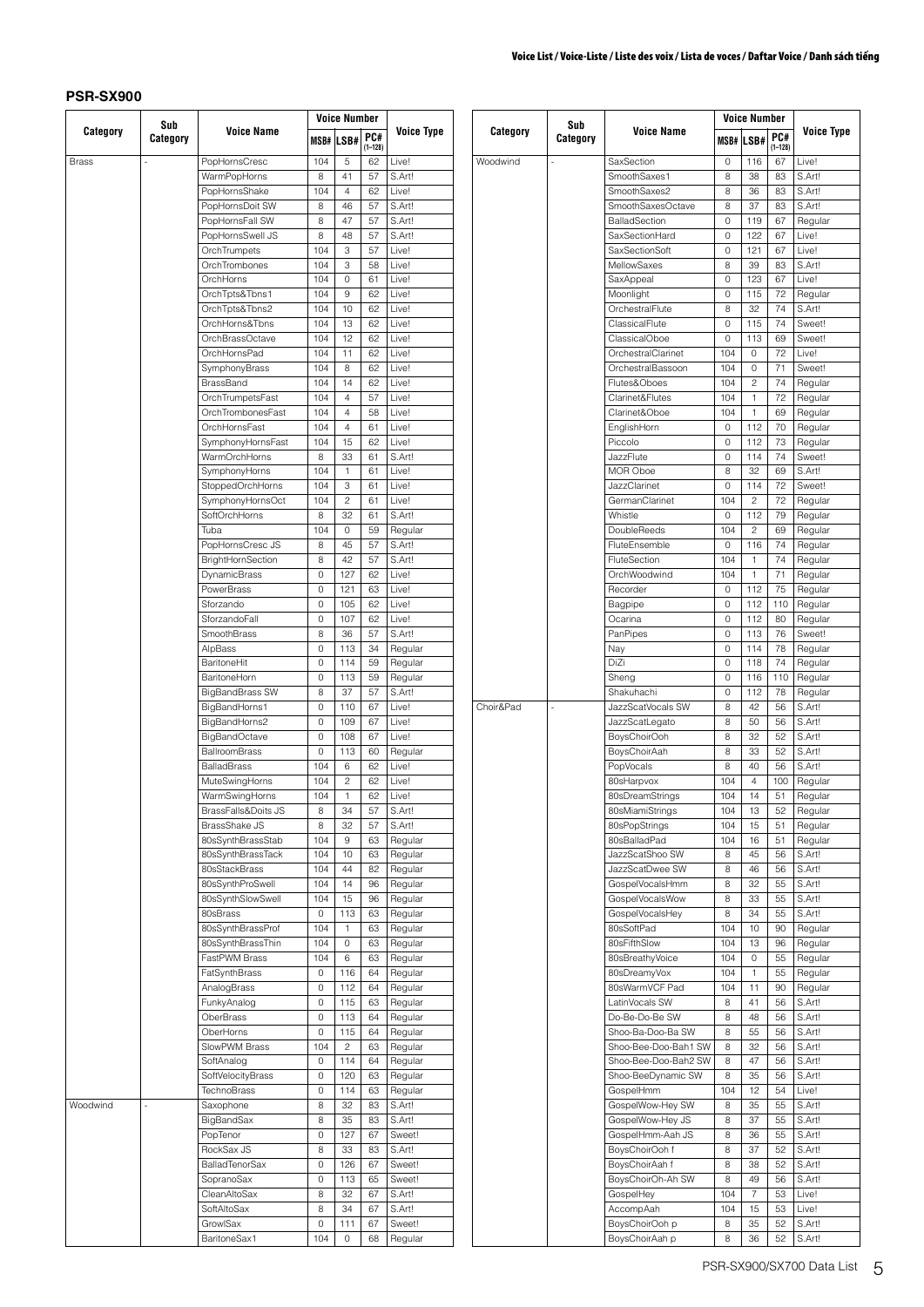|           | Sub      |                                       |            | Voice Number            |             |                    |  |    |
|-----------|----------|---------------------------------------|------------|-------------------------|-------------|--------------------|--|----|
| Category  | Category | <b>Voice Name</b>                     |            | MSB# LSB#               | PC#         | <b>Voice Type</b>  |  |    |
|           |          |                                       |            |                         | $(1 - 128)$ |                    |  |    |
| Choir&Pad | ÷,       | BoysChoir JS                          | 8          | 34                      | 52          | S.Art!             |  | Cł |
|           |          | GospelWow                             | 104        | 13                      | 54          | Live!<br>Live!     |  |    |
|           |          | AccompOoh                             | 104        | 15                      | 54          |                    |  |    |
|           |          | Ba-Da-Yah<br>Ya-Ba-Da-Ba SW           | 8<br>8     | 36<br>51                | 56<br>56    | S.Art!<br>S.Art!   |  |    |
|           |          | Do-We-Yo-Be SW                        | 8          | 52                      | 56          | S.Art!             |  |    |
|           |          | What-Should-We-Do SW                  | 8          | 53                      | 56          | S.Art!             |  |    |
|           |          | SoftWah                               | 8          | 40                      | 40          | S.Art!             |  |    |
|           |          | Hoo-Wah SW                            | 8          | 39                      | 56          | S.Art!             |  |    |
|           |          | Hoo-WeeAuto SW                        | 8          | 56                      | 56          | S.Art!             |  |    |
|           |          | Who-Are-You SW                        | 8          | 54                      | 56          | S.Art!             |  |    |
|           |          | BaroqueScat SW                        | 8          | 43                      | 56          | S.Art!             |  |    |
|           |          | Ahh-OohAuto SW                        | 8          | 49                      | 41          | S.Art!             |  |    |
|           |          | <b>BoysOoh</b>                        | 8          | 34                      | 41          | S.Art!             |  |    |
|           |          | BoysDoo                               | 8          | 40                      | 41          | S.Art!             |  | Ba |
|           |          | BoysHaa                               | 8          | 34                      | 40          | S.Art!             |  |    |
|           |          | BoysOohVibrato                        | 8          | 35                      | 41          | S.Art!             |  |    |
|           |          | Wah                                   | 8          | 38                      | 40          | S.Art!             |  |    |
|           |          | GirlsOoh                              | 8          | 36                      | 41          | S.Art!             |  |    |
|           |          | GirlsDoo                              | 8          | 41                      | 41          | S.Art!             |  |    |
|           |          | GirlsHaa                              | 8          | 35                      | 40          | S.Art!             |  |    |
|           |          | GirlsOohVibrato                       | 8          | 37                      | 41          | S.Art!             |  |    |
|           |          | WahVibrato                            | 8          | 39                      | 40          | S.Art!             |  |    |
|           |          | Ooh                                   | 8          | 32                      | 41          | S.Art!             |  |    |
|           |          | Daa                                   | 8          | 45                      | 40          | S.Art!             |  |    |
|           |          | Baa                                   | 8          | 41                      | 40          | S.Art!             |  |    |
|           |          | Doo                                   | 8          | 38                      | 41          | S.Art!             |  |    |
|           |          | Haa                                   | 8          | 32                      | 40          | S.Art!             |  |    |
|           |          | OohVibrato                            | 8          | 33                      | 41          | S.Art!             |  |    |
|           |          | DaaVibrato                            | 8          | 46                      | 40          | S.Art!             |  |    |
|           |          | BaaVibrato                            | 8          | 42                      | 40          | S.Art!             |  |    |
|           |          | DooVibrato                            | 8          | 39                      | 41          | S.Art!             |  |    |
|           |          | BeeVibrato                            | 104        | $\overline{4}$          | 53          | Live!              |  |    |
|           |          | 80sGlassyHook                         | 104        | 37                      | 89          | Regular            |  |    |
|           |          | NewHeaven                             | 104        | 10                      | 89          | Regular            |  |    |
|           |          | FantasyBells                          | 104        | 11                      | 89          | Regular            |  |    |
|           |          | <b>ItopiaBells</b><br>Sinesphere      | 104<br>104 | 13<br>18                | 89<br>89    | Regular            |  |    |
|           |          | HeavenPad                             | 104        | 3                       | 92          | Regular            |  |    |
|           |          | <b>BreathBells</b>                    | 104        | 15                      | 89          | Regular<br>Regular |  |    |
|           |          | OrganBells                            | 104        | 12                      | 89          | Regular            |  |    |
|           |          | SkyBells                              | 104        | 16                      | 89          | Regular            |  |    |
|           |          | SpectrumPad                           | 104        | 5                       | 95          | Regular            |  |    |
|           |          | EarlyDigital                          | 104        | 0                       | 94          | Regular            |  |    |
|           |          | Digisweeper                           | 104        | 7                       | 102         | Regular            |  |    |
|           |          | <b>MysticPad</b>                      | 104        | 6                       | 95          | Regular            |  |    |
|           |          | DeepMotion                            | 104        | 4                       | 96          | Regular            |  |    |
|           |          | PadVoices                             | 104        | 6                       | 96          | Live!              |  |    |
|           |          | CrossPhase                            | 104        | 1                       | 102         | Regular            |  |    |
|           |          | NewAtmosphere                         | 104        | 4                       | 90          | Regular            |  |    |
|           |          | HotSwell                              | 104        | $\overline{\mathbf{c}}$ | 96          | Regular            |  |    |
|           |          | SpaceRider                            | 104        | 1                       | 96          | Regular            |  |    |
|           |          | <b>BreathPad</b>                      | 104        | 0                       | 92          | Regular            |  |    |
|           |          | NobleMan                              | 104        | 1                       | 89          | Regular            |  |    |
|           |          | DarkLight                             | 104        | 3                       | 90          | Regular            |  |    |
|           |          | OctaveStrings                         | 104        | 4                       | 51          | Regular            |  |    |
|           |          | AmbientPad                            | 104        | 0                       | 89          | Regular            |  |    |
|           |          | MedDetunedStrings                     | 104        | 10                      | 51          | Regular            |  |    |
|           |          | DarkFatSaw                            | 104        | 2                       | 90          | Regular            |  |    |
|           |          | Trance                                | 104        | 0                       | 96          | Regular            |  |    |
|           |          | AnalogPad                             | 0          | 120                     | 90          | Regular            |  |    |
|           |          | MorningDew                            | 104        | 0                       | 95          | Regular            |  |    |
|           |          | PercPad                               | 104        | 0                       | 102         | Regular            |  |    |
|           |          | SpectrumTheme                         | 104        | 14                      | 89          | Regular            |  |    |
|           |          | NextGeneration                        | 104        | 9                       | 52          | Regular            |  |    |
|           |          | AmbientTheme                          | 104        | 20                      | 89          | Regular            |  |    |
|           |          | HybridLines                           | 104        | 4                       | 92          | Regular            |  |    |
|           |          | VP Soft                               | 104        | 0                       | 90          | Regular            |  |    |
|           |          | DouxFlange                            | 104        | 3                       | 96          | Regular            |  |    |
|           |          | LightPad                              | 104        | 2<br>$\overline{c}$     | 52          | Regular            |  |    |
|           |          | <b>ButterStrings</b><br>MediumTunePad | 104<br>104 | 0                       | 51<br>51    | Regular<br>Regular |  |    |
|           |          | <b>BrightPadTrance</b>                | 104        | 4                       | 91          | Regular            |  |    |
|           |          | ChillinChords                         | 104        | 6                       | 52          | Regular            |  |    |
|           |          |                                       |            |                         |             |                    |  |    |

|           | Sub                      |                                           |            | <b>Voice Number</b> |                   |                    |  |
|-----------|--------------------------|-------------------------------------------|------------|---------------------|-------------------|--------------------|--|
| Category  | Category                 | Voice Name                                |            | <b>MSB# LSB#</b>    | PC#               | <b>Voice Type</b>  |  |
| Choir&Pad |                          | <b>BrightPopPad</b>                       | 104        | 3                   | $(1 - 128)$<br>51 | Regular            |  |
|           |                          | SoftEnsemble                              | 104        | 1                   | 51                | Regular            |  |
|           |                          | <b>BrightFatSaw</b>                       | 104        | 5                   | 91                | Regular            |  |
|           |                          | LitePad                                   | 0          | 122                 | 90                | Regular            |  |
|           |                          | PopPad                                    | 0          | 112                 | 91                | Regular            |  |
|           |                          | AllOrNothing                              | 104        | 6                   | 102               | Regular            |  |
|           |                          | AnaDayz                                   | 104        | 3                   | 52                | Regular            |  |
|           |                          | WhisperGallery<br>GalaxyPad               | 104<br>104 | 0<br>3              | 93<br>89          | Regular<br>Regular |  |
|           |                          | Aerosphere                                | 104        | 1                   | 95                | Regular            |  |
|           |                          | NylonHeaven                               | 104        | $\overline{c}$      | 100               | Regular            |  |
|           |                          | AiryHarp                                  | 104        | 17                  | 89                | Regular            |  |
|           |                          | SoundPictures                             | 104        | 3                   | 95                | Regular            |  |
|           |                          | Atlantis                                  | 104        | 11                  | 102               | Regular            |  |
| Bass      | $\overline{\phantom{a}}$ | VintageRound                              | 8          | 32                  | 18                | S.Art!             |  |
|           |                          | VintageFlat                               | 8<br>8     | 33<br>32            | 18<br>19          | S.Art!<br>S.Art!   |  |
|           |                          | VintageMute<br>FretlessBass               | 8          | 32                  | 20                | S.Art!             |  |
|           |                          | SlapBass                                  | 0          | 112                 | 37                | Regular            |  |
|           |                          | VintagePickMute                           | 104        | 0                   | 35                | Cool!              |  |
|           |                          | MellowFinger                              | 0          | 112                 | 34                | Regular            |  |
|           |                          | AcousticBass                              | 8          | 32                  | 17                | S.Art!             |  |
|           |                          | SoftAcousticBass                          | 8          | 33                  | 17                | S.Art!             |  |
|           |                          | AcousticJazzBass                          | 8          | 34                  | 17                | S.Art!             |  |
|           |                          | ElectricBass                              | 0          | 114                 | 34                | Cool!              |  |
|           |                          | HalfMute                                  | 0          | 115                 | 34                | Cool!              |  |
|           |                          | PickDynoBass                              | 0          | 113                 | 35                | Cool!              |  |
|           |                          | <b>SuperFretless</b>                      | 0          | 113                 | 36                | Regular            |  |
|           |                          | FusionBass                                | 0          | 113                 | 37                | Regular            |  |
|           |                          | PickBass                                  | 0          | 112                 | 35                | Regular            |  |
|           |                          | VintageDyno<br>FunkBass                   | 104<br>0   | 2<br>112            | 35<br>38          | Cool!              |  |
|           |                          | RockBass                                  | 0          | 114                 | 35                | Regular<br>Regular |  |
|           |                          | <b>BallroomBass</b>                       | 104        | 0                   | 33                | Regular            |  |
|           |                          | <b>BerlinDroneBass</b>                    | 104        | 24                  | 39                | Regular            |  |
|           |                          | <b>EDM ClassicOctBass</b>                 | 104        | 25                  | 39                | Regular            |  |
|           |                          | EDM DanceBass1                            | 104        | 26                  | 39                | Regular            |  |
|           |                          | <b>EDM DXBass</b>                         | 104        | 27                  | 39                | Regular            |  |
|           |                          | <b>EDM ElectroHardBass</b>                | 104        | 28                  | 39                | Regular            |  |
|           |                          | <b>EDM TransistorBass</b>                 | 104        | 29                  | 39                | Regular            |  |
|           |                          | <b>EDM PitchyPulseBass</b>                | 104        | 30                  | 39                | Regular            |  |
|           |                          | <b>EDM DanceBass2</b>                     | 104        | 25                  | 40                | Regular            |  |
|           |                          | EDM FatSquareBass                         | 104<br>104 | 26<br>27            | 40<br>40          | Regular            |  |
|           |                          | <b>EDM GarageBass</b><br>EDM HeavyDubBass | 104        | 28                  | 40                | Regular<br>Regular |  |
|           |                          | MonolanBass                               | 104        | 31                  | 39                | Regular            |  |
|           |                          | MonolanCombiSolid                         | 104        | 32                  | 39                | Regular            |  |
|           |                          | Q HouseBass                               | 104        | 33                  | 39                | Regular            |  |
|           |                          | VM SawBass                                | 104        | 34                  | 39                | Regular            |  |
|           |                          | ClassicBassEnvelope                       | 104        | 23                  | 40                | Regular            |  |
|           |                          | ClassicBassSustain                        | 104        | 24                  | 40                | Regular            |  |
|           |                          | OrganHouseBass                            | 104        | 29                  | 40                | Regular            |  |
|           |                          | PluckHouseBass                            | 104        | 30                  | 40                | Regular            |  |
|           |                          | RegistrationBass                          | 104        | 31                  | 40                | Regular            |  |
|           |                          | BasicBass<br>SawClickBass                 | 104<br>104 | 32<br>33            | 40<br>40          | Regular<br>Regular |  |
|           |                          | SolidBass                                 | 104        | 34                  | 40                | Regular            |  |
|           |                          | 80sDynFilterBass                          | 104        | 12                  | 39                | Regular            |  |
|           |                          | 80sFM MetalBass                           | 104        | 13                  | 39                | Regular            |  |
|           |                          | 80sEX PulseBass                           | 104        | 14                  | 39                | Regular            |  |
|           |                          | 80sPulseBass                              | 104        | 15                  | 39                | Regular            |  |
|           |                          | 80sSynthPopBass                           | 104        | 17                  | 39                | Regular            |  |
|           |                          | 80sSeqBass                                | 104        | 18                  | 39                | Regular            |  |
|           |                          | 80sArnoldBass                             | 104        | 19                  | 39                | Regular            |  |
|           |                          | 80sRetroPulseBass                         | 104        | 20                  | 39                | Regular            |  |
|           |                          | 80sUnisonBass                             | 104        | 22                  | 39                | Regular            |  |
|           |                          | BPF Buzz JS                               | 8          | 32                  | 123               | S.Art!             |  |
|           |                          | Wobble JS<br>RampBass JS                  | 8<br>8     | 33<br>34            | 123<br>123        | S.Art!<br>S.Art!   |  |
|           |                          | SquarePluck JS                            | 8          | 35                  | 123               | S.Art!             |  |
|           |                          | ModernPop                                 | 104        | 19                  | 88                | Regular            |  |
|           |                          | <b>BriteDubBass</b>                       | 104        | 21                  | 88                | Regular            |  |
|           |                          | Pulse&Saw                                 | 104        | 22                  | 88                | Regular            |  |
|           |                          | TwentyFive                                | 104        | 23                  | 88                | Regular            |  |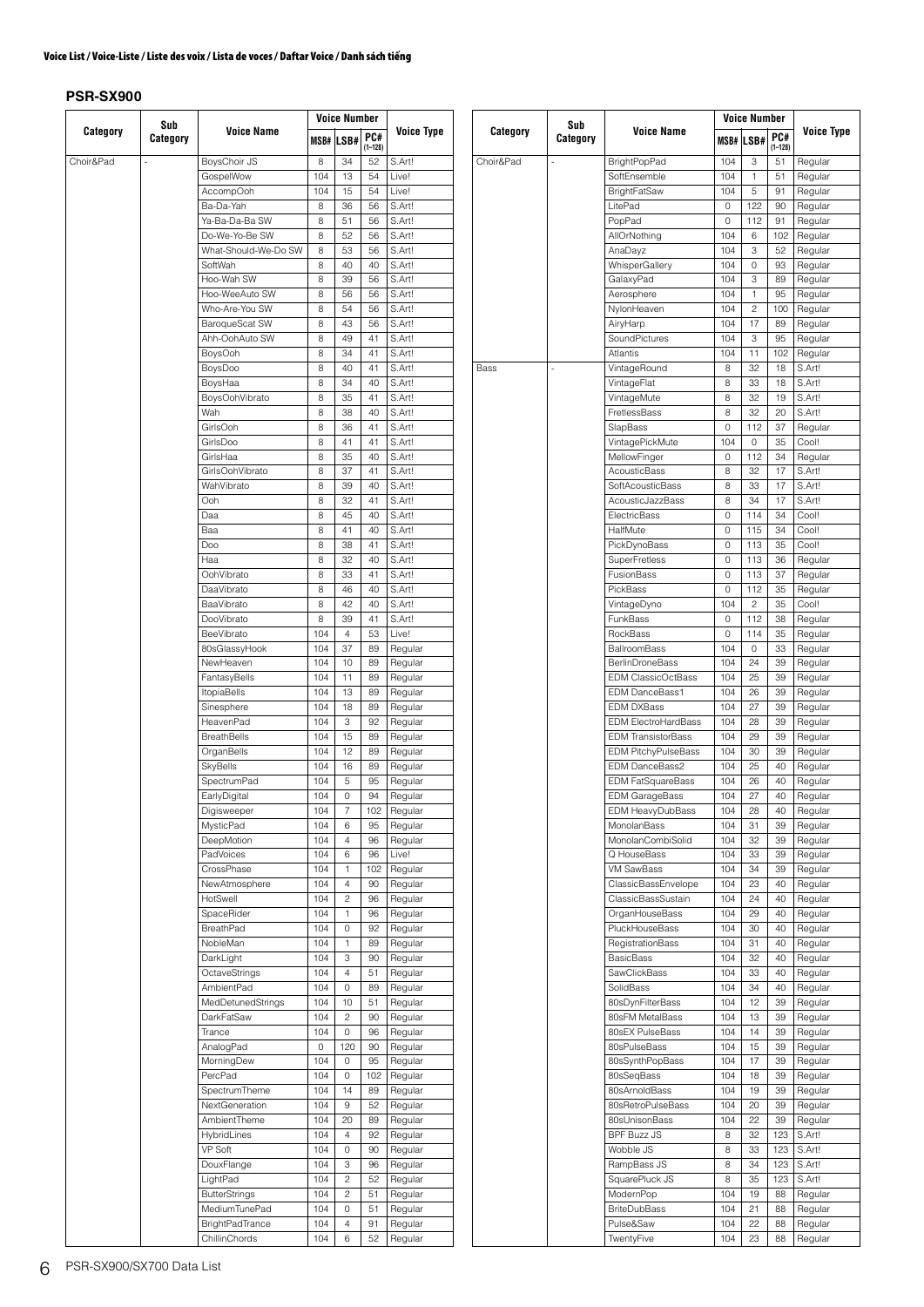|             | Sub<br>Category |                                |            | <b>Voice Number</b> |                    |                    |
|-------------|-----------------|--------------------------------|------------|---------------------|--------------------|--------------------|
| Category    |                 | <b>Voice Name</b>              |            | MSB# LSB#           | PC#<br>$(1 - 128)$ | <b>Voice Type</b>  |
| <b>Bass</b> | ä,              | PunchySquare                   | 104        | 24                  | 88                 | Regular            |
|             |                 | Softwood                       | 104        | 25                  | 88                 | Regular            |
|             |                 | PunchyDX                       | 104        | 26                  | 88                 | Regular            |
|             |                 | DarkSeqBass                    | 104        | 27                  | 88                 | Regular            |
|             |                 | PumpingSaw                     | 104        | 28                  | 88                 | Regular            |
|             |                 | PumpingSquare                  | 104        | 29                  | 88                 | Regular            |
|             |                 | SubCutBass<br>DynoAcidBass     | 104<br>104 | 5<br>10             | 40<br>39           | Regular<br>Regular |
|             |                 | MiniSub                        | 104        | 6                   | 40                 | Regular            |
|             |                 | FatSineResonance               | 104        | 11                  | 39                 | Regular            |
|             |                 | <b>BalladBass</b>              | 104        | 7                   | 40                 | Regular            |
|             |                 | VelocityMaster                 | 104        | 17                  | 82                 | Regular            |
|             |                 | SubBass                        | 0          | 114                 | 40                 | Regular            |
|             |                 | HardBass                       | 0          | 114                 | 39                 | Regular            |
|             |                 | ResonanceBass                  | 0          | 112                 | 39                 | Regular            |
|             |                 | HouseBass                      | 0          | 116                 | 39                 | Regular            |
|             |                 | BigDrone                       | 0          | 118                 | 39                 | Regular            |
|             |                 | TB Bass                        | 0          | 117                 | 40                 | Regular            |
|             |                 | <b>LFO SynBass</b>             | 0          | 110                 | 102                | Regular            |
|             |                 | DX100Bass                      | 0          | 118                 | 40                 | Regular            |
|             |                 | FatLoBass                      | 0          | 119                 | 39                 | Regular            |
|             |                 | RampBass                       | 0          | 119                 | 40                 | Regular            |
|             |                 | <b>DarkCoreBass</b>            | 0          | 120                 | 40                 | Regular            |
|             |                 | FunkBass                       | 0          | 121                 | 40                 | Regular            |
|             |                 | <b>BleepBass</b>               | 0          | 122                 | 40                 | Regular            |
|             |                 | ClickOrganBass                 | 104        | 27                  | 18                 | Regular            |
|             |                 | DeepSub                        | 104        | 18                  | 88                 | Regular            |
|             |                 | <b>MultiSawBass</b>            | 104        | 20                  | 88                 | Regular            |
| Synth       | ä,              | 80sUnisonFifth                 | 104        | 2                   | 87                 | Regular            |
|             |                 | 80sPowerEnvelope               | 104        | 40                  | 82                 | Regular            |
|             |                 | 80sArnoldLead                  | 104        | 41                  | 82                 | Regular            |
|             |                 | 80sBigLines                    | 104        | 42                  | 82                 | Regular            |
|             |                 | 80sSmartStack                  | 104        | 43                  | 82                 | Regular            |
|             |                 | 80sPitchySaw                   | 104        | 45                  | 82                 | Regular            |
|             |                 | 80sUnisonLead                  | 104        | 14                  | 85                 | Regular            |
|             |                 | 80sSmallPulse                  | 104        | 46                  | 82                 | Regular            |
|             |                 | 80sCheapMod                    | 104        | 47                  | 82                 | Regular            |
|             |                 | 80sTakeMeOut                   | 104        | 48                  | 82                 | Regular            |
|             |                 | 80sPolyPop                     | 104        | 49                  | 82                 | Regular            |
|             |                 | 80sUnisonFat                   | 104        | 50                  | 82                 | Regular            |
|             |                 | 80sResoPercSynth               | 104        | 37                  | 88                 | Regular            |
|             |                 | 80sBellSynthStick              | 104        | 39                  | 88                 | Regular            |
|             |                 | 80sPercSynth&Bell              | 104        | 40                  | 88                 | Regular            |
|             |                 | 80sSmallPulsePoly              | 104        | 17                  | 81                 | Regular            |
|             |                 | 80sFM Polystar                 | 104        | 15                  | 85                 | Regular            |
|             |                 | 80sUnisonPoly                  | 104        | 51                  | 82                 | Regular            |
|             |                 | 80sInterlude                   | 104        | 42                  | 88                 | Regular            |
|             |                 | 80s5thDigiSequence             | 104        | 43                  | 88                 | Regular            |
|             |                 | 80sGlassyComp                  | 104        | 44                  | 88                 | Regular            |
|             |                 | 80sSharpPerc                   | 104        | 47                  | 88                 | Regular            |
|             |                 | 80sShortStepper                | 104        | 48                  | 88                 | Regular            |
|             |                 | 80sBitSquareArp                | 104        | 18                  | 81                 | Regular            |
|             |                 | 80sSawAttackArp                | 104        | 50                  | 88                 | Regular            |
|             |                 | 80sLFO PulseLead               | 104        | 16                  | 81                 | Regular            |
|             |                 | 80sSyncMove                    | 104        | 49                  | 88                 | Regular            |
|             |                 | 80sPunchySynth                 | 104        | 38                  | 88                 | Regular            |
|             |                 | 80sWoodenArp                   | 104        | 45                  | 88                 | Regular            |
|             |                 | 80sStaccatoComp                | 104        | 41                  | 88                 | Regular            |
|             |                 | Crowds                         | 104        | 19                  | 91                 | Regular            |
|             |                 | Gemini                         | 104        | 20                  | 91                 | Regular            |
|             |                 | HandsUp!<br>StraightRaver      | 104<br>104 | 21<br>22            | 91<br>91           | Regular<br>Regular |
|             |                 | <b>TranceArtist</b>            | 104        | 23                  | 91                 | Regular            |
|             |                 | NastySaw                       | 104        | 10                  | 91                 | Regular            |
|             |                 | GrowlingHook                   | 104        | 11                  | 91                 | Regular            |
|             |                 | WheelTech JS                   | 8          | 36                  | 124                | S.Art!             |
|             |                 | WireLead                       | 0          |                     |                    |                    |
|             |                 |                                | 0          | 120<br>114          | 82                 | Regular            |
|             |                 | CryingLead                     | 104        |                     | 88                 | Regular            |
|             |                 | PitchyPatch<br>SoftChordSynth  | 104        | 8<br>9              | 85                 | Regular            |
|             |                 |                                | 104        |                     | 85                 | Regular            |
|             |                 | SquareStepz<br><b>TriPicks</b> |            | 26                  | 89<br>89           | Regular<br>Regular |
|             |                 |                                | 104<br>104 | 28<br>29            | 89                 |                    |
|             |                 | Cracky                         |            |                     |                    | Regular            |
|             |                 | PunchLead                      | 104        | $\overline{7}$      | 82                 | Regular            |

|             | Sub      |                                  |            | <b>Voice Number</b> |                    |                     |
|-------------|----------|----------------------------------|------------|---------------------|--------------------|---------------------|
| Category    | Category | <b>Voice Name</b>                |            | MSB# LSB#           | PC#<br>$(1 - 128)$ | <b>Voice Type</b>   |
| Synth       |          | ClubLead                         | 104        | 3                   | 63                 | Regular             |
|             |          | <b>HPF</b> Dance                 | 104        | 0                   | 91                 | Regular             |
|             |          | DancyHook                        | 104        | 9                   | 82                 | Regular             |
|             |          | 1984Synth                        | 104        | 20                  | 82                 | Regular             |
|             |          | LektroCodes                      | 104        | $\overline{c}$      | 85                 | Regular             |
|             |          | BalladComp                       | 104        | 6                   | 89                 | Regular             |
|             |          | <b>BrightPadBell</b>             | 104        | 7                   | 89                 | Regular             |
|             |          | Cyclist                          | 104        | 17                  | 91                 | Regular             |
|             |          | HardTeeth                        | 104        | 16                  | 91                 | Regular             |
|             |          | CoolHiPa JS                      | 8          | 34                  | 124                | S.Art!              |
|             |          | FourStack JS<br>NuLine JS        | 8<br>8     | 33<br>35            | 124<br>124         | S.Art!<br>S.Art!    |
|             |          | Redoubling JS                    | 8          | 37                  | 124                | S.Art!              |
|             |          | SquareStack JS                   | 8          | 32                  | 124                | S.Art!              |
|             |          | LoonyLead                        | 104        | 15                  | 91                 | Regular             |
|             |          | Persecutor                       | 104        | 14                  | 91                 | Regular             |
|             |          | <b>TenPercent</b>                | 104        | 18                  | 91                 | Regular             |
|             |          | TrancyChordz                     | 104        | 25                  | 91                 | Regular             |
|             |          | UnstableLead                     | 104        | 13                  | 91                 | Regular             |
|             |          | Yipping                          | 104        | 12                  | 91                 | Regular             |
|             |          | ArpeggioLine                     | 104        | 12                  | 85                 | Regular             |
|             |          | ChordBuddy                       | 104        | 10                  | 85                 | Regular             |
|             |          | ShortUnison                      | 104        | 4                   | 85                 | Regular             |
|             |          | StaccMelody                      | 104        | $\overline{7}$      | 85                 | Regular             |
|             |          | <b>TekkTune</b>                  | 104        | 6                   | 85                 | Regular             |
|             |          | TuneComp                         | 104        | 11                  | 85                 | Regular             |
|             |          | UnisonStrings                    | 104        | 9                   | 51                 | Regular             |
|             |          | DynaSequence<br><b>PWM Picks</b> | 104<br>104 | 27<br>25            | 89<br>89           | Regular<br>Regular  |
|             |          | SoftStepper                      | 104        | 24                  | 89                 | Regular             |
|             |          | TrancyNoise                      | 104        | 1                   | 123                | Regular             |
| Perc.&Drums | ÷,       | Vibraphone                       | 104        | 1                   | 12                 | Sweet!              |
|             |          | Marimba                          | 104        | 0                   | 13                 | Regular             |
|             |          | Xylophone                        | 104        | 0                   | 14                 | Regular             |
|             |          | Glockenspiel                     | 104        | 0                   | 10                 | Regular             |
|             |          | Vibes&Flutes                     | 0          | 114                 | 12                 | Regular             |
|             |          | RockDrumKit                      | 127        | 0                   | 18                 | Live!Drums          |
|             |          | PopDrumKit                       | 127        | 0                   | 74                 | Live!Drums          |
|             |          | JazzBrushKitComp                 | 127        | 0                   | 76                 | Live!Drums          |
|             |          | 80sPopKit                        | 127        | 0                   | 67                 | Drums               |
|             |          | 80sR&B Kit                       | 127        | 0                   | 68                 | Drums               |
|             |          | <b>JazzVibes</b>                 | 0          | 113                 | 12                 | Regular             |
|             |          | Celesta                          | 0          | 112                 | 9                  | Regular             |
|             |          | <b>TubularBells</b>              | 0          | 112                 | 15                 | Regular             |
|             |          | Timpani                          | 0          | 112                 | 48                 | Regular             |
|             |          | Vibes&JazzGuitar<br>DubstepKit   | 8          | 33                  | 12                 | S.Art!              |
|             |          |                                  | 127        | 0                   | 69                 | Drums               |
|             |          | ElectroKit<br>TrapKit            | 127<br>127 | 0<br>0              | 71<br>72           | Drums<br>Drums      |
|             |          | SchlagerKit                      | 127        | 0                   | 73                 | Drums               |
|             |          | <b>EDM Kit</b>                   | 127        | 0                   | 70                 | Drums               |
|             |          | PopPercKit                       | 126        | 0                   | 46                 | Live!Drums          |
|             |          | PopLatinKit1                     | 126        | 0                   | 44                 | Live!SFX            |
|             |          | PopLatinKit2                     | 126        | 0                   | 45                 | Live!SFX            |
|             |          | CubanKit                         | 126        | 0                   | 41                 | Live!SFX            |
|             |          | TurkishKit                       | 126        | 0                   | 68                 | Live!SFX            |
|             |          | IndianKit                        | 126        | 0                   | 115                | <b>SFX</b>          |
|             |          | ArabicKit1                       | 126        | 0                   | 37                 | <b>SFX</b>          |
|             |          | ArabicMixKit                     | 126        | 0                   | 65                 | <b>SFX</b>          |
|             |          | ChineseKit                       | 126        | 0                   | 125                | <b>SFX</b>          |
|             |          | ChineseMixKit                    | 127        | 0                   | 128                | <b>SFX</b>          |
|             |          | VocalBeatbox                     | 126        | 0                   | 107                | Live!SFX            |
|             |          | BassDrumKit                      | 126        | 0                   | 21                 | <b>SFX</b>          |
|             |          | ReverseBD Kit                    | 126        | 0                   | 22                 | <b>SFX</b>          |
|             |          | AnalogT8Kit                      | 127        | 0                   | 59                 | Drums               |
|             |          | AnalogT9Kit<br>RealDrumKit       | 127<br>127 | 0<br>0              | 60<br>92           | Drums<br>Live!Drums |
|             |          | RealBrushesKit                   | 127        | 0                   | 42                 | Live!Drums          |
|             |          | RockKit                          | 127        | 0                   | 91                 | Live!Drums          |
|             |          | AcousticKit                      | 127        | 0                   | 90                 | Live!Drums          |
|             |          | SymphonyKit                      | 127        | 0                   | 49                 | Live!Drums          |
|             |          | Kalimba                          | 0          | 112                 | 109                | Regular             |
|             |          | Dulcimer                         | 0          | 112                 | 16                 | Regular             |
|             |          | SteelDrums                       | 0          | 112                 | 115                | Regular             |
|             |          |                                  |            |                     |                    |                     |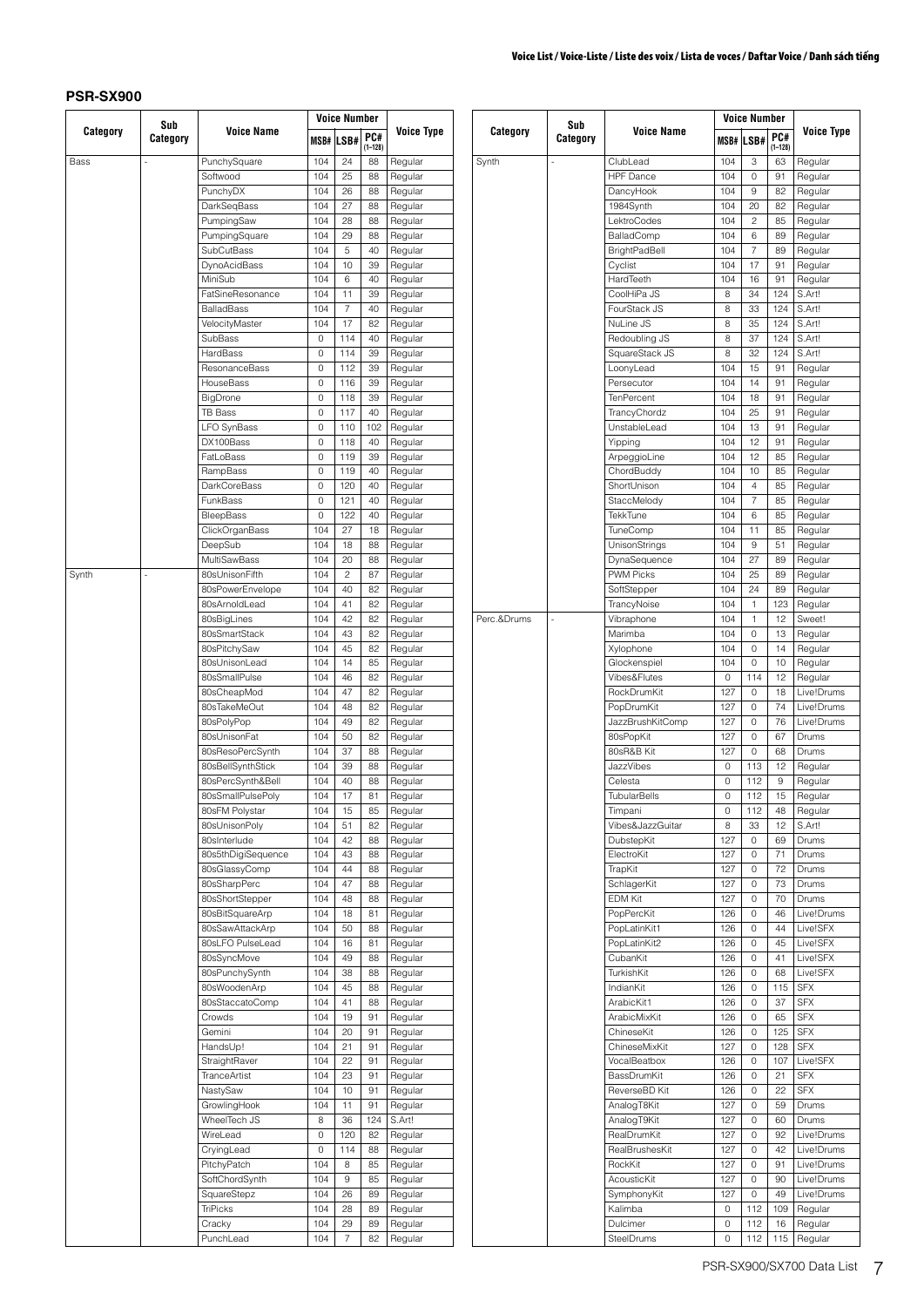Legacy

|             | Sub<br>Category |                                  |          | <b>Voice Number</b> |                |                    |
|-------------|-----------------|----------------------------------|----------|---------------------|----------------|--------------------|
| Category    |                 | <b>Voice Name</b>                |          | MSB# LSB#           | PC#            | <b>Voice Type</b>  |
|             |                 |                                  |          |                     | $(1 - 128)$    |                    |
| Perc.&Drums | i,              | MusicBox                         | 0        | 112<br>112          | 11             | Regular            |
|             |                 | OrchestraHit<br><b>StackBell</b> | 0<br>104 | 8                   | 56<br>89       | Regular<br>Regular |
|             |                 | NiceBell                         | 104      | 9                   | 89             | Regular            |
|             |                 | GospelAdLibs                     | 126      | 0                   | 111            | Live!SFX           |
|             |                 | VocalEffectsKit                  | 126      | 0                   | 110            | Live!SFX           |
|             |                 | DrumMachine                      | 127      | 0                   | 62             | Drums              |
|             |                 | PowerKit1                        | 127      | 0                   | 88             | Live!Drums         |
|             |                 | PowerKit2                        | 127      | 0                   | 89             | Live!Drums         |
|             |                 | StudioKit                        | 127      | 0                   | 87             | Live!Drums         |
|             |                 | RoomKit                          | 127      | 0                   | 9              | Drums              |
|             |                 | JazzKit                          | 127      | 0                   | 33             | Drums              |
|             |                 | AnalogKit                        | 127      | 0                   | 26             | Drums              |
|             |                 | HipHopKit                        | 127      | 0                   | 57             | Drums              |
|             |                 | DanceKit                         | 127      | 0                   | 28             | Drums              |
|             |                 | BreakKit                         | 127      | 0                   | 58             | Drums              |
|             |                 | HouseKit                         | 127      | 0                   | 61             | Drums              |
|             |                 | HitKit                           | 127      | 0                   | 5              | Drums              |
|             |                 | CymbalKit                        | 126      | 0                   | 50             | Live!SFX           |
|             |                 | NoisesKit                        | 126      | 0                   | 9              | <b>SFX</b>         |
|             |                 | NewSFX Kit1                      | 126      | 0                   | 3              | Live!SFX           |
|             |                 | NewSFX Kit2                      | 126      | 0                   | 4              | Live!SFX           |
|             |                 | Applause1                        | 104      | 0                   | 127            | Live!              |
|             |                 | Applause2                        | 104      | 1                   | 127            | Live!              |
|             |                 | SeaShore                         | 104      | 0                   | 123            | Live!              |
|             |                 | Helicopter                       | 104      | 0                   | 126            | Live!              |
|             |                 | GunShot                          | 104      | 0                   | 128            | Live!              |
| Legacy      | Piano           | ConcertGrand                     | 0        | 115                 | 1              | Live!              |
|             |                 | GrandPiano                       | 0        | 113                 | 1              | Live!              |
|             |                 | <b>BrightPiano</b><br>WarmGrand  | 0<br>0   | 112                 | 2              | Live!              |
|             |                 | PopGrand                         | 104      | 114<br>5            | 1<br>1         | Live!<br>Live!     |
|             |                 | RockPiano                        | 104      | $\overline{4}$      | 1              | Live!              |
|             |                 | <b>AmbientPiano</b>              | 104      | 3                   | 1              | Live!              |
|             |                 | CocktailPiano                    | 104      | 0                   | 4              | Live!              |
|             |                 | OctavePiano1                     | 0        | 113                 | 4              | Live!              |
|             |                 | OctavePiano2                     | 0        | 114                 | 4              | Live!              |
|             |                 | HonkyTonk                        | 0        | 112                 | 4              | Regular            |
|             |                 | MIDIGrand                        | 104      | 0                   | 3              | Live!              |
|             |                 | <b>MIDIGrandPad</b>              | 104      | 1                   | 3              | Live!              |
|             |                 | MIDIGrandSyn                     | 104      | 1                   | 1              | Live!              |
|             |                 | PianoOrchestra                   | 104      | 2                   | 1              | Live!              |
|             |                 | MIDIGrand                        | 0        | 112                 | 3              | Regular            |
|             |                 | Harpsichord                      | 0        | 112                 | $\overline{7}$ | Live!              |
|             | E.Piano         | ElectricPiano                    | 0        | 119                 | 5              | Cool!              |
|             |                 | TremoloSuitcase                  | 0        | 113                 | 5              | Cool!              |
|             |                 | SuitcaseEP                       | 0        | 118                 | 5              | Cool!              |
|             |                 | VintageEP                        | 0        | 116                 | 5              | Regular            |
|             |                 | StageEP                          | 0        | 117                 | 5              | Regular            |
|             |                 | PhaseEP                          | 0        | 120                 | 5              | Regular            |
|             |                 | ModernEP                         | 0        | 115                 | 6              | Regular            |
|             |                 | FunkEP                           | 0        | 112                 | 5              | Regular            |
|             |                 | SmoothTine                       | 0        | 119                 | 6              | Regular            |
|             |                 | <b>HyperTines</b>                | 0        | 113                 | 6              | Regular            |
|             |                 | NewTines                         | 0        | 116                 | 6              | Regular            |
|             |                 | JazzChorus                       | 0        | 118                 | 6              | Regular            |
|             |                 | <b>BalladStack</b>               | 0        | 114                 | 3              | Regular            |
|             |                 | ChorusBell                       | 0        | 120                 | 6              | Regular            |
|             |                 | GalaxyEP                         | 0        | 114                 | 5              | Cool!              |
|             |                 | VenusEP                          | 0        | 114                 | 6              | Regular            |
|             |                 | PolarisEP                        | 0        | 115                 | 5              | Regular            |
|             |                 | SuperDX                          | 0        | 117                 | 6              | Regular            |
|             |                 | DX Modern                        | 0        | 112                 | 6              | Regular            |
|             |                 | Magnetics                        | 104      | 0                   | 5              | Regular            |
|             |                 | ClaviBright                      | 0        | 112                 | 8              | Regular            |
|             |                 | WahClavi                         | 0        | 113                 | 8              | Regular            |
|             |                 | PhaseClavi                       | 0        | 115                 | 8              | Regular            |
|             |                 | StereoClavi                      | 0        | 114                 | 8              | Regular            |
|             | Organ           | RotaryOrgan                      | 0        | 117                 | 19             | Cool!              |
|             |                 | ClassicJazz                      | 0        | 117                 | 17             | Cool!              |
|             |                 | HoldItFast                       | 0        | 111                 | 18             | Cool!              |
|             |                 | FullRocker                       | 0        | 115                 | 19             | Cool!              |
|             |                 | TwoChannels                      | 0        | 109                 | 18             | Cool!              |
|             |                 | MellowVintage                    | 0        | 115                 | 18             | Regular            |

|          | Sub      | <b>Voice Number</b>              |               |            |                   |                            |         |
|----------|----------|----------------------------------|---------------|------------|-------------------|----------------------------|---------|
| Category | Category | Voice Name                       |               | MSB# LSB#  | PC#               | <b>Voice Type</b>          |         |
|          |          | <b>JazzFast</b>                  | 0             | 127        | $(1 - 128)$<br>18 | Cool!                      |         |
| gacy     | Organ    | JazzSlow                         | 0             | 126        | 18                | Cool!                      |         |
|          |          | <b>WhiterBarsSlow</b>            | 104           | 1          | 18                | Cool!                      |         |
|          |          | <b>WhiterBarsFast</b>            | 104           | 0          | 18                | Cool!                      |         |
|          |          | AllBarsOutSlow                   | 104           | 1          | 19                | Cool!                      |         |
|          |          | AllBarsOutFast                   | 104           | 0          | 19                | Cool!                      |         |
|          |          | AllBarsPhase                     | 104           | 2          | 19                | Cool!                      |         |
|          |          | ClickOrgan                       | 0             | 112        | 18                | Regular                    |         |
|          |          | DanceOrgan                       | 0             | 113        | 18                | Regular                    |         |
|          |          | BrightDrawbar                    | 0             | 116        | 17                | Regular                    |         |
|          |          |                                  | DrawbarOrgan1 | 0<br>0     | 120<br>115        | 18<br>17                   | Regular |
|          |          | DrawbarOrgan2<br>ElectricOrgan   | 0             | 118        | 18                | Regular<br>Regular         |         |
|          |          | GospelOrgan                      | 0             | 119        | 17                | Regular                    |         |
|          |          | JazzOrgan1                       | 0             | 112        | 17                | Regular                    |         |
|          |          | JazzOrgan2                       | 0             | 113        | 17                | Regular                    |         |
|          |          | JazzOrgan3                       | 0             | 120        | 17                | Regular                    |         |
|          |          | PercOrgan                        | 0             | 119        | 18                | Regular                    |         |
|          |          | FullRocker2                      | 104           | 3          | 19                | Cool!                      |         |
|          |          | PurpleOrgan                      | 0             | 114        | 19                | Regular                    |         |
|          |          | RockOrgan1                       | 0             | 112        | 19                | Regular                    |         |
|          |          | RockOrgan2                       | 0             | 119        | 19                | Regular                    |         |
|          |          | RockOrgan3                       | 0             | 113        | 19                | Regular                    |         |
|          |          | RotaryDriveOrgan                 | 0             | 116        | 19                | Regular                    |         |
|          |          | RotarySwitch<br>60sOrgan         | 0<br>0        | 110<br>116 | 18<br>18          | Cool!<br>Regular           |         |
|          |          | FullOrgan                        | 0             | 112        | 20                | Regular                    |         |
|          |          | FullTheatre                      | 0             | 127        | 19                | Regular                    |         |
|          |          | SweetTheatre                     | 0             | 126        | 19                | Regular                    |         |
|          |          | TibiaChorus                      | 104           | 5          | 18                | Regular                    |         |
|          |          | Tibia16'&4'                      | 104           | 8          | 17                | Regular                    |         |
|          |          | Tibia8'&4'                       | 104           | 9          | 17                | Regular                    |         |
|          |          | Vox&Tibia                        | 104           | 10         | 17                | Regular                    |         |
|          |          | Tibia8'                          | 104           | 6          | 18                | Regular                    |         |
|          |          | VoxHumana8'                      | 104           | 7          | 18                | Regular                    |         |
|          |          | Trumpet&Kinura                   | 0             | 125        | 18                | Regular                    |         |
|          |          | EuroOrgan                        | 0<br>0        | 118        | 17<br>4           | Regular                    |         |
|          |          | <b>BallroomOrgan</b><br>Kinura8' | 0             | 115<br>123 | 17                | Regular<br>Regular         |         |
|          |          | TheatreTrumpet                   | 0             | 124        | 17                | Regular                    |         |
|          |          | Trumpet16'&8'                    | 0             | 124        | 18                | Regular                    |         |
|          |          | Tibia8'Accomp                    | 0             | 122        | 18                | Regular                    |         |
|          |          | Tibia8'&4'Accomp                 | 0             | 122        | 17                | Regular                    |         |
|          |          | Tibia16'&4'Accomp                | 0             | 114        | 17                | Regular                    |         |
|          |          | I ibial-ullAccomp                | U             | 114        | 18                | Regular                    |         |
|          |          | Vox8'Accomp                      | 0             | 123        | 18                | Regular                    |         |
|          |          | Vox&TibiaAccomp                  | 0             | 125        | 17                | Regular                    |         |
|          |          | ReedOrgan                        | 0             | 112        | 21                | Regular                    |         |
|          |          | ClassicJazz                      | 0             | 126        | 17                | OrganFlutes                |         |
|          |          | OrganFlutes<br><b>USDSmile</b>   | 10<br>10      | 0<br>1     | 9<br>9            | OrganFlutes<br>OrganFlutes |         |
|          |          | ReggaeBars                       | 10            | 2          | 9                 | OrganFlutes                |         |
|          |          | WarmTheatre                      | 10            | 3          | 9                 | OrganFlutes                |         |
|          |          | OrganPops                        | 10            | 4          | 9                 | OrganFlutes                |         |
|          |          | RockOrgan                        | 10            | 5          | 9                 | OrganFlutes                |         |
|          |          | SoulPercussion                   | 10            | 6          | 9                 | OrganFlutes                |         |
|          |          | GospelTruth                      | 10            | 7          | 9                 | OrganFlutes                |         |
|          |          | PadOrgan                         | 10            | 8          | 9                 | OrganFlutes                |         |
|          |          | FullOrgan                        | 10            | 9          | 9                 | OrganFlutes                |         |
|          |          | StringBars                       | 10            | 0          | 10                | OrganFlutes                |         |
|          |          | LatinSpin                        | 10            | 1          | 10                | OrganFlutes                |         |
|          |          | ShadyBars                        | 10            | 2          | 10                | OrganFlutes                |         |
|          |          | FunkOrgan<br>BalladOrgan         | 10<br>10      | 3<br>4     | 10<br>10          | OrganFlutes<br>OrganFlutes |         |
|          |          | RichBars                         | 10            | 5          | 10                | OrganFlutes                |         |
|          |          | TrumpetBars                      | 10            | 6          | 10                | OrganFlutes                |         |
|          |          | SoulBars                         | 10            | 7          | 10                | OrganFlutes                |         |
|          |          | ClariBars                        | 10            | 8          | 10                | OrganFlutes                |         |
|          |          | JazzSquabble                     | 10            | 9          | 10                | OrganFlutes                |         |
|          |          | EuroPerc                         | 10            | 0          | 11                | OrganFlutes                |         |
|          |          | BalladEuro                       | 10            | 1          | 11                | OrganFlutes                |         |
|          |          | EuroReeds                        | 10            | 2          | 11                | OrganFlutes                |         |
|          |          | EvenWarmth                       | 10            | 3          | 11                | OrganFlutes                |         |
|          |          | BrightEuro                       | 10            | 4          | 11                | OrganFlutes                |         |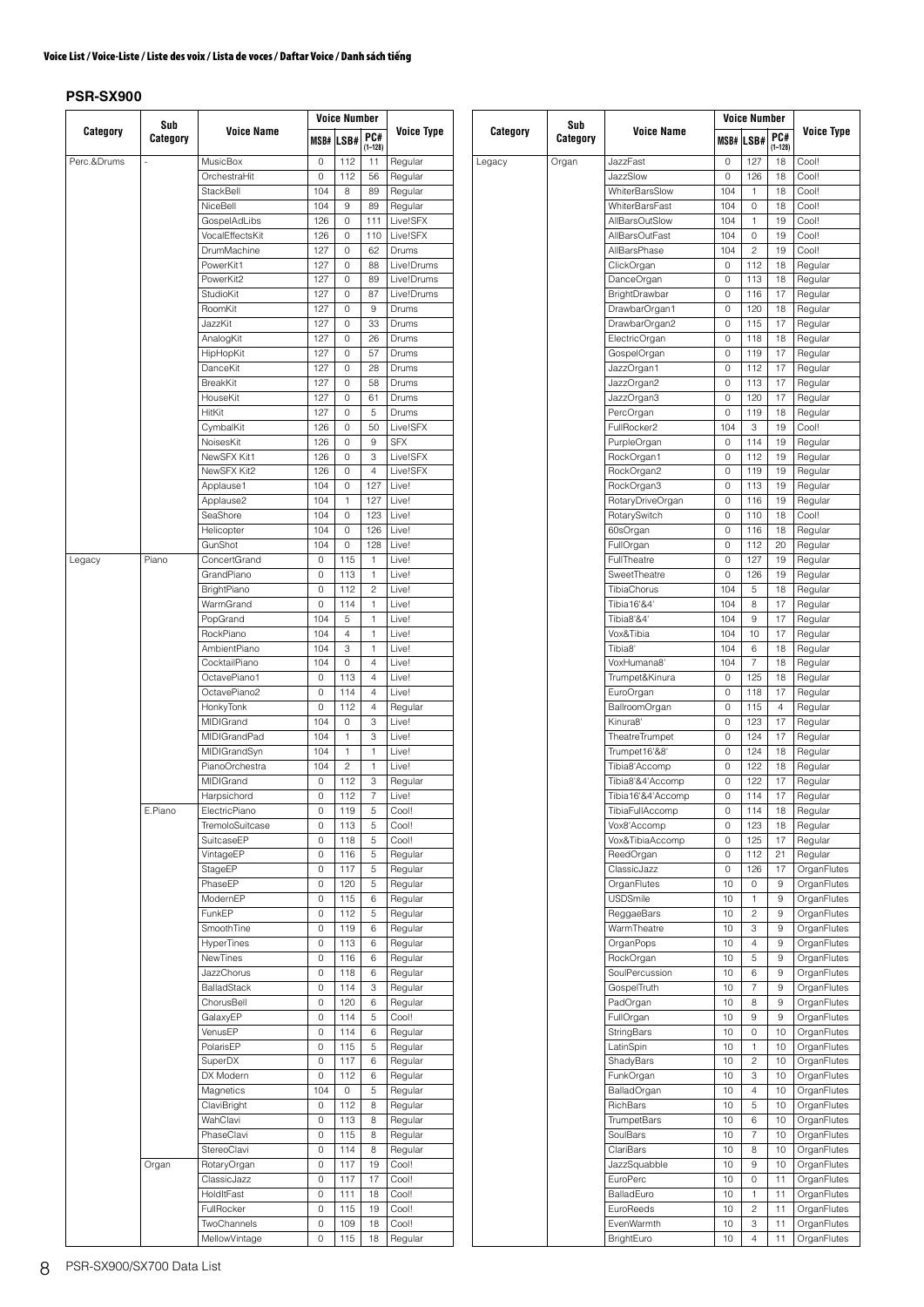|          | Sub      |                                |         | <b>Voice Number</b>     |                    |                   |  |
|----------|----------|--------------------------------|---------|-------------------------|--------------------|-------------------|--|
| Category | Category | <b>Voice Name</b>              |         | <b>MSB# LSB#</b>        | PC#<br>$(1 - 128)$ | <b>Voice Type</b> |  |
| Legacy   | Organ    | EuroPops                       | 10      | 5                       | 11                 | OrganFlutes       |  |
|          |          | FullEuro                       | 10      | 6                       | 11                 | OrganFlutes       |  |
|          |          | EuroAccomp1                    | 10      | $\overline{7}$          | 11                 | OrganFlutes       |  |
|          |          | EuroAccomp2                    | 10      | 8                       | 11                 | OrganFlutes       |  |
|          |          | EuroAccomp3                    | 10      | 9                       | 11                 | OrganFlutes       |  |
|          | A.Guitar | NylonGuitar SW                 | 8       | 34                      | 1                  | S.Art!            |  |
|          |          | NylonMute                      | 0       | 119                     | 25                 | Live!             |  |
|          |          | DynamicNylonGtr                | 0       | 116                     | 25                 | Live!             |  |
|          |          | ClassicalGuitar                | 0       | 115                     | 25                 | Live!             |  |
|          |          | FlamencoGuitar                 | 8       | 33                      | $\mathbf{1}$       | S.Art!            |  |
|          |          | HardFlamenco                   | 0       | 118                     | 25                 | Live!             |  |
|          |          | SteelAcoustic                  | 104     | 10                      | 26                 | Live!             |  |
|          |          | DynamicSteelGtr                | 0       | 116                     | 26                 | Live!             |  |
|          |          | SteelMute                      | 0       | 120                     | 26                 | Live!             |  |
|          |          | SteelGuitar                    | 0       | 117                     | 26                 | Live!             |  |
|          |          | 12StringGuitar                 | 0       | 113                     | 26                 | Live!             |  |
|          |          | 18StringGuitar                 | 0       | 119                     | 26                 | Regular           |  |
|          |          | FolkGtHarmonics SW             | 8       | 33                      | $\overline{c}$     | S.Art!            |  |
|          |          | FolkGuitar                     | 0       | 112                     | 26                 | Regular           |  |
|          |          | CampfireGuitar                 | 0       | 115                     | 26                 | Regular           |  |
|          | E.Guitar | BalladSolid                    | 0       | 109                     | 28                 | Cool!             |  |
|          |          | <b>BrightClean</b>             | 0       | 116                     | 28                 | Regular           |  |
|          |          | ChorusGuitar                   | 0       | 124                     | 28                 | Regular           |  |
|          |          | ChorusSolid                    | 0       | 107                     | 28                 | Cool!             |  |
|          |          | DeepChorus                     | 0       | 114                     | 28                 | Regular           |  |
|          |          | CleanElectric SW               | 8       | 35                      | $\overline{4}$     | S.Art!            |  |
|          |          | CleanGuitar                    | $\circ$ | 112                     | 28                 | Cool!             |  |
|          |          | CleanSolid                     | 104     | 3                       | 28                 | Cool!             |  |
|          |          | 60sCleanGuitar                 | 0       | 117                     | 28                 | Regular           |  |
|          |          | CoolWahGuitar                  | 104     | $\overline{4}$          | 28                 | Regular           |  |
|          |          | DynamicMute                    | 0       | 118                     | 29                 | Cool!             |  |
|          |          | ElectricGuitar                 | 0       | 114                     | 29                 | Cool!             |  |
|          |          |                                |         |                         |                    |                   |  |
|          |          | Electric12String<br>FunkGuitar | 0<br>0  | 119<br>116              | 28<br>29           | Regular<br>Cool!  |  |
|          |          | FunkGuitar                     | 0       | 113                     | 29                 |                   |  |
|          |          |                                |         |                         | 29                 | Regular           |  |
|          |          | MutedGuitar                    | 0       | 112                     | $\overline{4}$     | Regular<br>S.Art! |  |
|          |          | SingleCoilClean                | 8       | 39                      |                    |                   |  |
|          |          | Slapback                       | 104     | 0                       | 28                 | Cool!             |  |
|          |          | SlapSolid                      | 0       | 108                     | 28                 | Cool!             |  |
|          |          | SlideClean                     | 0       | 117                     | 29                 | Cool!             |  |
|          |          | SlideFinger                    | 104     | 5                       | 28                 | Cool!             |  |
|          |          | SlidePick                      | 104     | $\overline{7}$          | 28                 | Cool!             |  |
|          |          | SlidePickAmp                   | 104     | 8                       | 28                 | Cool!             |  |
|          |          | SlideSolid                     | 0       | 110                     | 28                 | Cool!             |  |
|          |          | SlideWarm                      | 104     | 6                       | 28                 | Cool!             |  |
|          |          | SolidChord                     | 0       | 121                     | 28                 | Regular           |  |
|          |          | 70sSolidGuitar                 | 8       | 38                      | $\overline{4}$     | S.Art!            |  |
|          |          | 70sSolidGuitar                 | 104     | 1                       | 28                 | Cool!             |  |
|          |          | SolidGuitar                    | 0       | 118                     | 28                 | Regular           |  |
|          |          | TremoloGuitar                  | 0       | 113                     | 28                 | Regular           |  |
|          |          | TremoloSolid                   | 0       | 111                     | 28                 | Cool!             |  |
|          |          | VintageAmp                     | 8       | 40                      | 4                  | S.Art!            |  |
|          |          | VintagePure                    | 8       | 47                      | 4                  | S.Art!            |  |
|          |          | VintageSlap                    | 8       | 48                      | 4                  | S.Art!            |  |
|          |          | VintageMute                    | 104     | 0                       | 29                 | Cool!             |  |
|          |          | VintageOpen                    | 0       | 123                     | 28                 | Regular           |  |
|          |          | VintageStrum                   | 0       | 126                     | 28                 | Regular           |  |
|          |          | VintageTrem                    | 0       | 120                     | 28                 | Regular           |  |
|          |          | 50sVintageMute                 | 0       | 115                     | 29                 | Regular           |  |
|          |          | WahGuitar                      | 0       | 122                     | 28                 | Regular           |  |
|          |          | WarmElectric SW                | 8       | 32                      | $\overline{4}$     | S.Art!            |  |
|          |          | WarmSolid                      | 104     | $\overline{c}$          | 28                 | Cool!             |  |
|          |          | SlideJazzGuitar                | 104     | 0                       | 27                 | Cool!             |  |
|          |          | JazzGuitar                     | 0       | 115                     | 27                 | Cool!             |  |
|          |          | JazzSoloGuitar                 | 0       | 116                     | 27                 | Cool!             |  |
|          |          | DX JazzGuitar                  | 0       | 117                     | 27                 | Regular           |  |
|          |          | LoungeGuitar                   | 104     | 1                       | 27                 | Regular           |  |
|          |          | OctaveGuitar                   | 0       | 113                     | 27                 | Regular           |  |
|          |          | <b>BluesGuitar</b>             | 0       | 117                     | 30                 | Cool!             |  |
|          |          | StereoRockGuitar               | 104     | $\overline{\mathbf{c}}$ | 31                 | Cool!             |  |
|          |          | HeavyRockGuitar                | 8       | 32                      | 5                  | S.Art!            |  |
|          |          | GuitarHero                     | 8       | 32                      | 6                  | S.Art!            |  |
|          |          | GuitarHero                     | 104     | 0                       | 31                 | Cool!             |  |
|          |          | CrunchGuitar                   | 0       | 113                     | 31                 | Regular           |  |
|          |          |                                |         |                         |                    |                   |  |

|          | Sub       |                       |     | <b>Voice Number</b> |                    |                   |  |  |
|----------|-----------|-----------------------|-----|---------------------|--------------------|-------------------|--|--|
| Category | Category  | <b>Voice Name</b>     |     | MSB# LSB#           | PC#<br>$(1 - 128)$ | <b>Voice Type</b> |  |  |
| Legacy   | E.Guitar  | DistortionGuitar      | 0   | 112                 | 31                 | Regular           |  |  |
|          |           | Feedbacker JS         | 8   | 33                  | 5                  | S.Art!            |  |  |
|          |           | FeedbackGuitar        | 0   | 113                 | 30                 | Regular           |  |  |
|          |           | HeavyRock             | 104 | 1                   | 31                 | Cool!             |  |  |
|          |           | HeavyStack            | 0   | 114                 | 31                 | Regular           |  |  |
|          |           | MetalMaster           | 0   | 120                 | 31                 | Regular           |  |  |
|          |           | PowerLead             | 0   | 115                 | 31                 | Cool!             |  |  |
|          |           | PowerChord            | 0   | 117                 | 31                 | Regular           |  |  |
|          |           | VodooLead             | 0   | 116                 | 31                 | Regular           |  |  |
|          |           | CrunchGuitar          | 8   | 33                  | 6                  | S.Art!            |  |  |
|          |           | HalfDrive             | 8   | 37                  | 4                  | S.Art!            |  |  |
|          |           | HalfDrive             | 104 | 0                   | 30                 | Cool!             |  |  |
|          |           | VintageLead           | 0   | 125                 | 28                 | Cool!             |  |  |
|          |           | LeadGuitar            | 0   | 114                 | 30                 | Regular           |  |  |
|          |           | RockGuitar            | 0   | 116                 | 30                 | Regular           |  |  |
|          |           | OverdriveGuitar       | 0   | 112                 | 30                 | Regular           |  |  |
|          |           | SmoothLead            | 0   | 119                 | 27                 | Regular           |  |  |
|          |           | VintageAmp            | 0   | 115                 | 30                 | Regular           |  |  |
|          |           | PedalSteelGuitar      | 0   | 115                 | 28                 | Regular           |  |  |
|          | Bass      | VintagePick           | 104 | 1                   | 35                 | Regular           |  |  |
|          |           | VintageRound          | 104 | 1                   | 34                 | Cool!             |  |  |
|          |           | VintageFlat           | 104 | 2                   | 34                 | Cool!             |  |  |
|          |           | VintageMute           | 104 | 3                   | 34                 | Cool!             |  |  |
|          |           | FretlessBass          | 0   | 112                 | 36                 | Cool!             |  |  |
|          |           | AcousticBass2         | 104 | 1                   | 33                 | Regular           |  |  |
|          |           | AcousticBass3         | 0   | 112                 | 33                 | Regular           |  |  |
|          |           | SoftAcousticBass      | 104 | 2                   | 33                 | Regular           |  |  |
|          |           | Bass&Cymbal           | 0   | 114                 | 33                 | Regular           |  |  |
|          |           | LoBass                | 104 | 0                   | 40                 | Regular           |  |  |
|          |           | DarkBass              | 104 | 1                   | 40                 | Regular           |  |  |
|          |           | MoonBass              | 104 | 0                   | 39                 | Regular           |  |  |
|          |           | KickBass              | 104 | 1                   | 39                 | Regular           |  |  |
|          |           | ClubBass              | 104 | 2                   | 39                 | Regular           |  |  |
|          |           | FatPulse              | 104 | 2                   | 40                 | Regular           |  |  |
|          |           | WazzoSaw              | 104 | 3                   | 81                 | Regular           |  |  |
|          |           | DeepPoint             | 104 | 3                   | 39                 | Regular           |  |  |
|          |           | TightBass             | 104 | 3                   | 40                 | Regular           |  |  |
|          |           | Competitor            | 104 | 4                   | 39                 | Regular           |  |  |
|          |           | 1o1Sub                | 104 | 5                   | 39                 | Regular           |  |  |
|          |           | LittleBassSynth       | 104 | 6                   | 39                 | Regular           |  |  |
|          |           | TeknoBass             | 104 | 7                   | 39                 | Regular           |  |  |
|          |           | PercPunch             | 104 | 8                   | 39                 | Regular           |  |  |
|          |           | SquareBass            | 104 | $\overline{4}$      | 40                 | Regular           |  |  |
|          |           | TranceBass            | 104 | 9                   | 39                 | Regular           |  |  |
|          |           | ClickBass             | 0   | 115                 | 39                 | Regular           |  |  |
|          |           | PunchyBass            | 0   | 117                 | 39                 | Regular           |  |  |
|          |           | AnalogBass            | 0   | 112                 | 40                 | Regular           |  |  |
|          |           | DX FunkBass           | 0   | 113                 | 38                 | Regular           |  |  |
|          |           | DrySynthBass          | 0   | 116                 | 40                 | Regular           |  |  |
|          |           | 80sSynthBass          | 0   | 115                 | 40                 | Regular           |  |  |
|          |           | HiQ Bass              | 0   | 113                 | 39                 | Regular           |  |  |
|          | Accordion | Accordion             | 0   | 116                 | 22                 | Regular           |  |  |
|          |           | BallroomAccordion     | 0   | 112                 | 24                 | Regular           |  |  |
|          |           | MusetteAccordion      | 0   | 112                 | 22                 | Regular           |  |  |
|          |           | SmallAccordion        | 0   | 115                 | 22                 | Regular           |  |  |
|          |           | SoftAccordion         | 0   | 114                 | 22                 | Regular           |  |  |
|          |           | <b>TuttiAccordion</b> | 0   | 113                 | 22                 | Regular           |  |  |
|          | Strings   | Violin                | 0   | 113                 | 41                 | Sweet!            |  |  |
|          |           | Viola                 | 0   | 112                 | 42                 | Regular           |  |  |
|          |           | Fiddle                | 0   | 112                 | 111                | Regular           |  |  |
|          |           | Cello                 | 0   | 112                 | 43                 | Regular           |  |  |
|          |           | Contrabass            | 0   | 112                 | 44                 | Regular           |  |  |
|          |           | SoloViolin            | 0   | 112                 | 41                 | Regular           |  |  |
|          |           | SeattleStrings f      | 8   | 40                  | 50                 | S.Art!            |  |  |
|          |           | SeattleStrings mf     | 8   | 41                  | 50                 | S.Art!            |  |  |
|          |           | SeattleStrings p      | 8   | 42                  | 50                 | S.Art!            |  |  |
|          |           | SeattleStrings f      | 104 | 4                   | 50                 | Live!             |  |  |
|          |           | SeattleStrings mf     | 104 | 5                   | 50                 | Live!             |  |  |
|          |           | SeattleStrings p      | 104 | 6                   | 50                 | Live!             |  |  |
|          |           | Strings f             | 0   | 119                 | 49                 | Live!             |  |  |
|          |           | Strings mf            | 0   | 118                 | 49                 | Live!             |  |  |
|          |           | Strings p             | 0   | 117                 | 49                 | Live!             |  |  |
|          |           | Spiccato              | 0   | 120                 | 49                 | Live!             |  |  |
|          |           | Pizzicato             | 0   | 112                 | 46                 | Regular           |  |  |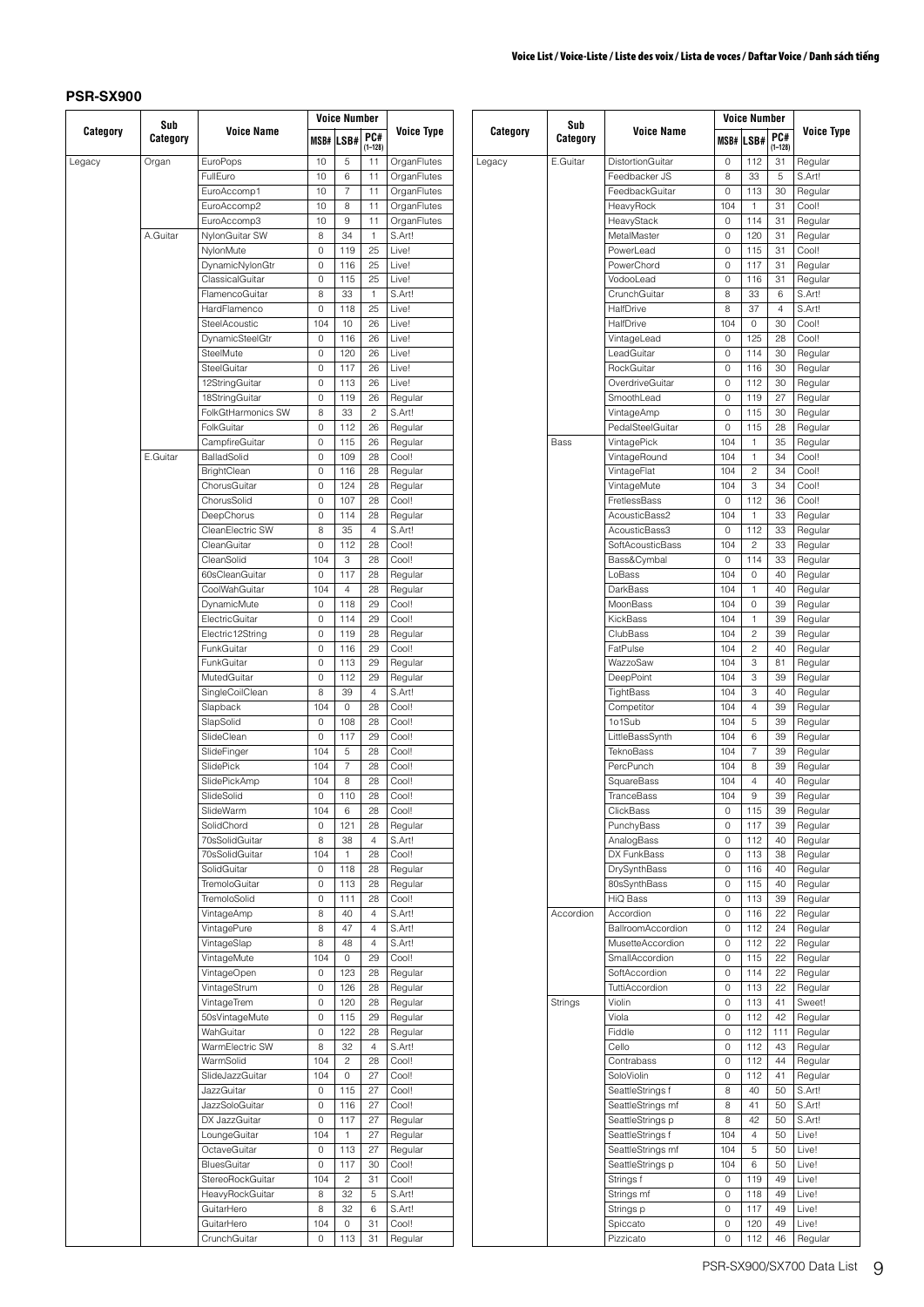|          |                 |                      |     | Voice Number |                   |                   |
|----------|-----------------|----------------------|-----|--------------|-------------------|-------------------|
| Category | Sub<br>Category | <b>Voice Name</b>    |     | MSB# LSB#    | PC#               | Voice Type        |
| Legacy   | Strings         | TremoloBowing JS     | 8   | 34           | $(1 - 128)$<br>49 | S.Art!            |
|          |                 | TremoloStrings       | 0   | 113          | 45                | Live!             |
|          |                 | TremoloStrings       | 0   | 112          | 45                | Regular           |
|          |                 | Strings Pad          | 0   | 117          | 50                | Live!             |
|          |                 | MovieStrings         | 0   | 123          | 49                | Live!             |
|          |                 | DynamicStrings       | 0   | 124          | 49                | Live!             |
|          |                 | ChamberStrings       | 0   | 112          | 50                | Regular           |
|          |                 | <b>BowStrings</b>    | 0   | 116          | 49                |                   |
|          |                 |                      | 0   | 115          | 49                | Regular           |
|          |                 | ConcertoStrings      |     |              |                   | Regular           |
|          |                 | Allegro              | 0   | 122          | 50                | Live!             |
|          |                 | Marcato              | 0   | 115          | 50                | Regular           |
|          |                 | Orchestra            | 0   | 116          | 50                | Live!             |
|          |                 | OrchStrings          | 0   | 113          | 49                | Regular           |
|          |                 | SlowStrings          | 0   | 113          | 50                | Regular           |
|          |                 | StringFalls          | 0   | 121          | 49                | Live!             |
|          |                 | StringQuartet        | 0   | 114          | 50                | Regular           |
|          |                 | Strings              | 0   | 112          | 49                | Regular           |
|          |                 | Symphonic            | 0   | 114          | 49                | Regular           |
|          |                 | OrchestraTutti       | 0   | 120          | 50                | Regular           |
|          |                 | SymphonicUnison      | 104 | 0            | 50                | Regular           |
|          |                 | Orchestra&Flute      | 0   | 119          | 50                | Regular           |
|          |                 | Orchestra&Oboe       | 0   | 121          | 50                | Regular           |
|          |                 | Orchestra&Horns      | 0   | 118          | 50                | Regular           |
|          |                 | AnalogStrings        | 0   | 112          | 52                | Regular           |
|          |                 | Sitar3               | 0   | 112          | 105               | Regular           |
|          |                 | Harp                 | 0   | 112          | 47                | Regular           |
|          | <b>Brass</b>    | TrumpetFall JS       | 8   | 38           | 65                | S.Art!            |
|          |                 | TrumpetShake JS      | 8   | 35           | 65                | S.Art!            |
|          |                 | Trumpet              | 0   | 115          | 57                | Sweet!            |
|          |                 | SilverTrumpet        | 0   | 121          | 57                | Sweet!            |
|          |                 | GoldenTrumpet        | 0   | 122          | 57                | Sweet!            |
|          |                 | MellowTrumpet        | 0   | 120          | 57                | Sweet!            |
|          |                 | JazzTrumpet          | 0   | 116          | 57                | Regular           |
|          |                 | SoloTrumpet          | 0   | 112          | 57                | Regular           |
|          |                 | MutedTrumpet         | 0   | 112          | 60                | Regular           |
|          |                 | Flugelhorn           | 0   | 113          | 57                | Regular           |
|          |                 | SoloTrombone         | 0   | 112          | 58                | Regular           |
|          |                 | Trombone             | 0   | 116          | 58                | Regular           |
|          |                 | SoftTrombone         | 0   | 115          | 58                | Regular           |
|          |                 | MellowTrombone       | 0   | 114          | 58                | Regular           |
|          |                 | SmoothTrombone       | 0   | 118          | 58                | Regular           |
|          |                 | Tuba2                | 0   | 112          | 59                |                   |
|          |                 | <b>MutedHorns</b>    |     |              |                   | Regular<br>S.Art! |
|          |                 |                      | 8   | 34<br>112    | 61                |                   |
|          |                 | FrenchHorns          | 0   |              | 61                | Live!             |
|          |                 | SoftHorns            | 0   | 117          | 61                | Live!             |
|          |                 | SymphonyHorns2       | 0   | 115          | 61                | Live!             |
|          |                 | MellowHorns          | 0   | 119          | 62                | Regular           |
|          |                 | SoftTrombones        | 0   | 118          | 61                | Live!             |
|          |                 | TromboneSection      | 0   | 113          | 58                | Regular           |
|          |                 | AccentBrass          | 0   | 109          | 62                | Live!             |
|          |                 | Brass f              | 0   | 108          | 62                | Live!             |
|          |                 | Brass mf             | 0   | 110          | 62                | Live!             |
|          |                 | Brass p              | 0   | 111          | 62                | Live!             |
|          |                 | BrassFalls mf JS     | 8   | 35           | 57                | S.Art!            |
|          |                 | SymphonyBrass        | 0   | 119          | 61                | Live!             |
|          |                 | <b>BrassDynamics</b> | 0   | 106          | 62                | Live!             |
|          |                 | PopBrass             | 0   | 117          | 63                | Live!             |
|          |                 | AccentFalls JS       | 8   | 38           | 57                | S.Art!            |
|          |                 | <b>HyperBrass</b>    | 0   | 118          | 63                | Live!             |
|          |                 | SmallBrass           | 0   | 120          | 61                | Live!             |
|          |                 | OctaveBrass          | 0   | 116          | 63                | Live!             |
|          |                 | BrassBand            | 0   | 123          | 57                | Live!             |
|          |                 | <b>BigBandBrass</b>  | 0   | 113          | 62                | Regular           |
|          |                 | <b>BigBrass</b>      | 0   | 121          | 62                | Regular           |
|          |                 | BrassCombo           | 0   | 115          | 67                | Regular           |
|          |                 | BrassHit             | 0   | 126          | 62                | Regular           |
|          |                 | <b>BrassSection</b>  | 0   | 112          | 62                | Regular           |
|          |                 | <b>BreathBrass</b>   | 0   | 116          | 61                |                   |
|          |                 | <b>BrightBrass</b>   | 0   | 120          | 62                | Regular           |
|          |                 |                      |     |              |                   | Regular           |
|          |                 | <b>FullHorns</b>     | 0   | 114          | 62                | Regular           |
|          |                 | HighBrass            | 0   | 115          | 62                | Regular           |
|          |                 | <b>MellowBrass</b>   | 0   | 116          | 62                | Regular           |
|          |                 | NaturalBrass         | 0   | 124          | 62                | Regular           |
|          |                 | Sforzando            | 0   | 125          | 62                | Regular           |

|          | Sub          |                               | <b>Voice Number</b> |            |             |                    |  |
|----------|--------------|-------------------------------|---------------------|------------|-------------|--------------------|--|
| Category | Category     | <b>Voice Name</b>             | MSB#                | LSB#       | PC#         | <b>Voice Type</b>  |  |
|          |              |                               |                     |            | $(1 - 128)$ |                    |  |
| Legacy   | <b>Brass</b> | <b>SmallBrass</b>             | 0                   | 117        | 62          | Regular            |  |
|          |              | SoftBrass                     | 0                   | 123        | 62          | Regular            |  |
|          |              | TrumpetEns                    | 0                   | 122        | 62          | Regular            |  |
|          |              | HybridComp                    | 0                   | 119        | 63          | Regular            |  |
|          |              | Hybrihorn                     | 0                   | 113        | 61          | Regular            |  |
|          |              | Hybripad                      | 0                   | 114        | 61          | Regular            |  |
|          |              | PopBrass                      | 0                   | 118        | 62          | Regular            |  |
|          | Woodwind     | SynthBrass<br>OrchestralFlute | 0<br>104            | 112        | 63<br>74    | Regular            |  |
|          |              | Flute                         |                     | 0<br>112   |             | Sweet!             |  |
|          |              | OrchestralOboe                | 0<br>104            | 0          | 74<br>69    | Regular            |  |
|          |              | Oboe                          | 0                   | 112        | 69          | Sweet!<br>Regular  |  |
|          |              | Clarinet                      | 0                   | 112        | 72          | Regular            |  |
|          |              | Bassoon                       | 0                   | 112        | 71          | Regular            |  |
|          |              | SopranoSax                    | 0                   | 112        | 65          | Regular            |  |
|          |              | PopAltoSax                    | 104                 | 0          | 66          | Sweet!             |  |
|          |              | AltoSax                       | 0                   | 114        | 66          | Sweet!             |  |
|          |              | AltoSax                       | 0                   | 112        | 66          | Regular            |  |
|          |              | Saxophone                     | 104                 | 0          | 67          | Sweet!             |  |
|          |              | SweetTenorSax                 | 0                   | 125        | 67          | Sweet!             |  |
|          |              | <b>TenorSax</b>               | 0                   | 117        | 67          | Sweet!             |  |
|          |              | <b>TenorSax</b>               | 0                   | 112        | 67          | Regular            |  |
|          |              | GrowlSax                      | 0                   | 118        | 67          | Regular            |  |
|          |              | BaritoneSax2                  | 0                   | 112        | 68          | Regular            |  |
|          |              | ChiffPanFlute                 | 0                   | 113        | 74          | Regular            |  |
|          |              | EthnicFlute                   | 0                   | 112        | 76          | Regular            |  |
|          |              | SaxStack                      | 0                   | 124        | 67          | Regular            |  |
|          |              | WoodwindsEns                  | 0                   | 113        | 67          | Regular            |  |
|          |              | SaxyMood                      | 0                   | 120        | 67          | Regular            |  |
|          | Choir        | Baa                           | 104                 | 12         | 53          | Live!              |  |
|          |              | Daa                           | 104                 | 13         | 53          | Live!              |  |
|          |              | Doo                           | 104                 | 16         | 54          | Live!              |  |
|          |              | Haa                           | 104                 | 9          | 53          | Live!              |  |
|          |              | Ooh                           | 104                 | 17         | 54          | Live!              |  |
|          |              | Wah                           | 104                 | 10         | 53          | Live!              |  |
|          |              | Yoo                           | 104                 | 18         | 54          | Live!              |  |
|          |              | Yoo                           | 8                   | 42         | 41          | S.Art!             |  |
|          |              | YooVibrato                    | 8                   | 43         | 41          | S.Art!             |  |
|          |              | BoysHaaVibrato                | 8                   | 33         | 40          | S.Art!             |  |
|          |              | BoysChoirOoh                  | 104                 | 8          | 54          | Live!              |  |
|          |              | BoysChoirAah                  | 104                 | 8          | 53          | Live!              |  |
|          |              | <b>GospelVoices</b>           | 0                   | 116        | 53          | Live!              |  |
|          |              | Humming                       | 0                   | 118        | 53          | Live!              |  |
|          |              | Mmh                           | 0                   | 117        | 53          | Live!              |  |
|          |              | <b>GothicVox</b>              | 0                   | 113        | 54          | Regular            |  |
|          |              | HahChoir                      | 0                   | 114        | 53          | Regular            |  |
|          |              | AirChoir                      | 0                   | 112        | 55          | Regular            |  |
|          |              | Choir                         | 0                   | 112        | 53          | Regular            |  |
|          |              | UuhChoir                      | 0                   | 115        | 53          | Regular            |  |
|          |              | Voices                        | 0                   | 113        | 55          | Regular            |  |
|          |              | VoxHumana                     | 0                   | 112        | 54          | Regular            |  |
|          |              | HahPad                        | 0                   | 116        | 95          | Regular            |  |
|          |              | Sunbeam                       | 0                   | 123        | 89          | Regular            |  |
|          | Pad          | AnalogSwell                   | 0                   | 119        | 96          | Regular            |  |
|          |              | Area <sub>51</sub>            | 0                   | 112        | 90          | Regular            |  |
|          |              | Atmo5th                       | 104                 | 6          | 90          | Regular            |  |
|          |              | <b>BrightOber</b>             | 0                   | 113        | 96          | Regular            |  |
|          |              | BrightPadClassic              | 104                 | З          | 91          | Regular            |  |
|          |              | DarkMoon                      | 0                   | 113        | 90          | Regular            |  |
|          |              | DarkPad                       | 0<br>0              | 118<br>114 | 96<br>90    | Regular            |  |
|          |              | Dunes                         |                     |            |             | Regular            |  |
|          |              | Equinox<br>EveningStars       | 0<br>0              | 112<br>117 | 95<br>102   | Regular<br>Regular |  |
|          |              | Fantasia                      | 0                   | 112        | 89          | Regular            |  |
|          |              | GlassPad                      | 0                   | 114        | 94          | Regular            |  |
|          |              | GloriousPhase                 | 0                   | 114        | 91          | Regular            |  |
|          |              | GoldenAge                     | 0                   | 115        | 89          | Regular            |  |
|          |              | lonosphere                    | 0                   | 115        | 95          | Regular            |  |
|          |              | MellowPad                     | 0                   | 117        | 96          | Regular            |  |
|          |              | Messenger                     | 0                   | 116        | 96          | Regular            |  |
|          |              | MidnightSpecial               | 104                 | 3          | 102         | Regular            |  |
|          |              | NeoWarmPad                    | 0                   | 115        | 90          | Regular            |  |
|          |              | NightMotion                   | 104                 | 4          | 89          | Regular            |  |
|          |              | OberSweep                     | 0                   | 115        | 96          | Regular            |  |
|          |              |                               |                     |            |             |                    |  |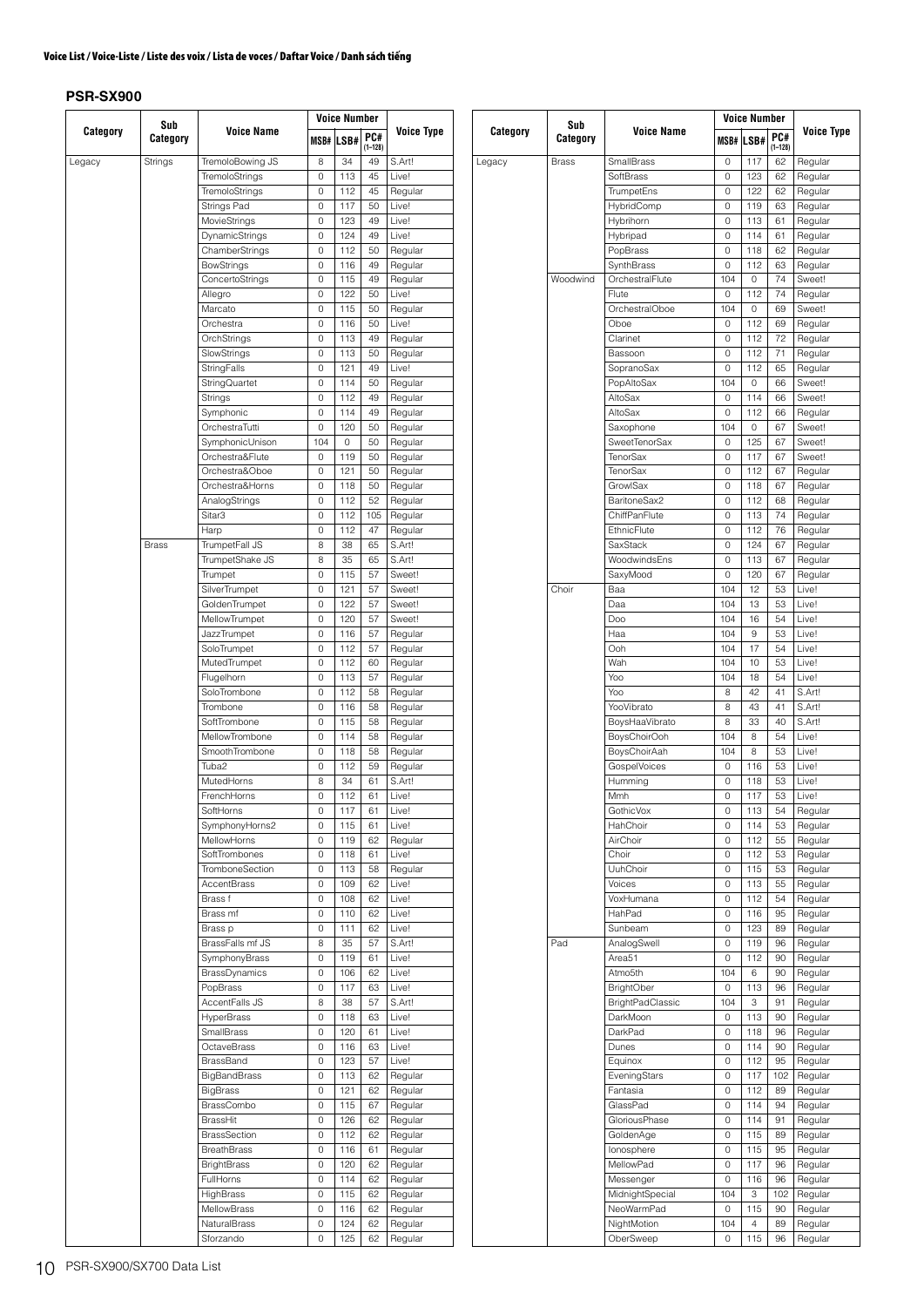Legacy

|          | Sub      |                     |      | <b>Voice Number</b>     |             |                   |  |  |
|----------|----------|---------------------|------|-------------------------|-------------|-------------------|--|--|
| Category | Category | <b>Voice Name</b>   | MSB# | LSB#                    | PC#         | <b>Voice Type</b> |  |  |
|          |          |                     |      |                         | $(1 - 128)$ |                   |  |  |
| Legacy   | Pad      | PanHeaven           | 0    | 120                     | 89          | Regular           |  |  |
|          |          | PearlsPad           | 104  | $\overline{c}$          | 89          | Regular           |  |  |
|          |          | ProHeaven           | 0    | 122                     | 89          | Regular           |  |  |
|          |          | PsychoPad           | 0    | 118                     | 102         | Regular           |  |  |
|          |          | S&H Groove          | 0    | 115                     | 102         | Regular           |  |  |
|          |          | Sirius              | 0    | 114                     | 102         | Regular           |  |  |
|          |          | Skydiver            | 0    | 112                     | 102         | Regular           |  |  |
|          |          | Solaris             | 0    | 114                     | 95          | Regular           |  |  |
|          |          | <b>SuperDarkPad</b> | 0    | 119                     | 90          | Regular           |  |  |
|          |          | VaporPad            | 104  | 1                       | 90          | Regular           |  |  |
|          |          | <b>Wave2001</b>     | 0    | 112                     | 96          | Regular           |  |  |
|          |          | <b>XenonPad</b>     | 0    | 112                     | 92          | Regular           |  |  |
|          |          |                     |      |                         |             |                   |  |  |
|          |          | BellHeaven          | 0    | 119                     | 89          | Regular           |  |  |
|          |          | DreamHeaven         | 0    | 121                     | 89          | Regular           |  |  |
|          |          | Stargate            | 0    | 114                     | 89          | Regular           |  |  |
|          |          | SweetHeaven         | 0    | 118                     | 89          | Regular           |  |  |
|          |          | 80sPad              | 104  | 1                       | 52          | Regular           |  |  |
|          |          | DX Pad              | 0    | 112                     | 93          | Regular           |  |  |
|          |          | Pianosphere         | 104  | 19                      | 89          | Regular           |  |  |
|          |          | PianoSweeper        | 104  | 3                       | 100         | Regular           |  |  |
|          |          | AngelVibes          | 0    | 114                     | 99          | Regular           |  |  |
|          |          | Atmosphere          | 0    | 112                     | 100         | Regular           |  |  |
|          |          | Bellsphere          | 104  | 5                       | 89          | Regular           |  |  |
|          |          | <b>BigOctavePad</b> | 0    | 115                     | 91          | Regular           |  |  |
|          |          | <b>BrightSawPad</b> | 0    | 113                     | 91          | Regular           |  |  |
|          |          |                     |      |                         |             |                   |  |  |
|          |          | Bubblespace         | 0    | 113                     | 102         | Regular           |  |  |
|          |          | CyberPad            | 0    | 113                     | 100         | Regular           |  |  |
|          |          | DarkAngelPad        | 0    | 121                     | 90          | Regular           |  |  |
|          |          | DigitalPad          | 0    | 115                     | 94          | Regular           |  |  |
|          |          | Disclosure          | 0    | 116                     | 90          | Regular           |  |  |
|          |          | FarEast             | 0    | 112                     | 98          | Regular           |  |  |
|          |          | FlyingHarmonics     | 104  | 1                       | 100         | Regular           |  |  |
|          |          | HipaStrings         | 0    | 114                     | 96          | Regular           |  |  |
|          |          | HybridPad           | 104  | 22                      | 89          | Regular           |  |  |
|          |          | Insomnia            | 0    | 113                     | 95          | Regular           |  |  |
|          |          | Mediterrain         | 0    | 114                     | 100         | Regular           |  |  |
|          |          | MetallicRain        | 104  | 8                       | 102         | Regular           |  |  |
|          |          | Millennium          | 0    | 117                     | 89          | Regular           |  |  |
|          |          |                     |      |                         |             |                   |  |  |
|          |          | MyGeneration        | 104  | 5                       | 102         | Regular           |  |  |
|          |          | Mystery             | 0    | 113                     | 98          | Regular           |  |  |
|          |          | NylonPad            | 104  | 0                       | 100         | Regular           |  |  |
|          |          | PremiumPad          | 104  | 0                       | 52          | Regular           |  |  |
|          |          | RainyDay            | 104  | 5                       | 90          | Regular           |  |  |
|          |          | Randomizer          | 104  | 10                      | 102         | Regular           |  |  |
|          |          | ReflectingZone      | 104  | 21                      | 89          | Regular           |  |  |
|          |          | SixthSense          | 104  | 2                       | 102         | Regular           |  |  |
|          |          | Spectralis          | 104  | 4                       | 95          | Regular           |  |  |
|          |          | Symbiont            | 0    | 113                     | 89          | Regular           |  |  |
|          |          | TheFog              | 104  | 9                       | 102         | Regular           |  |  |
|          |          | TimeTravel          | 0    | 116                     | 89          | Regular           |  |  |
|          |          | Tric-Trac           | 104  | 2                       | 98          | Regular           |  |  |
|          |          | VelocityAshrami     | 0    | 116                     | 102         | Regular           |  |  |
|          |          |                     |      |                         |             |                   |  |  |
|          |          | WarpedWaves         | 104  | $\overline{\mathbf{c}}$ | 95          | Regular           |  |  |
|          |          | <b>WaterGames</b>   | 104  | 4                       | 102         | Regular           |  |  |
|          |          | MagicBell           | 8    | 32                      | 121         | S.Art!            |  |  |
|          | Synth    | Adrenaline          | 0    | 113                     | 85          | Regular           |  |  |
|          |          | AeroLead            | 0    | 112                     | 84          | Regular           |  |  |
|          |          | Analogon            | 0    | 115                     | 82          | Regular           |  |  |
|          |          | AttackSaw           | 0    | 126                     | 82          | Regular           |  |  |
|          |          | BigLead             | 0    | 113                     | 82          | Regular           |  |  |
|          |          | BleepLead           | 104  | 0                       | 85          | Regular           |  |  |
|          |          | BrassHit            | 0    | 113                     | 56          | Regular           |  |  |
|          |          | BrassyLead          | 104  | 5                       | 63          | Regular           |  |  |
|          |          | BrightMini          | 0    | 125                     | 81          | Regular           |  |  |
|          |          |                     |      |                         |             |                   |  |  |
|          |          | DetunedVintage      | 104  | 1                       | 85          | Regular           |  |  |
|          |          | EarlyLead           | 0    | 118                     | 82          | Regular           |  |  |
|          |          | Fargo               | 0    | 119                     | 82          | Regular           |  |  |
|          |          | FireWire            | 0    | 116                     | 82          | Regular           |  |  |
|          |          | FlangeFilter        | 104  | $\overline{c}$          | 82          | Regular           |  |  |
|          |          | FusionLead          | 104  | 15                      | 82          | Regular           |  |  |
|          |          | HiBias              | 0    | 116                     | 81          | Regular           |  |  |
|          |          | HipaLead            | 0    | 118                     | 85          | Regular           |  |  |
|          |          | HipLead             | 0    | 113                     | 81          | Regular           |  |  |
|          |          | HopLead             |      | 117                     |             | Regular           |  |  |
|          |          |                     | 0    |                         | 81          |                   |  |  |

|          | Sub      |                                | <b>Voice Number</b> |                  |                   |                    |         |  |  |  |               |            |        |          |                    |
|----------|----------|--------------------------------|---------------------|------------------|-------------------|--------------------|---------|--|--|--|---------------|------------|--------|----------|--------------------|
| Category | Category | <b>Voice Name</b>              |                     | <b>MSB# LSB#</b> | PC#               | Voice Type         |         |  |  |  |               |            |        |          |                    |
| gacy     | Synth    | Impact                         | 0                   | 113              | $(1 - 128)$<br>88 | Regular            |         |  |  |  |               |            |        |          |                    |
|          |          | Matrix                         | 0                   | 123              | 82                | Regular            |         |  |  |  |               |            |        |          |                    |
|          |          | MiniLead                       | 0                   | 114              | 81                | Regular            |         |  |  |  |               |            |        |          |                    |
|          |          | MouthLead                      | 104                 | 0                | 82                | Regular            |         |  |  |  |               |            |        |          |                    |
|          |          | Oxygen                         | 0                   | 122              | 82                | Regular            |         |  |  |  |               |            |        |          |                    |
|          |          | PunchyHook                     | 0                   | 127              | 82                | Regular            |         |  |  |  |               |            |        |          |                    |
|          |          | PWM Lead                       | 104                 | 1                | 82                | Regular            |         |  |  |  |               |            |        |          |                    |
|          |          | SawLead                        | 0                   | 112              | 82                | Regular            |         |  |  |  |               |            |        |          |                    |
|          |          | Skyline                        | 0                   | 115              | 85                | Regular            |         |  |  |  |               |            |        |          |                    |
|          |          | SoftMini                       | 0                   | 124              | 81                | Regular            |         |  |  |  |               |            |        |          |                    |
|          |          | SoftR&B                        | 0                   | 119              | 81                | Regular            |         |  |  |  |               |            |        |          |                    |
|          |          | SoftSaw<br>SoftSquare          | 104<br>104          | 16<br>5          | 82<br>81          | Regular<br>Regular |         |  |  |  |               |            |        |          |                    |
|          |          | SquareLead                     | 0                   | 112              | 81                | Regular            |         |  |  |  |               |            |        |          |                    |
|          |          | SubLead                        | 104                 | 0                | 81                | Regular            |         |  |  |  |               |            |        |          |                    |
|          |          | TechLead                       | 0                   | 117              | 85                | Regular            |         |  |  |  |               |            |        |          |                    |
|          |          | Tekkline                       | 0                   | 116              | 85                | Regular            |         |  |  |  |               |            |        |          |                    |
|          |          | TinyLead                       | 0                   | 118              | 81                | Regular            |         |  |  |  |               |            |        |          |                    |
|          |          | TrumpetSaw                     | 0                   | 125              | 82                | Regular            |         |  |  |  |               |            |        |          |                    |
|          |          | VinylLead                      | 0                   | 115              | 81                | Regular            |         |  |  |  |               |            |        |          |                    |
|          |          | Warp                           | 0                   | 117              | 82                | Regular            |         |  |  |  |               |            |        |          |                    |
|          |          | FatSawHook                     | 104                 | 7                | 52                | Regular            |         |  |  |  |               |            |        |          |                    |
|          |          | AnalogSeq                      | 104                 | 3                | 88                | Regular            |         |  |  |  |               |            |        |          |                    |
|          |          | Attack                         | 104                 | 4                | 82                | Regular            |         |  |  |  |               |            |        |          |                    |
|          |          | CrystalEyes                    | 0                   | 125              | 89                | Regular            |         |  |  |  |               |            |        |          |                    |
|          |          | DigitalSequence<br>MelodyMaker | 104<br>0            | 2<br>117         | 88<br>90          | Regular            |         |  |  |  |               |            |        |          |                    |
|          |          | Padbells                       | 0                   | 126              | 89                | Regular<br>Regular |         |  |  |  |               |            |        |          |                    |
|          |          | PanLead                        | 0                   | 122              | 81                | Regular            |         |  |  |  |               |            |        |          |                    |
|          |          | PercSeqFM1                     | 104                 | 7                | 88                | Regular            |         |  |  |  |               |            |        |          |                    |
|          |          | PercSeqFM2                     | 104                 | 8                | 88                | Regular            |         |  |  |  |               |            |        |          |                    |
|          |          | PercSeqFS                      | 104                 | 6                | 88                | Regular            |         |  |  |  |               |            |        |          |                    |
|          |          | PercSeqHipa                    | 104                 | 9                | 88                | Regular            |         |  |  |  |               |            |        |          |                    |
|          |          | PercSeqSaw                     | 104                 | 11               | 82                | Regular            |         |  |  |  |               |            |        |          |                    |
|          |          | PercSquare                     | 0                   | 123              | 81                | Regular            |         |  |  |  |               |            |        |          |                    |
|          |          | PitchFall                      | 104                 | 0                | 104               | Regular            |         |  |  |  |               |            |        |          |                    |
|          |          | PopLead                        | 0                   | 120              | 81                | Regular            |         |  |  |  |               |            |        |          |                    |
|          |          | Portatone                      | 0                   | 112              | 85                | Regular            |         |  |  |  |               |            |        |          |                    |
|          |          | ProLead                        | 0                   | 113              | 84                | Regular            |         |  |  |  |               |            |        |          |                    |
|          |          | PWM Percussion<br>PWM Wild     | 104                 | 6                | 82                | Regular            |         |  |  |  |               |            |        |          |                    |
|          |          |                                |                     |                  |                   |                    |         |  |  |  | ResonanceComp | 104<br>104 | 4<br>4 | 81<br>63 | Regular<br>Regular |
|          |          | ResonantClavi                  | 104                 | 2                | 91                | Regular            |         |  |  |  |               |            |        |          |                    |
|          |          |                                | SimpleComp          | 104              | 12                | 82                 | Regular |  |  |  |               |            |        |          |                    |
|          |          | Stardust                       | U                   | 112              | 99                | Regular            |         |  |  |  |               |            |        |          |                    |
|          |          | StringBells                    | 0                   | 124              | 89                | Regular            |         |  |  |  |               |            |        |          |                    |
|          |          | SunBell                        | 0                   | 113              | 99                | Regular            |         |  |  |  |               |            |        |          |                    |
|          |          | TrancePerc                     | 104                 | 5                | 82                | Regular            |         |  |  |  |               |            |        |          |                    |
|          |          | TranceSeq1                     | 104                 | 4                | 88                | Regular            |         |  |  |  |               |            |        |          |                    |
|          |          | TranceSeq2                     | 104                 | 5                | 88                | Regular            |         |  |  |  |               |            |        |          |                    |
|          |          | TranceSeq3                     | 104                 | 1                | 91                | Regular            |         |  |  |  |               |            |        |          |                    |
|          |          | Xtune                          | 104                 | 1                | 88                | Regular            |         |  |  |  |               |            |        |          |                    |
|          |          | BigTune                        | 0                   | 118              | 90                | Regular            |         |  |  |  |               |            |        |          |                    |
|          |          | <b>BriteDecay</b>              | 104                 | 5                | 85                | Regular            |         |  |  |  |               |            |        |          |                    |
|          |          | EasternAir                     | 104<br>104          | 1<br>4           | 98                | Regular<br>Regular |         |  |  |  |               |            |        |          |                    |
|          |          | FaaatComp<br>HeavenBell        | 104                 | 0                | 52<br>101         | Regular            |         |  |  |  |               |            |        |          |                    |
|          |          | Noise                          | 0                   | 120              | 123               | Regular            |         |  |  |  |               |            |        |          |                    |
|          |          | Nomad                          | 104                 | 1                | 105               | Regular            |         |  |  |  |               |            |        |          |                    |
|          |          | SazFeeze                       | 104                 | 0                | 98                | Regular            |         |  |  |  |               |            |        |          |                    |
|          |          | SynthSticks                    | 104                 | 0                | 107               | Regular            |         |  |  |  |               |            |        |          |                    |
|          |          | Blaster                        | 0                   | 114              | 82                | Regular            |         |  |  |  |               |            |        |          |                    |
|          |          | Chordmaster                    | 104                 | 13               | 82                | Regular            |         |  |  |  |               |            |        |          |                    |
|          |          | ChorusSawLead                  | 104                 | 10               | 82                | Regular            |         |  |  |  |               |            |        |          |                    |
|          |          | DanceChords                    | 104                 | 5                | 52                | Regular            |         |  |  |  |               |            |        |          |                    |
|          |          | DanceHook                      | 0                   | 112              | 87                | Regular            |         |  |  |  |               |            |        |          |                    |
|          |          | DetunedSawOctave               | 104                 | 8                | 82                | Regular            |         |  |  |  |               |            |        |          |                    |
|          |          | FunkyLead                      | 0                   | 121              | 82                | Regular            |         |  |  |  |               |            |        |          |                    |
|          |          | LFO Pad                        | 0                   | 104              | 102               | Regular            |         |  |  |  |               |            |        |          |                    |
|          |          | LFO Sync1                      | 0                   | 108              | 102               | Regular            |         |  |  |  |               |            |        |          |                    |
|          |          | LFO Sync2<br>LFO Sync3         | 0<br>0              | 107<br>109       | 102<br>102        | Regular<br>Regular |         |  |  |  |               |            |        |          |                    |
|          |          | LFO Sync4                      | 0                   | 106              | 102               | Regular            |         |  |  |  |               |            |        |          |                    |
|          |          | LFO Sync5                      | 0                   | 105              | 102               | Regular            |         |  |  |  |               |            |        |          |                    |
|          |          |                                |                     |                  |                   |                    |         |  |  |  |               |            |        |          |                    |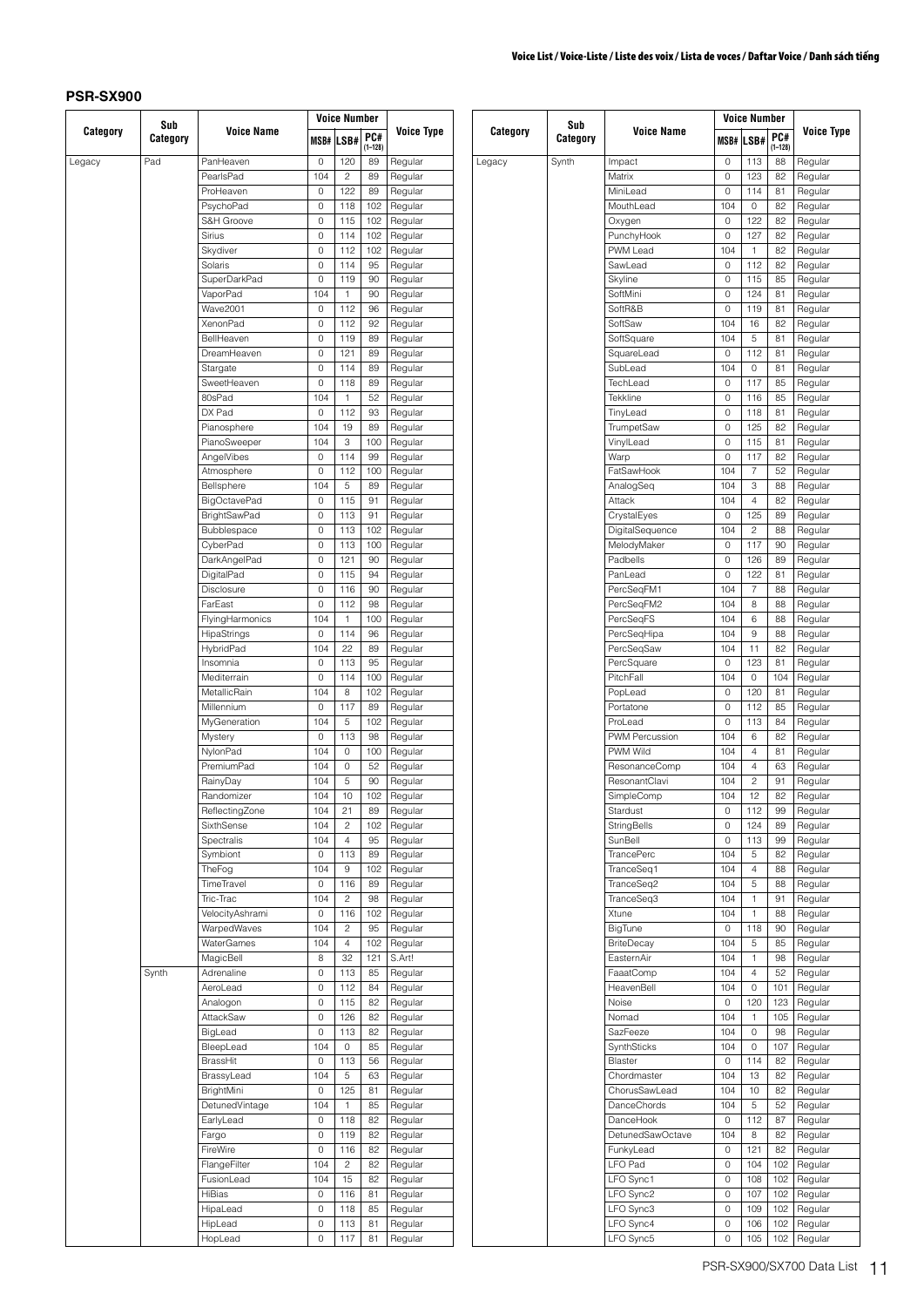|           | Sub        |                                        |              | <b>Voice Number</b> |                              |                        |  |  |
|-----------|------------|----------------------------------------|--------------|---------------------|------------------------------|------------------------|--|--|
| Category  | Category   | <b>Voice Name</b>                      |              | MSB# LSB#           | PC#<br>$(1 - 128)$           | <b>Voice Type</b>      |  |  |
| Legacy    | Synth      | OctaveHook                             | 0            | 113                 | 87                           | Regular                |  |  |
|           |            | OrbitSine                              | 0            | 126                 | 81                           | Regular                |  |  |
|           |            | Paraglide                              | 0            | 114                 | 85                           | Regular                |  |  |
|           |            | PunchyChordz                           | 104          | 24                  | 91                           | Regular                |  |  |
|           |            | Robolead                               | 0            | 124                 | 82                           | Regular                |  |  |
|           |            | RS Sync1<br>RS Sync2                   | 0<br>$\circ$ | 105<br>119          | 82<br>88                     | Regular<br>Regular     |  |  |
|           |            | TalkModLead                            | 104          | 0                   | 88                           | Regular                |  |  |
|           |            | TechGlide                              | 104          | 14                  | 82                           | Regular                |  |  |
|           |            | UnderHeim                              | 0            | 112                 | 88                           | Regular                |  |  |
|           |            | VinalogSaw                             | 104          | 3                   | 82                           | Regular                |  |  |
|           |            | RS AnalogPad                           | 0            | 126                 | 90                           | Regular                |  |  |
|           |            | RS DistortionLead                      | 0            | 114                 | 84                           | Regular                |  |  |
|           |            | <b>RS DualSaw</b><br>RS DualSquare     | 0<br>0       | 109<br>127          | 82<br>81                     | Regular                |  |  |
|           |            | RS NoisePad                            | 0            | 124                 | 90                           | Regular<br>Regular     |  |  |
|           |            | <b>RS QuackLead</b>                    | 0            | 119                 | 85                           | Regular                |  |  |
|           |            | RS RampLead                            | 0            | 107                 | 82                           | Regular                |  |  |
|           |            | RS SawLead1                            | 0            | 104                 | 82                           | Regular                |  |  |
|           |            | RS SawLead2                            | 0            | 106                 | 82                           | Regular                |  |  |
|           |            | RS ShortResonance                      | 0            | 116                 | 91                           | Regular                |  |  |
|           |            | RS SynthPad                            | 0            | 123                 | 90                           | Regular                |  |  |
|           |            | <b>RS TechSaw</b>                      | 0            | 108                 | 82                           | Regular                |  |  |
|           |            | RS TeknoMan                            | 0            | 125                 | 90                           | Regular                |  |  |
|           |            | <b>RS WarmPad</b>                      | 0            | 113                 | 92                           | Regular                |  |  |
|           | Percussion | TranceLead<br>Vibraphone               | 0<br>0       | 121<br>112          | 81<br>12                     | Regular<br>Regular     |  |  |
|           |            | Marimba                                | 0            | 112                 | 13                           | Regular                |  |  |
|           |            | Xylophone                              | 0            | 112                 | 14                           | Regular                |  |  |
|           |            | Glockenspiel                           | 0            | 112                 | 10                           | Regular                |  |  |
|           | DrumKit    | RockKit                                | 127          | 0                   | 17                           | Drums                  |  |  |
|           |            | <b>BrushKit</b>                        | 127          | 0                   | 41                           | Live!Drums             |  |  |
|           |            | StandardKit1                           | 127          | 0                   | 1                            | Live!Drums             |  |  |
|           |            | StandardKit2                           | 127          | 0                   | $\overline{c}$               | Live!Drums             |  |  |
|           |            | ElectroKit                             | 127          | 0                   | 25                           | Drums                  |  |  |
|           |            | ArabicKit2                             | 126          | 0                   | 36                           | <b>SFX</b>             |  |  |
|           |            | SFX Kit1                               | 126          | 0                   | 1                            | <b>SFX</b>             |  |  |
| MegaVoice | A.Guitar   | SFX Kit2<br>NylonGuitar                | 126<br>8     | 0<br>0              | $\overline{c}$<br>1          | <b>SFX</b>             |  |  |
|           |            | FlamencoGuitar                         | 8            | 3                   | 1                            | MegaVoice<br>MegaVoice |  |  |
|           |            | SpanishMedium                          | 8            | $\overline{4}$      | 1                            | MegaVoice              |  |  |
|           |            | SpanishHard                            | 8            | 5                   | $\mathbf{1}$                 | MegaVoice              |  |  |
|           |            | <b>SteelAcousticPick</b>               | 8            | 1                   | $\overline{c}$               | MegaVoice              |  |  |
|           |            | SteelAcousticSlap                      | 8            | $\overline{c}$      | $\overline{c}$               | MegaVoice              |  |  |
|           |            | SteelGuitar                            | 8            | 0                   | $\overline{\mathbf{c}}$      | MegaVoice              |  |  |
|           |            | SteelGuitarTwin1                       | 8            | 5                   | 2                            | MegaVoice              |  |  |
|           |            | SteelGuitarTwin2                       | 8            | 6                   | 2                            | MegaVoice              |  |  |
|           |            | 12StringGuitar                         | 8            | 1                   | З                            | MegaVoice              |  |  |
|           |            | 12StringPickTwin1<br>12StringPickTwin2 | 8            | 7                   | 2<br>$\overline{\mathbf{c}}$ | MegaVoice              |  |  |
|           |            | HiStringGuitar                         | 8<br>8       | 8<br>0              | 3                            | MegaVoice<br>MegaVoice |  |  |
|           | E.Guitar   | CleanGuitar                            | 8            | 0                   | 4                            | MegaVoice              |  |  |
|           |            | 50sVintageFinger                       | 8            | $\overline{4}$      | 4                            | MegaVoice              |  |  |
|           |            | 50sVintageFingerSlap                   | 8            | 5                   | 4                            | MegaVoice              |  |  |
|           |            | SolidGuitar1                           | 8            | 1                   | 4                            | MegaVoice              |  |  |
|           |            | SolidGuitar2                           | 8            | $\overline{c}$      | 4                            | MegaVoice              |  |  |
|           |            | SingleCoilGuitar                       | 8            | 3                   | 4                            | MegaVoice              |  |  |
|           |            | SlapAmpGuitar                          | 8            | 8                   | $\overline{4}$               | MegaVoice              |  |  |
|           |            | 50sVintagePick                         | 8            | 6                   | 4                            | MegaVoice              |  |  |
|           |            | 50sVintageSlap                         | 8            | 7                   | 4                            | MegaVoice              |  |  |
|           |            | JazzGuitar                             | 8            | 0                   | 7                            | MegaVoice              |  |  |
|           |            | DistortionGuitar<br>OverdriveGuitar    | 8<br>8       | 0<br>0              | 6<br>5                       | MegaVoice<br>MegaVoice |  |  |
|           | Bass       | AcousticBass                           | 8            | 0                   | 17                           | MegaVoice              |  |  |
|           |            | ElectricBass                           | 8            | 0                   | 18                           | MegaVoice              |  |  |
|           |            | PickBass                               | 8            | 0                   | 19                           | MegaVoice              |  |  |
|           |            | VintageFlat                            | 8            | $\overline{c}$      | 18                           | MegaVoice              |  |  |
|           |            | VintagePick                            | 8            | 1                   | 19                           | MegaVoice              |  |  |
|           |            | VintageRound                           | 8            | 1                   | 18                           | MegaVoice              |  |  |
|           |            | FretlessBass                           | 8            | 0                   | 20                           | MegaVoice              |  |  |
|           | Strings    | ClassicalStrings                       | 8            | 1                   | 49                           | MegaVoice              |  |  |
|           |            | SeattleStrings                         | 8            | 1                   | 50                           | MegaVoice              |  |  |
|           |            | LargeStrings                           | 8            | 0                   | 50                           | MegaVoice              |  |  |
|           |            | SmallStrings                           | 8            | 0                   | 49                           | MegaVoice              |  |  |

|           | Sub          |                   | <b>Voice Number</b> |                |                    |                   |
|-----------|--------------|-------------------|---------------------|----------------|--------------------|-------------------|
| Category  | Category     | <b>Voice Name</b> |                     | MSB# LSB#      | PC#<br>$(1 - 128)$ | <b>Voice Type</b> |
| MegaVoice | <b>Brass</b> | Trumpet           | 8                   | 0              | 65                 | MegaVoice         |
|           |              | PopHorns1         | 8                   | 1              | 57                 | MegaVoice         |
|           |              | PopHorns2         | 8                   | $\mathfrak{p}$ | 57                 | MegaVoice         |
|           |              | <b>Brass</b>      | 8                   | $\Omega$       | 57                 | MegaVoice         |
|           | Woodwind     | <b>TenorSax</b>   | 8                   | 0              | 83                 | MegaVoice         |
|           | Choir        | GospelChoir       | 8                   | 0              | 55                 | MegaVoice         |
|           |              | MaleVoiceChoir    | 8                   | $\Omega$       | 52                 | MegaVoice         |
|           |              | PopHaa            | 8                   | $\Omega$       | 101                | MegaVoice         |
|           |              | PopDaa            | 8                   | 0              | 102                | MegaVoice         |
|           |              | PopBaa            | 8                   | $\Omega$       | 103                | MegaVoice         |
|           |              | PopHoo            | 8                   | 0              | 106                | MegaVoice         |
|           |              | PopDoo            | 8                   | $\Omega$       | 107                | MegaVoice         |
|           |              | PopShoo           | 8                   | 0              | 104                | MegaVoice         |
|           |              | PopHee            | 8                   | 0              | 111                | MegaVoice         |
|           |              | PopBee            | 8                   | 0              | 108                | MegaVoice         |
|           |              | PopHaaLegato      | 8                   | $\Omega$       | 116                | MegaVoice         |
|           |              | PopHooLegato      | 8                   | $\Omega$       | 121                | MegaVoice         |
|           |              | PopHeeLegato      | 8                   | $\Omega$       | 126                | MegaVoice         |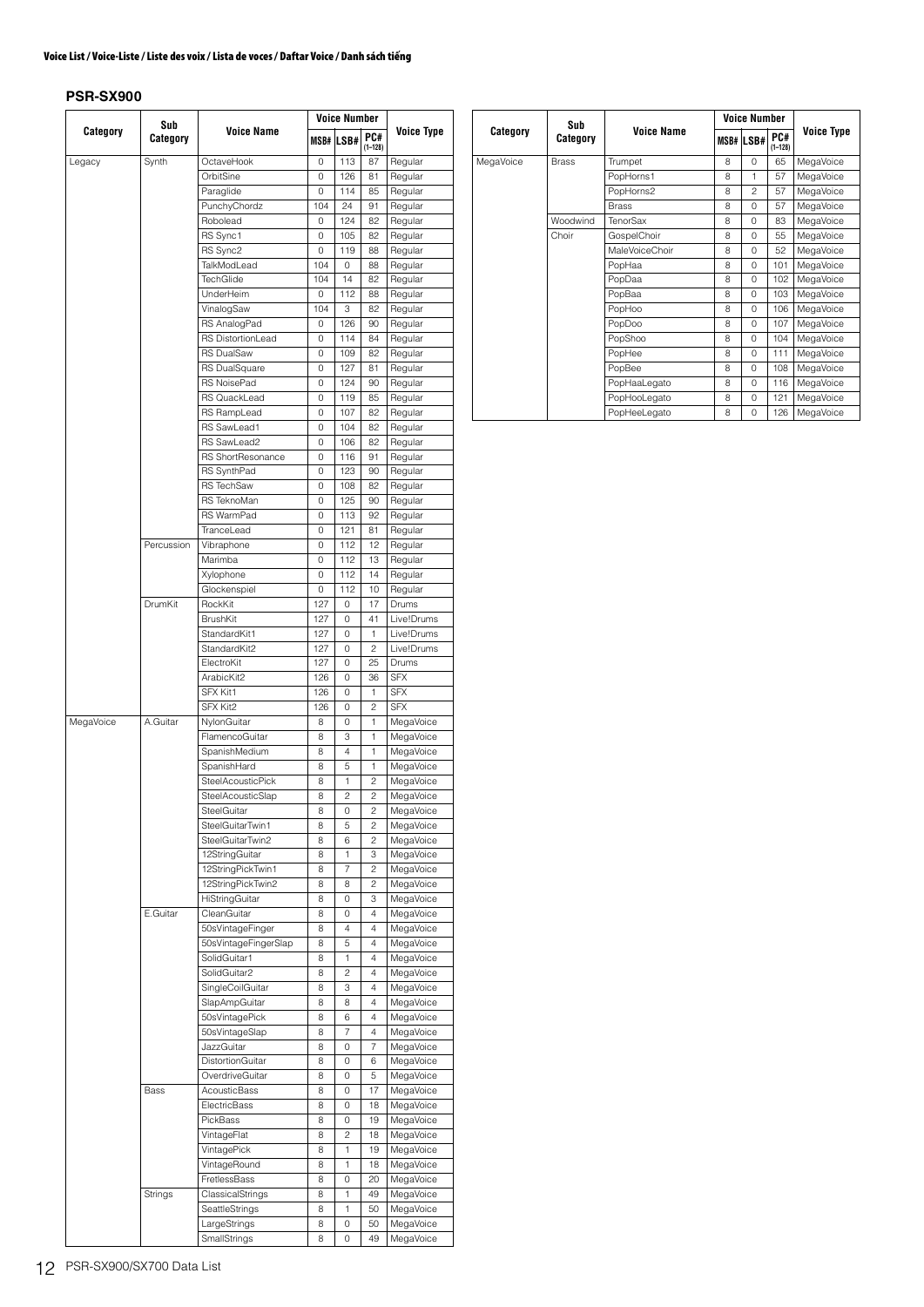| Category<br><b>Voice Name</b><br>Category<br><b>Voice Name</b><br>Voice Type<br>PC#<br>PC#<br>Category<br>Category<br>MSB# LSB#<br>MSB# LSB#<br>$(1 - 128)$<br>$(1 - 128)$<br>Piano&E.Piano<br>122<br>S.Art!<br>Organ<br>104<br>35<br>17<br>Cool!<br>ConcertGrand<br>$\mathbb O$<br>$\mathbf{1}$<br>60sComboOrgan4<br>S.Art!<br>ProgRockOrgan JS<br>33<br>S.Art!<br>PopGrand<br>104<br>11<br>$\mathbf{1}$<br>8<br>30<br>S.Art!<br>115<br>19<br>Cool!<br>RockPiano<br>104<br>10<br>$\mathbf{1}$<br>FullRocker<br>0<br>S.Art!<br>HoldItFast<br>18<br>Cool!<br>AmbientPiano<br>104<br>9<br>$\mathbf{1}$<br>0<br>111<br>OctavePiano1<br>104<br>$\overline{c}$<br>$\overline{4}$<br>S.Art!<br>FullOrgan<br>$\mathsf{O}\xspace$<br>112<br>20<br>Regular<br>SuitcaseEP<br>118<br>5<br>Cool!<br>113<br>20<br>$\mathsf{O}\xspace$<br>ChapelOrgan1<br>0<br>Regular<br>$\sqrt{5}$<br>114<br>$\mathsf{O}\xspace$<br>$\mathsf{O}\xspace$<br>21<br>VintageEP<br>116<br>Regular<br>Harmonium1<br>Regular<br>$\mathbf 0$<br>FullRocker2<br>104<br>3<br>SmoothTine<br>119<br>6<br>Regular<br>19<br>Cool!<br>ElectricPiano<br>5<br>Cool!<br>ClassicScanner<br>118<br>19<br>Cool!<br>0<br>119<br>0<br>5<br>Cool!<br>$\mathsf{O}\xspace$<br>114<br>Regular<br>TremoloSuitcase<br>$\mathsf{O}\xspace$<br>113<br>HymnOrgan<br>20<br>MIDIGrand<br>$\sqrt{2}$<br>3<br>S.Art!<br>ChapelOrgan2<br>115<br>20<br>104<br>0<br>Regular<br><b>MIDIGrandPad</b><br>3<br>3<br>S.Art!<br>Harmonium2<br>115<br>21<br>104<br>0<br>Regular<br>$\,$ 8 $\,$<br>$\mathsf{O}\xspace$<br>127<br>19<br>MIDIGrandSyn<br>104<br>$\mathbf{1}$<br>S.Art!<br>FullTheatre<br>Regular<br>12<br>S.Art!<br>126<br>19<br>Piano&Orchestra<br>104<br>$\mathbf{1}$<br>SweetTheatre<br>0<br>Regular<br>OctavePiano2<br>3<br>TibiaChorus<br>104<br>5<br>104<br>$\overline{4}$<br>S.Art!<br>18<br>Regular<br>$\mathbb O$<br>6<br>Cool!<br>104<br>10<br>DX Sweet<br>104<br>Vox&Tibia<br>17<br>Regular<br>DX Ballad<br>$\mathsf{O}\xspace$<br>6<br>Cool!<br>$\mathbb O$<br>115<br>$\overline{4}$<br>124<br><b>BallroomOrgan</b><br>Regular<br>$\mathsf{O}\xspace$<br>123<br>6<br>108<br>18<br>DX Dynamic<br>Cool!<br>VintageAccomp1<br>0<br>Regular<br>$\sqrt{2}$<br>6<br>Cool!<br>107<br>DX BalladBells<br>104<br>VintageAccomp2<br>0<br>18<br>Regular<br>DX Midnight<br>104<br>6<br>106<br>$\mathbf{1}$<br>Cool!<br>VintageAccomp3<br>0<br>18<br>Regular<br>Live!<br>105<br>GrandPiano<br>$\mathbf 0$<br>113<br>$\mathbf{1}$<br>VintageAccomp4<br>0<br>18<br>Regular<br>$\mathbf 0$<br>$\mathsf{O}\xspace$<br>$\overline{c}$<br>Live!<br>104<br>BrightPiano<br>112<br>VintageAccomp5<br>18<br>Regular<br>$\overline{4}$<br>JazzSlow<br>$\mathbf{0}$<br>126<br>18<br>HonkyTonk<br>$\mathsf{O}\xspace$<br>112<br>Regular<br>Cool!<br>$\mathbf 0$<br>Live!<br><b>WhiterBarsSlow</b><br>104<br>18<br>Cool!<br>WarmGrand<br>114<br>$\mathbf{1}$<br>$\mathbf{1}$<br>$\overline{4}$<br>104<br>19<br>CocktailPiano<br>104<br>S.Art!<br>AllBarsOutSlow<br>$\mathbf{1}$<br>Cool!<br>$\mathbf{1}$<br>5<br>TwoChannels<br>109<br>Cool!<br>StageEP<br>$\mathbf 0$<br>117<br>Regular<br>0<br>18<br>104<br>$\sqrt{2}$<br>Cool!<br>CP80 Stage<br>$\mathbf 0$<br>113<br>3<br>Regular<br>AllBarsPhase<br>19<br>$\ensuremath{\mathsf{3}}$<br>6<br>Cool!<br>JazzFast<br>127<br>18<br>Cool!<br>DX Dream<br>104<br>$\circ$<br>DX Sparkle<br>6<br>Cool!<br><b>WhiterBarsFast</b><br>104<br>$\mathsf{O}\xspace$<br>18<br>Cool!<br>$\mathsf{O}\xspace$<br>121<br>GalaxyEP<br>$\mathbf 0$<br>5<br>Cool!<br>104<br>$\mathsf{O}\xspace$<br>19<br>Cool!<br>114<br>AllBarsOutFast<br>8<br>115<br>Harpsichord JS<br>32<br>113<br>S.Art!<br>$\mathsf{O}\xspace$<br>MellowVintage<br>18<br>Regular<br>GrandHarpsichord<br>$\mathbf 0$<br>113<br>$\overline{7}$<br>Live!<br>OrganAGoGo<br>104<br>$\mathsf{O}\xspace$<br>17<br>Cool!<br>$\mathbf 0$<br>8<br>104<br>8<br>ClaviBright<br>112<br>Tibia16'&4'<br>17<br>Regular<br>Regular<br>WahClavi<br>$\mathbf 0$<br>104<br>$\boldsymbol{9}$<br>17<br>113<br>8<br>Regular<br>Tibia8'&4'<br>Regular<br>PhaseClavi<br>$\mathsf{O}\xspace$<br>104<br>6<br>115<br>8<br>Regular<br>Tibia8'<br>18<br>Regular<br>5<br>125<br>Magnetics<br>104<br>$\mathsf{O}\xspace$<br>Regular<br>Trumpet&Kinura<br>0<br>18<br>Regular<br>32<br>WhiterBars JS<br>8<br>30<br>ConcertGuitar<br>8<br>S.Art!<br>32<br>S.Art!<br>Guitar<br>$\mathbf{1}$<br>Organ<br>AllBarsOut JS<br>8<br>32<br>31<br>S.Art!<br>SteelGuitar<br>8<br>32<br>$\overline{c}$<br>S.Art!<br>8<br>32<br>S.Art!<br>8<br>35<br>$\mathbf{1}$<br>S.Art!<br>JazzRotary JS<br>114<br>ElectroAcoustic<br>S.Art!<br>8<br>34<br>30<br>S.Art!<br>FlamencoGuitar<br>8<br>33<br>ClassicBars JS<br>$\mathbf{1}$<br>RockOrgan JS<br>8<br>S.Art!<br>8<br>33<br>$\overline{7}$<br>S.Art!<br>33<br>114<br>SemiAcoustic<br>CurvedBars<br>8<br>S.Art!<br>$\mathbf 0$<br>121<br>17<br>Cool!<br>50sVintageAmp<br>41<br>4<br>$\mathbf 0$<br>17<br>8<br>36<br>EvenBars<br>111<br>Cool!<br>50sVintageRock<br>6<br>S.Art!<br>$\overline{0}$<br>8<br>37<br>127<br>17<br>Cool!<br>50sVintageBlues<br>6<br>S.Art!<br><b>HollowBars</b><br>117<br>19<br>Cool!<br>42<br>S.Art!<br>50sVintagePure<br>8<br>6<br>RotaryOrgan<br>0<br>$\mathbf 0$<br>Cool!<br>8<br>54<br>S.Art!<br>ClassicJazz<br>117<br>17<br>50sVintageSpring<br>$\overline{4}$<br>25<br>RockOrgan<br>10<br>3<br>OrganFlutes<br>NylonMute<br>0<br>119<br>Live!<br>$\mathbf{1}$<br>JazzStandard<br>$\mathsf{O}\xspace$<br>120<br>26<br>10<br>$\mathsf{O}$<br>$\mathbf{1}$<br>OrganFlutes<br>SteelMute<br>Live!<br>OrganPops<br>10<br>$\overline{c}$<br>OrganFlutes<br>NylonGuitarSlide<br>$\mathbb O$<br>117<br>25<br>Live!<br>1<br>118<br>26<br>Live!<br>BalladOrgan<br>10<br>5<br>$\mathbf{1}$<br>OrganFlutes<br>SteelGuitarSlide<br>0<br>$\mathsf{O}\xspace$<br>25<br>EuroPercussion<br>10<br>$\mathbb O$<br>3<br>OrganFlutes<br>HardFlamenco<br>118<br>Live!<br>56<br>S.Art!<br>GospelOrgan<br>10<br>$\overline{4}$<br>$\mathbf{1}$<br>OrganFlutes<br>ShadowedGuitar<br>8<br>$\overline{4}$<br>UpsideDownSmile<br>SixtiesGuitar<br>8<br>57<br>S.Art!<br>10<br>$\mathbf{1}$<br>1<br>OrganFlutes<br>$\overline{4}$<br>8<br>46<br>S.Art!<br>OrganClarinet<br>10<br>$\,6$<br>OrganFlutes<br>BalladDelay<br>1<br>4<br>$\boldsymbol{7}$<br>8<br>33<br>S.Art!<br>JazzSquabble<br>10<br>$\mathbf{1}$<br>OrganFlutes<br>WarmSolid<br>$\overline{4}$<br>EuroReeds<br>$\overline{c}$<br>10<br>3<br>OrganFlutes<br>CleanSolid<br>8<br>34<br>$\overline{4}$<br>S.Art!<br>3<br>8<br>42<br>S.Art!<br>EuroBright<br>10<br>$\overline{4}$<br>OrganFlutes<br>FingerChorus<br>4<br>EuroFull<br>8<br>43<br>S.Art!<br>10<br>6<br>3<br>OrganFlutes<br>FingerAmp<br>$\overline{4}$<br>EuroBallad<br>3<br>S.Art!<br>10<br>OrganFlutes<br><b>FingerBright</b><br>8<br>50<br>$\mathbf{1}$<br>4<br>$\overline{c}$<br>51<br>HomeHollowTibias<br>10<br>OrganFlutes<br>FingerSlapSlide SW<br>8<br>$\overline{4}$<br>S.Art!<br>$\overline{4}$<br>5<br>104<br>5<br>28<br>HomeOrganEvens<br>10<br>$\overline{\mathbf{c}}$<br>OrganFlutes<br>SlideFinger<br>Cool!<br>3<br>3<br>32<br>$\overline{7}$<br>S.Art!<br>EuroEvenWarmth<br>10<br>OrganFlutes<br><b>JazzGuitarClean</b><br>8<br>5<br>3<br>8<br>39<br>$\overline{7}$<br>S.Art!<br>EuroPops<br>10<br>OrganFlutes<br><b>JazzArtistGuitar</b><br>$\boldsymbol{7}$<br>$\ensuremath{\mathsf{3}}$<br>$\overline{7}$<br>S.Art!<br>EuroMelodic<br>10<br>OrganFlutes<br>JazzGuitarAmp<br>8<br>38<br>Home16&Odds<br>$\overline{c}$<br>$\overline{7}$<br>10<br>OrganFlutes<br>SolidJazzGuitar<br>8<br>40<br>S.Art!<br>$\mathbf{1}$<br>S.Art!<br>HomeTheatreOrgan<br>10<br>$\overline{\mathbf{c}}$<br>$\overline{\mathbf{c}}$<br>OrganFlutes<br>JazzGuitarSmooth SW<br>8<br>35<br>$\overline{7}$<br>$\mathsf{O}\xspace$<br>Cool!<br>HomeOrganJazz<br>10<br>3<br>$\overline{\mathbf{c}}$<br>OrganFlutes<br>SlideJazzGuitar<br>104<br>27<br>$\overline{c}$<br>HomeOrganBallad<br>10<br>$\mathsf O$<br>OrganFlutes<br>SeventiesChorus<br>8<br>58<br>$\overline{4}$<br>S.Art!<br>17<br>49<br>S.Art!<br>60sComboOrgan1<br>104<br>32<br>Cool!<br>FunkSlap<br>8<br>4<br>34<br>17<br>Cool!<br>8<br>53<br>S.Art!<br>60sComboOrgan3<br>104<br>LightChorus<br>$\overline{4}$<br>19<br>S.Art!<br>R&B TremoloOrgan<br>$\mathsf O$<br>111<br>Cool!<br><b>BrightChorus</b><br>8<br>45<br>$\overline{4}$<br>HomeOrganWarmth<br>$\overline{c}$<br>8<br>35<br>6<br>S.Art!<br>10<br>6<br>OrganFlutes<br>RockHero<br>HomeOrganFull<br>10<br>$\overline{7}$<br>$\overline{\mathbf{c}}$<br>OrganFlutes<br>RockLegend<br>8<br>34<br>6<br>S.Art! | Sub |                |     | <b>Voice Number</b> |    |                   | Sub |           |   | <b>Voice Number</b> |   |        |
|--------------------------------------------------------------------------------------------------------------------------------------------------------------------------------------------------------------------------------------------------------------------------------------------------------------------------------------------------------------------------------------------------------------------------------------------------------------------------------------------------------------------------------------------------------------------------------------------------------------------------------------------------------------------------------------------------------------------------------------------------------------------------------------------------------------------------------------------------------------------------------------------------------------------------------------------------------------------------------------------------------------------------------------------------------------------------------------------------------------------------------------------------------------------------------------------------------------------------------------------------------------------------------------------------------------------------------------------------------------------------------------------------------------------------------------------------------------------------------------------------------------------------------------------------------------------------------------------------------------------------------------------------------------------------------------------------------------------------------------------------------------------------------------------------------------------------------------------------------------------------------------------------------------------------------------------------------------------------------------------------------------------------------------------------------------------------------------------------------------------------------------------------------------------------------------------------------------------------------------------------------------------------------------------------------------------------------------------------------------------------------------------------------------------------------------------------------------------------------------------------------------------------------------------------------------------------------------------------------------------------------------------------------------------------------------------------------------------------------------------------------------------------------------------------------------------------------------------------------------------------------------------------------------------------------------------------------------------------------------------------------------------------------------------------------------------------------------------------------------------------------------------------------------------------------------------------------------------------------------------------------------------------------------------------------------------------------------------------------------------------------------------------------------------------------------------------------------------------------------------------------------------------------------------------------------------------------------------------------------------------------------------------------------------------------------------------------------------------------------------------------------------------------------------------------------------------------------------------------------------------------------------------------------------------------------------------------------------------------------------------------------------------------------------------------------------------------------------------------------------------------------------------------------------------------------------------------------------------------------------------------------------------------------------------------------------------------------------------------------------------------------------------------------------------------------------------------------------------------------------------------------------------------------------------------------------------------------------------------------------------------------------------------------------------------------------------------------------------------------------------------------------------------------------------------------------------------------------------------------------------------------------------------------------------------------------------------------------------------------------------------------------------------------------------------------------------------------------------------------------------------------------------------------------------------------------------------------------------------------------------------------------------------------------------------------------------------------------------------------------------------------------------------------------------------------------------------------------------------------------------------------------------------------------------------------------------------------------------------------------------------------------------------------------------------------------------------------------------------------------------------------------------------------------------------------------------------------------------------------------------------------------------------------------------------------------------------------------------------------------------------------------------------------------------------------------------------------------------------------------------------------------------------------------------------------------------------------------------------------------------------------------------------------------------------------------------------------------------------------------------------------------------------------------------------------------------------------------------------------------------------------------------------------------------------------------------------------------------------------------------------------------------------------------------------------------------------------------------------------------------------------------------------------------------------------------------------------------------------------------------------------------------------------------------------------------------------------------------------------------------------------------------------------------------------------------------------------------------------------------------------------------------------------------------------------------------------------------------------------------------------------------------------------------------------------------------------------------------------------------------------------------------------------------------------------------------------------------------------------------------------------------------------------------------------------------------------------------------------------------------------------------------------------------------------------------------------------------------------------------------------------------------------------------------------------------------------------------------------------------------------------------------------------------------------------------------------------------------------------------------------------------------------------------------------------------------------------------------------------------------------------------------------------------------------------------------------------------------------------------------------------------------------------------------------------------------------------------------------------------------------------------------------------------------------------------------------------------------------------------------------------------------------------------------------------------|-----|----------------|-----|---------------------|----|-------------------|-----|-----------|---|---------------------|---|--------|
|                                                                                                                                                                                                                                                                                                                                                                                                                                                                                                                                                                                                                                                                                                                                                                                                                                                                                                                                                                                                                                                                                                                                                                                                                                                                                                                                                                                                                                                                                                                                                                                                                                                                                                                                                                                                                                                                                                                                                                                                                                                                                                                                                                                                                                                                                                                                                                                                                                                                                                                                                                                                                                                                                                                                                                                                                                                                                                                                                                                                                                                                                                                                                                                                                                                                                                                                                                                                                                                                                                                                                                                                                                                                                                                                                                                                                                                                                                                                                                                                                                                                                                                                                                                                                                                                                                                                                                                                                                                                                                                                                                                                                                                                                                                                                                                                                                                                                                                                                                                                                                                                                                                                                                                                                                                                                                                                                                                                                                                                                                                                                                                                                                                                                                                                                                                                                                                                                                                                                                                                                                                                                                                                                                                                                                                                                                                                                                                                                                                                                                                                                                                                                                                                                                                                                                                                                                                                                                                                                                                                                                                                                                                                                                                                                                                                                                                                                                                                                                                                                                                                                                                                                                                                                                                                                                                                                                                                                                                                                                                                                                                                                                                                                                                                                                                                                                                                                                                                                                                                                                                                                                    |     |                |     |                     |    | <b>Voice Type</b> |     |           |   |                     |   |        |
|                                                                                                                                                                                                                                                                                                                                                                                                                                                                                                                                                                                                                                                                                                                                                                                                                                                                                                                                                                                                                                                                                                                                                                                                                                                                                                                                                                                                                                                                                                                                                                                                                                                                                                                                                                                                                                                                                                                                                                                                                                                                                                                                                                                                                                                                                                                                                                                                                                                                                                                                                                                                                                                                                                                                                                                                                                                                                                                                                                                                                                                                                                                                                                                                                                                                                                                                                                                                                                                                                                                                                                                                                                                                                                                                                                                                                                                                                                                                                                                                                                                                                                                                                                                                                                                                                                                                                                                                                                                                                                                                                                                                                                                                                                                                                                                                                                                                                                                                                                                                                                                                                                                                                                                                                                                                                                                                                                                                                                                                                                                                                                                                                                                                                                                                                                                                                                                                                                                                                                                                                                                                                                                                                                                                                                                                                                                                                                                                                                                                                                                                                                                                                                                                                                                                                                                                                                                                                                                                                                                                                                                                                                                                                                                                                                                                                                                                                                                                                                                                                                                                                                                                                                                                                                                                                                                                                                                                                                                                                                                                                                                                                                                                                                                                                                                                                                                                                                                                                                                                                                                                                                    |     |                |     |                     |    |                   |     |           |   |                     |   |        |
|                                                                                                                                                                                                                                                                                                                                                                                                                                                                                                                                                                                                                                                                                                                                                                                                                                                                                                                                                                                                                                                                                                                                                                                                                                                                                                                                                                                                                                                                                                                                                                                                                                                                                                                                                                                                                                                                                                                                                                                                                                                                                                                                                                                                                                                                                                                                                                                                                                                                                                                                                                                                                                                                                                                                                                                                                                                                                                                                                                                                                                                                                                                                                                                                                                                                                                                                                                                                                                                                                                                                                                                                                                                                                                                                                                                                                                                                                                                                                                                                                                                                                                                                                                                                                                                                                                                                                                                                                                                                                                                                                                                                                                                                                                                                                                                                                                                                                                                                                                                                                                                                                                                                                                                                                                                                                                                                                                                                                                                                                                                                                                                                                                                                                                                                                                                                                                                                                                                                                                                                                                                                                                                                                                                                                                                                                                                                                                                                                                                                                                                                                                                                                                                                                                                                                                                                                                                                                                                                                                                                                                                                                                                                                                                                                                                                                                                                                                                                                                                                                                                                                                                                                                                                                                                                                                                                                                                                                                                                                                                                                                                                                                                                                                                                                                                                                                                                                                                                                                                                                                                                                                    |     |                |     |                     |    |                   |     |           |   |                     |   |        |
|                                                                                                                                                                                                                                                                                                                                                                                                                                                                                                                                                                                                                                                                                                                                                                                                                                                                                                                                                                                                                                                                                                                                                                                                                                                                                                                                                                                                                                                                                                                                                                                                                                                                                                                                                                                                                                                                                                                                                                                                                                                                                                                                                                                                                                                                                                                                                                                                                                                                                                                                                                                                                                                                                                                                                                                                                                                                                                                                                                                                                                                                                                                                                                                                                                                                                                                                                                                                                                                                                                                                                                                                                                                                                                                                                                                                                                                                                                                                                                                                                                                                                                                                                                                                                                                                                                                                                                                                                                                                                                                                                                                                                                                                                                                                                                                                                                                                                                                                                                                                                                                                                                                                                                                                                                                                                                                                                                                                                                                                                                                                                                                                                                                                                                                                                                                                                                                                                                                                                                                                                                                                                                                                                                                                                                                                                                                                                                                                                                                                                                                                                                                                                                                                                                                                                                                                                                                                                                                                                                                                                                                                                                                                                                                                                                                                                                                                                                                                                                                                                                                                                                                                                                                                                                                                                                                                                                                                                                                                                                                                                                                                                                                                                                                                                                                                                                                                                                                                                                                                                                                                                                    |     |                |     |                     |    |                   |     |           |   |                     |   |        |
|                                                                                                                                                                                                                                                                                                                                                                                                                                                                                                                                                                                                                                                                                                                                                                                                                                                                                                                                                                                                                                                                                                                                                                                                                                                                                                                                                                                                                                                                                                                                                                                                                                                                                                                                                                                                                                                                                                                                                                                                                                                                                                                                                                                                                                                                                                                                                                                                                                                                                                                                                                                                                                                                                                                                                                                                                                                                                                                                                                                                                                                                                                                                                                                                                                                                                                                                                                                                                                                                                                                                                                                                                                                                                                                                                                                                                                                                                                                                                                                                                                                                                                                                                                                                                                                                                                                                                                                                                                                                                                                                                                                                                                                                                                                                                                                                                                                                                                                                                                                                                                                                                                                                                                                                                                                                                                                                                                                                                                                                                                                                                                                                                                                                                                                                                                                                                                                                                                                                                                                                                                                                                                                                                                                                                                                                                                                                                                                                                                                                                                                                                                                                                                                                                                                                                                                                                                                                                                                                                                                                                                                                                                                                                                                                                                                                                                                                                                                                                                                                                                                                                                                                                                                                                                                                                                                                                                                                                                                                                                                                                                                                                                                                                                                                                                                                                                                                                                                                                                                                                                                                                                    |     |                |     |                     |    |                   |     |           |   |                     |   |        |
|                                                                                                                                                                                                                                                                                                                                                                                                                                                                                                                                                                                                                                                                                                                                                                                                                                                                                                                                                                                                                                                                                                                                                                                                                                                                                                                                                                                                                                                                                                                                                                                                                                                                                                                                                                                                                                                                                                                                                                                                                                                                                                                                                                                                                                                                                                                                                                                                                                                                                                                                                                                                                                                                                                                                                                                                                                                                                                                                                                                                                                                                                                                                                                                                                                                                                                                                                                                                                                                                                                                                                                                                                                                                                                                                                                                                                                                                                                                                                                                                                                                                                                                                                                                                                                                                                                                                                                                                                                                                                                                                                                                                                                                                                                                                                                                                                                                                                                                                                                                                                                                                                                                                                                                                                                                                                                                                                                                                                                                                                                                                                                                                                                                                                                                                                                                                                                                                                                                                                                                                                                                                                                                                                                                                                                                                                                                                                                                                                                                                                                                                                                                                                                                                                                                                                                                                                                                                                                                                                                                                                                                                                                                                                                                                                                                                                                                                                                                                                                                                                                                                                                                                                                                                                                                                                                                                                                                                                                                                                                                                                                                                                                                                                                                                                                                                                                                                                                                                                                                                                                                                                                    |     |                |     |                     |    |                   |     |           |   |                     |   |        |
|                                                                                                                                                                                                                                                                                                                                                                                                                                                                                                                                                                                                                                                                                                                                                                                                                                                                                                                                                                                                                                                                                                                                                                                                                                                                                                                                                                                                                                                                                                                                                                                                                                                                                                                                                                                                                                                                                                                                                                                                                                                                                                                                                                                                                                                                                                                                                                                                                                                                                                                                                                                                                                                                                                                                                                                                                                                                                                                                                                                                                                                                                                                                                                                                                                                                                                                                                                                                                                                                                                                                                                                                                                                                                                                                                                                                                                                                                                                                                                                                                                                                                                                                                                                                                                                                                                                                                                                                                                                                                                                                                                                                                                                                                                                                                                                                                                                                                                                                                                                                                                                                                                                                                                                                                                                                                                                                                                                                                                                                                                                                                                                                                                                                                                                                                                                                                                                                                                                                                                                                                                                                                                                                                                                                                                                                                                                                                                                                                                                                                                                                                                                                                                                                                                                                                                                                                                                                                                                                                                                                                                                                                                                                                                                                                                                                                                                                                                                                                                                                                                                                                                                                                                                                                                                                                                                                                                                                                                                                                                                                                                                                                                                                                                                                                                                                                                                                                                                                                                                                                                                                                                    |     |                |     |                     |    |                   |     |           |   |                     |   |        |
|                                                                                                                                                                                                                                                                                                                                                                                                                                                                                                                                                                                                                                                                                                                                                                                                                                                                                                                                                                                                                                                                                                                                                                                                                                                                                                                                                                                                                                                                                                                                                                                                                                                                                                                                                                                                                                                                                                                                                                                                                                                                                                                                                                                                                                                                                                                                                                                                                                                                                                                                                                                                                                                                                                                                                                                                                                                                                                                                                                                                                                                                                                                                                                                                                                                                                                                                                                                                                                                                                                                                                                                                                                                                                                                                                                                                                                                                                                                                                                                                                                                                                                                                                                                                                                                                                                                                                                                                                                                                                                                                                                                                                                                                                                                                                                                                                                                                                                                                                                                                                                                                                                                                                                                                                                                                                                                                                                                                                                                                                                                                                                                                                                                                                                                                                                                                                                                                                                                                                                                                                                                                                                                                                                                                                                                                                                                                                                                                                                                                                                                                                                                                                                                                                                                                                                                                                                                                                                                                                                                                                                                                                                                                                                                                                                                                                                                                                                                                                                                                                                                                                                                                                                                                                                                                                                                                                                                                                                                                                                                                                                                                                                                                                                                                                                                                                                                                                                                                                                                                                                                                                                    |     |                |     |                     |    |                   |     |           |   |                     |   |        |
|                                                                                                                                                                                                                                                                                                                                                                                                                                                                                                                                                                                                                                                                                                                                                                                                                                                                                                                                                                                                                                                                                                                                                                                                                                                                                                                                                                                                                                                                                                                                                                                                                                                                                                                                                                                                                                                                                                                                                                                                                                                                                                                                                                                                                                                                                                                                                                                                                                                                                                                                                                                                                                                                                                                                                                                                                                                                                                                                                                                                                                                                                                                                                                                                                                                                                                                                                                                                                                                                                                                                                                                                                                                                                                                                                                                                                                                                                                                                                                                                                                                                                                                                                                                                                                                                                                                                                                                                                                                                                                                                                                                                                                                                                                                                                                                                                                                                                                                                                                                                                                                                                                                                                                                                                                                                                                                                                                                                                                                                                                                                                                                                                                                                                                                                                                                                                                                                                                                                                                                                                                                                                                                                                                                                                                                                                                                                                                                                                                                                                                                                                                                                                                                                                                                                                                                                                                                                                                                                                                                                                                                                                                                                                                                                                                                                                                                                                                                                                                                                                                                                                                                                                                                                                                                                                                                                                                                                                                                                                                                                                                                                                                                                                                                                                                                                                                                                                                                                                                                                                                                                                                    |     |                |     |                     |    |                   |     |           |   |                     |   |        |
|                                                                                                                                                                                                                                                                                                                                                                                                                                                                                                                                                                                                                                                                                                                                                                                                                                                                                                                                                                                                                                                                                                                                                                                                                                                                                                                                                                                                                                                                                                                                                                                                                                                                                                                                                                                                                                                                                                                                                                                                                                                                                                                                                                                                                                                                                                                                                                                                                                                                                                                                                                                                                                                                                                                                                                                                                                                                                                                                                                                                                                                                                                                                                                                                                                                                                                                                                                                                                                                                                                                                                                                                                                                                                                                                                                                                                                                                                                                                                                                                                                                                                                                                                                                                                                                                                                                                                                                                                                                                                                                                                                                                                                                                                                                                                                                                                                                                                                                                                                                                                                                                                                                                                                                                                                                                                                                                                                                                                                                                                                                                                                                                                                                                                                                                                                                                                                                                                                                                                                                                                                                                                                                                                                                                                                                                                                                                                                                                                                                                                                                                                                                                                                                                                                                                                                                                                                                                                                                                                                                                                                                                                                                                                                                                                                                                                                                                                                                                                                                                                                                                                                                                                                                                                                                                                                                                                                                                                                                                                                                                                                                                                                                                                                                                                                                                                                                                                                                                                                                                                                                                                                    |     |                |     |                     |    |                   |     |           |   |                     |   |        |
|                                                                                                                                                                                                                                                                                                                                                                                                                                                                                                                                                                                                                                                                                                                                                                                                                                                                                                                                                                                                                                                                                                                                                                                                                                                                                                                                                                                                                                                                                                                                                                                                                                                                                                                                                                                                                                                                                                                                                                                                                                                                                                                                                                                                                                                                                                                                                                                                                                                                                                                                                                                                                                                                                                                                                                                                                                                                                                                                                                                                                                                                                                                                                                                                                                                                                                                                                                                                                                                                                                                                                                                                                                                                                                                                                                                                                                                                                                                                                                                                                                                                                                                                                                                                                                                                                                                                                                                                                                                                                                                                                                                                                                                                                                                                                                                                                                                                                                                                                                                                                                                                                                                                                                                                                                                                                                                                                                                                                                                                                                                                                                                                                                                                                                                                                                                                                                                                                                                                                                                                                                                                                                                                                                                                                                                                                                                                                                                                                                                                                                                                                                                                                                                                                                                                                                                                                                                                                                                                                                                                                                                                                                                                                                                                                                                                                                                                                                                                                                                                                                                                                                                                                                                                                                                                                                                                                                                                                                                                                                                                                                                                                                                                                                                                                                                                                                                                                                                                                                                                                                                                                                    |     |                |     |                     |    |                   |     |           |   |                     |   |        |
|                                                                                                                                                                                                                                                                                                                                                                                                                                                                                                                                                                                                                                                                                                                                                                                                                                                                                                                                                                                                                                                                                                                                                                                                                                                                                                                                                                                                                                                                                                                                                                                                                                                                                                                                                                                                                                                                                                                                                                                                                                                                                                                                                                                                                                                                                                                                                                                                                                                                                                                                                                                                                                                                                                                                                                                                                                                                                                                                                                                                                                                                                                                                                                                                                                                                                                                                                                                                                                                                                                                                                                                                                                                                                                                                                                                                                                                                                                                                                                                                                                                                                                                                                                                                                                                                                                                                                                                                                                                                                                                                                                                                                                                                                                                                                                                                                                                                                                                                                                                                                                                                                                                                                                                                                                                                                                                                                                                                                                                                                                                                                                                                                                                                                                                                                                                                                                                                                                                                                                                                                                                                                                                                                                                                                                                                                                                                                                                                                                                                                                                                                                                                                                                                                                                                                                                                                                                                                                                                                                                                                                                                                                                                                                                                                                                                                                                                                                                                                                                                                                                                                                                                                                                                                                                                                                                                                                                                                                                                                                                                                                                                                                                                                                                                                                                                                                                                                                                                                                                                                                                                                                    |     |                |     |                     |    |                   |     |           |   |                     |   |        |
|                                                                                                                                                                                                                                                                                                                                                                                                                                                                                                                                                                                                                                                                                                                                                                                                                                                                                                                                                                                                                                                                                                                                                                                                                                                                                                                                                                                                                                                                                                                                                                                                                                                                                                                                                                                                                                                                                                                                                                                                                                                                                                                                                                                                                                                                                                                                                                                                                                                                                                                                                                                                                                                                                                                                                                                                                                                                                                                                                                                                                                                                                                                                                                                                                                                                                                                                                                                                                                                                                                                                                                                                                                                                                                                                                                                                                                                                                                                                                                                                                                                                                                                                                                                                                                                                                                                                                                                                                                                                                                                                                                                                                                                                                                                                                                                                                                                                                                                                                                                                                                                                                                                                                                                                                                                                                                                                                                                                                                                                                                                                                                                                                                                                                                                                                                                                                                                                                                                                                                                                                                                                                                                                                                                                                                                                                                                                                                                                                                                                                                                                                                                                                                                                                                                                                                                                                                                                                                                                                                                                                                                                                                                                                                                                                                                                                                                                                                                                                                                                                                                                                                                                                                                                                                                                                                                                                                                                                                                                                                                                                                                                                                                                                                                                                                                                                                                                                                                                                                                                                                                                                                    |     |                |     |                     |    |                   |     |           |   |                     |   |        |
|                                                                                                                                                                                                                                                                                                                                                                                                                                                                                                                                                                                                                                                                                                                                                                                                                                                                                                                                                                                                                                                                                                                                                                                                                                                                                                                                                                                                                                                                                                                                                                                                                                                                                                                                                                                                                                                                                                                                                                                                                                                                                                                                                                                                                                                                                                                                                                                                                                                                                                                                                                                                                                                                                                                                                                                                                                                                                                                                                                                                                                                                                                                                                                                                                                                                                                                                                                                                                                                                                                                                                                                                                                                                                                                                                                                                                                                                                                                                                                                                                                                                                                                                                                                                                                                                                                                                                                                                                                                                                                                                                                                                                                                                                                                                                                                                                                                                                                                                                                                                                                                                                                                                                                                                                                                                                                                                                                                                                                                                                                                                                                                                                                                                                                                                                                                                                                                                                                                                                                                                                                                                                                                                                                                                                                                                                                                                                                                                                                                                                                                                                                                                                                                                                                                                                                                                                                                                                                                                                                                                                                                                                                                                                                                                                                                                                                                                                                                                                                                                                                                                                                                                                                                                                                                                                                                                                                                                                                                                                                                                                                                                                                                                                                                                                                                                                                                                                                                                                                                                                                                                                                    |     |                |     |                     |    |                   |     |           |   |                     |   |        |
|                                                                                                                                                                                                                                                                                                                                                                                                                                                                                                                                                                                                                                                                                                                                                                                                                                                                                                                                                                                                                                                                                                                                                                                                                                                                                                                                                                                                                                                                                                                                                                                                                                                                                                                                                                                                                                                                                                                                                                                                                                                                                                                                                                                                                                                                                                                                                                                                                                                                                                                                                                                                                                                                                                                                                                                                                                                                                                                                                                                                                                                                                                                                                                                                                                                                                                                                                                                                                                                                                                                                                                                                                                                                                                                                                                                                                                                                                                                                                                                                                                                                                                                                                                                                                                                                                                                                                                                                                                                                                                                                                                                                                                                                                                                                                                                                                                                                                                                                                                                                                                                                                                                                                                                                                                                                                                                                                                                                                                                                                                                                                                                                                                                                                                                                                                                                                                                                                                                                                                                                                                                                                                                                                                                                                                                                                                                                                                                                                                                                                                                                                                                                                                                                                                                                                                                                                                                                                                                                                                                                                                                                                                                                                                                                                                                                                                                                                                                                                                                                                                                                                                                                                                                                                                                                                                                                                                                                                                                                                                                                                                                                                                                                                                                                                                                                                                                                                                                                                                                                                                                                                                    |     |                |     |                     |    |                   |     |           |   |                     |   |        |
|                                                                                                                                                                                                                                                                                                                                                                                                                                                                                                                                                                                                                                                                                                                                                                                                                                                                                                                                                                                                                                                                                                                                                                                                                                                                                                                                                                                                                                                                                                                                                                                                                                                                                                                                                                                                                                                                                                                                                                                                                                                                                                                                                                                                                                                                                                                                                                                                                                                                                                                                                                                                                                                                                                                                                                                                                                                                                                                                                                                                                                                                                                                                                                                                                                                                                                                                                                                                                                                                                                                                                                                                                                                                                                                                                                                                                                                                                                                                                                                                                                                                                                                                                                                                                                                                                                                                                                                                                                                                                                                                                                                                                                                                                                                                                                                                                                                                                                                                                                                                                                                                                                                                                                                                                                                                                                                                                                                                                                                                                                                                                                                                                                                                                                                                                                                                                                                                                                                                                                                                                                                                                                                                                                                                                                                                                                                                                                                                                                                                                                                                                                                                                                                                                                                                                                                                                                                                                                                                                                                                                                                                                                                                                                                                                                                                                                                                                                                                                                                                                                                                                                                                                                                                                                                                                                                                                                                                                                                                                                                                                                                                                                                                                                                                                                                                                                                                                                                                                                                                                                                                                                    |     |                |     |                     |    |                   |     |           |   |                     |   |        |
|                                                                                                                                                                                                                                                                                                                                                                                                                                                                                                                                                                                                                                                                                                                                                                                                                                                                                                                                                                                                                                                                                                                                                                                                                                                                                                                                                                                                                                                                                                                                                                                                                                                                                                                                                                                                                                                                                                                                                                                                                                                                                                                                                                                                                                                                                                                                                                                                                                                                                                                                                                                                                                                                                                                                                                                                                                                                                                                                                                                                                                                                                                                                                                                                                                                                                                                                                                                                                                                                                                                                                                                                                                                                                                                                                                                                                                                                                                                                                                                                                                                                                                                                                                                                                                                                                                                                                                                                                                                                                                                                                                                                                                                                                                                                                                                                                                                                                                                                                                                                                                                                                                                                                                                                                                                                                                                                                                                                                                                                                                                                                                                                                                                                                                                                                                                                                                                                                                                                                                                                                                                                                                                                                                                                                                                                                                                                                                                                                                                                                                                                                                                                                                                                                                                                                                                                                                                                                                                                                                                                                                                                                                                                                                                                                                                                                                                                                                                                                                                                                                                                                                                                                                                                                                                                                                                                                                                                                                                                                                                                                                                                                                                                                                                                                                                                                                                                                                                                                                                                                                                                                                    |     |                |     |                     |    |                   |     |           |   |                     |   |        |
|                                                                                                                                                                                                                                                                                                                                                                                                                                                                                                                                                                                                                                                                                                                                                                                                                                                                                                                                                                                                                                                                                                                                                                                                                                                                                                                                                                                                                                                                                                                                                                                                                                                                                                                                                                                                                                                                                                                                                                                                                                                                                                                                                                                                                                                                                                                                                                                                                                                                                                                                                                                                                                                                                                                                                                                                                                                                                                                                                                                                                                                                                                                                                                                                                                                                                                                                                                                                                                                                                                                                                                                                                                                                                                                                                                                                                                                                                                                                                                                                                                                                                                                                                                                                                                                                                                                                                                                                                                                                                                                                                                                                                                                                                                                                                                                                                                                                                                                                                                                                                                                                                                                                                                                                                                                                                                                                                                                                                                                                                                                                                                                                                                                                                                                                                                                                                                                                                                                                                                                                                                                                                                                                                                                                                                                                                                                                                                                                                                                                                                                                                                                                                                                                                                                                                                                                                                                                                                                                                                                                                                                                                                                                                                                                                                                                                                                                                                                                                                                                                                                                                                                                                                                                                                                                                                                                                                                                                                                                                                                                                                                                                                                                                                                                                                                                                                                                                                                                                                                                                                                                                                    |     |                |     |                     |    |                   |     |           |   |                     |   |        |
|                                                                                                                                                                                                                                                                                                                                                                                                                                                                                                                                                                                                                                                                                                                                                                                                                                                                                                                                                                                                                                                                                                                                                                                                                                                                                                                                                                                                                                                                                                                                                                                                                                                                                                                                                                                                                                                                                                                                                                                                                                                                                                                                                                                                                                                                                                                                                                                                                                                                                                                                                                                                                                                                                                                                                                                                                                                                                                                                                                                                                                                                                                                                                                                                                                                                                                                                                                                                                                                                                                                                                                                                                                                                                                                                                                                                                                                                                                                                                                                                                                                                                                                                                                                                                                                                                                                                                                                                                                                                                                                                                                                                                                                                                                                                                                                                                                                                                                                                                                                                                                                                                                                                                                                                                                                                                                                                                                                                                                                                                                                                                                                                                                                                                                                                                                                                                                                                                                                                                                                                                                                                                                                                                                                                                                                                                                                                                                                                                                                                                                                                                                                                                                                                                                                                                                                                                                                                                                                                                                                                                                                                                                                                                                                                                                                                                                                                                                                                                                                                                                                                                                                                                                                                                                                                                                                                                                                                                                                                                                                                                                                                                                                                                                                                                                                                                                                                                                                                                                                                                                                                                                    |     |                |     |                     |    |                   |     |           |   |                     |   |        |
|                                                                                                                                                                                                                                                                                                                                                                                                                                                                                                                                                                                                                                                                                                                                                                                                                                                                                                                                                                                                                                                                                                                                                                                                                                                                                                                                                                                                                                                                                                                                                                                                                                                                                                                                                                                                                                                                                                                                                                                                                                                                                                                                                                                                                                                                                                                                                                                                                                                                                                                                                                                                                                                                                                                                                                                                                                                                                                                                                                                                                                                                                                                                                                                                                                                                                                                                                                                                                                                                                                                                                                                                                                                                                                                                                                                                                                                                                                                                                                                                                                                                                                                                                                                                                                                                                                                                                                                                                                                                                                                                                                                                                                                                                                                                                                                                                                                                                                                                                                                                                                                                                                                                                                                                                                                                                                                                                                                                                                                                                                                                                                                                                                                                                                                                                                                                                                                                                                                                                                                                                                                                                                                                                                                                                                                                                                                                                                                                                                                                                                                                                                                                                                                                                                                                                                                                                                                                                                                                                                                                                                                                                                                                                                                                                                                                                                                                                                                                                                                                                                                                                                                                                                                                                                                                                                                                                                                                                                                                                                                                                                                                                                                                                                                                                                                                                                                                                                                                                                                                                                                                                                    |     |                |     |                     |    |                   |     |           |   |                     |   |        |
|                                                                                                                                                                                                                                                                                                                                                                                                                                                                                                                                                                                                                                                                                                                                                                                                                                                                                                                                                                                                                                                                                                                                                                                                                                                                                                                                                                                                                                                                                                                                                                                                                                                                                                                                                                                                                                                                                                                                                                                                                                                                                                                                                                                                                                                                                                                                                                                                                                                                                                                                                                                                                                                                                                                                                                                                                                                                                                                                                                                                                                                                                                                                                                                                                                                                                                                                                                                                                                                                                                                                                                                                                                                                                                                                                                                                                                                                                                                                                                                                                                                                                                                                                                                                                                                                                                                                                                                                                                                                                                                                                                                                                                                                                                                                                                                                                                                                                                                                                                                                                                                                                                                                                                                                                                                                                                                                                                                                                                                                                                                                                                                                                                                                                                                                                                                                                                                                                                                                                                                                                                                                                                                                                                                                                                                                                                                                                                                                                                                                                                                                                                                                                                                                                                                                                                                                                                                                                                                                                                                                                                                                                                                                                                                                                                                                                                                                                                                                                                                                                                                                                                                                                                                                                                                                                                                                                                                                                                                                                                                                                                                                                                                                                                                                                                                                                                                                                                                                                                                                                                                                                                    |     |                |     |                     |    |                   |     |           |   |                     |   |        |
|                                                                                                                                                                                                                                                                                                                                                                                                                                                                                                                                                                                                                                                                                                                                                                                                                                                                                                                                                                                                                                                                                                                                                                                                                                                                                                                                                                                                                                                                                                                                                                                                                                                                                                                                                                                                                                                                                                                                                                                                                                                                                                                                                                                                                                                                                                                                                                                                                                                                                                                                                                                                                                                                                                                                                                                                                                                                                                                                                                                                                                                                                                                                                                                                                                                                                                                                                                                                                                                                                                                                                                                                                                                                                                                                                                                                                                                                                                                                                                                                                                                                                                                                                                                                                                                                                                                                                                                                                                                                                                                                                                                                                                                                                                                                                                                                                                                                                                                                                                                                                                                                                                                                                                                                                                                                                                                                                                                                                                                                                                                                                                                                                                                                                                                                                                                                                                                                                                                                                                                                                                                                                                                                                                                                                                                                                                                                                                                                                                                                                                                                                                                                                                                                                                                                                                                                                                                                                                                                                                                                                                                                                                                                                                                                                                                                                                                                                                                                                                                                                                                                                                                                                                                                                                                                                                                                                                                                                                                                                                                                                                                                                                                                                                                                                                                                                                                                                                                                                                                                                                                                                                    |     |                |     |                     |    |                   |     |           |   |                     |   |        |
|                                                                                                                                                                                                                                                                                                                                                                                                                                                                                                                                                                                                                                                                                                                                                                                                                                                                                                                                                                                                                                                                                                                                                                                                                                                                                                                                                                                                                                                                                                                                                                                                                                                                                                                                                                                                                                                                                                                                                                                                                                                                                                                                                                                                                                                                                                                                                                                                                                                                                                                                                                                                                                                                                                                                                                                                                                                                                                                                                                                                                                                                                                                                                                                                                                                                                                                                                                                                                                                                                                                                                                                                                                                                                                                                                                                                                                                                                                                                                                                                                                                                                                                                                                                                                                                                                                                                                                                                                                                                                                                                                                                                                                                                                                                                                                                                                                                                                                                                                                                                                                                                                                                                                                                                                                                                                                                                                                                                                                                                                                                                                                                                                                                                                                                                                                                                                                                                                                                                                                                                                                                                                                                                                                                                                                                                                                                                                                                                                                                                                                                                                                                                                                                                                                                                                                                                                                                                                                                                                                                                                                                                                                                                                                                                                                                                                                                                                                                                                                                                                                                                                                                                                                                                                                                                                                                                                                                                                                                                                                                                                                                                                                                                                                                                                                                                                                                                                                                                                                                                                                                                                                    |     |                |     |                     |    |                   |     |           |   |                     |   |        |
|                                                                                                                                                                                                                                                                                                                                                                                                                                                                                                                                                                                                                                                                                                                                                                                                                                                                                                                                                                                                                                                                                                                                                                                                                                                                                                                                                                                                                                                                                                                                                                                                                                                                                                                                                                                                                                                                                                                                                                                                                                                                                                                                                                                                                                                                                                                                                                                                                                                                                                                                                                                                                                                                                                                                                                                                                                                                                                                                                                                                                                                                                                                                                                                                                                                                                                                                                                                                                                                                                                                                                                                                                                                                                                                                                                                                                                                                                                                                                                                                                                                                                                                                                                                                                                                                                                                                                                                                                                                                                                                                                                                                                                                                                                                                                                                                                                                                                                                                                                                                                                                                                                                                                                                                                                                                                                                                                                                                                                                                                                                                                                                                                                                                                                                                                                                                                                                                                                                                                                                                                                                                                                                                                                                                                                                                                                                                                                                                                                                                                                                                                                                                                                                                                                                                                                                                                                                                                                                                                                                                                                                                                                                                                                                                                                                                                                                                                                                                                                                                                                                                                                                                                                                                                                                                                                                                                                                                                                                                                                                                                                                                                                                                                                                                                                                                                                                                                                                                                                                                                                                                                                    |     |                |     |                     |    |                   |     |           |   |                     |   |        |
|                                                                                                                                                                                                                                                                                                                                                                                                                                                                                                                                                                                                                                                                                                                                                                                                                                                                                                                                                                                                                                                                                                                                                                                                                                                                                                                                                                                                                                                                                                                                                                                                                                                                                                                                                                                                                                                                                                                                                                                                                                                                                                                                                                                                                                                                                                                                                                                                                                                                                                                                                                                                                                                                                                                                                                                                                                                                                                                                                                                                                                                                                                                                                                                                                                                                                                                                                                                                                                                                                                                                                                                                                                                                                                                                                                                                                                                                                                                                                                                                                                                                                                                                                                                                                                                                                                                                                                                                                                                                                                                                                                                                                                                                                                                                                                                                                                                                                                                                                                                                                                                                                                                                                                                                                                                                                                                                                                                                                                                                                                                                                                                                                                                                                                                                                                                                                                                                                                                                                                                                                                                                                                                                                                                                                                                                                                                                                                                                                                                                                                                                                                                                                                                                                                                                                                                                                                                                                                                                                                                                                                                                                                                                                                                                                                                                                                                                                                                                                                                                                                                                                                                                                                                                                                                                                                                                                                                                                                                                                                                                                                                                                                                                                                                                                                                                                                                                                                                                                                                                                                                                                                    |     |                |     |                     |    |                   |     |           |   |                     |   |        |
|                                                                                                                                                                                                                                                                                                                                                                                                                                                                                                                                                                                                                                                                                                                                                                                                                                                                                                                                                                                                                                                                                                                                                                                                                                                                                                                                                                                                                                                                                                                                                                                                                                                                                                                                                                                                                                                                                                                                                                                                                                                                                                                                                                                                                                                                                                                                                                                                                                                                                                                                                                                                                                                                                                                                                                                                                                                                                                                                                                                                                                                                                                                                                                                                                                                                                                                                                                                                                                                                                                                                                                                                                                                                                                                                                                                                                                                                                                                                                                                                                                                                                                                                                                                                                                                                                                                                                                                                                                                                                                                                                                                                                                                                                                                                                                                                                                                                                                                                                                                                                                                                                                                                                                                                                                                                                                                                                                                                                                                                                                                                                                                                                                                                                                                                                                                                                                                                                                                                                                                                                                                                                                                                                                                                                                                                                                                                                                                                                                                                                                                                                                                                                                                                                                                                                                                                                                                                                                                                                                                                                                                                                                                                                                                                                                                                                                                                                                                                                                                                                                                                                                                                                                                                                                                                                                                                                                                                                                                                                                                                                                                                                                                                                                                                                                                                                                                                                                                                                                                                                                                                                                    |     |                |     |                     |    |                   |     |           |   |                     |   |        |
|                                                                                                                                                                                                                                                                                                                                                                                                                                                                                                                                                                                                                                                                                                                                                                                                                                                                                                                                                                                                                                                                                                                                                                                                                                                                                                                                                                                                                                                                                                                                                                                                                                                                                                                                                                                                                                                                                                                                                                                                                                                                                                                                                                                                                                                                                                                                                                                                                                                                                                                                                                                                                                                                                                                                                                                                                                                                                                                                                                                                                                                                                                                                                                                                                                                                                                                                                                                                                                                                                                                                                                                                                                                                                                                                                                                                                                                                                                                                                                                                                                                                                                                                                                                                                                                                                                                                                                                                                                                                                                                                                                                                                                                                                                                                                                                                                                                                                                                                                                                                                                                                                                                                                                                                                                                                                                                                                                                                                                                                                                                                                                                                                                                                                                                                                                                                                                                                                                                                                                                                                                                                                                                                                                                                                                                                                                                                                                                                                                                                                                                                                                                                                                                                                                                                                                                                                                                                                                                                                                                                                                                                                                                                                                                                                                                                                                                                                                                                                                                                                                                                                                                                                                                                                                                                                                                                                                                                                                                                                                                                                                                                                                                                                                                                                                                                                                                                                                                                                                                                                                                                                                    |     |                |     |                     |    |                   |     |           |   |                     |   |        |
|                                                                                                                                                                                                                                                                                                                                                                                                                                                                                                                                                                                                                                                                                                                                                                                                                                                                                                                                                                                                                                                                                                                                                                                                                                                                                                                                                                                                                                                                                                                                                                                                                                                                                                                                                                                                                                                                                                                                                                                                                                                                                                                                                                                                                                                                                                                                                                                                                                                                                                                                                                                                                                                                                                                                                                                                                                                                                                                                                                                                                                                                                                                                                                                                                                                                                                                                                                                                                                                                                                                                                                                                                                                                                                                                                                                                                                                                                                                                                                                                                                                                                                                                                                                                                                                                                                                                                                                                                                                                                                                                                                                                                                                                                                                                                                                                                                                                                                                                                                                                                                                                                                                                                                                                                                                                                                                                                                                                                                                                                                                                                                                                                                                                                                                                                                                                                                                                                                                                                                                                                                                                                                                                                                                                                                                                                                                                                                                                                                                                                                                                                                                                                                                                                                                                                                                                                                                                                                                                                                                                                                                                                                                                                                                                                                                                                                                                                                                                                                                                                                                                                                                                                                                                                                                                                                                                                                                                                                                                                                                                                                                                                                                                                                                                                                                                                                                                                                                                                                                                                                                                                                    |     |                |     |                     |    |                   |     |           |   |                     |   |        |
|                                                                                                                                                                                                                                                                                                                                                                                                                                                                                                                                                                                                                                                                                                                                                                                                                                                                                                                                                                                                                                                                                                                                                                                                                                                                                                                                                                                                                                                                                                                                                                                                                                                                                                                                                                                                                                                                                                                                                                                                                                                                                                                                                                                                                                                                                                                                                                                                                                                                                                                                                                                                                                                                                                                                                                                                                                                                                                                                                                                                                                                                                                                                                                                                                                                                                                                                                                                                                                                                                                                                                                                                                                                                                                                                                                                                                                                                                                                                                                                                                                                                                                                                                                                                                                                                                                                                                                                                                                                                                                                                                                                                                                                                                                                                                                                                                                                                                                                                                                                                                                                                                                                                                                                                                                                                                                                                                                                                                                                                                                                                                                                                                                                                                                                                                                                                                                                                                                                                                                                                                                                                                                                                                                                                                                                                                                                                                                                                                                                                                                                                                                                                                                                                                                                                                                                                                                                                                                                                                                                                                                                                                                                                                                                                                                                                                                                                                                                                                                                                                                                                                                                                                                                                                                                                                                                                                                                                                                                                                                                                                                                                                                                                                                                                                                                                                                                                                                                                                                                                                                                                                                    |     |                |     |                     |    |                   |     |           |   |                     |   |        |
|                                                                                                                                                                                                                                                                                                                                                                                                                                                                                                                                                                                                                                                                                                                                                                                                                                                                                                                                                                                                                                                                                                                                                                                                                                                                                                                                                                                                                                                                                                                                                                                                                                                                                                                                                                                                                                                                                                                                                                                                                                                                                                                                                                                                                                                                                                                                                                                                                                                                                                                                                                                                                                                                                                                                                                                                                                                                                                                                                                                                                                                                                                                                                                                                                                                                                                                                                                                                                                                                                                                                                                                                                                                                                                                                                                                                                                                                                                                                                                                                                                                                                                                                                                                                                                                                                                                                                                                                                                                                                                                                                                                                                                                                                                                                                                                                                                                                                                                                                                                                                                                                                                                                                                                                                                                                                                                                                                                                                                                                                                                                                                                                                                                                                                                                                                                                                                                                                                                                                                                                                                                                                                                                                                                                                                                                                                                                                                                                                                                                                                                                                                                                                                                                                                                                                                                                                                                                                                                                                                                                                                                                                                                                                                                                                                                                                                                                                                                                                                                                                                                                                                                                                                                                                                                                                                                                                                                                                                                                                                                                                                                                                                                                                                                                                                                                                                                                                                                                                                                                                                                                                                    |     |                |     |                     |    |                   |     |           |   |                     |   |        |
|                                                                                                                                                                                                                                                                                                                                                                                                                                                                                                                                                                                                                                                                                                                                                                                                                                                                                                                                                                                                                                                                                                                                                                                                                                                                                                                                                                                                                                                                                                                                                                                                                                                                                                                                                                                                                                                                                                                                                                                                                                                                                                                                                                                                                                                                                                                                                                                                                                                                                                                                                                                                                                                                                                                                                                                                                                                                                                                                                                                                                                                                                                                                                                                                                                                                                                                                                                                                                                                                                                                                                                                                                                                                                                                                                                                                                                                                                                                                                                                                                                                                                                                                                                                                                                                                                                                                                                                                                                                                                                                                                                                                                                                                                                                                                                                                                                                                                                                                                                                                                                                                                                                                                                                                                                                                                                                                                                                                                                                                                                                                                                                                                                                                                                                                                                                                                                                                                                                                                                                                                                                                                                                                                                                                                                                                                                                                                                                                                                                                                                                                                                                                                                                                                                                                                                                                                                                                                                                                                                                                                                                                                                                                                                                                                                                                                                                                                                                                                                                                                                                                                                                                                                                                                                                                                                                                                                                                                                                                                                                                                                                                                                                                                                                                                                                                                                                                                                                                                                                                                                                                                                    |     |                |     |                     |    |                   |     |           |   |                     |   |        |
|                                                                                                                                                                                                                                                                                                                                                                                                                                                                                                                                                                                                                                                                                                                                                                                                                                                                                                                                                                                                                                                                                                                                                                                                                                                                                                                                                                                                                                                                                                                                                                                                                                                                                                                                                                                                                                                                                                                                                                                                                                                                                                                                                                                                                                                                                                                                                                                                                                                                                                                                                                                                                                                                                                                                                                                                                                                                                                                                                                                                                                                                                                                                                                                                                                                                                                                                                                                                                                                                                                                                                                                                                                                                                                                                                                                                                                                                                                                                                                                                                                                                                                                                                                                                                                                                                                                                                                                                                                                                                                                                                                                                                                                                                                                                                                                                                                                                                                                                                                                                                                                                                                                                                                                                                                                                                                                                                                                                                                                                                                                                                                                                                                                                                                                                                                                                                                                                                                                                                                                                                                                                                                                                                                                                                                                                                                                                                                                                                                                                                                                                                                                                                                                                                                                                                                                                                                                                                                                                                                                                                                                                                                                                                                                                                                                                                                                                                                                                                                                                                                                                                                                                                                                                                                                                                                                                                                                                                                                                                                                                                                                                                                                                                                                                                                                                                                                                                                                                                                                                                                                                                                    |     |                |     |                     |    |                   |     |           |   |                     |   |        |
|                                                                                                                                                                                                                                                                                                                                                                                                                                                                                                                                                                                                                                                                                                                                                                                                                                                                                                                                                                                                                                                                                                                                                                                                                                                                                                                                                                                                                                                                                                                                                                                                                                                                                                                                                                                                                                                                                                                                                                                                                                                                                                                                                                                                                                                                                                                                                                                                                                                                                                                                                                                                                                                                                                                                                                                                                                                                                                                                                                                                                                                                                                                                                                                                                                                                                                                                                                                                                                                                                                                                                                                                                                                                                                                                                                                                                                                                                                                                                                                                                                                                                                                                                                                                                                                                                                                                                                                                                                                                                                                                                                                                                                                                                                                                                                                                                                                                                                                                                                                                                                                                                                                                                                                                                                                                                                                                                                                                                                                                                                                                                                                                                                                                                                                                                                                                                                                                                                                                                                                                                                                                                                                                                                                                                                                                                                                                                                                                                                                                                                                                                                                                                                                                                                                                                                                                                                                                                                                                                                                                                                                                                                                                                                                                                                                                                                                                                                                                                                                                                                                                                                                                                                                                                                                                                                                                                                                                                                                                                                                                                                                                                                                                                                                                                                                                                                                                                                                                                                                                                                                                                                    |     |                |     |                     |    |                   |     |           |   |                     |   |        |
|                                                                                                                                                                                                                                                                                                                                                                                                                                                                                                                                                                                                                                                                                                                                                                                                                                                                                                                                                                                                                                                                                                                                                                                                                                                                                                                                                                                                                                                                                                                                                                                                                                                                                                                                                                                                                                                                                                                                                                                                                                                                                                                                                                                                                                                                                                                                                                                                                                                                                                                                                                                                                                                                                                                                                                                                                                                                                                                                                                                                                                                                                                                                                                                                                                                                                                                                                                                                                                                                                                                                                                                                                                                                                                                                                                                                                                                                                                                                                                                                                                                                                                                                                                                                                                                                                                                                                                                                                                                                                                                                                                                                                                                                                                                                                                                                                                                                                                                                                                                                                                                                                                                                                                                                                                                                                                                                                                                                                                                                                                                                                                                                                                                                                                                                                                                                                                                                                                                                                                                                                                                                                                                                                                                                                                                                                                                                                                                                                                                                                                                                                                                                                                                                                                                                                                                                                                                                                                                                                                                                                                                                                                                                                                                                                                                                                                                                                                                                                                                                                                                                                                                                                                                                                                                                                                                                                                                                                                                                                                                                                                                                                                                                                                                                                                                                                                                                                                                                                                                                                                                                                                    |     |                |     |                     |    |                   |     |           |   |                     |   |        |
|                                                                                                                                                                                                                                                                                                                                                                                                                                                                                                                                                                                                                                                                                                                                                                                                                                                                                                                                                                                                                                                                                                                                                                                                                                                                                                                                                                                                                                                                                                                                                                                                                                                                                                                                                                                                                                                                                                                                                                                                                                                                                                                                                                                                                                                                                                                                                                                                                                                                                                                                                                                                                                                                                                                                                                                                                                                                                                                                                                                                                                                                                                                                                                                                                                                                                                                                                                                                                                                                                                                                                                                                                                                                                                                                                                                                                                                                                                                                                                                                                                                                                                                                                                                                                                                                                                                                                                                                                                                                                                                                                                                                                                                                                                                                                                                                                                                                                                                                                                                                                                                                                                                                                                                                                                                                                                                                                                                                                                                                                                                                                                                                                                                                                                                                                                                                                                                                                                                                                                                                                                                                                                                                                                                                                                                                                                                                                                                                                                                                                                                                                                                                                                                                                                                                                                                                                                                                                                                                                                                                                                                                                                                                                                                                                                                                                                                                                                                                                                                                                                                                                                                                                                                                                                                                                                                                                                                                                                                                                                                                                                                                                                                                                                                                                                                                                                                                                                                                                                                                                                                                                                    |     |                |     |                     |    |                   |     |           |   |                     |   |        |
|                                                                                                                                                                                                                                                                                                                                                                                                                                                                                                                                                                                                                                                                                                                                                                                                                                                                                                                                                                                                                                                                                                                                                                                                                                                                                                                                                                                                                                                                                                                                                                                                                                                                                                                                                                                                                                                                                                                                                                                                                                                                                                                                                                                                                                                                                                                                                                                                                                                                                                                                                                                                                                                                                                                                                                                                                                                                                                                                                                                                                                                                                                                                                                                                                                                                                                                                                                                                                                                                                                                                                                                                                                                                                                                                                                                                                                                                                                                                                                                                                                                                                                                                                                                                                                                                                                                                                                                                                                                                                                                                                                                                                                                                                                                                                                                                                                                                                                                                                                                                                                                                                                                                                                                                                                                                                                                                                                                                                                                                                                                                                                                                                                                                                                                                                                                                                                                                                                                                                                                                                                                                                                                                                                                                                                                                                                                                                                                                                                                                                                                                                                                                                                                                                                                                                                                                                                                                                                                                                                                                                                                                                                                                                                                                                                                                                                                                                                                                                                                                                                                                                                                                                                                                                                                                                                                                                                                                                                                                                                                                                                                                                                                                                                                                                                                                                                                                                                                                                                                                                                                                                                    |     |                |     |                     |    |                   |     |           |   |                     |   |        |
|                                                                                                                                                                                                                                                                                                                                                                                                                                                                                                                                                                                                                                                                                                                                                                                                                                                                                                                                                                                                                                                                                                                                                                                                                                                                                                                                                                                                                                                                                                                                                                                                                                                                                                                                                                                                                                                                                                                                                                                                                                                                                                                                                                                                                                                                                                                                                                                                                                                                                                                                                                                                                                                                                                                                                                                                                                                                                                                                                                                                                                                                                                                                                                                                                                                                                                                                                                                                                                                                                                                                                                                                                                                                                                                                                                                                                                                                                                                                                                                                                                                                                                                                                                                                                                                                                                                                                                                                                                                                                                                                                                                                                                                                                                                                                                                                                                                                                                                                                                                                                                                                                                                                                                                                                                                                                                                                                                                                                                                                                                                                                                                                                                                                                                                                                                                                                                                                                                                                                                                                                                                                                                                                                                                                                                                                                                                                                                                                                                                                                                                                                                                                                                                                                                                                                                                                                                                                                                                                                                                                                                                                                                                                                                                                                                                                                                                                                                                                                                                                                                                                                                                                                                                                                                                                                                                                                                                                                                                                                                                                                                                                                                                                                                                                                                                                                                                                                                                                                                                                                                                                                                    |     |                |     |                     |    |                   |     |           |   |                     |   |        |
|                                                                                                                                                                                                                                                                                                                                                                                                                                                                                                                                                                                                                                                                                                                                                                                                                                                                                                                                                                                                                                                                                                                                                                                                                                                                                                                                                                                                                                                                                                                                                                                                                                                                                                                                                                                                                                                                                                                                                                                                                                                                                                                                                                                                                                                                                                                                                                                                                                                                                                                                                                                                                                                                                                                                                                                                                                                                                                                                                                                                                                                                                                                                                                                                                                                                                                                                                                                                                                                                                                                                                                                                                                                                                                                                                                                                                                                                                                                                                                                                                                                                                                                                                                                                                                                                                                                                                                                                                                                                                                                                                                                                                                                                                                                                                                                                                                                                                                                                                                                                                                                                                                                                                                                                                                                                                                                                                                                                                                                                                                                                                                                                                                                                                                                                                                                                                                                                                                                                                                                                                                                                                                                                                                                                                                                                                                                                                                                                                                                                                                                                                                                                                                                                                                                                                                                                                                                                                                                                                                                                                                                                                                                                                                                                                                                                                                                                                                                                                                                                                                                                                                                                                                                                                                                                                                                                                                                                                                                                                                                                                                                                                                                                                                                                                                                                                                                                                                                                                                                                                                                                                                    |     |                |     |                     |    |                   |     |           |   |                     |   |        |
|                                                                                                                                                                                                                                                                                                                                                                                                                                                                                                                                                                                                                                                                                                                                                                                                                                                                                                                                                                                                                                                                                                                                                                                                                                                                                                                                                                                                                                                                                                                                                                                                                                                                                                                                                                                                                                                                                                                                                                                                                                                                                                                                                                                                                                                                                                                                                                                                                                                                                                                                                                                                                                                                                                                                                                                                                                                                                                                                                                                                                                                                                                                                                                                                                                                                                                                                                                                                                                                                                                                                                                                                                                                                                                                                                                                                                                                                                                                                                                                                                                                                                                                                                                                                                                                                                                                                                                                                                                                                                                                                                                                                                                                                                                                                                                                                                                                                                                                                                                                                                                                                                                                                                                                                                                                                                                                                                                                                                                                                                                                                                                                                                                                                                                                                                                                                                                                                                                                                                                                                                                                                                                                                                                                                                                                                                                                                                                                                                                                                                                                                                                                                                                                                                                                                                                                                                                                                                                                                                                                                                                                                                                                                                                                                                                                                                                                                                                                                                                                                                                                                                                                                                                                                                                                                                                                                                                                                                                                                                                                                                                                                                                                                                                                                                                                                                                                                                                                                                                                                                                                                                                    |     |                |     |                     |    |                   |     |           |   |                     |   |        |
|                                                                                                                                                                                                                                                                                                                                                                                                                                                                                                                                                                                                                                                                                                                                                                                                                                                                                                                                                                                                                                                                                                                                                                                                                                                                                                                                                                                                                                                                                                                                                                                                                                                                                                                                                                                                                                                                                                                                                                                                                                                                                                                                                                                                                                                                                                                                                                                                                                                                                                                                                                                                                                                                                                                                                                                                                                                                                                                                                                                                                                                                                                                                                                                                                                                                                                                                                                                                                                                                                                                                                                                                                                                                                                                                                                                                                                                                                                                                                                                                                                                                                                                                                                                                                                                                                                                                                                                                                                                                                                                                                                                                                                                                                                                                                                                                                                                                                                                                                                                                                                                                                                                                                                                                                                                                                                                                                                                                                                                                                                                                                                                                                                                                                                                                                                                                                                                                                                                                                                                                                                                                                                                                                                                                                                                                                                                                                                                                                                                                                                                                                                                                                                                                                                                                                                                                                                                                                                                                                                                                                                                                                                                                                                                                                                                                                                                                                                                                                                                                                                                                                                                                                                                                                                                                                                                                                                                                                                                                                                                                                                                                                                                                                                                                                                                                                                                                                                                                                                                                                                                                                                    |     |                |     |                     |    |                   |     |           |   |                     |   |        |
|                                                                                                                                                                                                                                                                                                                                                                                                                                                                                                                                                                                                                                                                                                                                                                                                                                                                                                                                                                                                                                                                                                                                                                                                                                                                                                                                                                                                                                                                                                                                                                                                                                                                                                                                                                                                                                                                                                                                                                                                                                                                                                                                                                                                                                                                                                                                                                                                                                                                                                                                                                                                                                                                                                                                                                                                                                                                                                                                                                                                                                                                                                                                                                                                                                                                                                                                                                                                                                                                                                                                                                                                                                                                                                                                                                                                                                                                                                                                                                                                                                                                                                                                                                                                                                                                                                                                                                                                                                                                                                                                                                                                                                                                                                                                                                                                                                                                                                                                                                                                                                                                                                                                                                                                                                                                                                                                                                                                                                                                                                                                                                                                                                                                                                                                                                                                                                                                                                                                                                                                                                                                                                                                                                                                                                                                                                                                                                                                                                                                                                                                                                                                                                                                                                                                                                                                                                                                                                                                                                                                                                                                                                                                                                                                                                                                                                                                                                                                                                                                                                                                                                                                                                                                                                                                                                                                                                                                                                                                                                                                                                                                                                                                                                                                                                                                                                                                                                                                                                                                                                                                                                    |     |                |     |                     |    |                   |     |           |   |                     |   |        |
|                                                                                                                                                                                                                                                                                                                                                                                                                                                                                                                                                                                                                                                                                                                                                                                                                                                                                                                                                                                                                                                                                                                                                                                                                                                                                                                                                                                                                                                                                                                                                                                                                                                                                                                                                                                                                                                                                                                                                                                                                                                                                                                                                                                                                                                                                                                                                                                                                                                                                                                                                                                                                                                                                                                                                                                                                                                                                                                                                                                                                                                                                                                                                                                                                                                                                                                                                                                                                                                                                                                                                                                                                                                                                                                                                                                                                                                                                                                                                                                                                                                                                                                                                                                                                                                                                                                                                                                                                                                                                                                                                                                                                                                                                                                                                                                                                                                                                                                                                                                                                                                                                                                                                                                                                                                                                                                                                                                                                                                                                                                                                                                                                                                                                                                                                                                                                                                                                                                                                                                                                                                                                                                                                                                                                                                                                                                                                                                                                                                                                                                                                                                                                                                                                                                                                                                                                                                                                                                                                                                                                                                                                                                                                                                                                                                                                                                                                                                                                                                                                                                                                                                                                                                                                                                                                                                                                                                                                                                                                                                                                                                                                                                                                                                                                                                                                                                                                                                                                                                                                                                                                                    |     |                |     |                     |    |                   |     |           |   |                     |   |        |
|                                                                                                                                                                                                                                                                                                                                                                                                                                                                                                                                                                                                                                                                                                                                                                                                                                                                                                                                                                                                                                                                                                                                                                                                                                                                                                                                                                                                                                                                                                                                                                                                                                                                                                                                                                                                                                                                                                                                                                                                                                                                                                                                                                                                                                                                                                                                                                                                                                                                                                                                                                                                                                                                                                                                                                                                                                                                                                                                                                                                                                                                                                                                                                                                                                                                                                                                                                                                                                                                                                                                                                                                                                                                                                                                                                                                                                                                                                                                                                                                                                                                                                                                                                                                                                                                                                                                                                                                                                                                                                                                                                                                                                                                                                                                                                                                                                                                                                                                                                                                                                                                                                                                                                                                                                                                                                                                                                                                                                                                                                                                                                                                                                                                                                                                                                                                                                                                                                                                                                                                                                                                                                                                                                                                                                                                                                                                                                                                                                                                                                                                                                                                                                                                                                                                                                                                                                                                                                                                                                                                                                                                                                                                                                                                                                                                                                                                                                                                                                                                                                                                                                                                                                                                                                                                                                                                                                                                                                                                                                                                                                                                                                                                                                                                                                                                                                                                                                                                                                                                                                                                                                    |     |                |     |                     |    |                   |     |           |   |                     |   |        |
|                                                                                                                                                                                                                                                                                                                                                                                                                                                                                                                                                                                                                                                                                                                                                                                                                                                                                                                                                                                                                                                                                                                                                                                                                                                                                                                                                                                                                                                                                                                                                                                                                                                                                                                                                                                                                                                                                                                                                                                                                                                                                                                                                                                                                                                                                                                                                                                                                                                                                                                                                                                                                                                                                                                                                                                                                                                                                                                                                                                                                                                                                                                                                                                                                                                                                                                                                                                                                                                                                                                                                                                                                                                                                                                                                                                                                                                                                                                                                                                                                                                                                                                                                                                                                                                                                                                                                                                                                                                                                                                                                                                                                                                                                                                                                                                                                                                                                                                                                                                                                                                                                                                                                                                                                                                                                                                                                                                                                                                                                                                                                                                                                                                                                                                                                                                                                                                                                                                                                                                                                                                                                                                                                                                                                                                                                                                                                                                                                                                                                                                                                                                                                                                                                                                                                                                                                                                                                                                                                                                                                                                                                                                                                                                                                                                                                                                                                                                                                                                                                                                                                                                                                                                                                                                                                                                                                                                                                                                                                                                                                                                                                                                                                                                                                                                                                                                                                                                                                                                                                                                                                                    |     |                |     |                     |    |                   |     |           |   |                     |   |        |
|                                                                                                                                                                                                                                                                                                                                                                                                                                                                                                                                                                                                                                                                                                                                                                                                                                                                                                                                                                                                                                                                                                                                                                                                                                                                                                                                                                                                                                                                                                                                                                                                                                                                                                                                                                                                                                                                                                                                                                                                                                                                                                                                                                                                                                                                                                                                                                                                                                                                                                                                                                                                                                                                                                                                                                                                                                                                                                                                                                                                                                                                                                                                                                                                                                                                                                                                                                                                                                                                                                                                                                                                                                                                                                                                                                                                                                                                                                                                                                                                                                                                                                                                                                                                                                                                                                                                                                                                                                                                                                                                                                                                                                                                                                                                                                                                                                                                                                                                                                                                                                                                                                                                                                                                                                                                                                                                                                                                                                                                                                                                                                                                                                                                                                                                                                                                                                                                                                                                                                                                                                                                                                                                                                                                                                                                                                                                                                                                                                                                                                                                                                                                                                                                                                                                                                                                                                                                                                                                                                                                                                                                                                                                                                                                                                                                                                                                                                                                                                                                                                                                                                                                                                                                                                                                                                                                                                                                                                                                                                                                                                                                                                                                                                                                                                                                                                                                                                                                                                                                                                                                                                    |     |                |     |                     |    |                   |     |           |   |                     |   |        |
|                                                                                                                                                                                                                                                                                                                                                                                                                                                                                                                                                                                                                                                                                                                                                                                                                                                                                                                                                                                                                                                                                                                                                                                                                                                                                                                                                                                                                                                                                                                                                                                                                                                                                                                                                                                                                                                                                                                                                                                                                                                                                                                                                                                                                                                                                                                                                                                                                                                                                                                                                                                                                                                                                                                                                                                                                                                                                                                                                                                                                                                                                                                                                                                                                                                                                                                                                                                                                                                                                                                                                                                                                                                                                                                                                                                                                                                                                                                                                                                                                                                                                                                                                                                                                                                                                                                                                                                                                                                                                                                                                                                                                                                                                                                                                                                                                                                                                                                                                                                                                                                                                                                                                                                                                                                                                                                                                                                                                                                                                                                                                                                                                                                                                                                                                                                                                                                                                                                                                                                                                                                                                                                                                                                                                                                                                                                                                                                                                                                                                                                                                                                                                                                                                                                                                                                                                                                                                                                                                                                                                                                                                                                                                                                                                                                                                                                                                                                                                                                                                                                                                                                                                                                                                                                                                                                                                                                                                                                                                                                                                                                                                                                                                                                                                                                                                                                                                                                                                                                                                                                                                                    |     |                |     |                     |    |                   |     |           |   |                     |   |        |
|                                                                                                                                                                                                                                                                                                                                                                                                                                                                                                                                                                                                                                                                                                                                                                                                                                                                                                                                                                                                                                                                                                                                                                                                                                                                                                                                                                                                                                                                                                                                                                                                                                                                                                                                                                                                                                                                                                                                                                                                                                                                                                                                                                                                                                                                                                                                                                                                                                                                                                                                                                                                                                                                                                                                                                                                                                                                                                                                                                                                                                                                                                                                                                                                                                                                                                                                                                                                                                                                                                                                                                                                                                                                                                                                                                                                                                                                                                                                                                                                                                                                                                                                                                                                                                                                                                                                                                                                                                                                                                                                                                                                                                                                                                                                                                                                                                                                                                                                                                                                                                                                                                                                                                                                                                                                                                                                                                                                                                                                                                                                                                                                                                                                                                                                                                                                                                                                                                                                                                                                                                                                                                                                                                                                                                                                                                                                                                                                                                                                                                                                                                                                                                                                                                                                                                                                                                                                                                                                                                                                                                                                                                                                                                                                                                                                                                                                                                                                                                                                                                                                                                                                                                                                                                                                                                                                                                                                                                                                                                                                                                                                                                                                                                                                                                                                                                                                                                                                                                                                                                                                                                    |     |                |     |                     |    |                   |     |           |   |                     |   |        |
|                                                                                                                                                                                                                                                                                                                                                                                                                                                                                                                                                                                                                                                                                                                                                                                                                                                                                                                                                                                                                                                                                                                                                                                                                                                                                                                                                                                                                                                                                                                                                                                                                                                                                                                                                                                                                                                                                                                                                                                                                                                                                                                                                                                                                                                                                                                                                                                                                                                                                                                                                                                                                                                                                                                                                                                                                                                                                                                                                                                                                                                                                                                                                                                                                                                                                                                                                                                                                                                                                                                                                                                                                                                                                                                                                                                                                                                                                                                                                                                                                                                                                                                                                                                                                                                                                                                                                                                                                                                                                                                                                                                                                                                                                                                                                                                                                                                                                                                                                                                                                                                                                                                                                                                                                                                                                                                                                                                                                                                                                                                                                                                                                                                                                                                                                                                                                                                                                                                                                                                                                                                                                                                                                                                                                                                                                                                                                                                                                                                                                                                                                                                                                                                                                                                                                                                                                                                                                                                                                                                                                                                                                                                                                                                                                                                                                                                                                                                                                                                                                                                                                                                                                                                                                                                                                                                                                                                                                                                                                                                                                                                                                                                                                                                                                                                                                                                                                                                                                                                                                                                                                                    |     |                |     |                     |    |                   |     |           |   |                     |   |        |
|                                                                                                                                                                                                                                                                                                                                                                                                                                                                                                                                                                                                                                                                                                                                                                                                                                                                                                                                                                                                                                                                                                                                                                                                                                                                                                                                                                                                                                                                                                                                                                                                                                                                                                                                                                                                                                                                                                                                                                                                                                                                                                                                                                                                                                                                                                                                                                                                                                                                                                                                                                                                                                                                                                                                                                                                                                                                                                                                                                                                                                                                                                                                                                                                                                                                                                                                                                                                                                                                                                                                                                                                                                                                                                                                                                                                                                                                                                                                                                                                                                                                                                                                                                                                                                                                                                                                                                                                                                                                                                                                                                                                                                                                                                                                                                                                                                                                                                                                                                                                                                                                                                                                                                                                                                                                                                                                                                                                                                                                                                                                                                                                                                                                                                                                                                                                                                                                                                                                                                                                                                                                                                                                                                                                                                                                                                                                                                                                                                                                                                                                                                                                                                                                                                                                                                                                                                                                                                                                                                                                                                                                                                                                                                                                                                                                                                                                                                                                                                                                                                                                                                                                                                                                                                                                                                                                                                                                                                                                                                                                                                                                                                                                                                                                                                                                                                                                                                                                                                                                                                                                                                    |     |                |     |                     |    |                   |     |           |   |                     |   |        |
|                                                                                                                                                                                                                                                                                                                                                                                                                                                                                                                                                                                                                                                                                                                                                                                                                                                                                                                                                                                                                                                                                                                                                                                                                                                                                                                                                                                                                                                                                                                                                                                                                                                                                                                                                                                                                                                                                                                                                                                                                                                                                                                                                                                                                                                                                                                                                                                                                                                                                                                                                                                                                                                                                                                                                                                                                                                                                                                                                                                                                                                                                                                                                                                                                                                                                                                                                                                                                                                                                                                                                                                                                                                                                                                                                                                                                                                                                                                                                                                                                                                                                                                                                                                                                                                                                                                                                                                                                                                                                                                                                                                                                                                                                                                                                                                                                                                                                                                                                                                                                                                                                                                                                                                                                                                                                                                                                                                                                                                                                                                                                                                                                                                                                                                                                                                                                                                                                                                                                                                                                                                                                                                                                                                                                                                                                                                                                                                                                                                                                                                                                                                                                                                                                                                                                                                                                                                                                                                                                                                                                                                                                                                                                                                                                                                                                                                                                                                                                                                                                                                                                                                                                                                                                                                                                                                                                                                                                                                                                                                                                                                                                                                                                                                                                                                                                                                                                                                                                                                                                                                                                                    |     |                |     |                     |    |                   |     |           |   |                     |   |        |
|                                                                                                                                                                                                                                                                                                                                                                                                                                                                                                                                                                                                                                                                                                                                                                                                                                                                                                                                                                                                                                                                                                                                                                                                                                                                                                                                                                                                                                                                                                                                                                                                                                                                                                                                                                                                                                                                                                                                                                                                                                                                                                                                                                                                                                                                                                                                                                                                                                                                                                                                                                                                                                                                                                                                                                                                                                                                                                                                                                                                                                                                                                                                                                                                                                                                                                                                                                                                                                                                                                                                                                                                                                                                                                                                                                                                                                                                                                                                                                                                                                                                                                                                                                                                                                                                                                                                                                                                                                                                                                                                                                                                                                                                                                                                                                                                                                                                                                                                                                                                                                                                                                                                                                                                                                                                                                                                                                                                                                                                                                                                                                                                                                                                                                                                                                                                                                                                                                                                                                                                                                                                                                                                                                                                                                                                                                                                                                                                                                                                                                                                                                                                                                                                                                                                                                                                                                                                                                                                                                                                                                                                                                                                                                                                                                                                                                                                                                                                                                                                                                                                                                                                                                                                                                                                                                                                                                                                                                                                                                                                                                                                                                                                                                                                                                                                                                                                                                                                                                                                                                                                                                    |     |                |     |                     |    |                   |     |           |   |                     |   |        |
|                                                                                                                                                                                                                                                                                                                                                                                                                                                                                                                                                                                                                                                                                                                                                                                                                                                                                                                                                                                                                                                                                                                                                                                                                                                                                                                                                                                                                                                                                                                                                                                                                                                                                                                                                                                                                                                                                                                                                                                                                                                                                                                                                                                                                                                                                                                                                                                                                                                                                                                                                                                                                                                                                                                                                                                                                                                                                                                                                                                                                                                                                                                                                                                                                                                                                                                                                                                                                                                                                                                                                                                                                                                                                                                                                                                                                                                                                                                                                                                                                                                                                                                                                                                                                                                                                                                                                                                                                                                                                                                                                                                                                                                                                                                                                                                                                                                                                                                                                                                                                                                                                                                                                                                                                                                                                                                                                                                                                                                                                                                                                                                                                                                                                                                                                                                                                                                                                                                                                                                                                                                                                                                                                                                                                                                                                                                                                                                                                                                                                                                                                                                                                                                                                                                                                                                                                                                                                                                                                                                                                                                                                                                                                                                                                                                                                                                                                                                                                                                                                                                                                                                                                                                                                                                                                                                                                                                                                                                                                                                                                                                                                                                                                                                                                                                                                                                                                                                                                                                                                                                                                                    |     |                |     |                     |    |                   |     |           |   |                     |   |        |
|                                                                                                                                                                                                                                                                                                                                                                                                                                                                                                                                                                                                                                                                                                                                                                                                                                                                                                                                                                                                                                                                                                                                                                                                                                                                                                                                                                                                                                                                                                                                                                                                                                                                                                                                                                                                                                                                                                                                                                                                                                                                                                                                                                                                                                                                                                                                                                                                                                                                                                                                                                                                                                                                                                                                                                                                                                                                                                                                                                                                                                                                                                                                                                                                                                                                                                                                                                                                                                                                                                                                                                                                                                                                                                                                                                                                                                                                                                                                                                                                                                                                                                                                                                                                                                                                                                                                                                                                                                                                                                                                                                                                                                                                                                                                                                                                                                                                                                                                                                                                                                                                                                                                                                                                                                                                                                                                                                                                                                                                                                                                                                                                                                                                                                                                                                                                                                                                                                                                                                                                                                                                                                                                                                                                                                                                                                                                                                                                                                                                                                                                                                                                                                                                                                                                                                                                                                                                                                                                                                                                                                                                                                                                                                                                                                                                                                                                                                                                                                                                                                                                                                                                                                                                                                                                                                                                                                                                                                                                                                                                                                                                                                                                                                                                                                                                                                                                                                                                                                                                                                                                                                    |     |                |     |                     |    |                   |     |           |   |                     |   |        |
|                                                                                                                                                                                                                                                                                                                                                                                                                                                                                                                                                                                                                                                                                                                                                                                                                                                                                                                                                                                                                                                                                                                                                                                                                                                                                                                                                                                                                                                                                                                                                                                                                                                                                                                                                                                                                                                                                                                                                                                                                                                                                                                                                                                                                                                                                                                                                                                                                                                                                                                                                                                                                                                                                                                                                                                                                                                                                                                                                                                                                                                                                                                                                                                                                                                                                                                                                                                                                                                                                                                                                                                                                                                                                                                                                                                                                                                                                                                                                                                                                                                                                                                                                                                                                                                                                                                                                                                                                                                                                                                                                                                                                                                                                                                                                                                                                                                                                                                                                                                                                                                                                                                                                                                                                                                                                                                                                                                                                                                                                                                                                                                                                                                                                                                                                                                                                                                                                                                                                                                                                                                                                                                                                                                                                                                                                                                                                                                                                                                                                                                                                                                                                                                                                                                                                                                                                                                                                                                                                                                                                                                                                                                                                                                                                                                                                                                                                                                                                                                                                                                                                                                                                                                                                                                                                                                                                                                                                                                                                                                                                                                                                                                                                                                                                                                                                                                                                                                                                                                                                                                                                                    |     |                |     |                     |    |                   |     |           |   |                     |   |        |
|                                                                                                                                                                                                                                                                                                                                                                                                                                                                                                                                                                                                                                                                                                                                                                                                                                                                                                                                                                                                                                                                                                                                                                                                                                                                                                                                                                                                                                                                                                                                                                                                                                                                                                                                                                                                                                                                                                                                                                                                                                                                                                                                                                                                                                                                                                                                                                                                                                                                                                                                                                                                                                                                                                                                                                                                                                                                                                                                                                                                                                                                                                                                                                                                                                                                                                                                                                                                                                                                                                                                                                                                                                                                                                                                                                                                                                                                                                                                                                                                                                                                                                                                                                                                                                                                                                                                                                                                                                                                                                                                                                                                                                                                                                                                                                                                                                                                                                                                                                                                                                                                                                                                                                                                                                                                                                                                                                                                                                                                                                                                                                                                                                                                                                                                                                                                                                                                                                                                                                                                                                                                                                                                                                                                                                                                                                                                                                                                                                                                                                                                                                                                                                                                                                                                                                                                                                                                                                                                                                                                                                                                                                                                                                                                                                                                                                                                                                                                                                                                                                                                                                                                                                                                                                                                                                                                                                                                                                                                                                                                                                                                                                                                                                                                                                                                                                                                                                                                                                                                                                                                                                    |     |                |     |                     |    |                   |     |           |   |                     |   |        |
|                                                                                                                                                                                                                                                                                                                                                                                                                                                                                                                                                                                                                                                                                                                                                                                                                                                                                                                                                                                                                                                                                                                                                                                                                                                                                                                                                                                                                                                                                                                                                                                                                                                                                                                                                                                                                                                                                                                                                                                                                                                                                                                                                                                                                                                                                                                                                                                                                                                                                                                                                                                                                                                                                                                                                                                                                                                                                                                                                                                                                                                                                                                                                                                                                                                                                                                                                                                                                                                                                                                                                                                                                                                                                                                                                                                                                                                                                                                                                                                                                                                                                                                                                                                                                                                                                                                                                                                                                                                                                                                                                                                                                                                                                                                                                                                                                                                                                                                                                                                                                                                                                                                                                                                                                                                                                                                                                                                                                                                                                                                                                                                                                                                                                                                                                                                                                                                                                                                                                                                                                                                                                                                                                                                                                                                                                                                                                                                                                                                                                                                                                                                                                                                                                                                                                                                                                                                                                                                                                                                                                                                                                                                                                                                                                                                                                                                                                                                                                                                                                                                                                                                                                                                                                                                                                                                                                                                                                                                                                                                                                                                                                                                                                                                                                                                                                                                                                                                                                                                                                                                                                                    |     |                |     |                     |    |                   |     |           |   |                     |   |        |
|                                                                                                                                                                                                                                                                                                                                                                                                                                                                                                                                                                                                                                                                                                                                                                                                                                                                                                                                                                                                                                                                                                                                                                                                                                                                                                                                                                                                                                                                                                                                                                                                                                                                                                                                                                                                                                                                                                                                                                                                                                                                                                                                                                                                                                                                                                                                                                                                                                                                                                                                                                                                                                                                                                                                                                                                                                                                                                                                                                                                                                                                                                                                                                                                                                                                                                                                                                                                                                                                                                                                                                                                                                                                                                                                                                                                                                                                                                                                                                                                                                                                                                                                                                                                                                                                                                                                                                                                                                                                                                                                                                                                                                                                                                                                                                                                                                                                                                                                                                                                                                                                                                                                                                                                                                                                                                                                                                                                                                                                                                                                                                                                                                                                                                                                                                                                                                                                                                                                                                                                                                                                                                                                                                                                                                                                                                                                                                                                                                                                                                                                                                                                                                                                                                                                                                                                                                                                                                                                                                                                                                                                                                                                                                                                                                                                                                                                                                                                                                                                                                                                                                                                                                                                                                                                                                                                                                                                                                                                                                                                                                                                                                                                                                                                                                                                                                                                                                                                                                                                                                                                                                    |     |                |     |                     |    |                   |     |           |   |                     |   |        |
|                                                                                                                                                                                                                                                                                                                                                                                                                                                                                                                                                                                                                                                                                                                                                                                                                                                                                                                                                                                                                                                                                                                                                                                                                                                                                                                                                                                                                                                                                                                                                                                                                                                                                                                                                                                                                                                                                                                                                                                                                                                                                                                                                                                                                                                                                                                                                                                                                                                                                                                                                                                                                                                                                                                                                                                                                                                                                                                                                                                                                                                                                                                                                                                                                                                                                                                                                                                                                                                                                                                                                                                                                                                                                                                                                                                                                                                                                                                                                                                                                                                                                                                                                                                                                                                                                                                                                                                                                                                                                                                                                                                                                                                                                                                                                                                                                                                                                                                                                                                                                                                                                                                                                                                                                                                                                                                                                                                                                                                                                                                                                                                                                                                                                                                                                                                                                                                                                                                                                                                                                                                                                                                                                                                                                                                                                                                                                                                                                                                                                                                                                                                                                                                                                                                                                                                                                                                                                                                                                                                                                                                                                                                                                                                                                                                                                                                                                                                                                                                                                                                                                                                                                                                                                                                                                                                                                                                                                                                                                                                                                                                                                                                                                                                                                                                                                                                                                                                                                                                                                                                                                                    |     |                |     |                     |    |                   |     |           |   |                     |   |        |
|                                                                                                                                                                                                                                                                                                                                                                                                                                                                                                                                                                                                                                                                                                                                                                                                                                                                                                                                                                                                                                                                                                                                                                                                                                                                                                                                                                                                                                                                                                                                                                                                                                                                                                                                                                                                                                                                                                                                                                                                                                                                                                                                                                                                                                                                                                                                                                                                                                                                                                                                                                                                                                                                                                                                                                                                                                                                                                                                                                                                                                                                                                                                                                                                                                                                                                                                                                                                                                                                                                                                                                                                                                                                                                                                                                                                                                                                                                                                                                                                                                                                                                                                                                                                                                                                                                                                                                                                                                                                                                                                                                                                                                                                                                                                                                                                                                                                                                                                                                                                                                                                                                                                                                                                                                                                                                                                                                                                                                                                                                                                                                                                                                                                                                                                                                                                                                                                                                                                                                                                                                                                                                                                                                                                                                                                                                                                                                                                                                                                                                                                                                                                                                                                                                                                                                                                                                                                                                                                                                                                                                                                                                                                                                                                                                                                                                                                                                                                                                                                                                                                                                                                                                                                                                                                                                                                                                                                                                                                                                                                                                                                                                                                                                                                                                                                                                                                                                                                                                                                                                                                                                    |     |                |     |                     |    |                   |     |           |   |                     |   |        |
|                                                                                                                                                                                                                                                                                                                                                                                                                                                                                                                                                                                                                                                                                                                                                                                                                                                                                                                                                                                                                                                                                                                                                                                                                                                                                                                                                                                                                                                                                                                                                                                                                                                                                                                                                                                                                                                                                                                                                                                                                                                                                                                                                                                                                                                                                                                                                                                                                                                                                                                                                                                                                                                                                                                                                                                                                                                                                                                                                                                                                                                                                                                                                                                                                                                                                                                                                                                                                                                                                                                                                                                                                                                                                                                                                                                                                                                                                                                                                                                                                                                                                                                                                                                                                                                                                                                                                                                                                                                                                                                                                                                                                                                                                                                                                                                                                                                                                                                                                                                                                                                                                                                                                                                                                                                                                                                                                                                                                                                                                                                                                                                                                                                                                                                                                                                                                                                                                                                                                                                                                                                                                                                                                                                                                                                                                                                                                                                                                                                                                                                                                                                                                                                                                                                                                                                                                                                                                                                                                                                                                                                                                                                                                                                                                                                                                                                                                                                                                                                                                                                                                                                                                                                                                                                                                                                                                                                                                                                                                                                                                                                                                                                                                                                                                                                                                                                                                                                                                                                                                                                                                                    |     |                |     |                     |    |                   |     |           |   |                     |   |        |
|                                                                                                                                                                                                                                                                                                                                                                                                                                                                                                                                                                                                                                                                                                                                                                                                                                                                                                                                                                                                                                                                                                                                                                                                                                                                                                                                                                                                                                                                                                                                                                                                                                                                                                                                                                                                                                                                                                                                                                                                                                                                                                                                                                                                                                                                                                                                                                                                                                                                                                                                                                                                                                                                                                                                                                                                                                                                                                                                                                                                                                                                                                                                                                                                                                                                                                                                                                                                                                                                                                                                                                                                                                                                                                                                                                                                                                                                                                                                                                                                                                                                                                                                                                                                                                                                                                                                                                                                                                                                                                                                                                                                                                                                                                                                                                                                                                                                                                                                                                                                                                                                                                                                                                                                                                                                                                                                                                                                                                                                                                                                                                                                                                                                                                                                                                                                                                                                                                                                                                                                                                                                                                                                                                                                                                                                                                                                                                                                                                                                                                                                                                                                                                                                                                                                                                                                                                                                                                                                                                                                                                                                                                                                                                                                                                                                                                                                                                                                                                                                                                                                                                                                                                                                                                                                                                                                                                                                                                                                                                                                                                                                                                                                                                                                                                                                                                                                                                                                                                                                                                                                                                    |     |                |     |                     |    |                   |     |           |   |                     |   |        |
|                                                                                                                                                                                                                                                                                                                                                                                                                                                                                                                                                                                                                                                                                                                                                                                                                                                                                                                                                                                                                                                                                                                                                                                                                                                                                                                                                                                                                                                                                                                                                                                                                                                                                                                                                                                                                                                                                                                                                                                                                                                                                                                                                                                                                                                                                                                                                                                                                                                                                                                                                                                                                                                                                                                                                                                                                                                                                                                                                                                                                                                                                                                                                                                                                                                                                                                                                                                                                                                                                                                                                                                                                                                                                                                                                                                                                                                                                                                                                                                                                                                                                                                                                                                                                                                                                                                                                                                                                                                                                                                                                                                                                                                                                                                                                                                                                                                                                                                                                                                                                                                                                                                                                                                                                                                                                                                                                                                                                                                                                                                                                                                                                                                                                                                                                                                                                                                                                                                                                                                                                                                                                                                                                                                                                                                                                                                                                                                                                                                                                                                                                                                                                                                                                                                                                                                                                                                                                                                                                                                                                                                                                                                                                                                                                                                                                                                                                                                                                                                                                                                                                                                                                                                                                                                                                                                                                                                                                                                                                                                                                                                                                                                                                                                                                                                                                                                                                                                                                                                                                                                                                                    |     |                |     |                     |    |                   |     |           |   |                     |   |        |
|                                                                                                                                                                                                                                                                                                                                                                                                                                                                                                                                                                                                                                                                                                                                                                                                                                                                                                                                                                                                                                                                                                                                                                                                                                                                                                                                                                                                                                                                                                                                                                                                                                                                                                                                                                                                                                                                                                                                                                                                                                                                                                                                                                                                                                                                                                                                                                                                                                                                                                                                                                                                                                                                                                                                                                                                                                                                                                                                                                                                                                                                                                                                                                                                                                                                                                                                                                                                                                                                                                                                                                                                                                                                                                                                                                                                                                                                                                                                                                                                                                                                                                                                                                                                                                                                                                                                                                                                                                                                                                                                                                                                                                                                                                                                                                                                                                                                                                                                                                                                                                                                                                                                                                                                                                                                                                                                                                                                                                                                                                                                                                                                                                                                                                                                                                                                                                                                                                                                                                                                                                                                                                                                                                                                                                                                                                                                                                                                                                                                                                                                                                                                                                                                                                                                                                                                                                                                                                                                                                                                                                                                                                                                                                                                                                                                                                                                                                                                                                                                                                                                                                                                                                                                                                                                                                                                                                                                                                                                                                                                                                                                                                                                                                                                                                                                                                                                                                                                                                                                                                                                                                    |     |                |     |                     |    |                   |     |           |   |                     |   |        |
|                                                                                                                                                                                                                                                                                                                                                                                                                                                                                                                                                                                                                                                                                                                                                                                                                                                                                                                                                                                                                                                                                                                                                                                                                                                                                                                                                                                                                                                                                                                                                                                                                                                                                                                                                                                                                                                                                                                                                                                                                                                                                                                                                                                                                                                                                                                                                                                                                                                                                                                                                                                                                                                                                                                                                                                                                                                                                                                                                                                                                                                                                                                                                                                                                                                                                                                                                                                                                                                                                                                                                                                                                                                                                                                                                                                                                                                                                                                                                                                                                                                                                                                                                                                                                                                                                                                                                                                                                                                                                                                                                                                                                                                                                                                                                                                                                                                                                                                                                                                                                                                                                                                                                                                                                                                                                                                                                                                                                                                                                                                                                                                                                                                                                                                                                                                                                                                                                                                                                                                                                                                                                                                                                                                                                                                                                                                                                                                                                                                                                                                                                                                                                                                                                                                                                                                                                                                                                                                                                                                                                                                                                                                                                                                                                                                                                                                                                                                                                                                                                                                                                                                                                                                                                                                                                                                                                                                                                                                                                                                                                                                                                                                                                                                                                                                                                                                                                                                                                                                                                                                                                                    |     |                |     |                     |    |                   |     |           |   |                     |   |        |
|                                                                                                                                                                                                                                                                                                                                                                                                                                                                                                                                                                                                                                                                                                                                                                                                                                                                                                                                                                                                                                                                                                                                                                                                                                                                                                                                                                                                                                                                                                                                                                                                                                                                                                                                                                                                                                                                                                                                                                                                                                                                                                                                                                                                                                                                                                                                                                                                                                                                                                                                                                                                                                                                                                                                                                                                                                                                                                                                                                                                                                                                                                                                                                                                                                                                                                                                                                                                                                                                                                                                                                                                                                                                                                                                                                                                                                                                                                                                                                                                                                                                                                                                                                                                                                                                                                                                                                                                                                                                                                                                                                                                                                                                                                                                                                                                                                                                                                                                                                                                                                                                                                                                                                                                                                                                                                                                                                                                                                                                                                                                                                                                                                                                                                                                                                                                                                                                                                                                                                                                                                                                                                                                                                                                                                                                                                                                                                                                                                                                                                                                                                                                                                                                                                                                                                                                                                                                                                                                                                                                                                                                                                                                                                                                                                                                                                                                                                                                                                                                                                                                                                                                                                                                                                                                                                                                                                                                                                                                                                                                                                                                                                                                                                                                                                                                                                                                                                                                                                                                                                                                                                    |     |                |     |                     |    |                   |     |           |   |                     |   |        |
|                                                                                                                                                                                                                                                                                                                                                                                                                                                                                                                                                                                                                                                                                                                                                                                                                                                                                                                                                                                                                                                                                                                                                                                                                                                                                                                                                                                                                                                                                                                                                                                                                                                                                                                                                                                                                                                                                                                                                                                                                                                                                                                                                                                                                                                                                                                                                                                                                                                                                                                                                                                                                                                                                                                                                                                                                                                                                                                                                                                                                                                                                                                                                                                                                                                                                                                                                                                                                                                                                                                                                                                                                                                                                                                                                                                                                                                                                                                                                                                                                                                                                                                                                                                                                                                                                                                                                                                                                                                                                                                                                                                                                                                                                                                                                                                                                                                                                                                                                                                                                                                                                                                                                                                                                                                                                                                                                                                                                                                                                                                                                                                                                                                                                                                                                                                                                                                                                                                                                                                                                                                                                                                                                                                                                                                                                                                                                                                                                                                                                                                                                                                                                                                                                                                                                                                                                                                                                                                                                                                                                                                                                                                                                                                                                                                                                                                                                                                                                                                                                                                                                                                                                                                                                                                                                                                                                                                                                                                                                                                                                                                                                                                                                                                                                                                                                                                                                                                                                                                                                                                                                                    |     |                |     |                     |    |                   |     |           |   |                     |   |        |
|                                                                                                                                                                                                                                                                                                                                                                                                                                                                                                                                                                                                                                                                                                                                                                                                                                                                                                                                                                                                                                                                                                                                                                                                                                                                                                                                                                                                                                                                                                                                                                                                                                                                                                                                                                                                                                                                                                                                                                                                                                                                                                                                                                                                                                                                                                                                                                                                                                                                                                                                                                                                                                                                                                                                                                                                                                                                                                                                                                                                                                                                                                                                                                                                                                                                                                                                                                                                                                                                                                                                                                                                                                                                                                                                                                                                                                                                                                                                                                                                                                                                                                                                                                                                                                                                                                                                                                                                                                                                                                                                                                                                                                                                                                                                                                                                                                                                                                                                                                                                                                                                                                                                                                                                                                                                                                                                                                                                                                                                                                                                                                                                                                                                                                                                                                                                                                                                                                                                                                                                                                                                                                                                                                                                                                                                                                                                                                                                                                                                                                                                                                                                                                                                                                                                                                                                                                                                                                                                                                                                                                                                                                                                                                                                                                                                                                                                                                                                                                                                                                                                                                                                                                                                                                                                                                                                                                                                                                                                                                                                                                                                                                                                                                                                                                                                                                                                                                                                                                                                                                                                                                    |     |                |     |                     |    |                   |     |           |   |                     |   |        |
|                                                                                                                                                                                                                                                                                                                                                                                                                                                                                                                                                                                                                                                                                                                                                                                                                                                                                                                                                                                                                                                                                                                                                                                                                                                                                                                                                                                                                                                                                                                                                                                                                                                                                                                                                                                                                                                                                                                                                                                                                                                                                                                                                                                                                                                                                                                                                                                                                                                                                                                                                                                                                                                                                                                                                                                                                                                                                                                                                                                                                                                                                                                                                                                                                                                                                                                                                                                                                                                                                                                                                                                                                                                                                                                                                                                                                                                                                                                                                                                                                                                                                                                                                                                                                                                                                                                                                                                                                                                                                                                                                                                                                                                                                                                                                                                                                                                                                                                                                                                                                                                                                                                                                                                                                                                                                                                                                                                                                                                                                                                                                                                                                                                                                                                                                                                                                                                                                                                                                                                                                                                                                                                                                                                                                                                                                                                                                                                                                                                                                                                                                                                                                                                                                                                                                                                                                                                                                                                                                                                                                                                                                                                                                                                                                                                                                                                                                                                                                                                                                                                                                                                                                                                                                                                                                                                                                                                                                                                                                                                                                                                                                                                                                                                                                                                                                                                                                                                                                                                                                                                                                                    |     |                |     |                     |    |                   |     |           |   |                     |   |        |
|                                                                                                                                                                                                                                                                                                                                                                                                                                                                                                                                                                                                                                                                                                                                                                                                                                                                                                                                                                                                                                                                                                                                                                                                                                                                                                                                                                                                                                                                                                                                                                                                                                                                                                                                                                                                                                                                                                                                                                                                                                                                                                                                                                                                                                                                                                                                                                                                                                                                                                                                                                                                                                                                                                                                                                                                                                                                                                                                                                                                                                                                                                                                                                                                                                                                                                                                                                                                                                                                                                                                                                                                                                                                                                                                                                                                                                                                                                                                                                                                                                                                                                                                                                                                                                                                                                                                                                                                                                                                                                                                                                                                                                                                                                                                                                                                                                                                                                                                                                                                                                                                                                                                                                                                                                                                                                                                                                                                                                                                                                                                                                                                                                                                                                                                                                                                                                                                                                                                                                                                                                                                                                                                                                                                                                                                                                                                                                                                                                                                                                                                                                                                                                                                                                                                                                                                                                                                                                                                                                                                                                                                                                                                                                                                                                                                                                                                                                                                                                                                                                                                                                                                                                                                                                                                                                                                                                                                                                                                                                                                                                                                                                                                                                                                                                                                                                                                                                                                                                                                                                                                                                    |     |                |     |                     |    |                   |     |           |   |                     |   |        |
|                                                                                                                                                                                                                                                                                                                                                                                                                                                                                                                                                                                                                                                                                                                                                                                                                                                                                                                                                                                                                                                                                                                                                                                                                                                                                                                                                                                                                                                                                                                                                                                                                                                                                                                                                                                                                                                                                                                                                                                                                                                                                                                                                                                                                                                                                                                                                                                                                                                                                                                                                                                                                                                                                                                                                                                                                                                                                                                                                                                                                                                                                                                                                                                                                                                                                                                                                                                                                                                                                                                                                                                                                                                                                                                                                                                                                                                                                                                                                                                                                                                                                                                                                                                                                                                                                                                                                                                                                                                                                                                                                                                                                                                                                                                                                                                                                                                                                                                                                                                                                                                                                                                                                                                                                                                                                                                                                                                                                                                                                                                                                                                                                                                                                                                                                                                                                                                                                                                                                                                                                                                                                                                                                                                                                                                                                                                                                                                                                                                                                                                                                                                                                                                                                                                                                                                                                                                                                                                                                                                                                                                                                                                                                                                                                                                                                                                                                                                                                                                                                                                                                                                                                                                                                                                                                                                                                                                                                                                                                                                                                                                                                                                                                                                                                                                                                                                                                                                                                                                                                                                                                                    |     |                |     |                     |    |                   |     |           |   |                     |   |        |
|                                                                                                                                                                                                                                                                                                                                                                                                                                                                                                                                                                                                                                                                                                                                                                                                                                                                                                                                                                                                                                                                                                                                                                                                                                                                                                                                                                                                                                                                                                                                                                                                                                                                                                                                                                                                                                                                                                                                                                                                                                                                                                                                                                                                                                                                                                                                                                                                                                                                                                                                                                                                                                                                                                                                                                                                                                                                                                                                                                                                                                                                                                                                                                                                                                                                                                                                                                                                                                                                                                                                                                                                                                                                                                                                                                                                                                                                                                                                                                                                                                                                                                                                                                                                                                                                                                                                                                                                                                                                                                                                                                                                                                                                                                                                                                                                                                                                                                                                                                                                                                                                                                                                                                                                                                                                                                                                                                                                                                                                                                                                                                                                                                                                                                                                                                                                                                                                                                                                                                                                                                                                                                                                                                                                                                                                                                                                                                                                                                                                                                                                                                                                                                                                                                                                                                                                                                                                                                                                                                                                                                                                                                                                                                                                                                                                                                                                                                                                                                                                                                                                                                                                                                                                                                                                                                                                                                                                                                                                                                                                                                                                                                                                                                                                                                                                                                                                                                                                                                                                                                                                                                    |     |                |     |                     |    |                   |     |           |   |                     |   |        |
|                                                                                                                                                                                                                                                                                                                                                                                                                                                                                                                                                                                                                                                                                                                                                                                                                                                                                                                                                                                                                                                                                                                                                                                                                                                                                                                                                                                                                                                                                                                                                                                                                                                                                                                                                                                                                                                                                                                                                                                                                                                                                                                                                                                                                                                                                                                                                                                                                                                                                                                                                                                                                                                                                                                                                                                                                                                                                                                                                                                                                                                                                                                                                                                                                                                                                                                                                                                                                                                                                                                                                                                                                                                                                                                                                                                                                                                                                                                                                                                                                                                                                                                                                                                                                                                                                                                                                                                                                                                                                                                                                                                                                                                                                                                                                                                                                                                                                                                                                                                                                                                                                                                                                                                                                                                                                                                                                                                                                                                                                                                                                                                                                                                                                                                                                                                                                                                                                                                                                                                                                                                                                                                                                                                                                                                                                                                                                                                                                                                                                                                                                                                                                                                                                                                                                                                                                                                                                                                                                                                                                                                                                                                                                                                                                                                                                                                                                                                                                                                                                                                                                                                                                                                                                                                                                                                                                                                                                                                                                                                                                                                                                                                                                                                                                                                                                                                                                                                                                                                                                                                                                                    |     |                |     |                     |    |                   |     |           |   |                     |   |        |
|                                                                                                                                                                                                                                                                                                                                                                                                                                                                                                                                                                                                                                                                                                                                                                                                                                                                                                                                                                                                                                                                                                                                                                                                                                                                                                                                                                                                                                                                                                                                                                                                                                                                                                                                                                                                                                                                                                                                                                                                                                                                                                                                                                                                                                                                                                                                                                                                                                                                                                                                                                                                                                                                                                                                                                                                                                                                                                                                                                                                                                                                                                                                                                                                                                                                                                                                                                                                                                                                                                                                                                                                                                                                                                                                                                                                                                                                                                                                                                                                                                                                                                                                                                                                                                                                                                                                                                                                                                                                                                                                                                                                                                                                                                                                                                                                                                                                                                                                                                                                                                                                                                                                                                                                                                                                                                                                                                                                                                                                                                                                                                                                                                                                                                                                                                                                                                                                                                                                                                                                                                                                                                                                                                                                                                                                                                                                                                                                                                                                                                                                                                                                                                                                                                                                                                                                                                                                                                                                                                                                                                                                                                                                                                                                                                                                                                                                                                                                                                                                                                                                                                                                                                                                                                                                                                                                                                                                                                                                                                                                                                                                                                                                                                                                                                                                                                                                                                                                                                                                                                                                                                    |     |                |     |                     |    |                   |     |           |   |                     |   |        |
|                                                                                                                                                                                                                                                                                                                                                                                                                                                                                                                                                                                                                                                                                                                                                                                                                                                                                                                                                                                                                                                                                                                                                                                                                                                                                                                                                                                                                                                                                                                                                                                                                                                                                                                                                                                                                                                                                                                                                                                                                                                                                                                                                                                                                                                                                                                                                                                                                                                                                                                                                                                                                                                                                                                                                                                                                                                                                                                                                                                                                                                                                                                                                                                                                                                                                                                                                                                                                                                                                                                                                                                                                                                                                                                                                                                                                                                                                                                                                                                                                                                                                                                                                                                                                                                                                                                                                                                                                                                                                                                                                                                                                                                                                                                                                                                                                                                                                                                                                                                                                                                                                                                                                                                                                                                                                                                                                                                                                                                                                                                                                                                                                                                                                                                                                                                                                                                                                                                                                                                                                                                                                                                                                                                                                                                                                                                                                                                                                                                                                                                                                                                                                                                                                                                                                                                                                                                                                                                                                                                                                                                                                                                                                                                                                                                                                                                                                                                                                                                                                                                                                                                                                                                                                                                                                                                                                                                                                                                                                                                                                                                                                                                                                                                                                                                                                                                                                                                                                                                                                                                                                                    |     |                |     |                     |    |                   |     |           |   |                     |   |        |
|                                                                                                                                                                                                                                                                                                                                                                                                                                                                                                                                                                                                                                                                                                                                                                                                                                                                                                                                                                                                                                                                                                                                                                                                                                                                                                                                                                                                                                                                                                                                                                                                                                                                                                                                                                                                                                                                                                                                                                                                                                                                                                                                                                                                                                                                                                                                                                                                                                                                                                                                                                                                                                                                                                                                                                                                                                                                                                                                                                                                                                                                                                                                                                                                                                                                                                                                                                                                                                                                                                                                                                                                                                                                                                                                                                                                                                                                                                                                                                                                                                                                                                                                                                                                                                                                                                                                                                                                                                                                                                                                                                                                                                                                                                                                                                                                                                                                                                                                                                                                                                                                                                                                                                                                                                                                                                                                                                                                                                                                                                                                                                                                                                                                                                                                                                                                                                                                                                                                                                                                                                                                                                                                                                                                                                                                                                                                                                                                                                                                                                                                                                                                                                                                                                                                                                                                                                                                                                                                                                                                                                                                                                                                                                                                                                                                                                                                                                                                                                                                                                                                                                                                                                                                                                                                                                                                                                                                                                                                                                                                                                                                                                                                                                                                                                                                                                                                                                                                                                                                                                                                                                    |     |                |     |                     |    |                   |     |           |   |                     |   |        |
|                                                                                                                                                                                                                                                                                                                                                                                                                                                                                                                                                                                                                                                                                                                                                                                                                                                                                                                                                                                                                                                                                                                                                                                                                                                                                                                                                                                                                                                                                                                                                                                                                                                                                                                                                                                                                                                                                                                                                                                                                                                                                                                                                                                                                                                                                                                                                                                                                                                                                                                                                                                                                                                                                                                                                                                                                                                                                                                                                                                                                                                                                                                                                                                                                                                                                                                                                                                                                                                                                                                                                                                                                                                                                                                                                                                                                                                                                                                                                                                                                                                                                                                                                                                                                                                                                                                                                                                                                                                                                                                                                                                                                                                                                                                                                                                                                                                                                                                                                                                                                                                                                                                                                                                                                                                                                                                                                                                                                                                                                                                                                                                                                                                                                                                                                                                                                                                                                                                                                                                                                                                                                                                                                                                                                                                                                                                                                                                                                                                                                                                                                                                                                                                                                                                                                                                                                                                                                                                                                                                                                                                                                                                                                                                                                                                                                                                                                                                                                                                                                                                                                                                                                                                                                                                                                                                                                                                                                                                                                                                                                                                                                                                                                                                                                                                                                                                                                                                                                                                                                                                                                                    |     |                |     |                     |    |                   |     |           |   |                     |   |        |
|                                                                                                                                                                                                                                                                                                                                                                                                                                                                                                                                                                                                                                                                                                                                                                                                                                                                                                                                                                                                                                                                                                                                                                                                                                                                                                                                                                                                                                                                                                                                                                                                                                                                                                                                                                                                                                                                                                                                                                                                                                                                                                                                                                                                                                                                                                                                                                                                                                                                                                                                                                                                                                                                                                                                                                                                                                                                                                                                                                                                                                                                                                                                                                                                                                                                                                                                                                                                                                                                                                                                                                                                                                                                                                                                                                                                                                                                                                                                                                                                                                                                                                                                                                                                                                                                                                                                                                                                                                                                                                                                                                                                                                                                                                                                                                                                                                                                                                                                                                                                                                                                                                                                                                                                                                                                                                                                                                                                                                                                                                                                                                                                                                                                                                                                                                                                                                                                                                                                                                                                                                                                                                                                                                                                                                                                                                                                                                                                                                                                                                                                                                                                                                                                                                                                                                                                                                                                                                                                                                                                                                                                                                                                                                                                                                                                                                                                                                                                                                                                                                                                                                                                                                                                                                                                                                                                                                                                                                                                                                                                                                                                                                                                                                                                                                                                                                                                                                                                                                                                                                                                                                    |     | 60sComboOrgan2 | 104 | 33                  | 17 | Cool!             |     | StageLead | 8 | 38                  | 6 | S.Art! |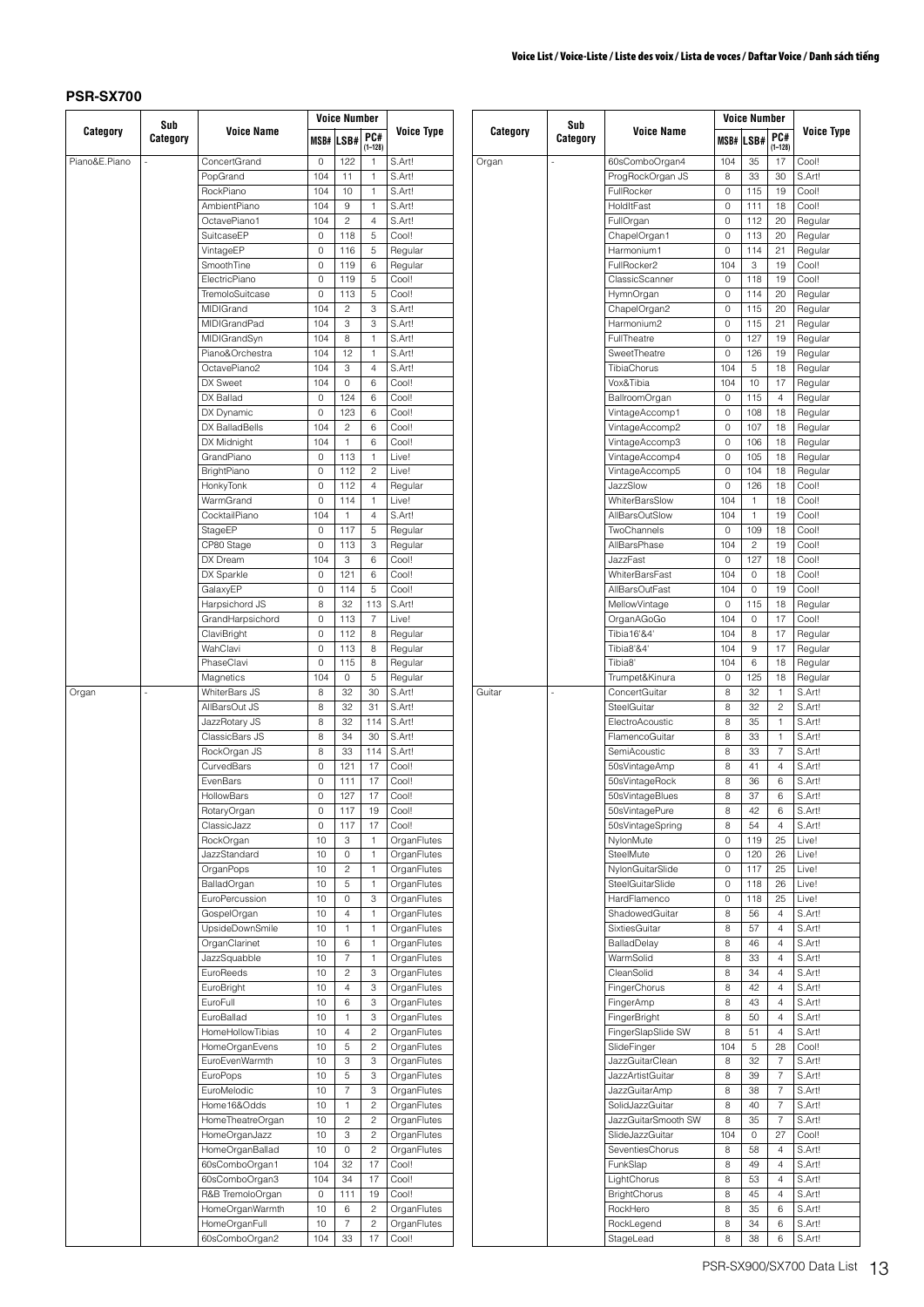| Category  | Sub      |                         |          | <b>Voice Number</b> |                    |                   |  |  |  |
|-----------|----------|-------------------------|----------|---------------------|--------------------|-------------------|--|--|--|
|           | Category | <b>Voice Name</b>       |          | MSB# LSB#           | PC#<br>$(1 - 128)$ | <b>Voice Type</b> |  |  |  |
| Guitar    |          | <b>BrightBlues</b>      | 8        | 35                  | 5                  | S.Art!            |  |  |  |
|           |          | WarmBlues               | 8        | 34                  | 5                  | S.Art!            |  |  |  |
|           |          | BluesyNight             | 8        | 55                  | 4                  | S.Art!            |  |  |  |
|           |          | ClassicAmpStack         | 8        | 41                  | 6                  | S.Art!            |  |  |  |
|           |          | GrungeGuitar            | 8        | 40                  | 6                  | S.Art!            |  |  |  |
|           |          | StereoRockGuitar        | 104      | $\overline{c}$      | 31                 | Cool!             |  |  |  |
|           |          | BluesySlapSlide SW      | 8        | 36                  | 5                  | S.Art!            |  |  |  |
|           |          | PedalSteelGuitar        | 8        | 36                  | 4                  | S.Art!            |  |  |  |
|           |          | PedalSteelAmp           | 8        | 52                  | 4                  | S.Art!            |  |  |  |
|           |          | AlohaGuitar             | 0        | 118                 | 27                 | Regular           |  |  |  |
|           |          | CountryPick             | 8        | 44                  | 4                  | S.Art!            |  |  |  |
|           |          | SlidePickAmp            | 104      | 8                   | 28                 | Cool!             |  |  |  |
|           |          | VintagePure             | 8        | 47                  | 4                  | S.Art!            |  |  |  |
|           |          | VintageSlap             | 8        | 48                  | 4                  | S.Art!            |  |  |  |
|           |          | VintageMute             | 104      | $\Omega$            | 29                 | Cool!             |  |  |  |
|           |          | MutedGuitar             | 0        | 119                 | 29                 | Cool!             |  |  |  |
|           |          | DynamicMute             | 0        | 118                 | 29                 | Cool!             |  |  |  |
|           |          | HalfWahLead             | 8        | 55                  | 6                  | S.Art!            |  |  |  |
|           |          | OverdriveWahWah         | 8        | 39                  | 6                  | S.Art!            |  |  |  |
|           |          | WahWahGuitar            | 8        | 56                  | 6                  | S.Art!            |  |  |  |
|           |          | SlidePick               | 104      | 7                   | 28                 | Cool!             |  |  |  |
|           |          | SlideWarm               | 104      | 6                   | 28                 | Cool!             |  |  |  |
| Accordion | ä,       | Harmonica               | 0        | 112                 | 23                 | Sweet!            |  |  |  |
|           |          | <b>MasterAccordion</b>  | $\Omega$ | 118                 | 22                 | Regular           |  |  |  |
|           |          | FrenchMusette           | 0        | 119                 | 22                 | Regular           |  |  |  |
|           |          | FullRegister            | 104      | 2                   | 22                 | Regular           |  |  |  |
|           |          | CajunAccordion          | 104      | 3                   | 22                 | Regular           |  |  |  |
|           |          | BluesHarp               | 0        | 114                 | 23                 | Regular           |  |  |  |
|           |          | Cassotto                | 104      | 0                   | 22                 | Regular           |  |  |  |
|           |          | JazzAccordion           | 0        | 120                 | 22                 | Regular           |  |  |  |
|           |          | <b>TangoAccordion</b>   | 0        | 114                 | 24                 | Regular           |  |  |  |
|           |          | Steirische              | 0        | 117                 | 22                 | Regular           |  |  |  |
|           |          | ModernHarp              | 0        | 113                 | 23                 | Regular           |  |  |  |
|           |          | <b>MasterBass</b>       | 0        | 122                 | 22                 | Regular           |  |  |  |
|           |          | MusetteBass             | 0        | 123                 | 22                 | Regular           |  |  |  |
|           |          | <b>FullRegisterBass</b> | 104      | 5                   | 22                 | Regular           |  |  |  |
|           |          | CajunAccBass            | 104      | 6                   | 22                 | Regular           |  |  |  |
|           |          | Bandoneon               | 0        | 113                 | 24                 | Regular           |  |  |  |
|           |          | AccordionBass           | 0        | 121                 | 22                 | Regular           |  |  |  |
|           |          | AccordionClarinet       | 104      | $\mathbf{1}$        | 22                 | Regular           |  |  |  |
|           |          | <b>TangoAccBass</b>     | 0        | 115                 | 24                 | Regular           |  |  |  |
| Strings   | L,       | SeattleStrings          | 8        | 33                  | 50                 | S.Art!            |  |  |  |
|           |          | SeattleClassical        | 8        | 36                  | 49                 | S.Art!            |  |  |  |
|           |          |                         |          | 32                  |                    |                   |  |  |  |
|           |          | ConcertStrings          | 8        |                     | 50                 | S.Art!            |  |  |  |
|           |          | StudioStrings           | 8        | 32                  | 49                 | S.Art!            |  |  |  |
|           |          | SeattleWarm             | 8        | 39                  | 49                 | S.Art!            |  |  |  |
|           |          | Violin                  | 0        | 113                 | 41                 | Sweet!            |  |  |  |
|           |          | Viola                   | 0        | 112                 | 42                 | Regular           |  |  |  |
|           |          | Cello                   | 0        | 112                 | 43                 | Regular           |  |  |  |
|           |          | Contrabass              | 0        | 112                 | 44                 | Regular           |  |  |  |
|           |          | OrchestralHarp          | 104      | 1                   | 47                 | Regular           |  |  |  |
|           |          | <b>BalladStrings</b>    | 8        | 34                  | 50                 | S.Art!            |  |  |  |
|           |          | SeattleLushStrings      | 8        | 41                  | 49                 | S.Art!            |  |  |  |
|           |          | SeattleTremolo          | 104      | 0                   | 45                 | Live!             |  |  |  |
|           |          | SeattleSpiccato         | 104      | 6                   | 49                 | Live!             |  |  |  |
|           |          | PizzicatoStrings        | 0        | 113                 | 46                 | Live!             |  |  |  |
|           |          | SeattleSlowStrings      | 8        | 35                  | 50                 | S.Art!            |  |  |  |
|           |          | Strings Pad             | 0        | 117                 | 50                 | Live!             |  |  |  |
|           |          | MovieStrings            | 0        | 123                 | 49                 | Live!             |  |  |  |
|           |          | TheatreStrings          | 8        | 37                  | 49                 | S.Art!            |  |  |  |
|           |          | Spiccato                | 8        | 33                  | 49                 | S.Art!            |  |  |  |
|           |          | OrchestraTutti          | 0        | 120                 | 50                 | Regular           |  |  |  |
|           |          | PizzicatoGlocken        | 0        | 115                 | 46                 | Live!             |  |  |  |
|           |          | TheatreOrchestra        | 104      | 1                   | 50                 | Regular           |  |  |  |
|           |          | SymphonicUnison         | 104      | 0                   | 50                 | Regular           |  |  |  |
|           |          | SeattleStrings sfz      | 104      | 1                   | 45                 | Live!             |  |  |  |
|           |          | DiscoStrings1           | 0        | 123                 | 50                 | Live!             |  |  |  |
|           |          | DiscoStrings2           | 0        | 124                 | 50                 | Live!             |  |  |  |
|           |          | SynthStrings1           | 0        | 112                 | 51                 | Regular           |  |  |  |
|           |          | SynthStrings2           | 0        | 113                 | 51                 | Regular           |  |  |  |
|           |          | OberStrings             | 0        | 113                 | 52                 | Regular           |  |  |  |
|           |          | Banjo1                  | 104      | 0                   | 106                | Regular           |  |  |  |
|           |          | Banjo <sub>2</sub>      | 0        | 112                 | 106                | Regular           |  |  |  |

|          | Sub      |                                        | Voice Number |                  |                    |                    |  |  |
|----------|----------|----------------------------------------|--------------|------------------|--------------------|--------------------|--|--|
| Category | Category | <b>Voice Name</b>                      |              | <b>MSB# LSB#</b> | PC#<br>$(1 - 128)$ | <b>Voice Type</b>  |  |  |
| Strings  | J,       | Zither <sub>2</sub>                    | 104          | 0                | 16                 | Regular            |  |  |
|          |          | Sitar1                                 | 104          | 0                | 105                | Regular            |  |  |
|          |          | Mandolin                               | 0            | 114              | 26                 | Sweet!             |  |  |
|          |          | Oud                                    | 0            | 113              | 106                | Regular            |  |  |
|          |          | Hackbrett1                             | 104          | 2                | 47                 | Regular            |  |  |
|          |          | Hackbrett2                             | 0            | 113              | 47                 | Regular            |  |  |
|          |          | Sitar <sub>2</sub>                     | 0            | 113              | 105                | Regular            |  |  |
|          |          | Watariyat                              | 0            | 125              | 49                 | Regular            |  |  |
|          |          | Fiddle<br>ErHu                         | 0<br>0       | 112<br>113       | 111<br>111         | Regular            |  |  |
|          |          | Koto                                   | 0            | 112              | 108                | Regular<br>Regular |  |  |
|          |          | MellowHarp                             | 104          | 0                | 47                 | Regular            |  |  |
|          |          | Kanoun                                 | 0            | 113              | 108                | Regular            |  |  |
|          |          | Shamisen                               | 0            | 112              | 107                | Regular            |  |  |
|          |          | PiPa                                   | 0            | 119              | 106                | Regular            |  |  |
| Brass    |          | BrightTrumpet                          | 8            | 32               | 65                 | S.Art!             |  |  |
|          |          | BigBandTrumpet                         | 8            | 37               | 65                 | S.Art!             |  |  |
|          |          | GoldenTrumpet                          | 8            | 34               | 65                 | S.Art!             |  |  |
|          |          | SilverTrumpet                          | 8            | 33               | 65                 | S.Art!             |  |  |
|          |          | MutedTrumpet                           | 0            | 114              | 60                 | Sweet!             |  |  |
|          |          | Cornet                                 | 0            | 119              | 57                 | Sweet!             |  |  |
|          |          | MutedCornet                            | 104          | 0                | 60                 | Sweet!             |  |  |
|          |          | Flugelhorn                             | 0<br>104     | 118<br>0         | 57<br>58           | Sweet!<br>Sweet!   |  |  |
|          |          | <b>BrightTrombone</b><br>SweetTrombone | 0            | 117              | 58                 | Sweet!             |  |  |
|          |          | <b>BigBandBrass SW</b>                 | 8            | 37               | 57                 | S.Art!             |  |  |
|          |          | BrassFalls&Doits JS                    | 8            | 34               | 57                 | S.Art!             |  |  |
|          |          | PopBrass                               | 0            | 117              | 63                 | Live!              |  |  |
|          |          | PowerBrass                             | 0            | 121              | 63                 | Live!              |  |  |
|          |          | OctaveBrass                            | 0            | 116              | 63                 | Live!              |  |  |
|          |          | AccentFalls JS                         | 8            | 38               | 57                 | S.Art!             |  |  |
|          |          | <b>AccentBrass</b>                     | 0            | 109              | 62                 | Live!              |  |  |
|          |          | DynamicBrass                           | 0            | 127              | 62                 | Live!              |  |  |
|          |          | BrassDynamics                          | 0            | 106              | 62                 | Live!              |  |  |
|          |          | SymphonyHorns                          | 104          | 1                | 61                 | Live!              |  |  |
|          |          | SymphonyHornsOct                       | 104          | $\overline{c}$   | 61                 | Live!              |  |  |
|          |          | OrchHorns                              | 104          | 0                | 61                 | Live!              |  |  |
|          |          | WarmOrchHorns                          | 8            | 33               | 61                 | S.Art!             |  |  |
|          |          | SoftOrchHorns                          | 8            | 32               | 61                 | S.Art!             |  |  |
|          |          | StoppedOrchHorns                       | 104          | 3                | 61                 | Live!              |  |  |
|          |          | MutedHorns                             | 8            | 34               | 61                 | S.Art!             |  |  |
|          |          | AlpBass<br>BaritoneHorn                | 0<br>0       | 113<br>113       | 34<br>59           | Regular<br>Regular |  |  |
|          |          | BaritoneHit                            | 0            | 114              | 59                 | Regular            |  |  |
|          |          | Tuba                                   | 104          | 0                | 59                 | Regular            |  |  |
|          |          | BigBandHorns1                          | 0            | 110              | 67                 | Live!              |  |  |
|          |          | BigBandHorns2                          | 0            | 109              | 67                 | Live!              |  |  |
|          |          | <b>BigBandOctave</b>                   | 0            | 108              | 67                 | Live!              |  |  |
|          |          | BallroomBrass                          | 0            | 113              | 60                 | Regular            |  |  |
|          |          | <b>HyperBrass</b>                      | 0            | 118              | 63                 | Live!              |  |  |
|          |          | 80sBrass                               | 0            | 113              | 63                 | Regular            |  |  |
|          |          | 80sSynthBrassThin                      | 104          | 0                | 63                 | Regular            |  |  |
|          |          | 80sSynthBrassProf                      | 104          | 1                | 63                 | Regular            |  |  |
|          |          | SlowPWM Brass                          | 104          | 2                | 63                 | Regular            |  |  |
|          |          | FastPWM Brass                          | 104          | 6                | 63                 | Regular            |  |  |
|          |          | SforzandoFall                          | 0            | 107              | 62                 | Live!              |  |  |
|          |          | <b>SmoothBrass</b>                     | 8            | 36               | 57                 | S.Art!             |  |  |
|          |          | BrassShake JS                          | 8            | 32               | 57                 | S.Art!             |  |  |
|          |          | Sforzando                              | 0            | 105              | 62                 | Live!              |  |  |
|          |          | BrassBand                              | 0            | 123              | 57                 | Live!              |  |  |
|          |          | OberHorns                              | 0            | 115              | 64                 | Regular            |  |  |
|          |          | OberBrass<br>TechnoBrass               | 0<br>0       | 113<br>114       | 64<br>63           | Regular<br>Regular |  |  |
|          |          | FatSynthBrass                          | 0            | 116              | 64                 | Regular            |  |  |
|          |          | AnalogBrass                            | 0            | 112              | 64                 | Regular            |  |  |
|          |          | SoftVelocityBrass                      | 0            | 120              | 63                 | Regular            |  |  |
|          |          | SoftAnalog                             | 0            | 114              | 64                 | Regular            |  |  |
|          |          | FunkyAnalog                            | 0            | 115              | 63                 | Regular            |  |  |
| Woodwind |          | Saxophone                              | 8            | 32               | 83                 | S.Art!             |  |  |
|          |          | RockSax JS                             | 8            | 33               | 83                 | S.Art!             |  |  |
|          |          | SopranoSax                             | 0            | 113              | 65                 | Sweet!             |  |  |
|          |          | CleanAltoSax                           | 8            | 32               | 67                 | S.Art!             |  |  |
|          |          | BaritoneSax1                           | 104          | 0                | 68                 | Regular            |  |  |
|          |          | OrchestralFlute                        | 8            | 32               | 74                 | S.Art!             |  |  |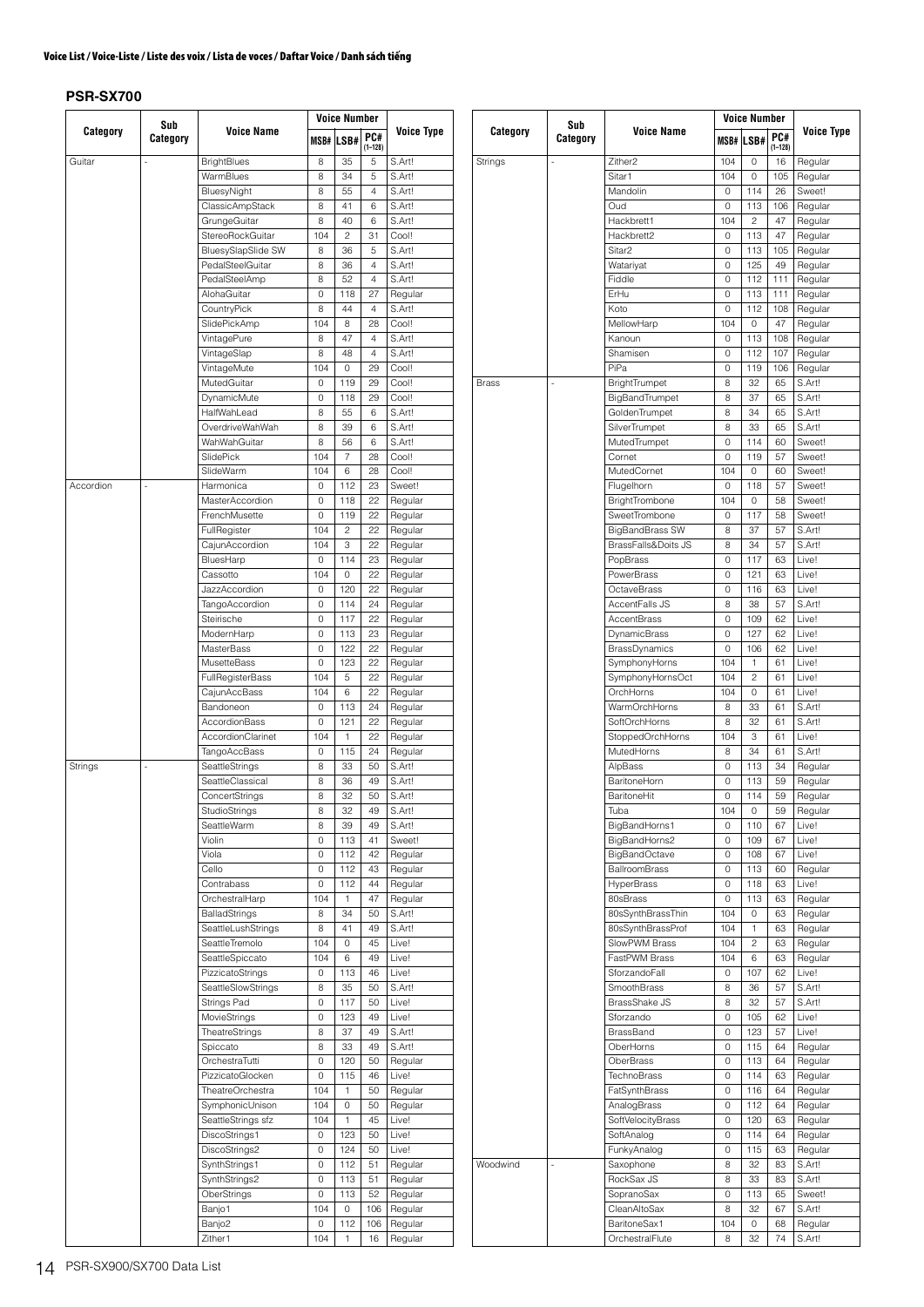|           | Sub      |                                     |             | <b>Voice Number</b>          |                    |                    |       |
|-----------|----------|-------------------------------------|-------------|------------------------------|--------------------|--------------------|-------|
| Category  | Category | <b>Voice Name</b>                   |             | MSB# LSB#                    | PC#<br>$(1 - 128)$ | <b>Voice Type</b>  |       |
| Woodwind  | i,       | ClassicalFlute                      | 0           | 115                          | 74                 | Sweet!             | Choir |
|           |          | <b>ClassicalOboe</b>                | $\mathbf 0$ | 113                          | 69                 | Sweet!             |       |
|           |          | OrchestralClarinet                  | 104         | 0                            | 72                 | Live!              |       |
|           |          | OrchestralBassoon                   | 104         | 0                            | 71                 | Sweet!             |       |
|           |          | SaxSection                          | 0           | 116                          | 67                 | Live!              |       |
|           |          | SmoothSaxes1                        | 8           | 38                           | 83                 | S.Art!             |       |
|           |          | SmoothSaxes2                        | 8           | 36                           | 83                 | S.Art!             |       |
|           |          | SmoothSaxesOctave                   | 8           | 37                           | 83                 | S.Art!             |       |
|           |          | BalladSection                       | 0           | 119                          | 67                 | Regular            |       |
|           |          | Flutes&Oboes                        | 104         | $\overline{c}$               | 74                 | Regular            |       |
|           |          | DoubleReeds                         | 104         | $\overline{c}$               | 69                 | Regular            |       |
|           |          | FluteEnsemble<br>FluteSection       | 0           | 116                          | 74                 | Regular            |       |
|           |          | OrchWoodwind                        | 104<br>104  | $\mathbf{1}$<br>$\mathbf{1}$ | 74<br>71           | Regular            |       |
|           |          | SoftAltoSax                         | 8           | 34                           | 67                 | Regular<br>S.Art!  |       |
|           |          | GrowlSax                            | 0           | 111                          | 67                 | Sweet!             |       |
|           |          | BigBandSax                          | 8           | 35                           | 83                 | S.Art!             |       |
|           |          | PopTenor                            | 0           | 127                          | 67                 | Sweet!             |       |
|           |          | <b>BalladTenorSax</b>               | 0           | 126                          | 67                 | Sweet!             |       |
|           |          | Piccolo                             | 0           | 112                          | 73                 | Regular            |       |
|           |          | JazzFlute                           | 0           | 114                          | 74                 | Sweet!             |       |
|           |          | MOR Oboe                            | 8           | 32                           | 69                 | S.Art!             |       |
|           |          | EnglishHorn                         | 0           | 112                          | 70                 | Regular            |       |
|           |          | Whistle                             | 0           | 112                          | 79                 | Regular            |       |
|           |          | SaxSectionHard                      | 0           | 122                          | 67                 | Live!              |       |
|           |          | <b>SaxSectionSoft</b>               | 0           | 121                          | 67                 | Live!              |       |
|           |          | MellowSaxes                         | 8           | 39                           | 83                 | S.Art!             |       |
|           |          | SaxAppeal                           | 0           | 123                          | 67                 | Live!              |       |
|           |          | Moonlight                           | 0           | 115                          | 72                 | Regular            |       |
|           |          | <b>JazzClarinet</b>                 | 0           | 114                          | 72                 | Sweet!             |       |
|           |          | GermanClarinet                      | 104         | $\overline{c}$               | 72                 | Regular            |       |
|           |          | Clarinet&Flutes                     | 104         | 1                            | 72                 | Regular            |       |
|           |          | Clarinet&Oboe                       | 104         | 1                            | 69                 | Regular            |       |
|           |          | PanPipes                            | 0           | 113                          | 76                 | Sweet!             |       |
|           |          | Nay                                 | 0           | 114                          | 78                 | Regular            |       |
|           |          | DiZi                                | 0           | 118                          | 74                 | Regular            |       |
|           |          | Sheng                               | 0           | 116                          | 110                | Regular            |       |
|           |          | Shakuhachi                          | 0           | 112                          | 78                 | Regular            |       |
|           |          | Recorder                            | 0           | 112                          | 75                 | Regular            |       |
|           |          | Bagpipe                             | 0           | 112                          | 110                | Regular            |       |
|           |          | Ocarina                             | 0           | 112                          | 80                 | Regular            |       |
| Choir&Pad | J,       | BoysChoirOoh                        | 8           | 32                           | 52                 | S.Art!             |       |
|           |          | BoysChoirOoh p                      | 8           | 35                           | 52                 | S.Art!             |       |
|           |          | BoysChoir JS                        | 8           | 34                           | 52                 | S.Art!             |       |
|           |          | VP Soft                             | 104         | U                            | 90                 | Regular            |       |
|           |          | VaporPad                            | 104         | 1                            | 90                 | Regular            |       |
|           |          | BoysChoirAah                        | 8           | 33                           | 52                 | S.Art!             |       |
|           |          | BoysChoirAah p                      | 8           | 36                           | 52                 | S.Art!             |       |
|           |          | BoysChoirOh-Ah SW                   | 8           | 49                           | 56                 | S.Art!             |       |
|           |          | <b>ButterStrings</b>                | 104         | $\overline{c}$               | 51                 | Regular            |       |
|           |          | NewAtmosphere                       | 104         | 4                            | 90                 | Regular            |       |
|           |          | DarkFatSaw                          | 104         | 2<br>5                       | 90                 | Regular            |       |
|           |          | <b>BrightFatSaw</b><br>SuperDarkPad | 104<br>0    |                              | 91<br>90           | Regular<br>Regular |       |
|           |          | AnalogPad                           | 0           | 119<br>120                   | 90                 | Regular            |       |
|           |          | SweetHeaven                         | 0           | 118                          | 89                 | Regular            |       |
|           |          | DreamHeaven                         | 0           | 121                          | 89                 | Regular            |       |
|           |          | NewHeaven                           | 104         | 10                           | 89                 | Regular            |       |
|           |          | FantasyBells                        | 104         | 11                           | 89                 | Regular            |       |
|           |          | CrossPhase                          | 104         | $\mathbf{1}$                 | 102                | Regular            |       |
|           |          | PadVoices                           | 104         | 6                            | 96                 | Live!              |       |
|           |          | GothicVox                           | 0           | 113                          | 54                 | Regular            | Bass  |
|           |          | <b>ItopiaBells</b>                  | 104         | 13                           | 89                 | Regular            |       |
|           |          | Sinesphere                          | 104         | 18                           | 89                 | Regular            |       |
|           |          | SpectrumTheme                       | 104         | 14                           | 89                 | Regular            |       |
|           |          | HeavenPad                           | 104         | 3                            | 92                 | Regular            |       |
|           |          | <b>BreathBells</b>                  | 104         | 15                           | 89                 | Regular            |       |
|           |          | NextGeneration                      | 104         | 9                            | 52                 | Regular            |       |
|           |          | OrganBells                          | 104         | 12                           | 89                 | Regular            |       |
|           |          | SkyBells                            | 104         | 16                           | 89                 | Regular            |       |
|           |          | WaterGames                          | 104         | 4                            | 102                | Regular            |       |
|           |          | MyGeneration                        | 104         | 5                            | 102                | Regular            |       |
|           |          | BellHeaven                          | 0           | 119                          | 89                 | Regular            |       |
|           |          | PanHeaven                           | 0           | 120                          | 89                 | Regular            |       |
|           |          |                                     |             |                              |                    |                    |       |

|           | Sub      |                                |            | <b>Voice Number</b> |                   |                    |
|-----------|----------|--------------------------------|------------|---------------------|-------------------|--------------------|
| Category  | Category | <b>Voice Name</b>              | MSB#       | LSB#                | PC#               | <b>Voice Type</b>  |
| Choir&Pad |          | ProHeaven                      | 0          | 122                 | $(1 - 128)$<br>89 | Regular            |
|           |          | Pianosphere                    | 104        | 19                  | 89                | Regular            |
|           |          | NylonHeaven                    | 104        | 2                   | 100               | Regular            |
|           |          | PianoSweeper                   | 104        | 3                   | 100               | Regular            |
|           |          | AiryHarp                       | 104        | 17                  | 89                | Regular            |
|           |          | FlyingHarmonics                | 104        | 1                   | 100               | Regular            |
|           |          | AllOrNothing                   | 104        | 6                   | 102               | Regular            |
|           |          | RainyDay                       | 104        | 5                   | 90                | Regular            |
|           |          | SoundPictures                  | 104        | 3                   | 95                | Regular            |
|           |          | ReflectingZone                 | 104        | 21                  | 89                | Regular            |
|           |          | DeepMotion                     | 104        | 4                   | 96                | Regular            |
|           |          | Digisweeper                    | 104        | 7                   | 102               | Regular            |
|           |          | WarpedWaves                    | 104        | 2                   | 95                | Regular            |
|           |          | Spectralis                     | 104        | 4                   | 95                | Regular            |
|           |          | MetallicRain                   | 104        | 8                   | 102               | Regular            |
|           |          | AmbientTheme                   | 104        | 20                  | 89                | Regular            |
|           |          | SpectrumPad                    | 104        | 5                   | 95                | Regular            |
|           |          | MysticPad                      | 104        | 6                   | 95                | Regular            |
|           |          | HybridPad                      | 104        | 22                  | 89                | Regular            |
|           |          | Randomizer                     | 104        | 10                  | 102               | Regular            |
|           |          | TheFog                         | 104        | 9                   | 102               | Regular            |
|           |          | Aerosphere                     | 104        | 1                   | 95                | Regular            |
|           |          | MorningDew                     | 104        | 0                   | 95                | Regular            |
|           |          | GalaxyPad                      | 104        | 3                   | 89                | Regular            |
|           |          | NightMotion                    | 104        | 4                   | 89                | Regular            |
|           |          | HotSwell                       | 104        | 2                   | 96                | Regular            |
|           |          | PearlsPad                      | 104        | 2                   | 89                | Regular            |
|           |          | BreathPad                      | 104        | 0                   | 92                | Regular            |
|           |          | LightPad                       | 104        | 2                   | 52                | Regular            |
|           |          | NylonPad                       | 104        | 0                   | 100               | Regular            |
|           |          | PremiumPad                     | 104        | 0                   | 52                | Regular            |
|           |          | Atlantis                       | 104        | 11                  | 102               | Regular            |
|           |          | Tric-Trac                      | 104        | 2                   | 98                | Regular            |
|           |          | WhisperGallery                 | 104        | 0                   | 93                | Regular            |
|           |          | HybridLines                    | 104        | 4                   | 92                | Regular            |
|           |          | MidnightSpecial                | 104        | 3                   | 102               | Regular            |
|           |          | Atmo5th                        | 104        | 6                   | 90                | Regular            |
|           |          | SpaceRider                     | 104        | 1                   | 96                | Regular            |
|           |          | NobleMan                       | 104        | 1                   | 89                | Regular            |
|           |          | DouxFlange<br>MediumTunePad    | 104        | 3                   | 96                | Regular            |
|           |          |                                | 104        | 0                   | 51                | Regular            |
|           |          | DarkLight                      | 104        | 3<br>4              | 90                | Regular            |
|           |          | <b>BrightPadTrance</b>         | 104<br>104 | 4                   | 91<br>51          | Regular<br>Regular |
|           |          | OctaveStrings<br>ChillinChords |            | 6                   | 52                |                    |
|           |          | <b>BrightPopPad</b>            | 104<br>104 | З                   | 51                | Regular<br>Regular |
|           |          | SoftEnsemble                   | 104        | 1                   | 51                | Regular            |
|           |          | 80sPad                         | 104        | 1                   | 52                | Regular            |
|           |          | <b>BrightPadClassic</b>        | 104        | 3                   | 91                | Regular            |
|           |          | <b>AmbientPad</b>              | 104        | 0                   | 89                | Regular            |
|           |          | Trance                         | 104        | 0                   | 96                | Regular            |
|           |          | EarlyDigital                   | 104        | 0                   | 94                | Regular            |
|           |          | AnaDayz                        | 104        | З                   | 52                | Regular            |
|           |          | Bellsphere                     | 104        | 5                   | 89                | Regular            |
|           |          | SixthSense                     | 104        | 2                   | 102               | Regular            |
|           |          | PercPad                        | 104        | 0                   | 102               | Regular            |
|           |          | DarkAngelPad                   | 0          | 121                 | 90                | Regular            |
|           |          | LitePad                        | 0          | 122                 | 90                | Regular            |
|           |          | PopPad                         | 0          | 112                 | 91                | Regular            |
|           |          | GloriousPhase                  | 0          | 114                 | 91                | Regular            |
|           |          | BigOctavePad                   | 0          | 115                 | 91                | Regular            |
| Bass      |          | VintageRound                   | 8          | 32                  | 18                | S.Art!             |
|           |          | VintageMute                    | 8          | 32                  | 19                | S.Art!             |
|           |          | FretlessBass                   | 8          | 32                  | 20                | S.Art!             |
|           |          | SlapBass                       | 0          | 112                 | 37                | Regular            |
|           |          | AcousticBass                   | 8          | 32                  | 17                | S.Art!             |
|           |          | LoBass                         | 104        | 0                   | 40                | Regular            |
|           |          | DarkBass                       | 104        | 1                   | 40                | Regular            |
|           |          | MoonBass                       | 104        | 0                   | 39                | Regular            |
|           |          | KickBass                       | 104        | 1                   | 39                | Regular            |
|           |          | ClubBass                       | 104        | 2                   | 39                | Regular            |
|           |          | VintageFlat                    | 8          | 33                  | 18                | S.Art!             |
|           |          | VintagePickMute                | 104        | 0                   | 35                | Cool!              |
|           |          | MellowFinger                   | 0          | 112                 | 34                | Regular            |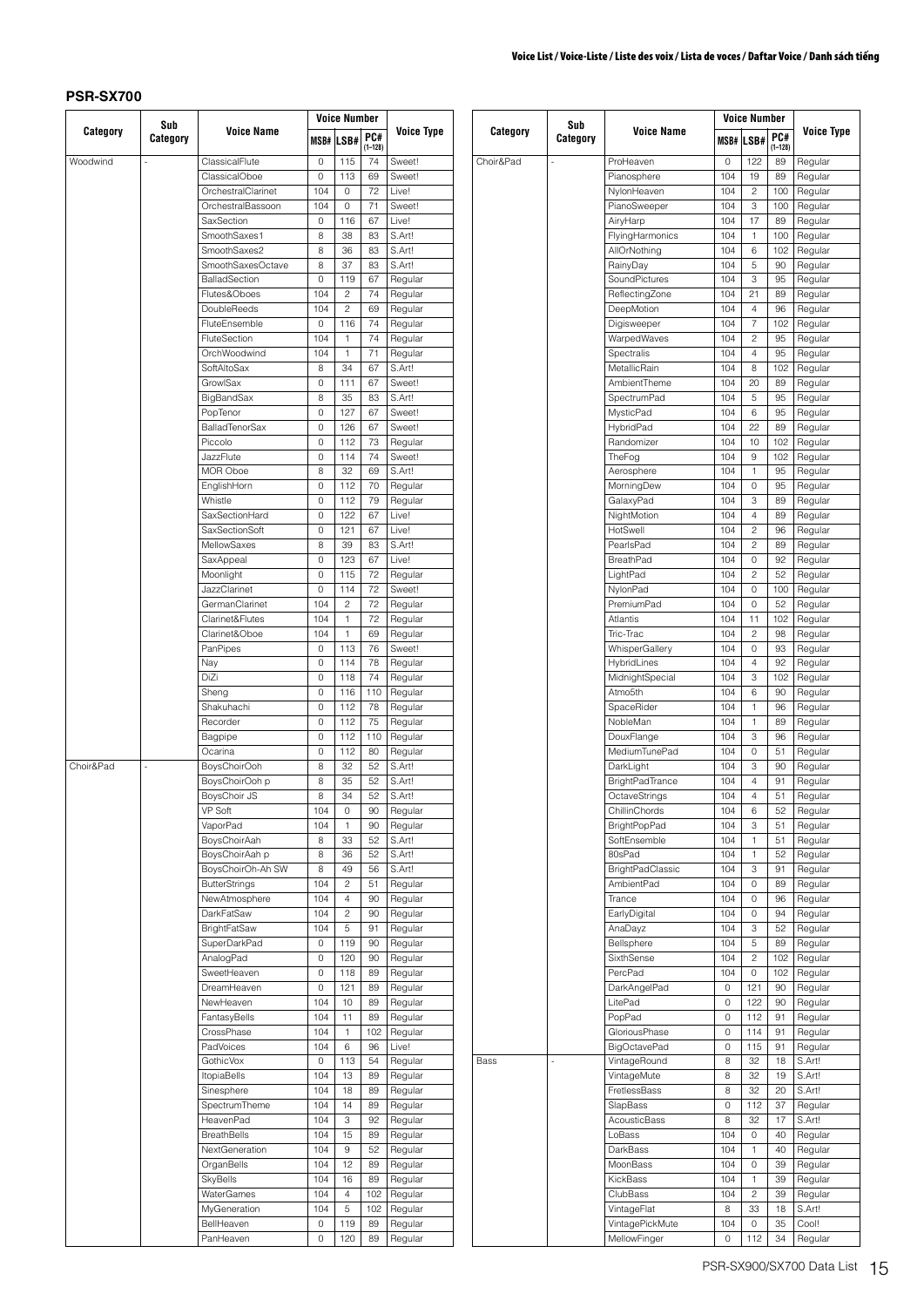|          | Sub      |                           |                        | <b>Voice Number</b>           |                    |                    |             | Sub      |                                   |                                            | <b>Voice Number</b>                     |                    |                          |
|----------|----------|---------------------------|------------------------|-------------------------------|--------------------|--------------------|-------------|----------|-----------------------------------|--------------------------------------------|-----------------------------------------|--------------------|--------------------------|
| Category | Category | <b>Voice Name</b>         | MSB#                   | LSB#                          | PC#<br>$(1 - 128)$ | <b>Voice Type</b>  | Category    | Category | <b>Voice Name</b>                 |                                            | MSB# LSB#                               | PC#<br>$(1 - 128)$ | Voice Type               |
| Bass     |          | SoftAcousticBass          | 8                      | 33                            | 17                 | S.Art!             | Synth       |          | TranceSeq3                        | 104                                        | $\mathbf{1}$                            | 91                 | Regular                  |
|          |          | AcousticJazzBass          | 8                      | 34                            | 17                 | S.Art!             |             |          | PunchyHook                        | $\mathsf O$                                | 127                                     | 82                 | Regular                  |
|          |          | FatPulse                  | 104                    | $\overline{c}$                | 40                 | Regular            |             |          | FatSawHook                        | 104                                        | $\overline{7}$                          | 52                 | Regular                  |
|          |          | WazzoSaw                  | 104                    | 3<br>3                        | 81                 | Regular            |             |          | DancyHook<br>DanceHook            | 104                                        | $\boldsymbol{9}$<br>112                 | 82                 | Regular                  |
|          |          | DeepPoint<br>TightBass    | 104<br>104             | 3                             | 39<br>40           | Regular<br>Regular |             |          | OctaveHook                        | $\mathsf O$<br>$\mathsf{O}\xspace$         | 113                                     | 87<br>87           | Regular<br>Regular       |
|          |          | Competitor                | 104                    | $\overline{4}$                | 39                 | Regular            |             |          | PWM Lead                          | 104                                        | $\mathbf{1}$                            | 82                 | Regular                  |
|          |          | ElectricBass              | $\circ$                | 114                           | 34                 | Cool!              |             |          | HipaLead                          | $\mathbf 0$                                | 118                                     | 85                 | Regular                  |
|          |          | HalfMute                  | $\mathbf 0$            | 115                           | 34                 | Cool!              |             |          | CryingLead                        | $\mathsf O$                                | 114                                     | 88                 | Regular                  |
|          |          | PickDynoBass              | $\mathbf 0$            | 113                           | 35                 | Cool!              |             |          | MouthLead                         | 104                                        | $\mathsf{O}\xspace$                     | 82                 | Regular                  |
|          |          | <b>SuperFretless</b>      | $\mathbf 0$            | 113                           | 36                 | Regular            |             |          | PunchLead                         | 104                                        | $\overline{7}$                          | 82                 | Regular                  |
|          |          | FusionBass                | $\circ$                | 113                           | 37                 | Regular            |             |          | PercSeqFS                         | 104                                        | 6                                       | 88                 | Regular                  |
|          |          | 1o1Sub                    | 104                    | $\sqrt{5}$                    | 39                 | Regular            |             |          | PercSeqFM1                        | 104                                        | $\overline{7}$                          | 88                 | Regular                  |
|          |          | LittleBassSynth           | 104                    | 6                             | 39                 | Regular            |             |          | PercSeqFM2                        | 104                                        | 8                                       | 88                 | Regular                  |
|          |          | TeknoBass                 | 104                    | $\overline{7}$                | 39                 | Regular            |             |          | PercSeqSaw                        | 104                                        | 11                                      | 82                 | Regular                  |
|          |          | PercPunch                 | 104<br>104             | 8<br>$\overline{4}$           | 39<br>40           | Regular            |             |          | PercSeqHipa                       | 104<br>104                                 | $\boldsymbol{9}$<br>$\mathsf{O}\xspace$ | 88<br>107          | Regular                  |
|          |          | SquareBass<br>PickBass    | $\circ$                | 112                           | 35                 | Regular<br>Regular |             |          | SynthSticks<br>SazFeeze           | 104                                        | $\mathsf{O}\xspace$                     | 98                 | Regular<br>Regular       |
|          |          | VintageDyno               | 104                    | $\overline{c}$                | 35                 | Cool!              |             |          | EasternAir                        | 104                                        | $\mathbf{1}$                            | 98                 | Regular                  |
|          |          | FunkBass                  | $\circ$                | 112                           | 38                 | Regular            |             |          | Xtune                             | 104                                        | $\mathbf{1}$                            | 88                 | Regular                  |
|          |          | RockBass                  | $\mathbf 0$            | 114                           | 35                 | Regular            |             |          | PitchFall                         | 104                                        | $\mathsf O$                             | 104                | Regular                  |
|          |          | <b>BallroomBass</b>       | 104                    | $\mathsf O$                   | 33                 | Regular            |             |          | RS SawLead1                       | $\mathsf O$                                | 104                                     | 82                 | Regular                  |
|          |          | TranceBass                | 104                    | $9\,$                         | 39                 | Regular            |             |          | RS SawLead2                       | $\mathsf{O}\xspace$                        | 106                                     | 82                 | Regular                  |
|          |          | SubCutBass                | 104                    | 5                             | 40                 | Regular            |             |          | <b>RS TechSaw</b>                 | $\mathsf O$                                | 108                                     | 82                 | Regular                  |
|          |          | DynoAcidBass              | 104                    | 10                            | 39                 | Regular            |             |          | <b>RS DualSaw</b>                 | $\mathsf{O}\xspace$                        | 109                                     | 82                 | Regular                  |
|          |          | MiniSub                   | 104                    | 6                             | 40                 | Regular            |             |          | RS WarmPad                        | $\mathsf{O}\xspace$                        | 113                                     | 92                 | Regular                  |
|          |          | FatSineResonance          | 104                    | 11                            | 39                 | Regular            |             |          | RS RampLead                       | $\mathbf 0$                                | 107                                     | 82                 | Regular                  |
|          |          | <b>BalladBass</b>         | 104                    | $\overline{7}$                | 40                 | Regular            |             |          | <b>RS</b> DistortionLead          | $\mathsf{O}\xspace$                        | 114                                     | 84                 | Regular                  |
|          |          | VelocityMaster            | 104                    | 17                            | 82                 | Regular            |             |          | <b>RS QuackLead</b>               | $\mathsf O$                                | 119                                     | 85                 | Regular                  |
|          |          | SubBass<br>HardBass       | $\mathbf 0$<br>$\circ$ | 114<br>114                    | 40<br>39           | Regular            |             |          | RS SynthPad<br><b>RS NoisePad</b> | $\mathsf{O}\xspace$<br>$\mathsf{O}\xspace$ | 123<br>124                              | 90<br>90           | Regular                  |
|          |          | ResonanceBass             | $\mathbf 0$            | 112                           | 39                 | Regular<br>Regular |             |          | RS AnalogPad                      | $\mathsf{O}\xspace$                        | 126                                     | 90                 | Regular<br>Regular       |
|          |          | HouseBass                 | $\mathbf 0$            | 116                           | 39                 | Regular            |             |          | RS DualSquare                     | $\mathsf{O}\xspace$                        | 127                                     | 81                 | Regular                  |
|          |          | BigDrone                  | $\circ$                | 118                           | 39                 | Regular            |             |          | RS TeknoMan                       | $\mathsf{O}\xspace$                        | 125                                     | 90                 | Regular                  |
|          |          | <b>TB Bass</b>            | $\mathbf 0$            | 117                           | 40                 | Regular            |             |          | RS Sync1                          | $\mathsf{O}\xspace$                        | 105                                     | 82                 | Regular                  |
|          |          | LFO SynBass               | $\mathbb O$            | 110                           | 102                | Regular            |             |          | RS Sync2                          | $\mathsf{O}\xspace$                        | 119                                     | 88                 | Regular                  |
|          |          | DX100Bass                 | $\mathbf 0$            | 118                           | 40                 | Regular            |             |          | RS ShortResonance                 | $\mathsf{O}\xspace$                        | 116                                     | 91                 | Regular                  |
|          |          | FatLoBass                 | $\circ$                | 119                           | 39                 | Regular            |             |          | <b>BriteDecay</b>                 | 104                                        | 5                                       | 85                 | Regular                  |
|          |          | RampBass                  | $\circ$                | 119                           | 40                 | Regular            |             |          | <b>PWM Percussion</b>             | 104                                        | 6                                       | 82                 | Regular                  |
|          |          | <b>DarkCoreBass</b>       | $\mathbf 0$            | 120                           | 40                 | Regular            |             |          | VinalogSaw                        | 104                                        | 3                                       | 82                 | Regular                  |
|          |          | FunkBass                  | $\circ$                | 121                           | 40                 | Regular            |             |          | Noise                             | $\mathsf O$                                | 120                                     | 123                | Regular                  |
|          |          | BleepBass                 | $\mathbf 0$            | 122                           | 40                 | Regular            | Perc.&Drums |          | <b>JazzVibes</b>                  | $\mathsf{O}\xspace$                        | 113                                     | 12                 | Regular                  |
|          |          | ClickOrganBass<br>DeepSub | 104<br>104             | 27<br>18                      | 18<br>88           | Regular<br>Regular |             |          | Vibraphone<br>Marimba             | 104<br>104                                 | $\mathbf{1}$<br>$\mathsf{O}\xspace$     | 12<br>13           | Sweet!                   |
|          |          | <b>MultiSawBass</b>       | 104                    | 20                            | 88                 | Regular            |             |          | Xylophone                         | 104                                        | 0                                       | 14                 | Regular<br>Regular       |
| Synth    |          | ClubLead                  | 104                    | 3                             | 63                 | Regular            |             |          | Glockenspiel                      | 104                                        | $\mathsf{O}\xspace$                     | 10                 | Regular                  |
|          |          | HandsUp!                  | 104                    | 21                            | 91                 | Regular            |             |          | RealDrumKit                       | 127                                        | $\mathsf O$                             | 92                 | Live!Drums               |
|          |          | Gemini                    | 104                    | 20                            | 91                 | Regular            |             |          | RockKit                           | 127                                        | $\mathsf O$                             | 91                 | Live!Drums               |
|          |          | PunchyChordz              | 104                    | 24                            | 91                 | Regular            |             |          | RealBrushesKit                    | 127                                        | $\mathsf{O}\xspace$                     | 42                 | Live!Drums               |
|          |          | 1984Synth                 | 104                    | 20                            | 82                 | Regular            |             |          | JazzKit                           | 127                                        | $\mathsf O$                             | 33                 | Drums                    |
|          |          | Oxygen                    | $\mathbf 0$            | 122                           | 82                 | Regular            |             |          | HouseKit                          | 127                                        | $\mathsf{O}\xspace$                     | 61                 | Drums                    |
|          |          | Matrix                    | $\circ$                | 123                           | 82                 | Regular            |             |          | Celesta                           | $\mathsf{O}\xspace$                        | 112                                     | 9                  | Regular                  |
|          |          | WireLead                  | $\mathsf O$            | 120                           | 82                 | Regular            |             |          | <b>TubularBells</b>               | $\mathsf O$                                | 112                                     | 15                 | Regular                  |
|          |          | SoftR&B                   | $\circ$                | 119                           | 81                 | Regular            |             |          | Timpani                           | $\mathsf{O}\xspace$                        | 112                                     | 48                 | Regular                  |
|          |          | EarlyLead                 | $\mathbb O$<br>104     | 118                           | 82                 | Regular<br>Regular |             |          | Vibes&Flutes<br>Vibes&JazzGuitar  | $\mathsf O$                                | 114<br>33                               | 12                 | Regular                  |
|          |          | LektroCodes<br>SoftSquare | 104                    | $\overline{c}$<br>$\,$ 5 $\,$ | 85<br>81           | Regular            |             |          | AcousticKit                       | 8<br>127                                   | $\mathsf O$                             | 12<br>90           | S.Art!<br>Live!Drums     |
|          |          | PWM Wild                  | 104                    | $\overline{4}$                | 81                 | Regular            |             |          | StudioKit                         | 127                                        | $\mathsf{O}\xspace$                     | 87                 | Live!Drums               |
|          |          | DetunedVintage            | 104                    | $\mathbf{1}$                  | 85                 | Regular            |             |          | RoomKit                           | 127                                        | $\mathsf O$                             | 9                  | Drums                    |
|          |          | FaaatComp                 | 104                    | $\overline{4}$                | 52                 | Regular            |             |          | SymphonyKit                       | 127                                        | $\mathsf O$                             | 49                 | Live!Drums               |
|          |          | SimpleComp                | 104                    | 12                            | 82                 | Regular            |             |          | HipHopKit                         | 127                                        | $\mathsf{O}\xspace$                     | 57                 | Drums                    |
|          |          | BalladComp                | 104                    | 6                             | 89                 | Regular            |             |          | PopLatinKit1                      | 126                                        | $\mathsf O$                             | 44                 | Live!SFX                 |
|          |          | HeavenBell                | 104                    | $\mathsf{O}\xspace$           | 101                | Regular            |             |          | CubanKit                          | 126                                        | $\mathsf{O}\xspace$                     | 41                 | Live!SFX                 |
|          |          | <b>BrightPadBell</b>      | 104                    | $\overline{7}$                | 89                 | Regular            |             |          | TurkishKit                        | 126                                        | $\mathsf{O}\xspace$                     | 68                 | Live!SFX                 |
|          |          | ResonanceComp             | 104                    | $\overline{4}$                | 63                 | Regular            |             |          | ArabicKit1                        | 126                                        | $\mathsf{O}\xspace$                     | 37                 | <b>SFX</b>               |
|          |          | <b>HPF</b> Dance          | 104                    | $\mathbb O$                   | 91                 | Regular            |             |          | ArabicMixKit                      | 126                                        | $\mathsf{O}\xspace$                     | 65                 | <b>SFX</b>               |
|          |          | DetunedSawOctave          | 104                    | 8                             | 82                 | Regular            |             |          | IndianKit                         | 126                                        | $\mathsf O$                             | 115                | <b>SFX</b>               |
|          |          | <b>DanceChords</b>        | 104                    | $\,$ 5 $\,$                   | 52                 | Regular            |             |          | ChineseKit                        | 126                                        | $\mathsf O$                             | 125                | <b>SFX</b>               |
|          |          | TrancePerc<br>Chordmaster | 104<br>104             | 5<br>13                       | 82<br>82           | Regular<br>Regular |             |          | ChineseMixKit<br>BassDrumKit      | 127<br>126                                 | $\mathsf O$<br>$\mathsf{O}\xspace$      | 128<br>21          | <b>SFX</b><br><b>SFX</b> |
|          |          | DigitalSequence           | 104                    | $\overline{c}$                | 88                 | Regular            |             |          | ReverseBD Kit                     | 126                                        | $\mathsf O$                             | 22                 | <b>SFX</b>               |
|          |          | AnalogSeq                 | 104                    | 3                             | 88                 | Regular            |             |          | DrumMachine                       | 127                                        | $\mathsf O$                             | 62                 | Drums                    |
|          |          | TranceSeq1                | 104                    | $\overline{4}$                | 88                 | Regular            |             |          | AnalogT8Kit                       | 127                                        | $\mathsf O$                             | 59                 | Drums                    |
|          |          | TranceSeq2                | 104                    | 5                             | 88                 | Regular            |             |          | AnalogT9Kit                       | 127                                        | $\circ$                                 | 60                 | Drums                    |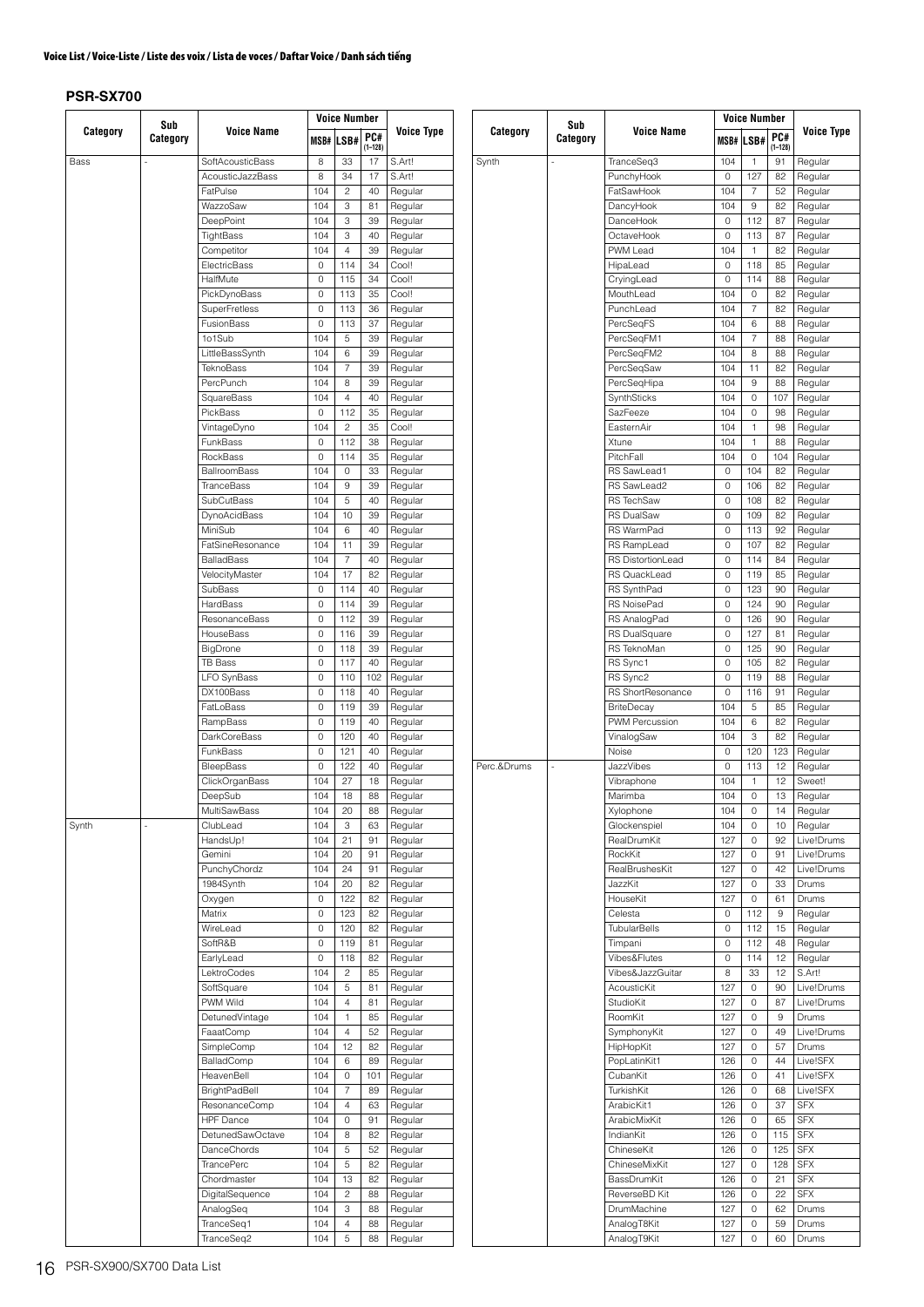|             | Sub      |                             |            | <b>Voice Number</b> |                    |                     |
|-------------|----------|-----------------------------|------------|---------------------|--------------------|---------------------|
| Category    | Category | <b>Voice Name</b>           |            | MSB# LSB#           | PC#<br>$(1 - 128)$ | <b>Voice Type</b>   |
| Perc.&Drums | i.       | <b>BreakKit</b>             | 127        | 0                   | 58                 | Drums               |
|             |          | PowerKit1                   | 127        | 0                   | 88                 | Live!Drums          |
|             |          | DanceKit                    | 127        | 0                   | 28                 | Drums               |
|             |          | HitKit                      | 127        | 0                   | 5                  | Drums               |
|             |          | ElectroKit                  | 127        | 0                   | 25                 | Drums               |
|             |          | AnalogKit                   | 127        | 0                   | 26                 | Drums               |
|             |          | PowerKit2                   | 127        | 0                   | 89                 | Live!Drums          |
|             |          | Kalimba                     | 0          | 112                 | 109                | Regular             |
|             |          | Dulcimer                    | 0          | 112                 | 16                 | Regular             |
|             |          | SteelDrums                  | 0          | 112                 | 115                | Regular             |
|             |          | <b>MusicBox</b>             | 0          | 112                 | 11                 | Regular             |
|             |          | OrchestraHit                | 0          | 112                 | 56                 | Regular             |
|             |          | StackBell                   | 104        | 8                   | 89                 | Regular             |
|             |          | NiceBell<br>CymbalKit       | 104<br>126 | 9<br>0              | 89<br>50           | Regular<br>Live!SFX |
|             |          | NewSFX Kit1                 | 126        | 0                   | 3                  | Live!SFX            |
|             |          | NewSFX Kit2                 | 126        | 0                   | $\overline{4}$     | Live!SFX            |
|             |          | Applause1                   | 104        | 0                   | 127                | Live!               |
|             |          | Applause2                   | 104        | 1                   | 127                | Live!               |
|             |          | SeaShore                    | 104        | 0                   | 123                | Live!               |
|             |          | Helicopter                  | 104        | 0                   | 126                | Live!               |
|             |          | GunShot                     | 104        | 0                   | 128                | Live!               |
|             |          | NoisesKit                   | 126        | 0                   | 9                  | <b>SFX</b>          |
| Legacy      | Piano    | ConcertGrand                | 0          | 115                 | $\mathbf{1}$       | Live!               |
|             |          | PopGrand                    | 104        | 5                   | 1                  | Live!               |
|             |          | RockPiano                   | 104        | 4                   | 1                  | Live!               |
|             |          | AmbientPiano                | 104        | 3                   | $\mathbf{1}$       | Live!               |
|             |          | CocktailPiano               | 104        | 0                   | $\overline{4}$     | Live!               |
|             |          | OctavePiano1                | 0          | 113                 | 4                  | Live!               |
|             |          | OctavePiano2                | 0          | 114                 | 4                  | Live!               |
|             |          | MIDIGrand                   | 104        | 0                   | 3                  | Live!               |
|             |          | MIDIGrandPad                | 104        | 1                   | 3                  | Live!               |
|             |          | MIDIGrandSyn                | 104        | 1                   | 1                  | Live!               |
|             |          | MIDIGrand                   | 0          | 112                 | 3                  | Regular             |
|             |          | PianoOrchestra              | 104        | $\overline{c}$      | 1                  | Live!               |
|             |          | Harpsichord                 | 0          | 112                 | 7                  | Live!               |
|             | E.Piano  | <b>BalladStack</b>          | 0          | 114                 | 3                  | Regular             |
|             |          | ChorusBell                  | 0          | 120                 | 6                  | Regular             |
|             |          | FunkEP<br><b>HyperTines</b> | 0<br>0     | 112<br>113          | 5<br>6             | Regular             |
|             |          | <b>JazzChorus</b>           | 0          | 118                 | 6                  | Regular<br>Regular  |
|             |          | ModernEP                    | 0          | 115                 | 6                  | Regular             |
|             |          | NewTines                    | 0          | 116                 | 6                  | Regular             |
|             |          | PhaseEP                     | 0          | 120                 | 5                  | Regular             |
|             |          | DX Modern                   | U          | 112                 | 6                  | Hegular             |
|             |          | PolarisEP                   | 0          | 115                 | 5                  | Regular             |
|             |          | SuperDX                     | 0          | 117                 | 6                  | Regular             |
|             |          | VenusEP                     | 0          | 114                 | 6                  | Regular             |
|             |          | StereoClavi                 | 0          | 114                 | 8                  | Regular             |
|             | Organ    | BrightDrawbar               | 0          | 116                 | 17                 | Regular             |
|             |          | ClickOrgan                  | 0          | 112                 | 18                 | Regular             |
|             |          | DanceOrgan                  | 0          | 113                 | 18                 | Regular             |
|             |          | DrawbarOrgan1               | 0          | 120                 | 18                 | Regular             |
|             |          | DrawbarOrgan2               | 0          | 115                 | 17                 | Regular             |
|             |          | ElectricOrgan               | 0          | 118                 | 18                 | Regular             |
|             |          | GospelOrgan                 | 0          | 119                 | 17                 | Regular             |
|             |          | JazzOrgan1                  | 0          | 112                 | 17                 | Regular             |
|             |          | JazzOrgan2                  | 0          | 113                 | 17                 | Regular             |
|             |          | JazzOrgan3                  | 0          | 120                 | 17                 | Regular             |
|             |          | PercOrgan                   | 0          | 119                 | 18                 | Regular             |
|             |          | PurpleOrgan                 | 0          | 114                 | 19                 | Regular             |
|             |          | RockOrgan1                  | 0          | 112                 | 19                 | Regular             |
|             |          | RockOrgan2                  | 0          | 119                 | 19                 | Regular             |
|             |          | RockOrgan3                  | 0          | 113                 | 19                 | Regular             |
|             |          | RotaryDriveOrgan            | 0          | 116                 | 19                 | Regular             |
|             |          | RotarySwitch                | 0          | 110                 | 18                 | Cool!               |
|             |          | 60sOrgan                    | 0          | 116                 | 18                 | Regular             |
|             |          | EuroOrgan                   | 0          | 118                 | 17                 | Regular             |
|             |          | Kinura8'                    | 0          | 123                 | 17                 | Regular             |
|             |          | ReedOrgan                   | 0          | 112                 | 21                 | Regular             |
|             |          | <b>TheatreTrumpet</b>       | 0          | 124                 | 17                 | Regular             |
|             |          | Tibia16'&4'Accomp           | 0          | 114                 | 17                 | Regular             |
|             |          | Tibia8'&4'Accomp            | 0          | 122                 | 17                 | Regular             |
|             |          | Tibia8'Accomp               | 0          | 122                 | 18                 | Regular             |

|          | Sub      |                    |     | <b>Voice Number</b> |                    |                   |
|----------|----------|--------------------|-----|---------------------|--------------------|-------------------|
| Category | Category | <b>Voice Name</b>  |     | MSB# LSB#           | PC#<br>$(1 - 128)$ | <b>Voice Type</b> |
| Legacy   | Organ    | TibiaFullAccomp    | 0   | 114                 | 18                 | Regular           |
|          |          | Trumpet16'&8'      | 0   | 124                 | 18                 | Regular           |
|          |          | Vox&TibiaAccomp    | 0   | 125                 | 17                 | Regular           |
|          |          | Vox8'Accomp        | 0   | 123                 | 18                 | Regular           |
|          |          | VoxHumana8'        | 104 | 7                   | 18                 | Regular           |
|          |          | OrganFlutes        | 10  | 0                   | 9                  | OrganFlutes       |
|          |          | <b>USDSmile</b>    | 10  | 1                   | 9                  | OrganFlutes       |
|          |          | ReggaeBars         | 10  | 2                   | 9                  | OrganFlutes       |
|          |          | WarmTheatre        | 10  | 3                   | 9                  | OrganFlutes       |
|          |          | OrganPops          | 10  | 4                   | 9                  | OrganFlutes       |
|          |          | RockOrgan          | 10  | 5                   | 9                  | OrganFlutes       |
|          |          | SoulPercussion     | 10  | 6                   | 9                  | OrganFlutes       |
|          |          | GospelTruth        | 10  | 7                   | 9                  | OrganFlutes       |
|          |          | PadOrgan           | 10  | 8                   | 9                  | OrganFlutes       |
|          |          | FullOrgan          | 10  | 9                   | 9                  | OrganFlutes       |
|          |          | StringBars         | 10  | 0                   | 10                 | OrganFlutes       |
|          |          | LatinSpin          | 10  | 1                   | 10                 | OrganFlutes       |
|          |          | ShadyBars          | 10  | $\overline{c}$      | 10                 | OrganFlutes       |
|          |          | FunkOrgan          | 10  | 3                   | 10                 | OrganFlutes       |
|          |          | <b>BalladOrgan</b> | 10  | 4                   | 10                 | OrganFlutes       |
|          |          | RichBars           | 10  | 5                   | 10                 | OrganFlutes       |
|          |          | <b>TrumpetBars</b> | 10  | 6                   | 10                 | OrganFlutes       |
|          |          | SoulBars           | 10  | 7                   | 10                 | OrganFlutes       |
|          |          | ClariBars          | 10  | 8                   | 10                 |                   |
|          |          |                    |     |                     |                    | OrganFlutes       |
|          |          | JazzSquabble       | 10  | 9                   | 10                 | OrganFlutes       |
|          |          | EuroPerc           | 10  | 0                   | 11                 | OrganFlutes       |
|          |          | BalladEuro         | 10  | 1                   | 11                 | OrganFlutes       |
|          |          | EuroReeds          | 10  | 2                   | 11                 | OrganFlutes       |
|          |          | EvenWarmth         | 10  | 3                   | 11                 | OrganFlutes       |
|          |          | BrightEuro         | 10  | 4                   | 11                 | OrganFlutes       |
|          |          | <b>EuroPops</b>    | 10  | 5                   | 11                 | OrganFlutes       |
|          |          | FullEuro           | 10  | 6                   | 11                 | OrganFlutes       |
|          |          | EuroAccomp1        | 10  | 7                   | 11                 | OrganFlutes       |
|          |          | EuroAccomp2        | 10  | 8                   | 11                 | OrganFlutes       |
|          |          | EuroAccomp3        | 10  | 9                   | 11                 | OrganFlutes       |
|          |          | ClassicJazz        | 0   | 126                 | 17                 | OrganFlutes       |
|          | A.Guitar | NylonGuitar SW     | 8   | 34                  | 1                  | S.Art!            |
|          |          | ClassicalGuitar    | 0   | 115                 | 25                 | Live!             |
|          |          | DynamicNylonGtr    | 0   | 116                 | 25                 | Live!             |
|          |          | DynamicSteelGtr    | 0   | 116                 | 26                 | Live!             |
|          |          | SteelGuitar        | 0   | 117                 | 26                 | Live!             |
|          |          | 12StringGuitar     | 0   | 113                 | 26                 | Live!             |
|          |          | 18StringGuitar     | 0   | 119                 | 26                 | Regular           |
|          |          | FolkGtHarmonics SW | 8   | 33                  | $\overline{c}$     | S.Art!            |
|          |          | FolkGuitar         | U   | 112                 | 26                 | Regular           |
|          |          | CampfireGuitar     | 0   | 115                 | 26                 | Regular           |
|          | E.Guitar | 70sSolidGuitar     | 8   | 38                  | 4                  | S.Art!            |
|          |          |                    |     |                     |                    |                   |
|          |          | CleanElectric SW   | 8   | 35                  | 4                  | S.Art!<br>S.Art!  |
|          |          | SingleCoilClean    | 8   | 39                  | 4                  |                   |
|          |          | VintageAmp         | 8   | 40                  | 4                  | S.Art!            |
|          |          | WarmElectric SW    | 8   | 32                  | 4                  | S.Art!            |
|          |          | 70sSolidGuitar     | 104 | 1                   | 28                 | Cool!             |
|          |          | BalladSolid        | 0   | 109                 | 28                 | Cool!             |
|          |          | ChorusSolid        | 0   | 107                 | 28                 | Cool!             |
|          |          | CleanGuitar        | 0   | 112                 | 28                 | Cool!             |
|          |          | CleanSolid         | 104 | 3                   | 28                 | Cool!             |
|          |          | ElectricGuitar     | 0   | 114                 | 29                 | Cool!             |
|          |          | FunkGuitar         | 0   | 116                 | 29                 | Cool!             |
|          |          | Slapback           | 104 | 0                   | 28                 | Cool!             |
|          |          | SlapSolid          | 0   | 108                 | 28                 | Cool!             |
|          |          | SlideClean         | 0   | 117                 | 29                 | Cool!             |
|          |          | SlideSolid         | 0   | 110                 | 28                 | Cool!             |
|          |          | TremoloSolid       | 0   | 111                 | 28                 | Cool!             |
|          |          | WarmSolid          | 104 | 2                   | 28                 | Cool!             |
|          |          | 50sVintageMute     | 0   | 115                 | 29                 | Regular           |
|          |          | 60sCleanGuitar     | 0   | 117                 | 28                 | Regular           |
|          |          | BrightClean        | 0   | 116                 | 28                 | Regular           |
|          |          | ChorusGuitar       | 0   | 124                 | 28                 | Regular           |
|          |          | CoolWahGuitar      | 104 | 4                   | 28                 | Regular           |
|          |          | DeepChorus         | 0   | 114                 | 28                 | Regular           |
|          |          |                    |     |                     |                    |                   |
|          |          | Electric12String   | 0   | 119                 | 28                 | Regular           |
|          |          | FunkGuitar         | 0   | 113                 | 29                 | Regular           |
|          |          | MutedGuitar        | 0   | 112                 | 29                 | Regular           |
|          |          | SolidChord         | 0   | 121                 | 28                 | Regular           |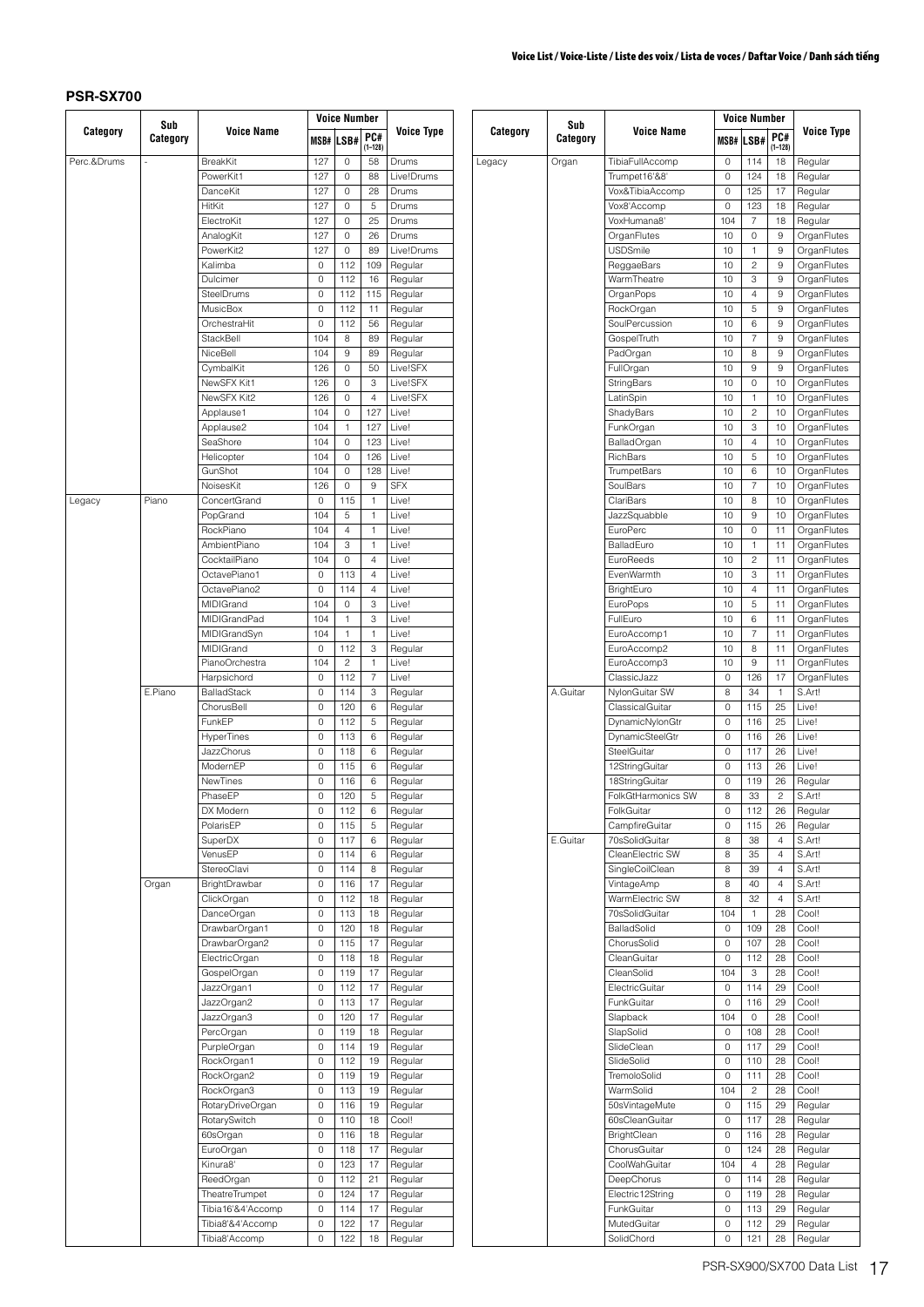|          | Sub       |                                       |        | Voice Number   |                   |                    |
|----------|-----------|---------------------------------------|--------|----------------|-------------------|--------------------|
| Category | Category  | Voice Name                            | MSB#   | LSB#           | PC#               | Voice Type         |
| Legacy   | E.Guitar  | SolidGuitar                           | 0      | 118            | $(1 - 128)$<br>28 | Regular            |
|          |           | TremoloGuitar                         | 0      | 113            | 28                | Regular            |
|          |           | VintageOpen                           | 0      | 123            | 28                | Regular            |
|          |           | VintageStrum                          | 0      | 126            | 28                | Regular            |
|          |           | VintageTrem                           | 0      | 120            | 28                | Regular            |
|          |           | WahGuitar                             | 0      | 122            | 28                | Regular            |
|          |           | JazzGuitar                            | 0      | 115            | 27                | Cool!              |
|          |           | JazzSoloGuitar                        | 0      | 116            | 27                | Cool!              |
|          |           | DX JazzGuitar                         | 0      | 117            | 27                | Regular            |
|          |           | LoungeGuitar                          | 104    | 1              | 27                | Regular            |
|          |           | OctaveGuitar                          | 0      | 113            | 27                | Regular            |
|          |           | Feedbacker JS                         | 8      | 33             | 5                 | S.Art!             |
|          |           | GuitarHero<br>HeavyRockGuitar         | 8<br>8 | 32<br>32       | 6<br>5            | S.Art!<br>S.Art!   |
|          |           | <b>BluesGuitar</b>                    | 0      | 117            | 30                | Cool!              |
|          |           | GuitarHero                            | 104    | 0              | 31                | Cool!              |
|          |           | HeavyRock                             | 104    | 1              | 31                | Cool!              |
|          |           | PowerLead                             | 0      | 115            | 31                | Cool!              |
|          |           | CrunchGuitar                          | 0      | 113            | 31                | Regular            |
|          |           | DistortionGuitar                      | 0      | 112            | 31                | Regular            |
|          |           | FeedbackGuitar                        | 0      | 113            | 30                | Regular            |
|          |           | HeavyStack                            | 0      | 114            | 31                | Regular            |
|          |           | MetalMaster                           | 0      | 120            | 31                | Regular            |
|          |           | PowerChord                            | 0      | 117            | 31                | Regular            |
|          |           | VodooLead                             | 0      | 116            | 31                | Regular            |
|          |           | CrunchGuitar                          | 8      | 33             | 6                 | S.Art!             |
|          |           | HalfDrive                             | 8      | 37             | $\overline{4}$    | S.Art!             |
|          |           | HalfDrive                             | 104    | 0              | 30                | Cool!              |
|          |           | VintageLead<br>LeadGuitar             | 0<br>0 | 125<br>114     | 28                | Cool!              |
|          |           | OverdriveGuitar                       | 0      | 112            | 30<br>30          | Regular<br>Regular |
|          |           | RockGuitar                            | 0      | 116            | 30                | Regular            |
|          |           | SmoothLead                            | 0      | 119            | 27                | Regular            |
|          |           | VintageAmp                            | 0      | 115            | 30                | Regular            |
|          |           | PedalSteelGuitar                      | 0      | 115            | 28                | Regular            |
|          | Bass      | VintageFlat                           | 104    | $\overline{c}$ | 34                | Cool!              |
|          |           | VintageMute                           | 104    | 3              | 34                | Cool!              |
|          |           | VintageRound                          | 104    | 1              | 34                | Cool!              |
|          |           | VintagePick                           | 104    | 1              | 35                | Regular            |
|          |           | FretlessBass                          | 0      | 112            | 36                | Cool!              |
|          |           | AcousticBass2                         | 104    | 1              | 33                | Regular            |
|          |           | AcousticBass3                         | 0      | 112            | 33                | Regular            |
|          |           | SoftAcousticBass                      | 104    | 2              | 33                | Regular            |
|          |           | Bass&Cymbal                           | 0      | 114            | 33                | Regular            |
|          |           | 80sSynthBass                          | 0      | 115            | 40                | Regular            |
|          |           | AnalogBass<br>ClickBass               | 0<br>0 | 112<br>115     | 40<br>39          | Regular            |
|          |           | DrySynthBass                          | 0      | 116            | 40                | Regular<br>Regular |
|          |           | DX FunkBass                           | 0      | 113            | 38                | Regular            |
|          |           | HiQ Bass                              | 0      | 113            | 39                | Regular            |
|          |           | PunchyBass                            | 0      | 117            | 39                | Regular            |
|          | Accordion | Accordion                             | 0      | 116            | 22                | Regular            |
|          |           | BallroomAccordion                     | 0      | 112            | 24                | Regular            |
|          |           | MusetteAccordion                      | 0      | 112            | 22                | Regular            |
|          |           | SmallAccordion                        | 0      | 115            | 22                | Regular            |
|          |           | SoftAccordion                         | 0      | 114            | 22                | Regular            |
|          |           | TuttiAccordion                        | 0      | 113            | 22                | Regular            |
|          | Strings   | SoloViolin                            | 0      | 112            | 41                | Regular            |
|          |           | <b>BigStrings</b>                     | 8      | 40             | 49                | S.Art!             |
|          |           | DynamicStrings                        | 0      | 124            | 49                | Live!              |
|          |           | ChamberStrings                        | 0      | 112            | 50                | Regular            |
|          |           | Allegro                               | 0      | 122            | 50                | Live!              |
|          |           | SeattleStrings f<br>SeattleStrings mf | 8<br>8 | 40<br>41       | 50<br>50          | S.Art!<br>S.Art!   |
|          |           | SeattleStrings p                      | 8      | 42             | 50                | S.Art!             |
|          |           | SeattleStrings f                      | 104    | 4              | 50                | Live!              |
|          |           | SeattleStrings mf                     | 104    | 5              | 50                | Live!              |
|          |           | SeattleStrings p                      | 104    | 6              | 50                | Live!              |
|          |           | Strings f                             | 0      | 119            | 49                | Live!              |
|          |           | Strings mf                            | 0      | 118            | 49                | Live!              |
|          |           | Strings p                             | 0      | 117            | 49                | Live!              |
|          |           | TremoloBowing JS                      | 8      | 34             | 49                | S.Art!             |
|          |           | TremoloStrings                        | 0      | 113            | 45                | Live!              |
|          |           | TremoloStrings                        | 0      | 112            | 45                | Regular            |

|          | Sub          |                                      |        | <b>Voice Number</b> |                    |                    |
|----------|--------------|--------------------------------------|--------|---------------------|--------------------|--------------------|
| Category | Category     | Voice Name                           |        | MSB# LSB#           | PC#<br>$(1 - 128)$ | <b>Voice Type</b>  |
| Legacy   | Strings      | Spiccato                             | 0      | 120                 | 49                 | Live!              |
|          |              | Pizzicato                            | 0      | 112                 | 46                 | Regular            |
|          |              | Marcato                              | 0      | 115                 | 50                 | Regular            |
|          |              | Orchestra                            | 0      | 116                 | 50                 | Live!              |
|          |              | StringFalls                          | 0      | 121<br>116          | 49<br>49           | Live!              |
|          |              | <b>BowStrings</b><br>ConcertoStrings | 0<br>0 | 115                 | 49                 | Regular<br>Regular |
|          |              | OrchStrings                          | 0      | 113                 | 49                 | Regular            |
|          |              | SlowStrings                          | 0      | 113                 | 50                 | Regular            |
|          |              | StringQuartet                        | 0      | 114                 | 50                 | Regular            |
|          |              | <b>Strings</b>                       | 0      | 112                 | 49                 | Regular            |
|          |              | Symphonic                            | 0      | 114                 | 49                 | Regular            |
|          |              | AnalogStrings                        | 0      | 112                 | 52                 | Regular            |
|          |              | Orchestra&Flute                      | 0      | 119                 | 50                 | Regular            |
|          |              | Orchestra&Horns                      | 0      | 118                 | 50                 | Regular            |
|          |              | Orchestra&Oboe                       | 0      | 121                 | 50                 | Regular            |
|          |              | Sitar3                               | 0      | 112                 | 105                | Regular            |
|          |              | Harp                                 | 0      | 112                 | 47                 | Regular            |
|          | <b>Brass</b> | TrumpetFall JS<br>TrumpetShake JS    | 8<br>8 | 38<br>35            | 65<br>65           | S.Art!<br>S.Art!   |
|          |              | GoldenTrumpet                        | 0      | 122                 | 57                 | Sweet!             |
|          |              | <b>JazzTrumpet</b>                   | 0      | 116                 | 57                 | Regular            |
|          |              | MellowTrumpet                        | 0      | 120                 | 57                 | Sweet!             |
|          |              | SilverTrumpet                        | 0      | 121                 | 57                 | Sweet!             |
|          |              | SoloTrumpet                          | 0      | 112                 | 57                 | Regular            |
|          |              | Trumpet                              | 0      | 115                 | 57                 | Sweet!             |
|          |              | MutedTrumpet                         | 0      | 112                 | 60                 | Regular            |
|          |              | Flugelhorn                           | 0      | 113                 | 57                 | Regular            |
|          |              | MellowTrombone                       | 0      | 114                 | 58                 | Regular            |
|          |              | SmoothTrombone                       | 0      | 118                 | 58                 | Regular            |
|          |              | SoftTrombone                         | 0      | 115                 | 58                 | Regular            |
|          |              | SoloTrombone                         | 0      | 112                 | 58                 | Regular            |
|          |              | Trombone                             | 0      | 116                 | 58                 | Regular            |
|          |              | Tuba2<br>FrenchHorns                 | 0      | 112                 | 59                 | Regular<br>Live!   |
|          |              | SoftHorns                            | 0<br>0 | 112<br>117          | 61<br>61           | Live!              |
|          |              | SymphonyHorns2                       | 0      | 115                 | 61                 | Live!              |
|          |              | MellowHorns                          | 0      | 119                 | 62                 | Regular            |
|          |              | SoftTrombones                        | 0      | 118                 | 61                 | Live!              |
|          |              | TromboneSection                      | 0      | 113                 | 58                 | Regular            |
|          |              | BrassFalls mf JS                     | 8      | 35                  | 57                 | S.Art!             |
|          |              | Brass f                              | 0      | 108                 | 62                 | Live!              |
|          |              | Brass mf                             | 0      | 110                 | 62                 | Live!              |
|          |              | Brass p                              | 0      | 111                 | 62                 | Live!              |
|          |              | SmallBrass                           | 0      | 120                 | 61                 | Live!              |
|          |              | SymphonyBrass                        | 0      | 119                 | 61                 | Live!              |
|          |              | BigBandBrass                         | 0      | 113                 | 62                 | Regular            |
|          |              | <b>BigBrass</b>                      | 0      | 121                 | 62                 | Regular            |
|          |              | BrassCombo<br>BrassHit               | 0<br>0 | 115<br>126          | 67<br>62           | Regular<br>Regular |
|          |              | <b>BrassSection</b>                  | 0      | 112                 | 62                 | Regular            |
|          |              | <b>BreathBrass</b>                   | 0      | 116                 | 61                 | Regular            |
|          |              | <b>BrightBrass</b>                   | 0      | 120                 | 62                 | Regular            |
|          |              | FullHorns                            | 0      | 114                 | 62                 | Regular            |
|          |              | HighBrass                            | 0      | 115                 | 62                 | Regular            |
|          |              | <b>MellowBrass</b>                   | 0      | 116                 | 62                 | Regular            |
|          |              | <b>NaturalBrass</b>                  | 0      | 124                 | 62                 | Regular            |
|          |              | Sforzando                            | 0      | 125                 | 62                 | Regular            |
|          |              | <b>SmallBrass</b>                    | 0      | 117                 | 62                 | Regular            |
|          |              | SoftBrass                            | 0      | 123                 | 62                 | Regular            |
|          |              | <b>TrumpetEns</b>                    | 0      | 122                 | 62                 | Regular            |
|          |              | HybridComp                           | 0      | 119                 | 63                 | Regular            |
|          |              | Hybrihorn                            | 0      | 113                 | 61                 | Regular            |
|          |              | Hybripad<br>PopBrass                 | 0<br>0 | 114<br>118          | 61<br>62           | Regular<br>Regular |
|          |              | SynthBrass                           | 0      | 112                 | 63                 | Regular            |
|          | Woodwind     | SopranoSax                           | 0      | 112                 | 65                 | Regular            |
|          |              | Flute                                | 0      | 112                 | 74                 | Regular            |
|          |              | OrchestralFlute                      | 104    | 0                   | 74                 | Sweet!             |
|          |              | Oboe                                 | 0      | 112                 | 69                 | Regular            |
|          |              | OrchestralOboe                       | 104    | 0                   | 69                 | Sweet!             |
|          |              | Clarinet                             | 0      | 112                 | 72                 | Regular            |
|          |              | Bassoon                              | 0      | 112                 | 71                 | Regular            |
|          |              | PopAltoSax                           | 104    | 0                   | 66                 | Sweet!             |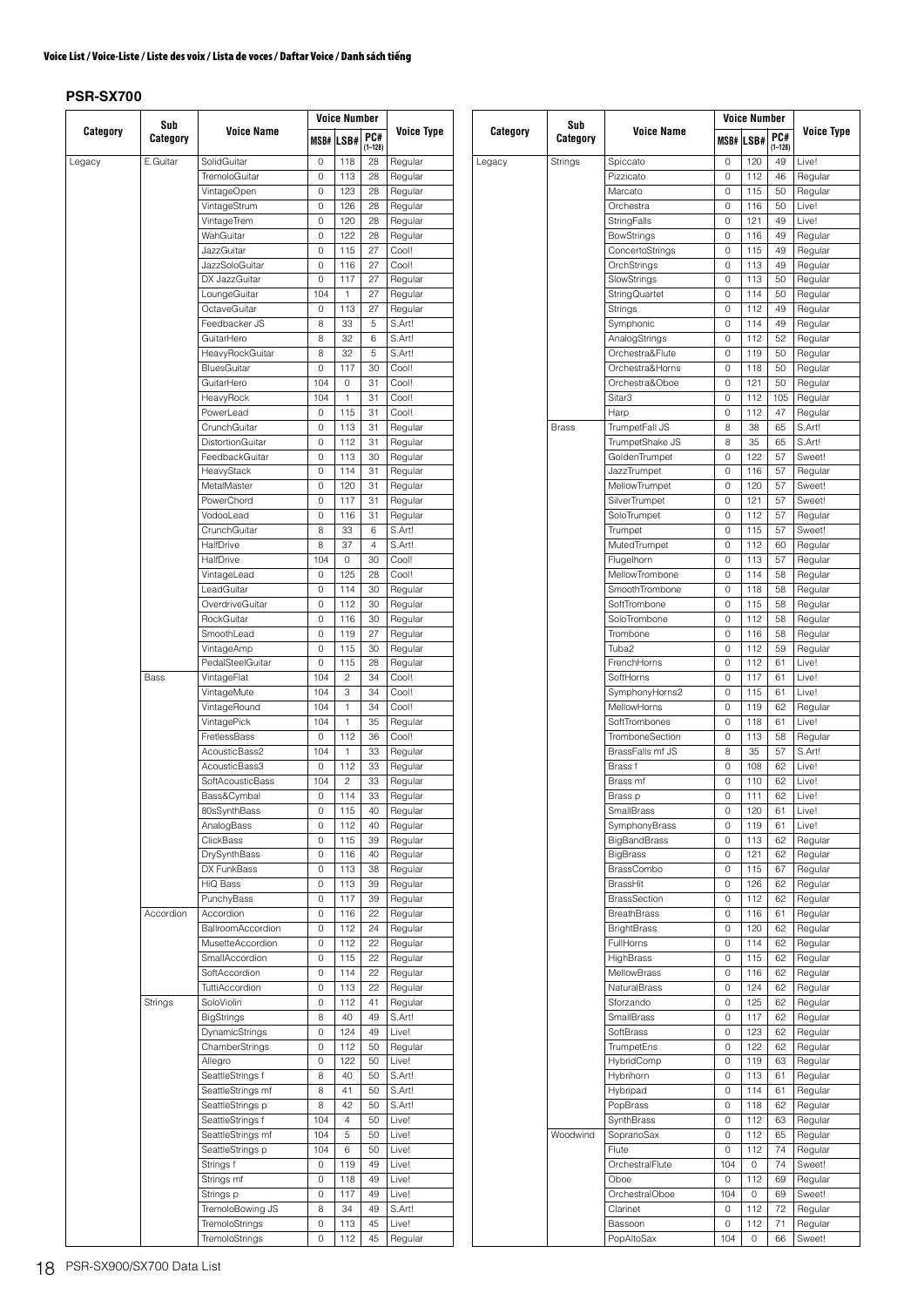|          | Sub      |                           |            | <b>Voice Number</b> |                    |                    |
|----------|----------|---------------------------|------------|---------------------|--------------------|--------------------|
| Category | Category | <b>Voice Name</b>         |            | MSB# LSB#           | PC#<br>$(1 - 128)$ | <b>Voice Type</b>  |
| Legacy   | Woodwind | AltoSax                   | 0          | 114                 | 66                 | Sweet!             |
|          |          | AltoSax                   | 0          | 112                 | 66                 | Regular            |
|          |          | Saxophone                 | 104        | 0                   | 67                 | Sweet!             |
|          |          | SweetTenorSax<br>TenorSax | 0<br>0     | 125<br>117          | 67<br>67           | Sweet!<br>Sweet!   |
|          |          | GrowlSax                  | 0          | 118                 | 67                 | Regular            |
|          |          | <b>TenorSax</b>           | 0          | 112                 | 67                 | Regular            |
|          |          | BaritoneSax2              | 0          | 112                 | 68                 | Regular            |
|          |          | SaxStack                  | 0          | 124                 | 67                 | Regular            |
|          |          | SaxyMood                  | 0          | 120                 | 67                 | Regular            |
|          |          | WoodwindsEns              | 0          | 113                 | 67                 | Regular            |
|          |          | ChiffPanFlute             | 0          | 113                 | 74                 | Regular            |
|          |          | EthnicFlute               | 0          | 112                 | 76                 | Regular            |
|          | Choir    | BoysChoirAah              | 104<br>104 | 8                   | 53<br>54           | Live!              |
|          |          | BoysChoirOoh<br>Choir     | 0          | 8<br>112            | 53                 | Live!<br>Regular   |
|          |          | UuhChoir                  | 0          | 115                 | 53                 | Regular            |
|          |          | AirChoir                  | 0          | 112                 | 55                 | Regular            |
|          |          | Voices                    | 0          | 113                 | 55                 | Regular            |
|          |          | HahChoir                  | 0          | 114                 | 53                 | Regular            |
|          |          | GospelVoices              | 0          | 116                 | 53                 | Live!              |
|          |          | Humming                   | 0          | 118                 | 53                 | Live!              |
|          |          | Mmh                       | 0          | 117                 | 53                 | Live!              |
|          |          | VoxHumana                 | 0          | 112                 | 54                 | Regular            |
|          |          | HahPad                    | 0          | 116                 | 95                 | Regular            |
|          |          | Sunbeam                   | 0          | 123                 | 89                 | Regular            |
|          | Pad      | AngelVibes                | 0          | 114                 | 99                 | Regular            |
|          |          | Atmosphere                | 0          | 112                 | 100                | Regular            |
|          |          | <b>BrightSawPad</b>       | 0          | 113                 | 91                 | Regular            |
|          |          | Bubblespace               | 0          | 113                 | 102<br>100         | Regular            |
|          |          | CyberPad<br>DigitalPad    | 0<br>0     | 113<br>115          | 94                 | Regular<br>Regular |
|          |          | Disclosure                | 0          | 116                 | 90                 | Regular            |
|          |          | FarEast                   | 0          | 112                 | 98                 | Regular            |
|          |          | HipaStrings               | 0          | 114                 | 96                 | Regular            |
|          |          | Insomnia                  | 0          | 113                 | 95                 | Regular            |
|          |          | Mediterrain               | 0          | 114                 | 100                | Regular            |
|          |          | Millennium                | 0          | 117                 | 89                 | Regular            |
|          |          | Mystery                   | 0          | 113                 | 98                 | Regular            |
|          |          | Symbiont                  | 0          | 113                 | 89                 | Regular            |
|          |          | TimeTravel                | 0          | 116                 | 89                 | Regular            |
|          |          | VelocityAshrami           | 0          | 116                 | 102                | Regular            |
|          |          | AnalogSwell               | 0          | 119                 | 96                 | Regular            |
|          |          | Area51                    | 0          | 112                 | 90                 | Regular            |
|          |          | <b>BrightOber</b>         | 0          | 113                 | 96                 | Regular            |
|          |          | DarkMoon                  | 0          | 113                 | 90                 | Regular            |
|          |          | DarkPad                   | 0          | 118                 | 96                 | Regular            |
|          |          | Dunes                     | 0<br>0     | 114<br>112          | 90<br>95           | Regular<br>Regular |
|          |          | Equinox<br>EveningStars   | 0          | 117                 | 102                | Regular            |
|          |          | Fantasia                  | 0          | 112                 | 89                 | Regular            |
|          |          | GlassPad                  | 0          | 114                 | 94                 | Regular            |
|          |          | GoldenAge                 | 0          | 115                 | 89                 | Regular            |
|          |          | lonosphere                | 0          | 115                 | 95                 | Regular            |
|          |          | MellowPad                 | 0          | 117                 | 96                 | Regular            |
|          |          | Messenger                 | 0          | 116                 | 96                 | Regular            |
|          |          | NeoWarmPad                | 0          | 115                 | 90                 | Regular            |
|          |          | OberSweep                 | 0          | 115                 | 96                 | Regular            |
|          |          | PsychoPad                 | 0          | 118                 | 102                | Regular            |
|          |          | S&H Groove                | 0          | 115                 | 102                | Regular            |
|          |          | Sirius                    | 0          | 114                 | 102                | Regular            |
|          |          | Skydiver                  | 0          | 112                 | 102                | Regular            |
|          |          | Solaris                   | 0          | 114                 | 95                 | Regular            |
|          |          | <b>Wave2001</b>           | 0          | 112                 | 96                 | Regular            |
|          |          | XenonPad                  | 0          | 112                 | 92                 | Regular            |
|          |          | DX Pad                    | 0          | 112<br>114          | 93                 | Regular            |
|          |          | Stargate<br>MagicBell     | 0<br>8     | 32                  | 89<br>121          | Regular<br>S.Art!  |
|          | Synth    | Adrenaline                | 0          | 113                 | 85                 | Regular            |
|          |          | AeroLead                  | 0          | 112                 | 84                 | Regular            |
|          |          | Analogon                  | 0          | 115                 | 82                 | Regular            |
|          |          | AttackSaw                 | 0          | 126                 | 82                 | Regular            |
|          |          | BigLead                   | 0          | 113                 | 82                 | Regular            |
|          |          | BleepLead                 | 104        | 0                   | 85                 | Regular            |
|          |          |                           |            |                     |                    |                    |

|           |                 |                            |          | Voice Number   |                         |                        |
|-----------|-----------------|----------------------------|----------|----------------|-------------------------|------------------------|
| Category  | Sub<br>Category | <b>Voice Name</b>          |          | MSB# LSB#      | PC#<br>$(1 - 128)$      | <b>Voice Type</b>      |
| Legacy    | Synth           | <b>BrassHit</b>            | 0        | 113            | 56                      | Regular                |
|           |                 | BrassyLead                 | 104      | 5              | 63                      | Regular                |
|           |                 | BrightMini                 | 0        | 125            | 81                      | Regular                |
|           |                 | Fargo<br>FireWire          | 0<br>0   | 119<br>116     | 82<br>82                | Regular                |
|           |                 | FlangeFilter               | 104      | $\overline{c}$ | 82                      | Regular<br>Regular     |
|           |                 | FusionLead                 | 104      | 15             | 82                      | Regular                |
|           |                 | <b>HiBias</b>              | 0        | 116            | 81                      | Regular                |
|           |                 | HipLead                    | 0        | 113            | 81                      | Regular                |
|           |                 | HopLead                    | 0        | 117            | 81                      | Regular                |
|           |                 | Impact                     | 0        | 113            | 88                      | Regular                |
|           |                 | MiniLead                   | 0        | 114            | 81                      | Regular                |
|           |                 | SawLead<br>Skyline         | 0<br>0   | 112<br>115     | 82<br>85                | Regular<br>Regular     |
|           |                 | SoftMini                   | 0        | 124            | 81                      | Regular                |
|           |                 | SoftSaw                    | 104      | 16             | 82                      | Regular                |
|           |                 | SquareLead                 | 0        | 112            | 81                      | Regular                |
|           |                 | SubLead                    | 104      | 0              | 81                      | Regular                |
|           |                 | <b>TechLead</b>            | 0        | 117            | 85                      | Regular                |
|           |                 | <b>Tekkline</b>            | 0        | 116            | 85                      | Regular                |
|           |                 | TinyLead                   | 0        | 118            | 81                      | Regular                |
|           |                 | TrumpetSaw                 | 0<br>0   | 125<br>115     | 82<br>81                | Regular                |
|           |                 | VinylLead<br>Warp          | 0        | 117            | 82                      | Regular<br>Regular     |
|           |                 | Attack                     | 104      | 4              | 82                      | Regular                |
|           |                 | CrystalEyes                | 0        | 125            | 89                      | Regular                |
|           |                 | MelodyMaker                | 0        | 117            | 90                      | Regular                |
|           |                 | Padbells                   | 0        | 126            | 89                      | Regular                |
|           |                 | PanLead                    | 0        | 122            | 81                      | Regular                |
|           |                 | PercSquare                 | 0        | 123            | 81                      | Regular                |
|           |                 | PopLead                    | 0        | 120            | 81                      | Regular                |
|           |                 | Portatone                  | 0        | 112            | 85                      | Regular                |
|           |                 | ProLead                    | 0        | 113            | 84                      | Regular                |
|           |                 | ResonantClavi<br>Stardust  | 104<br>0 | 2<br>112       | 91<br>99                | Regular<br>Regular     |
|           |                 | <b>StringBells</b>         | 0        | 124            | 89                      | Regular                |
|           |                 | SunBell                    | 0        | 113            | 99                      | Regular                |
|           |                 | <b>BigTune</b>             | 0        | 118            | 90                      | Regular                |
|           |                 | Nomad                      | 104      | 1              | 105                     | Regular                |
|           |                 | Blaster                    | 0        | 114            | 82                      | Regular                |
|           |                 | ChorusSawLead              | 104      | 10             | 82                      | Regular                |
|           |                 | FunkyLead                  | 0        | 121            | 82                      | Regular                |
|           |                 | LFO Pad                    | 0        | 104            | 102                     | Regular                |
|           |                 | LFO Sync1<br>LFO Sync2     | 0<br>0   | 108<br>107     | $\overline{10}2$<br>102 | Regular<br>Regular     |
|           |                 | LFO Sync3                  | 0        | 109            | 102                     | Regular                |
|           |                 | LFO Sync4                  | 0        | 106            | 102                     | Regular                |
|           |                 | LFO Sync5                  | 0        | 105            | 102                     | Regular                |
|           |                 | OrbitSine                  | 0        | 126            | 81                      | Regular                |
|           |                 | Paraglide                  | 0        | 114            | 85                      | Regular                |
|           |                 | Robolead                   | 0        | 124            | 82                      | Regular                |
|           |                 | TalkModLead                | 104      | 0              | 88                      | Regular                |
|           |                 | TechGlide                  | 104      | 14             | 82                      | Regular                |
|           |                 | UnderHeim                  | 0        | 112            | 88                      | Regular                |
|           | Percussion      | TranceLead<br>Vibraphone   | 0<br>0   | 121<br>112     | 81<br>12                | Regular<br>Regular     |
|           |                 | Marimba                    | 0        | 112            | 13                      | Regular                |
|           |                 | Xylophone                  | 0        | 112            | 14                      | Regular                |
|           |                 | Glockenspiel               | 0        | 112            | 10                      | Regular                |
|           | DrumKit         | StandardKit1               | 127      | 0              | 1                       | Live!Drums             |
|           |                 | StandardKit2               | 127      | 0              | 2                       | Live!Drums             |
|           |                 | RockKit                    | 127      | 0              | 17                      | Drums                  |
|           |                 | <b>BrushKit</b>            | 127      | 0              | 41                      | Live!Drums             |
|           |                 | ArabicKit2                 | 126      | 0              | 36                      | <b>SFX</b>             |
|           |                 | SFX Kit1                   | 126      | 0              | 1                       | <b>SFX</b>             |
|           |                 | SFX Kit2                   | 126      | 0              | 2<br>1                  | <b>SFX</b>             |
| MegaVoice | A.Guitar        | NylonGuitar<br>SteelGuitar | 8<br>8   | 0<br>0         | 2                       | MegaVoice<br>MegaVoice |
|           |                 | 12StringGuitar             | 8        | 1              | 3                       | MegaVoice              |
|           |                 | HiStringGuitar             | 8        | 0              | 3                       | MegaVoice              |
|           | E.Guitar        | CleanGuitar                | 8        | 0              | 4                       | MegaVoice              |
|           |                 | 50sVintageFinger           | 8        | 4              | 4                       | MegaVoice              |
|           |                 | 50sVintageFingerSlap       | 8        | 5              | 4                       | MegaVoice              |
|           |                 | SolidGuitar1               | 8        | 1              | 4                       | MegaVoice              |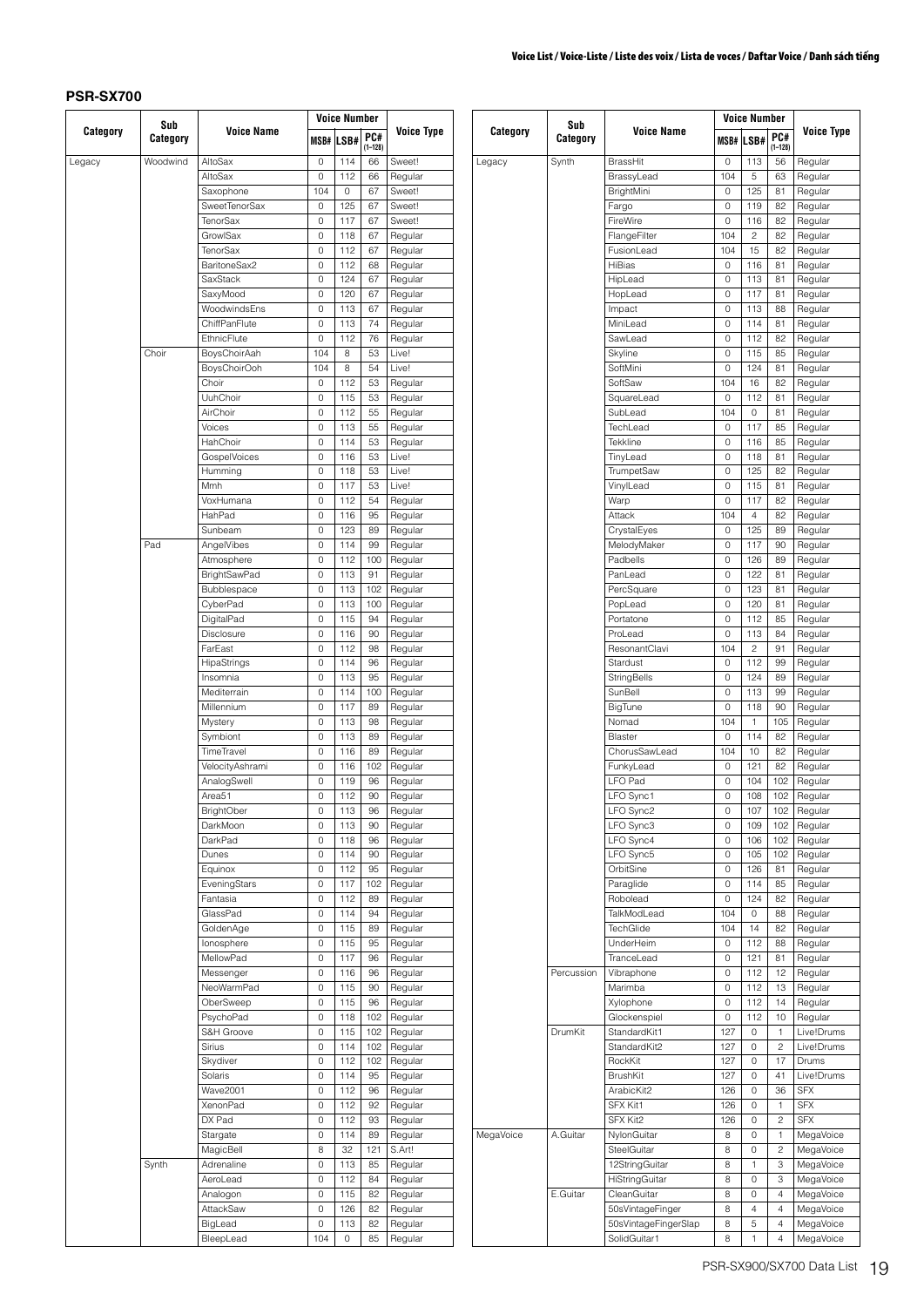|           | Sub                                                                                                                                                            |                                                                                                                                                       |   | <b>Voice Number</b> |                    |                   |  |  |  |  |  |  |
|-----------|----------------------------------------------------------------------------------------------------------------------------------------------------------------|-------------------------------------------------------------------------------------------------------------------------------------------------------|---|---------------------|--------------------|-------------------|--|--|--|--|--|--|
| Category  | Category                                                                                                                                                       | <b>Voice Name</b>                                                                                                                                     |   | MSB# LSB#           | PC#<br>$(1 - 128)$ | <b>Voice Type</b> |  |  |  |  |  |  |
| MegaVoice | E.Guitar                                                                                                                                                       | SolidGuitar2                                                                                                                                          | 8 | $\mathfrak{p}$      | 4                  | MegaVoice         |  |  |  |  |  |  |
|           |                                                                                                                                                                | SingleCoilGuitar                                                                                                                                      | 8 | 3                   | $\overline{4}$     | MegaVoice         |  |  |  |  |  |  |
|           |                                                                                                                                                                | SlapAmpGuitar                                                                                                                                         | 8 | 8                   | $\overline{4}$     | MegaVoice         |  |  |  |  |  |  |
|           |                                                                                                                                                                | 50sVintagePick                                                                                                                                        | 8 | 6                   | $\overline{4}$     | MegaVoice         |  |  |  |  |  |  |
|           |                                                                                                                                                                | 50sVintageSlap                                                                                                                                        | 8 | $\overline{7}$      | $\overline{4}$     | MegaVoice         |  |  |  |  |  |  |
|           |                                                                                                                                                                | <b>JazzGuitar</b>                                                                                                                                     | 8 | $\Omega$            | $\overline{7}$     | MegaVoice         |  |  |  |  |  |  |
|           |                                                                                                                                                                | <b>DistortionGuitar</b>                                                                                                                               | 8 | 0                   | 6                  | MegaVoice         |  |  |  |  |  |  |
|           |                                                                                                                                                                | OverdriveGuitar                                                                                                                                       | 8 | $\Omega$            | 5                  | MegaVoice         |  |  |  |  |  |  |
|           | <b>AcousticBass</b><br>17<br>MegaVoice<br><b>Bass</b><br>8<br>$\Omega$<br><b>FlectricBass</b><br>8<br>$\Omega$<br>18<br><b>PickBass</b><br>8<br>$\Omega$<br>19 |                                                                                                                                                       |   |                     |                    |                   |  |  |  |  |  |  |
|           |                                                                                                                                                                |                                                                                                                                                       |   |                     |                    | MegaVoice         |  |  |  |  |  |  |
|           |                                                                                                                                                                |                                                                                                                                                       |   |                     |                    | MegaVoice         |  |  |  |  |  |  |
|           |                                                                                                                                                                | VintageFlat                                                                                                                                           | 8 | 2                   | 18                 | MegaVoice         |  |  |  |  |  |  |
|           |                                                                                                                                                                | VintagePick                                                                                                                                           | 8 | $\mathbf{1}$        | 19                 | MegaVoice         |  |  |  |  |  |  |
|           |                                                                                                                                                                | VintageRound                                                                                                                                          | 8 | $\mathbf{1}$        | 18                 | MegaVoice         |  |  |  |  |  |  |
|           |                                                                                                                                                                | <b>FretlessBass</b>                                                                                                                                   | 8 | $\Omega$            | 20                 | MegaVoice         |  |  |  |  |  |  |
|           | Strings                                                                                                                                                        | ClassicalStrings                                                                                                                                      | 8 | 1                   | 49                 | MegaVoice         |  |  |  |  |  |  |
|           |                                                                                                                                                                | SeattleStrings<br>1<br>50<br>8<br>LargeStrings<br>8<br>$\Omega$<br>50<br><b>SmallStrings</b><br>8<br>$\Omega$<br>49<br>Trumpet<br>8<br>$\Omega$<br>65 |   | MegaVoice           |                    |                   |  |  |  |  |  |  |
|           |                                                                                                                                                                |                                                                                                                                                       |   |                     |                    | MegaVoice         |  |  |  |  |  |  |
|           |                                                                                                                                                                |                                                                                                                                                       |   |                     |                    | MegaVoice         |  |  |  |  |  |  |
|           | <b>Brass</b>                                                                                                                                                   |                                                                                                                                                       |   |                     |                    | MegaVoice         |  |  |  |  |  |  |
|           |                                                                                                                                                                | <b>Brass</b>                                                                                                                                          | 8 | $\Omega$            | 57                 | MegaVoice         |  |  |  |  |  |  |
|           | Woodwind                                                                                                                                                       | <b>TenorSax</b>                                                                                                                                       | 8 | $\Omega$            | 83                 | MegaVoice         |  |  |  |  |  |  |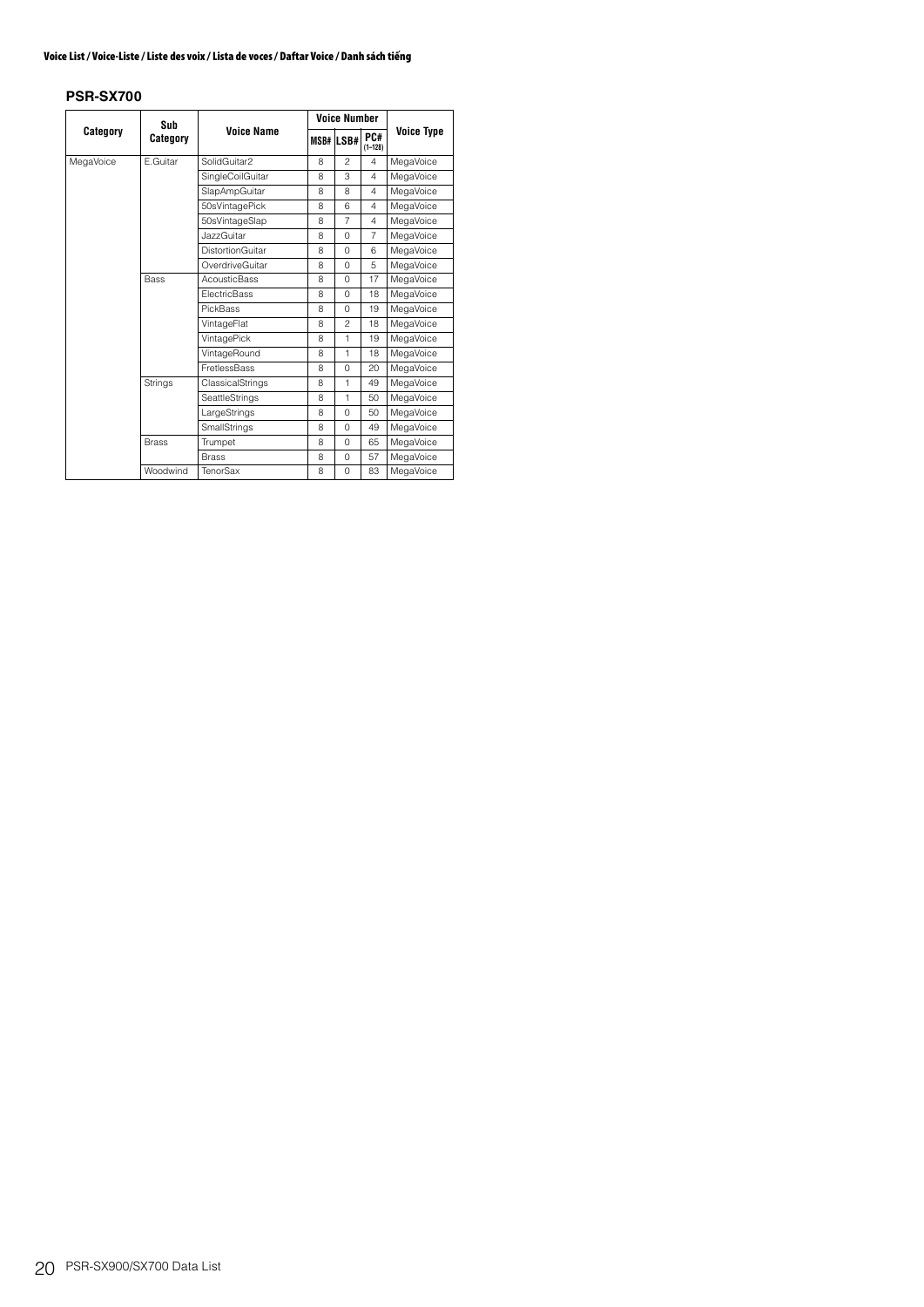| PSR- PSR-<br>SX900 SX700 |         | <b>MSB</b> LSB |                          | $(1-128)$<br>PC#         | <b>Voice Name</b>        |           |           |           |                |                   | Velocity Switch Points (under B5) |                 |            |            |             |                   | C6 and higher | C8 and<br>higher       |
|--------------------------|---------|----------------|--------------------------|--------------------------|--------------------------|-----------|-----------|-----------|----------------|-------------------|-----------------------------------|-----------------|------------|------------|-------------|-------------------|---------------|------------------------|
|                          |         |                |                          |                          |                          | $1 - 20$  | $21 - 40$ |           | $41 - 60$      |                   | $61 - 75$                         | $76 - 90$       |            | $91 - 105$ | $106 - 120$ | $121 - 127$       | $1 - 127$     | $1 - 127$              |
| $\circ$                  | $\circ$ | $\infty$       | $\circ$                  | $\overline{a}$           | NylonGuitar              | open soft | open med  |           | open hard      |                   | dead                              | mute            |            | hammer     | slide       | harmonics         | strum noise   | fret noise             |
|                          |         |                |                          |                          |                          |           |           |           |                |                   |                                   |                 |            |            |             |                   |               |                        |
| $\circ$                  | $\circ$ | $\infty$       | $\circ$                  | $\sim$                   | SteelGuitar              | $-20$     | $21 - 40$ |           | $41 - 60$      |                   | $61 - 75$                         | $76 - 90$       |            | $91 - 105$ | $106 - 120$ | $121 - 127$       | $1 - 127$     | $1 - 127$              |
|                          |         |                |                          |                          |                          | open soft | open med  |           | open hard      |                   | dead                              | file            |            | hammer     | slide       | harmonics         | strum noise   | fret noise             |
|                          |         |                |                          |                          |                          |           |           |           | $1 - 89$       |                   |                                   |                 |            |            | $90 - 127$  |                   | $1 - 127$     | $1 - 127$              |
| $\circ$                  | $\circ$ | $\infty$       | $\circ$                  | $\infty$                 | <b>HiString Guitar</b>   |           |           |           | <b>Soft</b>    |                   |                                   |                 |            |            | hard        |                   | strum noise   | fret noise             |
|                          |         |                |                          |                          | 12StringGuitar           |           |           | $1 - 71$  |                |                   |                                   |                 | $72 - 115$ |            |             | $116 - 127$       |               |                        |
| $\circ$                  | $\circ$ |                | $\overline{\phantom{a}}$ |                          | Element1(Steel)          |           |           | soft      |                |                   |                                   |                 | med        |            |             | hard              | $1 - 127$     | $1 - 127$              |
|                          |         |                |                          | $\infty$                 |                          |           |           |           | $1 - 89$       |                   |                                   |                 |            |            | $90 - 127$  |                   |               |                        |
|                          |         |                |                          |                          | Element2(HiString)       |           |           |           | soft           |                   |                                   |                 |            |            | hard        |                   | strum noise   | fret noise             |
|                          |         |                |                          |                          |                          | $1 - 20$  | $21 - 40$ |           | $41 - 60$      |                   | $61 - 75$                         | $76 - 90$       |            | $91 - 105$ | $106 - 120$ | $121 - 127$       | $1 - 127$     | $1 - 127$              |
| $\circ$                  | $\circ$ | ${}^{\circ}$   | $\circ$                  | 4                        | CleanGuitar              | open soft | open hard |           | slap           |                   | dead                              | mute            |            | hammer     | slide       | harmonics<br>pick | strum noise   | fret noise             |
|                          |         |                |                          |                          |                          | $1 - 20$  | $21 - 40$ |           | $41 - 60$      |                   | $61 - 75$                         | $76 - 90$       |            | $91 - 105$ | $106 - 120$ | $121 - 127$       | $1 - 127$     | $1 - 127$              |
| $\circ$                  | $\circ$ |                | $\overline{\phantom{a}}$ | 4                        | <b>SolidGuitar1</b>      | open soft | open hard |           | slap           |                   | dead                              | mute            |            | hammer     | slide       | pick<br>harmonics | strum noise   | fret noise             |
|                          |         |                |                          |                          |                          | $1 - 20$  | $21 - 40$ |           | $41 - 60$      |                   | $61 - 75$                         | $76 - 90$       |            | $91 - 105$ | $106 - 120$ | $121 - 127$       | $1 - 127$     | $1 - 127$              |
| $\circ$                  | $\circ$ |                | $\sim$                   | 4                        | SolidGuitar2             | open soft | open med  |           | open hard      |                   | dead                              | mute            |            | hammer     | slide       | pick<br>harmonics | strum noise   | fret noise             |
|                          |         |                |                          |                          |                          | $1 - 20$  | $21 - 40$ |           | $41 - 60$      |                   | $61 - 75$                         | $76 - 90$       |            | $91 - 105$ | $106 - 120$ | $121 - 127$       | $1 - 127$     | $1 - 127$              |
| $\circ$                  | $\circ$ |                | S                        | 4                        | SingleCoilGuitar         | open soft | open med  |           | open hard      |                   | dead                              | mute            |            | hammer     | slide       | pick<br>harmonics | strum noise   | fret noise             |
|                          |         |                |                          |                          |                          | $1 - 20$  | $21 - 40$ |           | $41 - 60$      |                   | $61 - 75$                         | $76 - 90$       |            | $91 - 105$ | $106 - 120$ | $121 - 127$       | $1 - 127$     | $1-20$ $21-127$        |
| $\circ$                  | $\circ$ | ${}^{\circ}$   | 4                        | 4                        | 50sVintageFinger         | open soft | open med  |           | open hard      |                   | dead                              | mute            |            | hammer     | slide       | harmonics<br>pick | strum noise   | noise<br>fret<br>ಜ     |
|                          |         |                |                          |                          |                          | $1 - 20$  | $21 - 40$ |           | $41 - 60$      |                   | $61 - 75$                         | $76 - 90$       |            | $91 - 105$ | $106 - 120$ | $121 - 127$       | $1 - 127$     | $21 - 127$<br>$1 - 20$ |
| $\circ$                  | $\circ$ |                | Б                        | 4                        | 50sVintageFinger<br>Slap | open soft | open med  |           | open hard      |                   | dead                              | mute            |            | hammer     | slide       | harmonics<br>jičk | strum noise   | noise<br>fret<br>မ္တ   |
|                          |         |                |                          |                          |                          | $1 - 20$  | $21 - 40$ |           | $41 - 60$      |                   | $61 - 75$                         | $76 - 90$       |            | $91 - 105$ | $106 - 120$ | $121 - 127$       | $1 - 127$     | $21 - 127$<br>$1 - 20$ |
| $\circ$                  | $\circ$ |                | $\circ$                  | 4                        | 50sVintagePick           | open soft | open med  |           | open hard      |                   | dead                              | mute            |            | hammer     | slide       | harmonics<br>pick | strum noise   | noise<br>tet<br>ಜ      |
|                          |         |                |                          |                          |                          | $1 - 20$  | $21 - 40$ |           | $41 - 60$      |                   | $61 - 75$                         | $76 - 90$       |            | $91 - 105$ | $106 - 120$ | $121 - 127$       | $1 - 127$     | $21 - 127$<br>$1 - 20$ |
| $\circ$                  | $\circ$ | ${}^{\infty}$  | $\sim$                   | 4                        | 50sVintageSlap           | open soft | open med  |           | open hard      |                   | dead                              | filte           |            | hammer     | slide       | pick<br>harmonics | strum noise   | noise<br>tet<br>SE,    |
|                          |         |                |                          |                          |                          | $1 - 20$  | $21 - 30$ | $31 - 40$ | $41 - 50$      | $51 - 60$         | $68 - 75$<br>$61 - 67$            | 76-82           | $83 - 90$  | $91 - 105$ | $106 - 120$ | $121 - 127$       | $1 - 127$     | $21 - 127$<br>$1 - 20$ |
| $\circ$                  | $\circ$ |                | ${}^{\circ}$             | $\overline{\phantom{a}}$ | SlapAmpGuitar            | open soft | open med  | open hard | open slap<br>Ê | open slap<br>Line | dead mf<br>dead mp                | mute mp mute mf |            | hammer     | slide       | harmonics<br>pick | strum noise   | noise<br>tet<br>မ္တ    |
|                          |         |                |                          |                          |                          |           | $1 - 55$  |           |                |                   |                                   |                 | $56 - 120$ |            |             | $121 - 127$       | $1 - 127$     |                        |
| $\circ$                  | $\circ$ |                | $\circ$                  | S                        | OverdriveGuitar          |           | gen       |           |                |                   |                                   |                 | mute       |            |             | pick<br>harmonics | S.            |                        |

# <span id="page-20-0"></span>**Mega Voice Map / Sound-Zuordnungen der Mega Voices / Carte des voix Mega / Mapa de Mega Voice / Peta Mega Voice / Bảng Mega Voice**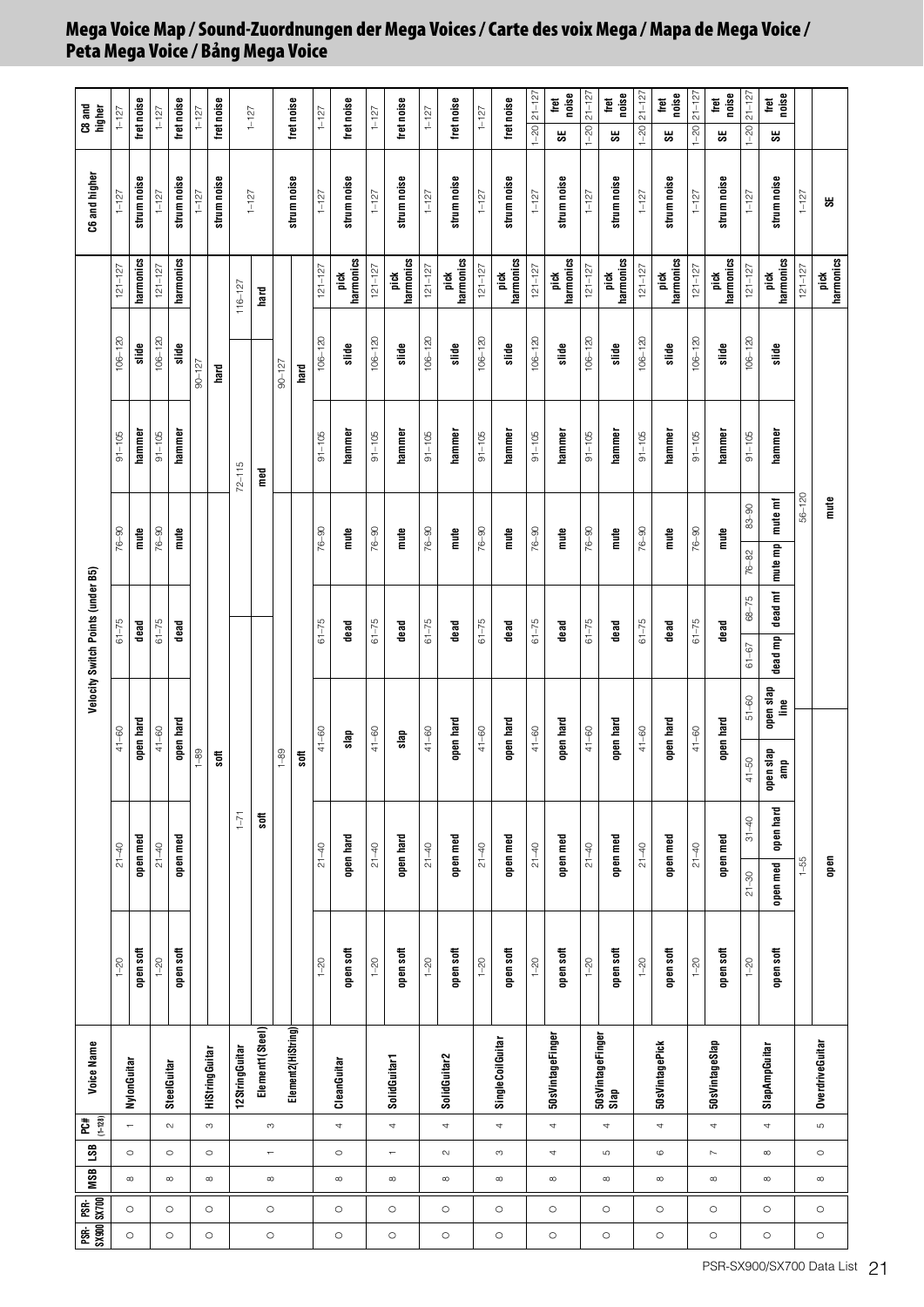| C8 and<br>higher                  |             |                          | $1 - 127$                 | fret noise        |             |                                     |             |                         |             |                                                    |             |                                |             |                                    |             |                               |             |                            |             |                   |             |                                  |             |                          |             |                                         |             |                           |             |                                                                                       | $121 - 127$<br>Aaa legato<br>$111 - 120$<br>fall fast f<br>fall fast mf<br>$101 - 110$<br>Aaa<br>$91 - 100$<br>shake<br>$8 - 90$<br>doos<br>attack<br>$61 - 80$<br>ĚУ<br>$41 - 60$<br>Wow<br>$21 - 40$<br>Ē<br>Hmm legato<br>$1 - 20$<br>o.<br>$\tilde{\mathbb{H}}$<br><b>Brass</b><br>57<br>$\circ$<br>$\infty$<br>$\circ$<br>$\circ$ |                 |
|-----------------------------------|-------------|--------------------------|---------------------------|-------------------|-------------|-------------------------------------|-------------|-------------------------|-------------|----------------------------------------------------|-------------|--------------------------------|-------------|------------------------------------|-------------|-------------------------------|-------------|----------------------------|-------------|-------------------|-------------|----------------------------------|-------------|--------------------------|-------------|-----------------------------------------|-------------|---------------------------|-------------|---------------------------------------------------------------------------------------|----------------------------------------------------------------------------------------------------------------------------------------------------------------------------------------------------------------------------------------------------------------------------------------------------------------------------------------|-----------------|
| C6 and higher                     | $1 - 127$   | S.                       | $1 - 127$                 | strum noise       | $1 - 127$   | 55                                  | $1 - 127$   | 55                      | $1 - 127$   | 55                                                 | $1 - 127$   | 5Ê                             | $1 - 127$   | 5                                  | $1 - 127$   | 说                             | $1 - 127$   | 55                         |             |                   |             |                                  |             |                          |             |                                         |             |                           | $1 - 127$   |                                                                                       |                                                                                                                                                                                                                                                                                                                                        |                 |
|                                   | $121 - 127$ | harmonics<br>pick        | $121 - 127$               | harmonics<br>pick | $121 - 127$ | harmonics                           | $121 - 127$ | slap                    | $121 - 127$ | harmonics                                          | $121 - 127$ | harmonics                      | $121 - 127$ | harmonics                          | $121 - 127$ | harmonics                     | $121 - 127$ | harmonics                  | $121 - 127$ | glissando<br>down | $121 - 127$ | glissando<br>down                | $121 - 127$ | glissando<br>down        | $121 - 127$ | glissando<br>down                       |             |                           |             |                                                                                       |                                                                                                                                                                                                                                                                                                                                        |                 |
|                                   |             |                          | $106 - 120$               | slide             |             |                                     |             |                         |             |                                                    |             |                                |             |                                    |             |                               |             |                            | $111 - 120$ | tremolo           | $111 - 120$ | tremolo                          | $111 - 120$ | tremolo                  | $111 - 120$ | tremolo                                 | $106 - 127$ | Aah mf legato             | $106 - 127$ |                                                                                       |                                                                                                                                                                                                                                                                                                                                        |                 |
|                                   |             |                          |                           |                   | $81 - 120$  | dead                                | $81 - 120$  | dead                    | $81 - 120$  | dead                                               | $81 - 120$  | dead                           | $81 - 120$  | dead                               | $81 - 120$  | dead                          | $81 - 120$  | dead                       | $96 - 110$  | spiccato ff       | $96 - 110$  | spiccato ff                      | $96 - 110$  | spiccato ff              | $96 - 110$  | spiccato ff                             |             |                           |             |                                                                                       |                                                                                                                                                                                                                                                                                                                                        | glissando<br>up |
|                                   |             |                          | $91 - 105$                | hammer            |             |                                     |             |                         |             |                                                    |             |                                |             |                                    |             |                               |             |                            |             |                   |             |                                  |             |                          |             |                                         | $91 - 105$  | Aah mf                    | $91 - 105$  |                                                                                       |                                                                                                                                                                                                                                                                                                                                        |                 |
|                                   | $56 - 120$  | film                     | $76 - 90$                 | dead hard         |             |                                     |             |                         |             |                                                    |             |                                |             |                                    |             |                               |             |                            | $81 - 95$   | spiccato f        | $81 - 95$   | spiccato f                       | $81 - 95$   | spiccato f               | $81 - 95$   | spiccato f                              | $76 - 90$   | Aah p legato              | $76 - 90$   | Hey legato                                                                            |                                                                                                                                                                                                                                                                                                                                        |                 |
| Velocity Switch Points (under B5) |             |                          | $61 - 75$                 | dead soft         | $61 - 80$   | open hard                           | $61 - 80$   | open hard               | $61 - 80$   | open hard                                          | $61 - 80$   | open hard                      |             |                                    |             |                               |             |                            | $61 - 80$   | legato            | $61 - 80$   | legato                           | $61 - 80$   | legato                   | $61 - 80$   | legato                                  | $61 - 75$   | Aah p                     | $61 - 75$   |                                                                                       |                                                                                                                                                                                                                                                                                                                                        |                 |
|                                   |             |                          | $41 - 60$                 | open hard         |             |                                     |             |                         |             |                                                    |             |                                | $41 - 80$   | mute                               | $41 - 80$   | mute                          |             |                            | $41 - 60$   | ÷                 | $41 - 60$   | ٠                                | $41 - 60$   | ÷                        | $41 - 60$   | ÷                                       | 46-60       | Ooh mf legato             | 46-60       | Wow legato                                                                            |                                                                                                                                                                                                                                                                                                                                        |                 |
|                                   |             |                          |                           |                   |             |                                     |             |                         |             |                                                    |             |                                |             |                                    |             |                               | $1 - 80$    | a<br>Per                   |             |                   |             |                                  |             |                          |             |                                         | $31 - 45$   | Ooh mf                    | $31 - 45$   |                                                                                       |                                                                                                                                                                                                                                                                                                                                        |                 |
|                                   | $1 - 55$    | open                     | $21 - 40$                 | open med          | $1 - 60$    | open soft                           | $1 - 60$    | open soft               | $1 - 60$    | open soft                                          | $1 - 60$    | open soft                      | $1-40$      | open                               | $1 - 40$    | abad                          |             |                            | $21 - 40$   | 盲                 | $21 - 40$   | Ē                                | $21 - 40$   | Ē                        | $21 - 40$   | Ē                                       | $16 - 30$   | Ooh p legato              | $16 - 30$   |                                                                                       |                                                                                                                                                                                                                                                                                                                                        |                 |
|                                   |             |                          | $1 - 20$                  | open soft         |             |                                     |             |                         |             |                                                    |             |                                |             |                                    |             |                               |             |                            | $1 - 20$    | o                 | $1 - 20$    | $\blacksquare$                   | $1 - 20$    | $\overline{\phantom{a}}$ | $1 - 20$    | o                                       | $1 - 15$    | Ooh p                     | $1 - 15$    |                                                                                       |                                                                                                                                                                                                                                                                                                                                        |                 |
| <b>Voice Name</b>                 |             | <b>Distortion Guitar</b> |                           | JazzGuitar        |             | <b>AcousticBass</b>                 |             | <b>ElectricBass</b>     |             | VintageRound                                       |             | VintageFlat                    |             | PickBass                           |             | VintagePick                   |             | <b>FretlessBass</b>        |             | SmallStrings      |             | ClassicalStrings                 |             | LargeStrings             |             | SeattleStrings                          |             | <b>MaleVoiceChoir</b>     |             |                                                                                       |                                                                                                                                                                                                                                                                                                                                        |                 |
| $(1 - 128)$<br>PC#                |             | $\circ$<br>$\circ$       |                           | $\sim$<br>$\circ$ |             | $\overline{\phantom{a}}$<br>$\circ$ |             | $\overset{\infty}{\,}$  |             | $\overset{\infty}{\,}$<br>$\overline{\phantom{0}}$ |             | $\overset{\circ}{=}$<br>$\sim$ |             | $\overline{\mathrm{G}}$<br>$\circ$ |             | $\frac{1}{2}$<br>$\leftarrow$ |             | $\overline{20}$<br>$\circ$ |             | $49$<br>$\circ$   |             | $49$<br>$\overline{\phantom{a}}$ |             | $\mbox{S}$<br>$\circ$    |             | $\mathbb S$<br>$\overline{\phantom{a}}$ |             | S <sub>2</sub><br>$\circ$ |             |                                                                                       |                                                                                                                                                                                                                                                                                                                                        |                 |
| <b>BST</b>   BSM                  |             |                          |                           |                   |             | $\infty$                            |             | $\circ$<br>${}^{\circ}$ |             |                                                    |             | $\infty$                       |             | $\infty$                           |             |                               |             | ${}^{\circ}$               |             |                   |             |                                  |             | $\infty$                 |             |                                         |             |                           |             |                                                                                       |                                                                                                                                                                                                                                                                                                                                        |                 |
| PSR- PSR-<br>SX900 SX700          |             | $\circ$                  |                           | $\circ$           |             | $\circ$                             |             | $\circ$                 |             | $\circ$                                            |             | $\circ$                        |             | $\circ$                            |             | $\circ$                       |             | $\circ$                    |             | $\circ$           |             | $\circ$                          |             | $\circ$                  |             | $\circ$                                 |             | $\mathbf{I}$              |             | ad libs SE<br>GospelChoir<br>55<br>$\circ$<br>${}^{\circ}$<br>$\mathbf{I}$<br>$\circ$ |                                                                                                                                                                                                                                                                                                                                        |                 |
|                                   |             | $\circ$                  | PSR-SX900/SX700 Data List | $\circ$           |             | $\circ$                             |             | $\circ$                 |             | $\circ$                                            |             | $\circ$                        |             | $\circ$                            |             | $\circ$                       |             | $\circ$                    |             | $\circ$           |             | $\circ$                          |             | $\circ$                  |             | $\circ$                                 |             | $\circ$                   |             |                                                                                       |                                                                                                                                                                                                                                                                                                                                        |                 |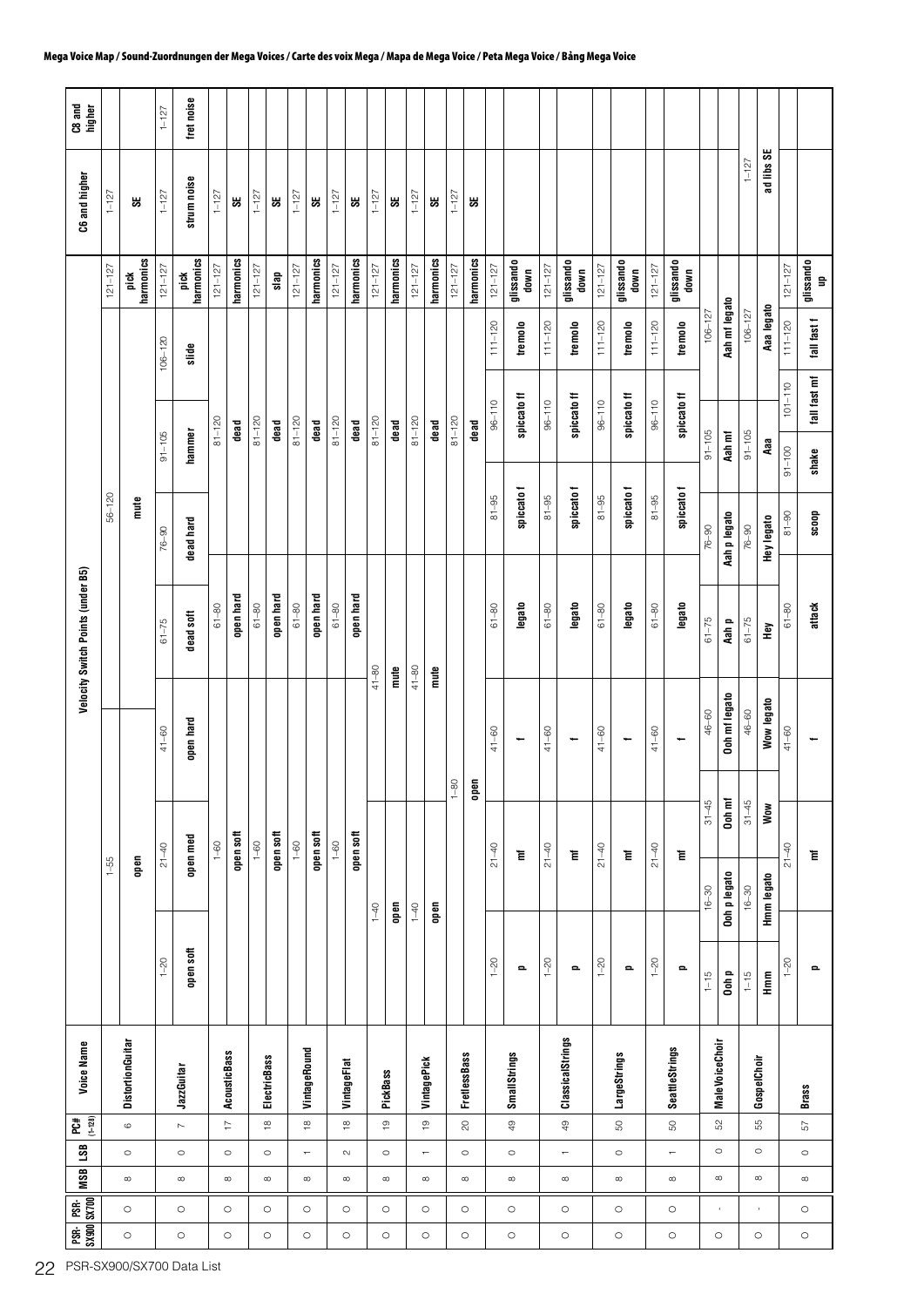|         | $\begin{array}{ c c }\n \hline\n \text{PSR-} & \text{PSR-} \\ \hline\n \text{SS900} & \text{S} \text{X700} & \text{ } \\ \hline\n \end{array}$ | <b>MSB</b>   | 58      | <b>Voice Name</b><br>$(1 - 128)$<br>PC# |           |                          |                                     |                    |                |                    | Velocity Switch Points (under B5) |                       |                         |                                     |             |             |                | C6 and higher                                                        | C8 and<br>higher |
|---------|------------------------------------------------------------------------------------------------------------------------------------------------|--------------|---------|-----------------------------------------|-----------|--------------------------|-------------------------------------|--------------------|----------------|--------------------|-----------------------------------|-----------------------|-------------------------|-------------------------------------|-------------|-------------|----------------|----------------------------------------------------------------------|------------------|
|         |                                                                                                                                                |              |         |                                         |           | $1 - 20$                 |                                     | $21 - 40$          |                | $41 - 60$          | $61 - 80$                         |                       | $81 - 100$              |                                     | $101 - 110$ | $111 - 120$ | $121 - 127$    | $1 - 127$                                                            | $1 - 127$        |
| $\circ$ | $\circ$                                                                                                                                        | ${}^{\circ}$ | $\circ$ | Trumpet<br>65                           |           | Έ                        |                                     |                    |                | ÷                  | legato                            |                       | straight                |                                     | shake       | le1         | glissando<br>물 | valve noise                                                          | breath noise     |
|         |                                                                                                                                                |              |         |                                         |           | $1 - 20$                 |                                     | $21 - 40$          |                | $41 - 60$          | $61 - 80$                         |                       | $81 - 100$              |                                     |             | $101 - 127$ |                | $1 - 127$                                                            | $1 - 127$        |
| $\circ$ | $\circ$                                                                                                                                        | ${}^{\circ}$ | $\circ$ | <b>TenorSax</b><br>$_{\rm 83}$          |           | $\mathsf{g}$             |                                     | 盲                  |                |                    | legato                            |                       | growl                   |                                     |             | ll a        |                | (C6-B6 key on noise<br>C7-B7 key off noise)<br>valve noise           | breath noise     |
| $\circ$ | $\mathbf{r}$                                                                                                                                   |              | $\circ$ | 101 PopHaa                              | $1 - 10$  | $11 - 20$                | $21 - 30$                           | $31 - 40$          | $41 - 50$      | $51 - 60$          | $61 - 70$                         | $71 - 80$             | $06 - 18$               | $91 - 100$                          | $101 - 110$ | $111 - 127$ |                | C6-D#6 : 1-60, 61-127<br>E6-B6 : 1-30, 31-60,<br>$61 - 90, 91 - 127$ |                  |
|         |                                                                                                                                                |              |         |                                         | Haap      | p legato<br>æ            | $\mathbf{r}$<br>Haa vib             | Aa vib p<br>legato | Haa 1          | Aa f legato        | ÷<br>Haa vib                      | Aa vib f<br>legato    | $\blacksquare$<br>Naa   | ᅌ<br>Waa vib                        | Waa f       | Waa vib f   |                | breath noise                                                         |                  |
| $\circ$ | $\mathbf{r}$                                                                                                                                   |              | $\circ$ | 102 PopDaa                              | $1 - 10$  | $11 - 20$                | $21 - 30$                           | $31 - 40$          | $41 - 50$      | $51 - 60$          | $61 - 70$                         | $71 - 80$             | $8 - 90$                | $91 - 100$                          | $101 - 110$ | $111 - 127$ |                | $C6-D\#6: 1-60, 61-127$<br>E6-B6 : 1-30, 31-60,<br>61-90, 91-127     |                  |
|         |                                                                                                                                                |              |         |                                         | Daa p     | Aa p legato              | $\overline{\phantom{a}}$<br>Daa vib | Aa vib p<br>legato | Daa f          | Aa f legato        | Daa vib                           | Aa vib f<br>legato    | o.<br>Naa               | o<br>Waa vib                        | Waa f       | Waa vib f   |                | breath noise                                                         |                  |
| $\circ$ | $\bar{\Gamma}$                                                                                                                                 |              | $\circ$ | 103 PopBaa                              | $1 - 10$  | $11 - 20$                | $21 - 30$                           | $31 - 40$          | $41 - 50$      | $51 - 60$          | $61 - 70$                         | $71 - 80$             | $8 - 90$                | $91 - 100$                          | $101 - 110$ | $111 - 127$ |                | C6-D#6 : 1-60, 61-127<br>E6-B6 : 1-30, 31-60,<br>$61 - 90, 91 - 127$ |                  |
|         |                                                                                                                                                |              |         |                                         | Baap      | Aa p legato              | o<br>Baa vib                        | Aa vib p<br>legato | Baa f          | Aa flegato         | Baa vibf                          | Aa vib f<br>legato    | Yaa p                   | Yaa vib p                           | Yaa f       | Yaa vib f   |                | breath noise                                                         |                  |
| $\circ$ | $\mathbf{r}$                                                                                                                                   |              | $\circ$ | 106 PopHoo                              | $1 - 10$  | $11 - 20$                | $21 - 30$                           | $31 - 40$          | $41 - 50$      | $51 - 60$          | $61 - 70$                         | $71 - 80$             | $81 - 90$               | $91 - 100$                          | $101 - 110$ | $111 - 127$ |                | C6-D#6 : 1-60, 61-127<br>E6-B6 : 1-30, 31-60,<br>$61 - 90, 91 - 127$ |                  |
|         |                                                                                                                                                |              |         |                                         | Hoo p     | Oo p legato              | $\overline{\phantom{a}}$<br>Hoo vib | Oo vib p<br>legato | T<br>Dec       | Oo flegato         | Hoo vib                           | Do vib f<br>legato    | Yoo p                   | Yoo vib p                           | Yoo f       | Yoo vib     |                | breath noise                                                         |                  |
| $\circ$ | $\mathbf{I}$                                                                                                                                   |              | $\circ$ | $107$ PopDoo                            | $1 - 10$  | $11 - 20$                | $21 - 30$                           | $31 - 40$          | $41 - 50$      | $51 - 60$          | $61 - 70$                         | $71 - 80$             | $8 - 90$                | $91 - 100$                          | $101 - 110$ | $111 - 127$ |                | $C6-D\#6: 1-60, 61-127$<br>E6-B6: 1-30, 31-60,<br>61-90, 91-127      |                  |
|         |                                                                                                                                                |              |         |                                         | Doo p     | Oo p legato              | $\overline{\phantom{a}}$<br>Doo vib | Oo vib p<br>legato | Doo f          | Oo flegato         | Doo vib                           | $0$ o vib f<br>legato | Yoo p                   | $\overline{\phantom{a}}$<br>Yoo vib | Yoo f       | Yoo vib f   |                | breath noise                                                         |                  |
| $\circ$ | $\mathbf{r}$                                                                                                                                   |              | $\circ$ | $104$ PopShoo                           | $1 - 10$  | $11 - 20$                | $21 - 30$                           | $31 - 40$          | $41 - 50$      | $51 - 60$          | $61 - 70$                         | $71 - 80$             | $81 - 90$               | $91 - 100$                          | $101 - 110$ | $111 - 127$ |                | C6-D#6 : 1-60, 61-127<br>E6-B6 : 1-30, 31-60,<br>$61 - 90, 91 - 127$ |                  |
|         |                                                                                                                                                |              |         |                                         | Shoo p    | Oo p legato              | $\blacksquare$<br>Shoo vib          | Oo vib p<br>legato | Shoof          | Oo flegato         | Shoo vib f                        | $00$ vib f<br>legato  | Yoo p                   | Yoo vib p                           | Yoo f       | Yoo vib f   |                | breath noise                                                         |                  |
| $\circ$ | $\mathbf{r}$                                                                                                                                   |              | $\circ$ | 111 PopHee                              | $1 - 10$  | $11 - 20$                | $21 - 30$                           | $31 - 40$          | $41 - 50$      | $51 - 60$          | $61 - 70$                         | $71 - 80$             | $8 - 18$                | $91 - 100$                          | $101 - 110$ | $111 - 127$ |                | C6-D#6 : 1-60, 61-127<br>E6-B6 : 1-30, 31-60,<br>$61 - 90, 91 - 127$ |                  |
|         |                                                                                                                                                |              |         |                                         | Hee vib   | Ee vib p<br>legato<br>o. | o.<br>Hee vib                       | Ee vib p<br>legato | lee vib p<br>ᆂ | Ee vib p<br>legato | o.<br>Hee vib                     | Ee vib p<br>legato    | $\mathbf{r}$<br>Wee vib | o.<br>Wee vib                       | Wee vib p   | Wee vib p   |                | vocal breath                                                         |                  |
| $\circ$ | $\mathbf{I}$                                                                                                                                   |              | $\circ$ | 108 PopBee                              | $1 - 10$  | $11 - 20$                | $21 - 30$                           | $31 - 40$          | $41 - 50$      | $51 - 60$          | $61 - 70$                         | $71 - 80$             | $8 - 90$                | $91 - 100$                          | $101 - 110$ | $111 - 127$ |                | $C6-DH6: 1-60, 61-127$<br>E6-B6 : 1-30, 31-60,<br>61-90, 91-127      |                  |
|         |                                                                                                                                                |              |         |                                         | Bee vib p | Ee vib p<br>legato       | Bee vib p                           | Ee vib p<br>legato | iee vib p<br>≃ | Ee vib p<br>legato | Bee vib p                         | Ee vib p<br>legato    | Wee vib p               | Wee vib p                           | Wee vib p   | Wee vib p   |                | breath noise                                                         |                  |

#### **Mega Voice Map / Sound-Zuordnungen der Mega Voices / Carte des voix Mega / Mapa de Mega Voice / Peta Mega Voice / Bảng Mega Voice**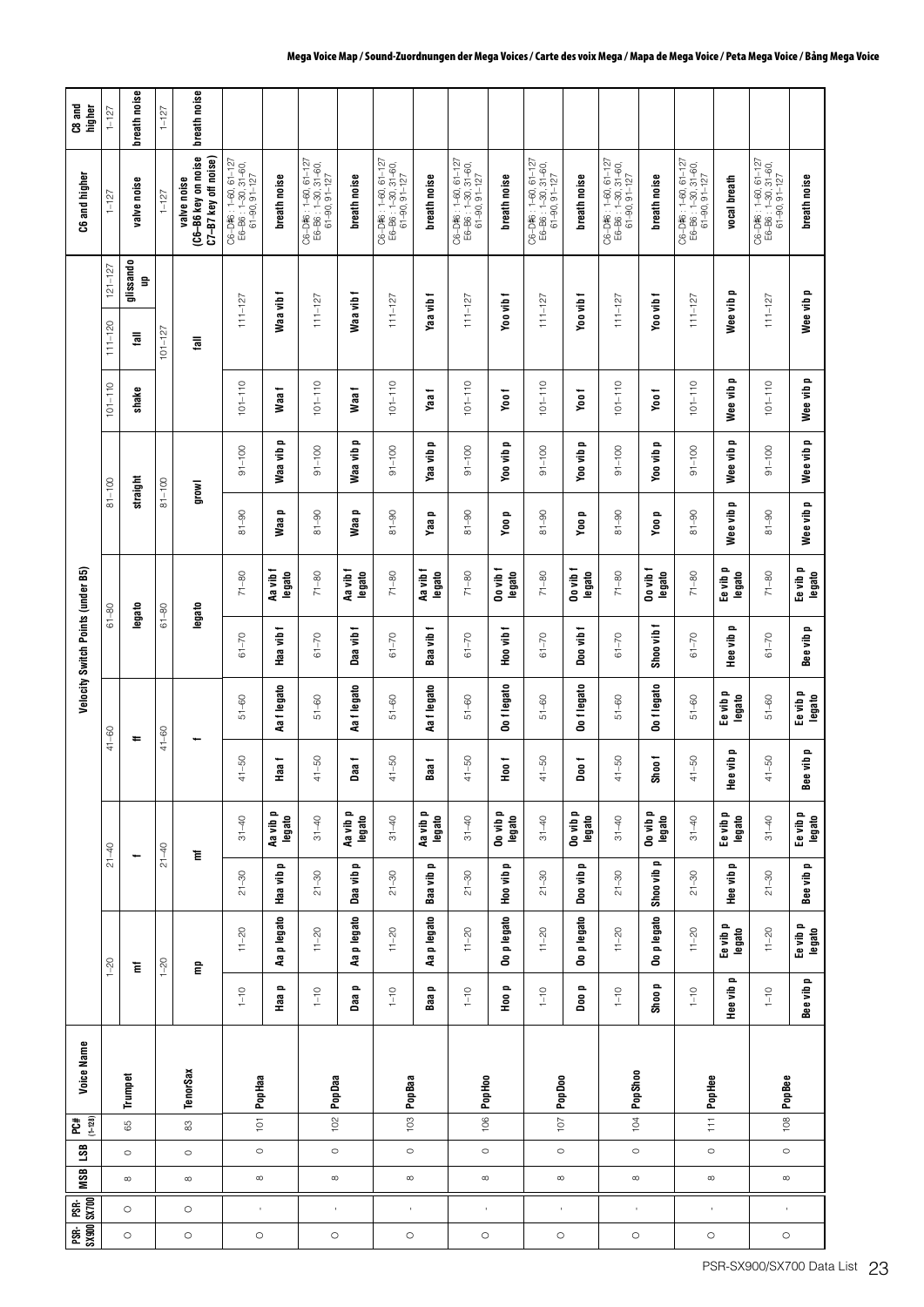| C8 and<br>higher                  |                                                              |                          |                                                                      |                                 |                                                            |                                     |                        |                            |                        |                    |                                 |                           |             |                          |             |                            |                        |                     |                   |           |                        |                     |                 |           |                        |                     |                 |  |
|-----------------------------------|--------------------------------------------------------------|--------------------------|----------------------------------------------------------------------|---------------------------------|------------------------------------------------------------|-------------------------------------|------------------------|----------------------------|------------------------|--------------------|---------------------------------|---------------------------|-------------|--------------------------|-------------|----------------------------|------------------------|---------------------|-------------------|-----------|------------------------|---------------------|-----------------|-----------|------------------------|---------------------|-----------------|--|
| C6 and higher                     | C6-D#6: 1-60, 61-127<br>E6-B6: 1-30, 31-60,<br>61-90, 91-127 | breath noise             | C6-D#6 : 1-60, 61-127<br>E6-B6 : 1-30, 31-60,<br>$61 - 90, 91 - 127$ | breath noise                    | C6-D#6:1-60, 61-127<br>E6-B6:1-30, 31-60,<br>61-90, 91-127 | breath noise                        | $1 - 127$              | pick noise                 | $1 - 127$              | pick noise         | $91 - 127$<br>46-90<br>$1 - 45$ | shout<br>noise 2<br>noise | $1 - 127$   | strum noise              | $1 - 127$   | strum noise                | $1 - 127$              | pick noise          | $1 - 127$         | မ္တ       | $1 - 127$              | pick noise          | $1 - 127$       | 3S        | $1 - 127$              | pick noise          | $1 - 127$       |  |
|                                   |                                                              |                          |                                                                      |                                 |                                                            |                                     | $121 - 127$            | harmonics                  | $121 - 127$            | harmonics          | $121 - 127$                     | key off                   | $121 - 127$ | harmonics                | $121 - 127$ | harmonics                  | $121 - 127$            | harmonics           | $121 - 127$       | harmonics | $121 - 127$            | harmonics           | $121 - 127$     | harmonics | $121 - 127$            | harmonics           | $121 - 127$     |  |
|                                   | $111 - 127$                                                  | Waa vib f                | $111 - 127$                                                          | Yoo vib f                       | $111 - 127$                                                | Wee vib p                           | $106 - 120$            | slide                      | $106 - 120$            | slide              | $111 - 120$                     | slide up                  | $106 - 120$ | slide up                 | $106 - 120$ | slide up                   | $106 - 120$            | slide               | $106 - 120$       | slide     | $106 - 120$            | slide               | $106 - 120$     | slide     | $106 - 120$            | slide               | $106 - 120$     |  |
|                                   | $101 - 110$                                                  | Waa vibp                 | $101 - 110$                                                          | Yoo vib p                       | $101 - 110$                                                | $\overline{\phantom{a}}$<br>Wee vib |                        |                            |                        |                    | $101 - 110$                     | slide down                |             |                          |             |                            |                        |                     |                   |           |                        |                     |                 |           |                        |                     |                 |  |
|                                   | $91 - 100$                                                   | o<br>Naa                 | $91 - 100$                                                           | $\overline{\phantom{a}}$<br>yoo | $91 - 100$                                                 | $\overline{\phantom{a}}$<br>Wee vib | $91 - 105$             | hammer                     | $91 - 105$             | hammer             | $91 - 100$                      | hammer                    | $91 - 105$  | hammer                   | $91 - 105$  | hammer                     | $91 - 105$             | hammer              | $91 - 105$        | hammer    | $91 - 105$             | hammer              | $91 - 105$      | hammer    | $91 - 105$             | hammer              | $91 - 105$      |  |
|                                   | $8 - 90$                                                     | Waa p                    | $8 - 90$                                                             | Yoo p                           | $8 - 90$                                                   | $\mathbf{r}$<br>Wee vib             | 84-90                  | mute hard                  | 84-90                  | mute hard          | $06 - 18$                       | mute                      | $76 - 90$   | mute                     | $76 - 90$   | mute                       | 84-90                  | mute soft mute hard | $76 - 90$         | mute      | 84-90                  | mute soft mute hard | $76 - 90$       | mute      | 84-90                  | mute soft mute hard | $76 - 90$       |  |
|                                   | $71 - 80$                                                    | Aa vib f<br>legato2      | $71 - 80$                                                            | Do vib f<br>legato2             | $71 - 80$                                                  | Ee vib p<br>legato2                 | $76 - 83$              | mute soft                  | $76 - 83$              | mute soft          |                                 |                           |             |                          |             |                            | 76-83                  |                     |                   |           | $76 - 83$              |                     |                 |           | 76-83                  |                     |                 |  |
| Velocity Switch Points (under B5) | $61 - 70$                                                    | Haa vib f                | $61 - 70$                                                            | Hoo vib f                       | $61 - 70$                                                  | $\blacksquare$<br>Hee vib           | $68 - 75$<br>$61 - 67$ | dead f<br>dead p           | $68 - 75$<br>$61 - 67$ | dead f<br>dead p   | $61 - 80$                       | finger hard               | $61 - 75$   | dead                     | $61 - 75$   | dead                       | $68 - 75$<br>$61 - 67$ | dead f<br>dead p    | $61 - 75$         | dead      | $68 - 75$<br>$61 - 67$ | dead f<br>dead p    | $61 - 75$       | dead      | $68 - 75$<br>$61 - 67$ | dead f<br>dead p    | $61 - 75$       |  |
|                                   | $51 - 60$                                                    | Aaflegato2               | $51 - 60$                                                            | Oo flegato2                     | $51 - 60$                                                  | Ee vib p<br>legato2                 |                        |                            | $51 - 60$              | slap hard          |                                 |                           |             |                          |             |                            |                        |                     |                   |           |                        |                     |                 |           |                        |                     |                 |  |
|                                   | $41 - 50$                                                    | Haa f                    | $41 - 50$                                                            | Hoo f                           | $41 - 50$                                                  | lee vib p                           | $41 - 60$              | pick hard                  | $41 - 50$              | slap soft          | $41 - 60$                       | finger med                | $41 - 60$   | finger med               | $41 - 60$   | finger hard                | $41 - 60$              | pick hard           | $41 - 60$         | hard      | $41 - 60$              | pick hard           | $41 - 60$       | hard      | $41 - 60$              | pick hard           | $41 - 60$       |  |
|                                   | $31 - 40$                                                    | Aa vib p<br>legato2      | $31 - 40$                                                            | Oo vib p<br>legato2             | $31 - 40$                                                  | ᆍ<br>Ee vib p<br>legato2            |                        |                            |                        |                    |                                 |                           |             |                          |             |                            |                        |                     |                   |           |                        |                     |                 |           |                        |                     |                 |  |
|                                   | $21 - 30$                                                    |                          | $21 - 30$                                                            |                                 | $21 - 30$                                                  | <b>Hee vibp</b>                     | $21 - 40$              | pick med                   | $21 - 40$              | pick med           | $21 - 40$                       | finger soft/med           | $21 - 40$   | finger soft/med          | $21 - 40$   | finger med                 | $21 - 40$              | pick med            | $21 - 40$         | med       | $21 - 40$              | pick med            | $21 - 40$       | med       | $21 - 40$              | pick med            | $21 - 40$       |  |
|                                   | $11 - 20$                                                    | Aa p legato2   Haa vib p | $11 - 20$                                                            | Oo p legato2   Hoo vib p        | $11 - 20$                                                  | Ee vib p<br>legato2                 | $-20$                  | pick soft                  | $1 - 20$               | pick soft          | $1 - 20$                        | finger soft               | $1 - 20$    | finger soft              | $1 - 20$    | finger soft/med            | $1 - 20$               | pick soft           | $1 - 20$          | soft      | $1 - 20$               | pick soft           | $1 - 20$        | soft      | $1 - 20$               | pick soft           | $1 - 20$        |  |
|                                   | $1 - 10$                                                     | Haap                     | $1 - 10$                                                             | Hoo p                           | $1 - 10$                                                   | Hee vib p                           |                        |                            |                        |                    |                                 |                           |             |                          |             |                            |                        |                     |                   |           |                        |                     |                 |           |                        |                     |                 |  |
| Voice Name                        | 116 PopHaaLegato2                                            |                          | PopHooLegato2                                                        |                                 | 126 PopHeeLegato2                                          |                                     |                        | <b>SteelAcousticPick</b>   |                        | SteelAcousticSlap  |                                 | FlamencoGuitar            |             | SpanishMedium            |             | SpanishHard                | SteelGuitarTwin1       | Element1(SteelAc)   | Element2(Steel)   |           | SteelGuitarTwin2       | Element1(SteelAc)   | Element2(Steel) |           | 12StringPickTwin1      | Element1(SteelAc)   | Element2(Steel) |  |
| $(1 - 128)$<br>PC#                |                                                              |                          | $\overline{121}$                                                     |                                 |                                                            |                                     |                        | $\sim$                     |                        | $\sim$             |                                 | $\overline{\phantom{m}}$  |             | $\overline{\phantom{0}}$ |             | $\overline{\phantom{m}}$   |                        |                     | $\sim$            |           |                        |                     | $\sim$          |           |                        |                     | $\sim$          |  |
| <b>MSB</b> LSB                    | $\circ$<br>$\infty$                                          |                          | $\circ$<br>${}^{\circ}$                                              |                                 | $\circ$<br>$\infty$                                        |                                     |                        | $\overline{ }$<br>$\infty$ |                        | $\sim$<br>$\infty$ |                                 | S<br>$\infty$             |             | 4                        |             | $\mathfrak{S}$<br>$\infty$ |                        |                     | Б<br>${}^{\circ}$ |           |                        |                     | $\circ$         |           |                        |                     | $\sim$          |  |
| e.<br>E                           | $\,$                                                         |                          | $\mathbf{I}$                                                         |                                 | $\mathbf{I}$                                               |                                     |                        |                            |                        |                    |                                 | $\blacksquare$            |             |                          |             | $\mathbf{I}$               |                        |                     | $\mathbf{r}$      |           |                        |                     | $\,$            |           |                        |                     |                 |  |
| SX900 SX700<br>pse.               | $\circ$                                                      |                          | $\circ$                                                              |                                 | $\circ$                                                    |                                     |                        | $\circ$                    |                        | $\circ$            |                                 |                           |             |                          |             |                            |                        |                     | $\circ$           |           |                        |                     | $\circ$         |           |                        |                     | $\circ$         |  |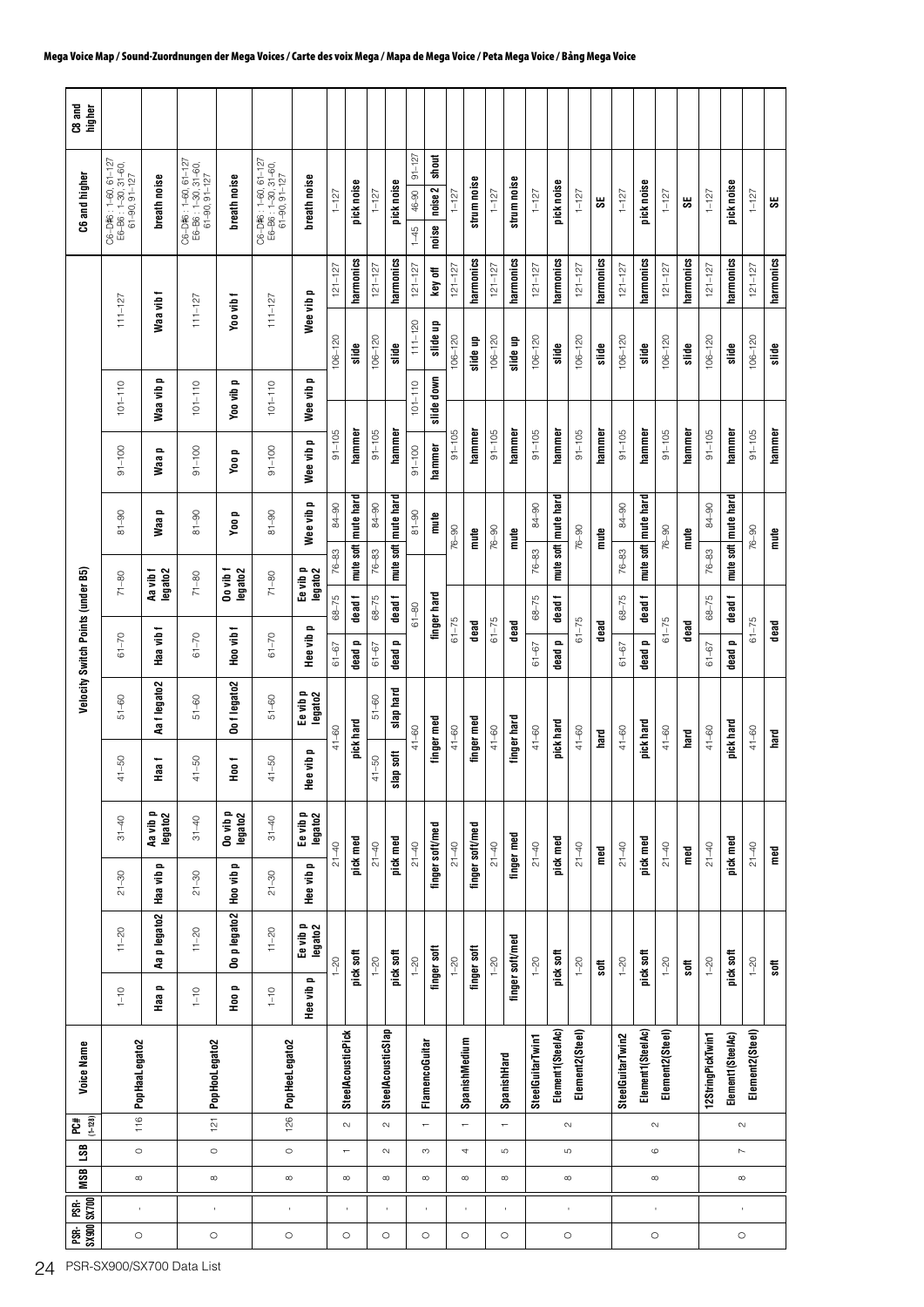| PSR- PSR-    MSB    LSB    PC#<br>\$x900 \$x700    MSB    LSB <sub>(1-128)</sub> |          |          |        | <b>Voice Name</b> |           |           |           | Velocity Switch Points (under B5) |                    |                                |            |             |             |             | C6 and higher | C8 and<br>higher |
|----------------------------------------------------------------------------------|----------|----------|--------|-------------------|-----------|-----------|-----------|-----------------------------------|--------------------|--------------------------------|------------|-------------|-------------|-------------|---------------|------------------|
|                                                                                  |          |          |        | 12StringPickTwin2 | $1 - 20$  | $21 - 40$ | $41 - 60$ | $61 - 67$                         | 76-83<br>$68 - 75$ | 84-90                          | $91 - 105$ |             | $106 - 120$ | $121 - 127$ | $1 - 127$     |                  |
| $\circ$                                                                          | $\infty$ | $\infty$ | $\sim$ | Element1(SteelAc) | pick soft | pick med  | pick hard | dead p                            |                    | dead f   mute soft   mute hard | hammer     |             | slide       | harmonics   | pick noise    |                  |
|                                                                                  |          |          |        | Element2(Steel)   | $1 - 20$  | $21 - 40$ | $41 - 60$ | $61 - 75$                         |                    | $76 - 90$                      | $91 - 105$ |             | $106 - 120$ | $121 - 127$ | $1 - 127$     |                  |
|                                                                                  |          |          |        |                   | soft      | ned       | hard      | dead                              |                    | mute                           | hammer     |             | slide       | harmonics   | œ             |                  |
|                                                                                  |          |          |        |                   | $1 - 20$  | $21 - 40$ | $41 - 60$ |                                   | $61 - 80$          | $81 - 90$                      | $91 - 100$ | $101 - 110$ | $111 - 120$ | $121 - 127$ |               |                  |
| $\frac{1}{2}$                                                                    | $\infty$ |          |        | 57 PopHorns1      |           | Ê         | Έ         |                                   | attack             | doos                           | shake      | fall mf     | $1$ all $1$ | ã           |               |                  |
|                                                                                  |          |          |        |                   | $1 - 20$  | $21 - 40$ | $41 - 60$ | $61 - 70$                         | $71 - 80$          | $81 - 90$                      | $91 - 100$ | $101 - 110$ | $111 - 120$ | $121 - 127$ |               |                  |
| $\circ$                                                                          | $\infty$ | $\sim$   |        | 57 PopHorns2      |           |           | Έ         | $sus$ ff                          | legato p           | legato mp                      | legato mf  | shake       | ᇛ           | ã           |               |                  |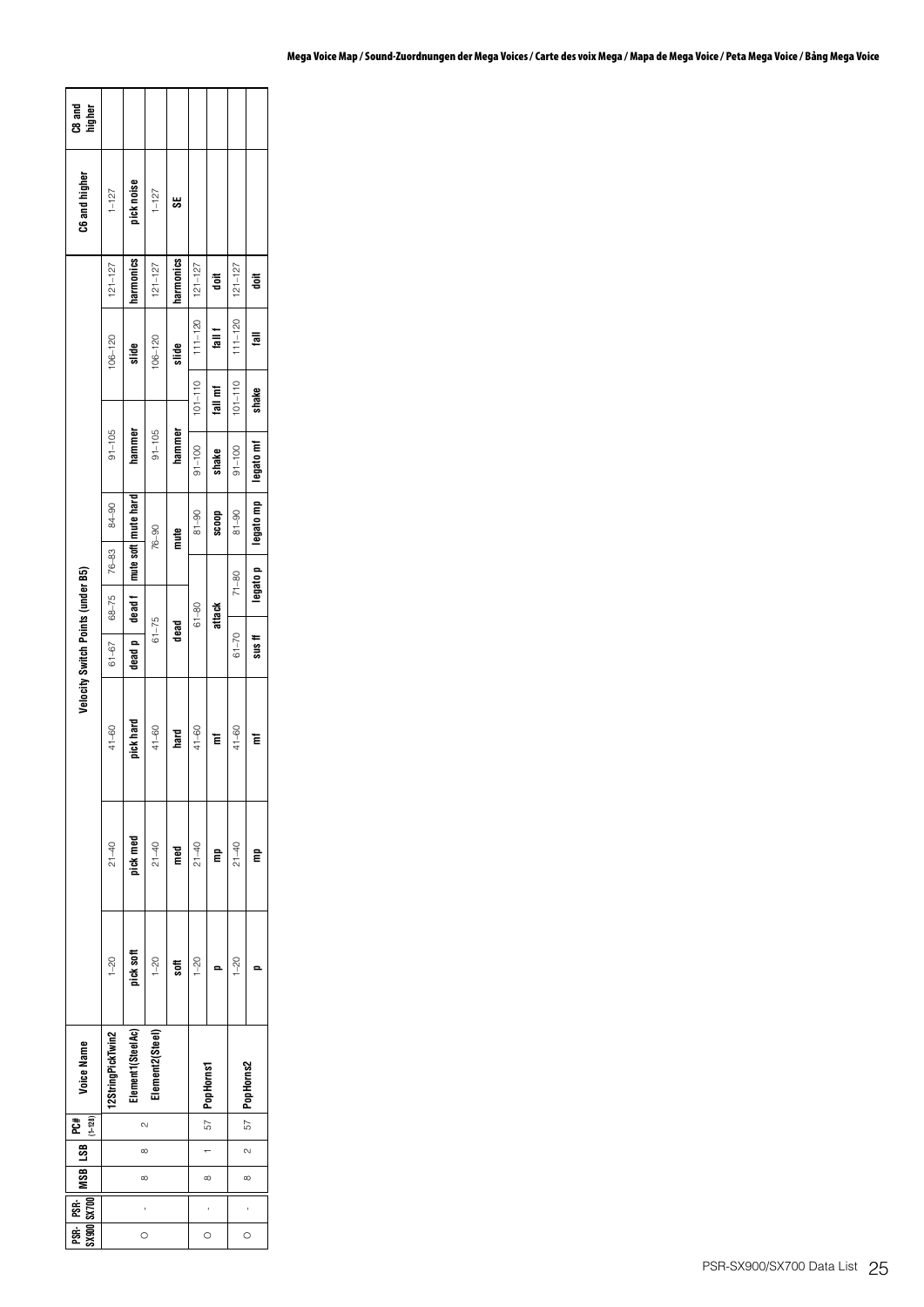<span id="page-25-0"></span>

|          | <b>PSR-SX900</b>                 |                                  | О                                       |                                      |           | O                                       |                                  |               | O                                       |                                  |                                                                    | O                                       |                                      |           |
|----------|----------------------------------|----------------------------------|-----------------------------------------|--------------------------------------|-----------|-----------------------------------------|----------------------------------|---------------|-----------------------------------------|----------------------------------|--------------------------------------------------------------------|-----------------------------------------|--------------------------------------|-----------|
|          | <b>PSR-SX700</b>                 |                                  | O                                       |                                      |           | $\circ$                                 |                                  |               | $\circ$                                 |                                  |                                                                    | $\circ$                                 |                                      |           |
|          | <b>Kit Name</b>                  |                                  | StandardKit1                            |                                      |           | StandardKit2                            |                                  |               | HitKit                                  |                                  |                                                                    | RoomKit                                 |                                      |           |
|          |                                  | MSB-LSB-PC# (1-128)              | $127 - 0 - 1$                           |                                      |           | $127 - 0 - 2$                           |                                  |               | $127 - 0 - 5$                           |                                  |                                                                    | $127 - 0 - 9$                           |                                      |           |
| Note#    | MIDI<br>Note                     | Keyboard<br>Note                 | <b>FullName</b>                         | Alternate Key<br>Group Off<br>$(*1)$ | $(*2)$    | <b>FullName</b>                         | Alternate Key<br>Group<br>$(*1)$ | 0ff<br>$(*2)$ | <b>FullName</b>                         | Alternate Key<br>Group<br>$(*1)$ | $\overline{\begin{smallmatrix} 0 \text{ff} \ 1 \end{smallmatrix}}$ | <b>FullName</b>                         | Alternate Key<br>Group Off<br>$(*1)$ | $(*2)$    |
| 13       | $C#-1$                           | C#O                              | Surdo Mute                              | 3                                    |           | Surdo Mute                              | 3                                |               | Surdo Mute                              | 3                                |                                                                    | Surdo Mute                              | 3                                    |           |
| 14       | $D-1$                            | D <sub>0</sub>                   | Surdo Open                              | 3                                    |           | Surdo Open                              | 3                                |               | Surdo Open                              | 3                                |                                                                    | Surdo Open                              | 3                                    |           |
| 15<br>16 | D#-1<br>$E-1$                    | D#0<br>EO                        | Hi Q<br>Whip Slap                       |                                      |           | Hi Q<br>Whip Slap                       |                                  |               | Hi Q<br>Whip Slap                       |                                  |                                                                    | Hi Q<br>Whip Slap                       |                                      |           |
| 17       | $F-1$                            | F <sub>0</sub>                   | Scratch H                               | $\overline{4}$                       |           | Scratch H                               | $\overline{4}$                   |               | Scratch H                               | $\overline{4}$                   |                                                                    | Scratch H                               | $\overline{4}$                       |           |
| 18       | F#-1                             | F#0                              | Scratch L                               | $\overline{4}$                       |           | Scratch L                               | $\overline{4}$                   |               | Scratch L                               | $\overline{4}$                   |                                                                    | Scratch L                               | $\overline{4}$                       |           |
| 19       | $G-1$                            | G <sub>0</sub>                   | Finger Snap                             |                                      |           | Finger Snap                             |                                  |               | Finger Snap                             |                                  |                                                                    | Finger Snap                             |                                      |           |
| 20       | G#-1<br>$A-1$                    | G#0                              | <b>Click Noise</b><br>Metronome Click   |                                      |           | <b>Click Noise</b><br>Metronome Click   |                                  |               | <b>Click Noise</b><br>Metronome Click   |                                  |                                                                    | <b>Click Noise</b><br>Metronome Click   |                                      |           |
| 21<br>22 | $A#-1$                           | A <sub>0</sub><br>A#O            | Metronome Bell                          |                                      |           | Metronome Bell                          |                                  |               | Metronome Bell                          |                                  |                                                                    | Metronome Bell                          |                                      |           |
| 23       | $B-1$                            | B <sub>0</sub>                   | Seg Click L                             |                                      |           | Seq Click L                             |                                  |               | Seq Click L                             |                                  |                                                                    | Seq Click L                             |                                      |           |
| 24       | CO                               | C <sub>1</sub>                   | Seq Click H                             |                                      |           | Seq Click H                             |                                  |               | Seq Click H                             |                                  |                                                                    | Seq Click H                             |                                      |           |
| 25       | C#0                              | C#1                              | Brush Tap                               |                                      |           | <b>Brush Tap</b>                        |                                  |               | Brush Tap                               |                                  |                                                                    | <b>Brush Tap</b>                        |                                      |           |
| 26<br>27 | D <sub>0</sub><br>D#0            | D <sub>1</sub><br>D#1            | <b>Brush Swirl</b><br><b>Brush Slap</b> |                                      | $\bullet$ | <b>Brush Swirl</b><br><b>Brush Slap</b> |                                  | $\bullet$     | <b>Brush Swirl</b><br><b>Brush Slap</b> |                                  | $\bullet$                                                          | <b>Brush Swirl</b><br><b>Brush Slap</b> |                                      | $\bullet$ |
| 28       | E <sub>0</sub>                   | E <sub>1</sub>                   | <b>Brush Tap Swirl</b>                  |                                      | ٠         | <b>Brush Tap Swirl</b>                  |                                  | $\bullet$     | <b>Brush Tap Swirl</b>                  |                                  | $\bullet$                                                          | <b>Brush Tap Swirl</b>                  |                                      | $\bullet$ |
| 29       | F <sub>0</sub>                   | F1                               | Snare Roll                              |                                      | ٠         | Snare Roll                              |                                  | $\bullet$     | Snare Roll                              |                                  | $\bullet$                                                          | Snare Roll                              |                                      | $\bullet$ |
| 30       | F#0                              | F#1                              | Castanet                                |                                      |           | Castanet                                |                                  |               | Castanet                                |                                  |                                                                    | Castanet                                |                                      |           |
| 31<br>32 | G <sub>0</sub><br>G#0            | G <sub>1</sub><br>G#1            | Snare Soft<br><b>Sticks</b>             |                                      |           | Snare Soft 2<br><b>Sticks</b>           |                                  |               | Snare Electro<br><b>Sticks</b>          |                                  |                                                                    | Snare Soft<br><b>Sticks</b>             |                                      |           |
| 33       | A <sub>0</sub>                   | A1                               | Kick Soft                               |                                      |           | Kick Soft                               |                                  |               | Kick Tight L                            |                                  |                                                                    | Kick Soft                               |                                      |           |
| 34       | A#0                              | A#1                              | Open Rim Shot                           |                                      |           | Open Rim Shot H Short                   |                                  |               | Snare Pitched                           |                                  |                                                                    | Open Rim Shot                           |                                      |           |
| 35       | B <sub>0</sub>                   | B <sub>1</sub>                   | Kick Tight                              |                                      |           | Kick Tight                              |                                  |               | Kick Wet                                |                                  |                                                                    | <b>Kick Tight</b>                       |                                      |           |
| 36<br>37 | C <sub>1</sub><br>C#1            | C <sub>2</sub><br>C#2            | Kick<br>Side Stick                      |                                      |           | Kick Short<br>Side Stick Light          |                                  |               | Kick Tight H<br><b>Stick Ambient</b>    |                                  |                                                                    | <b>Kick</b><br><b>Side Stick</b>        |                                      |           |
| 38       | D <sub>1</sub>                   | D <sub>2</sub>                   | Snare                                   |                                      |           | Snare Short                             |                                  |               | Snare Ambient                           |                                  |                                                                    | Snare Snappy                            |                                      |           |
| 39       | D#1                              | D#2                              | <b>Hand Clap</b>                        |                                      |           | <b>Hand Clap</b>                        |                                  |               | Hand Clap                               |                                  |                                                                    | <b>Hand Clap</b>                        |                                      |           |
| 40       | E <sub>1</sub>                   | E <sub>2</sub>                   | Snare Tight                             |                                      |           | Snare Tight H                           |                                  |               | Snare Tight 2                           |                                  |                                                                    | Snare Tight Snappy                      |                                      |           |
| 41       | F <sub>1</sub>                   | F <sub>2</sub>                   | Floor Tom L                             |                                      |           | Floor Tom L                             |                                  |               | Hybrid Tom 1                            |                                  |                                                                    | Tom Room 1                              |                                      |           |
| 42<br>43 | F#1<br>G <sub>1</sub>            | F#2<br>G <sub>2</sub>            | Hi-Hat Closed<br>Floor Tom H            | $\overline{1}$                       |           | Hi-Hat Closed<br>Floor Tom H            | $\mathbf{1}$                     |               | Hi-Hat Closed 2<br>Hybrid Tom 2         | $\mathbf{1}$                     |                                                                    | Hi-Hat Closed<br>Tom Room 2             | $\overline{1}$                       |           |
| 44       | G#1                              | G#2                              | Hi-Hat Pedal                            | $\mathbf{1}$                         |           | Hi-Hat Pedal                            | $\mathbf{1}$                     |               | Hi-Hat Pedal 2                          | $\mathbf{1}$                     |                                                                    | Hi-Hat Pedal                            | $\mathbf{1}$                         |           |
| 45       | A <sub>1</sub>                   | A <sub>2</sub>                   | Low Tom                                 |                                      |           | Low Tom                                 |                                  |               | Hybrid Tom 3                            |                                  |                                                                    | Tom Room 3                              |                                      |           |
| 46       | A#1                              | A#2                              | Hi-Hat Open                             | $\mathbf{1}$                         |           | Hi-Hat Open                             | $\mathbf{1}$                     |               | Hi-Hat Open 2                           | $\mathbf{1}$                     |                                                                    | Hi-Hat Open                             | $\mathbf{1}$                         |           |
| 47<br>48 | <b>B1</b><br>C <sub>2</sub>      | B <sub>2</sub><br>C <sub>3</sub> | Mid Tom L<br>Mid Tom H                  |                                      |           | Mid Tom L<br>Mid Tom H                  |                                  |               | Hybrid Tom 4<br>Hybrid Tom 5            |                                  |                                                                    | Tom Room 4<br>Tom Room 5                |                                      |           |
| 49       | C#2                              | C#3                              | Crash Cymbal 1                          |                                      |           | Crash Cymbal 1                          |                                  |               | Crash Cymbal 1                          |                                  |                                                                    | Crash Cymbal 1                          |                                      |           |
| 50       | D <sub>2</sub>                   | D <sub>3</sub>                   | High Tom                                |                                      |           | High Tom                                |                                  |               | Hybrid Tom 6                            |                                  |                                                                    | Tom Room 6                              |                                      |           |
| 51       | D#2                              | D#3                              | Ride Cymbal 1                           |                                      |           | Ride Cymbal 1                           |                                  |               | Ride Cymbal 1                           |                                  |                                                                    | Ride Cymbal 1                           |                                      |           |
| 52<br>53 | E <sub>2</sub><br>F <sub>2</sub> | E <sub>3</sub><br>F <sub>3</sub> | Chinese Cymbal<br>Ride Cymbal Cup       |                                      |           | Chinese Cymbal<br>Ride Cymbal Cup       |                                  |               | Chinese Cymbal<br>Ride Cymbal Cup       |                                  |                                                                    | Chinese Cymbal<br>Ride Cymbal Cup       |                                      |           |
| 54       | F#2                              | F#3                              | Tambourine                              |                                      |           | Tambourine                              |                                  |               | Tambourine Light                        |                                  |                                                                    | Tambourine                              |                                      |           |
| 55       | G <sub>2</sub>                   | G <sub>3</sub>                   | Splash Cymbal                           |                                      |           | Splash Cymbal                           |                                  |               | Splash Cymbal                           |                                  |                                                                    | Splash Cymbal                           |                                      |           |
| 56       | G#2                              | G#3                              | Cowbell                                 |                                      |           | Cowbell                                 |                                  |               | Cowbell                                 |                                  |                                                                    | Cowbell                                 |                                      |           |
| 57<br>58 | A <sub>2</sub><br>A#2            | A <sub>3</sub><br>A#3            | Crash Cymbal 2<br>Vibraslap             |                                      |           | Crash Cymbal 2<br>Vibraslap             |                                  |               | Crash Cymbal 2<br>Vibraslap             |                                  |                                                                    | Crash Cymbal 2<br>Vibraslap             |                                      |           |
| 59       | <b>B2</b>                        | B <sub>3</sub>                   | Ride Cymbal 2                           |                                      |           | Ride Cymbal 2                           |                                  |               | Ride Cymbal 2                           |                                  |                                                                    | Ride Cymbal 2                           |                                      |           |
| 60       | C <sub>3</sub>                   | C <sub>4</sub>                   | Bongo H                                 |                                      |           | Bongo H                                 |                                  |               | Bongo H                                 |                                  |                                                                    | Bongo H                                 |                                      |           |
| 61       | C#3                              | C#4                              | Bongo L                                 |                                      |           | Bongo L                                 |                                  |               | Bongo L                                 |                                  |                                                                    | Bongo L                                 |                                      |           |
| 62<br>63 | D <sub>3</sub><br>D#3            | D <sub>4</sub><br>D#4            | Conga H Mute<br>Conga H Open            |                                      |           | Conga H Mute<br>Conga H Open            |                                  |               | Conga H Mute<br>Conga H Open            |                                  |                                                                    | Conga H Mute<br>Conga H Open            |                                      |           |
| 64       | E <sub>3</sub>                   | E4                               | Conga L                                 |                                      |           | Conga L                                 |                                  |               | Conga L                                 |                                  |                                                                    | Conga L                                 |                                      |           |
| 65       | F <sub>3</sub>                   | F <sub>4</sub>                   | Timbale H                               |                                      |           | <b>Timbale H</b>                        |                                  |               | <b>Timbale H</b>                        |                                  |                                                                    | Timbale H                               |                                      |           |
| 66       | F#3                              | F#4                              | Timbale L                               |                                      |           | Timbale L                               |                                  |               | Timbale L                               |                                  |                                                                    | Timbale L                               |                                      |           |
| 67<br>68 | G <sub>3</sub><br>G#3            | G <sub>4</sub><br>G#4            | Agogo H<br>Agogo L                      |                                      |           | Agogo H<br>Agogo L                      |                                  |               | Agogo H<br>Agogo L                      |                                  |                                                                    | H opopA<br>Agogo L                      |                                      |           |
| 69       | A <sub>3</sub>                   | A4                               | Cabasa                                  |                                      |           | Cabasa                                  |                                  |               | Cabasa                                  |                                  |                                                                    | Cabasa                                  |                                      |           |
| 70       | A#3                              | A#4                              | Maracas                                 |                                      |           | Maracas                                 |                                  |               | Maracas                                 |                                  |                                                                    | Maracas                                 |                                      |           |
| 71       | B <sub>3</sub>                   | <b>B4</b>                        | Samba Whistle H                         |                                      |           | Samba Whistle H                         |                                  | $\bullet$     | Samba Whistle H                         |                                  | $\bullet$                                                          | Samba Whistle H                         |                                      | $\bullet$ |
| 72<br>73 | C4<br>C#4                        | C <sub>5</sub><br>C#5            | Samba Whistle L<br>Guiro Short          |                                      |           | Samba Whistle L<br>Guiro Short          |                                  | $\bullet$     | Samba Whistle L<br><b>Guiro Short</b>   |                                  | $\bullet$                                                          | Samba Whistle L<br>Guiro Short          |                                      | $\bullet$ |
| 74       | D <sub>4</sub>                   | D <sub>5</sub>                   | Guiro Long                              |                                      | ٠         | Guiro Long                              |                                  | $\bullet$     | Guiro Long                              |                                  | $\bullet$                                                          | Guiro Long                              |                                      | $\bullet$ |
| 75       | D#4                              | D#5                              | Claves                                  |                                      |           | Claves                                  |                                  |               | Claves                                  |                                  |                                                                    | Claves                                  |                                      |           |
| 76<br>77 | E4<br>F4                         | E <sub>5</sub><br>F <sub>5</sub> | Wood Block H<br>Wood Block L            |                                      |           | Wood Block H<br>Wood Block L            |                                  |               | Wood Block H<br>Wood Block L            |                                  |                                                                    | Wood Block H<br>Wood Block L            |                                      |           |
| 78       | F#4                              | F#5                              | Cuica Mute                              |                                      |           | Cuica Mute                              |                                  |               | Cuica Mute                              |                                  |                                                                    | Cuica Mute                              |                                      |           |
| 79       | G4                               | G <sub>5</sub>                   | Cuica Open                              |                                      |           | Cuica Open                              |                                  |               | Cuica Open                              |                                  |                                                                    | Cuica Open                              |                                      |           |
| 80       | G#4                              | G#5                              | Triangle Mute                           | $\sqrt{2}$                           |           | Triangle Mute                           | $\sqrt{2}$                       |               | Triangle Mute                           | $\sqrt{2}$                       |                                                                    | <b>Triangle Mute</b>                    | $\overline{c}$                       |           |
| 81<br>82 | A4<br>A#4                        | A <sub>5</sub>                   | Triangle Open                           | $\overline{c}$                       |           | Triangle Open<br>Shaker                 | $\overline{c}$                   |               | Triangle Open                           | $\overline{c}$                   |                                                                    | <b>Triangle Open</b>                    | $\overline{c}$                       |           |
| 83       | <b>B4</b>                        | A#5<br>B <sub>5</sub>            | Shaker<br>Jingle Bells                  |                                      |           | Jingle Bells                            |                                  |               | Shaker<br>Jingle Bells                  |                                  |                                                                    | Shaker<br><b>Jingle Bells</b>           |                                      |           |
| 84       | C <sub>5</sub>                   | C <sub>6</sub>                   | <b>Bell Tree</b>                        |                                      |           | <b>Bell Tree</b>                        |                                  |               | <b>Bell Tree</b>                        |                                  |                                                                    | <b>Bell Tree</b>                        |                                      |           |
| 85       | C#5                              | C#6                              |                                         |                                      |           |                                         |                                  |               |                                         |                                  |                                                                    |                                         |                                      |           |
| 86<br>87 | D <sub>5</sub><br>D#5            | D <sub>6</sub><br>D#6            |                                         |                                      |           |                                         |                                  |               |                                         |                                  |                                                                    |                                         |                                      |           |
| 88       | E <sub>5</sub>                   | E <sub>6</sub>                   |                                         |                                      |           |                                         |                                  |               |                                         |                                  |                                                                    |                                         |                                      |           |
| 89       | F <sub>5</sub>                   | F <sub>6</sub>                   |                                         |                                      |           |                                         |                                  |               |                                         |                                  |                                                                    |                                         |                                      |           |
| 90       | F#5                              | F#6                              |                                         |                                      |           |                                         |                                  |               |                                         |                                  |                                                                    |                                         |                                      |           |
| 91       | G <sub>5</sub>                   | G6                               |                                         |                                      |           |                                         |                                  |               |                                         |                                  |                                                                    |                                         |                                      |           |

\*1 Alternate Group:

1–95: Playing any instrument within a numbered group will immediately stop the sound of any other instrument in the same group of the same number.

96-127: For these numbers, playing within a specific numbered group will NOT stop other instrument sounds in the same group number. However, the sound of instruments within these numbers are stopped when playing any instru

\*2 Key Off: Keys marked " $\bullet$ " stop sounding the instant they are released.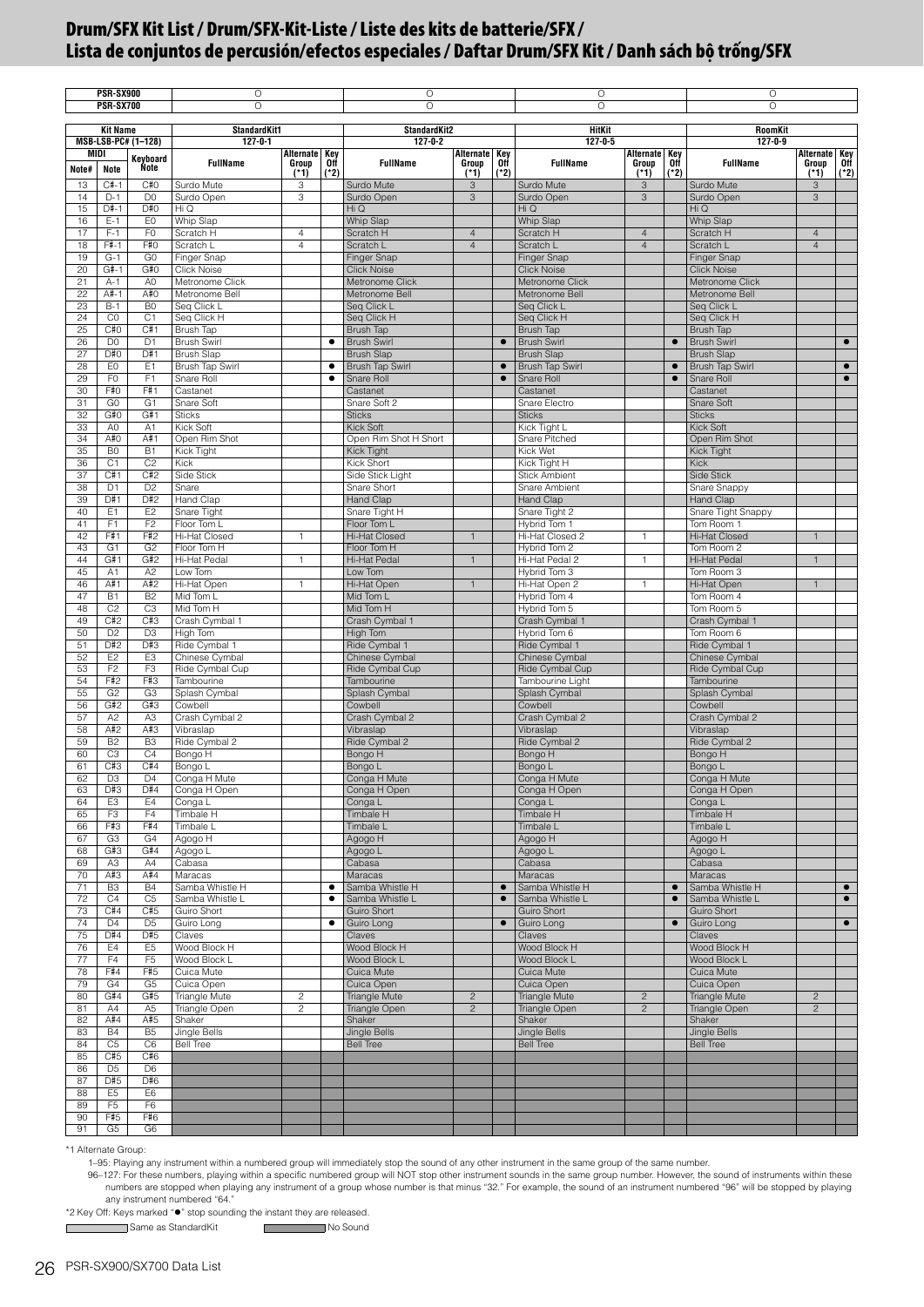|          | <b>PSR-SX900</b><br><b>PSR-SX700</b> |                                  | О<br>O                                      |                          |             | О<br>$\overline{\phantom{a}}$               |                |               | O<br>$\circ$                          |                   |             |
|----------|--------------------------------------|----------------------------------|---------------------------------------------|--------------------------|-------------|---------------------------------------------|----------------|---------------|---------------------------------------|-------------------|-------------|
|          | <b>Kit Name</b>                      |                                  | RockKit                                     |                          |             | RockDrumKit                                 |                |               | ElectroKit                            |                   |             |
| MIDI     |                                      | MSB-LSB-PC# (1-128)              | $127 - 0 - 17$                              | Alternate Key            |             | $127 - 0 - 18$                              | Alternate Key  |               | $127 - 0 - 25$                        | Alternate Key     |             |
| Note#    | Note                                 | Keyboard<br>Note                 | <b>FullName</b>                             | Group<br>$\frac{1}{(1)}$ | 0ff<br>(*2) | <b>FullName</b>                             | Group<br>(1)   | 0ff<br>$(*2)$ | <b>FullName</b>                       | Group<br>$(1^*1)$ | Off<br>(*2) |
| 13       | $C_{1}^{+} - 1$                      | C#0                              | Surdo Mute                                  | 3                        |             | Hi-Hat Tip 00 RD                            | 64             |               | Surdo Mute                            | 3                 |             |
| 14<br>15 | $D-1$<br>$D#-1$                      | D <sub>0</sub><br>D#0            | Surdo Open<br>Hi Q                          | 3                        |             | Hi-Hat Edge 00 RD<br>Hi-Hat Tip 10 RD       | 64<br>64       |               | Surdo Open<br>Hi Q                    | 3                 |             |
| 16       | $E-1$                                | E <sub>0</sub>                   | Whip Slap                                   |                          |             | Hi-Hat Edge 10 RD                           | 64             |               | Whip Slap                             |                   |             |
| 17       | $F-1$                                | F <sub>0</sub>                   | Scratch H                                   | $\overline{4}$           |             | Hi-Hat Edge 25 RD                           | 96             |               | Scratch H                             | $\overline{4}$    |             |
| 18<br>19 | F#-1<br>$G-1$                        | F#0<br>G <sub>0</sub>            | Scratch L<br>Finger Snap                    | $\overline{4}$           |             | Hi-Hat Edge 50 RD<br>Hi-Hat Edge 75 RD      | 96<br>96       |               | Scratch L<br>Finger Snap              | $\overline{4}$    |             |
| 20       | $G#-1$                               | G#O                              | <b>Click Noise</b>                          |                          |             | Hi-Hat Edge 99 RD                           | 96             |               | <b>Click Noise</b>                    |                   |             |
| 21       | $A-1$                                | A <sub>0</sub>                   | Metronome Click                             |                          |             | Hi-Hat Pedal Closed RD                      | 64             |               | Metronome Click                       |                   |             |
| 22       | A#-1<br>$B-1$                        | A#0<br>B <sub>0</sub>            | Metronome Bell                              |                          |             | Hi-Hat Pedal Splash                         | 96             |               | Metronome Bell                        |                   |             |
| 23<br>24 | C <sub>0</sub>                       | C <sub>1</sub>                   | Seq Click L<br>Seq Click H                  |                          |             | Seq Click L<br>Seq Click H                  |                |               | Seq Click L<br>Seq Click H            |                   |             |
| 25       | C#O                                  | C#1                              | Brush Tap                                   |                          |             | Snare Brush Mute Snappy Off Edge Pressed JB |                |               | Brush Tap                             |                   |             |
| 26       | D <sub>0</sub>                       | D <sub>1</sub>                   | <b>Brush Swirl</b>                          |                          | $\bullet$   | Snare 2 no-Rim RD                           |                |               | <b>Brush Swirl</b>                    |                   | $\bullet$   |
| 27<br>28 | D#0<br>E <sub>0</sub>                | D#1<br>E <sub>1</sub>            | <b>Brush Slap</b><br><b>Brush Tap Swirl</b> |                          | $\bullet$   | Snare 4 no-Rim RD<br>Snare 3 no-Rim RD      |                |               | <b>Brush Slap</b><br>Reverse Cymbal   |                   | $\bullet$   |
| 29       | F <sub>0</sub>                       | F <sub>1</sub>                   | Snare Roll                                  |                          | $\bullet$   | Snare Roll RD                               |                | $\bullet$     | Snare Roll                            |                   | $\bullet$   |
| 30       | F#0                                  | F#1                              | Castanet                                    |                          |             | Snare 2 RD                                  |                |               | Hi Q 2                                |                   |             |
| 31       | G <sub>0</sub>                       | G <sub>1</sub>                   | Snare Noisy                                 |                          |             | Snare 4 RD<br>Stick Count VO                |                |               | Snare Snappy Electro                  |                   |             |
| 32<br>33 | G#0<br>A <sub>0</sub>                | G#1<br>A1                        | <b>Sticks</b><br>Kick Soft                  |                          |             | Kick 4 RD                                   |                |               | <b>Sticks</b><br>Kick 3               |                   |             |
| 34       | A#0                                  | A#1                              | Open Rim Shot                               |                          |             | Snare 1 Open Rim RD                         |                |               | Open Rim Shot                         |                   |             |
| 35       | B <sub>0</sub>                       | <b>B1</b>                        | Kick 2                                      |                          |             | Kick 2 RD                                   |                |               | Kick Gate                             |                   |             |
| 36<br>37 | C1<br>C#1                            | C <sub>2</sub><br>C#2            | Kick Gate<br>Side Stick                     |                          |             | Kick 1 RD<br>Snare 1 Side-Stick RD          |                |               | Kick Gate Heavy<br>Side Stick         |                   |             |
| 38       | D <sub>1</sub>                       | D <sub>2</sub>                   | Snare Rock                                  |                          |             | Snare 1 RD                                  |                |               | Snare Noisy 2                         |                   |             |
| 39       | D#1                                  | D#2                              | Hand Clap                                   |                          |             | Clap Power                                  |                |               | <b>Hand Clap</b>                      |                   |             |
| 40       | E <sub>1</sub>                       | E <sub>2</sub>                   | Snare Rock Tight                            |                          |             | Snare 3 RD                                  |                |               | Snare Noisy 3                         |                   |             |
| 41<br>42 | F <sub>1</sub><br>F#1                | F <sub>2</sub><br>F#2            | Tom Rock 1<br>Hi-Hat Closed                 | $\mathbf{1}$             |             | Tom RD 1<br>Hi-Hat Edge 00 RD               | $\mathbf{1}$   |               | Tom Electro 1<br><b>Hi-Hat Closed</b> | $\mathbf{1}$      |             |
| 43       | G <sub>1</sub>                       | G <sub>2</sub>                   | Tom Rock 2                                  |                          |             | Tom RD 2                                    |                |               | Tom Electro 2                         |                   |             |
| 44       | G#1                                  | G#2                              | Hi-Hat Pedal                                | $\mathbf{1}$             |             | Hi-Hat Pedal Closed RD                      | $\mathbf{1}$   |               | Hi-Hat Pedal                          | $\mathbf{1}$      |             |
| 45       | A <sub>1</sub>                       | A <sub>2</sub>                   | Tom Rock 3                                  |                          |             | Tom RD 3                                    |                |               | Tom Electro 3                         |                   |             |
| 46<br>47 | A#1<br><b>B1</b>                     | A#2<br>B <sub>2</sub>            | Hi-Hat Open<br>Tom Rock 4                   | $\mathbf{1}$             |             | Hi-Hat Edge 75 RD<br>Tom RD 4               | $\mathbf{1}$   |               | Hi-Hat Open<br>Tom Electro 4          | $\mathbf{1}$      |             |
| 48       | C <sub>2</sub>                       | C <sub>3</sub>                   | Tom Rock 5                                  |                          |             | Tom RD 5                                    |                |               | Tom Electro 5                         |                   |             |
| 49       | C#2                                  | C#3                              | Crash Cymbal 1                              |                          |             | Crash Cymbal RD 1                           |                |               | Crash Cymbal                          |                   |             |
| 50       | D <sub>2</sub>                       | D <sub>3</sub>                   | Tom Rock 6                                  |                          |             | Tom RD 6                                    |                |               | Tom Electro 6                         |                   |             |
| 51<br>52 | D#2<br>E <sub>2</sub>                | D#3<br>E3                        | Ride Cymbal 1<br>Chinese Cymbal             |                          |             | Ride Cymbal Tip RD<br>China Cymbal RD       |                |               | Ride Cymbal 1<br>Chinese Cymbal       |                   |             |
| 53       | F <sub>2</sub>                       | F <sub>3</sub>                   | Ride Cymbal Cup                             |                          |             | Ride Cymbal Cup RD                          |                |               | Ride Cymbal Cup                       |                   |             |
| 54       | F#2                                  | F#3                              | Tambourine                                  |                          |             | Tambourine                                  |                |               | Tambourine                            |                   |             |
| 55<br>56 | G <sub>2</sub><br>G#2                | G <sub>3</sub><br>G#3            | Splash Cymbal<br>Cowbell                    |                          |             | Splash Cymbal RD<br>Cowbell RD              |                |               | Splash Cymbal<br>Cowbell              |                   |             |
| 57       | A <sub>2</sub>                       | A <sub>3</sub>                   | Crash Cymbal 2                              |                          |             | Crash Cymbal RD 2                           |                |               | Crash Cymbal 2                        |                   |             |
| 58       | A#2                                  | A#3                              | Vibraslap                                   |                          |             | Vibraslap                                   |                |               | Vibraslap                             |                   |             |
| 59       | B <sub>2</sub>                       | B <sub>3</sub>                   | Ride Cymbal 2                               |                          |             | Ride Cymbal Real 2                          |                |               | Ride Cymbal 2                         |                   |             |
| 60<br>61 | C <sub>3</sub><br>C#3                | C <sub>4</sub><br>C#4            | Bongo H<br>Bongo L                          |                          |             | Bongo H<br>Bongo L                          |                |               | Bongo H<br>Bongo L                    |                   |             |
| 62       | D3                                   | $\Box 4$                         | Conga H Mute                                |                          |             | Conga H Mute                                |                |               | Conga H Mute                          |                   |             |
| 63       | D#3                                  | D#4                              | Conga H Open                                |                          |             | Conga H Open                                |                |               | Conga H Open                          |                   |             |
| 64<br>65 | E <sub>3</sub><br>F <sub>3</sub>     | E4<br>F4                         | Conga L<br>Timbale H                        |                          |             | Conga L<br>Timbale H                        |                |               | Conga L<br><b>Timbale H</b>           |                   |             |
| 66       | F#3                                  | F#4                              | Timbale L                                   |                          |             | Timbale L                                   |                |               | Timbale L                             |                   |             |
| 67       | G <sub>3</sub>                       | G4                               | Agogo H                                     |                          |             | Agogo H                                     |                |               | Agogo H                               |                   |             |
| 68       | G#3                                  | G#4                              | Agogo L                                     |                          |             | Agogo L                                     |                |               | Agogo L                               |                   |             |
| 69<br>70 | A <sub>3</sub><br>A#3                | A4<br>A#4                        | Cabasa<br>Maracas                           |                          |             | Cabasa<br>Maracas                           |                | $\bullet$     | Cabasa<br>Maracas                     |                   |             |
| 71       | B <sub>3</sub>                       | <b>B4</b>                        | Samba Whistle H                             |                          | $\bullet$   | Samba Whistle H                             |                | $\bullet$     | Samba Whistle H                       |                   | $\bullet$   |
| 72       | C <sub>4</sub>                       | C <sub>5</sub>                   | Samba Whistle L                             |                          | $\bullet$   | Samba Whistle L                             |                | $\bullet$     | Samba Whistle L                       |                   | $\bullet$   |
| 73       | C#4                                  | C#5                              | <b>Guiro Short</b>                          |                          |             | Guiro Short                                 |                |               | Guiro Short                           |                   |             |
| 74<br>75 | D <sub>4</sub><br>D#4                | D <sub>5</sub><br>D#5            | Guiro Long<br>Claves                        |                          | $\bullet$   | Guiro Long<br>Claves                        |                | $\bullet$     | Guiro Long<br>Claves                  |                   | $\bullet$   |
| 76       | E4                                   | E <sub>5</sub>                   | Wood Block H                                |                          |             | Wood Block H                                |                |               | Wood Block H                          |                   |             |
| 77       | F4                                   | F <sub>5</sub>                   | Wood Block L                                |                          |             | Wood Block L                                |                |               | Wood Block L                          |                   |             |
| 78<br>79 | F#4<br>G <sub>4</sub>                | F#5<br>G <sub>5</sub>            | Cuica Mute<br>Cuica Open                    |                          |             | Cuica Mute<br>Cuica Open                    |                |               | Scratch H 2<br>Scratch L 2            |                   |             |
| 80       | G#4                                  | G#5                              | <b>Triangle Mute</b>                        | $\sqrt{2}$               |             | Triangle Mute                               | $\overline{c}$ |               | <b>Triangle Mute</b>                  | $\overline{c}$    |             |
| 81       | A4                                   | A <sub>5</sub>                   | Triangle Open                               | $\overline{c}$           |             | <b>Triangle Open</b>                        | $\overline{c}$ |               | Triangle Open                         | $\overline{c}$    |             |
| 82       | A#4                                  | A#5                              | Shaker                                      |                          |             | Shaker                                      |                |               | Shaker                                |                   |             |
| 83<br>84 | <b>B4</b><br>C <sub>5</sub>          | B <sub>5</sub><br>C <sub>6</sub> | Jingle Bells<br><b>Bell Tree</b>            |                          |             | Jingle Bells<br>Wind Chime                  |                |               | Jingle Bells<br><b>Bell Tree</b>      |                   |             |
| 85       | C#5                                  | C#6                              |                                             |                          |             |                                             |                |               |                                       |                   |             |
| 86       | D <sub>5</sub>                       | D <sub>6</sub>                   |                                             |                          |             |                                             |                |               |                                       |                   |             |
| 87       | D#5                                  | D#6                              |                                             |                          |             |                                             |                |               |                                       |                   |             |
| 88<br>89 | E <sub>5</sub><br>F <sub>5</sub>     | E <sub>6</sub><br>F <sub>6</sub> |                                             |                          |             |                                             |                |               |                                       |                   |             |
| 90       | F#5                                  | F#6                              |                                             |                          |             |                                             |                |               |                                       |                   |             |
| 91       | G <sub>5</sub>                       | G <sub>6</sub>                   |                                             |                          |             |                                             |                |               |                                       |                   |             |

\*1 Alternate Group:

 $\mathsf{r}$ 

1–95: Playing any instrument within a numbered group will immediately stop the sound of any other instrument in the same group of the same number.

96-127: For these numbers, playing within a specific numbered group will NOT stop other instrument sounds in the same group number. However, the sound of instruments within these numbers are stopped when playing any instru

\*2 Key Off: Keys marked "" stop sounding the instant they are released.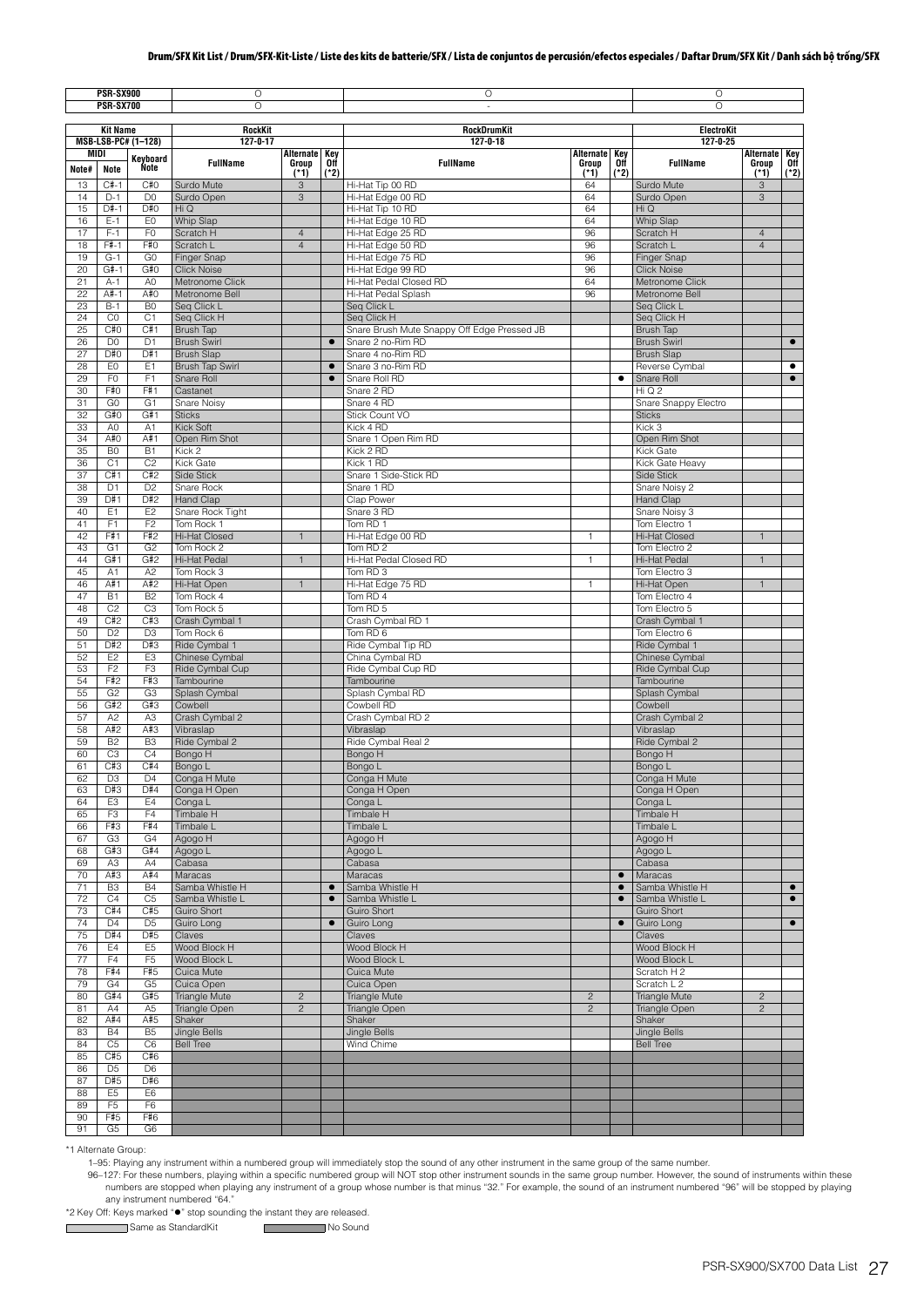|          | <b>PSR-SX900</b><br><b>PSR-SX700</b> |                                  | O<br>$\circ$                             |                                  |                | O<br>$\circ$                         |                                |                        | O<br>$\circ$                             |                              |                        | $\circ$<br>$\circ$                     |                                  |                        |
|----------|--------------------------------------|----------------------------------|------------------------------------------|----------------------------------|----------------|--------------------------------------|--------------------------------|------------------------|------------------------------------------|------------------------------|------------------------|----------------------------------------|----------------------------------|------------------------|
|          | <b>Kit Name</b>                      |                                  | AnalogKit                                |                                  |                | <b>DanceKit</b>                      |                                |                        | <b>JazzKit</b>                           |                              |                        | <b>BrushKit</b>                        |                                  |                        |
| MIDI     |                                      | MSB-LSB-PC# (1-128)              | 127-0-26                                 | Alternate   Key                  |                | 127-0-28                             | Alternate Key                  |                        | 127-0-33                                 | Alternate Key                |                        | $127 - 0 - 41$                         | Alternate Key                    |                        |
| Note#    | Note                                 | Keyboard<br><b>Note</b>          | <b>FullName</b>                          | Group<br>$(*1)$                  | 0ff<br>$(*2)$  | <b>FullName</b>                      | Group<br>$(*1)$                | 0ff<br>$(*2)$          | <b>FullName</b>                          | Group<br>$(*1)$              | 0ff<br>$(*2)$          | <b>FullName</b>                        | Group<br>(1)                     | Off<br>$(*2)$          |
| 13<br>14 | $C#-1$<br>$D-1$                      | C#O<br>D <sub>0</sub>            | Surdo Mute<br>Surdo Open                 | 3<br>3                           |                | Kick Dance 1<br>Kick Dance 2         |                                |                        | Surdo Mute<br>Surdo Open                 | $\sqrt{3}$<br>3              |                        | Surdo Mute<br>Surdo Open               | 3<br>3                           |                        |
| 15       | $D#-1$                               | D#0                              | Hi Q                                     |                                  |                | Hi Q                                 |                                |                        | Hi Q                                     |                              |                        | Hi Q                                   |                                  |                        |
| 16<br>17 | $E-1$<br>$F-1$                       | E <sub>0</sub><br>F <sub>0</sub> | Whip Slap<br>Scratch H                   | $\overline{4}$                   |                | Whip Slap<br>Scratch Dance 1         |                                | $\bullet$<br>$\bullet$ | Whip Slap<br>Scratch H                   | $\overline{4}$               |                        | Whip Slap<br>Scratch H                 | $\overline{4}$                   |                        |
| 18       | F#-1                                 | F#0                              | Scratch L                                | $\overline{4}$                   |                | Scratch Dance 2                      |                                | $\bullet$              | Scratch L                                | $\overline{4}$               |                        | Scratch L                              | $\overline{4}$                   |                        |
| 19<br>20 | $G-1$<br>$G#-1$                      | G <sub>0</sub><br>G#0            | <b>Finger Snap</b><br><b>Click Noise</b> |                                  |                | Finger Snap<br><b>Click Noise</b>    |                                |                        | <b>Finger Snap</b><br><b>Click Noise</b> |                              |                        | Finger Snap<br><b>Click Noise</b>      |                                  |                        |
| 21       | $A-1$                                | A <sub>0</sub>                   | Metronome Click                          |                                  |                | Dance Perc 1                         |                                |                        | Metronome Click                          |                              |                        | Metronome Click                        |                                  |                        |
| 22<br>23 | $A#-1$<br>$B-1$                      | A#0<br>B <sub>0</sub>            | Metronome Bell<br>Seq Click L            |                                  |                | Reverse Dance 1<br>Dance Perc 2      |                                |                        | Metronome Bell<br>Seq Click L            |                              |                        | Metronome Bell<br>Seq Click L          |                                  |                        |
| 24       | CO                                   | C <sub>1</sub>                   | Seg Click H                              |                                  |                | Hi Q Dance 1                         |                                |                        | Seq Click H                              |                              |                        | Seq Click H                            |                                  |                        |
| 25<br>26 | C#0<br>D <sub>0</sub>                | C#1<br>D <sub>1</sub>            | <b>Brush Tap</b><br><b>Brush Swirl</b>   |                                  | $\bullet$      | Snare Analog 3<br>Vinyl Noise        |                                | $\bullet$              | Brush Tap<br><b>Brush Swirl</b>          |                              | $\bullet$              | <b>Brush Tap</b><br><b>Brush Swirl</b> |                                  | $\bullet$              |
| 27       | D#0                                  | D#1                              | <b>Brush Slap</b>                        |                                  |                | Snare Analog 4                       |                                |                        | <b>Brush Slap</b>                        |                              |                        | <b>Brush Slap</b>                      |                                  |                        |
| 28<br>29 | EO<br>F <sub>0</sub>                 | E1<br>F <sub>1</sub>             | Reverse Cymbal<br>Snare Roll             |                                  | ٠<br>$\bullet$ | Reverse Cymbal<br>Reverse Dance 2    |                                | $\bullet$<br>$\bullet$ | Brush Tap Swirl<br>Snare Roll            |                              | $\bullet$<br>$\bullet$ | Brush Tap Swirl<br>Snare Roll          |                                  | $\bullet$<br>$\bullet$ |
| 30       | F#0                                  | F#1                              | Hi Q 2                                   |                                  |                | Hi Q 2                               |                                |                        | Castanet                                 |                              |                        | Castanet                               |                                  |                        |
| 31       | G <sub>0</sub>                       | G <sub>1</sub>                   | Snare Noisy 4                            |                                  |                | Snare Techno                         |                                |                        | Snare Jazz H                             |                              |                        | Brush Slap 2                           |                                  |                        |
| 32<br>33 | G#0<br>A <sub>0</sub>                | G#1<br>A1                        | <b>Sticks</b><br>Kick 3                  |                                  |                | Snare Dance 1<br>Kick Techno Q       |                                |                        | <b>Sticks</b><br><b>Kick Soft</b>        |                              |                        | <b>Sticks</b><br>Kick Soft             |                                  |                        |
| 34       | A#0                                  | A#1                              | Open Rim Shot                            |                                  |                | <b>Rim Gate</b>                      |                                |                        | Open Rim Shot                            |                              |                        | Open Rim Shot                          |                                  |                        |
| 35<br>36 | B <sub>0</sub><br>C <sub>1</sub>     | <b>B1</b><br>C <sub>2</sub>      | Kick Analog Short<br>Kick Analog         |                                  |                | Kick Techno L<br>Kick Techno         |                                |                        | Kick Tight<br>Kick Jazz                  |                              |                        | Kick Tight<br>Kick Jazz                |                                  |                        |
| 37       | C#1                                  | C#2                              | Side Stick Analog                        |                                  |                | Side Stick Analog                    |                                |                        | Side Stick Light                         |                              |                        | Side Stick Light                       |                                  |                        |
| 38       | D <sub>1</sub>                       | D <sub>2</sub>                   | Snare Analog                             |                                  |                | Snare Clap                           |                                |                        | Snare Jazz L                             |                              |                        | Brush Slap 3                           |                                  |                        |
| 39<br>40 | D#1<br>E <sub>1</sub>                | D#2<br>E <sub>2</sub>            | Hand Clap<br>Snare Analog 2              |                                  |                | Dance Clap<br>Snare Dry              |                                |                        | Hand Clap<br>Snare Jazz M                |                              |                        | Hand Clap<br>Brush Tap 2               |                                  |                        |
| 41       | F <sub>1</sub>                       | F <sub>2</sub>                   | Tom Analog 1                             |                                  |                | Tom Dance 1                          |                                |                        | Floor Tom L                              |                              |                        | Tom Brush 1                            |                                  |                        |
| 42<br>43 | F#1<br>G <sub>1</sub>                | F#2<br>G <sub>2</sub>            | Hi-Hat Closed Analog<br>Tom Analog 2     | $\mathbf{1}$                     |                | Hi-Hat Closed 3<br>Tom Dance 2       | $\mathbf{1}$                   |                        | Hi-Hat Closed<br>Floor Tom H             | $\overline{1}$               |                        | Hi-Hat Closed<br>Tom Brush 2           | $\mathbf{1}$                     |                        |
| 44       | G#1                                  | G#2                              | Hi-Hat Closed Analog 2                   | $\mathbf{1}$                     |                | Hi-Hat Closed Analog 3               | $\mathbf{1}$                   |                        | Hi-Hat Pedal                             | $\overline{1}$               |                        | Hi-Hat Pedal                           |                                  |                        |
| 45       | A <sub>1</sub>                       | A <sub>2</sub>                   | Tom Analog 3                             |                                  |                | Tom Dance 3                          |                                |                        | Low Tom                                  |                              |                        | Tom Brush 3                            |                                  |                        |
| 46<br>47 | A#1<br><b>B1</b>                     | A#2<br>B <sub>2</sub>            | Hi-Hat Open Analog<br>Tom Analog 4       | $\mathbf{1}$                     |                | Hi-Hat Open 3<br>Tom Dance 4         | $\mathbf{1}$                   |                        | Hi-Hat Open<br>Mid Tom L                 | $\mathbf{1}$                 |                        | Hi-Hat Open<br>Tom Brush 4             |                                  |                        |
| 48       | C <sub>2</sub>                       | C <sub>3</sub>                   | Tom Analog 5                             |                                  |                | Tom Dance 5                          |                                |                        | Mid Tom H                                |                              |                        | Tom Brush 5                            |                                  |                        |
| 49<br>50 | C#2<br>D <sub>2</sub>                | C#3<br>D <sub>3</sub>            | Crash Analog<br>Tom Analog 6             |                                  |                | Crash Analog<br>Tom Dance 6          |                                |                        | Crash Cymbal 1<br>High Tom               |                              |                        | Crash Cymbal 1<br>Tom Brush 6          |                                  |                        |
| 51       | D#2                                  | D#3                              | Ride Cymbal 1                            |                                  |                | Ride Cymbal 1                        |                                |                        | Ride Cymbal 1                            |                              |                        | Ride Cymbal 1                          |                                  |                        |
| 52       | E <sub>2</sub>                       | E <sub>3</sub>                   | Chinese Cymbal                           |                                  |                | Chinese Cymbal                       |                                |                        | Chinese Cymbal                           |                              |                        | Chinese Cymbal                         |                                  |                        |
| 53<br>54 | F <sub>2</sub><br>F#2                | F <sub>3</sub><br>F#3            | Ride Cymbal Cup<br>Tambourine            |                                  |                | Ride Cymbal Cup<br>Tambourine Analog |                                |                        | Ride Cymbal Cup<br>Tambourine            |                              |                        | Ride Cymbal Cup<br>Tambourine          |                                  |                        |
| 55       | G <sub>2</sub>                       | G <sub>3</sub>                   | Splash Cymbal                            |                                  |                | Splash Cymbal                        |                                |                        | Splash Cymbal                            |                              |                        | Splash Cymbal                          |                                  |                        |
| 56<br>57 | G#2<br>A <sub>2</sub>                | G#3<br>A3                        | Cowbell Analog<br>Crash Cymbal 2         |                                  |                | Cowbell Dance<br>Crash Cymbal 2      |                                |                        | Cowbell<br>Crash Cymbal 2                |                              |                        | Cowbell<br>Crash Cymbal 2              |                                  |                        |
| 58       | A#2                                  | A#3                              | Vibraslap                                |                                  |                | Vibraslap Analog                     |                                |                        | Vibraslap                                |                              |                        | Vibraslap                              |                                  |                        |
| 59       | B <sub>2</sub>                       | B <sub>3</sub>                   | Ride Cymbal 2                            |                                  |                | Ride Analog                          |                                |                        | Ride Cymbal 2                            |                              |                        | Ride Cymbal 2                          |                                  |                        |
| 60<br>61 | C <sub>3</sub><br>C#3                | C4<br>C#4                        | Bongo H<br>Bongo L                       |                                  |                | Bongo Analog H<br>Bongo Analog L     |                                |                        | Bongo H<br>Bongo L                       |                              |                        | Bongo H<br>Bongo L                     |                                  |                        |
| 62       | D <sub>3</sub>                       | D4                               | Conga Analog H                           |                                  |                | Conga Analog H                       |                                |                        | Conga H Mute                             |                              |                        | Conga H Mute                           |                                  |                        |
| 63<br>64 | D#3<br>E <sub>3</sub>                | D#4<br>E4                        | Conga Analog M<br>Conga Analog L         |                                  |                | Conga Analog M<br>Conga Analog L     |                                |                        | Conga H Open<br>Conga L                  |                              |                        | Conga H Open<br>Conga L                |                                  |                        |
| 65       | F <sub>3</sub>                       | F4                               | Timbale H                                |                                  |                | Timbale H                            |                                |                        | Timbale H                                |                              |                        | Timbale H                              |                                  |                        |
| 66       | F#3                                  | F#4                              | Timbale L                                |                                  |                | Timbale L                            |                                |                        | Timbale L                                |                              |                        | Timbale L                              |                                  |                        |
| 67<br>68 | G <sub>3</sub><br>G#3                | G4<br>G#4                        | Agogo H<br>Agogo L                       |                                  |                | Agogo H<br>Agogo L                   |                                |                        | H opopA<br>Agogo L                       |                              |                        | Agogo H<br>Agogo L                     |                                  |                        |
| 69       | A3                                   | A4                               | Cabasa                                   |                                  |                | Cabasa                               |                                |                        | Cabasa                                   |                              |                        | Cabasa                                 |                                  |                        |
| 70<br>71 | A#3<br>B <sub>3</sub>                | A#4<br><b>B4</b>                 | Maracas 2<br>Samba Whistle H             |                                  | $\bullet$      | Maracas 2<br>Samba Whistle H         |                                | $\bullet$              | Maracas<br>Samba Whistle H               |                              | $\bullet$              | Maracas<br>Samba Whistle H             |                                  | $\bullet$              |
| 72       | C4                                   | C <sub>5</sub>                   | Samba Whistle L                          |                                  | $\bullet$      | Samba Whistle L                      |                                | $\bullet$              | Samba Whistle L                          |                              |                        | Samba Whistle L                        |                                  | $\bullet$              |
| 73       | C#4<br>D <sub>4</sub>                | C#5                              | <b>Guiro Short</b>                       |                                  |                | Guiro Short                          |                                |                        | Guiro Short                              |                              | $\bullet$              | Guiro Short                            |                                  | $\bullet$              |
| 74<br>75 | D#4                                  | D <sub>5</sub><br>D#5            | Guiro Long<br>Claves <sub>2</sub>        |                                  | $\bullet$      | Guiro Long<br>Claves <sub>2</sub>    |                                | $\bullet$              | Guiro Long<br>Claves                     |                              |                        | Guiro Long<br>Claves                   |                                  |                        |
| 76       | E4                                   | E <sub>5</sub>                   | Wood Block H                             |                                  |                | Dance Perc 3                         |                                |                        | Wood Block H                             |                              |                        | Wood Block H                           |                                  |                        |
| 77<br>78 | F4<br>F#4                            | F <sub>5</sub><br>F#5            | Wood Block L<br>Scratch H 2              |                                  |                | Dance Perc 4<br>Dance Breath 1       |                                | ٠                      | Wood Block L<br>Cuica Mute               |                              |                        | Wood Block L<br>Cuica Mute             |                                  |                        |
| 79       | G4                                   | G <sub>5</sub>                   | Scratch L 2                              |                                  |                | Dance Breath 2                       |                                | $\bullet$              | Cuica Open                               |                              |                        | Cuica Open                             |                                  |                        |
| 80<br>81 | G#4<br>A4                            | G#5<br>A <sub>5</sub>            | Triangle Mute                            | $\overline{c}$<br>$\overline{c}$ |                | <b>Triangle Mute</b>                 | $\overline{c}$<br>$\mathbf{2}$ |                        | <b>Triangle Mute</b>                     | $\mathbf{2}$<br>$\mathbf{2}$ |                        | <b>Triangle Mute</b>                   | $\overline{c}$<br>$\overline{c}$ |                        |
| 82       | A#4                                  | A#5                              | Triangle Open<br>Shaker                  |                                  |                | Triangle Open<br>Shaker              |                                |                        | Triangle Open<br>Shaker                  |                              |                        | Triangle Open<br>Shaker                |                                  |                        |
| 83       | <b>B4</b>                            | B <sub>5</sub>                   | Jingle Bells                             |                                  |                | Jingle Bells                         |                                |                        | Jingle Bells                             |                              |                        | Jingle Bells                           |                                  |                        |
| 84<br>85 | C <sub>5</sub><br>C#5                | C <sub>6</sub><br>C#6            | <b>Bell Tree</b>                         |                                  |                | <b>Bell Tree</b>                     |                                |                        | <b>Bell Tree</b>                         |                              |                        | <b>Bell Tree</b>                       |                                  |                        |
| 86       | D <sub>5</sub>                       | D <sub>6</sub>                   |                                          |                                  |                |                                      |                                |                        |                                          |                              |                        |                                        |                                  |                        |
| 87<br>88 | D#5<br>E <sub>5</sub>                | D#6<br>E6                        |                                          |                                  |                |                                      |                                |                        |                                          |                              |                        |                                        |                                  |                        |
| 89       | F <sub>5</sub>                       | F <sub>6</sub>                   |                                          |                                  |                |                                      |                                |                        |                                          |                              |                        |                                        |                                  |                        |
| 90       | F#5                                  | F#6                              |                                          |                                  |                |                                      |                                |                        |                                          |                              |                        |                                        |                                  |                        |
| 91       | G5                                   | G6                               |                                          |                                  |                |                                      |                                |                        |                                          |                              |                        |                                        |                                  |                        |

\*1 Alternate Group:

1–95: Playing any instrument within a numbered group will immediately stop the sound of any other instrument in the same group of the same number.

96-127: For these numbers, playing within a specific numbered group will NOT stop other instrument sounds in the same group number. However, the sound of instruments within these numbers are stopped when playing any instru

\*2 Key Off: Keys marked " $\bullet$ " stop sounding the instant they are released.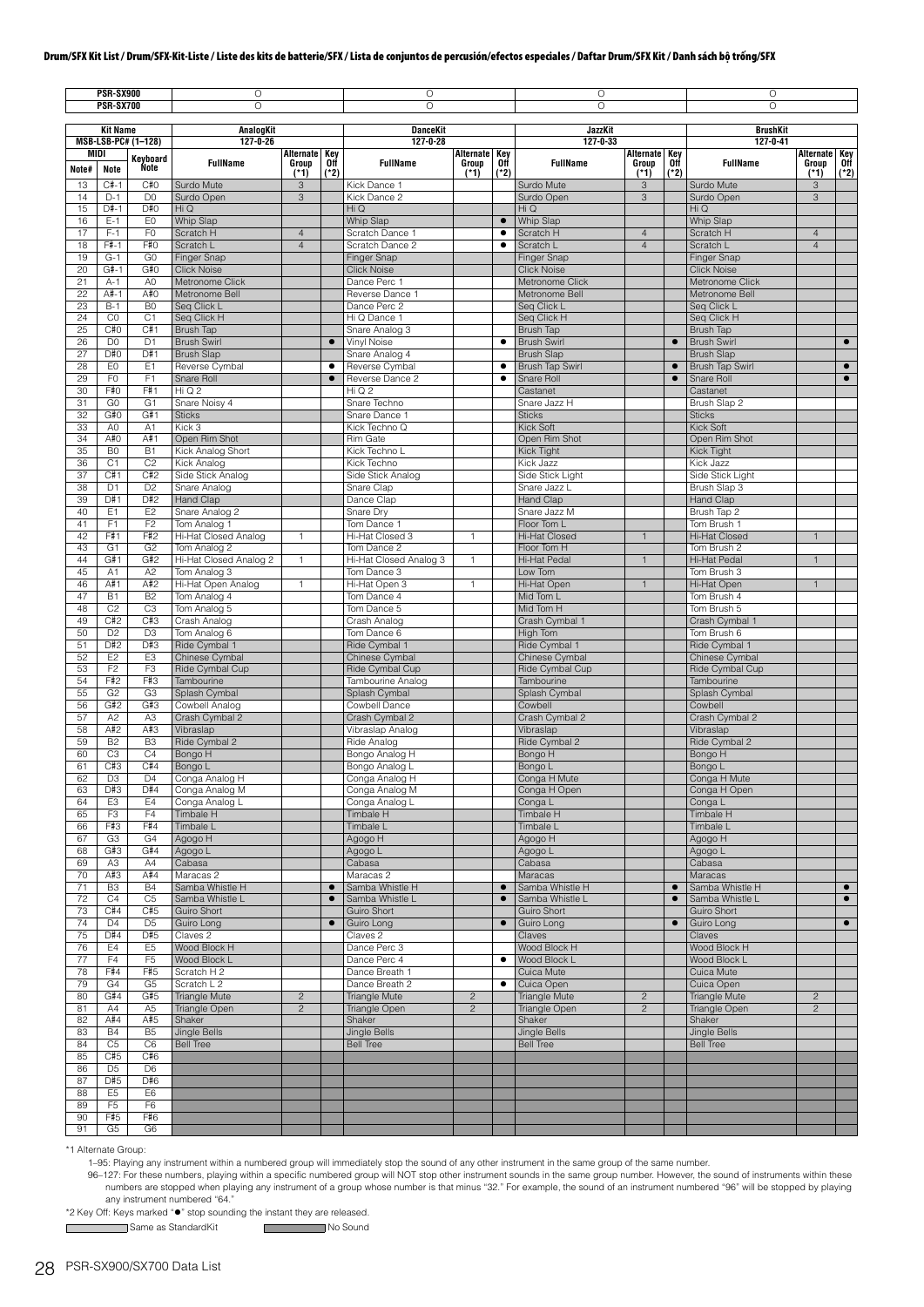|          | <b>PSR-SX900</b>                 |                       | $\overline{O}$                          |                              |                      | $\circ$                        |                                  |             | $\circ$                             |                              |                           |
|----------|----------------------------------|-----------------------|-----------------------------------------|------------------------------|----------------------|--------------------------------|----------------------------------|-------------|-------------------------------------|------------------------------|---------------------------|
|          | <b>PSR-SX700</b>                 |                       | O                                       |                              |                      | $\circ$                        |                                  |             | $\circ$                             |                              |                           |
|          |                                  |                       |                                         |                              |                      |                                |                                  |             |                                     |                              |                           |
|          | <b>Kit Name</b>                  |                       | <b>RealBrushesKit</b>                   |                              |                      | SymphonyKit                    |                                  |             | <b>HipHopKit</b>                    |                              |                           |
|          |                                  | MSB-LSB-PC# (1-128)   | $127 - 0 - 42$                          |                              |                      | 127-0-49                       |                                  |             | $127 - 0.57$                        |                              |                           |
| Note#    | MIDI<br>Note                     | Keyboard<br>Note      | <b>FullName</b>                         | Alternate<br>Group<br>$(*1)$ | Key<br>0ff<br>$(*2)$ | <b>FullName</b>                | Alternate Key<br>Group<br>$(*1)$ | 0ff<br>(*2) | <b>FullName</b>                     | Alternate<br>Group<br>$(*1)$ | <b>Key</b><br>0ff<br>(*2) |
| 13       | $C#-1$                           | C#0                   | Surdo Mute                              | 3                            |                      | Surdo Mute                     | 3                                |             | Surdo Mute                          | 5                            |                           |
| 14       | $D-1$                            | D <sub>0</sub>        | Surdo Open                              | 3                            |                      | Surdo Open                     | 3                                |             | Surdo Open                          | 5                            |                           |
| 15       | $D#-1$                           | D#0                   | Hi Q                                    |                              |                      | Hi Q                           |                                  |             | Hi Q                                |                              |                           |
| 16       | $E-1$                            | E <sub>0</sub>        | Whip Slap                               |                              |                      | Whip Slap                      |                                  |             | Whip Slap                           |                              |                           |
| 17       | $F-1$                            | F <sub>0</sub>        | Scratch H                               | $\overline{4}$               |                      | Scratch H                      | $\overline{4}$                   |             | Scratch H                           | 6                            |                           |
| 18       | F#-1                             | F#0                   | Scratch L                               | $\overline{4}$               |                      | Scratch L                      | $\overline{4}$                   |             | Scratch L                           | 6                            |                           |
| 19       | $G-1$                            | G <sub>0</sub>        | Finger Snap                             |                              |                      | Finger Snap                    |                                  |             | Hi-Hat Closed T8 2                  | $\overline{4}$               |                           |
| 20       | $G#-1$                           | G#0                   | <b>Click Noise</b>                      |                              |                      | <b>Click Noise</b>             |                                  |             | Tom T8 3                            |                              |                           |
| 21       | $A-1$                            | A <sub>0</sub>        | Metronome Click                         |                              |                      | Metronome Click                |                                  |             | Hi-Hat Open T8 2                    | $\overline{4}$               |                           |
| 22       | A#-1                             | A#0                   | Metronome Bell                          |                              |                      | Metronome Bell                 |                                  |             | Tom T8 6                            |                              |                           |
| 23       | $B-1$                            | B <sub>0</sub>        | Vintage Tip                             |                              |                      | Seq Click L                    |                                  |             | Crash T8                            |                              |                           |
| 24       | C <sub>0</sub>                   | C <sub>1</sub>        | Vintage Swirl 1                         |                              | $\bullet$            | Seq Click H                    |                                  |             | Triangle Mute                       | 1                            |                           |
| 25       | C#O                              | C#1                   | Vintage Slap 1                          |                              |                      | Brush Tap                      |                                  |             | Triangle Open                       | $\mathbf{1}$                 |                           |
| 26       | D <sub>0</sub>                   | D <sub>1</sub>        | Vintage Swirl 2                         |                              | $\bullet$            | <b>Brush Swirl</b>             |                                  | $\bullet$   | Wind Chime                          |                              |                           |
| 27<br>28 | D#0<br>E <sub>0</sub>            | D#1<br>E <sub>1</sub> | Vintage Slap 2                          |                              | $\bullet$            | <b>Brush Slap</b>              |                                  | $\bullet$   | Tambourine Light 2                  |                              |                           |
| 29       | F <sub>0</sub>                   | F <sub>1</sub>        | Vintage Tap Swirl<br>Vintage Slap Swirl |                              | $\bullet$            | Brush Tap Swirl<br>Snare Roll  |                                  | $\bullet$   | Tambourine Light 1<br>Kick HipHop 9 |                              |                           |
| 30       | F#0                              | F#1                   | Vintage Swirl 3                         |                              | $\bullet$            | Castanet                       |                                  |             | Hi-Hat Closed Tek                   | 3                            |                           |
| 31       | G <sub>0</sub>                   | G <sub>1</sub>        | Vintage Slap 3                          |                              |                      | Snare Soft                     |                                  |             | Kick Gate                           |                              |                           |
| 32       | G#0                              | G#1                   | <b>Sticks</b>                           |                              |                      | <b>Sticks</b>                  |                                  |             | Hi-Hat Open Lo-Fi                   | 3                            |                           |
| 33       | A <sub>0</sub>                   | A1                    | Kick Soft L                             |                              |                      | Kick Soft 2                    |                                  |             | Kick Gran Casa Open                 |                              |                           |
| 34       | A#0                              | A#1                   | Open Rim Shot Real Brushes              |                              |                      | Open Rim Shot                  |                                  |             | Hi-Hat Reverse Drum&Bass            |                              |                           |
| 35       | B <sub>0</sub>                   | <b>B1</b>             | Kick Soft H                             |                              |                      | Gran Cassa                     |                                  |             | Kick HipHop 1                       |                              |                           |
| 36       | C <sub>1</sub>                   | C <sub>2</sub>        | Kick Jazz Ambience                      |                              |                      | Gran Cassa Mute                |                                  |             | Kick Analog CR                      |                              |                           |
| 37       | C#1                              | C#2                   | Side Stick Real Brushes                 |                              |                      | Side Stick                     |                                  |             | Snare Analog Sm Rim                 |                              |                           |
| 38       | D <sub>1</sub>                   | D <sub>2</sub>        | Vintage Slap 4                          |                              |                      | <b>Band Snare</b>              |                                  |             | Snare HipHop 1                      |                              |                           |
| 39       | D#1                              | D#2                   | Clap Power                              |                              |                      | <b>Hand Clap</b>               |                                  |             | Snare Clappy                        |                              |                           |
| 40       | E <sub>1</sub>                   | E <sub>2</sub>        | Vintage Slap 5                          |                              |                      | Band Snare 2                   |                                  |             | Snare HipHop 2                      |                              |                           |
| 41       | F <sub>1</sub>                   | F <sub>2</sub>        | Tom Real Brushes 1                      |                              |                      | Floor Tom L                    |                                  |             | Floor Tom L                         |                              |                           |
| 42       | F#1                              | F#2                   | Hi-Hat Closed Real Brushes              | 1                            |                      | Hi-Hat Closed                  | $\mathbf{1}$                     |             | Hi-Hat Closed HipHop                | $\overline{c}$               |                           |
| 43       | G <sub>1</sub>                   | G <sub>2</sub>        | Tom Real Brushes 2                      |                              |                      | Floor Tom H                    |                                  |             | Low Tom                             |                              |                           |
| 44       | G#1                              | G#2                   | Hi-Hat Pedal Real Brushes               | 1                            |                      | Hi-Hat Pedal                   | $\mathbf{1}$                     |             | Hi-Hat Pedal HipHop                 | 2                            |                           |
| 45       | A1                               | A <sub>2</sub>        | Tom Real Brushes 3                      |                              |                      | Low Tom                        |                                  |             | Mid Tom L                           |                              |                           |
| 46       | A#1                              | A#2                   | Hi-Hat Open Real Brushes                | $\mathbf{1}$                 |                      | Hi-Hat Open                    | $\mathbf{1}$                     |             | Hi-Hat Open HipHop                  | $\overline{c}$               |                           |
| 47       | <b>B1</b>                        | <b>B2</b>             | Tom Real Brushes 4                      |                              |                      | Mid Tom L                      |                                  |             | High Tom                            |                              |                           |
| 48       | C <sub>2</sub>                   | C <sub>3</sub>        | Tom Real Brushes 5                      |                              |                      | Mid Tom H                      |                                  |             | Ride Cymbal 3                       |                              |                           |
| 49       | C#2                              | C#3                   | Crash Cymbal Real Brushes 1             |                              |                      | Hand Cymbal                    |                                  |             | Crash Cymbal 3                      |                              |                           |
| 50       | D <sub>2</sub>                   | D <sub>3</sub>        | Tom Real Brushes 6                      |                              |                      | High Tom                       |                                  |             | Shaker 2                            |                              |                           |
| 51       | D#2                              | D#3                   | Ride Cymbal Real Brushes                |                              |                      | Hand Cymbal Short              |                                  |             | Scratch Bass Drum Forward           |                              |                           |
| 52       | E <sub>2</sub>                   | E <sub>3</sub>        | China Cymbal Real Brushes               |                              |                      | Chinese Cymbal                 |                                  |             | Scratch Bass Drum Reverse           |                              |                           |
| 53       | F <sub>2</sub>                   | F <sub>3</sub>        | Ride Cup Real Brushes 1                 |                              |                      | Ride Cymbal Cup                |                                  |             | Kick HipHop 2                       |                              |                           |
| 54       | F#2                              | F#3                   | Tambourine                              |                              |                      | Tambourine                     |                                  |             | Snare HipHop Rim 2                  |                              |                           |
| 55       | G <sub>2</sub>                   | G <sub>3</sub>        | Splash Cymbal Real Brushes              |                              |                      | Splash Cymbal                  |                                  |             | HipHop Clap 2                       |                              |                           |
| 56       | G#2                              | G#3                   | Cowbell                                 |                              |                      | Cowbell                        |                                  |             | HipHop Snap 1                       |                              |                           |
| 57       | A <sub>2</sub>                   | A <sub>3</sub>        | Crash Cymbal Real Brushes 2             |                              |                      | Hand Cymbal 2                  |                                  |             | Snare HipHop 3                      |                              |                           |
| 58<br>59 | A#2                              | A#3                   | Vibraslap                               |                              |                      | Vibraslap                      |                                  |             | Electric Clap 2<br>Kick Hip Deep    |                              |                           |
| 60       | B <sub>2</sub><br>C <sub>3</sub> | B <sub>3</sub><br>C4  | Ride Cup Real Brushes 2<br>Bongo H      |                              |                      | Hand Cymbal Short 2<br>Bongo H |                                  |             | Kick HipHop 3                       |                              |                           |
| 61       | C#3                              | C#4                   | Bongo L                                 |                              |                      | Bongo L                        |                                  |             | Snare HipHop Rim 3                  |                              |                           |
| 62       | D <sub>3</sub>                   | D4                    | Conga H Mute                            |                              |                      | Conga H Mute                   |                                  |             | Snare HipHop 5                      |                              |                           |
| 63       | D#3                              | D#4                   | Conga H Open                            |                              |                      | Conga H Open                   |                                  |             | Electric Clap 1                     |                              |                           |
| 64       | E <sub>3</sub>                   | E4                    | Conga L                                 |                              |                      | Conga L                        |                                  |             | Handbell H                          |                              |                           |
| 65       | F <sub>3</sub>                   | F <sub>4</sub>        | Timbale H                               |                              |                      | <b>Timbale H</b>               |                                  |             | Kick HipHop 4                       |                              |                           |
| 66       | F#3                              | F#4                   | Timbale L                               |                              |                      | Timbale L                      |                                  |             | HipHop Clap 3                       |                              |                           |
| 67       | G <sub>3</sub>                   | G4                    | Agogo H                                 |                              |                      | H opopA                        |                                  |             | HipHop Snap 2                       |                              |                           |
| 68       | G#3                              | G#4                   | Agogo L                                 |                              |                      | Agogo L                        |                                  |             | Snare HipHop Rim 5                  |                              |                           |
| 69       | A <sub>3</sub>                   | A4                    | Cabasa                                  |                              |                      | Cabasa                         |                                  |             | HipHop Flex 1                       |                              |                           |
| 70       | A#3                              | A#4                   | <b>Maracas</b>                          |                              |                      | <b>Maracas</b>                 |                                  |             | HipHop Flex 2                       |                              |                           |
| 71       | B <sub>3</sub>                   | <b>B4</b>             | Samba Whistle H                         |                              | $\bullet$            | Samba Whistle H                |                                  | $\bullet$   | Shaker 2                            |                              |                           |
| 72       | C <sub>4</sub>                   | C <sub>5</sub>        | Samba Whistle L                         |                              | $\bullet$            | Samba Whistle L                |                                  | $\bullet$   | Kick HipHop 5                       |                              |                           |
| 73       | C#4                              | C#5                   | Guiro Short                             |                              |                      | Guiro Short                    |                                  |             | Snare HipHop Rim 4                  |                              |                           |
| 74       | D <sub>4</sub>                   | D <sub>5</sub>        | Guiro Long                              |                              | $\bullet$            | Guiro Long                     |                                  | $\bullet$   | Snare HipHop 6                      |                              |                           |
| 75       | D#4                              | D#5                   | Claves                                  |                              |                      | Claves                         |                                  |             | Snare HipHop 11                     |                              |                           |
| 76       | E4                               | E <sub>5</sub>        | Wood Block H                            |                              |                      | Wood Block H                   |                                  |             | Kick HipHop 10                      |                              |                           |
| 77       | F4                               | F <sub>5</sub>        | Wood Block L                            |                              |                      | Wood Block L                   |                                  |             | Snare HipHop 7                      |                              |                           |
| 78       | F#4                              | F#5                   | Cuica Mute                              |                              |                      | Cuica Mute                     |                                  |             | HipHop Clap 5                       |                              |                           |
| 79       | G <sub>4</sub>                   | G <sub>5</sub>        | Cuica Open                              |                              |                      | Cuica Open                     |                                  |             | Conga H Tip                         |                              |                           |
| 80       | G#4                              | G#5                   | Triangle Mute                           | $\overline{c}$               |                      | Triangle Mute                  | $\overline{c}$                   |             | Conga H Heel                        |                              |                           |
| 81       | A4                               | A <sub>5</sub>        | Triangle Open                           | $\overline{c}$               |                      | Triangle Open                  | $\overline{c}$                   |             | Conga H Open                        |                              |                           |
| 82       | A#4                              | A#5                   | Shaker                                  |                              |                      | Shaker                         |                                  |             | Conga L Open 1                      |                              |                           |
| 83       | <b>B4</b>                        | B <sub>5</sub>        | Jingle Bells                            |                              |                      | <b>Jingle Bells</b>            |                                  |             | Conga L Open 2                      |                              |                           |
| 84       | C <sub>5</sub>                   | C <sub>6</sub>        | Wind Chime                              |                              |                      | <b>Bell Tree</b>               |                                  |             | Kick HipHop 8                       |                              |                           |
| 85       | C#5                              | C#6                   |                                         |                              |                      |                                |                                  |             | HipHop Clap 6                       |                              |                           |
| 86       | D <sub>5</sub>                   | D <sub>6</sub>        |                                         |                              |                      |                                |                                  |             | Snare T8 1                          |                              |                           |
| 87<br>88 | D#5<br>E <sub>5</sub>            | D#6<br>E <sub>6</sub> |                                         |                              |                      |                                |                                  |             | Snare T8 1 H<br>HipHop Clap 7       |                              |                           |
| 89       | F <sub>5</sub>                   | F <sub>6</sub>        |                                         |                              |                      |                                |                                  |             | Tom T8 1                            |                              |                           |
| 90       | F#5                              | F#6                   |                                         |                              |                      |                                |                                  |             | Hi-Hat Closed T8 2                  |                              |                           |
| 91       | G <sub>5</sub>                   | G <sub>6</sub>        |                                         |                              |                      |                                |                                  |             | Tom T8 2                            |                              |                           |

\*1 Alternate Group:

 $\Box$ 

1–95: Playing any instrument within a numbered group will immediately stop the sound of any other instrument in the same group of the same number.

96–127: For these numbers, playing within a specific numbered group will NOT stop other instrument sounds in the same group number. However, the sound of instruments within these numbers are stopped when playing any instr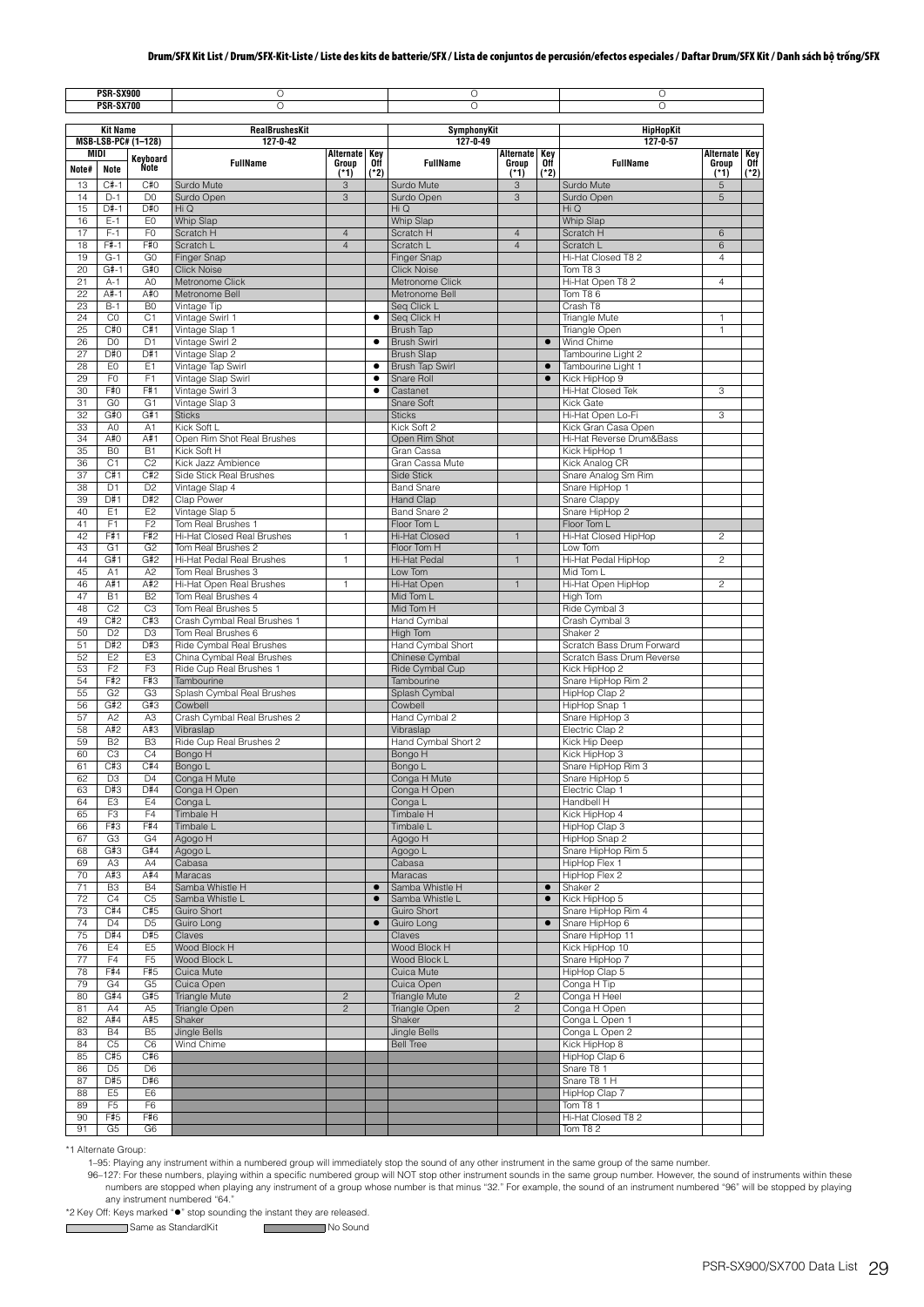|          | <b>PSR-SX900</b><br><b>PSR-SX700</b> |                                  | Ō<br>$\circ$                           |                                    |        | O<br>$\circ$                       |                                      |                | O<br>$\circ$                         |                                  |                | $\circ$<br>$\circ$                      |                                  |                        |
|----------|--------------------------------------|----------------------------------|----------------------------------------|------------------------------------|--------|------------------------------------|--------------------------------------|----------------|--------------------------------------|----------------------------------|----------------|-----------------------------------------|----------------------------------|------------------------|
|          | <b>Kit Name</b>                      |                                  | <b>BreakKit</b>                        |                                    |        | AnalogT8Kit                        |                                      |                | AnalogT9Kit                          |                                  |                | <b>HouseKit</b>                         |                                  |                        |
|          | MIDI                                 | MSB-LSB-PC# (1-128)              | 127-0-58                               |                                    |        | 127-0-59                           |                                      |                | 127-0-60                             | <b>Alternate Key</b>             |                | $127 - 0 - 61$                          | <b>Alternate Key</b>             |                        |
| Note#    | <b>Note</b>                          | Keyboard<br>Note                 | <b>FullName</b>                        | Alternate Key<br>Group Off<br>(*1) | $(*2)$ | <b>FullName</b>                    | Alternate Key<br>Group Off<br>$(*1)$ | $(*2)$         | <b>FullName</b>                      | Group<br>$(*1)$                  | 0ff<br>$(*2)$  | <b>FullName</b>                         | Group<br>$(*1)$                  | 0ff<br>$(*2)$          |
| 13       | $C#-1$                               | C#0                              | Surdo Mute                             | 3                                  |        | Surdo Mute                         | 3                                    |                | Surdo Mute                           | 3                                |                | W Kick                                  |                                  | ٠                      |
| 14<br>15 | $D-1$<br>D#-1                        | D <sub>0</sub><br>D#0            | Surdo Open<br>Hi Q                     | 3                                  |        | Surdo Open<br>Hi Q                 | 3                                    |                | Surdo Open<br>Hi Q                   | 3                                |                | Disco Fx<br>White Noise Down 1          |                                  | $\bullet$<br>$\bullet$ |
| 16       | $E-1$                                | E <sub>0</sub>                   | Whip Slap                              |                                    |        | <b>Whip Slap</b>                   |                                      |                | <b>Whip Slap</b>                     |                                  |                | Pink Noise Down 1                       |                                  | ٠                      |
| 17<br>18 | $F-1$<br>$F# - 1$                    | F <sub>0</sub><br>F#0            | Scratch H<br>Scratch L                 | $\overline{4}$<br>$\overline{4}$   |        | Scratch H<br>Scratch L             | $\overline{4}$<br>$\overline{4}$     |                | Scratch H<br>Scratch L               | $\overline{4}$<br>$\overline{4}$ |                | White Noise Down 2<br>Pink Noise Down 2 | $\overline{4}$<br>$\overline{4}$ | $\bullet$<br>٠         |
| 19       | $G-1$                                | G <sub>0</sub>                   | Finger Snap                            |                                    |        | Snare Hammer                       |                                      |                | Snare Drum&Bass 1                    |                                  |                | White Noise Up 2                        |                                  | ٠                      |
| 20       | $G#-1$                               | G#0                              | Snare Break 8                          |                                    |        | Kick Zap Hard                      |                                      |                | Kick Break 2                         |                                  |                | White Noise Up 1                        |                                  | $\bullet$              |
| 21<br>22 | $A-1$<br>$A# - 1$                    | A <sub>0</sub><br>A#O            | Snare Break 9<br>Hi-Hat Closed Break 1 |                                    | ٠      | Snare Garg L<br>Kick Tek Power     |                                      |                | Snare Distortion<br>Kick Tek Power   |                                  |                | Pink Noise Up<br>White Noise Up Release |                                  | $\bullet$<br>٠         |
| 23       | $B-1$                                | B <sub>0</sub>                   | Hi-Hat Closed Break 2                  |                                    | ٠      | <b>Kick Slimv</b>                  |                                      |                | Kick Distortion RM                   |                                  |                | Pink Noise Up Release                   |                                  | ٠                      |
| 24<br>25 | CO<br>C#O                            | C <sub>1</sub><br>C#1            | Kick Break Deep<br>Snare Hip           |                                    |        | Kick T84<br>Snare Analog CR        |                                      |                | Kick T92<br>Snare Analog CR          |                                  |                | Kick T94<br>Snare T8 Rim                |                                  |                        |
| 26       | D <sub>0</sub>                       | D <sub>1</sub>                   | Snare Lo-Fi                            |                                    |        | Snare T87                          |                                      |                | Snare T95                            |                                  |                | Snare T8 5                              |                                  |                        |
| 27       | D#O                                  | D#1                              | Snare Clappy                           |                                    |        | Snare Clap Analog                  |                                      |                | Clap Analog Sm                       |                                  |                | Hand Clap                               |                                  |                        |
| 28<br>29 | E <sub>0</sub><br>F <sub>0</sub>     | E1<br>F <sub>1</sub>             | Snare LdwH Mono<br>Snare Rock Roll     |                                    | ٠      | Snare T86<br>Tom T85               |                                      |                | Snare T9 Gate 1<br>Snare Rock Roll   |                                  | $\bullet$      | Snare Garg L<br>Snare Roll              |                                  | $\bullet$              |
| 30       | F#0                                  | F#1                              | Snare Gate 1                           |                                    |        | Snare T8 5                         |                                      |                | Snare T93                            |                                  |                | Snare T93                               |                                  |                        |
| 31       | G <sub>0</sub>                       | G <sub>1</sub>                   | Snare Mid                              |                                    |        | Kick T83                           |                                      |                | Snare T9 4                           |                                  |                | Snare T8 1                              |                                  |                        |
| 32<br>33 | G#0<br>A <sub>0</sub>                | G#1<br>A1                        | Snare Break Rim<br>Kick Break Heavy    |                                    |        | Snare T8 4<br>Kick T82             |                                      |                | Snare T9 Gate 2<br>Kick T94          |                                  |                | Snare T95<br>Kick T9 1                  |                                  |                        |
| 34       | A#0                                  | A#1                              | Snare Hip Rim 4                        |                                    |        | Snare T83                          |                                      |                | Snare T96                            |                                  |                | Snare T9 Gate                           |                                  |                        |
| 35<br>36 | B <sub>0</sub><br>C <sub>1</sub>     | <b>B1</b><br>C <sub>2</sub>      | Kick Break 2<br>Kick Break 1           |                                    |        | <b>T8 Kick Bass</b>                |                                      |                | Kick T9 1<br>Kick T93                |                                  |                | Kick T92<br>Kick T95                    |                                  |                        |
| 37       | C#1                                  | C#2                              | Snare Hip Rim 1                        |                                    |        | Kick T8 1<br>Snare T8 Rim          |                                      |                | Snare T9 Rim                         |                                  |                | Snare T9 Rim                            |                                  |                        |
| 38       | D <sub>1</sub>                       | D <sub>2</sub>                   | Snare Break 3                          |                                    |        | Snare T8 2                         |                                      |                | Snare T9 1                           |                                  |                | Snare T9 1                              |                                  |                        |
| 39<br>40 | D#1<br>E <sub>1</sub>                | D#2<br>E <sub>2</sub>            | Snare Break 1<br>Snare Break 2         |                                    |        | Clap T9<br>Snare T8 1              |                                      |                | Clap T9<br>Snare T9 2                |                                  |                | Clap T9<br>Snare T9 2                   |                                  |                        |
| 41       | F1                                   | F <sub>2</sub>                   | Tom Break 1                            |                                    |        | Tom T8 1                           |                                      |                | Tom T9 1                             |                                  |                | Tom T9 1                                |                                  |                        |
| 42       | F#1                                  | F#2                              | Hi-Hat Closed Rock Soft                | $\mathbf{1}$                       |        | Hi-Hat Closed T8                   | $\mathbf{1}$                         |                | Hi-Hat Closed T9                     | $\mathbf{1}$                     |                | Hi-Hat Closed T8                        | $\mathbf{1}$                     |                        |
| 43<br>44 | G <sub>1</sub><br>G#1                | G <sub>2</sub><br>G#2            | Tom Break 2<br>Hi-Hat Pedal Rock       | $\mathbf{1}$                       |        | <b>Tom T8 2</b><br>Hi-Hat Pedal T8 | $\mathbf{1}$                         |                | Tom T9 2<br>Hi-Hat Pedal T9          | 1                                |                | Tom T9 2<br>Hi-Hat Pedal T9             | $\mathbf{1}$                     |                        |
| 45       | A1                                   | A <sub>2</sub>                   | Tom Break 3                            |                                    |        | Tom T83                            |                                      |                | Tom T93                              |                                  |                | Tom T93                                 |                                  |                        |
| 46       | A#1                                  | A#2                              | Hi-Hat Half Open Rock                  | $\mathbf{1}$                       |        | Hi-Hat Open T8                     | $\mathbf{1}$                         |                | Hi-Hat Open T9                       | 1                                |                | Hi-Hat Open T9                          | $\mathbf{1}$                     |                        |
| 47<br>48 | <b>B1</b><br>C <sub>2</sub>          | B <sub>2</sub><br>C <sub>3</sub> | Tom Break 4<br>Tom Break 5             |                                    |        | <b>Tom T8 4</b><br>Tom T8 6        |                                      |                | Tom T9 4<br>Tom T9 5                 |                                  |                | Tom T9 4<br>Tom T9 5                    |                                  |                        |
| 49       | C#2                                  | C#3                              | Crash Cymbal 1                         |                                    |        | Crash Cymbal T8                    |                                      |                | Crash Cymbal T9                      |                                  |                | Crash Cymbal T9                         |                                  |                        |
| 50       | D <sub>2</sub><br>D#2                | D <sub>3</sub>                   | Tom Break 6                            |                                    |        | Tom T87                            |                                      |                | Tom T9 6                             |                                  |                | Tom T9 6                                |                                  |                        |
| 51<br>52 | E <sub>2</sub>                       | D#3<br>E <sub>3</sub>            | Ride Cymbal 3<br>China Cymbal 2        |                                    |        | Ride Cymbal T9<br>China Cymbal 2   |                                      |                | Ride Cymbal T9<br>China Cymbal 2     |                                  |                | Ride Cymbal T9<br>Crash Cymbal 4        |                                  |                        |
| 53       | F <sub>2</sub>                       | F <sub>3</sub>                   | Ride Cymbal Cup 2                      |                                    |        | Ride Cymbal Cup 2                  |                                      |                | Ride Cymbal Cup 2                    |                                  |                | Ride Cymbal Cup 2                       |                                  |                        |
| 54<br>55 | F#2<br>G <sub>2</sub>                | F#3<br>G <sub>3</sub>            | Tambourine 1 Hit<br>Splash Cymbal 2    |                                    |        | Tambourine RX5<br>Splash Cymbal    |                                      |                | Tambourine RX5<br>Splash Cymbal 2    |                                  |                | Tambourine Hit<br>Splash Cymbal 2       |                                  |                        |
| 56       | G#2                                  | G#3                              | Cowbell 1                              |                                    |        | Cowbell T8                         |                                      |                | Cowbell 1                            |                                  |                | Cowbell 1                               |                                  |                        |
| 57       | A <sub>2</sub>                       | A <sub>3</sub>                   | Crash Cymbal 2                         |                                    |        | Crash Cymbal 4                     |                                      |                | Crash Cymbal 4                       |                                  |                | Crash Cymbal 2                          |                                  |                        |
| 58<br>59 | A#2<br>B <sub>2</sub>                | A#3<br>B <sub>3</sub>            | Cowbell RX11<br>Ride Cymbal 2          |                                    |        | Vibraslap<br>Ride Cymbal 3         |                                      |                | Cowbell T8<br>Ride Cymbal 3          |                                  |                | Cowbell T8<br>Ride Cymbal 3             |                                  |                        |
| 60       | C <sub>3</sub>                       | C <sub>4</sub>                   | Bongo H                                |                                    |        | Conga T85                          |                                      |                | Conga T85                            |                                  |                | Bongo H Open One Finger                 |                                  |                        |
| 61       | C#3                                  | C#4                              | Bongo L                                |                                    |        | Conga T84                          |                                      |                | Conga T84                            |                                  |                | Bongo L Open Three Finger               |                                  |                        |
| 62<br>63 | D <sub>3</sub><br>D#3                | D4<br>D#4                        | Conga H Tip<br>Conga H Open Slap       |                                    |        | Conga T83<br>Conga T82             |                                      |                | Conga Tip<br>Conga Open Slap         |                                  |                | Conga H Tip<br>Conga H Slap Open        |                                  |                        |
| 64       | E <sub>3</sub>                       | E4                               | Conga H Open                           |                                    |        | Conga T8 1                         |                                      |                | Conga Open                           |                                  |                | Conga H Open 2                          |                                  |                        |
| 65       | F <sub>3</sub>                       | F <sub>4</sub>                   | Bongo 2 H                              |                                    |        | Timbale H<br>Timbale L             |                                      |                | <b>Timbale H</b><br><b>Timbale L</b> |                                  |                | Timbale H                               |                                  |                        |
| 66<br>67 | F#3<br>G <sub>3</sub>                | F#4<br>G4                        | Bongo 2 L<br>Conga Open                |                                    |        | Glass H                            |                                      |                | Analog Click                         |                                  |                | Timbale L<br>Agogo H                    |                                  |                        |
| 68       | G#3                                  | G#4                              | Agogo L                                |                                    |        | Glass L                            |                                      |                | Conga T81                            |                                  |                | Agogo L                                 |                                  |                        |
| 69<br>70 | A <sub>3</sub><br>A#3                | A4<br>A#4                        | Cabasa<br>Maracas Slur                 |                                    |        | Cabasa<br>Maracas T8               |                                      |                | Cabasa<br>Maracas Slur 2             |                                  |                | Cabasa<br>Maracas Slur 2                |                                  |                        |
| 71       | B <sub>3</sub>                       | <b>B4</b>                        | Timbale H                              |                                    |        | Fx Gun 2                           |                                      | ٠              | Fx Gun 2                             |                                  | $\bullet$      | Vox Drum L                              |                                  |                        |
| 72       | C <sub>4</sub>                       | C <sub>5</sub>                   | Timbale L                              |                                    |        | Fx Gun 1                           |                                      | ٠              | Fx Gun 1                             |                                  | $\bullet$      | Vox Drum H                              |                                  |                        |
| 73<br>74 | C#4<br>D <sub>4</sub>                | C#5<br>D <sub>5</sub>            | Scratch H 3<br>Scratch Down            |                                    | ٠<br>٠ | Analog Shaker H<br>Analog Shaker L |                                      | ٠<br>$\bullet$ | Scratch H 3<br>Scratch Down          |                                  | ٠<br>$\bullet$ | Guiro Short<br>Guiro Long               |                                  | $\bullet$              |
| 75       | D#4                                  | D#5                              | Claves                                 |                                    |        | Claves T8                          |                                      |                | Hi Q 3                               |                                  |                | Claves                                  |                                  |                        |
| 76       | E4                                   | E <sub>5</sub>                   | Wood Block H                           |                                    |        | Hi Q 1                             |                                      |                | HiQ1                                 |                                  |                | Wood Block H                            |                                  |                        |
| 77<br>78 | F4<br>F#4                            | F <sub>5</sub><br>F#5            | Wood Block L<br>Scratch H 2            |                                    |        | Hi Q 2<br>Scratch H <sub>2</sub>   |                                      |                | Hi Q 2<br>Scratch H 2                |                                  |                | Wood Block L<br>Cuica H                 |                                  |                        |
| 79       | G <sub>4</sub>                       | G <sub>5</sub>                   | Scratch L 2                            |                                    |        | Scratch L 2                        |                                      |                | Scratch L 2                          |                                  |                | Cuica L                                 |                                  |                        |
| 80       | G#4                                  | G#5                              | Triangle Mute                          | $\sqrt{2}$                         |        | <b>Triangle Mute</b>               | $\overline{c}$                       |                | <b>Triangle Mute</b>                 | $\overline{c}$                   |                | <b>Triangle Mute</b>                    | $\overline{c}$                   |                        |
| 81<br>82 | A4<br>A#4                            | A <sub>5</sub><br>A#5            | Triangle Open<br>Kick Break 3          | $\overline{c}$                     |        | Triangle Open<br>Analog Shaker     | $\overline{c}$                       |                | Triangle Open<br>Analog Shaker       | $\overline{c}$                   |                | Triangle Open<br>Analog Shaker          | $\overline{c}$                   |                        |
| 83       | <b>B4</b>                            | B <sub>5</sub>                   | Kick Break 4                           |                                    |        | Sleigh Bells                       |                                      |                | Jingle Bells                         |                                  |                | Jingle Bells                            |                                  |                        |
| 84<br>85 | C <sub>5</sub><br>C#5                | C <sub>6</sub><br>C#6            | Kick Break 5<br>Kick Break 6           |                                    | ٠      | Wind Chime<br>Snare Hip 1          |                                      |                | Wind Chime<br>Snare Piccolo          |                                  |                | Wind Chime<br>Snare Break Roll          |                                  |                        |
| 86       | D <sub>5</sub>                       | D <sub>6</sub>                   | Kick Break 7                           |                                    |        | Snare Hip 2                        |                                      |                | Snare T87                            |                                  |                | Noise Burst                             |                                  |                        |
| 87       | D#5                                  | D#6                              | Hi-Hat Closed Break 3                  |                                    |        | Snare Hip Gate                     |                                      |                | SnareRckRollDist                     |                                  |                | Vox Bell                                |                                  |                        |
| 88<br>89 | E <sub>5</sub><br>F <sub>5</sub>     | E6<br>F <sub>6</sub>             | Snare Break 4<br>Snare Break 5         |                                    |        | Snare Break 1<br>Kick Blip         |                                      |                | Snare Brush Mute<br>Kick Blip Hard   |                                  |                | Snare R&B 1<br>Vox Alk                  |                                  |                        |
| 90       | F#5                                  | F#6                              | Snare Break 6                          |                                    |        | Snare Fx 1                         |                                      |                | Snare Jungle 1                       |                                  |                | Udu High                                |                                  |                        |
| 91       | G <sub>5</sub>                       | G <sub>6</sub>                   | Snare Break 7                          |                                    |        | Kick Fx Hammer                     |                                      |                | Kick Sustain                         |                                  |                | <b>Filter Kick</b>                      |                                  |                        |

\*1 Alternate Group:

1–95: Playing any instrument within a numbered group will immediately stop the sound of any other instrument in the same group of the same number.

96-127: For these numbers, playing within a specific numbered group will NOT stop other instrument sounds in the same group number. However, the sound of instruments within these numbers are stopped when playing any instru

\*2 Key Off: Keys marked "" stop sounding the instant they are released.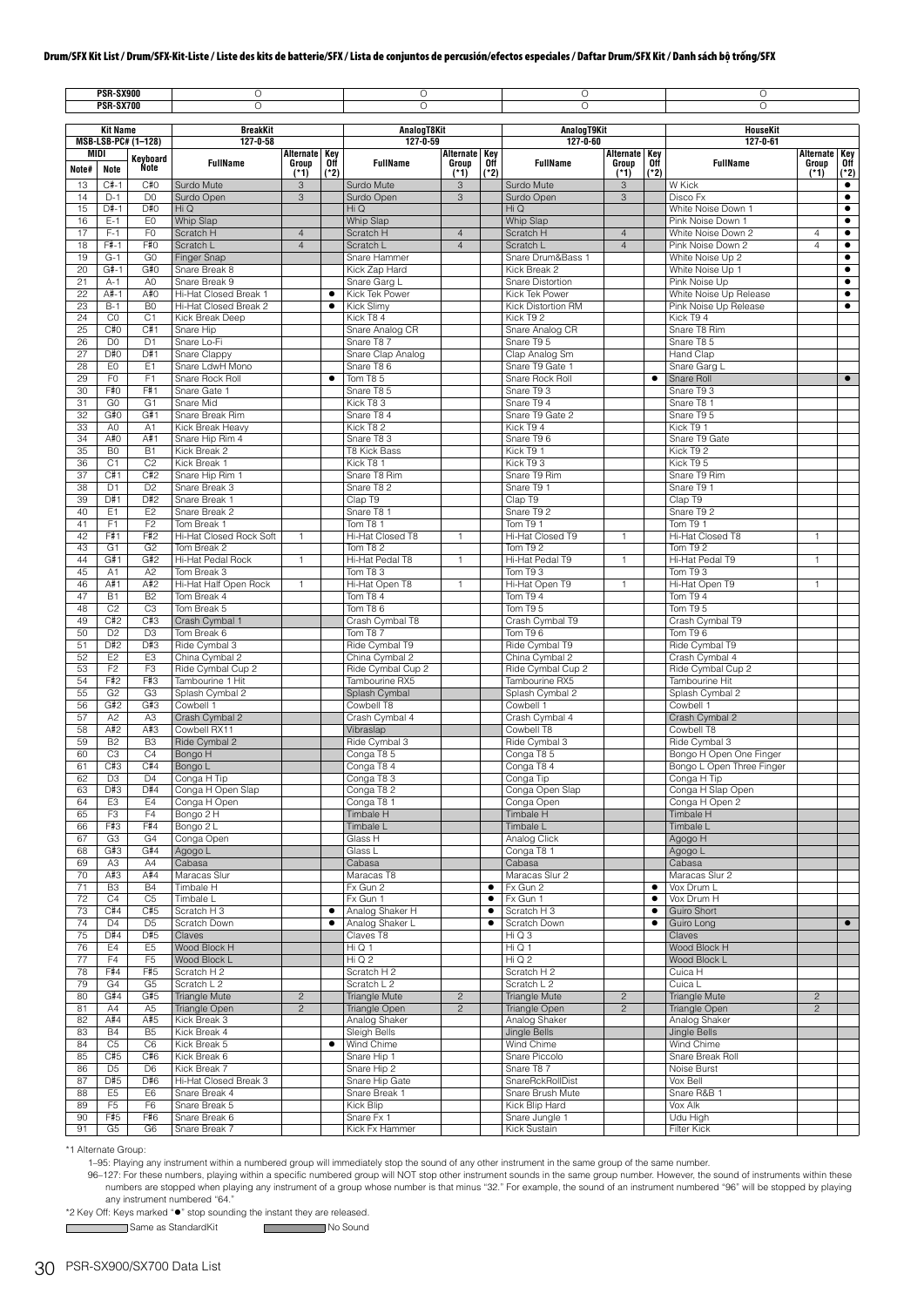|          | <b>PSR-SX900</b>                 |                                  | O<br>$\overline{O}$                     |                 |               | $\circ$                                  |                                      |           | O                                        |                 |               | O                                                |                                         |           |
|----------|----------------------------------|----------------------------------|-----------------------------------------|-----------------|---------------|------------------------------------------|--------------------------------------|-----------|------------------------------------------|-----------------|---------------|--------------------------------------------------|-----------------------------------------|-----------|
|          | <b>PSR-SX700</b>                 |                                  |                                         |                 |               | à.                                       |                                      |           | ÷,                                       |                 |               | ÷.                                               |                                         |           |
|          | <b>Kit Name</b>                  |                                  | <b>DrumMachine</b>                      |                 |               | 80sPopKit                                |                                      |           | 80sR&B Kit                               |                 |               | <b>DubstepKit</b>                                |                                         |           |
| MIDI     |                                  | MSB-LSB-PC# (1-128)              | 127-0-62                                | Alternate Key   |               | $127 - 0 - 67$                           |                                      |           | 127-0-68                                 | Alternate Key   |               | 127-0-69                                         |                                         |           |
| Note#    | Note                             | Keyboard<br><b>Note</b>          | <b>FullName</b>                         | Group<br>$(*1)$ | 0ff<br>$(*2)$ | <b>FullName</b>                          | Alternate Key<br>Group Off<br>$(*1)$ | $(*2)$    | <b>FullName</b>                          | Group<br>$(*1)$ | 0ff<br>$(*2)$ | <b>FullName</b>                                  | Alternate Key<br>Group Off<br>(*1) (*2) |           |
| 13       | $C#-1$                           | C#0                              | Surdo Mute                              | 3               |               | Hi-Hat 2 Closed 81P                      | 3                                    |           | Hi-Hat 3 Closed 80R                      | 3               |               | Kick 4 DS                                        |                                         |           |
| 14<br>15 | $D-1$<br>$D#-1$                  | D <sub>0</sub><br>D#0            | Surdo Open<br>Hi Q                      | 3               |               | Hi-Hat 2 Open 81P<br>Hi-Hat 3 Closed 81P | 3<br>5                               |           | Hi-Hat 3 Open 80R<br>Hi-Hat 1 Closed 80R | 3<br>5          |               | Kick 5 DS<br>Digital DS                          |                                         | $\bullet$ |
| 16       | $E-1$                            | E <sub>0</sub>                   | Whip Slap                               |                 |               | Hi-Hat 3 Open 81P                        | $\,$ 5 $\,$                          |           | Hi-Hat 1 Open 80R                        | 5               |               | Pink Noise Down 1                                |                                         | $\bullet$ |
| 17       | $F-1$                            | F <sub>0</sub>                   | Scratch H                               | $\overline{4}$  |               | Hi-Hat 1 Closed 83P                      | $\overline{4}$                       |           | Hi-Hat 3 Closed 81R                      | $\overline{4}$  |               | White Noise Down 2                               |                                         | $\bullet$ |
| 18       | $F# - 1$                         | F#0                              | Scratch L                               | $\overline{4}$  |               | Hi-Hat 1 Open 83P                        | $\overline{4}$                       |           | Hi-Hat 3 Open 81R                        | $\overline{4}$  |               | Pink Noise Down 2                                |                                         | $\bullet$ |
| 19       | $G-1$                            | G <sub>0</sub>                   | Snare Drum&Bass 1                       |                 |               | Clap 183P                                |                                      |           | Hi-Hat 1 Closed 81R                      | 6               |               | Boomer DS                                        |                                         | $\bullet$ |
| 20       | $G#-1$                           | G#0                              | Kick Break 2                            |                 |               | Clap 4 81P                               |                                      |           | Hi-Hat 1 Open 81R                        | 6               |               | Synth Scratch DS                                 |                                         | $\bullet$ |
| 21       | $A-1$                            | A <sub>0</sub>                   | Snare Distortion                        |                 |               | Metronome 2 83P                          |                                      |           | Metronome 2 81R                          |                 |               | Bouncer DS                                       |                                         | $\bullet$ |
| 22<br>23 | A#-1<br>$B-1$                    | A#0<br>B <sub>0</sub>            | Kick Tek Power<br>Kick Distortion RM    |                 |               | Metronome 1 83P<br>Side Stick 183P       |                                      |           | Metronome 181R<br>Side Stick 5 81R       |                 |               | Tin Cowbell DS<br>Reverse Flanger Snare DS       |                                         | $\bullet$ |
| 24       | C <sub>0</sub>                   | C <sub>1</sub>                   | Bass Drum Hard Long                     |                 |               | Kick 283P                                |                                      | $\bullet$ | Kick 481R                                |                 | $\bullet$     | Kick 13 DS                                       |                                         |           |
| 25       | C#0                              | C#1                              | Bass Drum Tek Power                     |                 |               | Side Stick 3 82P                         |                                      |           | Side Stick 2 81R                         |                 |               | Snare 3 DS                                       |                                         |           |
| 26       | D <sub>0</sub>                   | D <sub>1</sub>                   | Bass Drum Distortion 5                  |                 |               | Clap 1 82P                               |                                      |           | Clap 5 81R                               |                 |               | Clap 4 DS                                        |                                         |           |
| 27       | D#0                              | D#1                              | Bass Drum Distortion 3                  |                 |               | Clap 281P                                |                                      |           | Clap 281R                                |                 |               | Snare 4 DS                                       |                                         |           |
| 28       | E <sub>0</sub>                   | E1                               | Bass Drum Distortion 1                  |                 | ٠             | Side Stick 4 81P                         |                                      |           | Clap 3 80R                               |                 |               | Snare 11 DS                                      |                                         | $\bullet$ |
| 29<br>30 | F <sub>0</sub><br>F#0            | F <sub>1</sub><br>F#1            | Bass Drum Drum&Bass 1<br>Bass Drum Blip |                 |               | Side Stick 2 81P<br>Snare 481P           |                                      |           | Side Stick 5 80R<br>Clap 5 80R           |                 |               | Snare 5 DS<br>Snare T9 3                         |                                         |           |
| 31       | G <sub>0</sub>                   | G <sub>1</sub>                   | Bass Drum Analog Sm                     |                 |               | Snare 381P                               |                                      |           | Snare 4 81R                              |                 |               | Snare 6 DS                                       |                                         |           |
| 32       | G#0                              | G#1                              | Kick T82                                |                 |               | Snare 183P                               |                                      |           | Side Stick 4 80R                         |                 |               | Clap 3 DS                                        |                                         |           |
| 33       | A <sub>0</sub>                   | A <sub>1</sub>                   | Kick T83                                |                 |               | Kick 2 81P                               |                                      |           | Kick 281R                                |                 |               | Kick 2 DS                                        |                                         | $\bullet$ |
| 34       | A#0                              | A#1                              | Kick T9 HD 3                            |                 |               | Snare 2 83P                              |                                      |           | Snare 3 81R                              |                 |               | Clap 2 DS                                        |                                         |           |
| 35       | B <sub>0</sub>                   | <b>B1</b>                        | Kick T9 2                               |                 |               | Kick 1 83P                               |                                      |           | Kick 2 80R                               |                 |               | Kick 3 DS                                        |                                         |           |
| 36       | C1                               | C <sub>2</sub>                   | Kick T94                                |                 |               | Kick 182P                                |                                      |           | Kick 1 80R<br>Side Stick 1 80R           |                 |               | Kick 1 DS                                        |                                         | $\bullet$ |
| 37<br>38 | C#1<br>D <sub>1</sub>            | C#2<br>D <sub>2</sub>            | Snare T9 Rim<br>Snare T9 1              |                 |               | Side Stick 1 82P<br>Snare 2 82P          |                                      |           | Snare 3 80R                              |                 |               | Rim Shot 1 DS<br>Snare 1 DS                      |                                         |           |
| 39       | D#1                              | D#2                              | Clap T9                                 |                 |               | Clap 1 Pitch Up 82P                      |                                      |           | Clap 2 80R                               |                 |               | Clap 1 DS                                        |                                         |           |
| 40       | E <sub>1</sub>                   | E <sub>2</sub>                   | Snare T9 4                              |                 |               | Snare 1 82P                              |                                      |           | Snare 2 80R                              |                 |               | Snare 2 DS                                       |                                         |           |
| 41       | F <sub>1</sub>                   | F <sub>2</sub>                   | Tom T9 1                                |                 |               | Tom A6 82P                               |                                      |           | <b>Tom A6 81R</b>                        |                 |               | Tom T9 1                                         |                                         |           |
| 42       | F#1                              | F#2                              | Hi-Hat Closed T9                        | $\mathbf{1}$    |               | Hi-Hat 1 Closed 82P                      | $\mathbf{1}$                         | $\bullet$ | Hi-Hat 2 Closed 81R                      | $\mathbf{1}$    | $\bullet$     | Hi-Hat Closed 1 DS                               | $\mathbf{1}$                            |           |
| 43       | G <sub>1</sub>                   | G <sub>2</sub>                   | Tom T92                                 |                 |               | Tom A5 82P                               |                                      |           | <b>Tom A5 81R</b>                        |                 |               | <b>Tom T9 2</b>                                  |                                         |           |
| 44<br>45 | G#1<br>A1                        | G#2<br>A <sub>2</sub>            | Hi-Hat Pedal T9<br>Tom T93              | $\mathbf{1}$    |               | Hi-Hat 1 Pedal 82P<br>Tom A4 82P         | $\mathbf{1}$                         |           | Hi-Hat 2 Pedal 81R<br>Tom A4 81R         | $\mathbf{1}$    |               | Hi-Hat Pedal 1 DS<br>Tom T93                     | $\mathbf{1}$                            |           |
| 46       | A#1                              | A#2                              | Hi-Hat Open T9                          | $\mathbf{1}$    |               | Hi-Hat 1 Open 82P                        | $\mathbf{1}$                         |           | Hi-Hat 2 Open 81R                        | $\mathbf{1}$    |               | Hi-Hat Open 1 DS                                 | $\mathbf{1}$                            |           |
| 47       | <b>B1</b>                        | B <sub>2</sub>                   | Tom T9 4                                |                 |               | Tom A3 82P                               |                                      |           | Tom A3 81R                               |                 |               | Tom T9 4                                         |                                         |           |
| 48       | C <sub>2</sub>                   | C <sub>3</sub>                   | Tom T9 5                                |                 |               | Tom A2 82P                               |                                      |           | Tom A2 81R                               |                 |               | Tom T9 5                                         |                                         |           |
| 49       | C#2                              | C#3                              | Crash Cymbal T9                         |                 |               | Crash Cymbal PD 1                        |                                      |           | Crash Cymbal 181R                        |                 |               | Crash Cymbal T9                                  |                                         |           |
| 50       | D <sub>2</sub>                   | D <sub>3</sub>                   | Conga T8 1                              |                 |               | Tom A1 82P                               |                                      |           | Tom A181R                                |                 |               | Tom T <sub>96</sub>                              |                                         |           |
| 51       | D#2                              | D#3                              | Ride Cymbal T9                          |                 |               | Ride 1 82P                               |                                      |           | Ride 181R                                |                 |               | Ride Cymbal T9                                   |                                         |           |
| 52<br>53 | E <sub>2</sub><br>F <sub>2</sub> | E <sub>3</sub><br>F <sub>3</sub> | Conga T8 2<br>Analog Click              |                 |               | China Cymbal 82P<br>Ride Bell 82P        |                                      |           | China Cymbal 81R<br>Ride Bell 80R        |                 |               | Crash Cymbal 4<br>Ride Cymbal Cup 2              |                                         |           |
| 54       | F#2                              | F#3                              | Claves T8 1                             |                 |               | Tambourine 82P                           |                                      |           | Tambourine 80R                           |                 |               | Tambourine 82P                                   |                                         |           |
| 55       | G <sub>2</sub>                   | G <sub>3</sub>                   | Maracas T8                              |                 |               | Splash Cymbal 82P                        |                                      |           | Splash Cymbal 80R                        |                 |               | Splash Cymbal 2                                  |                                         |           |
| 56       | G#2                              | G#3                              | Tambourine Analog CR                    |                 |               | Cowbell 82P                              |                                      |           | Cowbell 80R                              |                 |               | Cowbell 82P                                      |                                         |           |
| 57       | A <sub>2</sub>                   | A <sub>3</sub>                   | Analog Shaker                           |                 |               | Crash Cymbal PD 2                        |                                      |           | Crash Cymbal 2 81R                       |                 |               | Crash Cymbal 2                                   |                                         |           |
| 58       | A#2                              | A#3                              | Cowbell T8                              |                 |               | Cowbell T8                               |                                      |           | Vibraslap                                |                 |               | Cowbell T8                                       |                                         |           |
| 59<br>60 | B <sub>2</sub><br>C <sub>3</sub> | B <sub>3</sub><br>C <sub>4</sub> | Cowbell Analog CR<br>Snare T8 1         |                 |               | Ride 2 82P                               |                                      |           | Crash Cymbal RD 1                        |                 |               | Ride Cymbal 3                                    |                                         |           |
| 61       | C#3                              | C#4                              | Snare T8 2                              |                 |               | Bongo H 82P<br>Bongo L 82P               |                                      |           | Bongo H 80R<br>Bongo L 80R               |                 |               | Bongo H 82P<br>Bongo L 82P                       |                                         |           |
| 62       | D <sub>3</sub>                   | D <sub>4</sub>                   | Snare T8 3                              |                 |               | Conga Mute 82P                           |                                      |           | Conga Mute 80R                           |                 |               | Conga Mute 82P                                   |                                         |           |
| 63       | D#3                              | D#4                              | Snare Analog CR                         |                 |               | Conga H 82P                              |                                      |           | Conga H 80R                              |                 |               | Conga H 82P                                      |                                         |           |
| 64       | E <sub>3</sub>                   | E4                               | Snare Jungle 1                          |                 |               | Conga L 82P                              |                                      |           | Conga L 80R                              |                 |               | Conga L 82P                                      |                                         |           |
| 65       | F <sub>3</sub>                   | F <sub>4</sub>                   | Snare Drum&Bass 2                       |                 |               | Timbale H                                |                                      |           | Timbale H                                |                 |               | Timbale H                                        |                                         |           |
| 66       | F#3                              | F#4                              | Snare Hip 1                             |                 |               | Timbale L                                |                                      |           | Timbale L                                |                 |               | Timbale L                                        |                                         |           |
| 67<br>68 | G <sub>3</sub><br>G#3            | G4<br>G#4                        | Snare R&B 1<br>Snare R&B 2              |                 |               | Agogo H 82P<br>Agogo L 82P               |                                      |           | Agogo H 80R<br>Agogo L 80R               |                 |               | Cowbell Hi Pitch 82P<br>Cowbell Middle Pitch 82P |                                         |           |
| 69       | A3                               | A4                               | Snare Hip 1                             |                 |               | Cabasa 82P                               |                                      |           | Cabasa 80R                               |                 |               | Cabasa 81P                                       |                                         |           |
| 70       | A#3                              | A#4                              | Snare Wood                              |                 |               | Tom B5 83P                               |                                      |           | Tom T81                                  |                 |               | Maracas Slur 2                                   |                                         |           |
| 71       | B <sub>3</sub>                   | <b>B4</b>                        | Snare Timbre                            |                 |               | Tom B4 83P                               |                                      |           | Tom T8 2                                 |                 |               | Vox Drum L                                       |                                         |           |
| 72       | C4                               | C <sub>5</sub>                   | Hi-Hat Closed T8 1                      | 5               |               | Tom B3 83P                               |                                      |           | Tom T83                                  |                 |               | Vox Drum H                                       |                                         |           |
| 73       | C#4                              | C#5                              | Hi-Hat Open T8 1                        | 5               |               | Tom B2 83P                               |                                      |           | Tom T84                                  |                 |               | <b>Guiro Short</b>                               | $\ensuremath{\mathsf{3}}$               |           |
| 74<br>75 | D <sub>4</sub><br>D#4            | D <sub>5</sub><br>D#5            | Hi-Hat Closed T8 2<br>Hi-Hat Open T8 2  | 6<br>6          |               | Tom B1 83P<br>Claves 83P                 |                                      |           | Tom T86<br>Claves T8                     |                 |               | Guiro Long<br>Claves 83P                         | 3                                       | $\bullet$ |
| 76       | E4                               | E <sub>5</sub>                   | Hi-Hat Pedal Acoustic                   | $\overline{7}$  |               | Tom A6 81P                               |                                      |           | Tom A6 80R                               |                 |               | Wood Block H                                     |                                         |           |
| 77       | F4                               | F <sub>5</sub>                   | Hi-Hat Closed Acoustic                  | $\overline{7}$  |               | Tom A5 81P                               |                                      |           | Tom A5 80R                               |                 |               | Wood Block L                                     |                                         |           |
| 78       | F#4                              | F#5                              | Hi-Hat Open Acoustic                    | $\overline{7}$  |               | Tom A4 81P                               |                                      |           | Tom A4 80R                               |                 |               | Hi-Hat Closed 4 DS                               |                                         |           |
| 79       | G4                               | G <sub>5</sub>                   | Hi-Hat Closed Lo-Fi                     | $\overline{c}$  |               | Tom A3 81P                               |                                      |           | Tom A3 80R                               |                 |               | Hi-Hat Closed 5 DS                               |                                         |           |
| 80       | G#4                              | G#5                              | Hi-Hat Open Lo-Fi                       | $\sqrt{2}$      |               | Tom A2 81P                               | $\overline{c}$                       |           | Tom A2 80R                               | $\overline{c}$  |               | <b>Triangle Mute</b>                             | $\sqrt{2}$                              |           |
| 81<br>82 | A4<br>A#4                        | A <sub>5</sub>                   | Hi-Hat Closed Syn                       | 8               |               | Tom A1 81P                               | $\overline{c}$                       |           | Tom A1 80R                               | $\overline{c}$  |               | Triangle Open                                    | $\overline{2}$                          |           |
| 83       | <b>B4</b>                        | A#5<br>B <sub>5</sub>            | Hi-Hat Open Syn<br>Analog Shaker 2      | 8               |               | Cabasa 81P<br>Jingle Bells               |                                      |           | Cabasa 81R                               |                 |               | Hi-Hat Open 3 DS<br>Kick 6 DS                    |                                         |           |
| 84       | C <sub>5</sub>                   | C <sub>6</sub>                   | Tambourine RX5 2                        |                 |               | Wind Chime                               |                                      |           |                                          |                 |               | Kick 7 DS                                        |                                         |           |
| 85       | C#5                              | C#6                              | Tambourine 1 Hit                        |                 |               | Tom B6 80P                               |                                      |           |                                          |                 |               | Kick 8 DS                                        |                                         |           |
| 86       | D <sub>5</sub>                   | D <sub>6</sub>                   | Electric Cowbell                        |                 |               | Tom B5 80P                               |                                      |           |                                          |                 |               | Kick 10 DS                                       |                                         |           |
| 87       | D#5                              | D#6                              | Conga T83                               |                 |               | Tom B4 80P                               |                                      |           |                                          |                 |               | Snare 7 DS                                       |                                         |           |
| 88       | E <sub>5</sub>                   | E <sub>6</sub>                   | Electric Triangle                       |                 |               | Tom B3 80P                               |                                      |           |                                          |                 |               | Snare 8 DS                                       |                                         |           |
| 89<br>90 | F <sub>5</sub><br>F#5            | F <sub>6</sub><br>F#6            | Claves T8 2<br>Analog Shaker 3          |                 |               | Tom B2 80P<br>Tom B1 80P                 |                                      |           |                                          |                 |               | Snare 9 DS<br>Snare 10 DS                        |                                         | $\bullet$ |
| 91       | G5                               | G6                               | Electric Clap 1                         |                 |               |                                          |                                      |           |                                          |                 |               | Filter Kick                                      |                                         |           |
|          |                                  |                                  |                                         |                 |               |                                          |                                      |           |                                          |                 |               |                                                  |                                         |           |

\*1 Alternate Group:

 $\Box$ 

1–95: Playing any instrument within a numbered group will immediately stop the sound of any other instrument in the same group of the same number.

96–127: For these numbers, playing within a specific numbered group will NOT stop other instrument sounds in the same group number. However, the sound of instruments within these numbers are stopped when playing any instr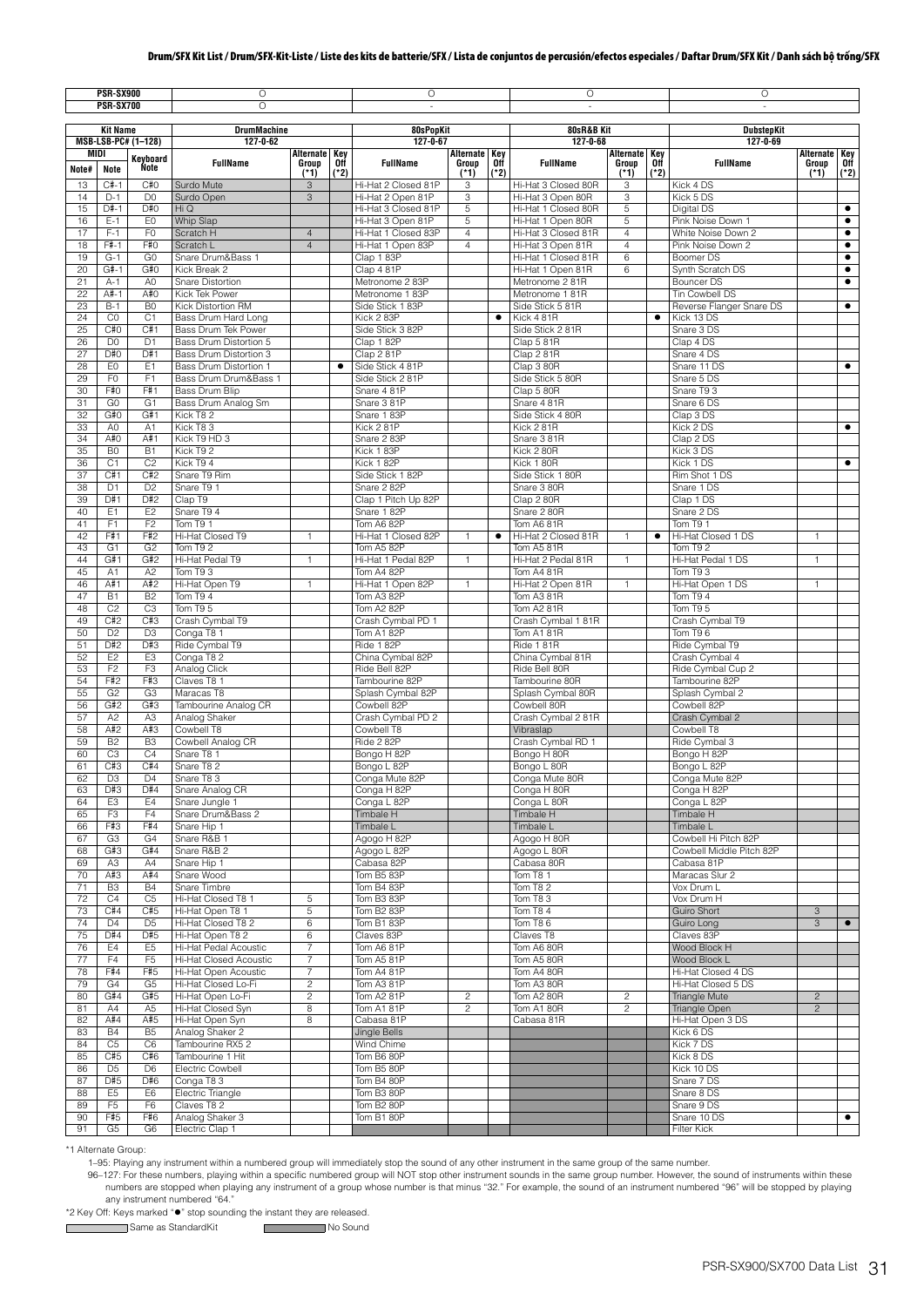|             | PSR-SX900<br><b>PSR-SX700</b> |                                  | Ο                                                    |                                  |                        | Ο                                    |                      |             | Ο                                                    |                 |                    |
|-------------|-------------------------------|----------------------------------|------------------------------------------------------|----------------------------------|------------------------|--------------------------------------|----------------------|-------------|------------------------------------------------------|-----------------|--------------------|
|             | <b>Kit Name</b>               |                                  | <b>EDM Kit</b>                                       |                                  |                        | ElectroKit                           |                      |             | <b>TrapKit</b>                                       |                 |                    |
| <b>MIDI</b> |                               | MSB-LSB-PC# (1-128)              | 127-0-70                                             |                                  |                        | 127-0-71                             | <b>Alternate Key</b> |             | 127-0-72                                             | Alternate       |                    |
| Note#       | Note                          | Keyboard<br><b>Note</b>          | <b>FullName</b>                                      | Alternate Key<br>Group<br>$(*1)$ | 0ff<br>$(*2)$          | <b>FullName</b>                      | Group<br>$(*1)$      | 0ff<br>(*2) | <b>FullName</b>                                      | Group<br>$(*1)$ | Key<br>0ff<br>(*2) |
| 13          | $C#-1$                        | C#0                              | Kick 3 EDM                                           |                                  |                        | Kick 7 EK                            |                      |             | Kick 5 TP                                            |                 | $\bullet$          |
| 14          | $D-1$                         | D <sub>0</sub>                   | Kick 4 EDM                                           |                                  |                        | Kick 8 EK                            |                      |             | Kick 6 TP                                            |                 | $\bullet$          |
| 15<br>16    | $D#-1$<br>$E-1$               | D#0<br>E <sub>0</sub>            | Glitch 4 EDM<br>Snare 12 EDM                         |                                  | $\bullet$              | SFX 13 EK<br>SFX 14 EK               |                      |             | White Noise Down 1<br>Pink Noise Down 1              |                 | $\bullet$          |
| 17          | $F-1$                         | F <sub>0</sub>                   | Snare 3 EDM                                          |                                  |                        | Kick 5 EK                            |                      |             | White Noise Down 2                                   |                 | $\bullet$          |
| 18          | F#-1                          | F#0                              | Snare 4 EDM                                          |                                  |                        | Kick 6 EK                            |                      |             | Pink Noise Down 2                                    |                 | $\bullet$          |
| 19<br>20    | $G-1$<br>$G#-1$               | G <sub>0</sub><br>G#0            | White Noise Up 2<br>Glitch 3 EDM                     |                                  | $\bullet$<br>$\bullet$ | SFX 12 EK<br>SFX 11 EK               |                      | ٠<br>٠      | Finger Snap 1 TP<br>Finger Snap 2 TP                 |                 |                    |
| 21          | $A-1$                         | A <sub>0</sub>                   | Bump EDM                                             |                                  | $\bullet$              | SFX 10 EK                            |                      | $\bullet$   | SFX 1 TP                                             |                 | ٠                  |
| 22          | $A#-1$                        | A#0                              | Reverse Shot EDM                                     |                                  | $\bullet$              | SFX 9 EK                             |                      | ٠           | SFX 2 TP                                             |                 | $\bullet$          |
| 23          | $B-1$                         | B <sub>0</sub>                   | Glitch 5 EDM                                         |                                  | $\bullet$              | SFX 8 EK                             |                      | ٠           | SFX 3 TP                                             |                 | $\bullet$          |
| 24<br>25    | C <sub>0</sub><br>C#O         | C <sub>1</sub><br>C#1            | Kick 15 EDM<br>Snare 7 EDM                           |                                  |                        | Kick 2 EK<br>Snare 2 EK              |                      |             | Kick 11 TP<br>Snare 4 TP                             |                 |                    |
| 26          | D <sub>0</sub>                | D <sub>1</sub>                   | Snare 14 EDM                                         |                                  |                        | Snare 3 EK                           |                      |             | Clap 1 TP                                            |                 |                    |
| 27          | D#0                           | D#1                              | Snare 5 EDM                                          |                                  |                        | Clap 6 EK                            |                      |             | Clap 183P                                            |                 |                    |
| 28          | E <sub>0</sub>                | E1                               | Snare 15 EDM                                         |                                  |                        | Snare 1 EK                           |                      |             | Snare 5 TP                                           |                 |                    |
| 29<br>30    | F <sub>0</sub><br>F#0         | F <sub>1</sub><br>F#1            | Reverse Hit EDM<br>Snare 17 EDM                      |                                  | ٠                      | Snare 4 EK<br>Snare 10 EK            |                      |             | Snare 6 TP<br>Snare T9 3                             |                 |                    |
| 31          | G <sub>0</sub>                | G <sub>1</sub>                   | Snare 2 EDM                                          |                                  |                        | Snare 5 EK                           |                      |             | Snare 3 TP                                           |                 | ٠                  |
| 32          | G#0                           | G#1                              | Snare 1 EDM                                          |                                  |                        | Clap 5 EK                            |                      |             | Clap 2 TP                                            |                 |                    |
| 33          | A <sub>0</sub>                | A1                               | Kick 8 EDM                                           |                                  |                        | Kick 14 EK                           |                      |             | Kick 2 TP                                            |                 | ٠                  |
| 34<br>35    | A#0<br>B <sub>0</sub>         | A#1<br><b>B1</b>                 | Snare 16 EDM<br>Kick 5 EDM                           |                                  |                        | Clap 2 EK<br>Kick 1 EK               |                      |             | Clap 3 TP<br>Kick 1 TP                               |                 | $\bullet$          |
| 36          | C <sub>1</sub>                | C <sub>2</sub>                   | Kick 16 EDM                                          |                                  |                        | Kick 10 EK                           |                      |             | Kick 4 TP                                            |                 |                    |
| 37          | C#1                           | C#2                              | Thump EDM                                            |                                  |                        | Rim Shot 1 EK                        |                      |             | Rim Shot 1 TP                                        |                 |                    |
| 38          | D <sub>1</sub>                | D <sub>2</sub>                   | Snare 9 EDM                                          |                                  |                        | Snare 9 EK                           |                      |             | Snare 1 TP                                           |                 |                    |
| 39<br>40    | D#1<br>E <sub>1</sub>         | D#2<br>E <sub>2</sub>            | Clap 1 EDM<br>Snare 10 EDM                           |                                  |                        | Clap 1 EK<br>Snare T9 1              |                      |             | Clap 5 TP<br>Snare 2 TP                              |                 |                    |
| 41          | F <sub>1</sub>                | F <sub>2</sub>                   | Tom B6 8P                                            |                                  |                        | Tom 1 EK                             |                      |             | Tom 1 TP                                             |                 |                    |
| 42          | F#1                           | F#2                              | Hi-Hat Closed EDM                                    | 1                                |                        | Hi-Hat Closed 1 EK                   | 1                    |             | Hi-Hat Closed 4 TP                                   | 1               |                    |
| 43          | G <sub>1</sub>                | G <sub>2</sub>                   | Tom B5 8P                                            |                                  |                        | Tom 2 EK                             |                      |             | Tom 2 TP                                             |                 |                    |
| 44          | G#1                           | G#2                              | Hi-Hat Shank EDM<br>Tom B4 8P                        | 1                                |                        | Hi-Hat Closed 2 EK                   | $\mathbf{1}$         |             | Hi-Hat Closed 5 TP                                   | 1.              |                    |
| 45<br>46    | A1<br>A#1                     | A2<br>A#2                        | Hi-Hat Open EDM                                      | $\mathbf{1}$                     |                        | Tom 3 EK<br>Hi-Hat Open 4 EK         | 1                    |             | Tom 3 TP<br>Hi-Hat Open 1 TP                         | 1               |                    |
| 47          | <b>B1</b>                     | <b>B2</b>                        | Tom B3 8P                                            |                                  |                        | Tom 4 EK                             |                      |             | Tom 4 TP                                             |                 |                    |
| 48          | C <sub>2</sub>                | C <sub>3</sub>                   | Tom B2 8P                                            |                                  |                        | Tom 5 EK                             |                      |             | Tom 5 TP                                             |                 |                    |
| 49          | C#2                           | C#3                              | Crash Cymbal T9                                      |                                  |                        | Crash Cymbal T9                      |                      |             | Crash Cymbal T9                                      |                 |                    |
| 50<br>51    | D <sub>2</sub><br>D#2         | D <sub>3</sub><br>D#3            | Tom B1 8P<br>Ride Shank EDM                          |                                  |                        | Tom 6 EK<br>Ride Cymbal T9           |                      |             | Tom 6 TP<br>Ride Cymbal T9                           |                 |                    |
| 52          | E <sub>2</sub>                | E <sub>3</sub>                   | Crash Cymbal 4                                       |                                  |                        | Crash Cymbal 4                       |                      |             | Crash Cymbal 4                                       |                 |                    |
| 53          | F <sub>2</sub>                | F <sub>3</sub>                   | Ride Cymbal Cup 2                                    |                                  |                        | Ride Cymbal Cup 2                    |                      |             | Ride Cymbal Cup 2                                    |                 |                    |
| 54          | F#2                           | F#3                              | Tambourine Hit                                       |                                  |                        | Tambourine 82P                       |                      |             | Tambourine Hit                                       |                 |                    |
| 55<br>56    | G <sub>2</sub><br>G#2         | G <sub>3</sub><br>G#3            | Splash Cymbal 2<br>Cowbell 1                         |                                  |                        | Splash Cymbal 2<br>Cowbell 80R       |                      |             | Splash Cymbal 2<br>Cowbell 1 TP                      |                 |                    |
| 57          | A2                            | A <sub>3</sub>                   | Crash Cymbal 2                                       |                                  |                        | Crash Cymbal 2                       |                      |             | Crash Cymbal 2                                       |                 |                    |
| 58          | A#2                           | A#3                              | Cowbell T8                                           |                                  |                        | Cowbell T8                           |                      |             | Cowbell T8                                           |                 |                    |
| 59          | B <sub>2</sub>                | B <sub>3</sub>                   | Ride Cymbal 3                                        |                                  |                        | Ride Cymbal 3                        |                      |             | Ride Cymbal 3                                        |                 |                    |
| 60<br>61    | C <sub>3</sub><br>C#3         | C <sub>4</sub><br>C#4            | Bongo H Open One Finger<br>Bongo L Open Three Finger |                                  |                        | Bongo H 80R<br>Bongo L 80R           |                      |             | Bongo H Open One Finger<br>Bongo L Open Three Finger |                 |                    |
| 62          | D3                            | D4                               | Conga H IIp                                          |                                  |                        | Conga Mute 80R                       |                      |             | Conga H Tip-                                         |                 |                    |
| 63          | D#3                           | D#4                              | Conga H Slap Open                                    |                                  |                        | Conga H 80R                          |                      |             | Conga H Slap Open                                    |                 |                    |
| 64          | E <sub>3</sub>                | E <sub>4</sub>                   | Conga H Open 2                                       |                                  |                        | Conga L 80R                          |                      |             | Conga H Open 2                                       |                 |                    |
| 65<br>66    | F <sub>3</sub><br>F#3         | F4<br>F#4                        | Timbale H<br>Timbale L                               |                                  |                        | <b>Timbale H</b><br>Timbale L        |                      |             | Timbale H<br>Timbale L                               |                 |                    |
| 67          | G <sub>3</sub>                | G <sub>4</sub>                   | Agogo H                                              |                                  |                        | Agogo H 80R                          |                      |             | Agogo H                                              |                 |                    |
| 68          | G#3                           | G#4                              | Agogo L                                              |                                  |                        | Agogo L 80R                          |                      |             | Agogo L                                              |                 |                    |
| 69          | A <sub>3</sub>                | A4                               | Cabasa                                               |                                  |                        | Cabasa 80R                           |                      |             | Cabasa                                               |                 |                    |
| 70<br>71    | A#3<br>B <sub>3</sub>         | A#4<br><b>B4</b>                 | Maracas Slur 2<br>Vox Drum L                         |                                  |                        | Cabasa 81R<br>Vox Drum L             |                      | ٠           | Maracas Slur 2<br>Vox Drum L                         |                 |                    |
| 72          | C <sub>4</sub>                | C <sub>5</sub>                   | Vox Drum H                                           |                                  |                        | Vox Drum H                           |                      |             | Vox Drum H                                           |                 |                    |
| 73          | C#4                           | C#5                              | Guiro Short                                          |                                  |                        | SFX 5 EK                             |                      |             | Guiro Short                                          |                 |                    |
| 74          | D <sub>4</sub>                | D <sub>5</sub>                   | Guiro Long                                           |                                  | $\bullet$              | SFX 4 EK                             |                      | ٠           | Guiro Long                                           |                 | $\bullet$          |
| 75          | D#4                           | D#5                              | Claves                                               |                                  | $\bullet$              | SFX 1 EK                             |                      |             | Cowbell 2 TP                                         |                 |                    |
| 76<br>77    | E4<br>F <sub>4</sub>          | E <sub>5</sub><br>F <sub>5</sub> | Clap 2 EDM<br>Clap 3 EDM                             |                                  |                        | SFX 2 EK<br>SFX 3 EK                 |                      |             | Wood Block H<br>Wood Block L                         |                 |                    |
| 78          | F#4                           | F#5                              | Hi-Hat Closed 3 EDM                                  | 3                                |                        | Clap 8 EK                            |                      |             | Hi-Hat Closed 1 TP                                   |                 |                    |
| 79          | G <sub>4</sub>                | G <sub>5</sub>                   | Hi-Hat Open 2 EDM                                    | 3                                |                        | Clap 4 EK                            |                      |             | Hi-Hat Closed 2 TP                                   |                 |                    |
| 80          | G#4                           | G#5                              | Hi-Hat Closed 1 EDM                                  | $\overline{c}$                   |                        | Hi-Hat Open 1 EK                     |                      | ٠           | Triangle Mute                                        | $\overline{c}$  |                    |
| 81<br>82    | A4<br>A#4                     | A <sub>5</sub><br>A#5            | Hi-Hat Closed 2 EDM<br>Kick 6 EDM                    | 2                                |                        | Hi-Hat Open 2 EK<br>Hi-Hat Open 5 EK |                      | ٠<br>٠      | Triangle Open<br>Hi-Hat Open 5 TP                    | $\overline{c}$  |                    |
| 83          | <b>B4</b>                     | B <sub>5</sub>                   | Kick 9 EDM                                           |                                  |                        | Kick 9 EK                            |                      |             | Kick 7 TP                                            |                 |                    |
| 84          | C <sub>5</sub>                | C <sub>6</sub>                   | Kick 10 EDM                                          |                                  |                        | Kick 13 EK                           |                      |             | Kick 8 TP                                            |                 |                    |
| 85          | C#5                           | C#6                              | Kick 11 EDM                                          |                                  |                        | Kick 16 EK                           |                      |             | Kick 9 TP                                            |                 | ٠                  |
| 86<br>87    | D <sub>5</sub><br>D#5         | D <sub>6</sub><br>D#6            | Fill Tom EDM<br>Fill Snare EDM                       |                                  |                        | Kick 12 EK<br>Snare 6 EK             |                      |             | Kick 10 TP<br>Snare 7 TP                             |                 |                    |
| 88          | E <sub>5</sub>                | E <sub>6</sub>                   | Snare 8 EDM                                          |                                  |                        | Snare 8 EK                           |                      |             | Snare 8 TP                                           |                 |                    |
| 89          | F <sub>5</sub>                | F <sub>6</sub>                   | Snare 13 EDM                                         |                                  |                        | Snare 11 EK                          |                      |             | Snare 9 TP                                           |                 |                    |
| 90          | F#5                           | F#6                              | Impact Lo EDM                                        |                                  |                        | Snare 7 EK                           |                      |             | Snare 10 TP                                          |                 |                    |
| 91          | G <sub>5</sub>                | G6                               | Impact Hi EDM                                        |                                  |                        | Filter Kick                          |                      |             | Clap 4 TP                                            |                 |                    |

\*1 Alternate Group:

1–95: Playing any instrument within a numbered group will immediately stop the sound of any other instrument in the same group of the same number.

96-127: For these numbers, playing within a specific numbered group will NOT stop other instrument sounds in the same group number. However, the sound of instruments within these numbers are stopped when playing any instru

\*2 Key Off: Keys marked "" stop sounding the instant they are released.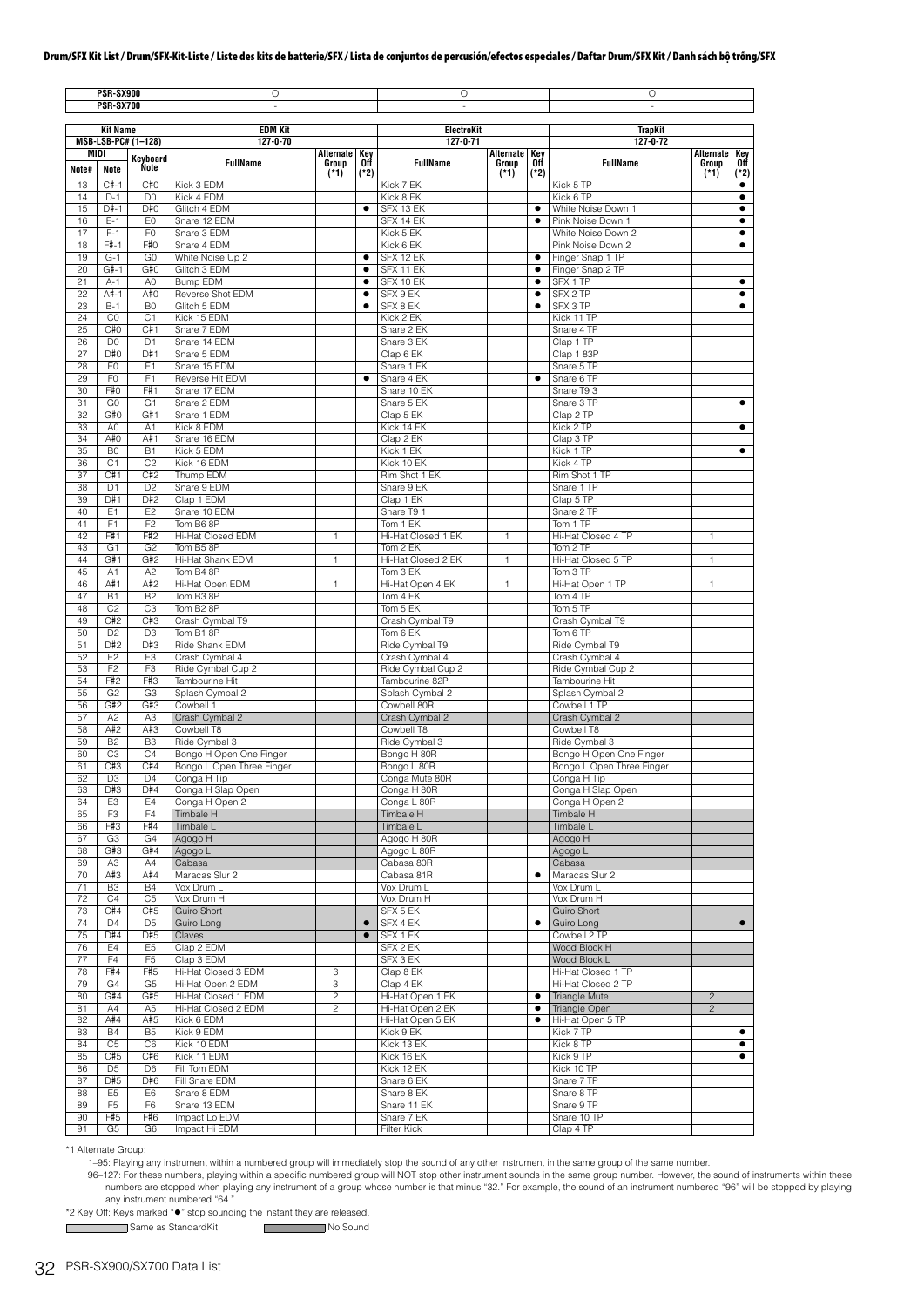|       | <b>PSR-SX900</b> |                     | $\overline{O}$         |                |           | $\circ$                                     |                |           | O                                         |                |           |
|-------|------------------|---------------------|------------------------|----------------|-----------|---------------------------------------------|----------------|-----------|-------------------------------------------|----------------|-----------|
|       | <b>PSR-SX700</b> |                     | ×.                     |                |           | ×,                                          |                |           | ×.                                        |                |           |
|       |                  |                     |                        |                |           |                                             |                |           |                                           |                |           |
|       | <b>Kit Name</b>  |                     | <b>SchlagerKit</b>     |                |           | PopDrumKit                                  |                |           | <b>JazzBrushKitComp</b>                   |                |           |
|       |                  | MSB-LSB-PC# (1-128) | 127-0-73               |                |           | $127 - 0 - 74$                              |                |           | 127-0-76                                  |                |           |
|       | MIDI             | Keyboard            |                        | Alternate Key  |           |                                             | Alternate Key  |           |                                           | Alternate Key  |           |
| Note# | <b>Note</b>      | Ñote                | <b>FullName</b>        | Group          | 0ff       | <b>FullName</b>                             | Group          | 0ff       | <b>FullName</b>                           | Group          | Off       |
| 13    | $C#-1$           | C#0                 | Loop Element 1a SC     | $(*1)$         | $(*2)$    | Hi-Hat Tip 00 PD                            | (*1)<br>64     | $(*2)$    |                                           | (*1)<br>3      | $(*2)$    |
| 14    | $D-1$            | D <sub>0</sub>      | Loop Element 1b SC     |                |           | Hi-Hat Edge 00 PD                           | 64             |           | Surdo Mute<br>Surdo Open                  | 3              |           |
| 15    | D#-1             | D#0                 | Loop Element 1c SC     |                |           | Hi-Hat Tip 10 PD                            | 64             |           | Hi Q                                      |                |           |
| 16    |                  | EO                  | Loop Element 1d SC     |                |           |                                             |                |           |                                           |                |           |
|       | $E-1$            |                     |                        |                |           | Hi-Hat Edge 10 PD                           | 64             |           | Whip Slap                                 |                |           |
| 17    | $F-1$            | F <sub>0</sub>      | Loop Element 1e SC     |                |           | Hi-Hat Edge 25 PD                           | 96             |           | Scratch H                                 | $\overline{4}$ |           |
| 18    | F#-1             | F#0                 | Loop Element 1f SC     |                |           | Hi-Hat Edge 50 PD                           | 96             |           | Scratch L                                 | $\overline{4}$ |           |
| 19    | $G-1$            | G0                  | Loop Element 1g SC     |                |           | Hi-Hat Edge 75 PD                           | 96             |           | Finger Snap                               |                |           |
| 20    | $G#-1$           | G#0                 | Loop Element 1h SC     |                |           | Hi-Hat Edge 99 PD                           | 96             |           | <b>Click Noise</b>                        |                |           |
| 21    | $A-1$            | A <sub>0</sub>      | Loop Element 1i SC     |                |           | Hi-Hat Pedal Closed PD                      | 64             |           | Metronome Click                           |                |           |
| 22    | A#-1             | A#0                 | Loop Element 1f SC     |                |           | Hi-Hat Pedal Splash                         | 96             |           | Metronome Bell                            |                |           |
| 23    | $B-1$            | B <sub>0</sub>      | Noise Up 1 SC          |                | $\bullet$ | Seg Click L                                 |                |           | Snare Brush Linear Sweep Short L/R JC     |                | $\bullet$ |
| 24    | CO               | C <sub>1</sub>      | Kick TB SC             |                |           | Seq Click H                                 |                |           | Snare Brush Linear Sweep Long L/R JC      |                | $\bullet$ |
| 25    | C#0              | C#1                 | Loop Element 2a SC     |                |           | Snare Brush Mute Snappy Off Edge Pressed JB |                |           | Snare Brush Snappy Off Edge Pressed JB    |                |           |
| 26    | D <sub>0</sub>   | D <sub>1</sub>      | Loop Element 2b SC     |                |           | Snare 5 no-Rim PD                           |                |           | Snare Brush Swirl Loop 1 JB               |                | $\bullet$ |
| 27    | D#0              | D#1                 | Loop Element 2c SC     |                |           | Snare 4 no-Rim PD                           |                |           | Snare Brush Pressed JB                    |                |           |
| 28    | EO               | E1                  | Loop Element 2d SC     |                |           | Snare 2 no-Rim PD                           |                |           | Snare Brush Swirl Loop 2 with Attack JC   |                | $\bullet$ |
| 29    | F <sub>0</sub>   | F <sub>1</sub>      | Loop Element 2h SC     |                |           | Snare Roll PD                               |                | $\bullet$ | Snare Brush Swirl Loop 1 with Attack JC   |                | $\bullet$ |
| 30    | F#0              | F#1                 | Loop Element 2i SC     |                |           | Snare 5 PD                                  |                |           | Snare Brush Dynamic Sweep Long - Short JC |                | $\bullet$ |
| 31    | G <sub>0</sub>   | G <sub>1</sub>      | Snare 1 SC             |                |           | Snare 4 PD                                  |                |           | Snare Brush Pressed Low Range JC          |                |           |
| 32    | G#0              | G#1                 | Snare 1 83P            |                |           | Stick Count VO                              |                |           | Stick Count VO                            |                |           |
| 33    | A0               | A1                  | Kick 281P              |                |           | Kick 4 PD                                   |                |           | Kick 5 VM                                 |                |           |
| 34    | A#0              | A#1                 | Snare 4 SC             |                |           | Snare 2 Open Rim PD                         |                |           | Snare Brush Mute only Shaft JC            |                |           |
| 35    | B <sub>0</sub>   | <b>B1</b>           | Kick 2 SC              |                |           | Kick 2 PD                                   |                |           | Kick 2 JB                                 |                |           |
| 36    | C <sub>1</sub>   | C <sub>2</sub>      | Kick 1 SC              |                |           | Kick 1 PD                                   |                |           | Kick 3 JB                                 |                |           |
| 37    | C#1              | C#2                 | Side Stick Power       |                |           | Snare 1 Side-Stick PD                       |                |           | Snare 2 Side-Stick JS                     |                |           |
| 38    | D <sub>1</sub>   | D <sub>2</sub>      | Snare 2 SC             |                |           | Snare 1 PD                                  |                |           | Snare Brush Mute with Shaft JB            |                |           |
| 39    | D#1              | D#2                 | Snare 3 SC             |                |           | Clap Power                                  |                |           | Clap Power                                |                |           |
| 40    | E <sub>1</sub>   | E <sub>2</sub>      | Snare 6 SC             |                |           | Snare 2 PD                                  |                |           | Snare Brush with Shaft JB                 |                |           |
| 41    | F <sub>1</sub>   | F <sub>2</sub>      | Tom 1 SC               |                |           | Tom PD 1                                    |                |           | Tom JB 1                                  |                |           |
| 42    | F#1              | F#2                 | Hi-Hat Closed 1 SC     | 1              |           | Hi-Hat Edge 00 PD                           | 1              |           | Hi-Hat Center 00 JB                       | 1              |           |
| 43    | G <sub>1</sub>   | G <sub>2</sub>      | Tom 2 SC               |                |           | Tom PD 2                                    |                |           | Tom JB 2                                  |                |           |
| 44    | G#1              | G#2                 | Hi-Hat Closed 2 SC     | -1             |           | Hi-Hat Pedal Closed PD                      | 1              |           | Hi-Hat Pedal Closed JB                    | 1              |           |
| 45    | A <sub>1</sub>   | A <sub>2</sub>      | Tom 3 SC               |                |           | Tom PD 3                                    |                |           | Tom JB 3                                  |                |           |
| 46    | A#1              | A#2                 | Hi-Hat Open 1 SC       | $\mathbf{1}$   |           | Hi-Hat Edge 75 PD                           | $\mathbf{1}$   |           | Hi-Hat Edge 75 JB                         | $\mathbf{1}$   |           |
| 47    | <b>B1</b>        | B <sub>2</sub>      | Tom 4 SC               |                |           | Tom PD 4                                    |                |           | Tom JB 4                                  |                |           |
| 48    | C <sub>2</sub>   | C <sub>3</sub>      | Tom 5 SC               |                |           | Tom PD 5                                    |                |           | Tom JB 5                                  |                |           |
| 49    | C#2              | C#3                 | Crash Cymbal 1 SC      |                |           | Crash Cymbal PD 1                           |                |           | Crash Cymbal JB 1                         |                |           |
| 50    | D <sub>2</sub>   | D <sub>3</sub>      | Tom 6 Hi SC            |                |           | Tom PD 6                                    |                |           | Tom JB 6                                  |                |           |
| 51    | D#2              | D#3                 |                        |                |           |                                             |                |           |                                           |                |           |
|       |                  |                     | Ride Cymbal Acoustic 1 |                |           | Ride Cymbal Tip PD                          |                |           | Ride Cymbal Tip JB                        |                |           |
| 52    | E <sub>2</sub>   | E3                  | Impact 6 SC            |                |           | China Cymbal PD                             |                |           | China Cymbal Real Brushes                 |                |           |
| 53    | F <sub>2</sub>   | F <sub>3</sub>      | Crash Impact SC        |                |           | Ride Cymbal Cup PD                          |                |           | Ride Cymbal Cup JB                        |                |           |
| 54    | F#2              | F#3                 | Tambourine             |                |           | Tambourine                                  |                |           | Tambourine                                |                |           |
| 55    | G <sub>2</sub>   | G3                  | Crash Cymbal 2 SC      |                |           | Splash Cymbal PD                            |                |           | Splash Cymbal JB                          |                |           |
| 56    | G#2              | G#3                 | Cowbell 1              |                |           | Cowbell 1 JB                                |                |           | Cowbell 1 JB                              |                |           |
| 57    | A2               | A3                  | Crash Cymbal 3 SC      |                |           | Crash Cymbal PD 2                           |                |           | Crash Cymbal JB 2                         |                |           |
| 58    | A#2              | A#3                 | Snare 5 SC             |                |           | Vibraslap                                   |                |           | Vibraslap                                 |                |           |
| 59    | B <sub>2</sub>   | B <sub>3</sub>      | Snare 7 SC             |                |           | Ride Cymbal Real 2                          |                |           | Ride Backend JB                           |                |           |
| 60    | C3               | C <sub>4</sub>      | Snare 8 SC             |                |           | Bongo H                                     |                |           | Bongo H                                   |                |           |
| 61    | C#3              | C#4                 | Snare 9 SC             |                |           | Bongo L                                     |                |           | Bongo L                                   |                |           |
| 62    | D <sub>3</sub>   | D4                  | Snare 10 SC            |                |           | Conga H Mute                                |                |           | Conga H Mute                              |                |           |
| 63    | D#3              | D#4                 | Clap 7 SC              |                |           | Conga H Open                                |                |           | Conga H Open                              |                |           |
| 64    | E <sub>3</sub>   | E4                  | Clap 1 SC              |                |           | Conga L                                     |                |           | Conga L                                   |                |           |
| 65    | F <sub>3</sub>   | F <sub>4</sub>      | Clap 2 SC              |                |           | <b>Timbale H</b>                            |                |           | Timbale H                                 |                |           |
| 66    | F#3              | F#4                 | Clap 3 SFX SC          |                |           | Timbale L                                   |                |           | Timbale L                                 |                |           |
| 67    | G <sub>3</sub>   | G4                  | Clap 6 SC              |                |           | H opopA                                     |                |           | <b>Agogo H</b>                            |                |           |
| 68    | G#3              | G#4                 | Clap 5 SFX SC          |                |           | Agogo L                                     |                |           | Agogo L                                   |                |           |
| 69    | A <sub>3</sub>   | A4                  | Shaker 4 SC            |                |           | Cabasa                                      |                |           | Cabasa                                    |                |           |
| 70    | A#3              | A#4                 | Shaker 3 SC            |                |           | Maracas                                     |                | $\bullet$ | Maracas                                   |                | $\bullet$ |
| 71    | B <sub>3</sub>   | <b>B4</b>           | Clap 8 SC              |                |           | Samba Whistle H                             |                | $\bullet$ | Samba Whistle H                           |                | $\bullet$ |
| 72    | C4               | C <sub>5</sub>      | Echo Shot 1 SC         |                |           | Samba Whistle L                             |                | $\bullet$ | Samba Whistle L                           |                | $\bullet$ |
| 73    | C#4              | C#5                 | Echo Shot 2 SC         |                |           | Guiro Short                                 |                |           | Guiro Short                               |                |           |
| 74    | D <sub>4</sub>   | D <sub>5</sub>      | Echo Shot 3 SC         |                |           | Guiro Long                                  |                | $\bullet$ | Guiro Long                                |                | $\bullet$ |
| 75    | D#4              | D#5                 | Echo Shot 4 SC         |                |           | Claves                                      |                |           | Claves                                    |                |           |
| 76    | E4               | E <sub>5</sub>      | Hi-Hat Closed 3 SC     |                |           | Wood Block H                                |                |           | Wood Block H                              |                |           |
| 77    | F4               | F <sub>5</sub>      | Hi-Hat Closed 4 SC     |                |           | Wood Block L                                |                |           | Wood Block L                              |                |           |
| 78    | F#4              | F#5                 | Hi-Hat Closed 5 SC     |                |           | Cuica Mute                                  |                |           | Cuica Mute                                |                |           |
| 79    | G4               | G <sub>5</sub>      | Hi-Hat Open 2 SC       |                |           | Cuica Open                                  |                |           | Cuica Open                                |                |           |
| 80    | G#4              | G#5                 | Shaker 1 SC            | $\sqrt{2}$     |           | Triangle Mute                               | $\overline{c}$ |           | Triangle Mute                             | $\overline{c}$ |           |
| 81    | A4               | A <sub>5</sub>      | Shaker 2 SC            | $\overline{c}$ |           | Triangle Open                               | $\overline{c}$ |           | Triangle Open                             | $\overline{2}$ |           |
| 82    | A#4              | A#5                 | Shaker 6 SC            |                |           | Shaker                                      |                |           | Shaker                                    |                |           |
| 83    | <b>B4</b>        | B <sub>5</sub>      | Shaker 5 SC            |                |           | Jingle Bells                                |                |           | Jingle Bells                              |                |           |
| 84    | C5               | C <sub>6</sub>      | Reverse 1 SC           |                | ٠         | Wind Chime                                  |                |           | Wind Chime                                |                |           |
| 85    | C#5              | C#6                 | Reverse 3 SC           |                | $\bullet$ |                                             |                |           |                                           |                |           |
| 86    | D <sub>5</sub>   | D <sub>6</sub>      | Reverse Snare 1 SC     |                | $\bullet$ |                                             |                |           |                                           |                |           |
| 87    | D#5              | D#6                 | Long Snare SC          |                |           |                                             |                |           |                                           |                |           |
| 88    | E <sub>5</sub>   | E <sub>6</sub>      | LpDr Kick SC           |                |           |                                             |                |           |                                           |                |           |
| 89    | F <sub>5</sub>   | F <sub>6</sub>      | LpDr Hi-Hat 1 SC       |                |           |                                             |                |           |                                           |                |           |
| 90    | F#5              | F#6                 | LpDr Snare SC          |                |           |                                             |                |           |                                           |                |           |
| 91    | G5               | G <sub>6</sub>      | LpDr Hi-Hat 2 SC       |                |           |                                             |                |           |                                           |                |           |

\*1 Alternate Group:

 $\mathsf{r}$ 

1–95: Playing any instrument within a numbered group will immediately stop the sound of any other instrument in the same group of the same number.

96-127: For these numbers, playing within a specific numbered group will NOT stop other instrument sounds in the same group number. However, the sound of instruments within these numbers are stopped when playing any instru

\*2 Key Off: Keys marked "" stop sounding the instant they are released.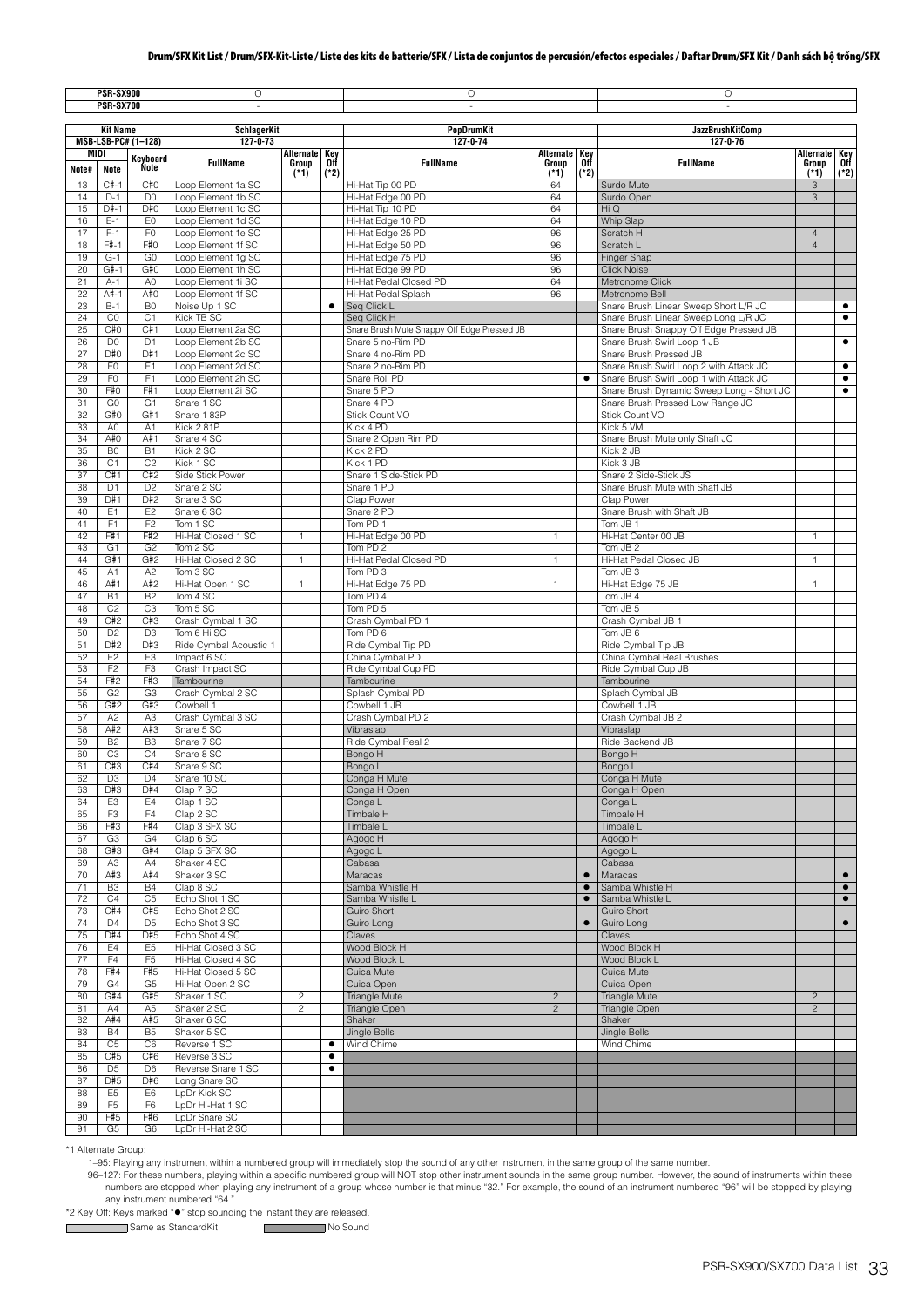|          | PSR-SX900<br><b>PSR-SX700</b> |                       | $\circ$<br>$\circ$                      |                                  |               | $\circ$<br>$\circ$                      |                                  |               | $\overline{O}$<br>$\circ$               |                                  |               | $\circ$<br>$\circ$                        |                                  |               |
|----------|-------------------------------|-----------------------|-----------------------------------------|----------------------------------|---------------|-----------------------------------------|----------------------------------|---------------|-----------------------------------------|----------------------------------|---------------|-------------------------------------------|----------------------------------|---------------|
|          |                               |                       |                                         |                                  |               |                                         |                                  |               |                                         |                                  |               |                                           |                                  |               |
|          | <b>Kit Name</b>               | MSB-LSB-PC# (1-128)   | <b>StudioKit</b><br>127-0-87            |                                  |               | <b>PowerKit1</b><br>127-0-88            |                                  |               | PowerKit2<br>127-0-89                   |                                  |               | <b>AcousticKit</b><br>127-0-90            |                                  |               |
|          | MIDI                          | Keyboard              |                                         | Alternate Key                    |               |                                         | Alternate Key                    |               |                                         | Alternate Key                    |               |                                           | <b>Alternate Key</b>             |               |
| Note#    | <b>Note</b>                   | <b>Note</b>           | <b>FullName</b>                         | Group<br>(1)                     | 0ff<br>$(*2)$ | <b>FullName</b>                         | Group<br>$(*1)$                  | 0ff<br>$(*2)$ | <b>FullName</b>                         | Group<br>$(*1)$                  | 0ff<br>$(*2)$ | <b>FullName</b>                           | Group<br>$(*1)$                  | 0ff<br>$(*2)$ |
| 13<br>14 | $C#-1$<br>$D-1$               | C#0<br>D <sub>0</sub> | Surdo Mute<br>Surdo Open                | 3<br>3                           |               | Surdo Mute<br>Surdo Open                | 3<br>3                           |               | Surdo Mute<br>Surdo Open                | 3<br>3                           |               | Surdo Mute<br>Surdo Open                  | 3<br>3                           |               |
| 15       | $D#-1$                        | D#0                   | Hi Q                                    |                                  |               | Hi Q                                    |                                  |               | Hi Q                                    |                                  |               | Hi Q                                      |                                  |               |
| 16       | $E-1$                         | E <sub>0</sub>        | Whip Slap                               |                                  |               | Whip Slap                               |                                  |               | Whip Slap                               |                                  |               | <b>Whip Slap</b>                          |                                  |               |
| 17<br>18 | $F-1$<br>F#-1                 | F <sub>0</sub><br>F#0 | Scratch H<br>Scratch L                  | $\overline{4}$<br>$\overline{4}$ |               | Scratch H<br>Scratch L                  | $\overline{4}$<br>$\overline{4}$ |               | Scratch H<br>Scratch L                  | $\overline{4}$<br>$\overline{4}$ |               | Scratch H<br>Scratch L                    | $\overline{4}$<br>$\overline{4}$ |               |
| 19       | $G-1$                         | G <sub>0</sub>        | Finger Snap                             |                                  |               | Finger Snap                             |                                  |               | Finger Snap                             |                                  |               | Finger Snap                               |                                  |               |
| 20       | $G#-1$                        | G#O                   | <b>Click Noise</b>                      |                                  |               | <b>Click Noise</b>                      |                                  |               | <b>Click Noise</b>                      |                                  |               | <b>Click Noise</b>                        |                                  |               |
| 21       | $A-1$<br>$A#-1$               | A <sub>0</sub><br>A#0 | Metronome Click<br>Metronome Bell       |                                  |               | Metronome Click<br>Metronome Bell       |                                  |               | Metronome Click<br>Metronome Bell       |                                  |               | Metronome Click<br>Metronome Bell         |                                  |               |
| 22<br>23 | $B-1$                         | B <sub>0</sub>        | Seq Click L                             |                                  |               | Seq Click L                             |                                  |               | Seq Click L                             |                                  |               | Seq Click L                               |                                  |               |
| 24       | $_{\rm CO}$                   | C <sub>1</sub>        | Seq Click H                             |                                  |               | Seq Click H                             |                                  |               | Seq Click H                             |                                  |               | Seq Click H                               |                                  |               |
| 25       | C#0                           | C#1                   | Brush Tap                               |                                  |               | <b>Brush Tap</b>                        |                                  |               | <b>Brush Tap</b>                        |                                  |               | <b>Brush Tap</b>                          |                                  |               |
| 26<br>27 | D <sub>0</sub><br>D#0         | D <sub>1</sub><br>D#1 | <b>Brush Swirl</b><br><b>Brush Slap</b> |                                  | $\bullet$     | <b>Brush Swirl</b><br><b>Brush Slap</b> |                                  | $\bullet$     | <b>Brush Swirl</b><br><b>Brush Slap</b> |                                  | $\bullet$     | <b>Brush Swirl</b><br><b>Brush Slap</b>   |                                  | $\bullet$     |
| 28       | EO                            | E1                    | Brush Tap Swirl                         |                                  | $\bullet$     | <b>Brush Tap Swirl</b>                  |                                  | $\bullet$     | Brush Tap Swirl                         |                                  | $\bullet$     | <b>Brush Tap Swirl</b>                    |                                  | $\bullet$     |
| 29       | F <sub>0</sub>                | F <sub>1</sub>        | Snare Roll                              |                                  | $\bullet$     | Snare Roll                              |                                  | $\bullet$     | Snare Roll                              |                                  | $\bullet$     | Snare Roll Acoustic                       |                                  | $\bullet$     |
| 30       | F#0                           | F#1                   | Castanet                                |                                  |               | Castanet                                |                                  |               | Castanet                                |                                  |               | Castanet                                  |                                  |               |
| 31       | G <sub>0</sub>                | G <sub>1</sub>        | Snare Studio 2                          |                                  |               | Snare Soft Power 1                      |                                  |               | Snare Soft Power 2                      |                                  |               | Snare Soft Acoustic                       |                                  |               |
| 32<br>33 | G#0<br>A <sub>0</sub>         | G#1<br>A1             | <b>Sticks</b><br>Kick Ambience H        |                                  |               | <b>Sticks</b>                           |                                  |               | <b>Sticks</b>                           |                                  |               | <b>Sticks</b>                             |                                  |               |
| 34       | A#0                           | A#1                   | Open Rim Shot                           |                                  |               | Kick Ambient+<br>Open Rim Power 1       |                                  |               | Kick Ambient+<br>Open Rim Power 2       |                                  |               | Kick Soft Acoustic<br><b>Rim Acoustic</b> |                                  |               |
| 35       | B <sub>0</sub>                | <b>B1</b>             | Kick Ambience L                         |                                  |               | Kick Power Open                         |                                  |               | Kick Power Open                         |                                  |               | Kick Mute Acoustic                        |                                  |               |
| 36       | C1                            | C <sub>2</sub>        | Kick Studio                             |                                  |               | Kick Power Mute                         |                                  |               | Kick Power Mute                         |                                  |               | Kick Open Acoustic                        |                                  |               |
| 37       | C#1                           | C#2                   | Side Stick                              |                                  |               | Side Stick Power                        |                                  |               | Side Stick Power                        |                                  |               | <b>Stick Acoustic</b>                     |                                  |               |
| 38<br>39 | D <sub>1</sub><br>D#1         | D <sub>2</sub><br>D#2 | Snare Studio M<br><b>Hand Clap</b>      |                                  |               | Snare Power 1<br>Hand Clap Power        |                                  |               | Snare Power 2<br>Hand Clap Power        |                                  |               | Snare Acoustic<br>Hand Clap Power         |                                  |               |
| 40       | E <sub>1</sub>                | E <sub>2</sub>        | Snare Studio L                          |                                  |               | Snare Rough                             |                                  |               | Snare Loose                             |                                  |               | Snare Rough Acoustic                      |                                  |               |
| 41       | F <sub>1</sub>                | F <sub>2</sub>        | Floor Tom L                             |                                  |               | Tom Power 1                             |                                  |               | Tom Power 1                             |                                  |               | Tom Acoustic 1                            |                                  |               |
| 42       | F#1                           | F#2                   | Hi-Hat Closed                           | $\overline{1}$                   |               | Hi-Hat Closed Power                     | $\mathbf{1}$                     |               | Hi-Hat Closed Power+Edge                | $\mathbf{1}$                     |               | Hi-Hat Closed Acoustic                    | $\mathbf{1}$                     |               |
| 43       | G <sub>1</sub>                | G <sub>2</sub>        | Floor Tom H                             |                                  |               | Tom Power 2                             |                                  |               | Tom Power 2                             |                                  |               | Tom Acoustic 2                            |                                  |               |
| 44<br>45 | G#1<br>A <sub>1</sub>         | G#2<br>A2             | Hi-Hat Pedal<br>Low Tom                 | $\overline{1}$                   |               | Hi-Hat Pedal Power<br>Tom Power 3       | $\mathbf{1}$                     |               | Hi-Hat Pedal Power<br>Tom Power 3       | $\mathbf{1}$                     |               | Hi-Hat Pedal Acoustic<br>Tom Acoustic 3   | $\mathbf{1}$                     |               |
| 46       | A#1                           | A#2                   | Hi-Hat Open                             | $\overline{1}$                   |               | Hi-Hat Open Power                       | $\mathbf{1}$                     |               | Hi-Hat Open Power                       | 1                                |               | Hi-Hat Open Acoustic                      | $\mathbf{1}$                     |               |
| 47       | <b>B1</b>                     | B <sub>2</sub>        | Mid Tom L                               |                                  |               | Tom Power 4                             |                                  |               | Tom Power 4                             |                                  |               | Tom Acoustic 4                            |                                  |               |
| 48       | C <sub>2</sub>                | C <sub>3</sub>        | Mid Tom H                               |                                  |               | Tom Power 5                             |                                  |               | Tom Power 5                             |                                  |               | Tom Acoustic 5                            |                                  |               |
| 49       | C#2                           | C#3                   | Crash Cymbal 1                          |                                  |               | Crash Cymbal Acoustic 1                 |                                  |               | Crash Cymbal Acoustic 1                 |                                  |               | Crash Cymbal Acoustic 1                   |                                  |               |
| 50<br>51 | D <sub>2</sub><br>D#2         | D <sub>3</sub><br>D#3 | High Tom<br>Ride Cymbal 1               |                                  |               | Tom Power 6<br>Ride Cymbal Acoustic 1   |                                  |               | Tom Power 6<br>Ride Cymbal Acoustic 1   |                                  |               | Tom Acoustic 6<br>Ride Cymbal Acoustic 1  |                                  |               |
| 52       | E <sub>2</sub>                | E <sub>3</sub>        | Chinese Cymbal                          |                                  |               | China Cymbal Acoustic                   |                                  |               | China Cymbal Acoustic                   |                                  |               | China Cymbal Acoustic                     |                                  |               |
| 53       | F <sub>2</sub>                | F <sub>3</sub>        | Ride Cymbal Cup                         |                                  |               | Ride Cymbal Cup Acoustic                |                                  |               | Ride Cymbal Cup Acoustic                |                                  |               | Ride Cymbal Cup Acoustic                  |                                  |               |
| 54       | F#2                           | F#3                   | Tambourine                              |                                  |               | Tambourine                              |                                  |               | Tambourine                              |                                  |               | Tambourine                                |                                  |               |
| 55       | G <sub>2</sub>                | G <sub>3</sub>        | Splash Cymbal                           |                                  |               | Splash Cymbal Acoustic                  |                                  |               | Splash Cymbal Acoustic                  |                                  |               | Splash Cymbal Acoustic                    |                                  |               |
| 56<br>57 | G#2<br>A2                     | G#3<br>A <sub>3</sub> | Cowbell<br>Crash Cymbal 2               |                                  |               | Cowbell<br>Crash Cymbal Acoustic 2      |                                  |               | Cowbell<br>Crash Cymbal Acoustic 2      |                                  |               | Cowbell<br>Crash Cymbal Acoustic 2        |                                  |               |
| 58       | A#2                           | A#3                   | Vibraslap                               |                                  |               | Vibraslap                               |                                  |               | Vibraslap                               |                                  |               | Vibraslap                                 |                                  |               |
| 59       | B <sub>2</sub>                | B <sub>3</sub>        | Ride Cymbal 2                           |                                  |               | Ride Cymbal Acoustic 2                  |                                  |               | Ride Cymbal Acoustic 2                  |                                  |               | Ride Cymbal Acoustic 2                    |                                  |               |
| 60       | C3                            | C <sub>4</sub>        | Bongo H                                 |                                  |               | Bongo H                                 |                                  |               | Bongo H                                 |                                  |               | Bongo H                                   |                                  |               |
| 61<br>62 | C#3<br>D <sub>3</sub>         | C#4<br>D <sub>4</sub> | Bongo L<br>Conga H Mute                 |                                  |               | Bongo L<br>Conga H Mute                 |                                  |               | Bongo L<br>Conga H Mute                 |                                  |               | Bongo L<br>Conga H Mute                   |                                  |               |
| 63       | D#3                           | D#4                   | Conga H Open                            |                                  |               | Conga H Open                            |                                  |               | Conga H Open                            |                                  |               | Conga H Open                              |                                  |               |
| 64       | E <sub>3</sub>                | E4                    | Conga L                                 |                                  |               | Conga L                                 |                                  |               | Conga L                                 |                                  |               | Conga L                                   |                                  |               |
| 65       | F <sub>3</sub>                | F <sub>4</sub>        | Timbale H                               |                                  |               | <b>Timbale H</b>                        |                                  |               | Timbale H                               |                                  |               | <b>Timbale H</b>                          |                                  |               |
| 66       | F#3                           | F#4                   | Timbale L                               |                                  |               | Timbale L                               |                                  |               | Timbale L                               |                                  |               | Timbale I                                 |                                  |               |
| 67<br>68 | G <sub>3</sub><br>G#3         | G <sub>4</sub><br>G#4 | Agogo H<br>Agogo L                      |                                  |               | H opopA<br>Agogo L                      |                                  |               | Agogo H<br>Agogo L                      |                                  |               | Agogo H<br>Agogo L                        |                                  |               |
| 69       | A3                            | A4                    | Cabasa                                  |                                  |               | Cabasa                                  |                                  |               | Cabasa                                  |                                  |               | Cabasa                                    |                                  |               |
| 70       | A#3                           | A#4                   | Maracas                                 |                                  |               | Maracas                                 |                                  |               | Maracas                                 |                                  |               | Maracas                                   |                                  |               |
| 71       | B <sub>3</sub>                | <b>B4</b>             | Samba Whistle H                         |                                  | $\bullet$     | Samba Whistle H                         |                                  | $\bullet$     | Samba Whistle H                         |                                  | $\bullet$     | Samba Whistle H                           |                                  | $\bullet$     |
| 72       | C <sub>4</sub>                | C <sub>5</sub>        | Samba Whistle L                         |                                  | $\bullet$     | Samba Whistle L                         |                                  | $\bullet$     | Samba Whistle L                         |                                  | $\bullet$     | Samba Whistle L                           |                                  | $\bullet$     |
| 73<br>74 | C#4<br>D <sub>4</sub>         | C#5<br>D <sub>5</sub> | Guiro Short<br>Guiro Long               |                                  | $\bullet$     | Guiro Short<br>Guiro Long               |                                  | $\bullet$     | Guiro Short<br>Guiro Long               |                                  | $\bullet$     | <b>Guiro Short</b><br>Guiro Long          |                                  | $\bullet$     |
| 75       | D#4                           | D#5                   | Claves                                  |                                  |               | Claves                                  |                                  |               | Claves                                  |                                  |               | Claves                                    |                                  |               |
| 76       | E4                            | E <sub>5</sub>        | Wood Block H                            |                                  |               | Wood Block H                            |                                  |               | Wood Block H                            |                                  |               | Wood Block H                              |                                  |               |
| 77       | F4                            | F <sub>5</sub>        | Wood Block L                            |                                  |               | Wood Block L                            |                                  |               | Wood Block L                            |                                  |               | Wood Block L                              |                                  |               |
| 78<br>79 | F#4<br>G <sub>4</sub>         | F#5<br>G <sub>5</sub> | Cuica Mute<br>Cuica Open                |                                  |               | Cuica Mute                              |                                  |               | Cuica Mute                              |                                  |               | Cuica Mute<br>Cuica Open                  |                                  |               |
| 80       | G#4                           | G#5                   | Triangle Mute                           | $\overline{c}$                   |               | Cuica Open<br><b>Triangle Mute</b>      | $\overline{c}$                   |               | Cuica Open<br><b>Triangle Mute</b>      | $\overline{c}$                   |               | <b>Triangle Mute</b>                      | $\overline{c}$                   |               |
| 81       | A4                            | A <sub>5</sub>        | Triangle Open                           | $\overline{c}$                   |               | Triangle Open                           | $\overline{c}$                   |               | Triangle Open                           | $\sqrt{2}$                       |               | Triangle Open                             | $\overline{c}$                   |               |
| 82       | A#4                           | A#5                   | Shaker                                  |                                  |               | Shaker                                  |                                  |               | Shaker                                  |                                  |               | Shaker                                    |                                  |               |
| 83       | <b>B4</b>                     | B <sub>5</sub>        | Jingle Bells                            |                                  |               | Jingle Bells                            |                                  |               | Jingle Bells                            |                                  |               | Jingle Bells                              |                                  |               |
| 84<br>85 | C <sub>5</sub><br>C#5         | C <sub>6</sub><br>C#6 | <b>Bell Tree</b>                        |                                  |               | Wind Chime                              |                                  |               | Wind Chime                              |                                  |               | Wind Chime                                |                                  |               |
| 86       | D <sub>5</sub>                | D <sub>6</sub>        |                                         |                                  |               |                                         |                                  |               |                                         |                                  |               |                                           |                                  |               |
| 87       | D#5                           | D#6                   |                                         |                                  |               |                                         |                                  |               |                                         |                                  |               |                                           |                                  |               |
| 88       | E <sub>5</sub>                | E <sub>6</sub>        |                                         |                                  |               |                                         |                                  |               |                                         |                                  |               |                                           |                                  |               |
| 89       | F <sub>5</sub>                | F <sub>6</sub><br>F#6 |                                         |                                  |               |                                         |                                  |               |                                         |                                  |               |                                           |                                  |               |
| 90<br>91 | F#5<br>G <sub>5</sub>         | G <sub>6</sub>        |                                         |                                  |               |                                         |                                  |               |                                         |                                  |               |                                           |                                  |               |

\*1 Alternate Group:

1–95: Playing any instrument within a numbered group will immediately stop the sound of any other instrument in the same group of the same number.

96-127: For these numbers, playing within a specific numbered group will NOT stop other instrument sounds in the same group number. However, the sound of instruments within these numbers are stopped when playing any instru

\*2 Key Off: Keys marked "" stop sounding the instant they are released.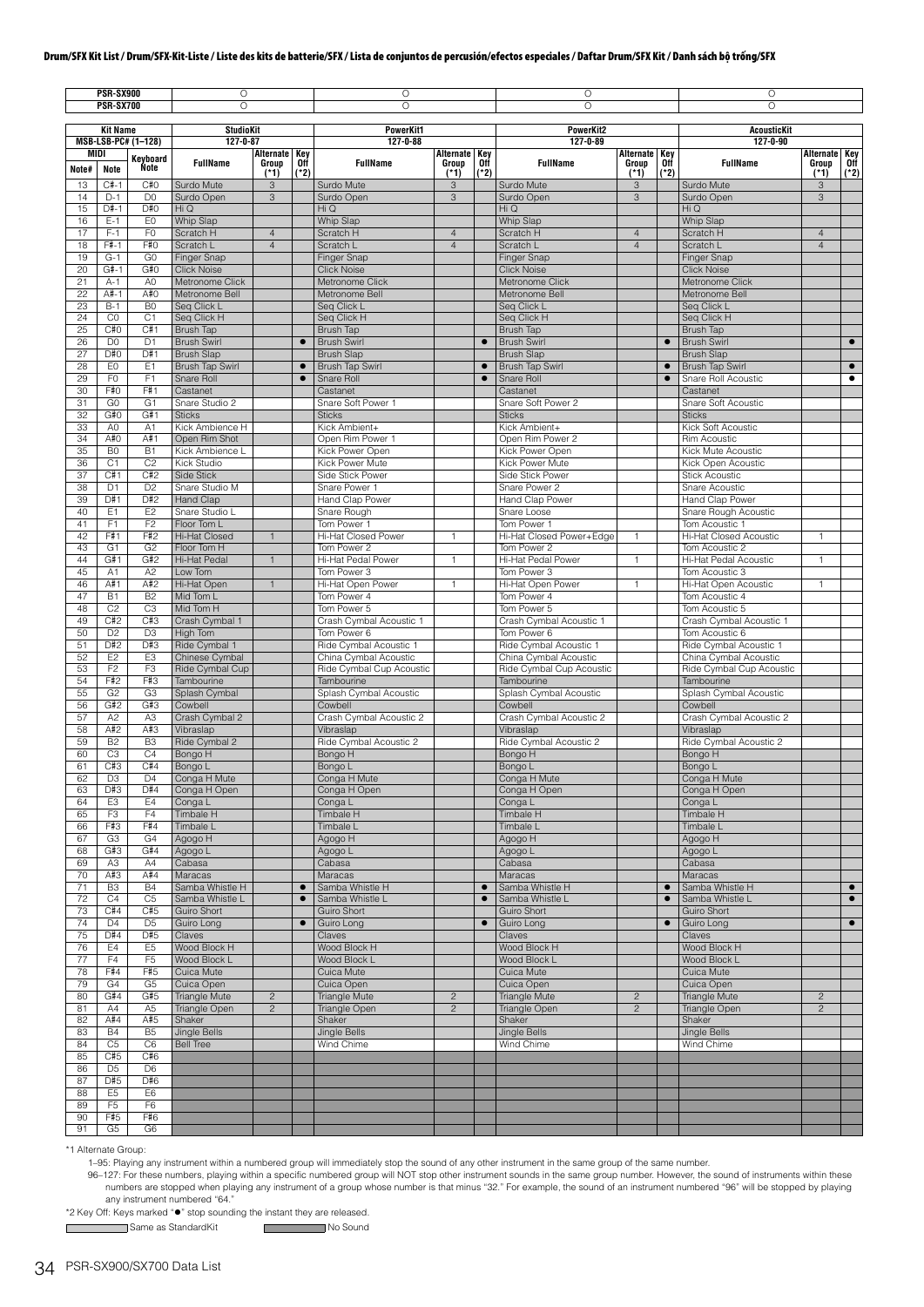| PSR-SX900<br><b>PSR-SX700</b> |                                  |                                  | О<br>$\circ$                              |                |                        | O<br>O                                    |                                        | O<br>$\circ$   | О<br>$\circ$                      |                     |                        |                    |                 |                        |
|-------------------------------|----------------------------------|----------------------------------|-------------------------------------------|----------------|------------------------|-------------------------------------------|----------------------------------------|----------------|-----------------------------------|---------------------|------------------------|--------------------|-----------------|------------------------|
| <b>Kit Name</b>               |                                  |                                  | RockKit                                   |                |                        | RealDrumKit                               |                                        |                | <b>ChineseMixKit</b>              |                     |                        | <b>SFX Kit1</b>    |                 |                        |
|                               | MIDI                             | MSB-LSB-PC# (1-128)              | $127 - 0 - 91$                            | Alternate Key  |                        | 127-0-92                                  |                                        |                | 127-0-128                         | Alternate Key       |                        | $126 - 0 - 1$      | Alternate Key   |                        |
| Note#                         | <b>Note</b>                      | Keyboard<br>Note                 | <b>FullName</b>                           | Group<br>(*1)  | 0ff<br>$(*2)$          | <b>FullName</b>                           | Alternate Key<br>Group Off<br>$(1^*1)$ | (*2)           | <b>FullName</b>                   | Group<br>$(*1)$     | 0ff<br>(*2)            | <b>FullName</b>    | Group<br>$(*1)$ | 0ff<br>$(*2)$          |
| 13                            | $C#-1$                           | C#0                              | Surdo Mute                                | 3              |                        | Surdo Mute                                | 3                                      |                | Surdo Mute                        | 3                   |                        |                    |                 |                        |
| 14<br>15                      | $D-1$<br>$D#-1$                  | D <sub>0</sub><br>D#0            | Surdo Open<br>Hi Q                        | 3              |                        | Surdo Open<br>Hi Q                        | 3                                      |                | Surdo Open<br>Hi Q                | 3                   |                        |                    |                 |                        |
| 16                            | $E-1$                            | EO                               | <b>Whip Slap</b>                          |                |                        | Whip Slap                                 |                                        |                | Whip Slap                         |                     |                        |                    |                 |                        |
| 17                            | $F-1$                            | F <sub>0</sub>                   | Scratch H                                 | $\overline{4}$ |                        | Scratch H                                 | $\overline{4}$                         |                | Scratch H                         | $\overline{4}$      |                        |                    |                 |                        |
| 18                            | F#-1                             | F#0                              | Scratch L                                 | $\overline{4}$ |                        | Scratch L                                 | $\sqrt{4}$                             |                | Scratch L                         | $\overline{4}$      |                        |                    |                 |                        |
| 19<br>20                      | $G-1$<br>$G#-1$                  | G <sub>0</sub><br>G#0            | Finger Snap<br><b>Click Noise</b>         |                |                        | Finger Snap<br><b>Click Noise</b>         |                                        |                | Finger Snap<br><b>Click Noise</b> |                     |                        |                    |                 |                        |
| 21                            | $A-1$                            | A <sub>0</sub>                   | Metronome Click                           |                |                        | Metronome Click                           |                                        |                | Metronome Click                   |                     |                        |                    |                 |                        |
| 22                            | A#-1                             | A#0                              | Metronome Bell                            |                |                        | Metronome Bell                            |                                        |                | Metronome Bell                    |                     |                        |                    |                 |                        |
| 23<br>24                      | $B-1$<br>Co                      | B <sub>0</sub><br>C <sub>1</sub> | Seg Click L<br>Seq Click H                |                |                        | Seq Click L<br>Seq Click H                |                                        |                | Seq Click L<br>Seq Click H        |                     |                        |                    |                 |                        |
| 25                            | C#O                              | C#1                              | Brush Tap                                 |                |                        | Brush Tap                                 |                                        |                | Brush Tap                         |                     |                        |                    |                 |                        |
| 26                            | D <sub>0</sub>                   | D <sub>1</sub>                   | <b>Brush Swirl</b>                        |                | $\bullet$              | <b>Brush Tap Swirl</b>                    |                                        | ٠              | <b>Brush Swirl</b>                |                     | $\bullet$              |                    |                 |                        |
| 27                            | D#0                              | D#1                              | <b>Brush Slap</b>                         |                |                        | <b>Brush Slap</b>                         |                                        |                | <b>Brush Slap</b>                 |                     |                        |                    |                 |                        |
| 28<br>29                      | EO<br>F <sub>0</sub>             | E <sub>1</sub><br>F <sub>1</sub> | <b>Brush Tap Swirl</b><br>Snare Roll Rock |                | $\bullet$<br>$\bullet$ | <b>Brush Tap Swirl</b><br>Snare Roll Rock |                                        | $\bullet$<br>٠ | Brush Tap Swirl<br>Snare Roll     |                     | $\bullet$<br>$\bullet$ |                    |                 |                        |
| 30                            | F#0                              | F#1                              | Castanet                                  |                |                        | Castanet                                  |                                        |                | Castanet                          |                     |                        |                    |                 |                        |
| 31                            | G <sub>0</sub>                   | G <sub>1</sub>                   | Snare Soft Rock                           |                |                        | Snare Tight                               |                                        |                | Snare Soft                        |                     |                        |                    |                 |                        |
| 32                            | G#0                              | G#1                              | <b>Sticks</b>                             |                |                        | <b>Sticks</b>                             |                                        |                | <b>Sticks</b>                     |                     |                        |                    |                 |                        |
| 33<br>34                      | A <sub>0</sub><br>A#0            | A1<br>A#1                        | Kick Soft Rock<br>Rim Rock                |                |                        | Kick Genuine<br>Rim Real                  |                                        |                | Kick Soft<br>Open Rim Shot        |                     |                        |                    |                 |                        |
| 35                            | B <sub>0</sub>                   | <b>B1</b>                        | Kick Rock Heavy                           |                |                        | Kick Real 1                               |                                        |                | <b>Kick Tight</b>                 |                     |                        |                    |                 |                        |
| 36                            | C <sub>1</sub>                   | C <sub>2</sub>                   | Kick Rock                                 |                |                        | Kick Real 2                               |                                        |                | <b>Kick</b>                       |                     |                        | Cutting Noise 1    |                 | $\bullet$              |
| 37                            | C#1                              | C#2                              | <b>Stick Rock</b>                         |                |                        | <b>Stick Real</b>                         |                                        |                | Side Stick                        |                     |                        | Cutting Noise 2    |                 | $\bullet$              |
| 38                            | D <sub>1</sub><br>D#1            | D <sub>2</sub>                   | Snare Rock                                |                |                        | Snare Real 1                              |                                        |                | Snare                             |                     |                        |                    |                 | $\bullet$              |
| 39<br>40                      | E <sub>1</sub>                   | D#2<br>E <sub>2</sub>            | Hand Clap Power<br>Snare Dry Rock         |                |                        | Clap Power<br>Snare Real 2                |                                        |                | Hand Clap<br>Snare Tight          |                     |                        | <b>String Slap</b> |                 |                        |
| 41                            | F <sub>1</sub>                   | F <sub>2</sub>                   | Tom Rock 1                                |                |                        | Tom Real 1                                |                                        |                | Floor Tom L                       |                     |                        |                    |                 |                        |
| 42                            | F#1                              | F#2                              | Hi-Hat Closed Rock                        | $\mathbf{1}$   |                        | Hi-Hat Closed Real                        | $\mathbf{1}$                           |                | Hi-Hat Closed                     | $\mathbf{1}$        |                        |                    |                 |                        |
| 43                            | G <sub>1</sub>                   | G <sub>2</sub>                   | Tom Rock 2                                |                |                        | Tom Real 2                                |                                        |                | Floor Tom H                       |                     |                        |                    |                 |                        |
| 44<br>45                      | G#1<br>A1                        | G#2<br>A <sub>2</sub>            | Hi-Hat Pedal Rock<br>Tom Rock 3           | $\mathbf{1}$   |                        | Hi-Hat Pedal Real<br>Tom Real 3           | $\overline{1}$                         |                | Hi-Hat Pedal<br>Low Tom           | $\mathbf{1}$        |                        |                    |                 |                        |
| 46                            | A#1                              | A#2                              | Hi-Hat Open Rock                          | $\mathbf{1}$   |                        | Hi-Hat Open Real                          | $\mathbf{1}$                           |                | Hi-Hat Open                       | $\mathbf{1}$        |                        |                    |                 |                        |
| 47                            | <b>B1</b>                        | B <sub>2</sub>                   | Tom Rock 4                                |                |                        | Tom Real 4                                |                                        |                | Mid Tom L                         |                     |                        |                    |                 |                        |
| 48                            | C <sub>2</sub>                   | C <sub>3</sub>                   | Tom Rock 5                                |                |                        | Tom Real 5                                |                                        |                | Mid Tom H                         |                     |                        |                    |                 |                        |
| 49<br>50                      | C#2<br>D <sub>2</sub>            | C#3<br>D <sub>3</sub>            | Crash Cymbal Acoustic 1<br>Tom Rock 6     |                |                        | Crash Cymbal Real 1<br>Tom Real 6         |                                        |                | Crash Cymbal 1<br>High Tom        |                     |                        |                    |                 |                        |
| 51                            | D#2                              | D#3                              | Ride Cymbal Acoustic 1                    |                |                        | Ride Cymbal Real 1                        |                                        |                | Ride Cymbal 1                     |                     |                        |                    |                 |                        |
| 52                            | E <sub>2</sub>                   | E <sub>3</sub>                   | China Cymbal Acoustic                     |                |                        | China Cymbal Real                         |                                        |                | China Cymbal                      |                     |                        | Flute Key Click    |                 | $\bullet$              |
| 53                            | F <sub>2</sub>                   | F <sub>3</sub>                   | Ride Cymbal Cup Acoustic                  |                |                        | Ride Cymbal Cup Real                      |                                        |                | Ride Cymbal Cup                   |                     |                        |                    |                 |                        |
| 54<br>55                      | F#2<br>G <sub>2</sub>            | F#3<br>G <sub>3</sub>            | Tambourine                                |                |                        | Tambourine                                |                                        |                | Tambourine                        |                     |                        |                    |                 |                        |
| 56                            | G#2                              | G#3                              | Splash Cymbal Acoustic<br>Cowbell         |                |                        | Splash Cymbal Real<br>Cowbell             |                                        |                | Splash Cymbal<br>Cowbell          |                     |                        |                    |                 |                        |
| 57                            | A <sub>2</sub>                   | A <sub>3</sub>                   | Crash Cymbal Acoustic 2                   |                |                        | Crash Cymbal Real 2                       |                                        |                | Crash Cymbal 2                    |                     |                        |                    |                 |                        |
| 58                            | A#2                              | A#3                              | Vibraslap                                 |                |                        | Vibraslap                                 |                                        |                | Vibraslap                         |                     |                        |                    |                 |                        |
| 59<br>60                      | B <sub>2</sub><br>C <sub>3</sub> | B <sub>3</sub><br>C <sub>4</sub> | Ride Cymbal Acoustic 2<br>Bongo H         |                |                        | Ride Cymbal Real 2<br>Bongo H             |                                        |                | Ride Cymbal 2<br>Bongo H          |                     |                        |                    |                 |                        |
| 61                            | C#3                              | C#4                              | Bongo L                                   |                |                        | Bongo L                                   |                                        |                | Bongo L                           |                     |                        |                    |                 |                        |
| 62                            | D <sub>3</sub>                   | D <sub>4</sub>                   | Conga H Mute                              |                |                        | Conga H Mute                              |                                        |                | Conga H Mute                      |                     |                        |                    |                 |                        |
| 63                            | D#3                              | D#4                              | Conga H Open                              |                |                        | Conga H Open                              |                                        |                | Conga H Open                      |                     |                        |                    |                 |                        |
| 64<br>65                      | E <sub>3</sub><br>F <sub>3</sub> | E4<br>F4                         | Conga L<br><b>Timbale H</b>               |                |                        | Conga L<br><b>Timbale H</b>               |                                        |                | Conga L<br>Timbale H              |                     |                        |                    |                 |                        |
| 66                            | F#3                              | F#4                              | Timbale L                                 |                |                        | Timbale L                                 |                                        |                | Timbale L                         |                     |                        |                    |                 |                        |
| 67                            | G <sub>3</sub>                   | G4                               | Agogo H                                   |                |                        | Agogo H                                   |                                        |                | Dagu Mute                         | 4                   |                        |                    |                 |                        |
| 68                            | G#3                              | G#4                              | Agogo L                                   |                |                        | Agogo L                                   |                                        |                | Zhongcha Mute                     | 5                   |                        | Shower             |                 | $\bullet$              |
| 69<br>70                      | A3<br>A#3                        | A4<br>A#4                        | Cabasa<br>Maracas                         |                |                        | Cabasa<br>Maracas                         |                                        |                | Dagu Heavy<br>Zhongcha Open       | $\overline{4}$<br>5 |                        | Thunder<br>Wind    |                 | $\bullet$<br>$\bullet$ |
| 71                            | B <sub>3</sub>                   | <b>B4</b>                        | Samba Whistle H                           |                | $\bullet$              | Samba Whistle H                           |                                        | $\bullet$      | Paigu Middle                      |                     | $\bullet$              | Stream             |                 | $\bullet$              |
| 72                            | C4                               | C <sub>5</sub>                   | Samba Whistle L                           |                | $\bullet$              | Samba Whistle L                           |                                        | $\bullet$      | Paigu Low                         |                     | $\bullet$              | Bubble             |                 | $\bullet$              |
| 73                            | C#4                              | C#5                              | Guiro Short                               |                |                        | Guiro Short                               |                                        |                | Xiaocha Mute                      | 6                   |                        | Feed               |                 | $\bullet$              |
| 74<br>75                      | D <sub>4</sub><br>D#4            | D <sub>5</sub><br>D#5            | Guiro Long<br>Claves                      |                | $\bullet$              | Guiro Long<br>Claves                      |                                        | $\bullet$      | Bangu<br>Xiaocha Open             | 6                   | $\bullet$              |                    |                 |                        |
| 76                            | E <sub>4</sub>                   | E <sub>5</sub>                   | Wood Block H                              |                |                        | Wood Block H                              |                                        |                | Bangzi                            |                     |                        |                    |                 |                        |
| 77                            | F4                               | F <sub>5</sub>                   | Wood Block L                              |                |                        | Wood Block L                              |                                        |                | Muyu Low                          |                     |                        |                    |                 |                        |
| 78                            | F#4                              | F#5                              | Cuica Mute                                |                |                        | Cuica Mute                                |                                        |                | Zhongluo Mute                     | $\overline{7}$      |                        |                    |                 |                        |
| 79<br>80                      | G4<br>G#4                        | G <sub>5</sub><br>G#5            | Cuica Open<br><b>Triangle Mute</b>        | $\mathbf{2}$   |                        | Cuica Open<br><b>Triangle Mute</b>        | $\overline{c}$                         |                | Muyu Mid-Low<br>Zhongluo Open     | $\overline{7}$      |                        |                    |                 |                        |
| 81                            | A4                               | A <sub>5</sub>                   | Triangle Open                             | $\overline{c}$ |                        | Triangle Open                             | $\overline{c}$                         |                | Muyu Middle                       |                     |                        |                    |                 |                        |
| 82                            | A#4                              | A#5                              | Shaker                                    |                |                        | Shaker                                    |                                        |                | Xiaoluo Open                      |                     |                        |                    |                 |                        |
| 83                            | <b>B4</b>                        | B <sub>5</sub>                   | Jingle Bells                              |                |                        | Jingle Bells                              |                                        |                | Muyu Mid-High                     |                     |                        |                    |                 |                        |
| 84<br>85                      | C <sub>5</sub><br>C#5            | C <sub>6</sub><br>C#6            | Wind Chime                                |                |                        | Wind Chime                                |                                        |                | Muyu High                         |                     |                        | Dog<br>Horse       |                 | $\bullet$<br>$\bullet$ |
| 86                            | D <sub>5</sub>                   | D <sub>6</sub>                   |                                           |                |                        |                                           |                                        |                |                                   |                     |                        | <b>Bird Tweet</b>  |                 | $\bullet$              |
| 87                            | D#5                              | D#6                              |                                           |                |                        |                                           |                                        |                |                                   |                     |                        |                    |                 |                        |
| 88                            | E <sub>5</sub>                   | E <sub>6</sub>                   |                                           |                |                        |                                           |                                        |                |                                   |                     |                        |                    |                 |                        |
| 89<br>90                      | F <sub>5</sub><br>F#5            | F <sub>6</sub><br>F#6            |                                           |                |                        |                                           |                                        |                |                                   |                     |                        | Ghost              |                 | $\bullet$              |
| 91                            | G5                               | G <sub>6</sub>                   |                                           |                |                        |                                           |                                        |                |                                   |                     |                        | Maou               |                 | $\bullet$              |

\*1 Alternate Group:

 $\mathsf{r}$ 

1–95: Playing any instrument within a numbered group will immediately stop the sound of any other instrument in the same group of the same number.

96-127: For these numbers, playing within a specific numbered group will NOT stop other instrument sounds in the same group number. However, the sound of instruments within these numbers are stopped when playing any instru

\*2 Key Off: Keys marked "" stop sounding the instant they are released.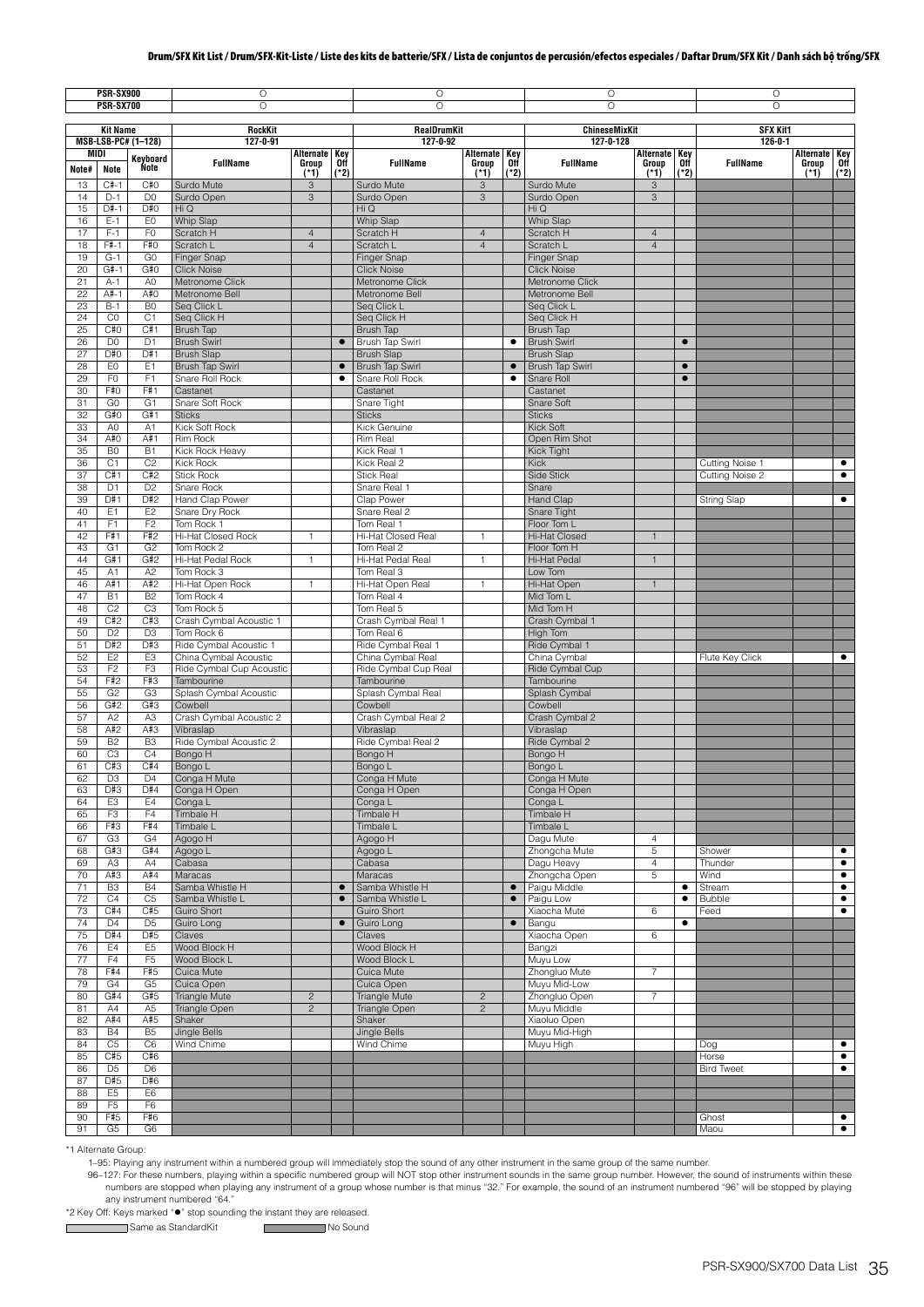| <b>PSR-SX900</b><br><b>PSR-SX700</b> |                                  |                                  | $\circ$<br>$\circ$                      |                 |                                | $\circ$<br>O               |                                |                | $\circ$<br>O                            |               |                        | $\circ$<br>O                                |                                         |                        |
|--------------------------------------|----------------------------------|----------------------------------|-----------------------------------------|-----------------|--------------------------------|----------------------------|--------------------------------|----------------|-----------------------------------------|---------------|------------------------|---------------------------------------------|-----------------------------------------|------------------------|
| <b>Kit Name</b>                      |                                  |                                  | <b>SFX Kit2</b>                         |                 |                                | <b>NewSFXKit1</b>          |                                |                | <b>NewSFXKit2</b>                       |               |                        | <b>NoisesKit</b>                            |                                         |                        |
| MSB-LSB-PC# (1-128)<br>MIDI          |                                  |                                  | $126 - 0 - 2$<br>Alternate Key          |                 | $126 - 0 - 3$<br>Alternate Key |                            | $126 - 0 - 4$<br>Alternate Key |                |                                         | $126 - 0 - 9$ |                        |                                             |                                         |                        |
| Note#                                | <b>Note</b>                      | Keyboard<br>Ńote                 | <b>FullName</b>                         | Group<br>$(*1)$ | 0ff<br>$(*2)$                  | <b>FullName</b>            | Group<br>$(*1)$                | 0ff<br>$(*2)$  | <b>FullName</b>                         | Group<br>(*1) | 0ff<br>$(*2)$          | <b>FullName</b>                             | <b>Alternate Key</b><br>Group<br>$(*1)$ | Off<br>(*2)            |
| 13                                   | $C#-1$                           | C#0                              |                                         |                 |                                |                            |                                |                |                                         |               |                        |                                             |                                         |                        |
| 14<br>15                             | $D-1$<br>$D#-1$                  | D <sub>0</sub><br>D#0            |                                         |                 |                                |                            |                                |                |                                         |               |                        |                                             |                                         |                        |
| 16<br>17                             | $E-1$<br>$F-1$                   | EO                               |                                         |                 |                                |                            |                                |                |                                         |               |                        |                                             |                                         |                        |
| 18                                   | F#-1                             | F <sub>0</sub><br>F#0            |                                         |                 |                                |                            |                                |                |                                         |               |                        |                                             |                                         |                        |
| 19<br>20                             | $G-1$<br>$G#-1$                  | G <sub>0</sub><br>G#0            |                                         |                 |                                |                            |                                |                |                                         |               |                        |                                             |                                         |                        |
| 21                                   | $A-1$                            | A <sub>0</sub>                   |                                         |                 |                                |                            |                                |                |                                         |               |                        |                                             |                                         |                        |
| 22<br>23                             | A#-1<br>$B-1$                    | A#0<br>B <sub>0</sub>            |                                         |                 |                                |                            |                                |                |                                         |               |                        |                                             |                                         |                        |
| 24                                   | CO                               | C <sub>1</sub>                   |                                         |                 |                                |                            |                                |                |                                         |               |                        |                                             |                                         |                        |
| 25<br>26                             | C#O<br>D <sub>0</sub>            | C#1<br>D <sub>1</sub>            |                                         |                 |                                |                            |                                |                |                                         |               |                        |                                             |                                         |                        |
| 27                                   | D#0                              | D#1                              |                                         |                 |                                |                            |                                |                |                                         |               |                        |                                             |                                         |                        |
| 28<br>29                             | EO<br>F <sub>0</sub>             | E <sub>1</sub><br>F1             |                                         |                 |                                |                            |                                |                |                                         |               |                        |                                             |                                         |                        |
| 30                                   | F#0                              | F#1                              |                                         |                 |                                |                            |                                |                |                                         |               |                        |                                             |                                         |                        |
| 31<br>32                             | G <sub>0</sub><br>G#0            | G <sub>1</sub><br>G#1            |                                         |                 |                                |                            |                                |                |                                         |               |                        |                                             |                                         |                        |
| 33                                   | A <sub>0</sub>                   | A1                               |                                         |                 |                                |                            |                                |                |                                         |               |                        |                                             |                                         |                        |
| 34<br>35                             | A#0<br>B <sub>0</sub>            | A#1<br>B1                        |                                         |                 |                                |                            |                                |                |                                         |               |                        |                                             |                                         |                        |
| 36                                   | C <sub>1</sub>                   | C <sub>2</sub>                   | Phone Call                              |                 | $\bullet$                      | Cutting Noise 1            |                                | $\bullet$      | Phone Call 2                            |               | ٠                      | White Noise                                 |                                         | $\bullet$              |
| 37<br>38                             | C#1<br>D <sub>1</sub>            | C#2<br>D <sub>2</sub>            | Door Squeak<br>Door Slam                |                 | $\bullet$<br>٠                 | Cutting Noise 2            |                                | $\bullet$      | Door Squeak 2<br>Door Slam 2            |               | $\bullet$<br>٠         | Pink Noise<br>White Noise Down 1            |                                         | $\bullet$<br>$\bullet$ |
| 39                                   | D#1                              | D#2                              | Scratch Cut                             |                 | $\bullet$                      | <b>String Slap</b>         |                                | ٠              | Scratch Cut                             |               | ٠                      | Pink Noise Down 1                           |                                         | ٠                      |
| 40<br>41                             | E <sub>1</sub><br>F <sub>1</sub> | E <sub>2</sub><br>F <sub>2</sub> | Scratch Split<br>Wind Chime             |                 | $\bullet$<br>$\bullet$         |                            |                                |                | Scratch Split<br>Wind Chime             |               | $\bullet$<br>$\bullet$ | White Noise Down 2<br>Pink Noise Down 2     |                                         | $\bullet$<br>$\bullet$ |
| 42                                   | F#1                              | F#2                              | Telephone Ring                          |                 | $\bullet$                      |                            |                                |                | Telephone Ring 2                        |               | $\bullet$              | White Noise Up 2                            |                                         | $\bullet$              |
| 43<br>44                             | G <sub>1</sub><br>G#1            | G <sub>2</sub><br>G#2            |                                         |                 |                                |                            |                                |                |                                         |               |                        | White Noise Up 1<br>Pink Noise Up           |                                         | $\bullet$<br>$\bullet$ |
| 45                                   | A <sub>1</sub>                   | A <sub>2</sub>                   |                                         |                 |                                |                            |                                |                |                                         |               |                        | White Noise Up Release                      |                                         | $\bullet$              |
| 46<br>47                             | A#1<br><b>B1</b>                 | A#2<br>B <sub>2</sub>            |                                         |                 |                                |                            |                                |                |                                         |               |                        | Pink Noise Up Release<br>White Noise Up LFO |                                         | $\bullet$<br>$\bullet$ |
| 48                                   | C <sub>2</sub>                   | C3                               |                                         |                 |                                |                            |                                |                |                                         |               |                        | Pink Noise Up LFO                           |                                         | $\bullet$              |
| 49<br>50                             | C#2<br>D <sub>2</sub>            | C#3<br>D <sub>3</sub>            |                                         |                 |                                |                            |                                |                |                                         |               |                        |                                             |                                         |                        |
| 51                                   | D#2                              | D#3                              |                                         |                 |                                |                            |                                |                |                                         |               |                        |                                             |                                         |                        |
| 52<br>53                             | E <sub>2</sub><br>F2             | E <sub>3</sub><br>F <sub>3</sub> | Car Engine Ignition<br>Car Tires Squeal |                 | ٠<br>$\bullet$                 | Flute Key Click            |                                | $\bullet$      | Car Engine Ignition<br>Car Tires Squeal |               | $\bullet$<br>$\bullet$ |                                             |                                         |                        |
| 54                                   | F#2                              | F#3                              | Car Passing                             |                 | $\bullet$                      |                            |                                |                | Car Passing                             |               | ٠                      |                                             |                                         |                        |
| 55<br>56                             | G <sub>2</sub><br>G#2            | G <sub>3</sub><br>G#3            | Car Crash<br>Siren                      |                 | $\bullet$<br>$\bullet$         |                            |                                |                | Car Crash<br>Siren 2                    |               | $\bullet$<br>$\bullet$ |                                             |                                         |                        |
| 57                                   | A2                               | A <sub>3</sub>                   | Train                                   |                 | $\bullet$                      |                            |                                |                | Train 2                                 |               | $\bullet$              |                                             |                                         |                        |
| 58<br>59                             | A#2<br>B <sub>2</sub>            | A#3<br>B <sub>3</sub>            | Jet Plane<br>Starship                   |                 | $\bullet$<br>$\bullet$         |                            |                                |                | Jet Plane 2<br>Starship                 |               | ٠<br>$\bullet$         |                                             |                                         |                        |
| 60                                   | C <sub>3</sub>                   | C4                               | Burst                                   |                 | $\bullet$                      |                            |                                |                | <b>Burst</b>                            |               | ٠                      |                                             |                                         |                        |
| 61<br>62                             | C#3<br>D <sub>3</sub>            | C#4<br>D4                        | Roller Coaster<br>Submarine             |                 | ٠                              |                            |                                |                | Roller Coaster<br>Submarine             |               | ٠<br>▼                 |                                             |                                         |                        |
| 63                                   | D#3                              | D#4                              |                                         |                 |                                |                            |                                |                |                                         |               |                        |                                             |                                         |                        |
| 64<br>65                             | E <sub>3</sub><br>F <sub>3</sub> | E4<br>F4                         |                                         |                 |                                |                            |                                |                |                                         |               |                        |                                             |                                         |                        |
| 66                                   | F#3                              | F#4                              |                                         |                 |                                |                            |                                |                |                                         |               |                        |                                             |                                         |                        |
| 67<br>68                             | G <sub>3</sub><br>G#3            | G4<br>G#4                        | Laugh                                   |                 | $\bullet$                      | Shower 2                   |                                | $\bullet$      | Laugh                                   |               | $\bullet$              |                                             |                                         |                        |
| 69                                   | A3                               | A4                               | Scream                                  |                 | $\bullet$                      | Thunder 2                  |                                | ٠              | Scream 2                                |               | $\bullet$              |                                             |                                         |                        |
| 70<br>71                             | A#3<br>B <sub>3</sub>            | A#4<br><b>B4</b>                 | Punch<br><b>Heart Beat</b>              |                 | $\bullet$<br>٠                 | Wind 2<br>Stream 2         |                                | ٠<br>٠         | Punch 2<br><b>Heart Beat</b>            |               | $\bullet$<br>٠         |                                             |                                         |                        |
| 72                                   | C4                               | C <sub>5</sub>                   | Foot Steps                              |                 | $\bullet$                      | Bubble 2                   |                                | ٠              | Foot Steps 2                            |               | $\bullet$              |                                             |                                         |                        |
| 73<br>74                             | C#4<br>D <sub>4</sub>            | C#5<br>D <sub>5</sub>            |                                         |                 |                                | Feed                       |                                | $\bullet$      |                                         |               |                        |                                             |                                         |                        |
| 75                                   | D#4                              | D#5                              |                                         |                 |                                |                            |                                |                |                                         |               |                        |                                             |                                         |                        |
| 76<br>77                             | E4<br>F4                         | E <sub>5</sub><br>F <sub>5</sub> |                                         |                 |                                |                            |                                |                |                                         |               |                        |                                             |                                         |                        |
| 78                                   | F#4                              | F#5                              |                                         |                 |                                |                            |                                |                |                                         |               |                        |                                             |                                         |                        |
| 79<br>80                             | G4<br>G#4                        | G <sub>5</sub><br>G#5            |                                         |                 |                                |                            |                                |                |                                         |               |                        |                                             |                                         |                        |
| 81                                   | A4                               | A <sub>5</sub>                   |                                         |                 |                                |                            |                                |                |                                         |               |                        |                                             |                                         |                        |
| 82<br>83                             | A#4<br><b>B4</b>                 | A#5<br>B <sub>5</sub>            |                                         |                 |                                |                            |                                |                |                                         |               |                        |                                             |                                         |                        |
| 84                                   | C5                               | C <sub>6</sub>                   | Machine Gun                             |                 | $\bullet$                      | Dog                        |                                | $\bullet$      | Machine Gun 2                           |               | $\bullet$              |                                             |                                         |                        |
| 85<br>86                             | C#5<br>D <sub>5</sub>            | C#6<br>D <sub>6</sub>            | Laser Gun<br>Explosion                  |                 | ٠<br>$\bullet$                 | Horse<br><b>Bird Tweet</b> |                                | $\bullet$<br>٠ | Laser Gun<br>Explosion 2                |               | $\bullet$<br>٠         |                                             |                                         |                        |
| 87                                   | D#5                              | D#6                              | Firework                                |                 | $\bullet$                      |                            |                                |                | Firework                                |               | $\bullet$              |                                             |                                         |                        |
| 88<br>89                             | E <sub>5</sub><br>F <sub>5</sub> | E <sub>6</sub><br>F <sub>6</sub> |                                         |                 |                                |                            |                                |                |                                         |               |                        |                                             |                                         |                        |
| 90                                   | F#5                              | F#6                              |                                         |                 |                                | Ghost                      |                                | $\bullet$      |                                         |               |                        |                                             |                                         |                        |
| 91                                   | G5                               | G <sub>6</sub>                   |                                         |                 |                                | Maou                       |                                | $\bullet$      |                                         |               |                        |                                             |                                         |                        |

\*1 Alternate Group:

1–95: Playing any instrument within a numbered group will immediately stop the sound of any other instrument in the same group of the same number.

96-127: For these numbers, playing within a specific numbered group will NOT stop other instrument sounds in the same group number. However, the sound of instruments within these numbers are stopped when playing any instru

\*2 Key Off: Keys marked "" stop sounding the instant they are released.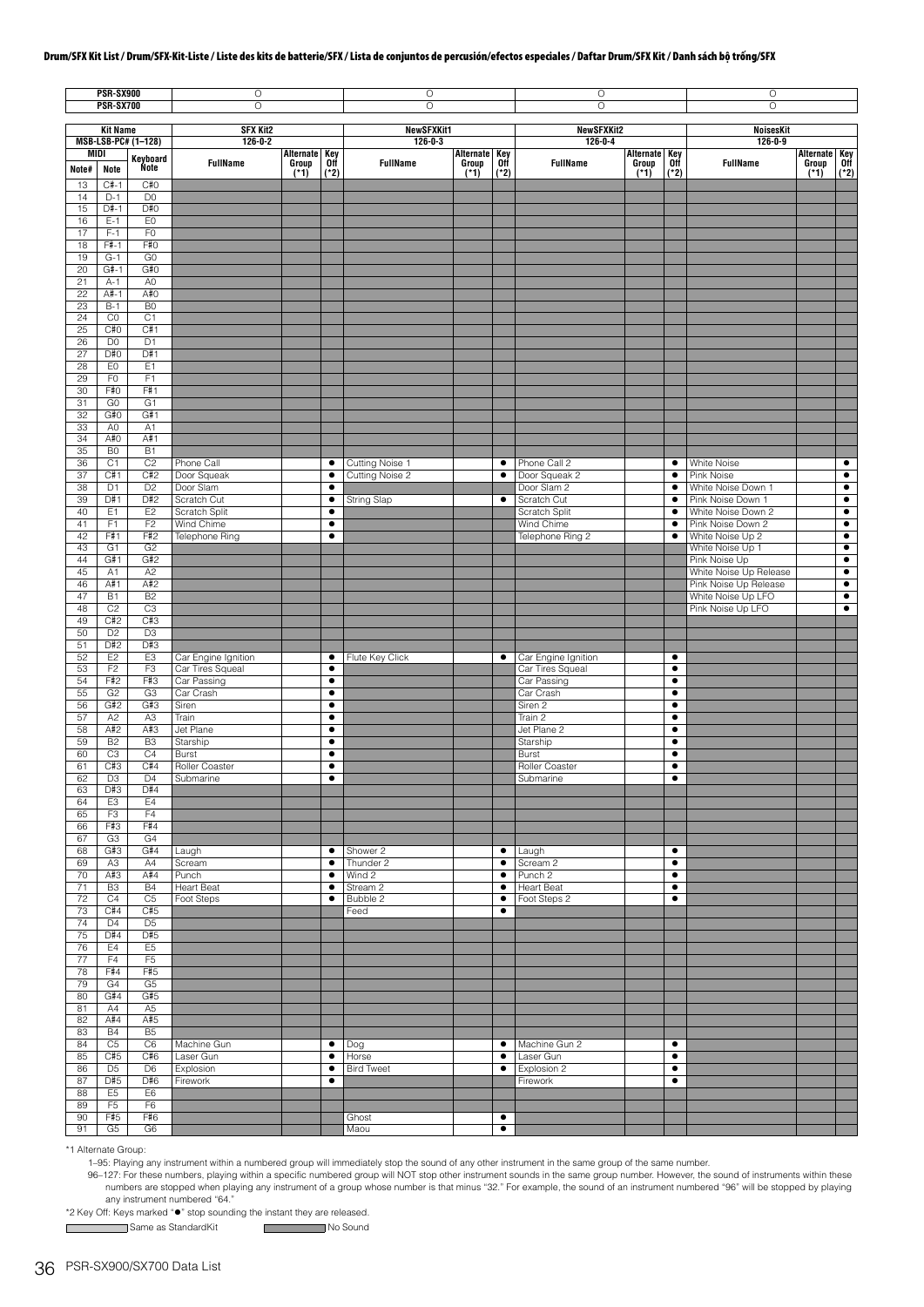| <b>PSR-SX900</b><br><b>PSR-SX700</b> |                       |                       | O                                                       |                            |        | $\circ$                                                | $\circ$                |        |                                   | O             |           |                                           |                            |           |
|--------------------------------------|-----------------------|-----------------------|---------------------------------------------------------|----------------------------|--------|--------------------------------------------------------|------------------------|--------|-----------------------------------|---------------|-----------|-------------------------------------------|----------------------------|-----------|
|                                      |                       |                       | $\overline{O}$                                          |                            |        | $\overline{O}$                                         |                        |        | $\circ$                           |               |           | $\circ$                                   |                            |           |
|                                      | <b>Kit Name</b>       |                       | <b>BassDrumKit</b>                                      |                            |        | <b>ReverseBDKit</b>                                    |                        |        | ArabicKit2                        |               |           | ArabicKit1                                |                            |           |
|                                      |                       | MSB-LSB-PC# (1-128)   | $126 - 0 - 21$                                          |                            |        | $126 - 0 - 22$                                         |                        |        | 126-0-36                          |               |           | $126 - 0 - 37$                            |                            |           |
| <b>MIDI</b>                          |                       | Kevboard              | <b>FullName</b>                                         | Alternate Key<br>Group Off |        | <b>FullName</b>                                        | Alternate Key<br>Group | Off    | <b>FullName</b>                   | Alternate Key | 0ff       | <b>FullName</b>                           | Alternate Key<br>Group Off |           |
| Note#                                | <b>Note</b>           | Note                  |                                                         | $(1^*1)$                   | $(*2)$ |                                                        | $(*1)$                 | $(*2)$ |                                   | Group<br>(*1) | $(*2)$    | Zarb Back mf                              | $(*1)$                     | $(*2)$    |
| 13<br>14                             | $C#-1$<br>$D-1$       | C#O<br>D <sub>0</sub> | <b>BD</b> Electro<br><b>BD FX Gate</b>                  |                            |        | Reverse BD Electro<br>Reverse BD Fx Gate               |                        |        |                                   |               |           | Zarb Tom f                                |                            |           |
| 15                                   | D#-1                  | D#0                   | <b>BD Hammer</b>                                        |                            |        | Reverse BD Hammer                                      |                        |        |                                   |               |           | Zarb Eshareh                              |                            |           |
| 16                                   | $E-1$                 | EO                    | <b>BD Analog Power</b>                                  |                            |        | Reverse BD Analog Power                                |                        |        |                                   |               |           | Zarb Whipping                             |                            |           |
| 17                                   | $F-1$                 | F <sub>0</sub>        | BD Analog Distortion 5                                  |                            |        |                                                        |                        |        |                                   |               |           | Tombak Tom f                              |                            |           |
| 18<br>19                             | F#-1<br>$G-1$         | F#0<br>G <sub>0</sub> | BD Analog Distortion 6<br><b>BD Analog Distortion 4</b> |                            |        | Reverse BD Analog Distortion 6                         |                        |        |                                   |               |           | Neghareh Tom f<br>Tombak Back f           |                            |           |
| 20                                   | $G#-1$                | G#0                   | BD Analog Distortion 3                                  |                            |        | Reverse BD Analog Distortion 3                         |                        |        |                                   |               |           | Neghareh Back f                           |                            |           |
| 21                                   | $A-1$                 | A <sub>0</sub>        | BD Analog Distortion 2                                  |                            |        | Reverse BD Analog Distortion 2                         |                        |        |                                   |               |           | Tombak Snap f                             |                            |           |
| 22                                   | A#-1                  | A#O                   | <b>BD Analog Tight</b>                                  |                            |        | Reverse BD Analog Tight                                |                        |        |                                   |               |           | Neghareh Pelang f                         |                            |           |
| 23                                   | $B-1$                 | B <sub>0</sub>        | BD Analog 94                                            |                            |        | Reverse BD Analog 94                                   |                        |        |                                   |               |           | <b>Tombak Trill</b>                       |                            | $\bullet$ |
| 24<br>25                             | C <sub>0</sub><br>C#O | C <sub>1</sub><br>C#1 | BD Analog Blip 2<br>BD Analog Rubber 2                  |                            |        | Reverse BD Analog Blip 2<br>Reverse BD Analog Rubber 2 |                        |        | Nakarazan Dom<br>Cabasa           |               |           | Khaligi Clap 1<br>Arabic Zalgouta Open    |                            | $\bullet$ |
| 26                                   | D <sub>0</sub>        | D <sub>1</sub>        | BD Analog 93                                            |                            |        | Reverse BD Analog 93                                   |                        |        | Nakarazan Edge                    |               |           | Khaligi Clap 2                            |                            |           |
| 27                                   | D#0                   | D#1                   | BD Analog 90                                            |                            |        | Reverse BD Analog 90                                   |                        |        | Hager Dom                         |               |           | Arabic Zalgouta Close                     |                            |           |
| 28                                   | E <sub>0</sub>        | E1                    | BD Analog 83                                            |                            |        | Reverse BD Analog 83                                   |                        |        | Hager Edge                        |               |           | Arabic Hand Clap                          |                            |           |
| 29                                   | F <sub>0</sub>        | F1                    | BD Analog 82                                            |                            |        | Reverse BD Analog 82                                   |                        |        | Bongo H                           |               |           | Tabel Tak 1                               |                            |           |
| 30                                   | F#0                   | F#1                   | BD Analog 92                                            |                            |        |                                                        |                        |        | Bongo L                           |               |           | Sagat 1                                   |                            |           |
| 31<br>32                             | G <sub>0</sub><br>G#0 | G <sub>1</sub><br>G#1 | BD Analog 91<br><b>BD Analog Deep</b>                   |                            |        | Reverse BD Analog 91<br>Reverse BD Analog Deep         |                        |        | Conga H Mute<br>Conga H Open      |               |           | <b>Tabel Dom</b><br>Sagat 2               |                            |           |
| 33                                   | A <sub>0</sub>        | A <sub>1</sub>        | BD Analog Hard 2                                        |                            |        |                                                        |                        |        | Conga L                           |               |           | Tabel Tak 2                               |                            |           |
| 34                                   | A#0                   | A#1                   | BD Analog Hard 1                                        |                            |        | Reverse BD Analog Hard 1                               |                        |        | Zagrouda H                        |               |           | Sagat 3                                   |                            |           |
| 35                                   | B <sub>0</sub>        | <b>B1</b>             | BD Analog Blip 1                                        |                            |        | Reverse BD Analog Blip 1                               |                        |        | Zagrouda L                        |               | $\bullet$ | Rig Tik 3                                 |                            |           |
| 36                                   | C1                    | C <sub>2</sub>        | <b>BD Analog Rubber 1</b>                               |                            |        | Reverse BD Analog Rubber 1                             |                        |        | Kick Soft                         |               |           | Rig Tik 2                                 |                            |           |
| 37                                   | C#1                   | C#2                   | <b>BD Analog Loose</b>                                  |                            |        | Reverse BD Analog Loose                                |                        |        | Side Stick                        |               |           | Rig Tik Hard 1                            |                            |           |
| 38                                   | D <sub>1</sub>        | D <sub>2</sub>        | BD Synth 1                                              |                            |        | Reverse BD Synth 1                                     |                        |        | Snare Soft                        |               |           | Rig Tik 1                                 |                            |           |
| 39<br>40                             | D#1<br>E1             | D#2<br>E <sub>2</sub> | BD Synth 2<br><b>BD Analog Distortion 1</b>             |                            |        | Reverse BD Synth 2<br>Reverse BD Analog Distortion 1   |                        |        | Arabic Hand Clap<br>Snare Drum    |               |           | Rig Tik Hard 2<br>Rig Tik Hard 3          |                            |           |
| 41                                   | F <sub>1</sub>        | F <sub>2</sub>        | Ripper                                                  |                            |        | <b>Reverse Ripper</b>                                  |                        |        | Floor Tom L                       |               |           | Rig Tish                                  |                            |           |
| 42                                   | F#1                   | F#2                   | BD Analog 70 L                                          |                            |        |                                                        |                        |        | <b>Hi-Hat Closed</b>              | 1             |           | Rig Snouj 2                               |                            |           |
| 43                                   | G <sub>1</sub>        | G <sub>2</sub>        | BD Analog 70                                            |                            |        | Reverse BD Analog 70                                   |                        |        | Floor Tom H                       |               |           | Rig Roll                                  |                            | $\bullet$ |
| 44                                   | G#1                   | G#2                   | BD Analog 80                                            |                            |        | Reverse BD Analog 81                                   |                        |        | Hi-Hat Pedal                      | 1             |           | Rig Snouj 1                               |                            |           |
| 45                                   | A <sub>1</sub>        | A <sub>2</sub>        | BD Analog 80 Long                                       |                            |        |                                                        |                        |        | Low Tom                           |               |           | Rig Sak                                   |                            |           |
| 46<br>47                             | A#1<br><b>B1</b>      | A#2<br>B <sub>2</sub> | <b>BD Dry</b><br><b>BD Dry Hard</b>                     |                            |        | Reverse BD Dry                                         |                        |        | Hi-Hat Open<br>Mid Tom L          | $\mathbf{1}$  |           | Rig Snouj 3<br>Rig Snouj 4                |                            |           |
| 48                                   | C <sub>2</sub>        | C <sub>3</sub>        | BD Room 1                                               |                            |        |                                                        |                        |        | Mid Tom H                         |               |           | Rig Tak 1                                 |                            |           |
| 49                                   | C#2                   | C#3                   | <b>BD Soft</b>                                          |                            |        | Reverse BD Soft                                        |                        |        | Crash Cymbal 1                    |               |           | Rig Brass 1                               |                            |           |
| 50                                   | D <sub>2</sub>        | D <sub>3</sub>        | BD Room 2                                               |                            |        | Reverse BD Room 2                                      |                        |        | High Tom                          |               |           | Rig Tak 2                                 |                            |           |
| 51                                   | D#2                   | D#3                   | BD Break Lo-fi 2                                        |                            |        | Reverse BD Break Lo-fi 2                               |                        |        | Ride Cymbal 1                     |               |           | Rig Brass 2                               |                            |           |
| 52                                   | E <sub>2</sub>        | E <sub>3</sub>        | BD Break Lo-fi 1                                        |                            |        | Reverse BD Break Lo-fi 1                               |                        |        | Crash Cymbal 2                    |               |           | Rig Dom                                   |                            |           |
| 53                                   | F <sub>2</sub>        | F <sub>3</sub>        | BD & Hi-Hat Open                                        |                            |        | Reverse BD & Hi-Hat Open                               |                        |        | Duhulla Dom                       |               |           | Katem Tak Doff                            |                            |           |
| 54<br>55                             | F#2<br>G <sub>2</sub> | F#3<br>G <sub>3</sub> | BD Jungle 2<br><b>BD</b> Jungle 1                       |                            |        |                                                        |                        |        | Tambourine<br>Duhulla Tak         |               |           | Katem Dom<br>Katem Sak 1                  |                            |           |
| 56                                   | G#2                   | G#3                   | BD Jungle 3                                             |                            |        | Reverse BD Jungle 3                                    |                        |        | Cowbell                           |               |           | Katem Tak 1                               |                            |           |
| 57                                   | A <sub>2</sub>        | A <sub>3</sub>        | <b>BD D&amp;B 1</b>                                     |                            |        | Reverse BD D&B 1                                       |                        |        | Duhulla Sak                       |               |           | Katem Sak 2                               |                            |           |
| 58                                   | A#2                   | A#3                   | BD D&B 2                                                |                            |        | Reverse BD D&B 2                                       |                        |        | Claves                            |               |           | Katem Tak 2                               |                            |           |
| 59                                   | B <sub>2</sub>        | B <sub>3</sub>        | BD RX5 1                                                |                            |        | Reverse BD RX5 1                                       |                        |        | Doff Dom                          |               |           | Daholla Sak 2                             |                            |           |
| 60<br>61                             | C <sub>3</sub><br>C#3 | C <sub>4</sub><br>C#4 | BD RX5 2<br>BD Room 3                                   |                            |        | Reverse BD RX5 2<br>Reverse BD Room 3                  |                        |        | Katem Dom<br>Katem Tak            |               |           | Daholla Sak 1<br>Daholla Tak 1            |                            |           |
| 62                                   | D <sub>3</sub>        | D <sub>4</sub>        | <b>BD Power Gate</b>                                    |                            |        | Reverse BD Power Gate                                  |                        |        | Katem Sak                         |               |           | Daholla Dom                               |                            |           |
| 63                                   | D#3                   | D#4                   | <b>BD R&amp;B 1</b>                                     |                            |        | Reverse BD R&B 1                                       |                        |        | Katem Tak                         |               |           | Daholla Tak 2                             |                            |           |
| 64                                   | E <sub>3</sub>        | E4                    | <b>BD R&amp;B 2</b>                                     |                            |        | Reverse BD R&B 2                                       |                        |        | Doff Tak                          |               |           | Tablah Prok                               |                            |           |
| 65                                   | F <sub>3</sub>        | F4                    | BD Lo-fi                                                |                            |        | Reverse BD Lo-fi                                       |                        |        | Tabla Dom                         |               |           | Tablah Dom 2                              |                            |           |
| 66                                   | F#3                   | F#4                   | <b>BD Hip Deep</b>                                      |                            |        |                                                        |                        |        | Tabla Tak 1                       |               |           | Tablah Roll of Edge                       |                            | $\bullet$ |
| 67                                   | G <sub>3</sub><br>G#3 | G4<br>G#4             | <b>BD Break Deep</b><br><b>BD Break Heavy</b>           |                            |        | Reverse BD Break Deep                                  |                        |        | Tabla Tik<br>Tabla Tak 2          |               |           | Tablah Tak Finger 4                       |                            |           |
| 68<br>69                             | A <sub>3</sub>        | A4                    | <b>BD Break Hard</b>                                    |                            |        | Reverse BD Break Heavy<br>Reverse BD Break Hard        |                        |        | Tabla Sak                         |               |           | Tablah Tak Trill 1<br>Tablah Tak Finger 3 |                            |           |
| 70                                   | A#3                   | A#4                   | <b>Big Drum</b>                                         |                            |        | Reverse Big Drum                                       |                        |        | Tabla Roll Edge                   |               | $\bullet$ | Tablah Tak Trill 2                        |                            |           |
| 71                                   | B <sub>3</sub>        | <b>B4</b>             | Taiko Drum                                              |                            |        | Reverse Taiko Drum                                     |                        |        | Tabla Flam                        |               |           | Tablah Tak Finger 2                       |                            |           |
| 72                                   | C4                    | C <sub>5</sub>        | Surdo Open                                              |                            |        | Reverse Surdo Open                                     |                        |        | Sagat 1                           |               |           | Tablah Tak Finger 1                       |                            |           |
| 73                                   | C#4                   | C#5                   | Feet 2                                                  |                            |        | Reverse Feet 2                                         |                        |        | <b>Tabel Dom</b>                  |               |           | Tablah Tik 2                              |                            |           |
| 74                                   | D <sub>4</sub>        | D <sub>5</sub>        | <b>BD</b> Industrial                                    |                            |        | Reverse Tom Industrial<br>Reverse Door Slam            |                        |        | Sagat 3                           |               |           | Tablah Tik 4                              |                            |           |
| 75<br>76                             | D#4<br>E4             | D#5<br>E <sub>5</sub> | Door Slam<br>Punch                                      |                            |        | Reverse Punch                                          |                        |        | <b>Tabel Tak</b><br>Sagat 2       |               |           | Tablah Tik 3<br>Tablah Tik 1              |                            |           |
| 77                                   | F <sub>4</sub>        | F <sub>5</sub>        | Heart                                                   |                            |        |                                                        |                        |        | Rig Dom                           |               |           | Tablah Tak 3                              |                            |           |
| 78                                   | F#4                   | F#5                   | Feet 1                                                  |                            |        | Reverse Feet 1                                         |                        |        | Rig Tak 2                         |               |           | Tablah Tak 1                              |                            |           |
| 79                                   | G4                    | G <sub>5</sub>        | <b>BD Human</b>                                         |                            |        | Reverse BD Human                                       |                        |        | Rig Finger 1                      |               |           | Tablah Tak 4                              |                            |           |
| 80                                   | G#4                   | G#5                   | <b>BD Human Deep</b>                                    |                            |        | Reverse BD Human Deep                                  |                        |        | Rig Tak 1                         |               |           | Tablah Tak 2                              |                            |           |
| 81                                   | A4<br>A#4             | A <sub>5</sub><br>A#5 | Vox Buh!<br>Vox Muh!                                    |                            |        | Reverse Vox Buh!<br>Reverse Vox Muh!                   |                        |        | Rig Finger 2<br>Rig Brass Tremolo |               |           | Tablah Sak 2<br>Tablah Tremolo            |                            | $\bullet$ |
| 82<br>83                             | <b>B4</b>             | B <sub>5</sub>        |                                                         |                            |        |                                                        |                        |        | Rig Sak                           |               | $\bullet$ | Tablah Sak 1                              |                            |           |
| 84                                   | C <sub>5</sub>        | C <sub>6</sub>        |                                                         |                            |        |                                                        |                        |        | Rig Tik                           |               |           | Tablah Dom 1                              |                            |           |
| 85                                   | C#5                   | C#6                   |                                                         |                            |        |                                                        |                        |        |                                   |               |           |                                           |                            |           |
| 86                                   | D <sub>5</sub>        | D <sub>6</sub>        |                                                         |                            |        |                                                        |                        |        |                                   |               |           |                                           |                            |           |
| 87                                   | D#5                   | D#6                   |                                                         |                            |        |                                                        |                        |        |                                   |               |           |                                           |                            |           |
| 88                                   | E <sub>5</sub>        | E <sub>6</sub>        |                                                         |                            |        |                                                        |                        |        |                                   |               |           |                                           |                            |           |
| 89<br>90                             | F <sub>5</sub><br>F#5 | F <sub>6</sub><br>F#6 |                                                         |                            |        |                                                        |                        |        |                                   |               |           |                                           |                            |           |
| 91                                   | G5                    | G <sub>6</sub>        |                                                         |                            |        |                                                        |                        |        |                                   |               |           |                                           |                            |           |

\*1 Alternate Group:

 $\mathsf{r}$ 

1–95: Playing any instrument within a numbered group will immediately stop the sound of any other instrument in the same group of the same number.

96-127: For these numbers, playing within a specific numbered group will NOT stop other instrument sounds in the same group number. However, the sound of instruments within these numbers are stopped when playing any instru

\*2 Key Off: Keys marked "" stop sounding the instant they are released.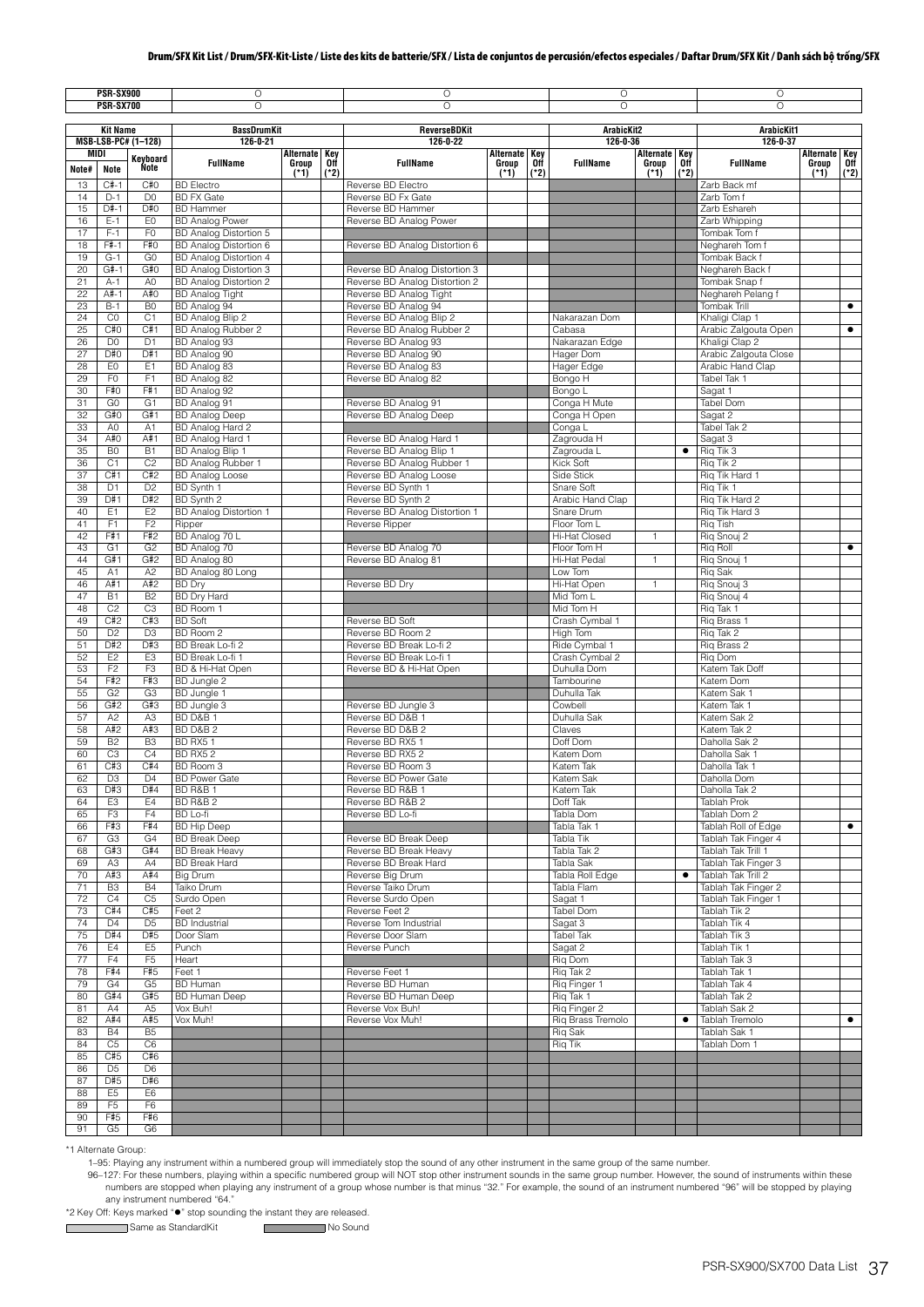|             | <b>PSR-SX900</b>                 |                                  | O                                                    |               |             | O                                                    |                 |               | О                                                    |                 |             |  |
|-------------|----------------------------------|----------------------------------|------------------------------------------------------|---------------|-------------|------------------------------------------------------|-----------------|---------------|------------------------------------------------------|-----------------|-------------|--|
|             | <b>PSR-SX700</b>                 |                                  | O                                                    |               |             | $\circ$                                              |                 |               |                                                      |                 |             |  |
|             | <b>Kit Name</b>                  |                                  | <b>CubanKit</b>                                      |               |             | PopLatinKit1                                         |                 |               | <b>PopLatinKit2</b>                                  |                 |             |  |
| <b>MIDI</b> |                                  | MSB-LSB-PC# (1-128)              | 126-0-41                                             | Alternate Key |             | 126-0-44                                             | Alternate Key   |               | 126-0-45                                             | Alternate       | Key         |  |
| Note#       | <b>Note</b>                      | Keyboard<br><b>Note</b>          | <b>FullName</b>                                      | Group<br>(*1) | 0ff<br>(*2) | <b>FullName</b>                                      | Group<br>$(*1)$ | 0ff<br>$(*2)$ | <b>FullName</b>                                      | Group<br>$(*1)$ | Off<br>(*2) |  |
| 13          | $C#-1$                           | C#0                              |                                                      |               |             | Caion Low                                            |                 |               | Cajon Low                                            |                 |             |  |
| 14<br>15    | $D-1$<br>$D#-1$                  | D <sub>0</sub><br>D#0            |                                                      |               |             | Cajon Slap<br>Cajon Tip                              |                 |               | Cajon Slap<br>Cajon Tip                              |                 |             |  |
| 16          | $E-1$                            | E <sub>0</sub>                   |                                                      |               |             | Claves High                                          |                 |               | Claves High                                          |                 |             |  |
| 17          | $F-1$                            | F <sub>0</sub>                   |                                                      |               |             | Claves Low                                           |                 |               | Claves Low                                           |                 |             |  |
| 18<br>19    | F#-1<br>$G-1$                    | F#0<br>G <sub>0</sub>            |                                                      |               |             | <b>Hand Clap</b>                                     |                 |               | Hand Clap                                            |                 |             |  |
| 20          | $G#-1$                           | G#0                              |                                                      |               |             | <b>Finger Snap</b>                                   |                 |               | Finger Snap                                          |                 |             |  |
| 21          | $A-1$                            | A <sub>0</sub>                   |                                                      |               |             | Castanet                                             |                 |               | Castanet                                             |                 |             |  |
| 22<br>23    | $A#-1$<br>$B-1$                  | A#0                              | Conga H Tip                                          |               |             | Conga H Tip                                          |                 |               | Conga H Tip<br>Conga H Heel                          |                 |             |  |
| 24          | C <sub>0</sub>                   | B <sub>0</sub><br>C <sub>1</sub> | Conga H Heel<br>Conga H Open                         |               |             | Conga H Heel<br>Conga H Open                         |                 |               | Conga H Open                                         |                 |             |  |
| 25          | C#O                              | C#1                              | Conga H Mute                                         |               |             | Conga H Mute                                         |                 |               | Conga H Mute                                         |                 |             |  |
| 26          | D <sub>0</sub>                   | D <sub>1</sub>                   | Conga H Slap Open                                    |               |             | Conga H Slap Open                                    |                 |               | Conga H Slap Open                                    |                 |             |  |
| 27<br>28    | D#0<br>E <sub>0</sub>            | D#1<br>E <sub>1</sub>            | Conga H Slap<br>Conga H Slap Mute                    |               |             | Conga H Slap<br>Conga H Slap Mute                    |                 |               | Conga H Slap<br>Conga H Slap Mute                    |                 |             |  |
| 29          | F <sub>0</sub>                   | F <sub>1</sub>                   | Conga L Tip                                          |               |             | Conga L Tip                                          |                 |               | Conga L Tip                                          |                 |             |  |
| 30          | F#0                              | F#1                              | Conga L Heel                                         |               |             | Conga L Heel                                         |                 |               | Conga L Heel                                         |                 |             |  |
| 31<br>32    | G <sub>0</sub><br>G#O            | G <sub>1</sub><br>G#1            | Conga L Open<br>Conga L Mute                         |               |             | Conga L Open<br>Conga L Mute                         |                 |               | Conga L Open<br>Conga L Mute                         |                 |             |  |
| 33          | A <sub>0</sub>                   | A <sub>1</sub>                   | Conga L Slap Open                                    |               |             | Conga L Slap Open                                    |                 |               | Conga L Slap Open                                    |                 |             |  |
| 34          | A#0                              | A#1                              | Conga L Slap                                         |               |             | Conga L Slap                                         |                 |               | Conga L Slap                                         |                 |             |  |
| 35          | B <sub>0</sub>                   | <b>B1</b>                        | Conga L Slide                                        |               | $\bullet$   | Conga L Slide                                        |                 | $\bullet$     | Conga L Slide                                        |                 | $\bullet$   |  |
| 36<br>37    | C <sub>1</sub><br>C#1            | C <sub>2</sub><br>C#2            | Bongo H Open One Finger<br>Bongo H Open Three Finger |               |             | Bongo H Open One Finger<br>Bongo H Open Three Finger |                 |               | Bongo H Open One Finger<br>Bongo H Open Three Finger |                 |             |  |
| 38          | D <sub>1</sub>                   | D <sub>2</sub>                   | Bongo H Rim                                          |               |             | Bongo H Rim                                          |                 |               | Bongo H Rim                                          |                 |             |  |
| 39          | D#1                              | D#2                              | Bongo H Tip                                          |               |             | Bongo H Tip                                          |                 |               | Bongo H Tip                                          |                 |             |  |
| 40<br>41    | E <sub>1</sub><br>F <sub>1</sub> | E <sub>2</sub><br>F <sub>2</sub> | Bongo H Heel<br>Bongo H Slap                         |               |             | Bongo H Heel<br>Bongo H Slap                         |                 |               | Bongo H Hee<br>Bongo H Slap                          |                 |             |  |
| 42          | F#1                              | F#2                              | Bongo L Open One Finger                              |               |             | Bongo L Open One Finger                              |                 |               | Bongo L Open One Finger                              |                 |             |  |
| 43          | G <sub>1</sub>                   | G <sub>2</sub>                   | Bongo L Open Three Finger                            |               |             | Bongo L Open Three Finger                            |                 |               | Bongo L Open Three Finger                            |                 |             |  |
| 44          | G#1                              | G#2                              | Bongo L Rim                                          |               |             | Bongo L Rim                                          |                 |               | Bongo L Rim                                          |                 |             |  |
| 45<br>46    | A1<br>A#1                        | A <sub>2</sub><br>A#2            | Bongo L Tip<br>Bongo L Heel                          |               |             | Bongo L Tip<br>Bongo L Heel                          |                 |               | Bongo L Tip<br>Bongo L Heel                          |                 |             |  |
| 47          | <b>B1</b>                        | <b>B2</b>                        | Bongo L Slap                                         |               |             | Bongo L Slap                                         |                 |               | Bongo L Slap                                         |                 |             |  |
| 48          | C <sub>2</sub>                   | C <sub>3</sub>                   | Timbale L                                            |               |             | Timbale L                                            |                 |               | Timbale L                                            |                 |             |  |
| 49<br>50    | C#2<br>D <sub>2</sub>            | C#3<br>D <sub>3</sub>            |                                                      |               |             |                                                      |                 |               |                                                      |                 |             |  |
| 51          | D#2                              | D#3                              |                                                      |               |             |                                                      |                 |               |                                                      |                 |             |  |
| 52          | E <sub>2</sub>                   | E <sub>3</sub>                   |                                                      |               |             |                                                      |                 |               |                                                      |                 |             |  |
| 53<br>54    | F <sub>2</sub><br>F#2            | F <sub>3</sub><br>F#3            | Paila L<br>Timbale H                                 |               |             | Paila L<br>Timbale H                                 |                 |               | Paila L<br>Timbale H                                 |                 |             |  |
| 55          | G <sub>2</sub>                   | G <sub>3</sub>                   |                                                      |               |             |                                                      |                 |               | Hand Clap Mute 1                                     |                 |             |  |
| 56          | G#2                              | G#3                              |                                                      |               |             |                                                      |                 |               | Hand Clap Mute 2                                     |                 |             |  |
| 57          | A2                               | A <sub>3</sub>                   |                                                      |               |             |                                                      |                 |               | Hand Clap Open 1                                     |                 |             |  |
| 58<br>59    | A#2<br>B <sub>2</sub>            | A#3<br>B <sub>3</sub>            | Paila H                                              |               |             | Paila H                                              |                 |               | Hand Clap Open 2<br>Paila H                          |                 |             |  |
| 60          | C <sub>3</sub>                   | C <sub>4</sub>                   | Cowbell Top                                          |               |             | Cowbell Top                                          |                 |               | Cowbell Top                                          |                 |             |  |
| 61          | C#3                              | C#4                              |                                                      |               |             | Cowbell 1                                            |                 |               | Cowbell 1                                            |                 |             |  |
| 62<br>63    | D3<br>D#3                        | D4<br>D#4                        |                                                      |               |             | Cowbell 2<br>Cowbell 3                               |                 |               | Compell 2<br>Cowbell 3                               |                 |             |  |
| 64          | E <sub>3</sub>                   | E4                               | Guiro Short                                          |               |             | Guiro Short                                          |                 |               | Guiro Short                                          |                 |             |  |
| 65          | F <sub>3</sub>                   | F4                               | Guiro Long                                           |               | ٠           | Guiro Long                                           |                 | $\bullet$     | Guiro Long                                           |                 | $\bullet$   |  |
| 66<br>67    | F#3<br>G3                        | F#4<br>G4                        |                                                      |               |             | Metal Guiro Short<br>Metal Guiro Long                |                 | $\bullet$     | Metal Guiro Short<br>Metal Guiro Long                |                 | $\bullet$   |  |
| 68          | G#3                              | G#4                              | Tambourine                                           |               |             | Tambourine                                           |                 |               | Tambourine                                           |                 |             |  |
| 69          | A <sub>3</sub>                   | A4                               |                                                      |               |             | Tambourim Open                                       |                 |               | Tambourim Open                                       |                 |             |  |
| 70          | A#3                              | A#4                              |                                                      |               |             | Tambourim Mute                                       |                 |               | Tambourim Mute                                       |                 |             |  |
| 71<br>72    | B <sub>3</sub><br>C4             | <b>B4</b><br>C <sub>5</sub>      | Maracas                                              |               |             | Tambourim Tip<br>Maracas                             |                 |               | Tambourim Tip<br>Maracas                             |                 |             |  |
| 73          | C#4                              | C#5                              | Shaker                                               |               |             | Shaker                                               |                 |               | Shaker                                               |                 |             |  |
| 74          | D <sub>4</sub>                   | D <sub>5</sub>                   | Cabasa                                               |               |             | Cabasa                                               |                 |               | Cabasa                                               |                 |             |  |
| 75<br>76    | D#4<br>E4                        | D#5<br>E <sub>5</sub>            |                                                      |               |             | Cuica Mute<br>Cuica Open                             |                 |               | Cuica Mute<br>Cuica Open                             |                 |             |  |
| 77          | F <sub>4</sub>                   | F <sub>5</sub>                   |                                                      |               |             | Cowbell High 1                                       |                 |               | Cowbell High 1                                       |                 |             |  |
| 78          | F#4                              | F#5                              |                                                      |               |             | Cowbell High 2                                       |                 |               | Cowbell High 2                                       |                 |             |  |
| 79          | G <sub>4</sub>                   | G <sub>5</sub>                   |                                                      |               |             | Shekere                                              |                 |               | Shekere                                              |                 |             |  |
| 80<br>81    | G#4<br>A4                        | G#5<br>A <sub>5</sub>            |                                                      |               |             | Shekere Tone<br>Triangle Mute                        | 1               |               | Shekere Tone<br><b>Triangle Mute</b>                 | $\mathbf{1}$    |             |  |
| 82          | A#4                              | A#5                              |                                                      |               |             | Triangle Open                                        | 1               |               | Triangle Open                                        | $\mathbf{1}$    |             |  |
| 83          | <b>B4</b>                        | B <sub>5</sub>                   |                                                      |               |             |                                                      |                 |               |                                                      |                 |             |  |
| 84<br>85    | C <sub>5</sub><br>C#5            | C <sub>6</sub><br>C#6            |                                                      |               |             | Wind Chime                                           |                 |               | Wind Chime                                           |                 |             |  |
| 86          | D <sub>5</sub>                   | D <sub>6</sub>                   |                                                      |               |             |                                                      |                 |               |                                                      |                 |             |  |
| 87          | D#5                              | D#6                              |                                                      |               |             |                                                      |                 |               |                                                      |                 |             |  |
| 88<br>89    | E <sub>5</sub><br>F <sub>5</sub> | E <sub>6</sub>                   |                                                      |               |             |                                                      |                 |               |                                                      |                 |             |  |
| 90          | F#5                              | F <sub>6</sub><br>F#6            |                                                      |               |             |                                                      |                 |               |                                                      |                 |             |  |
| 91          | G5                               | G6                               |                                                      |               |             |                                                      |                 |               |                                                      |                 |             |  |

\*1 Alternate Group:

1–95: Playing any instrument within a numbered group will immediately stop the sound of any other instrument in the same group of the same number.

96-127: For these numbers, playing within a specific numbered group will NOT stop other instrument sounds in the same group number. However, the sound of instruments within these numbers are stopped when playing any instru

\*2 Key Off: Keys marked "" stop sounding the instant they are released.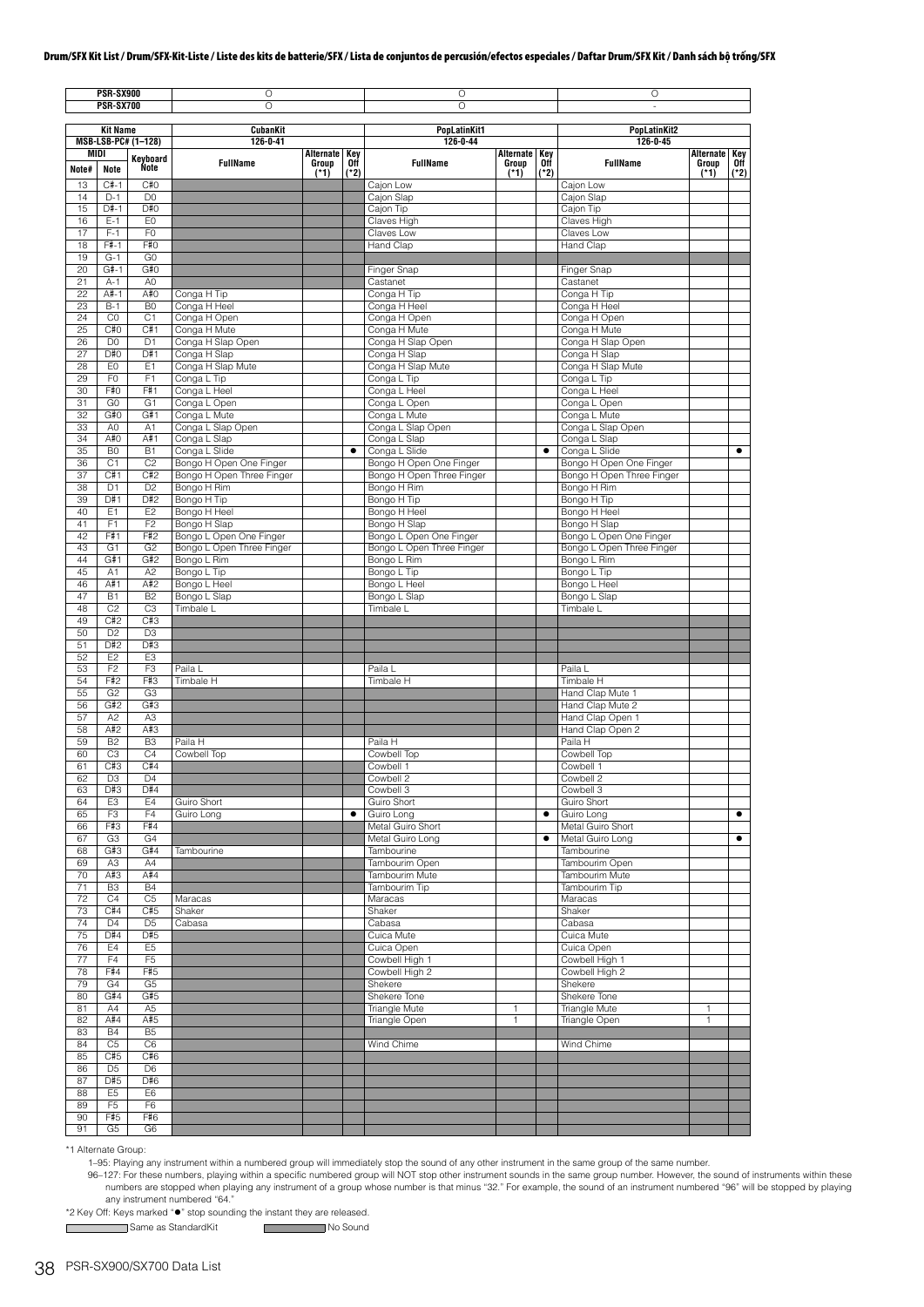|          | <b>PSR-SX900</b>                 |                         | O                                                |                                  |           |                                         |                    |            | O                                                          |                        |           |  |  |
|----------|----------------------------------|-------------------------|--------------------------------------------------|----------------------------------|-----------|-----------------------------------------|--------------------|------------|------------------------------------------------------------|------------------------|-----------|--|--|
|          | <b>PSR-SX700</b>                 |                         |                                                  |                                  |           | O                                       |                    |            | $\circ$                                                    |                        |           |  |  |
|          | <b>Kit Name</b>                  |                         | <b>PopPercKit</b>                                |                                  |           | CymbalKit                               |                    |            | <b>ArabicMixKit</b>                                        |                        |           |  |  |
|          |                                  | MSB-LSB-PC# (1-128)     | 126-0-46                                         |                                  |           | 126-0-50                                |                    |            | 126-0-65                                                   |                        |           |  |  |
| Note#    | MIDI                             | Keyboard<br><b>Note</b> | <b>FullName</b>                                  | Alternate Key<br>Group           | Off       | <b>FullName</b>                         | Alternate<br>Group | Key<br>0ff | <b>FullName</b>                                            | Alternate Key<br>Group | Off       |  |  |
| 13       | Note<br>$C#-1$                   | C#0                     | Djembe Bass AF                                   | $(*1)$                           | $(*2)$    |                                         | $(*1)$             | $(*2)$     | Conga Analog H                                             | $(*1)$                 | $(*2)$    |  |  |
| 14       | $D-1$                            | D <sub>0</sub>          | Djembe Close AF                                  |                                  |           |                                         |                    |            | Conga Analog M                                             |                        |           |  |  |
| 15       | $D#-1$                           | D#0                     | Djembe Open AF                                   |                                  |           |                                         |                    |            | Conga Analog L                                             |                        |           |  |  |
| 16       | $E-1$                            | E <sub>0</sub>          | Djembe Slap AF                                   |                                  |           |                                         |                    |            | Vibraslap                                                  |                        |           |  |  |
| 17<br>18 | $F-1$<br>F#-1                    | F <sub>0</sub><br>F#0   | Cajon Bass PP<br>Cajon Mid PP                    |                                  |           |                                         |                    |            | Kick Techno L<br>Side Stick Arabic Mix                     |                        |           |  |  |
| 19       | $G-1$                            | G <sub>0</sub>          | Cajon Hi PP                                      |                                  |           |                                         |                    |            | Snare Techno                                               |                        |           |  |  |
| 20       | $G#-1$                           | G#0                     | Conga Lo Open BR                                 | $\mathbf{1}$                     |           |                                         |                    |            | Guiro Lona                                                 |                        | ٠         |  |  |
| 21<br>22 | $A-1$<br>A#-1                    | A <sub>0</sub><br>A#O   | Conga Lo Close BR<br>Conga Lo Slap Open BR       | $\mathbf{1}$<br>$\mathbf{1}$     |           |                                         |                    |            | Kick Techno Q<br>Open Rim Shot                             |                        |           |  |  |
| 23       | $B-1$                            | B <sub>0</sub>          | Conga Lo Slap Mute BR                            | $\mathbf{1}$                     |           |                                         |                    |            | Funk Snare 2                                               |                        |           |  |  |
| 24       | C <sub>0</sub>                   | C <sub>1</sub>          | Conga Hi Bass BR                                 | $\overline{c}$                   |           |                                         |                    |            | Kick Arabic Mix                                            |                        |           |  |  |
| 25       | C#O                              | C#1                     | Conga Hi Heel BR                                 | $\overline{c}$                   |           |                                         |                    |            | Funk Snare 1                                               |                        |           |  |  |
| 26<br>27 | D <sub>0</sub><br>D#0            | D <sub>1</sub><br>D#1   | Conga Hi Tip BR<br>Conga Hi Open BR              | $\overline{c}$<br>$\overline{c}$ |           |                                         |                    |            | Snare Arabic Mix<br>Hand Clap                              |                        |           |  |  |
| 28       | E <sub>0</sub>                   | E <sub>1</sub>          | Conga Hi Slap Close BR                           | $\overline{c}$                   |           |                                         |                    |            | Snare                                                      |                        |           |  |  |
| 29       | F <sub>0</sub>                   | F <sub>1</sub>          | Conga Hi Slap Open BR                            | $\overline{c}$                   |           |                                         |                    |            | Tom Electro 1                                              |                        |           |  |  |
| 30       | F#0                              | F#1                     | Conga Hi Slap Mute BR                            | $\overline{c}$                   |           |                                         |                    |            | Hi-Hat Closed Arabic Mix                                   | 1                      |           |  |  |
| 31<br>32 | G <sub>0</sub><br>G#0            | G <sub>1</sub><br>G#1   | Bongo Lo Open 1 / Rim 1 AF<br>Bongo Lo Open 3 AF |                                  |           |                                         |                    |            | Tom Electro 2<br>Hi-Hat Half Arabic Mix                    | 1                      |           |  |  |
| 33       | A <sub>0</sub>                   | A <sub>1</sub>          | Bongo Lo Close 3 AF                              |                                  |           |                                         |                    |            | Tom Electro 3                                              |                        |           |  |  |
| 34       | A#0                              | A#1                     | Bongo Lo Slap AF                                 |                                  |           |                                         |                    |            | Hi-Hat Open Arabic Mix                                     | 1                      |           |  |  |
| 35       | B <sub>0</sub>                   | <b>B1</b>               | Bongo Hi Heel AF                                 |                                  |           |                                         |                    |            | Tom Electro 4                                              |                        |           |  |  |
| 36<br>37 | C <sub>1</sub><br>C#1            | C <sub>2</sub><br>C#2   | Bongo Hi Tip AF<br>Bongo Hi Open 1 / Rim 1 AF    |                                  |           | Kick A<br>Timbale A                     |                    |            | Tom Electro 5<br>Crash Cymbal 1                            |                        |           |  |  |
| 38       | D <sub>1</sub>                   | D <sub>2</sub>          | Bongo Hi Open 3 / Rim 3 AF                       |                                  |           | China Cymbal A                          |                    |            | Tom Electro 6                                              |                        |           |  |  |
| 39       | D#1                              | D#2                     | Bongo Hi Mute1 AF                                |                                  |           | Crash Cymbal A                          |                    |            | Hi-Hat Open 3                                              | 1                      |           |  |  |
| 40       | E1                               | E <sub>2</sub>          | Bongo Hi Slap AF                                 |                                  |           | Ride Cymbal A                           |                    |            | Reverse Cymbal                                             |                        | ٠         |  |  |
| 41       | F <sub>1</sub>                   | F <sub>2</sub>          | Cowbell 5 Mouth AF                               |                                  |           | Splash Cymbal A                         |                    |            | Timbale L                                                  |                        |           |  |  |
| 42<br>43 | F#1<br>G <sub>1</sub>            | F#2<br>G <sub>2</sub>   | Cowbell 3 Mouth AF<br>Chabell Open AF            |                                  |           |                                         |                    |            | Conga H Open<br>Timbale H                                  |                        |           |  |  |
| 44       | G#1                              | G#2                     | Cowbell RD                                       |                                  |           | Crash Cymbal B1                         |                    |            | Conga H Mute                                               |                        |           |  |  |
| 45       | A1                               | A2                      | Fibre Clave PP                                   |                                  |           | Crash Cymbal B2                         |                    |            | Tambourine                                                 |                        |           |  |  |
| 46       | A#1                              | A#2                     | Plastic Wood Block AF                            |                                  |           | Ride Cymbal B                           |                    |            | Conga L                                                    |                        |           |  |  |
| 47       | <b>B1</b>                        | B <sub>2</sub>          | African Clave AF                                 |                                  |           |                                         |                    |            | Cowbell                                                    |                        |           |  |  |
| 48<br>49 | C <sub>2</sub><br>C#2            | C <sub>3</sub><br>C#3   | Wood Clave AF<br>Crash Cymbal AF                 |                                  |           | Crash Cymbal C                          |                    |            | Claves<br>Bongo H                                          |                        |           |  |  |
| 50       | D <sub>2</sub>                   | D <sub>3</sub>          | Temp Block 1 PP                                  |                                  |           | Ride Cymbal C                           |                    |            | Wood Block H                                               |                        |           |  |  |
| 51       | D#2                              | D#3                     | Temp Block 3 PP                                  |                                  |           | Brush Ride Cymbal C                     |                    |            | Bongo L                                                    |                        |           |  |  |
| 52       | E <sub>2</sub>                   | E <sub>3</sub>          | Temp Block 5 PP                                  |                                  |           | Brush Sizzle Cymbal C                   |                    |            | Wood Block L                                               |                        |           |  |  |
| 53<br>54 | F <sub>2</sub><br>F#2            | F <sub>3</sub><br>F#3   | Tambourine 1 Shake PP<br>Tambourine 1 Hit PP     |                                  |           |                                         |                    |            | Kurdish Dohol Low f<br>Cabasa                              |                        |           |  |  |
| 55       | G <sub>2</sub>                   | G <sub>3</sub>          | Tambourine 2 Shake PP                            |                                  |           | Crash Cymbal D1                         |                    |            | Kurdish Dohol High f                                       |                        |           |  |  |
| 56       | G#2                              | G#3                     | Tambourine 2 Hit PP                              |                                  |           | Crash Cymbal D2                         |                    |            | Shaker                                                     |                        |           |  |  |
| 57       | A <sub>2</sub>                   | A <sub>3</sub>          | Tambourine 3 Hit PP                              |                                  |           | Crash Cymbal D3                         |                    |            | Snap 1                                                     |                        |           |  |  |
| 58<br>59 | A#2<br><b>B2</b>                 | A#3<br>B <sub>3</sub>   | Palmas L Mute AF<br>Palmas R Mute AF             |                                  |           | Ride Cymbal D<br>Splash Cymbal D        |                    |            | Maracas<br>Snap 2                                          |                        |           |  |  |
| 60       | C <sub>3</sub>                   | C <sub>4</sub>          | Palmas L Open AF                                 |                                  |           |                                         |                    |            | Khaligi Twaisat 3                                          | 4                      |           |  |  |
| 61       | C#3                              | C#4                     | Palmas R Open AF                                 |                                  |           |                                         |                    |            | Khaligi Twaisat 1                                          | $\overline{4}$         |           |  |  |
| 62       | D <sub>3</sub>                   | D <sub>4</sub>          | Claps Lo PP                                      |                                  |           | Crash Cymbal E1                         |                    |            | Khaligi Twaisat 2                                          | 4                      |           |  |  |
| 63       | D#3                              | D#4                     | Claps Hi PP                                      |                                  |           | Crash Cymbal E2                         |                    |            | Khaligi Twaisat 5 Open                                     | $\overline{4}$         |           |  |  |
| 64<br>65 | E <sub>3</sub><br>F <sub>3</sub> | E4<br>F4                | Cabasa L BR<br>Cabasa R BR                       |                                  |           | Ride Cymbal E<br>Hi-Hat Half Open E     |                    |            | Khaligi Twaisat 4 Open<br>Khaligi Tablah Small Dom         | $\overline{4}$<br>3    |           |  |  |
| 66       | F#3                              | F#4                     | Shaker 1 Up BR                                   |                                  |           |                                         |                    |            | Khaligi Tar Barashim Group Dom                             |                        |           |  |  |
| 67       | G <sub>3</sub>                   | G <sub>4</sub>          | Shaker 1 Down BR                                 |                                  |           |                                         |                    |            | Khaligi Tablah Small Snap                                  |                        |           |  |  |
| 68       | G#3                              | G#4                     | Shaker 1 Long BR                                 |                                  | ٠         |                                         |                    |            | Khaligi Tar Barashim Group Sak                             |                        |           |  |  |
| 69<br>70 | A <sub>3</sub><br>A#3            | A4<br>A#4               | Shaker 2 Up BR<br>Shaker 2 Down BR               |                                  |           |                                         |                    |            | Khaligi Tablah Small Sak<br>Khaligi Tar Barashim Group Tak | 3                      |           |  |  |
| 71       | B <sub>3</sub>                   | <b>B4</b>               | Shaker 2 Long BR                                 |                                  | $\bullet$ |                                         |                    |            | Khaligi Tablah Small Tik                                   | 3                      |           |  |  |
| 72       | C <sub>4</sub>                   | C <sub>5</sub>          | Shaker 3 Up BR                                   |                                  |           | Crash Cymbal F1                         |                    |            | Khaligi Tablah Big Dom 1                                   |                        |           |  |  |
| 73       | C#4                              | C#5                     | Shaker 3 Down BR                                 |                                  |           | Brush Crash Cymbal F1                   |                    |            | Khaligi Tar Segal Dom                                      |                        |           |  |  |
| 74       | D <sub>4</sub>                   | D <sub>5</sub>          | Shaker 3 Long BR<br>Shaker 4 Up BR               |                                  | ٠         | Crash Cymbal F2                         |                    |            | Khaligi Tablah Big Tak 1                                   |                        |           |  |  |
| 75<br>76 | D#4<br>E4                        | D#5<br>E <sub>5</sub>   | Shaker 4 Down BR                                 |                                  |           | Jazz Ride Cymbal F1<br>Crash Cymbal F3  |                    |            | Khaligi Tar Segal Tak<br>Khaligi Tablah Big Sak 1          |                        |           |  |  |
| 77       | F4                               | F <sub>5</sub>          | Shaker 4 Long BR                                 |                                  | ٠         | Hi-Hat Splash F                         |                    |            | Tablah Dom 1                                               |                        |           |  |  |
| 78       | F#4                              | F#5                     | Shaker 5 Up PP                                   |                                  |           | Ride Cymbal F1                          |                    |            | Tablah Tak 1                                               |                        |           |  |  |
| 79       | G <sub>4</sub>                   | G <sub>5</sub>          | Shaker 5 Down PP                                 |                                  |           | Crash Cymbal F4                         |                    |            | Tablah Tremolo                                             |                        | $\bullet$ |  |  |
| 80<br>81 | G#4<br>A4                        | G#5<br>A <sub>5</sub>   | Udu Bass Open PP<br>Udu Bass PP                  |                                  |           | Ride Cymbal F2<br>Brush Crash Cymbal F2 |                    |            | Tablah Tak 2<br>Tablah Tik 1                               |                        |           |  |  |
| 82       | A#4                              | A#5                     | Udu Heel PP                                      |                                  |           | Jazz Ride Cymbal F2                     |                    |            | Tablah Sak 1                                               |                        |           |  |  |
| 83       | <b>B4</b>                        | B <sub>5</sub>          | Udu Tip PP                                       |                                  |           | Crash Cymbal F5                         |                    |            | Tablah Tik 3                                               |                        |           |  |  |
| 84       | C <sub>5</sub>                   | C <sub>6</sub>          | Udu Body PP                                      |                                  |           |                                         |                    |            | Tablah Tik 2                                               |                        |           |  |  |
| 85       | C#5                              | C#6                     | Udu Top PP                                       |                                  |           |                                         |                    |            |                                                            |                        |           |  |  |
| 86<br>87 | D <sub>5</sub><br>D#5            | D <sub>6</sub><br>D#6   | Triangle Open Up BR<br>Triangle Open Dn BR       | 3<br>3                           |           |                                         |                    |            |                                                            |                        |           |  |  |
| 88       | E <sub>5</sub>                   | E <sub>6</sub>          | Triangle Close Up BR                             | 3                                |           |                                         |                    |            |                                                            |                        |           |  |  |
| 89       | F <sub>5</sub>                   | F <sub>6</sub>          | Triangle Close Dn BR                             | 3                                |           |                                         |                    |            |                                                            |                        |           |  |  |
| 90       | F#5                              | F#6                     | Chimes Down AF                                   |                                  |           |                                         |                    |            |                                                            |                        |           |  |  |
| 91       | G <sub>5</sub>                   | G <sub>6</sub>          | Chimes Up AF                                     |                                  |           |                                         |                    |            |                                                            |                        |           |  |  |

\*1 Alternate Group:

 $\mathsf{r}$ 

1–95: Playing any instrument within a numbered group will immediately stop the sound of any other instrument in the same group of the same number.

96-127: For these numbers, playing within a specific numbered group will NOT stop other instrument sounds in the same group number. However, the sound of instruments within these numbers are stopped when playing any instru

\*2 Key Off: Keys marked "" stop sounding the instant they are released.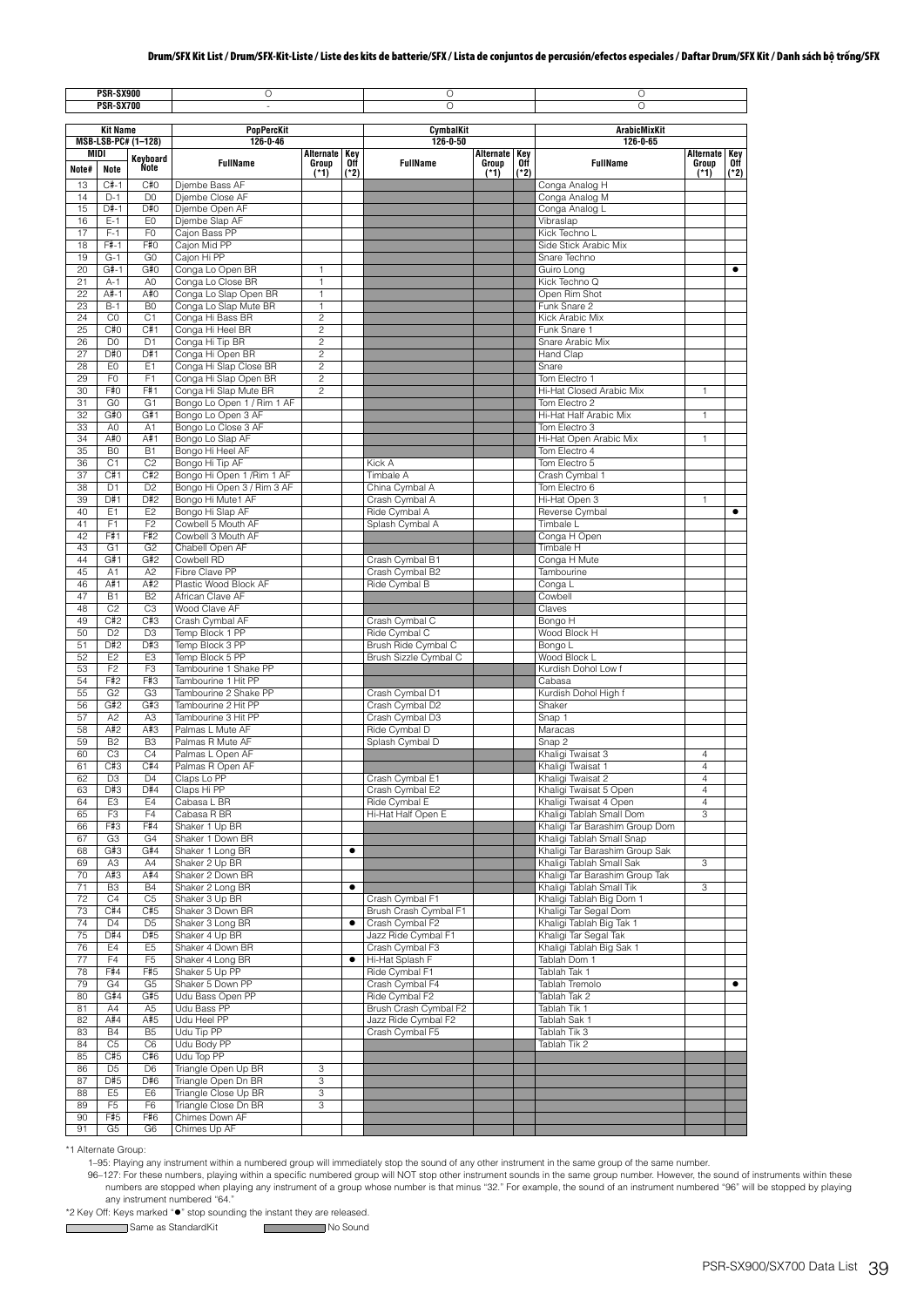|               | <b>PSR-SX900</b><br><b>PSR-SX700</b> |                                  | O<br>$\circ$                                               |                        |               | O                                                   |                    |                | O                            |                           |                        |
|---------------|--------------------------------------|----------------------------------|------------------------------------------------------------|------------------------|---------------|-----------------------------------------------------|--------------------|----------------|------------------------------|---------------------------|------------------------|
|               | <b>Kit Name</b>                      |                                  | <b>TurkishKit</b>                                          |                        |               | <b>VocalBeatbox</b>                                 |                    |                | <b>VocalEffectsKit</b>       |                           |                        |
|               |                                      | MSB-LSB-PC# (1-128)              | 126-0-68                                                   |                        |               | 126-0-107                                           |                    |                | 126-0-110                    |                           |                        |
| MIDI<br>Note# | Note                                 | Keyboard<br>Note                 | <b>FullName</b>                                            | Alternate Key<br>Group | 0ff<br>$(*2)$ | <b>FullName</b>                                     | Alternate<br>Group | Key<br>0ff     | <b>FullName</b>              | <b>Alternate</b><br>Group | Kev<br>0ff             |
| 13            | $C#-1$                               | C#0                              | Asma Davul Left Side                                       | $(*1)$                 |               | Kick 3 Fitubom 2 BB                                 | $(*1)$             | (*2)           |                              | $(*1)$                    | (*2)                   |
| 14            | $D-1$                                | D <sub>0</sub>                   | Asma Davul Right Side                                      |                        |               | Kick 5 Throat BB                                    |                    |                |                              |                           |                        |
| 15            | $D#-1$                               | D#0                              | Asma Davul Side Body                                       |                        |               | Kick 4 Throat BB                                    |                    |                |                              |                           |                        |
| 16            | $E-1$                                | E <sub>0</sub>                   | Asma Davul Both Sides                                      |                        |               | Special 18 VScratch 1 BB                            |                    | $\bullet$      |                              |                           |                        |
| 17            | $F-1$                                | F <sub>0</sub>                   | Koltuk Davul Flam                                          |                        |               | Special 18 VScratch 2 BB                            |                    | $\bullet$      |                              |                           |                        |
| 18<br>19      | $F# - 1$<br>$G-1$                    | F#0<br>G <sub>0</sub>            | Koltuk Davul Teke<br>Koltuk Davul Tek                      |                        |               | Special 3 VScratch 2 BB<br>Special 18 VScratch 3 BB |                    | ٠              |                              |                           |                        |
| 20            | $G#-1$                               | G#0                              | Koltuk Davul Dum                                           |                        |               | Kick 3 Fitubom 1 BB                                 | $\overline{4}$     |                |                              |                           |                        |
| 21            | $A-1$                                | A <sub>0</sub>                   | Bendir Teke Flam                                           |                        |               | Kick 6 Electro 2 BB                                 | $\overline{4}$     |                |                              |                           |                        |
| 22            | A#-1                                 | A#0                              | Bendir Teke Dead                                           |                        |               | Special 14 ZtkPauu 1 BB                             |                    | ٠              |                              |                           |                        |
| 23            | $B-1$                                | B <sub>0</sub>                   | Bendir Tek Dead                                            |                        |               | Special 14 ZtkPauu 2 BB                             |                    | ٠              |                              |                           |                        |
| 24            | C <sub>0</sub>                       | C1                               | <b>Bendir Teke</b>                                         |                        |               | Kick 7 Throat BB                                    |                    | ٠              |                              |                           |                        |
| 25            | C#0                                  | C#1                              | Bendir Tek                                                 |                        |               | Special 20 Breathe 2 BB                             | 3                  | ٠              |                              |                           |                        |
| 26            | D <sub>0</sub>                       | D <sub>1</sub>                   | <b>Bendir Slap</b>                                         | $\overline{c}$         |               | Special 20 Breathe 1 BB                             | 3                  | $\bullet$      |                              |                           |                        |
| 27            | D#0                                  | D#1                              | Bendir Dum                                                 | $\overline{c}$         |               | Special 19 Breathe 1 BB                             | 3                  | ٠              |                              |                           |                        |
| 28            | E <sub>0</sub>                       | E <sub>1</sub>                   | Zil Right Close                                            | 3                      |               | Special 21 Breathe 1 BB                             | 3                  | ٠              |                              |                           |                        |
| 29<br>30      | F0<br>F#0                            | F <sub>1</sub><br>F#1            | Zil Right Open<br>Zil Left Close                           | 3<br>$\overline{4}$    |               | Special 11 Vibrato 1 BB<br>Snare 4 T-Style BB       |                    | ٠              |                              |                           |                        |
| 31            | G <sub>0</sub>                       | G <sub>1</sub>                   | Zil Left Open                                              | $\overline{4}$         |               | Snare 6 ISCH-Style BB                               |                    |                |                              |                           |                        |
| 32            | G#O                                  | G#1                              | Tef Teke Flam                                              | 5                      |               | Snare Clap 1 BB                                     |                    |                |                              |                           |                        |
| 33            | A <sub>0</sub>                       | A1                               | <b>Tef Tek Mute</b>                                        | 5                      |               | Kick 6 Electro 1 BB                                 | $\overline{4}$     | $\bullet$      |                              |                           |                        |
| 34            | A#0                                  | A#1                              | Tef Teke Damped                                            |                        |               | Snare 7 TSCH-Style BB                               |                    |                |                              |                           |                        |
| 35            | B <sub>0</sub>                       | <b>B1</b>                        | Tef Tek Mute Medium                                        |                        |               | Kick 2 Classic 1 BB                                 | $\overline{4}$     |                |                              |                           |                        |
| 36            | C <sub>1</sub>                       | C <sub>2</sub>                   | Tef Dum Mute                                               |                        |               | Kick 1 Classic 1 BB                                 | $\overline{4}$     |                | Male "Ha" 1                  |                           | ٠                      |
| 37            | C#1                                  | C#2                              | <b>Tef Cymbal</b>                                          | 9                      |               | Snare 3 Side Stick 1 BB                             |                    |                | Female "Ha" 1                |                           | $\bullet$              |
| 38            | D <sub>1</sub>                       | D <sub>2</sub>                   | Tef Cymbal Mute                                            | 9                      |               | Snare 1 Classic 1 BB                                |                    | $\bullet$      | Male "Ha" 2                  |                           | $\bullet$              |
| 39            | D#1                                  | D#2<br>E <sub>2</sub>            | Tef Tremolo                                                |                        | ٠             | Snare 5 KCH-Style BB                                |                    | $\bullet$<br>٠ | Male "Ha" 3<br>Male "Bh" 1   |                           | $\bullet$              |
| 40<br>41      | E <sub>1</sub><br>F <sub>1</sub>     | F <sub>2</sub>                   | Tef Shake 1<br>Tef Shake 2                                 |                        |               | Snare 8 KUCH-Style BB<br>Tom 6 Classic 1 BB         |                    | $\bullet$      | Female "Bh" 1                |                           | $\bullet$              |
| 42            | F#1                                  | F#2                              | Tef Tek Flam                                               |                        |               | Hi-Hat 1 Z-Style BB                                 | 1                  | ٠              | Male "Kh" 1                  |                           | ٠                      |
| 43            | G <sub>1</sub>                       | G <sub>2</sub>                   | Tef Full Open                                              |                        |               | Tom 5 Classic 1 BB                                  |                    | $\bullet$      | Female "Kh" 1                |                           | $\bullet$              |
| 44            | G#1                                  | G#2                              | Tef Teke Open Short                                        |                        |               | Hi-Hat 5 Tch-Style BB                               | 1                  | $\bullet$      | Male "Ph" 1                  |                           | $\bullet$              |
| 45            | A1                                   | A2                               | Tef Tek Open Short                                         |                        |               | Tom 4 Classic 1 BB                                  |                    | ٠              | Female "Ph" 1                |                           | ٠                      |
| 46            | A#1                                  | A#2                              | Tef Tek Open                                               |                        |               | Hi-Hat 7 Open 1 BB                                  | 1                  | $\bullet$      | Male "Th" 1                  |                           | $\bullet$              |
| 47            | <b>B1</b>                            | <b>B2</b>                        | Tef Dum Open                                               |                        |               | Tom 3 Classic 1 BB                                  |                    | ٠              | Female "Th" 1                |                           | ٠                      |
| 48            | C <sub>2</sub>                       | C <sub>3</sub><br>C#3            | Hollo Finger Dead                                          |                        |               | Tom 2 Classic 1 BB                                  |                    | $\bullet$      | Male "Bh" 2                  |                           | $\bullet$              |
| 49<br>50      | C#2<br>D <sub>2</sub>                | D <sub>3</sub>                   | Hollo Slap<br>Hollo Dum                                    |                        |               | Cymbal 1 Crush Hi 1 BB<br>Tom 1 Classic 1 BB        |                    | $\bullet$      | Female "Bh" 2<br>Male "Kh" 2 |                           | $\bullet$<br>$\bullet$ |
| 51            | D#2                                  | D#3                              | Kasik                                                      | 1                      |               | Cymbal 1 Crush Hi 2 BB                              |                    |                | Female "Kh" 2                |                           | $\bullet$              |
| 52            | E <sub>2</sub>                       | E <sub>3</sub>                   | Kasik Flam                                                 | $\mathbf{1}$           |               | Cymbal 4 China 1 BB                                 |                    |                | Male "Ph" 2                  |                           | ٠                      |
| 53            | F <sub>2</sub>                       | F <sub>3</sub>                   | Bass Darbuka Tek Dead                                      |                        |               | Cymbal 4 China 2 BB                                 |                    |                | Female "Ph" 2                |                           | $\bullet$              |
| 54            | F#2                                  | F#3                              | Bass Darbuka Tek Flam                                      |                        |               | Hi-Hat 8 Pedal 2 BB                                 | $\mathbf{1}$       | $\bullet$      | Male "Th" 2                  |                           | $\bullet$              |
| 55            | G <sub>2</sub>                       | G <sub>3</sub>                   | Bass Darbuka Teke                                          |                        |               | Cymbal 3 FXCymbal Hi BB                             |                    |                | Female "Th" 2                |                           | $\bullet$              |
| 56            | G#2                                  | G#3                              | Bass Darbuka Teke Other Finger                             |                        |               | Hi-Hat 6 Wood-Style BB                              |                    |                | Male "Ha" 4                  |                           | $\bullet$              |
| 57            | A <sub>2</sub>                       | A <sub>3</sub>                   | Bass Darbuka Teke Index Finger                             |                        |               | Cymbal 2 Crash Lo 1 BB                              |                    |                | Female "Ha" 2                |                           | ٠                      |
| 58            | A#2                                  | A#3                              | Bass Darbuka Tek                                           |                        |               | Special 5 Scratch 1 BB                              |                    | $\bullet$      | Male "Ha" 5                  |                           | $\bullet$              |
| 59<br>60      | <b>B2</b><br>C <sub>3</sub>          | B <sub>3</sub><br>C <sub>4</sub> | Bass Darbuka Slap<br>Bass Darbuka Slap Medium              | 7                      |               | Cymbal 2 Crash Lo 2 BB<br>Tom 6 Rim Click BB        |                    |                | Male "Ha" 6<br>Male "Bh" 3   |                           | $\bullet$<br>٠         |
| 61            | C#3                                  | C#4                              | Bass Darbuka Dum                                           | $\overline{7}$         |               | Tom 5 Rim Click BB                                  |                    |                | Female "Bh" 3                |                           | $\bullet$              |
| 62            | D3                                   | D4                               | Darbuka Roll Close                                         | 6                      |               | Tom 4 Rim Click BB                                  |                    |                | Male "Kh" 3                  |                           |                        |
| 63            | D#3                                  | D#4                              | Darbuka Roll Open                                          | 6                      | $\bullet$     | Tom 3 Rim Click BB                                  |                    |                | Female "Kh" 3                |                           | $\bullet$              |
| 64            | E <sub>3</sub>                       | E4                               | Darbuka Teke Damped Flam                                   |                        |               | Tom 2 Rim Click BB                                  | $\overline{c}$     |                | Male "Ph" 3                  |                           | $\bullet$              |
| 65            | F3                                   | F4                               | Darbuka Tek Dead                                           |                        |               | Special 6 Now BB                                    | $\overline{c}$     | ٠              | Female "Ph" 3                |                           | ٠                      |
| 66            | F#3                                  | F#4                              | Darbuka Tek Damped                                         |                        |               | Special 6 Get Ready BB                              |                    | $\bullet$      | Male "Th" 3                  |                           | ٠                      |
| 67            | G <sub>3</sub>                       | G4                               | Darbuka Teke Open Flam                                     |                        |               | Special 13 Fanfare 1 BB                             |                    | ٠              | Female "Th" 3                |                           | ٠                      |
| 68            | G#3                                  | G#4                              | Darbuka Teke Open                                          |                        |               | Special 12 Trumpet 1 BB                             |                    | ٠              | Male "Bh" 4                  |                           | ٠                      |
| 69<br>70      | A <sub>3</sub><br>A#3                | A4<br>A#4                        | Darbuka Teke Other Finger 1<br>Darbuka Teke Index Finger 1 |                        |               | Percussion 1 Shaker 1 BB<br>Hi-Hat 2 S-Style BB     |                    |                | Female "Bh" 4<br>Male "Kh" 4 |                           | ٠<br>٠                 |
| 71            | B <sub>3</sub>                       | <b>B4</b>                        | Darbuka Tek 1                                              |                        |               | Special 1 Scratch 1 BB                              |                    | $\bullet$      | Female "Kh" 4                |                           | $\bullet$              |
| 72            | C4                                   | C <sub>5</sub>                   | Darbuka Teke Other Finger 2                                |                        |               | Special 2 Scratch 1 BB                              |                    | ٠              | Male "Ph" 4                  |                           | ٠                      |
| 73            | C#4                                  | C#5                              | Darbuka Teke Index Finger 2                                |                        |               | Hi-Hat 3 NZ-Style BB                                |                    |                | Female "Ph" 4                |                           | $\bullet$              |
| 74            | D <sub>4</sub>                       | D <sub>5</sub>                   | Darbuka Tek 2                                              |                        |               | Special 4 Scratch 1 BB                              |                    | $\bullet$      | Male "Th" 4                  |                           | $\bullet$              |
| 75            | D#4                                  | D#5                              | Darbuka Slap Medium                                        |                        |               | Hi-Hat 4 F-Style BB                                 |                    |                | Female "Th" 4                |                           | ٠                      |
| 76            | E4                                   | E <sub>5</sub>                   | Darbuka Slap                                               | 8                      |               | Special 9 Can 2 BB                                  |                    |                |                              |                           |                        |
| 77            | F4                                   | F <sub>5</sub>                   | Darbuka Dum                                                | 8                      |               | Special 9 Can 1 BB                                  |                    |                |                              |                           |                        |
| 78            | F#4                                  | F#5                              | Bongo Tek Roll                                             |                        | ٠             | Tom 5 Electronic BB                                 |                    |                |                              |                           |                        |
| 79            | G4                                   | G5                               | Bongo Flam                                                 |                        |               | Tom 4 Electronic BB                                 |                    |                |                              |                           |                        |
| 80            | G#4                                  | G#5<br>A <sub>5</sub>            | Bongo Tek Flam                                             |                        |               | Tom 3 Electronic BB                                 |                    |                |                              |                           |                        |
| 81<br>82      | A4<br>A#4                            | A#5                              | Bongo Tek<br>Bongo Slap                                    |                        |               | Tom 2 Electronic BB<br>Tom 1 Electronic BB          | $\overline{c}$     |                |                              |                           |                        |
| 83            | <b>B4</b>                            | <b>B5</b>                        | Bongo Flam Hi                                              |                        |               | Special 16 VScratch 1 BB                            | $\overline{c}$     | $\bullet$      |                              |                           |                        |
| 84            | C <sub>5</sub>                       | C6                               | Bongo Dum                                                  |                        |               | Special 16 VScratch 2 BB                            |                    | ٠              |                              |                           |                        |
| 85            | C#5                                  | C#6                              |                                                            |                        |               | Special 17 VScratch 1 BB                            |                    | ٠              |                              |                           |                        |
| 86            | D <sub>5</sub>                       | D <sub>6</sub>                   |                                                            |                        |               | Special 17 VScratch 2 BB                            |                    | $\bullet$      |                              |                           |                        |
| 87            | D#5                                  | D#6                              |                                                            |                        |               | Special 15 Peeptkp 1 BB                             |                    | ٠              |                              |                           |                        |
| 88            | E <sub>5</sub>                       | E <sub>6</sub>                   |                                                            |                        |               | Special 15 Peeptkp 2 BB                             |                    | ٠              |                              |                           |                        |
| 89            | F <sub>5</sub>                       | F <sub>6</sub>                   |                                                            |                        |               | Special 7 Laughter 1 BB                             |                    | ٠              |                              |                           |                        |
| 90            | F#5                                  | F#6                              |                                                            |                        |               |                                                     |                    |                |                              |                           |                        |
| 91            | G <sub>5</sub>                       | G6                               |                                                            |                        |               |                                                     |                    |                |                              |                           |                        |

\*1 Alternate Group:

 $\overline{\phantom{0}}$ 

1–95: Playing any instrument within a numbered group will immediately stop the sound of any other instrument in the same group of the same number.

96-127: For these numbers, playing within a specific numbered group will NOT stop other instrument sounds in the same group number. However, the sound of instruments within these numbers are stopped when playing any instru

\*2 Key Off: Keys marked " $\bullet$ " stop sounding the instant they are released.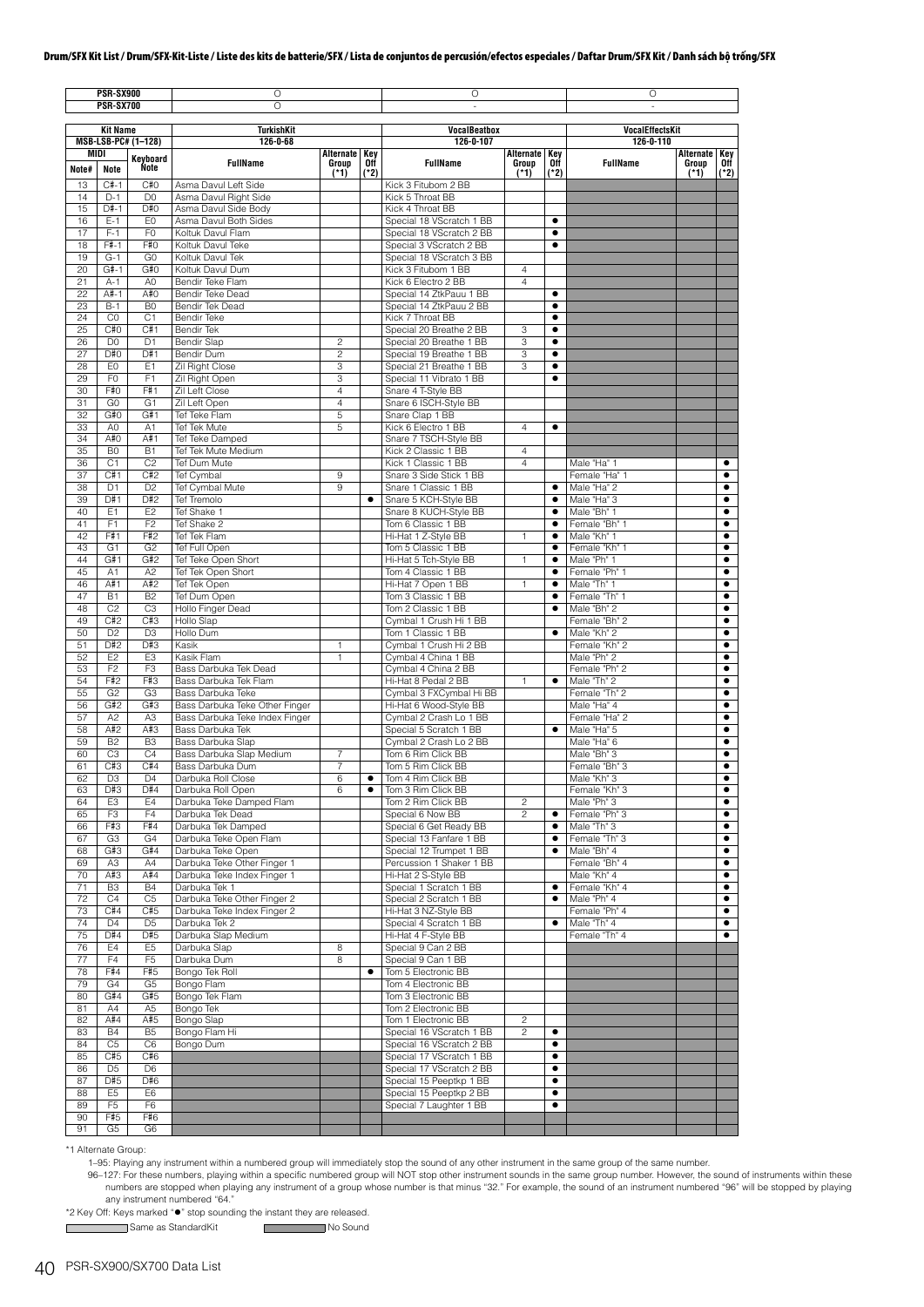|             | <b>PSR-SX900</b><br><b>PSR-SX700</b> |                                  | O<br>L.                           |                 |                        | O<br>O                                 |                     |             | O<br>O                              |                                  |                        |
|-------------|--------------------------------------|----------------------------------|-----------------------------------|-----------------|------------------------|----------------------------------------|---------------------|-------------|-------------------------------------|----------------------------------|------------------------|
|             |                                      |                                  |                                   |                 |                        |                                        |                     |             |                                     |                                  |                        |
|             | <b>Kit Name</b>                      | MSB-LSB-PC# (1-128)              | <b>GospelAdLibs</b><br>126-0-111  |                 |                        | <b>IndianKit</b><br>126-0-115          |                     |             | <b>ChineseKit</b><br>126-0-125      |                                  |                        |
| <b>MIDI</b> |                                      | Keyboard                         |                                   | Alternate       | Key                    |                                        | Alternate           | Key         |                                     | Alternate                        | Key                    |
| Note#       | Note                                 | Note                             | <b>FullName</b>                   | Group<br>$(*1)$ | 0ff<br>$(*2)$          | <b>FullName</b>                        | Group<br>$(*1)$     | Off<br>(*2) | <b>FullName</b>                     | Group<br>$(*1)$                  | Off<br>$(*2)$          |
| 13          | $C#-1$                               | C#0                              |                                   |                 |                        |                                        |                     |             |                                     |                                  |                        |
| 14<br>15    | $D-1$<br>D#-1                        | D <sub>0</sub><br>D#0            |                                   |                 |                        | Indian Hand Clap                       |                     |             |                                     |                                  |                        |
| 16          | $E-1$                                | E <sub>0</sub>                   |                                   |                 |                        | Dafli Open                             |                     |             |                                     |                                  |                        |
| 17          | $F-1$                                | F <sub>0</sub>                   |                                   |                 |                        | Dafli Slap                             | 1                   |             |                                     |                                  |                        |
| 18          | F#-1                                 | F#0                              |                                   |                 |                        | Dafli Rim                              | $\mathbf{1}$        |             |                                     |                                  |                        |
| 19<br>20    | $G-1$<br>$G#-1$                      | G <sub>0</sub><br>G#O            |                                   |                 |                        | Duff Open<br>Duff Slap                 |                     |             |                                     |                                  |                        |
| 21          | $A-1$                                | A <sub>0</sub>                   |                                   |                 |                        | Duff Rim                               |                     |             |                                     |                                  |                        |
| 22          | A#-1                                 | A#O                              |                                   |                 |                        | Hatheli Long                           | $\overline{c}$      |             |                                     |                                  |                        |
| 23<br>24    | $B-1$<br>$_{\rm CO}$                 | B <sub>0</sub><br>C <sub>1</sub> |                                   |                 |                        | Hatheli Short<br>Baya ge               | $\overline{c}$<br>3 |             | Da Cha 2<br>Da Gu mp                | $\overline{c}$                   | $\bullet$<br>$\bullet$ |
| 25          | C#0                                  | C#1                              |                                   |                 |                        | Baya ke                                | 3                   |             | Da Gu Rim                           |                                  | ٠                      |
| 26          | D <sub>0</sub>                       | D <sub>1</sub>                   |                                   |                 |                        | Baya ghe                               | 3                   |             | Da Gu f                             | $\overline{c}$                   | $\bullet$              |
| 27<br>28    | D#0<br>E <sub>0</sub>                | D#1<br>E <sub>1</sub>            |                                   |                 |                        | Baya ka                                | 3<br>$\overline{4}$ |             | Da Gu Hand<br>Da Gu Roll            | $\overline{c}$<br>$\overline{c}$ | $\bullet$<br>٠         |
| 29          | F <sub>0</sub>                       | F <sub>1</sub>                   |                                   |                 |                        | Tabla na<br>Tabla tin                  | $\overline{4}$      |             | Pai Gu 4                            |                                  | ٠                      |
| 30          | F#0                                  | F#1                              |                                   |                 |                        | Tablabaya dha                          | 3                   |             | Pai Gu 4 High                       |                                  | ٠                      |
| 31          | G <sub>0</sub>                       | G <sub>1</sub>                   |                                   |                 |                        | Dhol 1 Open                            |                     |             | Pai Gu 3                            |                                  | ٠                      |
| 32<br>33    | G#0<br>A <sub>0</sub>                | G#1<br>A1                        |                                   |                 |                        | Dhol 1 Slap<br>Dhol 1 Mute             | 5<br>5              |             | Pai Gu 3 High<br>Pai Gu 2           |                                  | $\bullet$<br>٠         |
| 34          | A#0                                  | A#1                              |                                   |                 |                        | Dhol 1 Open Slap                       | 5                   |             | Pai Gu 2 High                       |                                  |                        |
| 35          | B <sub>0</sub>                       | <b>B1</b>                        |                                   |                 |                        | Dhol 1 Roll                            |                     |             | Pai Gu 1                            |                                  | ٠                      |
| 36          | C <sub>1</sub>                       | C <sub>2</sub>                   |                                   |                 |                        | Dandia Short                           | 6                   |             | Luo High 1                          |                                  | $\bullet$              |
| 37<br>38    | C#1<br>D <sub>1</sub>                | C#2<br>D <sub>2</sub>            |                                   |                 |                        | Dandia Long<br>Chutki                  | 6                   |             | Gong Batter<br>Jin Luo              |                                  | $\bullet$<br>٠         |
| 39          | D#1                                  | D#2                              |                                   |                 |                        | Chipri                                 |                     |             | Luo High 2                          |                                  | ٠                      |
| 40          | E1                                   | E <sub>2</sub>                   |                                   |                 |                        | Khanjira Open                          |                     |             | Luo Mid-Low                         | 5                                | $\bullet$              |
| 41<br>42    | F <sub>1</sub><br>F#1                | F <sub>2</sub><br>F#2            |                                   |                 |                        | Khanjira Slap<br>Khanjira Mute         |                     |             | Luo<br>Jin Luo Low                  | 5                                | $\bullet$<br>$\bullet$ |
| 43          | G <sub>1</sub>                       | G <sub>2</sub>                   |                                   |                 |                        | Khanjira Bendup                        |                     |             | Da Cha 1                            | 5                                | ٠                      |
| 44          | G#1                                  | G#2                              |                                   |                 |                        | Khanjira Benddown                      |                     |             | Da Cha Effect                       | 5                                | ٠                      |
| 45          | A1                                   | A2                               |                                   |                 |                        | Dholak 1 Open                          |                     |             | Zhong Cha                           |                                  | $\bullet$              |
| 46<br>47    | A#1<br><b>B1</b>                     | A#2<br>B <sub>2</sub>            |                                   |                 |                        | Dholak 1 Mute<br>Dholak 1 Slap         | 7<br>$\overline{7}$ |             | Xiao Cha Effect<br>Xiao Cha         | 1<br>1                           | $\bullet$<br>$\bullet$ |
| 48          | C <sub>2</sub>                       | C <sub>3</sub>                   | C'mon                             |                 | $\bullet$              | Dhol 2 Open                            |                     |             | Mang Luo Low                        |                                  | ٠                      |
| 49          | C#2                                  | C#3                              | Hoo!                              |                 | $\bullet$              | Dhol 2 Slap                            | 8                   |             | Mang Luo Mid                        |                                  | ٠                      |
| 50<br>51    | D <sub>2</sub><br>D#2                | D <sub>3</sub><br>D#3            | Aha!<br>Oh Yeah                   |                 | ٠<br>$\bullet$         | Dhol 2 Rim<br>Mridangam na             | 8<br>9              |             | Qing<br>Finger Bell                 |                                  | ٠<br>٠                 |
| 52          | E <sub>2</sub>                       | E <sub>3</sub>                   | Yayayayayah                       |                 | $\bullet$              | Mridangam din                          | 9                   |             | Luo Big                             |                                  | $\bullet$              |
| 53          | F <sub>2</sub>                       | F <sub>3</sub>                   | Put Your Hands Together           |                 | ٠                      | Mridangam ki                           | 9                   |             | Mu Yu Low                           |                                  | ٠                      |
| 54          | F#2                                  | F#3                              | C'mon Now                         |                 | $\bullet$              | Mridangam ta                           | 9                   |             | Mu Yu Mid-Low                       |                                  | ٠                      |
| 55<br>56    | G <sub>2</sub><br>G#2                | G <sub>3</sub><br>G#3            | Heeev<br>Everybody Now            |                 | ٠<br>$\bullet$         | Mridangam Chapu<br>Mridangam Lo Closed | 9<br>10             |             | Mu Yu Mid<br>Mu Yu High             |                                  | ٠<br>$\bullet$         |
| 57          | A <sub>2</sub>                       | A <sub>3</sub>                   | Clap Your Hands, Everybody C'mon  |                 | ٠                      | Mridangam Lo Open                      | 10                  |             | Nan Bang Zi Roll                    | 3                                | $\bullet$              |
| 58          | A#2                                  | A#3                              | With All Your Soul                |                 | $\bullet$              | Chimta Normal                          | 11                  |             | Nan Bang Zi                         | 3                                | ٠                      |
| 59<br>60    | <b>B2</b><br>C <sub>3</sub>          | B <sub>3</sub><br>C <sub>4</sub> | Stand Up On Your Feet<br>Uhh Yeah |                 | $\bullet$<br>٠         | Chimta Ring<br>Dholki Hi Open          | 11<br>12            |             | Ban Gu<br>Ban                       | 4<br>4                           | $\bullet$<br>$\bullet$ |
| 61          | C#3                                  | C#4                              | Aaoh                              |                 | $\bullet$              | Dholki Hi Mute                         | 12                  |             | Ban Gu Roll                         | $\overline{4}$                   | $\bullet$              |
| 62          | D <sub>3</sub>                       | D4                               | Come On!                          |                 | ٠                      | Dholki Lo Open                         | 13                  |             | Chinese Opera Voice 1               |                                  | ٠                      |
| 63          | D#3                                  | D#4                              | Yeah!                             |                 | ٠                      | Dholki Hi Slap                         | 12                  |             | Chinese Opera Voice 2               |                                  | $\bullet$              |
| 64<br>65    | E <sub>3</sub><br>F <sub>3</sub>     | E4<br>F <sub>4</sub>             | <b>Alright Now!</b><br>One        |                 | $\bullet$<br>٠         | Dholki Lo Slide<br>Khol Open           | 13<br>14            |             | Chinese Opera Voice 3<br>Yun Luo F4 |                                  | $\bullet$<br>٠         |
| 66          | F#3                                  | F#4                              | Two                               |                 | ٠                      | Khol Slide                             |                     |             | Yun Luo F#4                         |                                  | $\bullet$              |
| 67          | G <sub>3</sub>                       | G <sub>4</sub>                   | Three                             |                 | ٠                      | Khol Mute                              | 14                  |             | Yun Luo G4                          |                                  | $\bullet$              |
| 68          | G#3                                  | G#4                              | Four                              |                 | $\bullet$              | Manjira Open                           | 15                  |             | Yun Luo G#4                         |                                  | $\bullet$              |
| 69<br>70    | A3<br>A#3                            | A4<br>A#4                        | One!<br>Two!                      |                 | $\bullet$<br>٠         | Manjira Close<br>Jhanji Open           | 15<br>16            |             | Yun Luo A4<br>Yun Luo A#4           |                                  | $\bullet$<br>٠         |
| 71          | B <sub>3</sub>                       | <b>B4</b>                        | Three!                            |                 | ٠                      | Jhanji Close                           | 16                  |             | Yun Luo B4                          |                                  | ٠                      |
| 72          | C <sub>4</sub>                       | C <sub>5</sub>                   | Four!                             |                 | $\bullet$              | Mondira Open                           | 17                  |             | Yun Luo C5                          |                                  | $\bullet$              |
| 73<br>74    | C#4<br>D <sub>4</sub>                | C#5<br>D <sub>5</sub>            | Five!<br>Six!                     |                 | ٠<br>$\bullet$         | Mondira Close<br>Indian Bhangra Scat 1 | 17                  |             | Yun Luo C#5<br>Yun Luo D5           |                                  | ٠<br>$\bullet$         |
| 75          | D#4                                  | D#5                              | Seven!                            |                 | ٠                      | Indian Bhangra Scat 2                  |                     |             | Yun Luo D#5                         |                                  | ٠                      |
| 76          | E4                                   | E <sub>5</sub>                   | Eight!                            |                 | ٠                      | Indian Bhangra Scat 3                  |                     |             | Yun Luo E5                          |                                  | ٠                      |
| 77          | F4                                   | F <sub>5</sub>                   | Clap!                             |                 | ٠                      | indian Bhangra Scat 4                  |                     |             | Yun Luo F5                          |                                  | $\bullet$              |
| 78<br>79    | F#4<br>G <sub>4</sub>                | F#5<br>G <sub>5</sub>            | Gospel Clap 1<br>Gospel Clap 2    |                 | $\bullet$<br>$\bullet$ | Khomokh Normal<br>Khomokh Mute         |                     |             | Yun Luo F#5<br>Yun Luo G5           |                                  | $\bullet$<br>$\bullet$ |
| 80          | G#4                                  | G#5                              |                                   |                 |                        | Khomokh mltatk                         |                     |             | Yun Luo G#5                         |                                  | $\bullet$              |
| 81          | A4                                   | A <sub>5</sub>                   |                                   |                 |                        | Thavil Open                            |                     |             | Yun Luo A5                          |                                  | ٠                      |
| 82          | A#4                                  | A#5                              |                                   |                 |                        | <b>Thavil Slap</b>                     |                     |             | Yun Luo A#5                         |                                  | $\bullet$              |
| 83<br>84    | <b>B4</b><br>C <sub>5</sub>          | B <sub>5</sub><br>C <sub>6</sub> |                                   |                 |                        | Thavil Mute<br>Khartaal                |                     |             | Yun Luo B5<br>Yun Luo C6            |                                  | ٠<br>$\bullet$         |
| 85          | C#5                                  | C#6                              |                                   |                 |                        | Dholak 2 Open                          | 18                  |             |                                     |                                  |                        |
| 86          | D <sub>5</sub>                       | D <sub>6</sub>                   |                                   |                 |                        | Dholak 2 Slide                         | 18                  |             |                                     |                                  |                        |
| 87<br>88    | D#5<br>E <sub>5</sub>                | D#6<br>E <sub>6</sub>            |                                   |                 |                        | Dholak 2 Rim 1<br>Dholak 2 Rim 2       |                     |             |                                     |                                  |                        |
| 89          | F <sub>5</sub>                       | F <sub>6</sub>                   |                                   |                 |                        | Dholak 2 Ring                          |                     |             |                                     |                                  |                        |
| 90          | F#5                                  | F#6                              |                                   |                 |                        | Dholak 2 Slap                          |                     |             |                                     |                                  |                        |
| 91          | G <sub>5</sub>                       | G <sub>6</sub>                   |                                   |                 |                        |                                        |                     |             |                                     |                                  |                        |

\*1 Alternate Group:

 $\mathsf{r}$ 

1–95: Playing any instrument within a numbered group will immediately stop the sound of any other instrument in the same group of the same number.

96-127: For these numbers, playing within a specific numbered group will NOT stop other instrument sounds in the same group number. However, the sound of instruments within these numbers are stopped when playing any instru

\*2 Key Off: Keys marked "" stop sounding the instant they are released.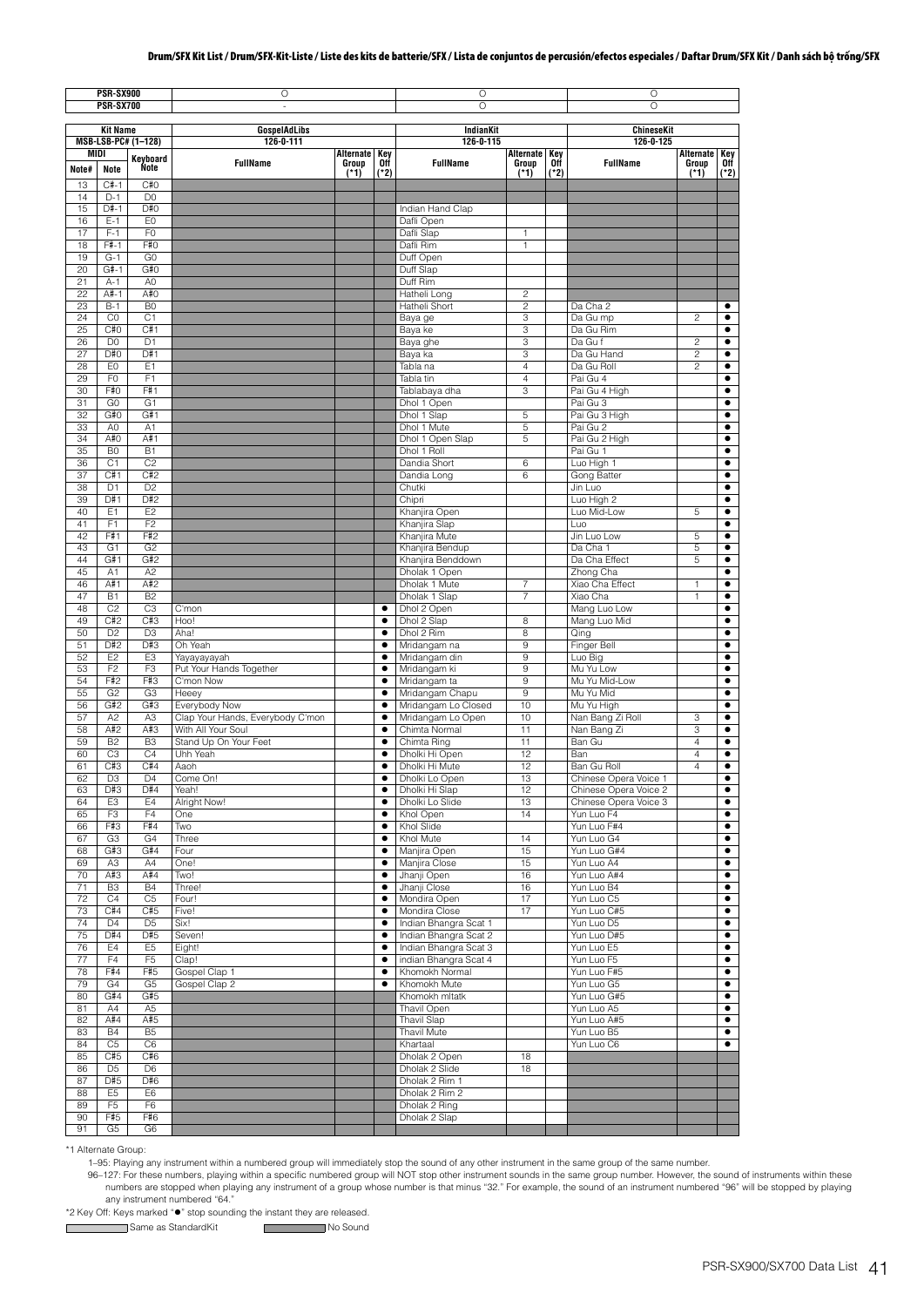# **Style List / Liste der Styles / Liste des styles / Lista de estilos / Daftar Style / Danh sách giai điệu**

| Category | <b>Style Name</b>       | Category | <b>Style Name</b>            | Category | <b>Style Name</b>            | Category | <b>Style Name</b>        |
|----------|-------------------------|----------|------------------------------|----------|------------------------------|----------|--------------------------|
| Pop&Rock | SkyPop                  | Pop&Rock | Country8Beat2                | Dance    | 80sGuitarPop                 | R&B      | 90sSmoothBallad          |
|          | KissDancePop            |          | Country8Beat3                |          | 80s8Beat                     |          | R&B SoulBallad           |
|          | DancehallPop            |          | CountryBeat                  |          | 80sPianoBallad               |          | CoolR&B                  |
|          | BoyBandPop              |          | CountryShuffle               |          | 80sAnalogBallad              |          | R&B SlowBallad           |
|          | ReggaetonPop            |          | 90sDancePop                  |          | ClubHouse                    |          | 60sSuperGroup            |
|          | CanadianRock            |          | <b>FunkPopRock</b>           |          | MiamiHouse                   |          | 60sBigHit                |
|          | <b>UK SoftRock</b>      |          | ChartPianoShuffle            |          | ElectroHouse                 |          | 60sVintageRock           |
|          | 16BeatRock              |          | ContempGtrPop                |          | GangstaHouse                 |          | 60sPopRock               |
|          | StadiumRock             |          | CountryRock                  |          | GrindHouse                   |          |                          |
|          |                         |          |                              |          |                              |          | VintageGuitarPop         |
|          | GrungeRock              |          | ElectroRock                  |          | PianoHouse                   |          | AmazingGospel            |
|          | <b>SongwriterBallad</b> |          | <b>BritRockPop</b>           |          | ElectroStep                  |          | HollywoodGospel          |
|          | UnpluggedBallad         |          | StandardRock                 |          | Eurodance1                   |          | GospelSwing              |
|          | 6-8GuitarBallad         |          | AcousticRock                 |          | Eurodance2                   |          | GospelBallad             |
|          | 12-8PopBallad           |          | 6-8BalladRock                |          | TropicalHouse                |          | SouthernGospel           |
|          | SoulfulBallad           |          | ModernPickin'                |          | FrenchClub                   |          | SurfRock                 |
|          | CountryFolk8Beat        |          | CountryStrummin'             |          | Ibiza2010                    |          | BeachRock                |
|          | CountryFolkUpbeat       |          | CountryStraits               |          | ChilloutCafe                 |          | Classic8Beat             |
|          | CountrySongwriter       |          | <b>TopChartCountry</b>       |          | Chillout1                    |          | 6-8SlowRock              |
|          | NashvillePop            |          | Country2-4                   |          | Chillout2                    |          | BubblegumPop             |
|          | NashvilleRock           |          | CountrySingalong             |          | 70sGlamPiano                 |          | Worship6-8               |
|          | US ElectroPop           | Dance    | PartyAnthem                  |          | 70s8BeatBallad               |          | WorshipSlow              |
|          | US FolkPop              |          | ClubReggaeton                |          | DiscoChocolate               |          | <b>GospelBrothers</b>    |
|          | US SingerPop            |          | Dubstep                      |          | PhillyDisco                  |          | GospelSisters            |
|          | CanadianTeenPop         |          | DanceFloor                   |          | FunkDisco                    |          | SoulBallad               |
|          | 90sAussiePop            |          | DangerDance                  |          | ChillPerformer               |          | JazzFunk                 |
|          | 70sHardRock             |          | 80sMonsterHit                |          | CloudyBay                    |          | JazzFusion               |
|          | 70sShuffleRock          |          | 80sTeenDisco                 |          | NightWalk                    |          |                          |
|          |                         |          |                              |          |                              |          | 70sScatLegend            |
|          | 70sStraightRock         |          | 80sEuroPop                   |          | Play4Sofa                    |          | 70sChartSoul             |
|          | 80sClassicRock          |          | 80sSynthPop                  |          | AngelSun                     |          | LiveSoulBand             |
|          | 80sPowerRock            |          | 80sClassic6-8                |          | 80sDiscoBeat                 |          | FunkPop                  |
|          | IrishPopBallad          |          | ElectroPop                   |          | 6-8ClassicSynth              | Jazz     | BigBandSwing             |
|          | SmoothPopBallad         |          | <b>EDM Anthem</b>            |          | PopWaltz                     |          | BigBandJazz              |
|          | 16BeatBallad            |          | Slow'n'Swingin'              |          | 90sDisco                     |          | ClassicBigBand           |
|          | PianoBallad             |          | ChartEDM                     |          | HipHop                       |          | ModernBigBand            |
|          | 90s8BeatBallad          |          | ElectroHouse                 |          | TurkishEuro                  |          | BigBandBallad            |
|          | US CountryPop           |          | ClassicalPop                 | R&B      | Mr.Soul                      |          | OrchestralSwing1         |
|          | CountryPopDuo           |          | RetroSoul                    |          | SoulShuffle                  |          | OrchestralSwing2         |
|          | CalifornianCountry      |          | 90sPopBallad                 |          | SoulSupreme                  |          | Orchestral6-8            |
|          | CountryPop              |          | Cool8Beat                    |          | DetroitPop                   |          | PartyAGogo               |
|          | CountryHits             |          | Wonder8Beat                  |          | MotorCity                    |          | HappyBeat                |
|          | UK FolkPop              |          | ClubMixDJ                    |          | 60sBlueEyedSoul              |          | AcousticJazz             |
|          | <b>BritPopSwing</b>     |          | FrenchDJ                     |          | 60sShadowedPop               |          | CoolPianoJazz            |
|          | 90sGuitarPop            |          | ReggaetonDJ                  |          | 60sVintageRumba              |          | InstrumentalJazz         |
|          | CrazyPop                |          | MinimalElectro               |          | 60sOrganBallad               |          | CoolSwing                |
|          | ReggaetonSlowJam        |          | NatureHipHop                 |          | 60sChartSwing                |          | CoolJazzBallad           |
|          | 80sEdgyRock             |          | 80sRetroDisco                |          | LovelyShuffle                |          | DreamyBallad             |
|          | 80sRockDiva             |          |                              |          |                              |          |                          |
|          | 90sRockBallad           |          | 80sBritishPop<br>80sSynthDuo |          | FranklySoul<br>6-8SoulBallad |          | EasyBallad<br>EpicBallad |
|          |                         |          |                              |          |                              |          |                          |
|          | OrchRockBallad1         |          | 80sFunklcon                  |          | <b>UK Soul</b>               |          | Orchestral12-8           |
|          | OrchRockBallad2         |          | 80sPopBallad                 |          | DetroitBeat                  |          | Tijuana                  |
|          | UnpluggedPop            |          | StreetBeatbox                |          | 60sRisingPop                 |          | JazzOrganGroove          |
|          | LoveSong                |          | BigRoom                      |          | 60sUnderground               |          | JazzOrganCombo           |
|          | 6-8ChartBallad          |          | US ClubDance                 |          | 60sPianoPop                  |          | <b>JazzGuitarClub</b>    |
|          | BoyBandBallad           |          | ClubDance1                   |          | 60s8Beat                     |          | OrchBigBand1             |
|          | ModernPopBallad         |          | ClubDance2                   |          | 60sVintagePop                |          | OrchBigBand2             |
|          | 90sUS ChartBallad       |          | Up-tempo8Beat                |          | SlowBlues                    |          | 70sPopDuo1               |
|          | CountryFolkBallad       |          | Swedish8BeatPop              |          | <b>BluesRock</b>             |          | 70sPopDuo2               |
|          | CountryBallad1          |          | SwedishPopShuffle            |          | BluesShuffle                 |          | 70sEasyPop               |
|          | CountryBallad2          |          | SynthPop                     |          | CountryBlues                 |          | 70sChartBallad           |
|          | CountryBallad3          |          | 80sBoyBand                   |          | FunkyShuffle                 |          | EasySwing                |
|          | Live8Beat               |          | EuroTrance                   |          | Rock&Roll                    |          | TradPianoJazz            |
|          | PopEvergreen            |          | RetroDance                   |          | 50sRock&Roll                 |          | TradPianoBallad          |
|          | 00sBoyBand              |          | ClubHouse                    |          | 60sRock&Roll                 |          | ManhattanSwing           |
|          | IrishPopRock            |          | DreamDance                   |          | Rock&RollJive                |          | FastJazz                 |
|          | WestCoastPop            |          | GlobalDJs                    |          | Rock&RollShuffle             |          | CoolJazzWaltz            |
|          | 6-8Rock                 |          | 70sDisco1                    |          | JustRnB                      |          | EasyPop                  |
|          | RockShuffleFast         |          | 70sDisco2                    |          | R&B Shuffle                  |          |                          |
|          |                         |          |                              |          |                              |          | EasyListening            |
|          | 80sRockBeat             |          | DiscoSurvival                |          | KoolShuffle                  |          | MidnightSwing            |
|          | 80sSynthRock            |          | 70sSpanishDisco              |          | FusionShuffle                |          | 40sSwingBallad           |
|          | PowerRock               |          | 70sDiscoFunk                 |          | 70sCoolBallad                |          | EuroPopOrgan             |
|          | PowerBallad             |          | TrancePop                    |          | OldiesRock&Roll              |          | SlowJazzWaltz            |
|          | VocalPopBallad          |          | Electronica                  |          | Twist                        |          | MediumJazzWaltz          |
|          | Acoustic8BtBallad       |          | ModernHipHop                 |          | Skiffle                      |          | FrenchJazz               |
|          | PopRockShuffle          |          | FunkyHouse                   |          | PianoBoogie                  |          | AfroCuban                |
|          | 90sPopShuffle           |          | DirtyPop                     |          | BlueberryBlues               |          | FiveFour                 |
|          | Country8Beat1           |          | 80sDivaBallad                |          | 80sSmoothBallad              |          | OrganSwing               |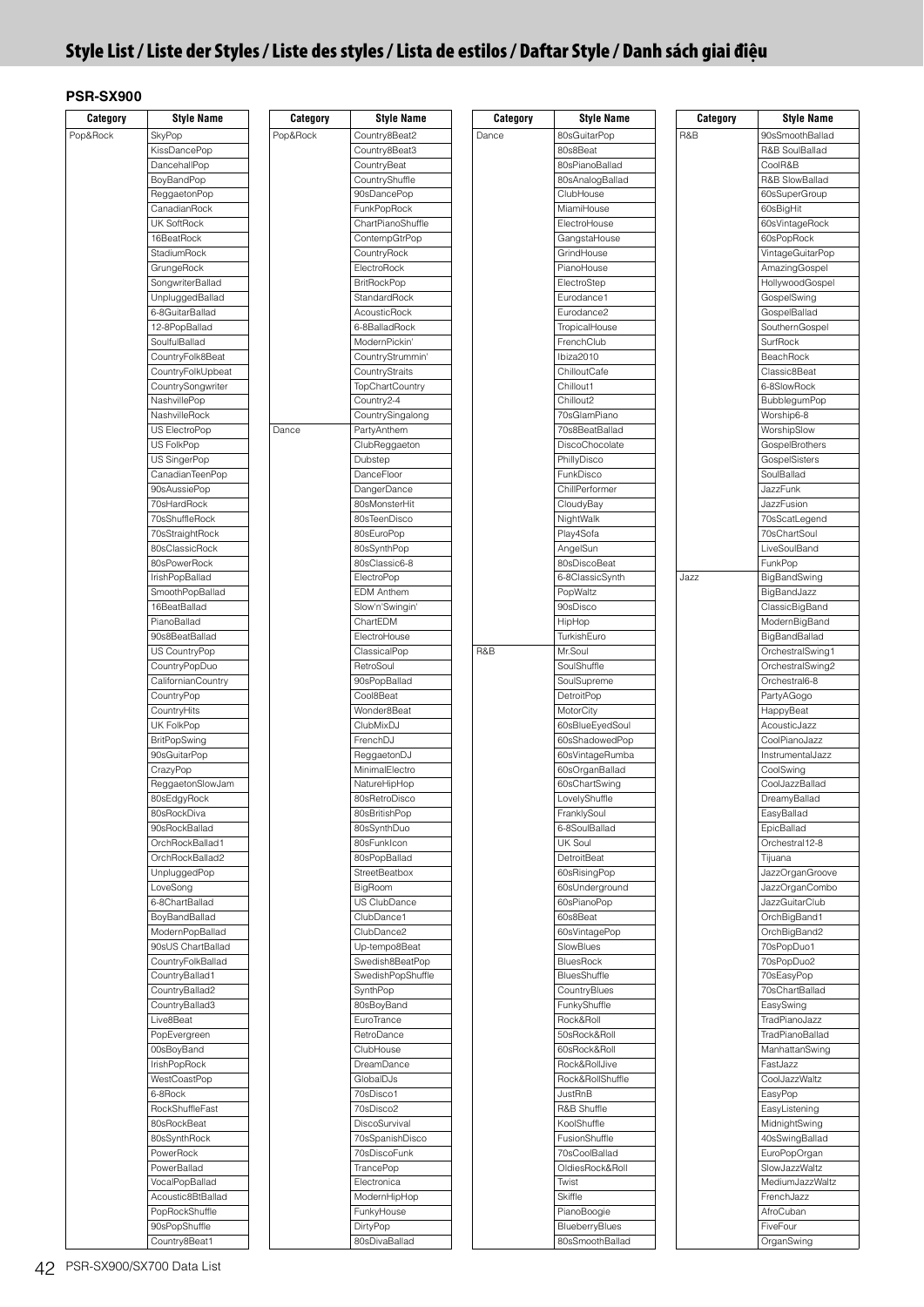## **Style List / Liste der Styles / Liste des styles / Lista de estilos / Daftar Style / Danh sách giai điệu**

| Category | <b>Style Name</b>                | Category    | <b>Style Name</b>                         |
|----------|----------------------------------|-------------|-------------------------------------------|
| Jazz     | OrganBossa                       | Ballroom    | OrganRumba                                |
|          | <b>RomanticWaltz</b>             | Movie&Show  | Gunslinger                                |
|          | 8BeatAdria                       |             | WildWest                                  |
|          | Easy8Beat                        |             | SecretService                             |
|          | BigBandFast1                     |             | Sci-FiMarch                               |
|          | BigBandFast2                     |             | MovieSoundtrack                           |
|          | BigBandMedium<br>Swingin'BigBand |             | OnBroadway<br>MovieHorns                  |
|          | BigBandShuffle                   |             | EtherealMovie                             |
|          | CountrySwing                     |             | <b>EtherealVoices</b>                     |
|          | Hawaiian                         |             | MovieClassic                              |
|          | Dixieland                        |             | AnimationFantasy                          |
|          | Ragtime                          |             | AnimationBallad                           |
|          | JumpJive                         |             | <b>IcyBallad</b>                          |
| Latin    | Reggaeton1                       |             | MoviePanther                              |
|          | Reggaeton2<br>PopCha-Cha         |             | <b>BlockbusterBallad</b><br>VienneseWaltz |
|          | RockCha-Cha                      |             | OrchPopClassics                           |
|          | FastCha-Cha                      |             | StringAdagio                              |
|          | CoolBossa                        |             | Moonlight6-8                              |
|          | BossaBrazil                      |             | OrchestralPolka                           |
|          | LoungeBossa                      |             | MovieDisco                                |
|          | SlowBossa                        |             | SaturdayNight                             |
|          | BossaNova                        |             | 70sTV Theme                               |
|          | CubanCha-Cha                     |             | 80sMovieBallad                            |
|          | Bachata                          |             | MovieBallad<br>6-8March                   |
|          | PopBachata<br>PopCumbia          |             | US March                                  |
|          | Axe                              |             | OrchestralMarch                           |
|          | SambaRio                         |             | BaroqueAir                                |
|          | SambaReggae                      |             | GreenFantasia                             |
|          | SalsaGranCiclon                  |             | 80sChristmas                              |
|          | RumbaFlamenco                    |             | ChristmasBallad                           |
|          | TangoFlamencos                   |             | ChristmasSwing                            |
|          | LatinPartyPop                    |             | ChristmasWaltz                            |
|          | 80sBrazilianPop                  |             | OrganHymn                                 |
|          | EuroPopMambo<br>LiveMerengue     |             | MovieSwing1<br>MovieSwing2                |
|          | <b>BrazilianBossa</b>            |             | PopMusical                                |
|          | Parranda                         |             | It'sShowtime                              |
|          | Forro                            |             | TapDanceSwing                             |
|          | Joropo                           |             | OrchMovieBallad                           |
|          | CubanSon                         |             | BroadwayBallad                            |
|          | Guajira                          |             | GuitarSerenade                            |
|          | Guaguanco                        | Entertainer | DreamSchlager                             |
|          | Salsa<br>BoleroLento             |             | FantasyFox<br>ApresSkiParty               |
|          | GuitarRumba                      |             | PopRumba                                  |
|          | JazzSamba                        |             | SchlagerRock                              |
|          | PopLatin                         |             | AlpenSchlager                             |
|          | PopBossa                         |             | VolksDance                                |
|          | PopLatinBallad                   |             | OktoberRockHit                            |
|          | SheriffReggae                    |             | VolksSchlager                             |
| Ballroom | HappyReggae<br>FinalWaltz        |             | SchlagerFox<br>YoungFox                   |
|          | VocalWaltz                       |             | YoungBallad                               |
|          | EnglishWaltz                     |             | HelloShuffle                              |
|          | SlowWaltz                        |             | ModernSchlager                            |
|          | Jive                             |             | SchlagerPop                               |
|          | Quickstep1                       |             | SchlagerBeat                              |
|          | Quickstep2                       |             | SchlagerAlp                               |
|          | SlowFoxtrot1                     |             | SchlagerRumba                             |
|          | SlowFoxtrot2<br>VocalFoxtrot     |             | Schlager6-8                               |
|          | Cha-Cha                          |             | SchlagerFever<br>AlpenBallad1             |
|          | Samba                            |             | AlpenBallad2                              |
|          | Rumba                            |             | PartyPolka                                |
|          | Beguine                          |             | SchlagerPolka                             |
|          | Tango                            |             | SchlagerPalace                            |
|          | Pasodoble                        |             | PolkaPop                                  |
|          | Foxtrot                          |             | SchlagerShuffle                           |
|          | SwingFox                         |             | SchlagerSamba                             |
|          | Charleston                       |             | <b>DiscoFox</b>                           |
|          | OrganQuickstep                   |             | <b>DiscoFoxRock</b><br>GermanRock         |
|          | OrganCha-Cha<br>OrganSamba       |             | SchlagerWaltz                             |
|          |                                  |             |                                           |

| Category    | Style Name                  |
|-------------|-----------------------------|
| Entertainer | MallorcaParty               |
|             | MallorcaDisco               |
|             | PartyArena                  |
|             | SoftSchlager                |
|             | ApresSkiHit                 |
|             | SynthPopDuo                 |
|             | Rumbalsland                 |
|             | 70sFrenchHit                |
|             | SingalongDanceBand          |
|             | SingalongPiano              |
|             | PubPiano                    |
| World       | Hoedown                     |
|             | Bluegrass                   |
|             | CountryWaltz                |
|             | ModCeltic4-4                |
|             | ModCeltic6-8                |
|             | OberkrainerPolka1           |
|             | OberkrainerPolka2           |
|             | ZitherPolka                 |
|             | OberkrainerWaltz1           |
|             | OberkrainerWaltz2           |
|             | SaeidyPop                   |
|             | Saeidy                      |
|             | WehdaSaghira<br>Laff        |
|             | ArabicEuro                  |
|             | ModernDangdut1              |
|             |                             |
|             | ModernDangdut2<br>Keroncong |
|             | Bhangra                     |
|             | Bhajan                      |
|             | ScottishJig                 |
|             | ScottishReel                |
|             | ScottishStrathspey          |
|             | ScottishPolka               |
|             | ScottishWaltz               |
|             | BrassBand                   |
|             | IrishHymn                   |
|             | CelticDance3-4              |
|             | CelticDance                 |
|             | IrishDance                  |
|             | Jing Ju Jie Zou             |
|             | Xi Qing Luo Gu              |
|             | Duranguense                 |
|             | Grupera                     |
|             | MalfufFunk                  |
|             | ScandSlowRock               |
|             | ScandCountry                |
|             | ScandBugg                   |
|             | ScandShuffle                |
|             | ScandWaltz                  |
|             | FrenchMusette               |
|             | FrenchWaltz                 |
|             | Tarantella                  |
|             | Sirtaki                     |
|             | MexicanDance                |
|             | BohemianWaltz               |
|             | GermanWaltz                 |
|             | <b>ItalianWaltz</b>         |
|             | ItalianMazurka              |
|             | MariachiWaltz               |
|             | Flamenco                    |
|             | SpanishPaso                 |
|             | US MarchingBand             |
|             | GermanMarch1                |
|             | GermanMarch2                |
|             | AlpenLand                   |
|             |                             |
|             | FolkSongDuo<br>FolkPop      |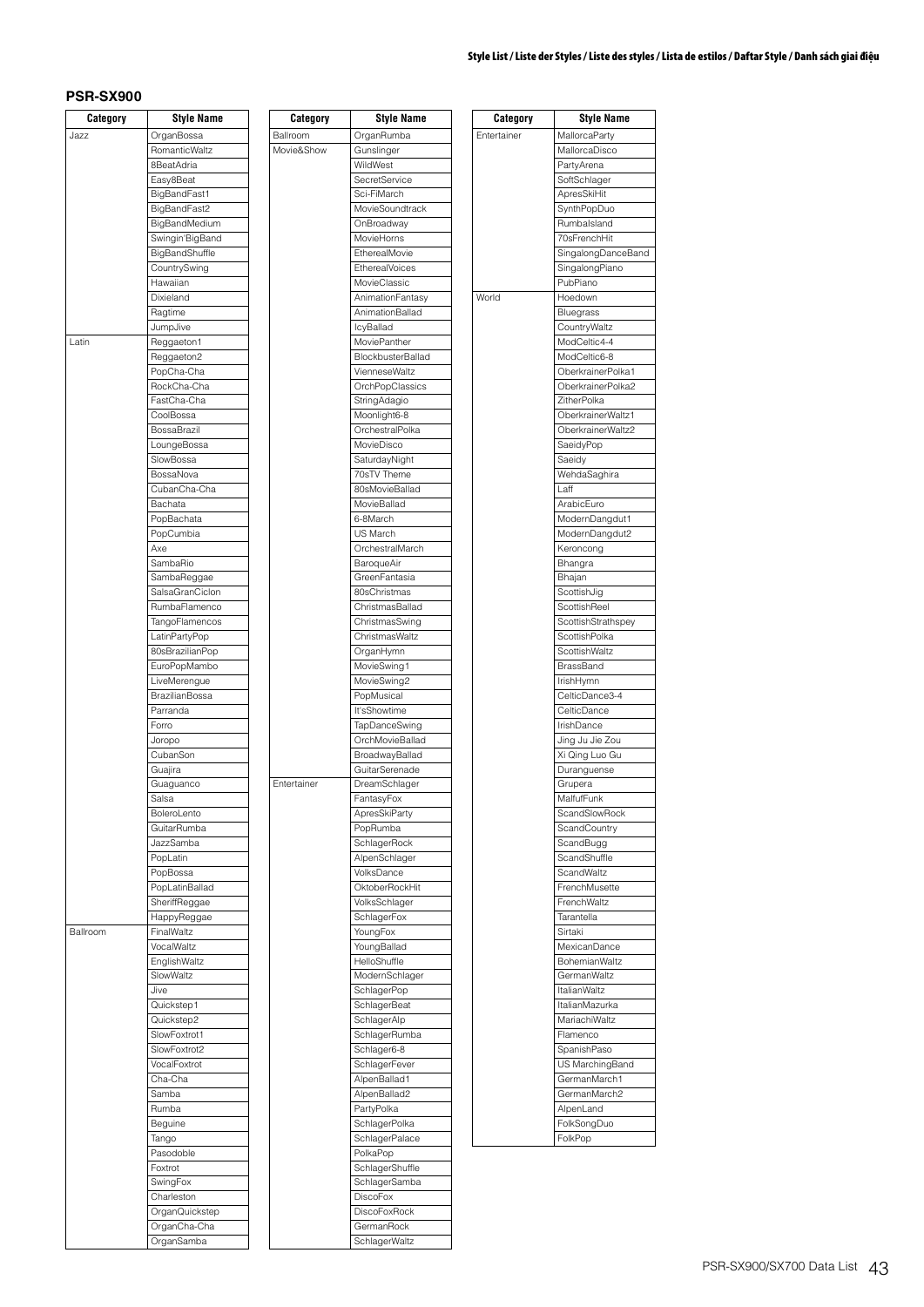## **Style List / Liste der Styles / Liste des styles / Lista de estilos / Daftar Style / Danh sách giai điệu**

| Category | <b>Style Name</b>       | Category | <b>Style Name</b> | Category | <b>Style Name</b>     | Category   | <b>Style Name</b>     |
|----------|-------------------------|----------|-------------------|----------|-----------------------|------------|-----------------------|
| Pop&Rock | <b>SongwriterBallad</b> | Dance    | RetroSoul         | R&B      | 60sRock&Roll          | Jazz       | Hawaiian              |
|          |                         |          |                   |          | Rock&RollJive         |            |                       |
|          | UnpluggedBallad         |          | ReggaetonDJ       |          |                       |            | BigBandBallad         |
|          | 6-8GuitarBallad         |          | MinimalElectro    |          | Rock&RollShuffle      |            | BigBandShuffle        |
|          | 12-8PopBallad           |          | NatureHipHop      |          | OldiesRock&Roll       |            | JumpJive              |
|          | SmoothPopBallad         |          | BigRoom           |          | SlowBlues             |            | Dixieland             |
|          | CanadianRock            |          | EuroTrance        |          | <b>BluesRock</b>      |            | Ragtime               |
|          | 16BeatRock              |          | 60sBigHit         |          | BluesShuffle          | Latin      | SambaRio              |
|          | GrungeRock              |          | Up-tempo8Beat     |          | CountryBlues          |            | CubanCha-Cha          |
|          | 70sHardRock             |          | Swedish8BeatPop   |          | FunkyShuffle          |            | FastCha-Cha           |
|          | 70sShuffleRock          |          | SwedishPopShuffle |          | 60sSuperGroup         |            | Reggaeton             |
|          |                         |          |                   |          |                       |            |                       |
|          | DancehallPop            |          | 70sGlamPiano      |          | 60s8Beat              |            | 80sBrazilianPop       |
|          | US FolkPop              |          | ClubDance1        |          | 60sPopRock            |            | <b>BrazilianBossa</b> |
|          | US SingerPop            |          | ClubDance2        |          | 60sVintagePop         |            | CoolBossa             |
|          | ReggaetonPop            |          | RetroDance        |          | VintageGuitarPop      |            | SlowBossa             |
|          | ReggaetonSlowJam        |          | ClubHouse         |          | 80sSmoothBallad       |            | BossaNova             |
|          | CountrySongwriter       |          | DreamDance        |          | 90sSmoothBallad       |            | PopBossa              |
|          | US CountryPop           |          | 70sDisco1         |          | R&B SoulBallad        |            | Bachata               |
|          | CountryPop              |          | 70sDisco2         |          | R&B SlowBallad        |            | PopBachata            |
|          | CountryHits             |          | DiscoSurvival     |          | SoulBallad            |            | Axe                   |
|          |                         |          | 70sDiscoFunk      |          |                       |            |                       |
|          | CountryShuffle          |          |                   |          | BubblegumPop          |            | SambaReggae           |
|          | <b>IrishPopBallad</b>   |          | DiscoChocolate    |          | Skiffle               |            | SalsaGranCiclon       |
|          | 16BeatBallad            |          | GlobalDJs         |          | Twist                 |            | RumbaFlamenco         |
|          | PianoBallad             |          | TrancePop         |          | BlueberryBlues        |            | LatinPartyPop         |
|          | 90s8BeatBallad          |          | Electronica       |          | PianoBoogie           |            | EuroPopMambo          |
|          | 6-8ChartBallad          |          | ModernHipHop      |          | GospelSwing           |            | PopLatin              |
|          | 80sPowerRock            |          | FunkyHouse        |          | SouthernGospel        |            | PopLatinBallad        |
|          | 80sEdgyRock             |          | 80sDivaBallad     |          | GospelBrothers        |            | Parranda              |
|          | OrchRockBallad1         |          | 80sBoyBand        |          | GospelSisters         |            | Forro                 |
|          | OrchRockBallad2         |          | 80sGuitarPop      |          | FunkPop               |            | Joropo                |
|          |                         |          |                   |          |                       |            |                       |
|          | 90sRockBallad           |          | 80sPianoBallad    |          | Classic8Beat          |            | CubanSon              |
|          | US ElectroPop           |          | 80sDiscoBeat      |          | 6-8SlowRock           |            | GuitarRumba           |
|          | CanadianTeenPop         |          | ClubHouse         |          | LiveSoulBand          |            | Guajira               |
|          | UK FolkPop              |          | MiamiHouse        |          | 70sChartSoul          |            | Salsa                 |
|          | <b>BritPopSwing</b>     |          | ElectroHouse      |          | JazzFusion            |            | BoleroLento           |
|          | 90sGuitarPop            |          | GangstaHouse      |          | Worship6-8            |            | SheriffReggae         |
|          | CountryBallad1          |          | GrindHouse        |          | WorshipSlow           |            | HappyReggae           |
|          | CountryBallad2          |          | PianoHouse        |          | JazzFunk              | Ballroom   | FinalWaltz            |
|          | CountryBallad3          |          | ElectroStep       | Jazz     | BigBandSwing          |            | EnglishWaltz          |
|          | Country8Beat1           |          | Eurodance1        |          | ClassicBigBand        |            | Quickstep             |
|          | Country8Beat2           |          | Eurodance2        |          | ModernBigBand         |            | SlowFoxtrot           |
|          |                         |          |                   |          |                       |            |                       |
|          | UnpluggedPop            |          | TropicalHouse     |          | OrchBigBand1          |            | Jive                  |
|          | ChartPianoShuffle       |          | ChilloutCafe      |          | OrchBigBand2          |            | Cha-Cha               |
|          | PopRockShuffle          |          | Chillout1         |          | OrchestralSwing1      |            | Samba                 |
|          | WestCoastPop            |          | Chillout2         |          | OrchestralSwing2      |            | Rumba                 |
|          | <b>FunkPopRock</b>      |          | Ibiza2010         |          | Orchestral6-8         |            | Bequine               |
|          | 6-8Rock                 |          | HipHop            |          | Orchestral12-8        |            | Tango                 |
|          | RockShuffleFast         |          | 90sDisco          |          | Tijuana               |            | Pasodoble             |
|          | 80sRockBeat             |          | PhillyDisco       |          | AcousticJazz          |            | Charleston            |
|          | 80sSynthRock            |          | FunkDisco         |          | CoolPianoJazz         |            | Foxtrot               |
|          | PowerRock               |          | SynthPop          |          | InstrumentalJazz      |            | SwingFox              |
|          | Live8Beat               |          | 6-8ClassicSynth   |          | CoolSwing             |            |                       |
|          |                         |          |                   |          |                       |            | OrganQuickstep        |
|          | ModernPopBallad         |          | ChillPerformer    |          | CoolJazzBallad        |            | OrganCha-Cha          |
|          | LoveSong                |          | CloudyBay         |          | EasyListening         |            | OrganSamba            |
|          | PowerBallad             |          | NightWalk         |          | EasySwing             |            | OrganRumba            |
|          | Acoustic8BtBallad       |          | Play4Sofa         |          | EasyBallad            | Movie&Show | Gunslinger            |
|          | CountryBeat             |          | AngelSun          |          | DreamyBallad          |            | WildWest              |
|          | ModernPickin'           |          | 70s8BeatBallad    |          | EpicBallad            |            | SecretService         |
|          | CountryStrummin'        |          | 80sAnalogBallad   |          | JazzOrganGroove       |            | Sci-FiMarch           |
|          | <b>TopChartCountry</b>  |          | TurkishEuro       |          | <b>JazzGuitarClub</b> |            | MovieSoundtrack       |
|          | Country2-4              |          | PopWaltz          |          | FastJazz              |            | AnimationFantasy      |
|          |                         | R&B      | Mr.Soul           |          |                       |            | AnimationBallad       |
|          | CountrySingalong        |          |                   |          | BigBandFast1          |            |                       |
|          | CountryRock             |          | DetroitPop        |          | BigBandFast2          |            | <b>IcyBallad</b>      |
|          | <b>BritRockPop</b>      |          | DetroitBeat       |          | EuroPopOrgan          |            | EtherealMovie         |
|          | StandardRock            |          | MotorCity         |          | OrganSwing            |            | <b>EtherealVoices</b> |
|          | <b>AcousticRock</b>     |          | LovelyShuffle     |          | OrganBossa            |            | VienneseWaltz         |
|          | 6-8BalladRock           |          | 60sShadowedPop    |          | 8BeatAdria            |            | OrchPopClassics       |
|          | ContempGtrPop           |          | 60sOrganBallad    |          | Easy8Beat             |            | 6-8March              |
| Dance    | ClubReggaeton           |          | 60sPianoPop       |          | CoolJazzWaltz         |            | US March              |
|          | Slow'n Swingin'         |          | 60sChartSwing     |          | MediumJazzWaltz       |            | OrchestralMarch       |
|          | ChartEDM                |          | 60sRisingPop      |          | FrenchJazz            |            | MovieBallad           |
|          | ClubMixDJ               |          | UK Soul           |          | AfroCuban             |            | 80sMovieBallad        |
|          |                         |          |                   |          |                       |            |                       |
|          | FrenchDJ                |          | FranklySoul       |          | FiveFour              |            | OrchMovieBallad       |
|          | ClassicalPop            |          | 6-8SoulBallad     |          | 70sEasyPop            |            | BroadwayBallad        |
|          | Cool8Beat               |          | R&B Shuffle       |          | 70sChartBallad        |            | OnBroadway            |
|          | Wonder8Beat             |          | KoolShuffle       |          | MidnightSwing         |            | MovieSwing1           |
|          | 90sPopBallad            |          | Rock&Roll         |          | CountrySwing          |            | MovieSwing2           |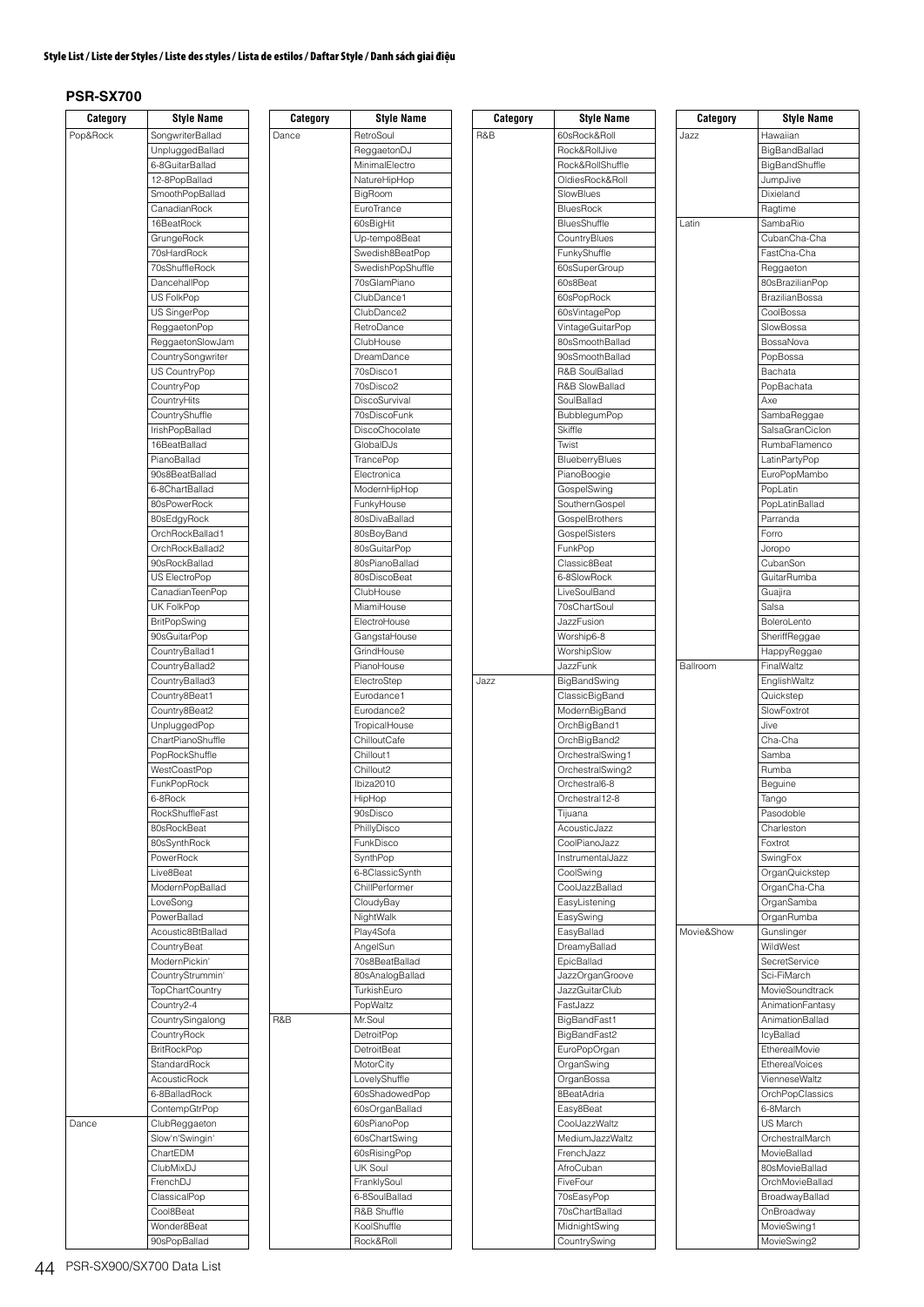## **PSR-SX700**

| Category    | <b>Style Name</b>           |
|-------------|-----------------------------|
| Movie&Show  | MovieDisco                  |
|             | SaturdayNight               |
|             | 70sTV Theme                 |
|             | PopMusical                  |
|             | It'sShowtime                |
|             | TapDanceSwing               |
|             | MoviePanther                |
|             | GuitarSerenade              |
|             | BaroqueAir                  |
|             | GreenFantasia               |
|             | Moonlight6-8                |
|             | ChristmasSwing              |
|             | ChristmasWaltz              |
| Entertainer | FantasyFox                  |
|             | SchlagerRock                |
|             | OktoberRockHit              |
|             | SchlagerFox                 |
|             | YoungFox                    |
|             | HelloShuffle                |
|             | PartyPolka                  |
|             | AlpenBallad1                |
|             | AlpenBallad2                |
|             | YoungBallad                 |
|             | ModernSchlager              |
|             | SchlagerPop                 |
|             | <b>SchlagerBeat</b>         |
|             | SchlagerAlp                 |
|             | SchlagerRumba               |
|             | Schlager6-8                 |
|             | SchlagerFever               |
|             | SchlagerPolka               |
|             | SchlagerPalace              |
|             | SchlagerShuffle             |
|             | <b>DiscoFox</b>             |
|             | <b>DiscoFoxRock</b>         |
|             | GermanRock                  |
|             | MallorcaParty               |
|             | MallorcaDisco               |
|             | SchlagerSamba               |
|             | SchlagerWaltz               |
|             | PolkaPop                    |
|             | PartyArena                  |
|             | SoftSchlager<br>ApresSkiHit |
|             | Rumbalsland                 |
|             | 70sFrenchHit                |
|             | PubPiano                    |
| World       | Hoedown                     |
|             | Bluegrass                   |
|             | CountryWaltz                |
|             | ModCeltic4-4                |
|             | ModCeltic6-8                |
|             | OberkrainerPolka            |
|             | ZitherPolka                 |
|             | <b>BohemianWaltz</b>        |
|             | OberkrainerWaltz            |
|             | GermanWaltz                 |
|             | SaeidyPop                   |
|             | Saeidy                      |
|             | WehdaSaghira                |
|             | Laff                        |
|             | ArabicEuro                  |
|             | ModernDangdut1              |
|             | ModernDangdut2              |
|             | Keroncong                   |
|             | Bhangra                     |
|             | Bhajan                      |
|             | ScottishJig                 |
|             | ScottishReel                |
|             | ScottishPolka               |
|             | IrishHymn                   |
|             | IrishDance                  |
|             | ScottishWaltz               |
|             | FrenchMusette               |
|             | FrenchWaltz                 |
|             | <b>ItalianWaltz</b>         |
|             |                             |

| Category | <b>Style Name</b> |
|----------|-------------------|
| rld      | MariachiWaltz     |
|          | Jing Ju Jie Zou   |
|          | Xi Qing Luo Gu    |
|          | Duranguense       |
|          | Grupera           |
|          | MalfufFunk        |
|          | ScandSlowRock     |
|          | ScandCountry      |
|          | ScandBugg         |
|          | ScandShuffle      |
|          | ScandWaltz        |
|          | Tarantella        |
|          | ItalianMazurka    |
|          | Sirtaki           |
|          | Flamenco          |
|          | SpanishPaso       |
|          | US MarchingBand   |
|          | GermanMarch       |
|          | FolkSongDuo       |
|          | FolkPop           |

World

## **Style List / Liste der Styles / Liste des styles / Lista de estilos / Daftar Style / Danh sách giai điệu**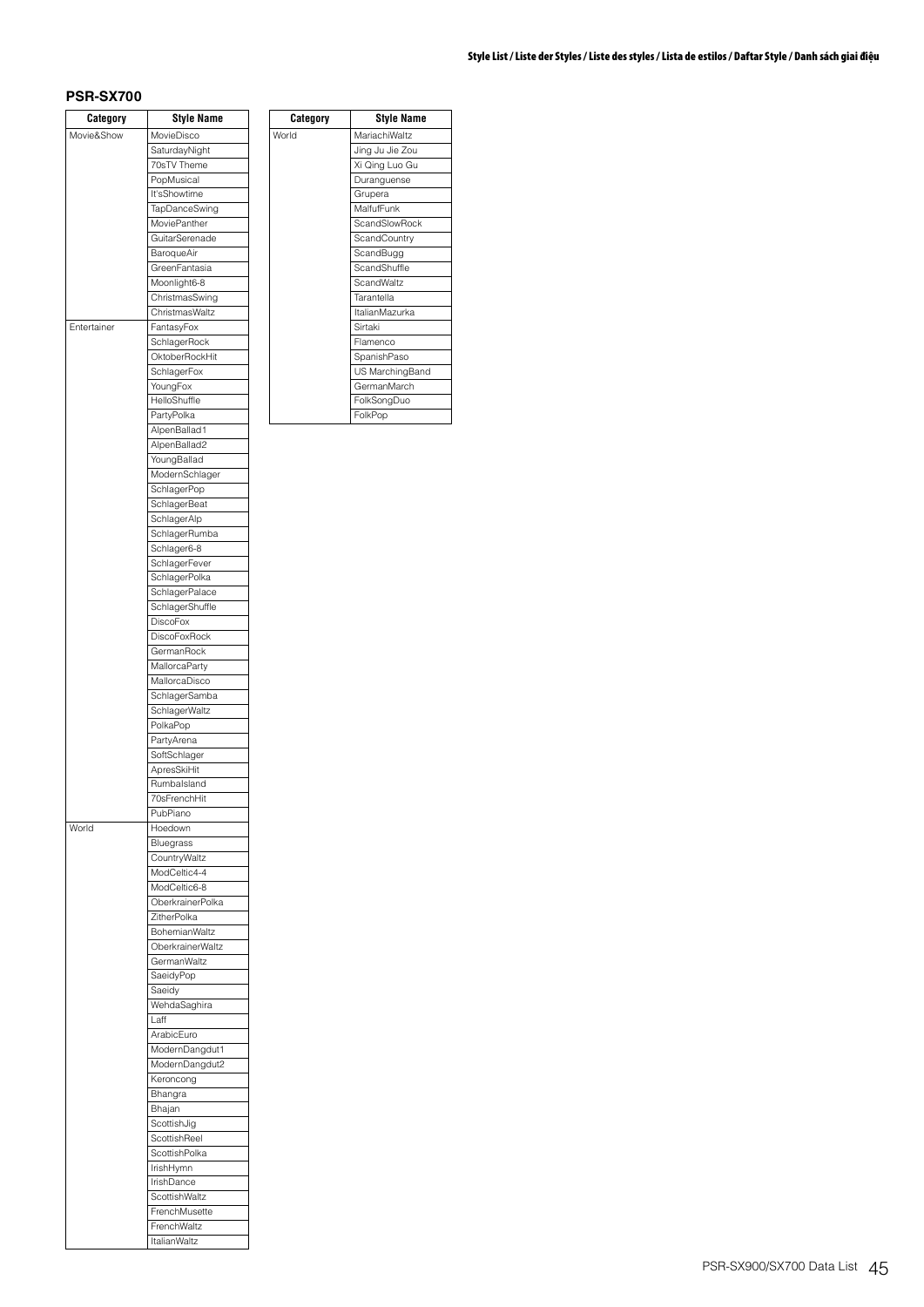# **Multi Pad Bank List / Multi-Pad-Bank-Liste / Liste des banques multi-pads / Lista de bancos de Multi Pad / Daftar Bank Multi Pad / Danh sách Multi Pad Bank**

| Category      | <b>Bank Name</b>                      | Category          | <b>Bank Name</b>                       | Category          | <b>Bank Name</b>                | Category         | <b>Bank Name</b>        |
|---------------|---------------------------------------|-------------------|----------------------------------------|-------------------|---------------------------------|------------------|-------------------------|
| SteelGuitar   | Steel8BeatStrum1                      | Brass&Strings     | <b>BrassSwing</b>                      | PercussionOneshot | Conga&BongoShot                 | ArrangerOneshot  | CarFX2                  |
|               | Steel8BeatStrum2                      |                   | TrumpetSwing                           |                   | TurkishKit                      |                  | Breathing               |
|               | Steel8BeatStrum3                      |                   | Brass8Beat                             |                   | ArabicKit1                      |                  | DayFX                   |
|               | SteelGtrTriplet1                      |                   | BrassChords1                           |                   | ArabicKit2                      |                  | NightFX                 |
|               | SteelGtrTriplet2                      |                   | BrassChords2                           |                   | ArabicKit3                      |                  | WaterFX                 |
|               | SteelGtrTriplet3                      |                   | BrassChords3                           |                   | Gong&Chime                      |                  | <b>HorrorShowFX</b>     |
|               | Steel16BeatStrum1                     |                   | StringsArpeggio                        |                   | ChineseKit                      | <b>EDM Synth</b> | <b>Mini1980</b>         |
|               | Steel16BeatStrum2                     |                   | StringsBallad                          | Drum              | MarchingSnares                  |                  | SideChained             |
|               | SteelGuitarPick1                      |                   | StringsLegato                          |                   | SnarePlay1                      |                  | BigSynth                |
|               | SteelGuitarPick2                      |                   | BaroqueStrings                         |                   | SnarePlay2                      |                  | CrossFusion             |
|               | SteelGuitarPick3                      |                   | StringsRun&Fall                        |                   | SnarePlay3                      |                  | PetShops                |
|               | SteelGuitarPick4                      |                   | Classical                              |                   | SnarePlay4                      |                  | <b>TakeOn</b>           |
|               | SteelGuitarPick5                      | LatinPercussion   | SambaPercussion                        |                   | Claps2&4                        |                  | JustInTime              |
|               |                                       |                   | RumbaPercussion                        |                   | Claps1-2-3-4                    |                  |                         |
|               | SteelBsChordSlow<br>SteelBsChordFast  |                   | BossaPercussion                        |                   | <b>HiHatPlay</b>                |                  | PumpingUp<br>ManiacFive |
|               | SteelGuitar6-8 1                      |                   | ChaChaPercussion                       |                   | RockCymbal                      |                  | PianoSticks             |
|               |                                       |                   |                                        |                   |                                 |                  |                         |
|               | SteelGuitar6-8 2                      |                   | SalsaPercussion                        |                   | JazzCymbal                      |                  | PowerFifths             |
| NylonGuitar   | Nylon8BeatStrum                       |                   | LatinPopPerc1                          |                   | CrashCymbals                    |                  | HiddenThree             |
|               | NylonGuitarBasic                      |                   | LatinPopPerc2                          |                   | PowerSnares                     |                  | TranceSeq1              |
|               | NylonGuitarRumba                      |                   | LatinPopPerc3                          |                   | PowerToms                       |                  | TranceSeq2              |
|               | NylonGuitarSamba                      |                   | LatinPopPerc4                          |                   | <b>BrushHits</b>                |                  | TechnoSeq1              |
|               | NylonGuitarBossa1                     |                   | LatinPopPerc5                          |                   | SynthToms                       |                  | TechnoSeq2              |
|               | NylonGuitarBossa2                     |                   | LatinPopPerc6                          |                   | DubStepKit                      |                  | TechnoSeq3              |
|               | NylonGuitarBossa3                     |                   | LatinPopPerc7                          |                   | <b>EDM Kit</b>                  |                  | Garage                  |
|               | FlamencoGuitar1                       |                   | LatinPc16BtShfl1                       |                   | ElectroKit                      |                  | EurodanceMix            |
|               | FlamencoGuitar2                       |                   | LatinPc16BtShfl2                       |                   | TrapKit                         |                  | DanceSynth              |
|               | FlamencoGuitar3                       |                   | CarnivalDeRio1                         |                   | RockKit                         | <b>EDM Drum</b>  | HalfTimeBeatBox         |
|               | NylonGuitarPick                       |                   | CarnivalDeRio2                         |                   | PowerKit1                       |                  | TomFactory              |
|               | NylonAccomp                           |                   | CarnivalDeRio3                         |                   | PowerKit2                       |                  | VintageSession          |
|               | A.GtrAccomp                           |                   | CarnivalDeRio4                         |                   | DrumEndings                     |                  | HipHopMix               |
| VintageGuitar | Vintage8BeatStrum                     |                   | CarnivalDeRio5                         |                   | DanceKit                        |                  | ElectroBeat             |
|               | Vintage16BeatCut1                     |                   | RelaxedCuban                           |                   | DJ-BasicSet                     |                  | ElectroHouseDrum        |
|               | Vintage16BeatCut2                     |                   | LatinTopper                            |                   | DJ-SFX                          |                  | DanceMix1               |
|               | FunkyGtr16Beat1                       |                   | LatinShuffle                           |                   | ScratchBank1                    |                  | DanceMix2               |
|               | FunkyGtr16Beat2                       |                   | ChaChaLounge                           |                   | ScratchBank2                    |                  | DanceMix3               |
|               | FunkyGtr16Beat3                       |                   | LatinTriangle                          | ArrangerLoop      | PianoArp8Beat1                  |                  | EDM Mix1                |
|               | FunkyGtr16Beat4                       |                   | <b>Buleria</b>                         |                   | PianoArp8Beat2                  |                  | EDM Mix2                |
|               | FunkyGtr16Beat5                       |                   | Cajon1                                 |                   | PianoArp16Beat1                 |                  | House1<br>House2        |
|               | Vintage16BtShfl                       |                   | Cajon <sub>2</sub><br>LatinPercussion1 |                   | PianoArp16Beat2<br>ChordAddOns1 |                  | House <sub>3</sub>      |
|               | VintageGuitarRock<br>JazzGuitarSwing1 |                   | LatinPercussion2                       |                   | ChordAddOns2                    |                  | ElectroStepMix          |
|               | JazzGuitarSwing2                      |                   | LatinPercussion3                       |                   | OffBeatChords1                  |                  | BigRoom                 |
|               | E.Gtr16BeatCut1                       |                   | LatinPercussion4                       |                   | OffBeatChords2                  |                  | Tribal                  |
|               | E.Gtr16BeatCut2                       |                   | LatinPercussion5                       |                   | ReggaeAccomp1                   |                  | <b>BreakBeatz</b>       |
|               | E.Gtr16BeatCut3                       |                   | Conga&BongoLoop                        |                   | ReggaeAccomp2                   |                  | HipHop1                 |
|               | DiscoGuitar                           |                   | LatinPop                               |                   | DubStepElements1                |                  | HipHop2                 |
|               | E.Gtr16BtShuffle1                     |                   | Rumba&Soca                             |                   | DubStepElements2                |                  | HeavyShuffle            |
|               | E.Gtr16BtShuffle2                     |                   | Shaker&Tambourine1                     |                   | Chillout1                       |                  | NewR&B                  |
|               | E.Gtr16BeatPick                       |                   | Shaker&Tambourine2                     |                   | Chillout <sub>2</sub>           | Vocal            | VocalChords1            |
|               | E.Gtr8BeatShuffle                     |                   | Shaker&Tambourine3                     |                   | Lullaby                         |                  | VocalChords2            |
|               | E.Guitar6-8                           |                   | Timbales&Tom                           |                   | SynthPlus                       |                  | PopVocal                |
|               | E.Gtr8BeatStrum1                      | WorldPercussion   | ArabicPerc1                            |                   | XmasLoops1                      |                  | <b>SwingVocal</b>       |
|               | E.Gtr8BeatStrum2                      |                   | ArabicPerc2                            |                   | XmasLoops2                      |                  | OldiesPopVocal          |
|               | E.GtrRock1                            |                   | TurkishPerc1                           |                   | ProcessedVocals                 |                  | DooWopSwing             |
|               | E.GtrRock2                            |                   | TurkishPerc2                           |                   | HeavenArpeggio                  |                  | DooWopStraight          |
| Brass&Strings | BigBandSwing1                         |                   | OrientalPerc1                          |                   | TwinkleArpeggio                 |                  | BossaVocal1             |
|               | BigBandSwing2                         |                   | OrientalPerc2                          |                   | LatinKeys                       |                  | BossaVocal2             |
|               | BigBandSwing3                         |                   | OrientalPerc3                          |                   | BoogieLoops                     |                  | LatinVocalFX            |
|               | BigBandSwing4                         |                   | OrientalPerc4                          |                   | OrganBlues                      |                  | GospelAdlibs1           |
|               | BigBandSwing5                         |                   | OrientalPerc5                          | ArrangerOneshot   | Rasqueo                         |                  | GospelAdlibs2           |
|               | PopBrassFastSwing                     |                   | OrientalPerc6                          |                   | Harpeggio1                      |                  | VocalFades              |
|               | PopBrassMedSwing                      |                   | OrientalPerc7                          |                   | Harpeggio2                      | DJ Phrase        | ClubHouse A             |
|               | FunkyHorns                            |                   | OrientalPerc8                          |                   | PianoGlissando                  |                  | ClubHouse B             |
|               | PopBrass                              |                   | AfricanBeat                            |                   | MagicBells                      |                  | ClubHouse C             |
|               | SynthBrass                            |                   | EthnicPercussion                       |                   | Pads&Bells                      |                  | ClubHouse D             |
|               | PopStrings1                           |                   | <b>IndianPerc</b>                      |                   | SynthSweeps                     |                  | MiamiHouse A            |
|               | PopStrings2                           |                   | ChinesePerc                            |                   | Comedy                          |                  | MiamiHouse B            |
|               | PopBrassFX                            | PercussionOneshot | VocalBeatBox                           |                   | Enterprise                      |                  | MiamiHouse C            |
|               | Brass&Sax                             |                   | BigBells1                              |                   | Impacts&Hits                    |                  | MiamiHouse D            |
|               | Falls                                 |                   | BigBells2                              |                   | FX Drums                        |                  | ElectricHouse A         |
|               | AttentionDuo                          |                   | ChurchBells                            |                   | Wooshes1                        |                  | ElectricHouse B         |
|               | Fanfare                               |                   | Cymbal&Chimes                          |                   | Wooshes2                        |                  | ElectricHouse C         |
|               | OrchestraHits                         |                   | RideCymbal                             |                   | Wooshes3                        |                  | ElectricHouse D         |
|               | OrchestraSweeps                       |                   | LatinKit1                              |                   | SoundFX                         |                  | GangstaHouse A          |
|               | SynthBrassSlide1                      |                   | LatinKit2                              |                   | Telephones                      |                  | GangstaHouse B          |
|               | SynthBrassSlide2                      |                   | LatinKit3                              |                   | CarFX1                          |                  | GangstaHouse C          |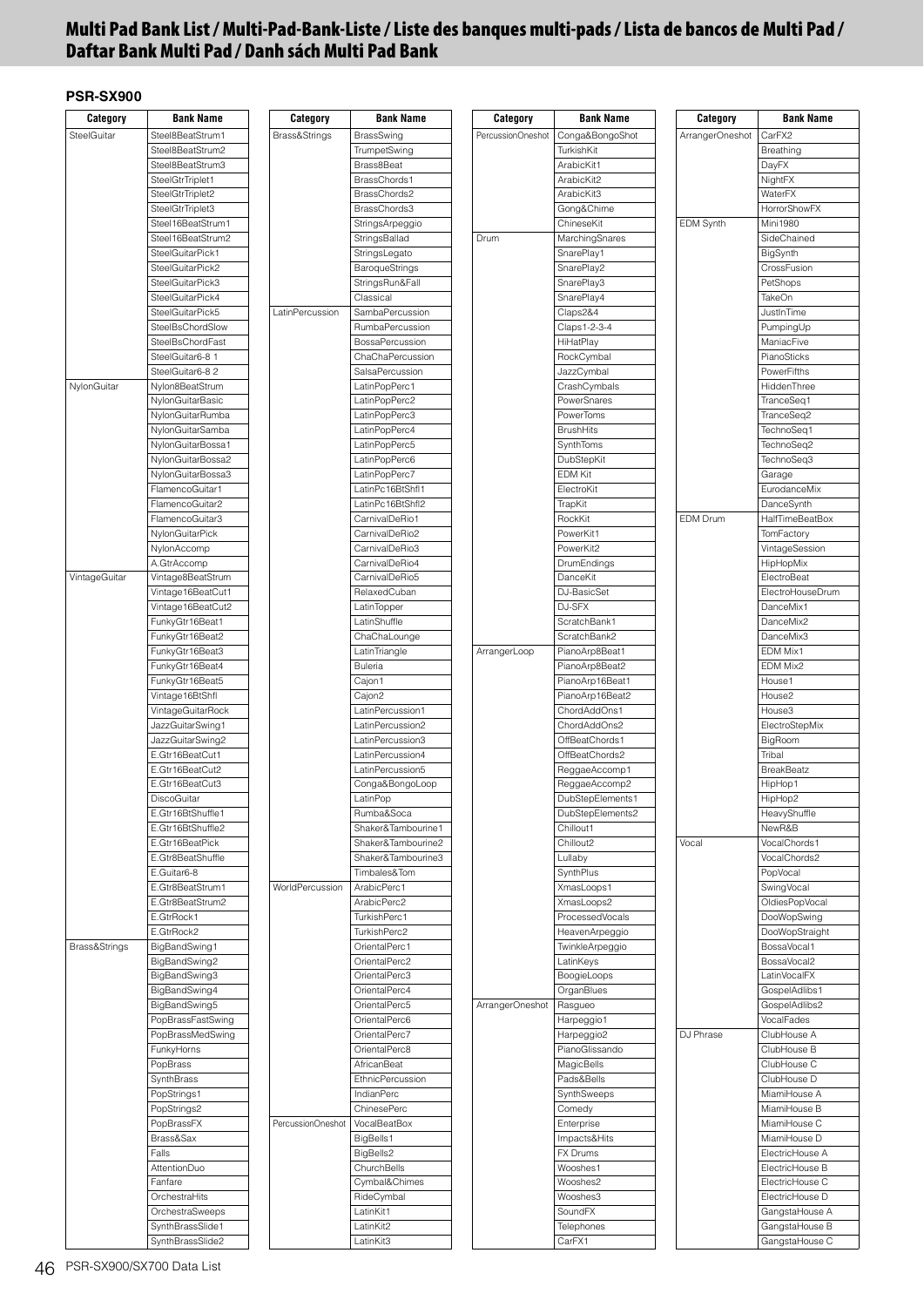## **Multi Pad Bank List / Multi-Pad-Bank-Liste / Liste des banques multi-pads / Lista de bancos de Multi Pad / Daftar Bank Multi Pad / Danh sách Multi Pad Bank**

# **PSR-SX900 PSR-SX700**

| Category  | <b>Bank Name</b>         |
|-----------|--------------------------|
| DJ Phrase | GangstaHouse D           |
|           | GrindHouse A             |
|           | GrindHouse B             |
|           | GrindHouse C             |
|           | GrindHouse D             |
|           | PianoHouse A             |
|           | PianoHouse B             |
|           | PianoHouse C             |
|           | PianoHouse D             |
|           | ElectroStep A            |
|           | ElectroStep B            |
|           | ElectroStep C            |
|           | ElectroStep D            |
|           | Eurodance1 A             |
|           | Eurodance1 B             |
|           | Eurodance1 C             |
|           | Eurodance1 D             |
|           | Eurodance <sub>2</sub> A |
|           | Eurodance <sub>2</sub> B |
|           | Eurodance <sub>2</sub> C |
|           | Eurodance <sub>2</sub> D |
|           | TropicalHouse A          |
|           | TropicalHouse B          |
|           | TropicalHouse C          |
|           | TropicalHouse D          |

| Category          | <b>Bank Name</b>                         | Category        | <b>Bank Name</b>                         |  | Category          | <b>Bank Name</b>              |
|-------------------|------------------------------------------|-----------------|------------------------------------------|--|-------------------|-------------------------------|
| <sup>h</sup> rase | GangstaHouse D                           | SteelGuitar     | Steel8BeatStrum1                         |  | LatinPercussion   | LatinPercussion5              |
|                   | GrindHouse A                             |                 | Steel8BeatStrum2                         |  |                   | Conga&BongoLo                 |
|                   | GrindHouse B                             |                 | Steel8BeatStrum3                         |  |                   | LatinPop                      |
|                   | GrindHouse C                             |                 | SteelGtrTriplet1                         |  |                   | Rumba&Soca                    |
|                   | GrindHouse D                             |                 | SteelGtrTriplet2                         |  |                   | Timbales&Tom                  |
|                   | PianoHouse A                             |                 | Steel16BeatStrum                         |  |                   | Shaker&Tambour                |
|                   | PianoHouse B                             |                 | SteelGtrPick1                            |  | WorldPercussion   | TurkishPerc1                  |
|                   | PianoHouse C<br>PianoHouse D             |                 | SteelGtrPick2                            |  |                   | TurkishPerc2<br>OrientalPerc1 |
|                   | ElectroStep A                            |                 | SteelGtrPick3<br>SteelGtrPick4           |  |                   | OrientalPerc2                 |
|                   | ElectroStep B                            |                 | SteelBsChordSlow                         |  |                   | OrientalPerc3                 |
|                   | ElectroStep C                            |                 | <b>SteelBsChordFast</b>                  |  |                   | OrientalPerc4                 |
|                   | ElectroStep D                            |                 | Steel6-8Arp                              |  |                   | OrientalPerc5                 |
|                   | Eurodance1 A                             | NylonGuitar     | Nylon8BeatStrum                          |  |                   | OrientalPerc6                 |
|                   | Eurodance1 B                             |                 | NylonGuitarBossa1                        |  |                   | OrientalPerc7                 |
|                   | Eurodance1 C                             |                 | NylonGuitarBossa2                        |  |                   | OrientalPerc8                 |
|                   | Eurodance1 D                             |                 | FlamencoGuitar                           |  |                   | <b>EthnicPercussior</b>       |
|                   | Eurodance <sub>2</sub> A<br>Eurodance2 B |                 | NylonGuitarPick                          |  |                   | IndianPerc<br>ChinesePerc     |
|                   | Eurodance2 C                             |                 | NylonAccomp<br>A.GtrAccomp               |  | PercussionOneshot | <b>BigBells</b>               |
|                   | Eurodance <sub>2</sub> D                 | VintageGuitar   | FunkyGtr16Beat1                          |  |                   | ChurchBells                   |
|                   | TropicalHouse A                          |                 | FunkyGtr16Beat2                          |  |                   | Cymbal&Chimes                 |
|                   | TropicalHouse B                          |                 | FunkyGtr16Beat3                          |  |                   | RideCymbal                    |
|                   | TropicalHouse C                          |                 | FunkyGtr16Beat4                          |  |                   | LatinKit1                     |
|                   | TropicalHouse D                          |                 | JazzGuitarSwing                          |  |                   | LatinKit2                     |
|                   |                                          |                 | E.Gtr16BeatCut1                          |  |                   | LatinKit3                     |
|                   |                                          |                 | E.Gtr16BeatCut2                          |  |                   | Conga&BongoSh                 |
|                   |                                          |                 | E.Gtr16BeatCut3                          |  |                   | ArabicKit1                    |
|                   |                                          |                 | DiscoGuitar<br>E.Gtr16BtShuffle1         |  |                   | ArabicKit2<br>Gong&Chime      |
|                   |                                          |                 | E.Gtr16BtShuffle2                        |  |                   | ChineseKit                    |
|                   |                                          |                 | E.Gtr16BeatPick                          |  | Drum              | SnarePlay1                    |
|                   |                                          |                 | E.Gtr8BeatShuffle                        |  |                   | SnarePlay2                    |
|                   |                                          |                 | E.Guitar6-8                              |  |                   | Claps2&4                      |
|                   |                                          |                 | E.Gtr8BeatStrum1                         |  |                   | Claps1-2-3-4                  |
|                   |                                          |                 | E.Gtr8BeatStrum2                         |  |                   | CrashCymbals                  |
|                   |                                          |                 | E.GtrRock1                               |  |                   | PowerSnares                   |
|                   |                                          |                 | E.GtrRock2                               |  |                   | PowerToms<br><b>BrushHits</b> |
|                   |                                          | Brass&Strings   | BigBandSwing1<br>BigBandSwing2           |  |                   | SynthToms                     |
|                   |                                          |                 | BigBandSwing3                            |  |                   | EDM Kit                       |
|                   |                                          |                 | PopBrassFX                               |  |                   | ElectroKit                    |
|                   |                                          |                 | Brass&Sax                                |  |                   | PowerKit1                     |
|                   |                                          |                 | Falls                                    |  |                   | PowerKit2                     |
|                   |                                          |                 | AttentionDuo                             |  |                   | DrumEndings                   |
|                   |                                          |                 | Fanfare                                  |  | DanceKit          |                               |
|                   |                                          |                 | OrchestraHits                            |  |                   | DJ-BasicSet                   |
|                   |                                          |                 | OrchestraSweeps                          |  |                   | DJ-SFX                        |
|                   |                                          |                 | SynthBrassSlide<br>BrassSwing            |  | ArrangerLoop      | ScratchBank<br>PianoArp8Beat  |
|                   |                                          |                 | TrumpetSwing                             |  |                   | PianoArp16Beat                |
|                   |                                          |                 | Brass8Beat                               |  |                   | ReggaeAccomp                  |
|                   |                                          |                 | BrassChords1                             |  |                   | Chillout                      |
|                   |                                          |                 | BrassChords2                             |  |                   | Lullaby                       |
|                   |                                          |                 | BrassChords3                             |  |                   | XmasLoops                     |
|                   |                                          |                 | StringsArpeggio                          |  |                   | HeavenArpeggio                |
|                   |                                          |                 | StringsBallad                            |  |                   | TwinkleArpeggio               |
|                   |                                          |                 | StringsLegato                            |  |                   | LatinKeys                     |
|                   |                                          |                 | <b>BaroqueStrings</b><br>StringsRun&Fall |  |                   | BoogieLoops<br>OrganBlues     |
|                   |                                          |                 | Classical                                |  | ArrangerOneshot   | Rasgueo                       |
|                   |                                          | LatinPercussion | SambaPercussion                          |  |                   | Harpeggio1                    |
|                   |                                          |                 | RumbaPercussion                          |  |                   | Harpeggio2                    |
|                   |                                          |                 | LatinPopPerc1                            |  |                   | PianoGlissando                |
|                   |                                          |                 | LatinPopPerc2                            |  |                   | MagicBells                    |
|                   |                                          |                 | LatinPopPerc3                            |  |                   | Pads&Bells                    |
|                   |                                          |                 | LatinPc16BtShfl                          |  |                   | SynthSweeps                   |
|                   |                                          |                 | CarnivalDeRio                            |  |                   | Wooshes1                      |
|                   |                                          |                 | RelaxedCuban                             |  |                   | Wooshes2                      |
|                   |                                          |                 | LatinTriangle                            |  |                   | Wooshes3                      |
|                   |                                          |                 | Cajon1<br>Cajon2                         |  |                   | Comedy<br>SoundFX             |
|                   |                                          |                 | LatinPercussion1                         |  |                   | CarFX                         |
|                   |                                          |                 | LatinPercussion2                         |  |                   | Breathing                     |
|                   |                                          |                 | LatinPercussion3                         |  |                   | DayFX                         |
|                   |                                          |                 | LatinPercussion4                         |  |                   | NightFX                       |

| Category            | Bank Name                    | Category         | Bank Name                      |
|---------------------|------------------------------|------------------|--------------------------------|
| Percussion          | LatinPercussion5             | ArrangerOneshot  | WaterFX                        |
|                     | Conga&BongoLoop              |                  | <b>HorrorShowFX</b>            |
|                     | LatinPop                     | <b>EDM Synth</b> | Mini1980                       |
|                     | Rumba&Soca                   |                  | SideChained                    |
|                     | Timbales&Tom                 |                  | CrossFusion                    |
|                     | Shaker&Tambourine            |                  | PetShops                       |
| <b>IdPercussion</b> | TurkishPerc1                 |                  | TakeOn                         |
|                     | TurkishPerc2                 |                  | PumpingUp                      |
|                     | OrientalPerc1                |                  | TranceSeq1                     |
|                     | OrientalPerc2                |                  | TranceSeq2                     |
|                     | OrientalPerc3                |                  | TechnoSeq1                     |
|                     | OrientalPerc4                |                  | TechnoSeq2                     |
|                     | OrientalPerc5                |                  | TechnoSeq3                     |
|                     | OrientalPerc6                |                  | Garage                         |
|                     | OrientalPerc7                |                  | EurodanceMix                   |
|                     | OrientalPerc8                |                  | DanceSynth                     |
|                     | EthnicPercussion             | <b>EDM Drum</b>  | TomFactory                     |
|                     | <b>IndianPerc</b>            |                  | ElectroBeat                    |
|                     | ChinesePerc                  |                  | DanceMix1                      |
| ussionOneshot       | <b>BigBells</b>              |                  | DanceMix2<br>DanceMix3         |
|                     | ChurchBells                  |                  | EDM Mix1                       |
|                     | Cymbal&Chimes                |                  | EDM Mix2                       |
|                     | RideCymbal                   |                  |                                |
|                     | LatinKit1<br>LatinKit2       |                  | House1<br>House2               |
|                     | LatinKit3                    |                  | House3                         |
|                     | Conga&BongoShot              |                  | ElectroStepMix                 |
|                     | ArabicKit1                   |                  | BigRoom                        |
|                     | ArabicKit2                   |                  | Tribal                         |
|                     | Gong&Chime                   |                  | <b>BreakBeatz</b>              |
|                     | ChineseKit                   |                  | HipHop1                        |
| η                   | SnarePlay1                   |                  | HipHop2                        |
|                     | SnarePlay2                   |                  | HeavyShuffle                   |
|                     | Claps2&4                     |                  | NewR&B                         |
|                     | Claps1-2-3-4                 | DJ Phrase        | ClubHouse A                    |
|                     | CrashCymbals                 |                  | ClubHouse B                    |
|                     | PowerSnares                  |                  | ClubHouse C                    |
|                     | PowerToms                    |                  | ClubHouse D                    |
|                     | <b>BrushHits</b>             |                  | MiamiHouse A                   |
|                     | SynthToms                    |                  | MiamiHouse B                   |
|                     | <b>EDM Kit</b>               |                  | MiamiHouse C                   |
|                     | ElectroKit                   |                  | MiamiHouse D                   |
|                     | PowerKit1                    |                  | ElectricHouse A                |
|                     | PowerKit2                    |                  | ElectricHouse B                |
|                     | DrumEndings                  |                  | ElectricHouse C                |
|                     | DanceKit                     |                  | ElectricHouse D                |
|                     | DJ-BasicSet                  |                  | GangstaHouse A                 |
|                     | DJ-SFX                       |                  | GangstaHouse B                 |
|                     | ScratchBank                  |                  | GangstaHouse C                 |
| ngerLoop            | PianoArp8Beat                |                  | GangstaHouse D                 |
|                     | PianoArp16Beat               |                  | GrindHouse A                   |
|                     | ReggaeAccomp                 |                  | GrindHouse B                   |
|                     | Chillout                     |                  | GrindHouse C                   |
|                     | Lullaby                      |                  | GrindHouse D                   |
|                     | XmasLoops                    |                  | PianoHouse A                   |
|                     | HeavenArpeggio               |                  | PianoHouse B                   |
|                     | TwinkleArpeggio              |                  | PianoHouse C                   |
|                     | LatinKeys                    |                  | PianoHouse D                   |
|                     | BoogieLoops                  |                  | ElectroStep A                  |
|                     | OrganBlues                   |                  | ElectroStep B                  |
| ngerOneshot         | Rasgueo                      |                  | ElectroStep C<br>ElectroStep D |
|                     | Harpeggio1<br>Harpeggio2     |                  | Eurodance1 A                   |
|                     |                              |                  | Eurodance1 B                   |
|                     | PianoGlissando<br>MagicBells |                  | Eurodance1 C                   |
|                     | Pads&Bells                   |                  | Eurodance1 D                   |
|                     | SynthSweeps                  |                  | Eurodance2 A                   |
|                     | Wooshes1                     |                  | Eurodance2 B                   |
|                     | Wooshes2                     |                  | Eurodance2 C                   |
|                     | Wooshes3                     |                  | Eurodance2 D                   |
|                     | Comedy                       |                  | TropicalHouse A                |
|                     | SoundFX                      |                  | TropicalHouse B                |
|                     | CarFX                        |                  | TropicalHouse C                |
|                     | Breathing                    |                  | TropicalHouse D                |
|                     | DayFX                        |                  |                                |

| ArrangerOneshot  | WaterFX                            |
|------------------|------------------------------------|
|                  | HorrorShowFX                       |
| <b>EDM Synth</b> | Mini 1980                          |
|                  | SideChained                        |
|                  | CrossFusion                        |
|                  |                                    |
|                  | PetShops                           |
|                  | <b>TakeOn</b>                      |
|                  | PumpingUp                          |
|                  | TranceSeq1                         |
|                  | TranceSeq2                         |
|                  |                                    |
|                  | TechnoSeq1                         |
|                  | TechnoSeq2                         |
|                  | TechnoSeq3                         |
|                  | Garage                             |
|                  | EurodanceMix                       |
|                  |                                    |
|                  | DanceSynth                         |
| <b>EDM Drum</b>  | TomFactory                         |
|                  | ElectroBeat                        |
|                  | DanceMix1                          |
|                  |                                    |
|                  | DanceMix2                          |
|                  | DanceMix3                          |
|                  | <b>EDM Mix1</b>                    |
|                  | EDM Mix2                           |
|                  | House1                             |
|                  |                                    |
|                  | House2                             |
|                  | House3                             |
|                  | ElectroStepMix                     |
|                  | BigRoom                            |
|                  |                                    |
|                  | Tribal                             |
|                  | <b>BreakBeatz</b>                  |
|                  | HipHop1                            |
|                  | HipHop2                            |
|                  |                                    |
|                  | HeavyShuffle                       |
|                  | NewR&B                             |
| DJ Phrase        | ClubHouse A                        |
|                  | ClubHouse B                        |
|                  | ClubHouse C                        |
|                  |                                    |
|                  | ClubHouse D                        |
|                  | MiamiHouse A                       |
|                  | MiamiHouse B                       |
|                  | MiamiHouse C                       |
|                  | MiamiHouse D                       |
|                  |                                    |
|                  | ElectricHouse A                    |
|                  | ElectricHouse B                    |
|                  | ElectricHouse C                    |
|                  | ElectricHouse D                    |
|                  |                                    |
|                  | GangstaHouse A                     |
|                  | GangstaHouse B                     |
|                  | GangstaHouse C                     |
|                  | GangstaHouse D                     |
|                  |                                    |
|                  | GrindHouse A                       |
|                  | GrindHouse B                       |
|                  | GrindHouse C                       |
|                  | GrindHouse D                       |
|                  | PianoHouse A                       |
|                  |                                    |
|                  | PianoHouse B                       |
|                  | PianoHouse C                       |
|                  | PianoHouse D                       |
|                  | ElectroStep A                      |
|                  |                                    |
|                  | ElectroStep B                      |
|                  |                                    |
|                  | ElectroStep C                      |
|                  | ElectroStep D                      |
|                  | Eurodance1 A                       |
|                  |                                    |
|                  | Eurodance1 B                       |
|                  | Eurodance1 C                       |
|                  | Eurodance1 D                       |
|                  | Eurodance2 A                       |
|                  |                                    |
|                  | Eurodance2 B                       |
|                  | Eurodance2 C                       |
|                  | Eurodance2 D                       |
|                  | TropicalHouse A                    |
|                  |                                    |
|                  | TropicalHouse B                    |
|                  | TropicalHouse C<br>TropicalHouse D |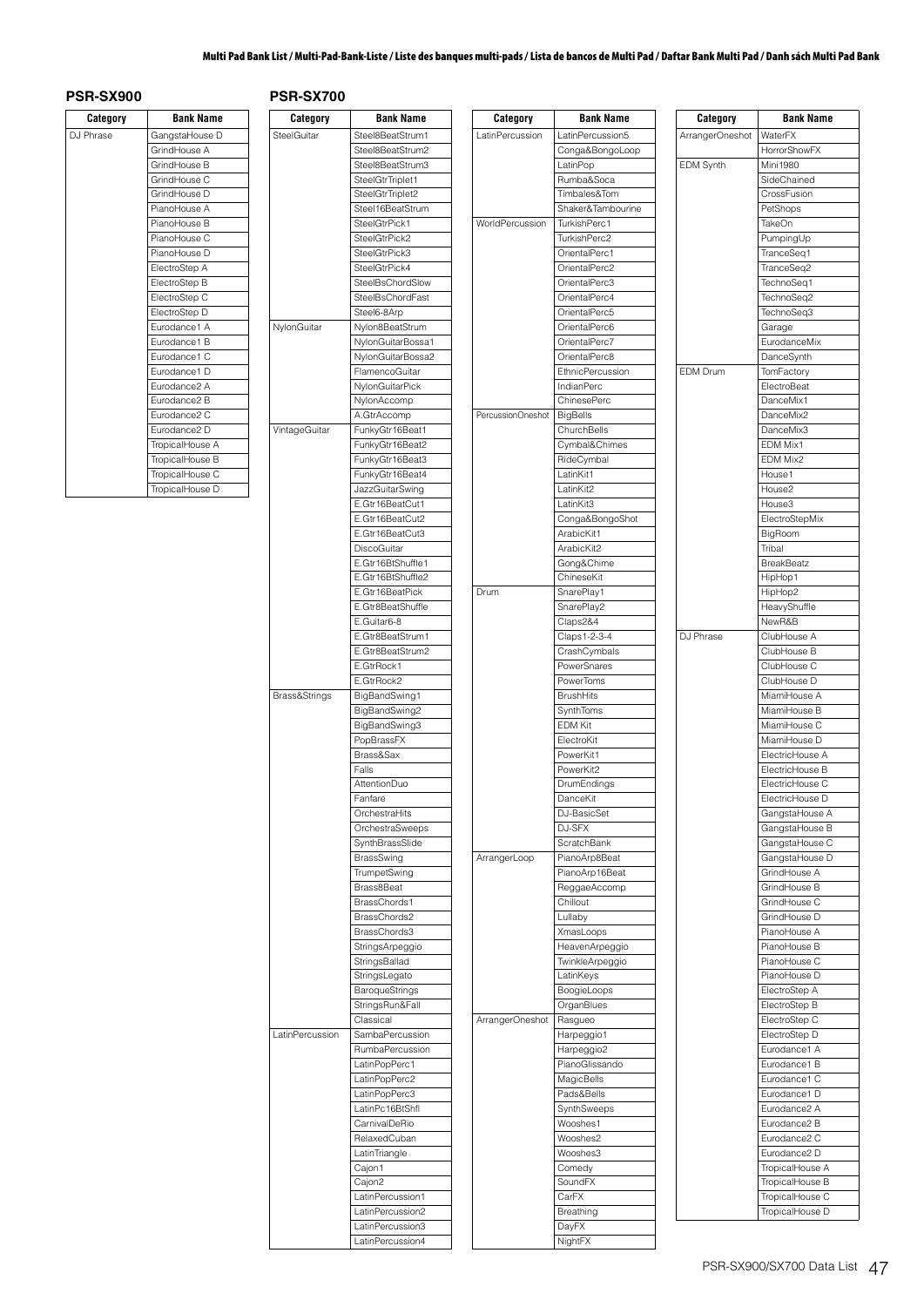# **Reverb Block (PSR-SX900, PSR-SX700)**

| Category | <b>Type</b>          | Description                                                                         | <b>MSB</b>     | <b>LSB</b>     | <b>Parameter List</b><br>$(pages 61 - 73)$ |
|----------|----------------------|-------------------------------------------------------------------------------------|----------------|----------------|--------------------------------------------|
| Reverb   | Real Large Hall +    | Real reverb simulating the acoustics of a large sized hall with rich middle range.  | $\overline{1}$ | 35             | <b>REAL REVERB</b>                         |
|          | Real Medium Hall +   | Real reverb simulating the acoustics of a medium sized hall with rich middle range. | $\overline{1}$ | 36             | <b>REAL REVERB</b>                         |
|          | Real Small Hall +    | Real reverb simulating the acoustics of a small sized hall with rich middle range.  | $\mathbf{1}$   | 37             | <b>REAL REVERB</b>                         |
|          | Real Large Hall      | Real reverb simulating the acoustics of a large sized hall.                         | $\mathbf{1}$   | 32             | <b>REAL REVERB</b>                         |
|          | Real Medium Hall     | Real reverb simulating the acoustics of a medium sized hall.                        | $\mathbf{1}$   | 33             | <b>REAL REVERB</b>                         |
|          | Real Bright Hall     | Real reverb simulating the acoustics of a bright sounding hall.                     | $\mathbf{1}$   | 34             | <b>REAL REVERB</b>                         |
|          | <b>Basic Hall</b>    | Reverb simulating the acoustics of a hall. Standard setting.                        | $\mathbf{1}$   | 21             | REVERB1                                    |
|          | Light Hall           | Reverb simulating the acoustics of a hall. Light setting.                           | $\mathbf{1}$   | 22             | REVERB1                                    |
|          | <b>Ballad Hall</b>   | Reverb simulating the acoustics of a hall. For ballad type music.                   | $\overline{1}$ | 19             | RFVFRB2                                    |
|          | Piano Hall           | Reverb simulating the acoustics of a hall. For piano sound.                         | $\mathbf{1}$   | 20             | REVERB2                                    |
|          | Hall 1               | Reverb simulating the acoustics of a hall.                                          | $\overline{1}$ | $\circ$        | REVERB1                                    |
|          | Hall 2               | Reverb simulating the acoustics of a hall.                                          | $\mathbf{1}$   | 16             | REVERB1                                    |
|          | Hall 3               | Reverb simulating the acoustics of a hall.                                          | $\mathbf{1}$   | 17             | REVERB1                                    |
|          | Hall 4               | Reverb simulating the acoustics of a hall.                                          | $\mathbf{1}$   | 18             | REVERB1                                    |
|          | Hall 5               | Reverb simulating the acoustics of a hall.                                          | $\mathbf{1}$   | $\mathbf{1}$   | REVERB1                                    |
|          | Vocal Hall 1         | Reverb suitable for vocals.                                                         | $\overline{1}$ | 27             | REVERB1                                    |
|          | Vocal Hall 2         | Reverb suitable for vocals.                                                         | $\mathbf{1}$   | 28             | REVERB1                                    |
|          | Real Room +          | Real reverb simulating the acoustics of a room with rich middle range.              | $\overline{c}$ | 34             | <b>REAL REVERB</b>                         |
|          | Real Room            | Real reverb simulating the acoustics of a room.                                     | $\overline{c}$ | 32             | <b>REAL REVERB</b>                         |
|          | Real Power Room      | Real reverb simulating the acoustics of a room with powerful room reflections.      | $\overline{c}$ | 33             | <b>REAL REVERB</b>                         |
|          | <b>Acoustic Room</b> | Reverb simulating the acoustics of a room. Standard setting.                        | $\overline{c}$ | 20             | REVERB1                                    |
|          | Drums Room           | Reverb simulating the acoustics of a room. For drum sounds.                         | $\overline{c}$ | 21             | REVERB1                                    |
|          | Stage 1              | Reverb suitable for a solo instrument.                                              | 3              | 16             | REVERB1                                    |
|          | Real Large Plate +   | Real reverb simulating a large plate reverb unit with rich middle range.            | $\overline{4}$ | 35             | <b>REAL REVERB</b>                         |
|          | Real Medium Plate +  | Real reverb simulating a medium sized plate reverb unit with rich middle range.     | $\overline{4}$ | 36             | <b>REAL REVERB</b>                         |
|          | Real Large Plate     | Real reverb simulating a large plate reverb unit.                                   | $\overline{4}$ | 32             | <b>REAL REVERB</b>                         |
|          | Real Medium Plate    | Real reverb simulating a medium sized plate reverb unit.                            | $\overline{4}$ | 33             | <b>REAL REVERB</b>                         |
|          | Real Rattle Plate    | Real reverb simulating a plate reverb unit with spring rattle.                      | $\overline{4}$ | 34             | <b>REAL REVERB</b>                         |
|          | Large Plate +        | Reverb simulating a large plate reverb unit with rich middle range.                 | $\overline{4}$ | 18             | REVERB1                                    |
|          | Plate 1              | Reverb simulating a plate reverb unit.                                              | $\overline{4}$ | 16             | REVERB1                                    |
| Legacy   | Hall M               | Reverb simulating the acoustics of a hall.                                          | $\overline{1}$ | 6              | REVERB1                                    |
|          | Hall L               | Reverb simulating the acoustics of a hall.                                          | $\mathbf{1}$   | $\overline{7}$ | REVERB1                                    |
|          | Atmosphere Hall      | A unique long reverb with atmosphere.                                               | $\mathbf{1}$   | 23             | REVERB1                                    |
|          | Large Hall           | Reverb simulating the acoustics of a hall.                                          | 1              | $\overline{c}$ | REVERB2                                    |
|          | Medium Hall          | Reverb simulating the acoustics of a hall.                                          | $\mathbf{1}$   | 3              | REVERB2                                    |
|          | Percussion Room      | Reverb simulating the acoustics of a room. For percussion sounds.                   | $\overline{c}$ | 22             | REVERB1                                    |
|          | Room 1               | Reverb simulating the acoustics of a room.                                          | $\overline{c}$ | 16             | REVERB1                                    |
|          | Room 2               | Reverb simulating the acoustics of a room.                                          | $\overline{c}$ | 17             | REVERB1                                    |
|          | Room 3               | Reverb simulating the acoustics of a room.                                          | 2              | 18             | REVERB1                                    |
|          | Room 4               | Reverb simulating the acoustics of a room.                                          | $\overline{c}$ | 19             | REVERB1                                    |
|          | Room 5               | Reverb simulating the acoustics of a room.                                          | $\overline{c}$ | $\circ$        | REVERB1                                    |
|          | Room 6               | Reverb simulating the acoustics of a room.                                          | $\overline{c}$ | $\mathbf{1}$   | REVERB1                                    |
|          | Room 7               | Reverb simulating the acoustics of a room.                                          | $\overline{c}$ | $\overline{c}$ | REVERB1                                    |
|          | Room S               | Reverb simulating the acoustics of a room.                                          | $\overline{c}$ | 5              | REVERB1                                    |
|          | Room M               | Reverb simulating the acoustics of a room.                                          | $\overline{c}$ | 6              | REVERB1                                    |
|          | Room L               | Reverb simulating the acoustics of a room.                                          | 2              | 7              | REVERB1                                    |
|          | Warm Room            | Reverb simulating the acoustics of a warm room.                                     | $\overline{c}$ | 3              | REVERB2                                    |
|          | White Room           | A unique short reverb with a bit of initial delay.                                  | 16             | 0              | REVERB3                                    |
|          | Woody Room           | Reverb simulating the acoustics of a wood-built room.                               | $\overline{c}$ | $\overline{4}$ | REVERB2                                    |
|          | Stage 2              | Reverb suitable for a solo instrument.                                              | 3              | 17             | REVERB1                                    |
|          | Stage 3              | Reverb suitable for a solo instrument.                                              | 3              | 0              | REVERB1                                    |
|          | Stage 4              | Reverb suitable for a solo instrument.                                              | 3              | 1              | REVERB1                                    |
|          | Plate 2              | Reverb simulating a plate reverb unit.                                              | $\overline{4}$ | 17             | REVERB1                                    |
|          | Plate 3              | Reverb simulating a plate reverb unit.                                              | $\overline{4}$ | 0              | REVERB1                                    |
|          | <b>GM Plate</b>      | Reverb simulating a plate reverb unit.                                              | $\overline{4}$ | $\overline{7}$ | REVERB1                                    |
|          | <b>Rich Plate</b>    | Reverb simulating a rich plate reverb unit.                                         | $\overline{4}$ | $\mathbf{1}$   | REVERB2                                    |
|          | Tunnel               | Simulates a cylindrical space expanding to left and right.                          | 17             | 0              | REVERB3                                    |
|          | Canyon               | A hypothetical acoustic space which extends without limit.                          | 18             | 0              | REVERB3                                    |
|          | Basement             | A bit of initial delay followed by reverb with a unique resonance.                  | 19             | 0              | REVERB3                                    |
| ---      | No Effect            | No effect.                                                                          | 0              | 0              | NO EFFECT                                  |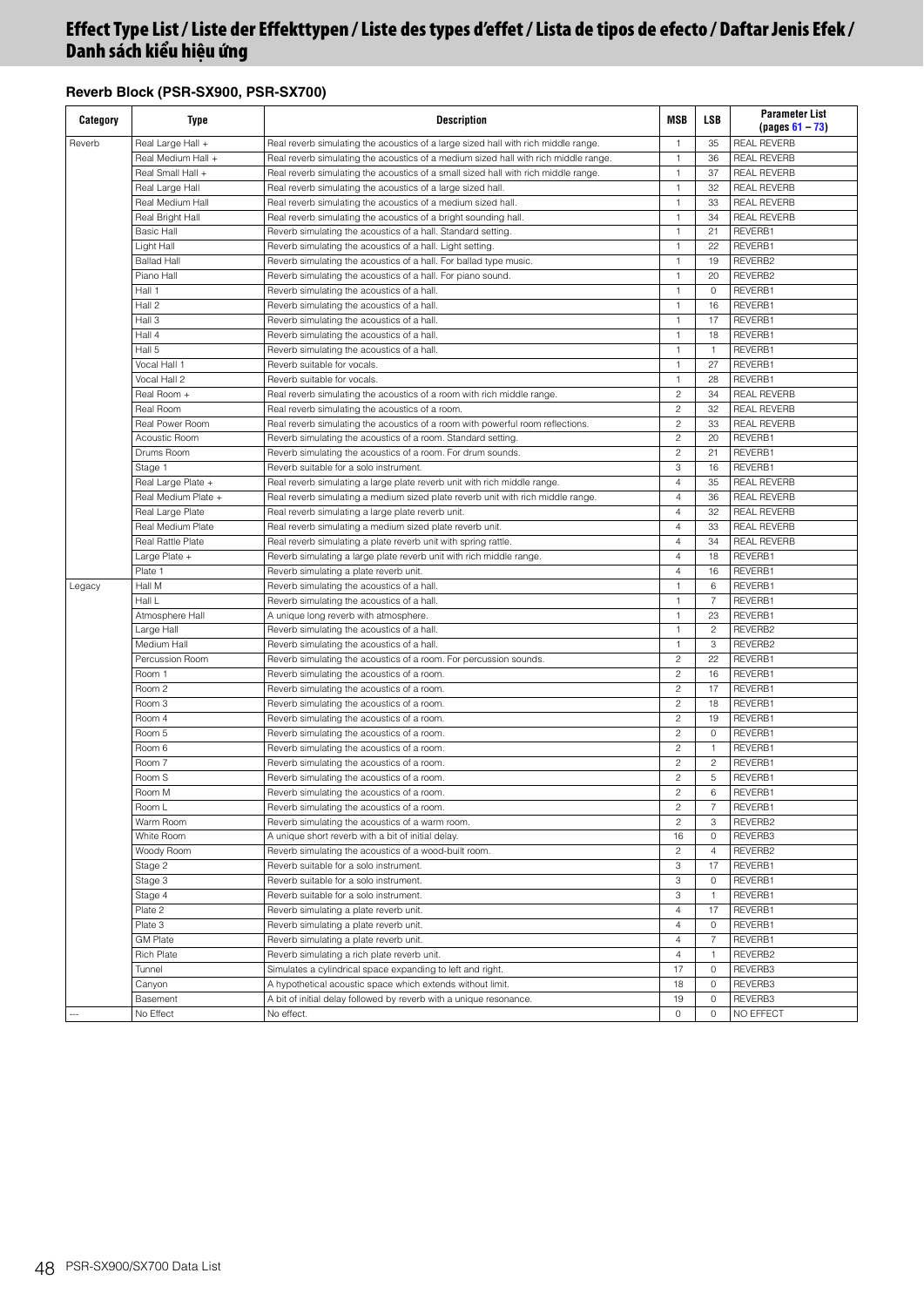# **Chorus Block (PSR-SX900, PSR-SX700)**

| Category   | <b>Type</b>                                  | <b>Description</b>                                                                                               | <b>MSB</b>                       | <b>LSB</b>          | <b>Parameter List</b><br>$(pages 61 - 73)$ |
|------------|----------------------------------------------|------------------------------------------------------------------------------------------------------------------|----------------------------------|---------------------|--------------------------------------------|
| Reverb     | Hall 1                                       | Reverb simulating the acoustics of a hall.                                                                       | $\mathbf{1}$                     | $\mathsf O$         | REVERB1                                    |
|            | Hall 2                                       | Reverb simulating the acoustics of a hall.                                                                       | $\mathbf{1}$                     | 16                  | REVERB1                                    |
|            | Hall 3<br>Hall 4                             | Reverb simulating the acoustics of a hall.<br>Reverb simulating the acoustics of a hall.                         | $\mathbf{1}$<br>$\mathbf{1}$     | 17<br>18            | REVERB1<br>REVERB1                         |
|            | Hall 5                                       | Reverb simulating the acoustics of a hall.                                                                       | $\mathbf{1}$                     | $\mathbf{1}$        | REVERB1                                    |
|            | Acoustic Room                                | Reverb simulating the acoustics of a room. Standard setting.                                                     | $\overline{c}$                   | 20                  | REVERB1                                    |
|            | Drums Room                                   | Reverb simulating the acoustics of a room. For drum sounds.                                                      | $\overline{c}$                   | 21                  | REVERB1                                    |
|            | Stage 1                                      | Reverb suitable for a solo instrument.                                                                           | 3                                | 16                  | REVERB1                                    |
|            | Plate 1                                      | Reverb simulating a plate reverb unit.                                                                           | $\overline{4}$                   | 16                  | REVERB1                                    |
| Delay      | Tempo Delay 1                                | Tempo-synchronized delay.                                                                                        | 21                               | $\circ$             | <b>TEMPO DELAY</b>                         |
|            | Tempo Delay 2                                | Tempo-synchronized delay.                                                                                        | 21                               | 16                  | <b>TEMPO DELAY</b>                         |
|            | Tempo Echo                                   | Tempo-synchronized echo.                                                                                         | 21                               | 8                   | <b>TEMPO DELAY</b>                         |
|            | Tempo Cross 1                                | Tempo-synchronized cross delay.                                                                                  | 22<br>22                         | 0<br>16             | TEMPO CROSS DELAY                          |
|            | Tempo Cross 2<br>Tempo Cross 3               | Tempo-synchronized cross delay.<br>Tempo-synchronized cross delay.                                               | 22                               | 17                  | TEMPO CROSS DELAY<br>TEMPO CROSS DELAY     |
|            | Tempo Cross 4                                | Tempo-synchronized cross delay.                                                                                  | 22                               | 18                  | TEMPO CROSS DELAY                          |
| Modulation | Chorus 1                                     | Conventional chorus program with rich, warm chorusing.                                                           | 66                               | 17                  | <b>CHORUS</b>                              |
|            | Chorus <sub>2</sub>                          | Conventional chorus program with rich, warm chorusing.                                                           | 66                               | 8                   | <b>CHORUS</b>                              |
|            | Symphonic 1                                  | Adds more stages to the modulation of Celeste.                                                                   | 68                               | 16                  | SYMPHONIC                                  |
|            | Flanger 1                                    | Creates a sound similar to that of a jet airplane.                                                               | 67                               | 8                   | <b>FLANGER</b>                             |
|            | Tempo Flanger                                | Tempo-synchronized flanger.                                                                                      | 107                              | $\circ$             | <b>TEMPO FLANGER</b>                       |
|            | Phaser 1                                     | Cyclically modulates the phase to add modulation to the sound.                                                   | 72                               | $\mathbf 0$         | PHASER1                                    |
|            | Tempo Phaser 1                               | Tempo-synchronized phaser.                                                                                       | 108                              | $\circ$             | <b>TEMPO PHASER</b>                        |
|            | E-Piano Phaser 1                             | Cyclically modulates the phase to add modulation to the sound. For electric piano.                               | 72                               | 17                  | PHASER1                                    |
|            | Dual Rotary Speaker Bright                   | Simulates a rotary speaker.                                                                                      | 99<br>99                         | 16<br>17            | ROTARY SPEAKER1<br>ROTARY SPEAKER1         |
|            | Dual Rotary Speaker Warm<br>Rotary Speaker 1 | Simulates a rotary speaker.<br>Simulates a rotary speaker.                                                       | 69                               | 16                  | ROTARY SPEAKER2                            |
|            | Tremolo 1                                    | Rich Tremolo effect with both volume and pitch modulation.                                                       | 70                               | 16                  | <b>TREMOLO</b>                             |
|            | E-Piano Tremolo                              | Rich Tremolo effect with both volume and pitch modulation.                                                       | 70                               | 18                  | <b>TREMOLO</b>                             |
|            | Tempo Tremolo                                | Tempo-synchronized rich Tremolo effect with both volume and pitch modulation.                                    | 120                              | $\circ$             | TEMPO TREMOLO                              |
|            | Auto Pan 1                                   | Several panning effects that automatically shift the sound position (left, right, front, back).                  | 71                               | 16                  | <b>AUTO PAN1</b>                           |
|            | Tempo Auto Pan 1                             | Tempo-synchronized auto pan.                                                                                     | 121                              | $\circ$             | TEMPO AUTO PAN1                            |
| Legacy     | Hall M                                       | Reverb simulating the acoustics of a hall.                                                                       | $\mathbf{1}$                     | 6                   | REVERB1                                    |
|            | Hall L                                       | Reverb simulating the acoustics of a hall.                                                                       | $\mathbf{1}$                     | $\overline{7}$      | REVERB1                                    |
|            | Atmosphere Hall                              | A unique long reverb with atmosphere.                                                                            | $\mathbf{1}$                     | 23                  | REVERB1                                    |
|            | Percussion Room                              | Reverb simulating the acoustics of a room. For percussion sounds.                                                | $\overline{c}$<br>$\overline{c}$ | 22                  | REVERB1                                    |
|            | Room 1<br>Room 2                             | Reverb simulating the acoustics of a room.<br>Reverb simulating the acoustics of a room.                         | $\overline{c}$                   | 16<br>17            | REVERB1<br>REVERB1                         |
|            | Room 3                                       | Reverb simulating the acoustics of a room.                                                                       | $\overline{c}$                   | 18                  | REVERB1                                    |
|            | Room 4                                       | Reverb simulating the acoustics of a room.                                                                       | $\overline{c}$                   | 19                  | REVERB1                                    |
|            | Room 5                                       | Reverb simulating the acoustics of a room.                                                                       | $\overline{c}$                   | $\circ$             | REVERB1                                    |
|            | Room 6                                       | Reverb simulating the acoustics of a room.                                                                       | $\overline{c}$                   | $\mathbf{1}$        | REVERB1                                    |
|            | Room 7                                       | Reverb simulating the acoustics of a room.                                                                       | $\overline{c}$                   | $\overline{c}$      | REVERB1                                    |
|            | Room S                                       | Reverb simulating the acoustics of a room.                                                                       | $\overline{c}$                   | 5                   | REVERB1                                    |
|            | Room M                                       | Reverb simulating the acoustics of a room.                                                                       | $\overline{c}$                   | 6                   | REVERB1                                    |
|            | Room L                                       | Reverb simulating the acoustics of a room.                                                                       | 2                                | 7                   | REVERB1                                    |
|            | Stage 2<br>Stage 3                           | Reverb suitable for a solo instrument.<br>Reverb suitable for a solo instrument.                                 | 3<br>3                           | 17<br>$\mathbf 0$   | REVERB1<br>REVERB1                         |
|            | Stage 4                                      | Reverb suitable for a solo instrument.                                                                           | 3                                | $\mathbf{1}$        | REVERB1                                    |
|            | Plate 2                                      | Reverb simulating a plate reverb unit.                                                                           | $\overline{4}$                   | 17                  | REVERB1                                    |
|            | Plate 3                                      | Reverb simulating a plate reverb unit.                                                                           | $\overline{4}$                   | $\mathbf 0$         | REVERB1                                    |
|            | <b>GM Plate</b>                              | Reverb simulating a plate reverb unit.                                                                           | $\overline{4}$                   | 7                   | REVERB1                                    |
|            | Karaoke 1                                    | Echo for karaoke.                                                                                                | 20                               | $\circ$             | KARAOKE                                    |
|            | Karaoke 2                                    | Echo for karaoke.                                                                                                | 20                               | $\mathbf{1}$        | <b>KARAOKE</b>                             |
|            | Karaoke 3                                    | Echo for karaoke.                                                                                                | 20                               | $\overline{c}$      | KARAOKE                                    |
|            | Early Reflection 1                           | This effect isolates only the early reflection components of the reverb.                                         | 9                                | $\circ$             | <b>EARLY REFLECTION</b>                    |
|            | Early Reflection 2                           | This effect isolates only the early reflection components of the reverb.                                         | $\mathsf g$                      | $\mathbf{1}$        | <b>EARLY REFLECTION</b>                    |
|            | Chorus 3<br>Chorus 4                         | Conventional chorus program with rich, warm chorusing.<br>Conventional chorus program with rich, warm chorusing. | 66<br>66                         | 16<br>$\mathbf{1}$  | <b>CHORUS</b><br><b>CHORUS</b>             |
|            | Chorus 5                                     | Conventional chorus program with rich, warm chorusing.                                                           | 65                               | $\overline{c}$      | <b>CHORUS</b>                              |
|            | Chorus <sub>6</sub>                          | Conventional chorus program with rich, warm chorusing.                                                           | 65                               | $\circ$             | <b>CHORUS</b>                              |
|            | Chorus <sub>7</sub>                          | Conventional chorus program with rich, warm chorusing.                                                           | 65                               | $\mathbf{1}$        | <b>CHORUS</b>                              |
|            | Chorus 8                                     | Conventional chorus program with rich, warm chorusing.                                                           | 65                               | 8                   | <b>CHORUS</b>                              |
|            | Chorus Fast                                  | Conventional chorus program with rich, warm chorusing.                                                           | 65                               | 16                  | <b>CHORUS</b>                              |
|            | Chorus Lite                                  | Conventional chorus program with rich, warm chorusing.                                                           | 65                               | 17                  | <b>CHORUS</b>                              |
|            | GM Chorus 1                                  | Conventional chorus program with rich, warm chorusing.                                                           | 65                               | 3                   | <b>CHORUS</b>                              |
|            | GM Chorus 2                                  | Conventional chorus program with rich, warm chorusing.                                                           | 65                               | $\overline{4}$      | <b>CHORUS</b>                              |
|            | GM Chorus 3                                  | Conventional chorus program with rich, warm chorusing.                                                           | 65                               | 5                   | <b>CHORUS</b><br><b>CHORUS</b>             |
|            | GM Chorus 4<br>Feedback Chorus               | Conventional chorus program with rich, warm chorusing.<br>Conventional chorus program with rich, warm chorusing. | 65<br>65                         | 6<br>$\overline{7}$ | <b>CHORUS</b>                              |
|            | Celeste 1                                    | A 3-phase LFO adds modulation and spaciousness to the sound.                                                     | 66                               | 0                   | <b>CHORUS</b>                              |
|            | Celeste 2                                    | A 3-phase LFO adds modulation and spaciousness to the sound.                                                     | 66                               | $\overline{c}$      | <b>CHORUS</b>                              |
|            | Symphonic 2                                  | Adds more stages to the modulation of Celeste.                                                                   | 68                               | 0                   | SYMPHONIC                                  |
|            | Ensemble Detune 1                            | Chorus effect without modulation, created by adding a slightly pitch-shifted sound.                              | 87                               | $\circ$             | <b>ENSEMBLE DETUNE</b>                     |
|            | Ensemble Detune 2                            | Chorus effect without modulation, created by adding a slightly pitch-shifted sound.                              | 87                               | 16                  | <b>ENSEMBLE DETUNE</b>                     |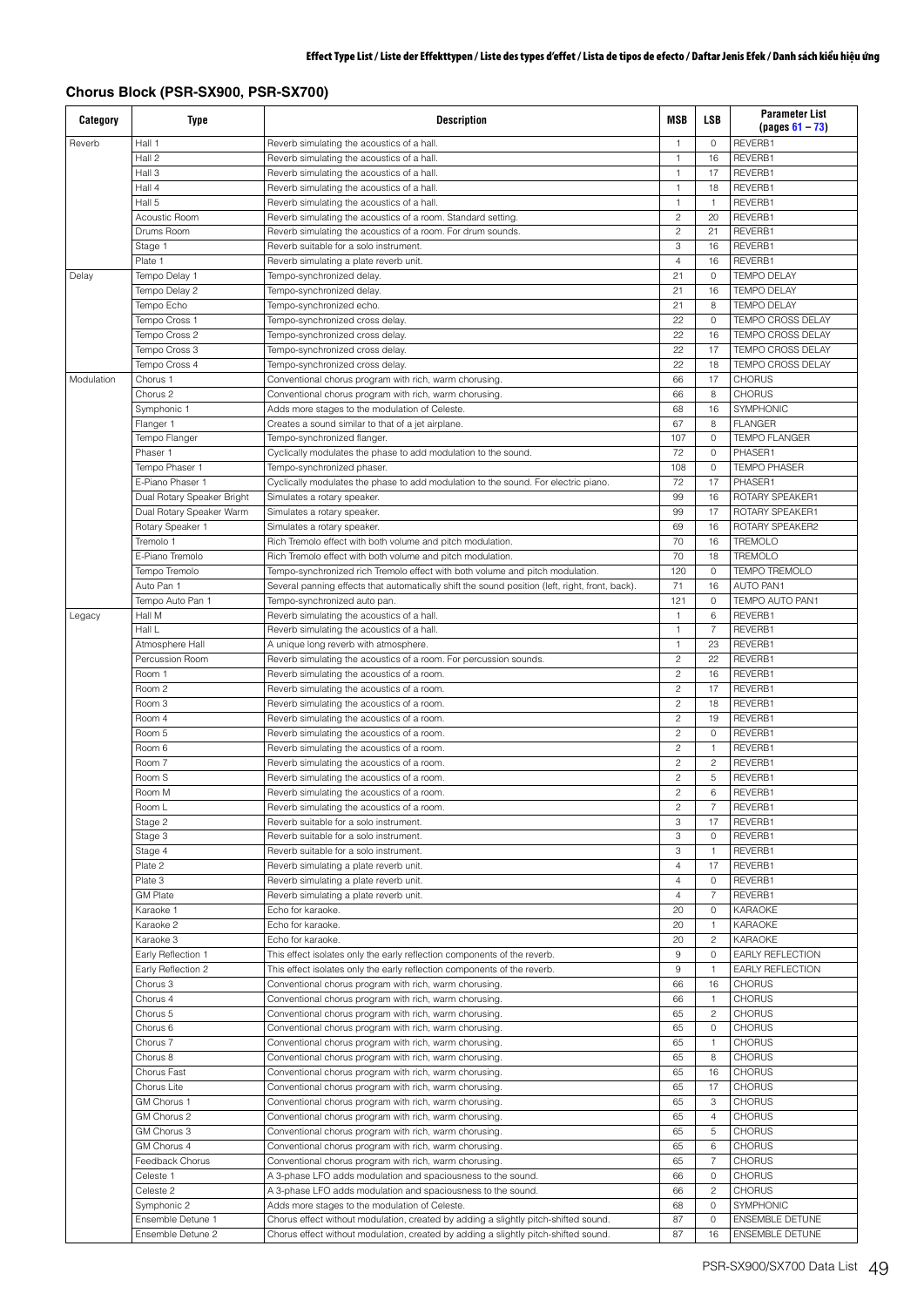| Category       | <b>Type</b>           | <b>Description</b>                                                                              | <b>MSB</b> | <b>LSB</b>     | <b>Parameter List</b><br>$( pages 61 - 73)$ |
|----------------|-----------------------|-------------------------------------------------------------------------------------------------|------------|----------------|---------------------------------------------|
| Legacy         | Flanger 2             | Creates a sound similar to that of a jet airplane.                                              | 67         | 16             | <b>FLANGER</b>                              |
|                | Flanger 3             | Creates a sound similar to that of a jet airplane.                                              | 67         | 17             | <b>FLANGER</b>                              |
|                | Flanger 4             | Creates a sound similar to that of a jet airplane.                                              | 67         | 1              | <b>FLANGER</b>                              |
|                | Flanger 5             | Creates a sound similar to that of a jet airplane.                                              | 67         | $\Omega$       | <b>FLANGER</b>                              |
|                | <b>GM Flanger</b>     | Creates a sound similar to that of a jet airplane.                                              | 67         | $\overline{7}$ | <b>FLANGER</b>                              |
|                | Phaser 2              | Cyclically modulates the phase to add modulation to the sound.                                  | 72         | 8              | PHASFR2                                     |
|                | Phaser 3              | Cyclically modulates the phase to add modulation to the sound.                                  | 72         | 19             | PHASER2                                     |
|                | Tempo Phaser 2        | Tempo-synchronized phaser.                                                                      | 108        | 16             | <b>TEMPO PHASER</b>                         |
|                | E-Piano Phaser 2      | Cyclically modulates the phase to add modulation to the sound. For electric piano.              | 72         | 18             | PHASER1                                     |
|                | F-Piano Phaser 3      | Cyclically modulates the phase to add modulation to the sound. For electric piano.              | 72         | 16             | PHASER1                                     |
|                | Dual Rotary Speaker 1 | Simulates a rotary speaker.                                                                     | 99         | $\Omega$       | ROTARY SPEAKER1                             |
|                | Dual Rotary Speaker 2 | Simulates a rotary speaker.                                                                     | 99         | $\mathbf{1}$   | ROTARY SPEAKER1                             |
|                | Rotary Speaker 2      | Simulates a rotary speaker.                                                                     | 71         | 17             | <b>AUTO PAN1</b>                            |
|                | Rotary Speaker 3      | Simulates a rotary speaker.                                                                     | 71         | 18             | <b>AUTO PAN1</b>                            |
|                | Rotary Speaker 4      | Simulates a rotary speaker.                                                                     | 70         | 17             | <b>TREMOLO</b>                              |
|                | Rotary Speaker 5      | Simulates a rotary speaker.                                                                     | 66         | 18             | <b>CHORUS</b>                               |
|                | Rotary Speaker 6      | Simulates a rotary speaker.                                                                     | 69         | $\Omega$       | ROTARY SPEAKER2                             |
|                | Rotary Speaker 7      | Simulates a rotary speaker.                                                                     | 71         | 22             | <b>AUTO PAN1</b>                            |
|                | 2way Rotary Speaker   | Simulates a rotary speaker.                                                                     | 86         | $\Omega$       | 2WAY ROTARY SPEAKER                         |
|                | Tremolo 2             | Rich Tremolo effect with both volume and pitch modulation.                                      | 71         | 19             | <b>AUTO PAN1</b>                            |
|                | Tremolo 3             | Rich Tremolo effect with both volume and pitch modulation.                                      | 70         | $\Omega$       | <b>TREMOLO</b>                              |
|                | Guitar Tremolo 1      | Rich Tremolo effect with both volume and pitch modulation.                                      | 71         | 20             | <b>AUTO PAN1</b>                            |
|                | Guitar Tremolo 2      | Rich Tremolo effect with both volume and pitch modulation.                                      | 70         | 19             | TREMOLO                                     |
|                | Vibraphone Rotor      | Vibraphone effect.                                                                              | 119        | $\circ$        | <b>VIBE VIBRATE</b>                         |
|                | Auto Pan 2            | Several panning effects that automatically shift the sound position (left, right, front, back). | 71         | $\Omega$       | <b>AUTO PAN1</b>                            |
|                | Auto Pan 3            | Several panning effects that automatically shift the sound position (left, right, front, back). | 71         | $\mathbf{1}$   | <b>AUTO PAN2</b>                            |
|                | F-Piano Auto Pan      | Several panning effects that automatically shift the sound position (left, right, front, back). | 71         | 21             | <b>AUTO PAN1</b>                            |
|                | Tempo Auto Pan 2      | Tempo-synchronized auto pan.                                                                    | 121        | $\mathbf{1}$   | TEMPO AUTO PAN2                             |
|                | Pitch Change 1        | Changes the pitch of the input signal.                                                          | 80         | 16             | PITCH CHANGE1                               |
|                | Pitch Change 2        | Changes the pitch of the input signal.                                                          | 80         | $\Omega$       | PITCH CHANGE1                               |
|                | Pitch Change 3        | Changes the pitch of the input signal.                                                          | 80         | $\mathbf{1}$   | PITCH CHANGE2                               |
| $\overline{a}$ | No Effect             | No effect.                                                                                      | $\Omega$   | $\Omega$       | NO EFFECT                                   |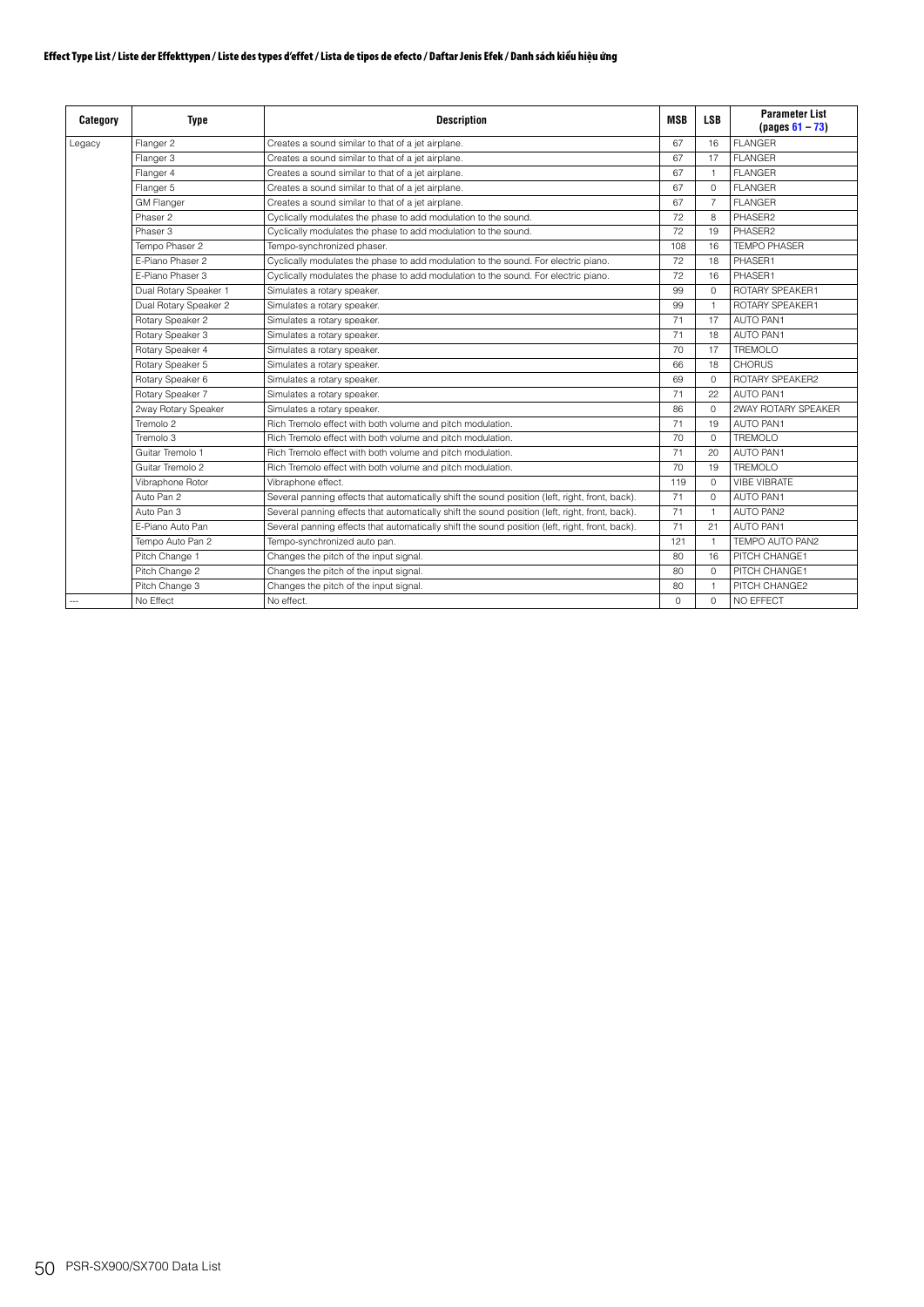# **Variation/Insertion Block (PSR-SX900)**

| Category   | Type                         | <b>Description</b>                                                                                                     | <b>MSB</b>          | <b>LSB</b>     | <b>Parameter List</b><br>$(pages 61 - 73)$ |
|------------|------------------------------|------------------------------------------------------------------------------------------------------------------------|---------------------|----------------|--------------------------------------------|
| Reverb     | Hall 1                       | Reverb simulating the acoustics of a hall.                                                                             |                     | 0              | REVERB1                                    |
|            | Hall 2                       | Reverb simulating the acoustics of a hall                                                                              | $\mathbf{1}$        | 16             | REVERB1                                    |
|            | Hall 3                       | Reverb simulating the acoustics of a hall.                                                                             | $\mathbf{1}$        | 17             | REVERB1                                    |
|            | Hall 4                       | Reverb simulating the acoustics of a hall.                                                                             | $\mathbf{1}$        | 18             | REVERB1                                    |
|            | Hall 5                       | Reverb simulating the acoustics of a hall.                                                                             | $\mathbf{1}$        | $\mathbf{1}$   | REVERB1                                    |
|            | <b>Acoustic Room</b>         | Reverb simulating the acoustics of a room. Standard setting.                                                           | $\overline{c}$      | 20             | REVERB1                                    |
|            | Drums Room                   | Reverb simulating the acoustics of a room. For drum sounds.                                                            | $\overline{c}$<br>3 | 21<br>16       | REVERB1<br>REVERB1                         |
|            | Stage 1<br>Plate 1           | Reverb suitable for a solo instrument.                                                                                 | $\overline{4}$      | 16             | REVERB1                                    |
| Delay      | Delay LCR 1                  | Reverb simulating a plate reverb unit.<br>Produces three delayed sounds: L, R and C (center).                          | 5                   | 16             | <b>DELAY LCR</b>                           |
|            | Delay LCR 2                  | Produces three delayed sounds: L, R and C (center).                                                                    | 5                   | $\circ$        | <b>DELAY LCR</b>                           |
|            | Delay LR                     | Produces two delayed sounds: L and R. Two feedback delays are provided.                                                | 6                   | $\circ$        | <b>DELAY LR</b>                            |
|            | Echo                         | Two delayed sounds (L and R), and independent feedback delays for L and R.                                             | $\overline{7}$      | $\circ$        | <b>ECHO</b>                                |
|            | Cross Delay 1                | The feedback of the two delayed sounds is crossed.                                                                     | 8                   | $\circ$        | <b>CROSS DELAY</b>                         |
|            | Cross Delay 2                | The feedback of the two delayed sounds is crossed.                                                                     | 8                   | 16             | <b>CROSS DELAY</b>                         |
|            | Tempo Delay 1                | Tempo-synchronized delay.                                                                                              | 21                  | $\circ$        | <b>TEMPO DELAY</b>                         |
|            | Tempo Delay 2                | Tempo-synchronized delay.                                                                                              | 21                  | 16             | <b>TEMPO DELAY</b>                         |
|            | Tempo Echo                   | Tempo-synchronized echo.                                                                                               | 21                  | 8              | <b>TEMPO DELAY</b>                         |
|            | Tempo Cross 1                | Tempo-synchronized cross delay.                                                                                        | 22                  | $\circ$        | TEMPO CROSS DELAY                          |
|            | Tempo Cross 2                | Tempo-synchronized cross delay.                                                                                        | 22                  | 16             | TEMPO CROSS DELAY                          |
|            | Tempo Cross 3                | Tempo-synchronized cross delay.                                                                                        | 22                  | 17             | TEMPO CROSS DELAY                          |
|            | Tempo Cross 4                | Tempo-synchronized cross delay.                                                                                        | 22                  | 18             | TEMPO CROSS DELAY                          |
| Distortion | US Combo Twin                | American combo amp simulator. Setting for typical sound.                                                               | 99                  | 32             | US COMBO                                   |
|            | US Combo Rich Clean          | American combo amp simulator. Setting for rich clean sound.                                                            | 99                  | 33             | US COMBO                                   |
|            | US Combo Thin Clean          | American combo amp simulator. Setting for thin clean sound.                                                            | 99                  | 34             | US COMBO                                   |
|            | US Combo Crunch              | American combo amp simulator. Setting for crunch sound.                                                                | 99                  | 35             | US COMBO                                   |
|            | Jazz Combo Basic             | Jazz combo amp simulator. Setting for basic sound.                                                                     | 100                 | 32             | JAZZ COMBO                                 |
|            | Jazz Combo Warm Chorus       | Jazz combo amp simulator. Setting for warm chorus sound.                                                               | 100                 | 33             | JAZZ COMBO                                 |
|            | US High Gain Dirty           | American high gain amp simulator. Setting for dirty sound.                                                             | 101                 | 32             | US HIGH GAIN                               |
|            | US High Gain Riff            | American high gain amp simulator. Setting for guitar riffs.                                                            | 101                 | 33             | US HIGH GAIN                               |
|            | US High Gain Burn            | American high gain amp simulator. Setting for burn sound.                                                              | 101                 | 34             | US HIGH GAIN                               |
|            | US High Gain Solo            | American high gain amp simulator. Setting for guitar solos.                                                            | 101                 | 35             | US HIGH GAIN                               |
|            | <b>British Lead Dirty</b>    | British stack amp simulator. Setting for dirty sound.                                                                  | 102                 | 32             | <b>BRITISH LEAD</b>                        |
|            | <b>British Lead Drive</b>    | British stack amp simulator. Setting for overdrive sound.                                                              | 102                 | 33             | <b>BRITISH LEAD</b>                        |
|            | <b>British Lead Gainer</b>   | British stack amp simulator. Setting for gainer sound.                                                                 | 102                 | 34             | <b>BRITISH LEAD</b>                        |
|            | <b>British Lead Hard</b>     | British stack amp simulator. Setting for hard sound.                                                                   | 102                 | 35             | <b>BRITISH LEAD</b>                        |
|            | Multi FX Distortion Solo     | Multi effector for guitar. Setting for guitar solo.                                                                    | 95                  | 32             | MULTI FX                                   |
|            | Multi FX Distortion Basic    | Multi effector for guitar. Setting for basic distortion.                                                               | 95                  | 33             | <b>MULTI FX</b>                            |
|            | Multi FX Overdrive Chorus    | Multi effector for guitar. Setting for overdrive & chorus.                                                             | 95                  | 34             | <b>MULTI FX</b>                            |
|            | Multi FX Crunch Wah          | Multi effector for guitar. Setting for crunch & wah.                                                                   | 95                  | 35             | <b>MULTI FX</b>                            |
|            | Multi FX Oldies Delay        | Multi effector for quitar. Setting for vintage delay.                                                                  | 95                  | 36             | MULTI FX                                   |
|            | Multi FX Vintage Echo        | Multi effector for guitar.?Setting for vintage echo.                                                                   | 95                  | 37             | <b>MULTI FX</b>                            |
|            | Small Stereo Distortion      | Stereo distortion for guitar. Setting for distortion sound.                                                            | 96                  | 32             | SMALL STEREO DIST                          |
|            | Small Stereo Overdrive       | Stereo distortion for guitar. Setting for overdrive sound.                                                             | 96                  | 33             | SMALL STEREO DIST                          |
|            | Small Stereo Vintage Amp     | Stereo distortion for quitar. Setting for vintage sound.                                                               | 96                  | 34             | SMALL STEREO DIST                          |
|            | Small Stereo Heavy Dist      | Stereo distortion for quitar. Setting for heavy sound.                                                                 | 96                  | 35             | SMALL STEREO DIST                          |
|            | <b>British Combo Classic</b> | British combo amp simulator. Setting for classic sound.                                                                | 97                  | 32             | <b>BRITISH COMBO</b>                       |
|            | British Combo Top Boost      | British combo amp simulator. Setting for "TOP BOOST" sound.                                                            | 97                  | 33             | <b>BRITISH COMBO</b>                       |
|            | British Combo Custom         | British combo amp simulator. Setting for custom sound.                                                                 | 97                  | 34             | <b>BRITISH COMBO</b>                       |
|            | <b>British Combo Heavy</b>   | British combo amp simulator. Setting for heavy sound.                                                                  | 97                  | 35             | <b>BRITISH COMBO</b>                       |
|            | <b>British Legend Blues</b>  | British stack amp simulator. Setting for blues sound.                                                                  | 98                  | 32             | <b>BRITISH LEGEND</b>                      |
|            | British Legend Heavy 1       | British stack amp simulator. Setting for heavy sound 1.                                                                | 98                  | 33             | <b>BRITISH LEGEND</b>                      |
|            | British Legend Heavy 2       | British stack amp simulator. Setting for heavy sound 2.                                                                | 98                  | 34             | <b>BRITISH LEGEND</b>                      |
|            | <b>British Legend Clean</b>  | British stack amp simulator. Setting for clean sound.                                                                  | 98                  | 35             | <b>BRITISH LEGEND</b>                      |
|            | British Legend Dirty Clean   | British stack amp simulator. Setting for crunch sound.                                                                 | 98                  | 36             | <b>BRITISH LEGEND</b>                      |
|            | V Distortion Crunch          | Distortion which simulates the sound of a vintage tube, fuzz effect, etc.                                              | 98                  | 18             | V DISTORTION                               |
|            | V Distortion Blues           | Distortion which simulates the sound of a vintage tube, fuzz effect, etc.                                              | 98                  | 21             | V DISTORTION                               |
|            | Stereo Amp Sim Solid         | Stereo amp simulator.                                                                                                  | 75                  | 29             | STEREO AMP SIMULATOR                       |
|            | Stereo Amp Sim Crunch        | Stereo amp simulator.                                                                                                  | 75                  | 30             | STEREO AMP SIMULATOR                       |
|            | Stereo Amp Sim Blues         | Stereo amp simulator.                                                                                                  | 75                  | 28             | STEREO AMP SIMULATOR                       |
|            | V Distortion Hard + Delay    | V Distortion Hard and Delay are connected in series.                                                                   | 98                  | $\mathbf{1}$   | V DISTORTION DELAY                         |
| EQ & Comp  | <b>VCM Compressor</b>        | This simulates an analog compressor, giving a vintage flavor to the sound.                                             | 124                 | $\overline{4}$ | <b>VCM/VINTAGE</b>                         |
|            |                              |                                                                                                                        |                     |                | <b>COMPRESSOR</b>                          |
|            | Compressor Medium            | Compressor with medium setting.                                                                                        | 83                  | 16             | <b>COMPRESSOR</b>                          |
|            | Compressor Heavy             | Compressor with heavy setting.?                                                                                        | 83                  | 17             | COMPRESSOR                                 |
|            | Compressor Melody            | Compressor for the Melody part.                                                                                        | 105                 | 16             | MULTI BAND COMP                            |
|            | Compressor Bass              | Compressor for the Bass part.                                                                                          | 105                 | 17             | MULTI BAND COMP                            |
|            | EQ Telephone                 | Equalizer effect that cuts both high and low frequencies, to simulate the sound heard through<br>a telephone receiver. | 76                  | 17             | 3BAND EQ                                   |
|            | 3Band EQ                     | A mono EQ with adjustable LOW, MID, and HIGH equalization.                                                             | 76                  | 0              | 3BAND EQ                                   |
| Modulation | Chorus 1                     | Conventional chorus program with rich, warm chorusing.                                                                 | 66                  | 17             | <b>CHORUS</b>                              |
|            | Chorus <sub>2</sub>          | Conventional chorus program with rich, warm chorusing.                                                                 | 66                  | 8              | <b>CHORUS</b>                              |
|            | Symphonic 1                  | Adds more stages to the modulation of Celeste.                                                                         | 68                  | 16             | SYMPHONIC                                  |
|            | VCM Flanger 1                | This simulates an analog flanger, giving a strong vintage flavor to the sound.                                         | 124                 | $\mathbf{1}$   | VCM/VINTAGE FLANGER                        |
|            | Flanger 1                    | Creates a sound similar to that of a jet airplane.                                                                     | 67                  | 8              | <b>FLANGER</b>                             |
|            | V Flanger                    | A simulation of an analog flanger effect. The LFO has a random setting.                                                | 104                 | $\circ$        | V FLANGER                                  |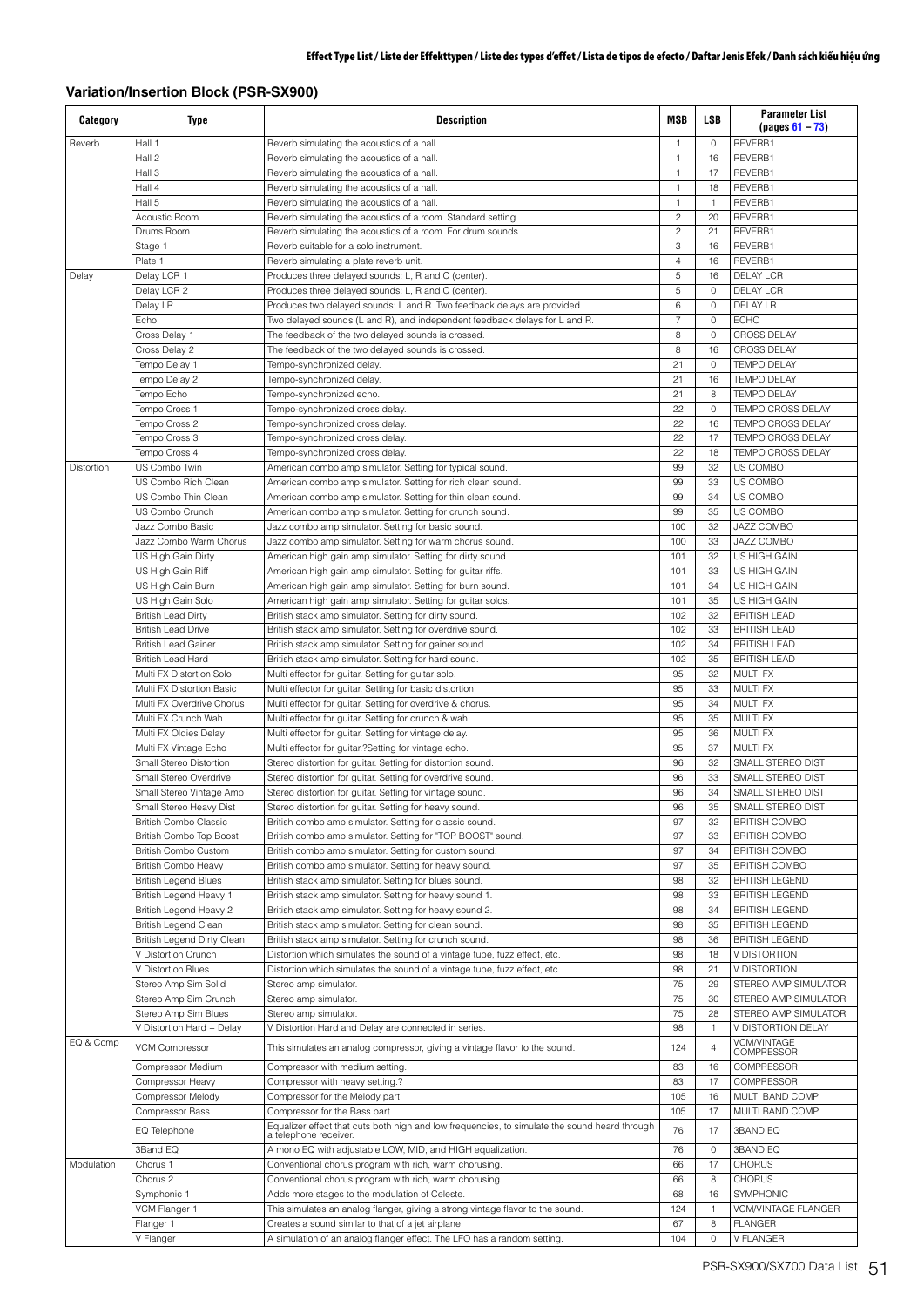| Category   | <b>Type</b>                                  | <b>Description</b>                                                                                                                                                       | MSB                              | LSB                 | <b>Parameter List</b><br>$(pa$ us 61 – 73)        |
|------------|----------------------------------------------|--------------------------------------------------------------------------------------------------------------------------------------------------------------------------|----------------------------------|---------------------|---------------------------------------------------|
| Modulation | Tempo Flanger                                | Tempo-synchronized flanger.<br>This simulates an analog phaser, giving a strong vintage flavor to the sound. It is effective in                                          | 107                              | 0                   | <b>TEMPO FLANGER</b><br><b>VCM/VINTAGE PHASER</b> |
|            | VCM Phaser 1                                 | mono.                                                                                                                                                                    | 124                              | $\overline{c}$      | <b>MONO</b>                                       |
|            | VCM Phaser Stereo 1                          | This simulates an analog phaser, giving a strong vintage flavor to the sound. It is effective in<br>stereo.                                                              | 124                              | 3                   | <b>VCM/VINTAGE PHASER</b><br><b>STEREO</b>        |
|            | Phaser 1                                     | Cyclically modulates the phase to add modulation to the sound.                                                                                                           | 72                               | 0                   | PHASER1                                           |
|            | Tempo Phaser 1                               | Tempo-synchronized phaser.                                                                                                                                               | 108                              | $\circ$             | <b>TEMPO PHASER</b>                               |
|            | E-Piano Phaser 1                             | Cyclically modulates the phase to add modulation to the sound. For electric piano.                                                                                       | 72                               | 17                  | PHASER1                                           |
|            | VCM Auto Wah                                 | This simulates an analog wah pedal effect, giving a strong vintage flavor to the sound. It cyclically changes the central frequency of the wah filter.                   | 124                              | 5                   | VCM/VINTAGE AUTO WAH                              |
|            | Auto Wah 1                                   | Cyclically modulates the center frequency of a wah filter.                                                                                                               | 78                               | 16                  | AUTO WAH                                          |
|            | Auto Wah + Distortion 1<br>Tempo Auto Wah    | Distortion can be applied to the output of Auto Wah.<br>Tempo-synchronized Auto Wah.                                                                                     | 78<br>79                         | 17<br>0             | AUTO WAH DISTORTION<br>TEMPO AUTO WAH1            |
|            |                                              |                                                                                                                                                                          |                                  |                     |                                                   |
|            | VCM Touch Wah                                | This simulates an analog wah pedal effect, giving a strong vintage flavor to the sound. It changes the central frequency of the wah filter according to the input level. | 125                              | $\overline{c}$      | VCM/VINTAGE TOUCH WAH                             |
|            | Touch Wah 1                                  | Changes the center frequency of a wah filter according to the input level.                                                                                               | 82                               | 0                   | TOUCH WAH1                                        |
|            | Touch Wah + Distortion 1                     | Distortion can be applied to the output of Touch Wah.<br>Vintage Wah which can be controlled by "Pedal Control" parameter. (See Effect Parameter                         | 82                               | 16                  | TOUCH WAH1                                        |
|            | VCM Pedal Wah Basic                          | List.)                                                                                                                                                                   | 125                              | $\mathbf{1}$        | VCM/VINTAGE PEDAL WAH                             |
|            | VCM Pedal Wah Disco                          | Vintage Wah which can be controlled by "Pedal Control" parameter. (See Effect Parameter<br>List.)                                                                        | 125                              | 16                  | VCM/VINTAGE PEDAL WAH                             |
|            | Pedal Wah                                    | Changes the center frequency of a wah filter according to "Pedal Control" parameter. (See<br>Effect Parameter List.)                                                     | 122                              | 0                   | PEDAL WAH1                                        |
|            | Pedal Wah + Distortion                       | Distortion can be applied to the output of Pedal Wah.                                                                                                                    | 122                              | 1                   | PFDAI WAH2                                        |
|            | Dual Rotary Speaker Bright                   | Simulates a rotary speaker.                                                                                                                                              | 99                               | 16                  | ROTARY SPEAKER1                                   |
|            | Dual Rotary Speaker Warm                     | Simulates a rotary speaker.                                                                                                                                              | 99                               | 17                  | ROTARY SPEAKER1                                   |
|            | Rotary Speaker 1<br>Tremolo 1                | Simulates a rotary speaker.<br>Rich Tremolo effect with both volume and pitch modulation.                                                                                | 69<br>70                         | 16<br>16            | ROTARY SPEAKER2<br><b>TREMOLO</b>                 |
|            | E-Piano Tremolo                              | Rich Tremolo effect with both volume and pitch modulation.                                                                                                               | 70                               | 18                  | <b>TREMOLO</b>                                    |
|            | Tempo Tremolo                                | Tempo-synchronized rich Tremolo effect with both volume and pitch modulation.                                                                                            | 120                              | $\circ$             | TEMPO TREMOLO                                     |
|            | Auto Pan 1                                   | Several panning effects that automatically shift the sound position (left, right, front, back).                                                                          | 71                               | 16                  | <b>AUTO PAN1</b>                                  |
|            | Tempo Auto Pan 1                             | Tempo-synchronized auto pan.                                                                                                                                             | 121                              | 0                   | <b>TEMPO AUTO PAN1</b>                            |
| Misc       | Loop FX 1                                    | Degrades the audio quality of the input signal.                                                                                                                          | 94                               | 16                  | LO FI                                             |
|            | Loop FX 2                                    | Degrades the audio quality of the input signal.                                                                                                                          | 94                               | 17                  | LO FI                                             |
|            | Lo-Fi Drum 1<br>Lo-Fi Drum 2                 | Degrades the audio quality of the input signal. Ideal for drum sounds.<br>Degrades the audio quality of the input signal. Ideal for drum sounds.                         | 94<br>94                         | 18<br>19            | LO FI<br>LO FI                                    |
|            | Lo-Fi Drum 3                                 | Degrades the audio quality of the input signal. Ideal for drum sounds.                                                                                                   | 76                               | 19                  | <b>3BAND EQ</b>                                   |
|            | Lo-Fi Drum 4                                 | Degrades the audio quality of the input signal. Ideal for drum sounds.                                                                                                   | 76                               | 20                  | 3BAND EQ                                          |
| Legacy     | Hall M                                       | Reverb simulating the acoustics of a hall.                                                                                                                               | $\overline{1}$                   | 6                   | REVERB1                                           |
|            | Hall L                                       | Reverb simulating the acoustics of a hall.                                                                                                                               | 1                                | $\overline{7}$      | REVERB1                                           |
|            | Atmosphere Hall                              | A unique long reverb with atmosphere.                                                                                                                                    | $\overline{1}$                   | 23                  | REVERB1                                           |
|            | Percussion Room<br>Room 1                    | Reverb simulating the acoustics of a room. For percussion sounds.<br>Reverb simulating the acoustics of a room.                                                          | $\overline{c}$<br>$\overline{c}$ | 22<br>16            | REVERB1<br>RFVFRB1                                |
|            | Room 2                                       | Reverb simulating the acoustics of a room.                                                                                                                               | $\overline{c}$                   | 17                  | RFVFRB1                                           |
|            | Room 3                                       | Reverb simulating the acoustics of a room.                                                                                                                               | $\overline{c}$                   | 18                  | REVERB1                                           |
|            | Room 4                                       | Reverb simulating the acoustics of a room.                                                                                                                               | $\overline{c}$                   | 19                  | REVERB1                                           |
|            | Room 5                                       | Reverb simulating the acoustics of a room.                                                                                                                               | $\overline{c}$                   | $\Omega$            | REVERB1                                           |
|            | Room 6                                       | Reverb simulating the acoustics of a room.                                                                                                                               | 2                                |                     | REVERB1                                           |
|            | Room 7<br>Room S                             | Reverb simulating the acoustics of a room.                                                                                                                               | $\overline{c}$<br>$\overline{c}$ | $\overline{c}$<br>5 | REVERB1<br>REVERB1                                |
|            | Room M                                       | Reverb simulating the acoustics of a room.<br>Reverb simulating the acoustics of a room.                                                                                 | $\overline{c}$                   | 6                   | REVERB1                                           |
|            | Room L                                       | Reverb simulating the acoustics of a room.                                                                                                                               | $\overline{c}$                   | $\overline{7}$      | REVERB1                                           |
|            | White Room                                   | A unique short reverb with a bit of initial delay.                                                                                                                       | 16                               | $\mathsf O$         | REVERB3                                           |
|            | Stage 2                                      | Reverb suitable for a solo instrument.                                                                                                                                   | 3                                | 17                  | REVERB1                                           |
|            | Stage 3                                      | Reverb suitable for a solo instrument.                                                                                                                                   | 3                                | $\mathsf O$         | REVERB1                                           |
|            | Stage 4<br>Plate 2                           | Reverb suitable for a solo instrument.<br>Reverb simulating a plate reverb unit.                                                                                         | 3<br>$\overline{4}$              | $\mathbf{1}$<br>17  | REVERB1<br>REVERB1                                |
|            | Plate 3                                      | Reverb simulating a plate reverb unit.                                                                                                                                   | $\overline{4}$                   | $\mathsf O$         | REVERB1                                           |
|            | <b>GM Plate</b>                              | Reverb simulating a plate reverb unit.                                                                                                                                   | $\overline{4}$                   | $\overline{7}$      | REVERB1                                           |
|            | Tunnel                                       | Simulates a cylindrical space expanding to left and right.                                                                                                               | 17                               | $\mathsf O$         | REVERB3                                           |
|            | Canyon                                       | A hypothetical acoustic space which extends without limit.                                                                                                               | 18                               | $\mathsf{O}\xspace$ | REVERB3                                           |
|            | Basement                                     | A bit of initial delay followed by reverb with a unique resonance.                                                                                                       | 19                               | 0                   | REVERB3                                           |
|            | Karaoke 1<br>Karaoke 2                       | Echo for karaoke.<br>Echo for karaoke.                                                                                                                                   | 20<br>20                         | $\circ$<br>1        | <b>KARAOKE</b><br>KARAOKE                         |
|            | Karaoke 3                                    | Echo for karaoke.                                                                                                                                                        | 20                               | $\overline{c}$      | KARAOKE                                           |
|            | Early Reflection 1                           | This effect isolates only the early reflection components of the reverb.                                                                                                 | $9\,$                            | $\mathsf O$         | EARLY REFLECTION                                  |
|            | Early Reflection 2                           | This effect isolates only the early reflection components of the reverb.                                                                                                 | $9\,$                            | $\mathbf{1}$        | EARLY REFLECTION                                  |
|            | Gate Reverb 1                                | Simulation of gated reverb.                                                                                                                                              | 10                               | $\circ$             | <b>GATE REVERB</b>                                |
|            | Gate Reverb 2                                | Simulation of gated reverb.                                                                                                                                              | 10                               | 16                  | <b>GATE REVERB</b>                                |
|            | <b>Reverse Gate</b><br>V Distortion Warm     | Simulation of gated reverb played back in reverse.                                                                                                                       | 11<br>98                         | $\mathsf O$<br>22   | <b>GATE REVERB</b>                                |
|            | V Distortion Classic Hard                    | Distortion which simulates the sound of a vintage tube, fuzz effect, etc.<br>Distortion which simulates the sound of a vintage tube, fuzz effect, etc.                   | 98                               | 23                  | V DISTORTION<br>V DISTORTION                      |
|            | V Distortion Classic Soft                    | Distortion which simulates the sound of a vintage tube, fuzz effect, etc.                                                                                                | 98                               | 20                  | V DISTORTION                                      |
|            | V Distortion Metal                           | Distortion which simulates the sound of a vintage tube, fuzz effect, etc.                                                                                                | 98                               | 24                  | V DISTORTION                                      |
|            | V Distortion Edgy                            | Distortion which simulates the sound of a vintage tube, fuzz effect, etc.                                                                                                | 98                               | 19                  | V DISTORTION                                      |
|            | V Distortion Solid                           | Distortion which simulates the sound of a vintage tube, fuzz effect, etc.                                                                                                | 98                               | 25                  | V DISTORTION                                      |
|            | V Distortion Clean 1<br>V Distortion Clean 2 | Distortion which simulates the sound of a vintage tube, fuzz effect, etc.<br>Distortion which simulates the sound of a vintage tube, fuzz effect, etc.                   | 98<br>98                         | 17<br>26            | V DISTORTION<br>V DISTORTION                      |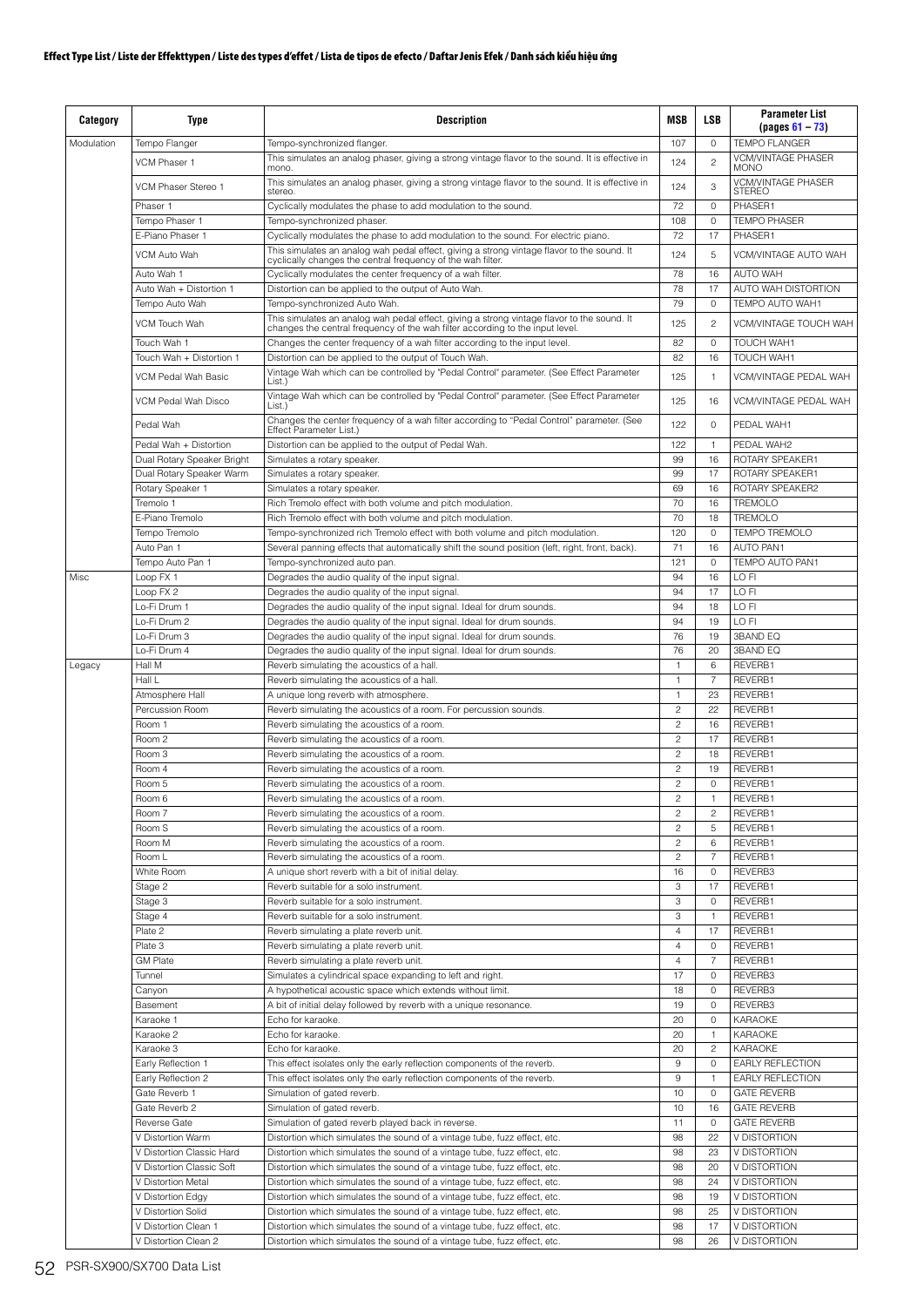| Category | Type                                                   | <b>Description</b>                                                                                                                                                                               | <b>MSB</b> | <b>LSB</b>        | <b>Parameter List</b><br>$( pages 61 - 73)$  |
|----------|--------------------------------------------------------|--------------------------------------------------------------------------------------------------------------------------------------------------------------------------------------------------|------------|-------------------|----------------------------------------------|
| Legacy   | V Distortion Twin                                      | Distortion which simulates the sound of a vintage tube, fuzz effect, etc.                                                                                                                        | 98         | 16                | V DISTORTION                                 |
|          | V Distortion Rockabilly                                | Distortion which simulates the sound of a vintage tube, fuzz effect, etc.                                                                                                                        | 103<br>98  | 18<br>27          | V DIST TEMPO DELAY<br>V DISTORTION           |
|          | V Distortion Jazz Clean<br>V Distortion Fusion         | Distortion which simulates the sound of a vintage tube, fuzz effect, etc.<br>Distortion which simulates the sound of a vintage tube, fuzz effect, etc.                                           | 103        | 19                | V DIST TEMPO DELAY                           |
|          | V Distortion Hard                                      | Distortion which simulates the sound of a vintage tube, fuzz effect, etc.                                                                                                                        | 98         | $\circ$           | <b>V DISTORTION</b>                          |
|          | V Distortion Soft                                      | Distortion which simulates the sound of a vintage tube, fuzz effect, etc.                                                                                                                        | 98         | $\overline{c}$    | V DISTORTION                                 |
|          | Stereo Amp Sim Clean                                   | Stereo amp simulator.                                                                                                                                                                            | 75         | 27                | STEREO AMP SIMULATOR                         |
|          | Stereo Amp Sim Blues Harp                              | Stereo amp simulator.                                                                                                                                                                            | 75         | 31                | STEREO AMP SIMULATOR                         |
|          | Distortion Hard 1                                      | Hard-edge distortion.                                                                                                                                                                            | 75         | 16                | AMP SIMULATOR1                               |
|          | Distortion Hard 2                                      | Hard-edge distortion.                                                                                                                                                                            | 75         | 22                | AMP SIMULATOR1                               |
|          | Distortion Soft 1<br>Distortion Soft 2                 | Soft, warm distortion.<br>Soft, warm distortion.                                                                                                                                                 | 75<br>75   | 17<br>23          | AMP SIMULATOR1<br>AMP SIMULATOR1             |
|          | <b>Distortion Heavy</b>                                | Heavy distortion.                                                                                                                                                                                | 73         | $\circ$           | <b>DISTORTION</b>                            |
|          | Overdrive                                              | Adds mild distortion to the sound.                                                                                                                                                               | 74         | $\circ$           | <b>DISTORTION</b>                            |
|          | Stereo Distortion                                      | Stereo distortion.                                                                                                                                                                               | 73         | 8                 | STEREO DISTORTION                            |
|          | Stereo Overdrive                                       | Stereo overdrive.                                                                                                                                                                                | 74         | 8                 | STEREO DISTORTION                            |
|          | Stereo Distortion Hard                                 | Hard-edge stereo distortion.                                                                                                                                                                     | 75         | 18                | STEREO AMP SIMULATOR                         |
|          | Stereo Distortion Soft                                 | Soft, warm soft distortion.                                                                                                                                                                      | 75         | 19                | STEREO AMP SIMULATOR                         |
|          | Amp Simulator 1                                        | A simulation of a guitar amp.                                                                                                                                                                    | 75         | $\circ$           | AMP SIMULATOR1                               |
|          | Amp Simulator 2                                        | A simulation of a quitar amp.                                                                                                                                                                    | 75         | $\mathbf{1}$      | AMP SIMULATOR2                               |
|          | Stereo Amp Simulator 1                                 | Stereo amp simulator.                                                                                                                                                                            | 75         | 20                | STEREO AMP SIMULATOR                         |
|          | Stereo Amp Simulator 2<br>Stereo Amp Simulator 3       | Stereo amp simulator.<br>Stereo amp simulator.                                                                                                                                                   | 75<br>75   | 21<br>8           | STEREO AMP SIMULATOR<br>STEREO AMP SIMULATOR |
|          | Stereo Amp Simulator 4                                 | Stereo amp simulator.                                                                                                                                                                            | 75         | 24                | STEREO AMP SIMULATOR                         |
|          | Stereo Amp Simulator 5                                 | Stereo amp simulator.                                                                                                                                                                            | 75         | 25                | STEREO AMP SIMULATOR                         |
|          | Stereo Amp Simulator 6                                 | Stereo amp simulator.                                                                                                                                                                            | 75         | 26                | STEREO AMP SIMULATOR                         |
|          | Distortion + Delay 1                                   | Distortion and Delay are connected in series.                                                                                                                                                    | 95         | 16                | <b>DISTORTION DELAY</b>                      |
|          | Distortion + Delay 2                                   | Distortion and Delay are connected in series.                                                                                                                                                    | 95         | $\circ$           | <b>DISTORTION DELAY</b>                      |
|          | Overdrive + Delay 1                                    | Overdrive and Delay are connected in series.                                                                                                                                                     | 95         | 17                | <b>DISTORTION DELAY</b>                      |
|          | Overdrive + Delay 2                                    | Overdrive and Delay are connected in series.                                                                                                                                                     | 95         | $\mathbf{1}$      | <b>DISTORTION DELAY</b>                      |
|          | Comp + Dist + Delay 1                                  | Compressor, Distortion and Delay are connected in series.                                                                                                                                        | 96         | 16                | COMP DIST DELAY                              |
|          | Comp + Dist + Delay 2                                  | Compressor, Distortion and Delay are connected in series.                                                                                                                                        | 96         | $\mathbf 0$       | COMP DIST DELAY                              |
|          | Comp + OD + Delay 1                                    | Compressor, Overdrive and Delay are connected in series.                                                                                                                                         | 96         | 17                | COMP DIST DELAY                              |
|          | Comp + OD + Delay 2                                    | Compressor, Overdrive and Delay are connected in series.                                                                                                                                         | 96         | $\mathbf{1}$      | COMP DIST DELAY                              |
|          | V Distortion Soft + Delay<br>V Dist Hard + Tmp Delay 1 | V Distortion Soft and Delay are connected in series.<br>V Distortion Hard and Tempo Delay are connected in series.                                                                               | 98<br>103  | 3<br>$\circ$      | V DISTORTION DELAY<br>V DIST TEMPO DELAY     |
|          | V Dist Hard + Tmp Delay 2                              | V Distortion Hard and Tempo Delay are connected in series.                                                                                                                                       | 103        | 17                | V DIST TEMPO DELAY                           |
|          | V Dist Soft + Tmp Delay 1                              | V Distortion Soft and Tempo Delay are connected in series.                                                                                                                                       | 103        | $\mathbf{1}$      | V DIST TEMPO DELAY                           |
|          | V Dist Soft + Tmp Delay 2                              | V Distortion Soft and Tempo Delay are connected in series.                                                                                                                                       | 103        | 16                | V DIST TEMPO DELAY                           |
|          | Distortion + Tempo Delay                               | Distortion and Tempo Delay are connected in series.                                                                                                                                              | 100        | $\circ$           | DIST TEMPO DELAY                             |
|          | Overdrive + Tempo Delay                                | Overdrive and Tempo Delay are connected in series.                                                                                                                                               | 100        | $\mathbf{1}$      | DIST TEMPO DELAY                             |
|          | Comp + Distortion 1                                    | Since a Compressor is included in the first stage, steady distortion can be produced regardless of changes in input level.                                                                       | 73         | 16                | <b>COMP DISTORTION</b>                       |
|          | Comp + Distortion 2<br>Comp + Dist + Tmp Delay         | Since a Compressor is included in the first stage, steady distortion can be produced<br>regardless of changes in input level.<br>Compressor, Distortion and Tempo Delay are connected in series. | 73<br>101  | $\mathbf{1}$<br>0 | COMP DISTORTION<br>COMP DIST TEMPO DELAY     |
|          | Comp + OD + Tmp Delay 1                                | Compressor, Overdrive and Tempo Delay are connected in series.                                                                                                                                   | 101        | $\mathbf{1}$      | COMP DIST TEMPO DELAY                        |
|          | Comp + OD + Tmp Delay 2                                | Compressor, Overdrive and Tempo Delay are connected in series.                                                                                                                                   | 101        | 16                | COMP DIST TEMPO DELAY                        |
|          | Comp + OD + Tmp Delay 3                                | Compressor, Overdrive and Tempo Delay are connected in series.                                                                                                                                   | 101        | 17                | COMP DIST TEMPO DELAY                        |
|          | Comp + OD + Tmp Delay 4                                | Compressor, Overdrive and Tempo Delay are connected in series.                                                                                                                                   | 101        | 18                | COMP DIST TEMPO DELAY                        |
|          | Comp + OD + Tmp Delay 5                                | Compressor, Overdrive and Tempo Delay are connected in series.                                                                                                                                   | 101        | 19                | COMP DIST TEMPO DELAY                        |
|          | Comp + OD + Tmp Delay 6                                | Compressor, Overdrive and Tempo Delay are connected in series.                                                                                                                                   | 101        | 20                | COMP DIST TEMPO DELAY                        |
|          | Multiband Compressor                                   | Multi-band compressor that allows you to adjust the compression effect for individual<br>frequency bands.                                                                                        | 105        | $\mathbf 0$       | MULTI BAND COMP                              |
|          | Compressor<br>Noise Gate                               | Holds down the output level when a specified input level is exceeded. A sense of attack can also be added to the sound.<br>Gates the input when the input signal falls below a specified level.  | 83<br>84   | $\mathbf 0$<br>0  | <b>COMPRESSOR</b><br><b>NOISE GATE</b>       |
|          | EQ Disco                                               | Equalizer effect that boosts both high and low frequencies, as is typical in most disco music.                                                                                                   | 76         | 16                | 3BAND EQ                                     |
|          | 2Band EQ                                               | A stereo EQ with adjustable LOW and HIGH. Ideal for drum Parts.                                                                                                                                  | 77         | 0                 | 2BAND EQ                                     |
|          | Stereo 3Band EQ                                        | A stereo EQ with adjustable LOW, MID, and HIGH equalization.                                                                                                                                     | 76         | 18                | 3BAND EQ                                     |
|          | Harmonic Enhancer 1                                    | Adds new harmonics to the input signal to make the sound stand out.                                                                                                                              | 81         | 16                | <b>HARMONIC ENHANCER</b>                     |
|          | Harmonic Enhancer 2                                    | Adds new harmonics to the input signal to make the sound stand out.                                                                                                                              | 81         | 0                 | <b>HARMONIC ENHANCER</b>                     |
|          | Isolator                                               | Controls the level of a specified frequency band of the input signal.                                                                                                                            | 115        | 0                 | <b>ISOLATOR</b>                              |
|          | Chorus 3                                               | Conventional chorus program with rich, warm chorusing.                                                                                                                                           | 66         | 16                | <b>CHORUS</b>                                |
|          | Chorus 4                                               | Conventional chorus program with rich, warm chorusing.                                                                                                                                           | 66         | $\mathbf{1}$      | <b>CHORUS</b>                                |
|          | Chorus 5                                               | Conventional chorus program with rich, warm chorusing                                                                                                                                            | 65<br>65   | 2<br>0            | <b>CHORUS</b>                                |
|          | Chorus 6<br>Chorus 7                                   | Conventional chorus program with rich, warm chorusing                                                                                                                                            | 65         | $\mathbf{1}$      | <b>CHORUS</b><br><b>CHORUS</b>               |
|          | Chorus 8                                               | Conventional chorus program with rich, warm chorusing.<br>Conventional chorus program with rich, warm chorusing.                                                                                 | 65         | 8                 | <b>CHORUS</b>                                |
|          | Chorus Fast                                            | Conventional chorus program with rich, warm chorusing.                                                                                                                                           | 65         | 16                | <b>CHORUS</b>                                |
|          | Chorus Lite                                            | Conventional chorus program with rich, warm chorusing                                                                                                                                            | 65         | 17                | <b>CHORUS</b>                                |
|          | GM Chorus 1                                            | Conventional chorus program with rich, warm chorusing                                                                                                                                            | 65         | 3                 | <b>CHORUS</b>                                |
|          | GM Chorus 2                                            | Conventional chorus program with rich, warm chorusing                                                                                                                                            | 65         | 4                 | <b>CHORUS</b>                                |
|          | GM Chorus 3                                            | Conventional chorus program with rich, warm chorusing.                                                                                                                                           | 65         | 5                 | <b>CHORUS</b>                                |
|          | GM Chorus 4                                            | Conventional chorus program with rich, warm chorusing.                                                                                                                                           | 65         | 6                 | <b>CHORUS</b>                                |
|          | Feedback Chorus                                        | Conventional chorus program with rich, warm chorusing.                                                                                                                                           | 65         | 7                 | <b>CHORUS</b>                                |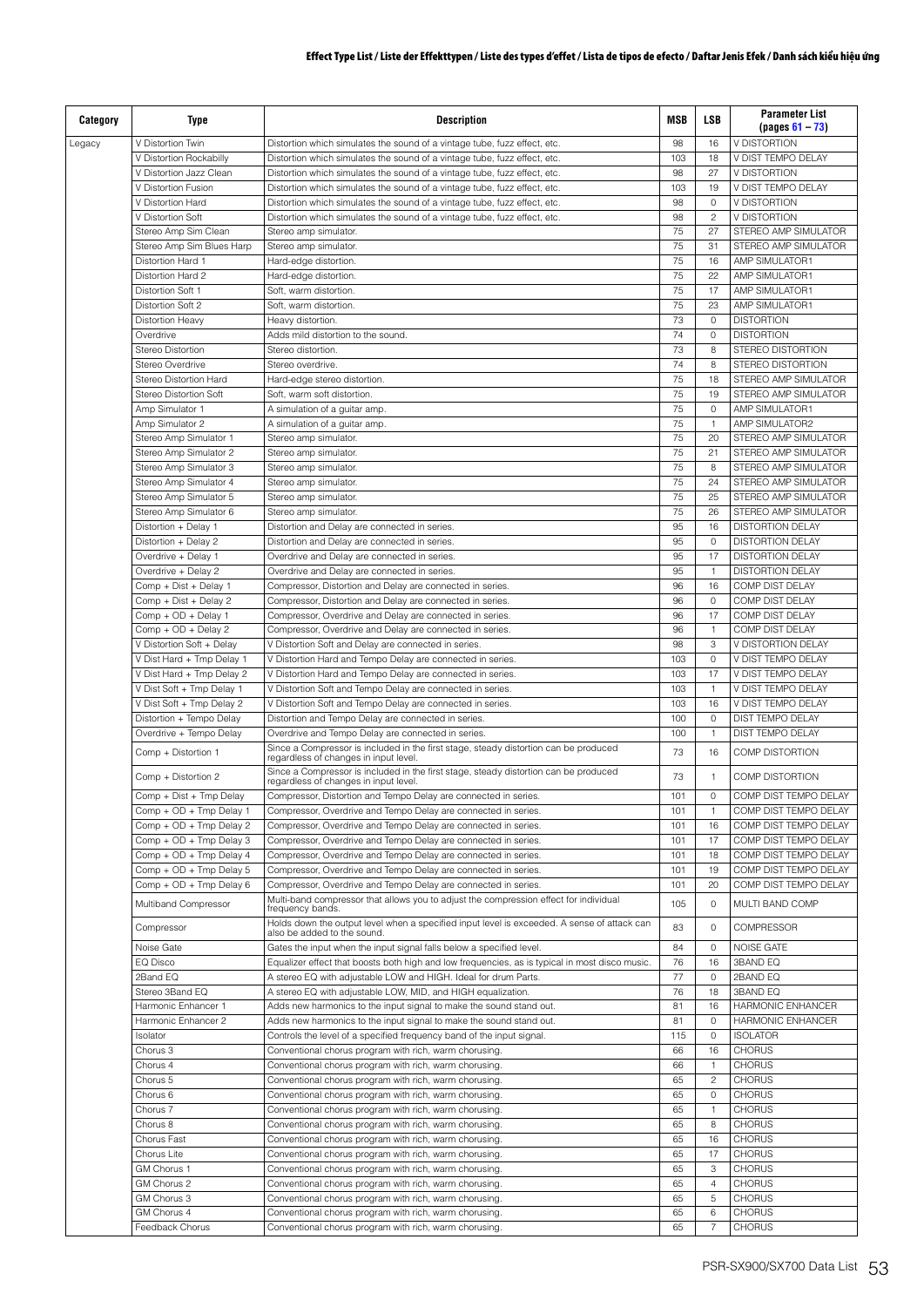| Category | Type                                               | <b>Description</b>                                                                                                                                                         | <b>MSB</b> | <b>LSB</b>           | <b>Parameter List</b><br>$(pa$ us 61 – 73)       |
|----------|----------------------------------------------------|----------------------------------------------------------------------------------------------------------------------------------------------------------------------------|------------|----------------------|--------------------------------------------------|
| Legacy   | Celeste 1                                          | A 3-phase LFO adds modulation and spaciousness to the sound.                                                                                                               | 66         | $\circ$              | <b>CHORUS</b>                                    |
|          | Celeste 2                                          | A 3-phase LFO adds modulation and spaciousness to the sound.                                                                                                               | 66         | $\overline{c}$       | <b>CHORUS</b>                                    |
|          | Symphonic 2                                        | Adds more stages to the modulation of Celeste.                                                                                                                             | 68         | $\mathbf{0}$         | SYMPHONIC                                        |
|          | Ensemble Detune 1<br>Ensemble Detune 2             | Chorus effect without modulation, created by adding a slightly pitch-shifted sound.<br>Chorus effect without modulation, created by adding a slightly pitch-shifted sound. | 87<br>87   | $\circ$<br>16        | <b>ENSEMBLE DETUNE</b><br><b>ENSEMBLE DETUNE</b> |
|          | Ambience Chorus                                    | Chorus which added early reflection sound.                                                                                                                                 | 65         | 9                    | AMBIENCE CHORUS                                  |
|          | Ambience Celeste                                   | Celeste which added early reflection sound.                                                                                                                                | 66         | 9                    | AMBIENCE CHORUS                                  |
|          | Ambience Symphonic                                 | Symphonic which added early reflection sound.                                                                                                                              | 68         | $\overline{9}$       | AMBIENCE SYMPHONIC                               |
|          | VCM Flanger 2                                      | This simulates an analog flanger, giving a strong vintage flavor to the sound.                                                                                             | 124        | 16                   | <b>VCM/VINTAGE FLANGER</b>                       |
|          | Flanger 2                                          | Creates a sound similar to that of a jet airplane.                                                                                                                         | 67         | 16                   | <b>FLANGER</b>                                   |
|          | Flanger 3                                          | Creates a sound similar to that of a jet airplane.                                                                                                                         | 67         | 17                   | <b>FLANGER</b>                                   |
|          | Flanger 4                                          | Creates a sound similar to that of a jet airplane.                                                                                                                         | 67         | $\mathbf{1}$         | <b>FLANGER</b>                                   |
|          | Flanger 5                                          | Creates a sound similar to that of a jet airplane.                                                                                                                         | 67         | $\mathbf{0}$         | FI ANGFR                                         |
|          | <b>GM Flanger</b>                                  | Creates a sound similar to that of a jet airplane.                                                                                                                         | 67         | $\overline{7}$       | <b>FLANGER</b>                                   |
|          | Dynamic Flanger<br>Ambience Flanger                | Dynamically controlled flanger.<br>Flanger which added early reflection sound.                                                                                             | 110<br>67  | $\mathbf{0}$<br>9    | DYNAMIC FLANGER<br>AMBIENCE FLANGER              |
|          |                                                    | This simulates an analog phaser, giving a strong vintage flavor to the sound. It is effective in                                                                           |            |                      | <b>VCM/VINTAGE PHASER</b>                        |
|          | VCM Phaser 2                                       | mono.<br>This simulates an analog phaser, giving a strong vintage flavor to the sound. It is effective in                                                                  | 124        | 17                   | <b>MONO</b><br><b>VCM/VINTAGE PHASER</b>         |
|          | VCM Phaser Stereo 2                                | stereo.                                                                                                                                                                    | 124        | 18                   | <b>STEREO</b>                                    |
|          | VCM Phaser Stereo 3                                | This simulates an analog phaser, giving a strong vintage flavor to the sound. It is effective in<br>stereo.                                                                | 124        | 19                   | <b>VCM/VINTAGE PHASER</b><br><b>STEREO</b>       |
|          | VCM Phaser Stereo 4                                | This simulates an analog phaser, giving a strong vintage flavor to the sound. It is effective in<br>stereo.                                                                | 124        | 20                   | <b>VCM/VINTAGE PHASER</b><br><b>STEREO</b>       |
|          | Phaser 2<br>Phaser 3                               | Cyclically modulates the phase to add modulation to the sound.<br>Cyclically modulates the phase to add modulation to the sound.                                           | 72<br>72   | 8<br>19              | PHASER2<br>PHASER2                               |
|          | Tempo Phaser 2                                     | Tempo-synchronized phaser.                                                                                                                                                 | 108        | 16                   | <b>TEMPO PHASER</b>                              |
|          | F-Piano Phaser 2                                   | Cyclically modulates the phase to add modulation to the sound. For electric piano.                                                                                         | 72         | 18                   | PHASER1                                          |
|          | F-Piano Phaser 3                                   | Cyclically modulates the phase to add modulation to the sound. For electric piano.                                                                                         | 72         | 16                   | PHASFR1                                          |
|          | Dynamic Phaser                                     | Dynamically controlled phaser.                                                                                                                                             | 111        | $\circ$              | DYNAMIC PHASER                                   |
|          | Auto Wah 2                                         | Cyclically modulates the center frequency of a wah filter.                                                                                                                 | 78         | $\mathbf 0$          | <b>AUTO WAH</b>                                  |
|          | Auto Wah + Distortion 2                            | Distortion can be applied to the output of Auto Wah.                                                                                                                       | 78         | $\mathbf{1}$         | AUTO WAH DISTORTION                              |
|          | Auto Wah + Dist Hard                               | Distortion can be applied to the output of Auto Wah.                                                                                                                       | 78         | 21                   | AUTO WAH DISTORTION                              |
|          | Auto Wah + Dist Heavy                              | Distortion can be applied to the output of Auto Wah.                                                                                                                       | 78         | 23                   | AUTO WAH DISTORTION                              |
|          | Auto Wah + Dist Lite                               | Distortion can be applied to the output of Auto Wah.                                                                                                                       | 78         | 25                   | AUTO WAH DISTORTION                              |
|          | Auto Wah + Overdrive 1                             | Overdrive distortion can be applied to the output of Auto Wah.                                                                                                             | 78         | 18                   | AUTO WAH DISTORTION                              |
|          | Auto Wah + Overdrive 2                             | Overdrive distortion can be applied to the output of Auto Wah.                                                                                                             | 78         | $\overline{c}$       | AUTO WAH DISTORTION                              |
|          | Auto Wah + OD Hard                                 | Overdrive distortion can be applied to the output of Auto Wah.                                                                                                             | 78         | 22                   | AUTO WAH DISTORTION                              |
|          | Auto Wah + OD Heavy                                | Overdrive distortion can be applied to the output of Auto Wah.                                                                                                             | 78         | 24                   | AUTO WAH DISTORTION                              |
|          | Auto Wah + OD Lite<br>Tmp AutoWah + Dist           | Overdrive distortion can be applied to the output of Auto Wah.                                                                                                             | 78<br>79   | 26<br>$\mathbf{1}$   | AUTO WAH DISTORTION<br>TEMPO AUTO WAH2           |
|          | Tmp AutoWah + Dist Hard                            | Tempo-synchronized Auto Wah. Distortion can be applied to the output.<br>Tempo-synchronized Auto Wah. Distortion can be applied to the output.                             | 79         | 21                   | TEMPO AUTO WAH2                                  |
|          | Tmp AutoWah + Dist Heavy                           | Tempo-synchronized Auto Wah. Distortion can be applied to the output.                                                                                                      | 79         | 23                   | TEMPO AUTO WAH2                                  |
|          | Tmp AutoWah + Dist Lite                            | Tempo-synchronized Auto Wah. Distortion can be applied to the output.                                                                                                      | 79         | 25                   | TEMPO AUTO WAH2                                  |
|          | Tmp AutoWah + OD                                   | Tempo-synchronized Auto Wah. Overdrive distortion can be applied to the output.                                                                                            | 79         | $\overline{c}$       | TEMPO AUTO WAH2                                  |
|          | Tmp AutoWah + OD Hard                              | Tempo-synchronized Auto Wah. Overdrive distortion can be applied to the output.                                                                                            | 79         | 22                   | TEMPO AUTO WAH2                                  |
|          | Tmp AutoWah + OD Heavy                             | Tempo-synchronized Auto Wah. Overdrive distortion can be applied to the output.                                                                                            | 79         | 24                   | TEMPO AUTO WAH2                                  |
|          | Tmp AutoWah + OD Lite                              | Tempo-synchronized Auto Wah. Overdrive distortion can be applied to the output.                                                                                            | 79         | 26                   | TEMPO AUTO WAH2                                  |
|          | Touch Wah 2                                        | Changes the center frequency of a wah filter according to the input level.                                                                                                 | 82         | 8                    | TOUCH WAH2                                       |
|          | Touch Wah 3                                        | Changes the center frequency of a wah filter according to the input level.                                                                                                 | 82         | 20                   | TOUCH WAH2                                       |
|          | Touch Wah + Distortion 2                           | Distortion can be applied to the output of Touch Wah.                                                                                                                      | 82         | $\mathbf{1}$         | TOUCH WAH1                                       |
|          | Touch Wah + Dist Hard                              | Distortion can be applied to the output of Touch Wah.                                                                                                                      | 82         | 21                   | TOUCH WAH2                                       |
|          | Touch Wah + Dist Heavy                             | Distortion can be applied to the output of Touch Wah.                                                                                                                      | 82         | 23                   | TOUCH WAH2                                       |
|          | Touch Wah + Dist Lite                              | Distortion can be applied to the output of Touch Wah.                                                                                                                      | 82<br>82   | 25                   | TOUCH WAH2                                       |
|          | Touch Wah + Overdrive 1<br>Touch Wah + Overdrive 2 | Overdrive distortion can be applied to the output of Touch Wah.<br>Overdrive distortion can be applied to the output of Touch Wah.                                         | 82         | 17<br>$\overline{c}$ | TOUCH WAH2<br>TOUCH WAH2                         |
|          | Touch Wah + OD Hard                                | Overdrive distortion can be applied to the output of Touch Wah.                                                                                                            | 82         | 22                   | TOUCH WAH2                                       |
|          | Touch Wah + OD Heavy                               | Overdrive distortion can be applied to the output of Touch Wah.                                                                                                            | 82         | 24                   | TOUCH WAH2                                       |
|          | Touch Wah + OD Lite                                | Overdrive distortion can be applied to the output of Touch Wah.                                                                                                            | 82         | 26                   | TOUCH WAH2                                       |
|          | Wah + Dist + Delay 1                               | Wah, Distortion and Delay are connected in series.                                                                                                                         | 97         | 16                   | WAH DISTORTION DELAY                             |
|          | Wah + Dist + Delay 2                               | Wah, Distortion and Delay are connected in series.                                                                                                                         | 97         | 0                    | WAH DISTORTION DELAY                             |
|          | Wah + Dist + Tmp Delay                             | Wah, Distortion and Tempo Delay are connected in series.                                                                                                                   | 102        | 0                    | WAH DIST TEMPO DELAY                             |
|          | Wah + Overdrive + Delay 1                          | Wah, Overdrive and Delay are connected in series.                                                                                                                          | 97         | 17                   | WAH DISTORTION DELAY                             |
|          | Wah + Overdrive + Delay 2                          | Wah, Overdrive and Delay are connected in series.                                                                                                                          | 97         | $\mathbf{1}$         | WAH DISTORTION DELAY                             |
|          | Wah + OD + Tmp Delay 1                             | Wah, Overdrive and Tempo Delay are connected in series.                                                                                                                    | 102        | $\mathbf{1}$         | WAH DIST TEMPO DELAY                             |
|          | Wah + OD + Tmp Delay 2                             | Wah, Overdrive and Tempo Delay are connected in series.                                                                                                                    | 102        | 16                   | WAH DIST TEMPO DELAY                             |
|          | Clavi Touch Wah                                    | Clavinet Touch Wah                                                                                                                                                         | 82         | 18                   | TOUCH WAH2                                       |
|          | EP Touch Wah                                       | EP Touch Wah                                                                                                                                                               | 82         | 19                   | TOUCH WAH2                                       |
|          | Pedal Wah + Dist Hard<br>Pedal Wah + Dist Heavy    | Distortion can be applied to the output of Pedal Wah.<br>Distortion can be applied to the output of Pedal Wah.                                                             | 122<br>122 | 21<br>23             | PEDAL WAH2<br>PEDAL WAH2                         |
|          | Pedal Wah + Dist Lite                              | Distortion can be applied to the output of Pedal Wah.                                                                                                                      | 122        | 25                   | PEDAL WAH2                                       |
|          | Pedal Wah + Overdrive                              | Overdrive distortion can be applied to the output of Pedal Wah.                                                                                                            | 122        | $\overline{c}$       | PEDAL WAH2                                       |
|          | Pedal Wah + OD Hard                                | Overdrive distortion can be applied to the output of Pedal Wah.                                                                                                            | 122        | 22                   | PEDAL WAH2                                       |
|          | Pedal Wah + OD Heavy                               | Overdrive distortion can be applied to the output of Pedal Wah.                                                                                                            | 122        | 24                   | PEDAL WAH2                                       |
|          | Pedal Wah + OD Lite                                | Overdrive distortion can be applied to the output of Pedal Wah.                                                                                                            | 122        | 26                   | PEDAL WAH2                                       |
|          | Dual Rotary Speaker 1                              | Simulates a rotary speaker.                                                                                                                                                | 99         | 0                    | ROTARY SPEAKER1                                  |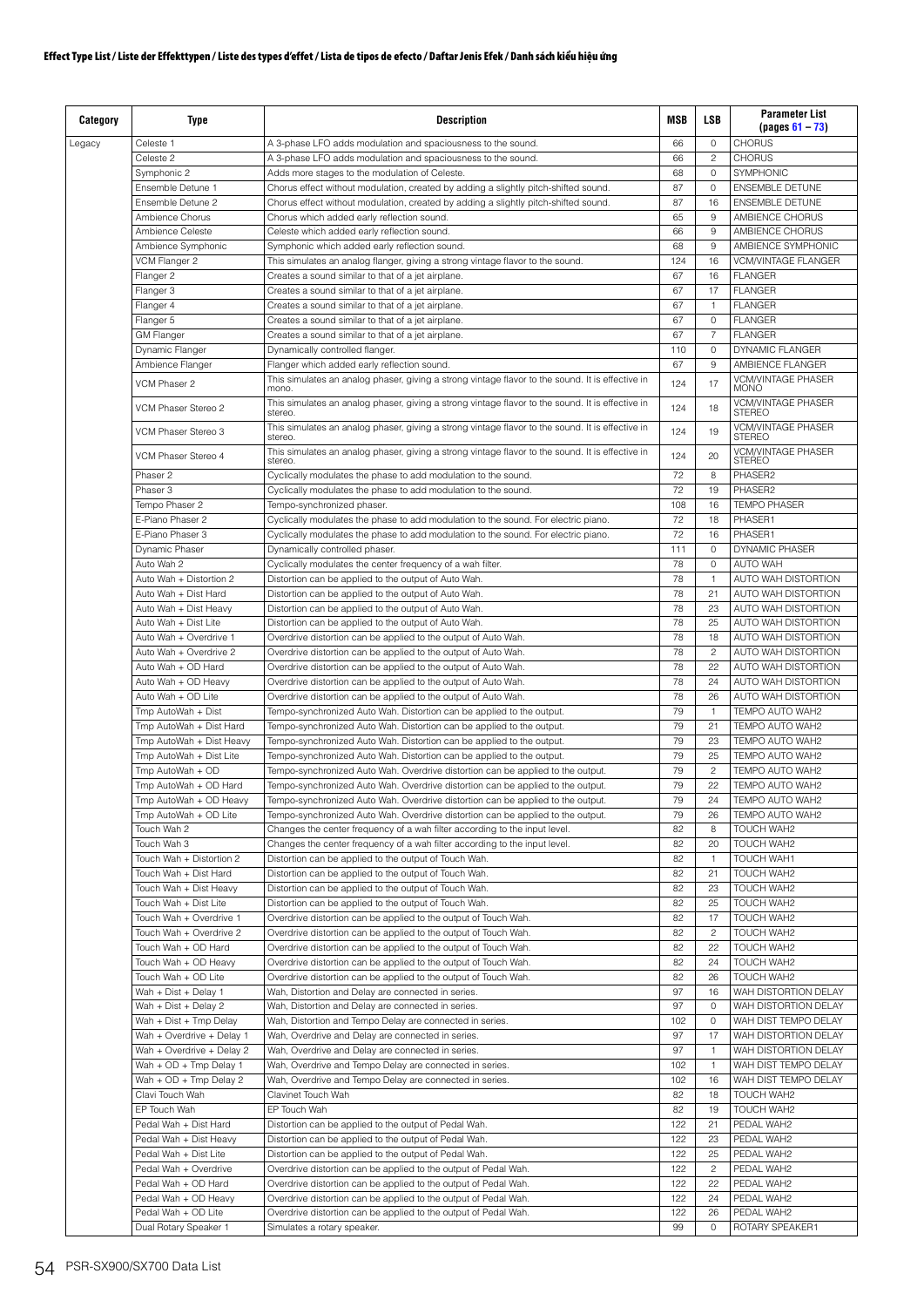| Category       | <b>Type</b>               | <b>Description</b>                                                                                   | <b>MSB</b> | <b>LSB</b>     | <b>Parameter List</b><br>$( pages 61 - 73)$ |
|----------------|---------------------------|------------------------------------------------------------------------------------------------------|------------|----------------|---------------------------------------------|
| Legacy         | Dual Rotary Speaker 2     | Simulates a rotary speaker.                                                                          | 99         | $\mathbf{1}$   | ROTARY SPEAKER1                             |
|                | Rotary Speaker 2          | Simulates a rotary speaker.                                                                          | 71         | 17             | <b>AUTO PAN1</b>                            |
|                | Rotary Speaker 3          | Simulates a rotary speaker.                                                                          | 71         | 18             | <b>AUTO PAN1</b>                            |
|                | Rotary Speaker 4          | Simulates a rotary speaker.                                                                          | 70         | 17             | <b>TREMOLO</b>                              |
|                | Rotary Speaker 5          | Simulates a rotary speaker.                                                                          | 66         | 18             | <b>CHORUS</b>                               |
|                | Rotary Speaker 6          | Simulates a rotary speaker.                                                                          | 69         | $\Omega$       | ROTARY SPEAKER2                             |
|                | Rotary Speaker 7          | Simulates a rotary speaker.                                                                          | 71         | 22             | <b>AUTO PAN1</b>                            |
|                | 2way Rotary Speaker       | Simulates a rotary speaker.                                                                          | 86         | $\Omega$       | 2WAY ROTARY SPEAKER                         |
|                | Dist + Rotary SP          | Distortion and rotary speaker connected in series.                                                   | 69         | $\mathbf{1}$   | <b>DIST ROTARY SPEAKER</b>                  |
|                | Dist + 2way Rotary SP     | Distortion and 2-way rotary speaker connected in series.                                             | 86         | $\mathbf{1}$   | DIST 2WAY ROTARY SP                         |
|                | OD + Rotary SP            | Overdrive and rotary speaker connected in series.                                                    | 69         | $\overline{c}$ | <b>DIST ROTARY SPEAKER</b>                  |
|                | OD + 2way Rotary SP       | Overdrive and 2-way rotary speaker connected in series.                                              | 86         | $\overline{c}$ | DIST 2WAY ROTARY SP                         |
|                | Amp Sim + Rotary SP       | Amp simulator and rotary speaker connected in series.                                                | 69         | 3              | AMP ROTARY SPEAKER                          |
|                | Amp Sim + 2way Rotary SP  | Amp simulator and 2-way rotary speaker connected in series.                                          | 86         | 3              | AMP 2WAY ROTARY SP                          |
|                | Tremolo 2                 | Rich Tremolo effect with both volume and pitch modulation.                                           | 71         | 19             | <b>AUTO PAN1</b>                            |
|                | Tremolo 3                 | Rich Tremolo effect with both volume and pitch modulation.                                           | 70         | $\Omega$       | TREMOLO                                     |
|                | Guitar Tremolo 1          | Rich Tremolo effect with both volume and pitch modulation.                                           | 71         | 20             | AUTO PAN1                                   |
|                | Guitar Tremolo 2          | Rich Tremolo effect with both volume and pitch modulation.                                           | 70         | 19             | <b>TREMOLO</b>                              |
|                | Vibraphone Rotor          | Vibraphone effect.                                                                                   | 119        | $\Omega$       | <b>VIBE VIBRATE</b>                         |
|                | Auto Pan 2                | Several panning effects that automatically shift the sound position (left, right, front, back).      | 71         | $\Omega$       | <b>AUTO PAN1</b>                            |
|                | Auto Pan 3                | Several panning effects that automatically shift the sound position (left, right, front, back).      | 71         | $\overline{1}$ | <b>AUTO PAN2</b>                            |
|                | F-Piano Auto Pan          | Several panning effects that automatically shift the sound position (left, right, front, back).      | 71         | 21             | <b>AUTO PAN1</b>                            |
|                | Tempo Auto Pan 2          | Tempo-synchronized auto pan.                                                                         | 121        | $\overline{1}$ | TEMPO AUTO PAN2                             |
|                | Pitch Change 1            | Changes the pitch of the input signal.                                                               | 80         | 16             | PITCH CHANGE1                               |
|                | Pitch Change 2            | Changes the pitch of the input signal.                                                               | 80         | $\Omega$       | PITCH CHANGE1                               |
|                | Pitch Change 3            | Changes the pitch of the input signal.                                                               | 80         | $\mathbf{1}$   | PITCH CHANGE2                               |
|                | Voice Cancel              | Attenuates the vocal part of a CD or other source.                                                   | 85         | $\Omega$       | <b>VOICE CANCELAR</b>                       |
|                | Ambience                  | Blurs the stereo positioning of the sound to add spatial width.                                      | 88         | $\Omega$       | AMBIENCE                                    |
|                | <b>Talking Modulation</b> | Adds a vowel sound to the input signal.                                                              | 93         | $\Omega$       | TALKING MODULATION                          |
|                | Lo-Fi                     | Degrades the audio quality of the input signal.                                                      | 94         | $\Omega$       | LO FI                                       |
|                | <b>Dynamic Filter</b>     | Dynamically controlled filter.                                                                       | 109        | $\Omega$       | <b>DYNAMIC FILTER</b>                       |
|                | Dynamic Ring Modulator    | Dynamically controlled Ring Modulator.                                                               | 112        | $\Omega$       | DYNAMIC RING MOD                            |
|                | <b>Ring Modulator</b>     | An effect that modifies the pitch by applying amplitude modulation to the frequency of the<br>input. | 113        | $\Omega$       | <b>RING MODULATOR</b>                       |
|                | No Effect                 | No effect.                                                                                           | $\circ$    | $\Omega$       | <b>NO EFFECT</b>                            |
| $\overline{a}$ | Through                   | Bypass without applying an effect.                                                                   | 64         | $\Omega$       | THRU                                        |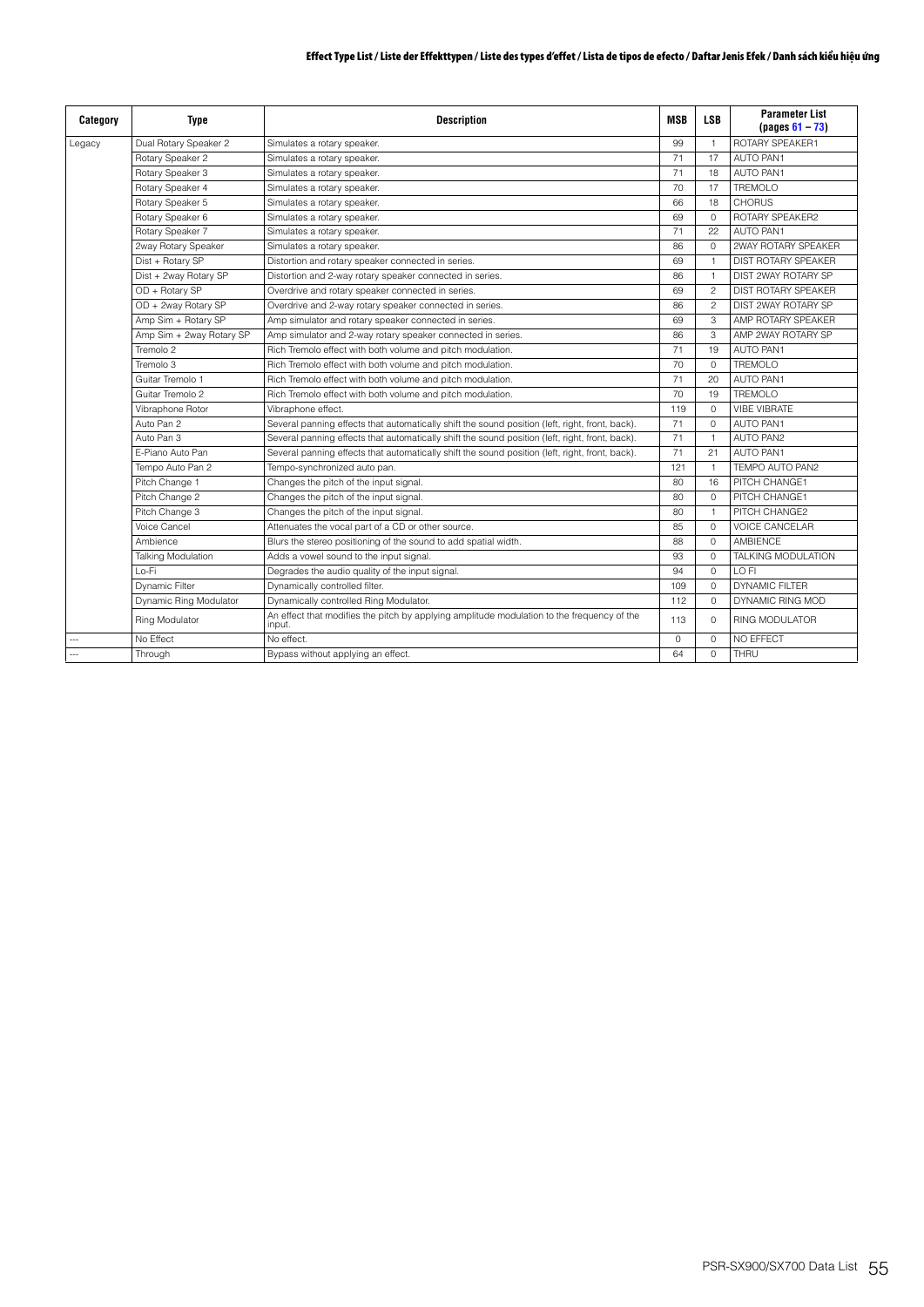# **Variation/Insertion Block (PSR-SX700)**

| Category   | <b>Type Name</b>                                      | <b>Description</b>                                                                                                                                    | <b>MSB</b>          | LSB               | <b>Parameter List</b><br>$(pages 61 - 73)$   |
|------------|-------------------------------------------------------|-------------------------------------------------------------------------------------------------------------------------------------------------------|---------------------|-------------------|----------------------------------------------|
| Reverb     | Hall 1                                                | Reverb simulating the acoustics of a hall.                                                                                                            | -1                  | $\mathbf{0}$      | REVERB1                                      |
|            | Hall 2                                                | Reverb simulating the acoustics of a hall.                                                                                                            | $\mathbf{1}$        | 16                | REVERB1                                      |
|            | Hall 3                                                | Reverb simulating the acoustics of a hall.                                                                                                            | $\mathbf{1}$        | 17                | REVERB1                                      |
|            | Hall 4                                                | Reverb simulating the acoustics of a hall.                                                                                                            | $\mathbf{1}$        | 18                | REVERB1                                      |
|            | Hall 5                                                | Reverb simulating the acoustics of a hall.                                                                                                            | $\mathbf{1}$        | $\mathbf{1}$      | REVERB1                                      |
|            | <b>Acoustic Room</b>                                  | Reverb simulating the acoustics of a room. Standard setting.                                                                                          | $\overline{c}$      | 20                | REVERB1                                      |
|            | Drums Room                                            | Reverb simulating the acoustics of a room. For drum sounds.                                                                                           | $\overline{c}$      | 21                | REVERB1                                      |
|            | Stage 1                                               | Reverb suitable for a solo instrument.                                                                                                                | 3                   | 16                | REVERB1                                      |
|            | Plate 1                                               | Reverb simulating a plate reverb unit.                                                                                                                | $\overline{4}$      | 16                | REVERB1                                      |
| Delay      | Delay LCR 1                                           | Produces three delayed sounds: L, R and C (center).                                                                                                   | 5                   | 16                | <b>DELAY LCR</b>                             |
|            | Delay LCR 2                                           | Produces three delayed sounds: L, R and C (center).                                                                                                   | 5                   | 0                 | <b>DELAY LCR</b>                             |
|            | Delay LR<br>Echo                                      | Produces two delayed sounds: L and R. Two feedback delays are provided.<br>Two delayed sounds (L and R), and independent feedback delays for L and R. | 6<br>$\overline{7}$ | 0<br>$\mathbf{0}$ | <b>DELAY LR</b><br><b>ECHO</b>               |
|            | Cross Delay 1                                         | The feedback of the two delayed sounds is crossed.                                                                                                    | 8                   | $\circ$           | <b>CROSS DELAY</b>                           |
|            | Cross Delay 2                                         | The feedback of the two delayed sounds is crossed.                                                                                                    | 8                   | 16                | <b>CROSS DELAY</b>                           |
|            | Tempo Delay 1                                         | Tempo-synchronized delay.                                                                                                                             | 21                  | 0                 | <b>TEMPO DELAY</b>                           |
|            | Tempo Delay 2                                         | Tempo-synchronized delay.                                                                                                                             | 21                  | 16                | <b>TEMPO DELAY</b>                           |
|            | Tempo Echo                                            | Tempo-synchronized echo.                                                                                                                              | 21                  | 8                 | <b>TEMPO DELAY</b>                           |
|            | Tempo Cross 1                                         | Tempo-synchronized cross delay.                                                                                                                       | 22                  | $\circ$           | TEMPO CROSS DELAY                            |
|            | Tempo Cross 2                                         | Tempo-synchronized cross delay.                                                                                                                       | 22                  | 16                | TEMPO CROSS DELAY                            |
|            | Tempo Cross 3                                         | Tempo-synchronized cross delay.                                                                                                                       | 22                  | 17                | TEMPO CROSS DELAY                            |
|            | Tempo Cross 4                                         | Tempo-synchronized cross delay.                                                                                                                       | 22                  | 18                | <b>TEMPO CROSS DELAY</b>                     |
| Distortion | US Combo Twin                                         | American combo amp simulator. Setting for typical sound.                                                                                              | 99                  | 32                | US COMBO                                     |
|            | <b>US Combo Rich Clean</b><br>US Combo Thin Clean     | American combo amp simulator. Setting for rich clean sound.                                                                                           | 99<br>99            | 33<br>34          | US COMBO                                     |
|            | US Combo Crunch                                       | American combo amp simulator. Setting for thin clean sound.<br>American combo amp simulator. Setting for crunch sound.                                | 99                  | 35                | US COMBO<br>US COMBO                         |
|            | Jazz Combo Basic                                      | Jazz combo amp simulator. Setting for basic sound.                                                                                                    | 100                 | 32                | <b>JAZZ COMBO</b>                            |
|            | Jazz Combo Warm Chorus                                | Jazz combo amp simulator. Setting for warm chorus sound.                                                                                              | 100                 | 33                | <b>JAZZ COMBO</b>                            |
|            | US High Gain Dirty                                    | American high gain amp simulator. Setting for dirty sound.                                                                                            | 101                 | 32                | US HIGH GAIN                                 |
|            | US High Gain Riff                                     | American high gain amp simulator. Setting for guitar riffs.                                                                                           | 101                 | 33                | US HIGH GAIN                                 |
|            | US High Gain Burn                                     | American high gain amp simulator. Setting for burn sound.                                                                                             | 101                 | 34                | US HIGH GAIN                                 |
|            | US High Gain Solo                                     | American high gain amp simulator. Setting for guitar solos.                                                                                           | 101                 | 35                | US HIGH GAIN                                 |
|            | <b>British Lead Dirty</b>                             | British stack amp simulator. Setting for dirty sound.                                                                                                 | 102                 | 32                | <b>BRITISH LEAD</b>                          |
|            | <b>British Lead Drive</b>                             | British stack amp simulator. Setting for overdrive sound.                                                                                             | 102                 | 33                | <b>BRITISH LEAD</b>                          |
|            | <b>British Lead Gainer</b>                            | British stack amp simulator. Setting for gainer sound.                                                                                                | 102                 | 34                | <b>BRITISH LEAD</b>                          |
|            | <b>British Lead Hard</b>                              | British stack amp simulator. Setting for hard sound.                                                                                                  | 102                 | 35                | <b>BRITISH LEAD</b>                          |
|            | Multi FX Distortion Solo<br>Multi FX Distortion Basic | Multi effector for guitar. Setting for guitar solo.                                                                                                   | 95<br>95            | 32<br>33          | <b>MULTI FX</b><br><b>MULTI FX</b>           |
|            | Multi FX Overdrive Chorus                             | Multi effector for guitar. Setting for basic distortion.<br>Multi effector for guitar. Setting for overdrive & chorus.                                | 95                  | 34                | <b>MULTI FX</b>                              |
|            | Multi FX Crunch Wah                                   | Multi effector for guitar. Setting for crunch & wah.                                                                                                  | 95                  | 35                | <b>MULTI FX</b>                              |
|            | Multi FX Oldies Delay                                 | Multi effector for guitar. Setting for vintage delay.                                                                                                 | 95                  | 36                | <b>MULTI FX</b>                              |
|            | Multi FX Vintage Echo                                 | Multi effector for guitar.?Setting for vintage echo.                                                                                                  | 95                  | 37                | <b>MULTI FX</b>                              |
|            | Small Stereo Distortion                               | Stereo distortion for guitar. Setting for distortion sound.                                                                                           | 96                  | 32                | SMALL STEREO DIST                            |
|            | Small Stereo Overdrive                                | Stereo distortion for quitar. Setting for overdrive sound.                                                                                            | 96                  | 33                | SMALL STEREO DIST                            |
|            | Small Stereo Vintage Amp                              | Stereo distortion for guitar. Setting for vintage sound.                                                                                              | 96                  | 34                | SMALL STEREO DIST                            |
|            | Small Stereo Heavy Dist                               | Stereo distortion for guitar. Setting for heavy sound.                                                                                                | 96                  | 35                | SMALL STEREO DIST                            |
|            | <b>British Combo Classic</b>                          | British combo amp simulator. Setting for classic sound.                                                                                               | 97                  | 32                | <b>BRITISH COMBO</b><br><b>BRITISH COMBO</b> |
|            | British Combo Top Boost<br>British Combo Custom       | British combo amp simulator. Setting for "TOP BOOST" sound.<br>British combo amp simulator. Setting for custom sound.                                 | 97<br>97            | 33<br>34          | <b>BRITISH COMBO</b>                         |
|            | <b>British Combo Heavy</b>                            | British combo amp simulator. Setting for heavy sound.                                                                                                 | 97                  | 35                | <b>BRITISH COMBO</b>                         |
|            | <b>British Legend Blues</b>                           | British stack amp simulator. Setting for blues sound.                                                                                                 | 98                  | 32                | <b>BRITISH LEGEND</b>                        |
|            | British Legend Heavy 1                                | British stack amp simulator. Setting for heavy sound 1.                                                                                               | 98                  | 33                | <b>BRITISH LEGEND</b>                        |
|            | British Legend Heavy 2                                | British stack amp simulator. Setting for heavy sound 2.                                                                                               | 98                  | 34                | <b>BRITISH LEGEND</b>                        |
|            | <b>British Legend Clean</b>                           | British stack amp simulator. Setting for clean sound.                                                                                                 | 98                  | 35                | <b>BRITISH LEGEND</b>                        |
|            | British Legend Dirty Clean                            | British stack amp simulator. Setting for crunch sound.                                                                                                | 98                  | 36                | <b>BRITISH LEGEND</b>                        |
|            | V Distortion Crunch                                   | Distortion which simulates the sound of a vintage tube, fuzz effect, etc.                                                                             | 98                  | 18                | V DISTORTION                                 |
|            | V Distortion Blues                                    | Distortion which simulates the sound of a vintage tube, fuzz effect, etc.                                                                             | 98                  | 21                | <b>V DISTORTION</b>                          |
|            | Stereo Amp Sim Solid                                  | Stereo amp simulator.                                                                                                                                 | 75                  | 29                | STEREO AMP SIMULATOR                         |
|            | Stereo Amp Sim Crunch                                 | Stereo amp simulator.                                                                                                                                 | 75<br>75            | 30<br>28          | STEREO AMP SIMULATOR<br>STEREO AMP SIMULATOR |
|            | Stereo Amp Sim Blues<br>V Distortion Hard + Delay     | Stereo amp simulator.<br>V Distortion Hard and Delay are connected in series.                                                                         | 98                  | 1                 | V DISTORTION DELAY                           |
| EQ & Comp  |                                                       |                                                                                                                                                       |                     |                   | VCM/VINTAGE                                  |
|            | Vintage Compressor                                    | This simulates an analog compressor, giving a vintage flavor to the sound.                                                                            | 124                 | $\overline{4}$    | <b>COMPRESSOR</b>                            |
|            | Compressor Medium                                     | Compressor with medium setting.                                                                                                                       | 83                  | 16                | <b>COMPRESSOR</b>                            |
|            | Compressor Heavy                                      | Compressor with heavy setting.?                                                                                                                       | 83                  | 17                | COMPRESSOR                                   |
|            | Compressor Melody                                     | Compressor for the Melody part.                                                                                                                       | 105                 | 16                | MULTI BAND COMP                              |
|            | Compressor Bass                                       | Compressor for the Bass part.                                                                                                                         | 105                 | 17                | MULTI BAND COMP                              |
|            | EQ Telephone                                          | Equalizer effect that cuts both high and low frequencies, to simulate the sound heard through<br>a telephone receiver.                                | 76                  | 17                | 3BAND EQ                                     |
|            | 3Band EQ                                              | A mono EQ with adjustable LOW, MID, and HIGH equalization.                                                                                            | 76                  | $\mathsf O$       | <b>3BAND EQ</b>                              |
| Modulation | Chorus 1                                              | Conventional chorus program with rich, warm chorusing.                                                                                                | 66                  | 17                | <b>CHORUS</b>                                |
|            | Chorus <sub>2</sub>                                   | Conventional chorus program with rich, warm chorusing.                                                                                                | 66                  | 8                 | <b>CHORUS</b>                                |
|            | Symphonic 1                                           | Adds more stages to the modulation of Celeste.                                                                                                        | 68                  | 16                | <b>SYMPHONIC</b>                             |
|            | Vintage Flanger 1                                     | This simulates an analog flanger, giving a strong vintage flavor to the sound.                                                                        | 124                 | 1                 | <b>VCM/VINTAGE FLANGER</b>                   |
|            | Flanger 1                                             | Creates a sound similar to that of a jet airplane.                                                                                                    | 67                  | 8                 | <b>FLANGER</b>                               |
|            | V Flanger                                             | A simulation of an analog flanger effect. The LFO has a random setting.                                                                               | 104                 | 0                 | V FLANGER                                    |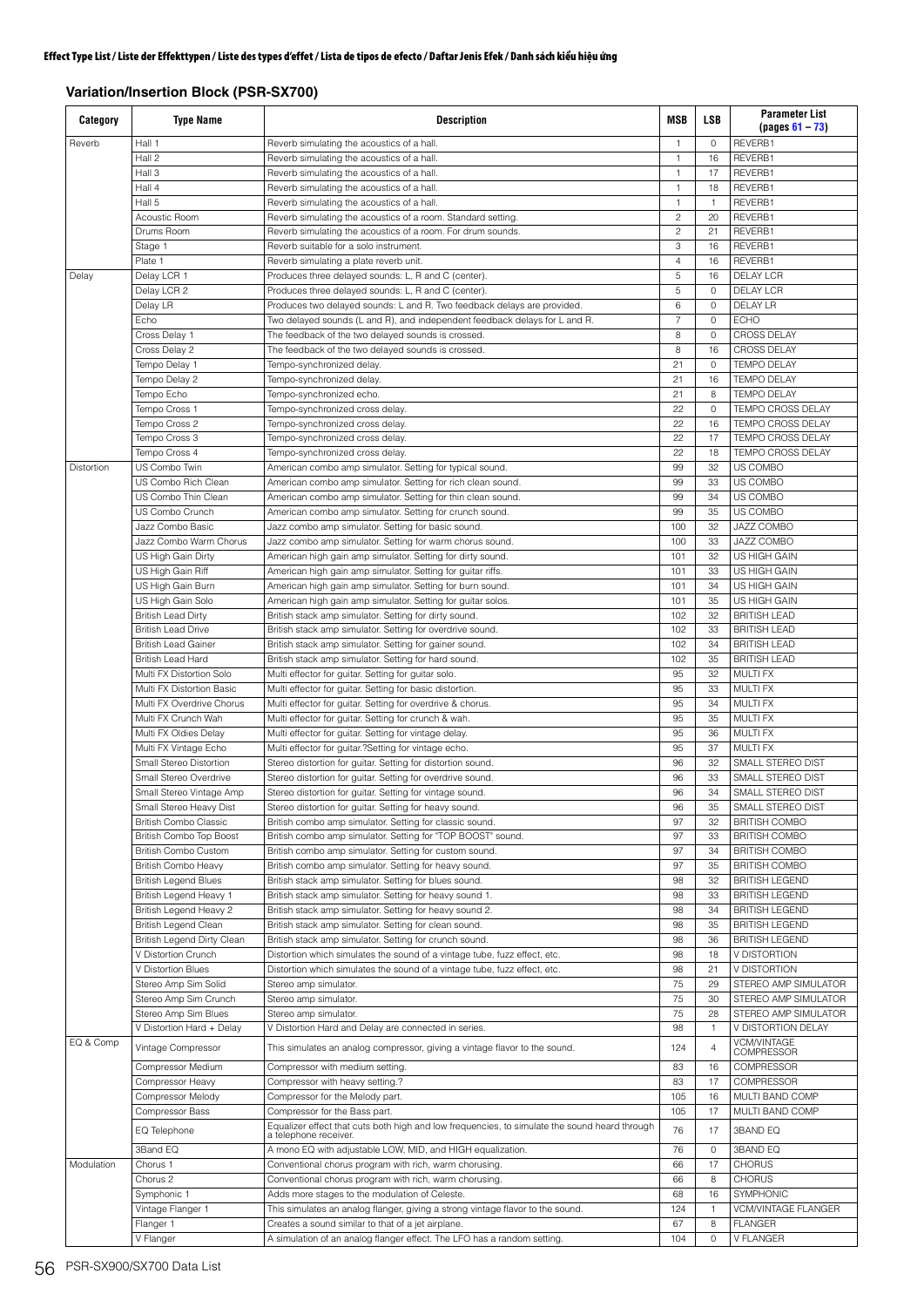| Category   | <b>Type Name</b>                                       | <b>Description</b>                                                                                                                                                       | MSB                     | LSB                  | <b>Parameter List</b><br>$(pa$ us 61 – 73)        |
|------------|--------------------------------------------------------|--------------------------------------------------------------------------------------------------------------------------------------------------------------------------|-------------------------|----------------------|---------------------------------------------------|
| Modulation | Tempo Flanger                                          | Tempo-synchronized flanger.<br>This simulates an analog phaser, giving a strong vintage flavor to the sound. It is effective in                                          | 107                     | 0                    | <b>TEMPO FLANGER</b><br><b>VCM/VINTAGE PHASER</b> |
|            | Vintage Phaser 1                                       | mono.                                                                                                                                                                    | 124                     | $\overline{c}$       | <b>MONO</b>                                       |
|            | Vintage Phaser Stereo 1                                | This simulates an analog phaser, giving a strong vintage flavor to the sound. It is effective in<br>stereo.                                                              | 124                     | 3                    | <b>VCM/VINTAGE PHASER</b><br><b>STEREO</b>        |
|            | Phaser 1                                               | Cyclically modulates the phase to add modulation to the sound.                                                                                                           | 72                      | 0                    | PHASER1                                           |
|            | Tempo Phaser 1                                         | Tempo-synchronized phaser.                                                                                                                                               | 108                     | $\circ$              | <b>TEMPO PHASER</b>                               |
|            | E-Piano Phaser 1                                       | Cyclically modulates the phase to add modulation to the sound. For electric piano.                                                                                       | 72                      | 17                   | PHASER1                                           |
|            | Vintage Auto Wah                                       | This simulates an analog wah pedal effect, giving a strong vintage flavor to the sound. It<br>cyclically changes the central frequency of the wah filter.                | 124                     | 5                    | VCM/VINTAGE AUTO WAH                              |
|            | Auto Wah 1                                             | Cyclically modulates the center frequency of a wah filter.                                                                                                               | 78                      | 16                   | <b>AUTO WAH</b>                                   |
|            | Auto Wah + Distortion 1                                | Distortion can be applied to the output of Auto Wah.                                                                                                                     | 78                      | 17                   | AUTO WAH DISTORTION                               |
|            | Tempo Auto Wah                                         | Tempo-synchronized Auto Wah.                                                                                                                                             | 79                      | 0                    | TEMPO AUTO WAH1                                   |
|            | Vintage Touch Wah                                      | This simulates an analog wah pedal effect, giving a strong vintage flavor to the sound. It changes the central frequency of the wah filter according to the input level. | 125                     | $\overline{c}$       | <b>VCM/VINTAGE TOUCH WAH</b>                      |
|            | Touch Wah 1                                            | Changes the center frequency of a wah filter according to the input level.                                                                                               | 82                      | 0                    | TOUCH WAH1                                        |
|            | Touch Wah + Distortion 1                               | Distortion can be applied to the output of Touch Wah.                                                                                                                    | 82                      | 16                   | <b>TOUCH WAH1</b>                                 |
|            | Vintage Pedal Wah Basic                                | Vintage Wah which can be controlled by "Pedal Control" parameter. (See Effect Parameter<br>List.)                                                                        | 125                     | $\mathbf{1}$         | VCM/VINTAGE PEDAL WAH                             |
|            | Vintage Pedal Wah Disco                                | Vintage Wah which can be controlled by "Pedal Control" parameter. (See Effect Parameter<br>List.)                                                                        | 125                     | 16                   | VCM/VINTAGE PEDAL WAH                             |
|            | Pedal Wah                                              | Changes the center frequency of a wah filter according to "Pedal Control" parameter. (See<br>Effect Parameter List.)                                                     | 122                     | $\circ$              | PEDAL WAH1                                        |
|            | Pedal Wah + Distortion                                 | Distortion can be applied to the output of Pedal Wah.                                                                                                                    | 122                     | $\mathbf{1}$         | PEDAL WAH2                                        |
|            | Dual Rotary Speaker Bright<br>Dual Rotary Speaker Warm | Simulates a rotary speaker.<br>Simulates a rotary speaker.                                                                                                               | 99<br>99                | 16<br>17             | ROTARY SPEAKER1<br>ROTARY SPEAKER1                |
|            | Rotary Speaker 1                                       | Simulates a rotary speaker.                                                                                                                                              | 69                      | 16                   | ROTARY SPEAKER2                                   |
|            | Tremolo 1                                              | Rich Tremolo effect with both volume and pitch modulation.                                                                                                               | 70                      | 16                   | <b>TREMOLO</b>                                    |
|            | E-Piano Tremolo                                        | Rich Tremolo effect with both volume and pitch modulation.                                                                                                               | 70                      | 18                   | <b>TREMOLO</b>                                    |
|            | Tempo Tremolo                                          | Tempo-synchronized rich Tremolo effect with both volume and pitch modulation.                                                                                            | 120                     | 0                    | <b>TEMPO TREMOLO</b>                              |
|            | Auto Pan 1                                             | Several panning effects that automatically shift the sound position (left, right, front, back).                                                                          | 71                      | 16                   | <b>AUTO PAN1</b>                                  |
|            | Tempo Auto Pan 1                                       | Tempo-synchronized auto pan.                                                                                                                                             | 121                     | 0                    | <b>TEMPO AUTO PAN1</b>                            |
| Misc       | Loop FX 1<br>Loop FX 2                                 | Degrades the audio quality of the input signal.<br>Degrades the audio quality of the input signal.                                                                       | 94<br>94                | 16<br>17             | LO FI<br>LO FI                                    |
|            | Lo-Fi Drum 1                                           | Degrades the audio quality of the input signal. Ideal for drum sounds.                                                                                                   | 94                      | 18                   | LO FI                                             |
|            | Lo-Fi Drum 2                                           | Degrades the audio quality of the input signal. Ideal for drum sounds.                                                                                                   | 94                      | 19                   | LO FI                                             |
|            | Lo-Fi Drum 3                                           | Degrades the audio quality of the input signal. Ideal for drum sounds.                                                                                                   | 76                      | 19                   | <b>3BAND EQ</b>                                   |
|            | Lo-Fi Drum 4                                           | Degrades the audio quality of the input signal. Ideal for drum sounds.                                                                                                   | 76                      | 20                   | <b>3BAND EQ</b>                                   |
| Legacy     | Hall M                                                 | Reverb simulating the acoustics of a hall.                                                                                                                               |                         | 6                    | REVERB1                                           |
|            | Hall L<br>Atmosphere Hall                              | Reverb simulating the acoustics of a hall.<br>A unique long reverb with atmosphere.                                                                                      | 1<br>$\mathbf{1}$       | $\overline{7}$<br>23 | REVERB1<br>REVERB1                                |
|            | Percussion Room                                        | Reverb simulating the acoustics of a room. For percussion sounds.                                                                                                        | $\overline{c}$          | 22                   | REVERB1                                           |
|            | Room 1                                                 | Reverb simulating the acoustics of a room.                                                                                                                               | $\overline{c}$          | 16                   | RFVFRB1                                           |
|            | Room <sub>2</sub>                                      | Reverb simulating the acoustics of a room.                                                                                                                               | $\overline{c}$          | 17                   | REVERB1                                           |
|            | Room 3                                                 | Reverb simulating the acoustics of a room.                                                                                                                               | $\overline{a}$          | 18                   | REVERB1                                           |
|            | Room 4                                                 | Reverb simulating the acoustics of a room.                                                                                                                               | $\overline{c}$          | 19                   | REVERB1                                           |
|            | Room 5                                                 | Reverb simulating the acoustics of a room.                                                                                                                               | $\overline{c}$          | $\Omega$             | RFVFRB1                                           |
|            | Room 6<br>Room 7                                       | Reverb simulating the acoustics of a room.<br>Reverb simulating the acoustics of a room.                                                                                 | 2<br>$\overline{c}$     | $\overline{c}$       | REVERB1<br>REVERB1                                |
|            | Room S                                                 | Reverb simulating the acoustics of a room.                                                                                                                               | $\overline{c}$          | 5                    | REVERB1                                           |
|            | Room M                                                 | Reverb simulating the acoustics of a room.                                                                                                                               | $\overline{c}$          | 6                    | REVERB1                                           |
|            | Room L                                                 | Reverb simulating the acoustics of a room.                                                                                                                               | $\overline{\mathbf{c}}$ | $\overline{7}$       | REVERB1                                           |
|            | White Room                                             | A unique short reverb with a bit of initial delay.                                                                                                                       | 16                      | $\circ$              | REVERB3                                           |
|            | Stage 2                                                | Reverb suitable for a solo instrument.                                                                                                                                   | 3                       | 17                   | REVERB1                                           |
|            | Stage 3<br>Stage 4                                     | Reverb suitable for a solo instrument.<br>Reverb suitable for a solo instrument.                                                                                         | 3<br>3                  | 0<br>$\mathbf{1}$    | REVERB1<br>REVERB1                                |
|            | Plate 2                                                | Reverb simulating a plate reverb unit.                                                                                                                                   | 4                       | 17                   | REVERB1                                           |
|            | Plate 3                                                | Reverb simulating a plate reverb unit.                                                                                                                                   | $\overline{4}$          | 0                    | REVERB1                                           |
|            | <b>GM Plate</b>                                        | Reverb simulating a plate reverb unit.                                                                                                                                   | $\overline{4}$          | $\overline{7}$       | REVERB1                                           |
|            | Tunnel                                                 | Simulates a cylindrical space expanding to left and right.                                                                                                               | 17                      | $\mathsf O$          | REVERB3                                           |
|            | Canyon                                                 | A hypothetical acoustic space which extends without limit.                                                                                                               | 18                      | 0                    | REVERB3                                           |
|            | Basement<br>Karaoke 1                                  | A bit of initial delay followed by reverb with a unique resonance.<br>Echo for karaoke.                                                                                  | 19<br>20                | 0<br>$\circ$         | REVERB3<br><b>KARAOKE</b>                         |
|            | Karaoke 2                                              | Echo for karaoke.                                                                                                                                                        | 20                      | 1                    | KARAOKE                                           |
|            | Karaoke 3                                              | Echo for karaoke.                                                                                                                                                        | 20                      | $\overline{c}$       | <b>KARAOKE</b>                                    |
|            | Early Reflection 1                                     | This effect isolates only the early reflection components of the reverb.                                                                                                 | $9\,$                   | $\mathsf O$          | EARLY REFLECTION                                  |
|            | Early Reflection 2                                     | This effect isolates only the early reflection components of the reverb.                                                                                                 | 9                       | $\mathbf{1}$         | EARLY REFLECTION                                  |
|            | Gate Reverb 1                                          | Simulation of gated reverb.                                                                                                                                              | 10                      | $\circ$              | <b>GATE REVERB</b>                                |
|            | Gate Reverb 2                                          | Simulation of gated reverb.                                                                                                                                              | 10                      | 16                   | <b>GATE REVERB</b>                                |
|            | <b>Reverse Gate</b><br>V Distortion Warm               | Simulation of gated reverb played back in reverse.<br>Distortion which simulates the sound of a vintage tube, fuzz effect, etc.                                          | 11<br>98                | $\circ$<br>22        | <b>GATE REVERB</b><br>V DISTORTION                |
|            | V Distortion Classic Hard                              | Distortion which simulates the sound of a vintage tube, fuzz effect, etc.                                                                                                | 98                      | 23                   | V DISTORTION                                      |
|            | V Distortion Classic Soft                              | Distortion which simulates the sound of a vintage tube, fuzz effect, etc.                                                                                                | 98                      | 20                   | V DISTORTION                                      |
|            | V Distortion Metal                                     | Distortion which simulates the sound of a vintage tube, fuzz effect, etc.                                                                                                | 98                      | 24                   | V DISTORTION                                      |
|            | V Distortion Edgy                                      | Distortion which simulates the sound of a vintage tube, fuzz effect, etc.                                                                                                | 98                      | 19                   | V DISTORTION                                      |
|            | V Distortion Solid                                     | Distortion which simulates the sound of a vintage tube, fuzz effect, etc.                                                                                                | 98                      | 25                   | V DISTORTION                                      |
|            | V Distortion Clean 1                                   | Distortion which simulates the sound of a vintage tube, fuzz effect, etc.                                                                                                | 98                      | 17                   | V DISTORTION                                      |
|            | V Distortion Clean 2                                   | Distortion which simulates the sound of a vintage tube, fuzz effect, etc.                                                                                                | 98                      | 26                   | V DISTORTION                                      |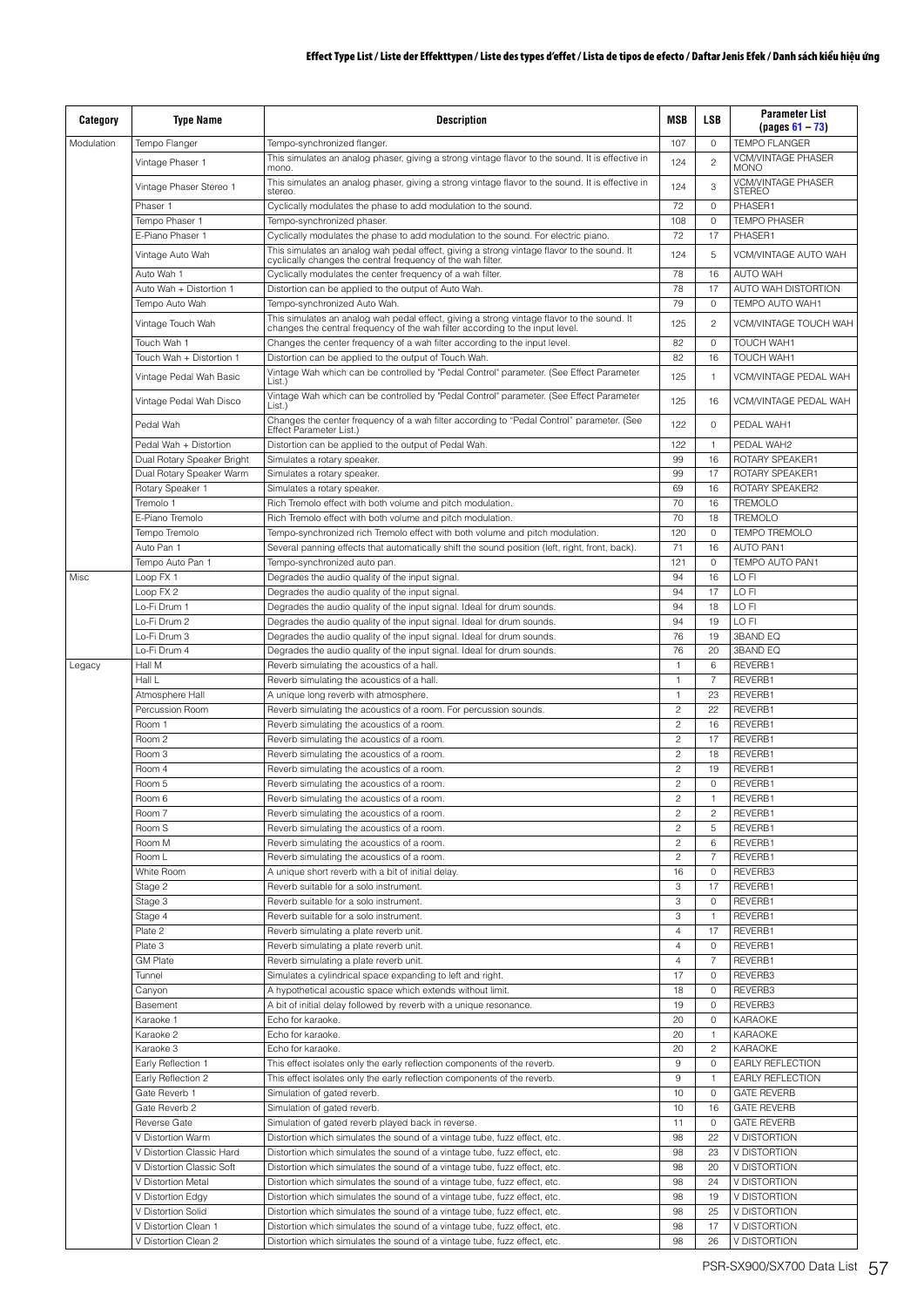| Category | <b>Type Name</b>                           | Description                                                                                                                   | <b>MSB</b> | <b>LSB</b>        | <b>Parameter List</b><br>$(pages 61 - 73)$ |
|----------|--------------------------------------------|-------------------------------------------------------------------------------------------------------------------------------|------------|-------------------|--------------------------------------------|
| Legacy   | V Distortion Twin                          | Distortion which simulates the sound of a vintage tube, fuzz effect, etc.                                                     | 98         | 16                | V DISTORTION                               |
|          | V Distortion Rockabilly                    | Distortion which simulates the sound of a vintage tube, fuzz effect, etc.                                                     | 103        | 18                | V DIST TEMPO DELAY                         |
|          | V Distortion Jazz Clean                    | Distortion which simulates the sound of a vintage tube, fuzz effect, etc.                                                     | 98         | 27                | <b>V DISTORTION</b>                        |
|          | V Distortion Fusion                        | Distortion which simulates the sound of a vintage tube, fuzz effect, etc.                                                     | 103        | 19                | V DIST TEMPO DELAY                         |
|          | V Distortion Hard                          | Distortion which simulates the sound of a vintage tube, fuzz effect, etc.                                                     | 98         | $\circ$           | V DISTORTION                               |
|          | V Distortion Soft                          | Distortion which simulates the sound of a vintage tube, fuzz effect, etc.                                                     | 98         | $\overline{c}$    | V DISTORTION                               |
|          | Stereo Amp Sim Clean                       | Stereo amp simulator.                                                                                                         | 75         | 27                | STEREO AMP SIMULATOR                       |
|          | Stereo Amp Sim Blues Harp                  | Stereo amp simulator.                                                                                                         | 75         | 31                | STEREO AMP SIMULATOR                       |
|          | Distortion Hard 1                          | Hard-edge distortion.                                                                                                         | 75         | 16                | AMP SIMULATOR1                             |
|          | Distortion Hard 2                          | Hard-edge distortion.                                                                                                         | 75         | 22                | AMP SIMULATOR1                             |
|          | Distortion Soft 1                          | Soft, warm distortion.                                                                                                        | 75         | 17                | AMP SIMULATOR1                             |
|          | Distortion Soft 2                          | Soft, warm distortion.                                                                                                        | 75         | 23                | AMP SIMULATOR1                             |
|          | <b>Distortion Heavy</b>                    | Heavy distortion.                                                                                                             | 73         | $\circ$           | <b>DISTORTION</b>                          |
|          | Overdrive                                  | Adds mild distortion to the sound                                                                                             | 74         | $\circ$           | <b>DISTORTION</b>                          |
|          | Stereo Distortion                          | Stereo distortion.                                                                                                            | 73         | 8                 | STEREO DISTORTION                          |
|          | Stereo Overdrive                           | Stereo overdrive.                                                                                                             | 74         | 8                 | STEREO DISTORTION                          |
|          | Stereo Distortion Hard                     | Hard-edge stereo distortion.                                                                                                  | 75         | 18                | STEREO AMP SIMULATOR                       |
|          | Stereo Distortion Soft                     | Soft, warm soft distortion.                                                                                                   | 75         | 19                | STEREO AMP SIMULATOR                       |
|          | Amp Simulator 1                            | A simulation of a guitar amp.                                                                                                 | 75         | $\circ$           | AMP SIMULATOR1                             |
|          | Amp Simulator 2                            | A simulation of a guitar amp.                                                                                                 | 75         | $\mathbf{1}$      | AMP SIMULATOR2                             |
|          | Stereo Amp Simulator 1                     | Stereo amp simulator.                                                                                                         | 75         | 20                | STEREO AMP SIMULATOR                       |
|          | Stereo Amp Simulator 2                     | Stereo amp simulator.                                                                                                         | 75         | 21                | STEREO AMP SIMULATOR                       |
|          | Stereo Amp Simulator 3                     | Stereo amp simulator.                                                                                                         | 75         | 8                 | STEREO AMP SIMULATOR                       |
|          | Stereo Amp Simulator 4                     | Stereo amp simulator.                                                                                                         | 75         | 24                | STEREO AMP SIMULATOR                       |
|          | Stereo Amp Simulator 5                     | Stereo amp simulator.                                                                                                         | 75         | 25                | STEREO AMP SIMULATOR                       |
|          | Stereo Amp Simulator 6                     | Stereo amp simulator.                                                                                                         | 75         | 26                | STEREO AMP SIMULATOR                       |
|          | Distortion + Delay 1                       | Distortion and Delay are connected in series.                                                                                 | 95         | 16                | <b>DISTORTION DELAY</b>                    |
|          | Distortion + Delay 2                       | Distortion and Delay are connected in series.                                                                                 | 95         | $\circ$           | <b>DISTORTION DELAY</b>                    |
|          | Overdrive + Delay 1                        | Overdrive and Delay are connected in series.                                                                                  | 95         | 17                | <b>DISTORTION DELAY</b>                    |
|          | Overdrive + Delay 2                        | Overdrive and Delay are connected in series.                                                                                  | 95         | $\mathbf{1}$      | <b>DISTORTION DELAY</b>                    |
|          | Comp + Dist + Delay 1                      | Compressor, Distortion and Delay are connected in series.                                                                     | 96         | 16                | COMP DIST DELAY                            |
|          | Comp + Dist + Delay 2                      | Compressor, Distortion and Delay are connected in series.                                                                     | 96<br>96   | $\circ$<br>17     | COMP DIST DELAY                            |
|          | Comp + OD + Delay 1<br>Comp + OD + Delay 2 | Compressor, Overdrive and Delay are connected in series.                                                                      | 96         |                   | COMP DIST DELAY<br>COMP DIST DELAY         |
|          | V Distortion Soft + Delay                  | Compressor, Overdrive and Delay are connected in series.                                                                      | 98         | $\mathbf{1}$<br>3 | V DISTORTION DELAY                         |
|          | V Dist Hard + Tmp Delay 1                  | V Distortion Soft and Delay are connected in series.<br>V Distortion Hard and Tempo Delay are connected in series.            | 103        | $\circ$           | V DIST TEMPO DELAY                         |
|          | V Dist Hard + Tmp Delay 2                  | V Distortion Hard and Tempo Delay are connected in series.                                                                    | 103        | 17                | V DIST TEMPO DELAY                         |
|          | V Dist Soft + Tmp Delay 1                  | V Distortion Soft and Tempo Delay are connected in series.                                                                    | 103        | $\mathbf{1}$      | V DIST TEMPO DELAY                         |
|          | V Dist Soft + Tmp Delay 2                  | V Distortion Soft and Tempo Delay are connected in series.                                                                    | 103        | 16                | V DIST TEMPO DELAY                         |
|          | Distortion + Tempo Delay                   | Distortion and Tempo Delay are connected in series.                                                                           | 100        | $\circ$           | DIST TEMPO DELAY                           |
|          | Overdrive + Tempo Delay                    | Overdrive and Tempo Delay are connected in series.                                                                            | 100        | $\mathbf{1}$      | DIST TEMPO DELAY                           |
|          |                                            | Since a Compressor is included in the first stage, steady distortion can be produced                                          |            |                   |                                            |
|          | Comp + Distortion 1                        | regardless of changes in input level.                                                                                         | 73         | 16                | COMP DISTORTION                            |
|          | Comp + Distortion 2                        | Since a Compressor is included in the first stage, steady distortion can be produced<br>regardless of changes in input level. | 73         | $\mathbf{1}$      | COMP DISTORTION                            |
|          | Comp + Dist + Tmp Delay                    | Compressor, Distortion and Tempo Delay are connected in series.                                                               | 101        | 0                 | COMP DIST TEMPO DELAY                      |
|          | Comp + OD + Tmp Delay 1                    | Compressor, Overdrive and Tempo Delay are connected in series.                                                                | 101        | $\mathbf{1}$      | COMP DIST TEMPO DELAY                      |
|          | Comp + OD + Tmp Delay 2                    | Compressor, Overdrive and Tempo Delay are connected in series.                                                                | 101        | 16                | COMP DIST TEMPO DELAY                      |
|          | Comp + OD + Tmp Delay 3                    | Compressor, Overdrive and Tempo Delay are connected in series.                                                                | 101        | 17                | COMP DIST TEMPO DELAY                      |
|          | Comp + OD + Tmp Delay 4                    | Compressor, Overdrive and Tempo Delay are connected in series.                                                                | 101        | 18                | COMP DIST TEMPO DELAY                      |
|          | Comp + OD + Tmp Delay 5                    | Compressor, Overdrive and Tempo Delay are connected in series.                                                                | 101        | 19                | COMP DIST TEMPO DELAY                      |
|          | Comp + OD + Tmp Delay 6                    | Compressor, Overdrive and Tempo Delay are connected in series.                                                                | 101        | 20                | COMP DIST TEMPO DELAY                      |
|          | Multiband Compressor                       | Multi-band compressor that allows you to adjust the compression effect for individual<br>frequency bands.                     | 105        | $\circ$           | MULTI BAND COMP                            |
|          | Compressor                                 | Holds down the output level when a specified input level is exceeded. A sense of attack can<br>also be added to the sound.    | 83         | $\mathbf 0$       | <b>COMPRESSOR</b>                          |
|          | Noise Gate                                 | Gates the input when the input signal falls below a specified level.                                                          | 84         | 0                 | NOISE GATE                                 |
|          | EQ Disco                                   | Equalizer effect that boosts both high and low frequencies, as is typical in most disco music.                                | 76         | 16                | <b>3BAND EQ</b>                            |
|          | 2Band EQ                                   | A stereo EQ with adjustable LOW and HIGH. Ideal for drum Parts.                                                               | 77         | $\mathbf 0$       | 2BAND EQ                                   |
|          | Stereo 3Band EQ                            | A stereo EQ with adjustable LOW, MID, and HIGH equalization.                                                                  | 76         | 18                | 3BAND EQ                                   |
|          | Harmonic Enhancer 1                        | Adds new harmonics to the input signal to make the sound stand out.                                                           | 81         | 16                | HARMONIC ENHANCER                          |
|          | Harmonic Enhancer 2                        | Adds new harmonics to the input signal to make the sound stand out.                                                           | 81         | $\mathbf 0$       | HARMONIC ENHANCER                          |
|          | Isolator                                   | Controls the level of a specified frequency band of the input signal.                                                         | 115        | 0                 | <b>ISOLATOR</b>                            |
|          | Chorus 3                                   | Conventional chorus program with rich, warm chorusing.                                                                        | 66         | 16                | <b>CHORUS</b>                              |
|          | Chorus 4                                   | Conventional chorus program with rich, warm chorusing.                                                                        | 66         | $\mathbf{1}$      | <b>CHORUS</b>                              |
|          | Chorus 5                                   | Conventional chorus program with rich, warm chorusing.                                                                        | 65         | $\overline{c}$    | <b>CHORUS</b>                              |
|          | Chorus 6                                   | Conventional chorus program with rich, warm chorusing.                                                                        | 65         | $\mathbf 0$       | <b>CHORUS</b>                              |
|          | Chorus <sub>7</sub>                        | Conventional chorus program with rich, warm chorusing.                                                                        | 65         | $\mathbf{1}$      | <b>CHORUS</b>                              |
|          | Chorus 8                                   | Conventional chorus program with rich, warm chorusing.                                                                        | 65         | 8                 | <b>CHORUS</b>                              |
|          | Chorus Fast                                | Conventional chorus program with rich, warm chorusing.                                                                        | 65         | 16                | <b>CHORUS</b>                              |
|          | Chorus Lite                                | Conventional chorus program with rich, warm chorusing.                                                                        | 65         | 17                | <b>CHORUS</b>                              |
|          | GM Chorus 1                                | Conventional chorus program with rich, warm chorusing.                                                                        | 65         | 3                 | <b>CHORUS</b>                              |
|          | GM Chorus 2                                | Conventional chorus program with rich, warm chorusing.                                                                        | 65         | $\overline{4}$    | <b>CHORUS</b>                              |
|          | GM Chorus 3                                | Conventional chorus program with rich, warm chorusing.                                                                        | 65         | 5                 | <b>CHORUS</b>                              |
|          | GM Chorus 4                                | Conventional chorus program with rich, warm chorusing.                                                                        | 65         | 6                 | <b>CHORUS</b>                              |
|          | Feedback Chorus                            | Conventional chorus program with rich, warm chorusing.                                                                        | 65         | $\overline{7}$    | <b>CHORUS</b>                              |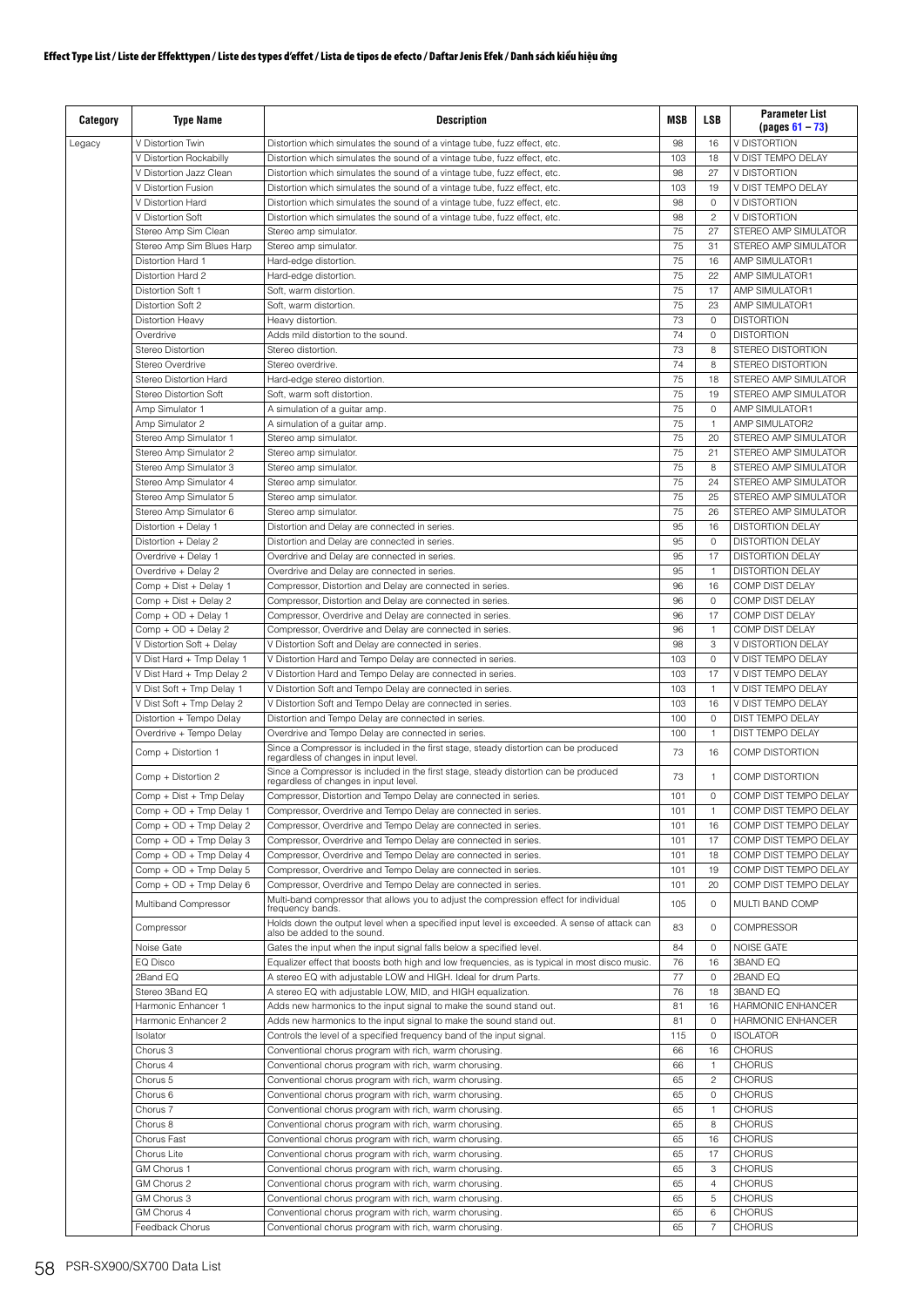| Category | <b>Type Name</b>          | <b>Description</b>                                                                                          | <b>MSB</b> | LSB            | <b>Parameter List</b><br>$(pages 61 - 73)$ |
|----------|---------------------------|-------------------------------------------------------------------------------------------------------------|------------|----------------|--------------------------------------------|
| Legacy   | Celeste 1                 | A 3-phase LFO adds modulation and spaciousness to the sound.                                                | 66         | $\circ$        | <b>CHORUS</b>                              |
|          | Celeste 2                 | A 3-phase LFO adds modulation and spaciousness to the sound.                                                | 66         | $\overline{c}$ | <b>CHORUS</b>                              |
|          | Symphonic 2               | Adds more stages to the modulation of Celeste.                                                              | 68         | $\circ$        | SYMPHONIC                                  |
|          | Ensemble Detune 1         | Chorus effect without modulation, created by adding a slightly pitch-shifted sound.                         | 87         | $\circ$        | <b>ENSEMBLE DETUNE</b>                     |
|          | Ensemble Detune 2         | Chorus effect without modulation, created by adding a slightly pitch-shifted sound.                         | 87         | 16             | <b>ENSEMBLE DETUNE</b>                     |
|          | Ambience Chorus           | Chorus which added early reflection sound.                                                                  | 65         | 9              | AMBIENCE CHORUS                            |
|          | Ambience Celeste          | Celeste which added early reflection sound.                                                                 | 66         | 9              | AMBIENCE CHORUS                            |
|          | Ambience Symphonic        | Symphonic which added early reflection sound.                                                               | 68         | 9              | AMBIENCE SYMPHONIC                         |
|          | Vintage Flanger 2         | This simulates an analog flanger, giving a strong vintage flavor to the sound.                              | 124        | 16             | <b>VCM/VINTAGE FLANGER</b>                 |
|          | Flanger 2                 | Creates a sound similar to that of a jet airplane.                                                          | 67         | 16             | <b>FLANGER</b>                             |
|          | Flanger 3                 | Creates a sound similar to that of a jet airplane.                                                          | 67         | 17             | <b>FLANGER</b>                             |
|          | Flanger 4                 | Creates a sound similar to that of a jet airplane.                                                          | 67         | $\mathbf{1}$   | <b>FLANGER</b>                             |
|          | Flanger 5                 | Creates a sound similar to that of a jet airplane.                                                          | 67         | $\circ$        | <b>FLANGER</b>                             |
|          | <b>GM Flanger</b>         | Creates a sound similar to that of a jet airplane.                                                          | 67         | $\overline{7}$ | <b>FLANGER</b>                             |
|          | Dynamic Flanger           | Dynamically controlled flanger.                                                                             | 110        | $\circ$        | DYNAMIC FLANGER                            |
|          | Ambience Flanger          | Flanger which added early reflection sound.                                                                 | 67         | 9              | AMBIENCE FLANGER                           |
|          | Vintage Phaser 2          | This simulates an analog phaser, giving a strong vintage flavor to the sound. It is effective in<br>mono.   | 124        | 17             | <b>VCM/VINTAGE PHASER</b><br><b>MONO</b>   |
|          | Vintage Phaser Stereo 2   | This simulates an analog phaser, giving a strong vintage flavor to the sound. It is effective in<br>stereo. | 124        | 18             | <b>VCM/VINTAGE PHASER</b><br><b>STEREO</b> |
|          | Vintage Phaser Stereo 3   | This simulates an analog phaser, giving a strong vintage flavor to the sound. It is effective in<br>stereo. | 124        | 19             | <b>VCM/VINTAGE PHASER</b><br><b>STEREO</b> |
|          | Vintage Phaser Stereo 4   | This simulates an analog phaser, giving a strong vintage flavor to the sound. It is effective in<br>stereo  | 124        | 20             | <b>VCM/VINTAGE PHASER</b><br><b>STEREO</b> |
|          | Phaser 2                  | Cyclically modulates the phase to add modulation to the sound.                                              | 72         | 8              | PHASER2                                    |
|          | Phaser 3                  | Cyclically modulates the phase to add modulation to the sound.                                              | 72         | 19             | PHASER2                                    |
|          | Tempo Phaser 2            | Tempo-synchronized phaser.                                                                                  | 108        | 16             | <b>TEMPO PHASER</b>                        |
|          | F-Piano Phaser 2          | Cyclically modulates the phase to add modulation to the sound. For electric piano.                          | 72         | 18             | PHASER1                                    |
|          | E-Piano Phaser 3          | Cyclically modulates the phase to add modulation to the sound. For electric piano.                          | 72         | 16             | PHASER1                                    |
|          | Dynamic Phaser            | Dynamically controlled phaser.                                                                              | 111        | $\circ$        | DYNAMIC PHASER                             |
|          | Auto Wah 2                | Cyclically modulates the center frequency of a wah filter.                                                  | 78         | $\circ$        | <b>AUTO WAH</b>                            |
|          | Auto Wah + Distortion 2   | Distortion can be applied to the output of Auto Wah.                                                        | 78         | $\mathbf{1}$   | AUTO WAH DISTORTION                        |
|          | Auto Wah + Dist Hard      | Distortion can be applied to the output of Auto Wah.                                                        | 78         | 21             | AUTO WAH DISTORTION                        |
|          | Auto Wah + Dist Heavy     | Distortion can be applied to the output of Auto Wah.                                                        | 78         | 23             | AUTO WAH DISTORTION                        |
|          | Auto Wah + Dist Lite      | Distortion can be applied to the output of Auto Wah.                                                        | 78         | 25             | AUTO WAH DISTORTION                        |
|          | Auto Wah + Overdrive 1    | Overdrive distortion can be applied to the output of Auto Wah.                                              | 78         | 18             | AUTO WAH DISTORTION                        |
|          | Auto Wah + Overdrive 2    | Overdrive distortion can be applied to the output of Auto Wah.                                              | 78         | $\overline{c}$ | AUTO WAH DISTORTION                        |
|          | Auto Wah + OD Hard        | Overdrive distortion can be applied to the output of Auto Wah.                                              | 78         | 22             | AUTO WAH DISTORTION                        |
|          | Auto Wah + OD Heavy       | Overdrive distortion can be applied to the output of Auto Wah.                                              | 78         | 24             | AUTO WAH DISTORTION                        |
|          | Auto Wah + OD Lite        | Overdrive distortion can be applied to the output of Auto Wah.                                              | 78         | 26             | AUTO WAH DISTORTION                        |
|          | Tmp AutoWah + Dist        | Tempo-synchronized Auto Wah. Distortion can be applied to the output.                                       | 79         | $\mathbf{1}$   | TEMPO AUTO WAH2                            |
|          | Tmp AutoWah + Dist Hard   | Tempo-synchronized Auto Wah. Distortion can be applied to the output.                                       | 79         | 21             | TEMPO AUTO WAH2                            |
|          | Tmp AutoWah + Dist Heavy  | Tempo-synchronized Auto Wah. Distortion can be applied to the output.                                       | 79         | 23             | TEMPO AUTO WAH2                            |
|          | Tmp AutoWah + Dist Lite   | Tempo-synchronized Auto Wah. Distortion can be applied to the output.                                       | 79         | 25             | TEMPO AUTO WAH2                            |
|          | Tmp AutoWah + OD          | Tempo-synchronized Auto Wah. Overdrive distortion can be applied to the output.                             | 79         | $\overline{c}$ | TEMPO AUTO WAH2                            |
|          | Tmp AutoWah + OD Hard     | Tempo-synchronized Auto Wah. Overdrive distortion can be applied to the output.                             | 79         | 22             | TEMPO AUTO WAH2                            |
|          | Tmp AutoWah + OD Heavy    | Tempo-synchronized Auto Wah. Overdrive distortion can be applied to the output.                             | 79         | 24             | TEMPO AUTO WAH2                            |
|          | Tmp AutoWah + OD Lite     | Tempo-synchronized Auto Wah. Overdrive distortion can be applied to the output.                             | 79         | 26             | TEMPO AUTO WAH2                            |
|          | Touch Wah 2               | Changes the center frequency of a wah filter according to the input level.                                  | 82         | 8              | TOUCH WAH2                                 |
|          | Touch Wah 3               | Changes the center frequency of a wah filter according to the input level.                                  | 82         | 20             | TOUCH WAH2                                 |
|          | Touch Wah + Distortion 2  | Distortion can be applied to the output of Touch Wah.                                                       | 82         | $\mathbf{1}$   | TOUCH WAH1                                 |
|          | Touch Wah + Dist Hard     | Distortion can be applied to the output of Touch Wah.                                                       | 82         | 21             | TOUCH WAH2                                 |
|          | Touch Wah + Dist Heavy    | Distortion can be applied to the output of Touch Wah.                                                       | 82         | 23             | TOUCH WAH2                                 |
|          | Touch Wah + Dist Lite     | Distortion can be applied to the output of Touch Wah.                                                       | 82         | 25             | TOUCH WAH2                                 |
|          | Touch Wah + Overdrive 1   | Overdrive distortion can be applied to the output of Touch Wah.                                             | 82         | 17             | TOUCH WAH2                                 |
|          | Touch Wah + Overdrive 2   | Overdrive distortion can be applied to the output of Touch Wah.                                             | 82         | 2              | TOUCH WAH2                                 |
|          | Touch Wah + OD Hard       | Overdrive distortion can be applied to the output of Touch Wah.                                             | 82         | 22             | TOUCH WAH2                                 |
|          | Touch Wah + OD Heavy      | Overdrive distortion can be applied to the output of Touch Wah.                                             | 82         | 24             | TOUCH WAH2                                 |
|          | Touch Wah + OD Lite       | Overdrive distortion can be applied to the output of Touch Wah.                                             | 82         | 26             | TOUCH WAH2                                 |
|          | Wah + Dist + Delay 1      | Wah, Distortion and Delay are connected in series.                                                          | 97         | 16             | WAH DISTORTION DELAY                       |
|          | Wah + Dist + Delay 2      | Wah, Distortion and Delay are connected in series.                                                          | 97         | 0              | WAH DISTORTION DELAY                       |
|          | Wah + Dist + Tmp Delay    | Wah, Distortion and Tempo Delay are connected in series.                                                    | 102        | 0              | WAH DIST TEMPO DELAY                       |
|          | Wah + Overdrive + Delay 1 | Wah, Overdrive and Delay are connected in series.                                                           | 97         | 17             | WAH DISTORTION DELAY                       |
|          | Wah + Overdrive + Delay 2 | Wah, Overdrive and Delay are connected in series.                                                           | 97         | $\mathbf{1}$   | WAH DISTORTION DELAY                       |
|          | Wah + OD + Tmp Delay 1    | Wah, Overdrive and Tempo Delay are connected in series.                                                     | 102        | $\mathbf{1}$   | WAH DIST TEMPO DELAY                       |
|          | Wah + OD + Tmp Delay 2    | Wah, Overdrive and Tempo Delay are connected in series.                                                     | 102        | 16             | WAH DIST TEMPO DELAY                       |
|          | Clavi Touch Wah           | Clavinet Touch Wah                                                                                          | 82         | 18             | TOUCH WAH2                                 |
|          | EP Touch Wah              | EP Touch Wah                                                                                                | 82         | 19             | TOUCH WAH2                                 |
|          | Pedal Wah + Dist Hard     | Distortion can be applied to the output of Pedal Wah.                                                       | 122        | 21             | PEDAL WAH2                                 |
|          | Pedal Wah + Dist Heavy    | Distortion can be applied to the output of Pedal Wah.                                                       | 122        | 23             | PEDAL WAH2                                 |
|          | Pedal Wah + Dist Lite     | Distortion can be applied to the output of Pedal Wah.                                                       | 122        | 25             | PEDAL WAH2                                 |
|          | Pedal Wah + Overdrive     | Overdrive distortion can be applied to the output of Pedal Wah.                                             | 122        | $\overline{c}$ | PEDAL WAH2                                 |
|          | Pedal Wah + OD Hard       | Overdrive distortion can be applied to the output of Pedal Wah.                                             | 122        | 22             | PEDAL WAH2                                 |
|          | Pedal Wah + OD Heavy      | Overdrive distortion can be applied to the output of Pedal Wah.                                             | 122        | 24             | PEDAL WAH2                                 |
|          | Pedal Wah + OD Lite       | Overdrive distortion can be applied to the output of Pedal Wah.                                             | 122        | 26             | PEDAL WAH2                                 |
|          | Dual Rotary Speaker 1     | Simulates a rotary speaker.                                                                                 | 99         | 0              | ROTARY SPEAKER1                            |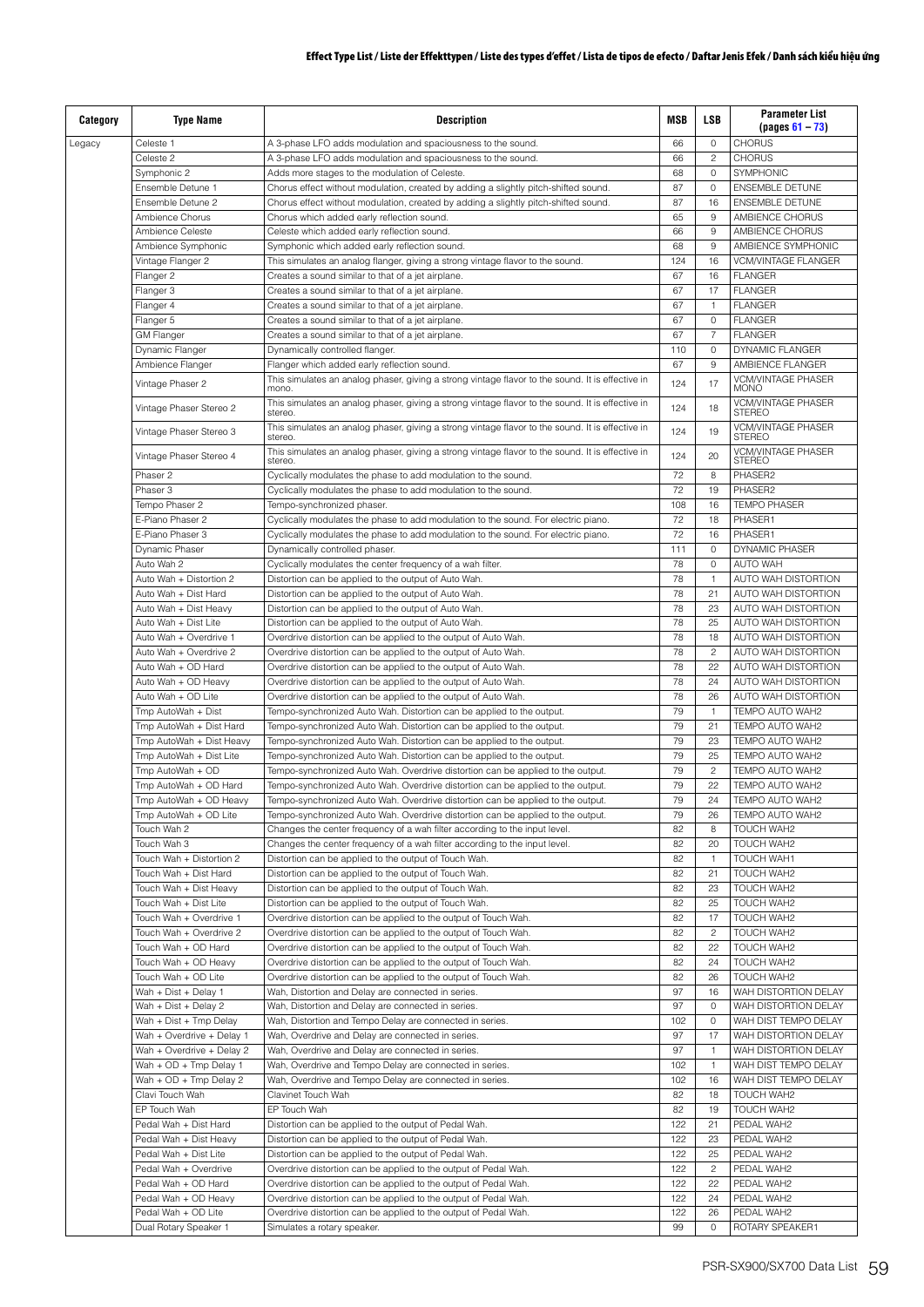| Category       | <b>Type Name</b>          | <b>Description</b>                                                                                   | <b>MSB</b>  | <b>LSB</b>     | <b>Parameter List</b><br>$(pa$ us 61 – 73) |
|----------------|---------------------------|------------------------------------------------------------------------------------------------------|-------------|----------------|--------------------------------------------|
| Legacy         | Dual Rotary Speaker 2     | Simulates a rotary speaker.                                                                          | 99          | $\mathbf{1}$   | ROTARY SPEAKER1                            |
|                | Rotary Speaker 2          | Simulates a rotary speaker.                                                                          | 71          | 17             | <b>AUTO PAN1</b>                           |
|                | Rotary Speaker 3          | Simulates a rotary speaker.                                                                          | 71          | 18             | <b>AUTO PAN1</b>                           |
|                | Rotary Speaker 4          | Simulates a rotary speaker.                                                                          | 70          | 17             | <b>TREMOLO</b>                             |
|                | Rotary Speaker 5          | Simulates a rotary speaker.                                                                          | 66          | 18             | <b>CHORUS</b>                              |
|                | Rotary Speaker 6          | Simulates a rotary speaker.                                                                          | 69          | $\Omega$       | ROTARY SPEAKER2                            |
|                | Rotary Speaker 7          | Simulates a rotary speaker.                                                                          | 71          | 22             | <b>AUTO PAN1</b>                           |
|                | 2way Rotary Speaker       | Simulates a rotary speaker.                                                                          | 86          | $\Omega$       | 2WAY ROTARY SPEAKER                        |
|                | Dist + Rotary SP          | Distortion and rotary speaker connected in series.                                                   | 69          | $\mathbf{1}$   | <b>DIST ROTARY SPEAKER</b>                 |
|                | Dist + 2way Rotary SP     | Distortion and 2-way rotary speaker connected in series.                                             | 86          | $\mathbf{1}$   | DIST 2WAY ROTARY SP                        |
|                | OD + Rotary SP            | Overdrive and rotary speaker connected in series.                                                    | 69          | $\overline{c}$ | <b>DIST ROTARY SPEAKER</b>                 |
|                | OD + 2way Rotary SP       | Overdrive and 2-way rotary speaker connected in series.                                              | 86          | $\overline{c}$ | DIST 2WAY ROTARY SP                        |
|                | Amp Sim + Rotary SP       | Amp simulator and rotary speaker connected in series.                                                | 69          | 3              | AMP ROTARY SPEAKER                         |
|                | Amp Sim + 2way Rotary SP  | Amp simulator and 2-way rotary speaker connected in series.                                          | 86          | 3              | AMP 2WAY ROTARY SP                         |
|                | Tremolo 2                 | Rich Tremolo effect with both volume and pitch modulation.                                           | 71          | 19             | <b>AUTO PAN1</b>                           |
|                | Tremolo 3                 | Rich Tremolo effect with both volume and pitch modulation.                                           | 70          | $\Omega$       | <b>TREMOLO</b>                             |
|                | Guitar Tremolo 1          | Rich Tremolo effect with both volume and pitch modulation.                                           | 71          | 20             | <b>AUTO PAN1</b>                           |
|                | Guitar Tremolo 2          | Rich Tremolo effect with both volume and pitch modulation.                                           | 70          | 19             | TREMOLO                                    |
|                | Vibraphone Rotor          | Vibraphone effect.                                                                                   | 119         | $\Omega$       | <b>VIBF VIBRATF</b>                        |
|                | Auto Pan 2                | Several panning effects that automatically shift the sound position (left, right, front, back).      | 71          | $\Omega$       | <b>AUTO PAN1</b>                           |
|                | Auto Pan 3                | Several panning effects that automatically shift the sound position (left, right, front, back).      | 71          | $\mathbf{1}$   | <b>AUTO PAN2</b>                           |
|                | F-Piano Auto Pan          | Several panning effects that automatically shift the sound position (left, right, front, back).      | 71          | 21             | <b>AUTO PAN1</b>                           |
|                | Tempo Auto Pan 2          | Tempo-synchronized auto pan.                                                                         | 121         | $\mathbf{1}$   | TEMPO AUTO PAN2                            |
|                | Pitch Change 1            | Changes the pitch of the input signal.                                                               | 80          | 16             | PITCH CHANGE1                              |
|                | Pitch Change 2            | Changes the pitch of the input signal.                                                               | 80          | $\Omega$       | PITCH CHANGE1                              |
|                | Pitch Change 3            | Changes the pitch of the input signal.                                                               | 80          | $\mathbf{1}$   | PITCH CHANGE2                              |
|                | Voice Cancel              | Attenuates the vocal part of a CD or other source.                                                   | 85          | $\Omega$       | <b>VOICE CANCELAR</b>                      |
|                | Ambience                  | Blurs the stereo positioning of the sound to add spatial width.                                      | 88          | $\Omega$       | <b>AMBIENCE</b>                            |
|                | <b>Talking Modulation</b> | Adds a vowel sound to the input signal.                                                              | 93          | $\Omega$       | TALKING MODULATION                         |
|                | l o-Fi                    | Degrades the audio quality of the input signal.                                                      | 94          | $\circ$        | LO FI                                      |
|                | <b>Dynamic Filter</b>     | Dynamically controlled filter.                                                                       | 109         | 0              | <b>DYNAMIC FILTER</b>                      |
|                | Dynamic Ring Modulator    | Dynamically controlled Ring Modulator.                                                               | 112         | $\circ$        | DYNAMIC RING MOD                           |
|                | Ring Modulator            | An effect that modifies the pitch by applying amplitude modulation to the frequency of the<br>input. | 113         | $\Omega$       | <b>RING MODULATOR</b>                      |
|                | No Effect                 | No effect.                                                                                           | $\mathbf 0$ | 0              | NO EFFECT                                  |
| $\overline{a}$ | Through                   | Bypass without applying an effect.                                                                   | 64          | $\Omega$       | THRU                                       |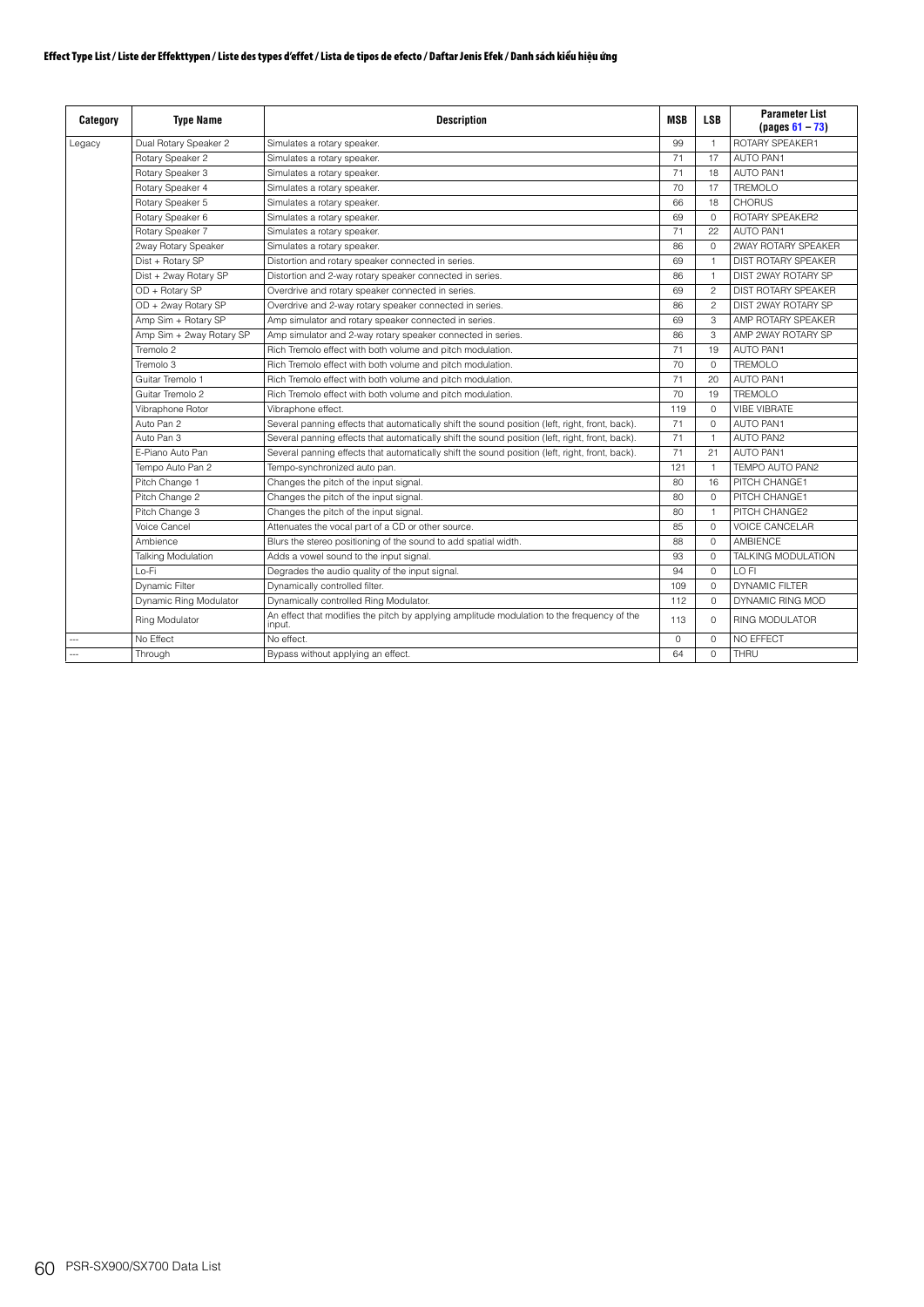- <span id="page-60-0"></span>• Parameters marked with a ● in the "Control" column can be controlled from an AC1<br>(assignable controller 1) etc. However, these only affect insertion type effects.<br>• Parameter 10 Dry/Wet only affects insertion type effect
- (\*1) Reverb Block
- (\*2) Chorus Block, Variation Block and Insertion Block (1-8 (PSR-SX900), 1-5 (PSR-SX700))

**REVERB**

# **REAL REVERB**

|                | REAL REVERD<br><b>Block: Reverb</b> |                       |          |     |         |         |
|----------------|-------------------------------------|-----------------------|----------|-----|---------|---------|
| No.            | Parameter                           | Display               | Min      | Max | Table   | Control |
|                | Reverb Time                         | $0.3s - 30.0s$        | $\Omega$ | 69  | Table#1 |         |
| $\overline{c}$ |                                     |                       |          |     |         |         |
| 3              | Initial Delay Time                  | $0.1ms - 200.0ms$     | $\Omega$ | 127 | Table#2 |         |
| $\overline{4}$ | <b>High Damp Frequency</b>          | 1.0kHz - 18kHz, Thru  | 34       | 60  | Table#3 |         |
| 5              |                                     |                       |          |     |         |         |
| 6              | <b>High Ratio</b>                   | $0.0 - 1.0$           | $\Omega$ | 10  |         |         |
| 7              |                                     |                       |          |     |         |         |
| 8              |                                     |                       |          |     |         |         |
| 9              |                                     |                       |          |     |         |         |
| 10             |                                     |                       |          |     |         |         |
| 11             |                                     |                       |          |     |         |         |
| 12             |                                     |                       |          |     |         |         |
| 13             | EQ Low Frequency                    | $22Hz - 1.0kHz$       | 1        | 34  | Table#3 |         |
| 14             | EQ Low Gain                         | $-12dB - OdB - +12dB$ | 52       | 76  |         |         |
| 15             | <b>EQ High Frequency</b>            | $500$ Hz $-18$ kHz    | 28       | 59  | Table#3 |         |
| 16             | EQ High Gain                        | $-12dB - OdB - +12dB$ | 52       | 76  |         |         |

### **REVERB1**

### **Block: Reverb, Chorus, Variation, Insertion (1-8 (PSR-SX900), 1-5 (PSR-SX700))**

| No.            | Parameter                   | Display                     | Min      | Max | Table   | Control |  |
|----------------|-----------------------------|-----------------------------|----------|-----|---------|---------|--|
| 1              | Reverb Time                 | $0.3s - 30.0s$              | $\Omega$ | 69  | Table#1 |         |  |
| $\overline{c}$ | <b>Diffusion</b>            | $0 - 10$                    | 0        | 10  |         |         |  |
| 3              | Initial Delay Time          | $0.1ms - 200.0ms$ (*1)      | 0        | 127 | Table#2 |         |  |
|                |                             | $0.1ms - 99.3ms$ (*2)       | 0        | 63  |         |         |  |
| 4              | <b>HPF Cutoff Frequency</b> | Thru, $22Hz - 8.0kHz$       | $\Omega$ | 52  | Table#3 |         |  |
| 5              | <b>LPF Cutoff Frequency</b> | 1.0kHz - 18kHz, Thru        | 34       | 60  | Table#3 |         |  |
| 6              |                             |                             |          |     |         |         |  |
| $\overline{7}$ |                             |                             |          |     |         |         |  |
| 8              |                             |                             |          |     |         |         |  |
| 9              |                             |                             |          |     |         |         |  |
| 10             | Dry/Wet                     | $D63 > W - D = W - D < W63$ | 1        | 127 |         |         |  |
| 11             | Reverb Delay Time           | $0.1ms - 200.0ms$ (*1)      | $\Omega$ | 127 | Table#2 |         |  |
|                |                             | $0.1ms - 99.3ms$ (*2)       | $\Omega$ | 63  |         |         |  |
| 12             | Density                     | $0 - 4$                     | $\Omega$ | 4   |         |         |  |
| 13             | <b>ER/Reverb Balance</b>    | $E63 > R - E = R - E < R63$ | 1        | 127 |         |         |  |
| 14             | High Damp                   | $0.1 - 1.0$                 | 1        | 10  |         |         |  |
| 15             | Feedback Level              | $-63 - 0 - +63$             | 1        | 127 |         |         |  |
| 16             |                             |                             |          |     |         |         |  |

# **REVERB2 Block: Reverb**

|                | DIULA. NEVEID               |                       |             |     |         |         |
|----------------|-----------------------------|-----------------------|-------------|-----|---------|---------|
| No.            | Parameter                   | <b>Display</b>        | Min         | Max | Table   | Control |
| 1              | Reverb Time                 | $0.3s - 30.0s$        | $\Omega$    | 69  | Table#1 |         |
| $\overline{c}$ | <b>Diffusion</b>            | $0 - 10$              | $\Omega$    | 10  |         |         |
| 3              | Initial Delay Time          | $0.1ms - 200.0ms$     | $\mathbf 0$ | 127 | Table#2 |         |
| $\overline{4}$ | <b>HPF Cutoff Frequency</b> | Thru, $22Hz - 8.0kHz$ | $\Omega$    | 52  | Table#3 |         |
| 5              | <b>LPF Cutoff Frequency</b> | 1.0kHz - 18kHz, Thru  | 34          | 60  | Table#3 |         |
| 6              |                             |                       |             |     |         |         |
| $\overline{7}$ |                             |                       |             |     |         |         |
| 8              |                             |                       |             |     |         |         |
| 9              |                             |                       |             |     |         |         |
| 10             |                             |                       |             |     |         |         |
| 11             |                             |                       |             |     |         |         |
| 12             |                             |                       |             |     |         |         |
| 13             |                             |                       |             |     |         |         |
| 14             | High Damp                   | $0.1 - 1.0$           | 1           | 10  |         |         |
| 15             |                             |                       |             |     |         |         |
| 16             |                             |                       |             |     |         |         |

### **REVERB3 Block: Reverb, Variation, Insertion (1-8 (PSR-SX900), 1-5 (PSR-SX700))**

| No.            | Parameter                   | Display                     | Min      | Max            | Table   | Control |
|----------------|-----------------------------|-----------------------------|----------|----------------|---------|---------|
| $\mathbf{1}$   | Reverb Time                 | $0.3s - 30.0s$              | $\cap$   | 69             | Table#1 |         |
| 2              | <b>Diffusion</b>            | $0 - 10$                    | $\Omega$ | 10             |         |         |
| 3              | Initial Delay Time          | $0.1ms - 200.0ms$ (*1)      | $\Omega$ | 127            | Table#2 |         |
|                |                             | $0.1ms - 99.3ms$ (*2)       | $\Omega$ | 63             |         |         |
| 4              | <b>HPF Cutoff Frequency</b> | Thru, $22Hz - 8.0kHz$       | $\Omega$ | 52             | Table#3 |         |
| 5              | <b>LPF Cutoff Frequency</b> | 1.0kHz - 18kHz. Thru        | 34       | 60             | Table#3 |         |
| 6              | Width                       | $0.5m - 30.2m$ (*1)         | $\Omega$ | 104            | Table#4 |         |
|                |                             | $0.5m - 10.2m$ (*2)         | $\Omega$ | 37             |         |         |
| $\overline{7}$ | Height                      | $0.5m - 30.2m$ (*1)         | $\Omega$ | 104            | Table#4 |         |
|                |                             | $0.5m - 20.2m$ (*2)         | $\Omega$ | 73             |         |         |
| 8              | Depth                       | $0.5m - 30.2m$              | $\cap$   | 104            | Table#4 |         |
| 9              | Wall Vary                   | $0 - 30$                    | $\cap$   | 30             |         |         |
| 10             | Dry/Wet                     | $D63>W - D=W - D< W63$      |          | 127            |         |         |
| 11             | Reverb Delay Time           | $0.1ms - 200.0ms$ (*1)      | $\Omega$ | 127            | Table#2 |         |
|                |                             | $0.1ms - 99.3ms$ (*2)       | $\Omega$ | 63             |         |         |
| 12             | Density                     | $0 - 4$                     | $\Omega$ | $\overline{4}$ |         |         |
| 13             | <b>ER/Reverb Balance</b>    | $E63 > R - E = R - E < R63$ |          | 127            |         |         |
| 14             | High Damp                   | $0.1 - 1.0$                 | 1        | 10             |         |         |
| 15             | Feedback Level              | $-63 - 0 - +63$             |          | 127            |         |         |
| 16             |                             |                             |          |                |         |         |

### **DELAY**

### **DELAY LCR**

## **Block: Variation, Insertion (1-8 (PSR-SX900), 1-5 (PSR-SX700))**

| No.            | Parameter           | Display                     | Min      | Max   | Table   | Control |
|----------------|---------------------|-----------------------------|----------|-------|---------|---------|
| 1.             | Lch Delay Time      | $0.1ms - 1.6383s$           |          | 16383 |         |         |
| 2              | Rch Delay Time      | $0.1ms - 1.6383s$           |          | 16383 |         |         |
| 3              | Cch Delay Time      | $0.1ms - 1.6383s$           |          | 16383 |         |         |
| 4              | Feedback Delay Time | $0.1ms - 1.6383s$           |          | 16383 |         |         |
| 5              | Feedback Level      | $-63 - 0 - +63$             |          | 127   |         |         |
| 6              | Cch Level           | $0 - 127$                   | $\Omega$ | 127   |         |         |
| $\overline{7}$ | Feedback High Damp  | $0.1 - 1.0$                 |          | 10    |         |         |
| 8              |                     |                             |          |       |         |         |
| 9              |                     |                             |          |       |         |         |
| 10             | Dry/Wet             | $D63 > W - D = W - D < W63$ | 1        | 127   |         |         |
| 11             |                     |                             |          |       |         |         |
| 12             |                     |                             |          |       |         |         |
| 13             | EQ Low Frequency    | $32Hz - 2.0kHz$             | 4        | 40    | Table#3 |         |
| 14             | EQ Low Gain         | $-12dB - OdB - +12dB$       | 52       | 76    |         |         |
| 15             | EQ High Frequency   | $500Hz - 16kHz$             | 28       | 58    | Table#3 |         |
| 16             | EQ High Gain        | $-12dB - OdB - +12dB$       | 52       | 76    |         |         |

# **DELAY LR**

# **Block: Variation, Insertion (1-8 (PSR-SX900), 1-5 (PSR-SX700))**

| No.             | Parameter                | Display                     | Min | Max   | Table   | Control |
|-----------------|--------------------------|-----------------------------|-----|-------|---------|---------|
| 1               | Lch Delay Time           | $0.1ms - 1.6383s$           |     | 16383 |         |         |
| $\mathfrak{p}$  | Rch Delay Time           | $0.1ms - 1.6383s$           |     | 16383 |         |         |
| 3               | Feedback Delay 1 Time    | $0.1ms - 1.6383s$           |     | 16383 |         |         |
| 4               | Feedback Delay 2 Time    | $0.1ms - 1.6383s$           |     | 16383 |         |         |
| 5               | Feedback Level           | $-63 - 0 - +63$             |     | 127   |         |         |
| 6               | Feedback High Damp       | $0.1 - 1.0$                 |     | 10    |         |         |
| 7               |                          |                             |     |       |         |         |
| 8               |                          |                             |     |       |         |         |
| 9               |                          |                             |     |       |         |         |
| 10              | Dry/Wet                  | $D63 > W - D = W - D < W63$ | 1   | 127   |         |         |
| 11              |                          |                             |     |       |         |         |
| 12 <sup>2</sup> |                          |                             |     |       |         |         |
| 13              | EQ Low Frequency         | $32Hz - 2.0kHz$             | 4   | 40    | Table#3 |         |
| 14              | EQ Low Gain              | $-12dB - OdB - +12dB$       | 52  | 76    |         |         |
| 15              | <b>EQ High Frequency</b> | 500Hz - 16kHz               | 28  | 58    | Table#3 |         |
| 16              | EQ High Gain             | $-12dB - OdB - +12dB$       | 52  | 76    |         |         |

# **ECHO Block: Variation, Insertion (1-8 (PSR-SX900), 1-5 (PSR-SX700))**

| No.            | Parameter                | Display                     | Min      | Max   | Table   | Control |
|----------------|--------------------------|-----------------------------|----------|-------|---------|---------|
| $\mathbf{1}$   | Lch Delay 1 Time         | $0.1ms - 1.4860s$           |          | 14860 |         |         |
| 2              | Lch Feedback Level       | $-63 - 0 - +63$             |          | 127   |         |         |
| 3              | Rch Delay 1 Time         | $0.1ms - 1.4860s$           |          | 14860 |         |         |
| $\overline{4}$ | Rch Feedback Level       | $-63 - 0 - +63$             |          | 127   |         |         |
| 5              | Feedback High Damp       | $0.1 - 1.0$                 |          | 10    |         |         |
| 6              | Lch Delay 2 Time         | $0.1ms - 1.4860s$           |          | 14860 |         |         |
| $\overline{7}$ | Rch Delay 2 Time         | $0.1ms - 1.4860s$           |          | 14860 |         |         |
| 8              | Delay 2 Level            | $0 - 127$                   | $\Omega$ | 127   |         |         |
| 9              |                          |                             |          |       |         |         |
| 10             | Dry/Wet                  | $D63 > W - D = W - D < W63$ | 1        | 127   |         |         |
| 11             |                          |                             |          |       |         |         |
| 12             |                          |                             |          |       |         |         |
| 13             | EQ Low Frequency         | $32Hz - 2.0kHz$             | 4        | 40    | Table#3 |         |
| 14             | EQ Low Gain              | $-12dB - OdB - +12dB$       | 52       | 76    |         |         |
| 15             | <b>EQ High Frequency</b> | $500Hz - 16kHz$             | 28       | 58    | Table#3 |         |
| 16             | EQ High Gain             | $-12dB - OdB - +12dB$       | 52       | 76    |         |         |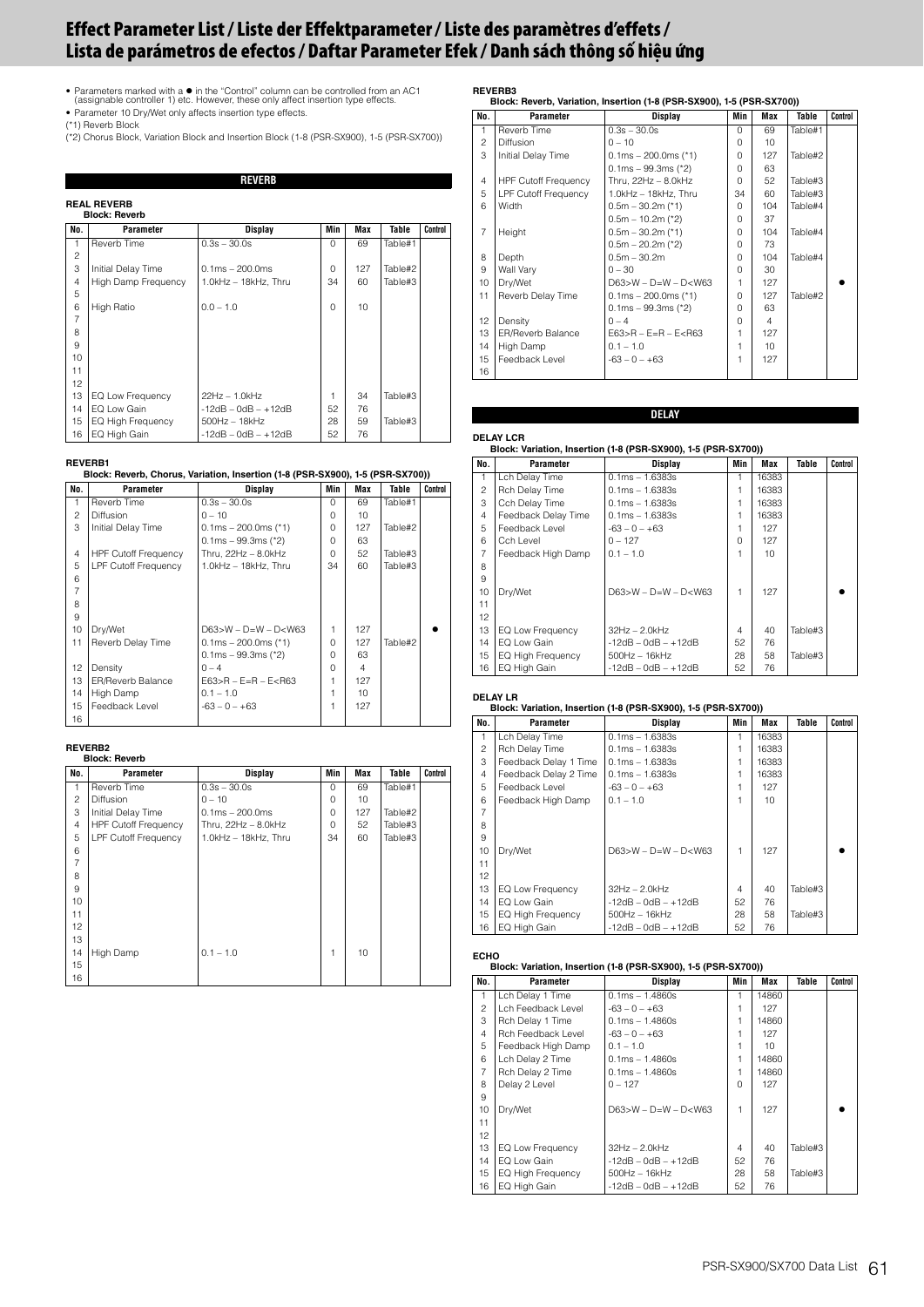**CROSS DELAY Block: Variation, Insertion (1-8 (PSR-SX900), 1-5 (PSR-SX700))**

| No.            | Parameter               | Display                     | Min      | Max            | Table   | Control |
|----------------|-------------------------|-----------------------------|----------|----------------|---------|---------|
| 1              | L->R Delay Time         | $0.1ms - 1.4860s$           |          | 14860          |         |         |
| $\overline{c}$ | R->L Delay Time         | $0.1ms - 1.4860s$           |          | 14860          |         |         |
| 3              | Feedback Level          | $-63 - 0 - +63$             |          | 127            |         |         |
| $\overline{4}$ | Input Select            | L. R. L&R                   | $\Omega$ | $\mathfrak{p}$ |         |         |
| 5              | Feedback High Damp      | $0.1 - 1.0$                 |          | 10             |         |         |
| 6              |                         |                             |          |                |         |         |
| $\overline{7}$ |                         |                             |          |                |         |         |
| 8              |                         |                             |          |                |         |         |
| 9              |                         |                             |          |                |         |         |
| 10             | Dry/Wet                 | $D63 > W - D = W - D < W63$ | 1        | 127            |         |         |
| 11             |                         |                             |          |                |         |         |
| 12             |                         |                             |          |                |         |         |
| 13             | <b>EQ Low Frequency</b> | $32Hz - 2.0kHz$             | 4        | 40             | Table#3 |         |
| 14             | EQ Low Gain             | $-12dB - OdB - +12dB$       | 52       | 76             |         |         |
| 15             | EQ High Frequency       | $500Hz - 16kHz$             | 28       | 58             | Table#3 |         |
| 16             | EQ High Gain            | $-12dB - OdB - +12dB$       | 52       | 76             |         |         |

## **TEMPO DELAY**

**Block: Chorus, Variation, Insertion (1-8 (PSR-SX900), 1-5 (PSR-SX700))**

| No.            | Parameter          | <b>Display</b>              | Min      | Max | Table   | Control |
|----------------|--------------------|-----------------------------|----------|-----|---------|---------|
| 1              | Delay Time         | $32nd/3 - 4thx6$            | $\Omega$ | 19  | Table#5 |         |
| $\mathfrak{p}$ | Feedback Level     | $-63 - 0 - +63$             |          | 127 |         |         |
| 3              | Feedback High Damp | $0.1 - 1.0$                 |          | 10  |         |         |
| 4              | L/R Diffusion      | $-63ms - 0ms - +63ms$       |          | 127 |         |         |
| 5              | Lag                | $-63ms - 0ms - +63ms$       |          | 127 |         |         |
| 6              |                    |                             |          |     |         |         |
| $\overline{7}$ |                    |                             |          |     |         |         |
| 8              |                    |                             |          |     |         |         |
| 9              |                    |                             |          |     |         |         |
| 10             | Dry/Wet            | $D63 > W - D = W - D < W63$ | 1        | 127 |         |         |
| 11             |                    |                             |          |     |         |         |
| 12             |                    |                             |          |     |         |         |
| 13             | EQ Low Frequency   | $32Hz - 2.0kHz$             | 4        | 40  | Table#3 |         |
| 14             | EQ Low Gain        | $-12dB - OdB - +12dB$       | 52       | 76  |         |         |
| 15             | EQ High Frequency  | $500$ Hz $-16$ kHz          | 28       | 58  | Table#3 |         |
| 16             | EQ High Gain       | $-12dB - OdB - +12dB$       | 52       | 76  |         |         |

**TEMPO CROSS DELAY Block: Chorus, Variation, Insertion (1-8 (PSR-SX900), 1-5 (PSR-SX700))**

| No.            | Parameter                | <b>Display</b>            | Min      | Max | Table   | Control |
|----------------|--------------------------|---------------------------|----------|-----|---------|---------|
| 1              | Delay Time L>R           | $32n d/3 - 4thx6$         | $\Omega$ | 19  | Table#5 |         |
| 2              | Delay Time R>L           | $32n d/3 - 4thx6$         | $\Omega$ | 19  | Table#5 |         |
| 3              | Feedback Level           | $-63 - 0 - +63$           |          | 127 |         |         |
| $\overline{4}$ | Input Select             | L, R, L&R                 | $\Omega$ | 2   |         |         |
| 5              | Feedback High Damp       | $0.1 - 1.0$               |          | 10  |         |         |
| 6              | Lag                      | $-63ms - 0ms - +63ms$     |          | 127 |         |         |
| $\overline{7}$ |                          |                           |          |     |         |         |
| 8              |                          |                           |          |     |         |         |
| 9              |                          |                           |          |     |         |         |
| 10             | Dry/Wet                  | $D63 > W - D=W - D < W63$ | 1        | 127 |         |         |
| 11             |                          |                           |          |     |         |         |
| 12             |                          |                           |          |     |         |         |
| 13             | EQ Low Frequency         | $32Hz - 2.0kHz$           | 4        | 40  | Table#3 |         |
| 14             | EQ Low Gain              | $-12dB - OdB - +12dB$     | 52       | 76  |         |         |
| 15             | <b>EQ High Frequency</b> | $500$ Hz $-16$ kHz        | 28       | 58  | Table#3 |         |
| 16             | EQ High Gain             | $-12dB - OdB - +12dB$     | 52       | 76  |         |         |

**ER/KARAOKE**

| No.            | Parameter                   | Display                | Min      | Max | Table   | Control |
|----------------|-----------------------------|------------------------|----------|-----|---------|---------|
| 1              | Delay Time                  | $0.1ms - 400.0ms$      | $\Omega$ | 127 | Table#6 |         |
| $\overline{c}$ | Feedback Level              | $-63 - 0 - +63$        |          | 127 |         |         |
| 3              | <b>HPF Cutoff Frequency</b> | Thru, $22Hz - 8.0kHz$  | $\Omega$ | 52  | Table#3 |         |
| $\overline{4}$ | <b>LPF Cutoff Frequency</b> | 1.0kHz - 18kHz, Thru   | 34       | 60  | Table#3 |         |
| 5              |                             |                        |          |     |         |         |
| 6              |                             |                        |          |     |         |         |
| 7              |                             |                        |          |     |         |         |
| 8              |                             |                        |          |     |         |         |
| 9              |                             |                        |          |     |         |         |
| 10             | Dry/Wet                     | $D63>W - D=W - D< W63$ | 1        | 127 |         |         |
| 11             | Density                     | $0 - 3$                | $\Omega$ | 3   |         |         |
| 12             |                             |                        |          |     |         |         |
| 13             |                             |                        |          |     |         |         |
| 14             |                             |                        |          |     |         |         |
| 15             |                             |                        |          |     |         |         |
| 16             |                             |                        |          |     |         |         |

**EARLY REFLECTION Block: Chorus, Variation, Insertion (1-8 (PSR-SX900), 1-5 (PSR-SX700))**

| No.            | <b>Parameter</b>            | Display                      | Min          | Max | Table   | Control |
|----------------|-----------------------------|------------------------------|--------------|-----|---------|---------|
| 1              | Type                        | S-H, L-H, Rdm, Rvs, Plt, Spr | $\Omega$     | 5   |         |         |
| 2              | Room Size                   | $0.1 - 20.0$                 | $\Omega$     | 127 | Table#7 |         |
| 3              | Diffusion                   | $0 - 10$                     | $\Omega$     | 10  |         |         |
| $\overline{4}$ | Initial Delay Time          | $0.1ms - 200.0ms$            | $\Omega$     | 127 | Table#2 |         |
| 5              | Feedback Level              | $-63 - 0 - +63$              |              | 127 |         |         |
| 6              | <b>HPF Cutoff Frequency</b> | Thru, $22Hz - 8.0kHz$        | $\Omega$     | 52  | Table#3 |         |
| $\overline{7}$ | <b>LPF Cutoff Frequency</b> | 1.0kHz - 18kHz, Thru         | 34           | 60  | Table#3 |         |
| 8              |                             |                              |              |     |         |         |
| 9              |                             |                              |              |     |         |         |
| 10             | Dry/Wet                     | $D63>W - D=W - D< W63$       | 1            | 127 |         |         |
| 11             | Liveness                    | $0 - 10$                     | $\Omega$     | 10  |         |         |
| 12             | Density                     | $0 - 3$                      | <sup>n</sup> | 3   |         |         |
| 13             | High Damp                   | $0.1 - 1.0$                  |              | 10  |         |         |
| 14             |                             |                              |              |     |         |         |
| 15             |                             |                              |              |     |         |         |
| 16             |                             |                              |              |     |         |         |

# **GATE REVERB Block: Variation, Insertion (1-8 (PSR-SX900), 1-5 (PSR-SX700))**

| No.            | Parameter                   | <b>Display</b>         | Min      | Max | Table   | Control |
|----------------|-----------------------------|------------------------|----------|-----|---------|---------|
| 1              | Type                        | TypeA, TypeB           | $\Omega$ |     |         |         |
| $\mathfrak{p}$ | Room Size                   | $0.1 - 20.0$           | $\Omega$ | 127 | Table#7 |         |
| 3              | Diffusion                   | $0 - 10$               | $\Omega$ | 10  |         |         |
| 4              | Initial Delay Time          | $0.1ms - 200.0ms$      | $\Omega$ | 127 | Table#2 |         |
| 5              | Feedback Level              | $-63 - 0 - +63$        |          | 127 |         |         |
| 6              | <b>HPF Cutoff Frequency</b> | Thru, $22Hz - 8.0kHz$  | $\cap$   | 52  | Table#3 |         |
| $\overline{7}$ | <b>LPF Cutoff Frequency</b> | 1.0kHz - 18kHz. Thru   | 34       | 60  | Table#3 |         |
| 8              |                             |                        |          |     |         |         |
| 9              |                             |                        |          |     |         |         |
| 10             | Dry/Wet                     | $D63>W - D=W - D< W63$ | 1        | 127 |         |         |
| 11             | Liveness                    | $0 - 10$               | $\Omega$ | 10  |         |         |
| 12             | Density                     | $0 - 3$                | O        | 3   |         |         |
| 13             | High Damp                   | $0.1 - 1.0$            | 1        | 10  |         |         |
| 14             |                             |                        |          |     |         |         |
| 15             |                             |                        |          |     |         |         |
| 16             |                             |                        |          |     |         |         |

**CHORUS Block: Chorus, Variation, Insertion (1-8 (PSR-SX900), 1-5 (PSR-SX700))**

**CHORUS**

| No.            | Parameter                | Display                | Min      | Max | Table   | Control |
|----------------|--------------------------|------------------------|----------|-----|---------|---------|
| 1              | <b>LFO Frequency</b>     | $0.00$ Hz $-$ 39.7Hz   | $\Omega$ | 127 | Table#8 |         |
| $\overline{c}$ | LFO Depth                | $0 - 127$              | $\Omega$ | 127 |         |         |
| 3              | Feedback Level           | $-63 - 0 - +63$        |          | 127 |         |         |
| 4              | Delay Offset             | $0.0ms - 50.0ms$       | $\Omega$ | 127 | Table#9 |         |
| 5              |                          |                        |          |     |         |         |
| 6              | EQ Low Frequency         | $32Hz - 2.0kHz$        | 4        | 40  | Table#3 |         |
| $\overline{7}$ | EQ Low Gain              | $-12dB - OdB - +12dB$  | 52       | 76  |         |         |
| 8              | <b>EQ High Frequency</b> | 500Hz - 16kHz          | 28       | 58  | Table#3 |         |
| 9              | EQ High Gain             | $-12dB - OdB - +12dB$  | 52       | 76  |         |         |
| 10             | Dry/Wet                  | $D63>W - D=W - D< W63$ |          | 127 |         |         |
| 11             | EQ Mid Frequency         | $100Hz - 10kHz$        | 14       | 54  | Table#3 |         |
| 12             | EQ Mid Gain              | $-12dB - OdB - +12dB$  | 52       | 76  |         |         |
| 13             | EQ Mid Width             | $0.1 - 12.0$           |          | 120 |         |         |
| 14             |                          |                        |          |     |         |         |
| 15             | Input Mode               | Mono, Stereo           | $\Omega$ |     |         |         |
| 16             |                          |                        |          |     |         |         |

## **SYMPHONIC**

### **Block: Chorus, Variation, Insertion (1-8 (PSR-SX900), 1-5 (PSR-SX700))**

| No.            | Parameter                | Display                | Min      | Max | Table   | Control |
|----------------|--------------------------|------------------------|----------|-----|---------|---------|
| $\mathbf{1}$   | <b>LFO Frequency</b>     | $0.00$ Hz $-$ 39.7Hz   | $\Omega$ | 127 | Table#8 |         |
| $\overline{c}$ | LFO Depth                | $0 - 127$              | $\Omega$ | 127 |         |         |
| 3              | Delay Offset             | $0.0ms - 50.0ms$       | $\cap$   | 127 | Table#9 |         |
| 4              |                          |                        |          |     |         |         |
| 5              |                          |                        |          |     |         |         |
| 6              | EQ Low Frequency         | $32Hz - 2.0kHz$        | 4        | 40  | Table#3 |         |
| 7              | EQ Low Gain              | $-12dB - OdB - +12dB$  | 52       | 76  |         |         |
| 8              | <b>EQ High Frequency</b> | $500Hz - 16kHz$        | 28       | 58  | Table#3 |         |
| 9              | EQ High Gain             | $-12dB - OdB - +12dB$  | 52       | 76  |         |         |
| 10             | Dry/Wet                  | $D63>W - D=W - D< W63$ |          | 127 |         |         |
| 11             | EQ Mid Frequency         | $100Hz - 10kHz$        | 14       | 54  | Table#3 |         |
| 12             | EQ Mid Gain              | $-12dB - OdB - +12dB$  | 52       | 76  |         |         |
| 13             | EQ Mid Width             | $0.1 - 12.0$           |          | 120 |         |         |
| 14             |                          |                        |          |     |         |         |
| 15             |                          |                        |          |     |         |         |
| 16             |                          |                        |          |     |         |         |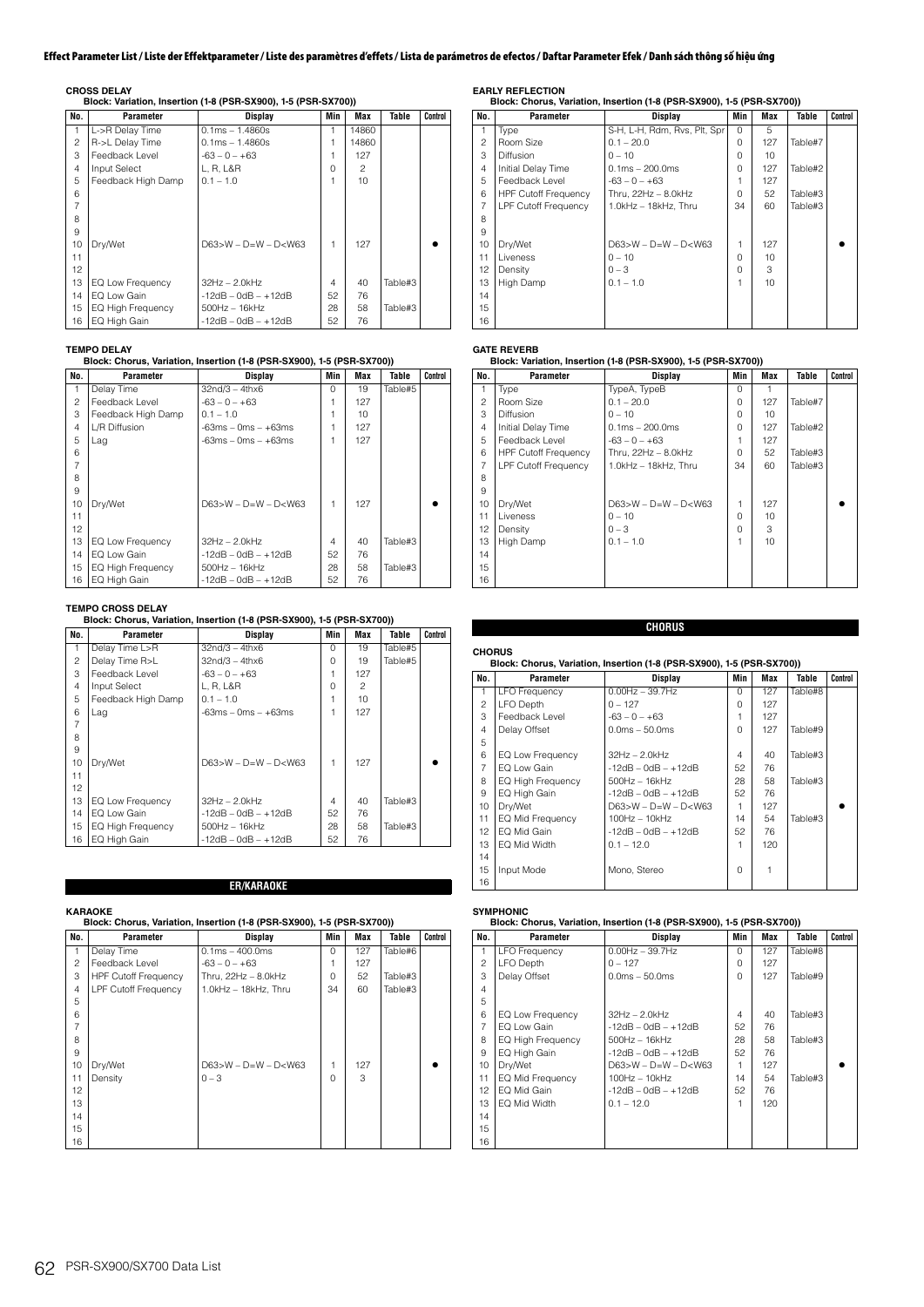**ENSEMBLE DETUNE Block: Chorus, Variation, Insertion (1-8 (PSR-SX900), 1-5 (PSR-SX700))**

| No.            | Parameter                | Display                          | Min | Max | Table   | Control |
|----------------|--------------------------|----------------------------------|-----|-----|---------|---------|
| 1              | Detune                   | $-50$ cent $-0$ cent $ +50$ cent | 14  | 114 |         |         |
| $\overline{c}$ | Lch Initial Delay Time   | $0.0ms - 50.0ms$                 | 0   | 127 | Table#9 |         |
| 3              | Rch Initial Delay Time   | $0.0ms - 50.0ms$                 | 0   | 127 | Table#9 |         |
| 4              |                          |                                  |     |     |         |         |
| 5              |                          |                                  |     |     |         |         |
| 6              |                          |                                  |     |     |         |         |
| $\overline{7}$ |                          |                                  |     |     |         |         |
| 8              |                          |                                  |     |     |         |         |
| 9              |                          |                                  |     |     |         |         |
| 10             | Dry/Wet                  | $D63>W - D=W - D< W63$           | 1   | 127 |         |         |
| 11             | EQ Low Frequency         | $32Hz - 2.0kHz$                  | 4   | 40  | Table#3 |         |
| 12             | EQ Low Gain              | $-12dB - OdB - +12dB$            | 52  | 76  |         |         |
| 13             | <b>EQ High Frequency</b> | $500Hz - 16kHz$                  | 28  | 58  | Table#3 |         |
| 14             | EQ High Gain             | $-12dB - OdB - +12dB$            | 52  | 76  |         |         |
| 15             |                          |                                  |     |     |         |         |
| 16             |                          |                                  |     |     |         |         |

## **AMBIENCE CHORUS**

## **Block: Variation, Insertion (1-8 (PSR-SX900), 1-5 (PSR-SX700))**

| No.            | Parameter            | Display                | Min      | Max | Table   | Control |
|----------------|----------------------|------------------------|----------|-----|---------|---------|
| 1              | <b>LFO Frequency</b> | $0.00$ Hz $-$ 39.7Hz   | $\Omega$ | 127 | Table#8 |         |
| $\overline{c}$ | LFO PMod Depth       | $0 - 127$              | 0        | 127 |         |         |
| 3              | Feedback Level       | $-63 - 0 - +63$        | 1        | 127 |         |         |
| 4              | Delay Offset         | $0.0ms - 50.0ms$       | $\Omega$ | 127 | Table#9 |         |
| 5              | LFO AMod Depth       | $0 - 127$              | $\Omega$ | 127 |         |         |
| 6              |                      |                        |          |     |         |         |
| 7              |                      |                        |          |     |         |         |
| 8              |                      |                        |          |     |         |         |
| 9              |                      |                        |          |     |         |         |
| 10             | Dry/Wet              | $D63>W - D=W - D< W63$ | 1        | 127 |         |         |
| 11             |                      |                        |          |     |         |         |
| 12             |                      |                        |          |     |         |         |
| 13             |                      |                        |          |     |         |         |
| 14             | Ambience             | $0 - 127$              | $\Omega$ | 127 |         |         |
| 15             |                      |                        |          |     |         |         |
| 16             | Connect Mode         | Amb->Cho, Cho->Amb     | $\Omega$ |     |         |         |

# **AMBIENCE SYMPHONIC Block: Variation, Insertion (1-8 (PSR-SX900), 1-5 (PSR-SX700))**

| No.            | Parameter            | <b>Display</b>            | Min      | Max | Table   | Control |
|----------------|----------------------|---------------------------|----------|-----|---------|---------|
| 1              | <b>LFO Frequency</b> | $0.00$ Hz $-$ 39.7Hz      | $\Omega$ | 127 | Table#8 |         |
| $\overline{c}$ | LFO Depth            | $0 - 127$                 | 0        | 127 |         |         |
| 3              | Delay Offset         | $0.0ms - 50.0ms$          | $\Omega$ | 127 | Table#9 |         |
| $\overline{4}$ |                      |                           |          |     |         |         |
| 5              |                      |                           |          |     |         |         |
| 6              |                      |                           |          |     |         |         |
| 7              |                      |                           |          |     |         |         |
| 8              |                      |                           |          |     |         |         |
| 9              |                      |                           |          |     |         |         |
| 10             | Dry/Wet              | $D63 > W - D=W - D < W63$ | 1        | 127 |         |         |
| 11             |                      |                           |          |     |         |         |
| 12             |                      |                           |          |     |         |         |
| 13             |                      |                           |          |     |         |         |
| 14             | Ambience             | $0 - 127$                 | $\Omega$ | 127 |         |         |
| 15             |                      |                           |          |     |         |         |
| 16             | Connect Mode         | Amb->Sym, Sym->Amb        | $\Omega$ | 1   |         |         |

**FLANGER**

# **VCM/VINTAGE FLANGER**

| Block: Variation, Insertion (1-8 (PSR-SX900), 1-5 (PSR-SX700)) |           |                         |          |                |          |         |  |  |
|----------------------------------------------------------------|-----------|-------------------------|----------|----------------|----------|---------|--|--|
| No.                                                            | Parameter | <b>Display</b>          | Min      | Max            | Table    | Control |  |  |
| $\mathbf{1}$                                                   | Speed     | $0.040$ Hz $- 10.00$ Hz | $\Omega$ | 235            | Table#10 |         |  |  |
| 2                                                              | Manual    | $0 - 127$               | $\Omega$ | 127            |          |         |  |  |
| 3                                                              | Depth     | $0 - 127$               | $\Omega$ | 127            |          |         |  |  |
| $\overline{4}$                                                 | Feedback  | $0 - 127$               | $\Omega$ | 127            |          |         |  |  |
| 5                                                              | Type      | $1 - 3$                 | $\Omega$ | $\overline{c}$ |          |         |  |  |
| 6                                                              | Spread    | $0 - 127$               | $\Omega$ | 127            |          |         |  |  |
| $\overline{7}$                                                 | Mix       | $0 - 127$               | $\Omega$ | 127            |          |         |  |  |
| 8                                                              |           |                         |          |                |          |         |  |  |
| 9                                                              |           |                         |          |                |          |         |  |  |
| 10                                                             |           |                         |          |                |          |         |  |  |
| 11                                                             |           |                         |          |                |          |         |  |  |
| 12                                                             |           |                         |          |                |          |         |  |  |
| 13                                                             |           |                         |          |                |          |         |  |  |
| 14                                                             |           |                         |          |                |          |         |  |  |
| 15                                                             |           |                         |          |                |          |         |  |  |
| 16                                                             |           |                         |          |                |          |         |  |  |

**FLANGER Block: Chorus, Variation, Insertion (1-8 (PSR-SX900), 1-5 (PSR-SX700))**

| No.            | Parameter                   | Display                                              | Min            | Max | Table   | Control |
|----------------|-----------------------------|------------------------------------------------------|----------------|-----|---------|---------|
| 1              | <b>LFO Frequency</b>        | $0.00Hz - 39.7Hz$                                    | $\Omega$       | 127 | Table#8 |         |
| 2              | LFO Depth                   | $0 - 127$                                            | $\Omega$       | 127 |         |         |
| 3              | Feedback Level              | $-63 - 0 - +63$                                      |                | 127 |         |         |
| 4              | Delay Offset                | $0.0ms - 50.0ms$                                     | $\Omega$       | 127 | Table#9 |         |
| 5              |                             |                                                      |                |     |         |         |
| 6              | EQ Low Frequency            | $32Hz - 2.0kHz$                                      | $\overline{4}$ | 40  | Table#3 |         |
| $\overline{7}$ | EQ Low Gain                 | $-12dB - OdB - +12dB$                                | 52             | 76  |         |         |
| 8              | <b>EQ High Frequency</b>    | $500Hz - 16kHz$                                      | 28             | 58  | Table#3 |         |
| 9              | EQ High Gain                | $-12dB - OdB - +12dB$                                | 52             | 76  |         |         |
| 10             | Dry/Wet                     | $D63>W - D=W - D< W63$                               |                | 127 |         |         |
| 11             | EQ Mid Frequency            | $100Hz - 10kHz$                                      | 14             | 54  | Table#3 |         |
| 12             | EQ Mid Gain                 | $-12dB - OdB - +12dB$                                | 52             | 76  |         |         |
| 13             | EQ Mid Width                | $0.1 - 12.0$                                         |                | 120 |         |         |
| 14             | <b>LFO Phase Difference</b> | $-180$ deg – 0deg – $+180$ deg<br>(resolution=3deg.) | $\overline{4}$ | 124 |         |         |
| 15             |                             |                                                      |                |     |         |         |
| 16             |                             |                                                      |                |     |         |         |

# **V FLANGER Block: Variation, Insertion (1-8 (PSR-SX900), 1-5 (PSR-SX700))**

| No.            | Parameter                | Display                        | Min                      | Max            | Table    | Control |
|----------------|--------------------------|--------------------------------|--------------------------|----------------|----------|---------|
| 1              | <b>LFO Frequency</b>     | $0.00$ Hz $-$ 39.7Hz           | $\Omega$                 | 127            | Table#8  |         |
| $\overline{c}$ | LFO Depth                | $0 - 127$                      | $\Omega$                 | 127            |          |         |
| 3              | <b>LFO</b> Wave          | Triangle, Sine, Random         | $\Omega$                 | $\mathfrak{p}$ |          |         |
| 4              | Delay Offset             | $0.09ms - 36.21ms$             | $\Omega$                 | 139            | Table#11 |         |
| 5              | Feedback Level           | $-100\% - 0\% - +100\%$        | $\Omega$                 | 200            |          |         |
| 6              | EQ Low Frequency         | $32Hz - 2.0kHz$                | $\overline{\mathcal{L}}$ | 40             | Table#3  |         |
| 7              | EQ Low Gain              | $-12dB - OdB - +12dB$          | 52                       | 76             |          |         |
| 8              | <b>EQ High Frequency</b> | $500Hz - 16kHz$                | 28                       | 58             | Table#3  |         |
| 9              | EQ High Gain             | $-12dB - OdB - +12dB$          | 52                       | 76             |          |         |
| 10             | Dry/Wet                  | $D63>W - D=W - D< W63$         |                          | 127            |          |         |
| 11             | <b>EQ Mid Frequency</b>  | $100Hz - 10kHz$                | 14                       | 54             | Table#3  |         |
| 12             | EQ Mid Gain              | $-12dB - OdB - +12dB$          | 52                       | 76             |          |         |
| 13             | EQ Mid Width             | $0.1 - 12.0$                   |                          | 120            |          |         |
| 14             | <b>Modulation Phase</b>  | $-180$ deg – 0deg – $+180$ deg | $\Omega$                 | 16             | Table#12 |         |
| 15             | Feedback High Damp       | $0.1 - 1.0$                    |                          | 10             |          |         |
| 16             | Analog Feel              | $0 - 10$                       | U                        | 10             |          |         |

# **TEMPO FLANGER Block: Chorus, Variation, Insertion (1-8 (PSR-SX900), 1-5 (PSR-SX700))**

| No.            | Parameter                | <b>Display</b>                                       | Min      | Max | Table   | Control |
|----------------|--------------------------|------------------------------------------------------|----------|-----|---------|---------|
| 1              | <b>LFO Frequency</b>     | $16th - 4th \times 16$                               | 5        | 29  | Table#5 |         |
| $\mathfrak{p}$ | LFO Depth                | $0 - 127$                                            | $\Omega$ | 127 |         |         |
| 3              | Feedback Level           | $-63 - 0 - +63$                                      |          | 127 |         |         |
| 4              | Delay Offset             | $0.0ms - 50.0ms$                                     | $\cap$   | 127 | Table#9 |         |
| 5              |                          |                                                      |          |     |         |         |
| 6              | EQ Low Frequency         | $32Hz - 2.0kHz$                                      | 4        | 40  | Table#3 |         |
| $\overline{7}$ | EQ Low Gain              | $-12dB - OdB - +12dB$                                | 52       | 76  |         |         |
| 8              | <b>EQ High Frequency</b> | $500Hz - 16kHz$                                      | 28       | 58  | Table#3 |         |
| 9              | EQ High Gain             | $-12dB - OdB - +12dB$                                | 52       | 76  |         |         |
| 10             | Dry/Wet                  | $D63 > W - D = W - D < W63$                          |          | 127 |         |         |
| 11             | EQ Mid Frequency         | $100Hz - 10kHz$                                      | 14       | 54  | Table#3 |         |
| 12             | EQ Mid Gain              | $-12dB - OdB - +12dB$                                | 52       | 76  |         |         |
| 13             | EQ Mid Width             | $0.1 - 12.0$                                         |          | 120 |         |         |
| 14             | I FO Phase Difference    | $-180$ deg – 0deg – $+180$ deg<br>(resolution=3deg.) | 4        | 124 |         |         |
| 15             |                          |                                                      |          |     |         |         |
| 16             |                          |                                                      |          |     |         |         |

# **DYNAMIC FLANGER Block: Variation, Insertion (1-8 (PSR-SX900), 1-5 (PSR-SX700))**

| No.            | Parameter                | <b>Display</b>            | Min            | Max | Table    | Control |
|----------------|--------------------------|---------------------------|----------------|-----|----------|---------|
| 1              | Sensitivity              | $0 - 127$                 | $\Omega$       | 127 |          |         |
| $\mathfrak{p}$ | Delay Time Offset        | $0 - 127$                 | $\Omega$       | 127 |          |         |
| 3              | Feedback Level           | $-63 - 0 - +63$           |                | 127 |          |         |
| 4              | Attack Time              | $0.3ms - 227ms$           | $\Omega$       | 127 | Table#13 |         |
| 5              | Release Time             | $2.6ms - 2171.4ms$        | $\Omega$       | 127 | Table#14 |         |
| 6              | Release Curve            | $0 - 127$                 | $\Omega$       | 127 |          |         |
| $\overline{7}$ | <b>Direction</b>         | Up, Down                  | $\Omega$       |     |          |         |
| 8              | Dyna Threshold Level     | $0 - 127$                 | $\Omega$       | 127 |          |         |
| 9              | Dyna Level Offset        | $0 - 127$                 | $\Omega$       | 127 |          |         |
| 10             | Dry/Wet                  | $D63 > W - D=W - D < W63$ | 1              | 127 |          |         |
| 11             |                          |                           |                |     |          |         |
| 12             |                          |                           |                |     |          |         |
| 13             | EQ Low Frequency         | $32Hz - 2.0kHz$           | $\overline{4}$ | 40  | Table#3  |         |
| 14             | EQ Low Gain              | $-12dB - OdB - +12dB$     | 52             | 76  |          |         |
| 15             | <b>EQ High Frequency</b> | $500Hz - 16kHz$           | 28             | 58  | Table#3  |         |
| 16             | EQ High Gain             | $-12dB - OdB - +12dB$     | 52             | 76  |          |         |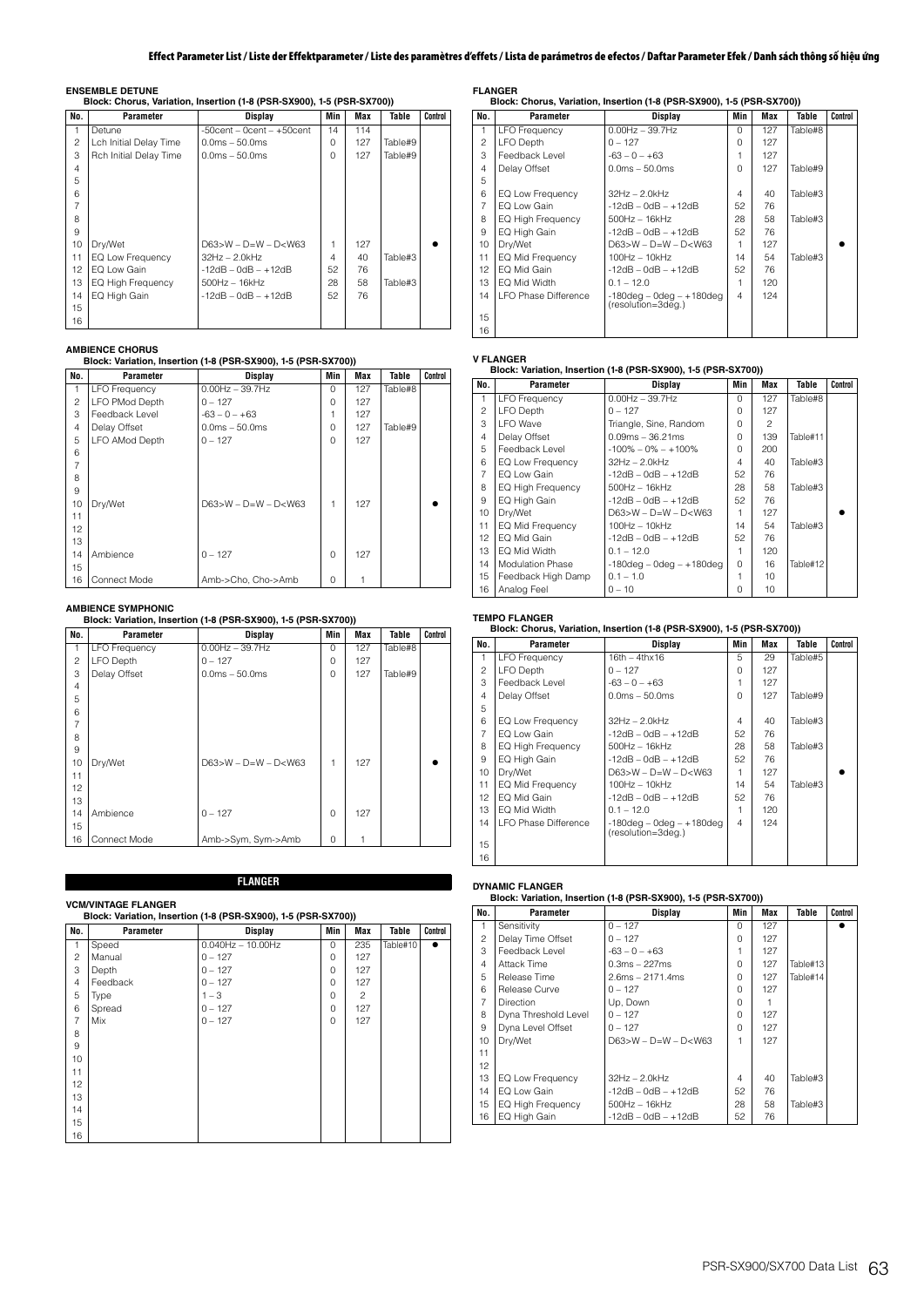|  |  |  |  |  |  | <b>AMBIENCE FLANGER</b> |  |
|--|--|--|--|--|--|-------------------------|--|
|--|--|--|--|--|--|-------------------------|--|

**AMBIENCE FLANGER Block: Variation, Insertion (1-8 (PSR-SX900), 1-5 (PSR-SX700))**

| No.            | Parameter                   | Display                                          | Min      | Max | Table   | Control |
|----------------|-----------------------------|--------------------------------------------------|----------|-----|---------|---------|
| 1              | <b>LFO Frequency</b>        | $0.00$ Hz $-$ 39.7Hz                             | $\Omega$ | 127 | Table#8 |         |
| $\overline{c}$ | LFO Depth                   | $0 - 127$                                        | $\Omega$ | 127 |         |         |
| 3              | Feedback Level              | $-63 - 0 - +63$                                  | 1        | 127 |         |         |
| $\overline{4}$ | Delay Offset                | $0.0ms - 50.0ms$                                 | $\Omega$ | 127 | Table#9 |         |
| 5              |                             |                                                  |          |     |         |         |
| 6              |                             |                                                  |          |     |         |         |
| 7              |                             |                                                  |          |     |         |         |
| 8              |                             |                                                  |          |     |         |         |
| 9              |                             |                                                  |          |     |         |         |
| 10             | Dry/Wet                     | $D63 > W - D = W - D < W63$                      | 1        | 127 |         |         |
| 11             |                             |                                                  |          |     |         |         |
| 12             |                             |                                                  |          |     |         |         |
| 13             |                             |                                                  |          |     |         |         |
| 14             | <b>LFO Phase Difference</b> | $-180deg - 0deg - +180deg$<br>(resolution=3deg.) | 4        | 124 |         |         |
| 15             | Ambience                    | $0 - 127$                                        | $\Omega$ | 127 |         |         |
| 16             | Connect Mode                | Amb->Flg, Flg->Amb                               | O        |     |         |         |

# **PHASER**

## **VCM/VINTAGE PHASER MONO**

| No.            | Parameter   | Display                 | Min      | Max            | Table    | Control |
|----------------|-------------|-------------------------|----------|----------------|----------|---------|
| 1              | Speed       | $0.100$ Hz $- 10.00$ Hz | $\Omega$ | 252            | Table#15 |         |
| $\overline{c}$ | Manual      | $0 - 127$               | $\Omega$ | 127            |          |         |
| 3              | Depth       | $0 - 127$               | $\Omega$ | 127            |          |         |
| 4              | Feedback    | $0 - 127$               | $\Omega$ | 127            |          |         |
| 5              | Stage       | 4, 6, 8, 10, 12, 16     | $\Omega$ | 5              |          |         |
| 6              | Mode        | 1, 2, 3                 | $\Omega$ | $\overline{c}$ |          |         |
| $\overline{7}$ | Color $(*)$ | $0 - 127$               | $\Omega$ | 127            |          |         |
| 8              |             |                         |          |                |          |         |
| 9              |             |                         |          |                |          |         |
| 10             |             |                         |          |                |          |         |
| 11             |             |                         |          |                |          |         |
| 12             |             |                         |          |                |          |         |
| 13             |             |                         |          |                |          |         |
| 14             |             |                         |          |                |          |         |
| 15             |             |                         |          |                |          |         |
| 16             |             |                         |          |                |          |         |

(\*) In the case of the following settings, Color is not effective. When Stage is set to 4, 6 or 8 at Mode = 1, and 4 or 10 at Mode = 2.

| No.            | Parameter   | Display                 | Min    | Max | Table    | Control |
|----------------|-------------|-------------------------|--------|-----|----------|---------|
| 1              | Speed       | $0.100$ Hz $- 10.00$ Hz | $\cap$ | 252 | Table#15 | ٠       |
| 2              | Manual      | $0 - 127$               | O      | 127 |          |         |
| 3              | Depth       | $0 - 127$               | O      | 127 |          |         |
| 4              | Feedback    | $0 - 127$               | O      | 127 |          |         |
| 5              | Stage       | 4, 6, 8, 10             | O      | 3   |          |         |
| 6              | Mode        | 1, 2                    | O      |     |          |         |
| $\overline{7}$ | Color $(*)$ | $0 - 127$               | O      | 127 |          |         |
| 8              | Spread      | $0 - 127$               | U      | 127 |          |         |
| 9              |             |                         |        |     |          |         |
| 10             |             |                         |        |     |          |         |
| 11             |             |                         |        |     |          |         |
| 12             |             |                         |        |     |          |         |
| 13             |             |                         |        |     |          |         |
| 14             |             |                         |        |     |          |         |
| 15             |             |                         |        |     |          |         |
| 16             |             |                         |        |     |          |         |

(\*) In the case of the following settings, Color is not effective. When Stage is set to 4, 6 or 8 at Mode = 1, and 4 or 10 at Mode = 2.

# **PHASER1 Block: Chorus, Variation, Insertion (1-8 (PSR-SX900), 1-5 (PSR-SX700))**

|                | <u>BIOCK. ONORG, VANADUL, INSCRIBITITY IT ON TOXYOOJ, IT ON TOXYOOJI</u> |                             |                |     |         |         |  |  |  |  |
|----------------|--------------------------------------------------------------------------|-----------------------------|----------------|-----|---------|---------|--|--|--|--|
| No.            | Parameter                                                                | Display                     | Min            | Max | Table   | Control |  |  |  |  |
| 1              | <b>LFO Frequency</b>                                                     | $0.00Hz - 39.7Hz$           | $\cap$         | 127 | Table#8 |         |  |  |  |  |
| $\overline{c}$ | LFO Depth                                                                | $0 - 127$                   | O              | 127 |         |         |  |  |  |  |
| 3              | Phase Shift Offset                                                       | $0 - 127$                   | O              | 127 |         |         |  |  |  |  |
| 4              | Feedback Level                                                           | $-63 - 0 - +63$             |                | 127 |         |         |  |  |  |  |
| 5              |                                                                          |                             |                |     |         |         |  |  |  |  |
| 6              | EQ Low Frequency                                                         | $32Hz - 2.0kHz$             | 4              | 40  | Table#3 |         |  |  |  |  |
| $\overline{7}$ | EQ Low Gain                                                              | $-12dB - OdB - +12dB$       | 52             | 76  |         |         |  |  |  |  |
| 8              | <b>EQ High Frequency</b>                                                 | $500$ Hz $-16$ kHz          | 28             | 58  | Table#3 |         |  |  |  |  |
| 9              | EQ High Gain                                                             | $-12dB - OdB - +12dB$       | 52             | 76  |         |         |  |  |  |  |
| 10             | Dry/Wet                                                                  | $D63 > W - D = W - D < W63$ |                | 127 |         |         |  |  |  |  |
| 11             | Stage                                                                    | $4 - 22$                    | $\overline{4}$ | 22  |         |         |  |  |  |  |
| 12             | <b>Diffusion</b>                                                         | Mono, Stereo                | $\cap$         |     |         |         |  |  |  |  |
| 13             |                                                                          |                             |                |     |         |         |  |  |  |  |
| 14             |                                                                          |                             |                |     |         |         |  |  |  |  |
| 15             |                                                                          |                             |                |     |         |         |  |  |  |  |
| 16             |                                                                          |                             |                |     |         |         |  |  |  |  |

**PHASER2 Block: Chorus, Variation, Insertion (1-8 (PSR-SX900), 1-5 (PSR-SX700))**

|                 |                          | $\ldots$ cricinal random models and $\ldots$ (ref. cricical) $\ldots$ (ref. cricical) |          |     |         |         |
|-----------------|--------------------------|---------------------------------------------------------------------------------------|----------|-----|---------|---------|
| No.             | Parameter                | Display                                                                               | Min      | Max | Table   | Control |
| 1               | <b>LFO Frequency</b>     | $0.00$ Hz $-$ 39.7Hz                                                                  | $\Omega$ | 127 | Table#8 |         |
| $\mathfrak{p}$  | LFO Depth                | $0 - 127$                                                                             | 0        | 127 |         |         |
| 3               | Phase Shift Offset       | $0 - 127$                                                                             | $\Omega$ | 127 |         |         |
| 4               | Feedback Level           | $-63 - 0 - +63$                                                                       | 1        | 127 |         |         |
| 5               |                          |                                                                                       |          |     |         |         |
| 6               | EQ Low Frequency         | $32Hz - 2.0kHz$                                                                       | 4        | 40  | Table#3 |         |
| $\overline{7}$  | EQ Low Gain              | $-12dB - OdB - +12dB$                                                                 | 52       | 76  |         |         |
| 8               | <b>EQ High Frequency</b> | $500Hz - 16kHz$                                                                       | 28       | 58  | Table#3 |         |
| 9               | EQ High Gain             | $-12dB - OdB - +12dB$                                                                 | 52       | 76  |         |         |
| 10              | Dry/Wet                  | $D63>W - D=W - D< W63$                                                                |          | 127 |         |         |
| 11              | Stage                    | $3 - 11$                                                                              | 3        | 11  |         |         |
| 12 <sup>°</sup> |                          |                                                                                       |          |     |         |         |
| 13              | I FO Phase Difference    | $-180deg - 0deg - +180deg$<br>(resolution=3deq.)                                      | 4        | 124 |         |         |
| 14              |                          |                                                                                       |          |     |         |         |
| 15              |                          |                                                                                       |          |     |         |         |
| 16              |                          |                                                                                       |          |     |         |         |

# **TEMPO PHASER Block: Chorus, Variation, Insertion (1-8 (PSR-SX900), 1-5 (PSR-SX700))**

| No.            | Parameter                   | Display                                              | Min      | Max | Table   | Control |
|----------------|-----------------------------|------------------------------------------------------|----------|-----|---------|---------|
| 1.             | <b>LFO Frequency</b>        | $16th - 4thx16$                                      | 5        | 29  | Table#5 |         |
| $\mathfrak{p}$ | LFO Depth                   | $0 - 127$                                            | 0        | 127 |         |         |
| 3              | Phase Shift Offset          | $0 - 127$                                            | $\Omega$ | 127 |         |         |
| 4              | Feedback Level              | $-63 - 0 - +63$                                      |          | 127 |         |         |
| 5              |                             |                                                      |          |     |         |         |
| 6              | EQ Low Frequency            | $32Hz - 2.0kHz$                                      | 4        | 40  | Table#3 |         |
| $\overline{7}$ | EQ Low Gain                 | $-12dB - OdB - +12dB$                                | 52       | 76  |         |         |
| 8              | <b>EQ High Frequency</b>    | $500Hz - 16kHz$                                      | 28       | 58  | Table#3 |         |
| 9              | EQ High Gain                | $-12dB - OdB - +12dB$                                | 52       | 76  |         |         |
| 10             | Dry/Wet                     | $D63>W - D=W - D< W63$                               |          | 127 |         |         |
| 11             | Stage                       | $3 - 11$                                             | 3        | 11  |         |         |
| 12             |                             |                                                      |          |     |         |         |
| 13             | <b>LFO Phase Difference</b> | $-180$ deg – 0deg – $+180$ deg<br>(resolution=3deg.) | 4        | 124 |         |         |
| 14             |                             |                                                      |          |     |         |         |
| 15             |                             |                                                      |          |     |         |         |
| 16             |                             |                                                      |          |     |         |         |

### **DYNAMIC PHASER**

### **Block: Variation, Insertion (1-8 (PSR-SX900), 1-5 (PSR-SX700))**

| No.            | Parameter                | Display                     | Min      | Max | Table    | Control |
|----------------|--------------------------|-----------------------------|----------|-----|----------|---------|
| 1              | Sensitivity              | $0 - 127$                   | $\Omega$ | 127 |          |         |
| $\overline{c}$ | Dyna Level Offset        | $0 - 127$                   | 0        | 127 |          |         |
| 3              | Feedback Level           | $-63 - 0 - +63$             |          | 127 |          |         |
| $\overline{4}$ | Attack Time              | $0.3ms - 227ms$             | $\Omega$ | 127 | Table#13 |         |
| 5              | Release Time             | $2.6ms - 2171.4ms$          | $\Omega$ | 127 | Table#14 |         |
| 6              | Release Curve            | $0 - 127$                   | $\Omega$ | 127 |          |         |
| 7              | <b>Direction</b>         | Up, Down                    | 0        |     |          |         |
| 8              | Dyna Threshold Level     | $0 - 127$                   | $\Omega$ | 127 |          |         |
| 9              |                          |                             |          |     |          |         |
| 10             | Dry/Wet                  | $D63 > W - D = W - D < W63$ | 1        | 127 |          |         |
| 11             | Stage                    | 4, 5, 6                     | 4        | 6   |          |         |
| 12             |                          |                             |          |     |          |         |
| 13             | EQ Low Frequency         | $32Hz - 2.0kHz$             | 4        | 40  | Table#3  |         |
| 14             | EQ Low Gain              | $-12dB - OdB - +12dB$       | 52       | 76  |          |         |
| 15             | <b>EQ High Frequency</b> | $500Hz - 16kHz$             | 28       | 58  | Table#3  |         |
| 16             | EQ High Gain             | $-12dB - OdB - +12dB$       | 52       | 76  |          |         |

# **DISTORTION/AMP SIMULATOR**

# **US COMBO Block: Variation, Insertion (1-8 (PSR-SX900), 1-5 (PSR-SX700))**

| No.            |              |                                                                                                       |          |                |       |         |
|----------------|--------------|-------------------------------------------------------------------------------------------------------|----------|----------------|-------|---------|
|                | Parameter    | Display                                                                                               | Min      | Max            | Table | Control |
| 1              | Gain Boost   | Low, High                                                                                             | $\Omega$ |                |       |         |
| $\overline{c}$ | Volume       | $0.0 - 10.0$                                                                                          | $\Omega$ | 100            |       |         |
| 3              | Low Cut      | $0.0 - 10.0$                                                                                          | $\Omega$ | 100            |       |         |
| $\overline{4}$ | Mid Cut      | $0.0 - 10.0$                                                                                          | O        | 100            |       |         |
| 5              | Mid Width    | $0.0 - 10.0$                                                                                          | $\Omega$ | 100            |       |         |
| 6              | Mid Sweep    | $0.0 - 10.0$                                                                                          | $\Omega$ | 100            |       |         |
| 7              | High Cut     | $0.0 - 10.0$                                                                                          | $\Omega$ | 100            |       |         |
| 8              | Balance      | $0.0 - 10.0$                                                                                          | $\Omega$ | 100            |       |         |
| 9              | Output       | $0 - 127$                                                                                             | $\Omega$ | 127            |       |         |
| 10             |              |                                                                                                       |          |                |       |         |
| 11             | Speaker Type | Off, BS 4x12, AC 2x12, AC<br>1x12, AC 4x10, BC 2x12,<br>AM 4x12, YC 4x12, JC 2x12,<br>OC 2x12, OC 1x8 | $\Omega$ | 10             |       |         |
| 12             | Speaker Air  | $0 - 2$                                                                                               | $\Omega$ | $\overline{c}$ |       |         |
| 13             | Mic Position | Center, Edge                                                                                          | $\Omega$ | 1              |       |         |
| 14             | Presence     | $0.0 - 10.0$                                                                                          | $\Omega$ | 100            |       |         |
| 15             |              |                                                                                                       |          |                |       |         |
| 16             |              |                                                                                                       |          |                |       |         |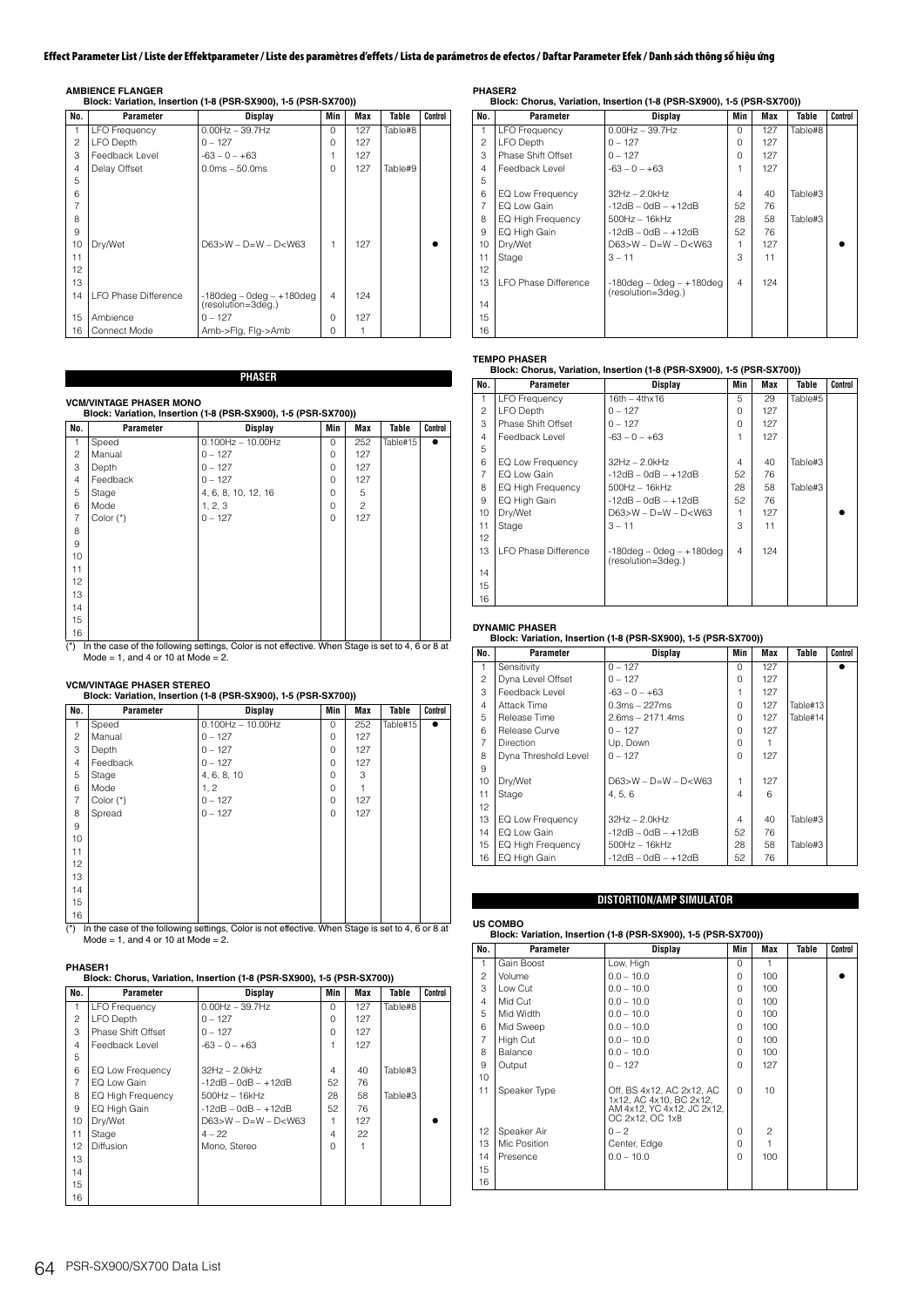### **JAZZ COMBO**

| Block: Variation, Insertion (1-8 (PSR-SX900), 1-5 (PSR-SX700)) |                   |                                                                                                       |          |                          |       |         |  |
|----------------------------------------------------------------|-------------------|-------------------------------------------------------------------------------------------------------|----------|--------------------------|-------|---------|--|
| No.                                                            | Parameter         | Display                                                                                               | Min      | Max                      | Table | Control |  |
| 1                                                              | Panning           | $0.0 - 10.0$                                                                                          | $\Omega$ | 100                      |       |         |  |
| $\overline{c}$                                                 | Volume            | $0.0 - 10.0$                                                                                          | $\Omega$ | 100                      |       |         |  |
| 3                                                              | <b>Distortion</b> | Off, $0.1 - 10.0$                                                                                     | $\Omega$ | 100                      |       |         |  |
| 4                                                              | Bass              | $0.0 - 10.0$                                                                                          | $\Omega$ | 100                      |       |         |  |
| 5                                                              | Middle            | $0.0 - 10.0$                                                                                          | $\Omega$ | 100                      |       |         |  |
| 6                                                              | Treble            | $0.0 - 10.0$                                                                                          | $\Omega$ | 100                      |       |         |  |
| $\overline{7}$                                                 | High Treble       | $0.0 - 10.0$                                                                                          | $\Omega$ | 100                      |       |         |  |
| 8                                                              |                   |                                                                                                       |          |                          |       |         |  |
| 9                                                              | Output            | $0 - 127$                                                                                             | $\Omega$ | 127                      |       |         |  |
| 10                                                             |                   |                                                                                                       |          |                          |       |         |  |
| 11                                                             | Speaker Type      | Off. BS 4x12, AC 2x12, AC<br>1x12, AC 4x10, BC 2x12,<br>AM 4x12, YC 4x12, JC 2x12,<br>OC 2x12, OC 1x8 | $\Omega$ | 10                       |       |         |  |
| 12                                                             | Speaker Air       | $0 - 2$                                                                                               | $\Omega$ | $\overline{c}$           |       |         |  |
| 13                                                             | Mic Position      | Center, Edge                                                                                          | $\Omega$ | 1                        |       |         |  |
| 14                                                             | Chorus            | Off, Chorus, Vib                                                                                      | $\Omega$ | $\overline{\phantom{a}}$ |       |         |  |
| 15                                                             | Vib Speed         | $0.0 - 10.0$                                                                                          | $\Omega$ | 100                      |       |         |  |
| 16                                                             | Depth             | $0.0 - 10.0$                                                                                          | $\Omega$ | 100                      |       |         |  |

**US HIGH GAIN Block: Variation, Insertion (1-8 (PSR-SX900), 1-5 (PSR-SX700))**

| No.            | Parameter     | <b>Display</b>                                                                                        | Min      | Max            | Table | Control |
|----------------|---------------|-------------------------------------------------------------------------------------------------------|----------|----------------|-------|---------|
| 1              | Type          | Raw1, Vintage1, Modern1,<br>Raw2, Vintage2, Modern2                                                   | $\Omega$ | 5              |       |         |
| $\overline{c}$ | Gain          | $0.0 - 10.0$                                                                                          | 0        | 100            |       |         |
| 3              |               |                                                                                                       |          |                |       |         |
| 4              | Bass          | $0.0 - 10.0$                                                                                          | 0        | 100            |       |         |
| 5              | Middle        | $0.0 - 10.0$                                                                                          | 0        | 100            |       |         |
| 6              | Treble        | $0.0 - 10.0$                                                                                          | O        | 100            |       |         |
| $\overline{7}$ | Presence      | $0.0 - 10.0$                                                                                          | O        | 100            |       |         |
| 8              | Master Volume | $0.0 - 10.0$                                                                                          | O        | 100            |       |         |
| 9              | Output        | $0 - 127$                                                                                             | $\Omega$ | 127            |       |         |
| 10             |               |                                                                                                       |          |                |       |         |
| 11             | Speaker Type  | Off, BS 4x12, AC 2x12, AC<br>1x12, AC 4x10, BC 2x12,<br>AM 4x12, YC 4x12, JC 2x12,<br>OC 2x12, OC 1x8 | $\Omega$ | 10             |       |         |
| 12             | Speaker Air   | $0 - 2$                                                                                               | 0        | $\overline{c}$ |       |         |
| 13             | Mic Position  | Center, Edge                                                                                          | $\Omega$ | 1              |       |         |
| 14             |               |                                                                                                       |          |                |       |         |
| 15             |               |                                                                                                       |          |                |       |         |
| 16             |               |                                                                                                       |          |                |       |         |

| No.            | Parameter     | Display                                                                                               | Min      | Max            | Table | Control |
|----------------|---------------|-------------------------------------------------------------------------------------------------------|----------|----------------|-------|---------|
| 1              | Type          | Crunch, Hi-Gain, Lead                                                                                 | $\cap$   | $\mathfrak{p}$ |       |         |
| $\overline{c}$ | Preamp        | $0.0 - 10.0$                                                                                          | O        | 100            |       |         |
| 3              | Tone Shift    | Normal, Loose, Tight                                                                                  | $\cap$   | 2              |       |         |
| $\overline{4}$ | Bass          | $0.0 - 10.0$                                                                                          | O        | 100            |       |         |
| 5              | Middle        | $0.0 - 10.0$                                                                                          | $\cap$   | 100            |       |         |
| 6              | Treble        | $0.0 - 10.0$                                                                                          | $\cap$   | 100            |       |         |
| $\overline{7}$ | Presence      | $0.0 - 10.0$                                                                                          | O        | 100            |       |         |
| 8              | Master Volume | $0.0 - 10.0$                                                                                          | O        | 100            |       |         |
| 9              | Output        | $0 - 127$                                                                                             | $\Omega$ | 127            |       |         |
| 10             |               |                                                                                                       |          |                |       |         |
| 11             | Speaker Type  | Off, BS 4x12, AC 2x12, AC<br>1x12, AC 4x10, BC 2x12,<br>AM 4x12, YC 4x12, JC 2x12,<br>OC 2x12, OC 1x8 | $\cap$   | 10             |       |         |
| 12             | Speaker Air   | $0 - 2$                                                                                               | 0        | $\overline{c}$ |       |         |
| 13             | Mic Position  | Center, Edge                                                                                          | $\cap$   | 1              |       |         |
| 14             |               |                                                                                                       |          |                |       |         |
| 15             |               |                                                                                                       |          |                |       |         |
| 16             |               |                                                                                                       |          |                |       |         |

**MULTI FX Block: Variation, Insertion (1-8 (PSR-SX900), 1-5 (PSR-SX700))**

| No.            | Parameter        | <b>Display</b>                                                                                                                                                                                               | Min      | Max            | Table    | Control |
|----------------|------------------|--------------------------------------------------------------------------------------------------------------------------------------------------------------------------------------------------------------|----------|----------------|----------|---------|
| $\mathbf{1}$   | Comp Sustain     | Off. $0.1 - 10.0$                                                                                                                                                                                            | $\Omega$ | 100            |          |         |
| $\mathfrak{p}$ | Wah SW           | Off. Wah Pedal. Auto+ Full.<br>Auto+ Mid, Auto+ Light,<br>Auto- Full, Auto- Mid. Auto-<br>Light                                                                                                              | $\Omega$ | $\overline{7}$ |          |         |
| 3              | Wah Pedal        | $0 - 127$                                                                                                                                                                                                    | $\Omega$ | 127            |          |         |
| $\overline{4}$ | Dist SW          | Off, Overdrive, Distortion1,<br>Distortion2, Clean, Crunch,<br>Hi-Gain, Modern                                                                                                                               | $\Omega$ | $\overline{7}$ |          |         |
| 5              | Dist Drive       | $0.0 - 10.0$                                                                                                                                                                                                 | 0        | 100            |          |         |
| 6              | Dist EQ          | High Boost, Mid Boost, Mid<br>Cut 1, Mid Cut 2, Mid Cut 3,<br>Low Cut 1, Low Cut 2, High<br>Cut, High/Low                                                                                                    | $\cap$   | 8              |          |         |
| $\overline{7}$ | Dist Tone        | $0.0 - 10.0$                                                                                                                                                                                                 | 0        | 100            |          |         |
| 8              | Dist Presence    | $0.0 - 10.0$                                                                                                                                                                                                 | $\Omega$ | 100            |          |         |
| 9              | Output           | $0 - 127$                                                                                                                                                                                                    | $\Omega$ | 127            |          |         |
| 10             |                  |                                                                                                                                                                                                              |          |                |          |         |
| 11             | Speaker Type     | Off, Stack, Twin, Tweed,<br>Oldies, Modern, Mean, Soft,<br>Small, Dip1, Dip2, Metal,<br>Light                                                                                                                | $\Omega$ | 12             |          |         |
| 12             | <b>LFO</b> Speed | $0.100Hz - 9.925Hz$                                                                                                                                                                                          | $\Omega$ | 127            | Table#17 |         |
| 13             | Phaser SW        | Off, Standard, Wide, Vibe,<br>Tremolo                                                                                                                                                                        | $\Omega$ | 4              |          |         |
| 14             | Delay SW         | Off, Delay M, Echo1 M,<br>Echo2 M, Chorus M, DI<br>Chorus M, Flanger1 M,<br>Flanger2 M, Flanger3 M,<br>Delay St, Echo1 St, Echo2<br>St. Chorus St. DI Chorus St.<br>Flanger1 St, Flanger2 St,<br>Flanger3 St | $\Omega$ | 16             |          |         |
| 15             | Delay Ctrl       | $0 - 127$                                                                                                                                                                                                    | $\Omega$ | 127            |          |         |
| 16             | Delay Time       | $0 - 127$                                                                                                                                                                                                    | $\Omega$ | 127            |          |         |

# **SMALL STEREO DIST Block: Variation, Insertion (1-8 (PSR-SX900), 1-5 (PSR-SX700))**

| No.            | <b>Parameter</b> | <b>Display</b>                                                                                            | Min      | Max            | Table | Control |
|----------------|------------------|-----------------------------------------------------------------------------------------------------------|----------|----------------|-------|---------|
| $\mathbf{1}$   | Comp SW          | Off, On                                                                                                   | $\Omega$ |                |       |         |
| 2              | Comp Sustain     | $0.0 - 10.0$                                                                                              | $\Omega$ | 100            |       |         |
| 3              | Comp Level       | $0.0 - 10.0$                                                                                              | 0        | 100            |       |         |
| 4              | Dist Type        | Overdrive, Distortion1.<br>Distortion2, Clean, Crunch,<br>Hi-Gain, Modern                                 | 1        | $\overline{7}$ |       |         |
| 5              | Dist Drive       | $0.0 - 10.0$                                                                                              | $\Omega$ | 100            |       |         |
| 6              | Dist EQ          | High Boost, Mid Boost, Mid<br>Cut 1, Mid Cut 2, Mid Cut 3,<br>Low Cut 1, Low Cut 2, High<br>Cut, High/Low | $\Omega$ | 8              |       |         |
| $\overline{7}$ | Dist Tone        | $0.0 - 10.0$                                                                                              | $\Omega$ | 100            |       |         |
| 8              | Dist Presence    | $0.0 - 10.0$                                                                                              | $\Omega$ | 100            |       |         |
| 9              | Output           | $0 - 127$                                                                                                 | $\Omega$ | 127            |       |         |
| 10             |                  |                                                                                                           |          |                |       |         |
| 11             | Speaker Type     | Off, Stack, Twin, Tweed,<br>Oldies, Modern, Mean, Soft,<br>Small, Dip1, Dip2, Metal,<br>Light             | $\Omega$ | 12             |       |         |
| 12             |                  |                                                                                                           |          |                |       |         |
| 13             |                  |                                                                                                           |          |                |       |         |
| 14             |                  |                                                                                                           |          |                |       |         |
| 15             |                  |                                                                                                           |          |                |       |         |
| 16             |                  |                                                                                                           |          |                |       |         |

### **BRITISH COMBO**

**Block: Variation, Insertion (1-8 (PSR-SX900), 1-5 (PSR-SX700))**

| No.            | <b>Parameter</b> | <b>Display</b>                                                                                        | Min      | <b>Max</b>     | Table | Control |
|----------------|------------------|-------------------------------------------------------------------------------------------------------|----------|----------------|-------|---------|
| 1              | Mode             | Bright, Top Boost                                                                                     | $\Omega$ |                |       |         |
| 2              | Normal           | $0.0 - 10.0$                                                                                          | 0        | 100            |       |         |
| 3              | <b>Brilliant</b> | $0.0 - 10.0$                                                                                          | 0        | 100            |       |         |
| $\overline{4}$ | Bass             | $0.0 - 10.0$                                                                                          | $\Omega$ | 100            |       |         |
| 5              |                  |                                                                                                       |          |                |       |         |
| 6              | Treble           | $0.0 - 10.0$                                                                                          | $\Omega$ | 100            |       |         |
| $\overline{7}$ | Cut              | $0.0 - 10.0$                                                                                          | $\Omega$ | 100            |       |         |
| 8              |                  |                                                                                                       |          |                |       |         |
| 9              | Output           | $0 - 127$                                                                                             | 0        | 127            |       |         |
| 10             |                  |                                                                                                       |          |                |       |         |
| 11             | Speaker Type     | Off, BS 4x12, AC 2x12, AC<br>1x12, AC 4x10, BC 2x12,<br>AM 4x12, YC 4x12, JC 2x12,<br>OC 2x12, OC 1x8 | $\Omega$ | 10             |       |         |
| 12             | Speaker Air      | $0 - 2$                                                                                               | $\Omega$ | $\overline{c}$ |       |         |
| 13             | Mic Position     | Center, Edge                                                                                          | $\Omega$ | 1              |       |         |
| 14             |                  |                                                                                                       |          |                |       |         |
| 15             |                  |                                                                                                       |          |                |       |         |
| 16             |                  |                                                                                                       |          |                |       |         |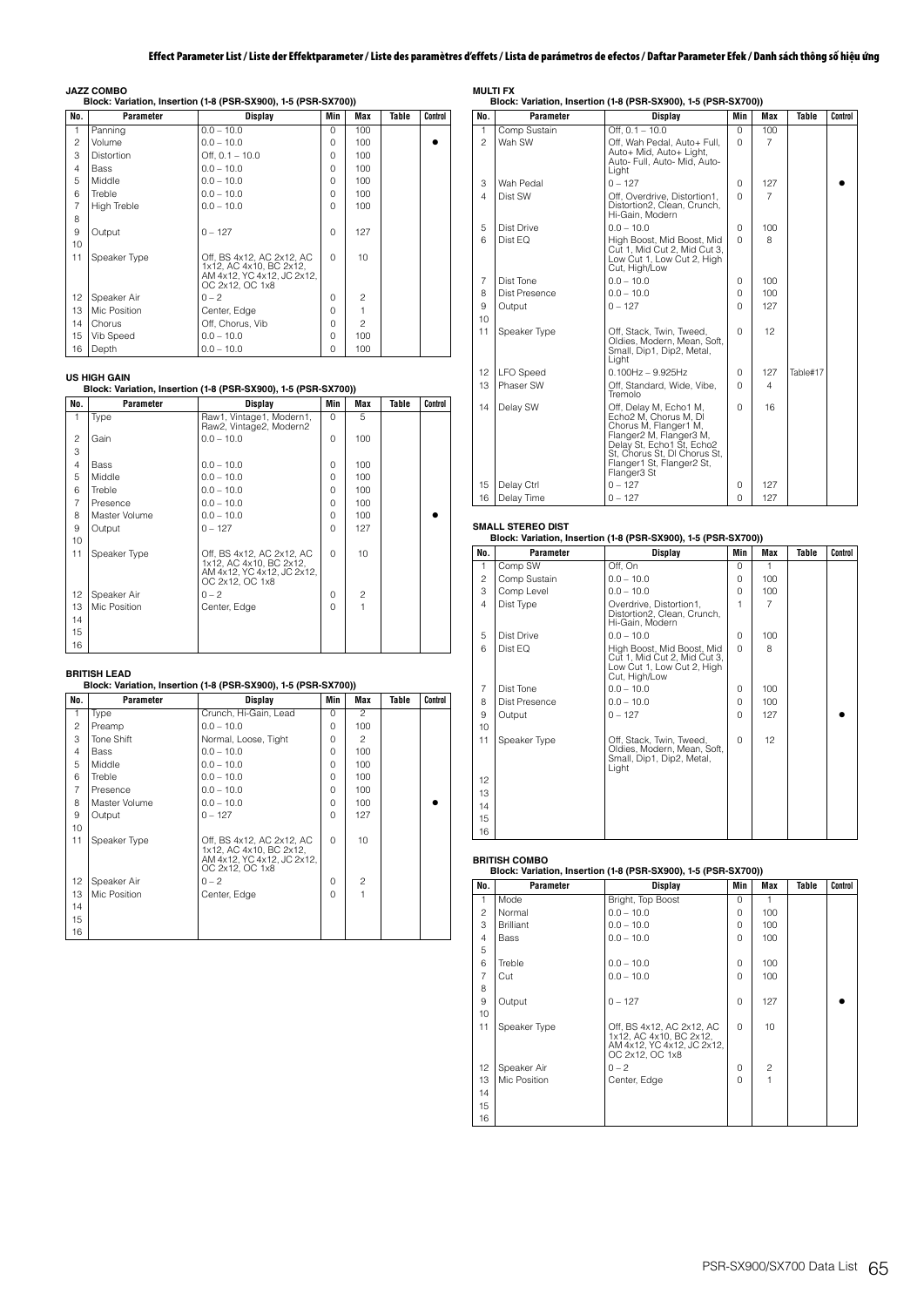**BRITISH LEGEND Block: Variation, Insertion (1-8 (PSR-SX900), 1-5 (PSR-SX700))**

| No.            | Parameter     | Display                                                                                               | Min      | Max            | Table | Control |
|----------------|---------------|-------------------------------------------------------------------------------------------------------|----------|----------------|-------|---------|
| 1              | Sensitivity   | High, Low                                                                                             | $\Omega$ | 1              |       |         |
| $\overline{c}$ | Preamp        | $0.0 - 10.0$                                                                                          | $\Omega$ | 100            |       |         |
| 3              |               |                                                                                                       |          |                |       |         |
| $\overline{4}$ | Bass          | $0.0 - 10.0$                                                                                          | $\Omega$ | 100            |       |         |
| 5              | Middle        | $0.0 - 10.0$                                                                                          | $\Omega$ | 100            |       |         |
| 6              | Treble        | $0.0 - 10.0$                                                                                          | $\Omega$ | 100            |       |         |
| $\overline{7}$ | Presence      | $0.0 - 10.0$                                                                                          | $\Omega$ | 100            |       |         |
| 8              | Master Volume | $0.0 - 10.0$                                                                                          | $\Omega$ | 100            |       |         |
| 9              | Output        | $0 - 127$                                                                                             | $\Omega$ | 127            |       |         |
| 10             |               |                                                                                                       |          |                |       |         |
| 11             | Speaker Type  | Off, BS 4x12, AC 2x12, AC<br>1x12, AC 4x10, BC 2x12,<br>AM 4x12, YC 4x12, JC 2x12,<br>OC 2x12, OC 1x8 | $\Omega$ | 10             |       |         |
| 12             | Speaker Air   | $0 - 2$                                                                                               | $\Omega$ | $\overline{c}$ |       |         |
| 13             | Mic Position  | Center, Edge                                                                                          | $\cap$   | 1              |       |         |
| 14             |               |                                                                                                       |          |                |       |         |
| 15             |               |                                                                                                       |          |                |       |         |
| 16             |               |                                                                                                       |          |                |       |         |

# **V DISTORTION Block: Variation, Insertion (1-8 (PSR-SX900), 1-5 (PSR-SX700))**

| No.            | Parameter    | <b>Display</b>                                  | Min      | Max            | Table | Control |  |  |
|----------------|--------------|-------------------------------------------------|----------|----------------|-------|---------|--|--|
| 1              | Overdrive    | $0\% - 100\%$                                   | $\Omega$ | 100            |       |         |  |  |
| $\overline{c}$ | Device       | Transistor, Vintage Tube,<br>Dist1, Dist2, Fuzz | 0        | $\overline{4}$ |       |         |  |  |
| 3              | Speaker Type | Flat, Stack, Combo, Twin,<br>Radio, Megaphone   | $\Omega$ | 5              |       |         |  |  |
| $\overline{4}$ | Presence     | $0 - 20$                                        | 0        | 20             |       |         |  |  |
| 5              | Output Level | $0\% - 100\%$                                   | 0        | 100            |       |         |  |  |
| 6              |              |                                                 |          |                |       |         |  |  |
| $\overline{7}$ |              |                                                 |          |                |       |         |  |  |
| 8              |              |                                                 |          |                |       |         |  |  |
| 9              |              |                                                 |          |                |       |         |  |  |
| 10             | Dry/Wet      | $D63 > W - D=W - D < W63$                       | 1        | 127            |       |         |  |  |
| 11             |              |                                                 |          |                |       |         |  |  |
| 12             |              |                                                 |          |                |       |         |  |  |
| 13             |              |                                                 |          |                |       |         |  |  |
| 14             |              |                                                 |          |                |       |         |  |  |
| 15             |              |                                                 |          |                |       |         |  |  |
| 16             |              |                                                 |          |                |       |         |  |  |

## **V DIST TEMPO DELAY**

### **Block: Variation, Insertion (1-8 (PSR-SX900), 1-5 (PSR-SX700))**

| No.            | Parameter            | Display                                         | Min    | Max     | Table   | Control |
|----------------|----------------------|-------------------------------------------------|--------|---------|---------|---------|
| 1              | Overdrive            | $0\% - 100\%$                                   | $\cap$ | 100     |         |         |
| $\mathfrak{p}$ | Device               | Transistor, Vintage Tube,<br>Dist1, Dist2, Fuzz | $\cap$ | 4       |         |         |
| 3              | Speaker Type         | Flat, Stack, Combo, Twin,<br>Radio, Megaphone   | $\cap$ | 5       |         |         |
| $\overline{4}$ | Presence             | $0 - 20$                                        | O      | 20      |         |         |
| 5              | Output Level         | $0\% - 100\%$                                   | $\cap$ | $100 -$ |         |         |
| 6              | Delay Time           | $32n d/3 - 4thx6$                               | O      | 19      | Table#5 |         |
| 7              | Delay Feedback Level | $-63 - 0 - +63$                                 |        | 127     |         |         |
| 8              | L/R Diffusion        | $-63ms - 0ms - +63ms$                           |        | 127     |         |         |
| 9              | Lag                  | $-63ms - 0ms - +63ms$                           |        | 127     |         |         |
| 10             | Dry/Wet              | $D63>W - D=W - D< W63$                          |        | 127     |         |         |
| 11             | Delay Mix            | $0 - 127$                                       | $\cap$ | 127     |         |         |
| 12             | Feedback High Damp   | $0.1 - 1.0$                                     |        | 10      |         |         |
| 13             |                      |                                                 |        |         |         |         |
| 14             |                      |                                                 |        |         |         |         |
| 15             |                      |                                                 |        |         |         |         |
| 16             |                      |                                                 |        |         |         |         |

# **V DISTORTION DELAY Block: Variation, Insertion (1-8 (PSR-SX900), 1-5 (PSR-SX700))**

| No.            | Parameter            | <b>Display</b>                                  | Min      | Max     | Table | Control |
|----------------|----------------------|-------------------------------------------------|----------|---------|-------|---------|
| 1              | Overdrive            | $0\% - 100\%$                                   | $\Omega$ | 100     |       |         |
| $\mathfrak{p}$ | Device               | Transistor, Vintage Tube,<br>Dist1, Dist2, Fuzz | $\cap$   | 4       |       |         |
| 3              | Speaker Type         | Flat, Stack, Combo, Twin,<br>Radio, Megaphone   | O        | 5       |       |         |
| $\overline{4}$ | Presence             | $0 - 20$                                        | O        | 20      |       |         |
| 5              | Output Level         | $0\% - 100\%$                                   | O        | $100 -$ |       |         |
| 6              | Lch Delay Time       | $0.1ms - 1.6383s$                               | 1        | 16383   |       |         |
| 7              | Rch Delay Time       | $0.1ms - 1.6383s$                               | 1        | 16383   |       |         |
| 8              | Delay Feedback Time  | $0.1ms - 1.6383s$                               |          | 16383   |       |         |
| 9              | Delay Feedback Level | $-63 - 0 - +63$                                 |          | 127     |       |         |
| 10             | Dry/Wet              | $D63 > W - D = W - D < W63$                     | 1        | 127     |       |         |
| 11             | Delay Mix            | $0 - 127$                                       | $\cap$   | 127     |       |         |
| 12             | Feedback High Damp   | $0.1 - 1.0$                                     | 1        | 10      |       |         |
| 13             |                      |                                                 |          |         |       |         |
| 14             |                      |                                                 |          |         |       |         |
| 15             |                      |                                                 |          |         |       |         |
| 16             |                      |                                                 |          |         |       |         |

**STEREO DISTORTION Block: Variation, Insertion (1-8 (PSR-SX900), 1-5 (PSR-SX700))**

| No.            | Parameter                   | <b>Display</b>              | Min      | Max | Table   | Control |
|----------------|-----------------------------|-----------------------------|----------|-----|---------|---------|
|                | Drive                       | $0 - 127$                   | $\Omega$ | 127 |         |         |
| 2              | EQ Low Frequency            | $32Hz - 2.0kHz$             | 4        | 40  | Table#3 |         |
| 3              | EQ Low Gain                 | $-12dB - OdB - +12dB$       | 52       | 76  |         |         |
| $\overline{4}$ | <b>LPF Cutoff Frequency</b> | 1.0kHz - 18kHz, Thru        | 34       | 60  | Table#3 |         |
| 5              | Output Level                | $0 - 127$                   | $\Omega$ | 127 |         |         |
| 6              |                             |                             |          |     |         |         |
| $\overline{7}$ | EQ Mid Frequency            | $100Hz - 10kHz$             | 14       | 54  | Table#3 |         |
| 8              | EQ Mid Gain                 | $-12dB - OdB - +12dB$       | 52       | 76  |         |         |
| 9              | EQ Mid Width                | $0.1 - 12.0$                |          | 120 |         |         |
| 10             | Dry/Wet                     | $D63 > W - D = W - D < W63$ |          | 127 |         |         |
| 11             | Edge (Clip Curve)           | $0 - 127$                   | $\cap$   | 127 |         |         |
| 12             |                             |                             |          |     |         |         |
| 13             |                             |                             |          |     |         |         |
| 14             |                             |                             |          |     |         |         |
| 15             |                             |                             |          |     |         |         |
| 16             |                             |                             |          |     |         |         |

# **STEREO AMP SIMULATOR Block: Variation, Insertion (1-8 (PSR-SX900), 1-5 (PSR-SX700))**

| No.            | Parameter                   | <b>Display</b>           | Min      | <b>Max</b> | Table   | Control |
|----------------|-----------------------------|--------------------------|----------|------------|---------|---------|
| 1              | Drive                       | $0 - 127$                | $\Omega$ | 127        |         |         |
| 2              | Amp Type                    | Off, Stack, Combo, Tube  | $\Omega$ | 3          |         |         |
| 3              | <b>LPF Cutoff Frequency</b> | 1.0kHz - 18kHz, Thru     | 34       | 60         | Table#3 |         |
| $\overline{4}$ | Output Level                | $0 - 127$                | $\Omega$ | 127        |         |         |
| 5              |                             |                          |          |            |         |         |
| 6              |                             |                          |          |            |         |         |
|                |                             |                          |          |            |         |         |
| 8              |                             |                          |          |            |         |         |
| 9              |                             |                          |          |            |         |         |
| 10             | Dry/Wet                     | $D63>W - D=W - D< W63$   | 1        | 127        |         |         |
| 11             | Edge (Clip Curve)           | $0 - 127$ ?mild – sharp? | $\cap$   | 127        |         |         |
| 12             |                             |                          |          |            |         |         |
| 13             |                             |                          |          |            |         |         |
| 14             |                             |                          |          |            |         |         |
| 15             |                             |                          |          |            |         |         |
| 16             |                             |                          |          |            |         |         |

# **AMP SIMULATOR1 Block: Variation, Insertion (1-8 (PSR-SX900), 1-5 (PSR-SX700))**

| No. | Parameter                   | <b>Display</b>            | Min      | Max | Table   | Control |
|-----|-----------------------------|---------------------------|----------|-----|---------|---------|
| 1   | Drive                       | $0 - 127$                 | $\Omega$ | 127 |         |         |
| 2   | Amp Type                    | Off, Stack, Combo, Tube   | $\Omega$ | 3   |         |         |
| 3   | <b>LPF Cutoff Frequency</b> | 1.0kHz - 18kHz, Thru      | 34       | 60  | Table#3 |         |
| 4   | Output Level                | $0 - 127$                 | 0        | 127 |         |         |
| 5   |                             |                           |          |     |         |         |
| 6   |                             |                           |          |     |         |         |
| 7   |                             |                           |          |     |         |         |
| 8   |                             |                           |          |     |         |         |
| 9   |                             |                           |          |     |         |         |
| 10  | Dry/Wet                     | $D63 > W - D=W - D < W63$ | 1        | 127 |         |         |
| 11  | Edge (Clip Curve)           | $0 - 127$ ?mild – sharp?  | $\Omega$ | 127 |         |         |
| 12  |                             |                           |          |     |         |         |
| 13  |                             |                           |          |     |         |         |
| 14  |                             |                           |          |     |         |         |
| 15  |                             |                           |          |     |         |         |
| 16  |                             |                           |          |     |         |         |

### **AMP SIMULATOR2**

## **Block: Variation, Insertion (1-8 (PSR-SX900), 1-5 (PSR-SX700))**

| No.            | Parameter                   | <b>Display</b>                                       | Min      | Max | Table   | Control |
|----------------|-----------------------------|------------------------------------------------------|----------|-----|---------|---------|
| 1              | <b>Drive</b>                | $0 - 127$                                            | $\Omega$ | 127 |         |         |
| $\mathfrak{p}$ | Amp Type                    | Off, Stack, Combo, Tube,<br>Crunch, Hi-Gain, British | $\Omega$ | 6   |         |         |
| 3              | <b>LPF Cutoff Frequency</b> | 1.0kHz - 18kHz, Thru                                 | 34       | 60  | Table#3 |         |
| 4              | Output Level                | $0 - 127$                                            | $\Omega$ | 127 |         |         |
| 5              |                             |                                                      |          |     |         |         |
| 6              |                             |                                                      |          |     |         |         |
| 7              |                             |                                                      |          |     |         |         |
| 8              |                             |                                                      |          |     |         |         |
| 9              |                             |                                                      |          |     |         |         |
| 10             | Dry/Wet                     | $D63 > W - D=W - D < W63$                            | 1        | 127 |         |         |
| 11             |                             |                                                      |          |     |         |         |
| 12             |                             |                                                      |          |     |         |         |
| 13             |                             |                                                      |          |     |         |         |
| 14             |                             |                                                      |          |     |         |         |
| 15             |                             |                                                      |          |     |         |         |
| 16             |                             |                                                      |          |     |         |         |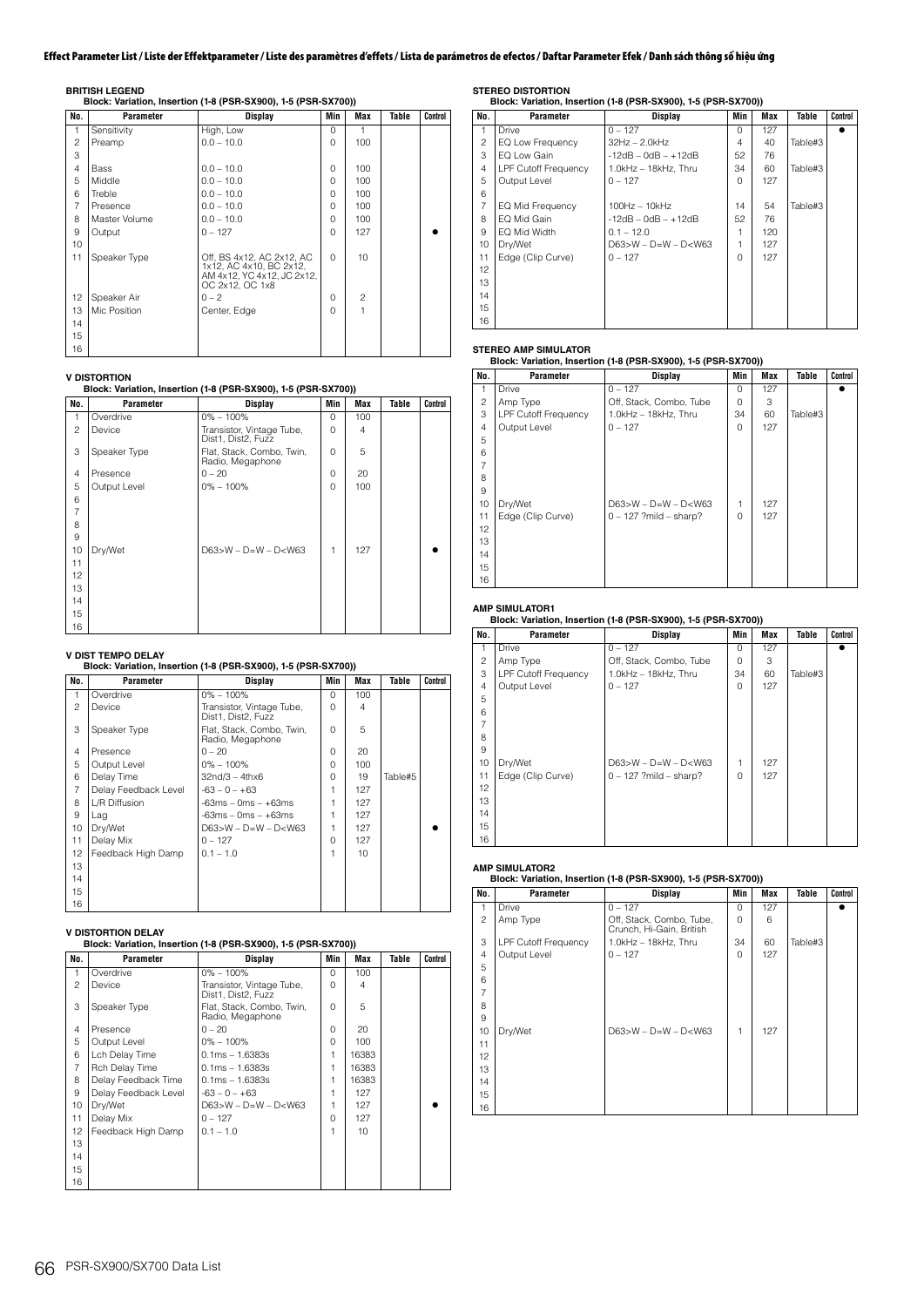**DISTORTION Block: Variation, Insertion (1-8 (PSR-SX900), 1-5 (PSR-SX700))**

| No.            | Parameter                   | <b>Display</b>           | Min      | Max | Table   | Control |
|----------------|-----------------------------|--------------------------|----------|-----|---------|---------|
| 1              | Drive                       | $0 - 127$                | $\Omega$ | 127 |         |         |
| 2              | EQ Low Frequency            | $32Hz - 2.0kHz$          | 4        | 40  | Table#3 |         |
| 3              | EQ Low Gain                 | $-12dB - OdB - +12dB$    | 52       | 76  |         |         |
| $\overline{4}$ | <b>LPF Cutoff Frequency</b> | $1.0kHz - 18kHz$ . Thru  | 34       | 60  | Table#3 |         |
| 5              | Output Level                | $0 - 127$                | $\Omega$ | 127 |         |         |
| 6              |                             |                          |          |     |         |         |
| $\overline{7}$ | <b>EQ Mid Frequency</b>     | $100Hz - 10kHz$          | 14       | 54  | Table#3 |         |
| 8              | EQ Mid Gain                 | $-12dB - OdB - +12dB$    | 52       | 76  |         |         |
| 9              | EQ Mid Width                | $0.1 - 12.0$             |          | 120 |         |         |
| 10             | Dry/Wet                     | $D63>W - D=W - D< W63$   |          | 127 |         |         |
| 11             | Edge (Clip Curve)           | $0 - 127$ ?mild - sharp? | $\Omega$ | 127 |         |         |
| 12             |                             |                          |          |     |         |         |
| 13             |                             |                          |          |     |         |         |
| 14             |                             |                          |          |     |         |         |
| 15             |                             |                          |          |     |         |         |
| 16             |                             |                          |          |     |         |         |

### **DISTORTION DELAY**

# **Block: Variation, Insertion (1-8 (PSR-SX900), 1-5 (PSR-SX700))**

| No.            | Parameter            | Display                | Min          | Max   | Table | Control |
|----------------|----------------------|------------------------|--------------|-------|-------|---------|
| 1              | Lch Delay Time       | $0.1ms - 1.6383s$      |              | 16383 |       |         |
| $\overline{c}$ | Rch Delay Time       | $0.1ms - 1.6383s$      |              | 16383 |       |         |
| 3              | Delay Feedback Time  | $0.1ms - 1.6383s$      |              | 16383 |       |         |
| 4              | Delay Feedback Level | $-63 - 0 - +63$        |              | 127   |       |         |
| 5              | Delay Mix            | $0 - 127$              | $\cap$       | 127   |       |         |
| 6              | Dist Drive           | $0 - 127$              | $\Omega$     | 127   |       |         |
| $\overline{7}$ | Dist Output Level    | $0 - 127$              | <sup>n</sup> | 127   |       |         |
| 8              | Dist EQ Low Gain     | $-12dB - OdB - +12dB$  | 52           | 76    |       |         |
| 9              | Dist EQ Mid Gain     | $-12dB - OdB - +12dB$  | 52           | 76    |       |         |
| 10             | Dry/Wet              | $D63>W - D=W - D< W63$ |              | 127   |       |         |
| 11             |                      |                        |              |       |       |         |
| 12             |                      |                        |              |       |       |         |
| 13             |                      |                        |              |       |       |         |
| 14             |                      |                        |              |       |       |         |
| 15             |                      |                        |              |       |       |         |
| 16             |                      |                        |              |       |       |         |

**DIST TEMPO DELAY Block: Variation, Insertion (1-8 (PSR-SX900), 1-5 (PSR-SX700))**

| No.            | Parameter            | Display                     | Min      | Max | Table   | Control |
|----------------|----------------------|-----------------------------|----------|-----|---------|---------|
| 1              | Delay Time           | $32n d/3 - 4thx6$           | $\Omega$ | 19  | Table#5 |         |
| $\overline{c}$ | Delay Feedback Level | $-63 - 0 - +63$             |          | 127 |         |         |
| 3              | Delay Mix            | $0 - 127$                   | $\Omega$ | 127 |         |         |
| $\overline{4}$ | Dist Drive           | $0 - 127$                   | O        | 127 |         |         |
| 5              | Dist Output Level    | $0 - 127$                   | $\Omega$ | 127 |         |         |
| 6              | Dist EQ Low Gain     | $-12dB - OdB - +12dB$       | 52       | 76  |         |         |
| 7              | Dist EQ Mid Gain     | $-12dB - OdB - +12dB$       | 52       | 76  |         |         |
| 8              | L/R Diffusion        | $-63ms - 0ms - +63ms$       |          | 127 |         |         |
| 9              | Lag                  | $-63ms - 0ms - +63ms$       |          | 127 |         |         |
| 10             | Dry/Wet              | $D63 > W - D = W - D < W63$ | 1        | 127 |         |         |
| 11             |                      |                             |          |     |         |         |
| 12             |                      |                             |          |     |         |         |
| 13             |                      |                             |          |     |         |         |
| 14             |                      |                             |          |     |         |         |
| 15             |                      |                             |          |     |         |         |
| 16             |                      |                             |          |     |         |         |

# **COMP DISTORTION Block: Variation, Insertion (1-8 (PSR-SX900), 1-5 (PSR-SX700))**

| No.            | Parameter                   | Display                  | Min      | Max            | Table    | Control |
|----------------|-----------------------------|--------------------------|----------|----------------|----------|---------|
| 1              | Drive                       | $0 - 127$                | $\Omega$ | 127            |          |         |
| $\mathfrak{p}$ | EQ Low Frequency            | $32Hz - 2.0kHz$          | 4        | 40             | Table#3  |         |
| 3              | EQ Low Gain                 | -12dB – 0dB – +12dB      | 52       | 76             |          |         |
| 4              | <b>LPF Cutoff Frequency</b> | 1.0kHz - 18kHz, Thru     | 34       | 60             | Table#3  |         |
| 5              | Output Level                | $0 - 127$                | $\Omega$ | 127            |          |         |
| 6              |                             |                          |          |                |          |         |
| $\overline{7}$ | EQ Mid Frequency            | $100Hz - 10kHz$          | 14       | 54             | Table#3  |         |
| 8              | EQ Mid Gain                 | $-12dB - OdB - +12dB$    | 52       | 76             |          |         |
| 9              | EQ Mid Width                | $0.1 - 12.0$             |          | 120            |          |         |
| 10             | Dry/Wet                     | $D63>W - D=W - D< W63$   | 1        | 127            |          |         |
| 11             | Edge (Clip Curve)           | $0 - 127$ ?mild - sharp? | $\cap$   | 127            |          |         |
| 12             | Attack                      | $1ms - 40ms$             | U        | 19             | Table#18 |         |
| 13             | Release                     | $10ms - 680ms$           | 0        | 15             | Table#19 |         |
| 14             | Threshold                   | -48dB – -6dB             | 79       | 121            |          |         |
| 15             | Ratio                       | $1.0 - 20.0$             | $\Omega$ | $\overline{7}$ | Table#20 |         |
| 16             |                             |                          |          |                |          |         |
|                |                             |                          |          |                |          |         |

**COMP DIST DELAY Block: Variation, Insertion (1-8 (PSR-SX900), 1-5 (PSR-SX700))**

| No.            | Parameter            | Display                | Min      | Max            | Table    | Control |
|----------------|----------------------|------------------------|----------|----------------|----------|---------|
| $\mathbf{1}$   | Delay Time           | $0.1ms - 1.6383s$      |          | 16383          |          |         |
| $\mathfrak{p}$ | Delay Feedback Level | $-63 - 0 - +63$        |          | 127            |          |         |
| 3              | Delay Mix            | $0 - 127$              | $\Omega$ | 127            |          |         |
| $\overline{4}$ | Dist Drive           | $0 - 127$              | $\Omega$ | 127            |          |         |
| 5              | Dist Output Level    | $0 - 127$              | O        | 127            |          |         |
| 6              | Dist EQ Low Gain     | $-12dB - OdB - +12dB$  | 52       | 76             |          |         |
| 7              | Dist EQ Mid Gain     | $-12dB - OdB - +12dB$  | 52       | 76             |          |         |
| 8              |                      |                        |          |                |          |         |
| 9              |                      |                        |          |                |          |         |
| 10             | Dry/Wet              | $D63>W - D=W - D< W63$ | 1        | 127            |          |         |
| 11             | Comp Attack          | $1ms - 40ms$           | $\Omega$ | 19             | Table#18 |         |
| 12             | Comp Release         | 10ms - 680ms           | O        | 15             | Table#19 |         |
| 13             | Comp Threshold       | $-48dB - -6dB$         | 79       | 121            |          |         |
| 14             | Comp Ratio           | $1.0 - 20.0$           | $\Omega$ | $\overline{7}$ | Table#20 |         |
| 15             |                      |                        |          |                |          |         |
| 16             |                      |                        |          |                |          |         |

## **COMP DIST TEMPO DELAY**

### **Block: Variation, Insertion (1-8 (PSR-SX900), 1-5 (PSR-SX700))**

| No.            | Parameter            | <b>Display</b>         | Min      | <b>Max</b>     | Table    | Control |
|----------------|----------------------|------------------------|----------|----------------|----------|---------|
| 1              | Delay Time           | $32nd/3 - 4thx6$       | $\Omega$ | 19             | Table#5  |         |
| 2              | Delay Feedback Level | $-63 - 0 - +63$        |          | 127            |          |         |
| 3              | Delay Mix            | $0 - 127$              | $\Omega$ | 127            |          |         |
| $\overline{4}$ | Dist Drive           | $0 - 127$              | $\Omega$ | 127            |          |         |
| 5              | Dist Output Level    | $0 - 127$              | $\cap$   | 127            |          |         |
| 6              | Dist EQ Low Gain     | $-12dB - OdB - +12dB$  | 52       | 76             |          |         |
| $\overline{7}$ | Dist EQ Mid Gain     | $-12dB - OdB - +12dB$  | 52       | 76             |          |         |
| 8              | L/R Diffusion        | $-63ms - 0ms - +63ms$  |          | 127            |          |         |
| 9              | Lag                  | $-63ms - 0ms - +63ms$  |          | 127            |          |         |
| 10             | Dry/Wet              | $D63>W - D=W - D< W63$ | 1        | 127            |          |         |
| 11             | Comp Attack          | $1ms - 40ms$           | $\cap$   | 19             | Table#18 |         |
| 12             | Comp Release         | $10ms - 680ms$         | U        | 15             | Table#19 |         |
| 13             | Comp Threshold       | $-48dB - -6dB$         | 79       | 121            |          |         |
| 14             | Comp Ratio           | $1.0 - 20.0$           | 0        | $\overline{7}$ | Table#20 |         |
| 15             |                      |                        |          |                |          |         |
| 16             |                      |                        |          |                |          |         |

# **AUTO WAH**

### **VCM/VINTAGE AUTO WAH Block: Variation, Insertion (1-8 (PSR-SX900), 1-5 (PSR-SX700))**

|                |                  |                                    |          | ,,  |          |         |
|----------------|------------------|------------------------------------|----------|-----|----------|---------|
| No.            | Parameter        | Display                            | Min      | Max | Table    | Control |
| $\mathbf{1}$   | Speed            | $0.100$ Hz $- 20.00$ Hz            | $\Omega$ | 254 | Table#21 |         |
| $\mathfrak{p}$ | <b>Bottom</b>    | $0 - 127$                          | $\Omega$ | 127 |          |         |
| 3              | Top              | $0 - 127$                          | $\Omega$ | 127 |          |         |
| $\overline{4}$ | Resonance Offset | $-12.0 - 0.0 - +12.0$              | 40       | 88  |          |         |
| 5              | <b>LFO</b> Wave  | Sin, Trp                           | 0        |     |          |         |
| 6              | Type             | High, Mid, Low, Bass               | $\Omega$ | 3   |          |         |
| $\overline{7}$ | Overdrive        | $+0.0$ dB $- +40.0$ dB             | $\Omega$ | 80  |          |         |
| 8              | Output           | $-20.0$ dB $- 0.0$ dB $- +10.0$ dB | 24       | 84  |          |         |
| 9              |                  |                                    |          |     |          |         |
| 10             |                  |                                    |          |     |          |         |
| 11             |                  |                                    |          |     |          |         |
| 12             |                  |                                    |          |     |          |         |
| 13             |                  |                                    |          |     |          |         |
| 14             |                  |                                    |          |     |          |         |
| 15             |                  |                                    |          |     |          |         |
| 16             |                  |                                    |          |     |          |         |

# **AUTO WAH Block: Variation, Insertion (1-8 (PSR-SX900), 1-5 (PSR-SX700))**

| No.            | <b>Parameter</b>         | Display                     | Min      | Max | Table   | Control |
|----------------|--------------------------|-----------------------------|----------|-----|---------|---------|
| 1              | <b>LFO Frequency</b>     | $0.00Hz - 39.7Hz$           | $\Omega$ | 127 | Table#8 |         |
| 2              | <b>LFO Depth</b>         | $0 - 127$                   | $\Omega$ | 127 |         |         |
| 3              | Cutoff Frequency Offset  | $0 - 127$                   | $\Omega$ | 127 |         |         |
| $\overline{4}$ | Resonance                | $1.0 - 12.0$                | 10       | 120 |         |         |
| 5              |                          |                             |          |     |         |         |
| 6              | EQ Low Frequency         | $32Hz - 2.0kHz$             | 4        | 40  | Table#3 |         |
| $\overline{7}$ | EQ Low Gain              | $-12dB - OdB - +12dB$       | 52       | 76  |         |         |
| 8              | <b>EQ High Frequency</b> | $500Hz - 16kHz$             | 28       | 58  | Table#3 |         |
| 9              | EQ High Gain             | $-12dB - OdB - +12dB$       | 52       | 76  |         |         |
| 10             | Dry/Wet                  | $D63 > W - D = W - D < W63$ | 1        | 127 |         |         |
| 11             | Drive                    | $0 - 127$                   | $\Omega$ | 127 |         |         |
| 12             |                          |                             |          |     |         |         |
| 13             |                          |                             |          |     |         |         |
| 14             |                          |                             |          |     |         |         |
| 15             |                          |                             |          |     |         |         |
| 16             |                          |                             |          |     |         |         |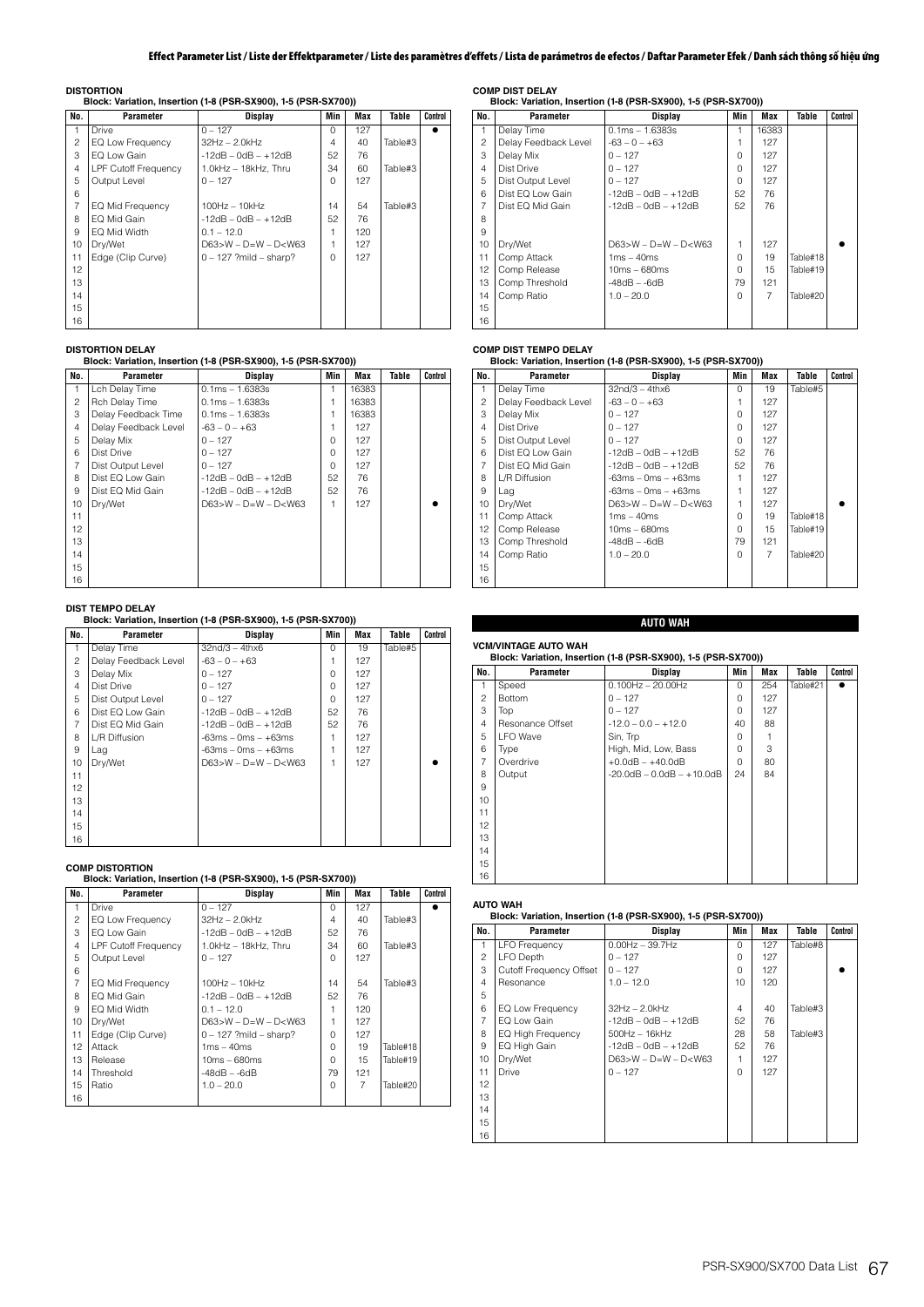**AUTO WAH DISTORTION Block: Variation, Insertion (1-8 (PSR-SX900), 1-5 (PSR-SX700))**

| No.            | Parameter                      | Display                     | Min      | Max | Table   | Control |
|----------------|--------------------------------|-----------------------------|----------|-----|---------|---------|
| 1              | <b>LFO Frequency</b>           | $0.00Hz - 39.7Hz$           | $\Omega$ | 127 | Table#8 |         |
| $\overline{c}$ | LFO Depth                      | $0 - 127$                   | O        | 127 |         |         |
| 3              | <b>Cutoff Frequency Offset</b> | $0 - 127$                   | $\Omega$ | 127 |         |         |
| $\overline{4}$ | Resonance                      | $1.0 - 12.0$                | 10       | 120 |         |         |
| 5              |                                |                             |          |     |         |         |
| 6              | EQ Low Frequency               | $32Hz - 2.0kHz$             | 4        | 40  | Table#3 |         |
| $\overline{7}$ | EQ Low Gain                    | $-12dB - OdB - +12dB$       | 52       | 76  |         |         |
| 8              | <b>EQ High Frequency</b>       | $500$ Hz $-16$ kHz          | 28       | 58  | Table#3 |         |
| 9              | EQ High Gain                   | $-12dB - OdB - +12dB$       | 52       | 76  |         |         |
| 10             | Dry/Wet                        | $D63 > W - D = W - D < W63$ | 1        | 127 |         |         |
| 11             | Drive                          | $0 - 127$                   | $\Omega$ | 127 |         |         |
| 12             | Dist EQ Low Gain               | $-12dB - OdB - +12dB$       | 52       | 76  |         |         |
| 13             | Dist EQ Mid Gain               | $-12dB - OdB - +12dB$       | 52       | 76  |         |         |
| 14             | <b>LPF Cutoff Frequency</b>    | $1.0kHz - 18kHz$ . Thru     | 34       | 60  | Table#3 |         |
| 15             | Output Level                   | $0 - 127$                   | $\Omega$ | 127 |         |         |
| 16             |                                |                             |          |     |         |         |

### **TEMPO AUTO WAH1**

### **Block: Variation, Insertion (1-8 (PSR-SX900), 1-5 (PSR-SX700))**

| No.            | Parameter                      | Display                | Min      | Max | Table   | Control |
|----------------|--------------------------------|------------------------|----------|-----|---------|---------|
| 1              | <b>LFO Frequency</b>           | $16th - 4thx16$        | 5        | 29  | Table#5 |         |
| $\overline{c}$ | LFO Depth                      | $0 - 127$              | $\Omega$ | 127 |         |         |
| 3              | <b>Cutoff Frequency Offset</b> | $0 - 127$              | O        | 127 |         |         |
| $\overline{4}$ | Resonance                      | $1.0 - 12.0$           | 10       | 120 |         |         |
| 5              |                                |                        |          |     |         |         |
| 6              | EQ Low Frequency               | $32Hz - 2.0kHz$        | 4        | 40  | Table#3 |         |
| $\overline{7}$ | EQ Low Gain                    | $-12dB - OdB - +12dB$  | 52       | 76  |         |         |
| 8              | <b>EQ High Frequency</b>       | $500$ Hz $-16$ kHz     | 28       | 58  | Table#3 |         |
| 9              | EQ High Gain                   | $-12dB - OdB - +12dB$  | 52       | 76  |         |         |
| 10             | Dry/Wet                        | $D63>W - D=W - D< W63$ | 1        | 127 |         |         |
| 11             | <b>Drive</b>                   | $0 - 127$              | $\Omega$ | 127 |         |         |
| 12             |                                |                        |          |     |         |         |
| 13             |                                |                        |          |     |         |         |
| 14             |                                |                        |          |     |         |         |
| 15             |                                |                        |          |     |         |         |
| 16             |                                |                        |          |     |         |         |

# **TEMPO AUTO WAH2 Block: Variation, Insertion (1-8 (PSR-SX900), 1-5 (PSR-SX700))**

| No.            | Parameter                   | Display                     | Min          | Max | Table   | Control |
|----------------|-----------------------------|-----------------------------|--------------|-----|---------|---------|
| 1              | <b>LFO Frequency</b>        | $16th - 4thx16$             | 5            | 29  | Table#5 |         |
| $\overline{c}$ | LFO Depth                   | $0 - 127$                   | $\Omega$     | 127 |         |         |
| 3              | Cutoff Frequency Offset     | $0 - 127$                   | O            | 127 |         |         |
| 4              | Resonance                   | $1.0 - 12.0$                | 10           | 120 |         |         |
| 5              |                             |                             |              |     |         |         |
| 6              | EQ Low Frequency            | $32Hz - 2.0kHz$             | 4            | 40  | Table#3 |         |
| 7              | EQ Low Gain                 | $-12dB - OdB - +12dB$       | 52           | 76  |         |         |
| 8              | <b>EQ High Frequency</b>    | $500$ Hz $-16$ kHz          | 28           | 58  | Table#3 |         |
| 9              | EQ High Gain                | $-12dB - OdB - +12dB$       | 52           | 76  |         |         |
| 10             | Dry/Wet                     | $D63 > W - D = W - D < W63$ | 1            | 127 |         |         |
| 11             | Drive                       | $0 - 127$                   | <sup>n</sup> | 127 |         |         |
| 12             | Dist EQ Low Gain            | $-12dB - 0dB - +12dB$       | 52           | 76  |         |         |
| 13             | Dist EQ Mid Gain            | $-12dB - OdB - +12dB$       | 52           | 76  |         |         |
| 14             | <b>LPF Cutoff Frequency</b> | 1.0kHz - 18kHz. Thru        | 34           | 60  | Table#3 |         |
| 15             | Output Level                | $0 - 127$                   | $\cap$       | 127 |         |         |
| 16             |                             |                             |              |     |         |         |

# **TOUCH WAH/PEDAL WAH**

### **VCM/VINTAGE TOUCH WAH Block: Variation, Insertion (1-8 (PSR-SX900), 1-5 (PSR-SX700)) No. Parameter Display Min Max Table Control** 1 Sensitivity 0 – 127 0 127 2 Bottom 0 – 127 0 127 3 Top 0 – 127 0 127 4 Resonance Offset  $-12.0 - 0.0 - +12.0$  40 88 5 Direction Up, Down 0 1<br>6 Type High, Mid, Low, Bass 0 3 Type  $\begin{vmatrix} \text{High, Mid, Low, Bass} \\ \text{O} & 3 \end{vmatrix}$ <br>Overdrive  $\begin{vmatrix} 0 & 3 \\ 0 & 8 \end{vmatrix}$ 7 Overdrive  $+0.0dB - +40.0dB$   $0$  80<br>8 Output -20.0dB - 0.0dB - 10.0dB 24 84 Output  $-20.0dB - 0.0dB - +10.0dB$  24 84 9 10 11 Attack Offset  $-5 - 0 - +5$  59 69 12 13 14 15 16

**TOUCH WAH1 Block: Variation, Insertion (1-8 (PSR-SX900), 1-5 (PSR-SX700))**

| No.            | Parameter                | <b>Display</b>              | Min      | <b>Max</b> | Table   | Control |
|----------------|--------------------------|-----------------------------|----------|------------|---------|---------|
| $\mathbf{1}$   | Sensitivity              | $0 - 127$                   | $\Omega$ | 127        |         |         |
| 2              | Cutoff Frequency Offset  | $0 - 127$                   | $\Omega$ | 127        |         |         |
| 3              | Resonance                | $1.0 - 12.0$                | 10       | 120        |         |         |
| 4              |                          |                             |          |            |         |         |
| 5              |                          |                             |          |            |         |         |
| 6              | EQ Low Frequency         | $32Hz - 2.0kHz$             | 4        | 40         | Table#3 |         |
| $\overline{7}$ | EQ Low Gain              | $-12dB - OdB - +12dB$       | 52       | 76         |         |         |
| 8              | <b>EQ High Frequency</b> | $500Hz - 16kHz$             | 28       | 58         | Table#3 |         |
| 9              | EQ High Gain             | $-12dB - OdB - +12dB$       | 52       | 76         |         |         |
| 10             | Dry/Wet                  | $D63 > W - D = W - D < W63$ | 1        | 127        |         |         |
| 11             | Drive                    | $0 - 127$                   | $\Omega$ | 127        |         |         |
| 12             |                          |                             |          |            |         |         |
| 13             |                          |                             |          |            |         |         |
| 14             |                          |                             |          |            |         |         |
| 15             |                          |                             |          |            |         |         |
| 16             |                          |                             |          |            |         |         |

### **TOUCH WAH2**

### **Block: Variation, Insertion (1-8 (PSR-SX900), 1-5 (PSR-SX700))**

| No.            | Parameter                   | <b>Display</b>              | Min      | Max | Table    | Control |
|----------------|-----------------------------|-----------------------------|----------|-----|----------|---------|
| 1              | Sensitivity                 | $0 - 127$                   | $\Omega$ | 127 |          |         |
| $\overline{c}$ | Cutoff Frequency Offset     | $0 - 127$                   | 0        | 127 |          |         |
| 3              | Resonance                   | $1.0 - 12.0$                | 10       | 120 |          |         |
| $\overline{4}$ |                             |                             |          |     |          |         |
| 5              |                             |                             |          |     |          |         |
| 6              | EQ Low Frequency            | $32Hz - 2.0kHz$             | 4        | 40  | Table#3  |         |
| $\overline{7}$ | EQ Low Gain                 | $-12dB - OdB - +12dB$       | 52       | 76  |          |         |
| 8              | <b>EQ High Frequency</b>    | $500Hz - 16kHz$             | 28       | 58  | Table#3  |         |
| 9              | EQ High Gain                | $-12dB - OdB - +12dB$       | 52       | 76  |          |         |
| 10             | Dry/Wet                     | $D63 > W - D = W - D < W63$ |          | 127 |          |         |
| 11             | Drive                       | $0 - 127$                   | $\cap$   | 127 |          |         |
| 12             | Dist EQ Low Gain            | $-12dB - OdB - +12dB$       | 52       | 76  |          |         |
| 13             | Dist EQ Mid Gain            | $-12dB - OdB - +12dB$       | 52       | 76  |          |         |
| 14             | <b>LPF Cutoff Frequency</b> | 1.0kHz - 18kHz. Thru        | 34       | 60  | Table#3  |         |
| 15             | Output Level                | $0 - 127$                   | 0        | 127 |          |         |
| 16             | Release                     | $10.0ms - 680.0ms$          | 52       | 67  | Table#22 |         |

# **WAH DISTORTION DELAY Block: Variation, Insertion (1-8 (PSR-SX900), 1-5 (PSR-SX700))**

| No.             | Parameter                      | <b>Display</b>         | Min | Max   | Table    | Control |
|-----------------|--------------------------------|------------------------|-----|-------|----------|---------|
| 1               | Delay Time                     | $0.1ms - 1.6383s$      | 1   | 16383 |          |         |
| 2               | Delay Feedback Level           | $-63 - 0 - +63$        |     | 127   |          |         |
| 3               | Delay Mix                      | $0 - 127$              | O   | 127   |          |         |
| 4               | Dist Drive                     | $0 - 127$              | O   | 127   |          |         |
| 5               | Dist Output Level              | $0 - 127$              | 0   | 127   |          |         |
| 6               | Dist EQ Low Gain               | $-12dB - OdB - +12dB$  | 52  | 76    |          |         |
| 7               | Dist EQ Mid Gain               | $-12dB - OdB - +12dB$  | 52  | 76    |          |         |
| 8               |                                |                        |     |       |          |         |
| 9               |                                |                        |     |       |          |         |
| 10              | Dry/Wet                        | $D63>W - D=W - D< W63$ | 1   | 127   |          |         |
| 11              | Wah Sensitivity                | $0 - 127$              | 0   | 127   |          |         |
| 12 <sup>°</sup> | Wah Cutoff Frequency<br>Offset | $0 - 127$              | 0   | 127   |          |         |
| 13              | Wah Resonance                  | $1.0 - 12.0$           | 10  | 120   |          |         |
| 14              | Wah Release                    | $10.0ms - 680.0ms$     | 52  | 67    | Table#22 |         |
| 15              |                                |                        |     |       |          |         |
| 16              |                                |                        |     |       |          |         |

## **WAH DIST TEMPO DELAY**

### **Block: Variation, Insertion (1-8 (PSR-SX900), 1-5 (PSR-SX700))**

| No.            | Parameter                      | Display                     | Min      | Max | Table    | Control |
|----------------|--------------------------------|-----------------------------|----------|-----|----------|---------|
| 1              | Delay Time                     | $32nd/3 - 4thx6$            | $\Omega$ | 19  | Table#5  |         |
| $\mathfrak{p}$ | Delay Feedback Level           | $-63 - 0 - +63$             | 1        | 127 |          |         |
| 3              | Delay Mix                      | $0 - 127$                   | 0        | 127 |          |         |
| 4              | Dist Drive                     | $0 - 127$                   | $\Omega$ | 127 |          |         |
| 5              | Dist Output Level              | $0 - 127$                   | 0        | 127 |          |         |
| 6              | Dist EQ Low Gain               | $-12dB - OdB - +12dB$       | 52       | 76  |          |         |
| 7              | Dist EQ Mid Gain               | $-12dB - OdB - +12dB$       | 52       | 76  |          |         |
| 8              | L/R Diffusion                  | $-63ms - 0ms - +63ms$       | 1        | 127 |          |         |
| 9              | Lag                            | $-63ms - 0ms - +63ms$       | 1        | 127 |          |         |
| 10             | Dry/Wet                        | $D63 > W - D = W - D < W63$ | 1        | 127 |          |         |
| 11             | Wah Sensitivity                | $0 - 127$                   | U        | 127 |          |         |
| 12             | Wah Cutoff Frequency<br>Offset | $0 - 127$                   | 0        | 127 |          |         |
| 13             | Wah Resonance                  | $1.0 - 12.0$                | 10       | 120 |          |         |
| 14             | Wah Release                    | $10.0$ ms – 680.0ms         | 52       | 67  | Table#22 |         |
| 15             |                                |                             |          |     |          |         |
| 16             |                                |                             |          |     |          |         |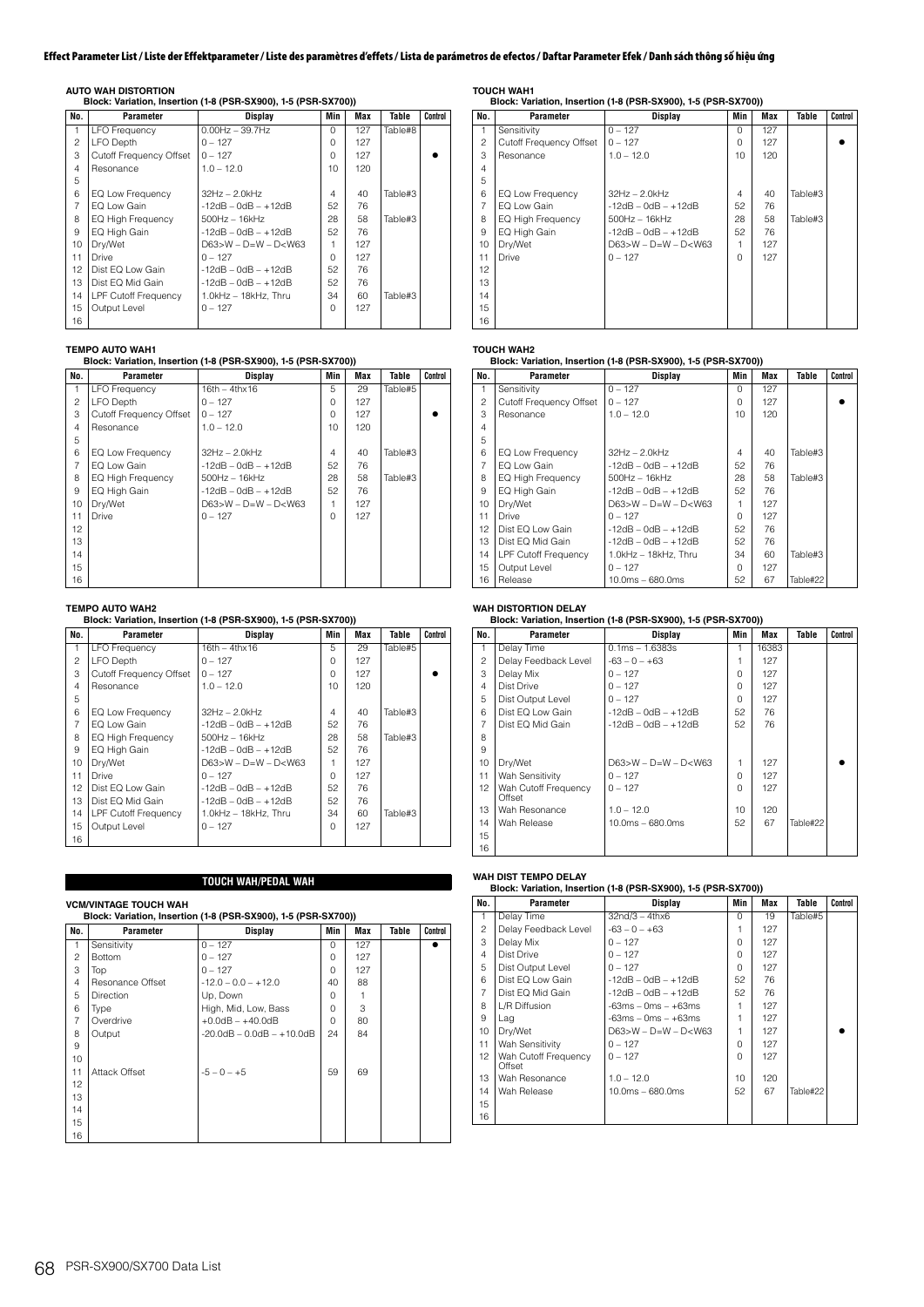**VCM/VINTAGE PEDAL WAH Block: Variation, Insertion (1-8 (PSR-SX900), 1-5 (PSR-SX700))**

| No.            | Parameter         | Display                            | Min      | Max | Table   | Control |
|----------------|-------------------|------------------------------------|----------|-----|---------|---------|
|                | Pedal Control     | $0 - 127$                          | $\Omega$ | 127 |         |         |
| $\overline{c}$ | <b>Bottom</b>     | $0 - 127$                          | O        | 127 |         |         |
| 3              | Top               | $0 - 127$                          | O        | 127 |         |         |
| $\overline{4}$ | Resonance Offset  | $-12.0 - 0.0 - +12.0$              | 40       | 88  |         |         |
| 5              | Direction         | Up, Down                           | U        |     |         |         |
| 6              | Type              | High, Mid, Low, Bass               | U        | 3   |         |         |
| $\overline{7}$ | Overdrive         | $+0.0$ d $B - +40.0$ d $B$         | $\cap$   | 80  |         |         |
| 8              | Output            | $-20.0$ dB $- 0.0$ dB $- +10.0$ dB | 24       | 84  |         |         |
| 9              |                   |                                    |          |     |         |         |
| 10             |                   |                                    |          |     |         |         |
| 11             |                   |                                    |          |     |         |         |
| 12             |                   |                                    |          |     |         |         |
| 13             | EQ Low Frequency  | $32Hz - 2.0kHz$                    | 4        | 40  | Table#3 |         |
| 14             | EQ Low Gain       | $-12dB - OdB - +12dB$              | 52       | 76  |         |         |
| 15             | EQ High Frequency | $500Hz - 16kHz$                    | 28       | 58  | Table#3 |         |
| 16             | EQ High Gain      | $-12dB - OdB - +12dB$              | 52       | 76  |         |         |

### **PEDAL WAH1**

### **Block: Variation, Insertion (1-8 (PSR-SX900), 1-5 (PSR-SX700))**

| No.            | Parameter                      | Display                | Min      | Max | Table   | Control |
|----------------|--------------------------------|------------------------|----------|-----|---------|---------|
|                | Pedal Control                  | $0 - 127$              | $\Omega$ | 127 |         |         |
| $\overline{c}$ | Depth                          | $0 - 127$              | $\Omega$ | 127 |         |         |
| 3              | <b>Cutoff Frequency Offset</b> | $0 - 127$              | $\Omega$ | 127 |         |         |
| 4              | Resonance                      | $1.0 - 12.0$           | 10       | 120 |         |         |
| 5              |                                |                        |          |     |         |         |
| 6              | EQ Low Frequency               | $32Hz - 2.0kHz$        | 4        | 40  | Table#3 |         |
| $\overline{7}$ | EQ Low Gain                    | $-12dB - OdB - +12dB$  | 52       | 76  |         |         |
| 8              | <b>EQ High Frequency</b>       | $500$ Hz $-16$ kHz     | 28       | 58  | Table#3 |         |
| 9              | EQ High Gain                   | $-12dB - OdB - +12dB$  | 52       | 76  |         |         |
| 10             | Dry/Wet                        | $D63>W - D=W - D< W63$ | 1        | 127 |         |         |
| 11             | Drive                          | $0 - 127$              | $\Omega$ | 127 |         |         |
| 12             |                                |                        |          |     |         |         |
| 13             |                                |                        |          |     |         |         |
| 14             |                                |                        |          |     |         |         |
| 15             |                                |                        |          |     |         |         |
| 16             |                                |                        |          |     |         |         |

# **PEDAL WAH2 Block: Variation, Insertion (1-8 (PSR-SX900), 1-5 (PSR-SX700))**

| No.            | Parameter                   | Display                    | Min          | Max | Table   | Control |
|----------------|-----------------------------|----------------------------|--------------|-----|---------|---------|
| 1              | Pedal Control               | $0 - 127$                  | $\cap$       | 127 |         |         |
| 2              | Depth                       | $0 - 127$                  | U            | 127 |         |         |
| 3              | Cutoff Frequency Offset     | $0 - 127$                  | U            | 127 |         |         |
| $\overline{4}$ | Resonance                   | $1.0 - 12.0$               | 10           | 120 |         |         |
| 5              |                             |                            |              |     |         |         |
| 6              | EQ Low Frequency            | $32Hz - 2.0kHz$            | 4            | 40  | Table#3 |         |
| $\overline{7}$ | EQ Low Gain                 | $-12dB - OdB - +12dB$      | 52           | 76  |         |         |
| 8              | EQ High Frequency           | $500Hz - 16kHz$            | 28           | 58  | Table#3 |         |
| 9              | EQ High Gain                | $-12$ dB $-$ 0dB $ +12$ dB | 52           | 76  |         |         |
| 10             | Dry/Wet                     | $D63>W - D=W - D< W63$     |              | 127 |         |         |
| 11             | Drive                       | $0 - 127$                  | $\cap$       | 127 |         |         |
| 12             | Dist EQ Low Gain            | $-12dB - OdB - +12dB$      | 52           | 76  |         |         |
| 13             | Dist EQ Mid Gain            | $-12dB - OdB - +12dB$      | 52           | 76  |         |         |
| 14             | <b>LPF Cutoff Frequency</b> | 1.0kHz - 18kHz, Thru       | 34           | 60  | Table#3 |         |
| 15             | Output Level                | $0 - 127$                  | <sup>n</sup> | 127 |         |         |
| 16             |                             |                            |              |     |         |         |

## **ROTARY SPEAKER/AUTO PAN/TREMOLO**

# **ROTARY SPEAKER1**

|                | Block: Chorus, Variation, Insertion (1-8 (PSR-SX900), 1-5 (PSR-SX700)) |                                        |              |     |          |         |  |  |
|----------------|------------------------------------------------------------------------|----------------------------------------|--------------|-----|----------|---------|--|--|
| No.            | Parameter                                                              | Display                                | Min          | Max | Table    | Control |  |  |
| 1              | Woofer Speed Slow                                                      | $0.0$ rpm $-159.0$ rpm                 | $\Omega$     | 63  | Table#28 |         |  |  |
| $\overline{c}$ | Horn Speed Slow                                                        | $0.0$ rpm $-159.0$ rpm                 | $\Omega$     | 63  | Table#28 |         |  |  |
| 3              | Woofer Speed Fast                                                      | 161.4rpm - 2382.0rpm                   | 64           | 127 | Table#29 |         |  |  |
| $\overline{4}$ | Horn Speed Fast                                                        | 161.4rpm - 2382.0rpm                   | 64           | 127 | Table#29 |         |  |  |
| 5              | Slow-Fast Time of Woofer                                               | $0 - 127$                              | <sup>n</sup> | 127 |          |         |  |  |
| 6              | Slow-Fast Time of Horn                                                 | $0 - 127$                              | U            | 127 |          |         |  |  |
| 7              | Drive Low                                                              | $0 - 127$                              | 0            | 127 |          |         |  |  |
| 8              | Drive High                                                             | $0 - 127$                              | $\Omega$     | 127 |          |         |  |  |
| 9              | Low/High Balance                                                       | $L63 > H - L = H - L < H63$            |              | 127 |          |         |  |  |
| 10             |                                                                        |                                        |              |     |          |         |  |  |
| 11             | EQ Low Frequency                                                       | $32Hz - 2.0kHz$                        | 4            | 40  | Table#3  |         |  |  |
| 12             | EQ Low Gain                                                            | $-12dB - OdB - +12dB$                  | 52           | 76  |          |         |  |  |
| 13             | EQ High Frequency                                                      | $500$ Hz $-16$ kHz                     | 28           | 58  | Table#3  |         |  |  |
| 14             | EQ High Gain                                                           | $-12dB - OdB - +12dB$                  | 52           | 76  |          |         |  |  |
| 15             | Mic L-R Angle                                                          | $0$ deg – 180deg<br>(resolution=3deg.) | $\cap$       | 60  |          |         |  |  |
| 16             | Speed Control                                                          | Slow, Fast                             | $\Omega$     |     |          |         |  |  |

**ROTARY SPEAKER2 Block: Chorus, Variation, Insertion (1-8 (PSR-SX900), 1-5 (PSR-SX700))**

| No.            | <b>Parameter</b>         | Display                     | Min            | Max | Table   | Control |
|----------------|--------------------------|-----------------------------|----------------|-----|---------|---------|
|                | <b>LFO Frequency</b>     | $0.00Hz - 39.7Hz$           | $\Omega$       | 127 | Table#8 |         |
| $\mathfrak{p}$ | LFO Depth                | $0 - 127$                   | $\Omega$       | 127 |         |         |
| 3              |                          |                             |                |     |         |         |
| 4              |                          |                             |                |     |         |         |
| 5              |                          |                             |                |     |         |         |
| 6              | EQ Low Frequency         | $32Hz - 2.0kHz$             | $\overline{4}$ | 40  | Table#3 |         |
| 7              | EQ Low Gain              | $-12dB - OdB - +12dB$       | 52             | 76  |         |         |
| 8              | <b>EQ High Frequency</b> | $500Hz - 16kHz$             | 28             | 58  | Table#3 |         |
| 9              | EQ High Gain             | $-12dB - OdB - +12dB$       | 52             | 76  |         |         |
| 10             | Dry/Wet                  | $D63 > W - D = W - D < W63$ |                | 127 |         |         |
| 11             | EQ Mid Frequency         | $100Hz - 10kHz$             | 14             | 54  | Table#3 |         |
| 12             | EQ Mid Gain              | $-12dB - OdB - +12dB$       | 52             | 76  |         |         |
| 13             | EQ Mid Width             | $0.1 - 12.0$                |                | 120 |         |         |
| 14             |                          |                             |                |     |         |         |
| 15             |                          |                             |                |     |         |         |
| 16             |                          |                             |                |     |         |         |

# **2WAY ROTARY SPEAKER Block: Chorus, Variation, Insertion (1-8 (PSR-SX900), 1-5 (PSR-SX700))**

| No.            | <b>Parameter</b>         | <b>Display</b>                         | Min    | Max | Table   | Control |
|----------------|--------------------------|----------------------------------------|--------|-----|---------|---------|
| 1              | Rotor Speed              | $0.00Hz - 39.7Hz$                      | $\cap$ | 127 | Table#8 |         |
| $\mathfrak{p}$ | Drive Low                | $0 - 127$                              | O      | 127 |         |         |
| 3              | Drive High               | $0 - 127$                              | $\cap$ | 127 |         |         |
| $\overline{4}$ | Low/High Balance         | $L63 > H - L = H - L < H63$            |        | 127 |         |         |
| 5              |                          |                                        |        |     |         |         |
| 6              | EQ Low Frequency         | $32Hz - 2.0kHz$                        | 4      | 40  | Table#3 |         |
| 7              | EQ Low Gain              | $-12dB - OdB - +12dB$                  | 52     | 76  |         |         |
| 8              | <b>EQ High Frequency</b> | $500Hz - 16kHz$                        | 28     | 58  | Table#3 |         |
| 9              | EQ High Gain             | $-12dB - OdB - +12dB$                  | 52     | 76  |         |         |
| 10             |                          |                                        |        |     |         |         |
| 11             | Crossover Frequency      | $100Hz - 10kHz$                        | 14     | 54  | Table#3 |         |
| 12             | Mic L-R Angle            | $0$ deg – 180deg<br>(resolution=3deg.) | $\cap$ | 60  |         |         |
| 13             |                          |                                        |        |     |         |         |
| 14             |                          |                                        |        |     |         |         |
| 15             |                          |                                        |        |     |         |         |
| 16             |                          |                                        |        |     |         |         |

# **DIST ROTARY SPEAKER Block: Variation, Insertion (1-8 (PSR-SX900), 1-5 (PSR-SX700))**

| No.              | Parameter                   | <b>Display</b>              | Min      | Max | Table   | Control |
|------------------|-----------------------------|-----------------------------|----------|-----|---------|---------|
| $\mathbf{1}$     | <b>LFO Frequency</b>        | $0.00Hz - 39.7Hz$           | $\Omega$ | 127 | Table#8 |         |
| $\mathfrak{p}$   | <b>LFO Depth</b>            | $0 - 127$                   | $\Omega$ | 127 |         |         |
| 3                |                             |                             |          |     |         |         |
| 4                |                             |                             |          |     |         |         |
| 5                |                             |                             |          |     |         |         |
| 6                | EQ Low Frequency            | $32Hz - 2.0kHz$             | 4        | 40  | Table#3 |         |
| 7                | EQ Low Gain                 | $-12dB - OdB - +12dB$       | 52       | 76  |         |         |
| 8                | <b>EQ High Frequency</b>    | 500Hz - 16kHz               | 28       | 58  | Table#3 |         |
| 9                | EQ High Gain                | $-12dB - OdB - +12dB$       | 52       | 76  |         |         |
| 10               | Dry/Wet                     | $D63 > W - D = W - D < W63$ | 1        | 127 |         |         |
| 11               |                             |                             |          |     |         |         |
| 12 <sup>2</sup>  |                             |                             |          |     |         |         |
| 13 <sup>13</sup> |                             |                             |          |     |         |         |
| 14               | Drive                       | $0 - 127$                   | $\Omega$ | 127 |         |         |
| 15               | <b>LPF Cutoff Frequency</b> | 1.0kHz - 18kHz, Thru        | 34       | 60  | Table#3 |         |
| 16               | Output Level                | $0 - 127$                   | 0        | 127 |         |         |

## **DIST 2WAY ROTARY SP**

## **Block: Variation, Insertion (1-8 (PSR-SX900), 1-5 (PSR-SX700))**

| No.            | Parameter                   | Display                                                                    | Min    | Max | Table   | Control |
|----------------|-----------------------------|----------------------------------------------------------------------------|--------|-----|---------|---------|
| 1              | Rotor Speed                 | $0.00$ Hz $- 39.7$ Hz                                                      | $\cap$ | 127 | Table#8 |         |
| $\mathfrak{p}$ | Drive Low                   | $0 - 127$                                                                  | $\cap$ | 127 |         |         |
| 3              | Drive High                  | $0 - 127$                                                                  | $\cap$ | 127 |         |         |
| $\overline{4}$ | Low/High Balance            | L63>H - L=H - L <h63< td=""><td></td><td>127</td><td></td><td></td></h63<> |        | 127 |         |         |
| 5              |                             |                                                                            |        |     |         |         |
| 6              | EQ Low Frequency            | $32Hz - 2.0kHz$                                                            | 4      | 40  | Table#3 |         |
| $\overline{7}$ | FO Low Gain                 | $-12dB - OdB - +12dB$                                                      | 52     | 76  |         |         |
| 8              | <b>EQ High Frequency</b>    | $500Hz - 16kHz$                                                            | 28     | 58  | Table#3 |         |
| 9              | EQ High Gain                | $-12dB - OdB - +12dB$                                                      | 52     | 76  |         |         |
| 10             |                             |                                                                            |        |     |         |         |
| 11             | Crossover Frequency         | $100Hz - 10kHz$                                                            | 14     | 54  | Table#3 |         |
| 12             | Mic L-R Angle               | $0$ deg – 180deg<br>(resolution=3deg.)                                     | $\cap$ | 60  |         |         |
| 13             |                             |                                                                            |        |     |         |         |
| 14             | Drive                       | $0 - 127$                                                                  | $\cap$ | 127 |         |         |
| 15             | <b>LPF Cutoff Frequency</b> | 1.0kHz - 18kHz, Thru                                                       | 34     | 60  | Table#3 |         |
| 16             | Output Level                | $0 - 127$                                                                  | 0      | 127 |         |         |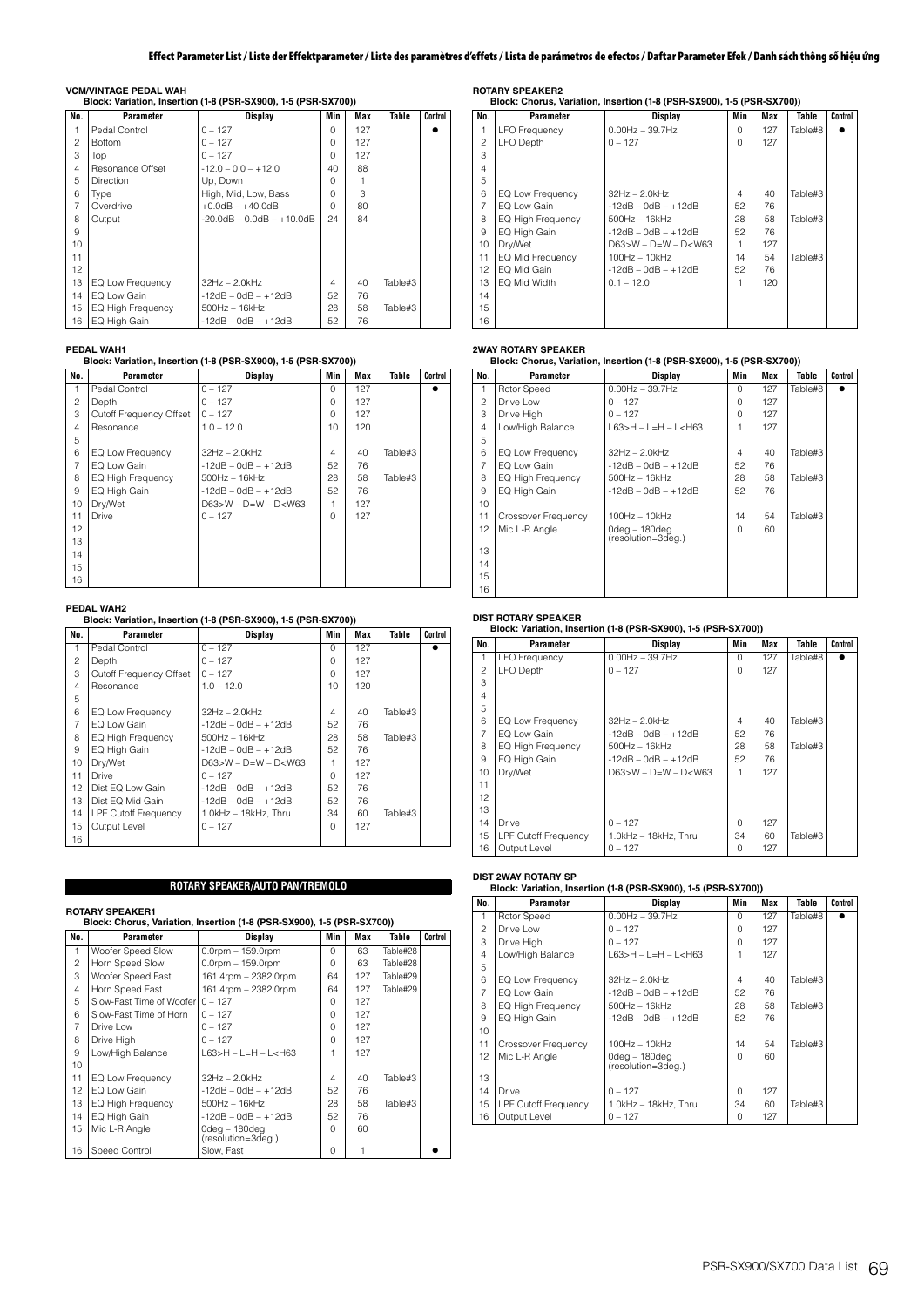**AMP ROTARY SPEAKER Block: Variation, Insertion (1-8 (PSR-SX900), 1-5 (PSR-SX700))**

| No.            | Parameter                   | Display                     | Min      | Max | Table   | Control |
|----------------|-----------------------------|-----------------------------|----------|-----|---------|---------|
|                | <b>LFO Frequency</b>        | $0.00$ Hz $-$ 39.7Hz        | $\Omega$ | 127 | Table#8 |         |
| $\overline{c}$ | LFO Depth                   | $0 - 127$                   | $\Omega$ | 127 |         |         |
| 3              | Amp Type                    | Off, Stack, Combo, Tube     | $\cap$   | 3   |         |         |
| $\overline{4}$ |                             |                             |          |     |         |         |
| 5              |                             |                             |          |     |         |         |
| 6              | EQ Low Frequency            | $32Hz - 2.0kHz$             | 4        | 40  | Table#3 |         |
| $\overline{7}$ | EQ Low Gain                 | $-12dB - OdB - +12dB$       | 52       | 76  |         |         |
| 8              | EQ High Frequency           | $500$ Hz $-16$ kHz          | 28       | 58  | Table#3 |         |
| 9              | EQ High Gain                | $-12dB - OdB - +12dB$       | 52       | 76  |         |         |
| 10             | Dry/Wet                     | $D63 > W - D = W - D < W63$ |          | 127 |         |         |
| 11             |                             |                             |          |     |         |         |
| 12             |                             |                             |          |     |         |         |
| 13             |                             |                             |          |     |         |         |
| 14             | Drive                       | $0 - 127$                   | $\Omega$ | 127 |         |         |
| 15             | <b>LPF Cutoff Frequency</b> | 1.0kHz - 18kHz, Thru        | 34       | 60  | Table#3 |         |
| 16             | Output Level                | $0 - 127$                   | O        | 127 |         |         |

## **AMP 2WAY ROTARY SP**

## **Block: Variation, Insertion (1-8 (PSR-SX900), 1-5 (PSR-SX700))**

| No.            | Parameter                   | Display                                                                    | Min          | Max | Table   | Control |
|----------------|-----------------------------|----------------------------------------------------------------------------|--------------|-----|---------|---------|
| 1              | Rotor Speed                 | $0.00$ Hz $-$ 39.7Hz                                                       | $\Omega$     | 127 | Table#8 |         |
| $\overline{c}$ | Drive Low                   | $0 - 127$                                                                  | O            | 127 |         |         |
| 3              | Drive High                  | $0 - 127$                                                                  | $\cap$       | 127 |         |         |
| 4              | Low/High Balance            | L63>H – L=H – L <h63< td=""><td></td><td>127</td><td></td><td></td></h63<> |              | 127 |         |         |
| 5              |                             |                                                                            |              |     |         |         |
| 6              | EQ Low Frequency            | $32Hz - 2.0kHz$                                                            | 4            | 40  | Table#3 |         |
| $\overline{7}$ | FO Low Gain                 | $-12dB - OdB - +12dB$                                                      | 52           | 76  |         |         |
| 8              | <b>EQ High Frequency</b>    | $500Hz - 16kHz$                                                            | 28           | 58  | Table#3 |         |
| 9              | EQ High Gain                | $-12$ dB $-$ 0dB $ +12$ dB                                                 | 52           | 76  |         |         |
| 10             |                             |                                                                            |              |     |         |         |
| 11             | Crossover Frequency         | $100Hz - 10kHz$                                                            | 14           | 54  | Table#3 |         |
| 12             | Mic L-R Angle               | 0deg – 180deg<br>(resolution=3deg.)                                        | <sup>n</sup> | 60  |         |         |
| 13             | Amp Type                    | Off, Stack, Combo, Tube                                                    | O            | 3   |         |         |
| 14             | Drive                       | $0 - 127$                                                                  | $\cap$       | 127 |         |         |
| 15             | <b>LPF Cutoff Frequency</b> | $1.0$ kHz $-$ 18kHz. Thru                                                  | 34           | 60  | Table#3 |         |
| 16             | Output Level                | $0 - 127$                                                                  | $\Omega$     | 127 |         |         |

## **AUTO PAN1**

|                | AUTO PAN1            | Block: Chorus, Variation, Insertion (1-8 (PSR-SX900), 1-5 (PSR-SX700)) |                |     |         |         |
|----------------|----------------------|------------------------------------------------------------------------|----------------|-----|---------|---------|
| No.            | Parameter            | Display                                                                | Min            | Max | Table   | Control |
| 1              | <b>LFO Frequency</b> | $0.00$ Hz $-$ 39.7Hz                                                   | O              | 127 | Table#8 |         |
| $\overline{c}$ | L/R Depth            | $0 - 127$                                                              | O              | 127 |         |         |
| 3              | F/R Depth            | $0 - 127$                                                              | $\Omega$       | 127 |         |         |
| 4              | Pan Direction        | L<->R, L->R, L<-R, Lturn,<br>Rturn, L/R                                | $\Omega$       | 5   |         |         |
| 5              |                      |                                                                        |                |     |         |         |
| 6              | EQ Low Frequency     | $32Hz - 2.0kHz$                                                        | $\overline{4}$ | 40  | Table#3 |         |
| $\overline{7}$ | EQ Low Gain          | $-12dB - OdB - +12dB$                                                  | 52             | 76  |         |         |
| 8              | EQ High Frequency    | $500$ Hz $-16$ kHz                                                     | 28             | 58  | Table#3 |         |
| 9              | EQ High Gain         | $-12dB - OdB - +12dB$                                                  | 52             | 76  |         |         |
| 10             |                      |                                                                        |                |     |         |         |
| 11             | EQ Mid Frequency     | $100Hz - 10kHz$                                                        | 14             | 54  | Table#3 |         |
| 12             | EQ Mid Gain          | $-12dB - OdB - +12dB$                                                  | 52             | 76  |         |         |
| 13             | EQ Mid Width         | $0.1 - 12.0$                                                           | 1              | 120 |         |         |
| 14             |                      |                                                                        |                |     |         |         |
| 15             |                      |                                                                        |                |     |         |         |
| 16             |                      |                                                                        |                |     |         |         |

# **AUTO PAN2 Block: Chorus, Variation, Insertion (1-8 (PSR-SX900), 1-5 (PSR-SX700))**

| No.            | Parameter            | Display                                 | Min      | Max | Table   | Control |
|----------------|----------------------|-----------------------------------------|----------|-----|---------|---------|
| 1              | <b>LFO Frequency</b> | $0.00Hz - 39.7Hz$                       | $\cap$   | 127 | Table#8 |         |
| $\overline{c}$ | L/R Depth            | $0 - 127$                               | O        | 127 |         |         |
| 3              | F/R Depth            | $0 - 127$                               | $\Omega$ | 127 |         |         |
| $\overline{4}$ | Pan Direction        | L<->R, L->R, L<-R, Lturn,<br>Rturn, L/R | $\cap$   | 5   |         |         |
| 5              | I FO Wave            | $0 - 28$                                | $\Omega$ | 28  |         |         |
| 6              | EQ Low Frequency     | $32Hz - 2.0kHz$                         | 4        | 40  | Table#3 |         |
| $\overline{7}$ | EQ Low Gain          | $-12dB - OdB - +12dB$                   | 52       | 76  |         |         |
| 8              | EQ High Frequency    | $500$ Hz $-16$ kHz                      | 28       | 58  | Table#3 |         |
| 9              | EQ High Gain         | $-12$ dB $-$ 0dB $ +12$ dB              | 52       | 76  |         |         |
| 10             |                      |                                         |          |     |         |         |
| 11             | EQ Mid Frequency     | $100Hz - 10kHz$                         | 14       | 54  | Table#3 |         |
| 12             | EQ Mid Gain          | $-12dB - OdB - +12dB$                   | 52       | 76  |         |         |
| 13             | EQ Mid Width         | $0.1 - 12.0$                            |          | 120 |         |         |
| 14             |                      |                                         |          |     |         |         |
| 15             | Input Mode           | Mono, Stereo                            | $\Omega$ | 1   |         |         |
| 16             |                      |                                         |          |     |         |         |

**TEMPO AUTO PAN1 Block: Chorus, Variation, Insertion (1-8 (PSR-SX900), 1-5 (PSR-SX700))**

| No.            | Parameter            | Display                                 | Min | Max | Table   | Control |
|----------------|----------------------|-----------------------------------------|-----|-----|---------|---------|
| 1              | <b>LFO Frequency</b> | $16th - 4thx16$                         | 5   | 29  | Table#5 |         |
| $\mathfrak{p}$ | L/R Depth            | $0 - 127$                               | 0   | 127 |         |         |
| 3              | F/R Depth            | $0 - 127$                               | 0   | 127 |         |         |
| 4              | Pan Direction        | L<->R, L->R, L<-R, Lturn,<br>Rturn, L/R | 0   | 5   |         |         |
| 5              |                      |                                         |     |     |         |         |
| 6              | EQ Low Frequency     | $32Hz - 2.0kHz$                         | 4   | 40  | Table#3 |         |
| 7              | EQ Low Gain          | $-12dB - OdB - +12dB$                   | 52  | 76  |         |         |
| 8              | EQ High Frequency    | $500Hz - 16kHz$                         | 28  | 58  | Table#3 |         |
| 9              | EQ High Gain         | $-12dB - OdB - +12dB$                   | 52  | 76  |         |         |
| 10             |                      |                                         |     |     |         |         |
| 11             | EQ Mid Frequency     | $100Hz - 10kHz$                         | 14  | 54  | Table#3 |         |
| 12             | EQ Mid Gain          | $-12dB - OdB - +12dB$                   | 52  | 76  |         |         |
| 13             | EQ Mid Width         | $0.1 - 12.0$                            | 1   | 120 |         |         |
| 14             |                      |                                         |     |     |         |         |
| 15             |                      |                                         |     |     |         |         |
| 16             |                      |                                         |     |     |         |         |

# **TEMPO AUTO PAN2 Block: Chorus, Variation, Insertion (1-8 (PSR-SX900), 1-5 (PSR-SX700))**

| No.            | Parameter                | Display                                 | Min      | Max | Table   | Control |
|----------------|--------------------------|-----------------------------------------|----------|-----|---------|---------|
| 1.             | <b>LFO Frequency</b>     | $16th - 4thx16$                         | 5        | 29  | Table#5 |         |
| 2              | L/R Depth                | $0 - 127$                               | 0        | 127 |         |         |
| 3              | F/R Depth                | $0 - 127$                               | O        | 127 |         |         |
| 4              | Pan Direction            | L<->R. L->R. L<-R. Lturn.<br>Rturn, L/R | $\Omega$ | 5   |         |         |
| 5              | <b>LFO</b> Wave          | $0 - 28$                                | 0        | 28  |         |         |
| 6              | EQ Low Frequency         | $32Hz - 2.0kHz$                         | 4        | 40  | Table#3 |         |
| $\overline{7}$ | EQ Low Gain              | $-12dB - OdB - +12dB$                   | 52       | 76  |         |         |
| 8              | <b>EQ High Frequency</b> | $500Hz - 16kHz$                         | 28       | 58  | Table#3 |         |
| 9              | EQ High Gain             | $-12dB - OdB - +12dB$                   | 52       | 76  |         |         |
| 10             |                          |                                         |          |     |         |         |
| 11             | EQ Mid Frequency         | $100Hz - 10kHz$                         | 14       | 54  | Table#3 |         |
| 12             | EQ Mid Gain              | $-12dB - OdB - +12dB$                   | 52       | 76  |         |         |
| 13             | EQ Mid Width             | $0.1 - 12.0$                            |          | 120 |         |         |
| 14             |                          |                                         |          |     |         |         |
| 15             | Input Mode               | Mono, Stereo                            | $\Omega$ | 1   |         |         |
| 16             |                          |                                         |          |     |         |         |

# **TREMOLO Block: Chorus, Variation, Insertion (1-8 (PSR-SX900), 1-5 (PSR-SX700))**

| No.              | Parameter                   | Display                                              | Min      | Max | Table   | Control |
|------------------|-----------------------------|------------------------------------------------------|----------|-----|---------|---------|
| 1                | <b>LFO Frequency</b>        | $0.00$ Hz $-$ 39.7Hz                                 | $\Omega$ | 127 | Table#8 |         |
| 2                | AM Depth                    | $0 - 127$                                            | O        | 127 |         |         |
| 3                | PM Depth                    | $0 - 127$                                            | 0        | 127 |         |         |
| 4                |                             |                                                      |          |     |         |         |
| 5                |                             |                                                      |          |     |         |         |
| 6                | EQ Low Frequency            | $32Hz - 2.0kHz$                                      | 4        | 40  | Table#3 |         |
| $\overline{7}$   | FO Low Gain                 | $-12dB - OdB - +12dB$                                | 52       | 76  |         |         |
| 8                | EQ High Frequency           | 500Hz - 16kHz                                        | 28       | 58  | Table#3 |         |
| 9                | EQ High Gain                | $-12dB - OdB - +12dB$                                | 52       | 76  |         |         |
| 10               |                             |                                                      |          |     |         |         |
| 11               | EQ Mid Frequency            | $100Hz - 10kHz$                                      | 14       | 54  | Table#3 |         |
| 12               | EQ Mid Gain                 | $-12dB - OdB - +12dB$                                | 52       | 76  |         |         |
| 13 <sup>13</sup> | FO Mid Width                | $0.1 - 12.0$                                         | 1        | 120 |         |         |
| 14               | <b>LFO Phase Difference</b> | $-180$ deg – 0deg – $+180$ deg<br>(resolution=3deg.) | 4        | 124 |         |         |
| 15               | Input Mode                  | Mono, Stereo                                         | $\Omega$ |     |         |         |
| 16               |                             |                                                      |          |     |         |         |

# **TEMPO TREMOLO Block: Chorus, Variation, Insertion (1-8 (PSR-SX900), 1-5 (PSR-SX700))**

| No.            | Parameter                   | Display                                              | Min    | Max | Table   | Control |
|----------------|-----------------------------|------------------------------------------------------|--------|-----|---------|---------|
|                | <b>LFO Frequency</b>        | $16th - 4thx16$                                      | 5      | 29  | Table#5 |         |
| $\mathfrak{p}$ | AM Depth                    | $0 - 127$                                            | O      | 127 |         |         |
| 3              | PM Depth                    | $0 - 127$                                            | O      | 127 |         |         |
| 4              |                             |                                                      |        |     |         |         |
| 5              |                             |                                                      |        |     |         |         |
| 6              | EQ Low Frequency            | $32Hz - 2.0kHz$                                      | 4      | 40  | Table#3 |         |
| $\overline{7}$ | EQ Low Gain                 | $-12dB - OdB - +12dB$                                | 52     | 76  |         |         |
| 8              | <b>EQ High Frequency</b>    | $500Hz - 16kHz$                                      | 28     | 58  | Table#3 |         |
| 9              | EQ High Gain                | $-12dB - OdB - +12dB$                                | 52     | 76  |         |         |
| 10             |                             |                                                      |        |     |         |         |
| 11             | EQ Mid Frequency            | $100Hz - 10kHz$                                      | 14     | 54  | Table#3 |         |
| 12             | EQ Mid Gain                 | $-12dB - OdB - +12dB$                                | 52     | 76  |         |         |
| 13             | EQ Mid Width                | $0.1 - 12.0$                                         |        | 120 |         |         |
| 14             | <b>LFO Phase Difference</b> | $-180$ deg - 0deg - $+180$ deg<br>(resolution=3deg.) | 4      | 124 |         |         |
| 15             | Input Mode                  | Mono, Stereo                                         | $\cap$ |     |         |         |
| 16             |                             |                                                      |        |     |         |         |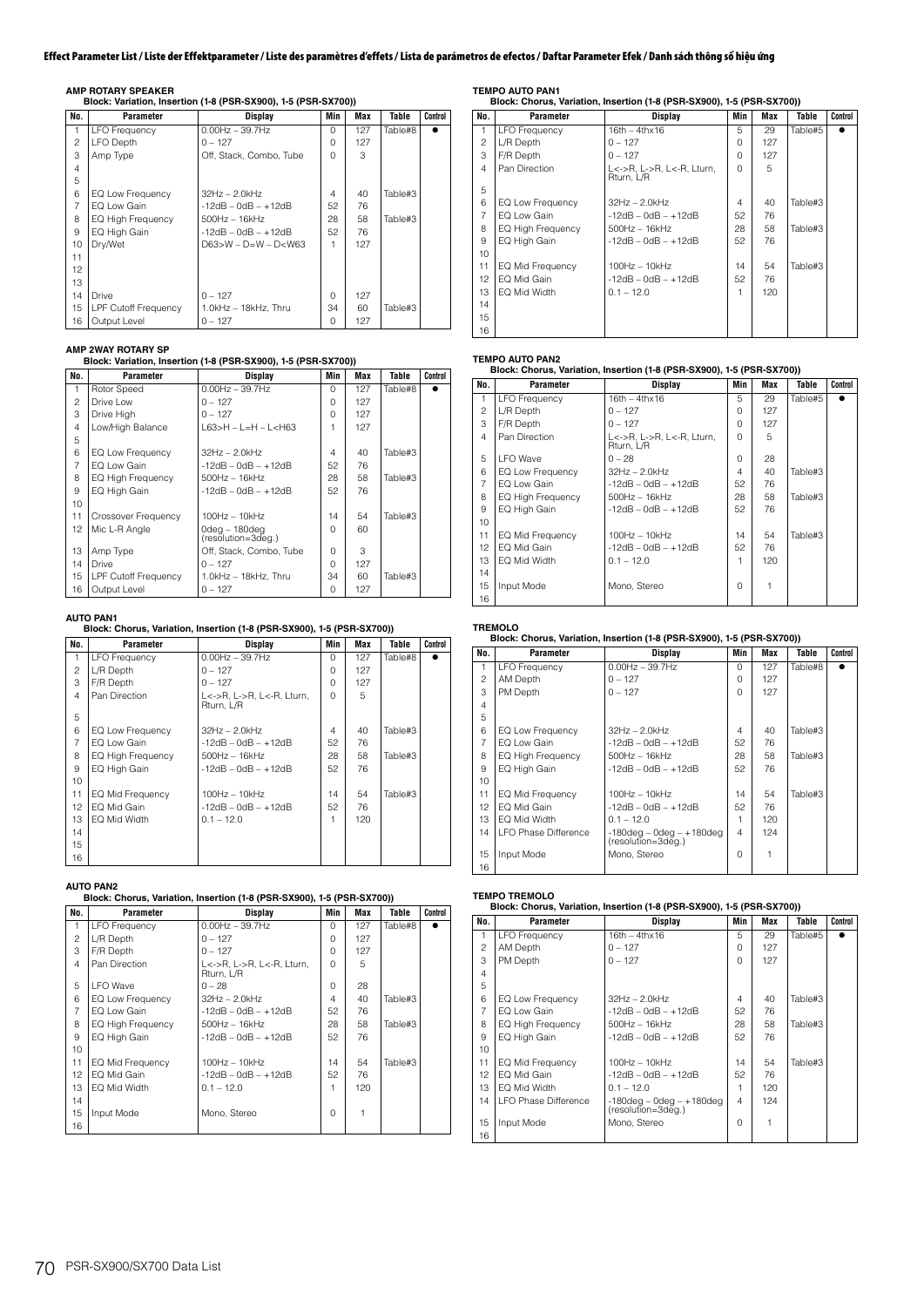### **VIBE VIBRATE**

| Block: Chorus, Variation, Insertion (1-8 (PSR-SX900), 1-5 (PSR-SX700)) |  |  |  |  |
|------------------------------------------------------------------------|--|--|--|--|
|                                                                        |  |  |  |  |

| No.            | Parameter                   | <b>Display</b>                                       | Min          | Max | Table   | Control |
|----------------|-----------------------------|------------------------------------------------------|--------------|-----|---------|---------|
| 1              | Rotor Speed                 | $0.00$ Hz $-$ 39.7Hz                                 | $\Omega$     | 127 | Table#8 |         |
| $\overline{c}$ | AM Depth                    | $0 - 127$                                            | $\cap$       | 127 |         |         |
| 3              | PM Depth                    | $0 - 127$                                            | $\Omega$     | 127 |         |         |
| 4              |                             |                                                      |              |     |         |         |
| 5              |                             |                                                      |              |     |         |         |
| 6              | EQ Low Frequency            | $32Hz - 2.0kHz$                                      | 4            | 40  | Table#3 |         |
| $\overline{7}$ | FO Low Gain                 | $-12dB - OdB - +12dB$                                | 52           | 76  |         |         |
| 8              | <b>EQ High Frequency</b>    | $500$ Hz $-16$ kHz                                   | 28           | 58  | Table#3 |         |
| 9              | EQ High Gain                | $-12dB - OdB - +12dB$                                | 52           | 76  |         |         |
| 10             | Dry/Wet                     | $D63 > W - D = W - D < W63$                          |              | 127 |         |         |
| 11             | EQ Mid Frequency            | $100Hz - 10kHz$                                      | 14           | 54  | Table#3 |         |
| 12             | EQ Mid Gain                 | $-12dB - OdB - +12dB$                                | 52           | 76  |         |         |
| 13             | EQ Mid Width                | $0.1 - 12.0$                                         | 1            | 120 |         |         |
| 14             | <b>LFO Phase Difference</b> | $-180$ deg – 0deg – $+180$ deg<br>(resolution=3deg.) | 4            | 124 |         |         |
| 15             | Input Mode                  | Mono, Stereo                                         | <sup>n</sup> |     |         |         |
| 16             | Rotor SW                    | Off, On                                              | <sup>n</sup> |     |         |         |

# **COMPRESSOR/NOISE GATE**

**VCM/VINTAGE COMPRESSOR**

|                |              |                                      | Block: Variation, Insertion (1-8 (PSR-SX900), 1-5 (PSR-SX700)) |     |          |         |  |  |  |  |
|----------------|--------------|--------------------------------------|----------------------------------------------------------------|-----|----------|---------|--|--|--|--|
| No.            | Parameter    | Display                              | Min                                                            | Max | Table    | Control |  |  |  |  |
| 1              | Input Level  | $-\infty$ dB, $-138.0$ dB $-0.00$ dB | $\Omega$                                                       | 200 | Table#36 |         |  |  |  |  |
| $\overline{c}$ | Output Level | $-\infty$ dB, $-138.0$ dB $-0.00$ dB | O                                                              | 200 | Table#36 |         |  |  |  |  |
| 3              | Ratio        | 2, 4, 8, 12, 20                      | 0                                                              | 4   |          |         |  |  |  |  |
| 4              | Attack       | $0.022ms - 50.40ms$                  | 0                                                              | 200 | Table#37 |         |  |  |  |  |
| 5              | Release      | $10.88ms - 544.22ms$                 | $\Omega$                                                       | 200 | Table#38 |         |  |  |  |  |
| 6              |              |                                      |                                                                |     |          |         |  |  |  |  |
| $\overline{7}$ |              |                                      |                                                                |     |          |         |  |  |  |  |
| 8              |              |                                      |                                                                |     |          |         |  |  |  |  |
| 9              |              |                                      |                                                                |     |          |         |  |  |  |  |
| 10             |              |                                      |                                                                |     |          |         |  |  |  |  |
| 11             |              |                                      |                                                                |     |          |         |  |  |  |  |
| 12             |              |                                      |                                                                |     |          |         |  |  |  |  |
| 13             |              |                                      |                                                                |     |          |         |  |  |  |  |
| 14             |              |                                      |                                                                |     |          |         |  |  |  |  |
| 15             |              |                                      |                                                                |     |          |         |  |  |  |  |
| 16             |              |                                      |                                                                |     |          |         |  |  |  |  |

### **COMPRESSOR**

**Block: Variation, Insertion (1-8 (PSR-SX900), 1-5 (PSR-SX700))**

| No.            | Parameter    | Display        | Min         | Max            | Table    | Control |
|----------------|--------------|----------------|-------------|----------------|----------|---------|
| 1              | Attack       | $1ms - 40ms$   | $\mathbf 0$ | 19             | Table#18 |         |
| $\overline{c}$ | Release      | $10ms - 680ms$ | 0           | 15             | Table#19 |         |
| 3              | Threshold    | $-48dB - -6dB$ | 79          | 121            |          |         |
| $\overline{4}$ | Ratio        | $1.0 - 20.0$   | $\Omega$    | $\overline{7}$ | Table#20 |         |
| 5              | Output Level | $0 - 127$      | 0           | 127            |          |         |
| 6              |              |                |             |                |          |         |
| $\overline{7}$ |              |                |             |                |          |         |
| 8              |              |                |             |                |          |         |
| 9              |              |                |             |                |          |         |
| 10             |              |                |             |                |          |         |
| 11             |              |                |             |                |          |         |
| 12             |              |                |             |                |          |         |
| 13             |              |                |             |                |          |         |
| 14             |              |                |             |                |          |         |
| 15             |              |                |             |                |          |         |
| 16             |              |                |             |                |          |         |

### **MULTI BAND COMP**

**Block: Variation, Insertion (1-8 (PSR-SX900), 1-5 (PSR-SX700))**

| No.            | Parameter               | Display                                                                                                      | Min      | Max | Table | Control |
|----------------|-------------------------|--------------------------------------------------------------------------------------------------------------|----------|-----|-------|---------|
| 1              | Type                    | Normal, Low, Mid, High,<br>Low/High, Low/Mid, Mid/<br>High, Full Bit, Wild, Attacky,<br>Low End, Hard, Basic | $\Omega$ | 12  |       |         |
| $\overline{c}$ | <b>Threshold Offset</b> | $-32 - 0 - +32$                                                                                              | 32       | 96  |       |         |
| 3              | Low Gain Offset         | $-63 - 0 - +63$                                                                                              | 1        | 127 |       |         |
| $\overline{4}$ | Mid Gain Offset         | $-63 - 0 - +63$                                                                                              | 1        | 127 |       |         |
| 5              | High Gain Offset        | $-63 - 0 - +63$                                                                                              | 1        | 127 |       |         |
| 6              |                         |                                                                                                              |          |     |       |         |
| $\overline{7}$ |                         |                                                                                                              |          |     |       |         |
| 8              |                         |                                                                                                              |          |     |       |         |
| 9              |                         |                                                                                                              |          |     |       |         |
| 10             |                         |                                                                                                              |          |     |       |         |
| 11             |                         |                                                                                                              |          |     |       |         |
| 12             |                         |                                                                                                              |          |     |       |         |
| 13             |                         |                                                                                                              |          |     |       |         |
| 14             |                         |                                                                                                              |          |     |       |         |
| 15             |                         |                                                                                                              |          |     |       |         |
| 16             |                         |                                                                                                              |          |     |       |         |

**NOISE GATE Block: Variation, Insertion (1-8 (PSR-SX900), 1-5 (PSR-SX700))**

| No.            | Parameter    | <b>Display</b>  | Min     | Max | Table    | Control |
|----------------|--------------|-----------------|---------|-----|----------|---------|
| 1              | Attack       | $1ms - 40ms$    | 0       | 19  | Table#18 |         |
| $\overline{c}$ | Release      | $10ms - 680ms$  | $\circ$ | 15  | Table#19 |         |
| 3              | Threshold    | $-72dB - -30dB$ | 55      | 97  |          |         |
| $\overline{4}$ | Output Level | $0 - 127$       | 0       | 127 |          |         |
| 5              |              |                 |         |     |          |         |
| 6              |              |                 |         |     |          |         |
| $\overline{7}$ |              |                 |         |     |          |         |
| 8              |              |                 |         |     |          |         |
| 9              |              |                 |         |     |          |         |
| 10             |              |                 |         |     |          |         |
| 11             |              |                 |         |     |          |         |
| 12             |              |                 |         |     |          |         |
| 13             |              |                 |         |     |          |         |
| 14             |              |                 |         |     |          |         |
| 15             |              |                 |         |     |          |         |
| 16             |              |                 |         |     |          |         |

# **EQ/ENHANCER**

### **3BAND EQ**

## **Block: Variation, Insertion (1-8 (PSR-SX900), 1-5 (PSR-SX700))**

| No.            | Parameter                | Display               | Min      | Max | Table   | Control |
|----------------|--------------------------|-----------------------|----------|-----|---------|---------|
|                |                          |                       |          |     |         |         |
|                | EQ Low Gain              | $-12dB - OdB - +12dB$ | 52       | 76  |         |         |
| $\overline{c}$ | <b>EQ Mid Frequency</b>  | $100Hz - 16kHz$       | 14       | 58  | Table#3 |         |
| 3              | EQ Mid Gain              | $-12dB - OdB - +12dB$ | 52       | 76  |         |         |
| $\overline{4}$ | EQ Mid Width             | $0.1 - 12.0$          |          | 120 |         |         |
| 5              | EQ High Gain             | $-12dB - OdB - +12dB$ | 52       | 76  |         |         |
| 6              | EQ Low Frequency         | $50Hz - 2.0kHz$       | 8        | 40  | Table#3 |         |
| $\overline{7}$ | <b>EQ High Frequency</b> | $500Hz - 16kHz$       | 28       | 58  | Table#3 |         |
| 8              |                          |                       |          |     |         |         |
| 9              |                          |                       |          |     |         |         |
| 10             |                          |                       |          |     |         |         |
| 11             |                          |                       |          |     |         |         |
| 12             |                          |                       |          |     |         |         |
| 13             |                          |                       |          |     |         |         |
| 14             |                          |                       |          |     |         |         |
| 15             | Input Mode               | Mono, Stereo          | $\Omega$ |     |         |         |
| 16             |                          |                       |          |     |         |         |

# **2BAND EQ Block: Variation, Insertion (1-8 (PSR-SX900), 1-5 (PSR-SX700))**

| No.            | Parameter         | Display               | Min | <b>Max</b> | Table   | Control |
|----------------|-------------------|-----------------------|-----|------------|---------|---------|
|                |                   |                       |     |            |         |         |
| 1              | EQ Low Frequency  | $32Hz - 2.0kHz$       | 4   | 40         | Table#3 |         |
| $\overline{c}$ | EQ Low Gain       | $-12dB - 0dB - +12dB$ | 52  | 76         |         |         |
| 3              | EQ High Frequency | $500Hz - 16kHz$       | 28  | 58         | Table#3 |         |
| $\overline{4}$ | EQ High Gain      | $-12dB - OdB - +12dB$ | 52  | 76         |         |         |
| 5              |                   |                       |     |            |         |         |
| 6              |                   |                       |     |            |         |         |
| $\overline{7}$ |                   |                       |     |            |         |         |
| 8              |                   |                       |     |            |         |         |
| 9              |                   |                       |     |            |         |         |
| 10             |                   |                       |     |            |         |         |
| 11             |                   |                       |     |            |         |         |
| 12             |                   |                       |     |            |         |         |
| 13             |                   |                       |     |            |         |         |
| 14             |                   |                       |     |            |         |         |
| 15             |                   |                       |     |            |         |         |
| 16             |                   |                       |     |            |         |         |

# **HARMONIC ENHANCER Block: Variation, Insertion (1-8 (PSR-SX900), 1-5 (PSR-SX700))**

| No.            | Parameter                   | <b>Display</b>  | Min | Max | Table   | Control |
|----------------|-----------------------------|-----------------|-----|-----|---------|---------|
| $\mathbf{1}$   | <b>HPF Cutoff Frequency</b> | $500Hz - 16kHz$ | 28  | 58  | Table#3 |         |
| $\overline{c}$ | Drive                       | $0 - 127$       | 0   | 127 |         |         |
| 3              | Mix Level                   | $0 - 127$       | 0   | 127 |         |         |
| $\overline{4}$ |                             |                 |     |     |         |         |
| 5              |                             |                 |     |     |         |         |
| 6              |                             |                 |     |     |         |         |
| $\overline{7}$ |                             |                 |     |     |         |         |
| 8              |                             |                 |     |     |         |         |
| 9              |                             |                 |     |     |         |         |
| 10             |                             |                 |     |     |         |         |
| 11             |                             |                 |     |     |         |         |
| 12             |                             |                 |     |     |         |         |
| 13             |                             |                 |     |     |         |         |
| 14             |                             |                 |     |     |         |         |
| 15             |                             |                 |     |     |         |         |
| 16             |                             |                 |     |     |         |         |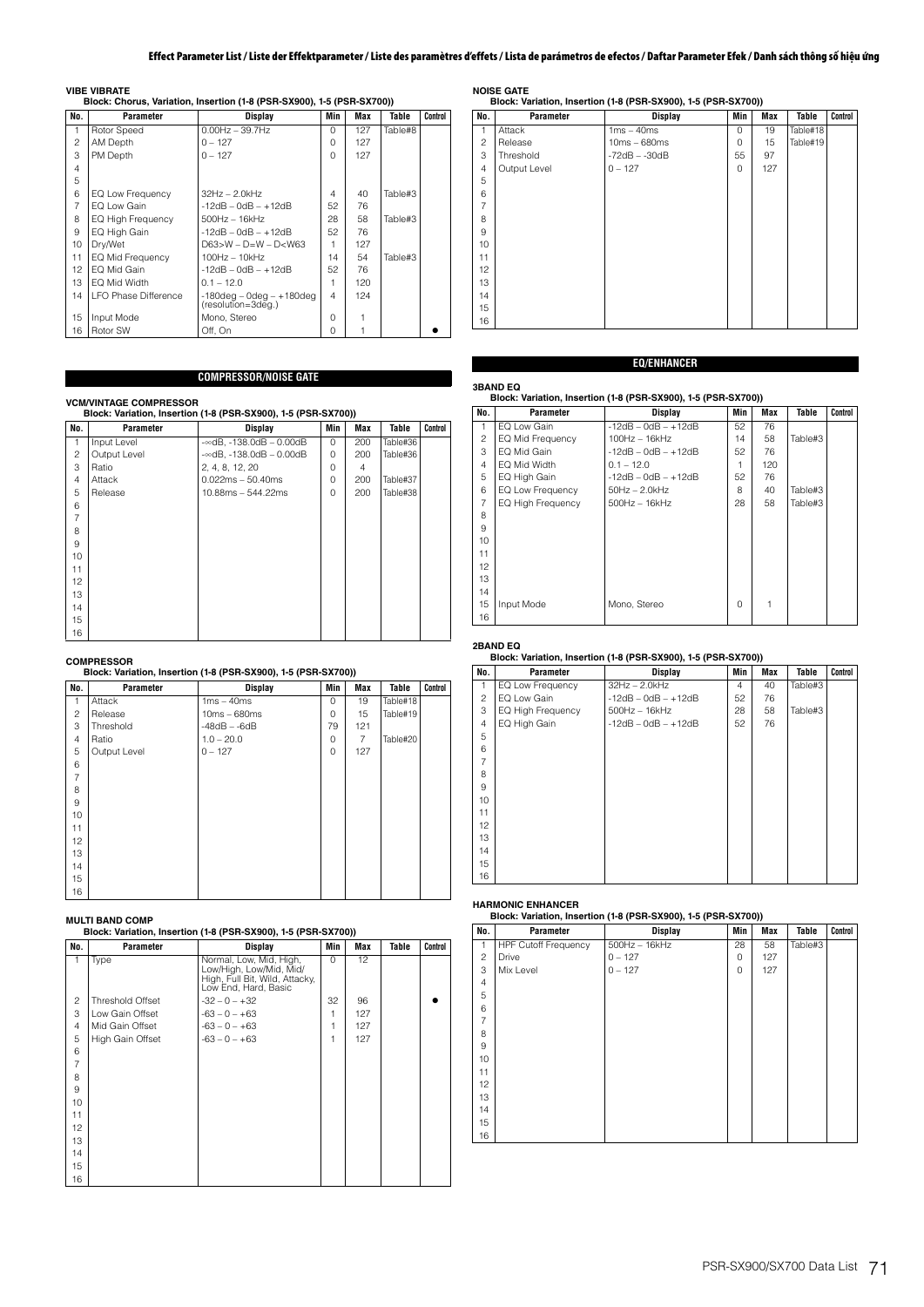## **PITCH CHANGE**

|                | <b>PITCH CHANGE1</b><br>Block: Chorus, Variation, Insertion (1-8 (PSR-SX900), 1-5 (PSR-SX700)) |                           |          |     |         |         |  |  |
|----------------|------------------------------------------------------------------------------------------------|---------------------------|----------|-----|---------|---------|--|--|
| No.            | Parameter                                                                                      | Display                   | Min      | Max | Table   | Control |  |  |
| 1              | Pitch                                                                                          | $-24 - 0 - +24$           | 40       | 88  |         |         |  |  |
| $\overline{c}$ | Initial Delay Time                                                                             | $0.1ms - 400.0ms$         | $\Omega$ | 127 | Table#6 |         |  |  |
| 3              | Fine 1                                                                                         | $-50 - 0 - +50$           | 14       | 114 |         |         |  |  |
| $\overline{4}$ | Fine 2                                                                                         | $-50 - 0 - +50$           | 14       | 114 |         |         |  |  |
| 5              | Feedback Level                                                                                 | $-63 - 0 - +63$           | 1        | 127 |         |         |  |  |
| 6              |                                                                                                |                           |          |     |         |         |  |  |
| 7              |                                                                                                |                           |          |     |         |         |  |  |
| 8              |                                                                                                |                           |          |     |         |         |  |  |
| 9              |                                                                                                |                           |          |     |         |         |  |  |
| 10             | Dry/Wet                                                                                        | $D63 > W - D=W - D < W63$ | 1        | 127 |         |         |  |  |
| 11             | Pan 1                                                                                          | $L63 - C - R63$           | 1        | 127 |         |         |  |  |
| 12             | Output Level 1                                                                                 | $0 - 127$                 | 0        | 127 |         |         |  |  |
| 13             | Pan 2                                                                                          | $L63 - C - R63$           | 1        | 127 |         |         |  |  |
| 14             | Output Level 2                                                                                 | $0 - 127$                 | $\Omega$ | 127 |         |         |  |  |
| 15             |                                                                                                |                           |          |     |         |         |  |  |
| 16             |                                                                                                |                           |          |     |         |         |  |  |

# **PITCH CHANGE2 Block: Chorus, Variation, Insertion (1-8 (PSR-SX900), 1-5 (PSR-SX700))**

| No.            | Parameter          | Display                          | Min      | Max | Table   | Control |  |
|----------------|--------------------|----------------------------------|----------|-----|---------|---------|--|
| 1              | Pitch              | $-24 - 0 - +24$                  | 40       | 88  |         |         |  |
| $\overline{c}$ | Initial Delay Time | $0.1ms - 400.0ms$                | $\Omega$ | 127 | Table#6 |         |  |
| 3              | Fine 1             | $-50$ cent $-$ 0cent $ +50$ cent | 14       | 114 |         |         |  |
| $\overline{4}$ | Fine 2             | $-50$ cent $-0$ cent $ +50$ cent | 14       | 114 |         |         |  |
| 5              | Feedback Level     | $-63 - 0 - +63$                  | 1        | 127 |         |         |  |
| 6              |                    |                                  |          |     |         |         |  |
| $\overline{7}$ |                    |                                  |          |     |         |         |  |
| 8              |                    |                                  |          |     |         |         |  |
| 9              |                    |                                  |          |     |         |         |  |
| 10             | Dry/Wet            | $D63>W - D=W - D< W63$           | 1        | 127 |         |         |  |
| 11             | Pan 1              | $L63 - C - R63$                  |          | 127 |         |         |  |
| 12             | Output Level 1     | $0 - 127$                        | $\Omega$ | 127 |         |         |  |
| 13             | Pan 2              | $L63 - C - R63$                  |          | 127 |         |         |  |
| 14             | Output Level 2     | $0 - 127$                        | $\Omega$ | 127 |         |         |  |
| 15             |                    |                                  |          |     |         |         |  |
| 16             |                    |                                  |          |     |         |         |  |

## **MISC**

## **VOICE CANCELAR**

| No.            | Parameter   | <b>Display</b> | Min      | <b>Max</b> | <b>Table</b> | Control |
|----------------|-------------|----------------|----------|------------|--------------|---------|
|                |             |                |          |            |              |         |
| $\overline{c}$ |             |                |          |            |              |         |
| 3              |             |                |          |            |              |         |
| $\overline{4}$ |             |                |          |            |              |         |
| 5              |             |                |          |            |              |         |
| 6              |             |                |          |            |              |         |
| $\overline{7}$ |             |                |          |            |              |         |
| 8              |             |                |          |            |              |         |
| 9              |             |                |          |            |              |         |
| 10             |             |                |          |            |              |         |
| 11             | Low Adjust  | $0 - 26$       | 0        | 26         |              |         |
| 12             | High Adjust | $0 - 26$       | $\Omega$ | 26         |              |         |
| 13             |             |                |          |            |              |         |
| 14             |             |                |          |            |              |         |
| 15             |             |                |          |            |              |         |
| 16             |             |                |          |            |              |         |

### **AMBIENCE**

# **Block: Variation, Insertion (1-8 (PSR-SX900), 1-5 (PSR-SX700))**

| No.            | Parameter                | Display                | Min      | Max | Table   | Control |
|----------------|--------------------------|------------------------|----------|-----|---------|---------|
| 1              | Delay Time               | $0.0ms - 50.0ms$       | $\Omega$ | 127 | Table#9 |         |
| $\overline{c}$ | Output Phase             | Normal, Inverse        | $\Omega$ |     |         |         |
| 3              |                          |                        |          |     |         |         |
| $\overline{4}$ |                          |                        |          |     |         |         |
| 5              |                          |                        |          |     |         |         |
| 6              | EQ Low Frequency         | $32Hz - 2.0kHz$        | 4        | 40  | Table#3 |         |
| $\overline{7}$ | EQ Low Gain              | $-12dB - OdB - +12dB$  | 52       | 76  |         |         |
| 8              | <b>EQ High Frequency</b> | $500$ Hz $-16$ kHz     | 28       | 58  | Table#3 |         |
| 9              | EQ High Gain             | $-12dB - OdB - +12dB$  | 52       | 76  |         |         |
| 10             | Dry/Wet                  | $D63>W - D=W - D< W63$ | 1        | 127 |         |         |
| 11             |                          |                        |          |     |         |         |
| 12             |                          |                        |          |     |         |         |
| 13             |                          |                        |          |     |         |         |
| 14             |                          |                        |          |     |         |         |
| 15             |                          |                        |          |     |         |         |
| 16             |                          |                        |          |     |         |         |

# **TALKING MODULATION Block: Variation, Insertion (1-8 (PSR-SX900), 1-5 (PSR-SX700))**

| No.            | Parameter    | <b>Display</b> | Min | Max            | Table | Control |
|----------------|--------------|----------------|-----|----------------|-------|---------|
| 1              | Vowel        | a, i, u, e, o  | 0   | $\overline{4}$ |       |         |
| $\overline{c}$ | Move Speed   | $1 - 62$       | 1   | 62             |       |         |
| 3              | Drive        | $0 - 127$      | 0   | 127            |       |         |
| $\overline{4}$ | Output Level | $0 - 127$      | 0   | 127            |       |         |
| 5              |              |                |     |                |       |         |
| 6              |              |                |     |                |       |         |
| $\overline{7}$ |              |                |     |                |       |         |
| 8              |              |                |     |                |       |         |
| 9              |              |                |     |                |       |         |
| 10             |              |                |     |                |       |         |
| 11             |              |                |     |                |       |         |
| 12             |              |                |     |                |       |         |
| 13             |              |                |     |                |       |         |
| 14             |              |                |     |                |       |         |
| 15             |              |                |     |                |       |         |
| 16             |              |                |     |                |       |         |

## **LO FI**

## **Block: Variation, Insertion (1-8 (PSR-SX900), 1-5 (PSR-SX700))**

| No.            | Parameter                     | <b>Display</b>                             | Min          | Max | Table    | Control |
|----------------|-------------------------------|--------------------------------------------|--------------|-----|----------|---------|
| 1              | Sampling Frequency<br>Control | 44.1kHz - 345.0Hz                          | $\Omega$     | 127 | Table#39 |         |
| 2              | Word Length                   | $1 - 127$                                  | 1            | 127 |          |         |
| 3              | Output Gain                   | $-6dB - 0dB - +36dB$                       | <sup>n</sup> | 42  |          |         |
| 4              | <b>LPF Cutoff Frequency</b>   | $63Hz - 18kHz$ . Thru                      | $10^{-1}$    | 60  | Table#3  |         |
| 5              | Filter Type                   | Thru, PowerBass, Radio,<br>Tel, Clean, Low | $\Omega$     | 5   |          |         |
| 6              | LPF Resonance                 | $1.0 - 12.0$                               | $10^{-1}$    | 120 |          |         |
| $\overline{7}$ | Bit Assign                    | $0 - 6$                                    | $\cap$       | 6   |          |         |
| 8              | Emphasis                      | Off, On                                    | $\Omega$     |     |          |         |
| 9              |                               |                                            |              |     |          |         |
| 10             | Dry/Wet                       | $D63 > W - D=W - D < W63$                  | 1            | 127 |          |         |
| 11             |                               |                                            |              |     |          |         |
| 12             |                               |                                            |              |     |          |         |
| 13             |                               |                                            |              |     |          |         |
| 14             |                               |                                            |              |     |          |         |
| 15             | Input Mode                    | Mono, Stereo                               | $\Omega$     |     |          |         |
| 16             |                               |                                            |              |     |          |         |

# **DYNAMIC FILTER Block: Variation, Insertion (1-8 (PSR-SX900), 1-5 (PSR-SX700))**

| No.            | Parameter                | Display                                           | Min      | Max | Table    | Control |  |
|----------------|--------------------------|---------------------------------------------------|----------|-----|----------|---------|--|
| 1              | Filter Type              | LPF(12dB), LPF(18dB),<br>LPF(24dB), HPF, BPF, BEF | $\Omega$ | 5   |          |         |  |
| $\overline{c}$ | Sensitivity              | $0 - 127$                                         | $\Omega$ | 127 |          |         |  |
| 3              | Dyna Level Offset        | $0 - 127$                                         | O        | 127 |          |         |  |
| 4              | Resonance                | $-16 - 0 - +111$                                  | $\Omega$ | 127 |          |         |  |
| 5              | Attack Time              | $0.3ms - 227ms$                                   | O        | 127 | Table#13 |         |  |
| 6              | Release Time             | $2.6ms - 2171.4ms$                                | $\Omega$ | 127 | Table#14 |         |  |
| $\overline{7}$ | Release Curve            | $0 - 127$                                         | $\cap$   | 127 |          |         |  |
| 8              | <b>Direction</b>         | Up, Down                                          | O        |     |          |         |  |
| 9              | Dyna Threshold Level     | $0 - 127$                                         | $\Omega$ | 127 |          |         |  |
| 10             | Dry/Wet                  | $D63 > W - D=W - D < W63$                         |          | 127 |          |         |  |
| 11             |                          |                                                   |          |     |          |         |  |
| 12             |                          |                                                   |          |     |          |         |  |
| 13             | EQ Low Frequency         | $32Hz - 2.0kHz$                                   | 4        | 40  | Table#3  |         |  |
| 14             | EQ Low Gain              | $-12dB - OdB - +12dB$                             | 52       | 76  |          |         |  |
| 15             | <b>EQ High Frequency</b> | $500Hz - 16kHz$                                   | 28       | 58  | Table#3  |         |  |
| 16             | EQ High Gain             | $-12dB - OdB - +12dB$                             | 52       | 76  |          |         |  |

# **DYNAMIC RING MOD Block: Variation, Insertion (1-8 (PSR-SX900), 1-5 (PSR-SX700))**

| No.            | Parameter                   | <b>Display</b>              | Min          | Max | Table    | Control |
|----------------|-----------------------------|-----------------------------|--------------|-----|----------|---------|
| 1              | Sensitivity                 | $0 - 127$                   | $\Omega$     | 127 |          |         |
| $\mathfrak{p}$ | <b>HPF Cutoff Frequency</b> | Thru, $22Hz - 8.0kHz$       | <sup>n</sup> | 52  | Table#3  |         |
| 3              | <b>LPF Cutoff Frequency</b> | 1.0kHz - 18kHz. Thru        | 34           | 60  | Table#3  |         |
| 4              | Attack Time                 | $0.3ms - 227ms$             | U            | 127 | Table#13 |         |
| 5              | Release Time                | $2.6ms - 2171.4ms$          | $\Omega$     | 127 | Table#14 |         |
| 6              | Release Curve               | $0 - 127$                   | $\Omega$     | 127 |          |         |
| 7              | <b>Direction</b>            | Up, Down                    | $\cap$       |     |          |         |
| 8              | Dyna Threshold Level        | $0 - 127$                   | $\Omega$     | 127 |          |         |
| 9              | Dyna Level Offset           | $0 - 127$                   | $\cap$       | 127 |          |         |
| 10             | Dry/Wet                     | $D63 > W - D = W - D < W63$ |              | 127 |          |         |
| 11             |                             |                             |              |     |          |         |
| 12             |                             |                             |              |     |          |         |
| 13             | EQ Low Frequency            | $32Hz - 2.0kHz$             | 4            | 40  | Table#3  |         |
| 14             | EQ Low Gain                 | $-12dB - OdB - +12dB$       | 52           | 76  |          |         |
| 15             | <b>EQ High Frequency</b>    | $500$ Hz $-16$ kHz          | 28           | 58  | Table#3  |         |
| 16             | EQ High Gain                | $-12dB - OdB - +12dB$       | 52           | 76  |          |         |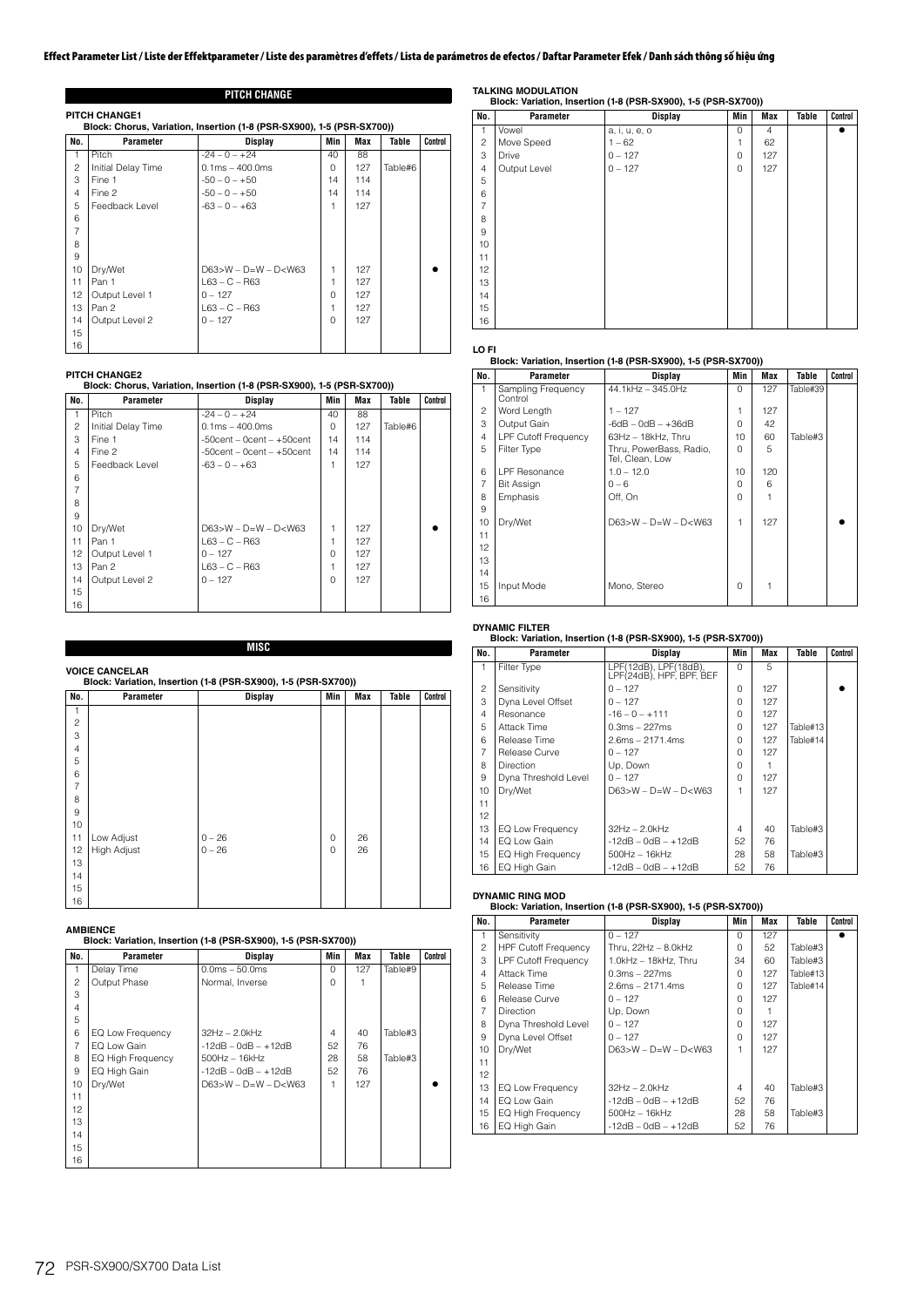# **Effect Parameter List / Liste der Effektparameter / Liste des paramètres d'effets / Lista de parámetros de efectos / Daftar Parameter Efek / Danh sách thông số hiệu ứng**

**RING MODULATOR Block: Variation, Insertion (1-8 (PSR-SX900), 1-5 (PSR-SX700))**

| No.            | Parameter                   | Display                     | Min            | Max | Table    | Control |
|----------------|-----------------------------|-----------------------------|----------------|-----|----------|---------|
|                | Osc Frequency Coarse        | $0.7$ Hz $-5002.6$ kHz      | O              | 127 | Table#40 |         |
| $\overline{c}$ | Osc Frequency Fine          | $0 - 127$                   | O              | 127 |          |         |
| 3              | I FO Wave                   | Triangle, Sine              | O              |     |          |         |
| 4              | <b>LFO</b> Depth            | $0 - 127$                   | $\Omega$       | 127 |          |         |
| 5              | <b>LFO Frequency</b>        | $0.00Hz - 39.7Hz$           | $\Omega$       | 127 | Table#8  |         |
| 6              | <b>HPF Cutoff Frequency</b> | Thru. 22Hz - 8.0kHz         | $\Omega$       | 52  | Table#3  |         |
| 7              | <b>LPF Cutoff Frequency</b> | 1.0kHz - 18kHz, Thru        | 34             | 60  | Table#3  |         |
| 8              |                             |                             |                |     |          |         |
| 9              |                             |                             |                |     |          |         |
| 10             | Dry/Wet                     | $D63 > W - D = W - D < W63$ | 1              | 127 |          |         |
| 11             |                             |                             |                |     |          |         |
| 12             |                             |                             |                |     |          |         |
| 13             | EQ Low Frequency            | $32Hz - 2.0kHz$             | $\overline{4}$ | 40  | Table#3  |         |
| 14             | FO Low Gain                 | $-12$ dB $-$ 0dB $ +12$ dB  | 52             | 76  |          |         |
| 15             | <b>EQ High Frequency</b>    | $500Hz - 16kHz$             | 28             | 58  | Table#3  |         |
| 16             | EQ High Gain                | $-12dB - OdB - +12dB$       | 52             | 76  |          |         |

# **ISOLATOR Block: Variation, Insertion (1-8 (PSR-SX900), 1-5 (PSR-SX700))**

| No.            | Parameter  | <b>Display</b> | Min         | Max          | Table | Control |
|----------------|------------|----------------|-------------|--------------|-------|---------|
| 1              | On/Off SW  | Off, On        | 0           | $\mathbf{1}$ |       |         |
| $\overline{c}$ | Low Level  | $0 - 127$      | $\mathbf 0$ | 127          |       |         |
| 3              | Mid Level  | $0 - 127$      | 0           | 127          |       |         |
| $\overline{4}$ | High Level | $0 - 127$      | 0           | 127          |       |         |
| 5              | Low Mute   | Off, On        | 0           |              |       |         |
| 6              | Mid Mute   | Off, On        | $\Omega$    |              |       |         |
| $\overline{7}$ | High Mute  | Off, On        | $\Omega$    |              |       |         |
| 8              |            |                |             |              |       |         |
| 9              |            |                |             |              |       |         |
| 10             |            |                |             |              |       |         |
| 11             |            |                |             |              |       |         |
| 12             |            |                |             |              |       |         |
| 13             |            |                |             |              |       |         |
| 14             |            |                |             |              |       |         |
| 15             |            |                |             |              |       |         |
| 16             |            |                |             |              |       |         |

# **NO EFFECT Block: Reverb, Chorus, Variation**

| No.                     | Parameter | Display | Min | Max | Table | Control |
|-------------------------|-----------|---------|-----|-----|-------|---------|
| 1                       |           |         |     |     |       |         |
| $\overline{\mathbf{c}}$ |           |         |     |     |       |         |
| 3                       |           |         |     |     |       |         |
| $\overline{4}$          |           |         |     |     |       |         |
| 5                       |           |         |     |     |       |         |
| 6                       |           |         |     |     |       |         |
| $\overline{7}$          |           |         |     |     |       |         |
| 8                       |           |         |     |     |       |         |
| $\hbox{9}$              |           |         |     |     |       |         |
| 10                      |           |         |     |     |       |         |
| 11                      |           |         |     |     |       |         |
| 12                      |           |         |     |     |       |         |
| 13                      |           |         |     |     |       |         |
| 14                      |           |         |     |     |       |         |
| 15                      |           |         |     |     |       |         |
| 16                      |           |         |     |     |       |         |

#### **THRU**

**Block: Variation, Insertion (1-8 (PSR-SX900), 1-5 (PSR-SX700))**

| No.            | Parameter | <b>Display</b> | Min | Max | Table | Control |
|----------------|-----------|----------------|-----|-----|-------|---------|
| 1              |           |                |     |     |       |         |
| $\overline{c}$ |           |                |     |     |       |         |
| 3              |           |                |     |     |       |         |
| $\overline{4}$ |           |                |     |     |       |         |
| 5              |           |                |     |     |       |         |
| 6              |           |                |     |     |       |         |
| $\overline{7}$ |           |                |     |     |       |         |
| 8              |           |                |     |     |       |         |
| 9              |           |                |     |     |       |         |
| 10             |           |                |     |     |       |         |
| 11             |           |                |     |     |       |         |
| 12             |           |                |     |     |       |         |
| 13             |           |                |     |     |       |         |
| 14             |           |                |     |     |       |         |
| 15             |           |                |     |     |       |         |
| 16             |           |                |     |     |       |         |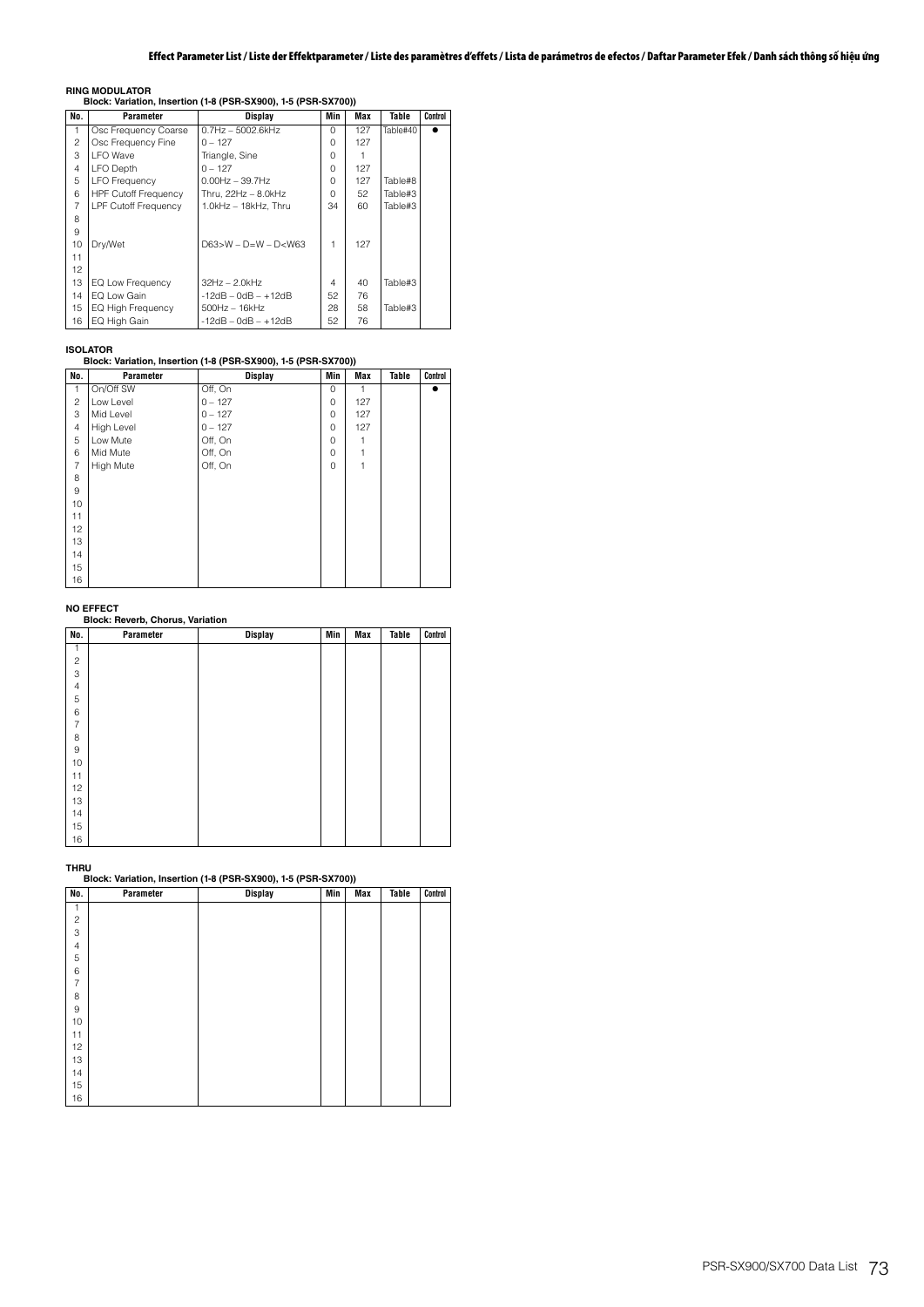# **Effect Data Assign Table / Effektdaten-Zuordnungstabelle / Tableau d'assignation des données d'effets / Tabla de asignación de datos para efectos / Tabel Penetapan Data Efek / Bảng gán dữ liệu hiệu ứng**

# **Table#1 Reverb Time [s]**



| $1d$ Die $#4$               |  |  |
|-----------------------------|--|--|
| Reverb Width: Depth: Height |  |  |

**Table#4**

**Table#5 Tempo**

**Reverb Width; Depth; Height [m] Data Value Data Value Data Value Data Value** 0 0.5 32 8.8 64 17.6 96 27.5 1 0.8 33 9.1 65 17.9 97 27.8 2 1.0 34 9.4 66 18.2 98 28.1 3 1.3 35 9.6 67 18.5 99 28.5 4 1.5 36 9.9 68 18.8 100 28.8 1.5 36 9.9 68 18.8 100 28.8<br>1.8 37 10.2 69 19.1 101 29.2 6 2.0 38 10.4 70 19.4 102 29.5 7 2.3 39 10.7 71 19.7 103 29.9 8 2.6 40 11.0 72 20.0 104 30.2 9 2.8 41 11.2 73 20.2 10 3.1 42 11.5 74 20.5 11.8 75 20.8 12 3.6 44 12.1 76 21.1 13 3.9 45 12.3 77 21.4 14 4.1 46 12.6 78 21.7 15 4.4 47 12.9 79 22.0 16 4.6 48 13.1 80 22.4  $\frac{13.1}{13.4}$ 18 5.2 50 13.7 82 23.0

19 5.4 51 14.0 83 23.3 20 5.7 52 14.2 84 23.6 21 5.9 53 14.5 85 23.9 22 6.2 54 14.8 86 24.2 23 6.5 55 15.1 87 24.5  $\begin{array}{cccc} 6.2 & 54 & 14.8 & 86 & 24.2 \\ 6.5 & 55 & 15.1 & 87 & 24.5 \\ 6.7 & 56 & 15.4 & 88 & 24.9 \\ 7.0 & 57 & 15.6 & 89 & 25.2 \end{array}$  $\frac{15.6}{15.6}$  89 26 7.2 58 15.9 90 25.5 27 7.5 59 16.2 91 25.8 28 7.8 60 16.5 92 26.1 29 8.0 61 16.8 93 26.5 30 8.3 62 17.1 94 26.8 31 8.6 63 17.3 95 27.1

| Table#7        | <b>Room Size</b> |             |                  |                 |       |             |       |
|----------------|------------------|-------------|------------------|-----------------|-------|-------------|-------|
| <b>Data</b>    | Value            | <b>Data</b> | Value            | <b>Data</b>     | Value | <b>Data</b> | Value |
| Ō              | 0.1              | 32          | 51               | 64              | 10.1  | 96          | 15.1  |
| 1              | 0.3              | 33          | 5.3              | 65              | 10.3  | 97          | 15.3  |
| $\overline{c}$ | 0.4              | 34          | 5.4              | 66              | 10.4  | 98          | 15.5  |
| 3              | 0.6              | 35          | 5.6              | 67              | 10.6  | 99          | 15.6  |
| 4              | 0.7              | 36          | 5.7              | 68              | 10.8  | 100         | 15.8  |
| 5              | 0.9              | 37          | 5.9              | 69              | 10.9  | 101         | 15.9  |
| 6              | 1.0              | 38          | 6.1              | 70              | 11.1  | 102         | 16.1  |
| 7              | 1.2              | 39          | 6.2              | $\overline{71}$ | 11.2  | 103         | 16.2  |
| 8              | 1.4              | 40          | 6.4              | 72              | 11.4  | 104         | 16.4  |
| g              | 1.5              | 41          | 6.5              | 73              | 11.5  | 105         | 16.6  |
| 10             | 1.7              | 42          | 6.7              | 74              | 11.7  | 106         | 16.7  |
| 11             | 1.8              | 43          | 6.8              | 75              | 11.9  | 107         | 16.9  |
| 12             | 20               | 44          | 7.0              | 76              | 12.0  | 108         | 17.0  |
| 13             | 2.1              | 45          | 7.2              | 77              | 12.2  | 109         | 17.2  |
| 14             | 2.3              | 46          | 7.3              | 78              | 12.3  | 110         | 17.3  |
| 15             | 2.5              | 47          | 7.5              | 79              | 12.5  | 111         | 17.5  |
| 16             | 2.6              | 48          | 7.6              | 80              | 12.6  | 112         | 17.6  |
| 17             | 2.8              | 49          | 7.8              | 81              | 12.8  | 113         | 17.8  |
| 18             | 2.9              | 50          | 7.9              | 82              | 12.9  | 114         | 18.0  |
| 19             | 3.1              | 51          | 8.1              | 83              | 13.1  | 115         | 18.1  |
| 20             | 3.2              | 52          | 8.2              | 84              | 13.3  | 116         | 18.3  |
| 21             | 3.4              | 53          | 8.4              | 85              | 13.4  | 117         | 18.4  |
| 22             | 3.5              | 54          | 8.6              | 86              | 13.6  | 118         | 18.6  |
| 23             | 3.7              | 55          | 8.7              | 87              | 13.7  | 119         | 18.7  |
| 24             | 3.9              | 56          | $\overline{8.9}$ | 88              | 13.9  | 120         | 18.9  |
| 25             | 4.0              | 57          | 9.0              | 89              | 14.0  | 121         | 19.1  |
| 26             | 4.2              | 58          | 9.2              | 90              | 14.2  | 122         | 19.2  |
| 27             | 4.3              | 59          | 9.3              | 91              | 14.4  | 123         | 19.4  |
| 28             | 4.5              | 60          | 9.5              | 92              | 14.5  | 124         | 19.5  |
| 29             | 4.6              | 61          | 9.7              | 93              | 14.7  | 125         | 19.7  |
| 30             | 4.8              | 62          | 9.8              | 94              | 14.8  | 126         | 19.8  |
| 31             | 5.0              | 63          | 10.0             | 95              | 15.0  | 127         | 20.0  |

#### **Table#8 LFO Frequency [Hz]**

**Data Value Data Value Data Value Data Value** 0 0.00 32 1.35 64 2.69 96 8.41 1 0.04 33 1.39 65 2.78 97 8.75 2 0.08 34 1.43 66 2.86 98 9.08 3 0.13 35 1.47 67 2.94 99 9.42 4 0.17 36 1.51 68 3.03 100 9.76 5 0.21 37 1.56 69 3.11 101 10.1 6 0.25 38 1.60 70 3.20 102 10.8 7 0.29 39 1.64 71 3.28 103 11.4 8 0.34 40 1.68 72 3.37 104 12.1 9 0.38 41 1.72 73 3.45 105 12.8 10 0.42 42 1.77 74 3.53 106 13.5 11 0.46 43 1.81 75 3.62 107 14.1 12 0.51 44 1.85 76 3.70 108 14.8 13 0.55 45 1.89 77 3.87 109 15.5 14 0.59 46 1.94 78 4.04 110 16.2 15 0.63 47 1.98 79 4.21 111 16.8 16 0.67 48 2.02 80 4.37 112 17.5 17 0.72 49 2.06 81 4.54 113 18.2 18 0.76 50 2.10 82 4.71 114 19.5 19 0.80 51 2.15 83 4.88 115 20.9 20 0.84 52 2.19 84 5.05 116 22.2 21 0.88 53 2.23 85 5.22 117 23.6 22 0.93 54 2.27 86 5.38 118 24.9 23 0.97 55 2.31 87 5.55 119 26.2 24 1.01 56 2.36 88 5.72 120 27.6 25 1.05 57 2.40 89 6.06 121 28.9 26 1.09 58 2.44 90 6.39 122 30.3 27 1.14 59 2.48 91 6.73 123 31.6 28 1.18 60 2.52 92 7.07 124 33.0 29 1.22 61 2.57 93 7.40 125 34.3 30 1.26 62 2.61 94 7.74 126 37.0 31 1.30 63 2.65 95 8.08 127 39.7

**Table#9 Modulation Delay Offset [ms]**

**Data Value Data Value Data Value Data Value** 0 0.0 32 3.2 64 6.4 96 9.6 1 0.1 33 3.3 65 6.5 97 9.7 2 0.2 34 3.4 66 6.6 98 9.8 3 0.3 35 3.5 67 6.7 99 9.9 4 0.4 36 3.6 68 6.8 100 10.0 5 0.5 37 3.7 69 6.9 101 11.1 6 0.6 38 3.8 70 7.0 102 12.2 7 0.7 39 3.9 71 7.1 103 13.3 8 0.8 40 4.0 72 7.2 104 14.4 9 0.9 41 4.1 73 7.3 105 15.5 10 1.0 42 4.2 74 7.4 106 17.1 11 1.1 43 4.3 75 7.5 107 18.6 12 12 44 44 76 76 108 202 13 1.3 45 4.5 77 7.7 109 21.8 14 1.4 46 4.6 78 7.8 110 23.3 15 1.5 47 4.7 7.9 7.9 1.11 24.9 16 1.6 48 4.8 80 8.0 112 26.5 17 1.7 49 4.9 81 8.1 113 28.0 18 1.8 50 5.0 82 8.2 114 29.6 19 1.9 51 5.1 83 8.3 115 31.2 20 2.0 52 5.2 84 8.4 116 32.8 21 2.1 53 5.3 85 8.5 117 34.3 22 2.2 54 5.4 86 8.6 118 35.9 23 2.3 55 5.5 87 8.7 119 37.5 24 24 56 56 88 88 120 390 25 2.5 57 5.7 89 8.9 121 40.6 26 2.6 58 5.8 90 9.0 122 42.2 27 2.7 59 5.9 91 9.1 123 43.7 28 2.8 60 6.0 92 9.2 124 45.3 29 2.9 61 6.1 93 9.3 125 46.9 30 3.0 62 6.2 94 9.4 126 48.4 31 3.1 63 6.3 95 9.5 127 50.0

|                 |                | <b>VCM/Vintage Flanger Speed [Hz]</b> |                |             |                |                  |                |
|-----------------|----------------|---------------------------------------|----------------|-------------|----------------|------------------|----------------|
| <b>Data</b>     | Value          | <b>Data</b>                           | Value          | <b>Data</b> | Value          | <b>Data</b>      | Value          |
| 0               | 0.040          | 64                                    | 0.247          | 128         | 0.988          | 192              | 3.953          |
| 1               | 0.042          | 65                                    | 0.252          | 129         | 1.009          | 193              | 4.037          |
| $\overline{c}$  | 0.045          | 66                                    | 0.258          | 130         | 1.030          | 194              | 4.122          |
| 3               | 0.047          | 67                                    | 0.263          | 131         | 1.051          | 195              | 4.206          |
| $\Delta$        | 0.050          | 68                                    | 0.268          | 132         | 1.072          | 196              | 4.290          |
| 5               | 0.053          | 69                                    | 0.273          | 133         | 1.093          | 197              | 4.374          |
| 6<br>7          | 0.055<br>0.058 | 70<br>71                              | 0.281<br>0.287 | 134<br>135  | 1.125<br>1.146 | 198<br>199       | 4.500<br>4.584 |
| 8               | 0.060          | 72                                    | 0.292          | 136         |                | 200              | 4.668          |
| 9               | 0.063          | 73                                    | 0.300          | 137         | 1.167<br>1.199 | 201              | 4.752          |
| 10              | 0.066          | 74                                    | 0.308          | 138         | 1.220          | 202              | 4.879          |
| 11              | 0.068          | 75                                    | 0.313          | 139         | 1.251          | 203              | 5.005          |
| $\overline{12}$ | 0.071          | 76                                    | 0.321          | 140         | 1.272          | 204              | 5.131          |
| 13              | 0.074          | 77                                    | 0.326          | 141         | 1.304          | 205              | 5.215          |
| 14              | 0.076          | 78                                    | 0.334          | 142         | 1.335          | 206              | 5.341          |
| 15              | 0.079          | 79                                    | 0.342          | 143         | 1.367          | 207              | 5.467          |
| 16              | 0.081          | 80                                    | 0.347          | 144         | 1.409          | 208              | 5.552          |
| 17              | 0.084          | 81                                    | 0.357          | 145         | 1.430          | 209              | 5.720          |
| 18              | 0.087          | 82                                    | 0.363          | 146         | 1.451          | $\overline{210}$ | 5.804          |
| 19              | 0.089          | 83                                    | 0.373          | 147         | 1.493          | 211              | 5.972          |
| 20              | 0.092          | 84                                    | 0.379          | 148         | 1.514          | 212              | 6.056          |
| 21              | 0.095          | 85                                    | 0.389          | 149         | 1.556          | 213              | 6.224          |
| $^{22}$         | 0.097          | 86                                    | 0.400          | 150         | 1.577          | 214              | 6.309          |
| 23              | 0.100          | 87                                    | 0.405          | 151         | 1.619          | 215              | 6.477          |
| 24              | 0.102          | 88                                    | 0.415          | 152         | 1.661          | 216              | 6.645          |
| 25              | 0.105          | 89                                    | 0.426          | 153         | 1.682          | 217              | 6.813          |
| 26              | 0.108          | 90                                    | 0.431          | 154         | 1.724          | 218              | 6.897          |
| 27              | 0.110          | 91                                    | 0.442          | 155         | 1.766          | 219              | 7.066          |
| 28              | 0.113          | 92                                    | 0.452          | 156         | 1.808          | 220              | 7.234          |
| 29<br>30        | 0.116          | 93<br>94                              | 0.463<br>0.473 | 157<br>158  | 1.851          | 221<br>222       | 7.402<br>7.570 |
| 31              | 0.118<br>0.121 | 95                                    | 0.484          | 159         | 1.893<br>1.935 | 223              | 7.736          |
| 32              | 0.124          | 96                                    | 0.494          | 160         | 1.977          | 224              | 7.907          |
| 33              | 0.126          | 97                                    | 0.505          | 161         | 2.019          | 225              | 8.075          |
| 34              | 0.129          | 98                                    | 0.515          | 162         | 2.061          | 226              | 8.243          |
| 35              | 0.131          | 99                                    | 0.526          | 163         | 2.103          | 227              | 8.411          |
| 36              | 0.134          | 100                                   | 0.536          | 164         | 2.145          | 228              | 8.580          |
| 37              | 0.137          | 101                                   | 0.547          | 165         | 2.187          | 229              | 8.748          |
| 38              | 0.139          | 102                                   | 0.563          | 166         | 2.250          | 230              | 9.000          |
| 39              | 0.145          | 103                                   | 0.573          | 167         | 2.292          | 231              | 9.168          |
| 40              | 0.147          | 104                                   | 0.589          | 168         | 2.334          | 232              | 9.337          |
| 41              | 0.150          | 105                                   | 0.599          | 169         | 2.397          | 233              | 9.589          |
| 42              | 0.152          | $\overline{106}$                      | 0.615          | 170         | 2.460          | 234              | 9.757          |
| 43              | 0.158          | 107                                   | 0.626          | 171         | 2.502          | 235              | 10.00          |
| 44              | 0.160          | 108                                   | 0.636          | 172         | 2.565          |                  |                |
| 45              | 0.163          | 109                                   | 0.652          | 173         | 2.608          |                  |                |
| 46              | 0.168          | 110                                   | 0.668          | 174         | 2.671          |                  |                |
| 47              | 0.171          | 111                                   | 0.683          | 175         | 2.733          |                  |                |
| 48<br>49        | 0.173          | 112                                   | 0.704          | 176         | 2.776          |                  |                |
| 50              | 0.179          | 113<br>114                            | 0.715          | 177<br>178  | 2.860<br>2.902 |                  |                |
| 51              | 0.181<br>0.187 | 115                                   | 0.725<br>0.747 | 179         | 2.986          |                  |                |
| 52              | 0.189          | 116                                   | 0.757          | 180         | 3.028          |                  |                |
| 53              | 0.195          | 117                                   | 0.778          | 181         | 3.112          |                  |                |
| 54              | 0.197          | 118                                   | 0.789          | 182         | 3.154          |                  |                |
| 55              | 0.202          | 119                                   | 0.810          | 183         | 3.238          |                  |                |
| 56              | 0.208          | 120                                   | 0.831          | 184         | 3.323          |                  |                |
| 57              | 0.210          | 121                                   | 0.852          | 185         | 3.365          |                  |                |
| 58              | 0.216          | 122                                   | 0.862          | 186         | 3.449          |                  |                |
| 59              | 0.221          | 123                                   | 0.883          | 187         | 3.533          |                  |                |
| 60              | 0.226          | 124                                   | 0.904          | 188         | 3.617          |                  |                |
| 61              | 0.231          | 125                                   | 0.925          | 189         | 3.701          |                  |                |
| 62              | 0.237          | 126                                   | 0.946          | 190         | 3.785          |                  |                |
| 63              | 0.242          | 127                                   | 0.967          | 191         | 3.869          |                  |                |

**Table#10**

#### **Table#11**

# **V-Flanger Delay Offset [ms]**

| <b>Data</b>    | Value | <b>Data</b>     | Value | <b>Data</b> | Value | Data | Value |
|----------------|-------|-----------------|-------|-------------|-------|------|-------|
| 0              | 0.09  | 37              | 1.24  | 74          | 7.74  | 111  | 23.91 |
| 1              | 0.11  | 38              | 1.30  | 75          | 8.13  | 112  | 24.35 |
| $\overline{2}$ | 0.13  | 39              | 1.37  | 76          | 8.54  | 113  | 24.79 |
| 3              | 0.15  | 40              | 1.44  | 77          | 8.97  | 114  | 25.23 |
| 4              | 0.18  | 41              | 1.51  | 78          | 9.41  | 115  | 25.66 |
| 5              | 0.20  | 42              | 1.59  | 79          | 9.85  | 116  | 26.10 |
| 6              | 0.22  | 43              | 1.67  | 80          | 10.29 | 117  | 26.54 |
| 7              | 0.24  | 44              | 1.76  | 81          | 10.73 | 118  | 26.98 |
| 8              | 0.27  | 45              | 1.84  | 82          | 11.17 | 119  | 27.42 |
| 9              | 0.29  | 46              | 1.94  | 83          | 11.61 | 120  | 27.86 |
| 10             | 0.31  | 47              | 2.04  | 84          | 12.05 | 121  | 28.30 |
| 11             | 0.34  | 48              | 2.14  | 85          | 12.49 | 122  | 28.74 |
| 12             | 0.36  | 49              | 2.25  | 86          | 12.93 | 123  | 29.18 |
| 13             | 0.38  | 50              | 2.36  | 87          | 13.37 | 124  | 29.62 |
| 14             | 0.40  | 51              | 2.48  | 88          | 13.81 | 125  | 30.06 |
| 15             | 0.42  | 52              | 2.61  | 89          | 14.24 | 126  | 30.50 |
| 16             | 0.43  | 53              | 2.74  | 90          | 14.68 | 127  | 30.94 |
| 17             | 0.46  | 54              | 2.88  | 91          | 15.12 | 128  | 31.38 |
| 18             | 0.48  | 55              | 3.03  | 92          | 15.56 | 129  | 31.82 |
| 19             | 0.51  | 56              | 3.18  | 93          | 16.00 | 130  | 32.25 |
| 20             | 0.53  | 57              | 3.34  | 94          | 16.44 | 131  | 32.69 |
| 21             | 0.56  | 58              | 3.51  | 95          | 16.88 | 132  | 33.13 |
| 22             | 0.59  | 59              | 3.69  | 96          | 17.32 | 133  | 33.57 |
| 23             | 0.62  | 60              | 3.87  | 97          | 17.76 | 134  | 34.01 |
| 24             | 0.65  | 61              | 4.07  | 98          | 18.20 | 135  | 34.45 |
| 25             | 0.68  | 62              | 4.28  | 99          | 18.64 | 136  | 34.89 |
| 26             | 0.72  | 63              | 4.49  | 100         | 19.08 | 137  | 35.33 |
| 27             | 0.76  | 64              | 4.72  | 101         | 19.52 | 138  | 35.77 |
| 28             | 0.79  | 65              | 4.96  | 102         | 19.96 | 139  | 36.21 |
| 29             | 0.83  | 66              | 5.21  | 103         | 20.40 |      |       |
| 30             | 0.88  | 67              | 5.47  | 104         | 20.83 |      |       |
| 31             | 0.92  | 68              | 5.75  | 105         | 21.27 |      |       |
| 32             | 0.97  | 69              | 6.04  | 106         | 21.71 |      |       |
| 33             | 1.02  | 70              | 6.35  | 107         | 22.15 |      |       |
| 34             | 1.07  | $\overline{71}$ | 6.67  | 108         | 22.59 |      |       |
| 35             | 1.12  | 72              | 7.01  | 109         | 23.03 |      |       |
| 36             | 1.18  | 73              | 7.37  | 110         | 23.47 |      |       |

**Table#2**

**Delay Time (0.1 – 200.0 [ms])**

| Data            | Value | Data | Value | Data | Value | Data | Value |
|-----------------|-------|------|-------|------|-------|------|-------|
| 0               | 0.1   | 32   | 50.5  | 64   | 100.8 | 96   | 151.2 |
| 1               | 1.7   | 33   | 52.0  | 65   | 102.4 | 97   | 152.8 |
| $\overline{2}$  | 3.2   | 34   | 53.6  | 66   | 104.0 | 98   | 154.4 |
| 3               | 4.8   | 35   | 55.2  | 67   | 105.6 | 99   | 155.9 |
| 4               | 6.4   | 36   | 56.8  | 68   | 107.1 | 100  | 157.5 |
| 5               | 8.0   | 37   | 58.3  | 69   | 108.7 | 101  | 159.1 |
| 6               | 9.5   | 38   | 59.9  | 70   | 110.3 | 102  | 160.6 |
| 7               | 11.1  | 39   | 61.5  | 71   | 111.9 | 103  | 162.2 |
| 8               | 12.7  | 40   | 63.1  | 72   | 113.4 | 104  | 163.8 |
| 9               | 14.3  | 41   | 64.6  | 73   | 115.0 | 105  | 165.4 |
| 10              | 15.8  | 42   | 66.2  | 74   | 116.6 | 106  | 166.9 |
| $\overline{11}$ | 17.4  | 43   | 67.8  | 75   | 118.2 | 107  | 168.5 |
| 12              | 19.0  | 44   | 69.4  | 76   | 119.7 | 108  | 170.1 |
| 13              | 20.6  | 45   | 70.9  | 77   | 121.3 | 109  | 171.7 |
| 14              | 22.1  | 46   | 72.5  | 78   | 122.9 | 110  | 173.2 |
| 15              | 23.7  | 47   | 74.1  | 79   | 124.4 | 111  | 174.8 |
| 16              | 25.3  | 48   | 75.7  | 80   | 126.0 | 112  | 176.4 |
| 17              | 26.9  | 49   | 77.2  | 81   | 127.6 | 113  | 178.0 |
| 18              | 28.4  | 50   | 78.8  | 82   | 129.2 | 114  | 179.5 |
| 19              | 30.0  | 51   | 80.4  | 83   | 130.7 | 115  | 181.1 |
| 20              | 31.6  | 52   | 81.9  | 84   | 132.3 | 116  | 182.7 |
| 21              | 33.2  | 53   | 83.5  | 85   | 133.9 | 117  | 184.3 |
| 22              | 34.7  | 54   | 85.1  | 86   | 135.5 | 118  | 185.8 |
| 23              | 36.3  | 55   | 86.7  | 87   | 137.0 | 119  | 187.4 |
| 24              | 37.9  | 56   | 88.2  | 88   | 138.6 | 120  | 189.0 |
| 25              | 39.5  | 57   | 89.8  | 89   | 140.2 | 121  | 190.6 |
| 26              | 41.0  | 58   | 91.4  | 90   | 141.8 | 122  | 192.1 |
| 27              | 42.6  | 59   | 93.0  | 91   | 143.3 | 123  | 193.7 |
| 28              | 44.2  | 60   | 94.5  | 92   | 144.9 | 124  | 195.3 |
| 29              | 45.7  | 61   | 96.1  | 93   | 146.5 | 125  | 196.9 |
| 30              | 47.3  | 62   | 97.7  | 94   | 148.1 | 126  | 198.4 |
| 31              | 48.9  | 63   | 99.3  | 95   | 149.6 | 127  | 200.0 |

**Table#3 EQ Frequency [Hz]**

| Data                     | Value   | Data | Value  | Data | Value  |
|--------------------------|---------|------|--------|------|--------|
| 0                        | 32nd/3  | 32   | 4thx19 | 64   | 4thx51 |
| 1                        | 64th.   | 33   | 4thx20 | 65   | 4thx52 |
| $\overline{\phantom{a}}$ | 32nd    | 34   | 4thx21 | 66   | 4thx53 |
| 3                        | 16th/3  | 35   | 4thx22 | 67   | 4thx54 |
| 4                        | 32nd.   | 36   | 4thx23 | 68   | 4thx55 |
| 5                        | 16th    | 37   | 4thx24 | 69   | 4thx56 |
| 6                        | 8th/3   | 38   | 4thx25 | 70   | 4thx57 |
| 7                        | 16th.   | 39   | 4thx26 | 71   | 4thx58 |
| 8                        | 8th     | 40   | 4thx27 | 72   | 4thx59 |
| 9                        | 4th/3   | 41   | 4thx28 | 73   | 4thx60 |
| 10                       | 8th.    | 42   | 4thx29 | 74   | 4thx61 |
| 11                       | 4th     | 43   | 4thx30 | 75   | 4thx62 |
| 12                       | 2nd/3   | 44   | 4thx31 | 76   | 4thx63 |
| 13                       | 4th.    | 45   | 4thx32 | 77   | 4thx64 |
| 14                       | 2nd     | 46   | 4thx33 |      |        |
| 15                       | Whole/3 | 47   | 4thx34 |      |        |
| 16                       | 2nd.    | 48   | 4thx35 |      |        |
| 17                       | 4thx4   | 49   | 4thx36 |      |        |
| 18                       | 4thx5   | 50   | 4thx37 |      |        |

| .<br>Delay Time (0.1 - 400.0 [ms]) |  |  |
|------------------------------------|--|--|
|                                    |  |  |

19 4thx6 51 4thx38 20 4thx7 52 4thx39 21 4thx8 53 4thx40 22 4thx9 54 4thx41 23 4thx10 55 4thx42 24 4thx11 56 4thx43 25 4thx12 57 4thx44 26 4thx13 58 4thx45 27 4thx14 59 4thx46 28 4thx15 60 4thx47 29 4thx16 61 4thx48 30 4thx17 62 4thx49 31 4thx18 63 4thx50

| <b>Data</b>     | Value | <b>Data</b> | Value | Data            | Value | Data | Value |
|-----------------|-------|-------------|-------|-----------------|-------|------|-------|
| $\theta$        | 0.1   | 32          | 100.9 | 64              | 201.6 | 96   | 302.4 |
| ī               | 3.2   | 33          | 104.0 | 65              | 204.8 | 97   | 305.5 |
| $\overline{2}$  | 6.4   | 34          | 107.2 | 66              | 207.9 | 98   | 308.7 |
| 3               | 9.5   | 35          | 110.3 | 67              | 211.1 | 99   | 311.8 |
| 4               | 12.7  | 36          | 113.5 | 68              | 214.2 | 100  | 315.0 |
| 5               | 15.8  | 37          | 116.6 | 69              | 217.4 | 101  | 318.1 |
| 6               | 19.0  | 38          | 119.8 | 70              | 220.5 | 102  | 321.3 |
| 7               | 22.1  | 39          | 122.9 | $\overline{71}$ | 223.7 | 103  | 324.4 |
| 8               | 25.3  | 40          | 126.1 | 72              | 226.8 | 104  | 327.6 |
| 9               | 28.4  | 41          | 129.2 | 73              | 230.0 | 105  | 330.7 |
| 10              | 31.6  | 42          | 132.4 | 74              | 233.1 | 106  | 333.9 |
| $\overline{11}$ | 34.7  | 43          | 135.5 | 75              | 236.3 | 107  | 337.0 |
| $\overline{12}$ | 37.9  | 44          | 138.6 | 76              | 239.4 | 108  | 340.2 |
| 13              | 41.0  | 45          | 141.8 | 77              | 242.6 | 109  | 343.3 |
| 14              | 44.2  | 46          | 144.9 | 78              | 245.7 | 110  | 346.5 |
| 15              | 47.3  | 47          | 148.1 | 79              | 248.9 | 111  | 349.6 |
| 16              | 50.5  | 48          | 151.2 | 80              | 252.0 | 112  | 352.8 |
| 17              | 53.6  | 49          | 154.4 | 81              | 255.2 | 113  | 355.9 |
| 18              | 56.8  | 50          | 157.5 | 82              | 258.3 | 114  | 359.1 |
| 19              | 59.9  | 51          | 160.7 | 83              | 261.5 | 115  | 362.2 |
| 20              | 63.1  | 52          | 163.8 | 84              | 264.6 | 116  | 365.4 |
| $\overline{21}$ | 66.2  | 53          | 167.0 | 85              | 267.7 | 117  | 368.5 |
| $\overline{22}$ | 69.4  | 54          | 170.1 | 86              | 270.9 | 118  | 371.7 |
| 23              | 72.5  | 55          | 173.3 | 87              | 274.0 | 119  | 374.8 |
| 24              | 75.7  | 56          | 176.4 | 88              | 277.2 | 120  | 378.0 |
| 25              | 78.8  | 57          | 179.6 | 89              | 280.3 | 121  | 381.1 |
| 26              | 82.0  | 58          | 182.7 | 90              | 283.5 | 122  | 384.3 |
| 27              | 85.1  | 59          | 185.9 | 91              | 286.6 | 123  | 387.4 |
| 28              | 88.3  | 60          | 189.0 | 92              | 289.8 | 124  | 390.6 |
| 29              | 91.4  | 61          | 192.2 | 93              | 292.9 | 125  | 393.7 |
| 30              | 94.6  | 62          | 195.3 | 94              | 296.1 | 126  | 396.9 |
| 31              | 97.7  | 63          | 198.5 | 95              | 299.2 | 127  | 400.0 |

| . .            | ∽  | 100.0 | . . | ---   | ັ   | ----  |  |
|----------------|----|-------|-----|-------|-----|-------|--|
| 3.2            | 33 | 104.0 | 65  | 204.8 | 97  | 305.5 |  |
| 6.4            | 34 | 107.2 | 66  | 207.9 | 98  | 308.7 |  |
| 9.5            | 35 | 110.3 | 67  | 211.1 | 99  | 311.8 |  |
| 12.7           | 36 | 113.5 | 68  | 214.2 | 100 | 315.0 |  |
| 15.8           | 37 | 116.6 | 69  | 217.4 | 101 | 318.1 |  |
| 19.0           | 38 | 119.8 | 70  | 220.5 | 102 | 321.3 |  |
| 22.1           | 39 | 122.9 | 71  | 223.7 | 103 | 324.4 |  |
| 25.3           | 40 | 126.1 | 72  | 226.8 | 104 | 327.6 |  |
| 28.4           | 41 | 129.2 | 73  | 230.0 | 105 | 330.7 |  |
| 31.6           | 42 | 132.4 | 74  | 233.1 | 106 | 333.9 |  |
| 34.7           | 43 | 135.5 | 75  | 236.3 | 107 | 337.0 |  |
| 37.9           | 44 | 138.6 | 76  | 239.4 | 108 | 340.2 |  |
| 41.0           | 45 | 141.8 | 77  | 242.6 | 109 | 343.3 |  |
| 44.2           | 46 | 144.9 | 78  | 245.7 | 110 | 346.5 |  |
| 47.3           | 47 | 148.1 | 79  | 248.9 | 111 | 349.6 |  |
| 50.5           | 48 | 151.2 | 80  | 252.0 | 112 | 352.8 |  |
| 53.6           | 49 | 154.4 | 81  | 255.2 | 113 | 355.9 |  |
| 56.8           | 50 | 157.5 | 82  | 258.3 | 114 | 359.1 |  |
| 59.9           | 51 | 160.7 | 83  | 261.5 | 115 | 362.2 |  |
| 63.1           | 52 | 163.8 | 84  | 264.6 | 116 | 365.4 |  |
| 66.2           | 53 | 167.0 | 85  | 267.7 | 117 | 368.5 |  |
| 69.4           | 54 | 170.1 | 86  | 270.9 | 118 | 371.7 |  |
| 72.5           | 55 | 173.3 | 87  | 274.0 | 119 | 374.8 |  |
| 75.7           | 56 | 176.4 | 88  | 277.2 | 120 | 378.0 |  |
| 78.8           | 57 | 179.6 | 89  | 280.3 | 121 | 381.1 |  |
| 82.0           | 58 | 182.7 | 90  | 283.5 | 122 | 384.3 |  |
| 85.1           | 59 | 185.9 | 91  | 286.6 | 123 | 387.4 |  |
| 88.3           | 60 | 189.0 | 92  | 289.8 | 124 | 390.6 |  |
| $Q1$ $\Lambda$ | 61 | 1022  | ۵ś  | 202 Q | 125 | 303 7 |  |

| Table#6                |
|------------------------|
| Delay Time $(0.1 - 40$ |

|  |  | Tal |
|--|--|-----|
|  |  | De  |
|  |  |     |

29 560 630 31 700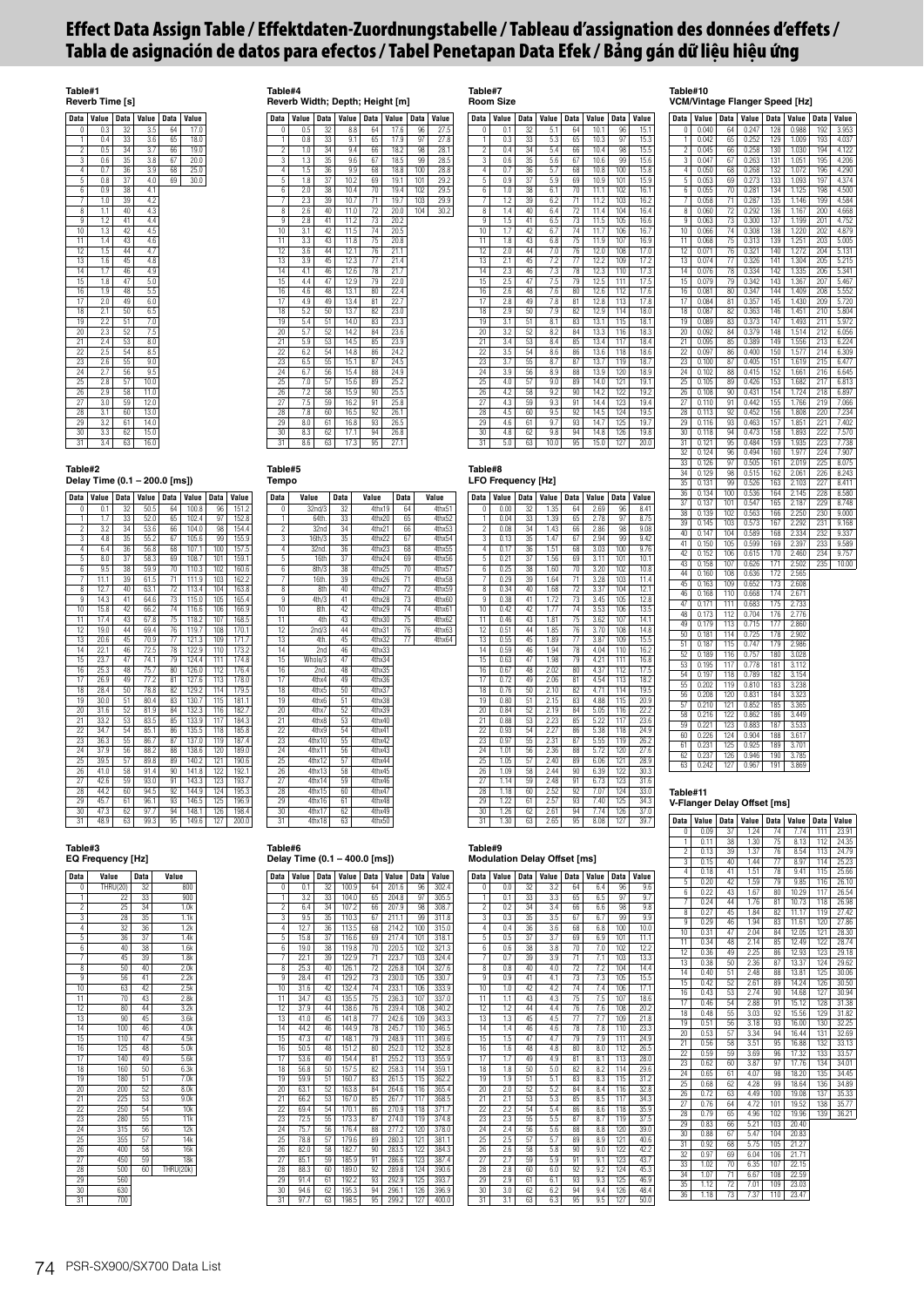### **Effect Data Assign Table / Effektdaten-Zuordnungstabelle / Tableau d'assignation des données d'effets / Tabla de asignación de datos para efectos / Tabel Penetapan Data Efek / Bảng gán dữ liệu hiệu ứng**

**Table#12 V-Flanger Modulation Phase [deg]**

| <b>Data</b>    | Value  |
|----------------|--------|
| 0              | $-180$ |
| 1              | $-158$ |
| $\overline{c}$ | $-135$ |
| 3              | $-113$ |
| 4              | $-90$  |
| 5              | $-68$  |
| 6              | $-45$  |
| 7              | $-23$  |
| 8              | 0      |
| g              | 23     |
| 10             | 45     |
| 11             | 68     |
| 12             | 90     |
| 13             | 113    |
| 14             | 135    |
| 15             | 158    |
| 16             | 180    |

# **Table#13**

**Dyna Attack Time [ms]**

| <b>Data</b>     | Value | <b>Data</b> | Value | <b>Data</b> | Value | <b>Data</b> | Value |
|-----------------|-------|-------------|-------|-------------|-------|-------------|-------|
| 0               | 0.3   | 32          | 54.0  | 64          | 112   | 96          | 170   |
| 1               | 0.9   | 33          | 56.0  | 65          | 114   | 97          | 172   |
| $\overline{2}$  | 1.8   | 34          | 58.0  | 66          | 116   | 98          | 174   |
| 3               | 2.7   | 35          | 60.0  | 67          | 118   | 99          | 176   |
| 4               | 3.6   | 36          | 61.0  | 68          | 120   | 100         | 178   |
| 5               | 5.4   | 37          | 63.0  | 69          | 121   | 101         | 180   |
| 6               | 7.2   | 38          | 65.0  | 70          | 123   | 102         | 181   |
| 7               | 9.0   | 39          | 67.0  | 71          | 125   | 103         | 183   |
| 8               | 10.0  | 40          | 69.0  | 72          | 127   | 104         | 185   |
| 9               | 12.0  | 41          | 70.0  | 73          | 129   | 105         | 187   |
| 10              | 14.0  | 42          | 72.0  | 74          | 130   | 106         | 189   |
| 11              | 16.0  | 43          | 74.0  | 75          | 132   | 107         | 190   |
| 12              | 18.0  | 44          | 76.0  | 76          | 134   | 108         | 192   |
| 13              | 20.0  | 45          | 78.0  | 77          | 136   | 109         | 194   |
| 14              | 21.0  | 46          | 80.0  | 78          | 138   | 110         | 196   |
| 15              | 23.0  | 47          | 81.0  | 79          | 140   | 111         | 198   |
| 16              | 25.0  | 48          | 83.0  | 80          | 141   | 112         | 200   |
| 17              | 27.0  | 49          | 85.0  | 81          | 143   | 113         | 201   |
| 18              | 29.0  | 50          | 87.0  | 82          | 145   | 114         | 203   |
| 19              | 30.0  | 51          | 89.0  | 83          | 147   | 115         | 205   |
| 20              | 32.0  | 52          | 90.0  | 84          | 149   | 116         | 207   |
| 21              | 34.0  | 53          | 92.0  | 85          | 150   | 117         | 209   |
| $\overline{22}$ | 36.0  | 54          | 94.0  | 86          | 152   | 118         | 210   |
| 23              | 38.0  | 55          | 96.0  | 87          | 154   | 119         | 212   |
| 24              | 40.0  | 56          | 98.0  | 88          | 156   | 120         | 214   |
| 25              | 41.0  | 57          | 100.0 | 89          | 158   | 121         | 216   |
| 26              | 43.0  | 58          | 101.0 | 90          | 160   | 122         | 218   |
| 27              | 45.0  | 59          | 103.0 | 91          | 161   | 123         | 220   |
| 28              | 47.0  | 60          | 105.0 | 92          | 163   | 124         | 221   |
| 29              | 49.0  | 61          | 107.0 | 93          | 165   | 125         | 223   |
| 30              | 50.0  | 62          | 109.0 | 94          | 167   | 126         | 225   |
| 31              | 52.0  | 63          | 110.0 | 95          | 169   | 127         | 227   |

#### **Table#14**

|  | Dyna Release Time [ms] |  |  |
|--|------------------------|--|--|
|--|------------------------|--|--|

| <b>Data</b>     | Value | Data | Value | Data | Value  | Data | Value  |
|-----------------|-------|------|-------|------|--------|------|--------|
| 0               | 2.6   | 32   | 86.8  | 64   | 369.1  | 96   | 1064.0 |
| 1               | 3.0   | 33   | 91.2  | 65   | 390.8  | 97   | 1085.7 |
| $\overline{2}$  | 3.4   | 34   | 95.5  | 66   | 412.5  | 98   | 1107.4 |
| 3               | 3.9   | 35   | 99.8  | 67   | 434.2  | 99   | 1129.1 |
| 4               | 4.3   | 36   | 104.2 | 68   | 456.0  | 100  | 1150.8 |
| 5               | 4.7   | 37   | 108.5 | 69   | 477.7  | 101  | 1172.5 |
| 6               | 5.2   | 38   | 112.9 | 70   | 499.4  | 102  | 1194.3 |
| 7               | 5.6   | 39   | 117.2 | 71   | 521.1  | 103  | 1216.0 |
| 8               | 6.0   | 40   | 121.6 | 72   | 542.8  | 104  | 1237.7 |
| 9               | 6.5   | 41   | 125.9 | 73   | 564.5  | 105  | 1259.4 |
| 10              | 6.9   | 42   | 130.2 | 74   | 586.2  | 106  | 1281.1 |
| 11              | 7.3   | 43   | 134.6 | 75   | 608.0  | 107  | 1302.8 |
| 12              | 7.8   | 44   | 138.9 | 76   | 629.7  | 108  | 1346.3 |
| 13              | 8.2   | 45   | 143.3 | 77   | 651.4  | 109  | 1389.7 |
| 14              | 8.6   | 46   | 147.6 | 78   | 673.1  | 110  | 1433.1 |
| 15              | 13.0  | 47   | 152.0 | 79   | 694.8  | 111  | 1476.6 |
| 16              | 17.3  | 48   | 156.3 | 80   | 716.5  | 112  | 1520.0 |
| 17              | 21.7  | 49   | 160.6 | 81   | 738.3  | 113  | 1563.4 |
| 18              | 26.0  | 50   | 165.0 | 82   | 760.0  | 114  | 1606.8 |
| 19              | 30.4  | 51   | 169.3 | 83   | 781.7  | 115  | 1650.3 |
| 20              | 34.7  | 52   | 173.7 | 84   | 803.4  | 116  | 1693.7 |
| $\overline{21}$ | 39.0  | 53   | 178.0 | 85   | 825.1  | 117  | 1737.1 |
| 22              | 43.4  | 54   | 182.4 | 86   | 846.8  | 118  | 1780.6 |
| 23              | 47.7  | 55   | 186.7 | 87   | 868.5  | 119  | 1824.0 |
| 24              | 52.1  | 56   | 195.4 | 88   | 890.3  | 120  | 1867.4 |
| 25              | 56.4  | 57   | 217.1 | 89   | 912.0  | 121  | 1910.8 |
| 26              | 60.8  | 58   | 238.8 | 90   | 933.7  | 122  | 1954.3 |
| 27              | 65.1  | 59   | 260.5 | 91   | 955.4  | 123  | 1997.7 |
| 28              | 69.4  | 60   | 282.2 | 92   | 977.1  | 124  | 2041.1 |
| 29              | 73.8  | 61   | 304.0 | 93   | 998.8  | 125  | 2084.6 |
| 30              | 78.1  | 62   | 325.7 | 94   | 1020.5 | 126  | 2128.0 |
| 31              | 82.5  | 63   | 347.4 | 95   | 1042.3 | 127  | 2171.4 |

**Table#15 VCM/Vintage Phaser Speed [Hz]**

**Data Value Data Value Data Value Data Value Data Value** 0 0.100 51 0.265 102 0.668 153 1.682 204 4.206 1 0.103 52 0.271 103 0.683 154 1.703 205 4.290 2 0.105 53 0.276 104 0.694 155 1.724 206 4.374 3 0.108 54 0.281 105 0.704 156 1.767 207 4.458 4 0.110 55 0.287 106 0.715 157 1.808 208 4.500 5 0.113 56 0.289 107 0.725 158 1.829 209 4.584 6 0.116 57 0.294 108 0.747 159 1.872 210 4.668 7 0.118 58 0.300 109 0.758 160 1.893 211 4.752 8 0.121 59 0.308 110 0.768 161 1.935 212 4.837 9 0.124 60 0.310 111 0.789 162 1.977 213 4.921 10 0.126 61 0.318 112 0.799 163 2.000 214 5.047 11 0.129 62 0.323 113 0.810 164 2.040 215 5.131 12 0.131 63 0.329 114 0.831 165 2.082 216 5.215 13 0.134 64 0.334 115 0.841 166 2.124 217 5.299 14 0.137 65 0.342 116 0.862 167 2.145 218 5.383 15 0.139 66 0.347 117 0.873 168 2.187 219 5.551 16 0.142 67 0.357 118 0.894 169 2.229 220 5.636 17 0.145 68 0.363 119 0.904 170 2.271 221 5.720 18 0.147 69 0.368 120 0.925 171 2.313 222 5.804 19 0.150 70 0.373 121 0.936 172 2.355 223 5.888 20 0.152 71 0.379 122 0.957 173 2.397 224 6.056 21 0.155 72 0.389 123 0.967 174 2.439 225 6.140 22 0.158 73 0.394 124 0.988 175 2.503 226 6.224 23 0.160 74 0.400 125 1.000 176 2.544 227 6.393 24 0.163 75 0.410 126 1.030 177 2.587 228 6.477 25 0.166 76 0.415 127 1.051 178 2.629 229 6.561 26 0.168 77 0.426 128 1.062 179 2.671 230 6.729 27 0.171 78 0.431 129 1.083 180 2.734 231 6.813 28 0.173 79 0.442 130 1.104 181 2.776 232 6.981 29 0.179 80 0.447 131 1.125 182 2.860 233 7.066 30 0.181 81 0.457 132 1.146 183 2.902 234 7.234 31 0.184 82 0.463 133 1.167 184 2.944 235 7.318 32 0.187 83 0.473 134 1.188 185 2.986 236 7.486 33 0.192 84 0.478 135 1.209 186 3.028 237 7.654 34 0.195 85 0.489 136 1.230 187 3.070 238 7.774 35 0.200 86 0.499 137 1.251 188 3.154 239 7.907 36 0.202 87 0.510 138 1.272 189 3.196 240 8.075 37 0.205 88 0.515 139 1.304 190 3.280 241 8.159 38 0.210 89 0.526 140 1.325 191 3.323 242 8.327 39 0.213 90 0.536 141 1.346 192 3.365 243 8.496 40 0.218 91 0.547 142 1.367 193 3.449 244 8.664 41 0.221 92 0.557 143 1.410 194 3.491 245 8.832 42 0.226 93 0.568 144 1.430 195 3.575 246 9.000 43 0.229 94 0.578 145 1.451 196 3.659 247 9.168 44 0.234 95 0.589 146 1.472 197 3.701 248 9.337 45 0.237 96 0.599 147 1.493 198 3.785 249 9.505 46 0.242 97 0.610 148 1.535 199 3.827 250 9.673 47 0.247 98 0.620 149 1.556 200 3.911 251 9.841 48 0.250 99 0.631 150 1.577 201 3.995 252 10.00 0.631 150 1.577 201 3.99 152 1.640 203 4.122

| Table#17                |  |
|-------------------------|--|
| EgMultiFx LFO Freq [Hz] |  |

| <b>Data</b>    | Value | <b>Data</b> | Value | <b>Data</b>     | Value | <b>Data</b> | Value |
|----------------|-------|-------------|-------|-----------------|-------|-------------|-------|
| $\theta$       | 0.100 | 32          | 0.318 | 64              | 1.009 | 96          | 3.238 |
| ī              | 0.103 | 33          | 0.329 | 65              | 1.051 | 97          | 3.365 |
| $\overline{c}$ | 0.105 | 34          | 0.342 | 66              | 1.093 | 98          | 3.491 |
| 3              | 0.110 | 35          | 0.352 | 67              | 1.125 | 99          | 3.617 |
| 4              | 0.113 | 36          | 0.368 | 68              | 1.167 | 100         | 3.743 |
| 5              | 0.118 | 37          | 0.379 | 69              | 1.220 | 101         | 3.869 |
| 6              | 0.124 | 38          | 0.394 | 70              | 1.262 | 102         | 4.037 |
| 7              | 0.129 | 39          | 0.410 | $\overline{71}$ | 1.304 | 103         | 4.164 |
| 8              | 0.131 | 40          | 0.426 | 72              | 1.346 | 104         | 4.332 |
| 9              | 0.137 | 41          | 0.442 | 73              | 1.409 | 105         | 4.500 |
| 10             | 0.142 | 42          | 0.457 | 74              | 1.451 | 106         | 4.668 |
| 11             | 0.147 | 43          | 0.473 | 75              | 1.514 | 107         | 4.837 |
| 12             | 0.152 | 44          | 0.489 | 76              | 1.556 | 108         | 5.005 |
| 13             | 0.158 | 45          | 0.510 | 77              | 1.619 | 109         | 5.173 |
| 14             | 0.166 | 46          | 0.526 | 78              | 1.682 | 110         | 5.383 |
| 15             | 0.171 | 47          | 0.547 | 79              | 1.745 | 111         | 5.552 |
| 16             | 0.176 | 48          | 0.568 | 80              | 1.808 | 112         | 5.804 |
| 17             | 0.184 | 49          | 0.589 | 81              | 1.872 | 113         | 5.972 |
| 18             | 0.192 | 50          | 0.610 | 82              | 1.956 | 114         | 6.224 |
| 19             | 0.197 | 51          | 0.631 | 83              | 2.019 | 115         | 6.393 |
| 20             | 0.205 | 52          | 0.657 | 84              | 2.103 | 116         | 6.645 |
| 21             | 0.213 | 53          | 0.673 | 85              | 2.166 | 117         | 6.897 |
| 22             | 0.221 | 54          | 0.704 | 86              | 2.250 | 118         | 7.150 |
| 23             | 0.229 | 55          | 0.725 | 87              | 2.334 | 119         | 7.402 |
| 24             | 0.237 | 56          | 0.757 | 88              | 2.418 | 120         | 7.738 |
| 25             | 0.247 | 57          | 0.789 | 89              | 2.502 | 121         | 7.991 |
| 26             | 0.255 | 58          | 0.810 | 90              | 2.608 | 122         | 8.327 |
| 27             | 0.265 | 59          | 0.841 | 91              | 2.692 | 123         | 8.580 |
| 28             | 0.276 | 60          | 0.873 | 92              | 2.776 | 124         | 8.916 |
| 29             | 0.284 | 61          | 0.904 | 93              | 2.902 | 125         | 9.253 |
| 30             | 0.294 | 62          | 0.946 | 94              | 2.986 | 126         | 9.589 |
| 31             | 0.308 | 63          | 0.978 | 95              | 3.112 | 127         | 9.925 |

#### **Table#18**

**Compressor Attack Time [ms]**

| Data           | Value           |
|----------------|-----------------|
| Ö              | 1               |
| 1              | $\overline{c}$  |
| $\overline{c}$ | 3               |
| 3              | $\overline{4}$  |
| 4              | 5               |
| 5              | 6               |
| 6              | 7               |
| 7              | 8               |
| 8              | g               |
| 9              | 10              |
| 10             | 12              |
| 11             | 14              |
| 12             | 16              |
| 13             | 18              |
| 14             | $\overline{20}$ |
| 15             | 23              |
| 16             | 26              |
| 17             | 30              |
| 18             | 35              |
| 19             | 40              |
|                |                 |

**Table#19 Compressor Release Time [ms]**

| compressor<br>ιc |                 |  |  |  |  |
|------------------|-----------------|--|--|--|--|
| <b>Data</b>      | Value           |  |  |  |  |
| Ō                | 10              |  |  |  |  |
| 1                | 15              |  |  |  |  |
| $\overline{c}$   | 25              |  |  |  |  |
| 3                | 35              |  |  |  |  |
| 4                | 45              |  |  |  |  |
| 5                | 55              |  |  |  |  |
| 6                | 65              |  |  |  |  |
| 7                | $\overline{75}$ |  |  |  |  |
| 8                | 85              |  |  |  |  |
| g                | 100             |  |  |  |  |
| 10               | 115             |  |  |  |  |
| 11               | 140             |  |  |  |  |
| 12               | 170             |  |  |  |  |
| 13               | 230             |  |  |  |  |
| 14               | 340             |  |  |  |  |
| 15               | 680             |  |  |  |  |

**Table#20 Compressor Ratio**

| <b>Data</b>    | Value |
|----------------|-------|
| 0              | 1.0   |
|                | 1.5   |
| $\overline{c}$ | 2.0   |
| 3              | 3.0   |
|                | 5.0   |
| 5              | 7.0   |
| 6              | 10.0  |
|                | 20.0  |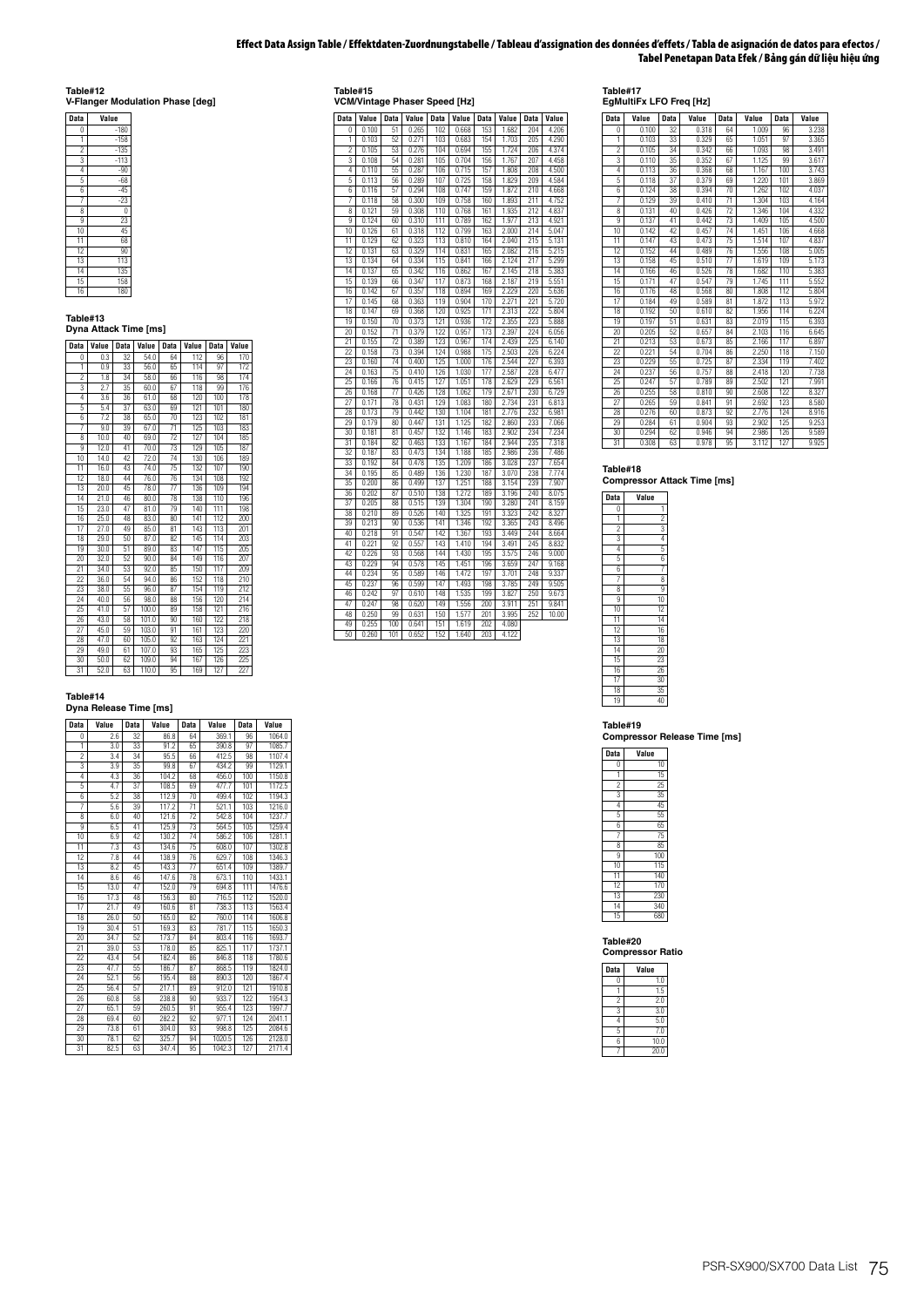#### **Effect Data Assign Table / Effektdaten-Zuordnungstabelle / Tableau d'assignation des données d'effets / Tabla de asignación de datos para efectos / Tabel Penetapan Data Efek / Bảng gán dữ liệu hiệu ứng**

**Table#21 VCM/Vintage Wah Speed [Hz]**

| Data            | Value | Data            | Value | <b>Data</b> | Value | <b>Data</b> | Value | <b>Data</b> | Value |
|-----------------|-------|-----------------|-------|-------------|-------|-------------|-------|-------------|-------|
| 0               | 0.100 | 51              | 0.294 | 102         | 0.852 | 153         | 2.460 | 204         | 7.066 |
| 1               | 0.103 | 52              | 0.302 | 103         | 0.873 | 154         | 2.502 | 205         | 7.234 |
| $\overline{c}$  | 0.105 | 53              | 0.308 | 104         | 0.883 | 155         | 2.566 | 206         | 7.402 |
| 3               | 0.108 | 54              | 0.315 | 105         | 0.904 | 156         | 2.608 | 207         | 7.570 |
| 4               | 0.110 | 55              | 0.321 | 106         | 0.935 | 157         | 2.671 | 208         | 7.654 |
| 5               | 0.113 | 56              | 0.326 | 107         | 0.946 | 158         | 2.734 | 209         | 7.823 |
| 6               | 0.116 | 57              | 0.334 | 108         | 0.967 | 159         | 2.776 | 210         | 7.991 |
| 7               | 0.118 | 58              | 0.342 | 109         | 0.988 | 160         | 2.818 | 211         | 8.159 |
| 8               | 0.121 | 59              | 0.347 | 110         | 0.999 | 161         | 2.902 | 212         | 8.327 |
| 9               | 0.124 | 60              | 0.357 | 111         | 1.020 | 162         | 2.944 | 213         | 8.496 |
| 10              | 0.126 | 61              | 0.363 | 112         | 1.051 | 163         | 3.028 | 214         | 8.748 |
| 11              | 0.129 | 62              | 0.368 | 113         | 1.072 | 164         | 3.070 | 215         | 8.916 |
| 12              | 0.131 | 63              | 0.379 | 114         | 1.093 | 165         | 3.154 | 216         | 9.084 |
| 13              | 0.134 | 64              | 0.384 | 115         | 1.115 | 166         | 3.196 | 217         | 9.253 |
| $\overline{14}$ | 0.137 | 65              | 0.394 | 116         | 1.136 | 167         | 3.280 | 218         | 9.505 |
| 15              | 0.139 | 66              | 0.405 | 117         | 1.157 | 168         | 3.336 | 219         | 9.673 |
| 16              | 0.142 | 67              | 0.410 | 118         | 1.188 | 169         | 3.407 | 220         | 9.841 |
| 17              | 0.145 | 68              | 0.421 | 119         | 1.209 | 170         | 3.491 | 221         | 10.09 |
| 18              | 0.147 | 69              | 0.426 | 120         | 1.241 | 171         | 3.575 | 222         | 10.26 |
| 19              | 0.152 | 70              | 0.436 | 121         | 1.262 | 172         | 3.659 | 223         | 10.51 |
| 20              | 0.155 | $\overline{71}$ | 0.447 | 122         | 1.293 | 173         | 3.701 | 224         | 10.77 |
| 21              | 0.157 | 72              | 0.457 | 123         | 1.314 | 174         | 3.785 | 225         | 10.93 |
| $\overline{22}$ | 0.163 | 73              | 0.463 | 124         | 1.346 | 175         | 3.869 | 226         | 11.10 |
| 23              | 0.166 | 74              | 0.473 | 125         | 1.367 | 176         | 3.953 | 227         | 11.44 |
| 24              | 0.168 | 75              | 0.484 | 126         | 1.409 | 177         | 4.037 | 228         | 11.61 |
| 25              | 0.173 | 76              | 0.494 | 127         | 1.430 | 178         | 4.122 | 229         | 11.94 |
| 26              | 0.176 | 77              | 0.505 | 128         | 1.451 | 179         | 4.206 | 230         | 12.11 |
| 27              | 0.179 | 78              | 0.515 | 129         | 1.493 | 180         | 4.290 | 231         | 12.45 |
| 28              | 0.184 | 79              | 0.526 | 130         | 1.514 | 181         | 4.374 | 232         | 12.62 |
| 29              | 0.187 | 80              | 0.536 | 131         | 1.556 | 182         | 4.500 | 233         | 12.95 |
| 30              | 0.189 | 81              | 0.547 | 132         | 1.598 | 183         | 4.584 | 234         | 13.29 |
| 31              | 0.195 | 82              | 0.563 | 133         | 1.619 | 184         | 4.668 | 235         | 13.46 |
| 32              | 0.200 | 83              | 0.573 | 134         | 1.661 | 185         | 4.795 | 236         | 13.79 |
| 33              | 0.202 | 84              | 0.584 | 135         | 1.703 | 186         | 4.879 | 237         | 13.96 |
| 34              | 0.208 | 85              | 0.599 | 136         | 1.724 | 187         | 4.963 | 238         | 14.30 |
| 35              | 0.210 | 86              | 0.610 | 137         | 1.766 | 188         | 5.090 | 239         | 14.64 |
| 36              | 0.216 | 87              | 0.620 | 138         | 1.808 | 189         | 5.173 | 240         | 14.97 |
| 37              | 0.221 | 88              | 0.636 | 139         | 1.851 | 190         | 5.299 | 241         | 15.31 |
| 38              | 0.226 | 89              | 0.652 | 140         | 1.872 | 191         | 5.383 | 242         | 15.65 |
| 39              | 0.231 | 90              | 0.662 | 141         | 1.914 | 192         | 5.552 | 243         | 15.98 |
| 40              | 0.234 | 91              | 0.673 | 142         | 1.956 | 193         | 5.636 | 244         | 16.32 |
| 41              | 0.239 | 92              | 0.694 | 143         | 1.999 | 194         | 5.720 | 245         | 16.65 |
| 42              | 0.244 | 93              | 0.704 | 144         | 2.040 | 195         | 5.888 | 246         | 16.99 |
| 43              | 0.250 | 94              | 0.725 | 145         | 2.082 | 196         | 5.972 | 247         | 17.33 |
| 44              | 0.255 | 95              | 0.736 | 146         | 2.124 | 197         | 6.140 | 248         | 17.66 |
| 45              | 0.260 | 96              | 0.747 | 147         | 2.166 | 198         | 6.224 | 249         | 18.00 |
| 46              | 0.265 | 97              | 0.768 | 148         | 2.229 | 199         | 6.393 | 250         | 18.34 |
| 47              | 0.271 | 98              | 0.778 | 149         | 2.250 | 200         | 6.477 | 251         | 18.84 |
| 48              | 0.276 | 99              | 0.799 | 150         | 2.313 | 201         | 6.665 | 252         | 19.18 |
| 49              | 0.284 | 100             | 0.820 | 151         | 2.355 | 202         | 6.813 | 253         | 19.51 |
| 50              | 0.289 | 101             | 0.831 | 152         | 2.397 | 203         | 6.897 | 254         | 20.00 |

**Table#22 Wah Release Time [ms]**

| Data | Value |
|------|-------|
| 52   | 10.0  |
| 53   | 15.0  |
| 54   | 25.0  |
| 55   | 35.0  |
| 56   | 45.0  |
| 57   | 55.0  |
| 58   | 65.0  |
| 59   | 75.0  |
| 60   | 85.0  |
| 61   | 100.0 |
| 62   | 115.0 |
| 63   | 140.0 |
| 64   | 170.0 |
| 65   | 230.0 |
| 66   | 340.0 |
| 67   | 680.0 |

**Table#28**

**Rotary Sp1 Speed Slow [rpm]**

| <b>Data</b>     | Value | <b>Data</b>     | Value |
|-----------------|-------|-----------------|-------|
| Ō               | 0.0   | 32              | 81.0  |
| 1               | 2.4   | 33              | 83.4  |
| 2               | 4.8   | 34              | 85.8  |
| 3               | 7.8   | $\overline{35}$ | 88.2  |
| 4               | 10.2  | 36              | 90.6  |
| 5               | 12.6  | 37              | 93.6  |
| 6               | 15.0  | 38              | 96.0  |
| 7               | 17.4  | 39              | 98.4  |
| 8               | 20.4  | 40              | 100.8 |
| 9               | 228   | 41              | 103.2 |
| 10              | 25.2  | 42              | 106.2 |
| $\overline{11}$ | 27.6  | 43              | 108.6 |
| 12              | 30.6  | 44              | 111.0 |
| 13              | 33.0  | 45              | 113.4 |
| $\overline{14}$ | 35.4  | 46              | 116.4 |
| 15              | 37.8  | 47              | 118.8 |
| 16              | 40.2  | 48              | 121.2 |
| $\overline{17}$ | 43.2  | 49              | 123.6 |
| 18              | 45.6  | 50              | 126.0 |
| 19              | 48.0  | 51              | 129.0 |
| $\overline{20}$ | 50.4  | 52              | 131.4 |
| 21              | 52.8  | 53              | 133.8 |
| 22              | 55.8  | 54              | 136.2 |
| 23              | 58.2  | 55              | 138.6 |
| $\overline{24}$ | 60.6  | 56              | 141.6 |
| 25              | 63.0  | 57              | 144.0 |
| 26              | 65.4  | 58              | 146.4 |
| 27              | 68.4  | 59              | 148.8 |
| 28              | 70.8  | 60              | 151.2 |
| 29              | 73.2  | 61              | 154.2 |
| 30              | 75.6  | 62              | 156.6 |
| 31              | 78.0  | 63              | 159.0 |

**Table#29 Rotary Sp1 Speed Fast [rpm]**

| <b>Data</b>     | Value | <b>Data</b> | Value  |
|-----------------|-------|-------------|--------|
| 64              | 161.4 | 96          | 504.6  |
| 65              | 166.8 | 97          | 525.0  |
| 66              | 171.6 | 98          | 544.8  |
| 67              | 176.4 | 99          | 565.2  |
| 68              | 181.8 | 100         | 585.6  |
| 69              | 186.6 | 101         | 606.0  |
| 70              | 192.0 | 102         | 648.0  |
| $\overline{71}$ | 196.8 | 103         | 684.0  |
| 72              | 202.2 | 104         | 726.0  |
| 73              | 207.0 | 105         | 768.0  |
| 74              | 211.8 | 106         | 810.0  |
| 75              | 217.2 | 107         | 846.0  |
| 76              | 222.0 | 108         | 888.0  |
| 77              | 232.2 | 109         | 930.0  |
| 78              | 242.4 | 110         | 972.0  |
| 79              | 252.6 | 111         | 1008.0 |
| 80              | 262.2 | 112         | 1050.0 |
| 81              | 272.4 | 113         | 1092.0 |
| 82              | 282.6 | 114         | 1170.0 |
| 83              | 292.8 | 115         | 1254.0 |
| 84              | 303.0 | 116         | 1332.0 |
| 85              | 313.2 | 117         | 1416.0 |
| 86              | 322.8 | 118         | 1494.0 |
| 87              | 333.0 | 119         | 1572.0 |
| 88              | 343.2 | 120         | 1656.0 |
| 89              | 363.6 | 121         | 1734.0 |
| 90              | 383.4 | 122         | 1818.0 |
| 91              | 403.8 | 123         | 1896.0 |
| 92              | 424.2 | 124         | 1980.0 |
| 93              | 444.0 | 125         | 2058.0 |
| 94              | 464.4 | 126         | 2220.0 |
| 95              | 484.8 | 127         | 2382.0 |

**Table#36 VCM/Vintage Comp Level [dB]**

| Data           | Value     | Data | Value    | Data | Value    | Data | Value    | Data | Value   |
|----------------|-----------|------|----------|------|----------|------|----------|------|---------|
| 0              | $-\infty$ | 41   | $-41.29$ | 82   | $-23.23$ | 123  | $-12.67$ | 164  | $-5.17$ |
| 1              | $-138.0$  | 42   | $-40.67$ | 83   | $-22.92$ | 124  | $-12.46$ | 165  | $-5.01$ |
| $\overline{2}$ | $-120.0$  | 43   | $-40.05$ | 84   | $-22.61$ | 125  | $-12.25$ | 166  | $-4.86$ |
| 3              | $-109.4$  | 44   | $-39.45$ | 85   | $-22.30$ | 126  | $-12.04$ | 167  | $-4.70$ |
| 4              | $-101.9$  | 45   | $-38.87$ | 86   | $-21.99$ | 127  | $-11.83$ | 168  | $-4.54$ |
| 5              | $-96.12$  | 46   | $-38.30$ | 87   | $-21.69$ | 128  | $-11.63$ | 169  | $-4.39$ |
| 6              | $-91.37$  | 47   | $-37.74$ | 88   | $-21.39$ | 129  | $-11.43$ | 170  | $-4.23$ |
| 7              | $-87.36$  | 48   | $-37.19$ | 89   | $-21.10$ | 130  | $-11.23$ | 171  | $-4.08$ |
| 8              | $-83.88$  | 49   | $-36.65$ | 90   | $-20.81$ | 131  | $-11.03$ | 172  | $-3.93$ |
| 9              | $-80.81$  | 50   | $-36.12$ | 91   | $-20.52$ | 132  | $-10.83$ | 173  | $-3.78$ |
| 10             | $-78.06$  | 51   | $-35.61$ | 92   | $-20.23$ | 133  | $-10.63$ | 174  | $-3.63$ |
| 11             | $-75.58$  | 52   | $-35.10$ | 93   | $-19.95$ | 134  | $-10.44$ | 175  | $-3.48$ |
| 12             | $-73.31$  | 53   | $-34.61$ | 94   | $-19.67$ | 135  | $-10.24$ | 176  | $-3.33$ |
| 13             | $-71.23$  | 54   | $-34.12$ | 95   | $-19.40$ | 136  | $-10.05$ | 177  | $-3.18$ |
| 14             | $-69.29$  | 55   | $-33.64$ | 96   | $-19.13$ | 137  | $-9.86$  | 178  | $-3.04$ |
| 15             | $-67.50$  | 56   | $-33.17$ | 97   | $-18.86$ | 138  | $-9.67$  | 179  | $-2.89$ |
| 16             | $-65.81$  | 57   | $-32.71$ | 98   | $-18.59$ | 139  | $-9.48$  | 180  | $-2.75$ |
| 17             | $-64.23$  | 58   | $-32.26$ | 99   | $-18.32$ | 140  | $-9.29$  | 181  | $-2.60$ |
| 18             | $-62.75$  | 59   | $-31.81$ | 100  | $-18.06$ | 141  | $-9.11$  | 182  | $-2.46$ |
| 19             | $-61.34$  | 60   | $-31.37$ | 101  | $-17.80$ | 142  | $-8.92$  | 183  | $-2.31$ |
| 20             | $-60.00$  | 61   | $-30.94$ | 102  | $-17.55$ | 143  | $-8.74$  | 184  | $-2.17$ |
| 21             | $-58.73$  | 62   | $-30.52$ | 103  | $-17.29$ | 144  | $-8.56$  | 185  | $-2.03$ |
| 22             | $-57.52$  | 63   | $-30.10$ | 104  | $-17.04$ | 145  | $-8.38$  | 186  | $-1.89$ |
| 23             | $-56.36$  | 64   | $-29.69$ | 105  | $-16.79$ | 146  | $-8.20$  | 187  | $-1.75$ |
| 24             | $-55.25$  | 65   | $-29.29$ | 106  | $-16.54$ | 147  | $-8.02$  | 188  | $-1.61$ |
| 25             | $-54.19$  | 66   | $-28.89$ | 107  | $-16.30$ | 148  | $-7.85$  | 189  | $-1.47$ |
| 26             | $-53.16$  | 67   | $-28.50$ | 108  | $-16.06$ | 149  | $-7.67$  | 190  | $-1.34$ |
| 27             | $-52.18$  | 68   | $-28.11$ | 109  | $-15.82$ | 150  | $-7.50$  | 191  | $-1.20$ |
| 28             | $-51.23$  | 69   | $-27.73$ | 110  | $-15.58$ | 151  | $-7.32$  | 192  | $-1.06$ |
| 29             | $-50.32$  | 70   | $-27.36$ | 111  | $-15.34$ | 152  | $-7.15$  | 193  | $-0.93$ |
| 30             | $-49.43$  | 71   | $-26.99$ | 112  | $-15.11$ | 153  | $-6.98$  | 194  | $-0.79$ |
| 31             | $-48.58$  | 72   | $-26.62$ | 113  | $-14.88$ | 154  | $-6.81$  | 195  | $-0.66$ |
| 32             | $-47.75$  | 73   | $-26.26$ | 114  | $-14.65$ | 155  | $-6.64$  | 196  | $-0.53$ |
| 33             | $-46.95$  | 74   | $-25.91$ | 115  | $-14.42$ | 156  | $-6.47$  | 197  | $-0.39$ |
| 34             | $-46.17$  | 75   | $-25.56$ | 116  | $-14.19$ | 157  | $-6.31$  | 198  | $-0.26$ |
| 35             | $-45.42$  | 76   | $-25.21$ | 117  | $-13.97$ | 158  | $-6.14$  | 199  | $-0.13$ |
| 36             | $-44.68$  | 77   | $-24.87$ | 118  | $-13.75$ | 159  | $-5.98$  | 200  | 0.00    |
| 37             | $-43.97$  | 78   | $-24.54$ | 119  | $-13.53$ | 160  | $-5.81$  |      |         |
| 38             | $-43.27$  | 79   | $-24.20$ | 120  | $-13.31$ | 161  | $-5.65$  |      |         |
| 39             | $-42.60$  | 80   | $-23.88$ | 121  | $-13.09$ | 162  | $-5.49$  |      |         |
| 40             | $-41.94$  | 81   | $-23.55$ | 122  | $-12.88$ | 163  | $-5.33$  |      |         |

**Table#37 VCM/Vintage Comp Attack Time [ms]**

| <b>Data</b>    | Value | <b>Data</b> | Value | <b>Data</b> | Value | <b>Data</b> | Value | <b>Data</b> | Value |
|----------------|-------|-------------|-------|-------------|-------|-------------|-------|-------------|-------|
| 0              | 0.022 | 41          | 0.982 | 82          | 5.445 | 123         | 14.97 | 164         | 30.70 |
| 1              | 0.023 | 42          | 1.041 | 83          | 5.611 | 124         | 15.27 | 165         | 31.17 |
| $\overline{c}$ | 0.024 | 43          | 1.103 | 84          | 5.781 | 125         | 15.58 | 166         | 31.64 |
| 3              | 0.025 | 44          | 1.167 | 85          | 5.954 | 126         | 15.90 | 167         | 32.12 |
| $\overline{4}$ | 0.026 | 45          | 1.233 | 86          | 6.130 | 127         | 16.21 | 168         | 32.60 |
| 5              | 0.028 | 46          | 1.301 | 87          | 6.309 | 128         | 16.53 | 169         | 33.09 |
| 6              | 0.031 | 47          | 1.372 | 88          | 6.491 | 129         | 16.86 | 170         | 33.58 |
| 7              | 0.035 | 48          | 1.444 | 89          | 6.677 | 130         | 17.18 | 171         | 34.07 |
| 8              | 0.039 | 49          | 1.520 | 90          | 6.865 | 131         | 17.52 | 172         | 34.57 |
| 9              | 0.045 | 50          | 1.597 | 91          | 7.057 | 132         | 17.85 | 173         | 35.08 |
| 10             | 0.051 | 51          | 1.677 | 92          | 7.252 | 133         | 18.19 | 174         | 35.59 |
| 11             | 0.059 | 52          | 1.759 | 93          | 7.450 | 134         | 18.53 | 175         | 36.10 |
| 12             | 0.068 | 53          | 1.844 | 94          | 7.651 | 135         | 18.88 | 176         | 36.62 |
| 13             | 0.077 | 54          | 1.931 | 95          | 7.855 | 136         | 19.23 | 177         | 37.14 |
| 14             | 0.088 | 55          | 2.021 | 96          | 8.063 | 137         | 19.59 | 178         | 37.67 |
| 15             | 0.101 | 56          | 2.113 | 97          | 8.274 | 138         | 19.95 | 179         | 38.20 |
| 16             | 0.114 | 57          | 2.207 | 98          | 8.489 | 139         | 20.31 | 180         | 38.73 |
| 17             | 0.129 | 58          | 2.304 | 99          | 8.706 | 140         | 20.68 | 181         | 39.27 |
| 18             | 0.146 | 59          | 2.404 | 100         | 8.927 | 141         | 21.05 | 182         | 39.82 |
| 19             | 0.163 | 60          | 2.506 | 101         | 9.151 | 142         | 21.42 | 183         | 40.36 |
| 20             | 0.182 | 61          | 2.611 | 102         | 9.379 | 143         | 21.80 | 184         | 40.92 |
| 21             | 0.203 | 62          | 2.718 | 103         | 9.610 | 144         | 22.18 | 185         | 41.48 |
| 22             | 0.225 | 63          | 2.828 | 104         | 9.844 | 145         | 22.57 | 186         | 42.04 |
| 23             | 0.249 | 64          | 2.941 | 105         | 10.09 | 146         | 22.96 | 187         | 42.61 |
| 24             | 0.274 | 65          | 3.056 | 106         | 10.33 | 147         | 23.36 | 188         | 43.18 |
| 25             | 0.301 | 66          | 3.174 | 107         | 10.57 | 148         | 23.75 | 189         | 43.75 |
| 26             | 0.330 | 67          | 3.295 | 108         | 10.82 | 149         | 24.16 | 190         | 44.33 |
| 27             | 0.360 | 68          | 3.418 | 109         | 11.07 | 150         | 24.56 | 191         | 44.92 |
| 28             | 0.393 | 69          | 3.544 | 110         | 11.33 | 151         | 24.97 | 192         | 45.51 |
| 29             | 0.426 | 70          | 3.673 | 111         | 11.59 | 152         | 25.39 | 193         | 46.10 |
| 30             | 0.462 | 71          | 3.805 | 112         | 11.85 | 153         | 25.81 | 194         | 46.70 |
| 31             | 0.500 | 72          | 3.940 | 113         | 12.11 | 154         | 26.23 | 195         | 47.31 |
| 32             | 0.539 | 73          | 4.077 | 114         | 12.38 | 155         | 26.66 | 196         | 47.91 |
| 33             | 0.580 | 74          | 4.217 | 115         | 12.66 | 156         | 27.09 | 197         | 48.53 |
| 34             | 0.623 | 75          | 4.361 | 116         | 12.93 | 157         | 27.53 | 198         | 49.15 |
| 35             | 0.668 | 76          | 4.507 | 117         | 13.21 | 158         | 27.97 | 199         | 49.77 |
| 36             | 0.716 | 77          | 4.656 | 118         | 13.50 | 159         | 28.41 | 200         | 50.40 |
| 37             | 0.765 | 78          | 4.807 | 119         | 13.78 | 160         | 28.86 |             |       |
| 38             | 0.816 | 79          | 4.962 | 120         | 14.07 | 161         | 29.31 |             |       |
| 39             | 0.869 | 80          | 5.120 | 121         | 14.37 | 162         | 29.77 |             |       |
| 40             | 0.924 | 81          | 5.281 | 122         | 14.67 | 163         | 30.23 |             |       |

**Table#38 VCM/Vintage Comp Release Time [ms]**

| <b>Data</b>    | Value | Data | Value | <b>Data</b> | Value  | Data | Value  | Data | Value  |
|----------------|-------|------|-------|-------------|--------|------|--------|------|--------|
| 0              | 10.88 | 41   | 33.30 | 82          | 100.54 | 123  | 212.60 | 164  | 369.50 |
| 1              | 10.90 | 42   | 34.40 | 83          | 102.74 | 124  | 215.90 | 165  | 373.88 |
| $\overline{c}$ | 10.94 | 43   | 35.54 | 84          | 104.96 | 125  | 219.22 | 166  | 378.30 |
| 3              | 11.00 | 44   | 36.70 | 85          | 107.22 | 126  | 222.56 | 167  | 382.74 |
| 4              | 11.10 | 45   | 37.88 | 86          | 109.50 | 127  | 225.94 | 168  | 387.20 |
| 5              | 11.22 | 46   | 39.10 | 87          | 111.80 | 128  | 229.34 | 169  | 391.70 |
| 6              | 11.36 | 47   | 40.34 | 88          | 114.14 | 129  | 232.76 | 170  | 396.22 |
| 7              | 11.54 | 48   | 41.60 | 89          | 116.50 | 130  | 236.22 | 171  | 400.76 |
| 8              | 11.74 | 49   | 42.90 | 90          | 118.88 | 131  | 239.70 | 172  | 405.34 |
| 9              | 11.96 | 50   | 44.22 | 91          | 121.30 | 132  | 243.20 | 173  | 409.94 |
| 10             | 12.22 | 51   | 45.56 | 92          | 123.74 | 133  | 246.74 | 174  | 414.56 |
| 11             | 12.50 | 52   | 46.94 | 93          | 126.20 | 134  | 250.30 | 175  | 419.22 |
| 12             | 12.80 | 53   | 48.34 | 94          | 128.70 | 135  | 253.88 | 176  | 423.90 |
| 13             | 13.14 | 54   | 49.76 | 95          | 131.22 | 136  | 257.50 | 177  | 428.60 |
| 14             | 13.50 | 55   | 51.22 | 96          | 133.76 | 137  | 261.14 | 178  | 433.34 |
| 15             | 13.88 | 56   | 52.70 | 97          | 136.34 | 138  | 264.80 | 179  | 438.10 |
| 16             | 14.30 | 57   | 54.20 | 98          | 138.94 | 139  | 268.50 | 180  | 442.88 |
| 17             | 14.74 | 58   | 55.74 | 99          | 141.56 | 140  | 272.22 | 181  | 447.70 |
| 18             | 15.20 | 59   | 57.30 | 100         | 144.22 | 141  | 275.96 | 182  | 452.54 |
| 19             | 15.70 | 60   | 58.88 | 101         | 146.90 | 142  | 279.74 | 183  | 457.40 |
| 20             | 16.22 | 61   | 60.50 | 102         | 149.60 | 143  | 283.54 | 184  | 462.30 |
| 21             | 16.76 | 62   | 62.14 | 103         | 152.34 | 144  | 287.36 | 185  | 467.22 |
| 22             | 17.34 | 63   | 63.80 | 104         | 155.10 | 145  | 291.22 | 186  | 472.16 |
| 23             | 17.94 | 64   | 65.50 | 105         | 157.88 | 146  | 295.10 | 187  | 477.14 |
| 24             | 18.56 | 65   | 67.22 | 106         | 160.70 | 147  | 299.00 | 188  | 482.14 |
| 25             | 19.22 | 66   | 68.96 | 107         | 163.54 | 148  | 302.94 | 189  | 487.16 |
| 26             | 19.90 | 67   | 70.74 | 108         | 166.40 | 149  | 306.90 | 190  | 492.22 |
| 27             | 20.60 | 68   | 72.54 | 109         | 169.30 | 150  | 310.88 | 191  | 497.30 |
| 28             | 21.34 | 69   | 74.36 | 110         | 172.22 | 151  | 314.90 | 192  | 502.40 |
| 29             | 22.10 | 70   | 76.22 | 111         | 175.16 | 152  | 318.94 | 193  | 507.54 |
| 30             | 22.88 | 71   | 78.10 | 112         | 178.14 | 153  | 323.00 | 194  | 512.70 |
| 31             | 23.70 | 72   | 80.00 | 113         | 181.14 | 154  | 327.10 | 195  | 517.88 |
| 32             | 24.54 | 73   | 81.94 | 114         | 184.16 | 155  | 331.22 | 196  | 523.10 |
| 33             | 25.40 | 74   | 83.90 | 115         | 187.22 | 156  | 335.36 | 197  | 528.34 |
| 34             | 26.30 | 75   | 85.88 | 116         | 190.30 | 157  | 339.54 | 198  | 533.60 |
| 35             | 27.22 | 76   | 87.90 | 117         | 193.40 | 158  | 343.74 | 199  | 538.90 |
| 36             | 28.16 | 77   | 89.94 | 118         | 196.54 | 159  | 347.96 | 200  | 544.22 |
| 37             | 29.14 | 78   | 92.00 | 119         | 199.70 | 160  | 352.22 |      |        |
| 38             | 30.14 | 79   | 94.10 | 120         | 202.88 | 161  | 356.50 |      |        |
| 39             | 31.16 | 80   | 96.22 | 121         | 206.10 | 162  | 360.80 |      |        |
| 40             | 32.22 | 81   | 98.36 | 122         | 209.34 | 163  | 365.14 |      |        |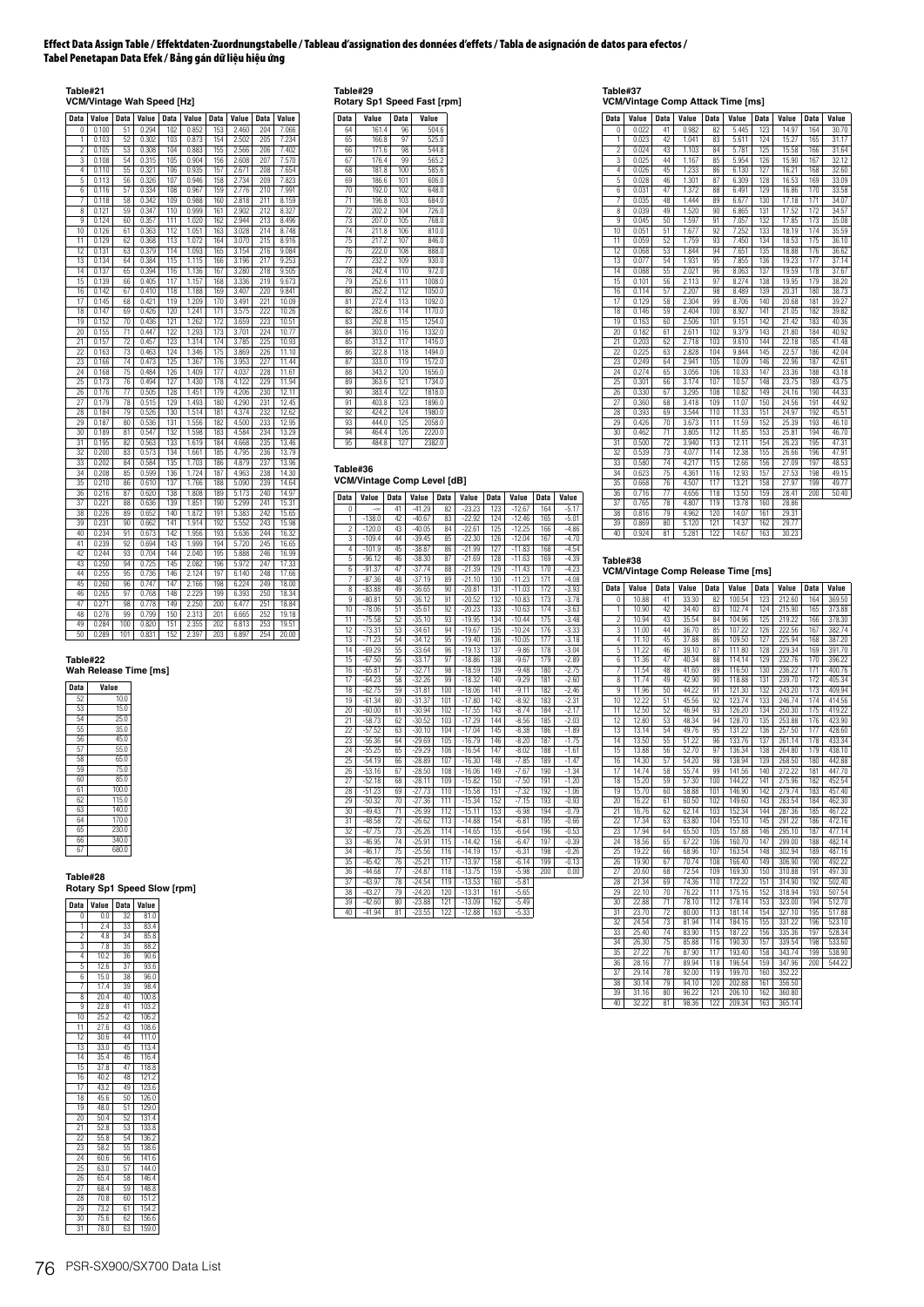**Table#39 LO-FI Sampling Frequency Control [Hz]**

| <b>Data</b>    | Value | <b>Data</b> | Value | <b>Data</b>     | Value | <b>Data</b> | Value |
|----------------|-------|-------------|-------|-----------------|-------|-------------|-------|
| n              | 44.1k | 32          | 1.34k | 64              | 678.0 | 96          | 455.0 |
| 1              | 22.1k | 33          | 1.30k | 65              | 668.0 | 97          | 450.0 |
| $\overline{2}$ | 14.7k | 34          | 1.26k | 66              | 658.0 | 98          | 445.0 |
| 3              | 11.0k | 35          | 1.23k | 67              | 649.0 | 99          | 441.0 |
| 4              | 8.8k  | 36          | 1.19k | 68              | 639.0 | 100         | 437.0 |
| 5              | 7.4k  | 37          | 1.16k | 69              | 630.0 | 101         | 432.0 |
| 6              | 6.3k  | 38          | 1.13k | 70              | 621.0 | 102         | 428.0 |
| 7              | 5.5k  | 39          | 1.10k | $\overline{71}$ | 613.0 | 103         | 424.0 |
| 8              | 4.9k  | 40          | 1.08k | 72              | 604.0 | 104         | 420.0 |
| 9              | 4.4k  | 41          | 1.05k | 73              | 596.0 | 105         | 416.0 |
| 10             | 4.0k  | 42          | 1.03k | 74              | 588.0 | 106         | 412.0 |
| 11             | 3.7k  | 43          | 1.00k | 75              | 580.0 | 107         | 408.0 |
| 12             | 3.4k  | 44          | 980.0 | 76              | 573.0 | 108         | 405.0 |
| 13             | 3.2k  | 45          | 959.0 | 77              | 565.0 | 109         | 401.0 |
| 14             | 2.9k  | 46          | 938.0 | 78              | 558.0 | 110         | 397.0 |
| 15             | 2.8k  | 47          | 919.0 | 79              | 551.0 | 111         | 394.0 |
| 16             | 2.6k  | 48          | 900.0 | 80              | 544.0 | 112         | 390.0 |
| 17             | 2.5k  | 49          | 882.0 | 81              | 538.0 | 113         | 387.0 |
| 18             | 2.3k  | 50          | 865.0 | 82              | 531.0 | 114         | 383.0 |
| 19             | 2.2k  | 51          | 848.0 | 83              | 525.0 | 115         | 380.0 |
| 20             | 2.1k  | 52          | 832.0 | 84              | 519.0 | 116         | 377.0 |
| 21             | 2.0k  | 53          | 817.0 | 85              | 513.0 | 117         | 374.0 |
| 22             | 1.92k | 54          | 802.0 | 86              | 507.0 | 118         | 371.0 |
| 23             | 1.84k | 55          | 788.0 | 87              | 501.0 | 119         | 368.0 |
| 24             | 1.76k | 56          | 774.0 | 88              | 496.0 | 120         | 364.0 |
| 25             | 1.70k | 57          | 760.0 | 89              | 490.0 | 121         | 361.0 |
| 26             | 1.63k | 58          | 747.0 | 90              | 485.0 | 122         | 359.0 |
| 27             | 1.58k | 59          | 735.0 | 91              | 479.0 | 123         | 356.0 |
| 28             | 1.52k | 60          | 723.0 | 92              | 474.0 | 124         | 353.0 |
| 29             | 1.47k | 61          | 711.0 | 93              | 469.0 | 125         | 350.0 |
| 30             | 1.42k | 62          | 700.0 | 94              | 464.0 | 126         | 347.0 |
| 31             | 1.38k | 63          | 689.0 | 95              | 459.0 | 127         | 345.0 |

**Table#40 Ring Mod OSC Freq Course [Hz]**

| <b>Data</b>             | Value | Data            | Value | <b>Data</b> | Value | <b>Data</b> | Value  |
|-------------------------|-------|-----------------|-------|-------------|-------|-------------|--------|
| 0                       | 0.7   | $\overline{32}$ | 25.6  | 64          | 151.4 | 96          | 895.0  |
| 1                       | 1.3   | 33              | 26.9  | 65          | 160.2 | 97          | 946.1  |
| $\overline{2}$          | 2.0   | 34              | 28.9  | 66          | 169.6 | 98          | 1000.7 |
| 3                       | 27    | 35              | 30.3  | 67          | 179.0 | 99          | 1057.2 |
| 4                       | 3.4   | 36              | 32.3  | 68          | 189.1 | 100         | 1117.7 |
| 5                       | 4.0   | 37              | 33.6  | 69          | 199.9 | 101         | 1181.7 |
| 6                       | 4.7   | 38              | 35.7  | 70          | 211.3 | 102         | 1249.0 |
| 7                       | 5.4   | 39              | 37.7  | 71          | 223.4 | 103         | 1320.3 |
| $\overline{\mathbf{g}}$ | 6.1   | 40              | 39.7  | 72          | 236.2 | 104         | 1395.7 |
| 9                       | 67    | 41              | 42.4  | 73          | 249.7 | 105         | 1475.1 |
| 10                      | 7.4   | 42              | 44.4  | 74          | 263.8 | 106         | 1559.2 |
| $\overline{11}$         | 8.1   | 43              | 47.1  | 75          | 279.3 | 107         | 1648.7 |
| 12                      | 8.7   | 44              | 49.8  | 76          | 294.7 | 108         | 1742.9 |
| 13                      | 9.4   | 45              | 52.5  | 77          | 311.6 | 109         | 1841.8 |
| 14                      | 10.1  | 46              | 55.9  | 78          | 329.7 | 110         | 1947.5 |
| 15                      | 10.8  | 47              | 59.2  | 79          | 348.6 | 111         | 2058.5 |
| 16                      | 11.4  | 48              | 62.6  | 80          | 368.1 | 112         | 2175.6 |
| 17                      | 12.1  | 49              | 65.9  | 81          | 389.6 | 113         | 2300.1 |
| 18                      | 12.8  | 50              | 70.0  | 82          | 411.8 | 114         | 2431.3 |
| 19                      | 13.5  | 51              | 73.3  | 83          | 435.4 | 115         | 2569.9 |
| 20                      | 14.1  | 52              | 78.1  | 84          | 459.6 | 116         | 2716.6 |
| 21                      | 14.8  | 53              | 82.1  | 85          | 485.9 | 117         | 2871.4 |
| 22                      | 15.5  | 54              | 86.8  | 86          | 514.1 | 118         | 3035.6 |
| 23                      | 16.2  | 55              | 92.2  | 87          | 543.1 | 119         | 3208.5 |
| 24                      | 16.8  | 56              | 96.9  | 88          | 574.0 | 120         | 3391.6 |
| 25                      | 17.5  | 57              | 103.0 | 89          | 607.0 | 121         | 3585.4 |
| 26                      | 18.2  | 58              | 108.3 | 90          | 642.0 | 122         | 3790.0 |
| 27                      | 19.5  | 59              | 115.1 | 91          | 678.3 | 123         | 4006.6 |
| 28                      | 20.9  | 60              | 121.1 | 92          | 717.3 | 124         | 4234.8 |
| 29                      | 21.5  | 61              | 128.5 | 93          | 757.7 | 125         | 4477.0 |
| 30                      | 22.9  | 62              | 135.9 | 94          | 801.5 | 126         | 4732.1 |
| 31                      | 24.2  | 63              | 143.3 | 95          | 847.2 | 127         | 5002.6 |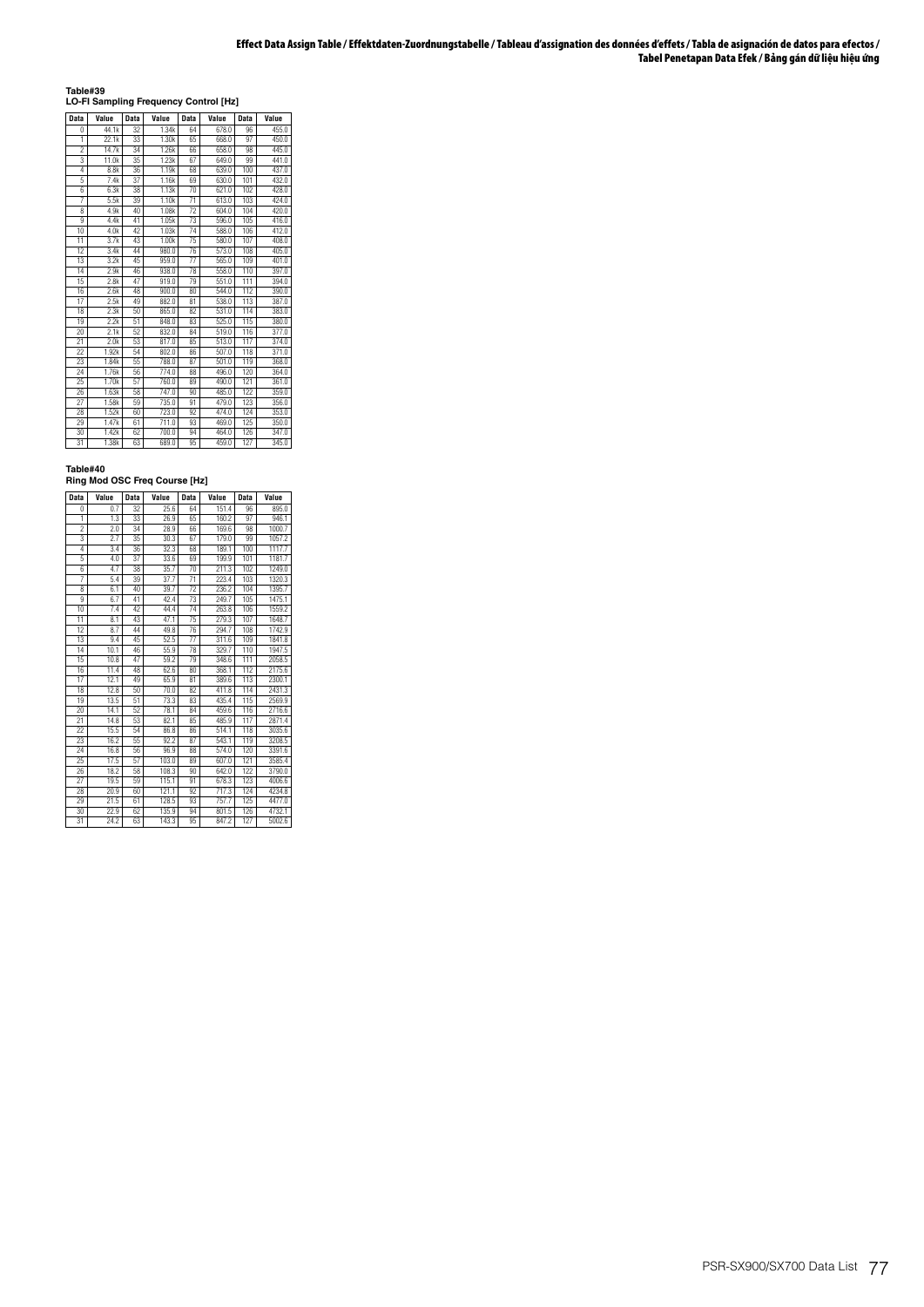# **Keyboard Harmony/Arpeggio Type List / Liste der Keyboard-Harmony-/Arpeggio-Typen / Liste des types d'harmonie/arpège du clavier / Lista de tipos de armonía de teclado/arpegio / Daftar Jenis Harmoni Keyboard dan Jenis Arpeggio / Danh sách kiểu hòa âm và hợp âm rải của phím đàn**

| Category         | Name                       | Category          | Name                           | Category           | Name                               | Category           | Name              |
|------------------|----------------------------|-------------------|--------------------------------|--------------------|------------------------------------|--------------------|-------------------|
| Harmony          | Standard Duet 1            | Arpeggio / Synth  | Synth Sequence 11              | Arpeggio / Trance  | Trance 13                          | Arpeggio /         | Piano Arpeggio 3  |
|                  | Standard Duet 2            | Seq 1             | Synth Sequence 12              |                    | Trance 14                          | Keyboard           | Piano Arpeggio 4  |
|                  | Standard Trio              |                   | Synth Sequence 13              |                    | Trance 15                          |                    | Piano Arpeggio 5  |
|                  | Full Chord                 |                   | Synth Sequence 14              |                    | Trance 16                          |                    | Piano Arpeggio 6  |
|                  | Rock Duet                  |                   | Synth Sequence 15              |                    | Trance 17                          |                    | Piano Arpeggio 7  |
|                  | Country Duet 1             |                   | Synth Sequence 16              |                    | Trance 18                          |                    | Piano Arpeggio 8  |
|                  | Country Duet 2             |                   | Synth Sequence 17              |                    | Dream Dance 1                      |                    | Piano Arpeggio 9  |
|                  | Country Trio               | Arpeggio / Synth  | Octave Sequence 1              |                    | Dream Dance 2                      |                    | Piano Arpeggio 10 |
|                  | <b>Block</b>               | Seq 2             | Octave Sequence 2              |                    | Techno                             |                    | Piano Arpeggio 11 |
|                  | 4-Way Close 1              |                   | Octave Sequence 3              | Arpeggio / Electro | Electro 1                          |                    | Piano Arpeggio 12 |
|                  | 4-Way Close 2              |                   | Octave Sequence 4              |                    | Electro <sub>2</sub>               |                    | Piano Arpeggio 13 |
|                  | 4-Way Close 3              |                   | Octave Sequence 5              |                    | Electro 3                          |                    | Piano Arpeggio 14 |
|                  | 4-Way Close 4              |                   | Octave Sequence 6              |                    | Electro 4                          |                    | Piano Arpeggio 15 |
|                  | 4-Way Open 1               |                   | Octave Sequence 7              |                    | Electro 5                          |                    | Piano Club 1      |
|                  | 4-Way Open 2               |                   | Octave Sequence 8              |                    | Electro 6                          |                    | Piano Club 2      |
|                  | 4-Way Open 3               |                   | Mute Arpeggio 1                |                    | Electro 7                          |                    | Slow Feel 1       |
|                  | $1 + 5$                    |                   | Mute Arpeggio 2                |                    | Electro 8                          |                    | Slow Feel 2       |
|                  | Octave                     |                   | Mute Arpeggio 3                |                    | Electro 9                          |                    | Analog Pop 1      |
|                  | Strum                      |                   | Sequence S&H1                  |                    | Electro 10                         |                    | Analog Pop 2      |
|                  | Multi Assign               |                   | Sequence S&H2                  |                    | Electro 11                         |                    | Analog Pop 3      |
| Echo             | Echo                       |                   | Poly Arpeggio 1                |                    | Electro 12                         |                    | New Gospel 1      |
|                  | Tremolo                    |                   | Poly Arpeggio 2                |                    | Electro 13                         |                    | New Gospel 2      |
|                  | Trill                      |                   | Syncopation 1                  |                    | Electro 14                         |                    | Clavi 1           |
| Arpeggio /       | Up Octave 1                |                   | Syncopation 2                  |                    | Electro 15                         |                    | Clavi 2           |
| Up&Down          | Up Octave 2                |                   | X-Sweep 1                      |                    | Electro 16                         |                    | Clavi 3           |
|                  | Up Octave 3                |                   | X-Sweep 2                      |                    | Electro 17                         |                    | House Organ 1     |
|                  | Up Octave 4                |                   | X-Sweep 3                      |                    | Electro 18                         |                    | House Organ 2     |
|                  | Down Octave 1              |                   | Random Octave 1                |                    | Acid 1                             |                    | House Organ 3     |
|                  | Down Octave 2              |                   | Random Octave 2                |                    | Acid 2                             | Arpeggio / Strings | Strings 1         |
|                  | Down Octave 3              |                   | Random Octave 3                |                    | Acid 3                             |                    | Strings 2         |
|                  | Down Octave 4              |                   | Random Octave 4                | Arpeggio /         | Filter Control 1                   |                    | Strings 3         |
|                  | Up&Down A Octave 1         | Arpeggio / Chord  | Chord Arpeggio 1               | Filter&Gate        | Filter Control 2                   |                    | Strings 4         |
|                  | Up&Down A Octave 2         | Seq               | Chord Arpeggio 2               |                    | Filter Control 3                   |                    | Strings 5         |
|                  | Up&Down A Octave 3         |                   | Chord Arpeggio 3               |                    | Filter Control 4                   |                    | Strings 6         |
|                  | Up&Down A Octave 4         |                   | Chord Arpeggio 4               |                    | Filter Control 5                   |                    | Strings 7         |
|                  | Up&Down B Octave 1         |                   | Chord Arpeggio 5               |                    | Filter Control 6                   |                    | Strings 8         |
|                  | Up&Down B Octave 2         |                   | Chord Arpeggio 6               |                    | Filter Control 7                   |                    | Strings 9         |
|                  | Up&Down B Octave 3         |                   | Chillout 1                     |                    | Gate Control 1                     |                    | Strings 10        |
|                  | Up&Down B Octave 4         |                   | Chillout 2                     |                    | Gate Control 2                     |                    | Strings 11        |
|                  | 2 Octave Up                |                   | Synth Chord 1                  |                    | Gate Control 3                     |                    | Strings 12        |
|                  | 4 Octave Up                |                   | Synth Chord 2                  |                    | Gate Control 4                     |                    | Strings 13        |
|                  | Up&Down 1                  |                   | Synth Chord 3                  |                    | Gate Control 5                     |                    | Pizzicato         |
|                  | Up&Down 2                  |                   | Synth Chord 4                  |                    | Gate Control 6                     |                    |                   |
|                  | Up&Down 3                  |                   | Synth Chord 5                  |                    | Gate Control 7                     |                    |                   |
|                  | Up&Down 4                  |                   | Synth Chord 6<br>Synth Chord 7 | Arpeggio / Guitar  | Finger Pickin 1<br>Finger Pickin 2 |                    |                   |
|                  | Up&Random 1<br>Up&Random 2 |                   | Synth Chord 8                  |                    | Finger Pickin 3                    |                    |                   |
|                  | Up&Random 3                |                   | Synth Chord 9                  |                    | Finger Pickin 4                    |                    |                   |
|                  | Up&Random 4                |                   | Synth Chord 10                 |                    | Finger Pickin 5                    |                    |                   |
| Arpeggio / Synth | Classic Arpeggio 1         |                   | Synth Chord 11                 |                    | Finger Pickin 6                    |                    |                   |
| Seq 1            | Classic Arpeggio 2         |                   | Synth Chord 12                 |                    | Overdrive Guitar                   |                    |                   |
|                  | Classic Arpeggio 3         |                   | Synth Chord 13                 |                    | Pop Guitar                         |                    |                   |
|                  | Synth Riff Arpeggio 1      |                   | Synth Chord 14                 |                    | Rock Guitar                        |                    |                   |
|                  | Synth Riff Arpeggio 2      |                   | Synth Chord 15                 |                    | Funk Guitar                        |                    |                   |
|                  | Synth Riff Arpeggio 3      |                   | Synth Chord 16                 |                    | Spanish Guitar                     |                    |                   |
|                  | Melodic Arpeggio 1         |                   | Synth Chord 17                 |                    | <b>Cutting Guitar</b>              |                    |                   |
|                  | Melodic Arpeggio 2         | Arpeggio / Trance | Trance 1                       | Arpeggio /         | Strumming 1                        |                    |                   |
|                  | Melodic Arpeggio 3         |                   | Trance 2                       | MegaGuitar         | Strumming 2                        |                    |                   |
|                  | Synth Sequence 1           |                   | Trance 3                       |                    | Strumming 3                        |                    |                   |
|                  | Synth Sequence 2           |                   | Trance 4                       |                    | Strumming 4                        |                    |                   |
|                  | Synth Sequence 3           |                   | Trance 5                       |                    | Strumming 5                        |                    |                   |
|                  | Synth Sequence 4           |                   | Trance 6                       |                    | Funk Guitar 1                      |                    |                   |
|                  | Synth Sequence 5           |                   | Trance 7                       |                    | Funk Guitar 2                      |                    |                   |
|                  | Synth Sequence 6           |                   | Trance 8                       |                    | Funk Guitar 3                      |                    |                   |
|                  | Synth Sequence 7           |                   | Trance 9                       |                    | Funk Guitar 4                      |                    |                   |
|                  | Synth Sequence 8           |                   | Trance 10                      |                    | Funk Guitar 5                      |                    |                   |
|                  | Synth Sequence 9           |                   | Trance 11                      | Arpeggio /         | Piano Arpeggio 1                   |                    |                   |
|                  | Synth Sequence 10          |                   | Trance 12                      | Keyboard           | Piano Arpeggio 2                   |                    |                   |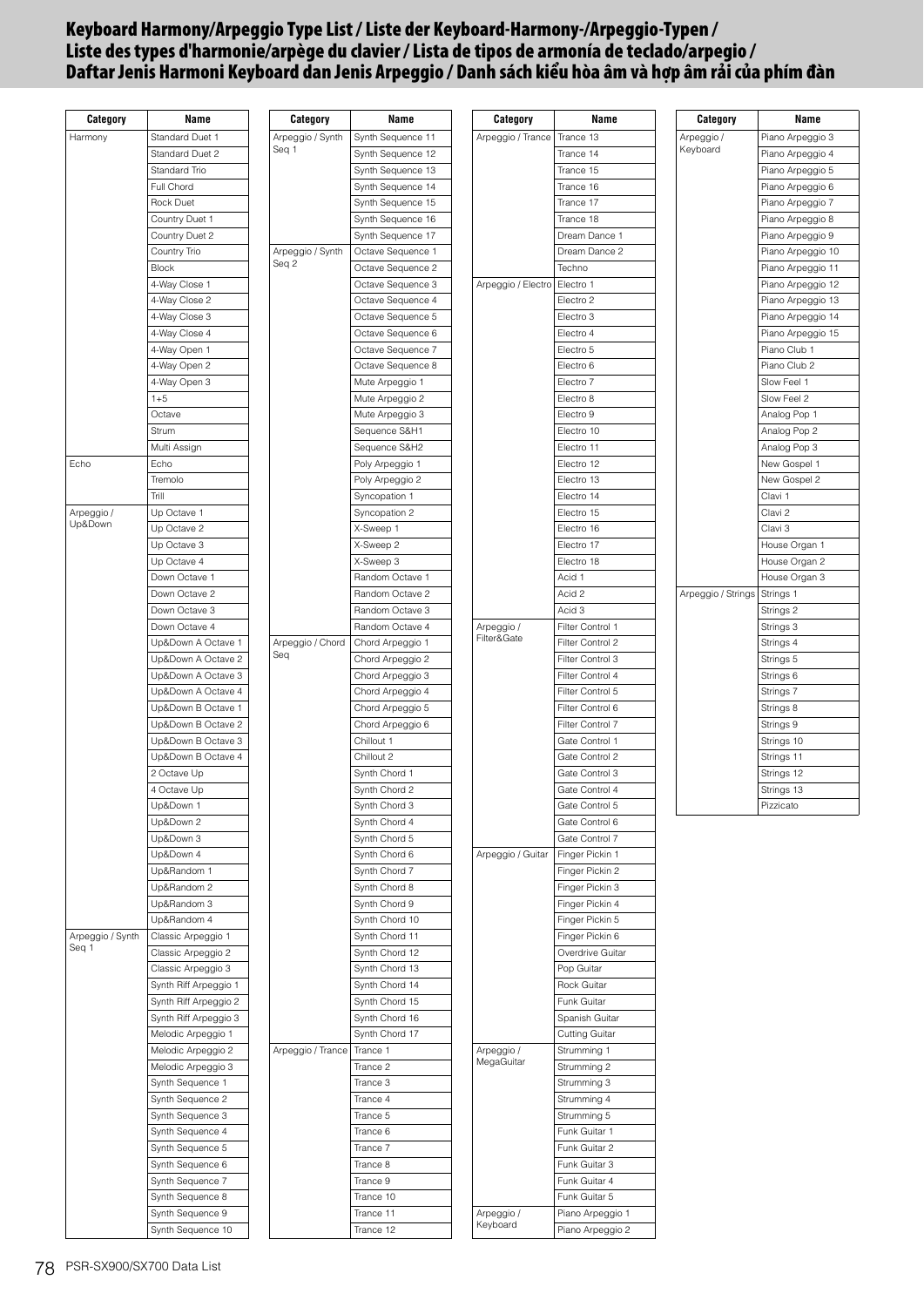# **Vocal Harmony Parameter List (PSR-SX900) / Liste der Vokalharmonie-Parameter (PSR-SX900) / Liste des paramètres liés à l'harmonie vocale (PSR-SX900) / Lista de parámetros de armonía vocal (PSR-SX900) / Daftar Parameter Harmoni Vokal (PSR-SX900) / Danh sách thông số Vocal Harmony (PSR-SX900)**

# **Vocal Harmony Type List**

| Category      | <b>Type Name</b>                                                                          | <b>Description</b>                                                                                                                                                                                    | MSB      | <b>LSB</b>     | <b>Default</b><br>Setting<br>of Vocal<br>Harmony<br>On/Off | Default<br>Setting<br>of Vocal<br>Effect<br>On/Off |
|---------------|-------------------------------------------------------------------------------------------|-------------------------------------------------------------------------------------------------------------------------------------------------------------------------------------------------------|----------|----------------|------------------------------------------------------------|----------------------------------------------------|
| Vocal Harmony | DuetHarmony                                                                               | Standard setting for lead vocal plus 1 harmony part with vibrato. Useful for many music genres.                                                                                                       | 12       | 49             | ON                                                         | OFF                                                |
|               | StandardHarmony                                                                           | Standard setting for lead vocal plus 2 or 3 harmony parts with vibrato. Useful for many music genres.                                                                                                 | 12       | 50             | ON                                                         | <b>OFF</b>                                         |
|               | EasyHarmony                                                                               | Standard setting for lead vocal plus 2 simple harmony parts with vibrato. Useful for many music genres.                                                                                               | 12       | 51             | ON                                                         | ON                                                 |
|               | LightHarmony                                                                              | A light sound with 2 or 3 harmony parts on the lead vocal pitch.                                                                                                                                      | 12       | 52             | ON                                                         | OFF                                                |
|               | StudioSingers                                                                             | Lead vocal with harmony with suitable EQ and less reverb, good for studio productions.                                                                                                                | 12       | 57             | ON                                                         | ON                                                 |
|               | QuartetHarmonv                                                                            | Standard setting for lead vocal plus 3 harmony parts with vibrato. Useful for many music genres.                                                                                                      | 12       | 53             | ON                                                         | OFF                                                |
|               | BigHarmony                                                                                | 3 harmony parts overlap the lead vocals, makes a powerful harmony. Useful for many music genres.                                                                                                      | 12<br>12 | 54<br>55       | ON<br>ON                                                   | OFF<br>OFF                                         |
|               | BigAcapella<br>BigChoir                                                                   | Characteristic acapella sound of lead vocal + 3 voice open harmony (2 voice harmony + bass part.)<br>A powerful sound with 2 or 3 harmony parts on the lead vocal pitch.                              | 12       | 56             | ON                                                         | ON                                                 |
|               | VocoderSchlager                                                                           | Vocoder sound for harmony in Schlager music.                                                                                                                                                          | 12       | 58             | ON                                                         | <b>OFF</b>                                         |
|               | StandardDuet                                                                              | Standard setting for lead vocal plus 1 harmony part. Useful for many music genres.                                                                                                                    | 12       | 0              | ON                                                         | <b>OFF</b>                                         |
|               | StandardTrio                                                                              | Standard setting for lead vocal plus 2 harmony parts. Useful for many music genres.                                                                                                                   | 12       | $\mathbf{1}$   | ON                                                         | OFF                                                |
|               | StandardQuartet                                                                           | Standard setting for lead vocal plus 3 harmony parts. Useful for many music genres.                                                                                                                   | 12       | $\overline{c}$ | ON                                                         | OFF                                                |
|               | <b>StudioVocals</b>                                                                       | Good for studio productions with suitable EQ setting and less Reverb.                                                                                                                                 | 12       | 33             | ON                                                         | ON                                                 |
|               | <b>JazzyQuartet</b>                                                                       | Good for Bass, Tenor and Alto singers; for Jazz repertoire. You will hear additional 6th notes.                                                                                                       | 12       | 3              | ON                                                         | <b>OFF</b>                                         |
|               | SchlagerTrio                                                                              | Good for standard Schlager repertoire with simple harmony chords.                                                                                                                                     | 12       | $\overline{4}$ | ON                                                         | ON                                                 |
|               | DestinyPop                                                                                | Good for female singers with lead vocal plus 2 harmony parts above; for female Pop and R&B                                                                                                            | 12       | 5              | ON                                                         | ON                                                 |
|               | VocalDoubler                                                                              | repertoire.<br>Use this preset to overdub your singing in real time. Turn the "Harmony" button on in the Vocal Harmony                                                                                | 12       | 34             | OFF                                                        | ON                                                 |
|               | VocoderVH                                                                                 | display, and it add harmony parts with Vocal Doubler effect.<br>Standard vocoder setting; ideal for controlling harmony notes with "UPPER" part.                                                      | 12       | 6              | ON                                                         | OFF                                                |
|               | VocoderMono                                                                               | Standard vocoder setting; ideal for controlling with "UPPER" part. You can play mono (single-note)                                                                                                    | 12       | $\overline{7}$ | ON                                                         | OFF                                                |
|               | Rock&Roll                                                                                 | melodies.<br>Good for Rock&Roll songs from the 50's and 60's with typical delay sound. Turn the "Harmony" button on in the Vocal Harmony display, and it add harmony parts with Blues chords.         | 12       | 35             | OFF                                                        | ON                                                 |
|               | <b>TempoCross</b>                                                                         | Tempo Cross Delay on lead vocal. Turn the "Harmony" on the Vocal Harmony display on to add<br>harmony parts; good for Pop songs or special show effects.                                              | 12       | 36             | OFF                                                        | ON                                                 |
|               | HeavyVoice                                                                                | Good for Rock and Pop with overdriven vocal. Turn the "Harmony" button on in the Vocal Harmony<br>display, and it add Harmony with 1 octave down.                                                     | 12       | 37             | OFF                                                        | ON                                                 |
|               | TelephoneChoir                                                                            | Typical Lo-fi vocal ensemble; use as old fashioned ensemble sound or exciting effect in Rock, Pop and<br>Jazz.                                                                                        | 12       | 38             | ON                                                         | ON                                                 |
|               | LikeThe80s                                                                                | Good for 80's Pop with typical reverb image.                                                                                                                                                          | 12       | 39             | ON                                                         | ON                                                 |
|               | Gramophone                                                                                | Typical 30's vocal ensemble; use as old fashioned gramophone sound.                                                                                                                                   | 12       | 40             | ON                                                         | ON                                                 |
|               | PokerPhaser                                                                               | Good for modern Pop songs using phaser effect for lead vocal.                                                                                                                                         | 12       | 41             | ON                                                         | ON                                                 |
|               | DetuneVoice                                                                               | Lead vocal plus two additional detuned harmony parts for exciting detuned sound.                                                                                                                      | 12       | 8              | ON                                                         | <b>OFF</b>                                         |
|               | PerfectFourth                                                                             | Quartet singing only perfect fourths; parallel movement of all parts.                                                                                                                                 | 12       | 9              | ON                                                         | ON                                                 |
|               | SingCMajorScale                                                                           | Sing C major scale and the harmony parts will create suitable chord notes based on the C major scale.<br>You can edit the key root and type by "Harmony Assign" setting on the Vocal Harmony display. | 12       | 10             | ON                                                         | OFF                                                |
|               | BalladChoir                                                                               | Good for Ballad backing vocals with long reverb time.                                                                                                                                                 | 12       | 11             | ON                                                         | ON                                                 |
|               | ChurchChoir                                                                               | Good for standard church songs and Christmas songs with long reverb time; recommended for Bass,<br>Tenor and Alto voice.                                                                              | 12       | 12             | ON                                                         | ON                                                 |
|               | GregorianChoir                                                                            | Good for rubato Gregorian-chant-type monophonic songs with large reverb; parallel movement of all<br>parts.                                                                                           | 12       | 13             | ON                                                         | ON                                                 |
|               | GospelChoir                                                                               | Good for Gospel songs with long reverb on harmony parts and dominant 7th feel.                                                                                                                        | 12       | 14             | ON                                                         | ON                                                 |
|               | CosmicChoir                                                                               | Extreme phasing vocals; useful for exciting effects in Dance and Modern Music.                                                                                                                        | 12       | 42             | ON                                                         | ON                                                 |
|               | AlpenGirls                                                                                | Good for male singer with 2 female harmony parts above lead vocal.                                                                                                                                    | 12       | 15             | ON                                                         | ON                                                 |
|               | CountryRock                                                                               | Typical Country Rock quartet; recommended range is tenor/alto.                                                                                                                                        | 12       | 16             | ON                                                         | ON                                                 |
|               | R&B Diva<br>ClosedPopChicks                                                               | Good for female alto singer for R&B repertoire; also usable with Tenor lead vocal.<br>Good for female singers with two harmony parts below. Change volume of Harm.3 for an additional (3rd)           | 12<br>12 | 17<br>18       | ON<br>ON                                                   | ON<br>ON                                           |
|               | QueenOfPop                                                                                | part below.<br>Good for Pop and R&B songs using Tempo Delay. Turn the "Harmony" button on in the Vocal Harmony                                                                                        | 12       | 43             | OFF                                                        | ON                                                 |
|               | Bob->Mary                                                                                 | display, and it add 2nd Voice.<br>Male singer can sound like Female voice with long romantic reverb. Use "Balance" on the Vocal                                                                       | 12       | 19             | ON                                                         | ON                                                 |
|               | Mary->Bob                                                                                 | Harmony display to add a male duet partner.<br>Female singer can sound like Male voice with short reverb. Use "Balance" on the Vocal Harmony                                                          | 12       | 20             | ON                                                         | <b>OFF</b>                                         |
|               | <b>FlangingVocals</b>                                                                     | display to add a female duet partner.<br>Useful for modern Pop, Rock and Dance music.                                                                                                                 | 12       | 44             | OFF                                                        | ON                                                 |
|               | JazzySingers                                                                              | Good for Bass and Tenor Singers. Harmony parts add 3 female Jazz singers.                                                                                                                             | 12       | 21             | ON                                                         | ON                                                 |
|               | QuartetOnStage<br>Good for Rock and Pop Music. Harmony parts make up a quartet.           |                                                                                                                                                                                                       | 12       | 22             | ON                                                         | ON                                                 |
|               | DelayedHarmony<br>Useful in several genres with a tempo-synced delay choir as background. |                                                                                                                                                                                                       |          |                | ON                                                         | ON                                                 |
|               | KidsChoir<br>Want to be a child again? Use this preset type and sing with your friends    |                                                                                                                                                                                                       |          | 45<br>23       | ON                                                         | OFF                                                |
|               | ChorusChoir                                                                               | The chorus effect adds a rich and exciting characteristics to your voice and the harmony parts.                                                                                                       | 12<br>12 | 46             | ON                                                         | ON                                                 |
|               | BohemianVocoder                                                                           | Tempo flanging Vocoder Type; good for Rock or Pop songs and Intros.                                                                                                                                   | 12       | 47             | ON                                                         | ON                                                 |
|               | RobotVoice                                                                                | Do you want to sound like a robot? This is the setting. Use Harm.3 for variation.                                                                                                                     | 12       | 48             | ON                                                         | ON                                                 |
|               |                                                                                           |                                                                                                                                                                                                       |          |                |                                                            |                                                    |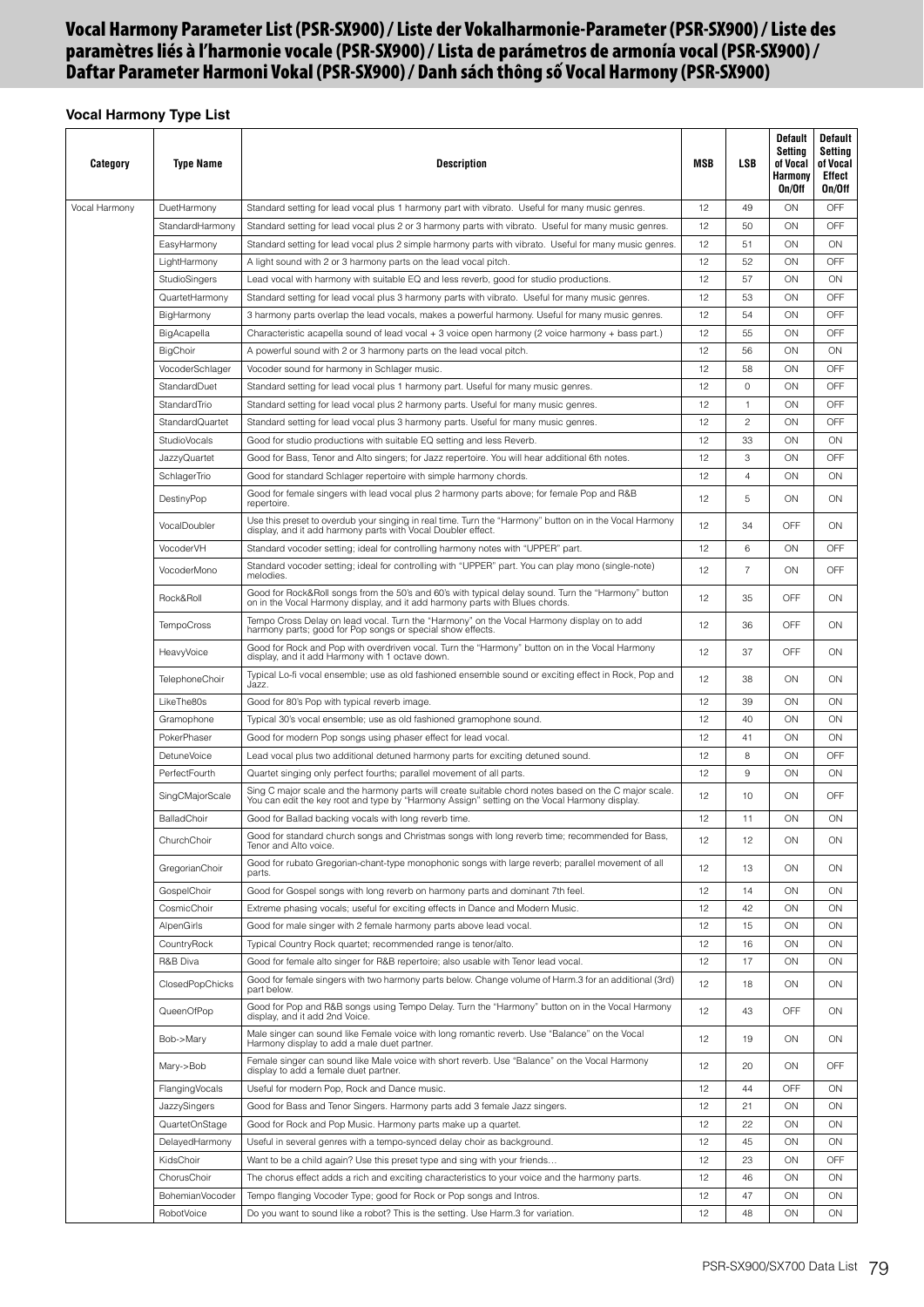#### **Vocal Harmony Parameter List (PSR-SX900) / Liste der Vokalharmonie-Parameter (PSR-SX900) / Liste des paramètres liés à l'harmonie vocale (PSR-SX900) / Lista de parámetros de armonía vocal (PSR-SX900) / Daftar Parameter Harmoni Vokal (PSR-SX900) / Danh sách thông số Vocal Harmony (PSR-SX900)**

| Category      | <b>Type Name</b> | <b>Description</b>                                                                        | <b>MSB</b> | <b>LSB</b>     | <b>Default</b><br>Setting<br>of Vocal<br>Harmony<br>On/Off | <b>Default</b><br>Setting<br>of Vocal<br>Effect<br>On/Off |
|---------------|------------------|-------------------------------------------------------------------------------------------|------------|----------------|------------------------------------------------------------|-----------------------------------------------------------|
| Vocal Harmony | ChordalXG        | CHORDAL type setting of previous Vocal Harmony system.                                    | 90         | $\Omega$       | ON                                                         | OFF                                                       |
|               | <b>DetuneXG</b>  | DETUNE type setting of previous Vocal Harmony system.                                     | 91         | 0              | ON                                                         | OFF                                                       |
|               | ChromaticXG      | CHROMATIC type setting of previous Vocal Harmony system.                                  | 92         | $\circ$        | ON                                                         | OFF                                                       |
|               | VocoderXG        | VOCODER type setting of previous Vocal Harmony system.                                    | 89         | $\Omega$       | ON                                                         | OFF                                                       |
|               | Thru             | Bypass without any harmonies and effects.                                                 | 64         | $\circ$        | OFF                                                        | OFF                                                       |
| Synth Vocoder | MonsterPad       | Big vocoder sound with added octave for playing single notes in the lower keyboard range. | 13         | 11             | ON                                                         | ON                                                        |
|               | DigiStack        | Classic soft vocoder sound with added noise for better speech intelligibility.            | 13         | 18             | ON                                                         | ON                                                        |
|               | Reflecting       | Strong detuned effect makes atmospheric vocoder sound.                                    | 13         | 23             | ON                                                         | ON                                                        |
|               | MonsterFX        | Vocoder sound with phaser for vocal sound effects.                                        |            | 28             | ON                                                         | ON                                                        |
|               | PhatStack        | Strongly detuned vocoder sound with a mixture of natural and electronic vocal sound.      | 13         | 29             | ON                                                         | ON                                                        |
|               | UniVCO           | Spacious ensemble vocoder sound with added noise for better speech intelligibility.       |            | 31             | ON                                                         | ON                                                        |
|               | JP Saw           | Slightly detuned vocoder sound for vocal sound effects.                                   |            | 34             | ON                                                         | ON                                                        |
|               | PulseWave10      | Classic vocoder sound with a mixture of natural and electronic vocal sound.               | 13         | 35             | ON                                                         | ON                                                        |
|               | PulseWave25      | Classic vocoder sound with phaser.                                                        | 13         | 36             | ON                                                         | ON                                                        |
|               | DigiWave         | Classic vocoder sound with upshifted formants for vocal sound effects.                    | 13         | 37             | ON                                                         | ON                                                        |
|               | FatSaw           | Fat synth vocoder sound with fat saw tooth wave sound.                                    | 13         | $\mathbf{1}$   | ON                                                         | ON                                                        |
|               | SimpleSaw        | Simple synth vocoder sound with simple saw tooth wave sound.                              | 13         | $\overline{0}$ | ON                                                         | ON                                                        |
|               | SyncSaw          | Sync sound image. You can feel the phaser sound as well.                                  | 13         | $\mathbf{2}$   | ON                                                         | ON                                                        |
|               | StrongDetune     | Strong detuned Sound.                                                                     | 13         | 3              | ON                                                         | ON                                                        |
|               | VP Pad           | Pad oriented synth vocoder sound.                                                         | 13         | $\overline{4}$ | ON                                                         | ON                                                        |
|               | ChoirWithYou     | Choir oriented synth vocoder. You can hear your own voice as well.                        | 13         | 5              | ON                                                         | ON                                                        |
|               | Organ            | Organ oriented synth vocoder sound.                                                       | 13         | 6              | ON                                                         | ON                                                        |
|               | Sweeping         | Produces a sweeping sound image.                                                          | 13         | $\overline{7}$ | ON                                                         | ON                                                        |
|               | Atmosphere       | Pad oriented synth vocoder sound with soft pad sound.                                     | 13         | 8              | ON                                                         | ON                                                        |
|               | AmbientFX        | Richly textured sound.                                                                    | 13         | 9              | ON                                                         | ON                                                        |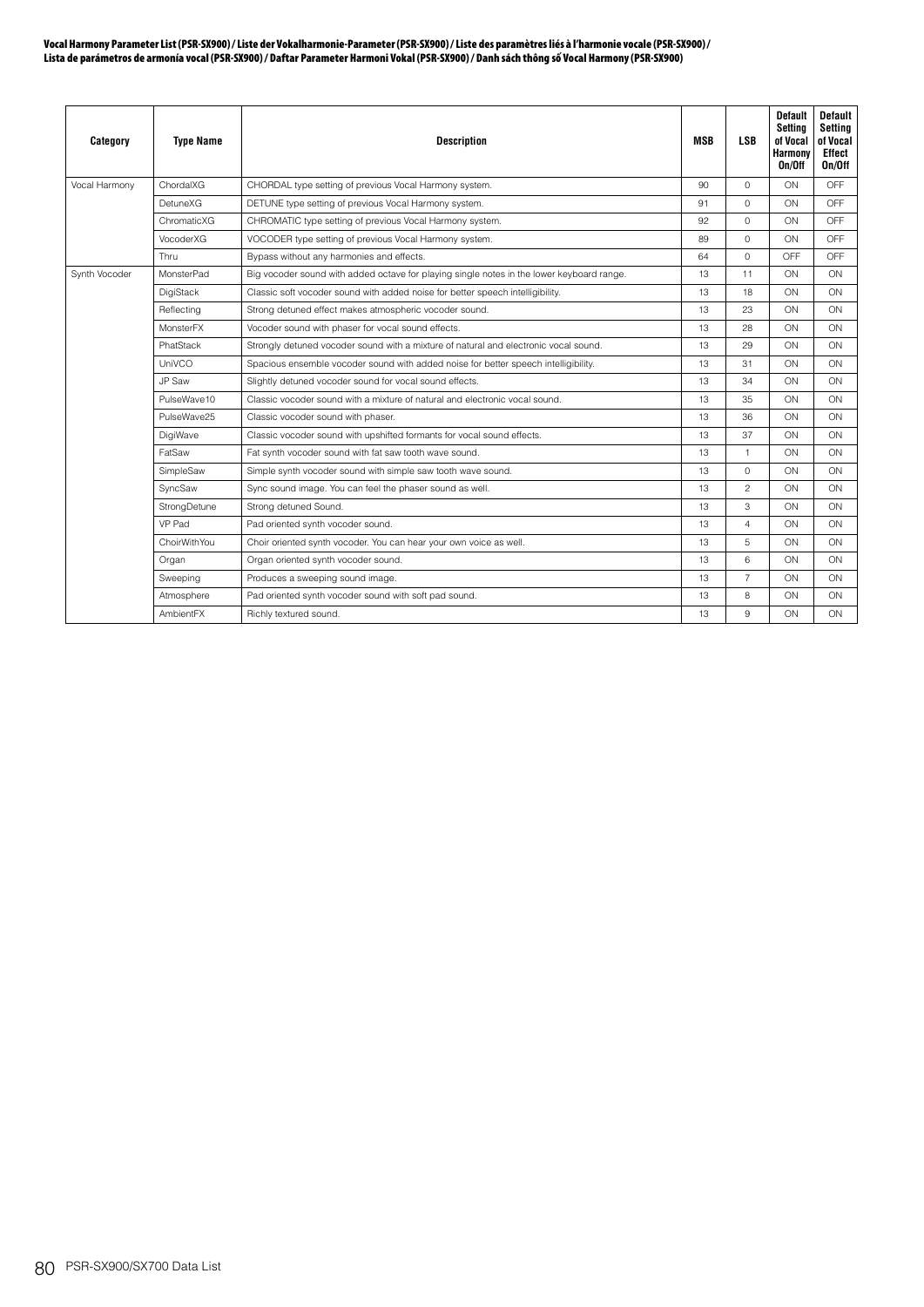#### **Vocal Harmony Parameter List (PSR-SX900) / Liste der Vokalharmonie-Parameter (PSR-SX900) / Liste des paramètres liés à l'harmonie vocale (PSR-SX900) / Lista de parámetros de armonía vocal (PSR-SX900) / Daftar Parameter Harmoni Vokal (PSR-SX900) / Danh sách thông số Vocal Harmony (PSR-SX900)**

| <b>Chordal Type List</b>                                                                                                                                                                                                                                                                                                                                                                                                                                                                                                                                                                                                                                                                                     |                                                                                                                                                                                                                                                                                                                                                                                                                                                                                                                                                                                                                      |
|--------------------------------------------------------------------------------------------------------------------------------------------------------------------------------------------------------------------------------------------------------------------------------------------------------------------------------------------------------------------------------------------------------------------------------------------------------------------------------------------------------------------------------------------------------------------------------------------------------------------------------------------------------------------------------------------------------------|----------------------------------------------------------------------------------------------------------------------------------------------------------------------------------------------------------------------------------------------------------------------------------------------------------------------------------------------------------------------------------------------------------------------------------------------------------------------------------------------------------------------------------------------------------------------------------------------------------------------|
| Type Name                                                                                                                                                                                                                                                                                                                                                                                                                                                                                                                                                                                                                                                                                                    | <b>Description</b>                                                                                                                                                                                                                                                                                                                                                                                                                                                                                                                                                                                                   |
| 2Abv&1Blw.Simple                                                                                                                                                                                                                                                                                                                                                                                                                                                                                                                                                                                                                                                                                             | Harmony based on 3-tone chord, 2 above and 1 below; suitable for backing chorus parts. Basically it generates harmonies within an octave.                                                                                                                                                                                                                                                                                                                                                                                                                                                                            |
| 1Abv&2Blw.Simple                                                                                                                                                                                                                                                                                                                                                                                                                                                                                                                                                                                                                                                                                             | Harmony based on 3-tone chord, 1 above and 2 below; suitable for backing chorus parts. Basically it generates harmonies within an octave.                                                                                                                                                                                                                                                                                                                                                                                                                                                                            |
| 1Abv&2Blw.Open                                                                                                                                                                                                                                                                                                                                                                                                                                                                                                                                                                                                                                                                                               | Harmony based on 3 total tones from chords and scales, 1 above and 2 below; it can produce a feeling of movement. Basically it generates open harmonies                                                                                                                                                                                                                                                                                                                                                                                                                                                              |
| 1Abv&2Blw.OpenPara                                                                                                                                                                                                                                                                                                                                                                                                                                                                                                                                                                                                                                                                                           | of an octave or more.<br>Harmony based on 3 total tones from chords and scales, 1 above and 2 below; it can produce a feeling of movement. Basically it generates open harmonies<br>of an octave or more. It includes the effect of creating parallel motion of a half tone in certain conditions.                                                                                                                                                                                                                                                                                                                   |
| 1Abv&2Blw.OpenBlues                                                                                                                                                                                                                                                                                                                                                                                                                                                                                                                                                                                                                                                                                          | Harmony based on 3 total tones from chords and scales, 1 above and 2 below; it can produce a feeling of movement. Basically it generates open harmonies<br>of an octave or more. Since it adds a major second as a scale tone to harmony during 7th chords, it provides a passing tone during 7th chords. Suitable for 3-                                                                                                                                                                                                                                                                                            |
| 1Abv&1Blw+UnsD.Simple                                                                                                                                                                                                                                                                                                                                                                                                                                                                                                                                                                                                                                                                                        | tone chord blues or for country rock in major keys. There are cases where it is not suitable during 7th chord in minor keys.<br>Harmony suitable for a trio based on 2-tone chord, 1 above and 1 below (+ Oct. below the input pitch); it is suitable for backing chorus parts.                                                                                                                                                                                                                                                                                                                                      |
| 3Blw.Closed                                                                                                                                                                                                                                                                                                                                                                                                                                                                                                                                                                                                                                                                                                  | Harmony based on 3 total tones from chords and scales, 3 below; it can produce a feeling of movement. Basically it generates harmonies within an octave. It<br>is unsuitable for low input pitch, because the harmonies are low.                                                                                                                                                                                                                                                                                                                                                                                     |
| 3Blw.ClosedPara                                                                                                                                                                                                                                                                                                                                                                                                                                                                                                                                                                                                                                                                                              | Harmony based on 3 total tones from chords and scales, 3 below; it can produce a feeling of movement. Basically it generates harmonies within an octave. It<br>is unsuitable for low input pitch, because the harmonies are low. It includes the effect of creating parallel motion of a half tone in certain conditions.                                                                                                                                                                                                                                                                                            |
| 3Blw.ClosedBlues                                                                                                                                                                                                                                                                                                                                                                                                                                                                                                                                                                                                                                                                                             | Harmony based on 3 total tones from chords and scales, 3 below; it can produce a feeling of movement. Basically it generates harmonies within an octave. It<br>is unsuitable for low input pitch, because the harmonies are low. Because it adds the major second as the scale tone to harmony during 7th chord, it provides<br>a passing tone during 7th chords. Suitable for 3-tone chord blues in major keys or for country rock. There are cases where it is not suitable during 7th chord in<br>minor keys.                                                                                                     |
| 2Blw+Bass.Chordal                                                                                                                                                                                                                                                                                                                                                                                                                                                                                                                                                                                                                                                                                            | Harmony based on 3-tone chord, 2 below and a chord root; it is suited for backing chorus parts.                                                                                                                                                                                                                                                                                                                                                                                                                                                                                                                      |
| 2Blw+UnsD.Modal<br>2Blw+UnsD.ModalBlues                                                                                                                                                                                                                                                                                                                                                                                                                                                                                                                                                                                                                                                                      | Harmony suitable for a trio based on 2 total tones from chords and scales, 2 below (+ Oct. below the input pitch); it can produce a feeling of movement.<br>Harmony suitable for a trio based on 2 total tones from chords and scales, 2 below (+ Oct. below the input pitch); it can produce a feeling of movement.<br>Because it adds a major second as a scale tone to harmony during 7th chords, it provides a passing tone during 7th chords. Suitable for 3-tone chord blues<br>or for country rock in major keys. There are cases where it is not suitable during 7th chord in minor keys.                    |
| 1Blw+UnsD+Bass                                                                                                                                                                                                                                                                                                                                                                                                                                                                                                                                                                                                                                                                                               | Harmony suitable for a duet based on 1 total tone from chord and scale, the nearby 1 below (+ Oct. below the input pitch and chord root); it can produce a<br>feeling of movement.                                                                                                                                                                                                                                                                                                                                                                                                                                   |
| 1Blw.Far+UnsD+Bass                                                                                                                                                                                                                                                                                                                                                                                                                                                                                                                                                                                                                                                                                           | Harmony suitable for a duet based on 1-tone chord, 1 below, (priority on character) (+ Oct. below the input pitch and chord root). This setting skillfully<br>expresses the chord character.                                                                                                                                                                                                                                                                                                                                                                                                                         |
| 3Abv.Jazz                                                                                                                                                                                                                                                                                                                                                                                                                                                                                                                                                                                                                                                                                                    | Harmony based on 3 total tones from chords and scales, 3 above; it can produce a feeling of movement. Basically it generates harmonies within an octave. It<br>is suitable for low pitched vocals.                                                                                                                                                                                                                                                                                                                                                                                                                   |
| 3Abv.Chordal                                                                                                                                                                                                                                                                                                                                                                                                                                                                                                                                                                                                                                                                                                 | Harmony based on 3-tone chord, 3 above; it is suitable for backing chorus parts. It is also good for low pitched vocals.                                                                                                                                                                                                                                                                                                                                                                                                                                                                                             |
| 3Abv.JazzPara                                                                                                                                                                                                                                                                                                                                                                                                                                                                                                                                                                                                                                                                                                | Harmony based on 3 total tones from chords and scales, 3 above; it handles a major triad as add 6th chord. Because it handles the major second as a scale<br>tone in major triads, it can also provide passing tones. Basically it generates harmonies within an octave. It includes the effect of creating parallel motion of a<br>half tone in certain conditions. It is suitable for low pitched vocals.                                                                                                                                                                                                          |
| 3Abv.JazzBluesPara<br>Harmony based on 3 total tones from chords and scales, 3 above; it handles a major triad as add 6th chord. Since it handles the major second as a scale tone<br>in major triads, it can also provide passing tones. Because it adds a major second as a scale tone to harmony during 7th chords, it provides a passing tone<br>during 7th chords. Suitable for 3-tone chord blues or for country rock in major keys. Basically it generates harmonies within an octave. It includes the effect of<br>creating parallel motion of a half tone in certain conditions. There are cases where it is not suitable during 7th chord in minor keys. It is suitable for low pitched<br>vocals. |                                                                                                                                                                                                                                                                                                                                                                                                                                                                                                                                                                                                                      |
| 2Abv&1Blw.WideH                                                                                                                                                                                                                                                                                                                                                                                                                                                                                                                                                                                                                                                                                              | Harmony based on 3 total tones from chords and scales, 2 above and 1 below; it can produce a feeling of movement. Basically it generates open harmonies<br>of an octave or more. It is suitable for low pitched vocals.                                                                                                                                                                                                                                                                                                                                                                                              |
| 2Abv&1Blw.forDuo<br>Harmony based on 3 total tones from chords and scales, 2 above and 1 below; it can produce a feeling of movement. Because it combines elements suited<br>for duets, HARM. 1, 2 and 3 can be independently selected for use for duets. It can also be used for octave transposing. Basically, the highest tone (HARM. 1)<br>is an octave above the lowest tone (HARM.3), and this tone (HARM.1 or HARM.3) handles the major second as the scale tone in major triads. (You should be<br>careful, however, depending on the song.) It is suited for low pitched vocals in situations where all harmonies are used for a quartet.                                                           |                                                                                                                                                                                                                                                                                                                                                                                                                                                                                                                                                                                                                      |
| 2Abv&1Blw.Jazz                                                                                                                                                                                                                                                                                                                                                                                                                                                                                                                                                                                                                                                                                               | Harmony based on 3 total tones from chords and scales, 2 above and 1 below; it handles a major triad as add 6th chord. Because it handles the major<br>second as a scale tone in major triads, it can also provide passing tones. Basically, the highest tone (HARM.1) is an octave above the lowest tone (HARM.3).<br>Each of its tones is treated as an element, so it can be used for duets or trios. It is suitable for low pitched vocals.                                                                                                                                                                      |
| 2Abv&1Blw.WideL                                                                                                                                                                                                                                                                                                                                                                                                                                                                                                                                                                                                                                                                                              | Harmony based on 3 total tones from chords and scales, 2 above and 1 below; it can produce a feeling of movement. Its harmony range tends to be lower<br>than that of 2Abv&1Blw.WideH. Basically it generates open harmonies of an octave or more. It is suitable for low pitched vocals.                                                                                                                                                                                                                                                                                                                            |
| 2Abv+UnsD.Modal6th                                                                                                                                                                                                                                                                                                                                                                                                                                                                                                                                                                                                                                                                                           | Harmony suitable for a trio based on 2 total tones from chords and scales, 2 above (+ Oct. below the input pitch); it handles a major triad as add 6th chord.<br>Because it handles the major second as a scale tone in major triads, it can also provide passing tones. It is suitable for low pitched vocals.                                                                                                                                                                                                                                                                                                      |
| 2Abv+Bass.Modal6th                                                                                                                                                                                                                                                                                                                                                                                                                                                                                                                                                                                                                                                                                           | Harmony suitable for a trio based on 2 total tones from chords and scales, 2 above (+ chord root); it handles a major triad as add 6th chord. Because it<br>handles the major second as a scale tone in major triads, it can also provide passing tones. It is suitable for low pitched vocals.                                                                                                                                                                                                                                                                                                                      |
| UnsU+1Abv+Bass.Open                                                                                                                                                                                                                                                                                                                                                                                                                                                                                                                                                                                                                                                                                          | Harmony suitable for a duet based on 1 total tone from chord and scale, the nearby 1 above (+ Oct. below the input pitch and chord root); it can produce a<br>feeling of movement.                                                                                                                                                                                                                                                                                                                                                                                                                                   |
| 1Abv&2Blw.Jazz                                                                                                                                                                                                                                                                                                                                                                                                                                                                                                                                                                                                                                                                                               | Harmony based on 3 total tones from chords and scales, 1 above and 2 below; it can produce a feeling of movement. Because it handles the major second<br>as a scale tone in major triads, it can also provide passing tones. Basically it is a closed harmony within an octave.                                                                                                                                                                                                                                                                                                                                      |
| 1Abv&2Blw.80s                                                                                                                                                                                                                                                                                                                                                                                                                                                                                                                                                                                                                                                                                                | Harmony based on 3 total tones from chords and scales, 1 above and 2 below; it can produce a feeling of movement. Because it handles the major second<br>as a scale tone in major triads, it can also provide passing tone. With priority on the chord's character, it is good for broadening the sound in which Maj7 and<br>m7 chords are often used. Basically it generates closed harmonies within an octave.                                                                                                                                                                                                     |
| 1Abv&2Blw.Blues                                                                                                                                                                                                                                                                                                                                                                                                                                                                                                                                                                                                                                                                                              | Harmony based on 3 total tones from chords and scales, 1 above and 2 below; it can produce a feeling of movement. Since it handles the major second as a<br>scale tone in major triads, it can also provide passing tones. Because it adds the major second as a scale tone to harmony during 7th chords, it provides a<br>passing tone during 7th chords. Suitable for 3-tone chord blues in major keys or for country rock. Basically it generates closed harmonies within an octave.                                                                                                                              |
| 1Abv&2Blw.ChordalBlues                                                                                                                                                                                                                                                                                                                                                                                                                                                                                                                                                                                                                                                                                       | Harmony based on 3 total tones from chords and scales, 1 above and 2 below; it can produce a feeling of movement. Because it handles the major second<br>as a scale tone in major triads, it can also provide passing tones. Because it adds the major second as a scale tone to harmony during 7th chords, it provides<br>a passing tone during 7th chords. Suitable for 3-tone chord blues in major keys or for country rock. With priority on the chord's character, it is good for<br>broadening the sound in which Maj7 and m7 chords are often used. Basically it generates closed harmonies within an octave. |
| 1Abv&2Blw.Chordal                                                                                                                                                                                                                                                                                                                                                                                                                                                                                                                                                                                                                                                                                            | Harmony based on tone chords and scale tones used as duet, 1 above and 2 below; it can produce a feeling of movement. HARM.1 is a tone above and<br>nearest the input pitch. HARM.2, tone which is below the input pitch and nearest the input pitch, handles a major triad as add 6th chord. HARM.3 is harmony<br>with priority on the chord character of the lower notes. Because it handles the major second as a scale tone in major triads, it can also provide passing tones.                                                                                                                                  |
| 1Abv&2Blw.Wide                                                                                                                                                                                                                                                                                                                                                                                                                                                                                                                                                                                                                                                                                               | Harmony based on 3 total tones from chords and scales, 1 above and 2 below; it can produce a feeling of movement. It handles a major triad as add 6th<br>chord. Since it handles the major second as a scale tone, it can also provide passing tones. Basically it generates open harmonies of an octave or more.                                                                                                                                                                                                                                                                                                    |
| 1Abv&2Blw.WideBlues                                                                                                                                                                                                                                                                                                                                                                                                                                                                                                                                                                                                                                                                                          | Harmony based on 3 total tones from chords and scales, 1 above and 2 below; it can produce a feeling of movement. Since it handles a major triad as add 6th<br>chord, and handles the major second as a scale tone, it can also provide passing tones. Because it adds the major second as a scale tone to harmony during<br>7th chords, it provides a passing tone during 7th chords. Suitable for 3-tone chord in major keys or for country rock. Basically it generates open harmonies of<br>an octave or more.                                                                                                   |
| 1Abv&1Blw+Bass                                                                                                                                                                                                                                                                                                                                                                                                                                                                                                                                                                                                                                                                                               | Harmony based on tone chords and scale tones used as duet, 1 above and 1 below; (+ chord root); it can produce a feeling of movement. HARM.1 is a tone<br>above and nearest the input pitch. HARM.2, tone which is below the input pitch and nearest the input pitch, handles a major triad as add 6th chord, and since<br>it handles the major second as a scale tone in major triads, it can provide passing tones.                                                                                                                                                                                                |
| 1Abv&1Blw+UnsD.Modal6th                                                                                                                                                                                                                                                                                                                                                                                                                                                                                                                                                                                                                                                                                      | Harmony suitable for a trio based on 2 total tones from chords and scales, a above and below (+ Oct. below the input pitch); it can produce a feeling of<br>movement. Because it handles a major triad as add 6th chord, and handles the major second as a scale tone, it can provide passing tones.                                                                                                                                                                                                                                                                                                                 |
| 1Abv&1Blw+Bass.Modal6th                                                                                                                                                                                                                                                                                                                                                                                                                                                                                                                                                                                                                                                                                      | Harmony based on tone chords and scale tones used as duet, 1 above and 1 below (+ chord root); it can produce a feeling of movement. HARM.1 is harmony<br>of above tone with priority on the chord character. HARM.2, harmony near the below side, handles a major triad as add 6th chord, and since it handles the<br>major second as a scale tone, it can provide passing tones.                                                                                                                                                                                                                                   |
| 3Blw.Jazz                                                                                                                                                                                                                                                                                                                                                                                                                                                                                                                                                                                                                                                                                                    | Harmony based on 3 total tones from chords and scales, 3 below; it handles a major triad as add 6th chord. Because it handles the major second as a scale<br>tone in major triads, it can also provide passing tones. Basically it generates harmonies within an octave. It is suitable for high pitched vocals.                                                                                                                                                                                                                                                                                                     |
| 3Blw.JazzBlues                                                                                                                                                                                                                                                                                                                                                                                                                                                                                                                                                                                                                                                                                               | Harmony based on 3 total tones from chords and scales, 3 below; it handles a major triad as add 6th chord. Because it handles the major second as a scale<br>tone in major triads, it can also provide passing tones. Because it adds the major second as a scale tone to harmony during 7th chords, it provides a passing<br>tone during 7th chords. Suitable for 3-tone chord blues or for country rock in major keys. Basically it generates harmonies within an octave. It is suitable for<br>high pitched vocals.                                                                                               |
| 2Blw+UnsD.Modal6th                                                                                                                                                                                                                                                                                                                                                                                                                                                                                                                                                                                                                                                                                           | Harmony suitable for a trio based on 2 total tones from chords and scales, 2 below (+ Oct. below input pitch); it handles a major triad as add 6th chord.<br>Because it handles the major second as a scale tone in major triads, it can also provide passing tones. Basically it generates harmonies within an octave. It is<br>suitable for high pitched vocals.                                                                                                                                                                                                                                                   |
| 2Blw+Bass.Modal6th                                                                                                                                                                                                                                                                                                                                                                                                                                                                                                                                                                                                                                                                                           | Harmony suitable for a trio based on 2 total tones from chords and scales, 2 below (+ chord root); it handles a major triad as add 6th chord. Because it<br>handles the major second as a scale tone in major triads, it can also provide passing tones. Basically it generates harmonies within an octave. It is suitable for<br>high pitched vocals.                                                                                                                                                                                                                                                               |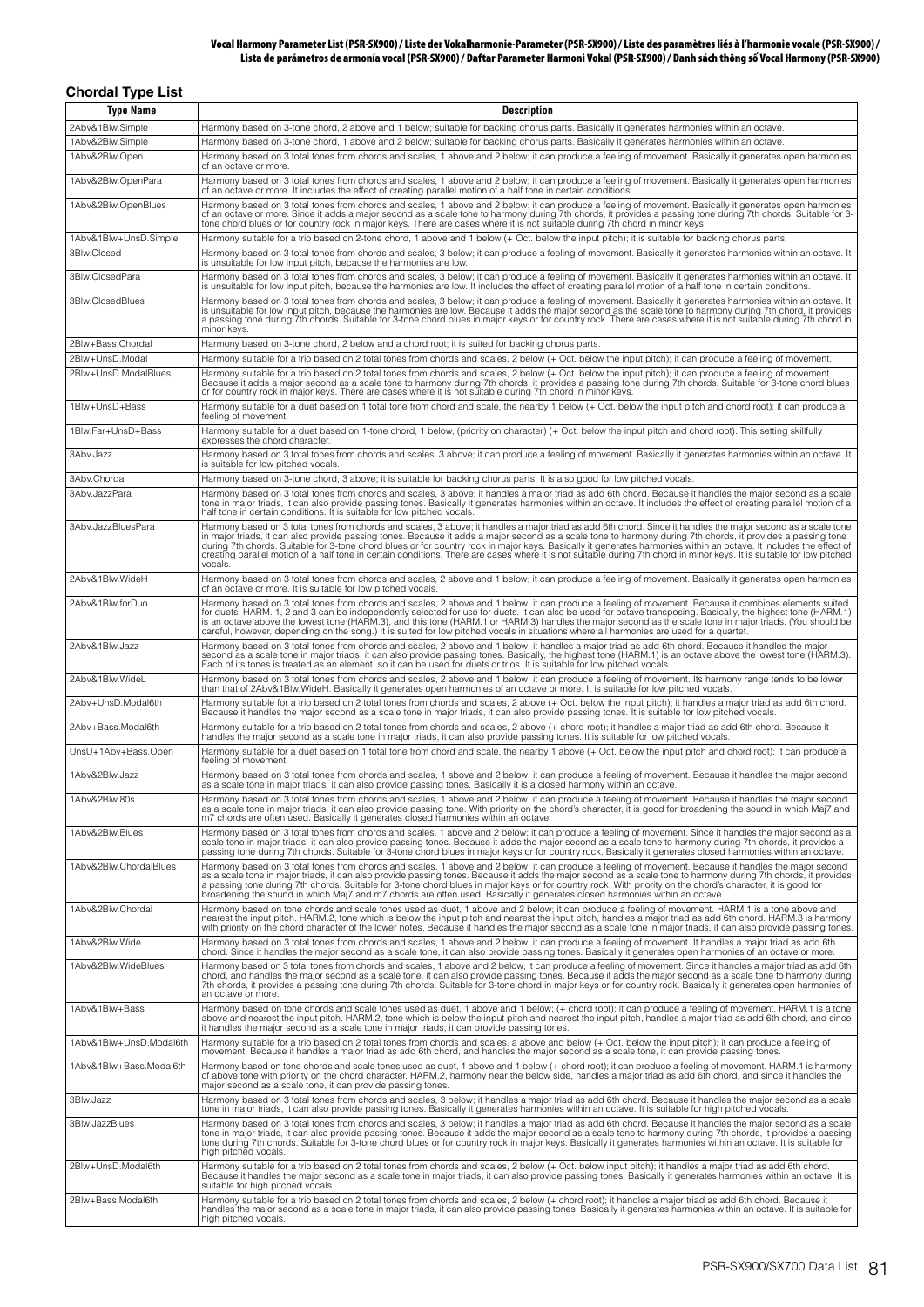#### **Vocal Harmony Parameter List (PSR-SX900) / Liste der Vokalharmonie-Parameter (PSR-SX900) / Liste des paramètres liés à l'harmonie vocale (PSR-SX900) / Lista de parámetros de armonía vocal (PSR-SX900) / Daftar Parameter Harmoni Vokal (PSR-SX900) / Danh sách thông số Vocal Harmony (PSR-SX900)**

| <b>Type Name</b> | <b>Description</b>                                                                                                                                                                                                                                                                                                                                              |
|------------------|-----------------------------------------------------------------------------------------------------------------------------------------------------------------------------------------------------------------------------------------------------------------------------------------------------------------------------------------------------------------|
| ScaleDiatonic    | This generates harmonies based on the scale specified by the KEY ROOT/TYPE value and the degree specified by the DEGREE value. The harmonies are not<br>dependent on a chord. If there are many notes, the chord feeling intensifies, so it is suitable for use as duets, fixed at a third above. This setting is good for<br>modal church music or modal jazz. |
| Parallel         | This can reproduce harmonies for which semitone pitches are fixed 4th build or diminished sounds, for example. This setting is good, for example, in modal<br>azz scales (when you want to eliminate chordal feeling) or in progressive music.                                                                                                                  |

# **Vocal Effect Type List**

| <b>Type Name</b>  | <b>Description</b>                                          | <b>MSB</b>     | <b>LSB</b> |
|-------------------|-------------------------------------------------------------|----------------|------------|
| Romantic Reverb   | Long reverb for vocal part. Romantic image.                 | $\overline{1}$ | $\Omega$   |
| 80s Pop Reverb    | Long reverb for vocal part. 80's pop image.                 |                | 16         |
| Room              | Reverb simulating the acoustics of a room.                  | 2              | $\Omega$   |
| Concert Stage     | Reverb simulating the concert stage.                        | 3              | $\Omega$   |
| Plate             | Reverb simulating a plate reverb unit.                      | $\overline{4}$ | $\Omega$   |
| Vocal Doubler     | Immediate delay with center focused feeling.                | 5              | 16         |
| Stereo Spread     | Immediate delay with spread feeling.                        | 5              | 17         |
| Delay             | Produces simple delayed sounds: L,R, and C (center).        | 5              | $\Omega$   |
| Short Delay       | Produces short delayed sound with narrow image.             | 5              | 1          |
| Rock & Roll Delay | Produces slap back echo sound. Good for Rock&Roll music.    | 5              | 18         |
| Cross Delay       | The feedback of the two delayed sounds is crossed.          | 8              | $\Omega$   |
| Tempo Delav       | Tempo-synchronized delay.                                   | 21             | $\Omega$   |
| Tempo Cross Delay | Tempo-synchronized cross delay.                             | 22             | $\Omega$   |
| Chorus            | Conventional chorus program with rich, warm chorusing.      | 66             | $\Omega$   |
| EQ Hi-Fi          | Equalizer effect that boosts both high and low frequencies. | 76             | 16         |
| EQ TEL            | Equalizer effect that cuts both high and low frequencies.   | 76             | $\Omega$   |
| Gramophone        | Produces Lo-Fi sound with gramophone image.                 | 94             | $\Omega$   |
| Robot             | Produces Lo-Fi sound with robotic image.                    | 94             | 16         |
| Overdriven        | Produces overdriven sound. Good for rock and dance music.   | 98             | $\Omega$   |
| Scream & Shout    | Produces heavy distorted sound.                             | 98             | 16         |
| Tempo Flanger     | Tempo-synchronized flanger.                                 | 107            | $\Omega$   |
| Tempo Phaser      | Tempo-synchronized phaser.                                  | 108            | $\Omega$   |
| Tempo Auto Pan    | Tempo-synchronized auto pan.                                | 121            | $\Omega$   |
| No Effect         | No effect.                                                  | $\Omega$       | $\Omega$   |

# **Harmony Assign Parameters (for Vocal Harmony Types)**

| Parameter                                                          | Value<br><b>Description</b> |                                                                                                                                                      |  |
|--------------------------------------------------------------------|-----------------------------|------------------------------------------------------------------------------------------------------------------------------------------------------|--|
| Transpose Mode<br>$\circ$                                          |                             | Assigns the harmony to the octave range centered around the pitch of the played note.                                                                |  |
| These are effective only when                                      | Auto                        | Assigns the harmony to the same octave range as the vocal (microphone) input.                                                                        |  |
| Vocoder or Vocoder-Mono is<br>selected in Mode.                    | -3                          | Assigns the harmony to a range roughly 3 octaves below the pitch of the played note.                                                                 |  |
|                                                                    | $-2$                        | Assigns the harmony to a range roughly 2 octaves below the pitch of the played note.                                                                 |  |
|                                                                    | $-1$                        | Assigns the harmony to a range roughly 1 octave below the pitch of the played note.                                                                  |  |
|                                                                    | $\mathbf{1}$                | Assigns the harmony to a range roughly 1 octave above the pitch of the played note.                                                                  |  |
|                                                                    | $\overline{c}$              | Assigns the harmony to a range roughly 2 octaves above the pitch of the played note.                                                                 |  |
|                                                                    | 3                           | Assigns the harmony to a range roughly 3 octaves above the pitch of the played note.                                                                 |  |
| Session Table                                                      | Normal                      | The chord designation is used as shown. This is for general use in conventional music genres.                                                        |  |
| These are effective only when a                                    | Simple                      | Tends to add a simpler harmony. Use this when you need simple accompaniment.                                                                         |  |
| Chordal Type other than Scale<br>Diatonic or Parallel is selected. | R&R                         | Tends to add harmony with a strong major 6th in both major and minor triads. This is good with rock 'n' roll music.                                  |  |
|                                                                    | UrbanA                      | Tends to add harmony with a strong major 6th to the major triad and a minor 7th to the minor triad. This is good for a sophisticated,<br>urban feel. |  |
|                                                                    | UrbanB                      | Tends to add harmony with a strong major 7th to the major triad and a minor 7th to the minor triad. This is good for a sophisticated,<br>urban feel. |  |
|                                                                    | Blues7                      | Tends to add harmony with a strong minor 7th. This is good for blues music.                                                                          |  |
|                                                                    | UrbanC                      | Tends to add harmony with a strong major 9th to both the major and minor triads. This is good for a sophisticated, urban feel.                       |  |
| Kev Root                                                           | C                           | Determines the root key for the transposition. Use this in combination with Key Type below to enable modal scale harmony                             |  |
| These are effective only When                                      | C#                          | transposition.                                                                                                                                       |  |
| the Chordal Type parameter is<br>set to Scale Diatonic.            | D.                          |                                                                                                                                                      |  |
|                                                                    | D#                          |                                                                                                                                                      |  |
|                                                                    | E                           |                                                                                                                                                      |  |
|                                                                    | F                           |                                                                                                                                                      |  |
|                                                                    | F#                          |                                                                                                                                                      |  |
|                                                                    | G                           |                                                                                                                                                      |  |
|                                                                    | G#                          |                                                                                                                                                      |  |
|                                                                    | Α                           |                                                                                                                                                      |  |
|                                                                    | A#                          |                                                                                                                                                      |  |
|                                                                    | B                           |                                                                                                                                                      |  |
| Key Type                                                           | Maj                         | Determines the scale type for the transposition. Use this in combination with Key Root above to enable modal scale harmony                           |  |
| These are effective only When                                      | min(Natural)                | transposition.                                                                                                                                       |  |
| the Chordal Type parameter is<br>set to Scale Diatonic.            | min(Harmonic)               |                                                                                                                                                      |  |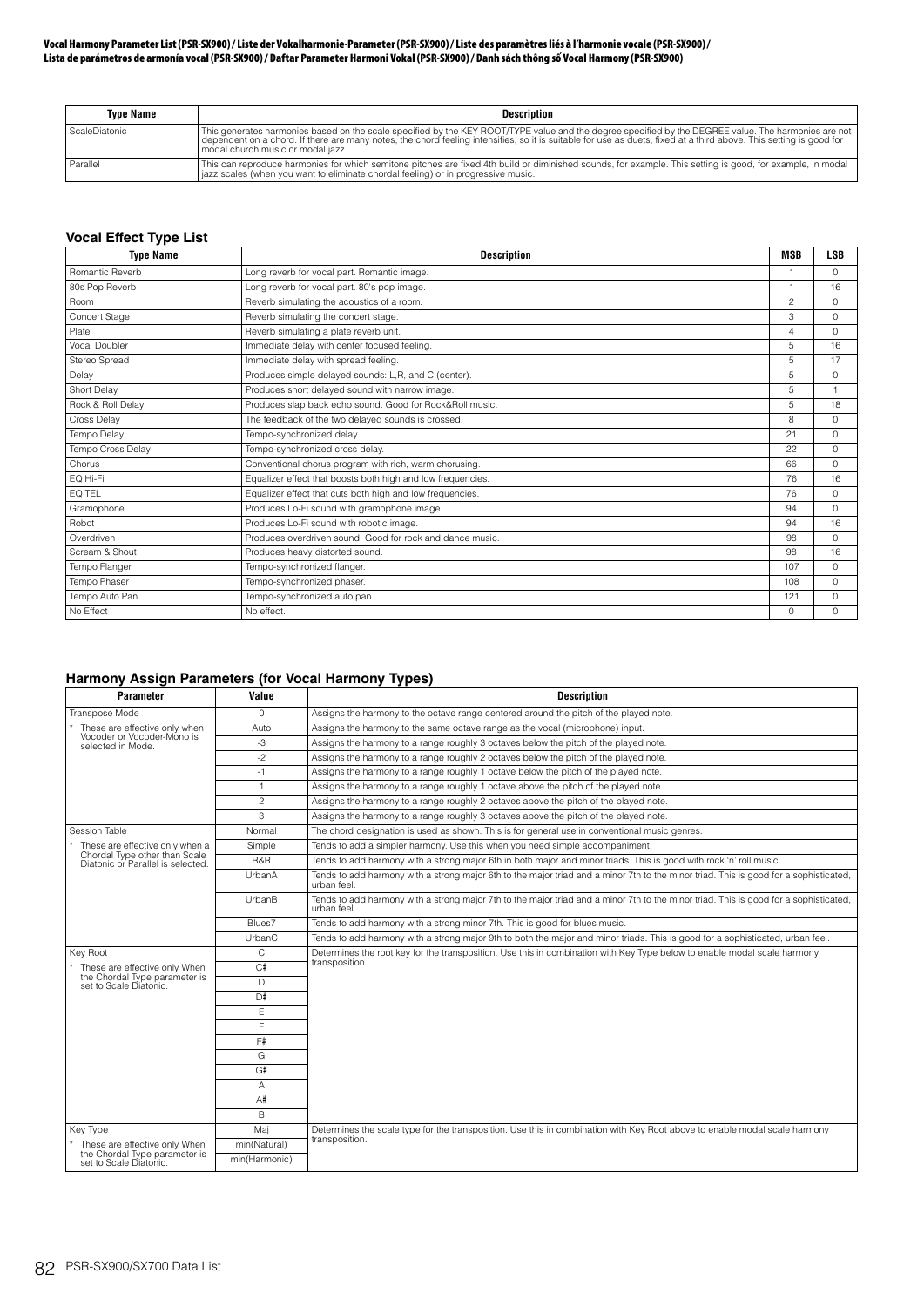# **Detail Setting Parameters (for Vocal Harmony Types)**

| <b>Parameter</b>                                    | Value             | <b>Description</b>                                                                                                                                                                                  |
|-----------------------------------------------------|-------------------|-----------------------------------------------------------------------------------------------------------------------------------------------------------------------------------------------------|
| Pitch Correct Mode                                  | <b>OFF</b>        | The input sound is not pitch corrected. Since the harmony has a more natural sound, this setting is good for duets, etc.                                                                            |
|                                                     | SOFT <sub>1</sub> | The input sound is almost without pitch correction. Since the pitches of the harmony are more accurate, this setting is good for<br>backing chorus parts, etc.                                      |
|                                                     | SOFT <sub>2</sub> | The input sound is slightly pitch corrected. Since the harmony has a more natural sound, this setting is good for duets, etc.                                                                       |
|                                                     | <b>HARD</b>       | The input sound is pitch corrected. Since the pitches of the harmony are more accurate, this setting is good for backing chorus<br>parts, etc.                                                      |
| Humanize                                            | Off               | The harmony will not be humanized.                                                                                                                                                                  |
|                                                     | $\mathbf{1}$      | The harmony will be humanized so as to feel more natural. An authentic-sounding widening impression of more people<br>playing effect will be applied, giving the impression of more people playing. |
|                                                     | $\overline{c}$    | The harmony will be humanized so as to have a more distinct groove. Even faster passages will retain their rhythmic essence.                                                                        |
|                                                     | 3                 | The harmony will reflect the way in which vocalist and back chorus interact, with the lead be slightly relaxed vocal out front. In<br>addition, the timing will be slightly relaxed.                |
| Lead Pitch Detect Speed /Harm<br>Pitch Detect Speed | as Mic Setting    | This setting gives priority to the speed which is set on the VOCAL page of the MIC SETTING display.                                                                                                 |
|                                                     | 1(Slow)           | This setting responds most slowly to pitch changes, and even if the vocal is slightly off pitch, the harmony easily follows.                                                                        |
|                                                     | $\overline{c}$    | This setting responds relatively slowly to pitch changes, and even if the vocal is slightly off pitch, the harmony easily follows.                                                                  |
|                                                     | 3                 | This setting responds relatively quickly to pitch changes, and even if the vocal is slightly off pitch, the harmony easily follows.                                                                 |
|                                                     | 4(Normal)         | This setting responds relatively quickly to pitch changes, and pitch detection is moderately precise.                                                                                               |
|                                                     | 5                 | This setting responds a little quickly to pitch changes, and even if the vocal is slightly off pitch, the harmony easily follows.                                                                   |
|                                                     | 6                 | This setting responds a little quickly to pitch changes, and pitch detection is moderately precise.                                                                                                 |
|                                                     | $\overline{7}$    | This setting responds a little quickly to pitch changes, and sensitivity of pitch detection is slightly low.                                                                                        |
|                                                     | 8                 | This setting responds a little quickly to pitch changes, and sensitivity of pitch detection is slightly high.                                                                                       |
|                                                     | 9                 | This setting responds fairly quickly to pitch changes, and even if the vocal is slightly off pitch, the harmony easily follows.                                                                     |
|                                                     | 10                | This setting responds a little quickly to pitch changes, and pitch detection is moderately precise.                                                                                                 |
|                                                     | 11                | This setting responds a little quickly to pitch changes, and sensitivity of pitch detection is slightly low.                                                                                        |
|                                                     | 12                | This setting responds a little quickly to pitch changes, and sensitivity of pitch detection is slightly high.                                                                                       |
|                                                     | 13                | This setting responds quickly to pitch changes, and sensitivity of pitch detection is slightly high.                                                                                                |
|                                                     | 14                | This setting responds even more quickly to pitch changes, and sensitivity of pitch detection is slightly high.                                                                                      |
|                                                     | 15(Fast)          | This setting responds even more quickly to pitch changes, and even if the vocal is slightly off however, sensitivity is high.pitch, the<br>harmony easily follows; however, sensitivity is high.    |
| Harmony Effect                                      | Thru              | This is a bypass setting. It has no harmony effect.                                                                                                                                                 |
|                                                     | Basic             | This setting is suited for male vocalists.                                                                                                                                                          |
|                                                     | Lite              | This setting is suited for male vocalists. It attenuates the bass range and provides a light image.                                                                                                 |
|                                                     | Female            | This setting is suited for female vocalists.                                                                                                                                                        |
|                                                     | Female Lite       | This setting is suited for female vocalists. It attenuates the bass range and provides a light image.                                                                                               |
|                                                     | EQ Hi             | This EQ setting emphasizes the treble range.                                                                                                                                                        |
|                                                     | EQ HiLo           | This EQ setting emphasizes the treble and bass ranges.                                                                                                                                              |
|                                                     | EQ Heavy          | This EQ setting has a heavy feeling.                                                                                                                                                                |
|                                                     | EQ Lite           | This EQ setting has a light feeling, while emphasizing the bass range.                                                                                                                              |
|                                                     | EQ Mid            | This EQ setting emphasizes the mid range.                                                                                                                                                           |
|                                                     | EQ Wide           | This is a well-balanced EQ setting which covers a wide spectrum range.                                                                                                                              |
|                                                     | Cmp               | This compresses strong peaks for a narrower dynamic range.                                                                                                                                          |
|                                                     | Cmp&EQ Hi         | This EQ setting emphasizes the treble range. It also compresses strong peaks for a narrower dynamic range.                                                                                          |
|                                                     | Cmp&EQ HiLo       | This EQ setting emphasizes the treble and bass ranges. It also compresses strong peaks for a narrower dynamic range.                                                                                |
|                                                     | Cmp&EQ Heavy      | This EQ setting has a heavy feel. It also uses compresses strong peaks for a narrower dynamic range.                                                                                                |
|                                                     | Cmp&EQ Lite       | This EQ setting has a light feel, while emphasizing the bass range. It also compresses strong peaks for a narrower dynamic range.                                                                   |
|                                                     | Cmp&EQ Mid        | An EQ setting which emphasizes the mid range, it also compresses strong peaks for a narrower dynamic range.                                                                                         |
|                                                     | Cmp&EQ Wide       | This is a well-balanced EQ setting covering a wide range. It also compress strong peaks for a narrower dynamic range.                                                                               |
|                                                     | Cmp&EQ Solid      | This compresses strong peaks and consonant sounds, etc.                                                                                                                                             |
| Harmony Stability                                   | Dynamic           | This tends to add harmony with motion according to the input sound.                                                                                                                                 |
|                                                     | Stable            | This has a relatively stable sound with little harmony motion.                                                                                                                                      |
| Lead Vibrato Depth                                  | $0 - 127$         | This specifies the vibrato depth of the lead sound.                                                                                                                                                 |
| Harm Vibrato Depth                                  | $0 - 127$         | This specifies the vibrato depth of the harmony sound.                                                                                                                                              |
| Vibrato Speed                                       | $0 - 127$         | It specifies the vibrato speed of both the lead and harmony sounds.                                                                                                                                 |
| Vibrato Delay                                       | $0 - 127$         | It specifies the vibrato delay of both the lead and harmony sounds.                                                                                                                                 |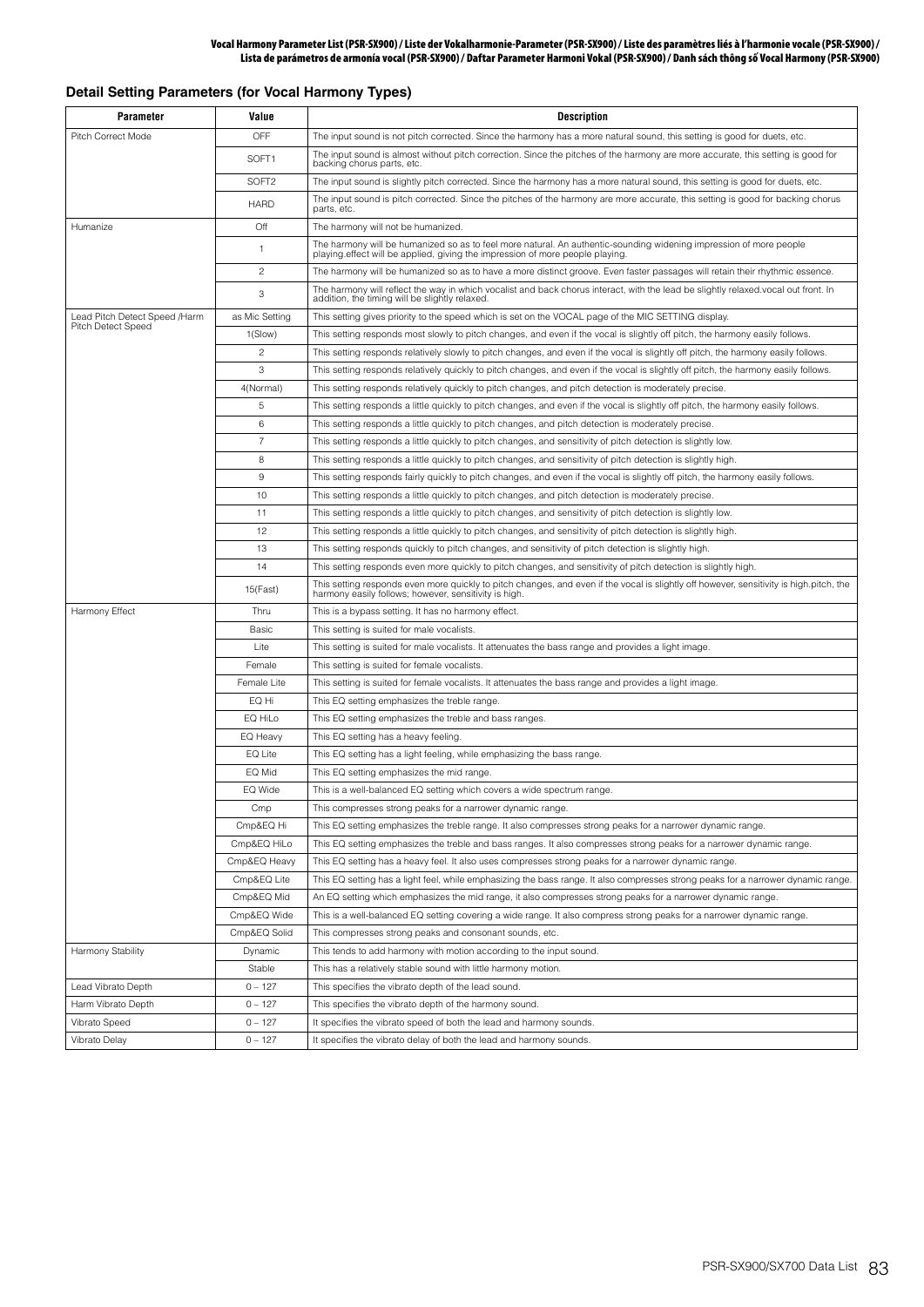#### **Vocal Harmony Parameter List (PSR-SX900) / Liste der Vokalharmonie-Parameter (PSR-SX900) / Liste des paramètres liés à l'harmonie vocale (PSR-SX900) / Lista de parámetros de armonía vocal (PSR-SX900) / Daftar Parameter Harmoni Vokal (PSR-SX900) / Danh sách thông số Vocal Harmony (PSR-SX900)**

# **Vocal Effect Parameter List**

Table....... Indicates the corresponding table number in the Effect Data Assign Table.

### **Romantic Reverb, 80s Pop Reverb, Room, Concert Stage, Plate**

| No.            | <b>Parameter</b>            | <b>Display</b>              | Min      | Max | Table   |
|----------------|-----------------------------|-----------------------------|----------|-----|---------|
| 1              | Reverb Time                 | $0.3s - 30.0s$              | $\Omega$ | 69  | Table#1 |
| $\overline{c}$ | Diffusion                   | $0 - 10$                    | 0        | 10  |         |
| 3              | Initial Delay Time          | $0.1ms - 99.3ms$            | $\Omega$ | 63  | Table#2 |
| $\overline{4}$ | <b>HPF Cutoff Frequency</b> | Thru, 22Hz - 8.0kHz         | $\Omega$ | 52  | Table#3 |
| 5              | <b>LPF Cutoff Frequency</b> | 1.0kHz - 18kHz, Thru        | 34       | 60  | Table#3 |
| 6              |                             |                             |          |     |         |
| $\overline{7}$ |                             |                             |          |     |         |
| 8              |                             |                             |          |     |         |
| 9              |                             |                             |          |     |         |
| 10             |                             |                             |          |     |         |
| 11             | Reverb Delay Time           | $0.1ms - 99.3ms$            | $\Omega$ | 63  | Table#2 |
| 12             | Density                     | $0 - 4$                     | $\Omega$ | 4   |         |
| 13             | <b>ER/Reverb Balance</b>    | $E63 > R - E = R - E < R63$ | 1        | 127 |         |
| 14             | High Damp                   | $0.1 - 1.0$                 | 1        | 10  |         |
| 15             | Feedback Level              | $-63 - +0 - +63$            | 1        | 127 |         |
| 16             |                             |                             |          |     |         |

#### **Vocal Doubler, Stereo Spread, Delay, Short Delay, Rock & Roll Delay**

| No.            | Parameter           | Display                | Min      | <b>Max</b> | Table   |
|----------------|---------------------|------------------------|----------|------------|---------|
| 1              | Lch Delay Time      | $0.1ms - 1.4860s$      | 1        | 14860      |         |
| $\overline{c}$ | Rch Delay Time      | $0.1ms - 1.4860s$      | 1        | 14860      |         |
| 3              | Cch Delay Time      | $0.1ms - 1.4860s$      | 1        | 14860      |         |
| $\overline{4}$ | Feedback Delay Time | $0.1ms - 1.4860s$      | 1        | 14860      |         |
| 5              | Feedback Level      | $-63 - +0 - +63$       | 1        | 127        |         |
| 6              | Cch Level           | $0 - 127$              | $\Omega$ | 127        |         |
| $\overline{7}$ | Feedback High Damp  | $0.1 - 1.0$            | 1        | 10         |         |
| 8              |                     |                        |          |            |         |
| 9              |                     |                        |          |            |         |
| 10             |                     |                        |          |            |         |
| 11             |                     |                        |          |            |         |
| 12             |                     |                        |          |            |         |
| 13             | EQ Low Frequency    | $32Hz - 2.0kHz$        | 4        | 40         | Table#3 |
| 14             | EQ Low Gain         | $-12dB - +0dB - +12dB$ | 52       | 76         |         |
| 15             | EQ High Frequency   | $500Hz - 16kHz$        | 28       | 58         | Table#3 |
| 16             | EQ High Gain        | $-12dB - +0dB - +12dB$ | 52       | 76         |         |

#### **Cross Delay**

| No.            | Parameter                | Display                | Min      | <b>Max</b> | Table   |
|----------------|--------------------------|------------------------|----------|------------|---------|
| 1              | L->R Delay Time          | $0.1ms - 743.0ms$      | 1        | 7430       |         |
| $\overline{c}$ | R->L Delay Time          | $0.1ms - 743.0ms$      | 1        | 7430       |         |
| 3              | Feedback Level           | $-63 - +0 - +63$       | 1        | 127        |         |
| $\overline{4}$ | Input Select             | L, R, L&R              | $\Omega$ | 2          |         |
| 5              | Feedback High Damp       | $0.1 - 1.0$            | 1        | 10         |         |
| 6              |                          |                        |          |            |         |
| $\overline{7}$ |                          |                        |          |            |         |
| 8              |                          |                        |          |            |         |
| 9              |                          |                        |          |            |         |
| 10             |                          |                        |          |            |         |
| 11             |                          |                        |          |            |         |
| 12             |                          |                        |          |            |         |
| 13             | EQ Low Frequency         | $32Hz - 2.0kHz$        | 4        | 40         | Table#3 |
| 14             | EQ Low Gain              | $-12dB - +0dB - +12dB$ | 52       | 76         |         |
| 15             | <b>EQ High Frequency</b> | $500Hz - 16kHz$        | 28       | 58         | Table#3 |
| 16             | EQ High Gain             | $-12dB - +0dB - +12dB$ | 52       | 76         |         |

#### **Tempo Delay**

| No.            | Parameter                | Display                | Min      | Max | Table   |
|----------------|--------------------------|------------------------|----------|-----|---------|
| 1              | Delay Time               | $32n d/3 - 4thx6$      | $\Omega$ | 19  | Table#5 |
| $\overline{c}$ | Feedback Level           | $-63 - +0 - +63$       | 1        | 127 |         |
| 3              | Feedback High Damp       | $0.1 - 1.0$            | 1        | 10  |         |
| $\overline{4}$ | L/R Diffusion            | $-63ms - +0ms - 63ms$  | 1        | 127 |         |
| 5              | Lag                      | $-63ms - +0ms - 63ms$  | 1        | 127 |         |
| 6              |                          |                        |          |     |         |
| $\overline{7}$ |                          |                        |          |     |         |
| 8              |                          |                        |          |     |         |
| 9              |                          |                        |          |     |         |
| 10             |                          |                        |          |     |         |
| 11             |                          |                        |          |     |         |
| 12             |                          |                        |          |     |         |
| 13             | EQ Low Frequency         | $32Hz - 2.0kHz$        | 4        | 40  | Table#3 |
| 14             | EQ Low Gain              | $-12dB - +0dB - +12dB$ | 52       | 76  |         |
| 15             | <b>EQ High Frequency</b> | $500Hz - 16kHz$        | 28       | 58  | Table#3 |
| 16             | EQ High Gain             | $-12dB - +0dB - +12dB$ | 52       | 76  |         |

# **Tempo Cross Delay**

| No.            | Parameter          | Display                | Min            | Max            | Table   |
|----------------|--------------------|------------------------|----------------|----------------|---------|
| 1              | Delay Time L>R     | $32nd/3 - 4thx6$       | $\Omega$       | 19             | Table#5 |
| $\overline{c}$ | Delay Time R>L     | $32nd/3 - 4thx6$       | $\Omega$       | 19             | Table#5 |
| 3              | Feedback Level     | $-63 - +0 - +63$       | 1              | 127            |         |
| 4              | Input Select       | L, R, L&R              | $\Omega$       | $\mathfrak{D}$ |         |
| 5              | Feedback High Damp | $0.1 - 1.0$            |                | 10             |         |
| 6              | Lag                | $-63ms - +0ms - 63ms$  | 1              | 127            |         |
| $\overline{7}$ |                    |                        |                |                |         |
| 8              |                    |                        |                |                |         |
| 9              |                    |                        |                |                |         |
| 10             |                    |                        |                |                |         |
| 11             |                    |                        |                |                |         |
| 12             |                    |                        |                |                |         |
| 13             | EQ Low Frequency   | $32Hz - 2.0kHz$        | $\overline{4}$ | 40             | Table#3 |
| 14             | EQ Low Gain        | $-12dB - +0dB - +12dB$ | 52             | 76             |         |
| 15             | EQ High Frequency  | $500Hz - 16kHz$        | 28             | 58             | Table#3 |
| 16             | EQ High Gain       | $-12dB - +0dB - +12dB$ | 52             | 76             |         |

#### **Chorus**

| No.            | Parameter                | Display                | Min      | Max | Table   |
|----------------|--------------------------|------------------------|----------|-----|---------|
| 1              | <b>LFO Frequency</b>     | $0.00Hz - 39.7Hz$      | $\Omega$ | 127 | Table#8 |
| $\overline{c}$ | <b>LFO</b> Depth         | $0 - 127$              | 0        | 127 |         |
| 3              | Feedback Level           | $-63 - +0 - +63$       | 1        | 127 |         |
| $\overline{4}$ | Delay Offset             | $0.0ms - 50.0ms$       | 0        | 127 | Table#9 |
| 5              |                          |                        |          |     |         |
| 6              | EQ Low Frequency         | $32Hz - 2.0kHz$        | 4        | 40  | Table#3 |
| $\overline{7}$ | EQ Low Gain              | $-12dB - +0dB - +12dB$ | 52       | 76  |         |
| 8              | <b>EQ High Frequency</b> | $500$ Hz $-16$ kHz     | 28       | 58  | Table#3 |
| 9              | EQ High Gain             | $-12dB - +0dB - +12dB$ | 52       | 76  |         |
| 10             |                          |                        |          |     |         |
| 11             | EQ Mid Frequency         | $100Hz - 10kHz$        | 14       | 54  | Table#3 |
| 12             | EQ Mid Gain              | $-12dB - +0dB - +12dB$ | 52       | 76  |         |
| 13             | EQ Mid Width             | $0.1 - 12.0$           | 1        | 120 |         |
| 14             |                          |                        |          |     |         |
| 15             | Input Mode               | Mono, Stereo           | $\Omega$ |     |         |
| 16             |                          |                        |          |     |         |

# **EQ Hi-Fi, EQ TEL**

| No.            | Parameter                | Display                | Min      | Max | Table   |
|----------------|--------------------------|------------------------|----------|-----|---------|
| 1              | EQ Low Gain              | $-12dB - +0dB - +12dB$ | 52       | 76  |         |
| $\overline{c}$ | EQ Mid Frequency         | $100Hz - 16kHz$        | 14       | 58  | Table#3 |
| 3              | EQ Mid Gain              | $-12dB - +0dB - +12dB$ | 52       | 76  |         |
| 4              | EQ Mid Width             | $0.1 - 12.0$           | 1        | 120 |         |
| 5              | EQ High Gain             | $-12dB - +0dB - +12dB$ | 52       | 76  |         |
| 6              | EQ Low Frequency         | $50Hz - 2.0kHz$        | 8        | 40  | Table#3 |
| $\overline{7}$ | <b>EQ High Frequency</b> | $500Hz - 16kHz$        | 28       | 58  | Table#3 |
| 8              |                          |                        |          |     |         |
| 9              |                          |                        |          |     |         |
| 10             |                          |                        |          |     |         |
| 11             |                          |                        |          |     |         |
| 12             |                          |                        |          |     |         |
| 13             |                          |                        |          |     |         |
| 14             |                          |                        |          |     |         |
| 15             | Input Mode               | Mono, Stereo           | $\Omega$ |     |         |
| 16             |                          |                        |          |     |         |

#### **Gramophone, Robot**

| No.            | Parameter                   | Display                                    | Min      | Max | Table    |
|----------------|-----------------------------|--------------------------------------------|----------|-----|----------|
| 1              | Sampling Freq Control       | 44.1kHz - 345.0Hz                          | $\Omega$ | 127 | Table#39 |
| 2              | Word Length                 | $1 - 127$                                  | 1        | 127 |          |
| 3              | Output Gain                 | $-6dB - +0dB - +6dB$                       | 0        | 12  |          |
| 4              | <b>LPF Cutoff Frequency</b> | 63Hz - 18kHz, Thru                         | 10       | 60  | Table#3  |
| 5              | Filter Type                 | Thru, PowerBass, Radio, Tel,<br>Clean, Low | 0        | 5   |          |
| 6              | LPF Resonance               | $1.0 - 12.0$                               | 10       | 120 |          |
| $\overline{7}$ | <b>Bit Assign</b>           | $0 - 6$                                    | 0        | 6   |          |
| 8              | Emphasis                    | Off, On                                    | $\Omega$ | 1   |          |
| 9              |                             |                                            |          |     |          |
| 10             |                             |                                            |          |     |          |
| 11             |                             |                                            |          |     |          |
| 12             |                             |                                            |          |     |          |
| 13             |                             |                                            |          |     |          |
| 14             |                             |                                            |          |     |          |
| 15             | Input Mode                  | Mono, Stereo                               | 0        | 1   |          |
| 16             |                             |                                            |          |     |          |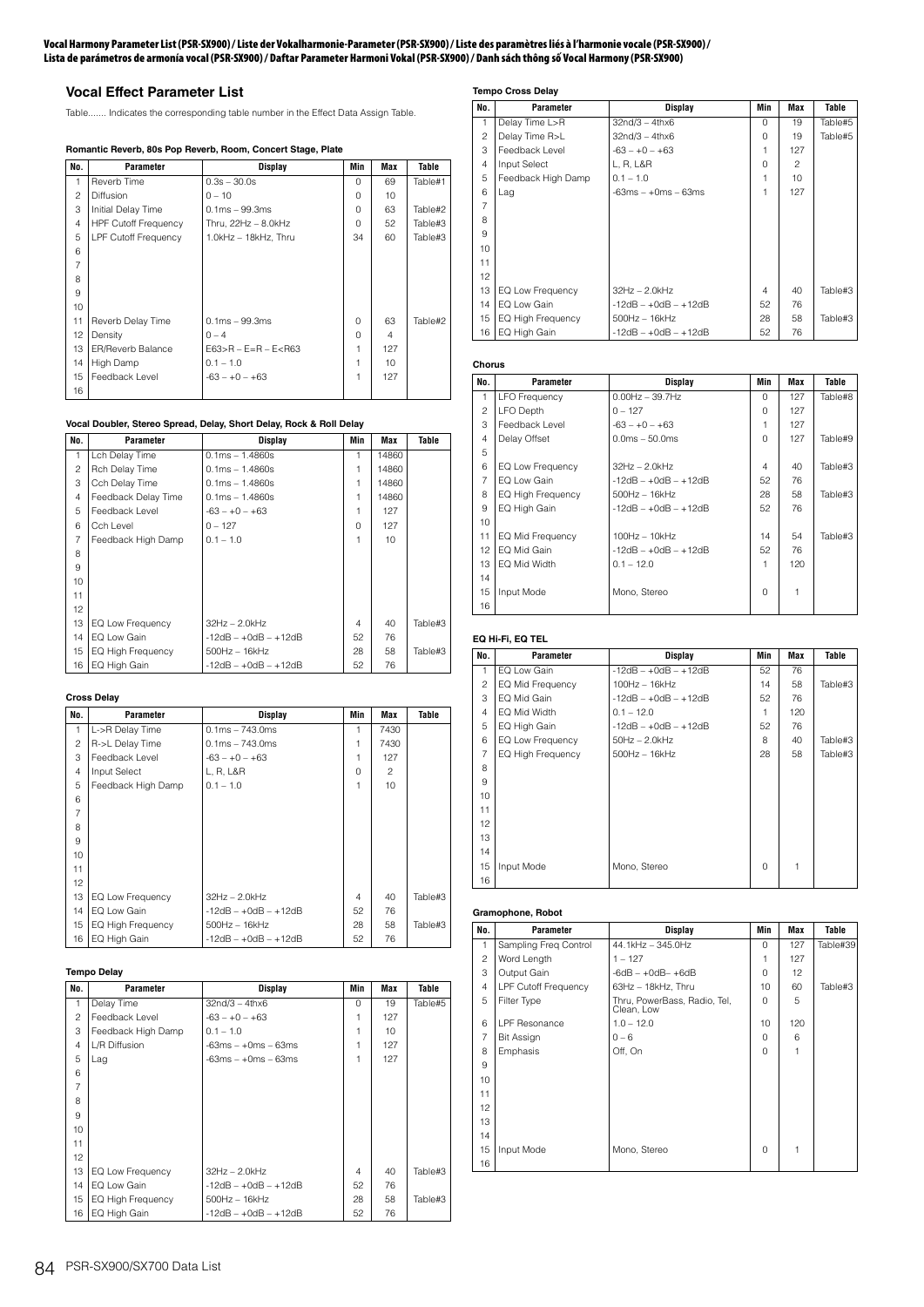#### **Vocal Harmony Parameter List (PSR-SX900) / Liste der Vokalharmonie-Parameter (PSR-SX900) / Liste des paramètres liés à l'harmonie vocale (PSR-SX900) / Lista de parámetros de armonía vocal (PSR-SX900) / Daftar Parameter Harmoni Vokal (PSR-SX900) / Danh sách thông số Vocal Harmony (PSR-SX900)**

|                | Overdriven, Scream & Shout |                                                 |          |                |       |
|----------------|----------------------------|-------------------------------------------------|----------|----------------|-------|
| No.            | <b>Parameter</b>           | <b>Display</b>                                  | Min      | <b>Max</b>     | Table |
| 1              | Overdrive                  | $0\% - 100\%$                                   | $\Omega$ | 100            |       |
| $\overline{c}$ | Device                     | Transistor, Vintage Tube, Dist1,<br>Dist2, Fuzz | 0        | $\overline{4}$ |       |
| 3              | Speaker Type               | Flat, Stack, Combo, Twin, Radio,<br>Megaphone   | 0        | 5              |       |
| 4              | Presence                   | $0 - 20$                                        | 0        | 20             |       |
| 5              | Output Level               | $0\% - 100\%$                                   | 0        | 100            |       |
| 6              |                            |                                                 |          |                |       |
| $\overline{7}$ |                            |                                                 |          |                |       |
| 8              |                            |                                                 |          |                |       |
| 9              |                            |                                                 |          |                |       |
| 10             |                            |                                                 |          |                |       |
| 11             |                            |                                                 |          |                |       |
| 12             |                            |                                                 |          |                |       |
| 13             |                            |                                                 |          |                |       |
| 14             |                            |                                                 |          |                |       |
| 15             |                            |                                                 |          |                |       |
| 16             |                            |                                                 |          |                |       |

| No Effect        |           |                |     |     |              |  |  |  |  |  |  |  |  |
|------------------|-----------|----------------|-----|-----|--------------|--|--|--|--|--|--|--|--|
| No.              | Parameter | <b>Display</b> | Min | Max | <b>Table</b> |  |  |  |  |  |  |  |  |
| $\mathbf{1}$     |           |                |     |     |              |  |  |  |  |  |  |  |  |
| $\overline{c}$   |           |                |     |     |              |  |  |  |  |  |  |  |  |
| 3                |           |                |     |     |              |  |  |  |  |  |  |  |  |
| $\overline{4}$   |           |                |     |     |              |  |  |  |  |  |  |  |  |
| 5                |           |                |     |     |              |  |  |  |  |  |  |  |  |
| 6                |           |                |     |     |              |  |  |  |  |  |  |  |  |
| $\overline{7}$   |           |                |     |     |              |  |  |  |  |  |  |  |  |
| 8                |           |                |     |     |              |  |  |  |  |  |  |  |  |
| $\boldsymbol{9}$ |           |                |     |     |              |  |  |  |  |  |  |  |  |
| 10               |           |                |     |     |              |  |  |  |  |  |  |  |  |
| 11               |           |                |     |     |              |  |  |  |  |  |  |  |  |
| 12               |           |                |     |     |              |  |  |  |  |  |  |  |  |
| 13               |           |                |     |     |              |  |  |  |  |  |  |  |  |
| 14               |           |                |     |     |              |  |  |  |  |  |  |  |  |
| 15               |           |                |     |     |              |  |  |  |  |  |  |  |  |
| 16               |           |                |     |     |              |  |  |  |  |  |  |  |  |

### **Tempo Flanger**

| No.            | Parameter                   | <b>Display</b>                     | Min      | Max | Table   |
|----------------|-----------------------------|------------------------------------|----------|-----|---------|
| 1              | <b>LFO Frequency</b>        | $16th - 4thx16$                    | 5        | 29  | Table#5 |
| $\overline{c}$ | <b>LFO</b> Depth            | $0 - 127$                          | $\Omega$ | 127 |         |
| 3              | Feedback Level              | $-63 - +0 - +63$                   | 1        | 127 |         |
| $\overline{4}$ | Delay Offset                | $0.0ms - 50.0ms$                   | $\Omega$ | 127 | Table#9 |
| 5              |                             |                                    |          |     |         |
| 6              | EQ Low Frequency            | $32Hz - 2.0kHz$                    | 4        | 40  | Table#3 |
| $\overline{7}$ | EQ Low Gain                 | $-12dB - +0dB - +12dB$             | 52       | 76  |         |
| 8              | <b>EQ High Frequency</b>    | $500Hz - 16kHz$                    | 28       | 58  | Table#3 |
| 9              | EQ High Gain                | $-12dB - +0dB - +12dB$             | 52       | 76  |         |
| 10             |                             |                                    |          |     |         |
| 11             | EQ Mid Frequency            | $100Hz - 10kHz$                    | 14       | 54  | Table#3 |
| 12             | EQ Mid Gain                 | $-12dB - +0dB - +12dB$             | 52       | 76  |         |
| 13             | EQ Mid Width                | $0.1 - 12.0$                       | 1        | 120 |         |
| 14             | <b>LFO Phase Difference</b> | $-180$ deg - $+0$ deg - $+180$ deg | 4        | 124 |         |
| 15             |                             |                                    |          |     |         |
| 16             |                             |                                    |          |     |         |

#### **Tempo Phaser**

| No.            | <b>Parameter</b>            | Display                            | Min      | Max | Table   |
|----------------|-----------------------------|------------------------------------|----------|-----|---------|
| 1              | <b>LFO Frequency</b>        | $16th - 4thx16$                    | 5        | 29  | Table#5 |
| $\overline{c}$ | <b>LFO</b> Depth            | $0 - 127$                          | $\Omega$ | 127 |         |
| 3              | Phase Shift Offset          | $0 - 127$                          | $\Omega$ | 127 |         |
| $\overline{4}$ | Feedback Level              | $-63 - +0 - +63$                   | 1        | 127 |         |
| 5              |                             |                                    |          |     |         |
| 6              | EQ Low Frequency            | $32Hz - 2.0kHz$                    | 4        | 40  | Table#3 |
| $\overline{7}$ | EQ Low Gain                 | $-12dB - +0dB - +12dB$             | 52       | 76  |         |
| 8              | <b>EQ High Frequency</b>    | $500Hz - 16kHz$                    | 28       | 58  | Table#3 |
| 9              | EQ High Gain                | $-12dB - +0dB - +12dB$             | 52       | 76  |         |
| 10             |                             |                                    |          |     |         |
| 11             | Stage                       | $3 - 11$                           | 3        | 11  |         |
| 12             |                             |                                    |          |     |         |
| 13             | <b>LFO Phase Difference</b> | $-180$ deg - $+0$ deg - $+180$ deg | 4        | 124 |         |
| 14             |                             |                                    |          |     |         |
| 15             |                             |                                    |          |     |         |
| 16             |                             |                                    |          |     |         |

### **Tempo Auto Pan**

| No.            | <b>Parameter</b>         | Display                                 | Min      | <b>Max</b> | Table   |
|----------------|--------------------------|-----------------------------------------|----------|------------|---------|
| 1              | <b>LFO Frequency</b>     | $16th - 4thx16$                         | 5        | 29         | Table#5 |
| $\mathfrak{p}$ | L/R Depth                | $0 - 127$                               | 0        | 127        |         |
| 3              | F/R Depth                | $0 - 127$                               | $\Omega$ | 127        |         |
| 4              | Pan Direction            | L<->R, L->R, L<-R, Lturn, Rturn,<br>L/R | $\Omega$ | 5          |         |
| 5              | <b>LFO</b> Wave          | $0 - 28$                                | $\Omega$ | 28         |         |
| 6              | EQ Low Frequency         | $32Hz - 2.0kHz$                         | 4        | 40         | Table#3 |
| $\overline{7}$ | EQ Low Gain              | $-12dB - +0dB - +12dB$                  | 52       | 76         |         |
| 8              | <b>EQ High Frequency</b> | $500Hz - 16kHz$                         | 28       | 58         | Table#3 |
| 9              | EQ High Gain             | $-12dB - +0dB - +12dB$                  | 52       | 76         |         |
| 10             |                          |                                         |          |            |         |
| 11             | EQ Mid Frequency         | $100Hz - 10kHz$                         | 14       | 54         | Table#3 |
| 12             | EQ Mid Gain              | $-12dB - +0dB - +12dB$                  | 52       | 76         |         |
| 13             | EQ Mid Width             | $0.1 - 12.0$                            | 1        | 120        |         |
| 14             |                          |                                         |          |            |         |
| 15             | Input Mode               | Mono, Stereo                            | $\Omega$ | 1          |         |
| 16             |                          |                                         |          |            |         |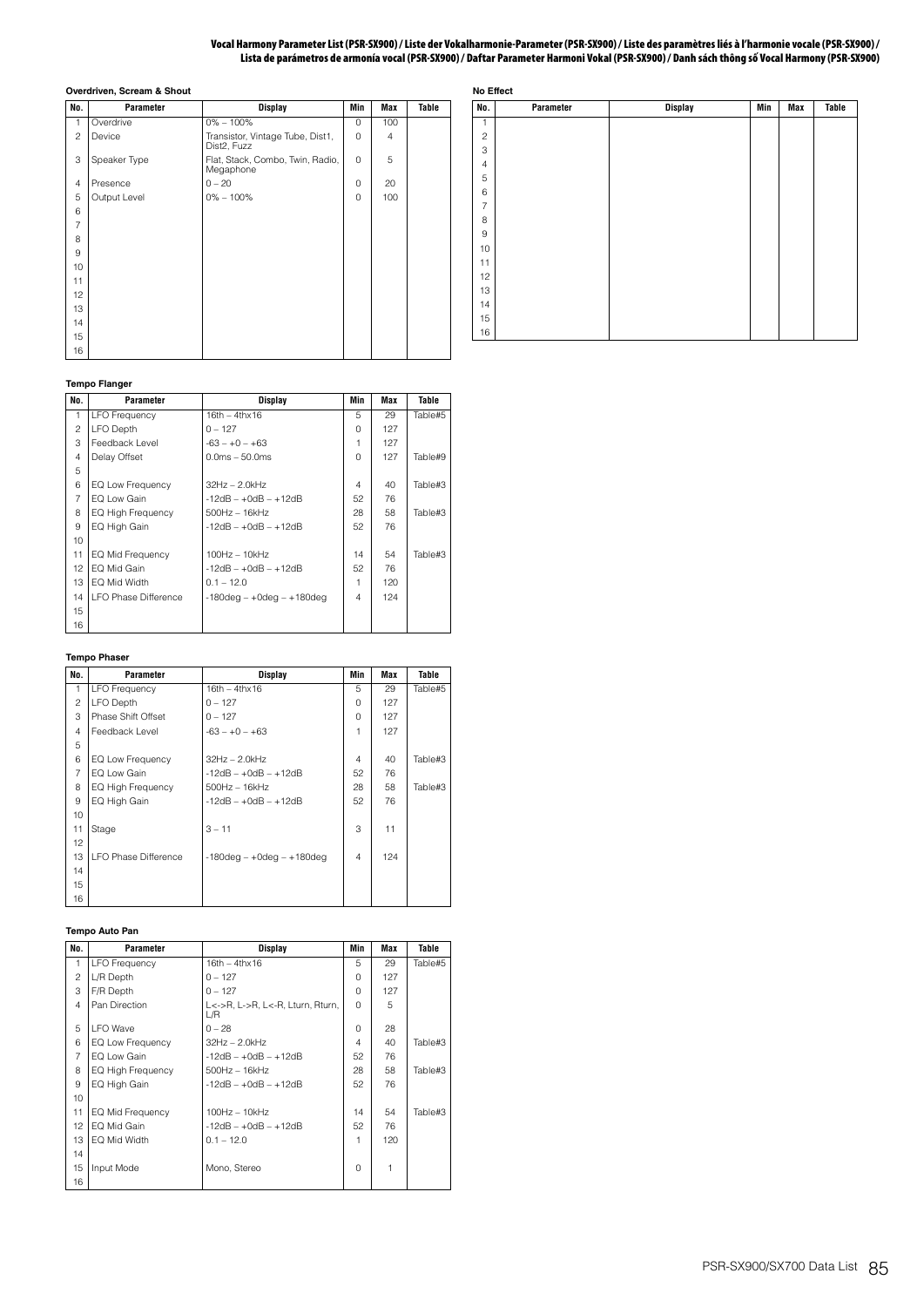|                                                                |                          |                          |                       |             | Setup       |               |              |                                                      |                       | Song                             |                       | Style        |                  |                    | <b>Registration</b>      |                                    |      |
|----------------------------------------------------------------|--------------------------|--------------------------|-----------------------|-------------|-------------|---------------|--------------|------------------------------------------------------|-----------------------|----------------------------------|-----------------------|--------------|------------------|--------------------|--------------------------|------------------------------------|------|
| Parameter                                                      | <b>PSR-SX900</b>         | <b>PSR-SX700</b>         | <b>Backup/Restore</b> | System      | <b>NIDI</b> | User Effect   | Voice Set    | Voice Set Group                                      | Song                  | Song Setup<br>Group              | Data<br><b>Style</b>  | CТS          | Pad<br>Multi     | Regist             | Freeze Group             | Parameter Lock<br>Group            | Note |
| Home                                                           |                          |                          |                       |             |             |               |              |                                                      |                       |                                  |                       |              |                  |                    |                          |                                    |      |
| Voice(Left)                                                    | O                        | O                        | O                     | Χ           | Χ           | X             | O            | $\overline{\phantom{a}}$                             | 0                     | Keyboard Voice                   | $\times$              | O            | Χ                | O                  | Style                    | $\overline{\phantom{a}}$           |      |
| Voice(Right)                                                   | $\circ$                  | $\circ$                  | $\circ$               | X           | X           | $\mathsf X$   | $\circ$      | $\overline{\phantom{a}}$                             | O                     | Keyboard Voice                   | X                     | $\circ$      | X                | $\circ$            | Voice                    | ×                                  |      |
| Part On/Off(Left)                                              | $\circ$                  | O                        | O                     | Χ           | Χ           | X             | Χ            | $\overline{\phantom{a}}$                             | O                     | Keyboard Voice                   | X                     | O            | Χ                | O                  | Style                    | $\overline{\phantom{a}}$           |      |
| Part On/Off(Right)<br>MIDI Song                                | $\circ$<br>$\circ$       | $\circ$<br>$\circ$       | 0<br>O                | Χ<br>Χ      | X<br>X      | $\times$<br>X | X<br>Χ       | $\overline{\phantom{a}}$<br>$\overline{\phantom{a}}$ | O<br>X                | Keyboard Voice                   | Χ<br>X                | $\circ$<br>Χ | X<br>Χ           | $\circ$<br>$\circ$ | Voice<br>MIDI Song       | $\overline{\phantom{a}}$<br>$\sim$ |      |
| Audio Song                                                     | $\circ$                  | $\circ$                  | O                     | X           | Χ           | X             | X            | $\overline{\phantom{a}}$                             | X                     | $\sim$                           | X                     | X            | X                | O                  | Audio Song               | $\sim$                             |      |
| Style                                                          | $\circ$                  | $\circ$                  | $\circ$               | X           | X           | $\mathsf X$   | X            | $\overline{\phantom{a}}$                             | X                     |                                  | X                     | X            | Χ                | $\circ$            | Style                    |                                    |      |
| Vocal Harmony Type                                             | $\circ$                  | ÷.                       | O                     | Χ           | Χ           | Χ             | Χ            | $\sim$                                               | O                     | Vocal Harmony/                   | Χ                     | Χ            | X                | O                  | Vocal Harmony/           | Vocal Harmony/                     |      |
|                                                                |                          |                          |                       |             |             |               |              |                                                      |                       | Mic Setting                      |                       |              |                  |                    | Mic Setting              | Mic Setting                        |      |
| Multi Pad File                                                 | $\circ$                  | O                        | O                     | Χ           | Χ           | X             | X            | ×.                                                   | O                     | Keyboard Voice                   | X                     | $\circ$      | Χ                | O                  | Multi Pad                | $\sim$                             |      |
| <b>Style Control</b><br>ACMP On/Off                            | O                        | $\circ$                  | O                     | Χ           | Χ           | X             | Χ            | $\sim$                                               | Χ                     | $\sim$                           | Χ                     | O(On)        | X                | O                  | Style                    | $\sim$                             |      |
| Auto Fill In                                                   | $\circ$                  | $\circ$                  | O                     | O           | Χ           | X             | $\times$     | $\overline{\phantom{a}}$                             | Χ                     | $\overline{\phantom{a}}$         | X                     | X            | X                | X                  | $\sim$                   | $\overline{\phantom{a}}$           |      |
| Section                                                        | $\circ$                  | $\circ$                  | O                     | Χ           | Χ           | X             | X            | ÷                                                    | X                     | ×.                               | X                     | X            | X                | $\circ$            | Style                    | ×.                                 |      |
| Sync Start                                                     | $\circ$                  | $\circ$                  | O                     | Χ           | Χ           | X             | Χ            | $\overline{\phantom{a}}$                             | $\boldsymbol{\times}$ | ×.                               | X                     | O(On)        | X                | $\circ$            | Style                    | $\sim$                             |      |
| Sync Stop                                                      | $\circ$                  | O                        | O                     | Χ           | Χ           | X             | X            | ÷                                                    | Χ                     | ×.                               | X                     | Χ            | Χ                | O                  | Style                    | $\overline{\phantom{a}}$           |      |
| Style Retrigger Rate                                           | $\circ$                  | $\circ$                  | 0                     | X           | Χ           | X             | X            | $\overline{\phantom{a}}$                             | X                     | $\overline{\phantom{a}}$         | X                     | X            | Χ                | O                  | Style                    | $\overline{\phantom{a}}$           |      |
| Style Retrigger On/Off                                         | $\circ$                  | $\circ$                  | $\circ$               | X           | X           | X             | $\mathsf X$  | $\overline{\phantom{a}}$                             | Χ                     | ×                                | $\boldsymbol{\times}$ | Χ            | X                | $\circ$            | Style                    | $\omega$                           |      |
| Style Retrigger On/Off&Rate                                    | $\circ$                  | $\circ$                  | $\circ$               | Χ           | Χ           | X             | Χ            | $\overline{\phantom{a}}$                             | Χ                     | $\sim$                           | Χ                     | Χ            | Χ                | $\circ$            | Style                    | $\overline{\phantom{a}}$           |      |
| Transpose +/-                                                  |                          |                          |                       |             |             |               |              |                                                      |                       |                                  |                       |              |                  |                    |                          |                                    |      |
| Transpose Assign<br>Transpose                                  | O<br>$\circ$             | O<br>O                   | О<br>O                | O<br>Χ      | Х<br>X      | Χ<br>X        | Χ<br>X       | $\overline{\phantom{a}}$<br>$\sim$                   | Χ<br>Χ                | $\overline{\phantom{a}}$<br>×,   | Χ<br>X                | Χ<br>X       | Х<br>X           | Χ<br>$\circ$       | ä,<br>Transpose          | $\sim$<br>$\sim$                   |      |
| Tempo                                                          |                          |                          |                       |             |             |               |              |                                                      |                       |                                  |                       |              |                  |                    |                          |                                    |      |
| Master Tempo                                                   | 0                        | O                        | О                     | X           | X           | X             | X            | ÷                                                    | O                     | Tempo                            | O                     | X            | X                | O                  | Tempo                    | $\sim$                             |      |
| Song                                                           |                          |                          |                       |             |             |               |              |                                                      |                       |                                  |                       |              |                  |                    |                          |                                    |      |
| <b>MIDI Song</b>                                               |                          |                          |                       |             |             |               |              |                                                      |                       |                                  |                       |              |                  |                    |                          |                                    |      |
| Synchro Start                                                  | O                        | $\circ$                  | O                     | Χ           | X           | Χ             | Χ            | ÷                                                    | X                     | ×.                               | X                     | Χ            | Χ                | O                  | MIDI Song                | $\sim$                             |      |
| <b>Audio Song</b>                                              |                          |                          |                       |             |             |               |              |                                                      |                       |                                  |                       |              |                  |                    |                          |                                    |      |
| Pitch Shift                                                    | O                        | O                        | О                     | Χ           | Х           | Χ             | X            | $\overline{\phantom{a}}$                             | X                     | $\sim$                           | X                     | Χ            | Χ                | O                  | MIDI Song                | $\overline{\phantom{a}}$           |      |
| Time Stretch                                                   | $\circ$                  | O                        | O                     | X           | Χ           | Χ             | X            | $\overline{\phantom{a}}$                             | X                     | $\overline{\phantom{a}}$         | X                     | X            | Χ                | $\circ$            | MIDI Song                | $\overline{\phantom{a}}$           |      |
| Vocal Cancel                                                   | $\circ$                  | $\circ$                  | O                     | Χ           | Χ           | X             | X            | $\overline{\phantom{a}}$                             | Χ                     | ×,                               | X                     | X            | Χ                | $\circ$            | MIDI Song                | $\overline{\phantom{a}}$           |      |
| <b>Audio Song(Quick Recording Setting)</b><br>Storage Priority | O                        | O                        | O                     | O           | Χ           | X             | Χ            | ×.                                                   | X                     | ×.                               | X                     | Χ            | Χ                | Χ                  | ä,                       | ×.                                 |      |
| <b>Multi Pad</b>                                               |                          |                          |                       |             |             |               |              |                                                      |                       |                                  |                       |              |                  |                    |                          |                                    |      |
| Synchro Start                                                  | O                        | O                        | 0                     | Χ           | Х           | X             | Χ            | $\overline{\phantom{a}}$                             | Χ                     | $\overline{\phantom{a}}$         | Χ                     | X            | Х                | O                  | Multi Pad                | $\sim$                             |      |
| Audio Link Multi Pad Simultaneous Play                         | $\circ$                  | $\circ$                  | $\circ$               | $\circ$     | X           | $\mathsf X$   | $\mathsf X$  | $\sim$                                               | $\boldsymbol{\times}$ | ×.                               | X                     | X            | Χ                | $\circ$            | Multi Pad                | ÷                                  |      |
| <b>Playlist</b>                                                |                          |                          |                       |             |             |               |              |                                                      |                       |                                  |                       |              |                  |                    |                          |                                    |      |
| Playlist                                                       | $\circ$                  |                          | О                     | O           | Χ           | Χ             | Χ            | $\overline{\phantom{a}}$                             | Χ                     | $\overline{\phantom{a}}$         | Χ                     | X            | X                | Χ                  | $\overline{\phantom{a}}$ | $\overline{\phantom{a}}$           |      |
| <b>Chord Looper</b>                                            |                          |                          |                       |             |             |               |              |                                                      |                       |                                  |                       |              |                  |                    |                          |                                    |      |
| Chord Looper                                                   | O                        | $\overline{\phantom{a}}$ | O                     | Χ           | Χ           | X             | X            | $\overline{\phantom{a}}$                             | Χ                     | $\overline{\phantom{a}}$         | X                     | Χ            | X                | O                  | Chord Looper             | $\overline{\phantom{a}}$           |      |
| /oice                                                          | O                        | O                        | O                     | O           | Χ           | Χ             | Χ            | $\overline{\phantom{a}}$                             |                       | $\sim$                           | Χ                     |              | X                | Χ                  | $\sim$                   | $\sim$                             |      |
| Category Button<br>Voice Number                                | $\circ$                  | $\circ$                  | $\circ$               | $\circ$     | Χ           | X             | X            | $\overline{\phantom{a}}$                             | X<br>X                |                                  | X                     | Χ<br>X       | X                | X                  | $\blacksquare$           | $\overline{\phantom{a}}$           |      |
| Left Hold                                                      | $\circ$                  | $\circ$                  | $\mathsf X$           | $\mathsf X$ | X           | $\mathsf X$   | $\mathsf X$  | $\overline{\phantom{a}}$                             | $\circ$               | Keyboard Voice                   | $\mathsf X$           | $\circ$      | Χ                | $\circ$            | Style                    | $\sim$                             |      |
| Mixer                                                          |                          |                          |                       |             |             |               |              |                                                      |                       |                                  |                       |              |                  |                    |                          |                                    |      |
| Panel                                                          |                          |                          |                       |             |             |               |              |                                                      |                       |                                  |                       |              |                  |                    |                          |                                    |      |
| Filter                                                         |                          |                          |                       |             |             |               |              |                                                      |                       |                                  |                       |              |                  |                    |                          |                                    |      |
| Resonance(Left)                                                | O                        | O                        | O                     | Χ           | X           | Χ             | $\circ$      | Voice                                                | O                     | Keyboard Voice                   | $\times$              | $\circ$      | X                | $\circ$            | Style                    | $\sim$                             |      |
| Resonance(Right)                                               | $\circ$                  | $\circ$                  | $\circ$               | Χ           | Χ           | X             | $\circ$      | Voice                                                | O                     | Keyboard Voice                   | Χ                     | $\circ$      | Χ                | $\circ$            | Voice                    | $\overline{\phantom{a}}$           |      |
| Cutoff(Left)                                                   | $\circ$                  | $\circ$                  | O                     | Χ           | Χ           | X             | $\circ$      | Voice                                                | O                     | Keyboard Voice                   | $\times$              | $\circ$      | Χ                | $\circ$            | Style                    | $\overline{\phantom{a}}$           |      |
| Cutoff(Right)<br>EQ                                            | $\circ$                  | $\circ$                  | O                     | X           | X           | $\mathsf X$   | $\circ$      | Voice                                                | O                     | Keyboard Voice                   | $\times$              | $\circ$      | X                | $\circ$            | Voice                    | $\sim$                             |      |
| High Gain(Style) Offset                                        | $\circ$                  | $\circ$                  | O                     | Χ           | X           | X             | X            | $\overline{\phantom{a}}$                             | X                     |                                  | X                     | $\mathsf X$  | Χ                | $\circ$            | Style                    | $\overline{\phantom{a}}$           |      |
| High Gain(Multi Pad) Offset                                    | $\circ$                  | $\circ$                  | O                     | Χ           | Χ           | X             | Χ            | $\overline{\phantom{a}}$                             | X                     | $\overline{\phantom{a}}$         | $\mathsf X$           | Χ            | X                | O                  | Multi Pad                | $\overline{\phantom{a}}$           |      |
| High Gain(Left)                                                | $\circ$                  | $\circ$                  | $\circ$               | X           | Χ           | X             | $\circ$      | EQ                                                   | O                     | Keyboard Voice                   | Χ                     | $\circ$      | X                | $\circ$            | Style                    | $\overline{\phantom{a}}$           |      |
| High Gain(Right)                                               | $\circ$                  | $\circ$                  | O                     | Χ           | Χ           | X             | $\circ$      | EQ                                                   | O                     | Keyboard Voice                   | $\times$              | $\circ$      | X                | $\circ$            | Voice                    | $\overline{\phantom{a}}$           |      |
| Low Gain(Style) Offset                                         | $\circ$                  | $\circ$                  | O                     | Χ           | Χ           | X             | X            | $\sim$                                               | Χ                     |                                  | Χ                     | Χ            | X                | O                  | Style                    | $\sim$                             |      |
| Low Gain(Multi Pad) Offset                                     | $\circ$                  | $\circ$                  | O                     | Χ           | Χ           | X             | X            | $\overline{\phantom{a}}$                             | X                     |                                  | X                     | X            | X                | $\circ$            | Multi Pad                | $\overline{\phantom{a}}$           |      |
| Low Gain(Left)                                                 | $\circ$                  | $\circ$                  | $\circ$               | X           | X           | $\mathsf X$   | $\circ$      | EQ                                                   | $\circ$               | Keyboard Voice                   | X                     | $\circ$      | Χ                | $\circ$            | Style                    | $\overline{\phantom{a}}$           |      |
| Low Gain(Right)                                                | $\circ$                  | $\circ$                  | $\circ$               | X           | X           | X             | O            | EQ                                                   | O                     | Keyboard Voice                   | $\times$              | $\circ$      | X                | $\circ$            | Voice                    | ÷                                  |      |
| Effect                                                         |                          |                          |                       |             |             |               |              |                                                      |                       |                                  |                       | $\circ$      |                  |                    |                          |                                    |      |
| Insertion Effect Depth(Left)<br>Insertion Effect Depth(Right)  | O<br>$\circ$             | O<br>$\circ$             | O<br>$\circ$          | Χ<br>X      | X<br>X      | X<br>X        | O<br>$\circ$ | Effect<br>Effect                                     | O<br>O                | Keyboard Voice<br>Keyboard Voice | $\times$<br>$\times$  | $\circ$      | Х<br>$\mathsf X$ | O<br>$\circ$       | Style<br>Voice           | $\overline{\phantom{a}}$<br>÷,     |      |
| Insertion Effect Depth(Mic)                                    | ÷,                       | $\circ$                  | O                     | X           | Χ           | X             | X            | $\overline{\phantom{a}}$                             | $\circ$               | Mic Setting                      | X                     | Χ            | Χ                | $\circ$            | Mic Setting              | Mic Setting                        |      |
| Insertion Effect Depth(Mic)                                    | $\circ$                  | ÷,                       | $\circ$               | $\mathsf X$ | X           | X             | $\mathsf X$  | $\overline{\phantom{a}}$                             | O                     | Vocal Harmony/                   | X                     | $\times$     | X                | $\circ$            | Vocal Harmony/           | Vocal Harmony/                     |      |
|                                                                |                          |                          |                       |             |             |               |              |                                                      |                       | Mic Setting                      |                       |              |                  |                    | Mic Setting              | Mic Setting                        |      |
| <b>Chorus/Reverb</b>                                           |                          |                          |                       |             |             |               |              |                                                      |                       |                                  |                       |              |                  |                    |                          |                                    |      |
| Chorus Depth(Style) Offset<br>Chorus Depth(Multi Pad) Offset   | $\circ$<br>$\circ$       | $\circ$<br>$\circ$       | $\circ$<br>$\circ$    | X<br>X      | X<br>X      | X<br>X        | X<br>X       | $\overline{\phantom{a}}$<br>$\overline{\phantom{a}}$ | X<br>X                | $\overline{\phantom{a}}$<br>×.   | X<br>X                | X<br>X       | X<br>$\mathsf X$ | $\circ$<br>$\circ$ | Style<br>Multi Pad       | $\overline{\phantom{a}}$<br>$\sim$ |      |
| Chorus Depth(Left)                                             | $\circ$                  | $\circ$                  | O                     | X           | Χ           | X             | O            | Effect                                               | O                     | Keyboard Voice                   | $\times$              | $\circ$      | X                | O                  | Style                    | $\overline{\phantom{a}}$           |      |
| Chorus Depth(Right)                                            | $\circ$                  | $\circ$                  | O                     | X           | X           | X             | $\circ$      | Effect                                               | O                     | Keyboard Voice                   | Χ                     | $\circ$      | Χ                | $\circ$            | Voice                    |                                    |      |
| Chorus Depth(Mic)                                              | $\overline{\phantom{a}}$ | O                        | $\circ$               | Χ           | $\mathsf X$ | $\mathsf X$   | X            | $\overline{\phantom{a}}$                             | O                     | Mic Setting                      | X                     | Χ            | Χ                | $\circ$            | Mic Setting              | Mic Setting                        |      |
|                                                                |                          |                          |                       |             |             |               |              |                                                      |                       |                                  |                       |              |                  |                    |                          |                                    |      |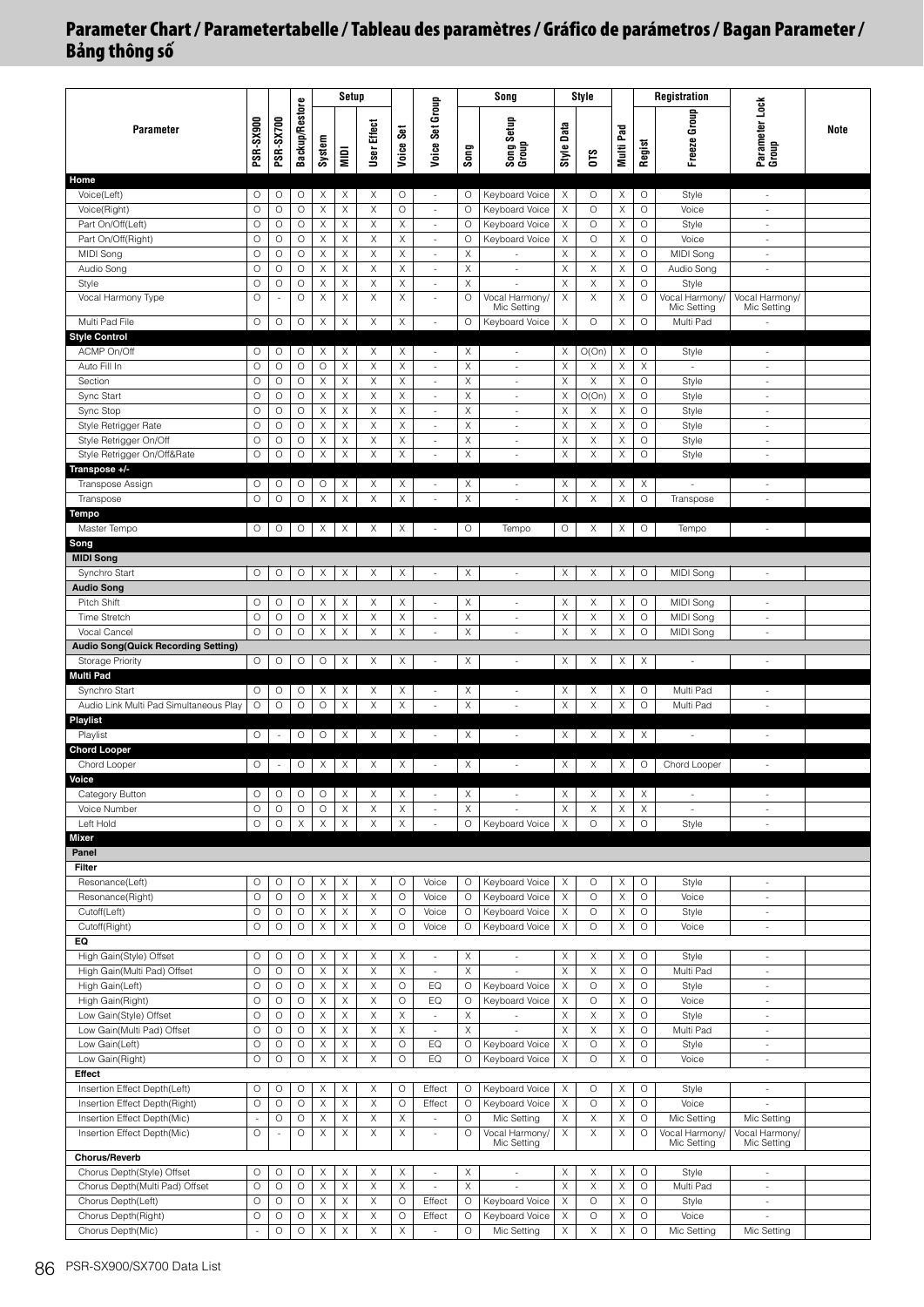|                                                                          |                    |                               |                       |              | Setup                     |               |               |                                                      |               | Song                           |                    | Style                 |              |              | Registration                      |                                |      |
|--------------------------------------------------------------------------|--------------------|-------------------------------|-----------------------|--------------|---------------------------|---------------|---------------|------------------------------------------------------|---------------|--------------------------------|--------------------|-----------------------|--------------|--------------|-----------------------------------|--------------------------------|------|
| Parameter                                                                | PSR-SX900          | PSR-SX700                     | <b>Backup/Restore</b> | System       | MIDI                      | User Effect   | క్షి<br>Voice | Set Group<br>Voice:                                  | Song          | Setup<br>Song S                | Data<br>Style      | ĴΩ                    | Pad<br>Multi | Regist       | Group<br>Freeze                   | Parameter Lock<br>Group        | Note |
| Chorus Depth(Mic)                                                        | $\circ$            |                               | O                     | X            | Χ                         | X             | X             | ×.                                                   | O             | Vocal Harmony<br>Mic Setting   | Χ                  | X                     | X            | O            | Vocal Harmony/<br>Mic Setting     | Vocal Harmony/<br>Mic Setting  |      |
| Reverb Depth(Style) Offset                                               | $\circ$            | O                             | O                     | X            | Χ                         | Χ             | Х             | $\sim$                                               | Χ             |                                | Χ                  | Χ                     | Χ            | O            | Style                             |                                |      |
| Reverb Depth(Multi Pad) Offset                                           | O                  | O                             | O                     | X            | X                         | X             | Χ             |                                                      | X             |                                | X                  | Χ                     | X            | $\circ$      | Multi Pad                         | $\frac{1}{2}$                  |      |
| Reverb Depth(Left)                                                       | O                  | O                             | O                     | Χ            | X                         | Χ             | O             | Effect                                               | O             | Keyboard Voice                 | Χ                  | O                     | X            | O            | Style                             | $\sim$                         |      |
| Reverb Depth(Right)<br>Reverb Depth(Mic)                                 | O<br>×,            | O<br>O                        | O<br>O                | Χ<br>Χ       | Χ<br>Χ                    | Χ<br>X        | $\circ$<br>Χ  | Effect<br>$\overline{\phantom{a}}$                   | O<br>O        | Keyboard Voice<br>Mic Setting  | X<br>X             | $\circ$<br>Χ          | X<br>X       | O<br>O       | Voice<br>Mic Setting              | $\sim$<br>Mic Setting          |      |
| Reverb Depth(Mic)                                                        | $\circ$            |                               | O                     | X            | Χ                         | X             | X             | $\sim$                                               | O             | Vocal Harmony<br>Mic Setting   | Χ                  | X                     | Χ            | $\circ$      | Vocal Harmony/<br>Mic Setting     | Vocal Harmony/<br>Mic Setting  |      |
| Pan/Volume                                                               |                    |                               |                       |              |                           |               |               |                                                      |               |                                |                    |                       |              |              |                                   |                                |      |
| Pan(Style) Offset<br>Pan(Multi Pad) Offset                               | О<br>O             | O<br>O                        | O<br>O                | Χ<br>X       | Χ<br>$\mathsf X$          | X<br>$\times$ | Χ<br>X        | ÷,<br>$\sim$                                         | X<br>$\times$ |                                | X<br>X             | Χ<br>X                | X<br>X       | O<br>$\circ$ | Style<br>Multi Pad                | ÷,<br>$\sim$                   |      |
| Pan(Left)                                                                | O                  | О                             | O                     | Χ            | Χ                         | Χ             | Χ             | $\overline{\phantom{a}}$                             | O             | Keyboard Voice                 | X                  | O                     | Χ            | $\circ$      | Style                             | $\overline{\phantom{a}}$       |      |
| Pan(Right)                                                               | $\circ$            | $\circ$                       | $\circ$               | X            | Χ                         | X             | Χ             | $\overline{\phantom{a}}$                             | O             | Keyboard Voice                 | X                  | $\circ$               | X            | $\circ$      | Voice                             | ×,                             |      |
| Pan(Mic)                                                                 | $\sim$             | О                             | O                     | Χ            | Χ                         | X             | Χ             | $\overline{\phantom{a}}$                             | O             | Mic Setting                    | Χ                  | Χ                     | X            | O            | Mic Setting                       | Mic Setting                    |      |
| Pan(Mic)                                                                 | $\circ$            | $\sim$                        | O                     | Χ            | X                         | X             | Χ             | ×.                                                   | O             | Vocal Harmony<br>Mic Setting   | Χ                  | X                     | Χ            | $\circ$      | Vocal Harmony<br>Mic Setting      | Vocal Harmony/<br>Mic Setting  |      |
| Volume(Style) Offset                                                     | $\circ$            | O                             | O                     | X            | Χ                         | X             | X             | $\overline{\phantom{a}}$                             | X             |                                | X                  | X                     | X            | $\circ$      | Style                             | $\overline{\phantom{a}}$       |      |
| Volume(Multi Pad) Offset                                                 | O                  | O                             | $\circ$               | X            | X                         | $\times$      | X             | $\overline{\phantom{a}}$                             | $\circ$       | Keyboard Voice                 | $\mathsf X$        | $\circ$               | X            | $\circ$      | Multi Pad                         | $\overline{\phantom{a}}$       |      |
| Volume(Left)                                                             | O                  | O                             | O                     | Χ            | Χ                         | Χ             | Χ             | $\sim$                                               | O             | Keyboard Voice                 | Χ                  | O                     | X            | O            | Style                             | $\sim$                         |      |
| Volume(Right)                                                            | $\circ$            | O                             | $\circ$               | X            | X                         | X             | Χ             | $\overline{\phantom{a}}$                             | O             | Keyboard Voice                 | X                  | $\circ$               | X            | $\circ$      | Voice                             | $\frac{1}{2}$                  |      |
| Volume(MIDI Song) Offset                                                 | $\circ$            | $\circ$                       | $\circ$               | X            | Χ                         | Χ             | Χ             | ×.                                                   | X             |                                | Χ                  | Χ                     | Χ            | $\circ$      | MIDI Song                         | ä,                             |      |
| Volume(Audio Song) Offset<br>Volume(Mic)                                 | $\circ$<br>÷,      | O<br>O                        | O<br>O                | Χ<br>Χ       | X<br>Χ                    | X<br>X        | Χ<br>Χ        | $\overline{\phantom{a}}$<br>$\overline{\phantom{a}}$ | X<br>O        | Mic Setting                    | X<br>X             | X<br>Χ                | Χ<br>X       | O<br>$\circ$ | Audio Song<br>Mic Setting         | ä,<br>Mic Setting              |      |
| Volume(Mic)                                                              | $\circ$            |                               | $\circ$               | $\times$     | $\boldsymbol{\mathsf{X}}$ | $\times$      | X             | ×.                                                   | O             | Vocal Harmony                  | X                  | X                     | X            | O            | Vocal Harmony/                    | Vocal Harmony/                 |      |
|                                                                          |                    |                               |                       |              |                           |               |               |                                                      |               | Mic Setting                    |                    |                       |              |              | Mic Setting                       | Mic Setting                    |      |
| Volume(AUX In)                                                           | $\circ$<br>$\circ$ | O<br>$\overline{\phantom{a}}$ | O<br>$\circ$          | O<br>$\circ$ | Χ<br>Χ                    | Χ<br>X        | Χ<br>X        | $\overline{\phantom{a}}$                             | X<br>$\times$ | ÷.                             | X<br>X             | Χ<br>X                | Χ<br>X       | X<br>X       | $\sim$                            | ×.                             |      |
| Volume(Bluetooth) (*1)<br>Volume(Wireless LAN) (*2)                      | $\circ$            | O                             | O                     | $\circ$      | X                         | $\times$      | X             | $\overline{\phantom{a}}$<br>×.                       | X             | ÷,<br>×.                       | $\times$           | X                     | X            | X            | ÷,<br>$\mathcal{L}_{\mathcal{A}}$ | ×                              |      |
| <b>Style</b>                                                             |                    |                               |                       |              |                           |               |               |                                                      |               |                                |                    |                       |              |              |                                   |                                |      |
| Part On/Off(Style)                                                       | О                  | O                             | O                     | Χ            | Χ                         | Χ             | X             | $\overline{\phantom{a}}$                             | $\times$      | ÷,                             | O                  | Χ                     | X            | O            | Style                             | ÷,                             |      |
| Voice(Style)                                                             | $\circ$            | O                             | O                     | $\mathsf X$  | X                         | Χ             | Χ             | ×.                                                   | X             | $\overline{\phantom{a}}$       | $\circ$            | Χ                     | X            | O            | Style                             | $\overline{\phantom{a}}$       |      |
| Filter                                                                   |                    |                               |                       |              |                           |               |               |                                                      |               |                                |                    |                       |              |              |                                   |                                |      |
| Resonance                                                                | O<br>$\circ$       | O<br>O                        | O                     | X            | Χ                         | X             | X             | $\overline{\phantom{a}}$<br>×,                       | X             | ÷,<br>×,                       | $\circ$<br>$\circ$ | Χ<br>X                | X            | O<br>$\circ$ | Style                             | ÷,                             |      |
| Cutoff<br>EQ                                                             |                    |                               | $\circ$               | X            | X                         | Χ             | Χ             |                                                      | X             |                                |                    |                       | X            |              | Style                             | $\sim$                         |      |
| <b>High Gain</b>                                                         | О                  | O                             | O                     | Χ            | Χ                         | Χ             | Χ             | $\overline{\phantom{a}}$                             | X             | $\overline{\phantom{a}}$       | $\circ$            | Χ                     | X            | O            | Style                             | $\overline{\phantom{a}}$       |      |
| Low Gain                                                                 | $\circ$            | O                             | $\circ$               | $\mathsf X$  | $\boldsymbol{\mathsf{X}}$ | $\times$      | $\mathsf X$   | $\sim$                                               | $\mathsf X$   | $\sim$                         | $\circ$            | X                     | $\mathsf X$  | $\circ$      | Style                             | $\sim$                         |      |
| Effect<br>Insertion Effect Depth                                         | O                  | O                             | O                     | X            | Χ                         | X             | X             | ÷,                                                   | X             | ÷,                             | $\circ$            | Χ                     | X            | O            |                                   | ÷,                             |      |
| Variation Effect Depth                                                   | O                  | O                             | O                     | X            | X                         | X             | X             | $\bar{a}$                                            | X             | ×,                             | $\circ$            | X                     | X            | O            | Style<br>Style                    | $\sim$                         |      |
| <b>Chorus/Reverb</b>                                                     |                    |                               |                       |              |                           |               |               |                                                      |               |                                |                    |                       |              |              |                                   |                                |      |
| Chorus Depth                                                             | О                  | O                             | O                     | Χ            | Χ                         | X             | X             | ÷,                                                   | X             |                                | O                  | Χ                     | Χ            | O            | Style                             |                                |      |
| Reverb Depth                                                             | О                  | О                             | $\circ$               | X            | X                         | X             | X.            | $\overline{\phantom{a}}$                             | X             | $\overline{\phantom{a}}$       | О                  | X                     | X.           | О            | Style                             | $\overline{\phantom{a}}$       |      |
| Pan/Volume                                                               |                    |                               |                       |              |                           |               |               |                                                      |               |                                |                    |                       |              |              |                                   |                                |      |
| Pan<br>Volume                                                            | O<br>$\circ$       | О<br>$\circ$                  | O<br>O                | Χ<br>X       | Χ<br>X                    | Χ<br>X        | Χ<br>X        | $\overline{\phantom{a}}$<br>$\bar{a}$                | X<br>Χ        | $\overline{\phantom{a}}$<br>÷, | O<br>$\circ$       | X<br>X                | Χ<br>Χ       | O<br>$\circ$ | Style<br>Style                    | $\overline{\phantom{a}}$<br>×. |      |
| <b>Multi Pad</b>                                                         |                    |                               |                       |              |                           |               |               |                                                      |               |                                |                    |                       |              |              |                                   |                                |      |
| Part On/Off(MIDI Multi Pad)                                              | О                  | O                             | Χ                     | Χ            | Χ                         | Χ             | Χ             | $\overline{\phantom{a}}$                             | Χ             | $\overline{\phantom{a}}$       | Χ                  | Χ                     | Χ            | Χ            | Χ                                 | $\overline{\phantom{a}}$       |      |
| Part On/Off(Audio Link Multi Pad)                                        | $\circ$            | $\circ$                       | $\mathsf X$           | $\mathsf X$  | X                         | $\mathsf X$   | X             | $\overline{\phantom{a}}$                             | $\mathsf X$   | $\overline{\phantom{a}}$       | X                  | $\boldsymbol{\times}$ | X            | X            | X                                 | $\overline{\phantom{a}}$       |      |
| <b>Chorus/Reverb</b>                                                     |                    |                               |                       |              |                           |               |               |                                                      |               |                                |                    |                       |              |              |                                   |                                |      |
| Chorus Depth(Audio Link Multi Pad)<br>Reverb Depth(Audio Link Multi Pad) | O<br>$\circ$       | O                             | Χ                     | X            | Χ                         | Χ             | Χ             | $\overline{\phantom{a}}$                             | X             | ÷,                             | X                  | Χ<br>$\mathsf X$      | X            | Χ            | X                                 | $\overline{\phantom{a}}$       |      |
| Pan/Volume                                                               |                    | $\bigcirc$                    | X                     | X            | $\mathsf X$               | X             | $\mathsf X$   | $\overline{\phantom{a}}$                             | X             | $\overline{\phantom{a}}$       | $\mathsf X$        |                       | $\mathsf X$  | X            | X                                 | ×                              |      |
| Pan(Audio Link Multi Pad)                                                | O                  | O                             | X                     | Χ            | Χ                         | Χ             | Χ             | $\overline{\phantom{a}}$                             | Χ             | $\overline{\phantom{a}}$       | Χ                  | Χ                     | Χ            | Χ            | Χ                                 | $\overline{\phantom{a}}$       |      |
| Volume(Audio Link Multi Pad)                                             | $\circ$            | $\circ$                       | $\mathsf X$           | $\mathsf X$  | $\mathsf X$               | $\mathsf X$   | X             | $\omega$                                             | $\mathsf X$   | $\overline{\phantom{a}}$       | $\mathsf X$        | Χ                     | X            | X            | ÷.                                | $\omega$                       |      |
| Song                                                                     |                    |                               |                       |              |                           |               |               |                                                      |               |                                |                    |                       |              |              |                                   |                                |      |
| Part On/Off(MIDI Song)                                                   | $\circ$            | O                             | O                     | Χ            | Χ                         | Χ             | Χ             | $\overline{\phantom{a}}$                             | Χ             | ÷,                             | X                  | Χ                     | Χ            | O            | MIDI Song                         | $\overline{\phantom{a}}$       |      |
| Voice(MIDI Song)<br>Filter                                               | $\circ$            | $\circ$                       | X                     | X            | X                         | $\mathsf X$   | X             | $\overline{\phantom{a}}$                             | $\circ$       | Voice                          | X                  | X                     | $\mathsf X$  | X            | ä,                                | $\overline{\phantom{a}}$       |      |
| Resonance(MIDI Song)                                                     | О                  | O                             | Χ                     | X            | Χ                         | Χ             | X             | $\overline{\phantom{a}}$                             | O             | Filter                         | X                  | Χ                     | Χ            | Χ            | $\overline{\phantom{a}}$          | $\overline{\phantom{a}}$       |      |
| Cutoff(MIDI Song)                                                        | $\circ$            | $\circ$                       | $\mathsf X$           | $\mathsf X$  | X                         | $\mathsf X$   | X             | $\overline{\phantom{a}}$                             | $\circ$       | Filter                         | X                  | X                     | X            | X            | $\sim$                            | $\sim$                         |      |
| EQ                                                                       |                    |                               |                       |              |                           |               |               |                                                      |               |                                |                    |                       |              |              |                                   |                                |      |
| EQ High Gain(MIDI Song)                                                  | O                  | O                             | X                     | Χ            | Χ                         | X             | Χ             | $\overline{\phantom{a}}$                             | O             | EQ                             | X                  | X                     | Χ            | Χ            | $\overline{\phantom{a}}$          | $\overline{\phantom{a}}$       |      |
| EQ Low Gain(MIDI Song)                                                   | $\circ$            | $\circ$                       | $\mathsf X$           | $\mathsf X$  | $\mathsf X$               | $\mathsf X$   | X             | $\omega$                                             | $\circ$       | EQ                             | $\mathsf X$        | X                     | $\mathsf X$  | $\times$     | $\omega$                          | $\sim$                         |      |
| <b>Effect</b><br>Insertion Effect Depth(Style)                           | O                  | O                             | O                     | Χ            | X                         | X             | X             | $\overline{\phantom{a}}$                             | X             | $\overline{\phantom{a}}$       | X                  | X                     | X            | O            |                                   | $\overline{\phantom{a}}$       |      |
| Insertion Effect Depth(MIDI Song)                                        | $\circ$            | $\circ$                       | Χ                     | X            | X                         | $\mathsf X$   | X             | $\sim$                                               | $\circ$       | Effect                         | $\mathsf X$        | X                     | $\mathsf X$  | X            | Style<br>$\overline{\phantom{a}}$ | $\overline{\phantom{a}}$       |      |
| Variation Effect Depth(MIDI Song)                                        | $\circ$            | $\circ$                       | $\mathsf X$           | X            | X                         | X             | Χ             | $\overline{\phantom{a}}$                             | Χ             | $\overline{\phantom{a}}$       | О                  | X                     | Χ            | X            | $\overline{\phantom{a}}$          | $\overline{\phantom{a}}$       |      |
| <b>Chorus/Reverb</b>                                                     |                    |                               |                       |              |                           |               |               |                                                      |               |                                |                    |                       |              |              |                                   |                                |      |
| Chorus Depth(MIDI Song)                                                  | O                  | O                             | Χ                     | Χ            | Χ                         | X             | Χ             | $\overline{\phantom{a}}$                             | O             | Effect                         | X                  | Χ                     | X            | Χ            | $\mathcal{L}_{\mathcal{A}}$       | $\sim$                         |      |
| Reverb Depth(MIDI Song)<br>Pan/Volume                                    | $\circ$            | O                             | Χ                     | Χ            | X                         | Χ             | X             | $\overline{\phantom{a}}$                             | O             | Effect                         | Χ                  | X                     | X            | X            | $\omega$                          | ÷                              |      |
| Pan(MIDI Song)                                                           | O                  | O                             | X                     | Χ            | Χ                         | Χ             | Χ             | $\omega$                                             | $\circ$       | Pan                            | X                  | Χ                     | X            | Χ            | $\mathcal{L}_{\mathcal{A}}$       | $\sim$                         |      |
| Volume(MIDI Song)                                                        | $\circ$            | $\circ$                       | X                     | X            | X                         | X             | X             | $\blacksquare$                                       | $\circ$       | Volume                         | X                  | X                     | X            | X            | $\overline{\phantom{a}}$          | $\overline{\phantom{a}}$       |      |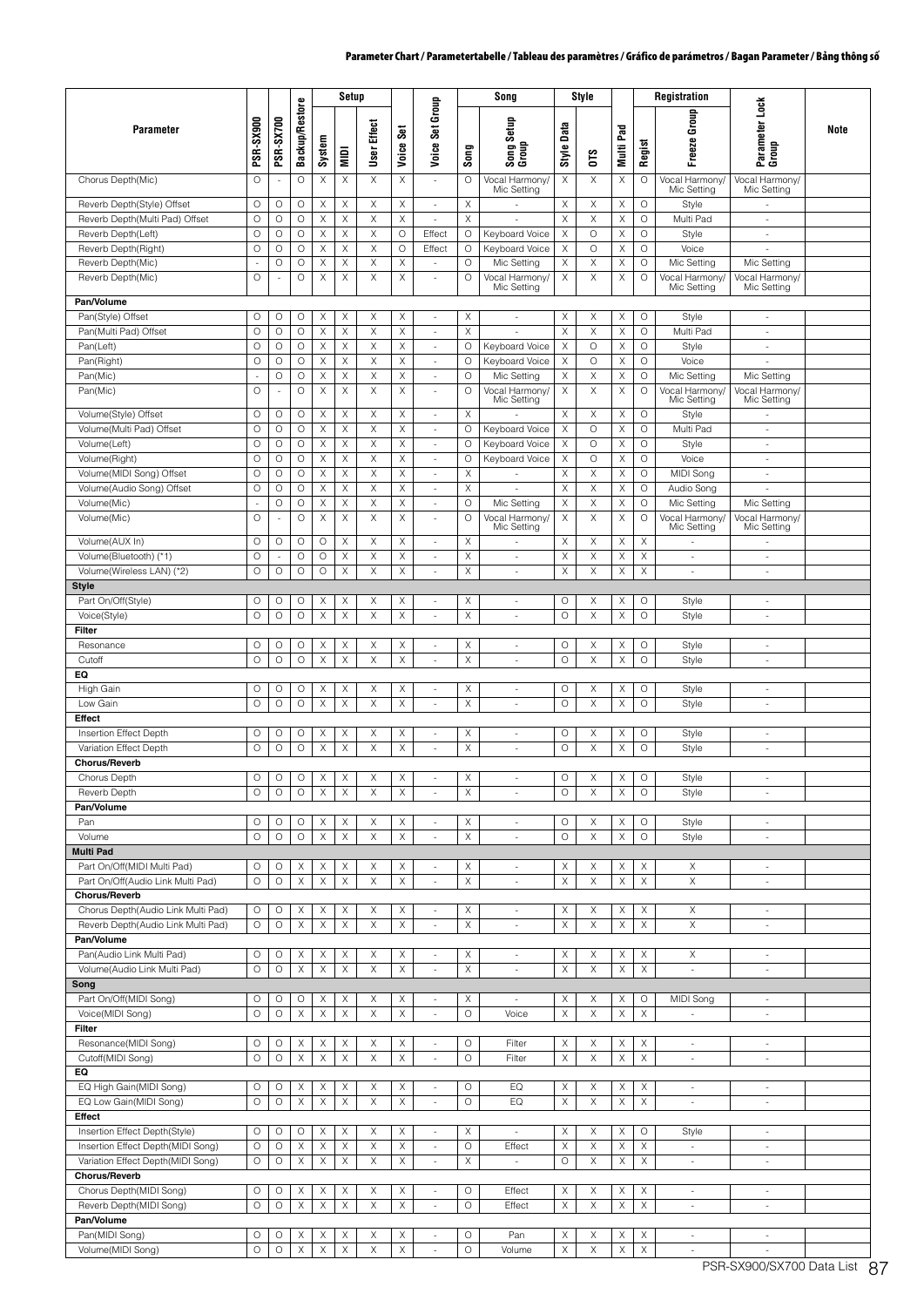|                                                                         |                          |                                            |                       |                  | Setup            |                       |           |                          |              | Song                                     |            | Style            |              |                  | <b>Registration</b>                                         |                                                      |      |
|-------------------------------------------------------------------------|--------------------------|--------------------------------------------|-----------------------|------------------|------------------|-----------------------|-----------|--------------------------|--------------|------------------------------------------|------------|------------------|--------------|------------------|-------------------------------------------------------------|------------------------------------------------------|------|
| Parameter                                                               | <b>PSR-SX900</b>         | <b>PSR-SX700</b>                           | <b>Backup/Restore</b> | System           | $\overline{M}$   | <b>Effect</b><br>User | Voice Set | Voice Set Group          | Song         | Song Setup<br>Group                      | Style Data | <b>OTS</b>       | Pad<br>Multi | Regist           | Group<br>Freeze                                             | Parameter Lock<br>Group                              | Note |
| <b>Master</b>                                                           |                          |                                            |                       |                  |                  |                       |           |                          |              |                                          |            |                  |              |                  |                                                             |                                                      |      |
| Compressor<br>On/Off                                                    | О                        | О                                          | O                     | O                | Χ                | X                     | Χ         | $\overline{\phantom{a}}$ | Χ            | $\overline{\phantom{a}}$                 | X          | Χ                | Χ            | Χ                | $\overline{\phantom{a}}$                                    | $\overline{\phantom{a}}$                             |      |
| Type                                                                    | $\circ$                  | $\circ$                                    | O                     | $\circ$          | X                | $\mathsf X$           | X         | $\sim$                   | X            | $\sim$                                   | Χ          | X                | X            | X                | $\overline{\phantom{a}}$                                    | $\overline{\phantom{a}}$                             |      |
| Compression                                                             | $\circ$                  | O                                          | O                     | X                | X                | $\circ$               | Χ         | $\overline{\phantom{a}}$ | X            | ×.                                       | X          | X                | Χ            | $\mathsf X$      | $\sim$                                                      | $\sim$                                               |      |
| Texture<br>Output                                                       | $\circ$<br>O             | O<br>O                                     | O<br>O                | X<br>$\mathsf X$ | X<br>$\mathsf X$ | O<br>$\circ$          | Χ<br>Χ    | $\overline{\phantom{a}}$ | X<br>Χ       | $\overline{\phantom{a}}$                 | Χ<br>Χ     | X<br>$\mathsf X$ | Χ<br>Χ       | Χ<br>$\mathsf X$ | ÷,                                                          | $\overline{\phantom{a}}$                             |      |
| EQ                                                                      |                          |                                            |                       |                  |                  |                       |           | $\overline{\phantom{a}}$ |              | $\overline{\phantom{a}}$                 |            |                  |              |                  | $\overline{\phantom{a}}$                                    | $\overline{\phantom{a}}$                             |      |
| Type                                                                    | $\circ$                  | O                                          | O                     | $\circ$          | X                | X                     | Χ         | $\overline{\phantom{a}}$ | X            | $\overline{\phantom{a}}$                 | X          | X                | Χ            | Χ                | $\overline{\phantom{a}}$                                    | Master EQ                                            |      |
| Parameter                                                               | $\circ$                  | $\circ$                                    | $\circ$               | X                | $\mathsf X$      | $\circ$               | X         | ÷,                       | X            | ÷,                                       | Χ          | X                | X            | $\mathsf X$      | $\omega$                                                    | Master EQ                                            |      |
| <b>Insertion Effect Assign Part Setting</b><br>Insertion Effect1 On/Off | $\blacksquare$           | О                                          | О                     | X                | X                | X                     | X         |                          | O            | Effect                                   | X          | Χ                | Χ            | O                | Voice/Style/                                                | ÷,                                                   |      |
|                                                                         |                          |                                            |                       |                  |                  |                       |           |                          |              |                                          |            |                  |              |                  | MIDI Song                                                   |                                                      |      |
| Insertion Effect1 Type                                                  | $\overline{\phantom{a}}$ | $\circ$                                    | O                     | X                | $\mathsf X$      | $\mathsf X$           | X         |                          | $\circ$      | Effect                                   | Χ          | X                | Χ            | $\circ$          | Voice/Style/<br>MIDI Song                                   | $\sim$                                               |      |
| Insertion Effect2 On/Off                                                | $\sim$                   | $\circ$                                    | $\circ$               | X                | X                | X                     | Χ         | $\sim$                   | $\circ$      | Effect                                   | Χ          | X                | X            | $\circ$          | Voice/Style/<br>MIDI Song                                   | $\sim$                                               |      |
| Insertion Effect2 Type                                                  | ÷,                       | $\circ$                                    | O                     | X                | X                | X                     | Χ         | $\overline{\phantom{a}}$ | $\circ$      | Effect                                   | X          | X                | Χ            | $\circ$          | Voice/Style/<br>MIDI Song                                   | ÷,                                                   |      |
| Insertion Effect3 On/Off                                                | $\overline{\phantom{a}}$ | O                                          | O                     | Χ                | X                | X                     | Χ         | $\sim$                   | $\circ$      | Effect                                   | Χ          | Χ                | Χ            | O                |                                                             | à.                                                   |      |
|                                                                         |                          |                                            |                       |                  |                  |                       |           |                          |              |                                          |            |                  |              |                  | Voice/Style/<br>MIDI Song                                   |                                                      |      |
| Insertion Effect3 Type                                                  | ÷,                       | O                                          | O                     | X                | X                | X                     | X         | ×.                       | $\circ$      | Effect                                   | X          | X                | Χ            | O                | Voice/Style/<br>MIDI Song                                   | ÷                                                    |      |
| Insertion Effect4 On/Off                                                | $\overline{\phantom{a}}$ | $\circ$                                    | О                     | X                | X                | X                     | X         | ×.                       | $\circ$      | Effect                                   | X          | X                | X            | $\circ$          | Voice/Style/<br>MIDI Song                                   | $\overline{\phantom{a}}$                             |      |
| Insertion Effect4 Type                                                  | $\blacksquare$           | O                                          | O                     | X                | $\mathsf X$      | $\times$              | X         | $\sim$                   | $\circ$      | Effect                                   | X          | X                | X            | $\circ$          | Voice/Style/                                                | $\sim$                                               |      |
| Insertion Effect5 On/Off                                                | $\overline{\phantom{a}}$ | $\circ$                                    | $\circ$               | X                | X                | X                     | X         | $\overline{\phantom{a}}$ | O            | Effect/                                  | Χ          | X                | Χ            | $\circ$          | MIDI Song                                                   | Mic Setting                                          |      |
|                                                                         |                          |                                            |                       |                  |                  |                       |           |                          |              | Mic Setting                              |            |                  |              |                  | Voice/Style/<br>MIDI Song/<br>Mic Setting                   |                                                      |      |
| Insertion Effect5 Type                                                  |                          | $\circ$                                    | О                     | X                | X                | X                     | Χ         |                          | $\circ$      | Effect/<br>Mic Setting                   | X          | X                | Χ            | $\circ$          | Voice/Style/<br>MIDI Song/<br>Mic Setting                   | Mic Setting                                          |      |
| Insertion Effect1 On/Off                                                | O                        | $\overline{\phantom{a}}$                   | О                     | Χ                | X                | X                     | Χ         | ×.                       | O            | Effect                                   | Χ          | Χ                | Χ            | O                | Voice/Style/                                                | à.                                                   |      |
| Insertion Effect1 Type                                                  | O                        | ÷,                                         | О                     | X                | X                | X                     | X         | $\sim$                   | O            | Effect                                   | Χ          | X                | Χ            | O                | MIDI Song<br>Voice/Style/                                   | $\sim$                                               |      |
| Insertion Effect2 On/Off                                                | O                        |                                            | O                     | X                | X                | X                     | X         | ×.                       | $\circ$      | Effect                                   | X          | X                | X            | $\circ$          | MIDI Song                                                   | à.                                                   |      |
|                                                                         |                          |                                            |                       |                  |                  |                       |           |                          |              |                                          |            |                  |              |                  | Voice/Style/<br>MIDI Song                                   |                                                      |      |
| Insertion Effect2 Type                                                  | $\circ$                  | $\sim$                                     | O                     | $\mathsf X$      | $\mathsf X$      | $\mathsf X$           | X         | ×.                       | $\circ$      | Effect                                   | X          | $\mathsf X$      | X            | $\circ$          | Voice/Style/<br>MIDI Song                                   | ÷,                                                   |      |
| Insertion Effect3 On/Off                                                | O                        | $\overline{\phantom{a}}$                   | O                     | X                | X                | X                     | X         | $\sim$                   | $\circ$      | Effect                                   | Χ          | X                | X            | O                | Voice/Style/<br>MIDI Song                                   | $\sim$                                               |      |
| Insertion Effect3 Type                                                  | O                        | ÷,                                         | O                     | X                | $\times$         | X                     | Χ         | $\overline{\phantom{a}}$ | $\circ$      | Effect                                   | Χ          | Χ                | Χ            | $\circ$          | Voice/Style/<br>MIDI Song                                   | ÷,                                                   |      |
| Insertion Effect4 On/Off                                                | O                        | ×,                                         | О                     | X                | X                | Χ                     | X         | ×.                       | O            | Effect                                   | X          | Χ                | Χ            | O                | Voice/Style/<br>MIDI Song                                   | $\sim$                                               |      |
| Insertion Effect4 Type                                                  | O                        | $\overline{\phantom{a}}$                   | O                     | X                | X                | X                     | Χ         | $\sim$                   | O            | Effect                                   | Χ          | X                | Χ            | O                | Voice/Style/                                                | ÷                                                    |      |
| Insertion Effect5 On/Off                                                | O                        | ÷,                                         | O                     | X                | X                | Χ                     | Χ         |                          | $\circ$      | Effect                                   | X          | X                | Χ            | O                | MIDI Song<br>Voice/Style/                                   |                                                      |      |
| Insertion Effect5 Type                                                  | $\circ$                  | $\overline{\phantom{a}}$                   | O                     | X                | $\times$         | X                     | Χ         | $\sim$                   | $\circ$      | Effect                                   | Χ          | X                | X            | $\circ$          | MIDI Song<br>Voice/Style/                                   | $\sim$                                               |      |
|                                                                         |                          |                                            |                       |                  |                  |                       |           |                          |              |                                          |            |                  |              |                  | MIDI Song                                                   |                                                      |      |
| Insertion Effect6 On/Off                                                | $\circ$                  | $\overline{\phantom{a}}$                   | O                     | X                | X                | X                     | X         | $\sim$                   | $\circ$      | Effect/<br>Vocal Harmony/<br>Mic Setting | Χ          | X                | Χ            | $\circ$          | Voice/Style/<br>MIDI Song/<br>Vocal Harmony/<br>Mic Setting | Vocal Harmony/<br>Mic Setting                        |      |
| Insertion Effect6 Type                                                  | $\circ$                  | ÷,                                         | O                     | X                | X                | X                     | Χ         |                          | $\circ$      | Effect/<br>Vocal Harmony/<br>Mic Setting | Χ          | X                | Χ            | $\circ$          | Voice/Style/<br>MIDI Song/<br>Vocal Harmony/<br>Mic Setting | Vocal Harmony/<br>Mic Setting                        |      |
| Insertion Effect7 On/Off                                                | O                        | $\mathcal{L}$                              | O<br>O                | Χ<br>X           | Χ                | X<br>X                | X         | ÷,                       | X<br>X       | $\bar{a}$                                | Χ          | Χ<br>X           | X            | O                | Style                                                       | $\omega$                                             |      |
| Insertion Effect7 Type<br>Insertion Effect8 On/Off                      | O<br>O                   | $\overline{\phantom{a}}$<br>$\blacksquare$ | O                     | X                | X<br>X           | Χ                     | Χ<br>X    |                          | Χ            | $\sim$<br>÷,                             | Χ<br>X     | X                | Χ<br>Χ       | O<br>$\circ$     | Style<br>Style                                              | $\overline{\phantom{a}}$<br>$\overline{\phantom{a}}$ |      |
| Insertion Effect8 Type                                                  | $\circ$                  | $\sim$                                     | O                     | X                | X                | X                     | Χ         | $\overline{\phantom{a}}$ | X            | $\overline{\phantom{a}}$                 | Χ          | X                | Χ            | $\circ$          | Style                                                       | $\sim$                                               |      |
| Effect Parameter(Insertion1-4)                                          | ÷,                       | $\circ$                                    | $\circ$               | X                | $\times$         | $\circ$               | X         | $\sim$                   | $\circ$      | Effect                                   | X          | X                | X            | $\circ$          | Voice/Style/<br>MIDI Song                                   | ÷                                                    |      |
| Effect Parameter(Insertion5)                                            | $\overline{\phantom{a}}$ | $\circ$                                    | O                     | X                | $\times$         | $\circ$               | Χ         | $\overline{\phantom{a}}$ | $\circ$      | Effect/<br>Mic Setting                   | Χ          | X                | Χ            | $\circ$          | Voice/Style/<br>MIDI Song/<br>Mic Setting                   | Mic Setting                                          |      |
| Effect Parameter(Insertion1-5)                                          | O                        | $\sim$                                     | O                     | Χ                | Χ                | O                     | Χ         | ×.                       | O            | Effect                                   | X          | Χ                | Χ            | O                | Voice/Style/<br>MIDI Song                                   | ÷.                                                   |      |
| Effect Parameter(Insertion6)                                            | O                        | ×,                                         | O                     | X                | $\times$         | O                     | X         |                          | O            | Effect/<br>Vocal Harmony/<br>Mic Setting | Χ          | Χ                | X            | O                | Voice/Style/<br>MIDI Song/<br>Mic Setting                   | Vocal Harmony/<br>Mic Setting                        |      |
| Effect Parameter(Insertion7-8)                                          | $\circ$                  | ÷,                                         | O                     | X                | $\times$         | $\circ$               | Χ         |                          | X            |                                          | X          | X                | Χ            | X                |                                                             | $\overline{\phantom{a}}$                             |      |
| <b>Variation Effect</b><br>Variation Effect Type                        | O                        | О                                          | $\circ$               | X                | X                | Χ                     | X         | $\sim$                   | $\circ$      | Effect                                   | $\circ$    | Χ                | X            | O                | Style/MIDI Song                                             | $\omega$                                             |      |
| Detail                                                                  |                          |                                            |                       |                  |                  |                       |           |                          |              |                                          |            |                  |              |                  |                                                             |                                                      |      |
| Effect Parameter1-16<br>Variation Effect Return Level                   | О<br>O                   | O<br>$\circ$                               | О<br>$\circ$          | Χ<br>X           | Χ<br>X           | O<br>X                | Χ<br>Χ    | $\sim$                   | $\circ$<br>O | Effect<br>Effect                         | X<br>O     | X<br>X           | X<br>X       | X<br>O           | Style/MIDI Song                                             | Variation<br>Effect(System)<br>Return Level          |      |
| Chorus                                                                  |                          |                                            |                       |                  |                  |                       |           |                          |              |                                          |            |                  |              |                  |                                                             |                                                      |      |
| Type                                                                    | О                        | O                                          | O                     | X                | X                | X                     | X         | ÷                        | $\circ$      | Effect                                   | $\circ$    | Χ                | Χ            | О                | Style/MIDI Song                                             | $\overline{\phantom{a}}$                             |      |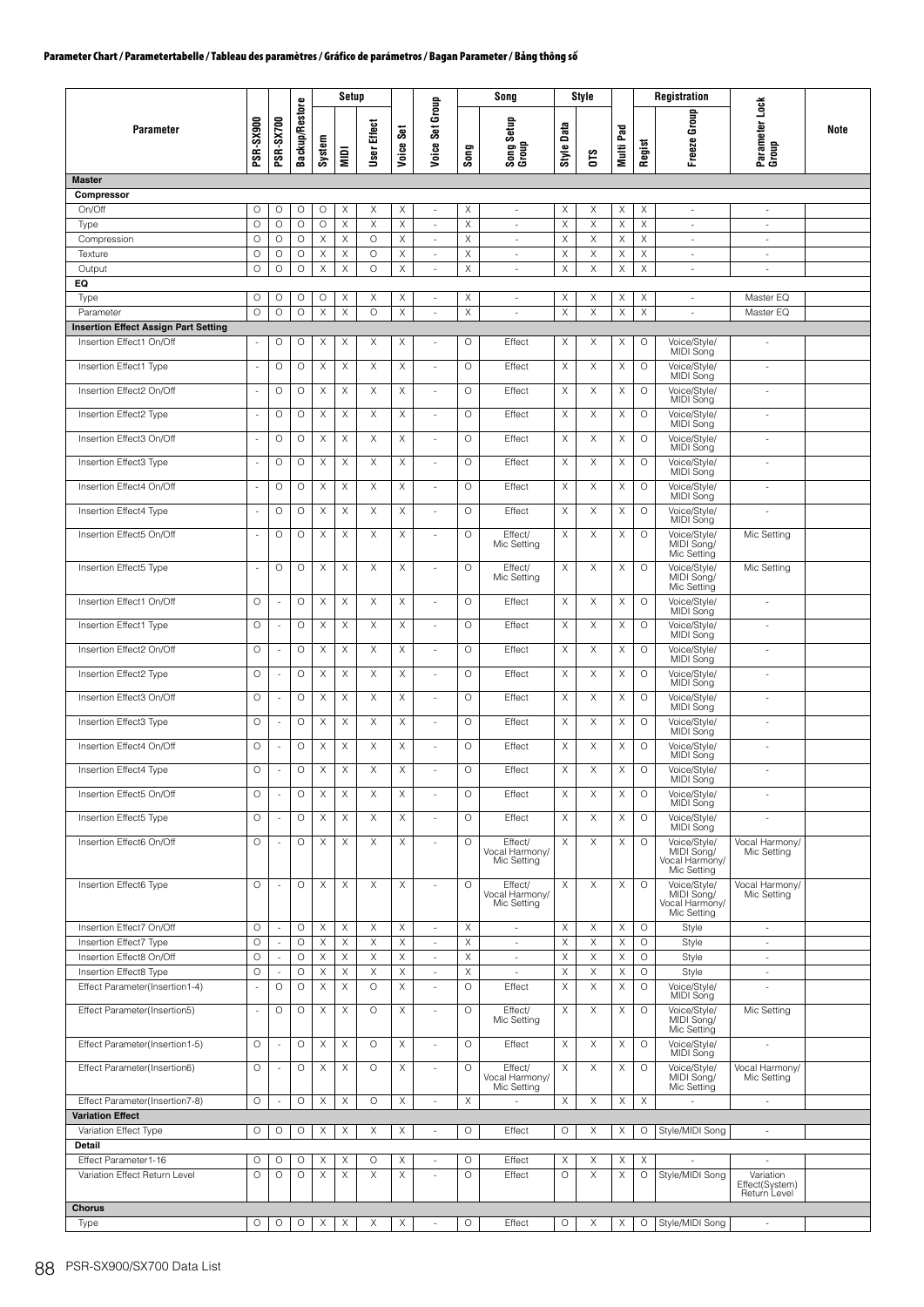|                                                        |                    |                          |                       |             | Setup                     |                    |           |                                                      |              | Song                                                 |                 | Style  |                       |         | Registration                                         |                                           |                                           |
|--------------------------------------------------------|--------------------|--------------------------|-----------------------|-------------|---------------------------|--------------------|-----------|------------------------------------------------------|--------------|------------------------------------------------------|-----------------|--------|-----------------------|---------|------------------------------------------------------|-------------------------------------------|-------------------------------------------|
| <b>Parameter</b>                                       | PSR-SX900          | <b>PSR-SX700</b>         | <b>Backup/Restore</b> | System      | NIDI                      | User Effect        | Voice Set | Voice Set Group                                      | Song         | Song Setup<br>Group                                  | Data<br>Style I | СTS    | Multi Pad             | Regist  | Freeze Group                                         | Parameter Lock<br>Group                   | Note                                      |
| Detail<br>Effect Parameter1-16                         | O                  | О                        | O                     | Χ           | Χ                         | O                  | X         | $\overline{\phantom{a}}$                             | O            | Effect                                               | Χ               | X      | Χ                     | Χ       | $\sim$                                               | ä,                                        |                                           |
| Return Level                                           | $\circ$            | O                        | $\circ$               | X           | Χ                         | X                  | X         | ÷,                                                   | $\circ$      | Effect                                               | O               | X      | X                     | O       | Style/MIDI Song                                      | Chorus Return<br>Level                    |                                           |
| Reverb<br>Type                                         | O                  | O                        | O                     | X           | $\boldsymbol{\times}$     | X                  | X         | ÷,                                                   | O            | Effect                                               | $\circ$         | Χ      | X                     | O       | Style/MIDI Song                                      | Reverb Type                               |                                           |
| Detail                                                 |                    |                          |                       |             |                           |                    |           |                                                      |              |                                                      |                 |        |                       |         |                                                      |                                           |                                           |
| Effect Parameter1-16                                   | O                  | О                        | O                     | Χ           | Χ                         | O                  | X         | ÷,                                                   | O            | Effect                                               | Χ               | X      | Χ                     | Χ       | $\sim$                                               | ÷,                                        |                                           |
| Return Level                                           | O                  | $\circ$                  | $\circ$               | X           | X                         | X                  | X         | ÷,                                                   | $\circ$      | Effect                                               | $\circ$         | X      | X                     | O       | Style/MIDI Song                                      | Reverb Return<br>Level                    |                                           |
| <b>Line Out</b>                                        |                    |                          |                       |             |                           |                    |           |                                                      |              |                                                      |                 |        |                       |         |                                                      |                                           |                                           |
| Sub1-2/AUX Select                                      | О                  | $\sim$                   | О                     | O           | Χ                         | Χ                  | Χ         | $\overline{\phantom{a}}$                             | Χ            | $\overline{\phantom{a}}$                             | Χ               | Χ      | X                     | O       | Line Out                                             | $\overline{\phantom{a}}$                  |                                           |
| Line Out<br>Score                                      | $\circ$            |                          | $\circ$               | $\circ$     | Χ                         | $\mathsf X$        | Χ         | ÷,                                                   | X            | ÷,                                                   | Χ               | Χ      | Χ                     | $\circ$ | Line Out                                             | ä,                                        |                                           |
| <b>Play Setting</b>                                    |                    |                          |                       |             |                           |                    |           |                                                      |              |                                                      |                 |        |                       |         |                                                      |                                           |                                           |
| Extra On/Off                                           | O                  | O                        | O                     | Χ           | Χ                         | X                  | Χ         | $\overline{\phantom{a}}$                             | Χ            | ä,                                                   | X               | X      | Χ                     | O       | MIDI Song                                            | $\overline{\phantom{a}}$                  |                                           |
| Left On/Off                                            | $\circ$            | $\circ$                  | $\bigcirc$            | $\mathsf X$ | X                         | X                  | X         | $\overline{\phantom{a}}$                             | $\circ$      | <b>Guide Setting</b>                                 | X               | Χ      | $\boldsymbol{\times}$ | $\circ$ | MIDI Song                                            | $\sim$                                    |                                           |
| Right On/Off<br><b>View Setting</b>                    | O                  | $\circ$                  | $\circ$               | $\mathsf X$ | X                         | X                  | Χ         | ÷,                                                   | O            | <b>Guide Setting</b>                                 | Χ               | X      | X                     | O       | MIDI Song                                            | ä,                                        |                                           |
| Size                                                   | О                  | O                        | О                     | O           | X                         | X                  | Χ         | $\overline{\phantom{a}}$                             | O            | Score Setting                                        | Χ               | Χ      | Χ                     | Χ       | $\sim$                                               | $\overline{\phantom{a}}$                  |                                           |
| Left On/Off                                            | O                  | O                        | О                     | O           | Χ                         | X                  | X         | $\overline{\phantom{a}}$                             | $\circ$      | Score Setting                                        | X               | X      | X                     | Χ       | $\overline{\phantom{a}}$                             | $\omega$                                  |                                           |
| Right On/Off                                           | $\circ$            | O                        | O                     | O           | Χ                         | X                  | X         | ÷,                                                   | O            | Score Setting                                        | Χ               | Χ      | Χ                     | Χ       | $\overline{\phantom{a}}$                             | ÷,                                        |                                           |
| Chord On/Off                                           | O                  | O                        | $\circ$               | O           | Χ                         | X                  | X         | $\overline{\phantom{a}}$                             | $\circ$      | Score Setting                                        | Χ               | X      | Χ                     | Χ       | $\overline{\phantom{a}}$                             | $\overline{\phantom{a}}$                  |                                           |
| Lyrics On/Off                                          | O                  | O                        | O                     | O           | X                         | X                  | X         | $\omega$                                             | O            | Score Setting                                        | Χ               | X      | X                     | Χ       | $\sim$                                               | ä,                                        |                                           |
| Pedal On/Off<br>Note On/Off                            | $\circ$<br>$\circ$ | O<br>O                   | O<br>$\circ$          | O<br>O      | X<br>X                    | X<br>Χ             | Χ<br>Χ    | $\overline{\phantom{a}}$<br>$\overline{\phantom{a}}$ | O<br>$\circ$ | Score Setting<br>Score Setting                       | Χ<br>X          | X<br>Χ | Χ<br>X                | X<br>X  | $\overline{\phantom{a}}$<br>$\overline{\phantom{a}}$ | ÷,<br>$\overline{\phantom{a}}$            |                                           |
| Fingering On/Off                                       | O                  | O                        | O                     | O           | Χ                         | X                  | Χ         | $\overline{\phantom{a}}$                             | O            | Score Setting                                        | Χ               | Χ      | X                     | Χ       | $\sim$                                               | $\sim$                                    |                                           |
| Color On/Off                                           | $\circ$            | $\circ$                  | $\circ$               | $\circ$     | X                         | Χ                  | X         | $\overline{\phantom{a}}$                             | $\circ$      | Score Setting                                        | X               | X      | Χ                     | X       | $\overline{\phantom{a}}$                             | $\overline{\phantom{a}}$                  |                                           |
| <b>Detail Setting</b>                                  |                    |                          |                       |             |                           |                    |           |                                                      |              |                                                      |                 |        |                       |         |                                                      |                                           |                                           |
| <b>Right Channel</b>                                   | O                  | O                        | O                     | O           | Χ                         | X                  | Χ         | $\overline{\phantom{a}}$                             | $\circ$      | Score Setting                                        | Χ               | Χ      | X                     | Χ       | $\overline{\phantom{a}}$                             | $\overline{\phantom{a}}$                  |                                           |
| Left Channel                                           | $\circ$<br>O       | O<br>O                   | O<br>X                | O<br>X      | X<br>X                    | X<br>X             | Χ<br>X    | $\overline{\phantom{a}}$                             | $\circ$<br>O | Score Setting                                        | Χ<br>X          | Χ<br>X | X<br>Χ                | X<br>Χ  | $\overline{\phantom{a}}$                             | $\overline{\phantom{a}}$                  |                                           |
| Key Signature<br>Quantize                              | $\circ$            | $\circ$                  | $\circ$               | $\circ$     | X                         | X                  | X         | $\overline{\phantom{a}}$<br>$\overline{\phantom{a}}$ | $\circ$      | Score Setting<br>Score Setting                       | X               | Χ      | X                     | X       | $\overline{\phantom{a}}$<br>×                        | $\overline{\phantom{a}}$<br>$\sim$        |                                           |
| Note Name                                              | $\circ$            | $\circ$                  | $\circ$               | $\circ$     | X                         | X                  | Χ         | ÷,                                                   | $\circ$      | Score Setting                                        | X               | X      | Χ                     | X       | $\overline{\phantom{a}}$                             | $\blacksquare$                            |                                           |
| Lyrics                                                 |                    |                          |                       |             |                           |                    |           |                                                      |              |                                                      |                 |        |                       |         |                                                      |                                           |                                           |
| WallPaper                                              | O                  | O                        | О                     | O           | X                         | Χ                  | Χ         | $\overline{\phantom{a}}$                             | O            | <b>Lyrics Setting</b>                                | Χ               | X      | Χ                     | Χ       | $\overline{\phantom{a}}$                             | $\overline{\phantom{a}}$                  | Cannot be<br>reset with<br>Factory Reset. |
| Font                                                   | $\circ$            | O                        | O                     | O           | X                         | X                  | Χ         | ÷,                                                   | Χ            |                                                      | Χ               | Χ      | X                     | Χ       | $\overline{\phantom{a}}$                             | ÷,                                        |                                           |
| <b>Play Setting</b><br>Extra On/Off                    | O                  | O                        | O                     | Χ           | X                         | X                  | Χ         | $\sim$                                               | Χ            | ×.                                                   | X               | X      | X                     | $\circ$ | MIDI Song                                            | $\sim$                                    |                                           |
| Left On/Off                                            | O                  | $\circ$                  | $\circ$               | Χ           | X                         | X                  | Χ         | $\overline{\phantom{a}}$                             | $\circ$      | <b>Guide Setting</b>                                 | X               | Χ      | X                     | $\circ$ | MIDI Song                                            | $\overline{\phantom{a}}$                  |                                           |
| Right On/Off                                           | $\circ$            | $\circ$                  | $\circ$               | $\mathsf X$ | $\boldsymbol{\times}$     | $\times$           | X         | ×,                                                   | $\circ$      | <b>Guide Setting</b>                                 | X               | Χ      | $\times$              | $\circ$ | MIDI Song                                            | $\sim$                                    |                                           |
| <b>Text Viewer</b>                                     |                    |                          |                       |             |                           |                    |           |                                                      |              |                                                      |                 |        |                       |         |                                                      |                                           |                                           |
| <b>Text File</b>                                       | O                  | O                        | 0                     | Χ           | Χ                         | Χ                  | Χ         | $\overline{\phantom{a}}$                             | Χ            | ÷,                                                   | Χ               | Χ      | Χ                     | O       | Text                                                 | $\overline{\phantom{a}}$                  |                                           |
| WallPaper                                              | $\circ$            | $\circ$                  | $\circ$               | $\circ$     | $\mathsf X$               | X                  | X         | $\sim$                                               | $\circ$      | <b>Lyrics Setting</b>                                | X               | X      | $\times$              | X       | $\sim$                                               | ä,                                        | Cannot be<br>reset with<br>Factory Reset. |
| Font<br><b>Play Setting</b>                            | $\circ$            | $\circ$                  | $\circ$               | $\circ$     | X                         | X                  | Χ         | $\omega$                                             | X            | $\sim$                                               | X               | X      | X                     | X       | $\omega$                                             | $\sim$                                    |                                           |
| Extra On/Off                                           | $\circ$            | O                        | $\circ$               | Χ           | Χ                         | X                  | Χ         | $\overline{\phantom{a}}$                             | X            | ä,                                                   | Χ               | Χ      | X                     | O       | MIDI Song                                            | $\overline{\phantom{a}}$                  |                                           |
| Left On/Off                                            | $\circ$            | O                        | O                     | X           | X                         | X                  | Χ         | $\overline{\phantom{a}}$                             | $\circ$      | Guide Setting                                        | X               | X      | X                     | $\circ$ | MIDI Song                                            | $\overline{\phantom{a}}$                  |                                           |
| Right On/Off                                           | $\circ$            | $\circ$                  | $\circ$               | $\mathsf X$ | X                         | X                  | Χ         | ÷,                                                   | $\circ$      | <b>Guide Setting</b>                                 | X               | X      | Χ                     | $\circ$ | <b>MIDI Song</b>                                     | $\frac{1}{2}$                             |                                           |
| <b>Mic Setting</b>                                     |                    |                          |                       |             |                           |                    |           |                                                      |              |                                                      |                 |        |                       |         |                                                      |                                           |                                           |
| <b>User Setting</b><br><b>Vocal Setting</b>            | O                  | 0                        | $\circ$               | $\circ$     | $\boldsymbol{\mathsf{X}}$ | $\circ$            | $\times$  | $\overline{\phantom{a}}$                             | X            | $\overline{\phantom{a}}$                             | X               | Χ      | X                     | Χ       | $\overline{\phantom{a}}$                             | $\overline{\phantom{a}}$                  |                                           |
| Vocal EQ Low Frequency                                 | О                  | O                        | O                     | Χ           | Χ                         | O                  | Χ         | $\overline{\phantom{a}}$                             | Χ            | $\overline{\phantom{a}}$                             | X               | Χ      | Χ                     | Χ       | $\overline{\phantom{a}}$                             | $\overline{\phantom{a}}$                  |                                           |
| Vocal EQ Low Gain                                      | $\circ$            | $\circ$                  | $\circ$               | X           | $\boldsymbol{\mathsf{X}}$ | $\circ$            | X         | $\sim$                                               | X            | ä,                                                   | X               | X      | X                     | X       | $\omega$                                             | $\omega$                                  |                                           |
| Vocal EQ Mid Frequency                                 | $\circ$            | O                        | $\circ$               | X           | X                         | $\circ$            | X         | $\overline{\phantom{a}}$                             | X            | $\overline{\phantom{a}}$                             | X               | X      | X                     | X       | $\overline{\phantom{a}}$                             | $\overline{\phantom{a}}$                  |                                           |
| Vocal EQ Mid Gain                                      | $\circ$            | $\circ$                  | $\circ$               | $\mathsf X$ | X                         | $\circ$            | X         | $\overline{\phantom{a}}$                             | $\mathsf X$  | ÷.                                                   | X               | X      | X                     | X       | $\sim$                                               | $\overline{\phantom{a}}$                  |                                           |
| Vocal EQ High Frequency<br>Vocal EQ High Gain          | O<br>$\circ$       | $\circ$<br>$\circ$       | $\circ$<br>$\circ$    | X<br>X      | Χ<br>X                    | $\circ$<br>$\circ$ | X<br>X    | $\overline{\phantom{a}}$<br>÷,                       | X<br>X       | $\overline{\phantom{a}}$<br>$\overline{\phantom{a}}$ | X<br>X          | X<br>X | X<br>X                | X<br>X  | $\sim$<br>$\overline{\phantom{a}}$                   | $\overline{\phantom{a}}$<br>$\frac{1}{2}$ |                                           |
| Vocal Noise Gate On/Off                                | O                  | $\circ$                  | $\circ$               | X           | X                         | $\circ$            | X         | $\sim$                                               | X            | $\overline{\phantom{a}}$                             | X               | X      | Χ                     | X       | $\overline{\phantom{a}}$                             | $\overline{\phantom{a}}$                  |                                           |
| Vocal Noise Gate Threshold                             | $\circ$            | $\circ$                  | $\circ$               | X           | X                         | $\circ$            | Χ         | $\overline{\phantom{a}}$                             | X            | $\overline{\phantom{a}}$                             | X               | X      | Χ                     | X       | $\overline{\phantom{a}}$                             | $\overline{\phantom{a}}$                  |                                           |
| Vocal Compressor On/Off                                | $\circ$            | $\circ$                  | $\circ$               | X           | X                         | $\circ$            | X         | $\overline{\phantom{a}}$                             | X            | $\frac{1}{2}$                                        | Χ               | X      | X                     | X       | $\overline{\phantom{a}}$                             | $\overline{\phantom{a}}$                  |                                           |
| Vocal Compressor Threshold                             | $\circ$            | O                        | $\circ$               | X           | X                         | $\circ$            | X         | $\overline{\phantom{a}}$                             | $\mathsf X$  | $\overline{\phantom{a}}$                             | X               | X      | Χ                     | X       | $\overline{\phantom{a}}$                             | $\overline{\phantom{a}}$                  |                                           |
| Vocal Compressor Ratio                                 | O<br>$\circ$       | $\circ$                  | $\circ$               | X           | X                         | $\circ$            | $\times$  | ×.                                                   | X            | $\sim$                                               | Χ               | X      | X                     | X       | $\sim$                                               | $\sim$                                    |                                           |
| Vocal Compressor Out<br>Vocal Pitch Detect Voice Range | $\circ$            | $\circ$<br>$\sim$        | $\circ$<br>$\circ$    | X<br>Χ      | X<br>Χ                    | $\circ$<br>$\circ$ | X<br>X    | $\overline{\phantom{a}}$<br>$\sim$                   | X<br>Χ       | $\overline{\phantom{a}}$<br>ä,                       | X<br>Χ          | X<br>X | X<br>X                | X<br>X  | $\overline{\phantom{a}}$<br>$\bar{a}$                | $\overline{\phantom{a}}$<br>×.            |                                           |
| Vocal Pitch Detect Response                            | $\circ$            | $\overline{\phantom{a}}$ | $\circ$               | X           | X                         | $\circ$            | X         | $\overline{\phantom{a}}$                             | X            | $\overline{\phantom{a}}$                             | Χ               | X      | X                     | X       | $\bar{a}$                                            | $\sim$                                    |                                           |
| Vocal Pitch Detect Background Noise                    | $\circ$            | ÷,                       | $\circ$               | X           | X                         | $\circ$            | X         | ÷,                                                   | X            | ÷,                                                   | X               | X      | X                     | X       | $\overline{\phantom{a}}$                             | $\frac{1}{2}$                             |                                           |
| Cut<br><b>Talk Setting</b>                             |                    |                          |                       |             |                           |                    |           |                                                      |              |                                                      |                 |        |                       |         |                                                      |                                           |                                           |
| Talk Volume                                            | ×.                 | O                        | O                     | X           | X                         | O                  | Χ         | ÷,                                                   | Χ            | $\sim$                                               | Χ               | Χ      | Χ                     | O       | Vocal Harmony/                                       | Mic Setting                               |                                           |
|                                                        |                    |                          |                       |             |                           |                    |           |                                                      |              |                                                      |                 |        |                       |         | Mic Setting                                          |                                           |                                           |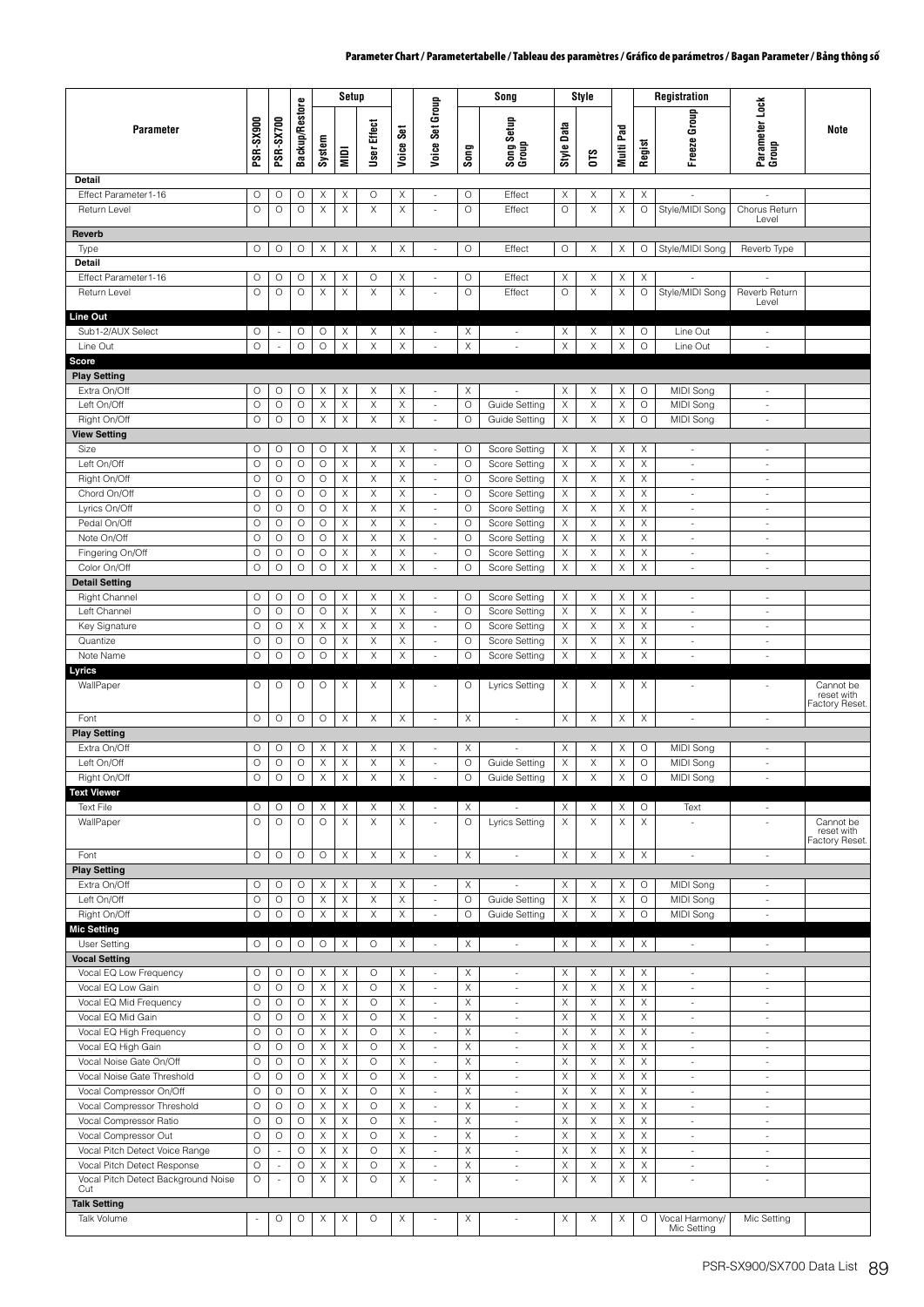|                                                         |                                     |                               |                       |                  | Setup                     |                    |               |                                                      |                    | Song                                         |                            | Style         |                            |                            | <b>Registration</b>                          |                                              |             |
|---------------------------------------------------------|-------------------------------------|-------------------------------|-----------------------|------------------|---------------------------|--------------------|---------------|------------------------------------------------------|--------------------|----------------------------------------------|----------------------------|---------------|----------------------------|----------------------------|----------------------------------------------|----------------------------------------------|-------------|
| <b>Parameter</b>                                        | PSR-SX900                           | <b>PSR-SX700</b>              | <b>Backup/Restore</b> | System           | NIDI                      | User Effect        | Set<br>Voice: | Group<br>Voice Set                                   | Song               | Song Setup<br>Group                          | Data<br>Style I            | <b>OTS</b>    | Pad<br>Multi               | Regist                     | Group<br>Freeze <sup>1</sup>                 | Parameter Lock<br>Group                      | <b>Note</b> |
| Talk Volume                                             | O                                   | $\sim$                        | O                     | Χ                | Χ                         | $\circ$            | Χ             | ä,                                                   | Χ                  |                                              | X                          | X             | Χ                          | O                          | Vocal Harmony/<br>Mic Setting                | Vocal Harmony/<br>Mic Setting                |             |
| Talk EQ Low Frequency                                   | O                                   | О                             | О                     | Χ                | X                         | $\circ$<br>$\circ$ | Χ             | ä,                                                   | X                  | ×.                                           | X                          | Χ             | Χ                          | Χ<br>$\mathsf X$           |                                              |                                              |             |
| Talk EQ Low Gain<br>Talk EQ Mid Frequency               | $\circ$<br>$\circ$                  | O<br>$\circ$                  | O<br>$\circ$          | X<br>$\mathsf X$ | X<br>X                    | $\circ$            | X<br>X        | $\overline{\phantom{a}}$<br>×.                       | Χ<br>X             | $\overline{\phantom{a}}$<br>$\sim$           | $\mathsf X$<br>X           | X<br>X        | X<br>$\boldsymbol{\times}$ | $\mathsf X$                | $\sim$<br>$\overline{\phantom{a}}$           | $\overline{\phantom{a}}$<br>$\sim$           |             |
| Talk EQ Mid Gain                                        | O                                   | O                             | O                     | X                | X                         | $\circ$            | Χ             | $\overline{\phantom{a}}$                             | Χ                  | $\overline{\phantom{a}}$                     | X                          | X             | X                          | X                          | $\overline{\phantom{a}}$                     | $\overline{\phantom{a}}$                     |             |
| Talk EQ High Frequency                                  | $\circ$                             | $\circ$                       | $\circ$               | X                | X                         | $\circ$            | Χ             | ×.                                                   | Χ                  | $\sim$                                       | X                          | X             | $\boldsymbol{\times}$      | $\mathsf X$                | $\sim$                                       | $\sim$                                       |             |
| Talk EQ High Gain<br>Talk Noise Gate On/Off             | $\circ$<br>$\circ$                  | $\circ$<br>O                  | $\circ$<br>O          | X<br>X           | X<br>X                    | $\circ$<br>$\circ$ | Χ<br>X        | $\overline{\phantom{a}}$<br>$\overline{\phantom{a}}$ | X<br>Χ             | $\sim$<br>$\overline{\phantom{a}}$           | X<br>Χ                     | X<br>X        | X<br>X                     | $\mathsf X$<br>Χ           | ÷.<br>÷,                                     | $\sim$<br>$\overline{\phantom{a}}$           |             |
| Talk Noise Gate Threshold                               | $\circ$                             | $\circ$                       | $\circ$               | $\mathsf X$      | X                         | $\circ$            | X             | $\overline{\phantom{a}}$                             | Χ                  | $\sim$                                       | X                          | X             | $\mathsf X$                | $\mathsf X$                | $\sim$                                       | $\sim$                                       |             |
| Talk Compressor On/Off                                  | $\circ$                             | O                             | O                     | $\mathsf X$      | $\boldsymbol{\mathsf{X}}$ | $\circ$            | X             | $\overline{\phantom{a}}$                             | X                  | ×.                                           | $\mathsf X$                | X             | $\mathsf X$                | $\mathsf X$                | $\sim$                                       | ×                                            |             |
| Talk Compressor Threshold<br>Talk Compressor Ratio      | O<br>$\circ$                        | O<br>$\circ$                  | $\circ$<br>$\circ$    | X<br>X           | Χ<br>X                    | $\circ$<br>$\circ$ | Χ<br>X        | $\overline{\phantom{a}}$<br>$\overline{\phantom{a}}$ | Χ<br>Χ             | $\sim$<br>×.                                 | X<br>X                     | X<br>X        | X<br>X                     | X<br>$\times$              | ÷,<br>$\sim$                                 | $\overline{\phantom{a}}$<br>$\sim$           |             |
| Talk Compressor Out                                     | $\circ$                             | $\circ$                       | $\circ$               | X                | X                         | $\circ$            | Χ             | ÷                                                    | X                  | $\sim$                                       | Χ                          | X             | X                          | $\mathsf X$                | $\sim$                                       | $\sim$                                       |             |
| Talk Pan                                                | $\circ$                             | $\circ$                       | O                     | X                | Χ                         | $\circ$            | X             | ÷,                                                   | Χ                  | $\sim$                                       | X                          | X             | X                          | X                          | ÷,                                           | $\overline{\phantom{a}}$                     |             |
| Talk Reverb Depth                                       | O                                   | O                             | O                     | X                | Χ                         | $\circ$<br>$\circ$ | X             | $\overline{\phantom{a}}$                             | Χ                  | $\overline{\phantom{a}}$                     | $\mathsf X$                | X             | X                          | $\mathsf X$<br>$\mathsf X$ | $\overline{\phantom{a}}$                     | $\overline{\phantom{a}}$                     |             |
| Talk Chorus Depth<br><b>Talk Reduction Level</b>        | $\circ$<br>$\circ$                  | $\circ$<br>O                  | O<br>$\circ$          | X<br>X           | Χ<br>Χ                    | $\circ$            | Χ<br>X        | $\sim$<br>$\overline{\phantom{a}}$                   | X<br>Χ             | $\sim$<br>×.                                 | X<br>X                     | X<br>X        | X<br>X                     | X                          | $\sim$<br>$\overline{\phantom{a}}$           | $\sim$<br>à.                                 |             |
| <b>Guitar Setting</b>                                   |                                     |                               |                       |                  |                           |                    |               |                                                      |                    |                                              |                            |               |                            |                            |                                              |                                              |             |
| Guitar Volume<br>Guitar Volume                          | $\overline{\phantom{a}}$<br>$\circ$ | О<br>$\overline{\phantom{a}}$ | О<br>$\circ$          | Χ<br>X           | Χ<br>Χ                    | Χ<br>X             | Χ<br>X        | $\sim$<br>÷,                                         | $\circ$<br>$\circ$ | Mic Setting<br>Vocal Harmony/<br>Mic Settina | Χ<br>X                     | Χ<br>$\times$ | Χ<br>X                     | О<br>$\circ$               | Mic Setting<br>Vocal Harmony/<br>Mic Setting | Mic Setting<br>Vocal Harmony/<br>Mic Setting |             |
| Guitar EQ Low Frequency                                 | O                                   | О                             | O                     | X                | Χ                         | $\circ$            | X             | $\overline{\phantom{a}}$                             | X                  |                                              | X                          | X             | X                          | X                          | $\overline{\phantom{a}}$                     | ٠                                            |             |
| Guitar EQ Low Gain                                      | $\circ$<br>$\circ$                  | $\circ$<br>O                  | $\circ$<br>$\circ$    | X<br>X           | X<br>Χ                    | $\circ$<br>$\circ$ | Χ             | $\overline{\phantom{a}}$                             | X<br>Χ             | $\omega$                                     | X                          | X<br>X        | X<br>X                     | $\mathsf X$<br>X           | $\omega$                                     | $\sim$                                       |             |
| Guitar EQ Mid Frequency<br>Guitar EQ Mid Gain           | $\circ$                             | $\circ$                       | $\circ$               | X                | X                         | $\circ$            | Χ<br>X        | ÷,<br>$\overline{\phantom{a}}$                       | Χ                  | $\sim$<br>×.                                 | X<br>X                     | X             | X                          | $\times$                   | ÷,<br>÷.                                     | $\overline{\phantom{a}}$<br>$\sim$           |             |
| Guitar EQ High Frequency                                | $\circ$                             | O                             | O                     | Χ                | Χ                         | O                  | X             | ÷                                                    | X                  | $\sim$                                       | Χ                          | X             | X                          | X                          | ÷.                                           | $\sim$                                       |             |
| Guitar EQ High Gain                                     | O                                   | $\circ$                       | O                     | X                | X                         | $\circ$            | X             | $\overline{\phantom{a}}$                             | Χ                  | $\sim$                                       | $\boldsymbol{\times}$      | X             | X                          | X                          | $\overline{\phantom{a}}$                     | $\overline{\phantom{a}}$                     |             |
| Guitar Noise Gate On/Off<br>Guitar Noise Gate Threshold | O<br>$\circ$                        | O<br>$\circ$                  | O<br>$\circ$          | X<br>X           | Χ<br>X                    | $\circ$<br>$\circ$ | X<br>X        | $\overline{\phantom{a}}$<br>$\sim$                   | Χ<br>X             | $\overline{\phantom{a}}$<br>$\sim$           | $\mathsf X$<br>X           | X<br>X        | $\mathsf X$<br>X           | $\mathsf X$<br>$\mathsf X$ | $\overline{\phantom{a}}$<br>$\sim$           | $\overline{\phantom{a}}$<br>$\sim$           |             |
| Guitar Compressor On/Off                                | O                                   | O                             | O                     | X                | Χ                         | $\circ$            | Χ             | $\overline{\phantom{a}}$                             | Χ                  | $\overline{\phantom{a}}$                     | X                          | X             | X                          | X                          | $\overline{\phantom{a}}$                     | $\overline{\phantom{a}}$                     |             |
| Guitar Compressor Threshold                             | $\circ$                             | $\circ$                       | $\circ$               | X                | X                         | $\circ$            | Χ             | $\overline{\phantom{a}}$                             | Χ                  | $\sim$                                       | Χ                          | $\times$      | X                          | X                          | $\sim$                                       | $\overline{\phantom{a}}$                     |             |
| Guitar Compressor Ratio<br>Guitar Compressor Out        | $\circ$<br>$\circ$                  | O<br>$\circ$                  | $\circ$<br>$\circ$    | X<br>$\mathsf X$ | X<br>X                    | $\circ$<br>$\circ$ | X<br>X        | $\overline{\phantom{a}}$<br>÷,                       | X<br>Χ             | $\sim$                                       | $\boldsymbol{\times}$<br>X | X<br>X        | X<br>Χ                     | X<br>$\mathsf X$           | $\sim$<br>÷,                                 | $\sim$<br>$\overline{\phantom{a}}$           |             |
| <b>Vocal Harmony</b>                                    |                                     |                               |                       |                  |                           |                    |               |                                                      |                    |                                              |                            |               |                            |                            |                                              |                                              |             |
| Harmony On/Off                                          | O                                   | $\sim$                        | О                     | Χ                | Χ                         | O                  | Χ             | $\sim$                                               | O                  | Vocal Harmony/<br>Mic Setting                | Χ                          | Χ             | Χ                          | O                          | Vocal Harmony/<br>Mic Setting                | Vocal Harmony/<br>Mic Setting                |             |
| Type                                                    | $\circ$                             |                               | $\circ$               | X                | X                         | X                  | Χ             | ÷,                                                   | O                  | Vocal Harmony/<br>Mic Setting                | Χ                          | X             | Χ                          | O                          | Vocal Harmony/<br>Mic Setting                | Vocal Harmony/<br>Mic Setting                |             |
| Mode                                                    | $\circ$                             |                               | $\circ$               | X                | X                         | $\circ$            | X             | ×.                                                   | $\circ$            | Vocal Harmony/<br>Mic Setting                | Χ                          | X             | X                          | O                          | Vocal Harmony/<br>Mic Setting                | Vocal Harmony/<br>Mic Setting                |             |
| Song Channel                                            | O                                   |                               | O                     | X                | Χ                         | Χ                  | Χ             | ä,                                                   | O                  | Vocal Harmony/<br>Mic Setting                | X                          | X             | Χ                          | O                          | Vocal Harmony/<br>Mic Setting                | Vocal Harmony/<br>Mic Setting                |             |
| Keyboard                                                | $\hbox{O}$                          |                               | $\circ$               | $\mathsf X$      | $\mathsf X$               | X                  | $\mathsf X$   |                                                      | $\circ$            | Vocal Harmony/<br>Mic Setting                | $\times$                   | X             | X                          | $\circ$                    | Vocal Harmony/<br>Mic Setting                | Vocal Harmony/<br>Mic Setting                |             |
| Song Channel Mute/Play                                  | $\circ$                             | $\overline{\phantom{a}}$      | $\circ$               | X                | X                         | X                  | X             | ä,                                                   | X                  |                                              | $\times$                   | X             | X                          | O                          | Vocal Harmony<br>Mic Setting                 | Vocal Harmony/<br>Mic Setting                |             |
| Balance                                                 | $\circ$                             | $\overline{\phantom{a}}$      | $\circ$               | X                | X                         | $\circ$            | Χ             | ×.                                                   | O                  | Vocal Harmony/<br>Mic Setting                | X                          | X             | X                          | O                          | Vocal Harmony/<br>Mic Setting                | Vocal Harmony/<br>Mic Setting                |             |
| Chord Source                                            | $\circ$                             |                               | O                     | X                | X                         | X                  | Χ             | ł,                                                   | Χ                  |                                              | X                          | X             | Χ                          | O                          | Vocal Harmony/<br>Mic Settina                | Vocal Harmony/<br>Mic Setting                |             |
| Chordal Type                                            | O                                   | $\overline{\phantom{a}}$      | О                     | X                | Χ                         | $\circ$            | Χ             | ä,                                                   | О                  | Vocal Harmony/<br>Mic Setting                | Χ                          | X             | Χ                          | O                          | Vocal Harmony<br>Mic Setting                 | Vocal Harmony/<br>Mic Setting                |             |
| Effect On/Off                                           | O                                   |                               | $\circ$               | X                | Χ                         | $\circ$            | Χ             | ä,                                                   | $\circ$            | Vocal Harmony/                               | X                          | Χ             | X                          | O                          | Vocal Harmony                                | Vocal Harmony/                               |             |
| Effect Type                                             | O                                   |                               | $\circ$               | X                | Χ                         | $\circ$            | Χ             |                                                      | О                  | Mic Setting<br>Vocal Harmony/                | X                          | X             | Χ                          | O                          | Mic Setting<br>Vocal Harmony                 | Mic Setting<br>Vocal Harmony/                |             |
| Effect Depth To Lead                                    | $\circ$                             | $\overline{\phantom{a}}$      | $\circ$               | X                | X                         | $\circ$            | X             | ä,                                                   | O                  | Mic Setting<br>Vocal Harmony/                | X                          | X             | Χ                          | O                          | Mic Setting<br>Vocal Harmony                 | Mic Setting<br>Vocal Harmony/                |             |
| Effect Depth To Harmony                                 | $\circ$                             | ä,                            | O                     | X                | X                         | $\circ$            |               | ä,                                                   | O                  | Mic Setting<br>Vocal Harmony/                | X                          | X             | Χ                          | $\circ$                    | Mic Setting<br>Vocal Harmony/                | Mic Setting<br>Vocal Harmony/                |             |
|                                                         |                                     |                               |                       |                  |                           |                    | X             |                                                      |                    | Mic Setting                                  |                            |               |                            |                            | Mic Setting                                  | Mic Setting                                  |             |
| Reverb Depth                                            | O                                   |                               | O                     | X                | X                         | $\circ$            | X             | ÷,                                                   | O                  | Vocal Harmony/<br>Mic Setting                | X                          | X             | X                          | O                          | Vocal Harmony<br>Mic Setting                 | Vocal Harmony/<br>Mic Setting                |             |
| Chorus Depth                                            | O                                   |                               | $\circ$               | Χ                | X                         | $\circ$            | Χ             | ä,                                                   | O                  | Vocal Harmony/<br>Mic Setting                | Χ                          | Χ             | Χ                          | O                          | Vocal Harmony<br>Mic Setting                 | Vocal Harmony/<br>Mic Setting                |             |
| <b>Harmony Edit</b><br><b>Harmony Assign</b>            |                                     |                               |                       |                  |                           |                    |               |                                                      |                    |                                              |                            |               |                            |                            |                                              |                                              |             |
| Session Table                                           | O                                   |                               | О                     | Χ                | Χ                         | $\circ$            | X             |                                                      | О                  | Vocal Harmony/                               | X                          | X             | Χ                          | Ο                          | Vocal Harmony/                               | Vocal Harmony/                               |             |
|                                                         | $\circ$                             |                               |                       |                  |                           | $\circ$            |               |                                                      | O                  | Mic Setting                                  |                            | X             | X                          |                            | Mic Setting                                  | Mic Setting                                  |             |
| Key Root                                                |                                     | $\overline{\phantom{a}}$      | $\circ$               | X                | Χ                         |                    | Χ             | ÷,                                                   |                    | Vocal Harmony/<br>Mic Setting                | X                          |               |                            | O                          | Vocal Harmony/<br>Mic Setting                | Vocal Harmony/<br>Mic Setting                |             |
| Key Type                                                | O                                   | $\overline{\phantom{a}}$      | O                     | X                | Χ                         | $\circ$            | X             | ÷,                                                   | O                  | Vocal Harmony/<br>Mic Setting                | X                          | X             | Χ                          | $\circ$                    | Vocal Harmony/<br>Mic Setting                | Vocal Harmony/<br>Mic Setting                |             |
| Transpose Mode                                          | $\circ$                             | $\sim$                        | $\circ$               | X                | X                         | $\circ$            | Χ             | $\overline{\phantom{a}}$                             | O                  | Vocal Harmony/<br>Mic Setting                | X                          | X             | X                          | O                          | Vocal Harmony,<br>Mic Setting                | Vocal Harmony/<br>Mic Setting                |             |
| <b>Detail Setting</b>                                   |                                     |                               |                       |                  |                           |                    |               |                                                      |                    |                                              |                            |               |                            |                            |                                              |                                              |             |
| Pitch Correct Mode                                      | O                                   |                               | О                     | Χ                | Χ                         | $\circ$            | Χ             |                                                      | O                  | Vocal Harmony/<br>Mic Setting                | X                          | X             | Χ                          | О                          | Vocal Harmony/<br>Mic Setting                | Vocal Harmony/<br>Mic Setting                |             |
| Humanize                                                | $\circ$                             | $\sim$                        | $\circ$               | X                | X                         | $\circ$            | X             | ÷,                                                   | O                  | Vocal Harmony/<br>Mic Setting                | X                          | X             | X                          | $\circ$                    | Vocal Harmony/<br>Mic Setting                | Vocal Harmony/<br>Mic Setting                |             |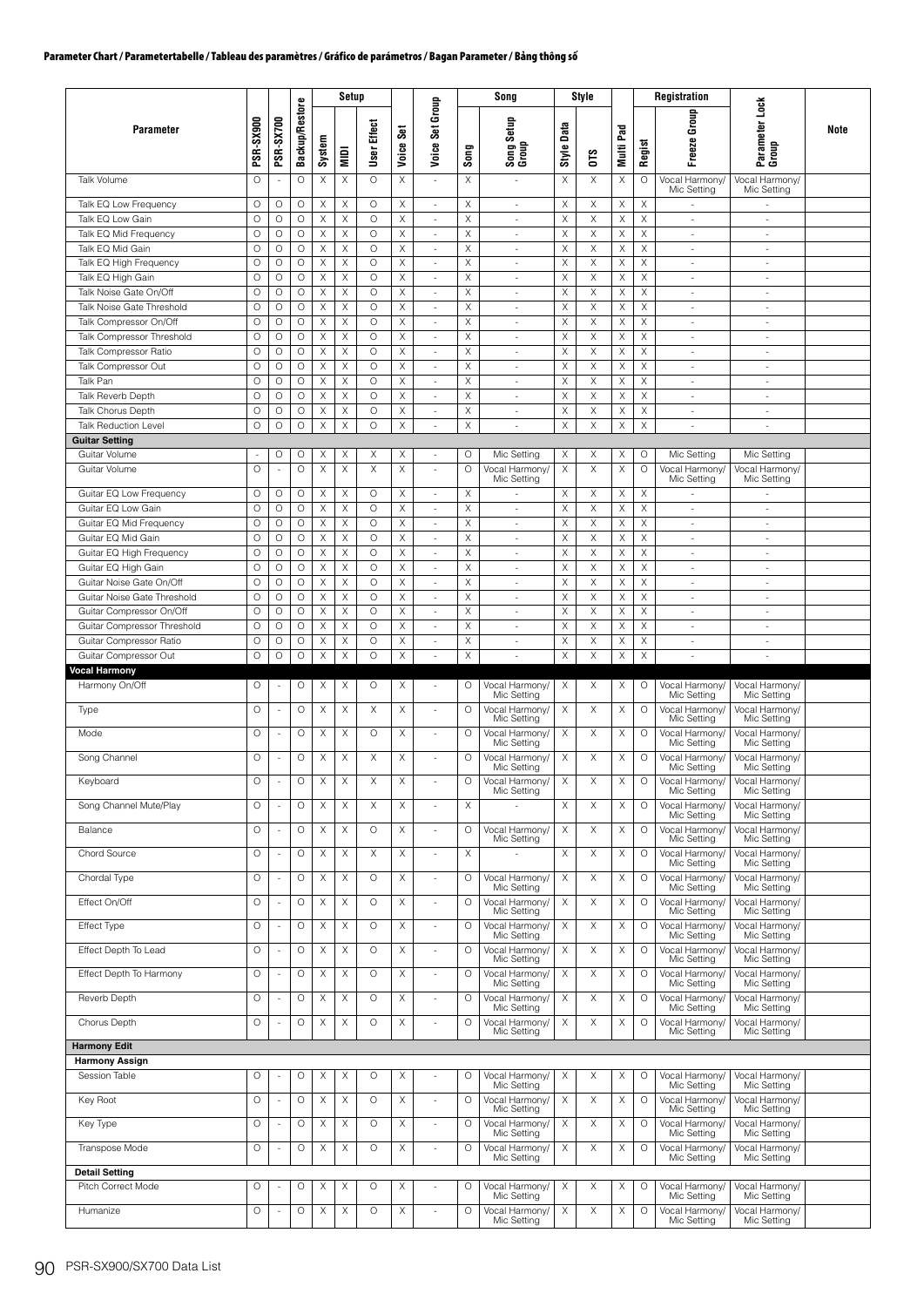|                                          | Setup<br>Song |                  |                       | Style  |             |             |               | Registration             |         |                               |                      |             |              |         |                               |                               |      |
|------------------------------------------|---------------|------------------|-----------------------|--------|-------------|-------------|---------------|--------------------------|---------|-------------------------------|----------------------|-------------|--------------|---------|-------------------------------|-------------------------------|------|
| <b>Parameter</b>                         | PSR-SX900     | <b>PSR-SX700</b> | <b>Backup/Restore</b> | System | <b>Idik</b> | User Effect | Set<br>Voice: | Voice Set Group          | Song    | Setup<br>Song S<br>Group      | Data<br><b>Style</b> | <b>OTS</b>  | Pad<br>Multi | Regist  | Freeze Group                  | Parameter Lock<br>Group       | Note |
| Lead Pitch Detect Speed                  | $\circ$       |                  | O                     | X      | Χ           | $\circ$     | X             |                          | O       | Vocal Harmony<br>Mic Setting  | X                    | X           | Χ            | $\circ$ | Vocal Harmony<br>Mic Setting  | Vocal Harmony/<br>Mic Setting |      |
| Harmony Pitch Detect Speed               | $\circ$       | ä,               | $\circ$               | X      | X           | $\circ$     | $\mathsf X$   | ÷,                       | $\circ$ | Vocal Harmony/<br>Mic Setting | X                    | X           | X            | $\circ$ | Vocal Harmony<br>Mic Setting  | Vocal Harmony/<br>Mic Setting |      |
| Harmony Effect                           | $\circ$       | ä,               | $\circ$               | X      | X           | $\circ$     | X             | $\sim$                   | O       | Vocal Harmony/<br>Mic Setting | X                    | X           | X            | $\circ$ | Vocal Harmony/<br>Mic Setting | Vocal Harmony/<br>Mic Setting |      |
| Harmony Stability                        | $\circ$       | ÷,               | $\circ$               | X      | Χ           | $\circ$     | X             | $\overline{\phantom{a}}$ | O       | Vocal Harmony/<br>Mic Setting | X                    | X           | Χ            | $\circ$ | Vocal Harmony<br>Mic Setting  | Vocal Harmony/<br>Mic Setting |      |
| Lead Vibrato Depth                       | $\circ$       | ä,               | O                     | Χ      | Χ           | $\circ$     | Χ             | ÷.                       | O       | Vocal Harmony/<br>Mic Setting | X                    | X           | Χ            | $\circ$ | Vocal Harmony<br>Mic Setting  | Vocal Harmony/<br>Mic Setting |      |
| Harmony Vibrato Depth                    | O             |                  | O                     | X      | X           | $\circ$     | Χ             | ä,                       | O       | Vocal Harmony/<br>Mic Setting | X                    | X           | X            | $\circ$ | Vocal Harmony<br>Mic Setting  | Vocal Harmony/<br>Mic Setting |      |
| Vibrato Speed                            | O             |                  | O                     | X      | Χ           | $\circ$     | X             | ä,                       | O       | Vocal Harmony/<br>Mic Setting | X                    | X           | Χ            | $\circ$ | Vocal Harmony<br>Mic Setting  | Vocal Harmony/<br>Mic Setting |      |
| Vibrato Delay                            | $\circ$       | ä,               | $\circ$               | X      | $\times$    | $\circ$     | X             | ÷,                       | $\circ$ | Vocal Harmony/<br>Mic Setting | X                    | X           | X            | $\circ$ | Vocal Harmony/<br>Mic Setting | Vocal Harmony/<br>Mic Setting |      |
| <b>Part Mixer</b>                        |               |                  |                       |        |             |             |               |                          |         |                               |                      |             |              |         |                               |                               |      |
| Lead Transpose                           | O             | ä,               | O                     | X      | Χ           | O           | X             | ä,                       | O       | Vocal Harmony/<br>Mic Setting | X                    | X           | Χ            | $\circ$ | Vocal Harmony/<br>Mic Setting | Vocal Harmony/<br>Mic Setting |      |
| Lead Detune                              | $\circ$       | ä,               | O                     | Χ      | Χ           | $\circ$     | Χ             | ×,                       | $\circ$ | Vocal Harmony/<br>Mic Setting | Χ                    | X           | X            | O       | Vocal Harmony/<br>Mic Setting | Vocal Harmony/<br>Mic Setting |      |
| Lead Formant                             | O             |                  | O                     | Χ      | Χ           | $\circ$     | Χ             | ä,                       | O       | Vocal Harmony/<br>Mic Setting | X                    | X           | Χ            | $\circ$ | Vocal Harmony,<br>Mic Setting | Vocal Harmony/<br>Mic Setting |      |
| Lead Volume                              | $\circ$       |                  | O                     | X      | X           | $\circ$     | X             | ÷,                       | O       | Vocal Harmony/<br>Mic Setting | X                    | X           | X            | $\circ$ | Vocal Harmony<br>Mic Setting  | Vocal Harmony/<br>Mic Setting |      |
| I ead Pan                                | $\circ$       | ä,               | O                     | X      | X           | $\circ$     | X             | ×,                       | $\circ$ | Vocal Harmony/<br>Mic Setting | X                    | X           | Χ            | O       | Vocal Harmony/<br>Mic Settina | Vocal Harmony/<br>Mic Setting |      |
| Harmony1 Transpose                       | $\circ$       | ÷,               | $\circ$               | X      | $\times$    | $\circ$     | X             | $\sim$                   | O       | Vocal Harmony/<br>Mic Setting | X                    | X           | X            | $\circ$ | Vocal Harmony/<br>Mic Setting | Vocal Harmony/<br>Mic Settina |      |
| Harmony1 Detune                          | $\circ$       | ä,               | O                     | X      | X           | $\circ$     | X             | ÷,                       | O       | Vocal Harmony/<br>Mic Setting | X                    | X           | Χ            | $\circ$ | Vocal Harmony/<br>Mic Setting | Vocal Harmony/<br>Mic Setting |      |
| Harmony1 Formant Shift                   | $\circ$       |                  | O                     | X      | Χ           | O           | Χ             | ×,                       | O       | Vocal Harmony/<br>Mic Setting | X                    | X           | Χ            | $\circ$ | Vocal Harmony<br>Mic Setting  | Vocal Harmony/<br>Mic Setting |      |
| Harmony1 Volume                          | $\circ$       |                  | $\circ$               | X      | Χ           | $\circ$     | Χ             | ×.                       | O       | Vocal Harmony/<br>Mic Setting | X                    | X           | X            | $\circ$ | Vocal Harmony/<br>Mic Setting | Vocal Harmony/<br>Mic Setting |      |
| Harmony1 Pan                             | O             |                  | O                     | X      | Χ           | $\circ$     | X             | ä,                       | O       | Vocal Harmony/<br>Mic Setting | X                    | $\mathsf X$ | X            | $\circ$ | Vocal Harmony<br>Mic Setting  | Vocal Harmony/<br>Mic Setting |      |
| Harmony1 Degree                          | $\circ$       | ä,               | $\circ$               | X      | X           | $\circ$     | X             | ×,                       | $\circ$ | Vocal Harmony/<br>Mic Setting | X                    | X           | X            | $\circ$ | Vocal Harmony/<br>Mic Setting | Vocal Harmony/<br>Mic Setting |      |
| Harmony2 Transpose                       | $\circ$       | ä,               | $\circ$               | X      | X           | $\circ$     | X             | ÷,                       | O       | Vocal Harmony/<br>Mic Setting | Χ                    | X           | X            | $\circ$ | Vocal Harmony/<br>Mic Setting | Vocal Harmony/<br>Mic Setting |      |
| Harmony2 Detune                          | $\circ$       |                  | $\circ$               | X      | X           | $\circ$     | X             | ×,                       | $\circ$ | Vocal Harmony/<br>Mic Setting | X                    | X           | X            | $\circ$ | Vocal Harmony/<br>Mic Setting | Vocal Harmony/<br>Mic Setting |      |
| Harmony2 Formant Shift                   | $\circ$       |                  | O                     | X      | Χ           | O           | Χ             | ×,                       | O       | Vocal Harmony/<br>Mic Setting | X                    | X           | Χ            | O       | Vocal Harmony/<br>Mic Setting | Vocal Harmony/<br>Mic Setting |      |
| Harmony2 Volume                          | O             |                  | O                     | X      | Χ           | O           | Χ             | ×,                       | O       | Vocal Harmony/<br>Mic Setting | Χ                    | X           | X            | $\circ$ | Vocal Harmony,<br>Mic Setting | Vocal Harmony/<br>Mic Setting |      |
| Harmony <sub>2</sub> Pan                 | O             |                  | O                     | X      | X           | $\circ$     | X             | ä,                       | O       | Vocal Harmony/<br>Mic Setting | X                    | X           | X            | $\circ$ | Vocal Harmony/<br>Mic Setting | Vocal Harmony/<br>Mic Setting |      |
| Harmony2 Degree                          | O             | ä,               | O                     | X      | Χ           | $\circ$     | $\mathsf X$   | ä,                       | O       | Vocal Harmony/<br>Mic Setting | X                    | X           | X            | $\circ$ | Vocal Harmony/<br>Mic Setting | Vocal Harmony/<br>Mic Setting |      |
| Harmony3 Transpose                       | O             |                  | $\circ$               | X      | Χ           | O           | X             | $\sim$                   | O       | Vocal Harmony/<br>Mic Setting | X                    | Χ           | Χ            | O       | Vocal Harmony/<br>Mic Setting | Vocal Harmony/<br>Mic Setting |      |
| Harmony3 Detune                          | $\circ$       |                  | $\circ$               | X      | Χ           | $\circ$     | X             | ×,                       | $\circ$ | Vocal Harmony/                | Χ                    | X           | X            | $\circ$ | Vocal Harmony                 | Vocal Harmony/                |      |
| Harmony3 Formant Shift                   | $\circ$       |                  | O                     | Χ      | Χ           | O           | Χ             | ×,                       | O       | Mic Setting<br>Vocal Harmony/ | X                    | Χ           | Χ            | $\circ$ | Mic Setting<br>Vocal Harmony  | Mic Settina<br>Vocal Harmony/ |      |
| Harmony3 Volume                          | O             |                  | $\circ$               | X      | Χ           | O           | Χ             | L,                       | O       | Mic Setting<br>Vocal Harmony/ | X                    | Χ           | Χ            | $\circ$ | Mic Setting<br>Vocal Harmony, | Mic Setting<br>Vocal Harmony/ |      |
| Harmony3 Pan                             | O             |                  | O                     | X      | Χ           | O           | X             | ä,                       | $\circ$ | Mic Setting<br>Vocal Harmony/ | X                    | X           | X            | $\circ$ | Mic Setting<br>Vocal Harmony  | Mic Setting<br>Vocal Harmony/ |      |
| Harmony3 Degree                          | $\circ$       |                  | $\circ$               | X      | X           | O           | X             | ×,                       | $\circ$ | Mic Settina<br>Vocal Harmony/ | X                    | X           | X            | $\circ$ | Mic Setting<br>Vocal Harmony  | Mic Setting<br>Vocal Harmony/ |      |
| <b>Vocal Harmony Effect</b>              |               |                  |                       |        |             |             |               |                          |         | Mic Setting                   |                      |             |              |         | Mic Setting                   | Mic Setting                   |      |
| Parameters                               | O             |                  | O                     | X      | Χ           | O           | Χ             |                          | O       | Vocal Harmony/<br>Mic Setting | X                    | Χ           | Х            | $\circ$ | Vocal Harmony/<br>Mic Settina | Vocal Harmony/<br>Mic Settina |      |
| <b>Synth Vocoder Overview</b><br>Carrier | O             |                  | O                     | Χ      | Χ           | O           | X             |                          | O       | Vocal Harmony/                | X                    | Χ           | Χ            | O       | Vocal Harmony                 | Vocal Harmony/                |      |
|                                          |               |                  |                       |        |             |             |               | i.                       |         | Mic Setting                   |                      |             |              |         | Mic Setting                   | Mic Setting                   |      |
| Vocal Effect Type                        | O             |                  | O                     | X      | X           | $\circ$     | X             | ä,                       | O       | Vocal Harmony/<br>Mic Setting | X                    | X           | X            | $\circ$ | Vocal Harmony<br>Mic Setting  | Vocal Harmony/<br>Mic Setting |      |
| Vocal Effect Depth                       | $\circ$       | ä,               | $\circ$               | X      | X           | $\circ$     | X             | ÷,                       | O       | Vocal Harmony/<br>Mic Setting | X                    | X           | X            | $\circ$ | Vocal Harmony/<br>Mic Setting | Vocal Harmony/<br>Mic Setting |      |
| Reverb Depth                             | $\circ$       |                  | O                     | Χ      | Χ           | O           | Χ             | ÷,                       | O       | Vocal Harmony/<br>Mic Setting | X                    | Χ           | X            | $\circ$ | Vocal Harmony/<br>Mic Setting | Vocal Harmony/<br>Mic Setting |      |
| Chorus Depth                             | $\circ$       |                  | $\circ$               | Χ      | Χ           | $\circ$     | X             | ×,                       | $\circ$ | Vocal Harmony/<br>Mic Setting | X                    | Χ           | Χ            | $\circ$ | Vocal Harmony<br>Mic Setting  | Vocal Harmony/<br>Mic Setting |      |
| Vocoder Attack                           | $\circ$       |                  | O                     | X      | Χ           | $\circ$     | Χ             | ×,                       | $\circ$ | Vocal Harmony<br>Mic Setting  | X                    | Χ           | Χ            | $\circ$ | Vocal Harmony,<br>Mic Setting | Vocal Harmony/<br>Mic Setting |      |
| Vocoder Release                          | $\circ$       |                  | O                     | X      | X           | O           | Χ             | ÷,                       | O       | Vocal Harmony/<br>Mic Setting | X                    | X           | Χ            | $\circ$ | Vocal Harmony<br>Mic Setting  | Vocal Harmony/<br>Mic Setting |      |
| Formant Shift                            | O             |                  | O                     | Χ      | Χ           | $\circ$     | X             | ä,                       | O       | Vocal Harmony/<br>Mic Setting | Χ                    | X           | Χ            | $\circ$ | Vocal Harmony<br>Mic Setting  | Vocal Harmony/<br>Mic Setting |      |
| Formant Offset                           | $\circ$       | ä,               | $\circ$               | X      | Χ           | O           | Χ             | ×,                       | $\circ$ | Vocal Harmony/<br>Mic Setting | X                    | Χ           | Χ            | $\circ$ | Vocal Harmony/<br>Mic Setting | Vocal Harmony/<br>Mic Setting |      |
| Detail Setting<br>Carrier Volume         | O             |                  | $\circ$               | X      | Χ           | O           | X             |                          | O       | Vocal Harmony/                | X                    | Χ           | X            | $\circ$ | Vocal Harmony/                | Vocal Harmony/                |      |
|                                          |               |                  |                       |        |             |             |               |                          |         | Mic Setting                   |                      |             |              |         | Mic Setting                   | Mic Setting                   |      |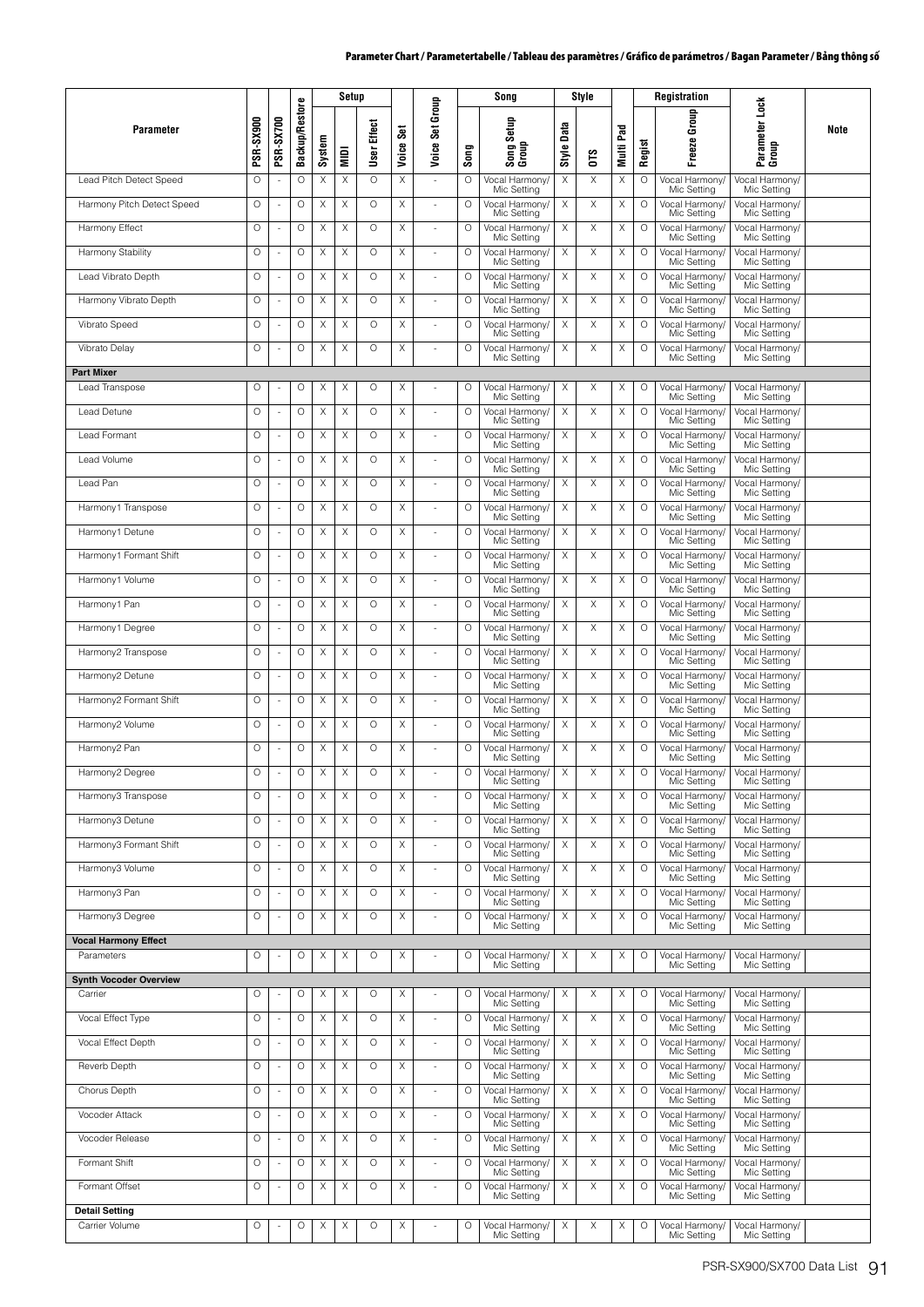|                                                                                              |                    |                          |                       |              | Setup          |             |              |                                                     |             | Song                           |             | Style       |             |                       | <b>Registration</b>                    |                                    |      |
|----------------------------------------------------------------------------------------------|--------------------|--------------------------|-----------------------|--------------|----------------|-------------|--------------|-----------------------------------------------------|-------------|--------------------------------|-------------|-------------|-------------|-----------------------|----------------------------------------|------------------------------------|------|
| <b>Parameter</b>                                                                             | PSR-SX900          | <b>PSR-SX700</b>         | <b>Backup/Restore</b> | System       | $\overline{M}$ | User Effect | Set<br>Voice | Voice Set Group                                     | Song        | Song Setup<br>Group            | Style Data  | <b>OTS</b>  | Multi Pad   | Regist                | Group<br>Freeze <sup>1</sup>           | Parameter Lock<br>Group            | Note |
| Carrier Noise                                                                                | O                  | $\overline{\phantom{a}}$ | O                     | Χ            | $\times$       | $\circ$     | Χ            |                                                     | $\circ$     | Vocal Harmony/<br>Mic Setting  | Χ           | X           | Χ           | O                     | Vocal Harmony<br>Mic Setting           | Vocal Harmony/<br>Mic Setting      |      |
| Carrier Octave                                                                               | O                  | ×,                       | O                     | Χ            | Χ              | O           | Χ            | ×.                                                  | O           | Vocal Harmony/<br>Mic Setting  | Χ           | Χ           | X           | O                     | Vocal Harmony/<br>Mic Setting          | Vocal Harmony/<br>Mic Setting      |      |
| <b>HPF Frequency</b>                                                                         | $\circ$            | ÷,                       | O                     | X            | $\times$       | $\circ$     | Χ            |                                                     | $\circ$     | Vocal Harmony/<br>Mic Setting  | X           | X           | Χ           | O                     | Vocal Harmony<br>Mic Setting           | Vocal Harmony/<br>Mic Setting      |      |
| <b>HPF Output Level</b>                                                                      | O                  | ÷,                       | O                     | X            | $\mathsf X$    | $\circ$     | Χ            |                                                     | O           | Vocal Harmony/<br>Mic Setting  | X           | X           | X           | O                     | Vocal Harmony/<br>Mic Setting          | Vocal Harmony/<br>Mic Setting      |      |
| BPF1 Gain                                                                                    | $\circ$            | $\overline{\phantom{a}}$ | O                     | X            | X              | $\circ$     | Χ            | $\sim$                                              | $\circ$     | Vocal Harmony/<br>Mic Setting  | X           | X           | Χ           | $\circ$               | Vocal Harmony/<br>Mic Settina          | Vocal Harmony/<br>Mic Setting      |      |
| BPF2 Gain                                                                                    | $\circ$            | ÷,                       | O                     | X            | $\times$       | $\circ$     | Χ            |                                                     | $\circ$     | Vocal Harmony/<br>Mic Setting  | Χ           | $\times$    | Χ           | $\circ$               | Vocal Harmony/                         | Vocal Harmony/<br>Mic Settina      |      |
| BPF3 Gain                                                                                    | O                  | $\overline{\phantom{a}}$ | O                     | X            | X              | $\circ$     | Χ            | $\sim$                                              | $\circ$     | Vocal Harmony/                 | Χ           | X           | Χ           | O                     | Mic Setting<br>Vocal Harmony/          | Vocal Harmony/                     |      |
| BPF4 Gain                                                                                    | $\circ$            | $\overline{\phantom{a}}$ | O                     | X            | X              | O           | Χ            | $\sim$                                              | O           | Mic Setting<br>Vocal Harmony/  | Χ           | X           | Χ           | O                     | Mic Setting<br>Vocal Harmony/          | Mic Setting<br>Vocal Harmony/      |      |
| BPF5 Gain                                                                                    | $\circ$            | ×,                       | O                     | X            | $\times$       | $\circ$     | Χ            | ×.                                                  | $\circ$     | Mic Setting<br>Vocal Harmony/  | X           | X           | X           | O                     | Mic Setting<br>Vocal Harmony/          | Mic Setting<br>Vocal Harmony/      |      |
| BPF6 Gain                                                                                    | $\circ$            | $\overline{\phantom{a}}$ | O                     | $\mathsf X$  | $\mathsf X$    | $\circ$     | X            |                                                     | O           | Mic Setting<br>Vocal Harmony/  | X           | $\times$    | X           | O                     | Mic Setting<br>Vocal Harmony/          | Mic Setting<br>Vocal Harmony/      |      |
| BPF7 Gain                                                                                    | $\circ$            | $\overline{\phantom{a}}$ | O                     | X            | $\times$       | $\circ$     | Χ            | $\sim$                                              | O           | Mic Setting<br>Vocal Harmony/  | Χ           | X           | X           | O                     | Mic Setting<br>Vocal Harmony/          | Mic Setting<br>Vocal Harmony/      |      |
| BPF8 Gain                                                                                    | $\circ$            | ÷,                       | O                     | X            | $\times$       | $\circ$     | Χ            | $\overline{\phantom{a}}$                            | $\circ$     | Mic Setting<br>Vocal Harmony/  | Χ           | X           | X           | $\circ$               | Mic Setting<br>Vocal Harmony/          | Mic Setting<br>Vocal Harmony/      |      |
| BPF9 Gain                                                                                    | O                  | ÷,                       | O                     | Χ            | $\times$       | O           | Χ            | ×.                                                  | O           | Mic Setting<br>Vocal Harmony/  | X           | $\times$    | X           | O                     | Mic Setting<br>Vocal Harmony           | Mic Setting<br>Vocal Harmony/      |      |
|                                                                                              |                    |                          |                       |              |                |             |              |                                                     |             | Mic Setting                    |             |             |             |                       | Mic Setting                            | Mic Setting                        |      |
| BPF10 Gain                                                                                   | O                  | ×,                       | O                     | X            | X              | $\circ$     | Χ            | $\sim$                                              | O           | Vocal Harmony/<br>Mic Setting  | Χ           | X           | Χ           | O                     | Vocal Harmony/<br>Mic Setting          | Vocal Harmony/<br>Mic Setting      |      |
| <b>Keyboard Harmony/Arpeggio</b><br>Harmony/Echo/Arpeggio                                    | О                  | О                        | $\circ$               | X            | X              | Χ           | X            |                                                     | O           | Keyboard Voice                 | Χ           | $\circ$     | Χ           | $\circ$               | Keyboard<br>Harmony/<br>Arpeggio       | $\sim$                             |      |
| Type                                                                                         | $\circ$            | $\circ$                  | $\circ$               | X            | X              | X           | $\circ$      | Keyboar<br>d<br>Harmony<br>Arpeggi<br>$\circ$       | $\circ$     | Keyboard Voice                 | X           | $\circ$     | Χ           | O                     | Keyboard<br>Harmony/<br>Arpeggio       | $\sim$                             |      |
| Volume                                                                                       | $\circ$            | $\circ$                  | $\circ$               | X            | X              | X           | $\circ$      | Keyboar<br>d<br>Harmony<br>Arpeggi<br>$\circ$       | O           | Keyboard Voice                 | X           | $\circ$     | Χ           | $\circ$               | Keyboard<br>Harmony/<br>Arpeggio       | $\sim$                             |      |
| Speed                                                                                        | O                  | $\circ$                  | $\circ$               | Χ            | X              | X           | $\circ$      | Keyboar<br>d<br>Harmony<br>Arpeggi                  | O           | Keyboard Voice                 | Χ           | $\circ$     | Χ           | O                     | Keyboard<br>Harmony/<br>Arpeggio       | $\sim$                             |      |
| Assign                                                                                       | O                  | O                        | O                     | X            | X              | X           | O            | $\circ$<br>Keyboar<br>d<br>Harmony<br>Arpeggi       | O           | Keyboard Voice                 | Χ           | $\circ$     | Χ           | O                     | Keyboard<br>Harmony/<br>Arpeggio       | $\overline{\phantom{a}}$           |      |
| Chord Note Only                                                                              | $\circ$            | $\circ$                  | O                     | X            | X              | X           | O            | $\circ$<br>Keyboar<br>Harmony<br>Arpeggi<br>$\circ$ | O           | Keyboard Voice                 | X           | $\circ$     | X           | $\circ$               | Keyboard<br>Harmony/<br>Arpeggio       |                                    |      |
| Minimum Velocity                                                                             | $\circ$            | $\circ$                  | $\circ$               | $\mathsf X$  | $\mathsf X$    | $\mathsf X$ | $\circ$      | Keyboar<br>d<br>Harmony<br>Arpeggi<br>O             | $\circ$     | Keyboard Voice                 | X           | $\circ$     | X           | $\circ$               | Keyboard<br>Harmony/<br>Arpeggio       | à.                                 |      |
| Arpeggio Quantize                                                                            | O                  | O                        | O                     | O            | X              | X           | Χ            | $\sim$                                              | X           | ×.                             | Χ           | X           | Χ           | X                     | $\overline{\phantom{a}}$               | $\sim$                             |      |
| Arpeggio Hold<br>Arpeggio Velocity                                                           | $\circ$<br>$\circ$ | $\circ$<br>$\circ$       | O<br>O                | $\circ$<br>Χ | $\times$<br>X  | X<br>X      | Χ<br>Χ       | $\overline{\phantom{a}}$<br>$\sim$                  | Χ<br>X      | $\overline{\phantom{a}}$<br>÷. | Χ<br>Χ      | X<br>X      | Χ<br>Χ      | X<br>$\circ$          | ×,<br>Keyboard<br>Harmony/<br>Arpeggio | $\overline{\phantom{a}}$<br>$\sim$ |      |
| Arpeggio Gate Time                                                                           | O                  | O                        | $\circ$               | X            | $\times$       | X           | Χ            |                                                     | X           | ÷.                             | X           | Χ           | Χ           | O                     | Keyboard<br>Harmony/<br>Arpeggio       | ÷.                                 |      |
| Arpeggio Unit Multiply                                                                       | $\circ$            | $\circ$                  | O                     | X            | X              | X           | Χ            |                                                     | Χ           | $\sim$                         | X           | X           | Χ           | O                     | Keyboard<br>Harmony/<br>Arpeggio       | ÷,                                 |      |
| <b>Split Point &amp; Fingering</b><br>Split Point(Left)                                      | O                  | O                        | O                     | O            | X              | Χ           | Χ            | $\overline{\phantom{a}}$                            | Χ           | $\sim$                         | Χ           | Χ           | Χ           | O                     | Style                                  | Split Point                        |      |
| Split Point(Style)                                                                           | $\circ$            | $\circ$                  | $\circ$               | $\circ$      | $\times$       | X           | Χ            | $\overline{\phantom{a}}$                            | $\circ$     | <b>Guide Setting</b>           | Χ           | X           | X           | $\circ$               | Style                                  | Split Point                        |      |
| Split Point(Right3)<br>Chord Detection Area                                                  | O<br>$\circ$       | O<br>O                   | О<br>O                | O<br>$\circ$ | Χ<br>X         | X<br>X      | X<br>Χ       | $\sim$<br>$\sim$                                    | X<br>X      | à.<br>×.                       | Χ<br>Χ      | Χ<br>X      | X<br>Χ      | $\circ$<br>O          | Voice<br>Style                         | Split Point<br>Fingering Type      |      |
| <b>Manual Bass</b>                                                                           | О                  | О                        | O                     | O            | $\times$       | X           | Χ            | $\overline{\phantom{a}}$                            | Χ           | $\overline{\phantom{a}}$       | Χ           | X           | $\mathsf X$ | O                     | Style                                  |                                    |      |
| Fingering Type                                                                               | $\circ$            | $\circ$                  | O                     | $\circ$      | $\mathsf X$    | $\mathsf X$ | $\mathsf X$  | $\sim$                                              | $\mathsf X$ | $\omega$                       | $\mathsf X$ | $\mathsf X$ | $\mathsf X$ | $\circ$               | Style                                  | Fingering Type                     |      |
| <b>Registration Memory</b><br><b>Regist Memory Contents</b><br><b>Regist Memory Contents</b> | ÷.<br>$\circ$      | О<br>÷,                  | O<br>$\circ$          | О<br>$\circ$ | Χ<br>$\times$  | Χ<br>X      | Χ<br>X       | ×.<br>×.                                            | X<br>Χ      | $\overline{\phantom{a}}$<br>×. | X<br>Χ      | Χ<br>X      | Х<br>X      | X<br>$\mathsf X$      | $\overline{\phantom{a}}$<br>÷.         | $\overline{\phantom{a}}$<br>à.     |      |
| <b>Registration Freeze</b><br>Setting                                                        |                    | О                        | O                     | O            | Χ              | Χ           | Χ            | $\overline{\phantom{a}}$                            | Χ           | $\overline{\phantom{a}}$       | Х           | Χ           | Х           | Χ                     | $\overline{\phantom{a}}$               | $\overline{\phantom{a}}$           |      |
| Setting                                                                                      | $\circ$            | ÷,                       | $\circ$               | $\circ$      | $\mathsf X$    | $\mathsf X$ | X            | $\sim$                                              | $\mathsf X$ | ×.                             | X           | X           | $\mathsf X$ | $\boldsymbol{\times}$ | ÷.                                     | $\sim$                             |      |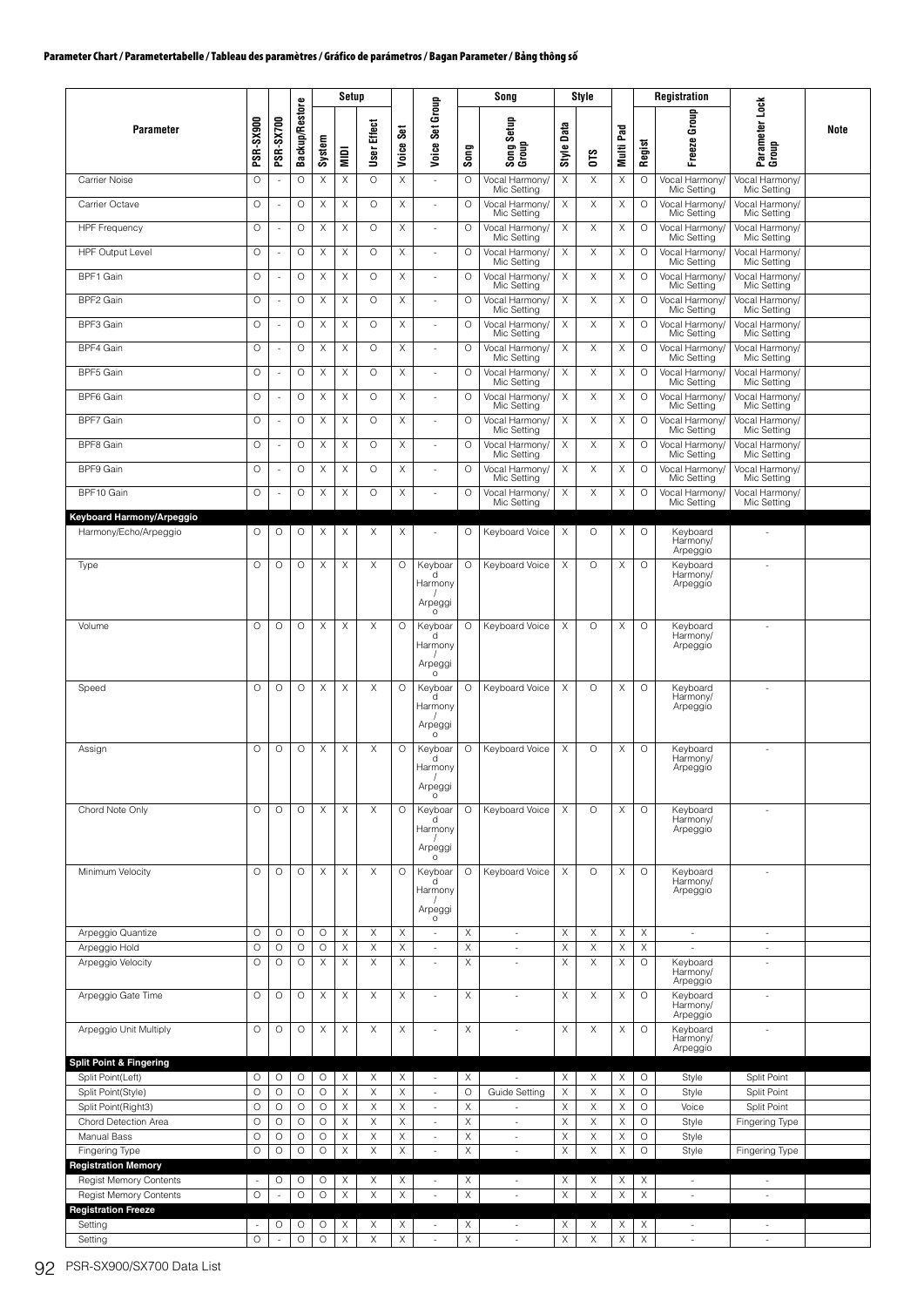|                                                                   |                    |                  |                       |               | Setup  |                  |                    |                                                      |                    | Song                             |                 | Style              |                                                |                    | Registration                          |                                                      |                                                    |
|-------------------------------------------------------------------|--------------------|------------------|-----------------------|---------------|--------|------------------|--------------------|------------------------------------------------------|--------------------|----------------------------------|-----------------|--------------------|------------------------------------------------|--------------------|---------------------------------------|------------------------------------------------------|----------------------------------------------------|
| <b>Parameter</b>                                                  | PSR-SX900          | <b>PSR-SX700</b> | <b>Backup/Restore</b> | System        | MIDI   | User Effect      | Set<br>Voice:      | Group<br>Set<br>Voice:                               | Song               | Song Setup<br>Group              | Data<br>Style I | CТS                | Pad<br>Multi                                   | Regist             | Freeze Group                          | Parameter Lock<br>Group                              | <b>Note</b>                                        |
| <b>Registration Sequence</b>                                      |                    |                  |                       |               |        |                  |                    |                                                      |                    |                                  |                 |                    |                                                |                    |                                       |                                                      |                                                    |
| Sequence Data                                                     | O                  | O                | O                     | Х             | Χ      | Χ                | Χ                  | $\overline{\phantom{a}}$                             | Χ                  | $\sim$                           | Χ               | Х                  | Χ                                              | O                  | $\sim$                                | $\sim$                                               | One<br>sequence<br>data per<br>Regist Bank<br>file |
| Sequence On/Off                                                   | O                  | O                | O                     | O             | Χ      | Χ                | Χ                  | $\overline{\phantom{a}}$                             | Χ                  | $\overline{\phantom{a}}$         | Χ               | Χ                  | Χ                                              | X                  | $\overline{\phantom{a}}$              | $\overline{\phantom{a}}$                             |                                                    |
| Pedal Control Regist+                                             | $\circ$            | $\circ$          | $\circ$               | $\circ$       | Χ      | X                | X                  | $\sim$                                               | Χ                  | ÷,                               | X               | X                  | $\mathsf X$                                    | $\mathsf X$        | $\sim$                                | ÷                                                    |                                                    |
| Pedal Control Regist-<br>Sequence End                             | $\circ$<br>$\circ$ | O<br>$\circ$     | O<br>$\circ$          | O<br>$\times$ | X<br>X | X<br>$\mathsf X$ | Χ<br>Χ             | $\frac{1}{2}$<br>ä,                                  | X<br>X             | ÷,                               | Χ<br>X          | Χ<br>X             | X<br>$\times$                                  | Χ<br>$\circ$       | $\overline{\phantom{a}}$<br>$\bar{a}$ | $\overline{\phantom{a}}$                             | One                                                |
|                                                                   |                    |                  |                       |               |        |                  |                    |                                                      |                    |                                  |                 |                    |                                                |                    |                                       |                                                      | sequence end<br>per Regist<br>Bank file            |
| <b>Metronome</b>                                                  |                    |                  |                       |               |        |                  |                    |                                                      |                    |                                  |                 |                    |                                                |                    |                                       |                                                      |                                                    |
| <b>Metronome</b>                                                  |                    |                  |                       |               |        |                  |                    |                                                      |                    |                                  |                 |                    |                                                |                    |                                       |                                                      |                                                    |
| Volume                                                            | 0                  | O                | O                     | O             | Χ      | X                | Χ                  | $\overline{\phantom{a}}$                             | Χ                  | $\sim$                           | X               | Х                  | Χ                                              | Χ                  | $\sim$                                | $\sim$                                               |                                                    |
| <b>Bell Sound</b><br>Time Signature                               | $\circ$<br>O       | $\circ$<br>O     | $\circ$<br>X          | $\circ$<br>Χ  | Χ<br>X | X<br>X           | Χ<br>X             | $\overline{\phantom{a}}$<br>÷,                       | Χ<br>$\circ$       | ÷,<br>ä,                         | X<br>$\circ$    | X<br>Χ             | $\times$<br>X                                  | X<br>X             | $\sim$<br>ä,                          | $\sim$<br>à.                                         |                                                    |
| <b>Tap Tempo</b>                                                  |                    |                  |                       |               |        |                  |                    |                                                      |                    |                                  |                 |                    |                                                |                    |                                       |                                                      |                                                    |
| Volume                                                            | 0                  | O                | O                     | X             | Χ      | X                | $\times$           | ×.                                                   | 0                  | Keyboard Voice                   | Χ               | O                  | X                                              | O                  | Style                                 | $\sim$                                               |                                                    |
| Sound                                                             | $\circ$            | O                | O                     | Χ             | Χ      | Χ                | Χ                  | $\overline{\phantom{a}}$                             | $\circ$            | Keyboard Voice                   | X               | O                  | X                                              | $\circ$            | Style                                 | $\overline{\phantom{a}}$                             |                                                    |
| <b>Style Section Reset</b>                                        | $\circ$            | O                | $\circ$               | X             | X      | X                | X                  | ÷,                                                   | $\circ$            | Keyboard Voice                   | Χ               | $\circ$            | $\times$                                       | $\circ$            | Style                                 | $\sim$                                               |                                                    |
| <b>Live Control</b>                                               |                    |                  |                       |               |        |                  |                    |                                                      |                    |                                  |                 |                    |                                                |                    |                                       |                                                      |                                                    |
| Knob Function Assign<br>Knob Detail Setting                       | 0<br>О             | O<br>O           | O<br>O                | O<br>$\circ$  | Χ<br>X | X<br>Χ           | X<br>X             | $\overline{\phantom{a}}$<br>$\overline{\phantom{a}}$ | Χ<br>X             | ÷,<br>$\overline{\phantom{a}}$   | X<br>X          | Χ<br>X             | X<br>$\mathsf X$                               | $\circ$<br>$\circ$ | Live Control<br>Live Control          | $\overline{\phantom{a}}$<br>$\overline{\phantom{a}}$ |                                                    |
| Popup Window                                                      | O                  | O                | $\circ$               | $\circ$       | X      | $\times$         | X                  | $\sim$                                               | X                  | $\omega$                         | X               | X                  | X                                              | X                  | $\omega$                              | $\overline{\phantom{a}}$                             |                                                    |
| Assignable                                                        |                    |                  |                       |               |        |                  |                    |                                                      |                    |                                  |                 |                    |                                                |                    |                                       |                                                      |                                                    |
| Home Shortcuts                                                    | O                  | О                | O                     | O             | Χ      | X                | Χ                  | $\overline{\phantom{a}}$                             | Χ                  | $\overline{\phantom{a}}$         | Χ               | Х                  | X                                              | X                  | ä,                                    | ×.                                                   |                                                    |
| Foot Pedals Function                                              | O                  | О                | O                     | O             | Χ      | X                | Χ                  | ×.                                                   | Χ                  | ä,                               | X               | X                  | X                                              | O                  | Foot Pedals                           | ×.                                                   |                                                    |
| Foot Pedals Detail Setting                                        | O                  | O                | O                     | O             | X      | X                | X                  | $\overline{\phantom{a}}$                             | X                  | ä,                               | X               | X                  | X                                              | $\circ$            | Foot Pedals                           | $\sim$                                               |                                                    |
| Pedal Polarity                                                    | О<br>$\circ$       | O<br>$\circ$     | O<br>$\circ$          | O<br>$\circ$  | Χ<br>Χ | X<br>X           | Χ<br>Χ             | $\overline{\phantom{a}}$<br>$\sim$                   | X<br>X             | $\overline{\phantom{a}}$<br>÷.   | Χ<br>X          | Χ<br>Χ             | $\mathsf X$<br>$\boldsymbol{\times}$           | Χ<br>O             | Assignable                            | $\overline{\phantom{a}}$<br>÷,                       |                                                    |
| Assignable Buttons                                                |                    |                  |                       |               |        |                  |                    |                                                      |                    |                                  |                 |                    |                                                |                    | <b>Buttons</b>                        |                                                      |                                                    |
| Assignable Buttons Detail Setting                                 | O                  | O                | $\circ$               | $\circ$       | Χ      | X                | X                  | ÷,                                                   | X                  |                                  | X               | X                  | X                                              | $\circ$            | Assignable<br><b>Buttons</b>          |                                                      |                                                    |
| Rotary Sp/Assignable                                              | O                  | O                | $\circ$               | $\circ$       | Χ      | X                | X                  | ÷.                                                   | X                  |                                  | Χ               | X                  | X                                              | $\circ$            | Assignable<br><b>Buttons</b>          | ÷,                                                   |                                                    |
| Rotary Sp/Assignable Detail Setting                               | O                  | O                | O                     | O             | X      | Χ                | Χ                  | ×,                                                   | X                  | ÷,                               | X               | X                  | X                                              | O                  | Assignable<br><b>Buttons</b>          | ÷,                                                   |                                                    |
| Popup Window                                                      | O                  | O                | O                     | $\circ$       | Χ      | X                | X                  | ÷,                                                   | X                  | ÷,                               | X               | X                  | $\boldsymbol{\times}$                          | X                  | ÷,                                    | $\overline{\phantom{a}}$                             |                                                    |
| Detail<br>Fade In Time                                            | O                  | O                | O                     | O             | Χ      | Χ                | Χ                  | $\overline{\phantom{a}}$                             | X                  | ÷,                               | Χ               | Χ                  | X                                              | O                  | Assignable                            | ÷,                                                   |                                                    |
|                                                                   |                    |                  |                       |               |        |                  |                    |                                                      |                    |                                  |                 |                    |                                                |                    | <b>Buttons</b>                        |                                                      |                                                    |
| Fade Out Time                                                     | O                  | О                | O                     | O             | X      | X                | X                  | ÷,                                                   | X                  | ÷,                               | X               | X                  | X                                              | O                  | Assignable<br><b>Buttons</b>          | ÷,                                                   |                                                    |
| Fade Out Hold Time<br><b>Voice Edit</b>                           | O                  | O                | O                     | $\circ$       | Χ      | X                | X                  | $\sim$                                               | Χ                  |                                  | X               | X                  | X                                              | $\circ$            | Assignable<br><b>Buttons</b>          | ÷,                                                   |                                                    |
| Common                                                            |                    |                  |                       |               |        |                  |                    |                                                      |                    |                                  |                 |                    |                                                |                    |                                       |                                                      |                                                    |
| Volume(Right)                                                     | О                  | О                | O                     | Χ             | Χ      | Χ                | O                  | Voice                                                | O                  | Keyboard Voice                   | Χ               | О                  | X                                              | O                  | Voice                                 | $\overline{\phantom{a}}$                             |                                                    |
| Volume(Left)                                                      | $\circ$            | $\circ$          | $\circ$               | X             | X      | X                | $\circ$            | Voice                                                | O                  | Keyboard Voice                   | X               | $\circ$            | $\times$                                       | $\circ$            | Style                                 | ÷                                                    |                                                    |
| Touch Sensitivy Depth(Right)                                      | $\circ$            | O                | $\circ$               | X             | Χ      | X                | O                  | Voice                                                | O                  | Keyboard Voice                   | Χ               | $\circ$            | X                                              | $\circ$            | Voice                                 | $\overline{\phantom{a}}$                             |                                                    |
| Touch Sensitivy Depth(Left)<br>Touch Sensitivy Offset(Right)      | $\circ$<br>$\circ$ | O<br>О           | $\circ$               | X<br>X        | Χ<br>X | $\mathsf X$<br>X | $\circ$<br>O       | Voice                                                | $\circ$<br>$\circ$ | Keyboard Voice<br>Keyboard Voice | Χ               | $\circ$<br>O       | $\boldsymbol{\times}$<br>$\boldsymbol{\times}$ | $\circ$<br>$\circ$ | Style<br>Voice                        | ×.                                                   |                                                    |
| Touch Sensitivy Offset(Left)                                      | $\circ$            | O                | O<br>O                | X             | X      | X                | $\circ$            | Voice<br>Voice                                       | $\circ$            | Keyboard Voice                   | Χ<br>X          | $\circ$            | $\boldsymbol{\times}$                          | $\circ$            | Style                                 | $\overline{\phantom{a}}$<br>$\overline{\phantom{a}}$ |                                                    |
| Part Octave(Right)                                                | $\circ$            | O                | $\circ$               | X             | X      | $\mathsf X$      | O                  | Voice                                                | $\circ$            | Keyboard Voice                   | Χ               | O                  | $\mathsf X$                                    | $\circ$            | Voice                                 | $\overline{\phantom{a}}$                             |                                                    |
| Part Octave(Left)                                                 | $\circ$            | O                | $\circ$               | X             | Χ      | X                | O                  | Voice                                                | O                  | Keyboard Voice                   | X               | $\circ$            | $\boldsymbol{\times}$                          | O                  | Style                                 | $\overline{\phantom{a}}$                             |                                                    |
| Mono/Poly(Right)                                                  | $\circ$            | $\circ$          | $\circ$               | X             | Χ      | X                | O                  | Voice                                                | O                  | Keyboard Voice                   | Χ               | $\circ$            | X                                              | $\circ$            | Voice                                 | $\overline{\phantom{a}}$                             |                                                    |
| Mono/Poly(Left)                                                   | $\bigcirc$         | O                | $\bigcirc$            | X             | X      | $\mathsf X$      | $\circ$            | Voice                                                | $\circ$            | Keyboard Voice                   | Χ               | $\circ$            | $\mathsf X$                                    | $\circ$            | Style                                 | $\overline{\phantom{a}}$                             |                                                    |
| Mono Type(Right)<br>Mono Type(Left)                               | $\circ$<br>$\circ$ | O<br>O           | O<br>$\circ$          | X<br>X        | X<br>X | X<br>X           | $\circ$<br>$\circ$ | Voice<br>Voice                                       | $\circ$<br>$\circ$ | Keyboard Voice<br>Keyboard Voice | Χ<br>X          | $\circ$<br>$\circ$ | $\boldsymbol{\times}$<br>X                     | O<br>$\circ$       | Voice<br>Style                        | $\overline{\phantom{a}}$<br>$\overline{\phantom{a}}$ |                                                    |
| Portamento Time(Right)                                            | O                  | O                | О                     | X             | X      | Χ                | O                  | Voice                                                | $\circ$            | Keyboard Voice                   | X               | $\circ$            | $\mathsf X$                                    | $\circ$            | Voice                                 | $\overline{\phantom{a}}$                             |                                                    |
| Portamento Time(Left)                                             | $\circ$            | O                | O                     | X             | Χ      | X                | O                  | Voice                                                | O                  | Keyboard Voice                   | Χ               | $\circ$            | $\boldsymbol{\times}$                          | O                  | Style                                 | $\overline{\phantom{a}}$                             |                                                    |
| Panel Sustain(Right)                                              | $\circ$            | $\circ$          | O                     | X             | Χ      | X                | $\circ$            | Voice                                                | O                  | Keyboard Voice                   | Χ               | $\circ$            | X                                              | $\circ$            | Voice                                 | $\overline{\phantom{a}}$                             |                                                    |
| Panel Sustain(Left)                                               | $\circ$            | O                | $\circ$               | X             | X      | $\mathsf X$      | $\circ$            | Voice                                                | $\circ$            | Keyboard Voice                   | Χ               | O                  | $\mathsf X$                                    | $\circ$            | Style                                 | $\overline{\phantom{a}}$                             |                                                    |
| Controller                                                        |                    |                  |                       |               |        |                  |                    |                                                      |                    |                                  |                 |                    |                                                |                    |                                       |                                                      |                                                    |
| Modulation(+)<br>Modulation(+) Filter(Right)                      | O                  | O                | O                     | X             | Χ      | Χ                | O                  | Voice                                                | O                  | Keyboard Voice                   | X               | $\circ$            | $\boldsymbol{\times}$                          | $\circ$            | Voice                                 | $\overline{\phantom{a}}$                             |                                                    |
| Modulation(+) Filter(Left)                                        | $\circ$            | O                | O                     | X             | Χ      | X                | O                  | Voice                                                | O                  | Keyboard Voice                   | X               | $\circ$            | X                                              | O                  | Style                                 | $\overline{\phantom{a}}$                             |                                                    |
| Modulation(+) Amplitude(Right)                                    | $\circ$            | $\circ$          | $\circ$               | Χ             | Χ      | X                | O                  | Voice                                                | O                  | Keyboard Voice                   | Χ               | O                  | X                                              | O                  | Voice                                 | ÷,                                                   |                                                    |
| Modulation(+) Amplitude(Left)                                     | $\circ$            | O                | $\circ$               | X             | X      | $\mathsf X$      | $\circ$            | Voice                                                | O                  | Keyboard Voice                   | Χ               | $\circ$            | X                                              | $\circ$            | Style                                 | ×.                                                   |                                                    |
| Modulation(+) LFO Pitch(Right)                                    | $\circ$            | O                | O                     | X             | Χ      | X                | O                  | Voice                                                | $\circ$            | Keyboard Voice                   | Χ               | $\circ$            | $\boldsymbol{\times}$                          | O                  | Voice                                 | $\overline{\phantom{a}}$                             |                                                    |
| Modulation(+) LFO Pitch(Left)                                     | $\circ$            | O                | O                     | X             | X      | X                | $\circ$            | Voice                                                | $\circ$            | Keyboard Voice                   | Χ               | $\circ$            | X                                              | $\circ$            | Style                                 | $\overline{\phantom{a}}$                             |                                                    |
| Modulation(+) LFO Filter(Right)<br>Modulation(+) LFO Filter(Left) | $\circ$<br>$\circ$ | O<br>$\circ$     | O<br>O                | X<br>X        | X<br>Χ | $\mathsf X$<br>X | $\circ$<br>O       | Voice<br>Voice                                       | $\circ$<br>O       | Keyboard Voice<br>Keyboard Voice | X<br>Χ          | $\circ$<br>$\circ$ | $\mathsf X$<br>$\boldsymbol{\times}$           | $\circ$<br>O       | Voice<br>Style                        | $\blacksquare$<br>$\overline{\phantom{a}}$           |                                                    |
| Modulation(+) LFO Amplitude(Right)                                | $\circ$            | O                | О                     | X             | X      | X                | O                  | Voice                                                | $\circ$            | Keyboard Voice                   | X               | O                  | X                                              | $\circ$            | Voice                                 | $\overline{\phantom{a}}$                             |                                                    |
| Modulation(+) LFO Amplitude(Left)                                 | $\circ$            | О                | О                     | X             | X      | X                | O                  | Voice                                                | $\circ$            | Keyboard Voice                   | Χ               | O                  | X                                              | $\circ$            | Style                                 | $\overline{\phantom{a}}$                             |                                                    |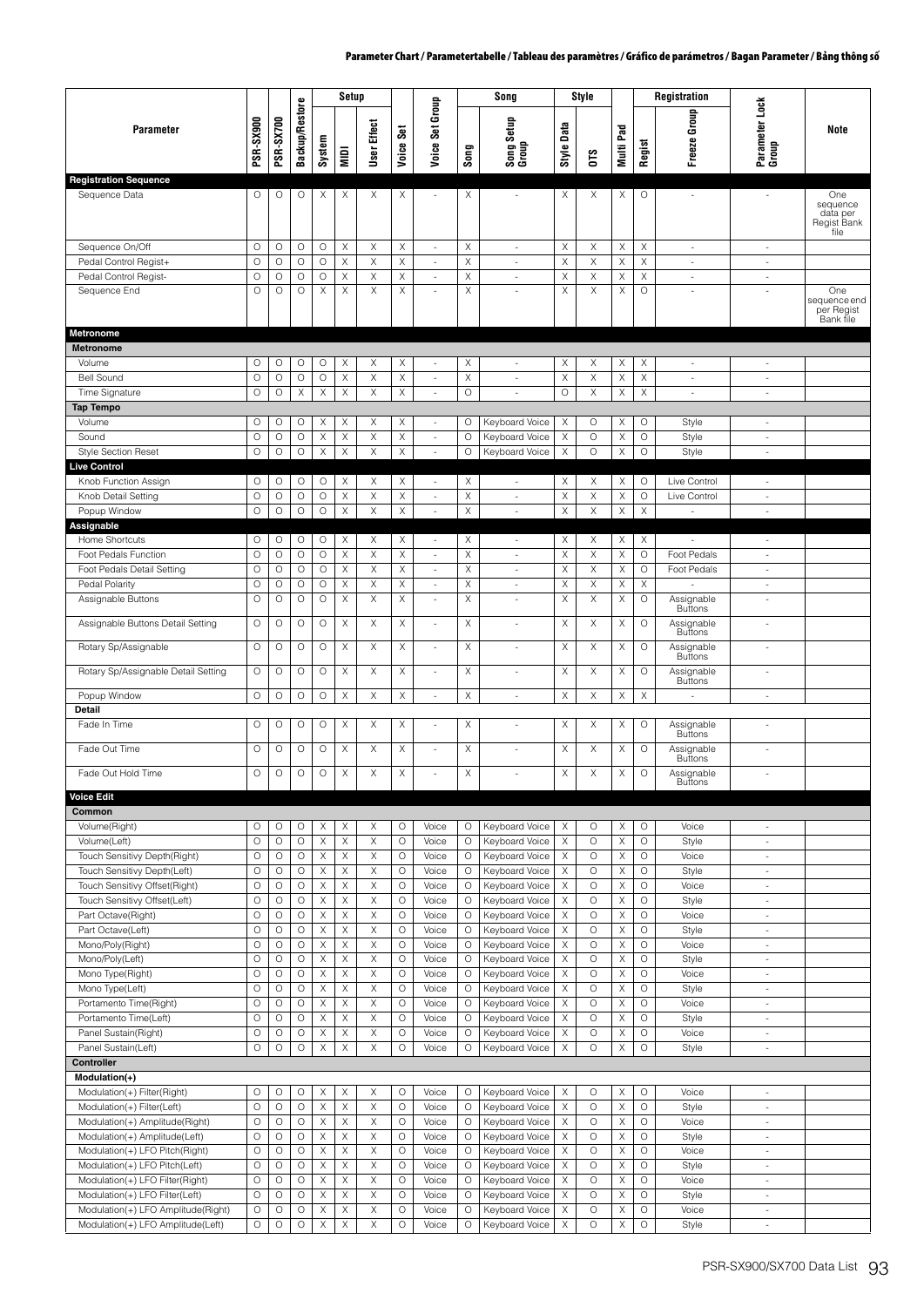|                                                              |                    |                  |                       |                  | Setup                     |                                      |              |                                    |                    | Song                             |                                       | Style        |           |                    | Registration             |                                                      |      |
|--------------------------------------------------------------|--------------------|------------------|-----------------------|------------------|---------------------------|--------------------------------------|--------------|------------------------------------|--------------------|----------------------------------|---------------------------------------|--------------|-----------|--------------------|--------------------------|------------------------------------------------------|------|
| <b>Parameter</b>                                             | <b>PSR-SX900</b>   | <b>PSR-SX700</b> | <b>Backup/Restore</b> | System           | <b>Idim</b>               | User Effect                          | Voice Set    | Voice Set Group                    | Song               | Song Setup<br>Group              | Style Data                            |              | Multi Pad | Regist             | Group<br>Freeze          | Parameter Lock<br>Group                              | Note |
|                                                              |                    |                  |                       |                  |                           |                                      |              |                                    |                    |                                  |                                       | <b>OTS</b>   |           |                    |                          |                                                      |      |
| Modulation(-)                                                |                    |                  |                       |                  |                           |                                      |              |                                    |                    |                                  |                                       |              |           |                    |                          |                                                      |      |
| Modulation(-) Filter(Right)                                  | O                  | O                | O                     | Χ                | Χ                         | $\boldsymbol{\times}$                | O            | Voice                              | O                  | Keyboard Voice                   | X                                     | O            | Χ         | O                  | Voice                    | $\overline{\phantom{a}}$                             |      |
| Modulation(-) Filter(Left)<br>Modulation(-) Amplitude(Right) | $\circ$<br>$\circ$ | O<br>O           | O<br>$\circ$          | X<br>Χ           | X<br>X                    | $\mathsf X$<br>$\boldsymbol{\times}$ | $\circ$<br>O | Voice<br>Voice                     | $\circ$<br>O       | Keyboard Voice<br>Keyboard Voice | X<br>$\boldsymbol{\mathsf{X}}$        | $\circ$<br>O | Χ<br>Χ    | O<br>$\circ$       | Style<br>Voice           | $\overline{\phantom{a}}$<br>٠                        |      |
| Modulation(-) Amplitude(Left)                                | O                  | О                | O                     | Χ                | Χ                         | X                                    | O            | Voice                              | $\circ$            | Keyboard Voice                   | Χ                                     | O            | Χ         | $\circ$            | Style                    | $\overline{\phantom{a}}$                             |      |
| Modulation(-) LFO Pitch(Right)                               | $\circ$            | $\circ$          | $\circ$               | Χ                | Χ                         | X                                    | $\circ$      | Voice                              | $\circ$            | Keyboard Voice                   | Χ                                     | O            | Χ         | $\circ$            | Voice                    | $\sim$                                               |      |
| Modulation(-) LFO Pitch(Left)                                | $\circ$            | O                | O                     | X                | $\boldsymbol{\mathsf{X}}$ | $\boldsymbol{\times}$                | O            | Voice                              | $\circ$            | Keyboard Voice                   | Χ                                     | $\circ$      | Χ         | O                  | Style                    | $\overline{\phantom{a}}$                             |      |
| Modulation(-) LFO Filter(Right)                              | O                  | $\circ$          | $\circ$               | Χ                | X                         | $\boldsymbol{\times}$                | O            | Voice                              | $\circ$            | Keyboard Voice                   | X                                     | O            | Χ         | O                  | Voice                    | $\overline{\phantom{a}}$                             |      |
| Modulation(-) LFO Filter(Left)                               | O                  | O                | O                     | X                | X                         | $\mathsf X$                          | O            | Voice                              | O                  | Keyboard Voice                   | X                                     | $\circ$      | Χ         | O                  | Style                    | $\sim$                                               |      |
| Modulation(-) LFO Amplitude(Right)                           | $\circ$            | O                | $\circ$               | Χ                | X                         | $\boldsymbol{\times}$                | $\circ$      | Voice                              | $\circ$            | Keyboard Voice                   | X                                     | $\circ$      | X         | O                  | Voice                    | ÷                                                    |      |
| Modulation(-) LFO Amplitude(Left)                            | O                  | O                | $\circ$               | Χ                | X                         | $\mathsf X$                          | O            | Voice                              | $\circ$            | Keyboard Voice                   | X                                     | O            | Χ         | $\circ$            | Style                    | $\sim$                                               |      |
| Sound                                                        |                    |                  |                       |                  |                           |                                      |              |                                    |                    |                                  |                                       |              |           |                    |                          |                                                      |      |
| Filter                                                       |                    |                  |                       |                  |                           |                                      |              |                                    |                    |                                  |                                       |              |           |                    |                          |                                                      |      |
| Cutoff(Right)<br>Cutoff(Left)                                | O<br>$\circ$       | O<br>O           | O<br>O                | X<br>X           | Χ<br>X                    | X<br>$\mathsf X$                     | O<br>$\circ$ | Voice<br>Voice                     | $\circ$<br>$\circ$ | Keyboard Voice<br>Keyboard Voice | X<br>$\mathsf X$                      | O<br>$\circ$ | Χ<br>Χ    | $\circ$<br>$\circ$ | Voice<br>Style           | $\overline{\phantom{a}}$<br>$\sim$                   |      |
| Resonance(Right)                                             | $\circ$            | O                | $\circ$               | X                | X                         | X                                    | O            | Voice                              | O                  | Keyboard Voice                   | X                                     | O            | X         | $\circ$            | Voice                    | $\sim$                                               |      |
| Resonance(Left)                                              | $\circ$            | O                | $\circ$               | X                | $\mathsf X$               | $\times$                             | O            | Voice                              | $\circ$            | Keyboard Voice                   | X                                     | O            | Χ         | $\circ$            | Style                    | $\overline{\phantom{a}}$                             |      |
| EG                                                           |                    |                  |                       |                  |                           |                                      |              |                                    |                    |                                  |                                       |              |           |                    |                          |                                                      |      |
| EG Attack(Right)                                             | O                  | О                | O                     | X                | X                         | X                                    | O            | Voice                              | $\circ$            | Keyboard Voice                   | Χ                                     | O            | Χ         | O                  | Voice                    | ä,                                                   |      |
| EG Attack(Left)                                              | O                  | O                | O                     | X                | X                         | X                                    | $\circ$      | Voice                              | $\circ$            | Keyboard Voice                   | X                                     | O            | Χ         | O                  | Style                    | $\overline{\phantom{a}}$                             |      |
| EG Decay(Right)                                              | $\circ$            | $\circ$          | $\circ$               | X                | X                         | $\mathsf X$                          | O            | Voice                              | O                  | Keyboard Voice                   | X                                     | $\circ$      | Χ         | $\circ$            | Voice                    | $\sim$                                               |      |
| EG Decay(Left)                                               | O                  | O                | O                     | Χ                | X                         | $\times$                             | O            | Voice                              | $\circ$            | Keyboard Voice                   | X                                     | $\circ$      | Χ         | $\circ$            | Style                    | $\overline{\phantom{a}}$                             |      |
| EG Release(Right)                                            | O                  | $\circ$          | $\circ$               | X                | X                         | X                                    | $\circ$      | Voice                              | $\circ$            | Keyboard Voice                   | X                                     | O            | Χ         | $\circ$            | Voice                    | $\sim$                                               |      |
| EG Release(Left)                                             | $\circ$            | O                | $\circ$               | X                | $\mathsf X$               | X                                    | O            | Voice                              | $\circ$            | Keyboard Voice                   | X                                     | O            | Χ         | $\circ$            | Style                    | $\bar{a}$                                            |      |
| Vibrato                                                      |                    |                  |                       |                  |                           |                                      |              |                                    |                    |                                  |                                       |              |           |                    |                          |                                                      |      |
| Vibrato Depth(Right)                                         | O<br>$\circ$       | O<br>O           | O<br>O                | Χ                | X<br>$\mathsf X$          | X                                    | O<br>$\circ$ | Voice                              | $\circ$            | Keyboard Voice                   | $\boldsymbol{\mathsf{X}}$             | O<br>$\circ$ | Χ         | O                  | Voice                    | $\overline{\phantom{a}}$                             |      |
| Vibrato Depth(Left)<br>Vibrato Speed(Right)                  | O                  | O                | O                     | Χ<br>Χ           | Χ                         | $\mathsf X$<br>X                     | O            | Voice<br>Voice                     | $\circ$<br>O       | Keyboard Voice<br>Keyboard Voice | $\mathsf X$<br>X                      | O            | X<br>Χ    | $\circ$<br>$\circ$ | Style<br>Voice           | $\sim$<br>$\overline{\phantom{a}}$                   |      |
| Vibrato Speed(Left)                                          | $\circ$            | О                | $\circ$               | X                | X                         | $\mathsf X$                          | $\circ$      | Voice                              | $\circ$            | Keyboard Voice                   | $\boldsymbol{\mathsf{X}}$             | O            | Χ         | O                  | Style                    | ä,                                                   |      |
| Vibrato Delay(Right)                                         | O                  | О                | $\circ$               | Χ                | Χ                         | Χ                                    | O            | Voice                              | $\circ$            | Keyboard Voice                   | Χ                                     | $\circ$      | Χ         | $\circ$            | Voice                    | $\overline{\phantom{a}}$                             |      |
| Vibrato Delay(Left)                                          | $\circ$            | O                | O                     | X                | X                         | $\boldsymbol{\times}$                | $\circ$      | Voice                              | $\circ$            | Keyboard Voice                   | X                                     | $\circ$      | Χ         | $\circ$            | Style                    | ä,                                                   |      |
| <b>Effect</b>                                                |                    |                  |                       |                  |                           |                                      |              |                                    |                    |                                  |                                       |              |           |                    |                          |                                                      |      |
| Insertion Effect On/Off(Right)                               | О                  | O                | O                     | X                | Χ                         | X                                    | O            | Effect                             | $\circ$            | Keyboard Voice                   | $\boldsymbol{\mathsf{X}}$             | $\circ$      | Χ         | $\circ$            | Voice                    | ÷                                                    |      |
| Insertion Effect Type(Right)                                 | $\circ$            | O                | O                     | X                | X                         | $\boldsymbol{\times}$                | $\circ$      | Effect                             | $\circ$            | Keyboard Voice                   | X                                     | $\circ$      | Χ         | $\circ$            | Voice                    | $\frac{1}{2}$                                        |      |
| Insertion Effect On/Off(Left)                                | O                  | $\circ$          | $\circ$               | Χ                | Χ                         | X                                    | $\circ$      | Effect                             | $\circ$            | Keyboard Voice                   | X                                     | O            | Χ         | $\circ$            | Style                    | $\sim$                                               |      |
| Insertion Effect Type(Left)                                  | O                  | O                | $\circ$               | X                | X                         | $\boldsymbol{\times}$                | $\circ$      | Effect                             | $\circ$            | Keyboard Voice                   | Χ                                     | $\circ$      | Χ         | $\circ$            | Style                    | $\overline{\phantom{a}}$                             |      |
| Insertion Effect Type Parameter(Right)                       | O                  | O                | O                     | Χ                | X                         | X                                    | $\circ$      | Effect                             | $\circ$            | Keyboard Voice                   | X                                     | O            | Χ         | O                  | Voice                    | $\frac{1}{2}$                                        |      |
| Insertion Effect Type Parameter(Left)                        | O                  | O                | O                     | X                | $\boldsymbol{\mathsf{X}}$ | $\times$                             | O            | Effect                             | O                  | Keyboard Voice                   | X                                     | O            | Χ         | $\circ$            | Style                    | ٠                                                    |      |
| EQ<br>EQ High Frequency(Right)                               | $\circ$            | О                | O                     | Χ                | Χ                         | $\boldsymbol{\times}$                | O            | EQ                                 | O                  | Keyboard Voice                   | Χ                                     | $\circ$      | Χ         | $\circ$            | Voice                    | $\overline{\phantom{a}}$                             |      |
| EQ High Frequency(Left)                                      | $\circ$            | O                | $\circ$               | Χ                | $\mathsf X$               | X                                    | $\circ$      | EQ                                 | $\circ$            | Keyboard Voice                   | X                                     | O            | Χ         | O                  | Style                    | $\sim$                                               |      |
| EQ Low Frequency(Right)                                      | О                  | O                | O                     | Χ                | X                         | Χ                                    | O            | EQ                                 | O                  | Keyboard Voice                   | Х                                     | O            | Χ         | O                  | Voice                    | $\bar{\phantom{a}}$                                  |      |
| EQ Low Frequency(Left)                                       | O                  | O                | $\circ$               | Χ                | X                         | X                                    | $\circ$      | EQ                                 | $\circ$            | Keyboard Voice                   | X                                     | $\circ$      | Χ         | $\circ$            | Style                    |                                                      |      |
| <b>Organ Flute</b>                                           |                    |                  |                       |                  |                           |                                      |              |                                    |                    |                                  |                                       |              |           |                    |                          |                                                      |      |
| Footage(Right)                                               | O                  | O                | O                     | Χ                | Χ                         | Χ                                    | O            | $\sim$                             | O                  | Keyboard Voice                   | $\times$                              | O            | X         | $\circ$            | Voice                    | $\overline{\phantom{a}}$                             |      |
| Footage(Left)                                                | $\circ$            | O                | $\circ$               | Χ                | X                         | X                                    | $\circ$      | $\overline{\phantom{a}}$           | $\circ$            | Keyboard Voice                   | X                                     | $\circ$      | X         | $\circ$            | Style                    | $\blacksquare$                                       |      |
| Volume(Right)                                                | $\circ$            | $\circ$          | $\circ$               | Χ                | Χ                         | X                                    | O            | $\overline{\phantom{a}}$           | $\circ$            | Keyboard Voice                   | Χ                                     | O            | X         | $\circ$            | Voice                    | $\overline{\phantom{a}}$                             |      |
| Volume(Left)                                                 | O                  | O                | $\circ$               | X                | $\times$                  | X                                    | O            | $\overline{\phantom{a}}$           | $\circ$            | Keyboard Voice                   | Χ                                     | $\circ$      | Χ         | $\circ$            | Style                    | $\sim$                                               |      |
| Vibrato On/Off(Right)                                        | $\circ$            | O<br>O           | O<br>$\circ$          | X                | X                         | $\boldsymbol{\times}$<br>$\mathsf X$ | $\circ$<br>O | $\frac{1}{2}$                      | $\circ$            | Keyboard Voice                   | X                                     | O<br>O       | Χ         | $\circ$<br>$\circ$ | Voice                    | ÷,                                                   |      |
| Vibrato On/Off(Left)<br>Vibrato Depth(Right)                 | O<br>O             | O                | $\circ$               | X<br>X           | X<br>X                    | Χ                                    | $\circ$      | ä,<br>Voice                        | $\circ$<br>$\circ$ | Keyboard Voice<br>Keyboard Voice | $\boldsymbol{\mathsf{X}}$<br>$\times$ | O            | Χ<br>X    | O                  | Style<br>Voice           | $\overline{\phantom{a}}$<br>$\overline{\phantom{a}}$ |      |
| Vibrato Depth(Left)                                          | $\circ$            | O                | $\circ$               | Χ                | X                         | X                                    | O            | Voice                              | O                  | Keyboard Voice                   | Χ                                     | $\circ$      | Χ         | $\circ$            | Style                    | $\blacksquare$                                       |      |
| Vibrato Speed(Right)                                         | $\circ$            | $\bigcirc$       | $\circ$               | Χ                | X                         | $\times$                             | $\circ$      | Voice                              | $\circ$            | Keyboard Voice                   | Χ                                     | $\circ$      | X         | $\circ$            | Voice                    | $\overline{\phantom{a}}$                             |      |
| Vibrato Speed(Left)                                          | O                  | $\circ$          | $\circ$               | Χ                | X                         | Χ                                    | O            | Voice                              | $\circ$            | Keyboard Voice                   | Χ                                     | $\circ$      | Χ         | O                  | Style                    | $\sim$                                               |      |
| Response(Right)                                              | $\circ$            | O                | $\circ$               | X                | X                         | X                                    | $\circ$      |                                    | $\circ$            | Keyboard Voice                   | $\boldsymbol{\mathsf{X}}$             | $\circ$      | Χ         | O                  | Voice                    | $\overline{\phantom{a}}$                             |      |
| Response(Left)                                               | O                  | O                | $\circ$               | X                | X                         | $\mathsf X$                          | O            | ÷,                                 | $\circ$            | Keyboard Voice                   | X                                     | O            | X         | $\circ$            | Style                    | $\overline{\phantom{a}}$                             |      |
| Attack Footage(Right)                                        | O                  | $\circ$          | $\circ$               | X                | $\mathsf X$               | $\mathsf X$                          | O            | $\overline{\phantom{a}}$           | $\circ$            | Keyboard Voice                   | $\times$                              | O            | X         | O                  | Voice                    | $\overline{\phantom{a}}$                             |      |
| Attack Footage(Left)                                         | $\circ$            | O                | $\circ$               | Χ                | X                         | X                                    | $\circ$      | $\blacksquare$                     | $\circ$            | Keyboard Voice                   | X                                     | $\circ$      | Χ         | $\circ$            | Style                    | $\overline{\phantom{a}}$                             |      |
| Attack Mode(Right)                                           | $\circ$            | О                | $\circ$               | Χ                | X                         | $\mathsf X$                          | O            | $\overline{\phantom{a}}$           | $\circ$            | Keyboard Voice                   | Χ                                     | О            | Χ         | $\circ$            | Voice                    | $\overline{\phantom{a}}$                             |      |
| Attack Mode(Left)                                            | $\circ$            | O                | $\circ$               | X                | X                         | X                                    | $\circ$      | $\overline{\phantom{a}}$           | $\circ$            | Keyboard Voice                   | Χ                                     | $\circ$      | Χ         | $\circ$            | Style                    | $\sim$                                               |      |
| Attack Length(Right)                                         | $\circ$<br>O       | O<br>O           | O<br>$\circ$          | X<br>$\mathsf X$ | X<br>$\mathsf X$          | Χ<br>$\mathsf X$                     | O<br>O       | $\qquad \qquad \blacksquare$<br>÷, | $\circ$<br>O       | Keyboard Voice<br>Keyboard Voice | Χ<br>X                                | O<br>O       | Χ<br>Χ    | O<br>$\circ$       | Voice                    | $\overline{\phantom{a}}$<br>$\blacksquare$           |      |
| Attack Length(Left)<br><b>Style Creator</b>                  |                    |                  |                       |                  |                           |                                      |              |                                    |                    |                                  |                                       |              |           |                    | Style                    |                                                      |      |
| <b>Step Edit</b>                                             |                    |                  |                       |                  |                           |                                      |              |                                    |                    |                                  |                                       |              |           |                    |                          |                                                      |      |
| <b>Event Filter</b>                                          |                    |                  |                       |                  |                           |                                      |              |                                    |                    |                                  |                                       |              |           |                    |                          |                                                      |      |
| Event Filter(Main)                                           | О                  | O                | O                     | O                | Χ                         | X                                    | X            | $\overline{\phantom{a}}$           | Χ                  | $\overline{\phantom{a}}$         | X                                     | Χ            | Χ         | Χ                  | $\sim$                   | $\overline{\phantom{a}}$                             |      |
| Event Filter(Control Change)                                 | $\circ$            | O                | $\circ$               | $\circ$          | $\mathsf X$               | $\mathsf X$                          | Χ            | i,                                 | X                  |                                  | X                                     | X            | Χ         | X                  | ÷,                       |                                                      |      |
| <b>Basic</b>                                                 |                    |                  |                       |                  |                           |                                      |              |                                    |                    |                                  |                                       |              |           |                    |                          |                                                      |      |
| Pattern Length                                               | O                  | O                | Χ                     | Χ                | Χ                         | X                                    | Χ            | $\overline{\phantom{a}}$           | X                  | $\overline{\phantom{a}}$         | O                                     | Χ            | Χ         | X                  | $\overline{\phantom{a}}$ | $\overline{\phantom{a}}$                             |      |
| Tempo                                                        | $\circ$            | $\circ$          | X                     | X                | X                         | X                                    | X            | ÷,                                 | X                  | $\overline{\phantom{a}}$         | $\circ$                               | X            | X         | $\mathsf X$        | $\overline{\phantom{a}}$ | $\overline{\phantom{a}}$                             |      |
| Beat                                                         | O                  | O                | Χ                     | X                | X                         | X                                    | Χ            | $\overline{\phantom{a}}$           | X                  | $\overline{\phantom{a}}$         | $\circ$                               | X            | X         | X                  | $\overline{\phantom{a}}$ | $\overline{\phantom{a}}$                             |      |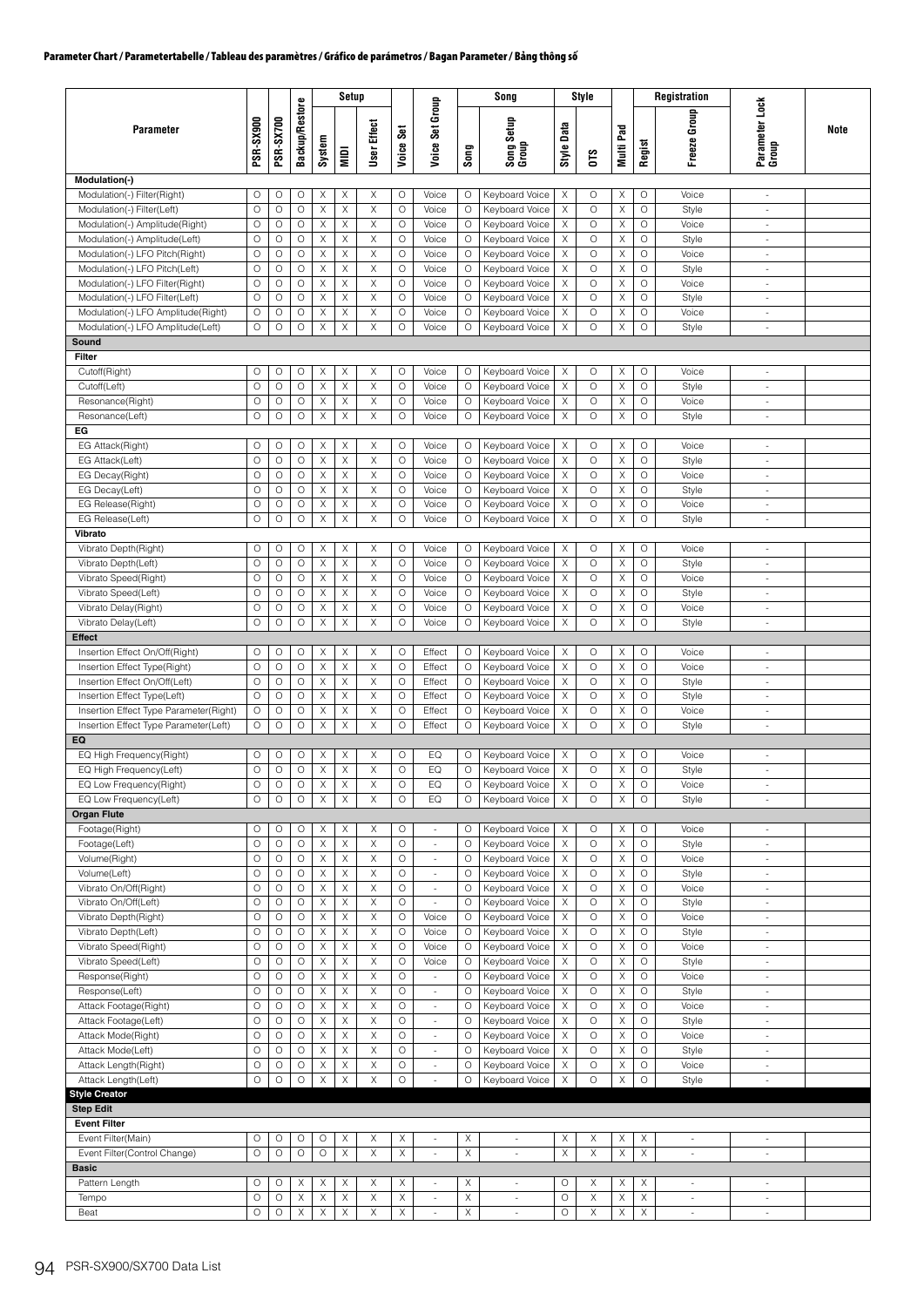|                                                                 |                       |                    |                            |                    | Setup                      |                            |                       |                                                      |                                | Song                                                 |                            | Style            |                  |                        | Registration                      |                                    |      |
|-----------------------------------------------------------------|-----------------------|--------------------|----------------------------|--------------------|----------------------------|----------------------------|-----------------------|------------------------------------------------------|--------------------------------|------------------------------------------------------|----------------------------|------------------|------------------|------------------------|-----------------------------------|------------------------------------|------|
| Parameter                                                       | <b>PSR-SX900</b>      | <b>PSR-SX700</b>   | <b>Backup/Restore</b>      | System             | NIDI                       | User Effect                | Set<br>Voice:         | Voice Set Group                                      | Song                           | Song Setup<br>Group                                  | Data<br>Style              | <b>OTS</b>       | Pad<br>Multi I   | Regist                 | Freeze Group                      | Parameter Lock<br>Group            | Note |
| Play Root/Chord(Source Root/Chord)                              |                       |                    |                            |                    |                            |                            |                       |                                                      |                                |                                                      |                            |                  |                  |                        |                                   |                                    |      |
| Play Root(Source Root)<br>Play Chord(Source Chord)<br>NTR/NTT   | $\circ$<br>$\circ$    | O<br>$\circ$       | X<br>$\mathsf X$           | Χ<br>$\mathsf X$   | Χ<br>$\boldsymbol{\times}$ | X<br>$\mathsf X$           | X<br>$\mathsf X$      | $\overline{\phantom{a}}$<br>×.                       | X<br>X                         | $\overline{\phantom{a}}$<br>×.                       | О<br>$\circ$               | Χ<br>X           | Χ<br>X           | X<br>$\mathsf X$       | $\sim$<br>$\sim$                  | $\overline{\phantom{a}}$<br>$\sim$ |      |
| <b>NTR</b><br>NTT Type                                          | $\circ$<br>$\circ$    | $\circ$<br>$\circ$ | Χ<br>$\boldsymbol{\times}$ | Χ<br>X             | Χ<br>X                     | X<br>$\mathsf X$           | Χ<br>X                | $\sim$<br>$\overline{\phantom{a}}$                   | Χ<br>Χ                         | ×.<br>$\overline{\phantom{a}}$                       | $\circ$<br>$\circ$         | X<br>$\mathsf X$ | Χ<br>X           | Χ<br>X                 | ä,<br>$\mathcal{L}_{\mathcal{A}}$ | ×.<br>$\sim$                       |      |
| NTT Bass                                                        | $\circ$               | $\circ$            | $\mathsf X$                | X                  | X                          | $\mathsf X$                | X                     | $\overline{\phantom{a}}$                             | X                              | $\overline{\phantom{a}}$                             | $\circ$                    | $\mathsf X$      | X                | X                      | $\overline{\phantom{a}}$          | $\overline{\phantom{a}}$           |      |
| <b>High Key/Note Limit</b>                                      |                       |                    |                            |                    |                            |                            |                       |                                                      |                                |                                                      |                            |                  |                  |                        |                                   |                                    |      |
| High Key<br>Note Limit Low                                      | $\circ$<br>$\circ$    | O<br>$\circ$       | X<br>X                     | Χ<br>X             | Χ<br>Χ                     | X<br>X                     | X<br>X                | $\overline{\phantom{a}}$<br>$\overline{\phantom{a}}$ | $\boldsymbol{\mathsf{X}}$<br>X | $\sim$<br>$\overline{\phantom{a}}$                   | $\circ$<br>$\circ$         | Χ<br>X           | X<br>X           | X<br>X                 | $\sim$<br>÷,                      | $\sim$<br>$\overline{\phantom{a}}$ |      |
| Note Limit High                                                 | $\circ$               | $\circ$            | $\mathsf X$                | $\mathsf X$        | X                          | $\mathsf X$                | $\mathsf X$           | $\bar{\phantom{a}}$                                  | X                              | $\sim$                                               | $\circ$                    | Χ                | $\mathsf X$      | $\mathsf X$            | $\omega$                          | $\sim$                             |      |
| <b>RTR</b>                                                      |                       |                    |                            |                    |                            |                            |                       |                                                      |                                |                                                      |                            |                  |                  |                        |                                   |                                    |      |
| <b>RTR</b>                                                      | $\circ$               | $\circ$            | X                          | X                  | X                          | X                          | X                     | $\overline{\phantom{a}}$                             | X                              | $\overline{\phantom{a}}$                             | $\circ$                    | Χ                | X                | X                      | $\blacksquare$                    | $\overline{\phantom{a}}$           |      |
| Song Recording(Multi Recording)                                 |                       |                    |                            |                    |                            |                            |                       |                                                      |                                |                                                      |                            |                  |                  |                        |                                   |                                    |      |
| Setup Select                                                    | $\omega$              | O                  | O                          | O                  | X                          | X                          | Χ                     | $\overline{\phantom{a}}$                             | X                              | ×                                                    | $\mathsf X$                | X                | X                | X                      | $\sim$                            | $\sim$                             |      |
| Setup Select                                                    | $\circ$               | $\sim$             | $\circ$                    | $\circ$            | X                          | X                          | X                     | $\overline{\phantom{a}}$                             | X                              | $\overline{\phantom{a}}$                             | X                          | X                | X                | $\mathsf X$            | ä,                                | $\overline{\phantom{a}}$           |      |
| <b>Step Edit</b><br>Event Filter(Main)                          | O                     | $\circ$            | O                          | O                  | Χ                          | Χ                          | X                     | $\overline{\phantom{a}}$                             | Χ                              | $\sim$                                               | $\mathsf X$                | X                | X                | Χ                      | $\mathcal{L}_{\mathcal{A}}$       | $\sim$                             |      |
| Event Filter(Control Change)                                    | $\circ$               | $\circ$            | $\circ$                    | O                  | Χ                          | X                          | X                     | $\overline{\phantom{a}}$                             | X                              | $\overline{\phantom{a}}$                             | X                          | X                | Χ                | X                      | $\overline{\phantom{a}}$          | $\overline{\phantom{a}}$           |      |
| Event Filter(Style)                                             | $\bigcirc$            | $\circ$            | $\circ$                    | $\circ$            | $\boldsymbol{\times}$      | $\mathsf X$                | $\mathsf X$           | $\sim$                                               | $\boldsymbol{\times}$          | $\sim$                                               | $\mathsf X$                | $\mathsf X$      | $\mathsf X$      | $\mathsf X$            | $\overline{\phantom{a}}$          | $\omega$                           |      |
| <b>Multi Pad Creator</b>                                        |                       |                    |                            |                    |                            |                            |                       |                                                      |                                |                                                      |                            |                  |                  |                        |                                   |                                    |      |
| <b>MIDI Multi Pad Recording</b>                                 |                       |                    |                            |                    |                            |                            |                       |                                                      |                                |                                                      |                            |                  |                  |                        |                                   |                                    |      |
| Repeat                                                          | O                     | $\circ$            | Χ                          | Х                  | Х                          | Χ                          | Χ                     | $\overline{\phantom{a}}$                             | Χ                              | $\overline{\phantom{a}}$                             | Χ                          | Χ                | O                | Χ                      | $\bar{a}$                         | $\sim$                             |      |
| Chord Match                                                     | $\circ$               | $\circ$            | $\boldsymbol{\times}$      | X                  | X                          | $\mathsf X$                | Χ                     | ÷,                                                   | X                              | $\sim$                                               | $\mathsf X$                | $\mathsf X$      | $\circ$          | X                      | $\overline{\phantom{a}}$          | ×.                                 |      |
| <b>Step Edit</b>                                                |                       |                    |                            |                    |                            |                            |                       |                                                      |                                |                                                      |                            |                  |                  |                        |                                   |                                    |      |
| <b>Event Filter</b><br>Event Filter(Main)                       | $\circ$               | O                  | O                          | O                  | X                          | Χ                          | Χ                     | $\overline{\phantom{a}}$                             | X                              | $\overline{\phantom{a}}$                             | X                          | X                | X                | X                      | $\overline{\phantom{a}}$          | $\overline{\phantom{a}}$           |      |
| Event Filter(Control Change)                                    | $\circ$               | $\circ$            | $\circ$                    | $\circ$            | X                          | X                          | X                     | $\overline{\phantom{a}}$                             | X                              | $\overline{\phantom{a}}$                             | X                          | Χ                | X                | X                      | ÷,                                | $\overline{\phantom{a}}$           |      |
| <b>Audio Link Multi Pad</b>                                     |                       |                    |                            |                    |                            |                            |                       |                                                      |                                |                                                      |                            |                  |                  |                        |                                   |                                    |      |
| Audio Level                                                     | O                     | $\circ$            | Χ                          | Χ                  | X                          | Χ                          | Χ                     | $\overline{\phantom{a}}$                             | X                              | $\overline{\phantom{a}}$                             | Χ                          | X                | О                | Χ                      | $\overline{\phantom{a}}$          | $\overline{\phantom{a}}$           |      |
| <b>Voice Setting</b>                                            |                       |                    |                            |                    |                            |                            |                       |                                                      |                                |                                                      |                            |                  |                  |                        |                                   |                                    |      |
| <b>Tune</b>                                                     |                       |                    |                            |                    |                            |                            |                       |                                                      |                                |                                                      |                            |                  |                  |                        |                                   |                                    |      |
| Tuning (Left)                                                   | O<br>$\circ$          | $\circ$<br>$\circ$ | O<br>$\circ$               | Χ<br>Χ             | Χ<br>Χ                     | X<br>X                     | X<br>Χ                | $\overline{\phantom{a}}$<br>$\sim$                   | $\circ$<br>O                   | Keyboard Voice<br>Keyboard Voice                     | Χ<br>$\times$              | O<br>$\circ$     | X<br>Χ           | O<br>O                 | Style<br>Voice                    | $\sim$<br>$\overline{\phantom{a}}$ |      |
| Tuning(Right)<br>Octave (Left)                                  | $\circ$               | $\circ$            | $\circ$                    | X                  | X                          | $\mathsf X$                | $\circ$               | Voice                                                | O                              | Keyboard Voice                                       | $\times$                   | $\circ$          | X                | $\circ$                | Style                             | ×.                                 |      |
| Octave (Right)                                                  | $\circ$               | $\circ$            | O                          | X                  | Χ                          | X                          | O                     | Voice                                                | O                              | Keyboard Voice                                       | $\times$                   | O                | X                | $\circ$                | Voice                             | $\overline{\phantom{a}}$           |      |
| Portamento Time(Left)                                           | $\circ$               | $\circ$            | $\circ$                    | $\mathsf X$        | X                          | $\mathsf X$                | $\circ$               | Voice                                                | О                              | Keyboard Voice                                       | $\mathsf X$                | $\circ$          | $\mathsf X$      | $\circ$                | Style                             | $\overline{\phantom{a}}$           |      |
| Portamento Time(Right)                                          | $\circ$               | $\circ$            | $\circ$                    | $\mathsf X$        | Χ                          | X                          | $\circ$               | Voice                                                | O                              | Keyboard Voice                                       | $\times$                   | $\circ$          | $\mathsf X$      | $\circ$                | Voice                             | $\overline{\phantom{a}}$           |      |
| <b>Voice Set Filter</b>                                         |                       |                    |                            |                    |                            |                            |                       |                                                      |                                |                                                      |                            |                  |                  |                        |                                   |                                    |      |
| Voice Set On/Off(Left)                                          | O                     | O                  | О                          | O                  | Х                          | Χ                          | Χ                     | $\overline{\phantom{a}}$                             | X                              | $\overline{\phantom{a}}$                             | Χ                          | Χ                | X                | Χ                      | $\overline{\phantom{a}}$          | $\sim$                             |      |
| Voice Set On/Off(Right)                                         | $\circ$               | $\circ$            | $\bigcirc$                 | $\bigcirc$         | Χ                          | $\mathsf X$                | $\mathsf X$           | ×.                                                   | X                              |                                                      | $\mathsf X$                | $\mathsf X$      | $\mathsf X$      | $\mathsf X$            | ÷.                                | $\sim$                             |      |
| <b>Style Setting</b><br>Setting                                 |                       |                    |                            |                    |                            |                            |                       |                                                      |                                |                                                      |                            |                  |                  |                        |                                   |                                    |      |
| Dynamics Control                                                | $\circ$               | $\circ$            | O                          | O                  | X                          | X                          | $\boldsymbol{\times}$ | $\overline{\phantom{a}}$                             | $\boldsymbol{\times}$          | $\overline{\phantom{a}}$                             | $\mathsf X$                | $\mathsf X$      | X                | X                      | $\sim$                            | $\overline{\phantom{a}}$           |      |
| Display Tempo                                                   | $\circ$               | $\circ$            | $\circ$                    | $\circ$            | X                          | X                          | Χ                     | $\overline{\phantom{a}}$                             | X                              | $\overline{\phantom{a}}$                             | X                          | X                | X                | $\mathsf X$            | $\sim$                            | $\overline{\phantom{a}}$           |      |
| Stop ACMP                                                       | $\circ$               | $\circ$            | $\circ$                    | O                  | Χ                          | X                          | Χ                     | $\overline{\phantom{a}}$                             | X                              | $\overline{\phantom{a}}$                             | $\mathsf X$                | X                | X                | $\circ$                | Style                             | $\overline{\phantom{a}}$           |      |
| OTS Link Timing                                                 | $\bigcirc$            | $\circ$            | $\circ$                    | $\circ$            | X                          | $\mathsf X$                | Χ                     | $\overline{\phantom{a}}$                             | $\mathsf X$                    | $\overline{\phantom{a}}$                             | $\times$                   | $\mathsf X$      | $\mathsf X$      | X                      | $\omega$                          | $\overline{\phantom{a}}$           |      |
| Synchro Stop Window                                             | $\circ$               | $\circ$            | $\circ$                    | $\circ$            | X                          | X                          | X                     | ÷.                                                   | X                              | $\overline{\phantom{a}}$                             | X                          | X                | X                | $\circ$                | Style                             | $\overline{\phantom{a}}$           |      |
| Multi Pad Synchro Stop (Style Stop)                             | $\circ$               | $\circ$            | O                          | O                  | X                          | $\mathsf X$                | $\mathsf X$           | $\overline{\phantom{a}}$                             | $\boldsymbol{\times}$          | $\overline{\phantom{a}}$                             | X                          | $\mathsf X$      | X                | $\circ$                | Style                             | $\overline{\phantom{a}}$           |      |
| Multi Pad Synchro Stop (Style Ending)<br><b>Change Behavior</b> | $\circ$               | $\circ$            | $\bigcirc$                 | $\circ$            | $\mathsf X$                | $\mathsf X$                | $\mathsf X$           | ä,                                                   | $\mathsf X$                    | $\sim$                                               | $\mathsf X$                | $\mathsf X$      | $\mathsf X$      | $\bigcirc$             | Style                             | $\sim$                             |      |
| Section Set                                                     | $\circ$               | $\circ$            | O                          | O                  | Χ                          | Χ                          | Χ                     | $\sim$                                               | $\boldsymbol{\mathsf{X}}$      | $\overline{\phantom{a}}$                             | $\times$                   | Χ                | Χ                | Χ                      | $\sim$                            | $\sim$                             |      |
| Tempo                                                           | $\bigcirc$            | $\circ$            | $\circ$                    | $\circ$            | X                          | $\mathsf X$                | X                     | $\overline{\phantom{a}}$                             | $\mathsf X$                    | $\overline{\phantom{a}}$                             | $\times$                   | X                | X                | X                      | $\overline{\phantom{a}}$          | $\overline{\phantom{a}}$           |      |
| Part On/Off                                                     | $\circ$               | $\circ$            | $\circ$                    | $\circ$            | X                          | $\mathsf X$                | Χ                     | $\overline{\phantom{a}}$                             | X                              | $\overline{\phantom{a}}$                             | X                          | $\mathsf X$      | Χ                | X                      | ä,                                | $\sim$                             |      |
| <b>Song Setting</b>                                             |                       |                    |                            |                    |                            |                            |                       |                                                      |                                |                                                      |                            |                  |                  |                        |                                   |                                    |      |
| Guide                                                           |                       |                    |                            |                    |                            |                            |                       |                                                      |                                |                                                      |                            |                  |                  |                        |                                   |                                    |      |
| Type                                                            | O                     | $\circ$            | $\circ$                    | $\circ$            | $\boldsymbol{\times}$      | X                          | X                     | $\overline{\phantom{a}}$                             | O                              | Guide Setting                                        | $\times$                   | X                | Χ                | X                      | $\Box$                            | $\overline{\phantom{a}}$           |      |
| Part Ch<br>Right                                                | $\circ$               | $\circ$            | $\circ$                    | $\circ$            | X                          | X                          | X                     | $\overline{\phantom{a}}$                             | $\circ$                        | $\overline{\phantom{a}}$                             | $\times$                   | X                | X                | X                      | ä,                                | $\omega$                           |      |
| Left                                                            | $\circ$               | $\circ$            | $\circ$                    | $\circ$            | X                          | X                          | X                     | $\overline{\phantom{a}}$                             | $\circ$                        | $\overline{\phantom{a}}$                             | X                          | X                | X                | X                      | $\overline{\phantom{a}}$          | $\overline{\phantom{a}}$           |      |
| Auto Set                                                        | O                     | $\bigcirc$         | $\bigcirc$                 | $\bigcirc$         | $\boldsymbol{\times}$      | $\mathsf X$                | $\mathsf X$           | ÷.                                                   | $\mathsf X$                    | $\overline{\phantom{a}}$                             | $\mathsf X$                | $\mathsf X$      | $\mathsf X$      | $\mathsf X$            | $\overline{\phantom{a}}$          | $\overline{\phantom{a}}$           |      |
| Lyrics                                                          |                       |                    |                            |                    |                            |                            |                       |                                                      |                                |                                                      |                            |                  |                  |                        |                                   |                                    |      |
| Language                                                        | $\circ$               | $\circ$            | $\circ$                    | $\circ$            | X                          | X                          | X                     | $\overline{\phantom{a}}$                             | $\circ$                        | Lyrics Setting                                       | $\times$                   | X                | X                | X                      | $\sim$                            | $\overline{\phantom{a}}$           |      |
| Play                                                            |                       |                    |                            |                    |                            |                            |                       |                                                      |                                |                                                      |                            |                  |                  |                        |                                   |                                    |      |
| Quick Start                                                     | $\circ$               | $\circ$            | $\circ$                    | $\circ$            | X                          | X                          | Χ                     | $\omega$                                             | $\mathsf X$                    | $\overline{\phantom{a}}$                             | $\mathsf X$                | X                | X                | X                      | $\omega$                          | $\omega$                           |      |
| MIDI Song Fast Forward Type                                     | $\circ$               | $\circ$            | $\circ$                    | $\circ$            | X                          | X                          | X                     | $\overline{\phantom{a}}$                             | $\boldsymbol{\times}$          | $\overline{\phantom{a}}$                             | X                          | $\mathsf X$      | $\mathsf X$      | $\mathsf X$            | $\overline{\phantom{a}}$          | $\overline{\phantom{a}}$           |      |
| Song Previous Type<br>Style Synchro Stop                        | $\circ$<br>$\bigcirc$ | $\circ$<br>$\circ$ | $\circ$<br>$\circ$         | $\circ$<br>$\circ$ | X<br>X                     | $\mathsf X$<br>$\mathsf X$ | X<br>X                | $\overline{\phantom{a}}$<br>$\overline{\phantom{a}}$ | $\mathsf X$<br>$\mathsf X$     | $\overline{\phantom{a}}$<br>$\overline{\phantom{a}}$ | $\mathsf X$<br>$\mathsf X$ | X<br>Χ           | $\mathsf X$<br>X | $\mathsf X$<br>$\circ$ | ÷,<br>MIDI Song                   | $\sim$<br>$\overline{\phantom{a}}$ |      |
| Multi Pad Synchro Stop                                          | $\circ$               | $\circ$            | $\bigcirc$                 | $\bigcirc$         | Χ                          | $\mathsf X$                | X                     | ä,                                                   | Χ                              | $\overline{\phantom{a}}$                             | $\mathsf X$                | $\mathsf X$      | Χ                | $\circ$                | MIDI Song                         | $\sim$                             |      |
| <b>Master Tune</b>                                              |                       |                    |                            |                    |                            |                            |                       |                                                      |                                |                                                      |                            |                  |                  |                        |                                   |                                    |      |
| Master Tune                                                     | $\circ$               | $\circ$            | $\circ$                    | $\circ$            | Χ                          | Χ                          | X                     | $\sim$                                               | $\times$                       | $\sim$                                               | X                          | Χ                | X                | X                      | $\sim$                            | $\sim$                             |      |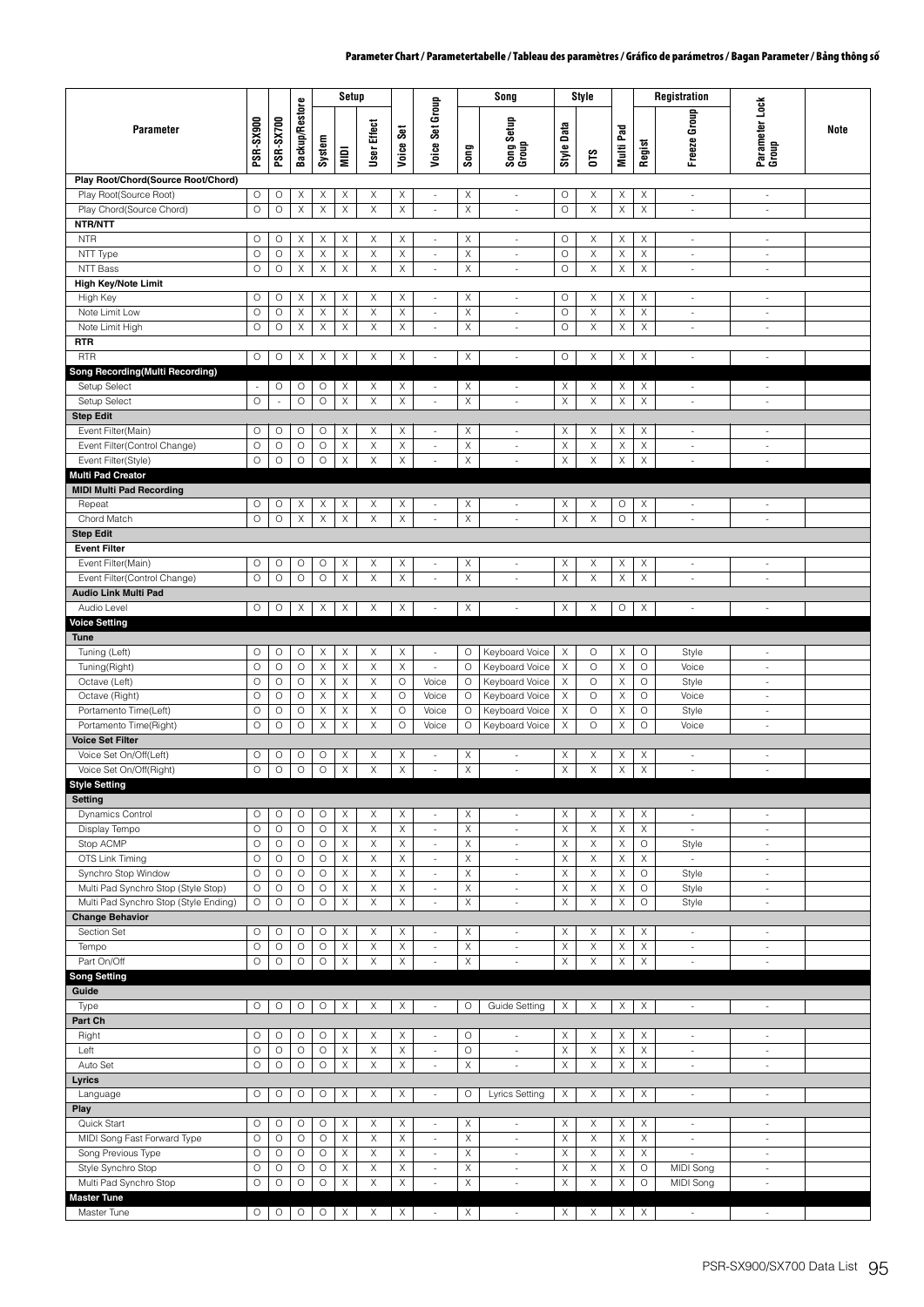| Voice Set Group<br>Parameter Lock<br>Group<br><b>Backup/Restore</b><br>Group<br><b>PSR-SX700</b><br>Song Setup<br>Group<br><b>PSR-SX900</b><br>User Effect<br>Style Data<br>Voice Set<br>Pad<br>Parameter<br>Note<br>System<br>Freeze<br>Regist<br>Multi I<br>Song<br>NIDI<br><b>OTS</b><br><b>Scale Tune</b><br><b>Main Scale</b><br>$\boldsymbol{\times}$<br>Scale Type<br>O<br>O<br>O<br>X<br>Χ<br>Χ<br>Χ<br>X<br>Χ<br>Χ<br>O<br>Scale Tune<br>$\overline{\phantom{a}}$<br>$\overline{\phantom{a}}$<br>$\sim$<br>$\circ$<br>$\circ$<br>$\circ$<br>X<br>X<br>X<br>X<br>X<br>X<br>X<br>X<br>$\circ$<br><b>Base Note</b><br>Scale Tune<br>$\overline{\phantom{a}}$<br>ä,<br>$\overline{\phantom{a}}$<br>$\circ$<br>$\boldsymbol{\mathsf{X}}$<br>$\mathsf X$<br>X<br>Tune On/Off<br>$\circ$<br>$\circ$<br>X<br>X<br>X<br>X<br>X<br>$\circ$<br>Scale Tune<br>$\overline{\phantom{a}}$<br>$\omega$<br>×.<br>$\circ$<br>$\circ$<br>X<br>X<br>X<br>X<br>X<br>X<br>X<br>Tune<br>O<br>X<br>O<br>Scale Tune<br>$\overline{\phantom{a}}$<br>$\sim$<br>$\sim$<br>$\times$<br>$\mathsf X$<br>Part Select<br>$\circ$<br>$\circ$<br>$\circ$<br>X<br>X<br>Χ<br>X<br>X<br>X<br>O<br>Scale Tune<br>$\frac{1}{2}$<br>÷,<br>$\overline{\phantom{a}}$<br><b>Sub Scale</b><br>X<br>X<br>X<br>Tune On/Off<br>O<br>O<br>Χ<br>Χ<br>Χ<br>Χ<br>X<br>Χ<br>X<br>$\overline{\phantom{a}}$<br>÷<br>$\sim$<br>$\sim$<br>$\circ$<br>$\circ$<br>X<br>X<br>X<br>X<br>X<br>Χ<br>X<br>X<br>X<br>Tune<br>Χ<br>$\overline{\phantom{a}}$<br>$\overline{\phantom{a}}$<br>$\overline{\phantom{a}}$<br>$\overline{\phantom{a}}$<br>$\circ$<br>$\circ$<br>$\circ$<br>$\circ$<br>$\mathsf X$<br>$\boldsymbol{\mathsf{X}}$<br>X<br>X<br>X<br>$\boldsymbol{\times}$<br>X<br>Part Select<br>Χ<br>ä,<br>$\sim$<br>$\sim$<br>$\sim$<br><b>Transpose</b><br>Master Transpose<br>O<br>Χ<br>X<br>Χ<br>Χ<br>X<br>Χ<br>O<br>О<br>0<br>Χ<br>Χ<br>Transpose<br>$\overline{\phantom{a}}$<br>$\overline{\phantom{a}}$<br>$\overline{\phantom{a}}$<br>$\circ$<br>$\circ$<br>X<br>X<br>$\boldsymbol{\mathsf{X}}$<br>X<br>Χ<br>X<br>X<br>X<br>$\circ$<br>Keyboard Transpose<br>O<br>Transpose<br>$\sim$<br>$\sim$<br>$\sim$<br>$\mathsf X$<br>Χ<br>$\mathsf X$<br>$\mathsf X$<br>MIDI Song Transpose<br>O<br>$\circ$<br>$\circ$<br>X<br>X<br>X<br>X<br>$\circ$<br>ä,<br>Transpose<br>$\overline{\phantom{a}}$<br>÷<br>Keyboard/Joystick<br>Keyboard<br>Initial Touch Part On/Off<br>O<br>O<br>$\circ$<br>Χ<br>Χ<br>X<br>X<br>Χ<br>X<br>X<br>Χ<br>O<br>Voice<br>$\overline{\phantom{a}}$<br>$\overline{\phantom{a}}$<br>$\overline{\phantom{a}}$<br>$\mathsf X$<br>Initial Touch Curve<br>$\circ$<br>$\circ$<br>$\circ$<br>O<br>X<br>X<br>X<br>X<br>X<br>X<br>X<br>$\overline{\phantom{a}}$<br>$\overline{\phantom{a}}$<br>$\overline{\phantom{a}}$<br>$\overline{\phantom{a}}$<br>$\mathsf X$<br>X<br>$\mathsf X$<br>O<br>$\circ$<br>$\circ$<br>X<br>$\boldsymbol{\mathsf{X}}$<br>X<br>X<br>X<br>$\circ$<br><b>Fixed Velocity</b><br>Voice<br>$\blacksquare$<br>$\overline{\phantom{a}}$<br>÷<br><b>Joystick</b><br>O<br>Modulation(+) (Left)<br>O<br>O<br>O<br>X<br>Χ<br>X<br>Χ<br>X<br>Χ<br>X<br>Χ<br>Voice<br>$\overline{\phantom{a}}$<br>$\overline{\phantom{a}}$<br>$\overline{\phantom{a}}$<br>$\circ$<br>$\circ$<br>$\circ$<br>X<br>X<br>$\boldsymbol{\mathsf{X}}$<br>X<br>X<br>X<br>X<br>X<br>$\circ$<br>Voice<br>Modulation(+) (Right)<br>÷,<br>ä,<br>÷<br>$\circ$<br>$\circ$<br>X<br>X<br>X<br>X<br>Χ<br>X<br>X<br>Voice<br>Modulation(-) (Left)<br>O<br>X<br>O<br>$\overline{\phantom{a}}$<br>$\sim$<br>$\sim$<br>$\circ$<br>$\circ$<br>$\circ$<br>X<br>X<br>X<br>X<br>Χ<br>X<br>X<br>Χ<br>$\circ$<br>Modulation(-) (Right)<br>Voice<br>$\blacksquare$<br>$\overline{\phantom{a}}$<br>÷,<br>$\circ$<br>$\circ$<br>$\circ$<br>X<br>X<br>X<br>Keyboard Voice<br>$\circ$<br>X<br>$\circ$<br>Pitch Bend Range (Left)<br>Χ<br>О<br>X<br>Style<br>$\sim$<br>$\sim$<br>$\circ$<br>$\mathsf X$<br>$\mathsf X$<br>Pitch Bend Range (Right)<br>$\circ$<br>$\circ$<br>X<br>X<br>$\circ$<br>Keyboard Voice<br>X<br>$\circ$<br>X<br>O<br>$\Box$<br>Voice<br>$\omega$<br>MIDI<br>X<br>X<br>MIDI Template<br>O<br>О<br>O<br>O<br>Χ<br>Χ<br>Χ<br>Χ<br>Χ<br>Χ<br>$\overline{\phantom{a}}$<br>$\omega$<br>$\sim$<br>$\omega$<br>$\circ$<br>$\mathsf X$<br>Preset Setting Name<br>$\circ$<br>$\circ$<br>$\circ$<br>X<br>X<br>X<br>X<br>X<br>X<br>X<br>$\overline{\phantom{a}}$<br>$\overline{\phantom{a}}$<br>$\overline{\phantom{a}}$<br>$\sim$<br>System<br>Clock<br>Χ<br>X<br>O<br>О<br>O<br>Χ<br>О<br>X<br>Χ<br>X<br>X<br>Χ<br>$\overline{\phantom{a}}$<br>$\overline{\phantom{a}}$<br>$\overline{\phantom{a}}$<br>$\overline{\phantom{a}}$<br>$\mathsf X$<br>Transmit Clock<br>$\circ$<br>$\circ$<br>$\circ$<br>$\circ$<br>X<br>X<br>X<br>X<br>X<br>X<br>X<br>×.<br>÷<br>$\sim$<br>$\sim$<br>$\circ$<br>$\circ$<br>X<br>$\boldsymbol{\mathsf{X}}$<br>X<br>X<br>X<br>X<br>Transpose MIDI Input<br>O<br>O<br>Χ<br>X<br>$\overline{\phantom{a}}$<br>$\overline{\phantom{a}}$<br>$\overline{\phantom{a}}$<br>$\overline{\phantom{a}}$<br>$\circ$<br>Start/Stop<br>$\circ$<br>$\circ$<br>X<br>$\circ$<br>X<br>Χ<br>X<br>X<br>X<br>X<br>Χ<br>÷.<br>à.<br>$\sim$<br>$\sim$<br>$\circ$<br>$\circ$<br>$\circ$<br>X<br>$\circ$<br>X<br>X<br>Χ<br>X<br>X<br>X<br>X<br>Local Control<br>$\overline{\phantom{a}}$<br>$\sim$<br>$\sim$<br>$\sim$<br>X<br>$\mathsf X$<br>X<br>X<br>$\mathsf X$<br>System Exclusive Message Transmit<br>$\circ$<br>$\circ$<br>$\circ$<br>O<br>X<br>X<br>X<br>$\overline{\phantom{a}}$<br>$\overline{\phantom{a}}$<br>$\overline{\phantom{a}}$<br>$\overline{\phantom{a}}$<br>O<br>$\circ$<br>$\circ$<br>X<br>$\circ$<br>X<br>Χ<br>X<br>$\boldsymbol{\times}$<br>X<br>System Exclusive Message Receive<br>Χ<br>X<br>$\sim$<br>$\sim$<br>$\sim$<br>$\sim$<br>$\circ$<br>$\circ$<br>$\circ$<br>X<br>$\circ$<br>X<br>X<br>X<br>X<br>X<br>X<br>X<br>Chord System Exclusive Message<br>ä,<br>÷<br>×.<br>÷<br>Transmit<br>Chord System Exclusive Message<br>$\circ$<br>$\circ$<br>$\circ$<br>Χ<br>O<br>X<br>Χ<br>X<br>X<br>X<br>Χ<br>X<br>ä,<br>$\overline{\phantom{a}}$<br>$\sim$<br>$\sim$<br>Receive<br><b>Transmit</b><br>Channel<br>O<br>O<br>$\circ$<br>Χ<br>O<br>X<br>Χ<br>Χ<br>Χ<br>Χ<br>Χ<br>X<br>$\overline{\phantom{a}}$<br>$\overline{\phantom{a}}$<br>$\overline{\phantom{a}}$<br>$\sim$<br>$\mathsf X$<br>$\circ$<br>$\boldsymbol{\times}$<br>$\mathsf X$<br>$\mathsf X$<br>$\mathsf X$<br>Χ<br>$\mathsf X$<br>$\mathsf X$<br>Filter<br>$\circ$<br>$\circ$<br>$\circ$<br>$\overline{\phantom{a}}$<br>$\sim$<br>$\overline{\phantom{a}}$<br>٠<br>Receive<br>Part<br>О<br>О<br>O<br>Χ<br>O<br>X<br>Χ<br>Χ<br>X<br>X<br>X<br>Χ<br>$\blacksquare$<br>$\overline{\phantom{a}}$<br>$\overline{\phantom{a}}$<br>$\overline{\phantom{a}}$<br>$\circ$<br>$\circ$<br>$\circ$<br>$\mathsf X$<br>$\circ$<br>$\mathsf X$<br>$\mathsf X$<br>$\mathsf X$<br>$\mathsf X$<br>$\mathsf X$<br>$\boldsymbol{\times}$<br>$\mathsf X$<br>Filter<br>ä,<br>$\blacksquare$<br>$\omega$<br>÷<br>On Bass Note<br>Port1/2<br>X<br>O<br>O<br>$\circ$<br>O<br>X<br>Χ<br>Χ<br>X<br>Χ<br>X<br>Χ<br>$\overline{\phantom{a}}$<br>à.<br>$\sim$<br>÷<br><b>Chord Detect</b><br>$\mathsf X$<br>$\mathsf X$<br>$\mathsf X$<br>$\mathsf X$<br>Port1/2<br>O<br>$\circ$<br>$\circ$<br>$\boldsymbol{\mathsf{X}}$<br>O<br>X<br>X<br>Χ<br>÷,<br>÷,<br>$\omega$<br>$\sim$<br><b>Utility</b><br><b>Speaker/Connectivity</b><br>Speaker<br>О<br>O<br>$\circ$<br>O<br>Χ<br>Χ<br>Χ<br>Χ<br>Χ<br>Χ<br>Χ<br>Χ<br>$\overline{\phantom{a}}$<br>$\sim$<br>$\sim$<br>$\sim$<br>Display Out Content<br>$\circ$<br>$\circ$<br>$\circ$<br>X<br>X<br>X<br>X<br>X<br>X<br>X<br>X<br>Cannot be<br>$\blacksquare$<br>÷,<br>×.<br>$\overline{\phantom{a}}$<br>ä,<br>reset with<br>Factory Reset.<br><b>Touch Screen/Display</b><br>Touch Screen Sound<br>$\circ$<br>X<br>X<br>X<br>Χ<br>X<br>X<br>X<br>X<br>O<br>O<br>О<br>$\overline{\phantom{a}}$<br>$\overline{\phantom{a}}$<br>$\overline{\phantom{a}}$<br>$\overline{\phantom{a}}$<br>$\circ$<br><b>Brightness Screen</b><br>$\circ$<br>$\circ$<br>$\circ$<br>X<br>X<br>Χ<br>X<br>X<br>X<br>X<br>Χ<br>Cannot be<br>ä,<br>÷.<br>$\sim$<br>$\sim$<br>reset with<br>Factory Reset.<br><b>Brightness Button Lamps</b><br>$\circ$<br>$\circ$<br>$\circ$<br>$\circ$<br>X<br>X<br>X<br>X<br>X<br>Cannot be<br>Χ<br>Χ<br>Χ<br>$\overline{\phantom{a}}$<br>à.<br>$\sim$<br>÷<br>reset with<br>Factory Reset.<br>Display Time Stamp<br>$\circ$<br>$\circ$<br>X<br>$\circ$<br>O<br>Χ<br>Χ<br>Χ<br>Χ<br>Χ<br>Χ<br>Χ<br>÷,<br>×.<br>$\sim$<br>÷<br>X<br>$\mathsf X$<br>Display Pop-up Display Time<br>O<br>$\circ$<br>$\circ$<br>$\circ$<br>X<br>X<br>Χ<br>X<br>$\times$<br>X<br>$\overline{\phantom{a}}$<br>$\overline{\phantom{a}}$<br>$\overline{\phantom{a}}$<br>$\overline{\phantom{a}}$<br>$\circ$<br>$\circ$<br>$\circ$<br>$\mathsf X$<br>$\mathsf X$<br>$\mathsf X$<br>X<br>$\mathsf X$<br>$\mathsf X$<br>$\mathsf X$<br>$\mathsf X$<br><b>Display Transition Effect</b><br>$\circ$<br>$\overline{\phantom{a}}$<br>$\overline{\phantom{a}}$<br>$\sim$<br>$\overline{\phantom{a}}$<br><b>Parameter Lock</b><br>Parameter Lock<br>$\circ$<br>O<br>X<br>X<br>X<br>X<br>X<br>X<br>X<br>О<br>Χ<br>×.<br>$\overline{\phantom{a}}$<br>$\overline{\phantom{a}}$<br>$\overline{\phantom{a}}$<br>$\overline{\phantom{a}}$<br>$\circ$<br>$\circ$<br>O<br>X<br>$\boldsymbol{\times}$<br>$\mathsf X$<br>Parameter Lock<br>X<br>X<br>X<br>X<br>X<br>$\overline{\phantom{a}}$<br>$\overline{\phantom{a}}$<br>$\overline{\phantom{a}}$<br>$\overline{\phantom{a}}$<br>System<br>X<br>X<br>О<br>$\circ$<br>$\circ$<br>О<br>Χ<br>Χ<br>Χ<br>X<br>Χ<br>Χ<br>Cannot be<br>Language<br>÷<br>$\overline{\phantom{a}}$<br>$\overline{\phantom{a}}$<br>$\overline{\phantom{a}}$<br>reset with |  |  | Setup |  |  | Song | Style |  | Registration |  |
|---------------------------------------------------------------------------------------------------------------------------------------------------------------------------------------------------------------------------------------------------------------------------------------------------------------------------------------------------------------------------------------------------------------------------------------------------------------------------------------------------------------------------------------------------------------------------------------------------------------------------------------------------------------------------------------------------------------------------------------------------------------------------------------------------------------------------------------------------------------------------------------------------------------------------------------------------------------------------------------------------------------------------------------------------------------------------------------------------------------------------------------------------------------------------------------------------------------------------------------------------------------------------------------------------------------------------------------------------------------------------------------------------------------------------------------------------------------------------------------------------------------------------------------------------------------------------------------------------------------------------------------------------------------------------------------------------------------------------------------------------------------------------------------------------------------------------------------------------------------------------------------------------------------------------------------------------------------------------------------------------------------------------------------------------------------------------------------------------------------------------------------------------------------------------------------------------------------------------------------------------------------------------------------------------------------------------------------------------------------------------------------------------------------------------------------------------------------------------------------------------------------------------------------------------------------------------------------------------------------------------------------------------------------------------------------------------------------------------------------------------------------------------------------------------------------------------------------------------------------------------------------------------------------------------------------------------------------------------------------------------------------------------------------------------------------------------------------------------------------------------------------------------------------------------------------------------------------------------------------------------------------------------------------------------------------------------------------------------------------------------------------------------------------------------------------------------------------------------------------------------------------------------------------------------------------------------------------------------------------------------------------------------------------------------------------------------------------------------------------------------------------------------------------------------------------------------------------------------------------------------------------------------------------------------------------------------------------------------------------------------------------------------------------------------------------------------------------------------------------------------------------------------------------------------------------------------------------------------------------------------------------------------------------------------------------------------------------------------------------------------------------------------------------------------------------------------------------------------------------------------------------------------------------------------------------------------------------------------------------------------------------------------------------------------------------------------------------------------------------------------------------------------------------------------------------------------------------------------------------------------------------------------------------------------------------------------------------------------------------------------------------------------------------------------------------------------------------------------------------------------------------------------------------------------------------------------------------------------------------------------------------------------------------------------------------------------------------------------------------------------------------------------------------------------------------------------------------------------------------------------------------------------------------------------------------------------------------------------------------------------------------------------------------------------------------------------------------------------------------------------------------------------------------------------------------------------------------------------------------------------------------------------------------------------------------------------------------------------------------------------------------------------------------------------------------------------------------------------------------------------------------------------------------------------------------------------------------------------------------------------------------------------------------------------------------------------------------------------------------------------------------------------------------------------------------------------------------------------------------------------------------------------------------------------------------------------------------------------------------------------------------------------------------------------------------------------------------------------------------------------------------------------------------------------------------------------------------------------------------------------------------------------------------------------------------------------------------------------------------------------------------------------------------------------------------------------------------------------------------------------------------------------------------------------------------------------------------------------------------------------------------------------------------------------------------------------------------------------------------------------------------------------------------------------------------------------------------------------------------------------------------------------------------------------------------------------------------------------------------------------------------------------------------------------------------------------------------------------------------------------------------------------------------------------------------------------------------------------------------------------------------------------------------------------------------------------------------------------------------------------------------------------------------------------------------------------------------------------------------------------------------------------------------------------------------------------------------------------------------------------------------------------------------------------------------------------------------------------------------------------------------------------------------------------------------------------------------------------------------------------------------------------------------------------------------------------------------------------------------------------------------------------------------------------------------------------------------------------------------------------------------------------------------------------------------------------------------------------------------------------------------------------------------------------------------------------------------------------------------------------------------------------------------------------------------------------------------------------------------------------------------------------------------------------------------------------------------------------------------------------------------------------------------------------------------------------------------------------------------------------------------------------------------------------------------------------------------------------------------------------------------------------------------------------------------------------------------------------------------------------------------------------------------------------------------------------------------------------------------------------------------------------------------------------------------|--|--|-------|--|--|------|-------|--|--------------|--|
|                                                                                                                                                                                                                                                                                                                                                                                                                                                                                                                                                                                                                                                                                                                                                                                                                                                                                                                                                                                                                                                                                                                                                                                                                                                                                                                                                                                                                                                                                                                                                                                                                                                                                                                                                                                                                                                                                                                                                                                                                                                                                                                                                                                                                                                                                                                                                                                                                                                                                                                                                                                                                                                                                                                                                                                                                                                                                                                                                                                                                                                                                                                                                                                                                                                                                                                                                                                                                                                                                                                                                                                                                                                                                                                                                                                                                                                                                                                                                                                                                                                                                                                                                                                                                                                                                                                                                                                                                                                                                                                                                                                                                                                                                                                                                                                                                                                                                                                                                                                                                                                                                                                                                                                                                                                                                                                                                                                                                                                                                                                                                                                                                                                                                                                                                                                                                                                                                                                                                                                                                                                                                                                                                                                                                                                                                                                                                                                                                                                                                                                                                                                                                                                                                                                                                                                                                                                                                                                                                                                                                                                                                                                                                                                                                                                                                                                                                                                                                                                                                                                                                                                                                                                                                                                                                                                                                                                                                                                                                                                                                                                                                                                                                                                                                                                                                                                                                                                                                                                                                                                                                                                                                                                                                                                                                                                                                                                                                                                                                                                                                                                                                                                                                                                                                                                                                                                                                                                                                                                                                                                                                                                                                                                                                                                                                                                                               |  |  |       |  |  |      |       |  |              |  |
|                                                                                                                                                                                                                                                                                                                                                                                                                                                                                                                                                                                                                                                                                                                                                                                                                                                                                                                                                                                                                                                                                                                                                                                                                                                                                                                                                                                                                                                                                                                                                                                                                                                                                                                                                                                                                                                                                                                                                                                                                                                                                                                                                                                                                                                                                                                                                                                                                                                                                                                                                                                                                                                                                                                                                                                                                                                                                                                                                                                                                                                                                                                                                                                                                                                                                                                                                                                                                                                                                                                                                                                                                                                                                                                                                                                                                                                                                                                                                                                                                                                                                                                                                                                                                                                                                                                                                                                                                                                                                                                                                                                                                                                                                                                                                                                                                                                                                                                                                                                                                                                                                                                                                                                                                                                                                                                                                                                                                                                                                                                                                                                                                                                                                                                                                                                                                                                                                                                                                                                                                                                                                                                                                                                                                                                                                                                                                                                                                                                                                                                                                                                                                                                                                                                                                                                                                                                                                                                                                                                                                                                                                                                                                                                                                                                                                                                                                                                                                                                                                                                                                                                                                                                                                                                                                                                                                                                                                                                                                                                                                                                                                                                                                                                                                                                                                                                                                                                                                                                                                                                                                                                                                                                                                                                                                                                                                                                                                                                                                                                                                                                                                                                                                                                                                                                                                                                                                                                                                                                                                                                                                                                                                                                                                                                                                                                                               |  |  |       |  |  |      |       |  |              |  |
|                                                                                                                                                                                                                                                                                                                                                                                                                                                                                                                                                                                                                                                                                                                                                                                                                                                                                                                                                                                                                                                                                                                                                                                                                                                                                                                                                                                                                                                                                                                                                                                                                                                                                                                                                                                                                                                                                                                                                                                                                                                                                                                                                                                                                                                                                                                                                                                                                                                                                                                                                                                                                                                                                                                                                                                                                                                                                                                                                                                                                                                                                                                                                                                                                                                                                                                                                                                                                                                                                                                                                                                                                                                                                                                                                                                                                                                                                                                                                                                                                                                                                                                                                                                                                                                                                                                                                                                                                                                                                                                                                                                                                                                                                                                                                                                                                                                                                                                                                                                                                                                                                                                                                                                                                                                                                                                                                                                                                                                                                                                                                                                                                                                                                                                                                                                                                                                                                                                                                                                                                                                                                                                                                                                                                                                                                                                                                                                                                                                                                                                                                                                                                                                                                                                                                                                                                                                                                                                                                                                                                                                                                                                                                                                                                                                                                                                                                                                                                                                                                                                                                                                                                                                                                                                                                                                                                                                                                                                                                                                                                                                                                                                                                                                                                                                                                                                                                                                                                                                                                                                                                                                                                                                                                                                                                                                                                                                                                                                                                                                                                                                                                                                                                                                                                                                                                                                                                                                                                                                                                                                                                                                                                                                                                                                                                                                                               |  |  |       |  |  |      |       |  |              |  |
|                                                                                                                                                                                                                                                                                                                                                                                                                                                                                                                                                                                                                                                                                                                                                                                                                                                                                                                                                                                                                                                                                                                                                                                                                                                                                                                                                                                                                                                                                                                                                                                                                                                                                                                                                                                                                                                                                                                                                                                                                                                                                                                                                                                                                                                                                                                                                                                                                                                                                                                                                                                                                                                                                                                                                                                                                                                                                                                                                                                                                                                                                                                                                                                                                                                                                                                                                                                                                                                                                                                                                                                                                                                                                                                                                                                                                                                                                                                                                                                                                                                                                                                                                                                                                                                                                                                                                                                                                                                                                                                                                                                                                                                                                                                                                                                                                                                                                                                                                                                                                                                                                                                                                                                                                                                                                                                                                                                                                                                                                                                                                                                                                                                                                                                                                                                                                                                                                                                                                                                                                                                                                                                                                                                                                                                                                                                                                                                                                                                                                                                                                                                                                                                                                                                                                                                                                                                                                                                                                                                                                                                                                                                                                                                                                                                                                                                                                                                                                                                                                                                                                                                                                                                                                                                                                                                                                                                                                                                                                                                                                                                                                                                                                                                                                                                                                                                                                                                                                                                                                                                                                                                                                                                                                                                                                                                                                                                                                                                                                                                                                                                                                                                                                                                                                                                                                                                                                                                                                                                                                                                                                                                                                                                                                                                                                                                                               |  |  |       |  |  |      |       |  |              |  |
|                                                                                                                                                                                                                                                                                                                                                                                                                                                                                                                                                                                                                                                                                                                                                                                                                                                                                                                                                                                                                                                                                                                                                                                                                                                                                                                                                                                                                                                                                                                                                                                                                                                                                                                                                                                                                                                                                                                                                                                                                                                                                                                                                                                                                                                                                                                                                                                                                                                                                                                                                                                                                                                                                                                                                                                                                                                                                                                                                                                                                                                                                                                                                                                                                                                                                                                                                                                                                                                                                                                                                                                                                                                                                                                                                                                                                                                                                                                                                                                                                                                                                                                                                                                                                                                                                                                                                                                                                                                                                                                                                                                                                                                                                                                                                                                                                                                                                                                                                                                                                                                                                                                                                                                                                                                                                                                                                                                                                                                                                                                                                                                                                                                                                                                                                                                                                                                                                                                                                                                                                                                                                                                                                                                                                                                                                                                                                                                                                                                                                                                                                                                                                                                                                                                                                                                                                                                                                                                                                                                                                                                                                                                                                                                                                                                                                                                                                                                                                                                                                                                                                                                                                                                                                                                                                                                                                                                                                                                                                                                                                                                                                                                                                                                                                                                                                                                                                                                                                                                                                                                                                                                                                                                                                                                                                                                                                                                                                                                                                                                                                                                                                                                                                                                                                                                                                                                                                                                                                                                                                                                                                                                                                                                                                                                                                                                                               |  |  |       |  |  |      |       |  |              |  |
|                                                                                                                                                                                                                                                                                                                                                                                                                                                                                                                                                                                                                                                                                                                                                                                                                                                                                                                                                                                                                                                                                                                                                                                                                                                                                                                                                                                                                                                                                                                                                                                                                                                                                                                                                                                                                                                                                                                                                                                                                                                                                                                                                                                                                                                                                                                                                                                                                                                                                                                                                                                                                                                                                                                                                                                                                                                                                                                                                                                                                                                                                                                                                                                                                                                                                                                                                                                                                                                                                                                                                                                                                                                                                                                                                                                                                                                                                                                                                                                                                                                                                                                                                                                                                                                                                                                                                                                                                                                                                                                                                                                                                                                                                                                                                                                                                                                                                                                                                                                                                                                                                                                                                                                                                                                                                                                                                                                                                                                                                                                                                                                                                                                                                                                                                                                                                                                                                                                                                                                                                                                                                                                                                                                                                                                                                                                                                                                                                                                                                                                                                                                                                                                                                                                                                                                                                                                                                                                                                                                                                                                                                                                                                                                                                                                                                                                                                                                                                                                                                                                                                                                                                                                                                                                                                                                                                                                                                                                                                                                                                                                                                                                                                                                                                                                                                                                                                                                                                                                                                                                                                                                                                                                                                                                                                                                                                                                                                                                                                                                                                                                                                                                                                                                                                                                                                                                                                                                                                                                                                                                                                                                                                                                                                                                                                                                                               |  |  |       |  |  |      |       |  |              |  |
|                                                                                                                                                                                                                                                                                                                                                                                                                                                                                                                                                                                                                                                                                                                                                                                                                                                                                                                                                                                                                                                                                                                                                                                                                                                                                                                                                                                                                                                                                                                                                                                                                                                                                                                                                                                                                                                                                                                                                                                                                                                                                                                                                                                                                                                                                                                                                                                                                                                                                                                                                                                                                                                                                                                                                                                                                                                                                                                                                                                                                                                                                                                                                                                                                                                                                                                                                                                                                                                                                                                                                                                                                                                                                                                                                                                                                                                                                                                                                                                                                                                                                                                                                                                                                                                                                                                                                                                                                                                                                                                                                                                                                                                                                                                                                                                                                                                                                                                                                                                                                                                                                                                                                                                                                                                                                                                                                                                                                                                                                                                                                                                                                                                                                                                                                                                                                                                                                                                                                                                                                                                                                                                                                                                                                                                                                                                                                                                                                                                                                                                                                                                                                                                                                                                                                                                                                                                                                                                                                                                                                                                                                                                                                                                                                                                                                                                                                                                                                                                                                                                                                                                                                                                                                                                                                                                                                                                                                                                                                                                                                                                                                                                                                                                                                                                                                                                                                                                                                                                                                                                                                                                                                                                                                                                                                                                                                                                                                                                                                                                                                                                                                                                                                                                                                                                                                                                                                                                                                                                                                                                                                                                                                                                                                                                                                                                                               |  |  |       |  |  |      |       |  |              |  |
|                                                                                                                                                                                                                                                                                                                                                                                                                                                                                                                                                                                                                                                                                                                                                                                                                                                                                                                                                                                                                                                                                                                                                                                                                                                                                                                                                                                                                                                                                                                                                                                                                                                                                                                                                                                                                                                                                                                                                                                                                                                                                                                                                                                                                                                                                                                                                                                                                                                                                                                                                                                                                                                                                                                                                                                                                                                                                                                                                                                                                                                                                                                                                                                                                                                                                                                                                                                                                                                                                                                                                                                                                                                                                                                                                                                                                                                                                                                                                                                                                                                                                                                                                                                                                                                                                                                                                                                                                                                                                                                                                                                                                                                                                                                                                                                                                                                                                                                                                                                                                                                                                                                                                                                                                                                                                                                                                                                                                                                                                                                                                                                                                                                                                                                                                                                                                                                                                                                                                                                                                                                                                                                                                                                                                                                                                                                                                                                                                                                                                                                                                                                                                                                                                                                                                                                                                                                                                                                                                                                                                                                                                                                                                                                                                                                                                                                                                                                                                                                                                                                                                                                                                                                                                                                                                                                                                                                                                                                                                                                                                                                                                                                                                                                                                                                                                                                                                                                                                                                                                                                                                                                                                                                                                                                                                                                                                                                                                                                                                                                                                                                                                                                                                                                                                                                                                                                                                                                                                                                                                                                                                                                                                                                                                                                                                                                                               |  |  |       |  |  |      |       |  |              |  |
|                                                                                                                                                                                                                                                                                                                                                                                                                                                                                                                                                                                                                                                                                                                                                                                                                                                                                                                                                                                                                                                                                                                                                                                                                                                                                                                                                                                                                                                                                                                                                                                                                                                                                                                                                                                                                                                                                                                                                                                                                                                                                                                                                                                                                                                                                                                                                                                                                                                                                                                                                                                                                                                                                                                                                                                                                                                                                                                                                                                                                                                                                                                                                                                                                                                                                                                                                                                                                                                                                                                                                                                                                                                                                                                                                                                                                                                                                                                                                                                                                                                                                                                                                                                                                                                                                                                                                                                                                                                                                                                                                                                                                                                                                                                                                                                                                                                                                                                                                                                                                                                                                                                                                                                                                                                                                                                                                                                                                                                                                                                                                                                                                                                                                                                                                                                                                                                                                                                                                                                                                                                                                                                                                                                                                                                                                                                                                                                                                                                                                                                                                                                                                                                                                                                                                                                                                                                                                                                                                                                                                                                                                                                                                                                                                                                                                                                                                                                                                                                                                                                                                                                                                                                                                                                                                                                                                                                                                                                                                                                                                                                                                                                                                                                                                                                                                                                                                                                                                                                                                                                                                                                                                                                                                                                                                                                                                                                                                                                                                                                                                                                                                                                                                                                                                                                                                                                                                                                                                                                                                                                                                                                                                                                                                                                                                                                                               |  |  |       |  |  |      |       |  |              |  |
|                                                                                                                                                                                                                                                                                                                                                                                                                                                                                                                                                                                                                                                                                                                                                                                                                                                                                                                                                                                                                                                                                                                                                                                                                                                                                                                                                                                                                                                                                                                                                                                                                                                                                                                                                                                                                                                                                                                                                                                                                                                                                                                                                                                                                                                                                                                                                                                                                                                                                                                                                                                                                                                                                                                                                                                                                                                                                                                                                                                                                                                                                                                                                                                                                                                                                                                                                                                                                                                                                                                                                                                                                                                                                                                                                                                                                                                                                                                                                                                                                                                                                                                                                                                                                                                                                                                                                                                                                                                                                                                                                                                                                                                                                                                                                                                                                                                                                                                                                                                                                                                                                                                                                                                                                                                                                                                                                                                                                                                                                                                                                                                                                                                                                                                                                                                                                                                                                                                                                                                                                                                                                                                                                                                                                                                                                                                                                                                                                                                                                                                                                                                                                                                                                                                                                                                                                                                                                                                                                                                                                                                                                                                                                                                                                                                                                                                                                                                                                                                                                                                                                                                                                                                                                                                                                                                                                                                                                                                                                                                                                                                                                                                                                                                                                                                                                                                                                                                                                                                                                                                                                                                                                                                                                                                                                                                                                                                                                                                                                                                                                                                                                                                                                                                                                                                                                                                                                                                                                                                                                                                                                                                                                                                                                                                                                                                                               |  |  |       |  |  |      |       |  |              |  |
| Factory Reset.                                                                                                                                                                                                                                                                                                                                                                                                                                                                                                                                                                                                                                                                                                                                                                                                                                                                                                                                                                                                                                                                                                                                                                                                                                                                                                                                                                                                                                                                                                                                                                                                                                                                                                                                                                                                                                                                                                                                                                                                                                                                                                                                                                                                                                                                                                                                                                                                                                                                                                                                                                                                                                                                                                                                                                                                                                                                                                                                                                                                                                                                                                                                                                                                                                                                                                                                                                                                                                                                                                                                                                                                                                                                                                                                                                                                                                                                                                                                                                                                                                                                                                                                                                                                                                                                                                                                                                                                                                                                                                                                                                                                                                                                                                                                                                                                                                                                                                                                                                                                                                                                                                                                                                                                                                                                                                                                                                                                                                                                                                                                                                                                                                                                                                                                                                                                                                                                                                                                                                                                                                                                                                                                                                                                                                                                                                                                                                                                                                                                                                                                                                                                                                                                                                                                                                                                                                                                                                                                                                                                                                                                                                                                                                                                                                                                                                                                                                                                                                                                                                                                                                                                                                                                                                                                                                                                                                                                                                                                                                                                                                                                                                                                                                                                                                                                                                                                                                                                                                                                                                                                                                                                                                                                                                                                                                                                                                                                                                                                                                                                                                                                                                                                                                                                                                                                                                                                                                                                                                                                                                                                                                                                                                                                                                                                                                                                |  |  |       |  |  |      |       |  |              |  |
|                                                                                                                                                                                                                                                                                                                                                                                                                                                                                                                                                                                                                                                                                                                                                                                                                                                                                                                                                                                                                                                                                                                                                                                                                                                                                                                                                                                                                                                                                                                                                                                                                                                                                                                                                                                                                                                                                                                                                                                                                                                                                                                                                                                                                                                                                                                                                                                                                                                                                                                                                                                                                                                                                                                                                                                                                                                                                                                                                                                                                                                                                                                                                                                                                                                                                                                                                                                                                                                                                                                                                                                                                                                                                                                                                                                                                                                                                                                                                                                                                                                                                                                                                                                                                                                                                                                                                                                                                                                                                                                                                                                                                                                                                                                                                                                                                                                                                                                                                                                                                                                                                                                                                                                                                                                                                                                                                                                                                                                                                                                                                                                                                                                                                                                                                                                                                                                                                                                                                                                                                                                                                                                                                                                                                                                                                                                                                                                                                                                                                                                                                                                                                                                                                                                                                                                                                                                                                                                                                                                                                                                                                                                                                                                                                                                                                                                                                                                                                                                                                                                                                                                                                                                                                                                                                                                                                                                                                                                                                                                                                                                                                                                                                                                                                                                                                                                                                                                                                                                                                                                                                                                                                                                                                                                                                                                                                                                                                                                                                                                                                                                                                                                                                                                                                                                                                                                                                                                                                                                                                                                                                                                                                                                                                                                                                                                                               |  |  |       |  |  |      |       |  |              |  |
|                                                                                                                                                                                                                                                                                                                                                                                                                                                                                                                                                                                                                                                                                                                                                                                                                                                                                                                                                                                                                                                                                                                                                                                                                                                                                                                                                                                                                                                                                                                                                                                                                                                                                                                                                                                                                                                                                                                                                                                                                                                                                                                                                                                                                                                                                                                                                                                                                                                                                                                                                                                                                                                                                                                                                                                                                                                                                                                                                                                                                                                                                                                                                                                                                                                                                                                                                                                                                                                                                                                                                                                                                                                                                                                                                                                                                                                                                                                                                                                                                                                                                                                                                                                                                                                                                                                                                                                                                                                                                                                                                                                                                                                                                                                                                                                                                                                                                                                                                                                                                                                                                                                                                                                                                                                                                                                                                                                                                                                                                                                                                                                                                                                                                                                                                                                                                                                                                                                                                                                                                                                                                                                                                                                                                                                                                                                                                                                                                                                                                                                                                                                                                                                                                                                                                                                                                                                                                                                                                                                                                                                                                                                                                                                                                                                                                                                                                                                                                                                                                                                                                                                                                                                                                                                                                                                                                                                                                                                                                                                                                                                                                                                                                                                                                                                                                                                                                                                                                                                                                                                                                                                                                                                                                                                                                                                                                                                                                                                                                                                                                                                                                                                                                                                                                                                                                                                                                                                                                                                                                                                                                                                                                                                                                                                                                                                                               |  |  |       |  |  |      |       |  |              |  |
|                                                                                                                                                                                                                                                                                                                                                                                                                                                                                                                                                                                                                                                                                                                                                                                                                                                                                                                                                                                                                                                                                                                                                                                                                                                                                                                                                                                                                                                                                                                                                                                                                                                                                                                                                                                                                                                                                                                                                                                                                                                                                                                                                                                                                                                                                                                                                                                                                                                                                                                                                                                                                                                                                                                                                                                                                                                                                                                                                                                                                                                                                                                                                                                                                                                                                                                                                                                                                                                                                                                                                                                                                                                                                                                                                                                                                                                                                                                                                                                                                                                                                                                                                                                                                                                                                                                                                                                                                                                                                                                                                                                                                                                                                                                                                                                                                                                                                                                                                                                                                                                                                                                                                                                                                                                                                                                                                                                                                                                                                                                                                                                                                                                                                                                                                                                                                                                                                                                                                                                                                                                                                                                                                                                                                                                                                                                                                                                                                                                                                                                                                                                                                                                                                                                                                                                                                                                                                                                                                                                                                                                                                                                                                                                                                                                                                                                                                                                                                                                                                                                                                                                                                                                                                                                                                                                                                                                                                                                                                                                                                                                                                                                                                                                                                                                                                                                                                                                                                                                                                                                                                                                                                                                                                                                                                                                                                                                                                                                                                                                                                                                                                                                                                                                                                                                                                                                                                                                                                                                                                                                                                                                                                                                                                                                                                                                                               |  |  |       |  |  |      |       |  |              |  |
|                                                                                                                                                                                                                                                                                                                                                                                                                                                                                                                                                                                                                                                                                                                                                                                                                                                                                                                                                                                                                                                                                                                                                                                                                                                                                                                                                                                                                                                                                                                                                                                                                                                                                                                                                                                                                                                                                                                                                                                                                                                                                                                                                                                                                                                                                                                                                                                                                                                                                                                                                                                                                                                                                                                                                                                                                                                                                                                                                                                                                                                                                                                                                                                                                                                                                                                                                                                                                                                                                                                                                                                                                                                                                                                                                                                                                                                                                                                                                                                                                                                                                                                                                                                                                                                                                                                                                                                                                                                                                                                                                                                                                                                                                                                                                                                                                                                                                                                                                                                                                                                                                                                                                                                                                                                                                                                                                                                                                                                                                                                                                                                                                                                                                                                                                                                                                                                                                                                                                                                                                                                                                                                                                                                                                                                                                                                                                                                                                                                                                                                                                                                                                                                                                                                                                                                                                                                                                                                                                                                                                                                                                                                                                                                                                                                                                                                                                                                                                                                                                                                                                                                                                                                                                                                                                                                                                                                                                                                                                                                                                                                                                                                                                                                                                                                                                                                                                                                                                                                                                                                                                                                                                                                                                                                                                                                                                                                                                                                                                                                                                                                                                                                                                                                                                                                                                                                                                                                                                                                                                                                                                                                                                                                                                                                                                                                                               |  |  |       |  |  |      |       |  |              |  |
|                                                                                                                                                                                                                                                                                                                                                                                                                                                                                                                                                                                                                                                                                                                                                                                                                                                                                                                                                                                                                                                                                                                                                                                                                                                                                                                                                                                                                                                                                                                                                                                                                                                                                                                                                                                                                                                                                                                                                                                                                                                                                                                                                                                                                                                                                                                                                                                                                                                                                                                                                                                                                                                                                                                                                                                                                                                                                                                                                                                                                                                                                                                                                                                                                                                                                                                                                                                                                                                                                                                                                                                                                                                                                                                                                                                                                                                                                                                                                                                                                                                                                                                                                                                                                                                                                                                                                                                                                                                                                                                                                                                                                                                                                                                                                                                                                                                                                                                                                                                                                                                                                                                                                                                                                                                                                                                                                                                                                                                                                                                                                                                                                                                                                                                                                                                                                                                                                                                                                                                                                                                                                                                                                                                                                                                                                                                                                                                                                                                                                                                                                                                                                                                                                                                                                                                                                                                                                                                                                                                                                                                                                                                                                                                                                                                                                                                                                                                                                                                                                                                                                                                                                                                                                                                                                                                                                                                                                                                                                                                                                                                                                                                                                                                                                                                                                                                                                                                                                                                                                                                                                                                                                                                                                                                                                                                                                                                                                                                                                                                                                                                                                                                                                                                                                                                                                                                                                                                                                                                                                                                                                                                                                                                                                                                                                                                                               |  |  |       |  |  |      |       |  |              |  |
|                                                                                                                                                                                                                                                                                                                                                                                                                                                                                                                                                                                                                                                                                                                                                                                                                                                                                                                                                                                                                                                                                                                                                                                                                                                                                                                                                                                                                                                                                                                                                                                                                                                                                                                                                                                                                                                                                                                                                                                                                                                                                                                                                                                                                                                                                                                                                                                                                                                                                                                                                                                                                                                                                                                                                                                                                                                                                                                                                                                                                                                                                                                                                                                                                                                                                                                                                                                                                                                                                                                                                                                                                                                                                                                                                                                                                                                                                                                                                                                                                                                                                                                                                                                                                                                                                                                                                                                                                                                                                                                                                                                                                                                                                                                                                                                                                                                                                                                                                                                                                                                                                                                                                                                                                                                                                                                                                                                                                                                                                                                                                                                                                                                                                                                                                                                                                                                                                                                                                                                                                                                                                                                                                                                                                                                                                                                                                                                                                                                                                                                                                                                                                                                                                                                                                                                                                                                                                                                                                                                                                                                                                                                                                                                                                                                                                                                                                                                                                                                                                                                                                                                                                                                                                                                                                                                                                                                                                                                                                                                                                                                                                                                                                                                                                                                                                                                                                                                                                                                                                                                                                                                                                                                                                                                                                                                                                                                                                                                                                                                                                                                                                                                                                                                                                                                                                                                                                                                                                                                                                                                                                                                                                                                                                                                                                                                                               |  |  |       |  |  |      |       |  |              |  |
|                                                                                                                                                                                                                                                                                                                                                                                                                                                                                                                                                                                                                                                                                                                                                                                                                                                                                                                                                                                                                                                                                                                                                                                                                                                                                                                                                                                                                                                                                                                                                                                                                                                                                                                                                                                                                                                                                                                                                                                                                                                                                                                                                                                                                                                                                                                                                                                                                                                                                                                                                                                                                                                                                                                                                                                                                                                                                                                                                                                                                                                                                                                                                                                                                                                                                                                                                                                                                                                                                                                                                                                                                                                                                                                                                                                                                                                                                                                                                                                                                                                                                                                                                                                                                                                                                                                                                                                                                                                                                                                                                                                                                                                                                                                                                                                                                                                                                                                                                                                                                                                                                                                                                                                                                                                                                                                                                                                                                                                                                                                                                                                                                                                                                                                                                                                                                                                                                                                                                                                                                                                                                                                                                                                                                                                                                                                                                                                                                                                                                                                                                                                                                                                                                                                                                                                                                                                                                                                                                                                                                                                                                                                                                                                                                                                                                                                                                                                                                                                                                                                                                                                                                                                                                                                                                                                                                                                                                                                                                                                                                                                                                                                                                                                                                                                                                                                                                                                                                                                                                                                                                                                                                                                                                                                                                                                                                                                                                                                                                                                                                                                                                                                                                                                                                                                                                                                                                                                                                                                                                                                                                                                                                                                                                                                                                                                                               |  |  |       |  |  |      |       |  |              |  |
|                                                                                                                                                                                                                                                                                                                                                                                                                                                                                                                                                                                                                                                                                                                                                                                                                                                                                                                                                                                                                                                                                                                                                                                                                                                                                                                                                                                                                                                                                                                                                                                                                                                                                                                                                                                                                                                                                                                                                                                                                                                                                                                                                                                                                                                                                                                                                                                                                                                                                                                                                                                                                                                                                                                                                                                                                                                                                                                                                                                                                                                                                                                                                                                                                                                                                                                                                                                                                                                                                                                                                                                                                                                                                                                                                                                                                                                                                                                                                                                                                                                                                                                                                                                                                                                                                                                                                                                                                                                                                                                                                                                                                                                                                                                                                                                                                                                                                                                                                                                                                                                                                                                                                                                                                                                                                                                                                                                                                                                                                                                                                                                                                                                                                                                                                                                                                                                                                                                                                                                                                                                                                                                                                                                                                                                                                                                                                                                                                                                                                                                                                                                                                                                                                                                                                                                                                                                                                                                                                                                                                                                                                                                                                                                                                                                                                                                                                                                                                                                                                                                                                                                                                                                                                                                                                                                                                                                                                                                                                                                                                                                                                                                                                                                                                                                                                                                                                                                                                                                                                                                                                                                                                                                                                                                                                                                                                                                                                                                                                                                                                                                                                                                                                                                                                                                                                                                                                                                                                                                                                                                                                                                                                                                                                                                                                                                                               |  |  |       |  |  |      |       |  |              |  |
|                                                                                                                                                                                                                                                                                                                                                                                                                                                                                                                                                                                                                                                                                                                                                                                                                                                                                                                                                                                                                                                                                                                                                                                                                                                                                                                                                                                                                                                                                                                                                                                                                                                                                                                                                                                                                                                                                                                                                                                                                                                                                                                                                                                                                                                                                                                                                                                                                                                                                                                                                                                                                                                                                                                                                                                                                                                                                                                                                                                                                                                                                                                                                                                                                                                                                                                                                                                                                                                                                                                                                                                                                                                                                                                                                                                                                                                                                                                                                                                                                                                                                                                                                                                                                                                                                                                                                                                                                                                                                                                                                                                                                                                                                                                                                                                                                                                                                                                                                                                                                                                                                                                                                                                                                                                                                                                                                                                                                                                                                                                                                                                                                                                                                                                                                                                                                                                                                                                                                                                                                                                                                                                                                                                                                                                                                                                                                                                                                                                                                                                                                                                                                                                                                                                                                                                                                                                                                                                                                                                                                                                                                                                                                                                                                                                                                                                                                                                                                                                                                                                                                                                                                                                                                                                                                                                                                                                                                                                                                                                                                                                                                                                                                                                                                                                                                                                                                                                                                                                                                                                                                                                                                                                                                                                                                                                                                                                                                                                                                                                                                                                                                                                                                                                                                                                                                                                                                                                                                                                                                                                                                                                                                                                                                                                                                                                                               |  |  |       |  |  |      |       |  |              |  |
|                                                                                                                                                                                                                                                                                                                                                                                                                                                                                                                                                                                                                                                                                                                                                                                                                                                                                                                                                                                                                                                                                                                                                                                                                                                                                                                                                                                                                                                                                                                                                                                                                                                                                                                                                                                                                                                                                                                                                                                                                                                                                                                                                                                                                                                                                                                                                                                                                                                                                                                                                                                                                                                                                                                                                                                                                                                                                                                                                                                                                                                                                                                                                                                                                                                                                                                                                                                                                                                                                                                                                                                                                                                                                                                                                                                                                                                                                                                                                                                                                                                                                                                                                                                                                                                                                                                                                                                                                                                                                                                                                                                                                                                                                                                                                                                                                                                                                                                                                                                                                                                                                                                                                                                                                                                                                                                                                                                                                                                                                                                                                                                                                                                                                                                                                                                                                                                                                                                                                                                                                                                                                                                                                                                                                                                                                                                                                                                                                                                                                                                                                                                                                                                                                                                                                                                                                                                                                                                                                                                                                                                                                                                                                                                                                                                                                                                                                                                                                                                                                                                                                                                                                                                                                                                                                                                                                                                                                                                                                                                                                                                                                                                                                                                                                                                                                                                                                                                                                                                                                                                                                                                                                                                                                                                                                                                                                                                                                                                                                                                                                                                                                                                                                                                                                                                                                                                                                                                                                                                                                                                                                                                                                                                                                                                                                                                                               |  |  |       |  |  |      |       |  |              |  |
|                                                                                                                                                                                                                                                                                                                                                                                                                                                                                                                                                                                                                                                                                                                                                                                                                                                                                                                                                                                                                                                                                                                                                                                                                                                                                                                                                                                                                                                                                                                                                                                                                                                                                                                                                                                                                                                                                                                                                                                                                                                                                                                                                                                                                                                                                                                                                                                                                                                                                                                                                                                                                                                                                                                                                                                                                                                                                                                                                                                                                                                                                                                                                                                                                                                                                                                                                                                                                                                                                                                                                                                                                                                                                                                                                                                                                                                                                                                                                                                                                                                                                                                                                                                                                                                                                                                                                                                                                                                                                                                                                                                                                                                                                                                                                                                                                                                                                                                                                                                                                                                                                                                                                                                                                                                                                                                                                                                                                                                                                                                                                                                                                                                                                                                                                                                                                                                                                                                                                                                                                                                                                                                                                                                                                                                                                                                                                                                                                                                                                                                                                                                                                                                                                                                                                                                                                                                                                                                                                                                                                                                                                                                                                                                                                                                                                                                                                                                                                                                                                                                                                                                                                                                                                                                                                                                                                                                                                                                                                                                                                                                                                                                                                                                                                                                                                                                                                                                                                                                                                                                                                                                                                                                                                                                                                                                                                                                                                                                                                                                                                                                                                                                                                                                                                                                                                                                                                                                                                                                                                                                                                                                                                                                                                                                                                                                                               |  |  |       |  |  |      |       |  |              |  |
|                                                                                                                                                                                                                                                                                                                                                                                                                                                                                                                                                                                                                                                                                                                                                                                                                                                                                                                                                                                                                                                                                                                                                                                                                                                                                                                                                                                                                                                                                                                                                                                                                                                                                                                                                                                                                                                                                                                                                                                                                                                                                                                                                                                                                                                                                                                                                                                                                                                                                                                                                                                                                                                                                                                                                                                                                                                                                                                                                                                                                                                                                                                                                                                                                                                                                                                                                                                                                                                                                                                                                                                                                                                                                                                                                                                                                                                                                                                                                                                                                                                                                                                                                                                                                                                                                                                                                                                                                                                                                                                                                                                                                                                                                                                                                                                                                                                                                                                                                                                                                                                                                                                                                                                                                                                                                                                                                                                                                                                                                                                                                                                                                                                                                                                                                                                                                                                                                                                                                                                                                                                                                                                                                                                                                                                                                                                                                                                                                                                                                                                                                                                                                                                                                                                                                                                                                                                                                                                                                                                                                                                                                                                                                                                                                                                                                                                                                                                                                                                                                                                                                                                                                                                                                                                                                                                                                                                                                                                                                                                                                                                                                                                                                                                                                                                                                                                                                                                                                                                                                                                                                                                                                                                                                                                                                                                                                                                                                                                                                                                                                                                                                                                                                                                                                                                                                                                                                                                                                                                                                                                                                                                                                                                                                                                                                                                                               |  |  |       |  |  |      |       |  |              |  |
|                                                                                                                                                                                                                                                                                                                                                                                                                                                                                                                                                                                                                                                                                                                                                                                                                                                                                                                                                                                                                                                                                                                                                                                                                                                                                                                                                                                                                                                                                                                                                                                                                                                                                                                                                                                                                                                                                                                                                                                                                                                                                                                                                                                                                                                                                                                                                                                                                                                                                                                                                                                                                                                                                                                                                                                                                                                                                                                                                                                                                                                                                                                                                                                                                                                                                                                                                                                                                                                                                                                                                                                                                                                                                                                                                                                                                                                                                                                                                                                                                                                                                                                                                                                                                                                                                                                                                                                                                                                                                                                                                                                                                                                                                                                                                                                                                                                                                                                                                                                                                                                                                                                                                                                                                                                                                                                                                                                                                                                                                                                                                                                                                                                                                                                                                                                                                                                                                                                                                                                                                                                                                                                                                                                                                                                                                                                                                                                                                                                                                                                                                                                                                                                                                                                                                                                                                                                                                                                                                                                                                                                                                                                                                                                                                                                                                                                                                                                                                                                                                                                                                                                                                                                                                                                                                                                                                                                                                                                                                                                                                                                                                                                                                                                                                                                                                                                                                                                                                                                                                                                                                                                                                                                                                                                                                                                                                                                                                                                                                                                                                                                                                                                                                                                                                                                                                                                                                                                                                                                                                                                                                                                                                                                                                                                                                                                                               |  |  |       |  |  |      |       |  |              |  |
|                                                                                                                                                                                                                                                                                                                                                                                                                                                                                                                                                                                                                                                                                                                                                                                                                                                                                                                                                                                                                                                                                                                                                                                                                                                                                                                                                                                                                                                                                                                                                                                                                                                                                                                                                                                                                                                                                                                                                                                                                                                                                                                                                                                                                                                                                                                                                                                                                                                                                                                                                                                                                                                                                                                                                                                                                                                                                                                                                                                                                                                                                                                                                                                                                                                                                                                                                                                                                                                                                                                                                                                                                                                                                                                                                                                                                                                                                                                                                                                                                                                                                                                                                                                                                                                                                                                                                                                                                                                                                                                                                                                                                                                                                                                                                                                                                                                                                                                                                                                                                                                                                                                                                                                                                                                                                                                                                                                                                                                                                                                                                                                                                                                                                                                                                                                                                                                                                                                                                                                                                                                                                                                                                                                                                                                                                                                                                                                                                                                                                                                                                                                                                                                                                                                                                                                                                                                                                                                                                                                                                                                                                                                                                                                                                                                                                                                                                                                                                                                                                                                                                                                                                                                                                                                                                                                                                                                                                                                                                                                                                                                                                                                                                                                                                                                                                                                                                                                                                                                                                                                                                                                                                                                                                                                                                                                                                                                                                                                                                                                                                                                                                                                                                                                                                                                                                                                                                                                                                                                                                                                                                                                                                                                                                                                                                                                                               |  |  |       |  |  |      |       |  |              |  |
|                                                                                                                                                                                                                                                                                                                                                                                                                                                                                                                                                                                                                                                                                                                                                                                                                                                                                                                                                                                                                                                                                                                                                                                                                                                                                                                                                                                                                                                                                                                                                                                                                                                                                                                                                                                                                                                                                                                                                                                                                                                                                                                                                                                                                                                                                                                                                                                                                                                                                                                                                                                                                                                                                                                                                                                                                                                                                                                                                                                                                                                                                                                                                                                                                                                                                                                                                                                                                                                                                                                                                                                                                                                                                                                                                                                                                                                                                                                                                                                                                                                                                                                                                                                                                                                                                                                                                                                                                                                                                                                                                                                                                                                                                                                                                                                                                                                                                                                                                                                                                                                                                                                                                                                                                                                                                                                                                                                                                                                                                                                                                                                                                                                                                                                                                                                                                                                                                                                                                                                                                                                                                                                                                                                                                                                                                                                                                                                                                                                                                                                                                                                                                                                                                                                                                                                                                                                                                                                                                                                                                                                                                                                                                                                                                                                                                                                                                                                                                                                                                                                                                                                                                                                                                                                                                                                                                                                                                                                                                                                                                                                                                                                                                                                                                                                                                                                                                                                                                                                                                                                                                                                                                                                                                                                                                                                                                                                                                                                                                                                                                                                                                                                                                                                                                                                                                                                                                                                                                                                                                                                                                                                                                                                                                                                                                                                                               |  |  |       |  |  |      |       |  |              |  |
|                                                                                                                                                                                                                                                                                                                                                                                                                                                                                                                                                                                                                                                                                                                                                                                                                                                                                                                                                                                                                                                                                                                                                                                                                                                                                                                                                                                                                                                                                                                                                                                                                                                                                                                                                                                                                                                                                                                                                                                                                                                                                                                                                                                                                                                                                                                                                                                                                                                                                                                                                                                                                                                                                                                                                                                                                                                                                                                                                                                                                                                                                                                                                                                                                                                                                                                                                                                                                                                                                                                                                                                                                                                                                                                                                                                                                                                                                                                                                                                                                                                                                                                                                                                                                                                                                                                                                                                                                                                                                                                                                                                                                                                                                                                                                                                                                                                                                                                                                                                                                                                                                                                                                                                                                                                                                                                                                                                                                                                                                                                                                                                                                                                                                                                                                                                                                                                                                                                                                                                                                                                                                                                                                                                                                                                                                                                                                                                                                                                                                                                                                                                                                                                                                                                                                                                                                                                                                                                                                                                                                                                                                                                                                                                                                                                                                                                                                                                                                                                                                                                                                                                                                                                                                                                                                                                                                                                                                                                                                                                                                                                                                                                                                                                                                                                                                                                                                                                                                                                                                                                                                                                                                                                                                                                                                                                                                                                                                                                                                                                                                                                                                                                                                                                                                                                                                                                                                                                                                                                                                                                                                                                                                                                                                                                                                                                                               |  |  |       |  |  |      |       |  |              |  |
|                                                                                                                                                                                                                                                                                                                                                                                                                                                                                                                                                                                                                                                                                                                                                                                                                                                                                                                                                                                                                                                                                                                                                                                                                                                                                                                                                                                                                                                                                                                                                                                                                                                                                                                                                                                                                                                                                                                                                                                                                                                                                                                                                                                                                                                                                                                                                                                                                                                                                                                                                                                                                                                                                                                                                                                                                                                                                                                                                                                                                                                                                                                                                                                                                                                                                                                                                                                                                                                                                                                                                                                                                                                                                                                                                                                                                                                                                                                                                                                                                                                                                                                                                                                                                                                                                                                                                                                                                                                                                                                                                                                                                                                                                                                                                                                                                                                                                                                                                                                                                                                                                                                                                                                                                                                                                                                                                                                                                                                                                                                                                                                                                                                                                                                                                                                                                                                                                                                                                                                                                                                                                                                                                                                                                                                                                                                                                                                                                                                                                                                                                                                                                                                                                                                                                                                                                                                                                                                                                                                                                                                                                                                                                                                                                                                                                                                                                                                                                                                                                                                                                                                                                                                                                                                                                                                                                                                                                                                                                                                                                                                                                                                                                                                                                                                                                                                                                                                                                                                                                                                                                                                                                                                                                                                                                                                                                                                                                                                                                                                                                                                                                                                                                                                                                                                                                                                                                                                                                                                                                                                                                                                                                                                                                                                                                                                                               |  |  |       |  |  |      |       |  |              |  |
|                                                                                                                                                                                                                                                                                                                                                                                                                                                                                                                                                                                                                                                                                                                                                                                                                                                                                                                                                                                                                                                                                                                                                                                                                                                                                                                                                                                                                                                                                                                                                                                                                                                                                                                                                                                                                                                                                                                                                                                                                                                                                                                                                                                                                                                                                                                                                                                                                                                                                                                                                                                                                                                                                                                                                                                                                                                                                                                                                                                                                                                                                                                                                                                                                                                                                                                                                                                                                                                                                                                                                                                                                                                                                                                                                                                                                                                                                                                                                                                                                                                                                                                                                                                                                                                                                                                                                                                                                                                                                                                                                                                                                                                                                                                                                                                                                                                                                                                                                                                                                                                                                                                                                                                                                                                                                                                                                                                                                                                                                                                                                                                                                                                                                                                                                                                                                                                                                                                                                                                                                                                                                                                                                                                                                                                                                                                                                                                                                                                                                                                                                                                                                                                                                                                                                                                                                                                                                                                                                                                                                                                                                                                                                                                                                                                                                                                                                                                                                                                                                                                                                                                                                                                                                                                                                                                                                                                                                                                                                                                                                                                                                                                                                                                                                                                                                                                                                                                                                                                                                                                                                                                                                                                                                                                                                                                                                                                                                                                                                                                                                                                                                                                                                                                                                                                                                                                                                                                                                                                                                                                                                                                                                                                                                                                                                                                                               |  |  |       |  |  |      |       |  |              |  |
|                                                                                                                                                                                                                                                                                                                                                                                                                                                                                                                                                                                                                                                                                                                                                                                                                                                                                                                                                                                                                                                                                                                                                                                                                                                                                                                                                                                                                                                                                                                                                                                                                                                                                                                                                                                                                                                                                                                                                                                                                                                                                                                                                                                                                                                                                                                                                                                                                                                                                                                                                                                                                                                                                                                                                                                                                                                                                                                                                                                                                                                                                                                                                                                                                                                                                                                                                                                                                                                                                                                                                                                                                                                                                                                                                                                                                                                                                                                                                                                                                                                                                                                                                                                                                                                                                                                                                                                                                                                                                                                                                                                                                                                                                                                                                                                                                                                                                                                                                                                                                                                                                                                                                                                                                                                                                                                                                                                                                                                                                                                                                                                                                                                                                                                                                                                                                                                                                                                                                                                                                                                                                                                                                                                                                                                                                                                                                                                                                                                                                                                                                                                                                                                                                                                                                                                                                                                                                                                                                                                                                                                                                                                                                                                                                                                                                                                                                                                                                                                                                                                                                                                                                                                                                                                                                                                                                                                                                                                                                                                                                                                                                                                                                                                                                                                                                                                                                                                                                                                                                                                                                                                                                                                                                                                                                                                                                                                                                                                                                                                                                                                                                                                                                                                                                                                                                                                                                                                                                                                                                                                                                                                                                                                                                                                                                                                                               |  |  |       |  |  |      |       |  |              |  |
|                                                                                                                                                                                                                                                                                                                                                                                                                                                                                                                                                                                                                                                                                                                                                                                                                                                                                                                                                                                                                                                                                                                                                                                                                                                                                                                                                                                                                                                                                                                                                                                                                                                                                                                                                                                                                                                                                                                                                                                                                                                                                                                                                                                                                                                                                                                                                                                                                                                                                                                                                                                                                                                                                                                                                                                                                                                                                                                                                                                                                                                                                                                                                                                                                                                                                                                                                                                                                                                                                                                                                                                                                                                                                                                                                                                                                                                                                                                                                                                                                                                                                                                                                                                                                                                                                                                                                                                                                                                                                                                                                                                                                                                                                                                                                                                                                                                                                                                                                                                                                                                                                                                                                                                                                                                                                                                                                                                                                                                                                                                                                                                                                                                                                                                                                                                                                                                                                                                                                                                                                                                                                                                                                                                                                                                                                                                                                                                                                                                                                                                                                                                                                                                                                                                                                                                                                                                                                                                                                                                                                                                                                                                                                                                                                                                                                                                                                                                                                                                                                                                                                                                                                                                                                                                                                                                                                                                                                                                                                                                                                                                                                                                                                                                                                                                                                                                                                                                                                                                                                                                                                                                                                                                                                                                                                                                                                                                                                                                                                                                                                                                                                                                                                                                                                                                                                                                                                                                                                                                                                                                                                                                                                                                                                                                                                                                                               |  |  |       |  |  |      |       |  |              |  |
|                                                                                                                                                                                                                                                                                                                                                                                                                                                                                                                                                                                                                                                                                                                                                                                                                                                                                                                                                                                                                                                                                                                                                                                                                                                                                                                                                                                                                                                                                                                                                                                                                                                                                                                                                                                                                                                                                                                                                                                                                                                                                                                                                                                                                                                                                                                                                                                                                                                                                                                                                                                                                                                                                                                                                                                                                                                                                                                                                                                                                                                                                                                                                                                                                                                                                                                                                                                                                                                                                                                                                                                                                                                                                                                                                                                                                                                                                                                                                                                                                                                                                                                                                                                                                                                                                                                                                                                                                                                                                                                                                                                                                                                                                                                                                                                                                                                                                                                                                                                                                                                                                                                                                                                                                                                                                                                                                                                                                                                                                                                                                                                                                                                                                                                                                                                                                                                                                                                                                                                                                                                                                                                                                                                                                                                                                                                                                                                                                                                                                                                                                                                                                                                                                                                                                                                                                                                                                                                                                                                                                                                                                                                                                                                                                                                                                                                                                                                                                                                                                                                                                                                                                                                                                                                                                                                                                                                                                                                                                                                                                                                                                                                                                                                                                                                                                                                                                                                                                                                                                                                                                                                                                                                                                                                                                                                                                                                                                                                                                                                                                                                                                                                                                                                                                                                                                                                                                                                                                                                                                                                                                                                                                                                                                                                                                                                                               |  |  |       |  |  |      |       |  |              |  |
|                                                                                                                                                                                                                                                                                                                                                                                                                                                                                                                                                                                                                                                                                                                                                                                                                                                                                                                                                                                                                                                                                                                                                                                                                                                                                                                                                                                                                                                                                                                                                                                                                                                                                                                                                                                                                                                                                                                                                                                                                                                                                                                                                                                                                                                                                                                                                                                                                                                                                                                                                                                                                                                                                                                                                                                                                                                                                                                                                                                                                                                                                                                                                                                                                                                                                                                                                                                                                                                                                                                                                                                                                                                                                                                                                                                                                                                                                                                                                                                                                                                                                                                                                                                                                                                                                                                                                                                                                                                                                                                                                                                                                                                                                                                                                                                                                                                                                                                                                                                                                                                                                                                                                                                                                                                                                                                                                                                                                                                                                                                                                                                                                                                                                                                                                                                                                                                                                                                                                                                                                                                                                                                                                                                                                                                                                                                                                                                                                                                                                                                                                                                                                                                                                                                                                                                                                                                                                                                                                                                                                                                                                                                                                                                                                                                                                                                                                                                                                                                                                                                                                                                                                                                                                                                                                                                                                                                                                                                                                                                                                                                                                                                                                                                                                                                                                                                                                                                                                                                                                                                                                                                                                                                                                                                                                                                                                                                                                                                                                                                                                                                                                                                                                                                                                                                                                                                                                                                                                                                                                                                                                                                                                                                                                                                                                                                                               |  |  |       |  |  |      |       |  |              |  |
|                                                                                                                                                                                                                                                                                                                                                                                                                                                                                                                                                                                                                                                                                                                                                                                                                                                                                                                                                                                                                                                                                                                                                                                                                                                                                                                                                                                                                                                                                                                                                                                                                                                                                                                                                                                                                                                                                                                                                                                                                                                                                                                                                                                                                                                                                                                                                                                                                                                                                                                                                                                                                                                                                                                                                                                                                                                                                                                                                                                                                                                                                                                                                                                                                                                                                                                                                                                                                                                                                                                                                                                                                                                                                                                                                                                                                                                                                                                                                                                                                                                                                                                                                                                                                                                                                                                                                                                                                                                                                                                                                                                                                                                                                                                                                                                                                                                                                                                                                                                                                                                                                                                                                                                                                                                                                                                                                                                                                                                                                                                                                                                                                                                                                                                                                                                                                                                                                                                                                                                                                                                                                                                                                                                                                                                                                                                                                                                                                                                                                                                                                                                                                                                                                                                                                                                                                                                                                                                                                                                                                                                                                                                                                                                                                                                                                                                                                                                                                                                                                                                                                                                                                                                                                                                                                                                                                                                                                                                                                                                                                                                                                                                                                                                                                                                                                                                                                                                                                                                                                                                                                                                                                                                                                                                                                                                                                                                                                                                                                                                                                                                                                                                                                                                                                                                                                                                                                                                                                                                                                                                                                                                                                                                                                                                                                                                                               |  |  |       |  |  |      |       |  |              |  |
|                                                                                                                                                                                                                                                                                                                                                                                                                                                                                                                                                                                                                                                                                                                                                                                                                                                                                                                                                                                                                                                                                                                                                                                                                                                                                                                                                                                                                                                                                                                                                                                                                                                                                                                                                                                                                                                                                                                                                                                                                                                                                                                                                                                                                                                                                                                                                                                                                                                                                                                                                                                                                                                                                                                                                                                                                                                                                                                                                                                                                                                                                                                                                                                                                                                                                                                                                                                                                                                                                                                                                                                                                                                                                                                                                                                                                                                                                                                                                                                                                                                                                                                                                                                                                                                                                                                                                                                                                                                                                                                                                                                                                                                                                                                                                                                                                                                                                                                                                                                                                                                                                                                                                                                                                                                                                                                                                                                                                                                                                                                                                                                                                                                                                                                                                                                                                                                                                                                                                                                                                                                                                                                                                                                                                                                                                                                                                                                                                                                                                                                                                                                                                                                                                                                                                                                                                                                                                                                                                                                                                                                                                                                                                                                                                                                                                                                                                                                                                                                                                                                                                                                                                                                                                                                                                                                                                                                                                                                                                                                                                                                                                                                                                                                                                                                                                                                                                                                                                                                                                                                                                                                                                                                                                                                                                                                                                                                                                                                                                                                                                                                                                                                                                                                                                                                                                                                                                                                                                                                                                                                                                                                                                                                                                                                                                                                                               |  |  |       |  |  |      |       |  |              |  |
|                                                                                                                                                                                                                                                                                                                                                                                                                                                                                                                                                                                                                                                                                                                                                                                                                                                                                                                                                                                                                                                                                                                                                                                                                                                                                                                                                                                                                                                                                                                                                                                                                                                                                                                                                                                                                                                                                                                                                                                                                                                                                                                                                                                                                                                                                                                                                                                                                                                                                                                                                                                                                                                                                                                                                                                                                                                                                                                                                                                                                                                                                                                                                                                                                                                                                                                                                                                                                                                                                                                                                                                                                                                                                                                                                                                                                                                                                                                                                                                                                                                                                                                                                                                                                                                                                                                                                                                                                                                                                                                                                                                                                                                                                                                                                                                                                                                                                                                                                                                                                                                                                                                                                                                                                                                                                                                                                                                                                                                                                                                                                                                                                                                                                                                                                                                                                                                                                                                                                                                                                                                                                                                                                                                                                                                                                                                                                                                                                                                                                                                                                                                                                                                                                                                                                                                                                                                                                                                                                                                                                                                                                                                                                                                                                                                                                                                                                                                                                                                                                                                                                                                                                                                                                                                                                                                                                                                                                                                                                                                                                                                                                                                                                                                                                                                                                                                                                                                                                                                                                                                                                                                                                                                                                                                                                                                                                                                                                                                                                                                                                                                                                                                                                                                                                                                                                                                                                                                                                                                                                                                                                                                                                                                                                                                                                                                                               |  |  |       |  |  |      |       |  |              |  |
|                                                                                                                                                                                                                                                                                                                                                                                                                                                                                                                                                                                                                                                                                                                                                                                                                                                                                                                                                                                                                                                                                                                                                                                                                                                                                                                                                                                                                                                                                                                                                                                                                                                                                                                                                                                                                                                                                                                                                                                                                                                                                                                                                                                                                                                                                                                                                                                                                                                                                                                                                                                                                                                                                                                                                                                                                                                                                                                                                                                                                                                                                                                                                                                                                                                                                                                                                                                                                                                                                                                                                                                                                                                                                                                                                                                                                                                                                                                                                                                                                                                                                                                                                                                                                                                                                                                                                                                                                                                                                                                                                                                                                                                                                                                                                                                                                                                                                                                                                                                                                                                                                                                                                                                                                                                                                                                                                                                                                                                                                                                                                                                                                                                                                                                                                                                                                                                                                                                                                                                                                                                                                                                                                                                                                                                                                                                                                                                                                                                                                                                                                                                                                                                                                                                                                                                                                                                                                                                                                                                                                                                                                                                                                                                                                                                                                                                                                                                                                                                                                                                                                                                                                                                                                                                                                                                                                                                                                                                                                                                                                                                                                                                                                                                                                                                                                                                                                                                                                                                                                                                                                                                                                                                                                                                                                                                                                                                                                                                                                                                                                                                                                                                                                                                                                                                                                                                                                                                                                                                                                                                                                                                                                                                                                                                                                                                                               |  |  |       |  |  |      |       |  |              |  |
|                                                                                                                                                                                                                                                                                                                                                                                                                                                                                                                                                                                                                                                                                                                                                                                                                                                                                                                                                                                                                                                                                                                                                                                                                                                                                                                                                                                                                                                                                                                                                                                                                                                                                                                                                                                                                                                                                                                                                                                                                                                                                                                                                                                                                                                                                                                                                                                                                                                                                                                                                                                                                                                                                                                                                                                                                                                                                                                                                                                                                                                                                                                                                                                                                                                                                                                                                                                                                                                                                                                                                                                                                                                                                                                                                                                                                                                                                                                                                                                                                                                                                                                                                                                                                                                                                                                                                                                                                                                                                                                                                                                                                                                                                                                                                                                                                                                                                                                                                                                                                                                                                                                                                                                                                                                                                                                                                                                                                                                                                                                                                                                                                                                                                                                                                                                                                                                                                                                                                                                                                                                                                                                                                                                                                                                                                                                                                                                                                                                                                                                                                                                                                                                                                                                                                                                                                                                                                                                                                                                                                                                                                                                                                                                                                                                                                                                                                                                                                                                                                                                                                                                                                                                                                                                                                                                                                                                                                                                                                                                                                                                                                                                                                                                                                                                                                                                                                                                                                                                                                                                                                                                                                                                                                                                                                                                                                                                                                                                                                                                                                                                                                                                                                                                                                                                                                                                                                                                                                                                                                                                                                                                                                                                                                                                                                                                                               |  |  |       |  |  |      |       |  |              |  |
|                                                                                                                                                                                                                                                                                                                                                                                                                                                                                                                                                                                                                                                                                                                                                                                                                                                                                                                                                                                                                                                                                                                                                                                                                                                                                                                                                                                                                                                                                                                                                                                                                                                                                                                                                                                                                                                                                                                                                                                                                                                                                                                                                                                                                                                                                                                                                                                                                                                                                                                                                                                                                                                                                                                                                                                                                                                                                                                                                                                                                                                                                                                                                                                                                                                                                                                                                                                                                                                                                                                                                                                                                                                                                                                                                                                                                                                                                                                                                                                                                                                                                                                                                                                                                                                                                                                                                                                                                                                                                                                                                                                                                                                                                                                                                                                                                                                                                                                                                                                                                                                                                                                                                                                                                                                                                                                                                                                                                                                                                                                                                                                                                                                                                                                                                                                                                                                                                                                                                                                                                                                                                                                                                                                                                                                                                                                                                                                                                                                                                                                                                                                                                                                                                                                                                                                                                                                                                                                                                                                                                                                                                                                                                                                                                                                                                                                                                                                                                                                                                                                                                                                                                                                                                                                                                                                                                                                                                                                                                                                                                                                                                                                                                                                                                                                                                                                                                                                                                                                                                                                                                                                                                                                                                                                                                                                                                                                                                                                                                                                                                                                                                                                                                                                                                                                                                                                                                                                                                                                                                                                                                                                                                                                                                                                                                                                                               |  |  |       |  |  |      |       |  |              |  |
|                                                                                                                                                                                                                                                                                                                                                                                                                                                                                                                                                                                                                                                                                                                                                                                                                                                                                                                                                                                                                                                                                                                                                                                                                                                                                                                                                                                                                                                                                                                                                                                                                                                                                                                                                                                                                                                                                                                                                                                                                                                                                                                                                                                                                                                                                                                                                                                                                                                                                                                                                                                                                                                                                                                                                                                                                                                                                                                                                                                                                                                                                                                                                                                                                                                                                                                                                                                                                                                                                                                                                                                                                                                                                                                                                                                                                                                                                                                                                                                                                                                                                                                                                                                                                                                                                                                                                                                                                                                                                                                                                                                                                                                                                                                                                                                                                                                                                                                                                                                                                                                                                                                                                                                                                                                                                                                                                                                                                                                                                                                                                                                                                                                                                                                                                                                                                                                                                                                                                                                                                                                                                                                                                                                                                                                                                                                                                                                                                                                                                                                                                                                                                                                                                                                                                                                                                                                                                                                                                                                                                                                                                                                                                                                                                                                                                                                                                                                                                                                                                                                                                                                                                                                                                                                                                                                                                                                                                                                                                                                                                                                                                                                                                                                                                                                                                                                                                                                                                                                                                                                                                                                                                                                                                                                                                                                                                                                                                                                                                                                                                                                                                                                                                                                                                                                                                                                                                                                                                                                                                                                                                                                                                                                                                                                                                                                                               |  |  |       |  |  |      |       |  |              |  |
|                                                                                                                                                                                                                                                                                                                                                                                                                                                                                                                                                                                                                                                                                                                                                                                                                                                                                                                                                                                                                                                                                                                                                                                                                                                                                                                                                                                                                                                                                                                                                                                                                                                                                                                                                                                                                                                                                                                                                                                                                                                                                                                                                                                                                                                                                                                                                                                                                                                                                                                                                                                                                                                                                                                                                                                                                                                                                                                                                                                                                                                                                                                                                                                                                                                                                                                                                                                                                                                                                                                                                                                                                                                                                                                                                                                                                                                                                                                                                                                                                                                                                                                                                                                                                                                                                                                                                                                                                                                                                                                                                                                                                                                                                                                                                                                                                                                                                                                                                                                                                                                                                                                                                                                                                                                                                                                                                                                                                                                                                                                                                                                                                                                                                                                                                                                                                                                                                                                                                                                                                                                                                                                                                                                                                                                                                                                                                                                                                                                                                                                                                                                                                                                                                                                                                                                                                                                                                                                                                                                                                                                                                                                                                                                                                                                                                                                                                                                                                                                                                                                                                                                                                                                                                                                                                                                                                                                                                                                                                                                                                                                                                                                                                                                                                                                                                                                                                                                                                                                                                                                                                                                                                                                                                                                                                                                                                                                                                                                                                                                                                                                                                                                                                                                                                                                                                                                                                                                                                                                                                                                                                                                                                                                                                                                                                                                                               |  |  |       |  |  |      |       |  |              |  |
|                                                                                                                                                                                                                                                                                                                                                                                                                                                                                                                                                                                                                                                                                                                                                                                                                                                                                                                                                                                                                                                                                                                                                                                                                                                                                                                                                                                                                                                                                                                                                                                                                                                                                                                                                                                                                                                                                                                                                                                                                                                                                                                                                                                                                                                                                                                                                                                                                                                                                                                                                                                                                                                                                                                                                                                                                                                                                                                                                                                                                                                                                                                                                                                                                                                                                                                                                                                                                                                                                                                                                                                                                                                                                                                                                                                                                                                                                                                                                                                                                                                                                                                                                                                                                                                                                                                                                                                                                                                                                                                                                                                                                                                                                                                                                                                                                                                                                                                                                                                                                                                                                                                                                                                                                                                                                                                                                                                                                                                                                                                                                                                                                                                                                                                                                                                                                                                                                                                                                                                                                                                                                                                                                                                                                                                                                                                                                                                                                                                                                                                                                                                                                                                                                                                                                                                                                                                                                                                                                                                                                                                                                                                                                                                                                                                                                                                                                                                                                                                                                                                                                                                                                                                                                                                                                                                                                                                                                                                                                                                                                                                                                                                                                                                                                                                                                                                                                                                                                                                                                                                                                                                                                                                                                                                                                                                                                                                                                                                                                                                                                                                                                                                                                                                                                                                                                                                                                                                                                                                                                                                                                                                                                                                                                                                                                                                                               |  |  |       |  |  |      |       |  |              |  |
|                                                                                                                                                                                                                                                                                                                                                                                                                                                                                                                                                                                                                                                                                                                                                                                                                                                                                                                                                                                                                                                                                                                                                                                                                                                                                                                                                                                                                                                                                                                                                                                                                                                                                                                                                                                                                                                                                                                                                                                                                                                                                                                                                                                                                                                                                                                                                                                                                                                                                                                                                                                                                                                                                                                                                                                                                                                                                                                                                                                                                                                                                                                                                                                                                                                                                                                                                                                                                                                                                                                                                                                                                                                                                                                                                                                                                                                                                                                                                                                                                                                                                                                                                                                                                                                                                                                                                                                                                                                                                                                                                                                                                                                                                                                                                                                                                                                                                                                                                                                                                                                                                                                                                                                                                                                                                                                                                                                                                                                                                                                                                                                                                                                                                                                                                                                                                                                                                                                                                                                                                                                                                                                                                                                                                                                                                                                                                                                                                                                                                                                                                                                                                                                                                                                                                                                                                                                                                                                                                                                                                                                                                                                                                                                                                                                                                                                                                                                                                                                                                                                                                                                                                                                                                                                                                                                                                                                                                                                                                                                                                                                                                                                                                                                                                                                                                                                                                                                                                                                                                                                                                                                                                                                                                                                                                                                                                                                                                                                                                                                                                                                                                                                                                                                                                                                                                                                                                                                                                                                                                                                                                                                                                                                                                                                                                                                                               |  |  |       |  |  |      |       |  |              |  |
|                                                                                                                                                                                                                                                                                                                                                                                                                                                                                                                                                                                                                                                                                                                                                                                                                                                                                                                                                                                                                                                                                                                                                                                                                                                                                                                                                                                                                                                                                                                                                                                                                                                                                                                                                                                                                                                                                                                                                                                                                                                                                                                                                                                                                                                                                                                                                                                                                                                                                                                                                                                                                                                                                                                                                                                                                                                                                                                                                                                                                                                                                                                                                                                                                                                                                                                                                                                                                                                                                                                                                                                                                                                                                                                                                                                                                                                                                                                                                                                                                                                                                                                                                                                                                                                                                                                                                                                                                                                                                                                                                                                                                                                                                                                                                                                                                                                                                                                                                                                                                                                                                                                                                                                                                                                                                                                                                                                                                                                                                                                                                                                                                                                                                                                                                                                                                                                                                                                                                                                                                                                                                                                                                                                                                                                                                                                                                                                                                                                                                                                                                                                                                                                                                                                                                                                                                                                                                                                                                                                                                                                                                                                                                                                                                                                                                                                                                                                                                                                                                                                                                                                                                                                                                                                                                                                                                                                                                                                                                                                                                                                                                                                                                                                                                                                                                                                                                                                                                                                                                                                                                                                                                                                                                                                                                                                                                                                                                                                                                                                                                                                                                                                                                                                                                                                                                                                                                                                                                                                                                                                                                                                                                                                                                                                                                                                                               |  |  |       |  |  |      |       |  |              |  |
|                                                                                                                                                                                                                                                                                                                                                                                                                                                                                                                                                                                                                                                                                                                                                                                                                                                                                                                                                                                                                                                                                                                                                                                                                                                                                                                                                                                                                                                                                                                                                                                                                                                                                                                                                                                                                                                                                                                                                                                                                                                                                                                                                                                                                                                                                                                                                                                                                                                                                                                                                                                                                                                                                                                                                                                                                                                                                                                                                                                                                                                                                                                                                                                                                                                                                                                                                                                                                                                                                                                                                                                                                                                                                                                                                                                                                                                                                                                                                                                                                                                                                                                                                                                                                                                                                                                                                                                                                                                                                                                                                                                                                                                                                                                                                                                                                                                                                                                                                                                                                                                                                                                                                                                                                                                                                                                                                                                                                                                                                                                                                                                                                                                                                                                                                                                                                                                                                                                                                                                                                                                                                                                                                                                                                                                                                                                                                                                                                                                                                                                                                                                                                                                                                                                                                                                                                                                                                                                                                                                                                                                                                                                                                                                                                                                                                                                                                                                                                                                                                                                                                                                                                                                                                                                                                                                                                                                                                                                                                                                                                                                                                                                                                                                                                                                                                                                                                                                                                                                                                                                                                                                                                                                                                                                                                                                                                                                                                                                                                                                                                                                                                                                                                                                                                                                                                                                                                                                                                                                                                                                                                                                                                                                                                                                                                                                                               |  |  |       |  |  |      |       |  |              |  |
|                                                                                                                                                                                                                                                                                                                                                                                                                                                                                                                                                                                                                                                                                                                                                                                                                                                                                                                                                                                                                                                                                                                                                                                                                                                                                                                                                                                                                                                                                                                                                                                                                                                                                                                                                                                                                                                                                                                                                                                                                                                                                                                                                                                                                                                                                                                                                                                                                                                                                                                                                                                                                                                                                                                                                                                                                                                                                                                                                                                                                                                                                                                                                                                                                                                                                                                                                                                                                                                                                                                                                                                                                                                                                                                                                                                                                                                                                                                                                                                                                                                                                                                                                                                                                                                                                                                                                                                                                                                                                                                                                                                                                                                                                                                                                                                                                                                                                                                                                                                                                                                                                                                                                                                                                                                                                                                                                                                                                                                                                                                                                                                                                                                                                                                                                                                                                                                                                                                                                                                                                                                                                                                                                                                                                                                                                                                                                                                                                                                                                                                                                                                                                                                                                                                                                                                                                                                                                                                                                                                                                                                                                                                                                                                                                                                                                                                                                                                                                                                                                                                                                                                                                                                                                                                                                                                                                                                                                                                                                                                                                                                                                                                                                                                                                                                                                                                                                                                                                                                                                                                                                                                                                                                                                                                                                                                                                                                                                                                                                                                                                                                                                                                                                                                                                                                                                                                                                                                                                                                                                                                                                                                                                                                                                                                                                                                                               |  |  |       |  |  |      |       |  |              |  |
|                                                                                                                                                                                                                                                                                                                                                                                                                                                                                                                                                                                                                                                                                                                                                                                                                                                                                                                                                                                                                                                                                                                                                                                                                                                                                                                                                                                                                                                                                                                                                                                                                                                                                                                                                                                                                                                                                                                                                                                                                                                                                                                                                                                                                                                                                                                                                                                                                                                                                                                                                                                                                                                                                                                                                                                                                                                                                                                                                                                                                                                                                                                                                                                                                                                                                                                                                                                                                                                                                                                                                                                                                                                                                                                                                                                                                                                                                                                                                                                                                                                                                                                                                                                                                                                                                                                                                                                                                                                                                                                                                                                                                                                                                                                                                                                                                                                                                                                                                                                                                                                                                                                                                                                                                                                                                                                                                                                                                                                                                                                                                                                                                                                                                                                                                                                                                                                                                                                                                                                                                                                                                                                                                                                                                                                                                                                                                                                                                                                                                                                                                                                                                                                                                                                                                                                                                                                                                                                                                                                                                                                                                                                                                                                                                                                                                                                                                                                                                                                                                                                                                                                                                                                                                                                                                                                                                                                                                                                                                                                                                                                                                                                                                                                                                                                                                                                                                                                                                                                                                                                                                                                                                                                                                                                                                                                                                                                                                                                                                                                                                                                                                                                                                                                                                                                                                                                                                                                                                                                                                                                                                                                                                                                                                                                                                                                                               |  |  |       |  |  |      |       |  |              |  |
|                                                                                                                                                                                                                                                                                                                                                                                                                                                                                                                                                                                                                                                                                                                                                                                                                                                                                                                                                                                                                                                                                                                                                                                                                                                                                                                                                                                                                                                                                                                                                                                                                                                                                                                                                                                                                                                                                                                                                                                                                                                                                                                                                                                                                                                                                                                                                                                                                                                                                                                                                                                                                                                                                                                                                                                                                                                                                                                                                                                                                                                                                                                                                                                                                                                                                                                                                                                                                                                                                                                                                                                                                                                                                                                                                                                                                                                                                                                                                                                                                                                                                                                                                                                                                                                                                                                                                                                                                                                                                                                                                                                                                                                                                                                                                                                                                                                                                                                                                                                                                                                                                                                                                                                                                                                                                                                                                                                                                                                                                                                                                                                                                                                                                                                                                                                                                                                                                                                                                                                                                                                                                                                                                                                                                                                                                                                                                                                                                                                                                                                                                                                                                                                                                                                                                                                                                                                                                                                                                                                                                                                                                                                                                                                                                                                                                                                                                                                                                                                                                                                                                                                                                                                                                                                                                                                                                                                                                                                                                                                                                                                                                                                                                                                                                                                                                                                                                                                                                                                                                                                                                                                                                                                                                                                                                                                                                                                                                                                                                                                                                                                                                                                                                                                                                                                                                                                                                                                                                                                                                                                                                                                                                                                                                                                                                                                                               |  |  |       |  |  |      |       |  |              |  |
|                                                                                                                                                                                                                                                                                                                                                                                                                                                                                                                                                                                                                                                                                                                                                                                                                                                                                                                                                                                                                                                                                                                                                                                                                                                                                                                                                                                                                                                                                                                                                                                                                                                                                                                                                                                                                                                                                                                                                                                                                                                                                                                                                                                                                                                                                                                                                                                                                                                                                                                                                                                                                                                                                                                                                                                                                                                                                                                                                                                                                                                                                                                                                                                                                                                                                                                                                                                                                                                                                                                                                                                                                                                                                                                                                                                                                                                                                                                                                                                                                                                                                                                                                                                                                                                                                                                                                                                                                                                                                                                                                                                                                                                                                                                                                                                                                                                                                                                                                                                                                                                                                                                                                                                                                                                                                                                                                                                                                                                                                                                                                                                                                                                                                                                                                                                                                                                                                                                                                                                                                                                                                                                                                                                                                                                                                                                                                                                                                                                                                                                                                                                                                                                                                                                                                                                                                                                                                                                                                                                                                                                                                                                                                                                                                                                                                                                                                                                                                                                                                                                                                                                                                                                                                                                                                                                                                                                                                                                                                                                                                                                                                                                                                                                                                                                                                                                                                                                                                                                                                                                                                                                                                                                                                                                                                                                                                                                                                                                                                                                                                                                                                                                                                                                                                                                                                                                                                                                                                                                                                                                                                                                                                                                                                                                                                                                                               |  |  |       |  |  |      |       |  |              |  |
|                                                                                                                                                                                                                                                                                                                                                                                                                                                                                                                                                                                                                                                                                                                                                                                                                                                                                                                                                                                                                                                                                                                                                                                                                                                                                                                                                                                                                                                                                                                                                                                                                                                                                                                                                                                                                                                                                                                                                                                                                                                                                                                                                                                                                                                                                                                                                                                                                                                                                                                                                                                                                                                                                                                                                                                                                                                                                                                                                                                                                                                                                                                                                                                                                                                                                                                                                                                                                                                                                                                                                                                                                                                                                                                                                                                                                                                                                                                                                                                                                                                                                                                                                                                                                                                                                                                                                                                                                                                                                                                                                                                                                                                                                                                                                                                                                                                                                                                                                                                                                                                                                                                                                                                                                                                                                                                                                                                                                                                                                                                                                                                                                                                                                                                                                                                                                                                                                                                                                                                                                                                                                                                                                                                                                                                                                                                                                                                                                                                                                                                                                                                                                                                                                                                                                                                                                                                                                                                                                                                                                                                                                                                                                                                                                                                                                                                                                                                                                                                                                                                                                                                                                                                                                                                                                                                                                                                                                                                                                                                                                                                                                                                                                                                                                                                                                                                                                                                                                                                                                                                                                                                                                                                                                                                                                                                                                                                                                                                                                                                                                                                                                                                                                                                                                                                                                                                                                                                                                                                                                                                                                                                                                                                                                                                                                                                                               |  |  |       |  |  |      |       |  |              |  |
|                                                                                                                                                                                                                                                                                                                                                                                                                                                                                                                                                                                                                                                                                                                                                                                                                                                                                                                                                                                                                                                                                                                                                                                                                                                                                                                                                                                                                                                                                                                                                                                                                                                                                                                                                                                                                                                                                                                                                                                                                                                                                                                                                                                                                                                                                                                                                                                                                                                                                                                                                                                                                                                                                                                                                                                                                                                                                                                                                                                                                                                                                                                                                                                                                                                                                                                                                                                                                                                                                                                                                                                                                                                                                                                                                                                                                                                                                                                                                                                                                                                                                                                                                                                                                                                                                                                                                                                                                                                                                                                                                                                                                                                                                                                                                                                                                                                                                                                                                                                                                                                                                                                                                                                                                                                                                                                                                                                                                                                                                                                                                                                                                                                                                                                                                                                                                                                                                                                                                                                                                                                                                                                                                                                                                                                                                                                                                                                                                                                                                                                                                                                                                                                                                                                                                                                                                                                                                                                                                                                                                                                                                                                                                                                                                                                                                                                                                                                                                                                                                                                                                                                                                                                                                                                                                                                                                                                                                                                                                                                                                                                                                                                                                                                                                                                                                                                                                                                                                                                                                                                                                                                                                                                                                                                                                                                                                                                                                                                                                                                                                                                                                                                                                                                                                                                                                                                                                                                                                                                                                                                                                                                                                                                                                                                                                                                                               |  |  |       |  |  |      |       |  |              |  |
|                                                                                                                                                                                                                                                                                                                                                                                                                                                                                                                                                                                                                                                                                                                                                                                                                                                                                                                                                                                                                                                                                                                                                                                                                                                                                                                                                                                                                                                                                                                                                                                                                                                                                                                                                                                                                                                                                                                                                                                                                                                                                                                                                                                                                                                                                                                                                                                                                                                                                                                                                                                                                                                                                                                                                                                                                                                                                                                                                                                                                                                                                                                                                                                                                                                                                                                                                                                                                                                                                                                                                                                                                                                                                                                                                                                                                                                                                                                                                                                                                                                                                                                                                                                                                                                                                                                                                                                                                                                                                                                                                                                                                                                                                                                                                                                                                                                                                                                                                                                                                                                                                                                                                                                                                                                                                                                                                                                                                                                                                                                                                                                                                                                                                                                                                                                                                                                                                                                                                                                                                                                                                                                                                                                                                                                                                                                                                                                                                                                                                                                                                                                                                                                                                                                                                                                                                                                                                                                                                                                                                                                                                                                                                                                                                                                                                                                                                                                                                                                                                                                                                                                                                                                                                                                                                                                                                                                                                                                                                                                                                                                                                                                                                                                                                                                                                                                                                                                                                                                                                                                                                                                                                                                                                                                                                                                                                                                                                                                                                                                                                                                                                                                                                                                                                                                                                                                                                                                                                                                                                                                                                                                                                                                                                                                                                                                                               |  |  |       |  |  |      |       |  |              |  |
|                                                                                                                                                                                                                                                                                                                                                                                                                                                                                                                                                                                                                                                                                                                                                                                                                                                                                                                                                                                                                                                                                                                                                                                                                                                                                                                                                                                                                                                                                                                                                                                                                                                                                                                                                                                                                                                                                                                                                                                                                                                                                                                                                                                                                                                                                                                                                                                                                                                                                                                                                                                                                                                                                                                                                                                                                                                                                                                                                                                                                                                                                                                                                                                                                                                                                                                                                                                                                                                                                                                                                                                                                                                                                                                                                                                                                                                                                                                                                                                                                                                                                                                                                                                                                                                                                                                                                                                                                                                                                                                                                                                                                                                                                                                                                                                                                                                                                                                                                                                                                                                                                                                                                                                                                                                                                                                                                                                                                                                                                                                                                                                                                                                                                                                                                                                                                                                                                                                                                                                                                                                                                                                                                                                                                                                                                                                                                                                                                                                                                                                                                                                                                                                                                                                                                                                                                                                                                                                                                                                                                                                                                                                                                                                                                                                                                                                                                                                                                                                                                                                                                                                                                                                                                                                                                                                                                                                                                                                                                                                                                                                                                                                                                                                                                                                                                                                                                                                                                                                                                                                                                                                                                                                                                                                                                                                                                                                                                                                                                                                                                                                                                                                                                                                                                                                                                                                                                                                                                                                                                                                                                                                                                                                                                                                                                                                                               |  |  |       |  |  |      |       |  |              |  |
|                                                                                                                                                                                                                                                                                                                                                                                                                                                                                                                                                                                                                                                                                                                                                                                                                                                                                                                                                                                                                                                                                                                                                                                                                                                                                                                                                                                                                                                                                                                                                                                                                                                                                                                                                                                                                                                                                                                                                                                                                                                                                                                                                                                                                                                                                                                                                                                                                                                                                                                                                                                                                                                                                                                                                                                                                                                                                                                                                                                                                                                                                                                                                                                                                                                                                                                                                                                                                                                                                                                                                                                                                                                                                                                                                                                                                                                                                                                                                                                                                                                                                                                                                                                                                                                                                                                                                                                                                                                                                                                                                                                                                                                                                                                                                                                                                                                                                                                                                                                                                                                                                                                                                                                                                                                                                                                                                                                                                                                                                                                                                                                                                                                                                                                                                                                                                                                                                                                                                                                                                                                                                                                                                                                                                                                                                                                                                                                                                                                                                                                                                                                                                                                                                                                                                                                                                                                                                                                                                                                                                                                                                                                                                                                                                                                                                                                                                                                                                                                                                                                                                                                                                                                                                                                                                                                                                                                                                                                                                                                                                                                                                                                                                                                                                                                                                                                                                                                                                                                                                                                                                                                                                                                                                                                                                                                                                                                                                                                                                                                                                                                                                                                                                                                                                                                                                                                                                                                                                                                                                                                                                                                                                                                                                                                                                                                                               |  |  |       |  |  |      |       |  |              |  |
|                                                                                                                                                                                                                                                                                                                                                                                                                                                                                                                                                                                                                                                                                                                                                                                                                                                                                                                                                                                                                                                                                                                                                                                                                                                                                                                                                                                                                                                                                                                                                                                                                                                                                                                                                                                                                                                                                                                                                                                                                                                                                                                                                                                                                                                                                                                                                                                                                                                                                                                                                                                                                                                                                                                                                                                                                                                                                                                                                                                                                                                                                                                                                                                                                                                                                                                                                                                                                                                                                                                                                                                                                                                                                                                                                                                                                                                                                                                                                                                                                                                                                                                                                                                                                                                                                                                                                                                                                                                                                                                                                                                                                                                                                                                                                                                                                                                                                                                                                                                                                                                                                                                                                                                                                                                                                                                                                                                                                                                                                                                                                                                                                                                                                                                                                                                                                                                                                                                                                                                                                                                                                                                                                                                                                                                                                                                                                                                                                                                                                                                                                                                                                                                                                                                                                                                                                                                                                                                                                                                                                                                                                                                                                                                                                                                                                                                                                                                                                                                                                                                                                                                                                                                                                                                                                                                                                                                                                                                                                                                                                                                                                                                                                                                                                                                                                                                                                                                                                                                                                                                                                                                                                                                                                                                                                                                                                                                                                                                                                                                                                                                                                                                                                                                                                                                                                                                                                                                                                                                                                                                                                                                                                                                                                                                                                                                                               |  |  |       |  |  |      |       |  |              |  |
|                                                                                                                                                                                                                                                                                                                                                                                                                                                                                                                                                                                                                                                                                                                                                                                                                                                                                                                                                                                                                                                                                                                                                                                                                                                                                                                                                                                                                                                                                                                                                                                                                                                                                                                                                                                                                                                                                                                                                                                                                                                                                                                                                                                                                                                                                                                                                                                                                                                                                                                                                                                                                                                                                                                                                                                                                                                                                                                                                                                                                                                                                                                                                                                                                                                                                                                                                                                                                                                                                                                                                                                                                                                                                                                                                                                                                                                                                                                                                                                                                                                                                                                                                                                                                                                                                                                                                                                                                                                                                                                                                                                                                                                                                                                                                                                                                                                                                                                                                                                                                                                                                                                                                                                                                                                                                                                                                                                                                                                                                                                                                                                                                                                                                                                                                                                                                                                                                                                                                                                                                                                                                                                                                                                                                                                                                                                                                                                                                                                                                                                                                                                                                                                                                                                                                                                                                                                                                                                                                                                                                                                                                                                                                                                                                                                                                                                                                                                                                                                                                                                                                                                                                                                                                                                                                                                                                                                                                                                                                                                                                                                                                                                                                                                                                                                                                                                                                                                                                                                                                                                                                                                                                                                                                                                                                                                                                                                                                                                                                                                                                                                                                                                                                                                                                                                                                                                                                                                                                                                                                                                                                                                                                                                                                                                                                                                                               |  |  |       |  |  |      |       |  |              |  |
|                                                                                                                                                                                                                                                                                                                                                                                                                                                                                                                                                                                                                                                                                                                                                                                                                                                                                                                                                                                                                                                                                                                                                                                                                                                                                                                                                                                                                                                                                                                                                                                                                                                                                                                                                                                                                                                                                                                                                                                                                                                                                                                                                                                                                                                                                                                                                                                                                                                                                                                                                                                                                                                                                                                                                                                                                                                                                                                                                                                                                                                                                                                                                                                                                                                                                                                                                                                                                                                                                                                                                                                                                                                                                                                                                                                                                                                                                                                                                                                                                                                                                                                                                                                                                                                                                                                                                                                                                                                                                                                                                                                                                                                                                                                                                                                                                                                                                                                                                                                                                                                                                                                                                                                                                                                                                                                                                                                                                                                                                                                                                                                                                                                                                                                                                                                                                                                                                                                                                                                                                                                                                                                                                                                                                                                                                                                                                                                                                                                                                                                                                                                                                                                                                                                                                                                                                                                                                                                                                                                                                                                                                                                                                                                                                                                                                                                                                                                                                                                                                                                                                                                                                                                                                                                                                                                                                                                                                                                                                                                                                                                                                                                                                                                                                                                                                                                                                                                                                                                                                                                                                                                                                                                                                                                                                                                                                                                                                                                                                                                                                                                                                                                                                                                                                                                                                                                                                                                                                                                                                                                                                                                                                                                                                                                                                                                                               |  |  |       |  |  |      |       |  |              |  |
|                                                                                                                                                                                                                                                                                                                                                                                                                                                                                                                                                                                                                                                                                                                                                                                                                                                                                                                                                                                                                                                                                                                                                                                                                                                                                                                                                                                                                                                                                                                                                                                                                                                                                                                                                                                                                                                                                                                                                                                                                                                                                                                                                                                                                                                                                                                                                                                                                                                                                                                                                                                                                                                                                                                                                                                                                                                                                                                                                                                                                                                                                                                                                                                                                                                                                                                                                                                                                                                                                                                                                                                                                                                                                                                                                                                                                                                                                                                                                                                                                                                                                                                                                                                                                                                                                                                                                                                                                                                                                                                                                                                                                                                                                                                                                                                                                                                                                                                                                                                                                                                                                                                                                                                                                                                                                                                                                                                                                                                                                                                                                                                                                                                                                                                                                                                                                                                                                                                                                                                                                                                                                                                                                                                                                                                                                                                                                                                                                                                                                                                                                                                                                                                                                                                                                                                                                                                                                                                                                                                                                                                                                                                                                                                                                                                                                                                                                                                                                                                                                                                                                                                                                                                                                                                                                                                                                                                                                                                                                                                                                                                                                                                                                                                                                                                                                                                                                                                                                                                                                                                                                                                                                                                                                                                                                                                                                                                                                                                                                                                                                                                                                                                                                                                                                                                                                                                                                                                                                                                                                                                                                                                                                                                                                                                                                                                                               |  |  |       |  |  |      |       |  |              |  |
|                                                                                                                                                                                                                                                                                                                                                                                                                                                                                                                                                                                                                                                                                                                                                                                                                                                                                                                                                                                                                                                                                                                                                                                                                                                                                                                                                                                                                                                                                                                                                                                                                                                                                                                                                                                                                                                                                                                                                                                                                                                                                                                                                                                                                                                                                                                                                                                                                                                                                                                                                                                                                                                                                                                                                                                                                                                                                                                                                                                                                                                                                                                                                                                                                                                                                                                                                                                                                                                                                                                                                                                                                                                                                                                                                                                                                                                                                                                                                                                                                                                                                                                                                                                                                                                                                                                                                                                                                                                                                                                                                                                                                                                                                                                                                                                                                                                                                                                                                                                                                                                                                                                                                                                                                                                                                                                                                                                                                                                                                                                                                                                                                                                                                                                                                                                                                                                                                                                                                                                                                                                                                                                                                                                                                                                                                                                                                                                                                                                                                                                                                                                                                                                                                                                                                                                                                                                                                                                                                                                                                                                                                                                                                                                                                                                                                                                                                                                                                                                                                                                                                                                                                                                                                                                                                                                                                                                                                                                                                                                                                                                                                                                                                                                                                                                                                                                                                                                                                                                                                                                                                                                                                                                                                                                                                                                                                                                                                                                                                                                                                                                                                                                                                                                                                                                                                                                                                                                                                                                                                                                                                                                                                                                                                                                                                                                                               |  |  |       |  |  |      |       |  |              |  |
|                                                                                                                                                                                                                                                                                                                                                                                                                                                                                                                                                                                                                                                                                                                                                                                                                                                                                                                                                                                                                                                                                                                                                                                                                                                                                                                                                                                                                                                                                                                                                                                                                                                                                                                                                                                                                                                                                                                                                                                                                                                                                                                                                                                                                                                                                                                                                                                                                                                                                                                                                                                                                                                                                                                                                                                                                                                                                                                                                                                                                                                                                                                                                                                                                                                                                                                                                                                                                                                                                                                                                                                                                                                                                                                                                                                                                                                                                                                                                                                                                                                                                                                                                                                                                                                                                                                                                                                                                                                                                                                                                                                                                                                                                                                                                                                                                                                                                                                                                                                                                                                                                                                                                                                                                                                                                                                                                                                                                                                                                                                                                                                                                                                                                                                                                                                                                                                                                                                                                                                                                                                                                                                                                                                                                                                                                                                                                                                                                                                                                                                                                                                                                                                                                                                                                                                                                                                                                                                                                                                                                                                                                                                                                                                                                                                                                                                                                                                                                                                                                                                                                                                                                                                                                                                                                                                                                                                                                                                                                                                                                                                                                                                                                                                                                                                                                                                                                                                                                                                                                                                                                                                                                                                                                                                                                                                                                                                                                                                                                                                                                                                                                                                                                                                                                                                                                                                                                                                                                                                                                                                                                                                                                                                                                                                                                                                                               |  |  |       |  |  |      |       |  |              |  |
|                                                                                                                                                                                                                                                                                                                                                                                                                                                                                                                                                                                                                                                                                                                                                                                                                                                                                                                                                                                                                                                                                                                                                                                                                                                                                                                                                                                                                                                                                                                                                                                                                                                                                                                                                                                                                                                                                                                                                                                                                                                                                                                                                                                                                                                                                                                                                                                                                                                                                                                                                                                                                                                                                                                                                                                                                                                                                                                                                                                                                                                                                                                                                                                                                                                                                                                                                                                                                                                                                                                                                                                                                                                                                                                                                                                                                                                                                                                                                                                                                                                                                                                                                                                                                                                                                                                                                                                                                                                                                                                                                                                                                                                                                                                                                                                                                                                                                                                                                                                                                                                                                                                                                                                                                                                                                                                                                                                                                                                                                                                                                                                                                                                                                                                                                                                                                                                                                                                                                                                                                                                                                                                                                                                                                                                                                                                                                                                                                                                                                                                                                                                                                                                                                                                                                                                                                                                                                                                                                                                                                                                                                                                                                                                                                                                                                                                                                                                                                                                                                                                                                                                                                                                                                                                                                                                                                                                                                                                                                                                                                                                                                                                                                                                                                                                                                                                                                                                                                                                                                                                                                                                                                                                                                                                                                                                                                                                                                                                                                                                                                                                                                                                                                                                                                                                                                                                                                                                                                                                                                                                                                                                                                                                                                                                                                                                                               |  |  |       |  |  |      |       |  |              |  |
|                                                                                                                                                                                                                                                                                                                                                                                                                                                                                                                                                                                                                                                                                                                                                                                                                                                                                                                                                                                                                                                                                                                                                                                                                                                                                                                                                                                                                                                                                                                                                                                                                                                                                                                                                                                                                                                                                                                                                                                                                                                                                                                                                                                                                                                                                                                                                                                                                                                                                                                                                                                                                                                                                                                                                                                                                                                                                                                                                                                                                                                                                                                                                                                                                                                                                                                                                                                                                                                                                                                                                                                                                                                                                                                                                                                                                                                                                                                                                                                                                                                                                                                                                                                                                                                                                                                                                                                                                                                                                                                                                                                                                                                                                                                                                                                                                                                                                                                                                                                                                                                                                                                                                                                                                                                                                                                                                                                                                                                                                                                                                                                                                                                                                                                                                                                                                                                                                                                                                                                                                                                                                                                                                                                                                                                                                                                                                                                                                                                                                                                                                                                                                                                                                                                                                                                                                                                                                                                                                                                                                                                                                                                                                                                                                                                                                                                                                                                                                                                                                                                                                                                                                                                                                                                                                                                                                                                                                                                                                                                                                                                                                                                                                                                                                                                                                                                                                                                                                                                                                                                                                                                                                                                                                                                                                                                                                                                                                                                                                                                                                                                                                                                                                                                                                                                                                                                                                                                                                                                                                                                                                                                                                                                                                                                                                                                                               |  |  |       |  |  |      |       |  |              |  |
|                                                                                                                                                                                                                                                                                                                                                                                                                                                                                                                                                                                                                                                                                                                                                                                                                                                                                                                                                                                                                                                                                                                                                                                                                                                                                                                                                                                                                                                                                                                                                                                                                                                                                                                                                                                                                                                                                                                                                                                                                                                                                                                                                                                                                                                                                                                                                                                                                                                                                                                                                                                                                                                                                                                                                                                                                                                                                                                                                                                                                                                                                                                                                                                                                                                                                                                                                                                                                                                                                                                                                                                                                                                                                                                                                                                                                                                                                                                                                                                                                                                                                                                                                                                                                                                                                                                                                                                                                                                                                                                                                                                                                                                                                                                                                                                                                                                                                                                                                                                                                                                                                                                                                                                                                                                                                                                                                                                                                                                                                                                                                                                                                                                                                                                                                                                                                                                                                                                                                                                                                                                                                                                                                                                                                                                                                                                                                                                                                                                                                                                                                                                                                                                                                                                                                                                                                                                                                                                                                                                                                                                                                                                                                                                                                                                                                                                                                                                                                                                                                                                                                                                                                                                                                                                                                                                                                                                                                                                                                                                                                                                                                                                                                                                                                                                                                                                                                                                                                                                                                                                                                                                                                                                                                                                                                                                                                                                                                                                                                                                                                                                                                                                                                                                                                                                                                                                                                                                                                                                                                                                                                                                                                                                                                                                                                                                                               |  |  |       |  |  |      |       |  |              |  |
|                                                                                                                                                                                                                                                                                                                                                                                                                                                                                                                                                                                                                                                                                                                                                                                                                                                                                                                                                                                                                                                                                                                                                                                                                                                                                                                                                                                                                                                                                                                                                                                                                                                                                                                                                                                                                                                                                                                                                                                                                                                                                                                                                                                                                                                                                                                                                                                                                                                                                                                                                                                                                                                                                                                                                                                                                                                                                                                                                                                                                                                                                                                                                                                                                                                                                                                                                                                                                                                                                                                                                                                                                                                                                                                                                                                                                                                                                                                                                                                                                                                                                                                                                                                                                                                                                                                                                                                                                                                                                                                                                                                                                                                                                                                                                                                                                                                                                                                                                                                                                                                                                                                                                                                                                                                                                                                                                                                                                                                                                                                                                                                                                                                                                                                                                                                                                                                                                                                                                                                                                                                                                                                                                                                                                                                                                                                                                                                                                                                                                                                                                                                                                                                                                                                                                                                                                                                                                                                                                                                                                                                                                                                                                                                                                                                                                                                                                                                                                                                                                                                                                                                                                                                                                                                                                                                                                                                                                                                                                                                                                                                                                                                                                                                                                                                                                                                                                                                                                                                                                                                                                                                                                                                                                                                                                                                                                                                                                                                                                                                                                                                                                                                                                                                                                                                                                                                                                                                                                                                                                                                                                                                                                                                                                                                                                                                                               |  |  |       |  |  |      |       |  |              |  |
|                                                                                                                                                                                                                                                                                                                                                                                                                                                                                                                                                                                                                                                                                                                                                                                                                                                                                                                                                                                                                                                                                                                                                                                                                                                                                                                                                                                                                                                                                                                                                                                                                                                                                                                                                                                                                                                                                                                                                                                                                                                                                                                                                                                                                                                                                                                                                                                                                                                                                                                                                                                                                                                                                                                                                                                                                                                                                                                                                                                                                                                                                                                                                                                                                                                                                                                                                                                                                                                                                                                                                                                                                                                                                                                                                                                                                                                                                                                                                                                                                                                                                                                                                                                                                                                                                                                                                                                                                                                                                                                                                                                                                                                                                                                                                                                                                                                                                                                                                                                                                                                                                                                                                                                                                                                                                                                                                                                                                                                                                                                                                                                                                                                                                                                                                                                                                                                                                                                                                                                                                                                                                                                                                                                                                                                                                                                                                                                                                                                                                                                                                                                                                                                                                                                                                                                                                                                                                                                                                                                                                                                                                                                                                                                                                                                                                                                                                                                                                                                                                                                                                                                                                                                                                                                                                                                                                                                                                                                                                                                                                                                                                                                                                                                                                                                                                                                                                                                                                                                                                                                                                                                                                                                                                                                                                                                                                                                                                                                                                                                                                                                                                                                                                                                                                                                                                                                                                                                                                                                                                                                                                                                                                                                                                                                                                                                                               |  |  |       |  |  |      |       |  |              |  |
|                                                                                                                                                                                                                                                                                                                                                                                                                                                                                                                                                                                                                                                                                                                                                                                                                                                                                                                                                                                                                                                                                                                                                                                                                                                                                                                                                                                                                                                                                                                                                                                                                                                                                                                                                                                                                                                                                                                                                                                                                                                                                                                                                                                                                                                                                                                                                                                                                                                                                                                                                                                                                                                                                                                                                                                                                                                                                                                                                                                                                                                                                                                                                                                                                                                                                                                                                                                                                                                                                                                                                                                                                                                                                                                                                                                                                                                                                                                                                                                                                                                                                                                                                                                                                                                                                                                                                                                                                                                                                                                                                                                                                                                                                                                                                                                                                                                                                                                                                                                                                                                                                                                                                                                                                                                                                                                                                                                                                                                                                                                                                                                                                                                                                                                                                                                                                                                                                                                                                                                                                                                                                                                                                                                                                                                                                                                                                                                                                                                                                                                                                                                                                                                                                                                                                                                                                                                                                                                                                                                                                                                                                                                                                                                                                                                                                                                                                                                                                                                                                                                                                                                                                                                                                                                                                                                                                                                                                                                                                                                                                                                                                                                                                                                                                                                                                                                                                                                                                                                                                                                                                                                                                                                                                                                                                                                                                                                                                                                                                                                                                                                                                                                                                                                                                                                                                                                                                                                                                                                                                                                                                                                                                                                                                                                                                                                                               |  |  |       |  |  |      |       |  |              |  |
|                                                                                                                                                                                                                                                                                                                                                                                                                                                                                                                                                                                                                                                                                                                                                                                                                                                                                                                                                                                                                                                                                                                                                                                                                                                                                                                                                                                                                                                                                                                                                                                                                                                                                                                                                                                                                                                                                                                                                                                                                                                                                                                                                                                                                                                                                                                                                                                                                                                                                                                                                                                                                                                                                                                                                                                                                                                                                                                                                                                                                                                                                                                                                                                                                                                                                                                                                                                                                                                                                                                                                                                                                                                                                                                                                                                                                                                                                                                                                                                                                                                                                                                                                                                                                                                                                                                                                                                                                                                                                                                                                                                                                                                                                                                                                                                                                                                                                                                                                                                                                                                                                                                                                                                                                                                                                                                                                                                                                                                                                                                                                                                                                                                                                                                                                                                                                                                                                                                                                                                                                                                                                                                                                                                                                                                                                                                                                                                                                                                                                                                                                                                                                                                                                                                                                                                                                                                                                                                                                                                                                                                                                                                                                                                                                                                                                                                                                                                                                                                                                                                                                                                                                                                                                                                                                                                                                                                                                                                                                                                                                                                                                                                                                                                                                                                                                                                                                                                                                                                                                                                                                                                                                                                                                                                                                                                                                                                                                                                                                                                                                                                                                                                                                                                                                                                                                                                                                                                                                                                                                                                                                                                                                                                                                                                                                                                                               |  |  |       |  |  |      |       |  |              |  |
|                                                                                                                                                                                                                                                                                                                                                                                                                                                                                                                                                                                                                                                                                                                                                                                                                                                                                                                                                                                                                                                                                                                                                                                                                                                                                                                                                                                                                                                                                                                                                                                                                                                                                                                                                                                                                                                                                                                                                                                                                                                                                                                                                                                                                                                                                                                                                                                                                                                                                                                                                                                                                                                                                                                                                                                                                                                                                                                                                                                                                                                                                                                                                                                                                                                                                                                                                                                                                                                                                                                                                                                                                                                                                                                                                                                                                                                                                                                                                                                                                                                                                                                                                                                                                                                                                                                                                                                                                                                                                                                                                                                                                                                                                                                                                                                                                                                                                                                                                                                                                                                                                                                                                                                                                                                                                                                                                                                                                                                                                                                                                                                                                                                                                                                                                                                                                                                                                                                                                                                                                                                                                                                                                                                                                                                                                                                                                                                                                                                                                                                                                                                                                                                                                                                                                                                                                                                                                                                                                                                                                                                                                                                                                                                                                                                                                                                                                                                                                                                                                                                                                                                                                                                                                                                                                                                                                                                                                                                                                                                                                                                                                                                                                                                                                                                                                                                                                                                                                                                                                                                                                                                                                                                                                                                                                                                                                                                                                                                                                                                                                                                                                                                                                                                                                                                                                                                                                                                                                                                                                                                                                                                                                                                                                                                                                                                                               |  |  |       |  |  |      |       |  |              |  |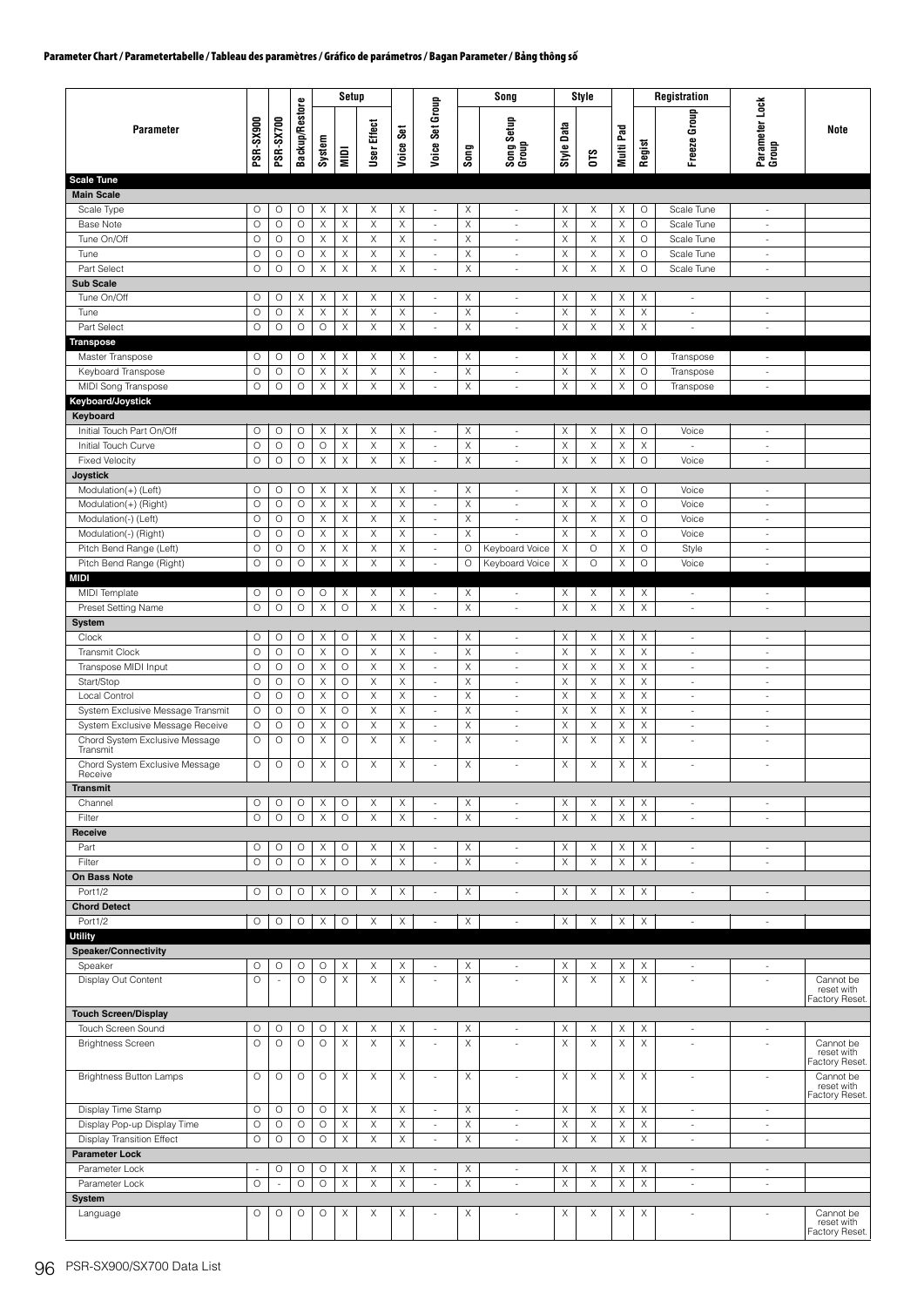|                                  |                  |                  |                       |          | Setup                     |                |             |                          |             | Song                     |             | Style       |                       |             | Registration                |                          |                                                 |
|----------------------------------|------------------|------------------|-----------------------|----------|---------------------------|----------------|-------------|--------------------------|-------------|--------------------------|-------------|-------------|-----------------------|-------------|-----------------------------|--------------------------|-------------------------------------------------|
| Parameter                        | <b>PSR-SX900</b> | <b>PSR-SX700</b> | <b>Backup/Restore</b> | System   | NIDI                      | User Effect    | Voice Set   | Voice Set Group          | Song        | Song Setup<br>Group      | Style Data  | <b>SLO</b>  | Multi Pad             | Regist      | Freeze Group                | Parameter Lock<br>Group  | Note                                            |
| Owner Name                       | $\circ$          | O                | $\circ$               | $\circ$  | X                         | $\overline{X}$ | $\mathsf X$ | ÷,                       | $\mathsf X$ | ÷,                       | $\mathsf X$ | X           | $\mathsf X$           | X           | $\omega$                    | $\overline{\phantom{a}}$ | Cannot be<br>reset with<br><b>Factory Reset</b> |
| Auto Power Off                   | $\circ$          | $\circ$          | $\circ$               | $\circ$  | X                         | X              | X           | ÷,                       | $\times$    | $\bar{a}$                | X           | X           | X                     | $\times$    | $\omega$                    | ×.                       |                                                 |
| Voice Guide                      | $\circ$          | $\circ$          | $\circ$               | $\circ$  | X                         | $\mathsf X$    | Χ           | $\overline{\phantom{a}}$ | X           | $\overline{\phantom{a}}$ | $\mathsf X$ | $\mathsf X$ | $\boldsymbol{\times}$ | $\mathsf X$ | $\sim$                      | $\bar{a}$                |                                                 |
| Voice Guide Controller           | $\circ$          | $\circ$          | $\circ$               | $\circ$  | X                         | X              | X           | $\overline{\phantom{a}}$ | X           | $\overline{\phantom{a}}$ | X           | X           | $\times$              | X           | $\overline{\phantom{a}}$    | $\overline{\phantom{a}}$ |                                                 |
| Voice Guide Volume               | $\circ$          | $\circ$          | $\circ$               | $\circ$  | X                         | $\mathsf X$    | $\mathsf X$ | $\bar{a}$                | $\mathsf X$ | ×,                       | X           | X           | X                     | $\mathsf X$ | $\overline{\phantom{a}}$    | $\overline{\phantom{a}}$ |                                                 |
| Voice Guide Sound                | $\circ$          | $\circ$          | $\circ$               | $\circ$  | $\boldsymbol{\mathsf{X}}$ | $\times$       | Χ           | $\sim$                   | $\mathsf X$ | $\sim$                   | X           | X           | $\times$              | $\mathsf X$ | $\overline{\phantom{a}}$    | ä,                       |                                                 |
| Time                             |                  |                  |                       |          |                           |                |             |                          |             |                          |             |             |                       |             |                             |                          |                                                 |
| Time Zone                        | O                | O                | O                     | O        | Χ                         | X              | Χ           | $\overline{\phantom{a}}$ | X           | $\overline{\phantom{a}}$ | Χ           | Χ           | Χ                     | X           | $\overline{\phantom{a}}$    | $\sim$                   |                                                 |
| Daylight Saving Time             | $\circ$          | $\circ$          | $\circ$               | $\circ$  | $\chi$                    | X              | X           | $\overline{\phantom{a}}$ | X           | $\overline{\phantom{a}}$ | X           | X           | X                     | $\times$    | $\overline{\phantom{a}}$    | $\overline{\phantom{a}}$ |                                                 |
| Wireless LAN (*2)                |                  |                  |                       |          |                           |                |             |                          |             |                          |             |             |                       |             |                             |                          |                                                 |
| Wireless LAN Mode                | $\circ$          | O                | O                     | Χ        | Χ                         | Χ              | X           | $\overline{\phantom{a}}$ | $\times$    | $\overline{\phantom{a}}$ | X           | Χ           | Χ                     | X           | $\bar{a}$                   | $\sim$                   |                                                 |
| <b>Host Name</b>                 | $\circ$          | O                | $\circ$               | X        | $\boldsymbol{\mathsf{X}}$ | X              | X           | $\sim$                   | $\mathsf X$ | ÷,                       | $\mathsf X$ | Χ           | $\mathsf X$           | $\mathsf X$ | $\mathcal{L}_{\mathcal{A}}$ | ×.                       |                                                 |
| Wireless LAN Infrastructure mode |                  |                  |                       |          |                           |                |             |                          |             |                          |             |             |                       |             |                             |                          |                                                 |
| SSID                             | O                | O                | O                     | Χ        | Χ                         | Χ              | Χ           | $\overline{\phantom{a}}$ | X           | $\overline{\phantom{a}}$ | Χ           | Χ           | X                     | Χ           | $\overline{\phantom{a}}$    | $\overline{\phantom{a}}$ |                                                 |
| Security                         | $\circ$          | $\circ$          | $\circ$               | $\times$ | X                         | $\times$       | $\mathsf X$ | ÷                        | $\times$    | ä,                       | $\times$    | Χ           | $\times$              | $\mathsf X$ | $\bar{a}$                   | $\sim$                   |                                                 |
| Password                         | $\circ$          | O                | O                     | X        | X                         | X              | X           | $\omega$                 | $\times$    | ä,                       | X           | X           | X                     | X           | $\overline{\phantom{a}}$    | $\overline{\phantom{a}}$ |                                                 |
| DHCP                             | $\circ$          | O                | O                     | Χ        | Χ                         | X              | Χ           | $\overline{\phantom{a}}$ | $\times$    | ÷.                       | X           | X           | X                     | $\mathsf X$ | $\sim$                      | $\sim$                   |                                                 |
| <b>IP Address</b>                | $\circ$          | $\circ$          | $\circ$               | X        | X                         | X              | X           | $\blacksquare$           | $\times$    | $\sim$                   | X           | $\times$    | X                     | X           | $\overline{\phantom{a}}$    | $\overline{\phantom{a}}$ |                                                 |
| Subnet Mask                      | $\circ$          | $\circ$          | O                     | X        | X                         | X              | X           | $\overline{\phantom{a}}$ | X           | ä,                       | Χ           | X           | X                     | X           | $\overline{\phantom{a}}$    | ä,                       |                                                 |
| Gateway                          | $\circ$          | $\circ$          | $\circ$               | X        | X                         | $\times$       | X           | $\overline{\phantom{a}}$ | $\mathsf X$ | $\sim$                   | $\mathsf X$ | $\mathsf X$ | $\times$              | $\mathsf X$ | $\sim$                      | $\sim$                   |                                                 |
| <b>DNS Server1</b>               | $\circ$          | $\circ$          | $\circ$               | $\times$ | $\boldsymbol{\mathsf{X}}$ | $\times$       | X           | $\sim$                   | $\times$    | ÷,                       | $\mathsf X$ | $\mathsf X$ | X                     | $\mathsf X$ | $\sim$                      | $\sim$                   |                                                 |
| <b>DNS Server2</b>               | $\circ$          | $\circ$          | O                     | X        | Χ                         | $\times$       | X           | $\overline{\phantom{a}}$ | $\mathsf X$ | $\overline{\phantom{a}}$ | $\times$    | X           | X                     | $\mathsf X$ | $\sim$                      | $\overline{\phantom{a}}$ |                                                 |
| <b>Host Name</b>                 | $\circ$          | $\circ$          | $\circ$               | X        | X                         | X              | X           | ÷,                       | $\times$    | $\bar{a}$                | $\mathsf X$ | X           | X                     | X           | $\overline{\phantom{a}}$    | ×.                       |                                                 |
| Wireless LAN Access Point mode   |                  |                  |                       |          |                           |                |             |                          |             |                          |             |             |                       |             |                             |                          |                                                 |
| SSID                             | O                | O                | O                     | X        | Χ                         | X              | X           | $\bar{a}$                | X           | $\overline{\phantom{a}}$ | X           | X           | X                     | Χ           | $\overline{\phantom{a}}$    | $\overline{\phantom{a}}$ |                                                 |
| Security                         | $\circ$          | $\circ$          | O                     | X        | X                         | X              | X           | ×.                       | $\mathsf X$ | ÷.                       | $\mathsf X$ | $\mathsf X$ | X                     | $\mathsf X$ | $\sim$                      | $\sim$                   |                                                 |
| Password                         | $\circ$          | $\circ$          | $\circ$               | X        | X                         | X              | X           | $\overline{\phantom{a}}$ | $\mathsf X$ | $\sim$                   | $\mathsf X$ | $\times$    | $\times$              | $\mathsf X$ | $\sim$                      | $\sim$                   |                                                 |
| Channel                          | $\circ$          | $\circ$          | $\circ$               | X        | X                         | X              | Χ           | $\bar{a}$                | X           | ÷,                       | $\mathsf X$ | X           | X                     | X           | ÷.                          | ×.                       |                                                 |
| <b>DHCP Server</b>               | $\circ$          | O                | $\circ$               | X        | X                         | $\mathsf X$    | X           | $\overline{\phantom{a}}$ | $\mathsf X$ | $\overline{\phantom{a}}$ | $\mathsf X$ | X           | $\mathsf X$           | $\mathsf X$ | $\sim$                      | $\sim$                   |                                                 |
| <b>IP Address</b>                | $\circ$          | O                | O                     | X        | Χ                         | X              | X           | $\overline{\phantom{a}}$ | Χ           | $\sim$                   | X           | X           | X                     | X           | $\sim$                      | $\sim$                   |                                                 |
| Subnet Mask                      | $\circ$          | O                | $\circ$               | X        | X                         | X              | X           | $\overline{\phantom{a}}$ | $\times$    | ÷.                       | X           | X           | X                     | $\mathsf X$ | $\sim$                      | $\sim$                   |                                                 |
| Host Name                        | $\circ$          | O                | $\circ$               | X        | X                         | X              | X           | $\bar{a}$                | $\times$    | $\sim$                   | X           | Χ           | X                     | X           | $\overline{\phantom{a}}$    | $\overline{\phantom{a}}$ |                                                 |
| Bluetooth (*1)                   |                  |                  |                       |          |                           |                |             |                          |             |                          |             |             |                       |             |                             |                          |                                                 |
| Bluetooth On/Off                 | 0                |                  | 0                     | Χ        | Χ                         | X              | X           | $\bar{a}$                | $\times$    | $\sim$                   | Χ           | X           | Χ                     | X           | $\overline{\phantom{a}}$    | $\overline{\phantom{a}}$ |                                                 |

\*1 The PSR-SX900 is equipped with Bluetooth fanctionality; however, even that model may not support Bluetooth, depending on the country in which you purchased the product.<br>\*2 The USB wireless LAN adaptor is sold separately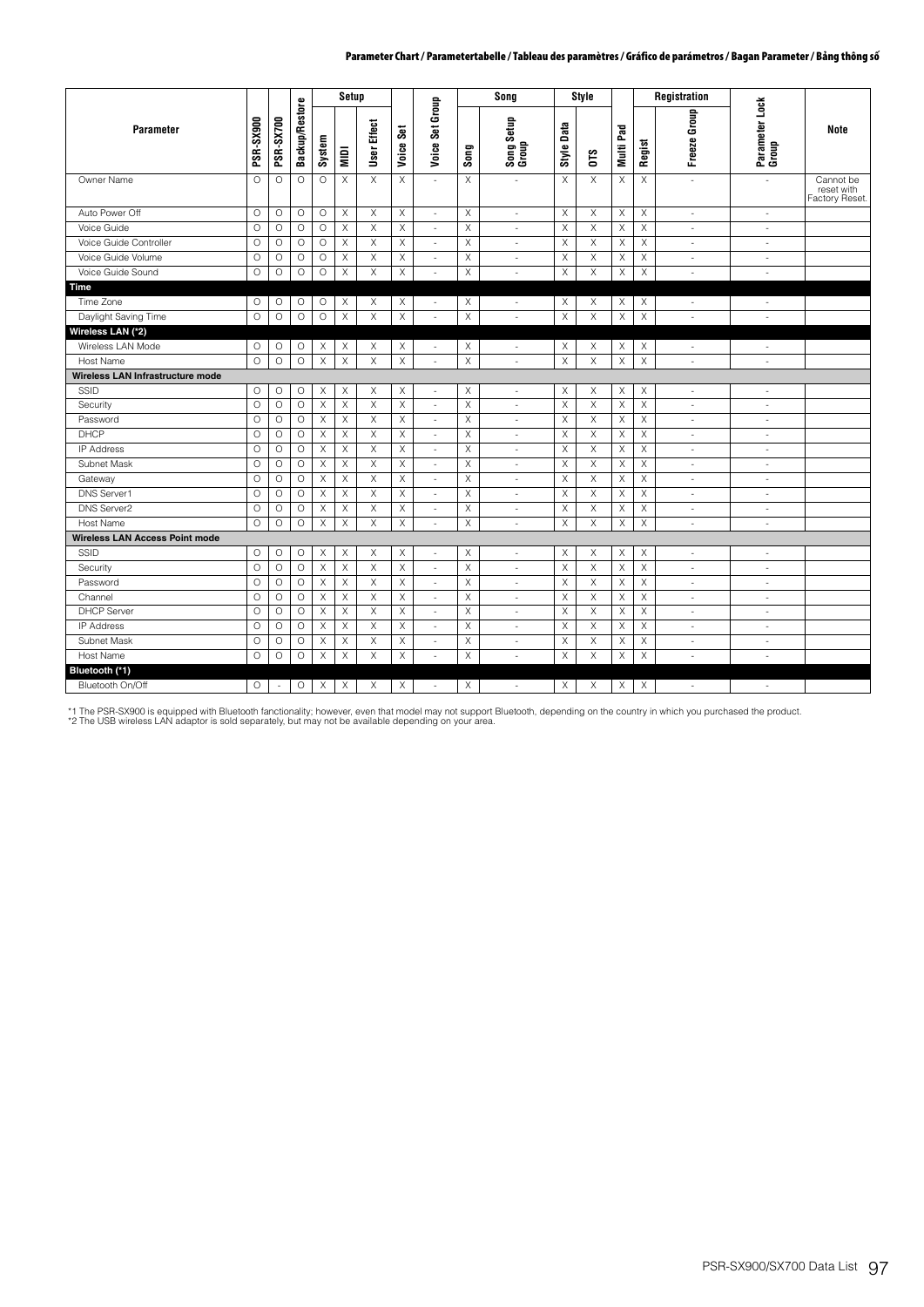Many MIDI messages listed in the MIDI Data Format are expressed in decimal numbers, binary numbers and hexadecimal numbers. Hexa-decimal numbers may include the letter "H" as a suffix. Also, "n" can freely be defined as any whole number. To enter data/values, refer to the table below.

| Decimal        | Hexadecimal    | Binary       | Decimal | Hexadecimal    | Binary       | Decimal | Hexadecimal    | Binary       | Decimal | Hexadecimal    | Binary       |
|----------------|----------------|--------------|---------|----------------|--------------|---------|----------------|--------------|---------|----------------|--------------|
| $\circ$        | 0 <sub>0</sub> | 0000 0000    | 32      | 20             | 0010 0000    | 64      | 40             | 0100 0000    | 96      | 60             | 0110 0000    |
| $\mathbf{1}$   | 01             | 0000 0001    | 33      | 21             | 0010 0001    | 65      | 41             | 0100 0001    | 97      | 61             | 0110 0001    |
| 2              | 02             | 0000 0010    | 34      | 22             | 0010 0010    | 66      | 42             | 0100 0010    | 98      | 62             | 0110 0010    |
| 3              | 03             | 0011<br>0000 | 35      | 23             | 0010 0011    | 67      | 43             | 0100 0011    | 99      | 63             | 0110 0011    |
| $\overline{4}$ | 04             | 0000 0100    | 36      | 24             | 0010 0100    | 68      | 44             | 0100 0100    | 100     | 64             | 0110 0100    |
| 5              | 0 <sub>5</sub> | 0000 0101    | 37      | 25             | 0010 0101    | 69      | 45             | 0100 0101    | 101     | 65             | 0110 0101    |
| 6              | 06             | 0000 0110    | 38      | 26             | 0010 0110    | 70      | 46             | 0100 0110    | 102     | 66             | 0110 0110    |
| 7              | 07             | 0000 0111    | 39      | 27             | 0010 0111    | 71      | 47             | 0100 0111    | 103     | 67             | 0110 0111    |
| 8              | 08             | 0000 1000    | 40      | 28             | 0010 1000    | 72      | 48             | 0100 1000    | 104     | 68             | 0110 1000    |
| 9              | 09             | 0000 1001    | 41      | 29             | 0010 1001    | 73      | 49             | 0100 1001    | 105     | 69             | 0110 1001    |
| 10             | 0A             | 0000 1010    | 42      | 2A             | 0010 1010    | 74      | 4A             | 0100 1010    | 106     | 6A             | 0110 1010    |
| 11             | 0B             | 0000 1011    | 43      | 2B             | 0010 1011    | 75      | 4B             | 0100 1011    | 107     | 6 <sub>B</sub> | 0110 1011    |
| 12             | 0 <sup>C</sup> | 0000 1100    | 44      | 2 <sup>c</sup> | 0010 1100    | 76      | 4C             | 0100 1100    | 108     | 6C             | 0110 1100    |
| 13             | 0 <sub>D</sub> | 0000 1101    | 45      | 2D             | 0010 1101    | 77      | 4 <sub>D</sub> | 0100 1101    | 109     | 6 <sub>D</sub> | 0110 1101    |
| 14             | 0E             | 0000 1110    | 46      | 2E             | 0010 1110    | 78      | 4E             | 0100 1110    | 110     | 6 <sub>F</sub> | 0110 1110    |
| 15             | 0 F            | 0000 1111    | 47      | 2F             | 0010 1111    | 79      | 4F             | 0100 1111    | 111     | 6F             | 0110 1111    |
| 16             | 10             | 0001 0000    | 48      | 30             | 0011 0000    | 80      | 50             | 0101 0000    | 112     | 70             | 0000<br>0111 |
| 17             | 11             | 0001 0001    | 49      | 31             | 0011 0001    | 81      | 51             | 0101 0001    | 113     | 71             | 0001<br>0111 |
| 18             | 12             | 0001<br>0010 | 50      | 32             | 0011 0010    | 82      | 52             | 0101 0010    | 114     | 72             | 0010<br>0111 |
| 19             | 13             | 0011<br>0001 | 51      | 33             | 0011<br>0011 | 83      | 53             | 0011<br>0101 | 115     | 73             | 0011<br>0111 |
| 20             | 14             | 0100<br>0001 | 52      | 34             | 0011 0100    | 84      | 54             | 0101 0100    | 116     | 74             | 0111 0100    |
| 21             | 15             | 0101<br>0001 | 53      | 35             | 0011 0101    | 85      | 55             | 0101 0101    | 117     | 75             | 0101<br>0111 |
| 22             | 16             | 0001 0110    | 54      | 36             | 0011 0110    | 86      | 56             | 0101 0110    | 118     | 76             | 0111 0110    |
| 23             | 17             | 0001 0111    | 55      | 37             | 0011 0111    | 87      | 57             | 0101 0111    | 119     | 77             | 0111<br>0111 |
| 24             | 18             | 0001 1000    | 56      | 38             | 0011 1000    | 88      | 58             | 0101 1000    | 120     | 78             | 0111 1000    |
| 25             | 19             | 0001 1001    | 57      | 39             | 0011 1001    | 89      | 59             | 0101 1001    | 121     | 79             | 0111 1001    |
| 26             | 1A             | 0001 1010    | 58      | 3A             | 0011 1010    | 90      | 5A             | 0101 1010    | 122     | 7A             | 0111 1010    |
| 27             | 1B             | 0001 1011    | 59      | 3B             | 0011 1011    | 91      | 5B             | 0101 1011    | 123     | 7B             | 0111 1011    |
| 28             | 1 <sup>c</sup> | 0001 1100    | 60      | 3 <sup>C</sup> | 0011 1100    | 92      | 5C             | 0101 1100    | 124     | 7 <sup>c</sup> | 0111 1100    |
| 29             | 1D             | 0001 1101    | 61      | 3D             | 0011 1101    | 93      | 5 <sub>D</sub> | 0101 1101    | 125     | 7D             | 0111 1101    |
| 30             | 1E             | 0001 1110    | 62      | 3E             | 0011 1110    | 94      | 5E             | 0101 1110    | 126     | 7E             | 0111 1110    |
| 31             | 1F             | 0001 1111    | 63      | 3F             | 0011 1111    | 95      | 5F             | 0101 1111    | 127     | <b>7F</b>      | 0111 1111    |

• Except the table above, for example 144–159 (decimal)/9nH/10010000–1001 1111 (binary) denotes the Note On Message for each channel (1–16). 176–191/BnH/ 1011 0000–1011 1111 denotes the Control Change Message for each channel (1–16). 192-207/CnH/1100 0000–1100 1111 denotes the Program Change Message for each channel (1–16). 240/F0H/1111 0000 denotes the start of a System Exclusive Message. 247/F7H/1111 0111 denotes the end of a System Exclusive Message.

• aaH (hexadecimal)/0aaaaaaa (binary) denotes the data address. The address contains High, Mid, and Low. • bbH/0bbbbbbb denotes the byte count. • ccH/0ccccccc denotes the check sum.

• ddH/0ddddddd denotes the data/value.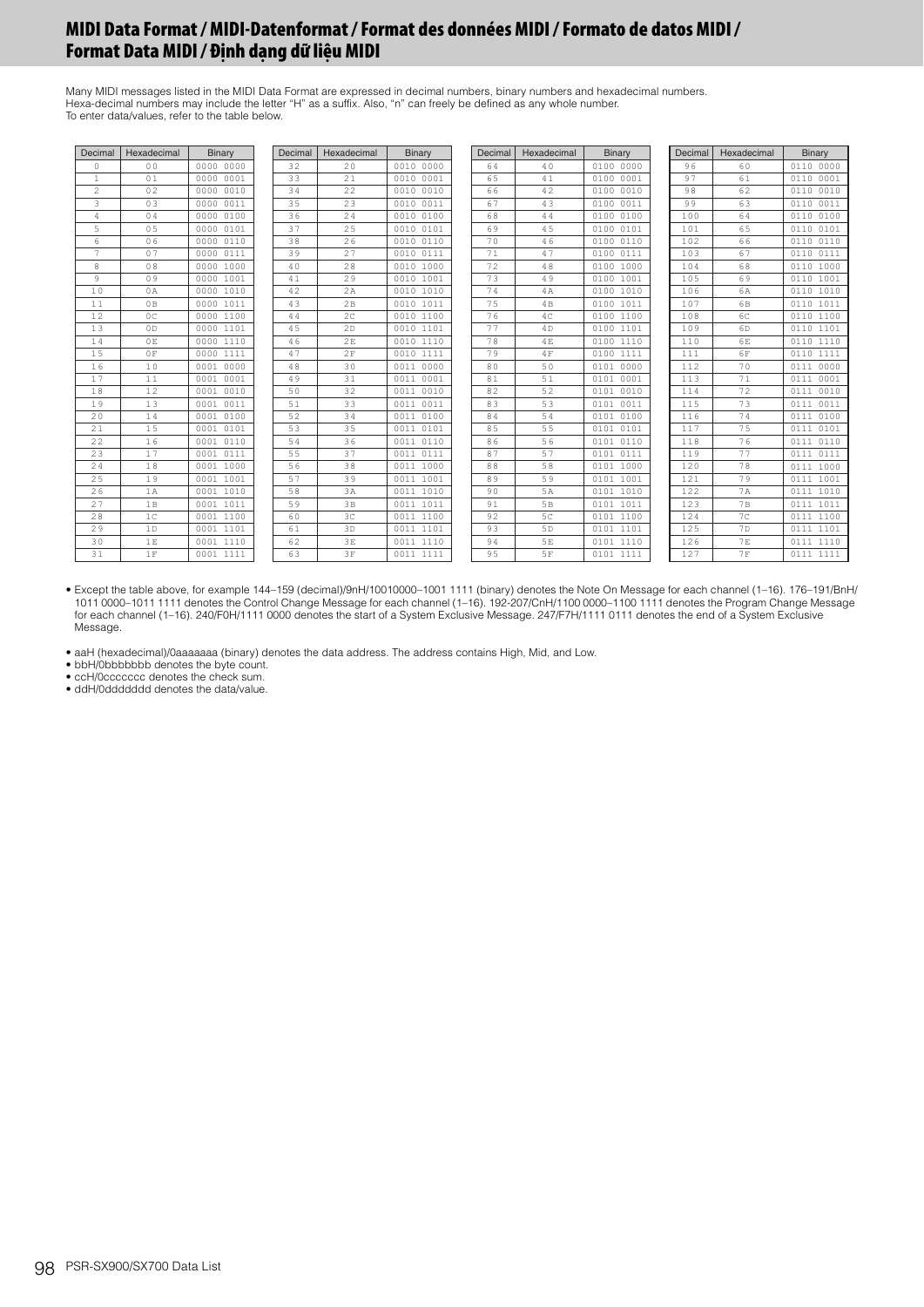# **MIDI CHANNEL MESSAGE (1)**

|                       |               |                       |                          |               |                                                      |                                                                                      |                                                                                                                   |                                                                                                                                                                                                         |                                                          |                                             | [MIDI]  |                                                |                                              |             |         |                                                |           |                          |           |                           |             | [Internal sequencer] |                                                                       |
|-----------------------|---------------|-----------------------|--------------------------|---------------|------------------------------------------------------|--------------------------------------------------------------------------------------|-------------------------------------------------------------------------------------------------------------------|---------------------------------------------------------------------------------------------------------------------------------------------------------------------------------------------------------|----------------------------------------------------------|---------------------------------------------|---------|------------------------------------------------|----------------------------------------------|-------------|---------|------------------------------------------------|-----------|--------------------------|-----------|---------------------------|-------------|----------------------|-----------------------------------------------------------------------|
| <b>MIDI Events</b>    |               | <b>Status byte</b>    |                          | 1st Data byte |                                                      |                                                                                      |                                                                                                                   | 2nd Data byte                                                                                                                                                                                           | Voice                                                    |                                             |         |                                                | <b>MIDI Reception</b>                        |             |         |                                                |           | <b>MIDI Transmission</b> |           |                           |             | PLAY                 | REC                                                                   |
|                       | <b>Status</b> |                       | Data                     | (HEX)         | Parameter                                            | <b>Data</b>                                                                          | (HEX)                                                                                                             | Parameter                                                                                                                                                                                               | Regular/<br>Drum/<br>S.Art Piano/<br><b>Organ Flutes</b> | Mic/<br>Vocal<br>Harmony                    | Song    | Right1<br>Right <sub>2</sub><br>Right3<br>Left | Keyboard                                     | Style Extra |         | Right1<br>Right <sub>2</sub><br>Right3<br>Left | M.Pad     | Style Song               |           | <b>Upper</b><br>Lower     | <b>PLAY</b> | <b>REW</b>           | From<br>panel<br>(Right1/<br>Right <sub>2</sub> /<br>Right3/<br>Left) |
| Key Off<br>[GM1][GM2] | 8nH           | (n:Channel<br>Number) | kk                       |               | Key no.<br>$(0 - 127)$                               | VV                                                                                   |                                                                                                                   | Velocity $(0 - 127)$                                                                                                                                                                                    | $\circ$                                                  | $\circ$<br>(Harmony<br>Channel)             | $\circ$ | $\circ$                                        | $\circ$                                      | $\circ$     | $\circ$ | X                                              | Χ         | Χ                        | $\circ$   | X                         | $\circ$     | $\times$             | $\circ$                                                               |
| Key On<br>[GM1][GM2]  | 9nH           | (n:Channel<br>Number) | kk                       |               | Key no.<br>$(0 - 127)$                               | VV                                                                                   |                                                                                                                   | Key On :vv=1 - 127<br>Key Off :vv=0                                                                                                                                                                     | $\circ$                                                  | $\circ$<br>(Harmony<br>Channel)             | $\circ$ | $\circ$                                        | $\circ$                                      | $\circ$     | $\circ$ | $\bullet$                                      | $\circ$   | $\circ$                  | $\circ$   | $\bullet$                 | $\circ$     | Χ                    | $\circ$                                                               |
| Control<br>Change     | BnH           |                       | $\circ$                  | (OOH)         | <b>Bank Select</b><br>MSB<br>[GM2]                   | $\circ$<br>0<br>8<br>8<br>64<br>104<br>104<br>118<br>119<br>120<br>121<br>126<br>127 | (OOH)<br>(OOH)<br>(08H)<br>(08H)<br>(40H)<br>(68H)<br>(68H)<br>(76H)<br>(77H)<br>(78H)<br>(79H)<br>(7EH)<br>(7FH) | Normal<br>S.Articulation voice<br>Mega voice<br>S.Articulation voice<br>SFX voice<br>Normal<br>S.Articulation voice<br>GS Rhythm<br>GS Normal<br>GM2 Rhythm<br>GM2 Normal<br><b>SFX kit</b><br>Drum kit | $\circ$                                                  | Χ                                           | $\circ$ | O                                              | $\circ$<br>(Regist)                          | $\circ$     | $\circ$ | $\bullet$                                      | O         | ٠                        | $\bullet$ | Χ                         | $\circ$     | $\circ$              | $\circ$                                                               |
|                       |               |                       | 1                        | (01H)         | Modulation<br>[GM1][GM2]                             | $0 - 127$                                                                            | (00H<br>7FH)                                                                                                      | Data                                                                                                                                                                                                    | $\circ$                                                  | X                                           | $\circ$ | $\circ$                                        | $\circ$<br>(All Keyboard                     | $\circ$     | $\circ$ | $\bullet$                                      | $\circ$   | $\circ$                  | $\circ$   | ٠                         | $\circ$     | $\circ$              | $\circ$                                                               |
|                       |               |                       | 5                        | (05H)         | Portamento<br>Time<br>[GM2]                          | $0 - 127$                                                                            | (00H<br>7FH)                                                                                                      | Data                                                                                                                                                                                                    | $\circ$<br>(Except S.Art<br>Piano, Organ<br>Flutes)      | X                                           | $\circ$ | $\circ$                                        | parts)<br>$\circ$<br>(All Keyboard<br>parts) | X           | O       | $\bullet$                                      | $\circ$   | X                        | $\circ$   | X                         | $\circ$     | $\circ$              | $\circ$                                                               |
|                       |               |                       | 6                        | (06H)         | Data Entry<br><b>MSB</b><br>[GM2]                    | $0 - 127$                                                                            | (00H.<br>7FH)                                                                                                     | Data                                                                                                                                                                                                    | O                                                        | $\circ$<br>(Harmony<br>Channel)             | $\circ$ | $\circ$                                        | $\circ$<br>(All Keyboard<br>parts)           | $\circ$     | $\circ$ | $\bullet$                                      | $\circ$   | $\circ$                  | $\circ$   | $\mathsf X$               | $\circ$     | $\times$             | $\circ$                                                               |
|                       |               |                       | $\overline{\mathcal{I}}$ | (07H)         | Main Volume 0 - 127<br>[GM1][GM2]                    |                                                                                      | (00H.<br>7FH)                                                                                                     | Data                                                                                                                                                                                                    | $\circ$                                                  | $\circ$<br>(A/D Part<br>Receive<br>Channel) | $\circ$ | $\circ$                                        | $\circ$<br>(All Keyboard<br>parts)           | $\circ$     | $\circ$ | $\bullet$                                      | ٠         | ٠                        | $\bullet$ | X                         | $\circ$     | $\circ$              | $\circ$                                                               |
|                       |               |                       | 10                       | (OAH)         | Panpot<br>[GM1][GM2]                                 | $0 - 127$                                                                            | (00H.<br>7FH)                                                                                                     | L64CR63                                                                                                                                                                                                 | $\circ$                                                  | $\circ$<br>(A/D Part<br>Receive<br>Channel) | $\circ$ | $\circ$                                        | $\circ$<br>(All Keyboard<br>parts)           | $\circ$     | $\circ$ | $\bullet$                                      | ٠         | ٠                        | $\bullet$ | $\boldsymbol{\mathsf{X}}$ | $\circ$     | $\circ$              | $\circ$                                                               |
|                       |               |                       | 11                       | (OBH)         | Expression<br>[GM1][GM2]                             | $0 - 127$                                                                            | (00H.<br>7FH)                                                                                                     | Data                                                                                                                                                                                                    | $\circ$                                                  | X                                           | $\circ$ | $\circ$                                        | $\circ$<br>(All Keyboard<br>parts)           | $\circ$     | $\circ$ | $\bullet$                                      | $\bullet$ | $\bullet$                | $\bullet$ | $\bullet$                 | $\circ$     | $\circ$              | $\circ$                                                               |
|                       |               |                       | 16                       | (10H)         | General<br>Purpose<br>Controller                     | $0 - 127$                                                                            | (00H.<br>7FH)                                                                                                     | Data                                                                                                                                                                                                    | $\circ$                                                  | X                                           | $\circ$ | $\circ$                                        | $\circ$<br>(All Keyboard<br>parts)           | Χ           | $\circ$ | $\bullet$                                      | $\circ$   | X                        | $\circ$   | ٠                         | $\circ$     | $\circ$              | Х                                                                     |
|                       |               |                       | 32                       | (20H)         | <b>Bank Select</b><br>LSB<br>[GM2]                   | $0 - 127$ (OOH                                                                       | 7FH)                                                                                                              | Data                                                                                                                                                                                                    | $\circ$                                                  | X                                           | $\circ$ | $\circ$                                        | $\circ$<br>(Regist)                          | $\circ$     | $\circ$ | $\bullet$                                      | $\circ$   | $\bullet$                | $\bullet$ | Χ                         | $\circ$     | $\circ$              | $\circ$                                                               |
|                       |               |                       | 38                       | (26H)         | Data Entry<br>LSB<br>[GM2]                           | $0 - 127$                                                                            | (00H.<br>7FH)                                                                                                     | Data                                                                                                                                                                                                    | $\circ$                                                  | $\mathsf X$                                 | $\circ$ | $\circ$                                        | $\circ$<br>(All Keyboard<br>parts)           | $\circ$     | $\circ$ | $\bullet$                                      | $\circ$   | X                        | $\circ$   | X                         | $\circ$     | X                    | $\circ$                                                               |
|                       |               |                       | 64                       | (40H)         | Sustain<br>(Damper)<br>[GM1][GM2]                    | $0 - 127$                                                                            | (00H.<br>7FH)                                                                                                     | Data                                                                                                                                                                                                    | $\circ$                                                  | $\circ$<br>(Harmony<br>Channel)             | $\circ$ | $\circ$                                        | $\circ$<br>(All Keyboard<br>parts)           | Χ           | $\circ$ | $\bullet$                                      | $\circ$   | X                        | $\circ$   | ٠                         | $\circ$     | $\circ$              | $\circ$                                                               |
|                       |               |                       | 65                       | (41H)         | Portamento<br>[GM2]                                  | $0 - 127$                                                                            | (00H.<br>7FH)                                                                                                     | 063, 64127<br>(OFF, ON)                                                                                                                                                                                 | $\circ$<br>(Except S.Art<br>Piano, Organ<br>Flutes)      | Χ                                           | $\circ$ | $\circ$                                        | $\circ$<br>(All Keyboard<br>parts)           | X           | $\circ$ | $\bullet$                                      | $\circ$   | Χ                        | $\circ$   | ٠                         | $\circ$     | $\circ$              | $\circ$                                                               |
|                       |               |                       | 66                       | (42H)         | Sostenuto<br>[GM2]                                   | $0 - 127$                                                                            | (00H)<br>7FH)                                                                                                     | 063, 64127<br>(OFF, ON)                                                                                                                                                                                 | O                                                        | X                                           | $\circ$ | $\circ$                                        | $\circ$<br>(All Keyboard<br>parts)           | X           | $\circ$ | $\bullet$                                      | $\circ$   | X                        | $\circ$   | ٠                         | O           | $\circ$              | $\circ$                                                               |
|                       |               |                       | 67                       | (43H)         | Soft Pedal<br>[GM2]                                  | $0 - 127$ (OOH                                                                       | 7FH)                                                                                                              | 063, 64127<br>(OFF, ON)                                                                                                                                                                                 | $\circ$                                                  | X                                           | $\circ$ | $\circ$                                        | O<br>(All Keyboard<br>parts)                 | X           | O       | ٠                                              | $\circ$   | Χ                        | $\circ$   | ٠                         | O           | $\circ$              | $\circ$                                                               |
|                       |               |                       | 71                       | (47H)         | Resonance<br>[GM2]                                   | $0 - 127$ (OOH                                                                       | 7FH)                                                                                                              | $-640+63$                                                                                                                                                                                               | $\circ$                                                  | $\chi$                                      | $\circ$ | $\circ$                                        | $\circ$<br>(All Keyboard<br>parts)           | $\circ$     | $\circ$ | $\bullet$                                      | $\circ$   | $\bullet$                | $\bullet$ | Χ                         | $\circ$     | $\circ$              | $\circ$                                                               |
|                       |               |                       | 72                       | (48H)         | Release<br>Time<br>[GM2]                             | $0 - 127$ (OOH                                                                       | 7FH)                                                                                                              | $-640+63$                                                                                                                                                                                               | $\circ$                                                  | $\mathsf X$                                 | $\circ$ | $\circ$                                        | $\circ$<br>(All Keyboard<br>parts)           | $\circ$     | $\circ$ | $\bullet$                                      | $\circ$   | $\circ$                  | $\circ$   | $\mathsf X$               | $\circ$     | $\circ$              | $\circ$                                                               |
|                       |               |                       | 73                       | (49H)         | Attack Time<br>[GM2]                                 | $0 - 127$ (OOH                                                                       | 7FH)                                                                                                              | $-640+63$                                                                                                                                                                                               | $\circ$                                                  | X                                           | $\circ$ | $\circ$                                        | $\circ$<br>(All Keyboard<br>parts)           | $\circ$     | $\circ$ | ٠<br>$\bullet$                                 | $\circ$   | $\circ$                  | $\circ$   | Χ                         | $\circ$     | $\circ$              | $\circ$                                                               |
|                       |               |                       | 74                       | (AAH)         | Cutoff<br>[GM2]                                      | $0 - 127$ (OOH                                                                       | 7FH)                                                                                                              | $-640+63$                                                                                                                                                                                               | $\circ$                                                  | X                                           | $\circ$ | $\circ$                                        | $\circ$<br>(All Keyboard<br>parts)           | O           | O       |                                                | O         | $\bullet$                | $\bullet$ | Χ                         | $\circ$     | $\circ$              | $\circ$                                                               |
|                       |               |                       | 75                       | (4BH)         | Decay Time<br>[GM2]                                  | $0 - 127$ (OOH                                                                       | 7FH)                                                                                                              | $-640+63$                                                                                                                                                                                               | $\circ$                                                  | X                                           | $\circ$ | $\circ$                                        | $\circ$<br>(All Keyboard<br>parts)           | $\circ$     | O       | Χ                                              | Χ         | Χ                        | $\circ$   | Χ                         | $\circ$     | $\circ$              | X                                                                     |
|                       |               |                       | 76                       | (4CH)         | Vibrato Rate $0 - 127$ (00H.,<br>[GM2]               |                                                                                      | 7FH)                                                                                                              | $-640+63$                                                                                                                                                                                               | $\circ$                                                  | X                                           | $\circ$ | $\circ$                                        | $\circ$<br>(All Keyboard<br>parts)           | $\circ$     | $\circ$ | X                                              | Χ         | Χ                        | $\circ$   | X                         | $\circ$     | $\circ$              | Х                                                                     |
|                       |               |                       | 77                       | (4DH)         | Vibrato<br>Depth<br>[GM2]                            | $0 - 127$ (OOH                                                                       | 7FH)                                                                                                              | $-640+63$                                                                                                                                                                                               | $\circ$                                                  | $\mathsf X$                                 | $\circ$ | $\circ$                                        | $\circ$<br>(All Keyboard<br>parts)           | $\circ$     | $\circ$ | Χ                                              | Χ         | Χ                        | $\circ$   | Χ                         | $\circ$     | $\circ$              | Χ                                                                     |
|                       |               |                       | 78                       | (4EH)         | Vibrato<br>Delay<br>[GM2]                            | $0 - 127$ (OOH                                                                       | 7FH)                                                                                                              | $-640+63$                                                                                                                                                                                               | $\circ$                                                  | $\mathsf X$                                 | $\circ$ | $\circ$                                        | $\circ$<br>(All Keyboard<br>parts)           | $\circ$     | $\circ$ | X                                              | Χ         | X                        | $\circ$   | $\times$                  | $\circ$     | $\circ$              | $\mathsf X$                                                           |
|                       |               |                       | 80                       | (50H)         | General<br>Purpose<br>Controller<br>(Articuration 1) | $0 - 127$ (OOH                                                                       | 7FH)                                                                                                              | 0: OFF<br>127: ON                                                                                                                                                                                       | $\circ$<br>(S.Art Voice<br>only)                         | X                                           | $\circ$ | Χ                                              | $\boldsymbol{\mathsf{X}}$                    | X           | X       | X                                              | X         | $\circ$                  | $\circ$   | Χ                         | $\circ$     | $\circ$              | $\circ$                                                               |
|                       |               |                       | 81                       | (51H)         | General<br>Purpose<br>Controller<br>(Articuration 2) | $0 - 127$ (OOH                                                                       | 7FH)                                                                                                              | 0: OFF<br>127: ON                                                                                                                                                                                       | $\circ$<br>(S.Art Voice<br>only)                         | X                                           | $\circ$ | Χ                                              | X                                            | X           | Χ       | Χ                                              | Χ         | $\circ$                  | $\circ$   | Χ                         | $\circ$     | $\circ$              | $\circ$                                                               |

: Transmitted via panel operations and keyboard/controller performances. O : Available

[GM1]...GM Required Parameter [GM2]...GM Level2 Required Parameter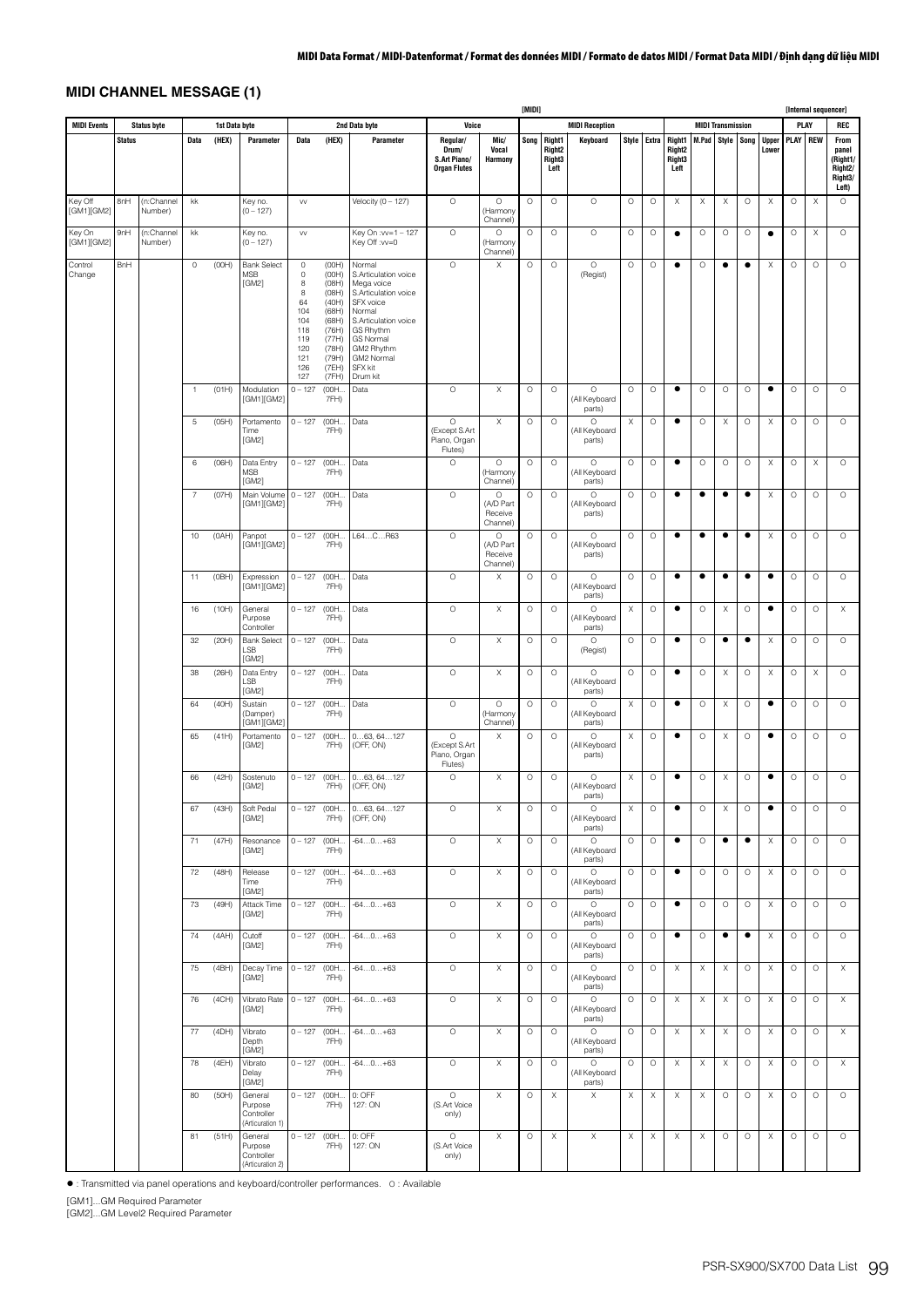|                                                    |                          |                       |                                                      |                |                                                      |                                |                |                              |                                                          |                                             | [MIDI]                     |                                                       |                                                                                      |                                          |                                  |                                                                          |                                                        |                                |                    |                                                    |                          |                           | [Internal sequencer]                                     |
|----------------------------------------------------|--------------------------|-----------------------|------------------------------------------------------|----------------|------------------------------------------------------|--------------------------------|----------------|------------------------------|----------------------------------------------------------|---------------------------------------------|----------------------------|-------------------------------------------------------|--------------------------------------------------------------------------------------|------------------------------------------|----------------------------------|--------------------------------------------------------------------------|--------------------------------------------------------|--------------------------------|--------------------|----------------------------------------------------|--------------------------|---------------------------|----------------------------------------------------------|
| <b>MIDI Events</b>                                 |                          | <b>Status byte</b>    |                                                      | 1st Data byte  |                                                      |                                |                | 2nd Data byte                | Voice                                                    |                                             |                            |                                                       | <b>MIDI Reception</b>                                                                |                                          |                                  |                                                                          |                                                        | <b>MIDI Transmission</b>       |                    |                                                    |                          | PLAY                      | REC                                                      |
|                                                    | <b>Status</b>            |                       | Data                                                 | (HEX)          | Parameter                                            | Data                           | (HEX)          | Parameter                    | Regular/<br>Drum/<br>S.Art Piano/<br><b>Organ Flutes</b> | Mic/<br>Vocal<br>Harmony                    | Song                       | <b>Right1</b><br>Right <sub>2</sub><br>Right3<br>Left | Keyboard                                                                             | Style                                    | Extra                            | Right1<br>Right <sub>2</sub><br>Right3<br>Left                           | M.Pad                                                  | Style                          | Song               | <b>Upper</b><br>Lower                              | PLAY REW                 |                           | From<br>panel<br>(Right1/<br>Right2/<br>Right3/<br>Left) |
| Control<br>Change                                  | BnH                      |                       | 82                                                   | (52H)          | General<br>Purpose<br>Controller<br>(Articuration 3) | $0 - 127$                      | (00H.<br>7FH)  | 0: OFF<br>127: ON            | $\overline{\phantom{a}}$                                 | Χ                                           | $\circ$                    | Χ                                                     | $\boldsymbol{\mathsf{X}}$                                                            | Х                                        | X                                | Χ                                                                        | Χ                                                      | O                              | $\circ$            | X                                                  | Χ                        | $\times$                  | $\boldsymbol{\mathsf{X}}$                                |
|                                                    |                          |                       | 84                                                   | (54H)          | Portamento<br>Control                                | $0 - 127$                      | (00H.<br>7FH)  | Key no. (0 - 127)            | $\circ$                                                  | X                                           | $\circ$                    | $\circ$                                               | $\boldsymbol{\times}$                                                                | $\circ$                                  | $\circ$                          | $\circ$                                                                  | $\circ$                                                | $\circ$                        | $\circ$            | $\boldsymbol{\mathsf{X}}$                          | $\circ$                  | $\times$                  | $\circ$                                                  |
|                                                    |                          |                       | 91                                                   | (BBH)          | Effect1Depth<br>(Reverb<br>Send Level)<br>[GM2]      | $0 - 127$                      | (00H.<br>7FH)  | Data                         | $\circ$                                                  | $\circ$<br>(A/D Part<br>Receive<br>Channel) | $\circ$                    | $\circ$                                               | $\circ$<br>(All Keyboard<br>parts)                                                   | $\circ$                                  | $\circ$                          | ٠                                                                        | $\bullet$                                              | ٠                              | $\bullet$          | $\boldsymbol{\mathsf{X}}$                          | $\circ$                  | $\circ$                   | $\circ$                                                  |
|                                                    |                          |                       | 93                                                   | (5DH)          | Effect3 Depth<br>(Chorus<br>Send Level)<br>[GM2]     | $0 - 127$                      | (00H<br>7FH)   | Data                         | $\circ$                                                  | O<br>(A/D Part<br>Receive<br>Channel)       | $\circ$                    | $\circ$                                               | $\circ$<br>(All Keyboard<br>parts)                                                   | $\circ$                                  | $\circ$                          | $\bullet$                                                                | $\bullet$                                              | ٠                              | $\bullet$          | $\boldsymbol{\mathsf{X}}$                          | $\circ$                  | $\circ$                   | $\circ$                                                  |
|                                                    |                          |                       | 94                                                   | (5EH)          | Effect4 Depth<br>(Variation<br>Send Level)           | $0 - 127$                      | (00H.<br>7FH)  | Data                         | $\circ$                                                  | X                                           | $\circ$                    | $\circ$                                               | $\circ$<br>(All Keyboard<br>parts)                                                   | $\circ$                                  | $\circ$                          | Χ                                                                        | $\circ$                                                | ٠                              | $\bullet$          | X                                                  | $\circ$                  | $\circ$                   | χ                                                        |
|                                                    |                          |                       | 96                                                   | (60H)          | <b>RPN</b><br>Increment                              | $\sim$                         | $\sim$         | The data byte is<br>ignored. | $\circ$                                                  | $\circ$<br>(Harmony<br>Channel)             | $\circ$                    | $\circ$                                               | X                                                                                    | $\circ$                                  | $\circ$                          | Χ                                                                        | $\circ$                                                | X                              | $\circ$            | $\boldsymbol{\mathsf{X}}$                          | $\circ$                  | $\boldsymbol{\mathsf{X}}$ | X                                                        |
|                                                    |                          |                       | 97                                                   | (61H)          | <b>RPN</b><br>Decrement                              | ÷,                             | $\sim$         | The data byte is<br>ignored. | $\circ$                                                  | O<br>(Harmony<br>Channel)                   | $\circ$                    | $\circ$                                               | X                                                                                    | $\circ$                                  | $\circ$                          | Χ                                                                        | $\circ$                                                | Χ                              | $\circ$            | $\boldsymbol{\mathsf{X}}$                          | $\circ$                  | X                         | X                                                        |
|                                                    |                          |                       | 98                                                   | (62H)          | NRPN LSB                                             | $0 - 127$                      | (00H)<br>7FH)  | Data                         | $\circ$                                                  | Χ                                           | $\circ$                    | $\circ$                                               | $\boldsymbol{\times}$                                                                | $\circ$                                  | $\circ$                          | $\bullet$                                                                | $\circ$                                                | $\circ$                        | $\circ$            | $\boldsymbol{\mathsf{X}}$                          | $\circ$                  | $\circ$                   | $\circ$                                                  |
|                                                    |                          |                       | 99                                                   | (63H)          | NRPN MSB                                             | $0 - 127$                      | (00H.<br>7FH)  | Data                         | $\circ$                                                  | X                                           | $\circ$                    | $\circ$                                               | $\boldsymbol{\mathsf{X}}$                                                            | $\circ$                                  | $\circ$                          | $\bullet$                                                                | $\circ$                                                | $\circ$                        | $\circ$            | $\boldsymbol{\mathsf{X}}$                          | $\circ$                  | $\circ$                   | $\circ$                                                  |
|                                                    |                          |                       | 100                                                  | (64H)          | <b>RPN LSB</b><br>[GM2]                              | $0 - 127$                      | (00H.<br>7FH)  | Data                         | $\circ$                                                  | $\circ$<br>(Harmony<br>Channel)             | $\circ$                    | $\circ$                                               | $\circ$<br>(All Keyboard<br>parts)                                                   | $\circ$                                  | $\circ$                          | $\bullet$                                                                | $\circ$                                                | $\circ$                        | $\circ$            | $\boldsymbol{\mathsf{X}}$                          | $\circ$                  | $\circ$                   | $\circ$                                                  |
|                                                    |                          |                       | 101                                                  | (65H)          | <b>RPN MSB</b><br>[GM2]                              | $0 - 127$                      | (00H.<br>7FH)  | Data                         | $\circ$                                                  | O<br>(Harmony<br>Channel                    | $\circ$                    | $\circ$                                               | O<br>(All Keyboard<br>parts)                                                         | $\circ$                                  | $\circ$                          | $\bullet$                                                                | $\circ$                                                | $\circ$                        | $\circ$            | $\boldsymbol{\mathsf{X}}$                          | $\circ$                  | $\circ$                   | $\circ$                                                  |
| Mode<br>Message                                    | BnH                      | (n:Channel<br>Number) | 120                                                  | (78H)          | All Sound Off<br>[GM2]                               | $\mathbb O$                    | (OOH)          | Data                         | $\circ$                                                  | X                                           | $\circ$                    | $\circ$                                               | $\circ$<br>(All Keyboard<br>parts) (*1)                                              | $\circ$                                  | $\circ$                          | Χ                                                                        | $\circ$                                                | X                              | $\circ$            | $\boldsymbol{\mathsf{X}}$                          | $\circ$                  | X                         | X                                                        |
|                                                    |                          |                       | 121                                                  | (79H)          | Reset All<br>Controllers<br>[GM1][GM2]               | $\circ$                        | (OOH)          | Data                         | $\circ$                                                  | Χ                                           | $\circ$                    | $\times$                                              | $\boldsymbol{\mathsf{X}}$                                                            | Х                                        | $\boldsymbol{\mathsf{X}}$        | Χ                                                                        | $\circ$                                                | X                              | $\circ$            | $\boldsymbol{\mathsf{X}}$                          | $\circ$                  | Χ                         | X                                                        |
|                                                    |                          |                       | 122                                                  | (7AH)          | Local<br>Control                                     | $\circ$<br>127                 | (OOH)<br>(7FH) | OFF<br>ON                    | $\overline{\phantom{0}}$                                 | $\hspace{1.0cm} - \hspace{1.0cm}$           |                            |                                                       | $\circ$                                                                              |                                          |                                  | X                                                                        | X                                                      | Χ                              | X                  | $\times$                                           | X                        | X                         | X                                                        |
|                                                    |                          |                       | 123                                                  | (7BH)          | All Note Off<br>[GM1][GM2]                           | $\circ$                        | (OOH)          | Data                         | $\circ$<br>$\circ$                                       | $\circ$<br>(Harmon)<br>Channel)             | $\circ$                    | $\circ$<br>$\mathsf X$                                | $\circ$<br>(All Keyboard<br>parts)                                                   | $\circ$                                  | $\circ$<br>$\boldsymbol{\times}$ | X                                                                        | $\circ$                                                | X                              | $\circ$            | $\boldsymbol{\mathsf{X}}$                          | $\circ$                  | $\boldsymbol{\mathsf{X}}$ | X<br>$\mathsf X$                                         |
|                                                    |                          |                       | 124<br>125                                           | (7CH)<br>(7DH) | Omni Off<br>[GM2]<br>Omni On                         | $\circ$<br>$\mathsf{O}\xspace$ | (OOH)<br>(OOH) | Data<br>Data                 | $\circ$                                                  | X<br>$\mathsf X$                            | $\circ$<br>(*1)<br>$\circ$ | $\mathsf X$                                           | $\boldsymbol{\mathsf{X}}$<br>X                                                       | $\boldsymbol{\mathsf{X}}$<br>$\mathsf X$ | $\mathsf X$                      | X<br>$\mathsf X$                                                         | $\circ$<br>$\circ$                                     | $\boldsymbol{\mathsf{X}}$<br>Χ | $\circ$<br>$\circ$ | $\boldsymbol{\mathsf{X}}$<br>$\boldsymbol{\times}$ | $\circ$<br>$\circ$       | $\times$<br>$\mathsf X$   | $\mathsf X$                                              |
|                                                    |                          |                       | 126                                                  | (7EH)          | [GM2]<br>Mono                                        | $0 - 16$                       | (00H.          | Data                         | $\circ$                                                  | X                                           | (*2)<br>$\circ$            | X                                                     | $\boldsymbol{\mathsf{X}}$                                                            | $\boldsymbol{\mathsf{X}}$                | X                                | Χ                                                                        | $\circ$                                                | X                              | $\circ$            | $\boldsymbol{\mathsf{X}}$                          | $\circ$                  | $\times$                  | X                                                        |
|                                                    |                          |                       | 127                                                  | (7FH)          | [GM2]<br>Poly                                        | $\mathbb O$                    | 10H)<br>(OOH)  | Data                         | $\circ$                                                  | X                                           | $\circ$                    | Χ                                                     | Χ                                                                                    | X                                        | $\boldsymbol{\mathsf{X}}$        | Χ                                                                        | $\circ$                                                | Χ                              | $\circ$            | X                                                  | $\circ$                  | X                         | Χ                                                        |
| Program<br>Change                                  | CnH                      | (n:Channel<br>Number) | pp                                                   | (00H.<br>7FH)  | [GM2]<br>Voice<br>Number                             |                                |                |                              | $\circ$                                                  | X                                           | $\circ$                    | $\circ$                                               | $\circ$<br>(Regist)                                                                  | $\circ$                                  | $\circ$                          | ٠                                                                        | $\circ$                                                | ٠                              | ٠                  | X                                                  | $\circ$                  | $\circ$                   | $\circ$                                                  |
| [GM1][GM2]<br>Channel<br>After Touch<br>[GM1][GM2] | DnH                      | (n:Channel<br>Number) | ${\sf V}{\sf V}$                                     | (00H<br>/HH)   | $(0 - 127)$<br>Data                                  | $\equiv$                       | -              |                              | $\circ$                                                  | X                                           | $\circ$                    | $\circ$                                               | $\circ$<br>(All Keyboard<br>parts)                                                   | Χ                                        | $\circ$                          | X                                                                        | $\circ$                                                | X                              | $\circ$            | X                                                  | $\circ$                  | $\boldsymbol{\mathsf{X}}$ | $\circ$                                                  |
| Polyphonic<br>After Touch                          | AnH                      | (n:Channel<br>Number) | kk                                                   | (00H<br>7FH)   | Key no.<br>$(0 - 127)$                               | VV                             | (00H.,<br>7FH) | Data                         | $\circ$                                                  | $\mathsf X$                                 | $\circ$                    | $\mathsf X$                                           | X                                                                                    | $\mathsf X$                              | $\mathsf X$                      | $\boldsymbol{\mathsf{X}}$                                                | $\boldsymbol{\mathsf{X}}$                              | $\mathsf X$                    | $\circ$            | $\boldsymbol{\times}$                              | $\circ$                  | $\mathsf X$               | $\mathsf X$                                              |
| Pitch Bend<br>Change<br>[GM1][GM2]                 | EnH                      | (n:Channel<br>Number) | $_{\rm CC}$                                          | (00H<br>7FH)   | LSB                                                  | dd                             | (00H.,<br>7FH) | <b>MSB</b>                   | $\circ$                                                  | $\circ$<br>(Harmony<br>Channel)             | $\circ$                    | $\circ$                                               | $\circ$<br>(All Keyboard<br>parts)                                                   | $\circ$                                  | $\circ$                          | $\bullet$                                                                | $\circ$                                                | $\circ$                        | $\circ$            | $\bullet$                                          | $\circ$                  | $\circ$                   | $\circ$                                                  |
| Realtime<br>Message                                | F8H                      | MIDI Clock            | $\overline{\phantom{a}}$                             |                |                                                      | $\equiv$                       |                |                              | $\overline{a}$                                           | $\bar{ }$                                   |                            |                                                       | $\circ$<br>(Received when the Clock is set to MIDI,<br>USB1, USB2, or Wireless LAN.) |                                          |                                  | (Transmitted when the Clock is set<br>to Internal and the Transmit Clock |                                                        | $\circ$<br>is set to On.)      |                    |                                                    |                          | ÷                         | ÷,                                                       |
|                                                    | FAH                      | Start                 | $\overline{\phantom{a}}$                             |                |                                                      | $\overline{a}$                 |                |                              | $\overline{\phantom{a}}$                                 | $\equiv$                                    |                            |                                                       | $\circ$<br>(Received when the Clock is set to MIDI,<br>USB1, USB2, or Wireless LAN.) |                                          |                                  |                                                                          | (Transmitted when the Transmit<br>Clock is set to On.) | $\circ$                        |                    |                                                    | $\overline{\phantom{a}}$ | $\overline{\phantom{a}}$  | $\overline{\phantom{0}}$                                 |
|                                                    | FBH                      | Continue              | $\overline{\phantom{a}}$                             |                |                                                      | $\equiv$                       |                |                              | $\overline{\phantom{a}}$                                 | $\bar{ }$                                   |                            |                                                       | X<br>$\circ$                                                                         |                                          |                                  |                                                                          |                                                        | $\mathsf X$<br>$\circ$         |                    |                                                    | Ĭ.                       | ÷                         | $\overline{\phantom{0}}$                                 |
|                                                    | <b>FCH</b><br><b>FEH</b> | Stop<br>Active        | $\overline{\phantom{a}}$<br>$\overline{\phantom{a}}$ |                |                                                      | $\qquad \qquad -$              |                |                              | $\overline{\phantom{a}}$                                 | $\overline{\phantom{a}}$                    |                            |                                                       | (Received when the Clock is set to MIDI,<br>USB1, USB2, or Wireless LAN.)<br>$\circ$ |                                          |                                  |                                                                          | (Transmitted when the Transmit<br>Clock is set to On.) | $\circ$                        |                    |                                                    | ÷,<br>$\overline{a}$     | $\overline{\phantom{a}}$  | $\overline{a}$<br>$\overline{\phantom{a}}$               |
|                                                    |                          | Sense<br>[GM2]        |                                                      |                |                                                      | $\overline{\phantom{a}}$       |                |                              | $\overline{\phantom{a}}$                                 | $\overline{\phantom{a}}$                    |                            |                                                       |                                                                                      |                                          |                                  |                                                                          |                                                        |                                |                    |                                                    |                          | $\overline{\phantom{0}}$  |                                                          |
|                                                    | FFH                      | System<br>Reset       | $\equiv$                                             |                |                                                      | $\overline{\phantom{a}}$       |                |                              | $\qquad \qquad -$                                        | $\bar{ }$                                   |                            |                                                       | $\mathsf X$                                                                          |                                          |                                  |                                                                          |                                                        | Χ                              |                    |                                                    |                          | -                         | $\overline{\phantom{a}}$                                 |

: Transmitted via panel operations and keyboard/controller performances. O : Available

About Mic/Vocal Harmony column:

(HarmonyChannel): The relevant parameters are received by the Song part designated by the HARMONY CHANNEL of the SPECIAL EFFECT parameters in the XG format.<br>(A/D Part Receive Channel): The relevant parameters are received

\* PSR-SX700: No Vocal Harmony.

\*1: Same operation as when receiving All Note Off.

\*2: Same operation as when receiving All Note Off. OMNI ON is not enabled.

[GM1]...GM Required Parameter

[GM2]...GM Level2 Required Parameter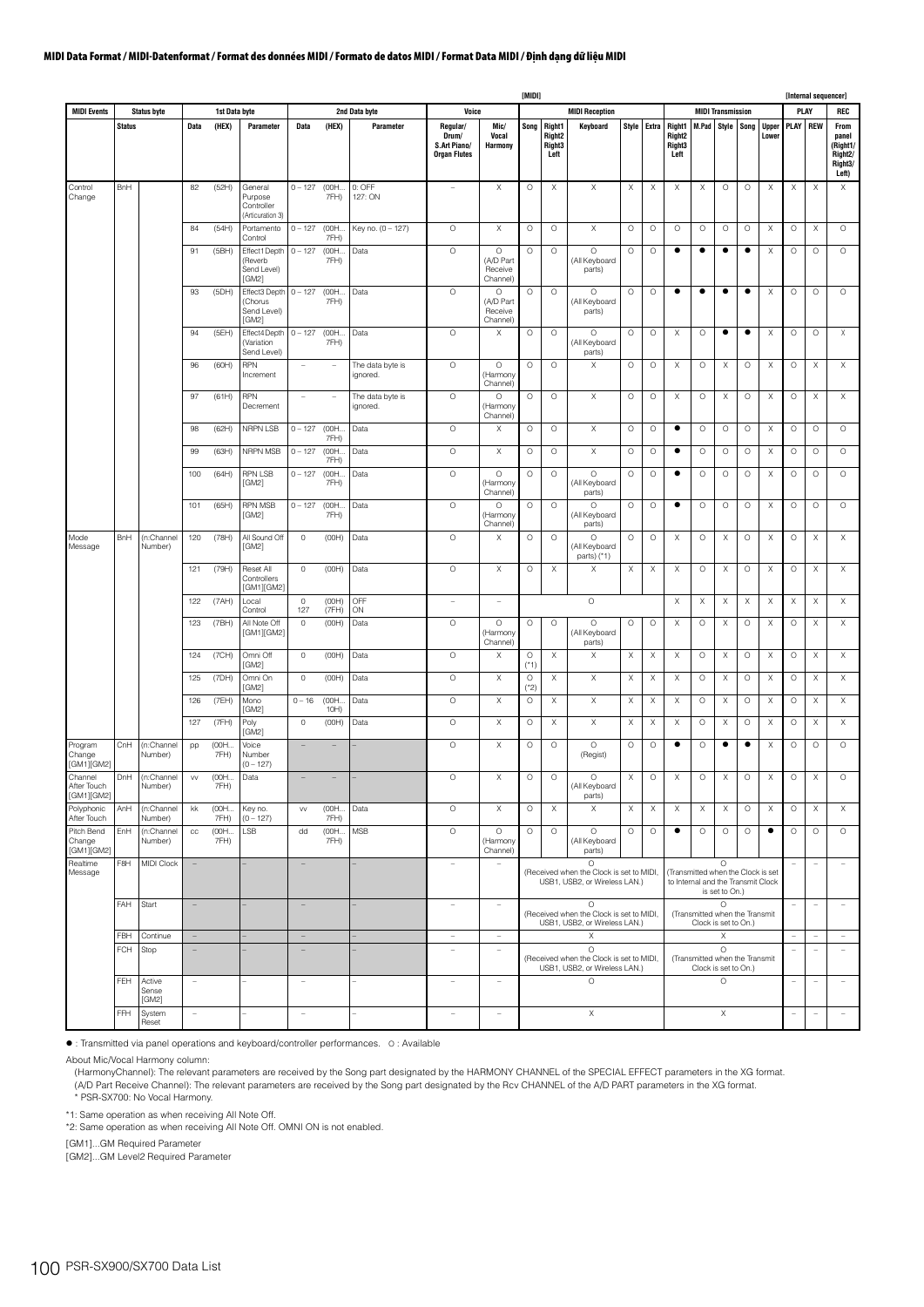# **MIDI CHANNEL MESSAGE (2)**

|             |                 |            |                          | <b>NRPN (Non Registered Parameter Number)</b> |                                                                                                                                                                       |                                                          |                           | [MIDI]  |                                                |                       |                           |                       |                                                |                           |                           |         |                           |                           | [Internal sequencer] |                                                                           |
|-------------|-----------------|------------|--------------------------|-----------------------------------------------|-----------------------------------------------------------------------------------------------------------------------------------------------------------------------|----------------------------------------------------------|---------------------------|---------|------------------------------------------------|-----------------------|---------------------------|-----------------------|------------------------------------------------|---------------------------|---------------------------|---------|---------------------------|---------------------------|----------------------|---------------------------------------------------------------------------|
| <b>NRPN</b> |                 | Data Entry |                          | Parameter                                     | <b>Data Range</b>                                                                                                                                                     | Voice                                                    |                           |         |                                                | <b>MIDI Reception</b> |                           |                       |                                                |                           | <b>MIDI Transmission</b>  |         |                           | PLAY                      |                      | <b>REC</b>                                                                |
| MSB         | LSB             | MSB        | <b>LSB</b>               |                                               |                                                                                                                                                                       | Regular/<br>Drum/<br>S.Art Piano/<br><b>Organ Flutes</b> | Mic/<br>Vocal<br>Harmony  | Song    | Right1<br>Right <sub>2</sub><br>Right3<br>Left | Keyboard              | Style                     | Extra                 | Right1<br>Right <sub>2</sub><br>Right3<br>Left | M.Pad                     | Style                     | Song    | <b>Upper</b><br>Lower     | <b>PLAY</b>               | <b>REW</b>           | <b>From panel</b><br>(Right1/<br>Right <sub>2</sub> /<br>Right3/<br>Left) |
| 01H         | O8H             | mmH        | ÷.                       | Vibrato Rate                                  | mm: 00H - 40H - 7FH<br>$(-640+63)$                                                                                                                                    | $\circ$                                                  | $\boldsymbol{\mathsf{X}}$ | $\circ$ | $\circ$                                        | $\mathsf{X}$          | $\circ$                   | $\circ$               | $\bullet$                                      | $\circ$                   | $\circ$                   | $\circ$ | X                         | $\circ$                   | $\circ$              | $\circ$                                                                   |
| 01H         | 09H             | mmH        | $\sim$                   | Vibrato Depth                                 | mm: 00H - 40H - 7FH<br>$(-640+63)$                                                                                                                                    | $\circ$                                                  | $\boldsymbol{\times}$     | $\circ$ | $\circ$                                        | Χ                     | $\circ$                   | $\circ$               | $\bullet$                                      | $\circ$                   | $\circ$                   | $\circ$ | X                         | $\circ$                   | $\circ$              | $\circ$                                                                   |
| 01H         | 0AH             | mmH        | ÷,                       | Vibrato Delay                                 | $mm:$ 00H $-$ 40H $-$ 7FH<br>$(-640+63)$                                                                                                                              | $\circ$                                                  | $\times$                  | $\circ$ | $\circ$                                        | X                     | $\circ$                   | $\circ$               | $\bullet$                                      | $\circ$                   | $\circ$                   | $\circ$ | $\times$                  | $\circ$                   | $\circ$              | $\circ$                                                                   |
| 01H         | 20H             | mmH        | $\overline{\phantom{a}}$ | Low Pass Filter Cutoff<br>Frequency           | mm: 00H - 40H - 7FH<br>$(-640+63)$                                                                                                                                    | $\circ$                                                  | $\boldsymbol{\times}$     | $\circ$ | Χ                                              | Χ                     | $\circ$                   | X                     | $\boldsymbol{\mathsf{X}}$                      | $\circ$                   | $\times$                  | $\circ$ | X                         | $\circ$                   | $\circ$              | X                                                                         |
| 01H         | 21H             | mmH        | $\sim$                   | I ow Pass Filter<br>Resonance                 | $mm:$ 00H $-$ 40H $-$ 7FH<br>$(-640+63)$                                                                                                                              | $\circ$                                                  | $\boldsymbol{\mathsf{X}}$ | $\circ$ | X                                              | X                     | $\circ$                   | X                     | X                                              | $\circ$                   | $\times$                  | $\circ$ | X                         | $\circ$                   | $\circ$              | $\times$                                                                  |
| 01H         | 30H             | mmH        | ÷.                       | EQ Bass Gain                                  | mm: 00H - 40H - 7FH<br>$(-640+63)$                                                                                                                                    | $\circ$                                                  | $\boldsymbol{\times}$     | $\circ$ | X                                              | Χ                     | $\circ$                   | $\boldsymbol{\times}$ | Х                                              | X                         | $\boldsymbol{\mathsf{X}}$ | $\circ$ | X                         | $\circ$                   | $\circ$              | $\boldsymbol{\times}$                                                     |
| 01H         | 31H             | mmH        | $\sim$                   | EQ Treble Gain                                | mm: 00H - 40H - 7FH<br>$(-640+63)$                                                                                                                                    | $\circ$                                                  | $\boldsymbol{\times}$     | $\circ$ | Χ                                              | Χ                     | $\circ$                   | Х                     | Х                                              | X                         | X                         | $\circ$ | X                         | $\circ$                   | $\circ$              | $\times$                                                                  |
| 01H         | 34H             | mmH        | $\sim$                   | EQ Bass Frequency                             | mm: 04H - 28H<br>(322.0k [Hz])                                                                                                                                        | $\circ$                                                  | Χ                         | O       | X                                              | X                     | X                         | Χ                     | X                                              | X                         | Χ                         | $\circ$ | Χ                         | $\circ$                   | O                    | Χ                                                                         |
| 01H         | 35H             | mmH        | ÷.                       | EQ Treble Frequency                           | mm: 1CH - 3AH<br>(50016.0k [Hz])                                                                                                                                      | $\circ$                                                  | $\boldsymbol{\mathsf{X}}$ | $\circ$ | X                                              | Χ                     | X                         | Χ                     | X                                              | X                         | X                         | $\circ$ | X                         | $\circ$                   | $\circ$              | $\times$                                                                  |
| 01H         | 63H             | mmH        | $\sim$                   | <b>EG Attack Time</b>                         | $mm: OOH - 4OH - 7FH$<br>$(-640+63)$                                                                                                                                  | $\circ$                                                  | $\mathsf X$               | $\circ$ | Χ                                              | Χ                     | $\circ$                   | X                     | X                                              | $\circ$                   | $\times$                  | $\circ$ | X                         | $\circ$                   | $\circ$              | Χ                                                                         |
| 01H         | 64H             | mmH        | $\sim$                   | EG Decay Time                                 | mm: 00H - 40H - 7FH<br>$(-640+63)$                                                                                                                                    | $\circ$                                                  | Χ                         | O       | O                                              | X                     | O                         | O                     | ٠                                              | O                         | $\circ$                   | $\circ$ | X                         | $\circ$                   | O                    | $\circ$                                                                   |
| 01H         | 66 <sup>H</sup> | mmH        | ÷.                       | EG Release                                    | mm: 00H - 40H - 7FH<br>$(-640+63)$                                                                                                                                    | $\circ$                                                  | $\boldsymbol{\times}$     | $\circ$ | Χ                                              | Χ                     | $\circ$                   | X                     | X                                              | $\circ$                   | $\times$                  | $\circ$ | X                         | $\circ$                   | $\circ$              | $\mathsf X$                                                               |
| 14H         | rrH             | mmH        | $\sim$                   | Drum Low Pass Filter<br>Cutoff Frequency      | rr : drum instrument note number<br>mm: 00H - 40H - 7FH<br>$(-64.0 + 63)$                                                                                             | $\circ$<br>(Drum only)                                   | $\boldsymbol{\mathsf{X}}$ | $\circ$ | X                                              | Χ                     | X                         | X                     | X                                              | X                         | $\circ$                   | $\circ$ | $\mathsf X$               | $\circ$                   | X                    | $\times$                                                                  |
| 15H         | rrH             | mmH        | $\sim$                   | Drum Low Pass Filter<br>Resonance             | rr : drum instrument note number<br>mm: 00H - 40H - 7FH<br>$(-640+63)$                                                                                                | $\Omega$<br>(Drum only)                                  | $\boldsymbol{\times}$     | $\circ$ | $\mathsf X$                                    | $\mathsf{X}$          | $\boldsymbol{\times}$     | $\mathsf X$           | $\mathsf X$                                    | $\boldsymbol{\mathsf{X}}$ | $\circ$                   | $\circ$ | $\boldsymbol{\mathsf{X}}$ | $\circ$                   | $\mathsf X$          | $\mathsf X$                                                               |
| 16H         | rrH             | mmH        | $\sim$                   | Drum EG Attack Rate                           | rr : drum instrument note number<br>mm: 00H - 40H - 7FH<br>$(-64.0 + 63)$                                                                                             | $\Omega$<br>(Drum only)                                  | $\mathsf X$               | $\circ$ | X                                              | X                     | $\mathsf X$               | Χ                     | $\mathsf X$                                    | X                         | $\circ$                   | $\circ$ | $\mathsf X$               | $\circ$                   | $\mathsf X$          | $\mathsf X$                                                               |
| 17H         | rrH             | mmH        | $\overline{\phantom{a}}$ | Drum EG Decay Rate                            | rr : drum instrument note number<br>mm: 00H - 40H - 7FH<br>$(-640+63)$                                                                                                | $\Omega$<br>(Drum only)                                  | X                         | O       | Х                                              | Χ                     | X                         | Χ                     | Χ                                              | X                         | $\circ$                   | $\circ$ | X                         | O                         | Χ                    | X                                                                         |
| 18H         | rrH             | mmH        |                          | Drum Pitch Coarse                             | rr : drum instrument note number<br>mm: 00H - 40H - 7FH<br>$(-640+63)$                                                                                                | $\circ$<br>(Drum only)                                   | Χ                         | O       | X                                              | X                     | X                         | Χ                     | X                                              | Χ                         | $\circ$                   | $\circ$ | X                         | $\circ$                   | Χ                    | Χ                                                                         |
| 19H         | rrH             | mmH        | ÷.                       | Drum Pitch Fine                               | rr : drum instrument note number<br>$mm:OOH - 4OH - 7FH$<br>$(-640+63)$                                                                                               | $\circ$<br>(Drum only)                                   | Χ                         | O       | X                                              | Χ                     | Χ                         | Χ                     | X                                              | Χ                         | $\circ$                   | O       | X                         | $\circ$                   | Χ                    | Χ                                                                         |
| 1AH         | rrH             | mmH        | ÷.                       | Drum Level                                    | rr : drum instrument note number<br>$mm:$ 00H $-$ 7FH (0127)                                                                                                          | $\circ$<br>(Drum only)                                   | Χ                         | $\circ$ | X                                              | X                     | $\boldsymbol{\mathsf{X}}$ | Χ                     | X                                              | Χ                         | $\circ$                   | $\circ$ | X                         | $\circ$                   | X                    | $\boldsymbol{\mathsf{X}}$                                                 |
| 1CH         | rrH             | mmH        | $\ddot{\phantom{a}}$     | Drum Pan                                      | rr : drum instrument note number<br>mm: 00H, 01H - 40H - 7FH<br>(RND, L63CR63)                                                                                        | $\circ$<br>(Drum only)                                   | $\mathsf X$               | $\circ$ | $\mathsf X$                                    | X                     | X                         | X                     | X                                              | X                         | $\circ$                   | $\circ$ | X                         | $\circ$                   | $\mathsf X$          | $\mathsf X$                                                               |
| 1DH         | rrH             | mmH        | $\sim$                   | Drum Reverb Send Level                        | rr : drum instrument note number<br>$mm:$ 00H $-$ 7FH (0127)                                                                                                          | $\Omega$<br>(Drum only)                                  | $\boldsymbol{\times}$     | $\circ$ | X                                              | X                     | X                         | X                     | X                                              | X                         | $\circ$                   | $\circ$ | X                         | $\circ$                   | X                    | X                                                                         |
| 1EH         | rrH             | mmH        | $\sim$                   | Drum Chorus Send Level                        | rr : drum instrument note number<br>mm: 00H - 7FH (0127)                                                                                                              | $\circ$<br>(Drum only)                                   | $\boldsymbol{\mathsf{X}}$ | $\circ$ | X                                              | Χ                     | X                         | Χ                     | X                                              | X                         | $\circ$                   | $\circ$ | X                         | $\circ$                   | X                    | $\times$                                                                  |
| 1FH         | rrH             | mmH        | ÷.                       | Drum Variation Send<br>Level                  | rr : drum instrument note number<br>$mm:$ 00H $-$ 7FH (0127)<br>(Variation Connection = SYSTEM)<br>mm: 00H, 01H - 7FH (OFF, ON)<br>(Variation Connection = INSERTION) | $\circ$<br>(Drum only)                                   | X                         | $\circ$ | Χ                                              | Χ                     | X                         | Χ                     | X                                              | Χ                         | $\circ$                   | $\circ$ | X                         | $\circ$                   | X                    | Χ                                                                         |
| 30H         | rrH             | mmH        | $\overline{\phantom{a}}$ | Drum EQ Bass Gain                             | rr : drum instrument note number<br>mm: 00H - 7FH (0127)                                                                                                              | X                                                        | $\boldsymbol{\mathsf{X}}$ | X       | $\boldsymbol{\mathsf{X}}$                      | X                     | $\mathsf X$               | Χ                     | Χ                                              | Χ                         | Χ                         | $\circ$ | X                         | $\boldsymbol{\mathsf{X}}$ | X                    | $\boldsymbol{\mathsf{X}}$                                                 |
| 31H         | rrH             | mmH        | $\ddot{\phantom{1}}$     | Drum EQ Treble Gain                           | rr : drum instrument note number<br>mm: 00H - 7FH (0127)                                                                                                              | Χ                                                        | X                         | Χ       | X                                              | Χ                     | X                         | Χ                     | X                                              | X                         | $\times$                  | $\circ$ | X                         | X                         | X                    | X                                                                         |
| $34$        | rrH             | mmH        | $\sim$                   | Drum EQ Bass Frequency                        | rr : drum instrument note number<br>mm: 04H - 28H (322.0k [Hz])                                                                                                       | X                                                        | $\boldsymbol{\mathsf{X}}$ | X       | X                                              | X                     | X                         | Χ                     | X                                              | Χ                         | $\times$                  | $\circ$ | X                         | Χ                         | X                    | X                                                                         |
| 35H         | rrH             | mmH        | $\overline{\phantom{a}}$ | Drum EQ Treble<br>Frequency                   | rr : drum instrument note number<br>mm: 1CH - 3AH (50016.0k [Hz])                                                                                                     | X                                                        | $\boldsymbol{\mathsf{X}}$ | X       | X                                              | Χ                     | X                         | X                     | X                                              | X                         | Χ                         | $\circ$ | X                         | $\boldsymbol{\mathsf{X}}$ | X                    | X                                                                         |

: Transmitted via panel operations and keyboard/controller performances. O : Available

NRPN MSB: 14H-35H (for drums) message is accepted as long as the channel is set with a drum Voice. Data Entry LSB: Ignored.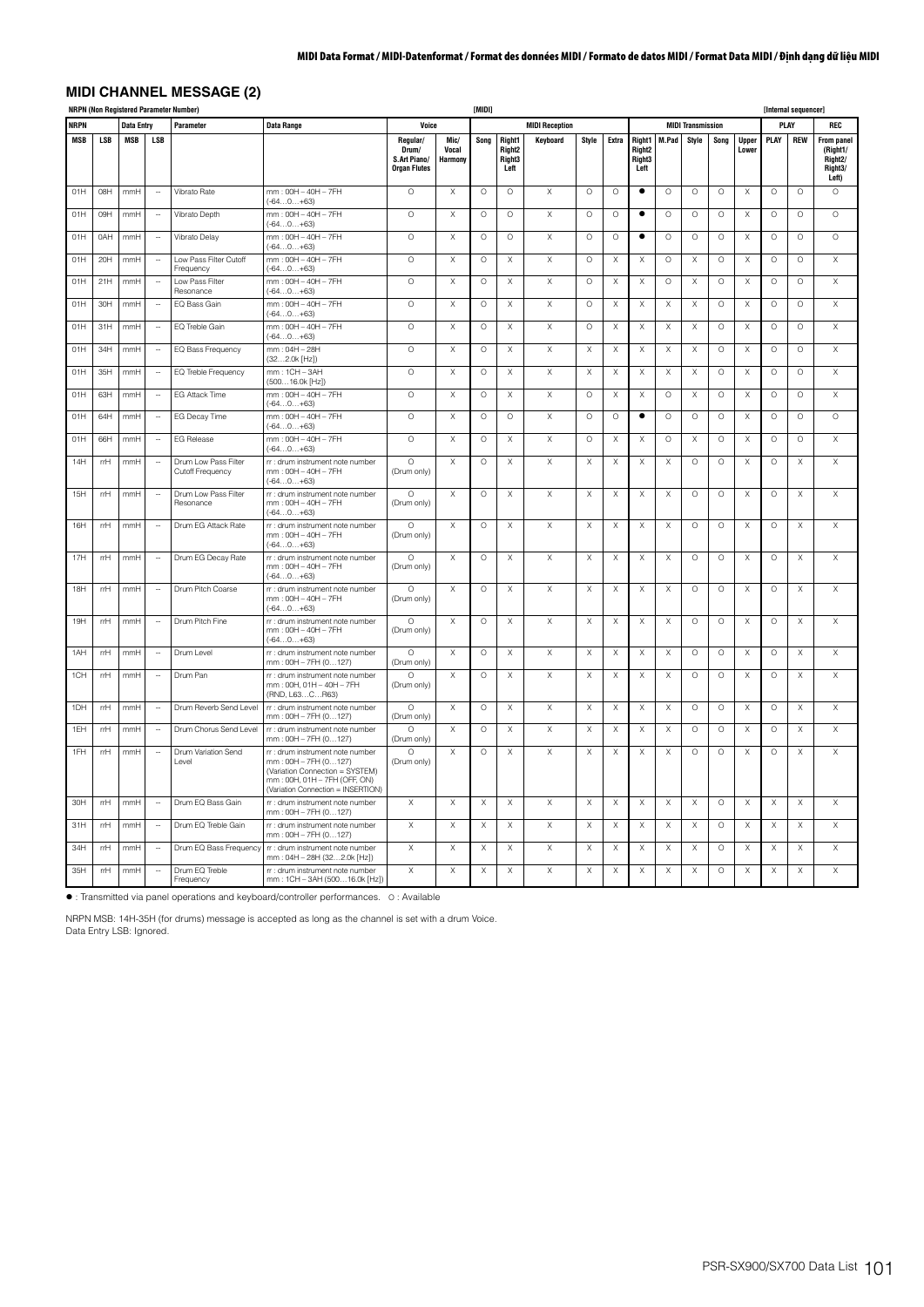|            |            | <b>RPN (Registered Parameter Number)</b> |            |                                        |                                                                                       |                                                          |                          | [MIDI]   |                                                       |                                     |          |          |                                                                   |          |                          |          |                       | [Internal sequencer] |            |                                                                    |
|------------|------------|------------------------------------------|------------|----------------------------------------|---------------------------------------------------------------------------------------|----------------------------------------------------------|--------------------------|----------|-------------------------------------------------------|-------------------------------------|----------|----------|-------------------------------------------------------------------|----------|--------------------------|----------|-----------------------|----------------------|------------|--------------------------------------------------------------------|
| <b>RPN</b> |            | Data Entry                               |            | <b>Parameter</b>                       | <b>Data Range</b>                                                                     | Voice                                                    |                          |          |                                                       | <b>MIDI Reception</b>               |          |          |                                                                   |          | <b>MIDI Transmission</b> |          |                       | <b>PLAY</b>          |            | REC                                                                |
| <b>MSB</b> | <b>LSB</b> | <b>MSB</b>                               | <b>LSB</b> |                                        |                                                                                       | Regular/<br>Drum/<br>S.Art Piano/<br><b>Organ Flutes</b> | Mic/<br>Vocal<br>Harmony | Song     | <b>Right1</b><br>Right <sub>2</sub><br>Right3<br>Left | Keyboard                            | Style    | Extra    | <b>Right1</b><br>Right <sub>2</sub><br>Right <sub>3</sub><br>Left | M.Pad    | Style                    | Song     | <b>Upper</b><br>Lower | PLAY                 | <b>REW</b> | From panel<br>(Right1/<br>Right <sub>2</sub> /<br>Right3/<br>Left) |
| OOH        | 00H        | mmH                                      | -          | Pitch Bend Sensitivity<br>[GM1][GM2]   | mm: 00H - 18H<br>$(0+24$ [semitones])                                                 | $\circ$                                                  | X                        | $\Omega$ | O                                                     | $\circ$<br>(All Keyboard<br>parts)  | $\Omega$ | $\Omega$ | C                                                                 | $\Omega$ | $\Omega$                 | ∩        | X                     | $\Omega$             | $\Omega$   | $\Omega$                                                           |
| OOH        | 01H        | mmH                                      | <b>IH</b>  | Fine Tune<br>[GM1][GM2]                | mm II: 00H 00H -100 [cent]<br>mm II: 40H 00H<br>0 [cent]<br>mm II: 7FH 7FH 100 [cent] | $\Omega$                                                 | X                        | $\Omega$ | $\Omega$                                              | $\Omega$<br>(All Keyboard<br>parts) | $\Omega$ | $\Omega$ | ٠                                                                 | $\Omega$ | $\Omega$                 | $\Omega$ | $\chi$                | $\Omega$             | $\Omega$   | O                                                                  |
| OOH        | 02H        | mmH                                      | $\sim$     | Coarse Tune<br>[GM1][GM2]              | mm: 28H - 40H - 58H<br>(-240+24 [semitones])                                          | $\Omega$                                                 | X                        | O        | $\cap$                                                | $\Omega$<br>(All Keyboard<br>parts) | $\cap$   | $\Omega$ | $\times$                                                          | $\cap$   | $\Omega$                 | Ö        | X                     | $\Omega$             | $\Omega$   | $\times$                                                           |
| OOH        | 05H        | mmH                                      | <b>IH</b>  | <b>Modulation Sensitivity</b><br>[GM2] | mm : Specified in semitone steps<br>II: Specified in 100/128 cent steps               | $\circ$                                                  | X                        | $\Omega$ | $\times$                                              | X                                   | $\times$ | X        | X                                                                 | X        | $\mathsf{x}$             | O        | $\times$              | $\Omega$             | $\chi$     | X                                                                  |
| 7FH        | 7FH        | $\overline{\phantom{a}}$                 | $\sim$     | Null<br>[GM2]                          | ۰                                                                                     | $\circ$                                                  | $\Omega$                 | $\Omega$ | $\Omega$                                              | $\Omega$<br>(All Keyboard<br>parts) | $\Omega$ | $\Omega$ | $\times$                                                          | $\Omega$ | $\Omega$                 | $\cap$   | X                     | $\Omega$             | X          | X                                                                  |

: Transmitted via panel operations and keyboard/controller performances. O : Available

About Mic/Vocal Harmony column:

The relevant parameters are received by the Song part designated by the HARMONY CHANNEL or the MELODY CHANNEL of the SPECIAL EFFECT parameters in the XG format.

[GM1]...GM Required Parameter [GM2]...GM Level2 Required Parameter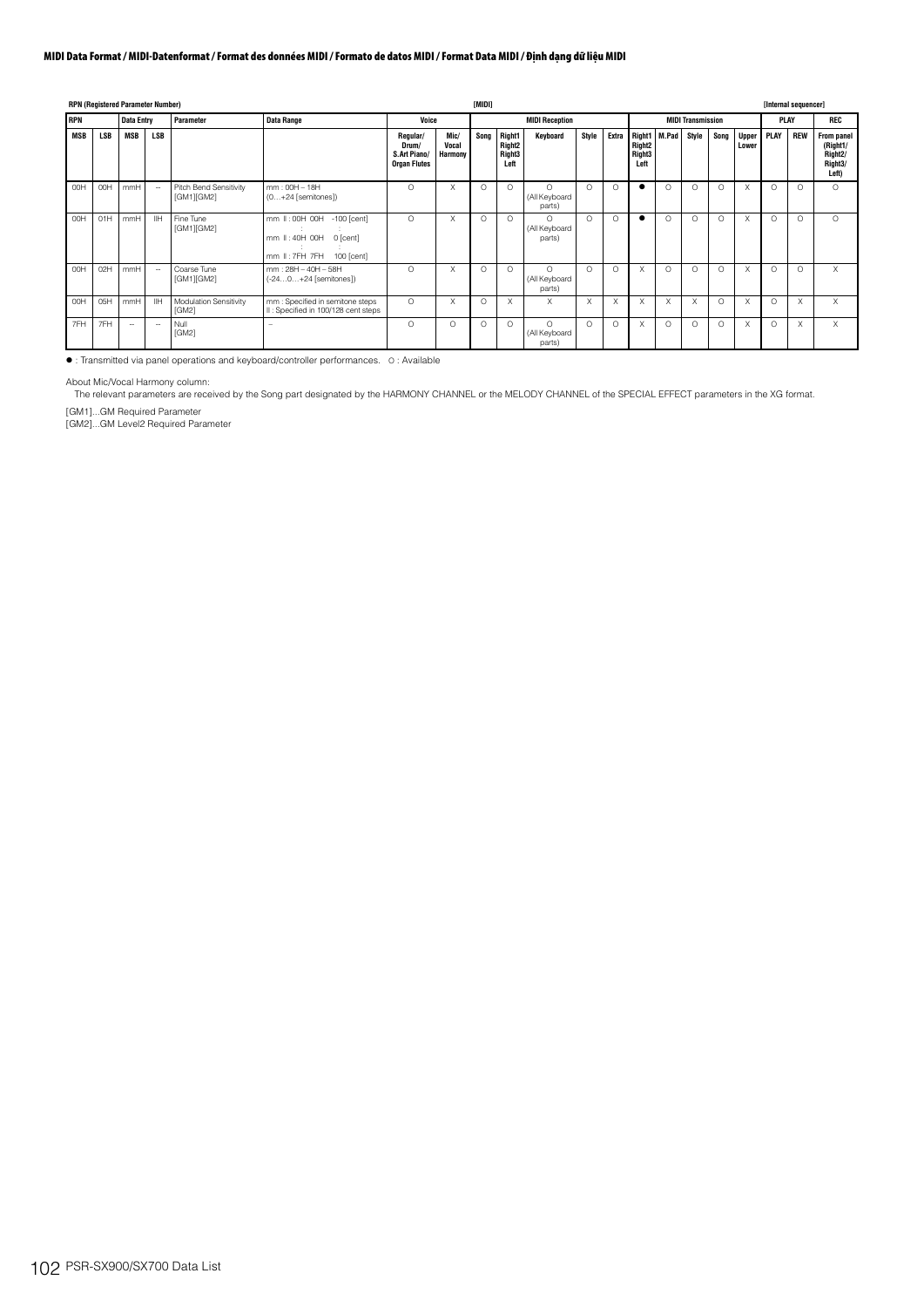# **XG PARAMETER CHANGE TABLE**

- 
- Not received when the MIDI setting "System Exclusive Message Receive" is set to off. Not transmitted when the MIDI setting "System Exclusive Message Transmit" is set to off.

# **MIDI Parameter Change table (XG SYSTEM)**

|                |    |                      |                |                                                  |                         |                                                                                                                                                                                           |                          |                                                                |                                                              | [MIDI]                                                                                                             |                                                |                                                                |  |       |                                                      |                          |          |            |                            | [Internal sequencer] |            |                                                                    |
|----------------|----|----------------------|----------------|--------------------------------------------------|-------------------------|-------------------------------------------------------------------------------------------------------------------------------------------------------------------------------------------|--------------------------|----------------------------------------------------------------|--------------------------------------------------------------|--------------------------------------------------------------------------------------------------------------------|------------------------------------------------|----------------------------------------------------------------|--|-------|------------------------------------------------------|--------------------------|----------|------------|----------------------------|----------------------|------------|--------------------------------------------------------------------|
| <b>Address</b> |    |                      | Size           | <b>Data</b>                                      | Parameter               | <b>Description</b>                                                                                                                                                                        | <b>XG Default</b>        | Voice                                                          |                                                              |                                                                                                                    |                                                | <b>MIDI Reception</b>                                          |  |       |                                                      | <b>MIDI Transmission</b> |          |            |                            | PLAY                 |            | <b>REC</b>                                                         |
| (H)            |    |                      | (H)            | (H)                                              |                         |                                                                                                                                                                                           | (H)                      | Regular/<br>Drum/<br>S.Art<br>Piano/<br>Organ<br><b>Flutes</b> | Mic/<br>Vocal<br><b>Harmony</b>                              | Song                                                                                                               | Right1<br>Right <sub>2</sub><br>Right3<br>Left | <b>Keyboard</b> Style                                          |  | Extra | Right1 M.Pad<br>Right <sub>2</sub><br>Right3<br>Left |                          |          | Style Song | <b>Upper PLAY</b><br>Lower |                      | <b>REW</b> | From panel<br>(Right1/<br>Right <sub>2</sub> /<br>Right3/<br>Left) |
| 00             | 00 | 00<br>01<br>02<br>03 | $\overline{4}$ | $00 - 0F$<br>$00 - 0F$<br>$00 - 0F$<br>$00 - 0F$ | <b>MASTER TUNE</b>      | $-102.40+102.3$ [cent]<br>1st bit $3 - 0 \rightarrow$ bit $15 - 12$<br>2nd bit3 - $0 \rightarrow$ bit11 - 8<br>3rd bit3 $-0 \rightarrow$ bit7 $-4$<br>4th bit3 - $0 \rightarrow$ bit3 - 0 | * Panel<br>setting value | $\circ$                                                        | $\Omega$                                                     |                                                                                                                    |                                                | $\circ$                                                        |  |       |                                                      |                          |          |            |                            | O                    | $\times$   | X                                                                  |
|                |    | 04                   |                | $00 - 7F$                                        | MASTER VOLUME           | 0127                                                                                                                                                                                      | 7F                       | $\Omega$                                                       | $\times$                                                     |                                                                                                                    |                                                | $\Omega$<br>(Available only for Song parts and<br>Extra parts) |  |       |                                                      |                          | $\Omega$ |            |                            | $\Omega$             | $\Omega$   | $\times$                                                           |
|                |    | 05                   |                | $00 - 7F$                                        | MASTER ATTENUATOR       | 0127                                                                                                                                                                                      | 00                       | X                                                              | X                                                            |                                                                                                                    |                                                | X                                                              |  |       |                                                      |                          | X        |            |                            | $\times$             | $\times$   | $\times$                                                           |
|                |    | 06                   |                |                                                  | 28-58 TRANSPOSE         | $-240+24$ [semitones]                                                                                                                                                                     | 40                       | $\Omega$                                                       | $\Omega$                                                     |                                                                                                                    |                                                | $\cap$                                                         |  |       |                                                      |                          | $\Omega$ |            |                            | $\Omega$             | ∩          | $\times$                                                           |
|                |    | 7D                   |                | N.                                               | <b>DRUM SETUP RESET</b> | N:Drum setup number                                                                                                                                                                       |                          | $\Omega$<br>(Drum<br>only)                                     | $\times$                                                     | (Available only for Song parts and<br>Extra parts)<br>$\cap$<br>(Available only for Song parts and<br>Extra parts) |                                                |                                                                |  |       |                                                      |                          | $\Omega$ |            |                            | $\circ$              | $\times$   | $\times$                                                           |
|                |    | 7E                   |                | $00\,$                                           | XG SYSTEM ON            | 00=XG system ON                                                                                                                                                                           | ۰                        | O                                                              | X<br>∩<br>(Available only for Song parts and<br>Extra parts) |                                                                                                                    |                                                |                                                                |  |       |                                                      |                          | $\Omega$ |            |                            | $\circ$              | $\times$   | $\Omega$                                                           |
|                |    | 7F                   |                | 00                                               | ALL PARAMETER RESET     | $00 = ON$                                                                                                                                                                                 | -                        | O                                                              | X                                                            |                                                                                                                    |                                                | $\Omega$<br>(Available only for Song parts and<br>Extra parts) |  |       |                                                      |                          | $\circ$  |            |                            | $\circ$              | X          | $\times$                                                           |

TOTAL SIZE 07

: Transmitted via panel operations and keyboard/controller performances. O : Available

### **MIDI Parameter Change table (SYSTEM INFORMATION)**

|  |                       |                                       |     |     |                                                                       |                                                    |                                                                |                          | [MIDI] |                          |                                  |  |                                 |                                                      |  |       |            | [Internal sequencer]                                                                                                  |
|--|-----------------------|---------------------------------------|-----|-----|-----------------------------------------------------------------------|----------------------------------------------------|----------------------------------------------------------------|--------------------------|--------|--------------------------|----------------------------------|--|---------------------------------|------------------------------------------------------|--|-------|------------|-----------------------------------------------------------------------------------------------------------------------|
|  | <b>Address</b>        | Size Data<br>Description<br>Parameter |     |     |                                                                       | Voice                                              |                                                                |                          |        | <b>MIDI Reception</b>    |                                  |  | <b>MIDI Transmission</b>        |                                                      |  | PLAY  | <b>REC</b> |                                                                                                                       |
|  | (H)                   |                                       | (H) | (H) |                                                                       |                                                    | Regular/<br>Drum/<br>S.Art<br>Piano/<br>Organ<br><b>Flutes</b> | Mic/<br>Vocal<br>Harmony |        | Right2<br>Right3<br>Left | Song   Right1   Keyboard   Style |  | <b>Right2</b><br>Right3<br>Left |                                                      |  | Lower |            | Extra Right1   M.Pad Style Song Upper PLAY   REW   From panel<br>(Right1/<br>Right <sub>2</sub> /<br>Right3/<br>Left) |
|  | 00 <sup>°</sup><br>00 | 00<br>0D<br>0E<br>0F                  |     |     | 20 - 7F Model Name 1<br>20 - 7F Model Name 14<br>NOT USED<br>NOT USED | 32127 (ASCII CHARACTER)<br>32127 (ASCII CHARACTER) | -                                                              | $\overline{\phantom{a}}$ |        |                          |                                  |  |                                 | (Available only when receiving<br>requests via MIDI) |  |       | -          |                                                                                                                       |

TOTAL SIZE 10

Transmitted in response to Dump Request. Not received.

# **MIDI Parameter Change table (EFFECT1)**

|                |                |                |                |           |                             |                                |                           |                                                                                                                                                                                                                               |                     | <b>TMIDI1</b>        |  |                       |  |  |                                                            |           |                          |      |                                |          |             | [Internal sequencer]                                               |
|----------------|----------------|----------------|----------------|-----------|-----------------------------|--------------------------------|---------------------------|-------------------------------------------------------------------------------------------------------------------------------------------------------------------------------------------------------------------------------|---------------------|----------------------|--|-----------------------|--|--|------------------------------------------------------------|-----------|--------------------------|------|--------------------------------|----------|-------------|--------------------------------------------------------------------|
| <b>Address</b> |                |                |                | Size Data | Parameter                   | <b>Description</b>             | <b>XG Default</b>         | Voice                                                                                                                                                                                                                         |                     |                      |  | <b>MIDI Reception</b> |  |  |                                                            |           | <b>MIDI Transmission</b> |      |                                |          | <b>PLAY</b> | REC                                                                |
| (H)            |                |                | (H)            | (H)       |                             |                                | (H)                       | Mic/<br>Right1<br>Keyboard Style<br>Extra<br>Regular/<br>Song<br>Right <sub>2</sub><br>Vocal<br>Drum/<br>Right <sub>3</sub><br>S.Art<br>Harmony<br>Piano/<br>Left<br>Organ<br><b>Flutes</b><br>$\circ$<br>$\Omega$<br>$\circ$ |                     |                      |  |                       |  |  | Right1<br>Right <sub>2</sub><br>Right <sub>3</sub><br>Left | M.Pad     | Style                    | Song | <b>Upper PLAY REW</b><br>Lower |          |             | From panel<br>(Right1/<br>Right <sub>2</sub> /<br>Right3/<br>Left) |
| 02             | O <sub>1</sub> | 00             | $\overline{2}$ | $00 - 7F$ | <b>REVERB TYPE MSB</b>      | Refer to Effect Parameter List | $01 (=HALL1)$             |                                                                                                                                                                                                                               |                     |                      |  |                       |  |  |                                                            |           | $\bullet$                |      |                                | $\Omega$ | $\Omega$    | $\Omega$                                                           |
|                |                |                |                |           | 00 - 7F REVERB TYPE LSB     | Refer to Effect Parameter List | 00                        |                                                                                                                                                                                                                               |                     |                      |  |                       |  |  |                                                            |           |                          |      |                                |          |             |                                                                    |
|                |                | 02             |                | $00 - 7F$ | <b>REVERB PARAMETER 1</b>   | Refer to Effect Parameter List | Depends on<br>Reverb Type | $\Omega$                                                                                                                                                                                                                      | $\Omega$            |                      |  | $\circ$               |  |  |                                                            | $\bullet$ |                          |      | $\Omega$                       | $\Omega$ | $\Omega$    |                                                                    |
|                |                | 03             |                | $00 - 7F$ | <b>REVERB PARAMETER 2</b>   | Refer to Effect Parameter List | Depends on<br>Reverb Type | $\Omega$                                                                                                                                                                                                                      | $\Omega$            | $\Omega$<br>$\Omega$ |  |                       |  |  |                                                            |           | $\bullet$                |      |                                | $\Omega$ | $\Omega$    | $\Omega$                                                           |
|                |                | 04             |                | $00 - 7F$ | <b>REVERB PARAMETER 3</b>   | Refer to Effect Parameter List | Depends on<br>Reverb Type | $\Omega$                                                                                                                                                                                                                      | $\Omega$            | $\Omega$             |  |                       |  |  |                                                            |           | $\bullet$                |      |                                | $\Omega$ | $\Omega$    | $\Omega$                                                           |
|                |                | 05             |                | $00 - 7F$ | REVERB PARAMETER 4          | Refer to Effect Parameter List | Depends on<br>Reverb Type | $\Omega$                                                                                                                                                                                                                      | $\Omega$            |                      |  |                       |  |  |                                                            |           | $\bullet$                |      |                                | $\Omega$ | $\Omega$    | $\Omega$                                                           |
|                |                | 06             |                |           | 00 - 7F REVERB PARAMETER 5  | Refer to Effect Parameter List | Depends on<br>Reverb Type | $\Omega$                                                                                                                                                                                                                      | $\Omega$            | $\circ$              |  |                       |  |  |                                                            |           | $\bullet$                |      |                                | $\Omega$ | $\Omega$    | $\Omega$                                                           |
|                |                | 07             |                | $00 - 7F$ | REVERB PARAMETER 6          | Refer to Effect Parameter List | Depends on<br>Reverb Type | $\Omega$                                                                                                                                                                                                                      | $\circ$             |                      |  | $\circ$               |  |  |                                                            |           | $\bullet$                |      |                                | $\circ$  | $\Omega$    | $\circ$                                                            |
|                |                | 08             |                | $00 - 7F$ | <b>REVERB PARAMETER 7</b>   | Refer to Effect Parameter List | Depends on<br>Reverb Type | $\Omega$                                                                                                                                                                                                                      | $\circ$             |                      |  | $\circ$               |  |  |                                                            |           | $\bullet$                |      |                                | $\circ$  | $\Omega$    | $\Omega$                                                           |
|                |                | 09             | -1             | $00 - 7F$ | REVERB PARAMETER 8          | Refer to Effect Parameter List | Depends on<br>Reverb Type | $\Omega$                                                                                                                                                                                                                      | $\Omega$            |                      |  | $\Omega$              |  |  |                                                            |           | $\bullet$                |      |                                | $\Omega$ | $\Omega$    | $\Omega$                                                           |
|                |                | 0A             | -1             | $00 - 7F$ | <b>REVERB PARAMETER 9</b>   | Refer to Effect Parameter List | Depends on<br>Reverb Type | $\Omega$                                                                                                                                                                                                                      | $\Omega$            | $\Omega$             |  |                       |  |  |                                                            |           |                          |      |                                | $\Omega$ | $\Omega$    | $\Omega$                                                           |
|                |                | 0 <sub>B</sub> |                |           | 00 - 7F REVERB PARAMETER 10 | Refer to Effect Parameter List | Depends on<br>Reverb Type | $\Omega$                                                                                                                                                                                                                      | $\circ$             |                      |  | $\circ$               |  |  |                                                            |           |                          |      |                                | $\Omega$ | $\Omega$    | $\circ$                                                            |
|                |                | <sub>0</sub> C |                | $00 - 7F$ | <b>REVERB RETURN</b>        | $-$ ∞dB0dB $+6$ dB<br>(064127) | 40                        | $\Omega$                                                                                                                                                                                                                      | $\circ$<br>$\Omega$ |                      |  |                       |  |  |                                                            |           | $\bullet$                |      |                                | $\Omega$ | $\Omega$    | $\Omega$                                                           |
|                |                | 0 <sub>D</sub> |                | $01 - 7F$ | <b>REVERB PAN</b>           | L63CR63                        | 40                        | $\Omega$<br>$\Omega$<br>$\Omega$                                                                                                                                                                                              |                     |                      |  |                       |  |  |                                                            |           | $\Omega$                 |      |                                | $\Omega$ | $\Omega$    | X                                                                  |

TOTAL SIZE 0E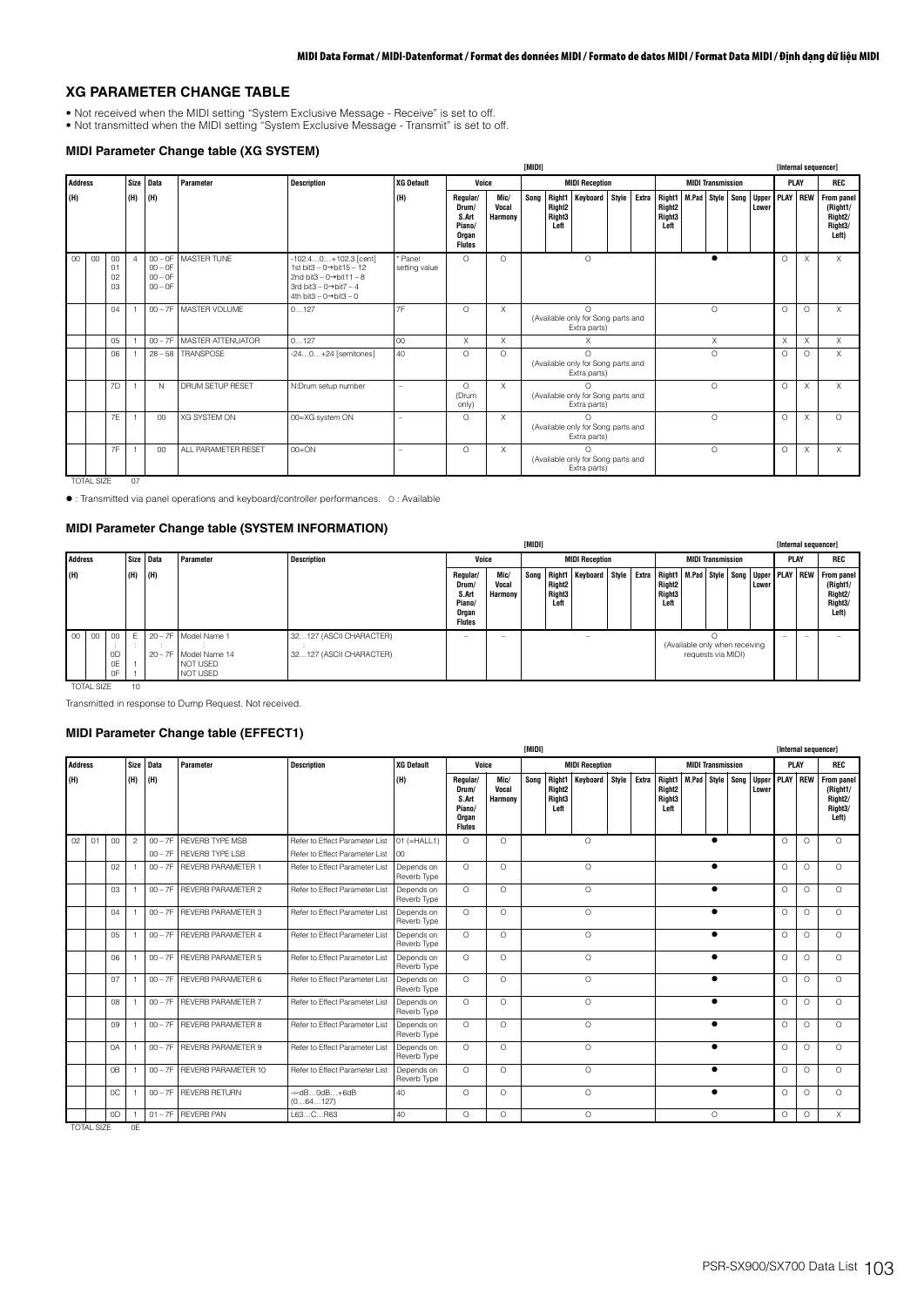| 02 | 01                |       |    | 00 - 7F REVERB PARAMETER 11 | Refer to Effect Parameter List | Depends on<br>Reverb Type | $\circ$ | $\circ$  |  | U        |          |
|----|-------------------|-------|----|-----------------------------|--------------------------------|---------------------------|---------|----------|--|----------|----------|
|    |                   | $+ +$ |    | 00 - 7F REVERB PARAMETER 12 | Refer to Effect Parameter List | Depends on<br>Reverb Type | $\circ$ | $\circ$  |  | $\Omega$ | $\Omega$ |
|    |                   | 12    |    | 00 - 7F REVERB PARAMETER 13 | Refer to Effect Parameter List | Depends on<br>Reverb Type | O       | $\circ$  |  | O        | $\Omega$ |
|    |                   | 13    |    | 00 - 7F REVERB PARAMETER 14 | Refer to Effect Parameter List | Depends on<br>Reverb Type | $\circ$ | $\circ$  |  | $\Omega$ | $\cap$   |
|    |                   |       |    | 00 - 7F REVERB PARAMETER 15 | Refer to Effect Parameter List | Depends on<br>Reverb Type | $\circ$ | $\circ$  |  | O        | $\Omega$ |
|    |                   | 15    |    | 00 - 7F REVERB PARAMETER 16 | Refer to Effect Parameter List | Depends on<br>Reverb Type | $\circ$ | $\Omega$ |  | O        | $\cap$   |
|    | <b>TOTAL SIZE</b> |       | 06 |                             |                                |                           |         |          |  |          |          |

|                |                   |    |                |           |                            |                                                 |                           |                                                                |                                 | MIDI |                                                  |                       |       |       |                                                                  |                          |            |                                | [Internal sequencer] |             |                                                                    |
|----------------|-------------------|----|----------------|-----------|----------------------------|-------------------------------------------------|---------------------------|----------------------------------------------------------------|---------------------------------|------|--------------------------------------------------|-----------------------|-------|-------|------------------------------------------------------------------|--------------------------|------------|--------------------------------|----------------------|-------------|--------------------------------------------------------------------|
| <b>Address</b> |                   |    | Size           | Data      | Parameter                  | <b>Description</b>                              | <b>XG Default</b>         | Voice                                                          |                                 |      |                                                  | <b>MIDI Reception</b> |       |       |                                                                  | <b>MIDI Transmission</b> |            |                                |                      | <b>PLAY</b> | REC                                                                |
| (H)            |                   |    | (H)            | (H)       |                            |                                                 | (H)                       | Regular/<br>Drum/<br>S.Art<br>Piano/<br>Organ<br><b>Flutes</b> | Mic/<br>Vocal<br><b>Harmony</b> | Sona | Right <sub>2</sub><br>Right <sub>3</sub><br>Left | Right1 Keyboard       | Style | Extra | Right1 M.Pad<br>Right <sub>2</sub><br>Right <sub>3</sub><br>Left |                          | Style Song | <b>Upper PLAY REW</b><br>Lower |                      |             | From panel<br>(Right1/<br>Right <sub>2</sub> /<br>Right3/<br>Left) |
| 02             | 01                | 20 | $\overline{c}$ | $00 - 7F$ | CHORUS TYPE MSB            | Refer to Effect Parameter List                  | 41<br>$(=\text{CHORUS1})$ | $\Omega$                                                       | $\Omega$                        |      |                                                  | $\Omega$              |       |       |                                                                  | $\bullet$                |            |                                | $\Omega$             | $\Omega$    | $\Omega$                                                           |
|                |                   |    |                |           | 00 - 7F CHORUS TYPE LSB    | Refer to Effect Parameter List                  | 00                        |                                                                |                                 |      |                                                  |                       |       |       |                                                                  |                          |            |                                |                      |             |                                                                    |
|                |                   | 22 |                |           | 00 - 7F CHORUS PARAMETER 1 | Refer to Effect Parameter List                  | Depends on<br>Chorus Type | $\Omega$                                                       | $\circ$                         |      |                                                  | $\circ$               |       |       |                                                                  | $\bullet$                |            |                                | $\Omega$             | $\Omega$    | $\Omega$                                                           |
|                |                   | 23 | $\overline{1}$ | $00 - 7F$ | CHORUS PARAMETER 2         | Refer to Effect Parameter List                  | Depends on<br>Chorus Type | $\Omega$                                                       | $\circ$                         |      |                                                  | $\circ$               |       |       |                                                                  | $\bullet$                |            |                                | $\Omega$             | $\Omega$    | $\Omega$                                                           |
|                |                   | 24 |                | $00 - 7F$ | CHORUS PARAMETER 3         | Refer to Effect Parameter List                  | Depends on<br>Chorus Type | $\Omega$                                                       | $\Omega$                        |      |                                                  | $\circ$               |       |       |                                                                  | $\bullet$                |            |                                | $\Omega$             | $\Omega$    | $\Omega$                                                           |
|                |                   | 25 |                | $00 - 7F$ | CHORUS PARAMETER 4         | Refer to Effect Parameter List                  | Depends on<br>Chorus Type | $\Omega$                                                       | $\circ$                         |      |                                                  | $\circ$               |       |       |                                                                  | $\bullet$                |            |                                | $\circ$              | $\circ$     | $\Omega$                                                           |
|                |                   | 26 |                | $00 - 7F$ | CHORUS PARAMETER 5         | Refer to Effect Parameter List                  | Depends on<br>Chorus Type | $\Omega$                                                       | $\circ$                         |      |                                                  | $\circ$               |       |       |                                                                  | $\bullet$                |            |                                | $\circ$              | $\circ$     | $\circ$                                                            |
|                |                   | 27 |                | $00 - 7F$ | CHORUS PARAMETER 6         | Refer to Effect Parameter List                  | Depends on<br>Chorus Type | $\Omega$                                                       | $\circ$                         |      |                                                  | $\circ$               |       |       |                                                                  |                          |            |                                | $\circ$              | $\circ$     | $\circ$                                                            |
|                |                   | 28 |                | $00 - 7F$ | CHORUS PARAMETER 7         | Refer to Effect Parameter List                  | Depends on<br>Chorus Type | $\Omega$                                                       | $\circ$                         |      |                                                  | $\circ$               |       |       |                                                                  |                          |            |                                | $\circ$              | $\circ$     | $\circ$                                                            |
|                |                   | 29 |                | $00 - 7F$ | CHORUS PARAMETER 8         | Refer to Effect Parameter List                  | Depends on<br>Chorus Type | $\Omega$                                                       | $\circ$                         |      |                                                  | $\circ$               |       |       |                                                                  | $\bullet$                |            |                                | $\circ$              | $\circ$     | $\circ$                                                            |
|                |                   | 2A |                | $00 - 7F$ | CHORUS PARAMETER 9         | Refer to Effect Parameter List                  | Depends on<br>Chorus Type | $\Omega$                                                       | $\circ$                         |      |                                                  | $\circ$               |       |       |                                                                  | $\bullet$                |            |                                | $\Omega$             | $\circ$     | $\circ$                                                            |
|                |                   | 2B |                | $00 - 7F$ | CHORUS PARAMETER 10        | Refer to Effect Parameter List                  | Depends on<br>Chorus Type | $\Omega$                                                       | $\circ$                         |      |                                                  | $\circ$               |       |       |                                                                  |                          |            |                                | $\Omega$             | $\Omega$    | $\Omega$                                                           |
|                |                   | 2C | $\overline{1}$ |           | 00 - 7F CHORUS RETURN      | $ \infty$ dB0dB $+6$ dB<br>(064127)             | 40                        | $\circ$                                                        | $\circ$                         |      |                                                  | $\circ$               |       |       |                                                                  | $\bullet$                |            |                                | $\circ$              | $\circ$     | $\circ$                                                            |
|                |                   | 2D |                |           | 01-7F CHORUS PAN           | L63CR63                                         | 40                        | $\circ$                                                        | $\circ$                         |      |                                                  | $\circ$               |       |       |                                                                  | $\circ$                  |            |                                | $\circ$              | $\Omega$    | $\times$                                                           |
|                |                   | 2E |                | $00 - 7F$ | SEND CHORUS TO REVERB      | $ \circ$ d $B$ $0$ d $B$ $+6$ d $B$<br>(064127) | 00                        | $\circ$                                                        | $\circ$                         |      |                                                  | $\circ$               |       |       |                                                                  | $\circ$                  |            |                                | $\circ$              | $\Omega$    | $\times$                                                           |
|                | <b>TOTAL SIZE</b> |    | 0F             |           |                            |                                                 |                           |                                                                |                                 |      |                                                  |                       |       |       |                                                                  |                          |            |                                |                      |             |                                                                    |

| 02 | 01                | 30 |    | 00 - 7F CHORUS PARAMETER 11 | Refer to Effect Parameter List   Depends on | Chorus Type               | $\circ$  | $\circ$  |  | U      |          |
|----|-------------------|----|----|-----------------------------|---------------------------------------------|---------------------------|----------|----------|--|--------|----------|
|    |                   | 31 |    | 00 - 7F CHORUS PARAMETER 12 | Refer to Effect Parameter List              | Depends on<br>Chorus Type | $\Omega$ | O        |  | $\cup$ | $\Omega$ |
|    |                   | 32 |    | 00 - 7F CHORUS PARAMETER 13 | Refer to Effect Parameter List              | Depends on<br>Chorus Type | $\Omega$ | $\Omega$ |  | $\cup$ | ∩        |
|    |                   | 33 |    | 00 - 7F CHORUS PARAMETER 14 | Refer to Effect Parameter List              | Depends on<br>Chorus Type | O        | O        |  | $\cup$ |          |
|    |                   | 34 |    | 00 - 7F CHORUS PARAMETER 15 | Refer to Effect Parameter List              | Depends on<br>Chorus Type | $\circ$  | O        |  | 0      | $\cap$   |
|    |                   | 35 |    | 00 - 7F CHORUS PARAMETER 16 | Refer to Effect Parameter List              | Depends on<br>Chorus Type | $\Omega$ | $\Omega$ |  |        | $\cap$   |
|    | <b>TOTAL SIZE</b> |    | 06 |                             |                                             |                           |          |          |  |        |          |

|                |    |    |                |                        |                                                                                                                          |                                |                              | <b>MIDI</b>                                                    |                                 |                     |                                                  |                       |       |       |                                                                  |   |                          |            |                                | <b>Internal sequencerl</b> |          |                                                                    |
|----------------|----|----|----------------|------------------------|--------------------------------------------------------------------------------------------------------------------------|--------------------------------|------------------------------|----------------------------------------------------------------|---------------------------------|---------------------|--------------------------------------------------|-----------------------|-------|-------|------------------------------------------------------------------|---|--------------------------|------------|--------------------------------|----------------------------|----------|--------------------------------------------------------------------|
| <b>Address</b> |    |    | Size           | <b>Data</b>            | Parameter                                                                                                                | <b>Description</b>             | <b>XG Default</b>            | Voice                                                          |                                 |                     |                                                  | <b>MIDI Reception</b> |       |       |                                                                  |   | <b>MIDI Transmission</b> |            |                                | PLAY                       |          | REC                                                                |
| (H)            |    |    | (H)            | (H)                    |                                                                                                                          |                                | (H)                          | Regular/<br>Drum/<br>S.Art<br>Piano/<br>Organ<br><b>Flutes</b> | Mic/<br>Vocal<br><b>Harmony</b> | Song                | Right <sub>2</sub><br>Right <sub>3</sub><br>Left | Right1 Keyboard       | Stvle | Extra | Right1 M.Pad<br>Right <sub>2</sub><br>Right <sub>3</sub><br>Left |   |                          | Style Song | <b>Upper PLAY REW</b><br>Lower |                            |          | From panel<br>(Right1/<br>Right <sub>2</sub> /<br>Right3/<br>Left) |
| 02             | 01 | 40 | $\overline{2}$ | $00 - 7F$              | <b>VARIATION TYPE MSB</b>                                                                                                | Refer to Effect Parameter List | $05$ (=DELAY<br>L, C, R      | $\Omega$                                                       | $\Omega$                        |                     |                                                  | $\circ$               |       |       |                                                                  |   | ∙                        |            |                                | $\Omega$                   | $\Omega$ | $\Omega$                                                           |
|                |    |    |                | $00 - 7F$              | <b>VARIATION TYPE LSB</b>                                                                                                | Refer to Effect Parameter List | 00                           | $\Omega$                                                       |                                 |                     |                                                  |                       |       |       |                                                                  |   |                          |            |                                |                            |          |                                                                    |
|                |    | 42 | $\overline{c}$ | $00 - 7F$              | VARIATION PARAMETER 1 MSB   Refer to Effect Parameter List<br>VARIATION PARAMETER 1 LSB   Refer to Effect Parameter List |                                | Depends on<br>Variation Type |                                                                | $\circ$                         | $\circ$<br>$\Omega$ |                                                  |                       |       |       |                                                                  |   |                          | $\Omega$   | $\cap$                         | $\Omega$                   |          |                                                                    |
|                |    | 44 | $\mathcal{P}$  | $00 - 7F$<br>$00 - 7F$ | VARIATION PARAMETER 2 MSB   Refer to Effect Parameter List                                                               |                                | Depends on                   | $\Omega$                                                       | $\Omega$                        |                     |                                                  |                       |       |       |                                                                  | ∙ |                          |            | $\Omega$                       | $\Omega$                   | $\Omega$ |                                                                    |
|                |    |    |                | $00 - 7F$              | VARIATION PARAMETER 2 LSB                                                                                                | Refer to Effect Parameter List | Variation Type               |                                                                |                                 | $\circ$             |                                                  |                       |       |       |                                                                  |   |                          |            |                                |                            |          |                                                                    |
|                |    | 46 | $\overline{2}$ | $00 - 7F$              | VARIATION PARAMETER 3 MSB                                                                                                | Refer to Effect Parameter List | Depends on                   | $\Omega$                                                       | $\Omega$                        |                     |                                                  |                       |       |       |                                                                  |   |                          | $\Omega$   | $\Omega$                       | $\Omega$                   |          |                                                                    |
|                |    |    |                | $00 - 7F$              | VARIATION PARAMETER 3 LSB                                                                                                | Refer to Effect Parameter List | Variation Type               |                                                                |                                 |                     |                                                  |                       |       |       |                                                                  |   |                          |            |                                |                            |          |                                                                    |
|                |    | 48 | $\mathcal{P}$  | $00 - 7F$              | VARIATION PARAMETER 4 MSB                                                                                                | Refer to Effect Parameter List | Depends on                   | $\Omega$                                                       | $\circ$                         |                     |                                                  | $\circ$               |       |       |                                                                  |   |                          |            |                                | $\Omega$                   | $\Omega$ | $\Omega$                                                           |
|                |    |    |                | $00 - 7F$              | VARIATION PARAMETER 4 LSB                                                                                                | Refer to Effect Parameter List | Variation Type               |                                                                |                                 |                     |                                                  |                       |       |       |                                                                  |   |                          |            |                                |                            |          |                                                                    |
|                |    | 4A | $\overline{c}$ | $00 - 7F$              | VARIATION PARAMETER 5 MSB   Refer to Effect Parameter List                                                               |                                | Depends on                   | $\Omega$                                                       | $\circ$                         |                     |                                                  | $\Omega$              |       |       |                                                                  |   |                          |            |                                | $\Omega$                   | $\Omega$ | $\Omega$                                                           |
|                |    |    |                | $00 - 7F$              | VARIATION PARAMETER 5 LSB                                                                                                | Refer to Effect Parameter List | Variation Type               |                                                                |                                 |                     |                                                  |                       |       |       |                                                                  |   |                          |            |                                |                            |          |                                                                    |
|                |    | 4C | $\overline{2}$ | $00 - 7F$              | VARIATION PARAMETER 6 MSB                                                                                                | Refer to Effect Parameter List | Depends on                   | $\Omega$                                                       | $\circ$                         |                     |                                                  | $\circ$               |       |       |                                                                  |   |                          |            |                                | $\Omega$                   | $\Omega$ | $\Omega$                                                           |
|                |    |    |                | $00 - 7F$              | VARIATION PARAMETER 6 LSB                                                                                                | Refer to Effect Parameter List | Variation Type               |                                                                |                                 |                     |                                                  |                       |       |       |                                                                  |   |                          |            |                                |                            |          |                                                                    |
|                |    | 4E | $\overline{2}$ | $00 - 7F$              | VARIATION PARAMETER 7 MSB                                                                                                | Refer to Effect Parameter List | Depends on                   | $\Omega$                                                       | $\circ$                         |                     |                                                  | $\circ$               |       |       |                                                                  |   |                          |            |                                | $\Omega$                   | $\Omega$ | $\Omega$                                                           |
|                |    |    |                | $00 - 7F$              | VARIATION PARAMETER 7 LSB                                                                                                | Refer to Effect Parameter List | Variation Type               |                                                                |                                 |                     |                                                  |                       |       |       |                                                                  |   |                          |            |                                |                            |          |                                                                    |
|                |    | 50 | $\mathcal{P}$  | $00 - 7F$              | VARIATION PARAMETER 8 MSB Refer to Effect Parameter List                                                                 |                                | Depends on                   | $\Omega$                                                       | $\Omega$                        |                     |                                                  | $\Omega$              |       |       |                                                                  |   |                          |            |                                | $\Omega$                   | $\Omega$ | $\bigcap$                                                          |
|                |    |    |                | $00 - 7F$              | VARIATION PARAMETER 8 LSB                                                                                                | Refer to Effect Parameter List | Variation Type               |                                                                |                                 |                     |                                                  |                       |       |       |                                                                  |   |                          |            |                                |                            |          |                                                                    |
|                |    | 52 | $\overline{2}$ | $00 - 7F$              | VARIATION PARAMETER 9 MSB                                                                                                | Refer to Effect Parameter List | Depends on<br>Variation Type | $\Omega$                                                       | $\Omega$                        |                     |                                                  | $\Omega$              |       |       |                                                                  |   |                          |            |                                | $\Omega$                   | $\Omega$ | $\Omega$                                                           |
|                |    |    |                | $00 - 7F$              | VARIATION PARAMETER 9 LSB   Refer to Effect Parameter List                                                               |                                |                              |                                                                |                                 |                     |                                                  |                       |       |       |                                                                  |   |                          |            |                                |                            |          |                                                                    |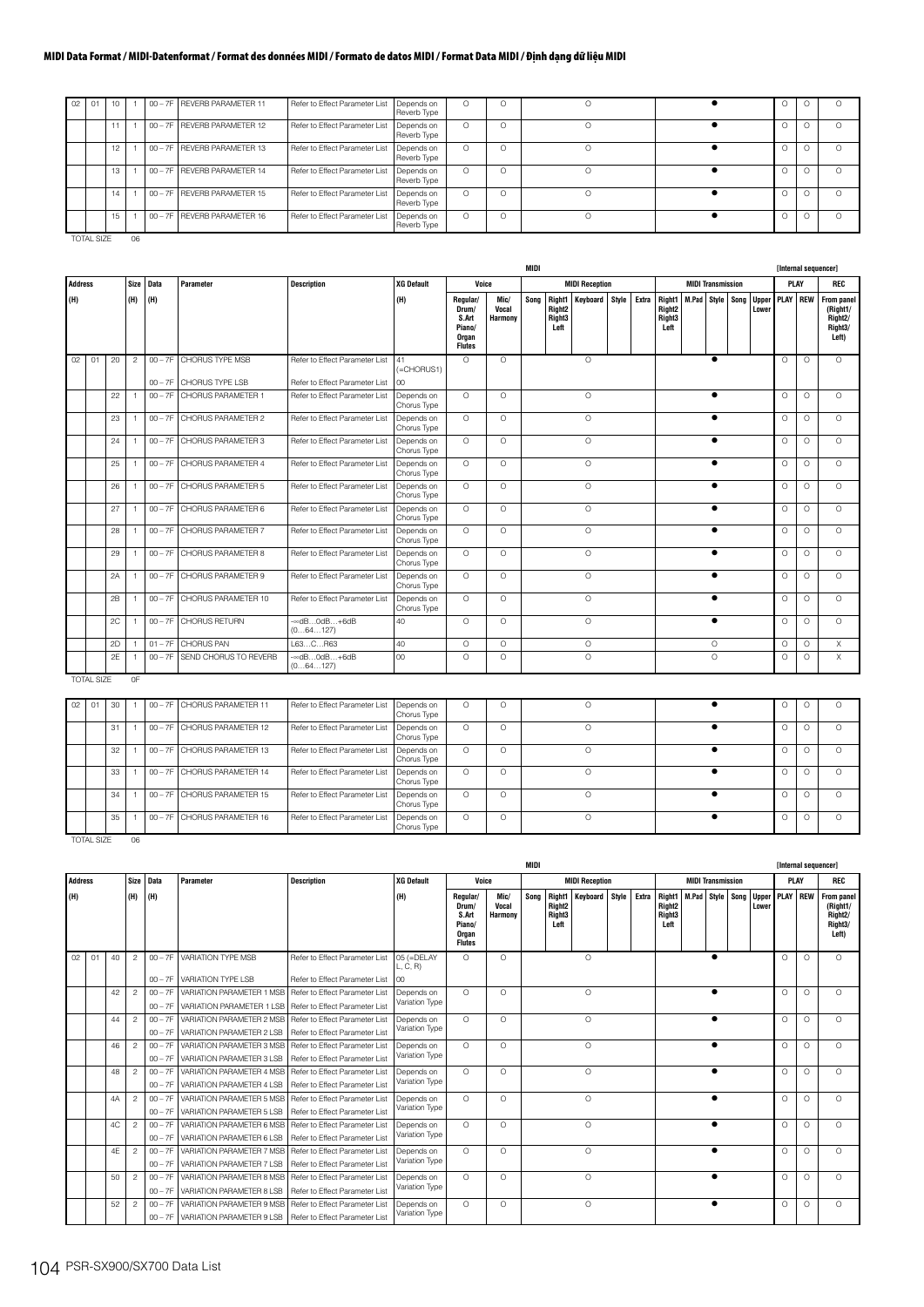|         |                   |                |                |           |                                                           |                                                                                    |                              | <b>MIDI</b>                                                    |                                 |                     |                                                            |                       |  |       |                                                            |       |                          |      |                                |          | <b>Internal sequencerl</b> |                                                                    |
|---------|-------------------|----------------|----------------|-----------|-----------------------------------------------------------|------------------------------------------------------------------------------------|------------------------------|----------------------------------------------------------------|---------------------------------|---------------------|------------------------------------------------------------|-----------------------|--|-------|------------------------------------------------------------|-------|--------------------------|------|--------------------------------|----------|----------------------------|--------------------------------------------------------------------|
| Address |                   |                | Size           | Data      | Parameter                                                 | <b>Description</b>                                                                 | <b>XG Default</b>            | Voice<br><b>MIDI Reception</b>                                 |                                 |                     |                                                            |                       |  |       |                                                            |       | <b>MIDI Transmission</b> |      |                                |          | PLAY                       | <b>REC</b>                                                         |
| (H)     |                   |                | (H)            | (H)       |                                                           |                                                                                    | (H)                          | Regular/<br>Drum/<br>S.Art<br>Piano/<br>Organ<br><b>Flutes</b> | Mic/<br>Vocal<br><b>Harmony</b> | Sona                | Right1<br>Right <sub>2</sub><br>Right <sub>3</sub><br>Left | <b>Keyboard</b> Style |  | Extra | Right1<br>Right <sub>2</sub><br>Right <sub>3</sub><br>Left | M.Pad | Style                    | Song | <b>Upper PLAY REW</b><br>Lower |          |                            | From panel<br>(Right1/<br>Right <sub>2</sub> /<br>Right3/<br>Left) |
|         |                   | 54             | $\overline{c}$ | $00 - 7F$ | VARIATION PARAMETER 10 MSB Refer to Effect Parameter List |                                                                                    | Depends on                   | $\circ$                                                        | $\circ$                         |                     |                                                            | $\Omega$              |  |       |                                                            |       | $\bullet$                |      |                                | $\circ$  | $\Omega$                   | $\circ$                                                            |
|         |                   |                |                | $00 - 7F$ | VARIATION PARAMETER 10 LSB                                | Refer to Effect Parameter List                                                     | Variation Type               |                                                                |                                 |                     |                                                            |                       |  |       |                                                            |       |                          |      |                                |          |                            |                                                                    |
|         |                   | 56             | $\overline{1}$ | $00 - 7F$ | <b>VARIATION RETURN</b>                                   | $-$ ∞dB0dB $+6$ dB<br>(064127)                                                     | 40                           | $\Omega$                                                       | $\Omega$                        |                     |                                                            | $\Omega$              |  |       |                                                            |       | $\bullet$                |      |                                | $\circ$  | $\Omega$                   | $\Omega$                                                           |
|         |                   | 57             | $\overline{1}$ | $01 - 7F$ | <b>VARIATION PAN</b>                                      | L63CR63                                                                            | 40                           | $\circ$                                                        | $\circ$                         |                     |                                                            | $\circ$               |  |       |                                                            |       | $\circ$                  |      |                                | $\circ$  | $\circ$                    | X                                                                  |
|         |                   | 58             | $\overline{1}$ | $00 - 7F$ | SEND VARIATION TO REVERB                                  | -∞dB0dB+6dB<br>(064127)                                                            | 00 <sub>0</sub>              | $\Omega$                                                       | $\Omega$                        |                     |                                                            | $\Omega$              |  |       |                                                            |       | $\Omega$                 |      |                                | $\Omega$ | $\Omega$                   | $\times$                                                           |
|         |                   | 59             | $\overline{1}$ | $00 - 7F$ | SEND VARIATION TO<br><b>CHORUS</b>                        | $-$ ∞dB0dB $+6$ dB<br>(064127)                                                     | 00                           | $\Omega$                                                       | $\circ$                         |                     |                                                            | $\circ$               |  |       |                                                            |       | $\circ$                  |      |                                | $\circ$  | $\circ$                    | $\times$                                                           |
|         |                   | <b>5A</b>      | $\overline{1}$ | $00 - 01$ | VARIATION CONNECTION                                      | <b>INSERTION, SYSTEM</b>                                                           | 00                           | $\circ$                                                        | $\circ$                         |                     |                                                            | $\circ$               |  |       |                                                            |       | $\bullet$                |      |                                | $\circ$  | $\circ$                    | $\circ$                                                            |
|         |                   | 5B             | $\overline{1}$ | $00 - 7F$ | VARIATION PART NUMBER                                     | Reception: Part116 (015) 7F<br>Transmission: Part116 (015)<br>AD (64)<br>OFF (127) |                              | $\Omega$                                                       | $\Omega$                        | $\Omega$<br>$\circ$ |                                                            |                       |  |       |                                                            |       | $\bullet$                |      |                                | $\Omega$ | $\Omega$                   | $\Omega$                                                           |
|         |                   | 5C             | $\overline{1}$ | $00 - 7F$ | MW VARIATION CONTROL<br><b>DEPTH</b>                      | $-640+63$                                                                          | 40                           | $\Omega$                                                       | $\circ$                         |                     |                                                            |                       |  |       |                                                            |       | $\circ$                  |      |                                | $\circ$  | $\Omega$                   | $\times$                                                           |
|         |                   | 5 <sub>D</sub> | $\overline{1}$ | $00 - 7F$ | <b>BEND VARIATION CONTROL</b><br><b>DEPTH</b>             | $-640+63$                                                                          | 40                           | $\Omega$                                                       | $\Omega$                        |                     |                                                            | $\Omega$              |  |       |                                                            |       | $\Omega$                 |      |                                | $\Omega$ | $\Omega$                   | $\times$                                                           |
|         |                   | 5E             | $\overline{1}$ | $00 - 7F$ | CAT VARIATION CONTROL<br><b>DEPTH</b>                     | $-640+63$                                                                          | 40                           | $\Omega$                                                       | $\Omega$                        |                     |                                                            | $\Omega$              |  |       |                                                            |       | $\Omega$                 |      |                                | $\circ$  | $\Omega$                   | $\times$                                                           |
|         |                   | 5F             | $\overline{1}$ | $00 - 7F$ | AC1 VARIATION CONTROL<br><b>DEPTH</b>                     | $-640+63$                                                                          | 40                           | $\Omega$                                                       | $\Omega$                        |                     |                                                            | $\Omega$              |  |       |                                                            |       | $\Omega$                 |      |                                | $\Omega$ | $\Omega$                   | $\times$                                                           |
|         |                   | 60             | $\overline{1}$ | $00 - 7F$ | AC2 VARIATION CONTROL<br><b>DEPTH</b>                     | $-640+63$                                                                          | 40                           | $\circ$                                                        | $\circ$                         |                     |                                                            | $\circ$               |  |       |                                                            |       | $\circ$                  |      |                                | $\circ$  | $\circ$                    | $\times$                                                           |
|         | <b>TOTAL SIZE</b> |                | 21             |           |                                                           |                                                                                    |                              |                                                                |                                 |                     |                                                            |                       |  |       |                                                            |       |                          |      |                                |          |                            |                                                                    |
| 02      | 01                | 70             | $\overline{1}$ | $00 - 7F$ | VARIATION PARAMETER 11                                    | Refer to Effect Parameter List                                                     | Depends on<br>Variation Type | $\Omega$                                                       | $\circ$                         |                     |                                                            | $\circ$               |  |       |                                                            |       | $\bullet$                |      |                                | $\circ$  | $\circ$                    | $\Omega$                                                           |
|         |                   | 71             | $\overline{1}$ | $00 - 7F$ | VARIATION PARAMETER 12                                    | Refer to Effect Parameter List                                                     | Depends on<br>Variation Type | $\Omega$                                                       | $\Omega$                        | $\circ$             |                                                            |                       |  |       |                                                            |       | $\bullet$                |      |                                | $\circ$  | $\Omega$                   | $\Omega$                                                           |
|         |                   | 72             | $\overline{1}$ | $00 - 7F$ | VARIATION PARAMETER 13                                    | Refer to Effect Parameter List                                                     | Depends on<br>Variation Type | $\Omega$                                                       | $\circ$                         |                     |                                                            | $\circ$               |  |       |                                                            |       | $\bullet$                |      |                                | $\circ$  | $\Omega$                   | $\Omega$                                                           |
|         |                   | 73             | $\overline{1}$ | $00 - 7F$ | VARIATION PARAMETER 14                                    | Refer to Effect Parameter List                                                     | Depends on<br>Variation Type | $\Omega$                                                       | $\circ$                         |                     |                                                            | $\circ$               |  |       |                                                            |       | $\bullet$                |      |                                | $\circ$  | $\circ$                    | $\circ$                                                            |
|         |                   | 74             | $\overline{1}$ | $00 - 7F$ | VARIATION PARAMETER 15                                    | Refer to Effect Parameter List                                                     | Depends on<br>Variation Type | $\Omega$                                                       | $\Omega$                        | $\circ$             |                                                            |                       |  |       |                                                            |       | $\bullet$                |      |                                | $\circ$  | $\Omega$                   | $\Omega$                                                           |
|         |                   | 75             | $\overline{1}$ | $00 - 7F$ | VARIATION PARAMETER 16                                    | Refer to Effect Parameter List                                                     | Depends on<br>Variation Type | $\Omega$                                                       | $\Omega$                        |                     |                                                            | $\Omega$              |  |       |                                                            |       | $\bullet$                |      |                                | $\circ$  | $\Omega$                   | $\Omega$                                                           |

TOTAL SIZE 06

: Transmitted via panel operations and keyboard/controller performances. O : Available

# **MIDI Parameter Change table (MULTI EQ)**

|                |                   |    |                |                 |                       |                                                                                       |                                                                |                          | [MIDI] |                                                  |                          |  |                                                                                   |                          |                          |                         | [Internal sequencer]     |          |                                                                    |
|----------------|-------------------|----|----------------|-----------------|-----------------------|---------------------------------------------------------------------------------------|----------------------------------------------------------------|--------------------------|--------|--------------------------------------------------|--------------------------|--|-----------------------------------------------------------------------------------|--------------------------|--------------------------|-------------------------|--------------------------|----------|--------------------------------------------------------------------|
| <b>Address</b> |                   |    |                | Size Data       | Parameter             | <b>Description</b>                                                                    | Voice                                                          |                          |        |                                                  | <b>MIDI Reception</b>    |  |                                                                                   | <b>MIDI Transmission</b> |                          |                         | <b>PLAY</b>              |          | <b>REC</b>                                                         |
| (H)            |                   |    | (H)            | (H)             |                       | * The MULTI EQ parameter cannot be reset to<br>its factory setting with XG SYSTEM ON. | Regular/<br>Drum/<br>S.Art<br>Piano/<br>Organ<br><b>Flutes</b> | Mic/<br>Vocal<br>Harmony | Song   | Right <sub>2</sub><br>Right <sub>3</sub><br>Left | Right1 Keyboard Style    |  | Extra Right1 M.Pad Style Song<br>Right <sub>2</sub><br>Right <sub>3</sub><br>Left |                          |                          | Upper PLAY REW<br>Lower |                          |          | From panel<br>(Right1/<br>Right <sub>2</sub> /<br>Right3/<br>Left) |
| 02             | 40                | 00 | 1              |                 | $00 - 04$ EQ TYPE     | flat, jazz, pops, rock, classic                                                       | $\circ$                                                        | $\Omega$                 |        |                                                  | $\circ$                  |  |                                                                                   |                          | O                        |                         | $\Omega$                 | $\times$ | $\times$                                                           |
|                |                   | 01 |                |                 | 34 - 4C EQ GAIN1      | $-120+12$ [dB]                                                                        | O                                                              | $\circ$                  |        |                                                  | $\circ$                  |  |                                                                                   |                          | ●                        |                         | $\circ$                  | X        | $\times$                                                           |
|                |                   | 02 |                |                 | 04 - 28 EQ FREQUENCY1 | 322.0k [Hz]                                                                           | $\Omega$                                                       | $\Omega$                 |        |                                                  | $\circ$                  |  |                                                                                   |                          | ●                        |                         | O                        | $\times$ | $\times$                                                           |
|                |                   | 03 |                | $01 - 78$ EQ Q1 |                       | 0.112.0                                                                               | $\circ$                                                        | $\circ$                  |        |                                                  | $\circ$                  |  |                                                                                   |                          | $\bullet$                |                         | $\circ$                  | X        | $\times$                                                           |
|                |                   | 04 |                |                 | 00-01 EQ SHAPE1       | shelving, peaking                                                                     | O                                                              | $\Omega$                 |        |                                                  | $\circ$                  |  |                                                                                   |                          | $\circ$                  |                         | O                        | $\times$ | $\times$                                                           |
|                |                   | 05 |                |                 | 34 - 4C EQ GAIN2      | $-120+12$ [dB]                                                                        | $\circ$                                                        | $\circ$                  |        |                                                  | $\circ$                  |  |                                                                                   |                          | $\bullet$                |                         | $\circ$                  | X        | $\times$                                                           |
|                |                   | 06 |                |                 | 0E-36 EQ FREQUENCY2   | 10010.0k [Hz]                                                                         | $\circ$                                                        | $\circ$                  |        |                                                  | $\circ$                  |  |                                                                                   |                          | $\bullet$                |                         | $\circ$                  | X        | $\times$                                                           |
|                |                   | 07 |                | $01 - 78$ EQ Q2 |                       | 0.112.0                                                                               | $\circ$                                                        | $\circ$                  |        |                                                  | $\circ$                  |  |                                                                                   |                          | $\bullet$                |                         | $\circ$                  | $\times$ | $\times$                                                           |
|                |                   | 08 |                |                 | NOT USED              |                                                                                       | ÷,                                                             | $\sim$                   |        |                                                  | $\sim$                   |  |                                                                                   |                          | $\overline{\phantom{0}}$ |                         | $\overline{\phantom{a}}$ |          | ۰                                                                  |
|                |                   | 09 | 1              |                 | $34 - 4C$ EQ GAIN3    | $-120+12$ [dB]                                                                        | O                                                              | $\circ$                  |        |                                                  | $\circ$                  |  |                                                                                   |                          |                          |                         | $\circ$                  | X        | $\times$                                                           |
|                |                   | 0A |                |                 | 0E-36 EQ FREQUENCY3   | 10010.0k [Hz]                                                                         | $\circ$                                                        | $\circ$                  |        |                                                  | $\circ$                  |  |                                                                                   |                          | $\bullet$                |                         | $\circ$                  | X        | $\times$                                                           |
|                |                   | 0B |                | $01 - 78$ EQ Q3 |                       | 0.112.0                                                                               | $\circ$                                                        | $\Omega$                 |        |                                                  | $\circ$                  |  |                                                                                   |                          | $\bullet$                |                         | $\circ$                  | $\times$ | $\times$                                                           |
|                |                   | 0C |                |                 | NOT USED              |                                                                                       | ۰                                                              | $\sim$                   |        |                                                  | $\overline{\phantom{a}}$ |  |                                                                                   |                          | $\overline{\phantom{0}}$ |                         | $\qquad \qquad -$        |          | -                                                                  |
|                |                   | 0D |                |                 | 34 - 4C EQ GAIN4      | $-120+12$ [dB]                                                                        | O                                                              | $\circ$                  |        |                                                  | $\circ$                  |  |                                                                                   |                          | ▲                        |                         | $\circ$                  | $\times$ | $\times$                                                           |
|                |                   | 0E |                |                 | 0E-36 EQ FREQUENCY4   | 10010.0k [Hz]                                                                         | $\circ$                                                        | $\Omega$                 |        |                                                  | $\circ$                  |  |                                                                                   |                          | $\bullet$                |                         | $\circ$                  | $\times$ | $\times$                                                           |
|                |                   | 0F |                | $01 - 78$ EQ Q4 |                       | 0.112.0                                                                               | $\circ$                                                        | $\circ$                  |        |                                                  | $\circ$                  |  |                                                                                   |                          | $\bullet$                |                         | $\circ$                  | X        | $\times$                                                           |
|                |                   | 10 |                |                 | NOT USED              |                                                                                       | ÷                                                              | $\sim$                   |        |                                                  | $\sim$                   |  |                                                                                   |                          | ٠                        |                         | $\sim$                   |          | $\equiv$                                                           |
|                |                   | 11 |                |                 | 34 - 4C EQ GAIN5      | $-120+12$ [dB]                                                                        | $\circ$                                                        | $\circ$                  |        |                                                  | $\circ$                  |  |                                                                                   |                          |                          |                         | $\circ$                  | X        | $\times$                                                           |
|                |                   | 12 |                |                 | 1C-3A EQ FREQUENCY5   | 0.5k16.0k [Hz]                                                                        | $\circ$                                                        | $\circ$                  |        |                                                  | $\circ$                  |  |                                                                                   |                          |                          |                         | $\circ$                  | $\times$ | $\times$                                                           |
|                |                   | 13 | $\overline{1}$ | $01 - 78$ EQ Q5 |                       | 0.112.0                                                                               | O                                                              | $\Omega$                 |        |                                                  | $\circ$                  |  |                                                                                   |                          |                          |                         | $\Omega$                 | $\times$ | $\times$                                                           |
|                |                   | 14 |                |                 | $00 - 01$ EQ SHAPE5   | shelving, peaking                                                                     | $\circ$                                                        | $\circ$                  |        |                                                  | $\circ$                  |  |                                                                                   |                          | $\circ$                  |                         | $\circ$                  | $\times$ | $\times$                                                           |
|                | <b>TOTAL SIZE</b> |    | 15             |                 |                       |                                                                                       |                                                                |                          |        |                                                  |                          |  |                                                                                   |                          |                          |                         |                          |          |                                                                    |

 $\bullet$ : Transmitted via panel operations and keyboard/controller performances.  $\circ$ : Available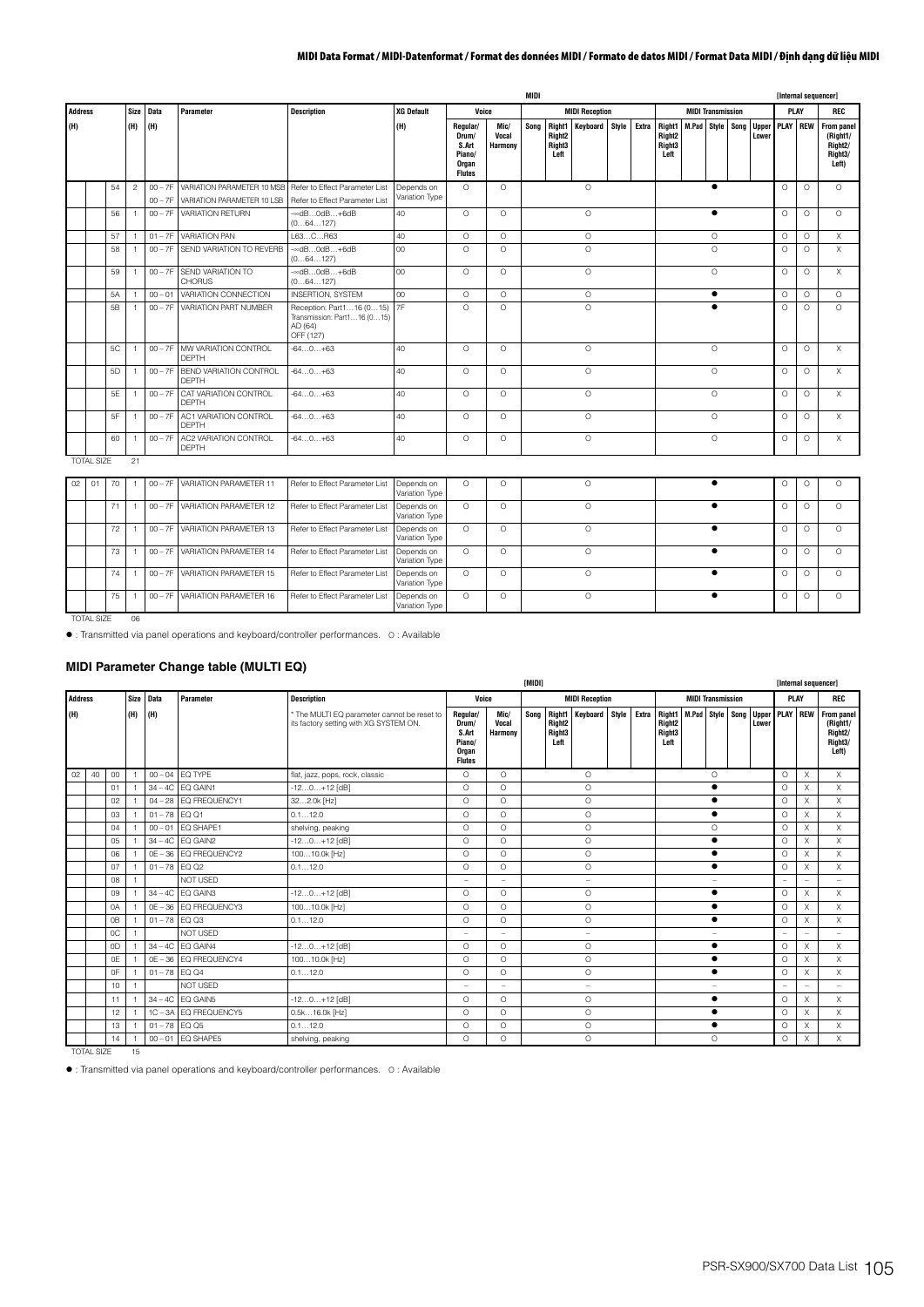|  | 20 |                 | 34 - 4C EQ GAIN6     | $-12 - +12[dB]$ | O                        | O        | O                        |                          | $\circ$  |   | X        |
|--|----|-----------------|----------------------|-----------------|--------------------------|----------|--------------------------|--------------------------|----------|---|----------|
|  | 21 |                 | 0E-36 EQ FREQUENCY6  | 100-10.0[kHz]   | $\Omega$                 | $\circ$  | $\circ$                  |                          | $\circ$  | X | X        |
|  | 22 | $01 - 78$ EQ Q6 |                      | $0.1 - 12.0$    | $\Omega$                 | $\Omega$ | $\circ$                  |                          | $\Omega$ | X | $\times$ |
|  | 23 |                 | NOT USED             |                 |                          | $\sim$   | ٠                        | $\sim$                   | $\circ$  | X | X        |
|  | 24 |                 | 34 - 4C EQ GAIN7     | $-12 - +12[dB]$ | $\Omega$                 | $\Omega$ | $\circ$                  |                          | $\circ$  | X | X        |
|  | 25 |                 | 0E-36 EQ FREQUENCY7  | 100-10.0[kHz]   | $\Omega$                 | $\Omega$ | $\circ$                  |                          | $\circ$  | X | X        |
|  | 26 | $01 - 78$ EQ Q7 |                      | $0.1 - 12.0$    | $\Omega$                 | $\circ$  | $\circ$                  | ٠                        | $\circ$  | X | X        |
|  | 27 |                 | NOT USED             |                 | $\overline{\phantom{a}}$ | $\sim$   | $\overline{\phantom{a}}$ | $\sim$                   | $\sim$   |   | $\sim$   |
|  | 28 |                 | 34-4C EQ GAIN8       | $-12 - +12[dB]$ | $\Omega$                 | $\circ$  | $\circ$                  | ٠                        | $\circ$  | X | X        |
|  | 29 |                 | 0E-36 EQ FREQUENCY8  | 100-10.0[kHz]   | O                        | $\circ$  | О                        |                          | $\circ$  | X | X        |
|  | 2A | $01 - 78$ EQ Q8 |                      | $0.1 - 12.0$    | $\Omega$                 | $\circ$  | $\circ$                  | ٠                        | $\circ$  | X | X        |
|  | 2B |                 | NOT USED             |                 | $\overline{\phantom{a}}$ | $\sim$   | $\overline{\phantom{a}}$ | $\overline{\phantom{a}}$ | ÷        |   | $\sim$   |
|  | 2C |                 | 34-4C EQ GAIN9       | $-12 - +12[dB]$ | $\Omega$                 | $\circ$  | $\circ$                  | ٠                        | $\circ$  | X | X        |
|  | 2D |                 | 0E-36 EQ FREQUENCY9  | 100-10.0[kHz]   | $\Omega$                 | $\Omega$ | $\circ$                  |                          | $\circ$  | X | X        |
|  | 2E | $01 - 78$ EQ Q9 |                      | $0.1 - 12.0$    | $\circ$                  | $\circ$  | O                        |                          | $\circ$  | X | X        |
|  | 2F |                 | NOT USED             |                 | $\sim$                   | $\sim$   | $\overline{\phantom{a}}$ | ٠                        |          |   | $\sim$   |
|  | 30 |                 | 34-4C EQ GAIN10      | $-12 - +12[dB]$ | $\Omega$                 | $\Omega$ | $\circ$                  |                          | $\circ$  | X | X        |
|  | 31 |                 | 0E-36 EQ FREQUENCY10 | 100-10.0[kHz]   | $\Omega$                 | $\circ$  | $\circ$                  | ٠                        | $\circ$  | X | X        |
|  | 32 |                 | $01 - 78$ EQ Q10     | $0.1 - 12.0$    | $\Omega$                 | $\Omega$ | $\circ$                  |                          | $\circ$  | X | $\times$ |
|  | 33 |                 | NOT USED             |                 | $\overline{\phantom{a}}$ | $\sim$   | $\overline{\phantom{a}}$ |                          | $\circ$  | X | X        |

TOTAL SIZE 14

: Transmitted via panel operations and keyboard/controller performances. O : Available

# **MIDI Parameter Change table (EFFECT2)**

|                |                   |    |                |           |                                               |                                                                                      | IMIDII                                                         |                                 |                                                           |                                      |          |  |       |                                                                       |                          |                       | [Internal sequencer] |          |                                                                    |
|----------------|-------------------|----|----------------|-----------|-----------------------------------------------|--------------------------------------------------------------------------------------|----------------------------------------------------------------|---------------------------------|-----------------------------------------------------------|--------------------------------------|----------|--|-------|-----------------------------------------------------------------------|--------------------------|-----------------------|----------------------|----------|--------------------------------------------------------------------|
| <b>Address</b> |                   |    |                | Size Data | Parameter                                     | <b>Description</b>                                                                   | Voice                                                          |                                 | <b>MIDI Reception</b><br>Right1<br>Keyboard Style<br>Sona |                                      |          |  |       |                                                                       | <b>MIDI Transmission</b> |                       |                      | PLAY     | REC                                                                |
| (H)            |                   |    | (H)            | (H)       |                                               | * The EFFECT2 parameter cannot be reset to<br>its factory setting with XG SYSTEM ON. | Regular/<br>Drum/<br>S.Art<br>Piano/<br>Organ<br><b>Flutes</b> | Mic/<br>Vocal<br><b>Harmony</b> |                                                           | Right <sub>2</sub><br>Right3<br>Left |          |  | Extra | Right1   M.Pad   Style   Song<br>Right <sub>2</sub><br>Right3<br>Left |                          | <b>Upper</b><br>Lower | PLAY REW             |          | From panel<br>(Right1/<br>Right <sub>2</sub> /<br>Right3/<br>Left) |
| 03             | $\sqrt{2}$        | 00 | $\overline{2}$ |           | 00 - 7F INSERTION EFFECT TYPE MSB             | Refer to Effect Parameter List                                                       | $\circ$                                                        | $\circ$                         |                                                           |                                      | $\circ$  |  |       |                                                                       | $\bullet$                |                       | $\circ$              | $\circ$  | $\circ$                                                            |
|                |                   |    |                | $00 - 7F$ | <b>INSERTION EFFECT TYPE LSB</b>              | Refer to Effect Parameter List                                                       |                                                                |                                 |                                                           |                                      |          |  |       |                                                                       |                          |                       |                      |          |                                                                    |
|                |                   | 02 |                | $00 - 7F$ | <b>INSERTION EFFECT</b><br>PARAMETER 1        | Refer to Effect Parameter List                                                       | $\circ$                                                        | $\circ$                         |                                                           |                                      | $\circ$  |  |       |                                                                       | $\bullet$                |                       | $\circ$              | O        | $\Omega$                                                           |
|                |                   | 03 | $\overline{1}$ | $00 - 7F$ | <b>INSERTION EFFECT</b><br>PARAMETER 2        | Refer to Effect Parameter List                                                       | $\circ$                                                        | $\circ$                         |                                                           |                                      | $\circ$  |  |       |                                                                       | $\bullet$                |                       | $\circ$              | $\circ$  | $\circ$                                                            |
|                |                   | 04 | $\overline{1}$ | $00 - 7F$ | <b>INSERTION EFFECT</b><br>PARAMETER 3        | Refer to Effect Parameter List                                                       | $\Omega$                                                       | $\circ$                         |                                                           |                                      | $\circ$  |  |       |                                                                       | $\bullet$                |                       | $\circ$              | $\circ$  | $\Omega$                                                           |
|                |                   | 05 | $\overline{1}$ | $00 - 7F$ | <b>INSERTION EFFECT</b><br>PARAMETER 4        | Refer to Fffect Parameter List                                                       | $\Omega$                                                       | $\Omega$                        |                                                           |                                      | $\circ$  |  |       |                                                                       | $\bullet$                |                       | $\Omega$             | $\Omega$ | $\Omega$                                                           |
|                |                   | 06 | $\overline{1}$ | $00 - 7F$ | <b>INSERTION EFFECT</b><br>PARAMETER 5        | Refer to Effect Parameter List                                                       | $\circ$                                                        | $\circ$                         |                                                           |                                      | $\circ$  |  |       |                                                                       | $\bullet$                |                       | $\circ$              | $\Omega$ | $\Omega$                                                           |
|                |                   | 07 | $\overline{1}$ | $00 - 7F$ | <b>INSERTION EFFECT</b><br>PARAMETER 6        | Refer to Effect Parameter List                                                       | $\Omega$                                                       | $\Omega$                        |                                                           |                                      | $\Omega$ |  |       |                                                                       | $\bullet$                |                       | $\Omega$             | $\Omega$ | $\Omega$                                                           |
|                |                   | 08 | $\overline{1}$ | $00 - 7F$ | <b>INSERTION EFFECT</b><br>PARAMETER 7        | Refer to Effect Parameter List                                                       | $\circ$                                                        | $\circ$                         |                                                           |                                      | $\circ$  |  |       |                                                                       | $\bullet$                |                       | $\circ$              | $\circ$  | $\circ$                                                            |
|                |                   | 09 | $\overline{1}$ | $00 - 7F$ | <b>INSERTION EFFECT</b><br>PARAMETER 8        | Refer to Effect Parameter List                                                       | $\Omega$                                                       | $\Omega$                        |                                                           |                                      | $\Omega$ |  |       |                                                                       | $\bullet$                |                       | $\Omega$             | $\Omega$ | $\Omega$                                                           |
|                |                   | 0A | $\overline{1}$ | $00 - 7F$ | <b>INSERTION EFFECT</b><br>PARAMETER 9        | Refer to Effect Parameter List                                                       | $\Omega$                                                       | $\circ$                         |                                                           |                                      | $\circ$  |  |       |                                                                       | $\bullet$                |                       | $\Omega$             | $\circ$  | $\circ$                                                            |
|                |                   | 0B | $\overline{1}$ | $00 - 7F$ | <b>INSERTION EFFECT</b><br>PARAMETER 10       | Refer to Effect Parameter List                                                       | $\Omega$                                                       | $\circ$                         |                                                           |                                      | $\circ$  |  |       |                                                                       | $\bullet$                |                       | $\circ$              | $\circ$  | $\Omega$                                                           |
|                |                   | 0C | $\overline{1}$ | $00 - 7F$ | <b>INSERTION EFFECT PART</b><br><b>NUMBER</b> | Reception: Part116 (015)<br>Transmission: Part116 (015)<br>AD (64)<br>OFF (127)      | $\circ$                                                        | $\circ$                         |                                                           |                                      | $\circ$  |  |       |                                                                       | $\bullet$                |                       | $\circ$              | O        | $\circ$                                                            |
|                |                   | 0D | $\overline{1}$ | $00 - 7F$ | MW INSERTION CONTROL DEPTH                    | $-640+63$                                                                            | $\Omega$                                                       | $\Omega$                        |                                                           |                                      | $\circ$  |  |       |                                                                       | $\circ$                  |                       | $\circ$              | $\circ$  | X                                                                  |
|                |                   | 0E |                | $00 - 7F$ | BEND INSERTION CONTROL DEPTH                  | $-640+63$                                                                            | $\circ$                                                        | $\circ$                         |                                                           |                                      | $\circ$  |  |       |                                                                       | $\circ$                  |                       | $\circ$              | $\Omega$ | X                                                                  |
|                |                   | 0F | $\mathbf{1}$   | $00 - 7F$ | CAT INSERTION CONTROL DEPTH                   | $-640+63$                                                                            | $\circ$                                                        | $\circ$                         |                                                           |                                      | $\circ$  |  |       |                                                                       | $\circ$                  |                       | $\circ$              | $\circ$  | $\times$                                                           |
|                |                   | 10 | $\mathbf{1}$   | $00 - 7F$ | AC1 INSERTION CONTROL DEPTH                   | $-640+63$                                                                            | $\Omega$                                                       | $\circ$                         |                                                           |                                      | $\circ$  |  |       |                                                                       | $\circ$                  |                       | $\circ$              | $\circ$  | X                                                                  |
|                |                   | 11 | 1              | $00 - 7F$ | AC2 INSERTION CONTROL DEPTH                   | $-640+63$                                                                            | $\Omega$                                                       | $\Omega$                        |                                                           |                                      | $\Omega$ |  |       |                                                                       | $\circ$                  |                       | $\circ$              | $\Omega$ | $\Omega$                                                           |
|                | <b>TOTAL SIZE</b> |    | 12             |           |                                               |                                                                                      |                                                                |                                 |                                                           |                                      |          |  |       |                                                                       |                          |                       |                      |          |                                                                    |
|                |                   | 20 | $\overline{1}$ | $00 - 7F$ | <b>INSERTION EFFECT</b><br>PARAMETER 11       | Refer to Fffect Parameter List                                                       | $\circ$                                                        | $\circ$                         |                                                           |                                      | $\Omega$ |  |       |                                                                       | $\bullet$                |                       | $\circ$              | O        | $\Omega$                                                           |
|                |                   | 21 | $\overline{1}$ | $00 - 7F$ | <b>INSERTION EFFECT</b><br>PARAMETER 12       | Refer to Effect Parameter List                                                       | $\circ$                                                        | $\circ$                         |                                                           |                                      | $\circ$  |  |       |                                                                       | $\bullet$                |                       | $\circ$              | O        | $\circ$                                                            |
|                |                   | 22 | $\overline{1}$ | $00 - 7F$ | <b>INSERTION EFFECT</b><br>PARAMETER 13       | Refer to Effect Parameter List                                                       | $\Omega$                                                       | $\Omega$                        |                                                           |                                      | $\Omega$ |  |       |                                                                       | $\bullet$                |                       | $\Omega$             | $\Omega$ | $\Omega$                                                           |

Refer to Effect Parameter List O O O OO O

Refer to Effect Parameter List O O O OO O

Refer to Effect Parameter List O O O OO O

|            |  | 00 - 7F LINSERTION EFFECT<br>PARAMETER 16 |
|------------|--|-------------------------------------------|
| TOTAL SIZE |  |                                           |

23 | 1 | 00 – 7F | INSERTION EFFECT<br>PARAMETER 14

24 | 1 | 00 – 7F |INSERTION EFFECT<br>PARAMETER 15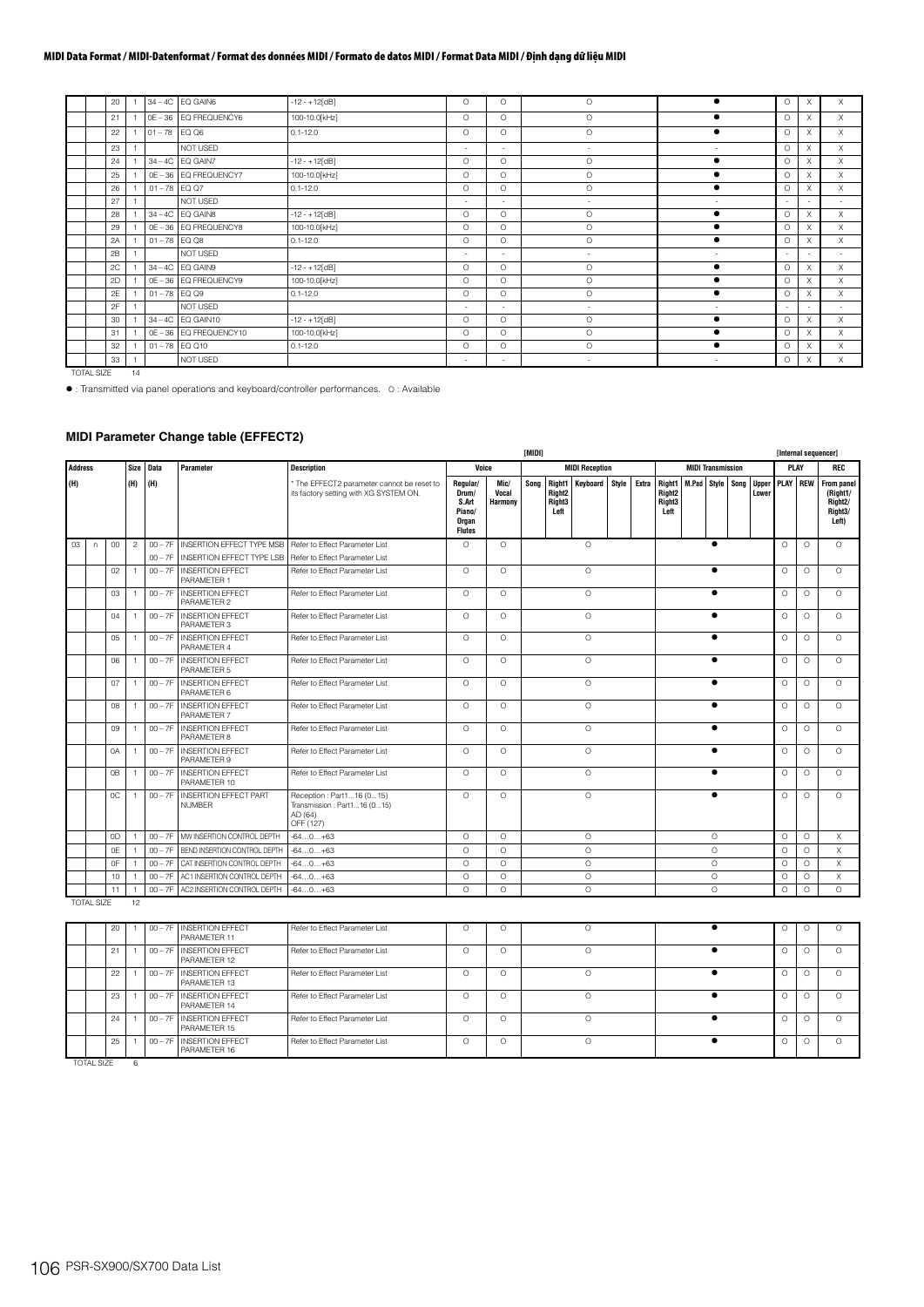| 30 | $\overline{c}$ | $00 - 7F$ | <b>INSERTION FFFECT</b><br>PARAMETER 1 MSB  | Refer to Fffect Parameter List | $\Omega$ | $\Omega$ | $\Omega$ |           | $\Omega$ | $\Omega$ | $\Omega$ |
|----|----------------|-----------|---------------------------------------------|--------------------------------|----------|----------|----------|-----------|----------|----------|----------|
|    |                | $00 - 7F$ | <b>INSERTION EFFECT</b><br>PARAMETER 1 LSB  | Refer to Effect Parameter List |          |          |          |           |          |          |          |
| 32 | $\overline{c}$ | $00 - 7F$ | <b>INSERTION EFFECT</b><br>PARAMETER 2 MSB  | Refer to Effect Parameter List | $\Omega$ | $\Omega$ | $\Omega$ | ▴         | $\Omega$ | $\Omega$ | $\Omega$ |
|    |                | $00 - 7F$ | <b>INSERTION EFFECT</b><br>PARAMETER 2 LSB  | Refer to Effect Parameter List |          |          |          |           |          |          |          |
| 34 | $\overline{2}$ | $00 - 7F$ | <b>INSERTION EFFECT</b><br>PARAMETER 3 MSB  | Refer to Effect Parameter List | $\circ$  | $\circ$  | $\circ$  |           | $\circ$  | $\circ$  | $\circ$  |
|    |                | $00 - 7F$ | <b>INSERTION EFFECT</b><br>PARAMETER 3 I SB | Refer to Effect Parameter List |          |          |          |           |          |          |          |
| 36 | $\overline{c}$ | $00 - 7F$ | <b>INSERTION FEFECT</b><br>PARAMETER 4 MSB  | Refer to Effect Parameter List | $\Omega$ | $\Omega$ | $\Omega$ |           | $\Omega$ | $\Omega$ | $\Omega$ |
|    |                | $00 - 7F$ | <b>INSERTION EFFECT</b><br>PARAMETER 4 LSB  | Refer to Effect Parameter List |          |          |          |           |          |          |          |
| 38 | $\overline{c}$ | $00 - 7F$ | <b>INSERTION EFFECT</b><br>PARAMETER 5 MSB  | Refer to Effect Parameter List | $\Omega$ | $\Omega$ | $\circ$  |           | $\Omega$ | $\Omega$ | $\Omega$ |
|    |                | $00 - 7F$ | <b>INSERTION EFFECT</b><br>PARAMETER 5 LSB  | Refer to Effect Parameter List |          |          |          |           |          |          |          |
| 3A | $\overline{c}$ | $00 - 7F$ | <b>INSERTION FFFECT</b><br>PARAMETER 6 MSB  | Refer to Effect Parameter List | $\Omega$ | $\Omega$ | $\Omega$ | $\bullet$ | $\Omega$ | $\Omega$ | $\Omega$ |
|    |                | $00 - 7F$ | <b>INSERTION EFFECT</b><br>PARAMETER 6 LSB  | Refer to Effect Parameter List |          |          |          |           |          |          |          |
| 3C | $\overline{c}$ | $00 - 7F$ | <b>INSERTION EFFECT</b><br>PARAMETER 7 MSB  | Refer to Effect Parameter List | $\Omega$ | $\circ$  | $\circ$  |           | $\Omega$ | $\Omega$ | $\Omega$ |
|    |                | $00 - 7F$ | <b>INSERTION EFFECT</b><br>PARAMETER 7 I SB | Refer to Effect Parameter List |          |          |          |           |          |          |          |
| 3E | $\overline{c}$ | $00 - 7F$ | <b>INSERTION EFFECT</b><br>PARAMETER 8 MSB  | Refer to Effect Parameter List | $\Omega$ | $\circ$  | $\circ$  |           | $\Omega$ | $\Omega$ | $\Omega$ |
|    |                | $00 - 7F$ | <b>INSERTION EFFECT</b><br>PARAMETER 8 LSB  | Refer to Effect Parameter List |          |          |          |           |          |          |          |
| 40 | $\overline{c}$ | $00 - 7F$ | <b>INSERTION EFFECT</b><br>PARAMETER 9 MSB  | Refer to Effect Parameter List | $\Omega$ | $\Omega$ | $\Omega$ | $\Omega$  | $\Omega$ | $\Omega$ | $\Omega$ |
|    |                | $00 - 7F$ | <b>INSERTION EFFECT</b><br>PARAMETER 9 LSB  | Refer to Effect Parameter List |          |          |          |           |          |          |          |
| 42 | $\overline{c}$ | $00 - 7F$ | <b>INSERTION EFFECT</b><br>PARAMETER 10 MSB | Refer to Effect Parameter List | $\Omega$ | $\circ$  | $\circ$  |           | $\Omega$ | $\Omega$ | $\Omega$ |
|    |                | $00 - 7F$ | <b>INSERTION EFFECT</b><br>PARAMETER 10 LSB | Refer to Effect Parameter List |          |          |          |           |          |          |          |

TOTAL SIZE 14

: Transmitted via panel operations and keyboard/controller performances. O : Available

The second byte of the address is considered as an Insertion effect number.

n : insertion effect number

n = 0-7 (PSR-SX900)  $n = 0-4$  (PSR-SX700)

For effect types that do not require MSB, the Parameters for Address 02–0B will be received and the Parameters for Address 30–42 will not be received.

For effect types that require MSB, the Parameters for Address 30–42 will be received and the Parameters for Address 02–0B will not be received.

Type MSB of the effect types that require Parameter MSB are: 5, 6, 7, 8, 95, 96, 97, 98, 104.

When Bulk Dumps that include Effect Type data are transmitted, the Parameters for Address 02-0B will always be transmitted. But, effects that require MSB, when the bulk dump is received the Parameters for Address 02–0B will not be received.

### **MIDI Parameter Change table (SPECIAL EFFECT)**

| PSB-SX900 |  |
|-----------|--|
| PSR-SX700 |  |

|                |                 |                |                |           |                                     |                                                                                                                                               | <b>TMIDII</b>                                                  |                                 |                       |                                      |                       |           |   |                                                                                   |  | [Internal sequencer] |          |          |          |          |                                                                                   |
|----------------|-----------------|----------------|----------------|-----------|-------------------------------------|-----------------------------------------------------------------------------------------------------------------------------------------------|----------------------------------------------------------------|---------------------------------|-----------------------|--------------------------------------|-----------------------|-----------|---|-----------------------------------------------------------------------------------|--|----------------------|----------|----------|----------|----------|-----------------------------------------------------------------------------------|
| <b>Address</b> |                 |                | Size           | Data      | Parameter                           | <b>Description</b>                                                                                                                            | Voice                                                          |                                 | <b>MIDI Reception</b> |                                      |                       |           |   | <b>MIDI Transmission</b>                                                          |  |                      |          |          | PLAY     |          | REC                                                                               |
| (H)            |                 |                | (H)            | (H)       |                                     | * The SPECIAL EFFECT parameter cannot be<br>reset to its factory setting with XG SYSTEM<br>ON.                                                | Regular/<br>Drum/<br>S.Art<br>Piano/<br>Organ<br><b>Flutes</b> | Mic/<br>Vocal<br><b>Harmony</b> | Song                  | Right <sub>2</sub><br>Right3<br>Left | Right1 Keyboard Style |           |   | Extra Right1 M.Pad Style Song<br>Right <sub>2</sub><br>Right <sub>3</sub><br>Left |  |                      |          | Lower    |          |          | Upper PLAY REW From panel<br>(Right1/<br>Right <sub>2</sub> /<br>Right3/<br>Left) |
| 04             | 00 <sup>0</sup> | 00             | $\overline{c}$ | $00 - 7F$ | <b>VOCAL HARMONY TYPE MSB</b>       | Vocal Haomony (12), Synth Vocoder (13),<br>Vocoder XG (89), Chordal XG (90),<br>Detune XG (91), Chromatic XG (92),<br>Thru (011, 1488, 93127) | X                                                              | $\Omega$                        | $\circ$               |                                      |                       |           |   |                                                                                   |  |                      |          | $\Omega$ | $\Omega$ | $\times$ |                                                                                   |
|                |                 |                |                |           | 00 - 7F VOCAL HARMONY TYPE LSB      |                                                                                                                                               |                                                                |                                 |                       |                                      |                       |           |   |                                                                                   |  |                      |          |          |          |          |                                                                                   |
|                |                 | 02             |                | $00 - 7F$ | VOCAL HARMONY PARAMETER 1           |                                                                                                                                               | $\times$                                                       | $\Omega$                        | $\circ$               |                                      |                       |           | ٠ |                                                                                   |  |                      |          | $\Omega$ | $\Omega$ | $\times$ |                                                                                   |
|                |                 | 03             |                | $00 - 7F$ | VOCAL HARMONY PARAMETER 2           |                                                                                                                                               | X                                                              | $\Omega$                        |                       | $\circ$                              |                       |           |   |                                                                                   |  |                      |          | $\Omega$ | $\cap$   | X        |                                                                                   |
|                |                 | 04             |                | $00 - 7F$ | VOCAL HARMONY PARAMETER 3           |                                                                                                                                               | X                                                              | O                               |                       | $\circ$                              |                       |           |   |                                                                                   |  |                      |          | $\Omega$ | $\cap$   | X        |                                                                                   |
|                |                 | 05             |                | $00 - 7F$ | VOCAL HARMONY PARAMETER 4           |                                                                                                                                               | X                                                              | $\Omega$                        |                       |                                      | $\circ$               |           |   |                                                                                   |  |                      |          |          | $\Omega$ | $\Omega$ | $\times$                                                                          |
|                |                 | 06             |                | $00 - 7F$ | VOCAL HARMONY PARAMETER 5           |                                                                                                                                               | X                                                              | O                               |                       |                                      | $\circ$               |           |   |                                                                                   |  | $\Omega$             |          |          | $\circ$  | $\Omega$ | X                                                                                 |
|                |                 | 07             |                | $00 - 7F$ | VOCAL HARMONY PARAMETER 6           |                                                                                                                                               | X                                                              | $\Omega$                        |                       |                                      | $\circ$               |           |   |                                                                                   |  | $\circ$              |          |          | $\Omega$ | $\Omega$ | X                                                                                 |
|                |                 | 08             |                | $00 - 7F$ | VOCAL HARMONY PARAMETER 7           |                                                                                                                                               | X                                                              | $\Omega$                        |                       |                                      | $\circ$               |           |   |                                                                                   |  |                      |          |          | $\Omega$ | $\cap$   | X                                                                                 |
|                |                 | 09             |                | $00 - 7F$ | VOCAL HARMONY PARAMETER 8           |                                                                                                                                               | X                                                              | $\Omega$                        |                       |                                      | $\circ$               |           |   |                                                                                   |  |                      |          |          | $\Omega$ | $\Omega$ | X                                                                                 |
|                |                 | 0A             |                | $00 - 7F$ | VOCAL HARMONY PARAMETER 9           |                                                                                                                                               | X                                                              | $\Omega$                        | $\circ$               |                                      |                       | $\bullet$ |   |                                                                                   |  |                      | $\Omega$ | $\cap$   | X        |          |                                                                                   |
|                |                 | 0 <sub>B</sub> |                | $00 - 7F$ | VOCAL HARMONY PARAMETER 10          |                                                                                                                                               | X                                                              | $\Omega$                        |                       |                                      | $\circ$               |           |   |                                                                                   |  | $\Omega$             |          |          | $\Omega$ | $\cap$   | X                                                                                 |
|                |                 | 0C             |                | $00 - 7F$ | VOCAL HARMONY PART NUMBER           | ON (64), OFF (063, 65127)                                                                                                                     | X                                                              | O                               | $\circ$               |                                      |                       |           |   |                                                                                   |  | $\Omega$             | $\Omega$ | $\circ$  |          |          |                                                                                   |
|                |                 | 0 <sub>D</sub> |                |           | 00 - 7F MW INSERTION CONTROL DEPTH  | $-640+63$                                                                                                                                     | X                                                              | X                               |                       |                                      | X                     |           |   |                                                                                   |  | X                    |          |          | $\times$ |          | X                                                                                 |
|                |                 | 0E             |                | $00 - 7F$ | BEND INSERTION CONTROL DEPTH        | $-640+63$                                                                                                                                     | X                                                              | X                               |                       |                                      | X                     |           |   |                                                                                   |  | X                    |          |          | X        | X        | X                                                                                 |
|                |                 | 0F             |                | $00 - 7F$ | CAT INSERTION CONTROL DEPTH         | $-640+63$                                                                                                                                     | X                                                              | $\times$                        |                       |                                      | X                     |           |   |                                                                                   |  | X                    |          |          | $\times$ | X        | X                                                                                 |
|                |                 | 10             |                | $00 - 7F$ | AC1 INSERTION CONTROL DEPTH         | $-640+63$                                                                                                                                     | X                                                              | X                               |                       |                                      | X                     |           |   |                                                                                   |  | X                    |          |          | X        | X        | X                                                                                 |
|                |                 | 11             |                |           | 00 - 7F AC2 INSERTION CONTROL DEPTH | $-640+63$                                                                                                                                     | X                                                              | $\times$                        |                       |                                      | X                     |           |   |                                                                                   |  | X                    |          |          | X        | X        | $\times$                                                                          |

TOTAL SIZE 0D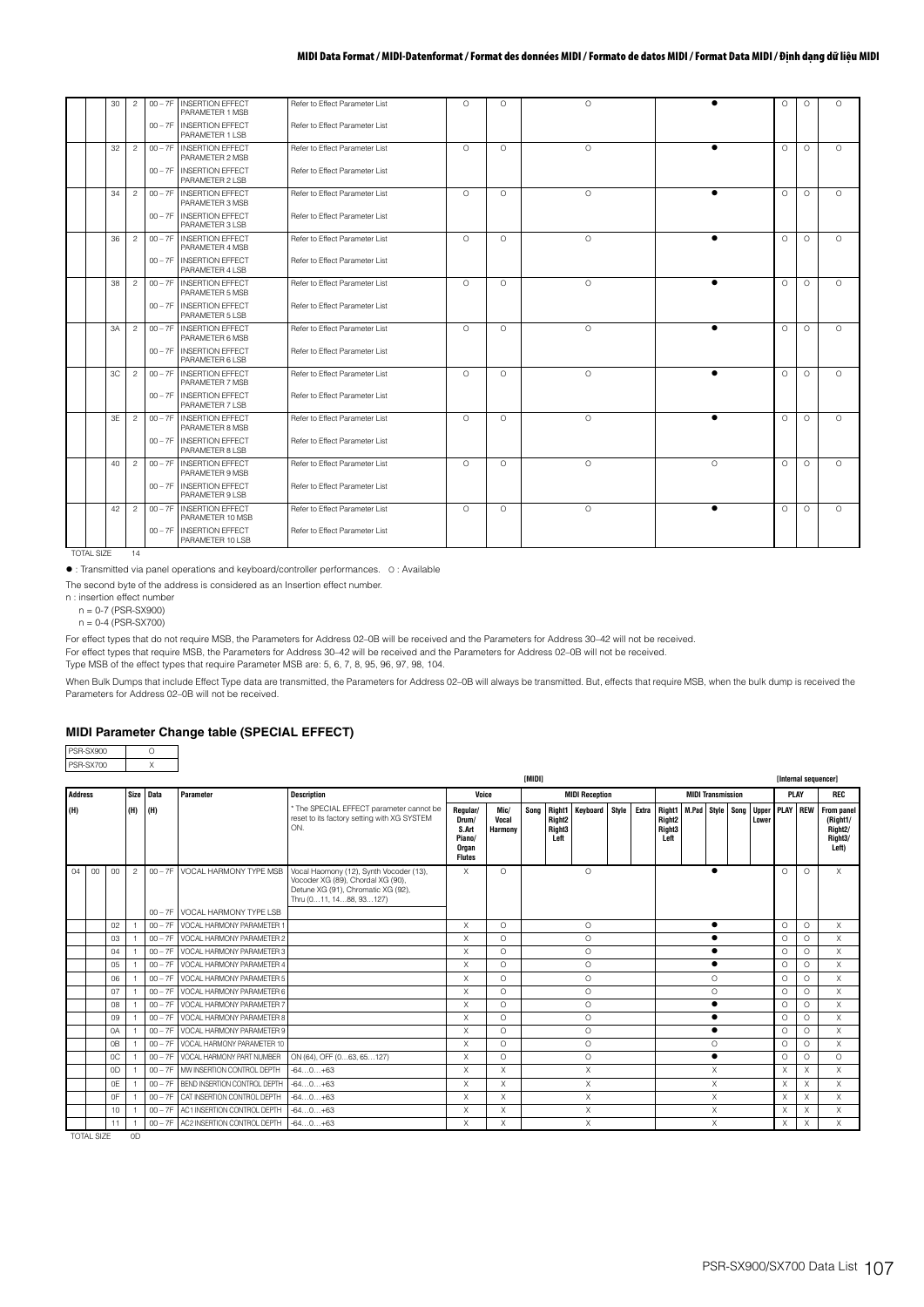|                                     |                   | 14       | -1                 | $00 - 7F$              | <b>HARMONY CHANNEL</b>                                           | 116 (015), OFF (127) | Х      | O            | O                  | ٠         | O            | 0            | X                          |
|-------------------------------------|-------------------|----------|--------------------|------------------------|------------------------------------------------------------------|----------------------|--------|--------------|--------------------|-----------|--------------|--------------|----------------------------|
|                                     |                   | 15       | 1                  | $00 - 7F$              | MELODY CHANNEL                                                   | 116 (015), OFF (127) | Χ      | $\circ$      | $\circ$            | O         | $\circ$      | $\circ$      | Χ                          |
| <b>TOTAL SIZE</b><br>$\overline{c}$ |                   |          |                    |                        |                                                                  |                      |        |              |                    |           |              |              |                            |
|                                     |                   |          | $\mathbf{1}$       | $00 - 7F$              | Lead Output Level                                                |                      | X      | 0            | O                  | ٠         | Ο            |              |                            |
|                                     |                   | 16<br>17 | $\mathbf{1}$       | $00 - 7F$              | Harmony Output Level                                             |                      | X      | $\circ$      | $\circ$            | $\bullet$ | $\circ$      | O<br>$\circ$ | Х<br>X                     |
|                                     | <b>TOTAL SIZE</b> |          | $\overline{c}$     |                        |                                                                  |                      |        |              |                    |           |              |              |                            |
|                                     |                   |          |                    |                        |                                                                  |                      |        |              |                    |           |              |              |                            |
|                                     |                   | 18       | -1                 | $00 - 7F$              | Lead Vocal Effect Dry Level                                      |                      | X      | O            | $\circ$            | ٠         | $\circ$      | O            | X                          |
|                                     |                   | 19       | $\overline{1}$     | $00 - 7F$              | Harmony Vocal Effect Dry Level                                   |                      | X      | O            | $\circ$            | $\bullet$ | $\circ$      | O            | X                          |
|                                     |                   | 1A       | $\overline{1}$     | $00 - 7F$              | Lead Vocal Effect Send Level                                     |                      | X      | O            | $\circ$            | ٠         | O            | О            | X                          |
|                                     |                   | 1B       | -1                 | $00 - 7F$              | Harmony Vocal Effect Send Level                                  |                      | Χ      | $\circ$      | $\circ$            | ٠         | $\circ$      | О            | X                          |
|                                     | <b>TOTAL SIZE</b> |          | $\overline{4}$     |                        |                                                                  |                      |        |              |                    |           |              |              |                            |
|                                     |                   |          |                    |                        |                                                                  |                      |        |              |                    |           |              |              |                            |
|                                     |                   | 20       | 1                  | $00 - 7F$              | VOCAL HARMONY PARAMETER 11                                       |                      | Χ      | O            | $\circ$            | ٠         | $\circ$      | O            | Х                          |
|                                     |                   | 21       | 1                  | $00 - 7F$              | VOCAL HARMONY PARAMETER 12                                       |                      | X      | $\circ$      | $\circ$            | ٠         | $\circ$      | $\circ$      | Χ                          |
|                                     |                   | 22       | $\overline{1}$     | $00 - 7F$              | VOCAL HARMONY PARAMETER 13                                       |                      | Χ      | O            | $\circ$            | $\bullet$ | $\circ$      | О            | Χ                          |
|                                     |                   | 23       | $\mathbf{1}$       | $00 - 7F$              | VOCAL HARMONY PARAMETER 14                                       |                      | X      | $\circ$      | $\circ$            | ٠         | $\circ$      | О            | X                          |
|                                     |                   | 24       | $\overline{1}$     | $00 - 7F$              | VOCAL HARMONY PARAMETER 15                                       |                      | X      | O            | $\circ$            | ٠         | O            | О            | X                          |
|                                     |                   | 25       | $\overline{1}$     | $00 - 7F$              | VOCAL HARMONY PARAMETER 16                                       |                      | X      | O            | $\circ$            | $\bullet$ | $\circ$      | O            | X                          |
| <b>TOTAL SIZE</b><br>6              |                   |          |                    |                        |                                                                  |                      |        |              |                    |           |              |              |                            |
|                                     |                   |          |                    |                        |                                                                  |                      |        |              |                    | ٠         |              |              |                            |
|                                     |                   | 26<br>27 | $\overline{1}$     | $00 - 7F$<br>$00 - 7F$ | VOCAL HARMONY PARAMETER 17                                       |                      | Χ      | О<br>$\circ$ | $\circ$<br>$\circ$ | $\bullet$ | Ο<br>$\circ$ | 0<br>$\circ$ | Χ                          |
|                                     |                   | 28       | -1                 | $00 - 7F$              | VOCAL HARMONY PARAMETER 18<br>VOCAL HARMONY PARAMETER 19         |                      | X      | $\circ$      | $\circ$            | $\bullet$ | O            |              | Χ                          |
|                                     |                   | 29       | -1<br>$\mathbf{1}$ | $00 - 7F$              |                                                                  |                      | X<br>Χ | $\circ$      | $\circ$            | ٠         | $\circ$      | O<br>O       | Χ<br>X                     |
|                                     |                   | 2A       | $\overline{1}$     | $00 - 7F$              | VOCAL HARMONY PARAMETER 20<br>VOCAL HARMONY PARAMETER 21         |                      | Χ      | $\circ$      | $\circ$            | ٠         | $\circ$      | O            | Χ                          |
|                                     |                   |          |                    |                        |                                                                  |                      | X      | $\circ$      |                    | $\bullet$ | $\circ$      |              |                            |
|                                     |                   | 2B<br>2C | $\overline{1}$     | $00 - 7F$<br>$00 - 7F$ | VOCAL HARMONY PARAMETER 22                                       |                      | Χ      | $\circ$      | $\circ$<br>$\circ$ | ٠         | $\circ$      | O            | $\boldsymbol{\times}$<br>X |
|                                     |                   |          | -1                 |                        | VOCAL HARMONY PARAMETER 23                                       |                      |        | $\circ$      |                    | ٠         |              | О            |                            |
|                                     |                   | 2D       | $\overline{1}$     | $00 - 7F$              | VOCAL HARMONY PARAMETER 24                                       |                      | Χ      |              | $\circ$            | ٠         | $\circ$      | O            | X                          |
|                                     |                   | 2E       | -1                 | $00 - 7F$              | VOCAL HARMONY PARAMETER 25                                       |                      | X      | O            | $\circ$            |           | O            | O            | Χ                          |
|                                     |                   | 2F       | $\overline{1}$     | $00 - 7F$              | VOCAL HARMONY PARAMETER 26<br>VOCAL HARMONY PARAMETER 27         |                      | Χ<br>Χ | O<br>$\circ$ | $\circ$<br>$\circ$ | ٠<br>٠    | O<br>$\circ$ | O            | Χ<br>Χ                     |
|                                     |                   | 30       | $\mathbf{1}$       | $00 - 7F$              |                                                                  |                      |        |              |                    |           |              | О            |                            |
|                                     |                   | 31       | $\overline{1}$     | $00 - 7F$              | VOCAL HARMONY PARAMETER 28                                       |                      | X      | $\circ$      | $\circ$            | ٠         | $\circ$      | O            | X                          |
|                                     |                   | 32       | $\overline{1}$     | $00 - 7F$              | VOCAL HARMONY PARAMETER 29                                       |                      | X      | $\circ$      | $\circ$            | ٠         | $\circ$      | O            | X                          |
|                                     |                   | 33       | $\overline{1}$     | $00 - 7F$              | VOCAL HARMONY PARAMETER 30                                       |                      | X      | $\circ$      | $\circ$            | ٠         | $\circ$      | О            | X                          |
|                                     |                   | 34       | $\overline{1}$     | $00 - 7F$              | VOCAL HARMONY PARAMETER 31                                       |                      | X      | O            | $\circ$            | ٠         | O            | O            | Χ                          |
|                                     |                   | 35       | $\overline{1}$     | $00 - 7F$              | VOCAL HARMONY PARAMETER 32                                       |                      | X      | O            | $\circ$            | ٠         | O            | O            | X                          |
|                                     |                   | 36       | $\overline{1}$     | $00 - 7F$              | VOCAL HARMONY PARAMETER 33                                       |                      | X      | $\circ$      | $\circ$            | ٠         | $\circ$      | О            | Χ                          |
|                                     |                   | 37       | $\overline{1}$     | $00 - 7F$              | VOCAL HARMONY PARAMETER 34                                       |                      | X      | $\circ$      | $\circ$            | $\bullet$ | $\circ$      | O            | $\boldsymbol{\times}$      |
|                                     |                   | 38       | $\mathbf{1}$       | $00 - 7F$              | VOCAL HARMONY PARAMETER 35                                       |                      | X      | $\circ$      | $\circ$            | ٠         | $\circ$      | O            | $\boldsymbol{\mathsf{X}}$  |
|                                     |                   | 39       | $\overline{1}$     | $00 - 7F$              | VOCAL HARMONY PARAMETER 36                                       |                      | X      | $\circ$      | $\circ$            | ٠         | $\circ$      | O            | X                          |
|                                     |                   | 3A       | -1                 | $00 - 7F$              | VOCAL HARMONY PARAMETER 37                                       |                      | X      | $\circ$      | $\circ$            | ٠         | $\circ$      | O            | Χ                          |
|                                     |                   | 3B       | $\overline{1}$     | $00 - 7F$              | VOCAL HARMONY PARAMETER 38                                       |                      | Χ      | O            | $\circ$            | ٠         | O            | O            | $\times$                   |
|                                     |                   | 3C       | $\mathbf{1}$       | $00 - 7F$              | VOCAL HARMONY PARAMETER 39                                       |                      | X      | $\circ$      | $\circ$            | ٠         | $\circ$      | $\circ$      | Χ                          |
|                                     |                   | 3D       | $\overline{1}$     | $00 - 7F$              | VOCAL HARMONY PARAMETER 40                                       |                      | X      | $\circ$      | $\circ$            | ٠         | $\circ$      | $\circ$      | X                          |
|                                     |                   | 3E       | $\overline{1}$     | $00 - 7F$              | VOCAL HARMONY PARAMETER 41                                       |                      | X      | O            | $\circ$            | ٠         | $\circ$      | O            | X                          |
|                                     |                   | 3F       | -1                 | $00 - 7F$              | VOCAL HARMONY PARAMETER 42                                       |                      | X      | $\circ$      | $\circ$            | ٠         | $\circ$      | О            | Χ                          |
|                                     |                   | 40       | -1                 | $00 - 7F$              | VOCAL HARMONY PARAMETER 43                                       |                      | X      | O            | $\circ$            | $\bullet$ | O            | $\circ$      | Χ                          |
|                                     |                   | 41       | $\overline{1}$     | $00 - 7F$              | VOCAL HARMONY PARAMETER 44                                       |                      | X      | O            | $\circ$            | ٠         | O            | O            | X                          |
|                                     |                   | 42       | $\mathbf{1}$       | $00 - 7F$              | VOCAL HARMONY PARAMETER 45                                       |                      | X      | $\circ$      | $\circ$            | ٠         | $\circ$      | О            | Χ                          |
|                                     |                   | 43       | $\overline{1}$     | $00 - 7F$              | VOCAL HARMONY PARAMETER 46                                       |                      | Χ      | $\circ$      | $\circ$            | ٠         | O            | O            | Χ                          |
|                                     |                   | 44       |                    | $00 - 7F$              | VOCAL HARMONY PARAMETER 47<br>00 - 7F VOCAL HARMONY PARAMETER 48 |                      | X<br>Χ | $\circ$<br>O | $\circ$<br>О       |           | O<br>$\circ$ | O<br>$\circ$ | X<br>X                     |
|                                     | <b>TOTAL SIZE</b> | 45       | 1<br>20            |                        |                                                                  |                      |        |              |                    |           |              |              |                            |
|                                     |                   |          |                    |                        |                                                                  |                      |        |              |                    |           |              |              |                            |
| 04                                  | 00                | 60       | $\overline{2}$     |                        | 00 - 7F VOCAL EFFECT TYPE MSB                                    |                      | Х      | $\circ$      | $\circ$            | ٠         | O            | О            | X                          |
|                                     |                   |          |                    | $00 - 7F$              | VOCAL EFFECT TYPE LSB                                            |                      |        |              |                    |           |              |              |                            |
|                                     |                   | 62       | $\overline{c}$     | $00 - 7F$              | VOCAL EFFECT PARAMETER 1 MSB                                     |                      | Χ      | $\circ$      | $\circ$            | ٠         | O            | $\circ$      | $\times$                   |
|                                     |                   |          |                    | $00 - 7F$              | VOCAL EFFECT PARAMETER 1 LSB                                     |                      |        |              |                    |           |              |              |                            |
|                                     |                   | 64       | $\overline{c}$     | $00 - 7F$              | VOCAL EFFECT PARAMETER 2 MSB                                     |                      | Χ      | $\circ$      | $\circ$            | ٠         | $\circ$      | $\circ$      | $\times$                   |
|                                     |                   |          |                    | $00 - 7F$              | VOCAL EFFECT PARAMETER 2 LSB                                     |                      |        |              |                    |           |              |              |                            |
|                                     |                   | 66       | $\overline{2}$     | $00 - 7F$              | VOCAL EFFECT PARAMETER 3 MSB                                     |                      | Χ      | О            | O                  | ٠         | O            | 0            | Х                          |
|                                     |                   |          |                    | $00 - 7F$              | VOCAL EFFECT PARAMETER 3 LSB                                     |                      |        |              |                    |           |              |              |                            |
|                                     |                   | 68       | $\overline{c}$     | $00 - 7F$              | VOCAL EFFECT PARAMETER 4 MSB                                     |                      | Χ      | O            | O                  | ٠         | O            | $\circ$      | Χ                          |
|                                     |                   |          |                    | $00 - 7F$              | VOCAL EFFECT PARAMETER 4 LSB                                     |                      |        |              |                    |           |              |              |                            |
|                                     |                   | 6A       | $\overline{c}$     | $00 - 7F$              | VOCAL EFFECT PARAMETER 5 MSB                                     |                      | Χ      | O            | O                  | ٠         | $\circ$      | O            | $\times$                   |
|                                     |                   |          |                    | $00 - 7F$              | VOCAL EFFECT PARAMETER 5 LSB                                     |                      |        |              |                    |           |              |              |                            |
|                                     |                   | 6C       | $\overline{c}$     | $00 - 7F$              | VOCAL EFFECT PARAMETER 6 MSB                                     |                      | Χ      | О            | O                  | ٠         | O            | 0            | X                          |
|                                     |                   |          |                    | $00 - 7F$              | VOCAL EFFECT PARAMETER 6 LSB                                     |                      |        |              |                    |           |              |              |                            |
|                                     |                   | 6E       | $\overline{2}$     | $00 - 7F$              | VOCAL EFFECT PARAMETER 7 MSB                                     |                      | Χ      | $\circ$      | O                  | ٠         | O            | $\circ$      | $\times$                   |
|                                     |                   |          |                    | $00 - 7F$              | VOCAL EFFECT PARAMETER 7 LSB                                     |                      |        |              |                    |           |              |              |                            |
|                                     |                   | 70       | $\overline{c}$     | $00 - 7F$              | VOCAL EFFECT PARAMETER 8 MSB                                     |                      | Χ      | O            | O                  | ٠         | $\circ$      | O            | $\times$                   |
|                                     |                   |          |                    | $00 - 7F$              | VOCAL EFFECT PARAMETER 8 LSB                                     |                      |        |              |                    |           |              |              |                            |
|                                     |                   | 72       | $\overline{2}$     | $00 - 7F$              | VOCAL EFFECT PARAMETER 9 MSB                                     |                      | Χ      | О            | O                  | ٠         | O            | $\circ$      | X                          |
|                                     |                   |          |                    | $00 - 7F$              | VOCAL EFFECT PARAMETER 9 LSB                                     |                      |        |              |                    |           |              |              |                            |
|                                     |                   | 74       | $\overline{c}$     | $00 - 7F$              | VOCAL EFFECT PARAMETER 10 MSB                                    |                      | Χ      | O            | O                  | O         | O            | $\circ$      | $\times$                   |
|                                     |                   |          |                    | $00 - 7F$              | VOCAL EFFECT PARAMETER 10 LSB                                    |                      |        |              |                    |           |              |              |                            |
|                                     |                   | 76       | $\overline{1}$     | $00 - 7F$              | VOCAL EFFECT SWTCH                                               | ON (1-127), OFF (0)  | Χ      | O            | O                  | $\bullet$ | O            | $\circ$      | $\circ$                    |
|                                     |                   | 77       | $\mathbf{1}$       | $00 - 7F$              | VOCAL EFFECT OUTPUT LEVEL                                        |                      | Χ      | $\circ$      | $\circ$            | $\circ$   | $\circ$      | $\circ$      | X                          |

TOTAL SIZE 18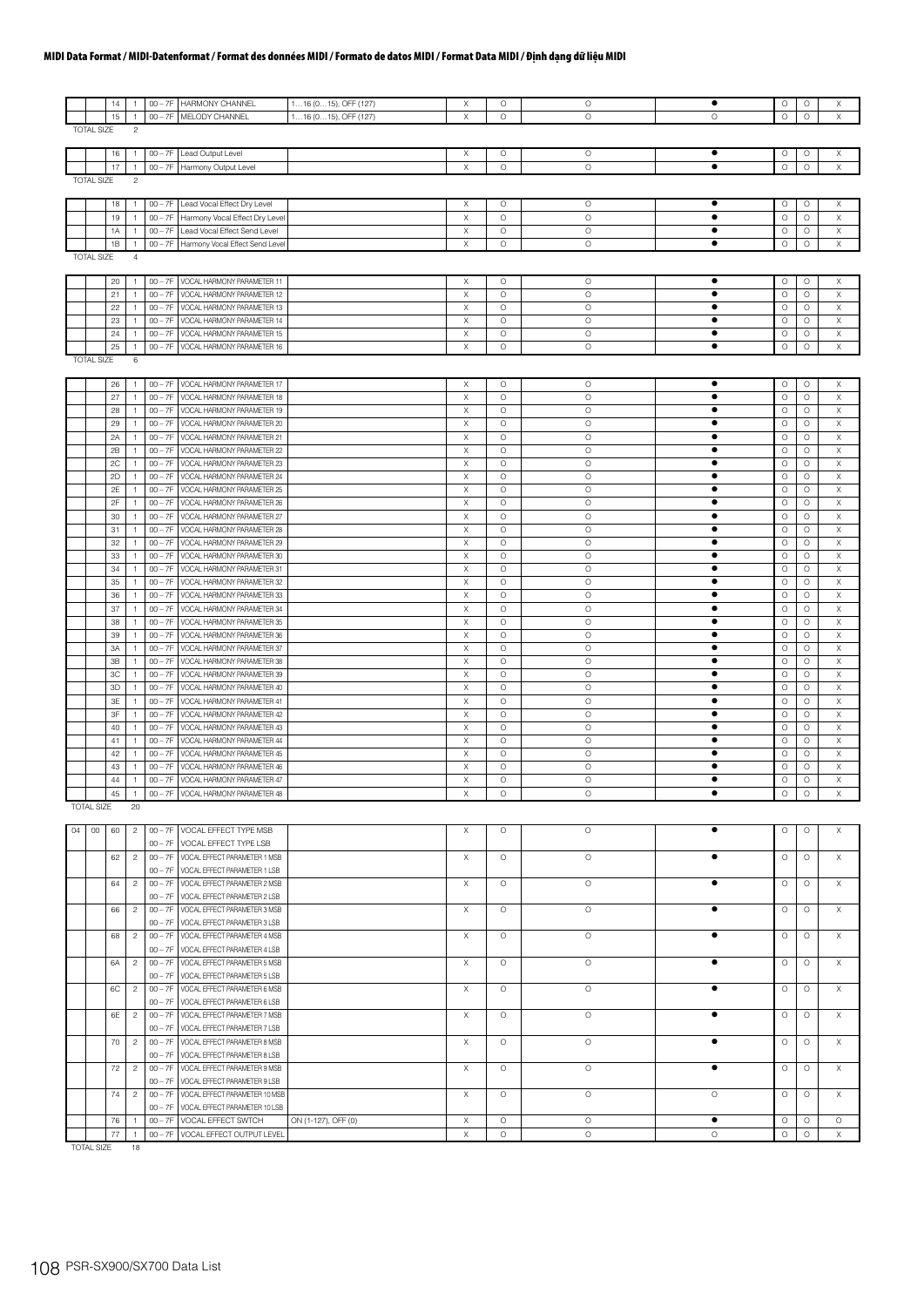| $04 \ 00$ |            |                          |  | 00 - 7F VOCAL EFFECT PARAMETER 11 |  |  |   |  |
|-----------|------------|--------------------------|--|-----------------------------------|--|--|---|--|
|           |            | 7B                       |  | 00 - 7F VOCAL EFFECT PARAMETER 12 |  |  | O |  |
|           |            | 7C                       |  | 00 - 7F VOCAL EFFECT PARAMETER 13 |  |  | Ő |  |
|           |            | 7D                       |  | 00 - 7F VOCAL EFFECT PARAMETER 14 |  |  |   |  |
|           |            | $\overline{\phantom{a}}$ |  | 00 - 7F VOCAL EFFECT PARAMETER 15 |  |  | O |  |
|           |            |                          |  | 00 - 7F VOCAL EFFECT PARAMETER 16 |  |  | O |  |
|           | TOTAL SIZE |                          |  |                                   |  |  |   |  |

: Transmitted via panel operations and keyboard/controller performances. O : Available

### **MIDI Parameter Change table (MULTI PART)**

|                |    |          |                     |                        |                                        |                                                                                                  |                                 |                                                                |                          | [MIDI]       |                                                |                                   |                    |                           |                                                    |         |                           |              |                           |                 | [Internal sequencer] |                                                                   |
|----------------|----|----------|---------------------|------------------------|----------------------------------------|--------------------------------------------------------------------------------------------------|---------------------------------|----------------------------------------------------------------|--------------------------|--------------|------------------------------------------------|-----------------------------------|--------------------|---------------------------|----------------------------------------------------|---------|---------------------------|--------------|---------------------------|-----------------|----------------------|-------------------------------------------------------------------|
| <b>Address</b> |    |          | Size                | Data                   | Parameter                              | <b>Description</b>                                                                               | <b>XG Default</b>               | Voice                                                          |                          |              |                                                | <b>MIDI Reception</b>             |                    |                           |                                                    |         | <b>MIDI Transmission</b>  |              |                           | <b>PLAY</b>     |                      | REC                                                               |
| (H)            |    |          | (H)                 | (H)                    |                                        |                                                                                                  | (H)                             | Regular/<br>Drum/<br>S.Art<br>Piano/<br>Organ<br><b>Flutes</b> | Mic/<br>Vocal<br>Harmony | Song         | Right1<br>Right <sub>2</sub><br>Right3<br>Left | Keyboard                          | Style              | Extra                     | Right1   M.Pad   Style<br>Right2<br>Right3<br>Left |         |                           | Song         | <b>Upper</b><br>Lower     | <b>PLAY REW</b> |                      | From pane<br>(Right1/<br>Right <sub>2</sub> /<br>Right3/<br>Left) |
| 08             | nn | 00       | $\mathbf{1}$        | $00 - 20$              | <b>ELEMENT RESERVE</b>                 | 032                                                                                              | part10, 26=0.<br>other parts=2  | ÷                                                              | $\overline{\phantom{0}}$ |              |                                                | $\hspace{1.0cm} - \hspace{1.0cm}$ |                    | $\overline{\phantom{0}}$  |                                                    |         |                           |              | $\overline{\phantom{a}}$  | ÷,              |                      | $\overline{\phantom{0}}$                                          |
|                |    | 01       | 1                   | $00 - 7F$              | <b>BANK SELECT MSB</b>                 | 0127                                                                                             | part10=7F,<br>other<br>parts=00 | O                                                              | Χ                        | O            | $\circ$                                        | X                                 | 0                  | 0                         | Χ                                                  | Χ       | Χ                         | 0            | X                         | O               | $\circ$              | X                                                                 |
|                |    | 02       | $\overline{1}$      | $00 - 7F$              | <b>BANK SELECT LSB</b>                 | 0127                                                                                             | 00                              | O                                                              | Χ                        | O            | $\circ$                                        | X                                 | O                  | $\circ$                   | X                                                  | X       | X                         | O            | X                         | O               | O                    | X                                                                 |
|                |    | 03       | $\mathbf{1}$        | $00 - 7F$              | PROGRAM NUMBER                         | 1128                                                                                             | 00                              | O                                                              | Χ                        | $\circ$      | $\circ$                                        | X                                 | $\circ$            | $\circ$                   | Χ                                                  | X       | X                         | $\circ$      | X                         | $\circ$         | $\circ$              | Χ                                                                 |
|                |    | 04       | $\mathbf{1}$        | $00 - 0F$ ,<br>7F      | <b>Rcv CHANNEL</b>                     | $116$ , OFF                                                                                      | Part No.                        | O                                                              | X                        | $\circ$      | $\mathsf X$                                    | Χ                                 | X                  | X                         | Χ                                                  | X       | X                         | $\circ$      | Χ                         | $\circ$         | X                    | Χ                                                                 |
|                |    | 05       | $\mathbf{1}$        | $00 - 01$              | MONO/POLY MODE                         | MONO, POLY                                                                                       | 01                              | O                                                              | Χ                        | $\circ$      | X                                              | X                                 | Χ                  | X                         | Χ                                                  | Χ       | Χ                         | $\circ$      | X                         | $\circ$         | $\circ$              | $\circ$                                                           |
|                |    | 06       | $\mathbf{1}$        | $00 - 02$              | SAME NOTE NUMBER KEY<br>ON ASSIGN      | SINGLE, MULTI<br>INST (for Drum)                                                                 | 01                              | $\circ$                                                        | Χ                        | $\circ$      | $\boldsymbol{\mathsf{X}}$                      | X                                 | $\circ$            | $\boldsymbol{\mathsf{X}}$ | Χ                                                  | X       | $\times$                  | $\circ$      | X                         | $\circ$         | Χ                    | X                                                                 |
|                |    | 07       | 1                   | $00 - 03$              | PART MODE                              | NORMAL, DRUM,<br>DRUMS12                                                                         | part10=02,<br>other<br>parts=00 | O                                                              | X                        | O            | Χ                                              | X                                 | Χ                  | Χ                         | $\bullet$                                          | Х       | $\bullet$                 | $\bullet$    | Χ                         | $\circ$         | Χ                    | $\circ$                                                           |
|                |    | 08       | $\mathbf{1}$        | $28 - 58$              | NOTE SHIFT                             | -240+24 [semitones]                                                                              | 40                              | O                                                              | Χ                        | O            | $\circ$                                        | Χ                                 | 0                  | $\circ$                   | Χ                                                  | Χ       | Х                         | 0            | Х                         | O               | O                    | X                                                                 |
|                |    | 09<br>0A | $\sqrt{2}$          | $00 - 0F$<br>$00 - 0F$ | <b>DETUNE</b>                          | $-12.80+12.7$ [Hz]<br>1st bit3 $-0 \rightarrow$ bit7 $-4$<br>2nd bit3 - $0 \rightarrow$ bit3 - 0 | 08 00                           | $\circ$                                                        | Χ                        | O            | $\circ$                                        | X                                 | $\circ$            | $\circ$                   | X                                                  | X       | Χ                         | $\circ$      | Χ                         | $\circ$         | X                    | X                                                                 |
|                |    | 0B       | $\overline{1}$      | $00 - 7F$              | VOLUME                                 | 0127                                                                                             | 64                              | $\circ$                                                        | X                        | $\circ$      | $\circ$                                        | X                                 | $\circ$            | $\circ$                   | Χ                                                  | X       | $\boldsymbol{\times}$     | $\circ$      | $\boldsymbol{\mathsf{X}}$ | $\circ$         | $\circ$              | Χ                                                                 |
|                |    | OC       | $\overline{1}$      | $00 - 7F$              | VELOCITY SENSE DEPTH                   | 0127                                                                                             | 40                              | O                                                              | Χ                        | $\circ$      | $\circ$                                        | X                                 | Χ                  | $\circ$                   | ٠                                                  | $\circ$ | X                         | O            | Χ                         | $\circ$         | O                    | O                                                                 |
|                |    | 0D       | $\mathbf{1}$        | $00 - 7F$              | VELOCITY SENSE OFFSET                  | 0127                                                                                             | 40                              | Ō                                                              | X                        | $\circ$      | $\circ$                                        | X                                 | X                  | $\circ$                   | ٠                                                  | $\circ$ | X                         | $\circ$      | X                         | $\circ$         | O                    | $\circ$                                                           |
|                |    | 0E       | $\mathbf{1}$        | $00 - 7F$              | PAN                                    | RND, L63CR63                                                                                     | 40                              | O                                                              | Χ                        | $\circ$      | $\circ$                                        | Χ                                 | $\circ$            | $\circ$                   | Χ                                                  | X       | X                         | O            | Χ                         | $\circ$         | O                    | Χ                                                                 |
|                |    | OF       | $\overline{1}$      | $00 - 7F$              | NOTE LIMIT LOW                         | $C-2GB$                                                                                          | 00                              | O                                                              | Χ                        | O            | X                                              | X                                 | X                  | X                         | X                                                  | X       | Χ                         | O            | X                         | O               | Χ                    | Χ                                                                 |
|                |    | 10       | $\mathbf{1}$        | $00 - 7F$              | NOTE LIMIT HIGH                        | $C-2G8$                                                                                          | 7F                              | $\circ$                                                        | Χ                        | $\circ$      | $\mathsf X$                                    | X                                 | X                  | $\boldsymbol{\mathsf{X}}$ | Χ                                                  | X       | $\boldsymbol{\times}$     | $\circ$      | X                         | $\circ$         | Χ                    | Χ                                                                 |
|                |    | 11       | $\mathbf{1}$        | $00 - 7F$              | DRY LEVEL                              | 0127                                                                                             | 7F                              | O                                                              | Χ                        | $\circ$      | $\circ$                                        | Χ                                 | $\circ$            | $\circ$                   | Χ                                                  | $\circ$ | $\circ$                   | O            | X                         | $\circ$         | $\circ$              | O                                                                 |
|                |    | 12       | $\mathbf{1}$        | $00 - 7F$              | CHORUS SEND                            | 0127                                                                                             | 00                              | O                                                              | Χ                        | $\circ$      | $\circ$                                        | X                                 | $\circ$            | $\circ$                   | X                                                  | X       | $\boldsymbol{\mathsf{X}}$ | O            | $\boldsymbol{\mathsf{X}}$ | $\circ$         | $\circ$              | X                                                                 |
|                |    | 13       | $\overline{1}$      | $00 - 7F$              | <b>REVERB SEND</b>                     | 0127                                                                                             | 28                              | O                                                              | Χ                        | O            | $\circ$                                        | X                                 | $\circ$            | $\circ$                   | X                                                  | Χ       | Χ                         | O            | Χ                         | $\circ$         | O                    | Χ                                                                 |
|                |    | 14       | 1                   | $00 - 7F$              | <b>VARIATION SEND</b>                  | 0127                                                                                             | 00                              | O                                                              | Χ                        | $\circ$      | $\circ$                                        | X                                 | $\circ$            | $\circ$                   | X                                                  | X       | $\boldsymbol{\mathsf{X}}$ | $\circ$      | X                         | O               | O                    | $\circ$                                                           |
|                |    | $15\,$   | $\overline{1}$      | $00 - 7F$              | <b>VIBRATO RATE</b>                    | $-640+63$                                                                                        | 40                              | Ō                                                              | Χ                        | $\circ$      | $\circ$                                        | Χ                                 | $\circ$            | $\circ$                   | Χ                                                  | X       | X                         | $\circ$      | X                         | $\circ$         | $\circ$              | Χ                                                                 |
|                |    | 16       | $\mathbf{1}$        | $00 - 7F$              | VIBRATO DEPTH                          | $-640+63$                                                                                        | 40                              | O                                                              | Χ                        | O            | $\circ$                                        | X                                 | O                  | $\circ$                   | X                                                  | X       | Χ                         | O            | X                         | O               | O                    | Χ                                                                 |
|                |    | 17       | $\overline{1}$      | $00 - 7F$              | <b>VIBRATO DELAY</b>                   | $-640+63$                                                                                        | 40                              | $\circ$                                                        | Χ                        | $\circ$      | $\circ$                                        | Χ                                 | $\circ$            | $\circ$                   | Χ                                                  | X       | X                         | $\circ$      | X                         | $\circ$         | $\circ$              | Χ                                                                 |
|                |    | 18       | $\mathbf{1}$        | $00 - 7F$              | FILTER CUTOFF FREQUENCY                | $-640+63$                                                                                        | 40                              | O                                                              | Χ                        | $\circ$      | $\circ$                                        | Χ                                 | $\circ$            | $\circ$                   | Χ                                                  | X       | Χ                         | O            | Χ                         | $\circ$         | $\circ$              | Χ                                                                 |
|                |    | 19       | $\mathbf{1}$        | $00 - 7F$              | FILTER RESONANCE                       | $-640+63$                                                                                        | 40                              | O                                                              | Χ                        | $\circ$      | $\circ$                                        | X                                 | $\circ$            | $\circ$                   | X                                                  | X       | $\boldsymbol{\mathsf{X}}$ | O            | X                         | $\circ$         | $\circ$              | X                                                                 |
|                |    | 1A       | $\overline{1}$      | $00 - 7F$              | EG ATTACK TIME                         | $-640+63$                                                                                        | 40                              | O<br>O                                                         | Χ                        | $\circ$      | $\circ$                                        | X                                 | $\circ$            | O                         | X                                                  | Χ       | Χ                         | O            | Χ                         | $\circ$         | O                    | Χ                                                                 |
|                |    | 1B<br>1C | 1<br>$\overline{1}$ | $00 - 7F$<br>$00 - 7F$ | EG DECAY TIME<br>EG RELEASE TIME       | $-640+63$                                                                                        | 40<br>40                        | Ō                                                              | Χ<br>Χ                   | O<br>$\circ$ | $\circ$<br>$\circ$                             | X<br>Χ                            | $\circ$<br>$\circ$ | $\circ$<br>$\circ$        | X<br>Χ                                             | X<br>X  | X<br>X                    | O<br>$\circ$ | X<br>X                    | O<br>$\circ$    | O<br>$\circ$         | Χ<br>Χ                                                            |
|                |    | 1D       | $\mathbf{1}$        | $28 - 58$              | MW PITCH CONTROL                       | $-640+63$<br>-240+24 [semitones]                                                                 | 40                              | O                                                              | Χ                        | O            | $\circ$                                        | X                                 | X                  | $\circ$                   | X                                                  | X       | Χ                         | O            | Χ                         | $\circ$         | Χ                    | X                                                                 |
|                |    | 1E       | $\mathbf{1}$        | $00 - 7F$              | MW LOW PASS FILTER<br>CONTROL          | -96000+9450 [cent]                                                                               | 40                              | O                                                              | Χ                        | $\circ$      | $\circ$                                        | X                                 | X                  | $\circ$                   | ٠                                                  | $\circ$ | $\boldsymbol{\mathsf{X}}$ | $\circ$      | $\boldsymbol{\mathsf{X}}$ | $\circ$         | O                    | $\circ$                                                           |
|                |    | 1F       | $\overline{1}$      | $00 - 7F$              | MW AMPLITUDE CONTROL                   | -1000+100 [%]                                                                                    | 40                              | $\circ$                                                        | X                        | $\circ$      | $\circ$                                        | X                                 | X                  | $\circ$                   | X                                                  | X       | X                         | $\circ$      | $\boldsymbol{\mathsf{X}}$ | $\circ$         | X                    | Χ                                                                 |
|                |    | 20       | $\overline{1}$      | $00 - 7F$              | MW LFO PMOD DEPTH                      | 0127                                                                                             | 0A                              | $\circ$                                                        | Χ                        | $\circ$      | $\circ$                                        | X                                 | X                  | $\circ$                   | ٠                                                  | $\circ$ | O                         | O            | X                         | $\circ$         | $\circ$              | $\circ$                                                           |
|                |    | 21       | 1                   | $00 - 7F$              | MW LFO FMOD DEPTH                      | 0127                                                                                             | 00                              | $\circ$                                                        | Χ                        | $\circ$      | $\circ$                                        | X                                 | X                  | $\circ$                   | ٠                                                  | $\circ$ | $\circ$                   | $\circ$      | X                         | O               | O                    | $\circ$                                                           |
|                |    | 22       | $\mathbf{1}$        | $00 - 7F$              | MW LFO AMOD DEPTH                      | 0127                                                                                             | 00                              | O                                                              | Χ                        | O            | $\circ$                                        | X                                 | X                  | 0                         | ٠                                                  | $\circ$ | O                         | 0            | X                         | O               | $\circ$              | O                                                                 |
|                |    | 23       | $\overline{1}$      | $28 - 58$              | BEND PITCH CONTROL                     | -240+24 [semitones]                                                                              | 42                              | O                                                              | Χ                        | $\circ$      | $\circ$                                        | Χ                                 | O                  | $\circ$                   | X                                                  | X       | X                         | $\circ$      | X                         | $\circ$         | X                    | X                                                                 |
|                |    | 24       | $\mathbf{1}$        | $00 - 7F$              | <b>BEND LOW PASS FILTER</b><br>CONTROL | -96000+9450 [cent]                                                                               | 40                              | Ō                                                              | Χ                        | O            | $\circ$                                        | X                                 | O                  | $\circ$                   | X                                                  | X       | X                         | O            | Χ                         | $\circ$         | Χ                    | X                                                                 |
|                |    | 25       | 1                   | $00 - 7F$              | BEND AMPLITUDE CONTROL                 | -1000+100 [%]                                                                                    | 40                              | O                                                              | Χ                        | O            | $\circ$                                        | Χ                                 | 0                  | 0                         | Χ                                                  | Х       | Χ                         | 0            | Х                         | O               | Χ                    | Χ                                                                 |
|                |    | 26       | $\mathbf{1}$        | $00 - 7F$              | BEND LFO PMOD DEPTH                    | 0127                                                                                             | 00                              | O                                                              | X                        | O            | $\circ$                                        | X                                 | O                  | $\circ$                   | X                                                  | X       | X                         | O            | X                         | $\circ$         | X                    | X                                                                 |
|                |    | 27       | 1                   | $00 - 7F$              | BEND LFO FMOD DEPTH                    | 0127                                                                                             | 00                              | O                                                              | Χ                        | Ο            | $\circ$                                        | X                                 | O                  | 0                         | X                                                  | Х       | X                         | О            | Χ                         | O               | Χ                    | Χ                                                                 |
|                |    | 28       | $\mathbf{1}$        | $00 - 7F$              | BEND LFO AMOD DEPTH                    | 0127                                                                                             | 00                              | $\circ$                                                        | Χ                        | $\circ$      | $\circ$                                        | X                                 | $\circ$            | $\circ$                   | X                                                  | X       | X                         | $\circ$      | Χ                         | O               | X                    | X                                                                 |

TOTAL SIZE 29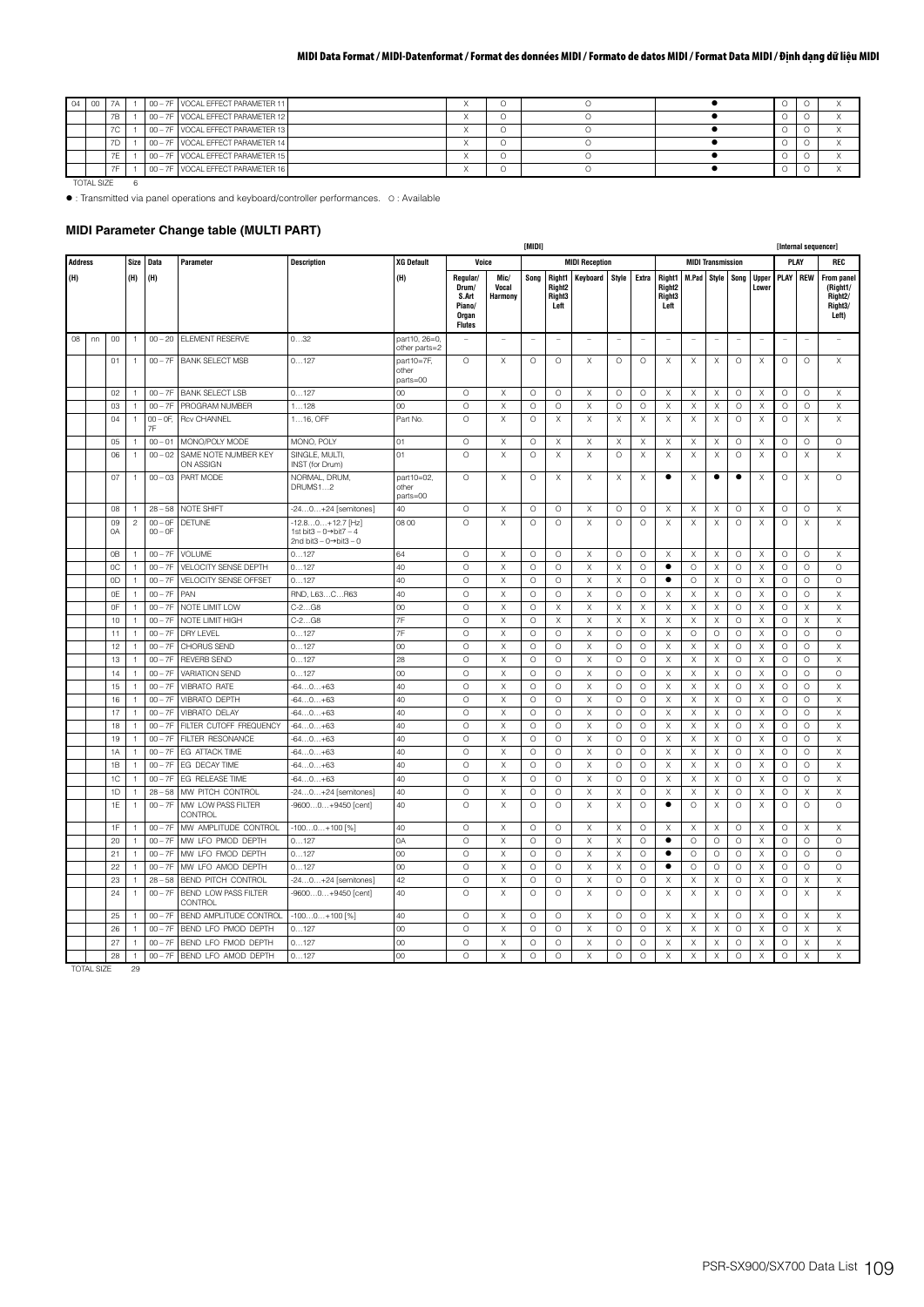|  | 30       | $\mathbf{1}$                   | $00 - 01$              | <b>Rcv PITCH BEND</b>               | OFF, ON                | O <sub>1</sub> | $\circ$                 | Χ                     | O            | X            | Χ        | Χ       | Χ            | X        | Х | Χ         | $\circ$            | X                         | $\circ$            | $\times$     | X                     |
|--|----------|--------------------------------|------------------------|-------------------------------------|------------------------|----------------|-------------------------|-----------------------|--------------|--------------|----------|---------|--------------|----------|---|-----------|--------------------|---------------------------|--------------------|--------------|-----------------------|
|  | 31       | 1                              | $00 - 01$              | Rcv CH AFTER TOUCH (CAT)            | OFF, ON                | 01             | $\circ$                 | $\boldsymbol{\times}$ | $\circ$      | X            | Χ        | Χ       | X            | X        | X | Χ         | $\circ$            | X                         | $\circ$            | $\times$     | Χ                     |
|  | 32       | $\overline{1}$                 | $00 - 01$              | Rcv PROGRAM CHANGE                  | OFF, ON                | 01             | $\circ$                 | Χ                     | O            | Χ            | Χ        | X       | $\times$     | Χ        | Χ | Χ         | $\circ$            | X                         | O                  | $\times$     | Χ                     |
|  | 33       | $\mathbf{1}$                   | $00 - 01$              | Rcv CONTROL CHANGE                  | OFF, ON                | 01             | $\circ$                 | Χ                     | O            | X            | Χ        | X       | Χ            | X        | Χ | Χ         | $\circ$            | X                         | $\circ$            | Χ            | X                     |
|  | 34       | $\mathbf{1}$                   | $00 - 01$              | Rcv POLY AFTER TOUCH (PAT)          | OFF, ON                | 01             | $\circ$                 | X                     | $\circ$      | Χ            | X        | Χ       | X            | X        | Χ | X         | O                  | Χ                         | $\circ$            | X            | Χ                     |
|  | 35       | $\overline{1}$                 | $00 - 01$              | Rcv NOTE MESSAGE                    | OFF, ON                | 01             | $\circ$                 | X                     | $\circ$      | $\times$     | $\times$ | X       | X            | X        | Χ | $\times$  | $\circ$            | $\times$                  | $\circ$            | Χ            | X                     |
|  | 36       | $\overline{1}$                 | $00 - 01$              | <b>Rcv RPN</b>                      | OFF, ON                | 01             | $\circ$                 | Χ                     | $\circ$      | X            | Χ        | X       | $\times$     | X        | Χ | X         | $\circ$            | X                         | $\circ$            | X            | Χ                     |
|  | 37       | $\overline{1}$                 | $00 - 01$              | <b>Rcv NRPN</b>                     | OFF, ON                | XGmode=01      | $\circ$                 | X                     | $\circ$      | Χ            | X        | X       | $\times$     | Χ        | х | X         | $\circ$            | X                         | $\circ$            | X            | X                     |
|  |          |                                |                        |                                     |                        | GMmode=00      |                         |                       |              |              |          |         |              |          |   |           |                    |                           |                    |              |                       |
|  | 38       | $\mathbf{1}$                   | $00 - 01$              | Rcv MODULATION                      | OFF, ON                | 01             | $\circ$                 | Χ                     | $\circ$      | $\times$     | Χ        | Χ       | X            | Χ        | Х | Χ         | $\circ$            | X                         | $\circ$            | Χ            | Χ                     |
|  | 39       | 1                              | $00 - 01$              | <b>Rcv VOLUME</b>                   | OFF, ON                | 01             | $\circ$                 | X                     | O            | X            | Χ        | X       | X            | X        | Χ | Χ         | $\circ$            | X                         | $\circ$            | X            | X                     |
|  | 3A       | 1                              | $00 - 01$              | <b>Rcv PAN</b>                      | OFF, ON                | O <sub>1</sub> | $\circ$                 | X                     | $\circ$      | Χ            | X        | X       | X            | X        | Χ | Χ         | $\circ$            | X                         | $\circ$            | X            | X                     |
|  | 3B       | $\overline{1}$                 | $00 - 01$              | <b>Rcv EXPRESSION</b>               | OFF, ON                | 01             | $\circ$                 | X                     | $\circ$      | X            | Χ        | X       | $\times$     | X        | Χ | X         | $\circ$            | X                         | $\circ$            | Χ            | $\boldsymbol{\times}$ |
|  | 3C       | $\overline{1}$                 | $00 - 01$              | Rcv HOLD1                           | OFF, ON                | 01             | $\circ$                 | Χ                     | $\circ$      | X            | Χ        | X       | X            | X        | Χ | Χ         | $\circ$            | X                         | $\circ$            | Χ            | X                     |
|  | 3D       | 1                              | $00 - 01$              | <b>Rcv PORTAMENTO</b>               | OFF, ON                | 01             | $\circ$                 | X                     | $\circ$      | X            | Χ        | X       | X            | X        | Χ | Χ         | $\circ$            | X                         | $\circ$            | X            | X                     |
|  | 3E       | $\mathbf{1}$                   | $00 - 01$              | <b>Rcv SOSTENUTO</b>                | OFF, ON                | 01             | $\circ$                 | Χ                     | O            | $\times$     | Χ        | X       | X            | Χ        | Χ | Χ         | $\circ$            | X                         | $\circ$            | $\times$     | Χ                     |
|  | 3F       | $\mathbf{1}$                   | $00 - 01$              | <b>Rcv SOFT PEDAL</b>               | OFF, ON                | 01             | $\circ$                 | Χ                     | O            | X            | Χ        | X       | X            | X        | Χ | Χ         | $\circ$            | X                         | $\circ$            | X            | Χ                     |
|  | 40       | $\mathbf{1}$                   | $00 - 01$              | <b>Rcv BANK SELECT</b>              | OFF, ON                | 01             | $\circ$                 | X                     | $\circ$      | Χ            | X        | Χ       | X            | X        | Χ | Χ         | $\circ$            | X                         | $\circ$            | X            | X                     |
|  | 41       | $\overline{1}$                 | $00 - 7F$              | SCALE TUNING C                      | -640+63 [cent]         | 40             | $\circ$                 | X                     | $\circ$      | $\circ$      | X        | $\circ$ | $\circ$      | ٠        | ٠ | ٠         | $\circ$            | $\times$                  | $\circ$            | $\circ$      | $\circ$               |
|  | 42       | $\overline{1}$                 | $00 - 7F$              | SCALE TUNING C#                     | -640+63 [cent]         | 40             | $\circ$                 | Χ                     | $\circ$      | O            | Χ        | O       | O            | ٠        | ٠ | ٠         | $\circ$            | X                         | $\circ$            | $\circ$      | $\circ$               |
|  | 43       | 1                              | $00 - 7F$              | SCALE TUNING D                      | $-640+63$ [cent]       | 40             | $\circ$                 | X                     | O            | O            | Χ        | O       | $\circ$      | ٠        | ٠ | ٠         | $\circ$            | X                         | $\circ$            | $\circ$      | $\circ$               |
|  | 44       | $\overline{1}$                 | $00 - 7F$              | SCALE TUNING D#                     | $-640+63$ [cent]       | 40             | $\circ$                 | Χ                     | $\circ$      | О            | Χ        | O       | O            | ٠        | ٠ | ٠         | $\circ$            | X                         | $\circ$            | $\circ$      | O                     |
|  | 45       | 1                              | $00 - 7F$              | SCALE TUNING E                      | $-640+63$ [cent]       | 40             | $\circ$                 | X                     | $\circ$      | $\circ$      | Χ        | O       | $\circ$      | ٠        | ٠ | ٠         | $\circ$            | X                         | $\circ$            | $\circ$      | $\circ$               |
|  | 46       | 1                              | $00 - 7F$              | SCALE TUNING F                      | -640+63 [cent]         | 40             | $\circ$                 | X                     | $\circ$      | O            | X        | O       | O            | ٠        | ٠ | $\bullet$ | $\circ$            | X                         | $\circ$            | $\circ$      | $\circ$               |
|  | 47       | $\overline{1}$                 | $00 - 7F$              | SCALE TUNING F#                     | -640+63 [cent]         | 40             | $\circ$                 | Χ                     | $\circ$      | O            | Χ        | O       | $\circ$      | ٠        | ٠ | ٠         | $\circ$            | X                         | $\circ$            | $\circ$      | O                     |
|  | 48       | $\mathbf{1}$                   | $00 - 7F$              | SCALE TUNING G                      | -640+63 [cent]         | 40             | $\circ$                 | Χ                     | $\circ$      | О            | Χ        | O       | $\circ$      | ٠        | ٠ | ٠         | $\circ$            | X                         | $\circ$            | $\circ$      | O                     |
|  | 49       | 1                              | $00 - 7F$              | SCALE TUNING G#                     | $-640+63$ [cent]       | 40             | $\circ$                 | X                     | $\circ$      | O            | X        | $\circ$ | O            | ٠        | ٠ | ٠         | $\circ$            | Χ                         | $\circ$            | $\circ$      | O                     |
|  | 4A       | $\overline{1}$                 | $00 - 7F$              | SCALE TUNING A                      | $-640+63$ [cent]       | 40             | $\circ$                 | Χ                     | O            | $\circ$      | Χ        | O       | $\circ$      | ٠        | ٠ | ٠         | $\circ$            | X                         | $\circ$            | $\circ$      | O                     |
|  | 4B       | $\mathbf{1}$                   | $00 - 7F$              | SCALE TUNING A#                     | $-640+63$ [cent]       | 40             | $\circ$                 | Χ                     | O            | O            | Χ        | O       | O            |          | ٠ | ٠         | $\circ$            | X                         | $\circ$            | $\circ$      | O                     |
|  |          |                                |                        |                                     |                        |                |                         |                       |              |              | X        |         |              |          | ٠ | ٠         |                    | Χ                         |                    |              | $\circ$               |
|  | 4C<br>4D | $\mathbf{1}$<br>$\overline{1}$ | $00 - 7F$<br>$28 - 58$ | SCALE TUNING B<br>CAT PITCH CONTROL | -640+63 [cent]         | 40<br>40       | $\circ$<br>$\circ$      | X<br>X                | O<br>$\circ$ | O<br>$\circ$ | Χ        | O<br>X  | O<br>$\circ$ | X        | Χ | X         | $\circ$<br>$\circ$ | X                         | $\circ$<br>$\circ$ | $\circ$<br>Χ |                       |
|  | 4E       |                                |                        |                                     | -240+24 [semitones]    |                | $\circ$                 |                       |              |              |          |         |              |          |   |           |                    |                           |                    | $\circ$      | X                     |
|  |          | $\overline{1}$                 | $00 - 7F$              | CAT LOW PASS FILTER<br>CONTROL      | -96000+9450 [cent]     | 40             |                         | Χ                     | $\circ$      | O            | Χ        | X       | $\circ$      | Χ        | O | X         | $\circ$            | X                         | $\circ$            |              | X                     |
|  | 4F       | -1                             | $00 - 7F$              | CAT AMPLITUDE CONTROL               | $-1000+100$ [%]        | 40             | $\circ$                 | Χ                     | O            | О            | Χ        | Х       | O            | Χ        | Х | Χ         | 0                  | Χ                         | $\circ$            | Χ            | Χ                     |
|  | 50       | $\overline{1}$                 | $00 - 7F$              | CAT LFO PMOD DEPTH                  | 0127                   | 00             | $\circ$                 | Χ                     | $\circ$      | O            | Χ        | Χ       | $\circ$      | Χ        | 0 | Χ         | $\circ$            | X                         | $\circ$            | $\circ$      | Χ                     |
|  | 51       | 1                              | $00 - 7F$              | CAT LFO FMOD DEPTH                  | 0127                   | 00             | $\circ$                 | Χ                     | O            | O            | Χ        | X       | O            | X        | O | Χ         | $\circ$            | X                         | $\circ$            | $\circ$      | X                     |
|  | 52       | $\mathbf{1}$                   | $00 - 7F$              | CAT LFO AMOD DEPTH                  | 0127                   | 00             | $\circ$                 | X                     | O            | O            | X        | X       | O            | X        | Ο | X         | $\circ$            | Χ                         | $\circ$            | O            | X                     |
|  | 53       | $\overline{1}$                 | $28 - 58$              | PAT PITCH CONTROL                   | -240+24 [semitones]    | 40             | $\circ$                 | Χ                     | $\circ$      | X            | Χ        | X       | $\times$     | X        | Χ | X         | $\circ$            | X                         | $\circ$            | Χ            | X                     |
|  | 54       | $\overline{1}$                 | $00 - 7F$              | PAT LOW PASS FILTER                 | -96000+9450 [cent]     | 40             | $\circ$                 | Χ                     | $\circ$      | X            | Χ        | X       | Χ            | Χ        | Χ | X         | $\circ$            | X                         | $\circ$            | X            | X                     |
|  |          |                                |                        | CONTROL                             |                        |                |                         |                       |              |              |          |         |              |          |   |           |                    |                           |                    |              |                       |
|  | 55       | 1                              | $00 - 7F$              | PAT AMPLITUDE CONTROL               | $-1000+100$ [%]        | 40             | $\circ$                 | Χ                     | O            | X            | Χ        | Х       | Χ            | Χ        | Χ | Χ         | O                  | Χ                         | O                  | X            | Χ                     |
|  | 56       | $\mathbf{1}$                   | $00 - 7F$              | PAT LFO PMOD DEPTH                  | 0127                   | 00             | $\circ$                 | Χ                     | O            | $\times$     | Χ        | Χ       | $\times$     | Χ        | Χ | Χ         | $\circ$            | X                         | O                  | $\times$     | X                     |
|  | 57       | $\mathbf{1}$                   | $00 - 7F$              | PAT LFO FMOD DEPTH                  | 0127                   | 00             | $\circ$                 | Χ                     | O            | X            | Χ        | X       | Χ            | X        | Χ | Χ         | $\circ$            | X                         | $\circ$            | X            | X                     |
|  | 58       | 1                              | $00 - 7F$              | PAT LFO AMOD DEPTH                  | 0127                   | 00             | $\circ$                 | Χ                     | O            | Χ            | X        | X       | X            | X        | Χ | Χ         | O                  | Χ                         | $\circ$            | Χ            | X                     |
|  | 59       | $\overline{1}$                 | $00 - 5F$              | AC1 CONTROLLER NUMBER 095           |                        | 10             | $\circ$                 | X                     | $\circ$      | $\times$     | Χ        | X       | $\times$     | X        | Χ | X         | $\circ$            | X                         | $\circ$            | Χ            | X                     |
|  | 5A       | $\overline{1}$                 | $28 - 58$              | AC1 PITCH CONTROL                   | -240+24 [semitones]    | 40             | $\circ$                 | Χ                     | $\circ$      | O            | $\times$ | Χ       | O            | Χ        | Χ | X         | $\circ$            | X                         | $\circ$            | Χ            | Χ                     |
|  | 5B       | $\overline{1}$                 | $00 - 7F$              | AC1 LOW PASS FILTER                 | -96000+9450 [cent]     | 40             | $\circ$                 | Χ                     | $\circ$      | O            | Χ        | Х       | O            | ٠        | 0 | Χ         | O                  | Х                         | $\circ$            | $\circ$      | O                     |
|  |          |                                |                        | CONTROL                             |                        |                |                         |                       |              |              |          |         |              |          |   |           |                    |                           |                    |              |                       |
|  | 5C       | $\mathbf{1}$                   | $00 - 7F$              | AC1 AMPLITUDE CONTROL               | $-1000+100$ [%]        | 40             | $\circ$                 | Χ                     | $\circ$      | O            | $\times$ | Χ       | O            | X        | Χ | X         | $\circ$            | X                         | O                  | Χ            | Χ                     |
|  | 5D       | 1                              | $00 - 7F$              | AC1 LFO PMOD DEPTH                  | 0127                   | 00             | $\circ$                 | Χ                     | O            | O            | Χ        | Χ       | O            | ٠        | O | Χ         | O                  | X                         | $\circ$            | $\circ$      | $\circ$               |
|  | 5E       | 1                              | $00 - 7F$              | AC1 LFO FMOD DEPTH                  | 0127                   | 00             | $\circ$                 | X                     | O            | O            | X        | X       | O            | ٠        | O | X         | $\circ$            | Χ                         | $\circ$            | O            | O                     |
|  | 5F       | $\overline{1}$                 | $00 - 7F$              | AC1 LFO AMOD DEPTH                  | 0127                   | 00             | $\circ$                 | X                     | O            | O            | Χ        | X       | $\circ$      | ٠        | O | X         | $\circ$            | X                         | $\circ$            | $\circ$      | $\circ$               |
|  | 60       | $\mathbf{1}$                   | $00 - 5F$              | AC2 CONTROLLER NUMBER 095           |                        | 11             | $\circ$                 | X                     | $\circ$      | X            | Χ        | X       | X            | X        | Χ | Χ         | $\circ$            | X                         | $\circ$            | $\circ$      | $\circ$               |
|  | 61       | -1                             |                        | 28-58 AC2 PITCH CONTROL             | $[-240+24$ [semitones] | 40             | $\circ$                 | X                     | O            |              | Χ        |         |              |          | X |           | $\circ$            |                           | O                  |              |                       |
|  | 62       | $\overline{1}$                 | $00 - 7F$              | AC2 LOW PASS FILTER                 | -96000+9450 [cent]     | 40             | $\circ$                 | Χ                     | O            | Χ            | Χ        | X       | $\times$     | Χ        | Χ | Χ         | $\circ$            | X                         | O                  | $\times$     | Χ                     |
|  |          |                                |                        | <b>CONTROL</b>                      |                        |                |                         |                       |              |              |          |         |              |          |   |           |                    |                           |                    |              |                       |
|  | 63       | $\mathbf{1}$                   |                        | 00 - 7F AC2 AMPLITUDE CONTROL       | $-1000+100$ [%]        | 40             | O                       | Χ                     | O            | X            | Χ        | Χ       | Χ            | Χ        | Х | Χ         | $\circ$            | Χ                         | O                  | $\times$     | Χ                     |
|  | 64       | $\mathbf{1}$                   |                        | 00 - 7F AC2 LFO PMOD DEPTH          | 0127                   | 00             | $\circ$                 | Χ                     | O            | Х            | Χ        | X       | Х            | Χ        | Χ | Χ         | $\circ$            | $\boldsymbol{\mathsf{X}}$ | O                  | Χ            | Χ                     |
|  | 65       | $\mathbf{1}$                   |                        | 00-7F AC2 LFO FMOD DEPTH            | 0127                   | 00             | $\circ$                 | Χ                     | O            | Χ            | Χ        | X       | Χ            | X        | Χ | Χ         | $\circ$            | X                         | $\circ$            | $\times$     | X                     |
|  | 66       | $\mathbf{1}$                   |                        | 00 - 7F AC2 LFO AMOD DEPTH          | 0127                   | $00\,$         | $\circ$                 | Χ                     | $\circ$      | X            | X        | X       | $\times$     | Χ        | Χ | X         | $\circ$            | Χ                         | $\circ$            | $\times$     | Χ                     |
|  | 67       | $\overline{1}$                 |                        | 00 - 01 PORTAMENTO SWITCH           | OFF, ON                | 00             | 0                       | Χ                     | O            | 0            | Χ        | Χ       | 0            | X        | Χ | Χ         | $\circ$            | Х                         | О                  | $\circ$      | Χ                     |
|  |          |                                |                        |                                     |                        |                | (Except<br>S.Art Piano, |                       |              |              |          |         |              |          |   |           |                    |                           |                    |              |                       |
|  |          |                                |                        |                                     |                        |                | Organ Flutes)           |                       |              |              |          |         |              |          |   |           |                    |                           |                    |              |                       |
|  | 68       | $\overline{1}$                 |                        | 00 - 7F PORTAMENTO TIME             | 0127                   | 00             | $\circ$                 | Χ                     | O            | $\circ$      | Χ        | Χ       | $\circ$      | Χ        | Χ | Χ         | $\circ$            | X                         | O                  | $\circ$      | Χ                     |
|  | 69       | $\mathbf{1}$                   |                        | 00 - 7F PITCH EG INITIAL LEVEL      | $-640+63$              | 40             | O                       | X                     | $\circ$      | $\circ$      | $\times$ | Х       | $\circ$      | $\times$ | X | X         | $\circ$            | Χ                         | $\circ$            | $\times$     | Χ                     |
|  | 6A       | $\mathbf{1}$                   |                        | 00 - 7F PITCH EG ATTACK TIME        | $-640+63$              | 40             | O                       | Χ                     | O            | O            | Χ        | Χ       | O            | Χ        | Χ | Χ         | 0                  | Х                         | O                  | X            | Χ                     |
|  | 6B       | $\overline{1}$                 |                        | 00 - 7F   PITCH EG RELEASE LEVEL    | $-640+63$              | 40             | $\circ$                 | Χ                     | O            | $\circ$      | Χ        | Χ       | $\circ$      | Χ        | Χ | Χ         | $\circ$            | X                         | O                  | Χ            | Χ                     |
|  | 6C       | $\mathbf{1}$                   |                        | 00 - 7F   PITCH EG RELEASE TIME     | $-640+63$              | 40             | O                       | X                     | O            | $\circ$      | $\times$ | Χ       | $\circ$      | Χ        | Χ | X         | $\circ$            | Χ                         | O                  | $\times$     | Χ                     |
|  | 6D       | $\mathbf{1}$                   |                        | 01 - 7F   VELOCITY LIMIT LOW        | 1127                   | 01             | $\circ$                 | Χ                     | O            | O            | Χ        | X       | O            | X        | Χ | Χ         | O                  | X                         | O                  | Χ            | Χ                     |
|  | 6E       | $\mathbf{1}$                   |                        | 01-7F VELOCITY LIMIT HIGH           | 1127                   | 7F             | $\circ$                 | X                     | $\circ$      | $\circ$      | Χ        | X       | $\circ$      | Χ        | Χ | X         | $\circ$            | X                         | $\circ$            | Χ            | Χ                     |
|  |          |                                |                        |                                     |                        |                |                         |                       |              |              |          |         |              |          |   |           |                    |                           |                    |              |                       |

TOTAL SIZE 3F

|            | $\rightarrow$<br>70         |    | NOT USED               |              | -                        |                          | - | $\overline{\phantom{a}}$ | - | -          | $\overline{\phantom{a}}$ | $\overline{\phantom{a}}$ | $\overline{\phantom{a}}$ | $\sim$                   | $\overline{\phantom{0}}$ | $\overline{\phantom{a}}$ | $\sim$                   | $\sim$                   |  |
|------------|-----------------------------|----|------------------------|--------------|--------------------------|--------------------------|---|--------------------------|---|------------|--------------------------|--------------------------|--------------------------|--------------------------|--------------------------|--------------------------|--------------------------|--------------------------|--|
|            | $\rightarrow$ $\rightarrow$ |    | NOT USED               |              | $\overline{\phantom{0}}$ | $\overline{\phantom{0}}$ | - | $\overline{\phantom{a}}$ | - | -          | $\overline{\phantom{a}}$ | $\overline{\phantom{a}}$ | $\overline{\phantom{a}}$ | $\overline{\phantom{a}}$ | $\overline{\phantom{a}}$ | $\overline{\phantom{0}}$ | $\overline{\phantom{a}}$ | $\overline{\phantom{a}}$ |  |
|            | $\rightarrow$<br>72         |    | 00 - 7F EQ BASS GAIN   | $-12dB+12dB$ | 40                       |                          |   | ◡                        |   |            |                          |                          |                          |                          |                          |                          | U                        |                          |  |
|            | 73                          |    | 00 - 7F EQ TREBLE GAIN | $-12dB+12dB$ | 40                       |                          |   | ◡                        |   | $\sqrt{2}$ | ◡                        |                          |                          |                          |                          |                          | ັ                        |                          |  |
| TOTAL SIZE |                             | 04 |                        |              |                          |                          |   |                          |   |            |                          |                          |                          |                          |                          |                          |                          |                          |  |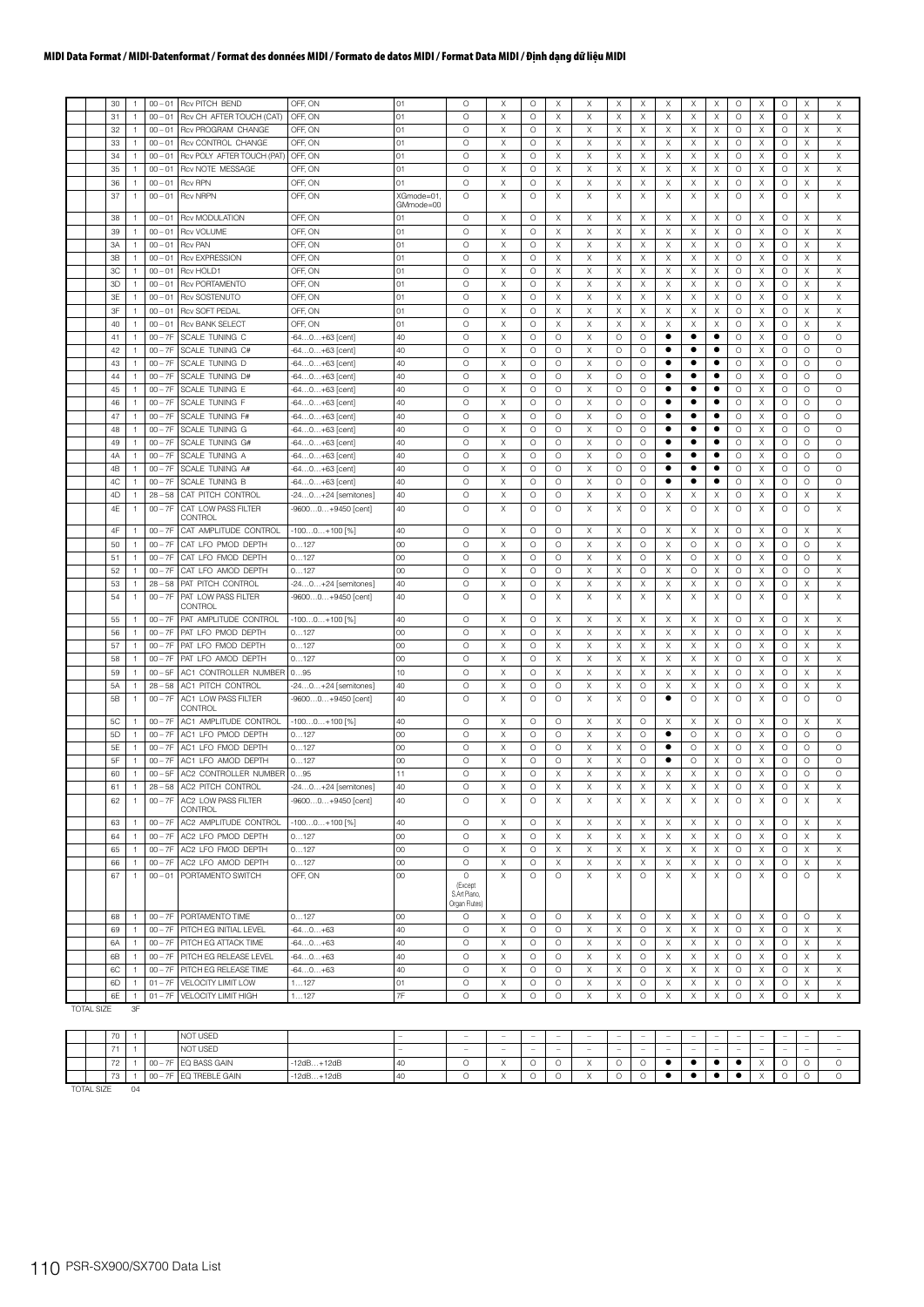|           | 74 |        | NOT USED                  |               | -                        | $\overline{\phantom{a}}$ | $\overline{\phantom{a}}$ | $\overline{\phantom{a}}$ | $\overline{\phantom{a}}$ | $\sim$                   | $\sim$                 | $\overline{\phantom{a}}$ | <b>1999</b>              | -                        | $\overline{\phantom{a}}$ | $\sim$                   | $\sim$                   | $\sim$                   | -                        |          |
|-----------|----|--------|---------------------------|---------------|--------------------------|--------------------------|--------------------------|--------------------------|--------------------------|--------------------------|------------------------|--------------------------|--------------------------|--------------------------|--------------------------|--------------------------|--------------------------|--------------------------|--------------------------|----------|
|           | 75 |        | NOT USED                  |               | $\overline{\phantom{a}}$ | $\overline{\phantom{a}}$ | $\overline{\phantom{a}}$ |                          | $\overline{\phantom{a}}$ | -                        | -                      | $\overline{\phantom{a}}$ | $\overline{\phantom{a}}$ | $\overline{\phantom{a}}$ | -                        | $\sim$                   | $\sim$                   | -                        | -                        |          |
|           | 76 |        | 04 - 28 EQ BASS FREQUENCY | 322.0k [Hz]   | <sub>0</sub> C           | Ω                        | $\sqrt{ }$<br>$\sim$     |                          | $\circ$                  | X                        | $\sqrt{}$<br>$\lambda$ | $\circ$                  | $\bullet$                | $\Omega$                 | $\circ$                  | $\sim$<br>╰              | $\sqrt{ }$<br><b>X</b>   |                          | $\Omega$                 | $\Omega$ |
|           | 77 |        | 1C-3A EQ TREBLE FREQUENCY | 50016.0k [Hz] | 36                       | $\Omega$                 | $\sqrt{ }$<br>∧          |                          | $\circ$                  | X                        | X                      | $\circ$                  | $\bullet$                | $\Omega$                 | $\circ$                  | $\sim$<br>J.             | $\sim$<br><b>X</b>       |                          | $\Omega$                 | $\circ$  |
|           | 78 |        | NOT USED                  |               | $\overline{\phantom{a}}$ | $\overline{\phantom{a}}$ | $\overline{\phantom{a}}$ | -                        | $\overline{\phantom{a}}$ | -                        | -                      | $\overline{\phantom{a}}$ | -                        | $\overline{\phantom{a}}$ | $\overline{\phantom{a}}$ | $\overline{\phantom{a}}$ | $\overline{\phantom{a}}$ | $\overline{\phantom{a}}$ | -                        |          |
|           | 79 |        | NOT USED                  |               | $\overline{\phantom{a}}$ | $\overline{\phantom{a}}$ | $\overline{\phantom{a}}$ | -                        | $\overline{\phantom{a}}$ | -                        | -                      | $\overline{\phantom{a}}$ | $\overline{\phantom{a}}$ | $\overline{\phantom{a}}$ | -                        | $\sim$                   | $\sim$                   | -                        | -                        |          |
|           | 7A |        | NOT USED                  |               | $\overline{\phantom{a}}$ | $\overline{\phantom{a}}$ | $\overline{\phantom{a}}$ | -                        | $\overline{\phantom{a}}$ | -                        | -                      | $\overline{\phantom{a}}$ | <b>1999</b>              | -                        | $\overline{\phantom{a}}$ | $\sim$                   | $\overline{\phantom{a}}$ | $\overline{\phantom{a}}$ | -                        |          |
|           | 7B |        | NOT USED                  |               | -                        | $\overline{\phantom{a}}$ | $\overline{\phantom{a}}$ | $\overline{\phantom{a}}$ | -                        | $\overline{\phantom{a}}$ | $\sim$                 | $\overline{\phantom{a}}$ | <b>1999</b>              | $\overline{\phantom{a}}$ | $\overline{\phantom{a}}$ | $\overline{\phantom{a}}$ | $\sim$                   | $\overline{\phantom{a}}$ | $\overline{\phantom{a}}$ | -        |
|           | 7C |        | NOT USED                  |               | -                        | $\overline{\phantom{a}}$ | $\overline{\phantom{a}}$ | $\overline{\phantom{a}}$ | -                        | $\overline{\phantom{a}}$ | $\sim$                 | $\overline{\phantom{a}}$ | $\overline{\phantom{0}}$ | -                        | -                        | $\overline{\phantom{a}}$ | $\sim$                   | -                        | $\overline{\phantom{a}}$ |          |
|           | 7D |        | NOT USED                  |               | $\overline{\phantom{a}}$ | $\overline{\phantom{a}}$ | $\sim$                   | $\overline{\phantom{a}}$ | $\overline{\phantom{a}}$ | $\sim$                   | $\sim$                 | $\overline{\phantom{a}}$ | <b>1999</b>              | $\overline{\phantom{a}}$ | -                        | $\sim$                   | $\sim$                   | $\overline{\phantom{a}}$ | -                        |          |
|           | 7E |        | NOT USED                  |               | $\overline{\phantom{a}}$ | $\overline{\phantom{a}}$ | $\overline{\phantom{a}}$ | $\overline{\phantom{a}}$ | $\overline{\phantom{a}}$ | $\overline{\phantom{a}}$ | $\sim$                 | $\sim$                   | <b>1999</b>              | $\overline{\phantom{a}}$ | -                        | $\overline{\phantom{a}}$ | $\overline{\phantom{a}}$ | $\overline{\phantom{a}}$ | -                        | -        |
|           | 7F |        | NOT USED                  |               | $\overline{\phantom{a}}$ | $\overline{\phantom{a}}$ | $\overline{\phantom{a}}$ | $\overline{\phantom{a}}$ | $\overline{\phantom{a}}$ | $\overline{\phantom{a}}$ | -                      | $\overline{\phantom{a}}$ | $\overline{\phantom{a}}$ | $\overline{\phantom{a}}$ | -                        | $\overline{\phantom{a}}$ | $\overline{\phantom{a}}$ | $\overline{\phantom{a}}$ | $\overline{\phantom{a}}$ | -        |
| TOTAL OUT |    | $\sim$ |                           |               |                          |                          |                          |                          |                          |                          |                        |                          |                          |                          |                          |                          |                          |                          |                          |          |

TOTAL SIZE 0C

: Transmitted via panel operations and keyboard/controller performances. O : Available

| 0A | nn                | $00\,$ |    | 00 - 01 Portamento Mode        | 00:Full, 01:Fingered              | 00 | $\Omega$                      | $\overline{\phantom{a}}$ | $\Omega$ | $\times$ |                        | $\times$ | $\times$ | $\circ$  | $\sqrt{}$<br>$\wedge$ | Ō        | $\sqrt{}$                 |          | O       | $\Omega$ |
|----|-------------------|--------|----|--------------------------------|-----------------------------------|----|-------------------------------|--------------------------|----------|----------|------------------------|----------|----------|----------|-----------------------|----------|---------------------------|----------|---------|----------|
|    |                   |        |    |                                |                                   |    | (Regular<br>only)             |                          |          |          |                        |          |          |          |                       |          |                           |          |         |          |
|    |                   | 01     |    | 00 - 01 Mono Priority          | Lastest, Highest                  | 00 | $\Omega$<br>(Regular<br>only) | $\overline{\phantom{a}}$ | $\circ$  | $\times$ | ᄉ                      | $\times$ | $\times$ | $\circ$  | X                     | $\circ$  | X                         |          | $\circ$ | 0        |
|    |                   | 02     |    | 00 - 02 Portamento Mono Legato | Normal, Pitch Poly, Cross<br>Fade | 00 | $\Omega$<br>(Regular<br>only) | $\overline{\phantom{a}}$ | $\Omega$ | $\times$ | $\checkmark$<br>⋏      | X        | $\times$ | $\circ$  | $\times$              | $\Omega$ | $\sqrt{}$<br>A            |          | O       | Ω        |
|    |                   | 03     |    | 00 - 01 Portamento Time Mode   | Rate, Time                        | 00 | $\Omega$<br>(Regular<br>only) | $\sim$                   | $\Omega$ | $\times$ | $\lambda$<br>$\lambda$ | $\times$ | $\times$ | $\Omega$ | X                     | $\Omega$ | $\boldsymbol{\mathsf{x}}$ | $\Omega$ | O       | $\Omega$ |
|    | <b>TOTAL SIZE</b> |        | 04 |                                |                                   |    |                               |                          |          |          |                        |          |          |          |                       |          |                           |          |         |          |

|                   | 40 |    | 00 - 7F MW OFFSET LEVEL CONTROL - 100 - 100 [%]  |                  | 40 |   |                          |          |                           |           |          |              |                         | $\checkmark$              |          |                           |  |                   |
|-------------------|----|----|--------------------------------------------------|------------------|----|---|--------------------------|----------|---------------------------|-----------|----------|--------------|-------------------------|---------------------------|----------|---------------------------|--|-------------------|
|                   | 41 |    | 00 - 7F BEND OFFSET LEVEL<br>CONTROL             | $-100 - 100$ [%] | 40 | C | $\overline{\phantom{a}}$ | X        | $\lambda$<br>$\lambda$    | $\lambda$ | X        |              | $\sqrt{ }$<br>$\lambda$ | $\times$                  | $\Omega$ | $\boldsymbol{\mathsf{x}}$ |  | $\checkmark$<br>⋏ |
|                   | 42 |    | 00 - 7F CAT OFFSET LEVEL<br>CONTROL              | $-100 - 100$ [%] | 40 |   | $\overline{\phantom{a}}$ | $\Omega$ | $\checkmark$<br>$\lambda$ |           | $\Omega$ |              | $\Omega$                | $\times$                  | $\circ$  | X                         |  | $\checkmark$      |
|                   | 43 |    | 00 - 7F PAT OFFSET LEVEL CONTROL - 100 - 100 [%] |                  | 40 |   | $\overline{\phantom{a}}$ | X        | $\lambda$<br>$\Lambda$    |           | X        |              | $\lambda$               | $\checkmark$<br>$\lambda$ | $\Omega$ | $\checkmark$              |  | $\lambda$         |
|                   | 44 |    | 00 - 7F AC1 OFFSET LEVEL<br>CONTROL              | $-100 - 100$ [%] | 40 |   | $\overline{\phantom{a}}$ | $\cap$   | $\sqrt{}$<br>$\Lambda$    |           | $\Omega$ |              | Ω                       | $\times$                  | $\Omega$ | X                         |  |                   |
|                   | 45 |    | 00 - 7F AC2 OFFSET LEVEL<br>CONTROL              | $-100 - 100$ [%] | 40 |   | $\overline{\phantom{a}}$ | X        | $\sqrt{}$<br>$\lambda$    | $\lambda$ | $\times$ | $\checkmark$ | $\checkmark$<br>$\sim$  | $\times$                  | $\circ$  | $\boldsymbol{\mathsf{x}}$ |  | $\sqrt{}$         |
| <b>TOTAL SIZE</b> |    | 06 |                                                  |                  |    |   |                          |          |                           |           |          |              |                         |                           |          |                           |  |                   |

: Transmitted via panel operations and keyboard/controller performances. O : Available

nn = PART NUMBER

If there is a Drum Voice assigned to the part, the following parameters are ineffective.

• BANK SELECT LSB

• PORTAMENTO

• MONO/POLY

• SCALE TUNING

• POLY AFTER TOUCH

• PITCH EG

### **MIDI Parameter Change table (A/D PART)**

|                |                   |        |                |                   |                         |                                                                                       |                                                                |                                 | <b>TMIDII</b> |                                      |                          |  |                                                                                   |                                                    |                          |  |       | [Internal sequencer] |                          |                                                                                   |
|----------------|-------------------|--------|----------------|-------------------|-------------------------|---------------------------------------------------------------------------------------|----------------------------------------------------------------|---------------------------------|---------------|--------------------------------------|--------------------------|--|-----------------------------------------------------------------------------------|----------------------------------------------------|--------------------------|--|-------|----------------------|--------------------------|-----------------------------------------------------------------------------------|
| <b>Address</b> |                   |        | Size           | <b>Data</b>       | Parameter               | <b>Description</b>                                                                    | Voice                                                          |                                 |               |                                      | <b>MIDI Reception</b>    |  |                                                                                   | <b>MIDI Transmission</b>                           |                          |  |       | PLAY                 |                          | REC                                                                               |
| (H)            |                   |        | (H)            | (H)               |                         | * The A/D PART parameter cannot be reset to<br>its factory setting with XG SYSTEM ON. | Regular/<br>Drum/<br>S.Art<br>Piano/<br>Organ<br><b>Flutes</b> | Mic/<br>Vocal<br><b>Harmony</b> | Song          | Right <sub>2</sub><br>Right3<br>Left | Right1 Keyboard Style    |  | Extra Right1 M.Pad Style Song<br>Right <sub>2</sub><br>Right <sub>3</sub><br>Left |                                                    |                          |  | Lower |                      |                          | Upper PLAY REW From panel<br>(Right1/<br>Right <sub>2</sub> /<br>Right3/<br>Left) |
| 10             | On                | $00\,$ |                | $00 - 01$         | INPUT GAIN              | MIC. LINE                                                                             | $\times$                                                       | X                               |               |                                      | X                        |  |                                                                                   |                                                    | X                        |  |       | $\times$             | $\times$                 | $\times$                                                                          |
|                |                   | 01     |                |                   | 00 - 7F BANK SELECT MSB | 0127                                                                                  | $\times$                                                       | $\times$                        |               |                                      | $\times$                 |  |                                                                                   |                                                    | X                        |  |       | $\times$             | $\times$                 | X                                                                                 |
|                |                   | 02     |                | $00 - 7F$         | <b>BANK SELECT LSB</b>  | 0127                                                                                  | $\times$                                                       | X                               |               |                                      | $\times$                 |  |                                                                                   |                                                    | $\times$                 |  |       | X                    | X                        | X                                                                                 |
|                |                   | 03     |                | $00 - 7F$         | PROGRAM NUMBER          | 1128                                                                                  | $\times$                                                       | X                               |               |                                      | X                        |  |                                                                                   |                                                    | X                        |  |       | $\times$             | X                        | X                                                                                 |
|                |                   | 04     |                | $00 - 0F$ .<br>7F | <b>Rcv CHANNEL</b>      | $132$ ( $*1$ ), OFF                                                                   | $\times$                                                       | $\circ$                         |               |                                      | $\circ$                  |  |                                                                                   | $\Omega$<br>$\qquad \qquad -$<br>$\qquad \qquad -$ |                          |  |       |                      | $\times$                 | $\times$                                                                          |
|                |                   | 05     |                |                   | NOT USED                |                                                                                       | ۰                                                              | $\overline{\phantom{a}}$        |               |                                      | $\overline{\phantom{a}}$ |  |                                                                                   |                                                    |                          |  |       | L,                   | $=$                      | -                                                                                 |
|                |                   | 06     |                |                   | NOT USED                |                                                                                       | ۰                                                              | $\sim$                          |               |                                      | $\overline{\phantom{a}}$ |  |                                                                                   |                                                    |                          |  |       | ÷,                   | $\equiv$                 | $\equiv$                                                                          |
|                |                   | 07     |                |                   | NOT USED                |                                                                                       | $\overline{\phantom{a}}$                                       | $\sim$                          |               |                                      | $\overline{\phantom{a}}$ |  |                                                                                   |                                                    | $\overline{\phantom{a}}$ |  |       | ۰                    | ÷                        | -                                                                                 |
|                |                   | 08     |                |                   | NOT USED                |                                                                                       | ۰                                                              | $\sim$                          |               |                                      | $\frac{1}{2}$            |  |                                                                                   |                                                    | $\overline{\phantom{a}}$ |  |       | ÷,                   | $\overline{\phantom{a}}$ | $\equiv$                                                                          |
|                |                   | 09     |                |                   | NOT USED                |                                                                                       | ۰                                                              | $\sim$                          |               |                                      | $\overline{\phantom{a}}$ |  |                                                                                   |                                                    | $\overline{\phantom{a}}$ |  |       | ۰                    |                          | $\equiv$                                                                          |
|                |                   | 0A     | $\overline{1}$ |                   | NOT USED                |                                                                                       | ۰                                                              | $\sim$                          |               |                                      | $\frac{1}{2}$            |  |                                                                                   |                                                    | $\overline{\phantom{a}}$ |  |       | ۰                    |                          | $\equiv$                                                                          |
|                |                   | 0B     |                | $00 - 7F$         | <b>VOLUME</b>           | 0127                                                                                  | X                                                              | $\circ$                         |               |                                      | $\circ$                  |  |                                                                                   |                                                    | ٠                        |  |       | $\circ$              | X                        | X                                                                                 |
|                |                   | 0C     |                |                   | NOT USED                |                                                                                       | ۰                                                              | $\sim$                          |               |                                      | ۰                        |  |                                                                                   |                                                    | ۰                        |  |       |                      |                          |                                                                                   |
|                |                   | 0D     |                |                   | NOT USED                |                                                                                       | ÷,                                                             | $\sim$                          |               |                                      | ۰                        |  |                                                                                   |                                                    | ۰                        |  |       | ۰                    | ۳                        | $\overline{\phantom{0}}$                                                          |
|                |                   | 0E     |                | $01 - 7F$ PAN     |                         | L63CR63                                                                               | X                                                              | $\circ$                         |               |                                      | $\circ$                  |  |                                                                                   |                                                    | $\bullet$                |  |       | $\circ$              | $\times$                 | $\times$                                                                          |
|                |                   | 0F     |                |                   | NOT USED                |                                                                                       | ۰                                                              | $\sim$                          |               |                                      | $\overline{\phantom{a}}$ |  |                                                                                   |                                                    | $\qquad \qquad -$        |  |       | ÷                    |                          | -                                                                                 |
|                |                   | 10     |                |                   | NOT USED                |                                                                                       | $\overline{\phantom{a}}$                                       | $\sim$                          |               |                                      | $\overline{\phantom{a}}$ |  |                                                                                   |                                                    | $\overline{\phantom{a}}$ |  |       | ۰                    |                          | ۰.                                                                                |
|                |                   | 11     |                | $00 - 7F$         | <b>DRY LEVEL</b>        | 0127                                                                                  | X                                                              | $\Omega$                        |               |                                      | $\circ$                  |  |                                                                                   |                                                    | $\circ$                  |  |       | $\Omega$             | $\times$                 | $\times$                                                                          |
|                |                   | 12     |                | $00 - 7F$         | CHORUS SEND             | 0127                                                                                  | X                                                              | $\circ$                         |               |                                      | $\circ$                  |  |                                                                                   |                                                    | $\bullet$                |  |       | $\Omega$             | $\times$                 | $\times$                                                                          |
|                |                   | 13     |                |                   | 00 - 7F REVERB SEND     | 0127                                                                                  | $\times$                                                       | $\circ$                         |               |                                      | $\circ$                  |  |                                                                                   |                                                    | $\bullet$                |  |       | $\circ$              | $\times$                 | X                                                                                 |
|                |                   | 14     |                | $00 - 7F$         | <b>VARIATION SEND</b>   | 0127                                                                                  | X                                                              | $\circ$                         |               |                                      | $\circ$                  |  |                                                                                   |                                                    | O                        |  |       | $\circ$              | $\times$                 | $\times$                                                                          |
|                | <b>TOTAL SIZE</b> |        | 15             |                   |                         |                                                                                       |                                                                |                                 |               |                                      |                          |  |                                                                                   |                                                    |                          |  |       |                      |                          |                                                                                   |

\*1 : Channels 17 – 32 only send to TG.

n : A/D Part Number (0)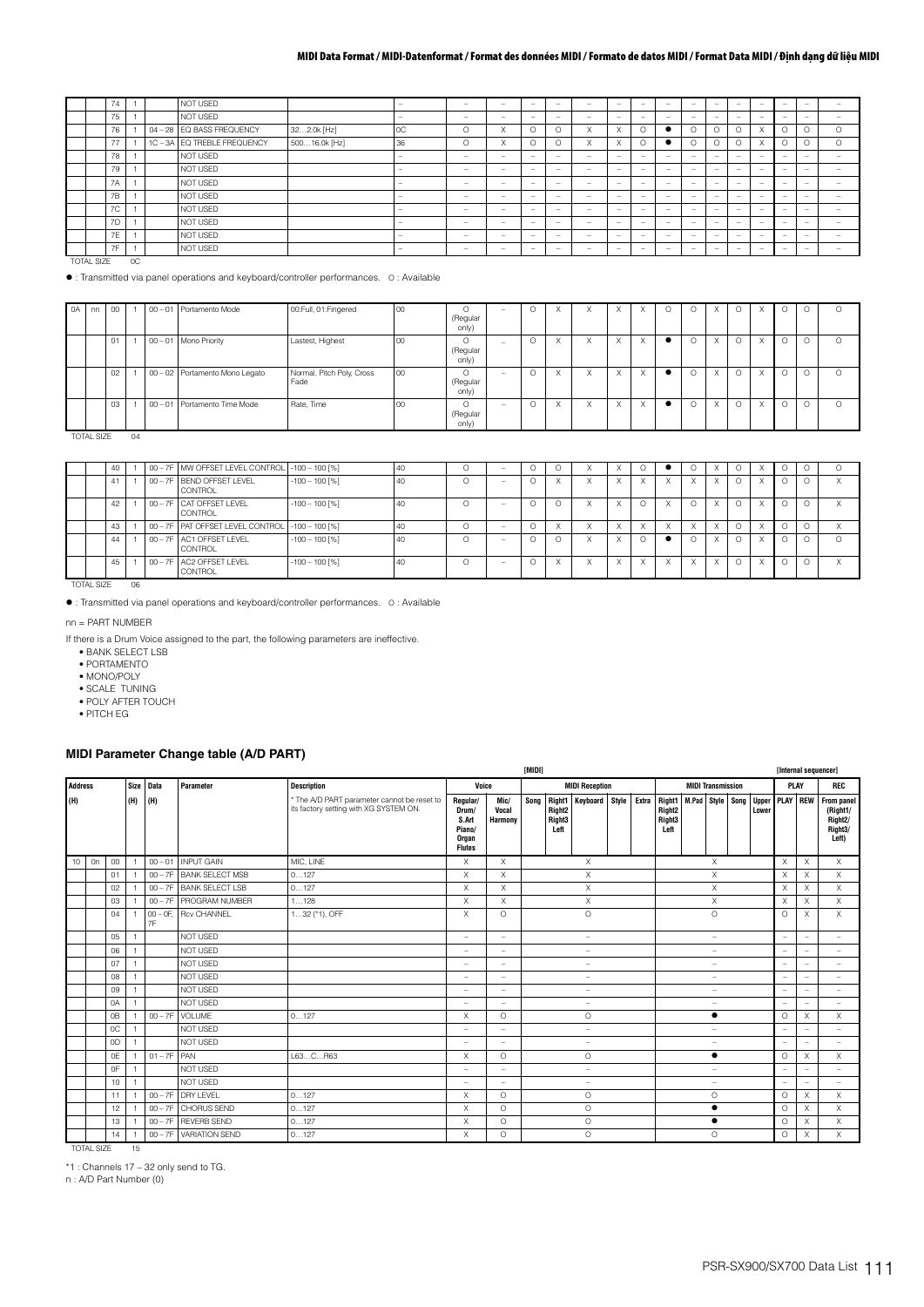### **MIDI Parameter Change table (DRUM SETUP)**

|                |           |                |      |             |                                            |                    |                        |                                                                |                          | <b>TMIDI1</b>                                                                                                                                                                                                  |  |                                           |  |       |                                                                   |                          |          |                |          |          | [Internal sequencer]                                               |
|----------------|-----------|----------------|------|-------------|--------------------------------------------|--------------------|------------------------|----------------------------------------------------------------|--------------------------|----------------------------------------------------------------------------------------------------------------------------------------------------------------------------------------------------------------|--|-------------------------------------------|--|-------|-------------------------------------------------------------------|--------------------------|----------|----------------|----------|----------|--------------------------------------------------------------------|
| <b>Address</b> |           |                | Size | <b>Data</b> | Parameter                                  | <b>Description</b> | <b>XG Default</b>      | Voice                                                          |                          |                                                                                                                                                                                                                |  | <b>MIDI Reception</b>                     |  |       |                                                                   | <b>MIDI Transmission</b> |          |                | PLAY     |          | <b>REC</b>                                                         |
| (H)            |           |                | (H)  | (H)         |                                            |                    | (H)                    | Regular/<br>Drum/<br>S.Art<br>Piano/<br>Organ<br><b>Flutes</b> | Mic/<br>Vocal<br>Harmony | Song<br>Right1<br><b>Keyboard</b> Style<br>Right <sub>2</sub><br>Right <sub>3</sub><br>Left<br>$\bigcap$<br>(Available only for Song parts)<br>$\Omega$<br>(Available only for Song parts)<br>$\cap$<br>$\cap$ |  |                                           |  | Extra | <b>Right1</b><br>Right <sub>2</sub><br>Right <sub>3</sub><br>Left | <b>M.Pad Style Song</b>  |          | Upper<br>Lower | PLAY REW |          | From panel<br>(Right1/<br>Right <sub>2</sub> /<br>Right3/<br>Left) |
| 3n             | <b>rr</b> | 00             |      |             | 00 - 7F PITCH COARSE                       | $-640+63$          | 40                     | $\Omega$<br>(Drum only)                                        | $\times$                 |                                                                                                                                                                                                                |  |                                           |  |       |                                                                   |                          | $\Omega$ |                | $\Omega$ | X        | $\times$                                                           |
|                |           | 01             |      | $00 - 7F$   | PITCH FINE                                 | $-640+63$ [cent]   | 40                     | $\Omega$<br>(Drum only)                                        | $\times$                 |                                                                                                                                                                                                                |  |                                           |  |       |                                                                   |                          | $\circ$  |                | $\circ$  | X        | X                                                                  |
|                |           | 02             |      | $00 - 7F$   | LEVEL                                      | 0127               | Depends on<br>the note | $\Omega$<br>(Drum only)                                        | $\times$                 |                                                                                                                                                                                                                |  |                                           |  |       |                                                                   |                          | $\circ$  |                | $\Omega$ | $\times$ | $\times$                                                           |
|                |           | 03             |      | $00 - 7F$   | ALTERNATE GROUP                            | OFF. 1127          | Depends on<br>the note | $\cap$<br>(Drum only)                                          | $\times$                 | (Available only for Song parts)<br>(Available only for Song parts)<br>(Available only for Song parts)                                                                                                          |  |                                           |  |       |                                                                   |                          | $\circ$  |                | $\circ$  | $\times$ | $\times$                                                           |
|                |           | 04             |      | $00 - 7F$   | PAN                                        | RND, L63CR63       | Depends on<br>the note | $\bigcap$<br>(Drum only)                                       | $\times$                 | (Available only for Song parts)<br>$\cap$                                                                                                                                                                      |  |                                           |  |       |                                                                   |                          | $\Omega$ |                | $\Omega$ | X        | $\times$                                                           |
|                |           | 05             |      | $00 - 7F$   | <b>REVERB SEND</b>                         | 0127               | Depends on<br>the note | $\Omega$<br>(Drum only)                                        | $\times$                 | $\times$                                                                                                                                                                                                       |  |                                           |  |       |                                                                   |                          | $\circ$  |                | $\circ$  | $\times$ | X                                                                  |
|                |           | 06             |      | $00 - 7F$   | <b>CHORUS SEND</b>                         | 0127               | Depends on<br>the note | $\Omega$<br>(Drum only)                                        |                          |                                                                                                                                                                                                                |  | (Available only for Song parts)           |  |       |                                                                   |                          | $\circ$  |                | $\circ$  | X        | X                                                                  |
|                |           | 07             |      | $00 - 7F$   | <b>VARIATION SEND</b>                      | 0127               | 7F                     | $\Omega$<br>(Drum only)                                        | $\times$                 |                                                                                                                                                                                                                |  | $\cap$<br>(Available only for Song parts) |  |       |                                                                   |                          | $\circ$  |                | $\circ$  | $\times$ | $\times$                                                           |
|                |           | 08             |      | $00 - 01$   | <b>KEY ASSIGN</b>                          | SINGLE, MULTI      | $00\,$                 | $\bigcap$<br>(Drum only)                                       | $\times$                 |                                                                                                                                                                                                                |  | $\cap$<br>(Available only for Song parts) |  |       |                                                                   |                          | $\circ$  |                | $\circ$  | X        | X                                                                  |
|                |           | 09             |      | $00 - 01$   | Rcv NOTE OFF                               | OFF ON             | Depends on<br>the note | $\circ$<br>(Drum only)                                         | $\times$                 |                                                                                                                                                                                                                |  | (Available only for Song parts)           |  |       |                                                                   |                          | $\circ$  |                | $\circ$  | X        | $\times$                                                           |
|                |           | 0A             |      | $00 - 01$   | <b>Rcv NOTE ON</b>                         | OFF, ON            | 01                     | $\Omega$<br>(Drum only)                                        | $\times$                 |                                                                                                                                                                                                                |  |                                           |  |       |                                                                   |                          | $\circ$  |                | $\Omega$ | $\times$ | $\times$                                                           |
|                |           | 0 <sub>B</sub> |      | $00 - 7F$   | LOW PASS FILTER CUTOFF<br><b>FREQUENCY</b> | $-640+63$          | 40                     | $\cap$<br>(Drum only)                                          | $\times$                 | (Available only for Song parts)<br>(Available only for Song parts)                                                                                                                                             |  |                                           |  |       |                                                                   |                          | $\Omega$ |                | $\Omega$ | $\times$ | $\times$                                                           |
|                |           | 0C             |      | $00 - 7F$   | LOW PASS FILTER RESONANCE                  | $-640+63$          | 40                     | $\bigcap$<br>(Drum only)                                       | $\times$                 | $\cap$<br>(Available only for Song parts)                                                                                                                                                                      |  |                                           |  |       |                                                                   |                          | $\circ$  |                | $\circ$  | X        | X                                                                  |
|                |           | 0D             |      | $00 - 7F$   | <b>EG ATTACK RATE</b>                      | $-640+63$          | 40                     | $\circ$<br>(Drum only)                                         | $\times$                 | $\cap$<br>(Available only for Song parts)                                                                                                                                                                      |  |                                           |  |       |                                                                   |                          | $\circ$  |                | $\circ$  | $\times$ | X                                                                  |
|                |           | 0E             |      | $00 - 7F$   | EG DECAY1 RATE                             | $-640+63$          | 40                     | $\Omega$<br>(Drum only)                                        | $\times$                 | $\cap$<br>(Available only for Song parts)                                                                                                                                                                      |  |                                           |  |       |                                                                   |                          | $\circ$  |                | $\circ$  | X        | X                                                                  |
|                |           | 0F             |      | $00 - 7F$   | EG DECAY2 RATE                             | $-640+63$          | 40                     | $\Omega$<br>(Drum only)                                        | $\times$                 | $\cap$<br>(Available only for Song parts)                                                                                                                                                                      |  |                                           |  |       |                                                                   |                          | $\Omega$ |                | $\Omega$ | $\times$ | $\times$                                                           |

TOTAL SIZE 10

|            | 20 |        | 00 - 7F EQ BASS GAIN      | $-12+12$ [dB] | 40             | X                        | X                        | X                        | $\circ$                  | X                        | X                         | X        |
|------------|----|--------|---------------------------|---------------|----------------|--------------------------|--------------------------|--------------------------|--------------------------|--------------------------|---------------------------|----------|
|            | 21 |        | 00 - 7F EQ TREBLE GAIN    | $-12+12$ [dB] | 40             | X                        | $\times$                 | X                        | $\Omega$                 | X                        | $\times$                  | $\times$ |
|            | 22 |        | NOT USED                  |               |                | $\sim$                   | $\overline{\phantom{a}}$ | $\overline{\phantom{a}}$ | $\overline{\phantom{a}}$ | $\overline{\phantom{a}}$ | $\overline{\phantom{a}}$  |          |
|            | 23 |        | NOT USED                  |               |                | -                        | $\overline{\phantom{a}}$ | $\overline{\phantom{a}}$ | -                        | -                        | $\overline{\phantom{a}}$  |          |
|            | 24 |        | 04 - 28 EQ BASS FREQUENCY | 322.0k [Hz]   | <sub>0</sub> C | X                        | X                        | X                        | O                        | X                        | X                         | $\times$ |
|            | 25 |        | 1C-3A EQ TREBLE FREQUENCY | 50016.0k [Hz] | 36             | X                        | X                        | X                        | $\circ$                  | X                        | $\checkmark$<br>$\lambda$ | $\times$ |
|            | 26 |        | NOT USED                  |               | -              | $\sim$                   | $\overline{\phantom{a}}$ | $\overline{\phantom{a}}$ | $\qquad \qquad =$        | -                        | -                         |          |
|            | 27 |        | NOT USED                  |               | -              | $\sim$                   | $\overline{\phantom{a}}$ | $\overline{\phantom{a}}$ | $\overline{\phantom{a}}$ | $\overline{\phantom{a}}$ | $\overline{\phantom{a}}$  |          |
|            | 28 |        | NOT USED                  |               |                | -                        | $-$                      | -                        | -                        | -                        | $\overline{\phantom{a}}$  |          |
|            | 29 |        | NOT USED                  |               |                | -                        | $\overline{\phantom{a}}$ | $\overline{\phantom{a}}$ | -                        | $\overline{\phantom{a}}$ | $\overline{\phantom{a}}$  |          |
|            | 2A |        | NOT USED                  |               |                | $\overline{\phantom{a}}$ | $\overline{\phantom{a}}$ | -                        |                          | -                        |                           |          |
|            | 2B |        | NOT USED                  |               | -              | $\sim$                   | $\overline{\phantom{a}}$ | $\overline{\phantom{a}}$ | $\qquad \qquad =$        | -                        | $\overline{\phantom{a}}$  |          |
|            | 2C |        | NOT USED                  |               | -              | $\overline{\phantom{a}}$ | $\overline{\phantom{a}}$ | $\overline{\phantom{a}}$ | $\qquad \qquad =$        | -                        | -                         |          |
|            | 2D |        | NOT USED                  |               | -              | -                        | $-$                      | -                        | -                        | $\overline{\phantom{a}}$ | $\overline{\phantom{a}}$  |          |
| TOTAL CIZE |    | $\cap$ |                           |               |                |                          |                          |                          |                          |                          |                           |          |

TOTAL SIZE 0E

|                   | 70 |    | 00 - 7F SOURCE DRUM KIT(Bank<br>Select MSB)     | 0127    | Depends on<br>the note | (Drum only) | (Available only for Song parts) |  |  |
|-------------------|----|----|-------------------------------------------------|---------|------------------------|-------------|---------------------------------|--|--|
|                   |    |    | 00 - 7F SOURCE DRUM KIT(Bank<br>Select LSB)     | 0127    | Depends on<br>the note | (Drum only) | (Available only for Song parts) |  |  |
|                   |    |    | 00 - 7F SOURCE DRUM KIT(Program 0127<br>Number) |         | Depends on<br>the note | (Drum only) | (Available only for Song parts) |  |  |
|                   |    |    | 0D - 5B SOURCE DRUM KIT(Note<br>Number)         | $C-1G5$ | Depends on<br>the note | (Drum only) | (Available only for Song parts) |  |  |
| <b>TOTAL SIZE</b> |    | 04 |                                                 |         |                        |             |                                 |  |  |

n: Drum Setup Number (0 – 1)

rr: note number (0D – 5B)

In the following cases, the instrument will initialize all Drum Setups.

• XG SYSTEM ON received • GM SYSTEM ON received

• GM LEVEL2 SYSTEM ON received

• GS RESET received

• DRUM SETUP RESET received (only when in XG mode)

#### [Note]

When a part to which a Drum Setup is assigned receives a program change, the assigned Drum Setup will be initialized.

If the same Drum Setup is assigned to two or more parts, changes in Drum Setup parameters (including program changes) will apply to all parts to which it is assigned.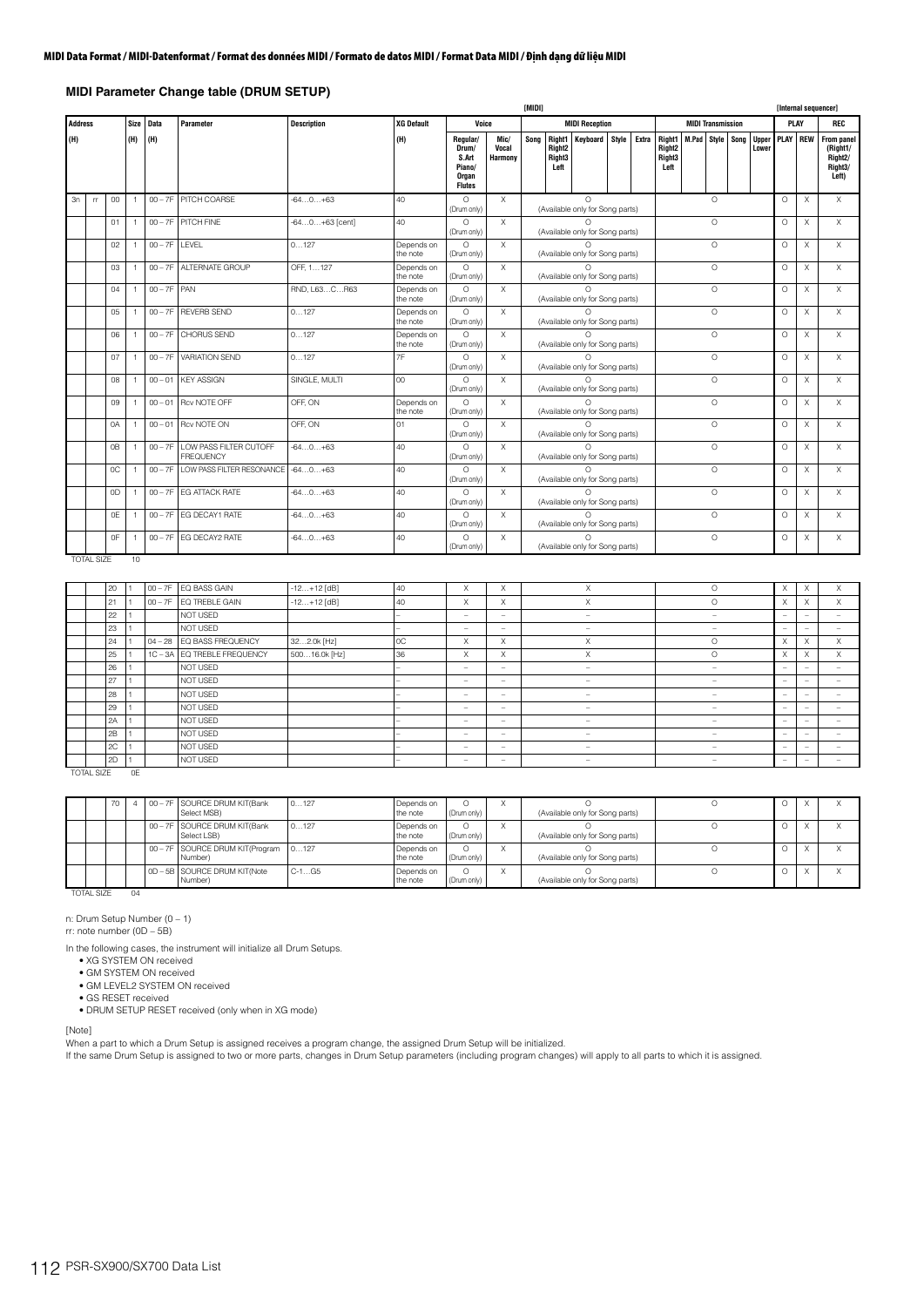## **SYSTEM EXCLUSIVE MESSAGES (1)**

[GM1]...GM Required Parameter

[GM2]...GM Level2 Required Parameter

• Not received when the MIDI setting "System Exclusive Message - Receive" is set to off. • Not transmitted when the MIDI setting "System Exclusive Message - Transmit" is set to off.

### **System Exclusive Messages (Universal Real Time Messages)**

|                                     |                                                                                                                                                                                                                                                                                                                                                                                                                                                                                                                                                                                                                                                                                                                                                                                                                                                                                                                                                    |                                                                |                          | [MIDI] |                                      |                                                               |       |       |                                                |                          |                       |                 |                           | [Internal sequencer]                                              |
|-------------------------------------|----------------------------------------------------------------------------------------------------------------------------------------------------------------------------------------------------------------------------------------------------------------------------------------------------------------------------------------------------------------------------------------------------------------------------------------------------------------------------------------------------------------------------------------------------------------------------------------------------------------------------------------------------------------------------------------------------------------------------------------------------------------------------------------------------------------------------------------------------------------------------------------------------------------------------------------------------|----------------------------------------------------------------|--------------------------|--------|--------------------------------------|---------------------------------------------------------------|-------|-------|------------------------------------------------|--------------------------|-----------------------|-----------------|---------------------------|-------------------------------------------------------------------|
| <b>MIDI Event</b>                   | <b>Data Format</b>                                                                                                                                                                                                                                                                                                                                                                                                                                                                                                                                                                                                                                                                                                                                                                                                                                                                                                                                 |                                                                | Voice                    |        |                                      | <b>MIDI Reception</b>                                         |       |       |                                                | <b>MIDI Transmission</b> |                       |                 | PLAY                      | REC                                                               |
|                                     |                                                                                                                                                                                                                                                                                                                                                                                                                                                                                                                                                                                                                                                                                                                                                                                                                                                                                                                                                    | Regular/<br>Drum/<br>S.Art<br>Piano/<br>Organ<br><b>Flutes</b> | Mic/<br>Vocal<br>Harmony | Song   | Right <sub>2</sub><br>Right3<br>Left | Right1 Keyboard                                               | Style | Extra | Right1<br>Right <sub>2</sub><br>Right3<br>Left | M.Pad Style Song         | <b>Upper</b><br>Lower | <b>PLAY REW</b> |                           | From pane<br>(Right1/<br>Right <sub>2</sub> /<br>Right3/<br>Left) |
| Master<br>Volume<br>[GM2]           | F0 7F XN 04 01 SS TT F7<br>$11110000$ FO = Exclusive status<br>01111111 7F = Universal Real Time<br>0xxxnnnn XN = When N is received N=0 - F, whichever is received. X=ignored<br>00000100 04 = Sub-ID #1=Device Control Message<br>00000001 01 = Sub-ID #2=Master Volume<br>0sssssss SS = Volume LSB<br>Ottttttt TT = Volume MSB<br>11110111    F7 = End of Exclusive                                                                                                                                                                                                                                                                                                                                                                                                                                                                                                                                                                             | $\circ$                                                        | Χ                        |        |                                      | $\circ$<br>(Available only for Song parts and<br>Extra parts) |       |       |                                                | $\circ$                  |                       | O               | O                         | Χ                                                                 |
| Master Fine<br>Tuning<br>[GM2]      | F0 7F XN 04 03 SS TT F7<br>$11110000$ FO = Exclusive status<br>01111111 7F = Universal Real Time<br>0xxxnnnn XN = When N is received N=0 - F, whichever is received. X=ignored<br>00000100 04 = Sub-ID #1=Device Control Message<br>00000011 03 = Sub-ID #2=Master Fine Tuning<br>0sssssss SS = Fine Tuning LSB<br>Ottttttt TT = Fine Tuning MSB<br>$11110111$ F7 = End of Exclusive                                                                                                                                                                                                                                                                                                                                                                                                                                                                                                                                                               | $\circ$                                                        | X                        |        |                                      | $\circ$<br>(Available only for Song parts and<br>Extra parts) |       |       |                                                | $\circ$                  |                       | $\circ$         | X                         | X                                                                 |
| Master<br>Coarse<br>Tuning<br>[GM2] | F0 7F XN 04 04 00 TT F7<br>$11110000$ FO = Exclusive status<br>01111111 7F = Universal Real Time<br>0xxxnnnn XN = When N is received N=0 - F, whichever is received. X=ignored<br>00000100 04 = Sub-ID #1=Device Control Message<br>00000100 04 = Sub-ID #2=Master Coarse Tuning<br>00000000 00<br>Otttttt TT = Coarse Tuning MSB<br>$11110111$ F7 = End of Exclusive                                                                                                                                                                                                                                                                                                                                                                                                                                                                                                                                                                              | $\circ$                                                        | $\times$                 |        |                                      | $\circ$<br>(Available only for Song parts and<br>Extra parts) |       |       |                                                | $\circ$                  |                       | $\circ$         | $\boldsymbol{\mathsf{X}}$ | X                                                                 |
| Reverb<br>Parameter<br>[GM2]        | F0 7F XN 04 05 01 01 01 01 01 PP VV  F7<br>$11110000$ F0 = Exclusive status<br>01111111 7F = Universal Real Time<br>0xxxnnnn XN = When N is received N=0 - F, whichever is received. X=ignored<br>00000100 04 = Sub-ID #1=Device Control Message<br>00000101 05 = Sub-ID #2=Global Parameter Control<br>$00000001$ $01 =$ Slot path length = 1<br>00000001 01 = Parameter ID width = 1<br>$00000001$ $01 =$ Value width = 1<br>$00000001$ $01 =$ Slot path MSB = 1<br>$00000001$ $01 =$ Slot path LSB = 1 (Reverb)<br>0ppppppp $PP = Parameter to be controlled$<br>0vvvvvvv VV = Value for the Parameter<br>11110111    F7 = End of Exclusive<br>Parameter(pp)<br>Value(vv)<br>Display<br>0:RoomS<br>pp=0 Reverb Type<br>08<br>1:RoomM<br>2:RoomL<br>3:HallM<br>4:Hall (default)<br>8:GM Plate<br>pp=1 Reverb Time<br>0127<br>011.0s                                                                                                              | $\circ$                                                        | $\circ$                  |        |                                      | $\circ$                                                       |       |       |                                                | $\circ$                  |                       | $\circ$         | $\circ$                   | X                                                                 |
| Chorus<br>Parameter<br>[GM2]        | F0 7F XN 04 05 01 01 01 01 02 PP VV  F7<br>$11110000$ FO = Exclusive status<br>01111111 7F = Universal Real Time<br>0xxxnnnn XN = When N is received N=0 - F, whichever is received. X=ignored<br>00000100 04 = Sub-ID #1=Device Control Message<br>00000101 05 = Sub-ID #2=Global Parameter Control<br>$00000001$ $01 =$ Slot path length = 1<br>$00000001$ $01$ = Parameter ID width = 1<br>$00000001$ $01 =$ Value width = 1<br>$00000001$ $01 =$ Slot path MSB = 1<br>$00000010$ $02 =$ Slot path LSB = 2 (Chorus)<br>0ppppppp PP = Parameter to be controlled<br>0vvvvvvv VV = Value for the Parameter<br>11110111    F7 = End of Exclusive<br>Parameter(pp)<br>Value(vv)<br>Display<br>0:GM Chorus1<br>pp=0 Chorus Type<br>05<br>1:GM Chorus2<br>2:GM Chorus3 (default)<br>3:GM Chorus4<br>4:FB Chorus<br>5:GM Flanger<br>pp=1 Mod Rate<br>015.5Hz<br>0127<br>pp=2 Mod Depth<br>0127<br>pp=3 Feedback<br>0127<br>pp=4 Send to Reverb<br>0127 | $\circ$                                                        | $\circ$                  |        |                                      | $\circ$                                                       |       |       |                                                | $\circ$                  |                       | $\circ$         | $\circ$                   | X                                                                 |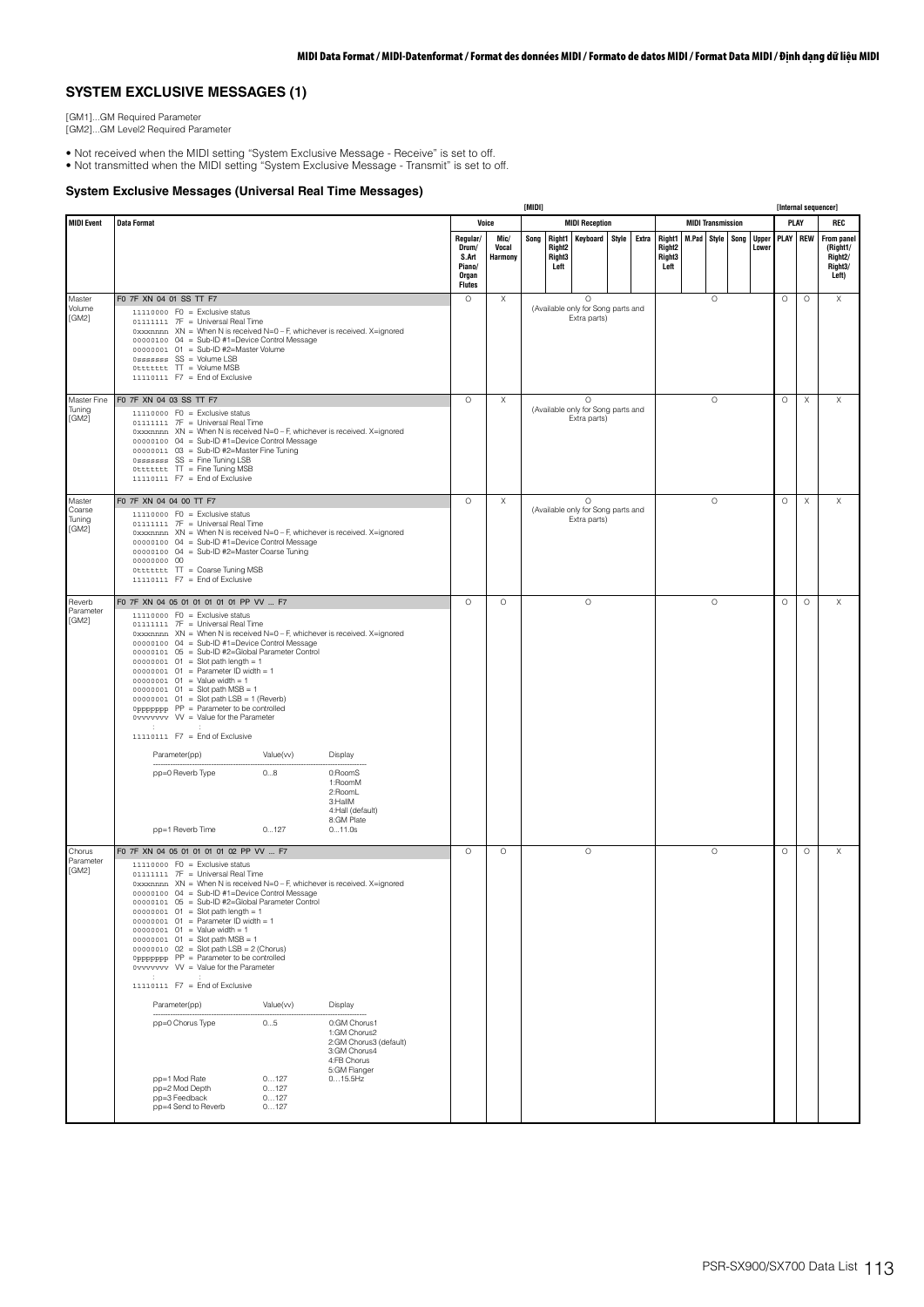|                                   |                                                                                                                                                                                                                                                                                                                                                                                                                                                                                                                                                                                                                                                                                                                                                                                                                                                                                                                                                                                                                                                                  | [MIDI]                                                         |                          |         |                                                  |                       |          |                           |                                                |          |                           |          | [Internal sequencer]  |          |             |                                                                           |  |  |
|-----------------------------------|------------------------------------------------------------------------------------------------------------------------------------------------------------------------------------------------------------------------------------------------------------------------------------------------------------------------------------------------------------------------------------------------------------------------------------------------------------------------------------------------------------------------------------------------------------------------------------------------------------------------------------------------------------------------------------------------------------------------------------------------------------------------------------------------------------------------------------------------------------------------------------------------------------------------------------------------------------------------------------------------------------------------------------------------------------------|----------------------------------------------------------------|--------------------------|---------|--------------------------------------------------|-----------------------|----------|---------------------------|------------------------------------------------|----------|---------------------------|----------|-----------------------|----------|-------------|---------------------------------------------------------------------------|--|--|
| <b>MIDI Event</b>                 | <b>Data Format</b>                                                                                                                                                                                                                                                                                                                                                                                                                                                                                                                                                                                                                                                                                                                                                                                                                                                                                                                                                                                                                                               |                                                                | Voice                    |         |                                                  | <b>MIDI Reception</b> |          |                           |                                                |          | <b>MIDI Transmission</b>  |          |                       |          | PLAY        | REC                                                                       |  |  |
|                                   |                                                                                                                                                                                                                                                                                                                                                                                                                                                                                                                                                                                                                                                                                                                                                                                                                                                                                                                                                                                                                                                                  | Regular/<br>Drum/<br>S.Art<br>Piano/<br>Organ<br><b>Flutes</b> | Mic/<br>Vocal<br>Harmony | Song    | Right <sub>2</sub><br>Right <sub>3</sub><br>Left | Right1 Keyboard       | Style    | Extra                     | Right1<br>Right <sub>2</sub><br>Right3<br>Left | M.Pad    | <b>Style</b>              | Song     | <b>Upper</b><br>Lower | PLAY REW |             | <b>From panel</b><br>(Right1/<br>Right <sub>2</sub> /<br>Right3/<br>Left) |  |  |
| Channel                           | F0 7F XN 09 01 0M PP RR  F7                                                                                                                                                                                                                                                                                                                                                                                                                                                                                                                                                                                                                                                                                                                                                                                                                                                                                                                                                                                                                                      | $\circ$                                                        | X                        | $\circ$ | $\times$                                         | X                     | X        | Χ                         | Χ                                              | X        | X                         | $\circ$  | Χ                     | $\circ$  | X           | X                                                                         |  |  |
| Pressure<br>(Aftertouch)<br>[GM2] | $11110000$ F0 = Exclusive status<br>01111111 7F = Universal Real Time<br>0xxxnnnn XN = When N is received N=0 - F, whichever is received. X=ignored<br>00001001 09 = Sub-ID #1=Controller Destination Setting<br>00000001 01 = Sub-ID #2=Controller Type:01 (Channel Pressure)<br>$0000$ mmmm $OM = MIDI$ Channel $(00 - OF)$<br>0ppppppp PP = Controlled Parameter<br>Orrrrrrr RR = Range<br>11110111   F7 = End of Exclusive                                                                                                                                                                                                                                                                                                                                                                                                                                                                                                                                                                                                                                   |                                                                |                          |         |                                                  |                       |          |                           |                                                |          |                           |          |                       |          |             |                                                                           |  |  |
|                                   | Make sure to set both the Controlled Parameter and the Range.<br>Parameters not set will be restored to their default values.                                                                                                                                                                                                                                                                                                                                                                                                                                                                                                                                                                                                                                                                                                                                                                                                                                                                                                                                    |                                                                |                          |         |                                                  |                       |          |                           |                                                |          |                           |          |                       |          |             |                                                                           |  |  |
|                                   | Control Parameter(pp)<br>Range(RR) Description<br>Default Value                                                                                                                                                                                                                                                                                                                                                                                                                                                                                                                                                                                                                                                                                                                                                                                                                                                                                                                                                                                                  |                                                                |                          |         |                                                  |                       |          |                           |                                                |          |                           |          |                       |          |             |                                                                           |  |  |
|                                   | pp=00 Pitch Control<br>28H - 58H - 24 0 + 24 semitones<br>40H<br>pp=01 Filter Cutoff Control<br>$OOH - 7FH$<br>-96000+9450 cents<br>40H<br>pp=02 Amplitude Control<br>00H - 7FH - 1000+100%<br>40H<br>pp=03 LFO Pitch Depth<br>00H - 7FH 0127<br>00H<br>pp=04 LFO Filter Depth<br>00H - 7FH 0127<br>00H<br>pp=05 LFO Amplitude Depth<br>00H - 7FH 0127<br>00H                                                                                                                                                                                                                                                                                                                                                                                                                                                                                                                                                                                                                                                                                                    |                                                                |                          |         |                                                  |                       |          |                           |                                                |          |                           |          |                       |          |             |                                                                           |  |  |
| Controller                        | F0 7F XN 09 03 0M CC PP RR  F7                                                                                                                                                                                                                                                                                                                                                                                                                                                                                                                                                                                                                                                                                                                                                                                                                                                                                                                                                                                                                                   | $\circ$                                                        | $\times$                 | $\circ$ | Χ                                                | X                     | X        | $\boldsymbol{\mathsf{X}}$ | X                                              | X        | $\boldsymbol{\mathsf{X}}$ | $\circ$  | X                     | $\circ$  | X           | X                                                                         |  |  |
| (Control<br>Change)<br>[GM2]      | $11110000$ F0 = Exclusive status<br>01111111 7F = Universal Real Time<br>0xxxnnnn XN = When N is received N=0 - F, whichever is received. X=ignored<br>00001001 09 = Sub-ID #1=Controller Destination Setting<br>00000011 03 = Sub-ID #2=Controller Type:03 (Control Change)<br>$0000$ mmmm $OM = MIDI Channel (OO - OF)$<br>0ccccccc CC = Controller Number (01H - 1FH, 40H - 5FH)<br>0ppppppp PP = Controlled Parameter<br>Orrrrrrr RR = Range<br>11110111 F7 = End of Exclusive<br>Make sure to set both the Controlled Parameter and the Range.<br>Parameters not set will be restored to their default values.<br>Control Parameter(pp)<br>Range(RR) Description<br>Default Value<br>pp=00 Pitch Control<br>28H - 58H - 240+24 semitones<br>40H<br>$OOH - 7FH$<br>pp=01 Filter Cutoff Control<br>-96000+9450 cents<br>40H<br>$00H - 7FH$<br>40H<br>pp=02 Amplitude Control<br>$-1000+100\%$<br>pp=03 LFO Pitch Depth<br>$00H - 7FH$<br>00H<br>0127<br>00H - 7FH 0127<br>pp=04 LFO Filter Depth<br>OOH<br>pp=05 LFO Amplitude Depth<br>00H - 7FH 0127<br>00H |                                                                |                          |         |                                                  |                       |          |                           |                                                |          |                           |          |                       |          |             |                                                                           |  |  |
| Key-Based<br>Instrument<br>[GM2]  | F0 7F XN 0A 01 0M KK CC VV  F7<br>$11110000$ F0 = Exclusive status<br>01111111 7F = Universal Real Time<br>0xxxnnnn XN = When N is received N=0 - F, whichever is received. X=ignored<br>00001010 OA = Sub-ID #1=Key-Based Instrument Control<br>00000001 01 = Sub-ID #2=Controller<br>0000mmmm OM = MIDI Channel (00 - 0F)<br>Okkkkkkk KK = Key Number<br>0ccccccc CC = Controller Number<br>0vvvvvvv VV = Value<br>$11110111$ F7 = End of Exclusive<br>Make sure to set both the Controlled Number and the Value.<br>Control Number(CC)<br>Value(VV)<br>Default Value<br>Description<br>CC=07H Volume<br>$00H - 7FH$<br>$-1000+100\%$<br>40H<br>CC=0AH Pan<br>$OOH - 7FH$<br>L63CR63<br>(Preset value)<br>(absolute)<br>CC=5BH Reverb Send Level<br>$OOH - 7FH$<br>0Max<br>(Preset value)<br>(absolute)<br>CC=5DH Chorus Send Level<br>00H - 7FH 0 Max<br>(Preset value)<br>(absolute)                                                                                                                                                                         | $\circ$<br>(Drum<br>only)                                      | $\times$                 | $\circ$ | X                                                | $\times$              | $\times$ | $\times$                  | $\times$                                       | $\times$ | $\times$                  | $\Omega$ | X                     | $\circ$  | $\mathsf X$ | $\times$                                                                  |  |  |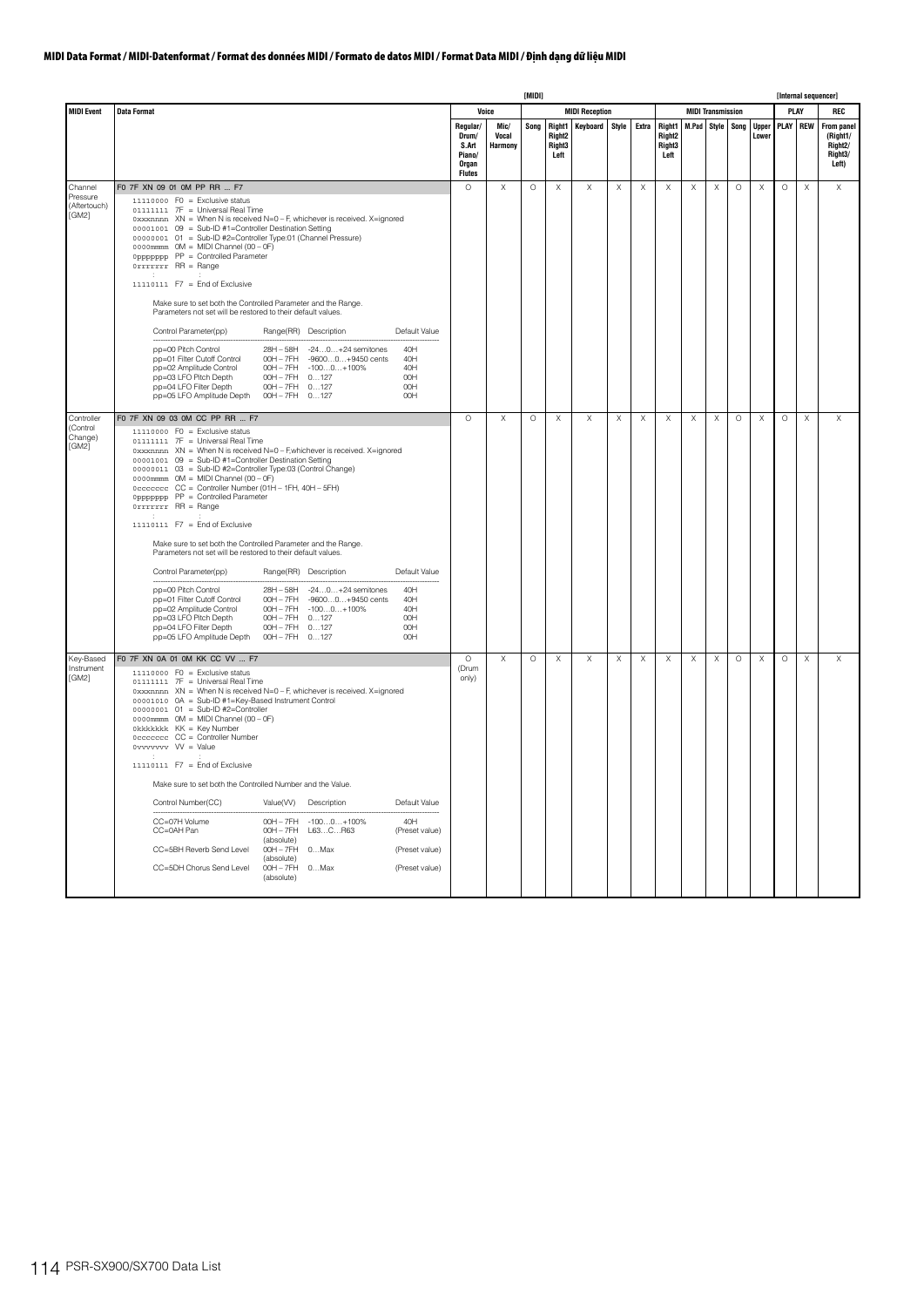## **System Exclusive Messages (Universal Non-Real Time Messages)**

|                                                 |                                                                                                                                                                                                                                                                                                                                                                                                                                                                                                                                                                                                                                              |                                                                |                                 |                       | <b>IMIDII</b>                                              |                                                                |  |  |                                                                        |                          |            |  |                       |          | [Internal sequencer] |                                                                                    |
|-------------------------------------------------|----------------------------------------------------------------------------------------------------------------------------------------------------------------------------------------------------------------------------------------------------------------------------------------------------------------------------------------------------------------------------------------------------------------------------------------------------------------------------------------------------------------------------------------------------------------------------------------------------------------------------------------------|----------------------------------------------------------------|---------------------------------|-----------------------|------------------------------------------------------------|----------------------------------------------------------------|--|--|------------------------------------------------------------------------|--------------------------|------------|--|-----------------------|----------|----------------------|------------------------------------------------------------------------------------|
| <b>MIDI Event</b>                               | <b>Data Format</b>                                                                                                                                                                                                                                                                                                                                                                                                                                                                                                                                                                                                                           |                                                                | Voice                           | <b>MIDI Reception</b> |                                                            |                                                                |  |  |                                                                        | <b>MIDI Transmission</b> |            |  |                       |          |                      | REC                                                                                |
|                                                 |                                                                                                                                                                                                                                                                                                                                                                                                                                                                                                                                                                                                                                              | Regular/<br>Drum/<br>S.Art<br>Piano/<br>Organ<br><b>Flutes</b> | Mic/<br>Vocal<br><b>Harmony</b> | Song                  | Right1<br>Right <sub>2</sub><br>Right <sub>3</sub><br>Left | <b>Keyboard Style</b>                                          |  |  | Extra Right1 M.Pad<br>Right <sub>2</sub><br>Right <sub>3</sub><br>Left |                          | Style Song |  | <b>Upper</b><br>Lower |          |                      | <b>PLAY REW From panel</b><br>(Right1/<br>Right <sub>2</sub> /<br>Right3/<br>Left) |
| On<br>[GM1]<br>GM21                             | GM1 System F0 7E XN 09 01 F7<br>$11110000$ FO = Exclusive status<br>01111110 7E = Universal Non-Real Time<br>$0$ xxxnnnn XN = When N is received N=0 - F, whichever is received. X=ignored<br>00001001 09 = Sub-ID #1=General MIDI Message<br>00000001 01 = Sub-ID #2=General MIDI On<br>$11110111$ F7 = End of Exclusive                                                                                                                                                                                                                                                                                                                    | $\Omega$                                                       | ÷                               |                       |                                                            | $\Omega$<br>(Available only for Song parts and<br>Extra parts) |  |  |                                                                        |                          | $\Omega$   |  |                       | $\Omega$ | $\times$             | $\Omega$                                                                           |
| On<br>[GM2]                                     | GM2System F0 7E XN 09 03 F7<br>$11110000$ F0 = Exclusive status<br>01111110 7E = Universal Non-Real Time<br>$0$ xxxnnnn XN = When N is received N=0 - F, whichever is received. X=ignored<br>00001001 09 = Sub-ID #1=General MIDI Message<br>00000011 03 = Sub-ID #2=General MIDI2 On<br>$11110111$ $F7 =$ Fnd of Exclusive                                                                                                                                                                                                                                                                                                                  | $\Omega$                                                       | ÷                               |                       |                                                            | $\Omega$<br>(Available only for Song parts and<br>Extra parts) |  |  |                                                                        |                          | $\Omega$   |  |                       | $\Omega$ | X                    | X                                                                                  |
| General<br>MIDI System<br>Off<br>[GM1]<br>[GM2] | F0 7E XN 09 02 F7<br>$11110000$ FO = Exclusive status<br>01111110 7E = Universal Non-Real Time<br>0xxxnnnn $XN =$ When N is received $N=0-F$ , whichever is received. X=ignored<br>00001001 09 = Sub-ID #1=General MIDI Message<br>00000010 02 = Sub-ID #2=General MIDI Off<br>$11110111$ F7 = End of Exclusive                                                                                                                                                                                                                                                                                                                              | $\Omega$                                                       | ÷                               |                       |                                                            | $\Omega$<br>(Available only for Song parts and<br>Extra parts) |  |  |                                                                        |                          | $\Omega$   |  |                       | $\Omega$ | $\times$             | $\times$                                                                           |
| Scale/<br>Octave<br>Tuning<br>[GM2]             | F0 7E XN 08 08 JJ GG MM SS  F7<br>$11110000$ FO = Exclusive status<br>01111110 7E = Universal Non-Real Time<br>0xxxnnnn $XN =$ When N is received $N=0-F$ , whichever is received. X=ignored<br>00001000 08 = Sub-ID #1=MIDI Tuning Standard<br>00001000 08 = Sub-ID #2=scale/octave tuning 1byte form<br>0jjjjjjj JJ = Channel/option byte1<br>bits 0 to $1$ = channel 15 to 16<br>bits $2$ to $6$ = reserved<br>0mmmmmm MM= Channel byte2 - bits0 to 6 = channel 1 to 7<br>0sssssss SS = 12byte tuning offset of 12 semitones from C to B<br>00H means -64cent<br>40H means 0cent<br>7FH means +63cent<br>$11110111$ F7 = End of Exclusive | $\cap$                                                         | $\times$                        |                       |                                                            | $\Omega$<br>(Available only for Song parts)                    |  |  |                                                                        |                          | $\Omega$   |  |                       | $\Omega$ | X                    | $\times$                                                                           |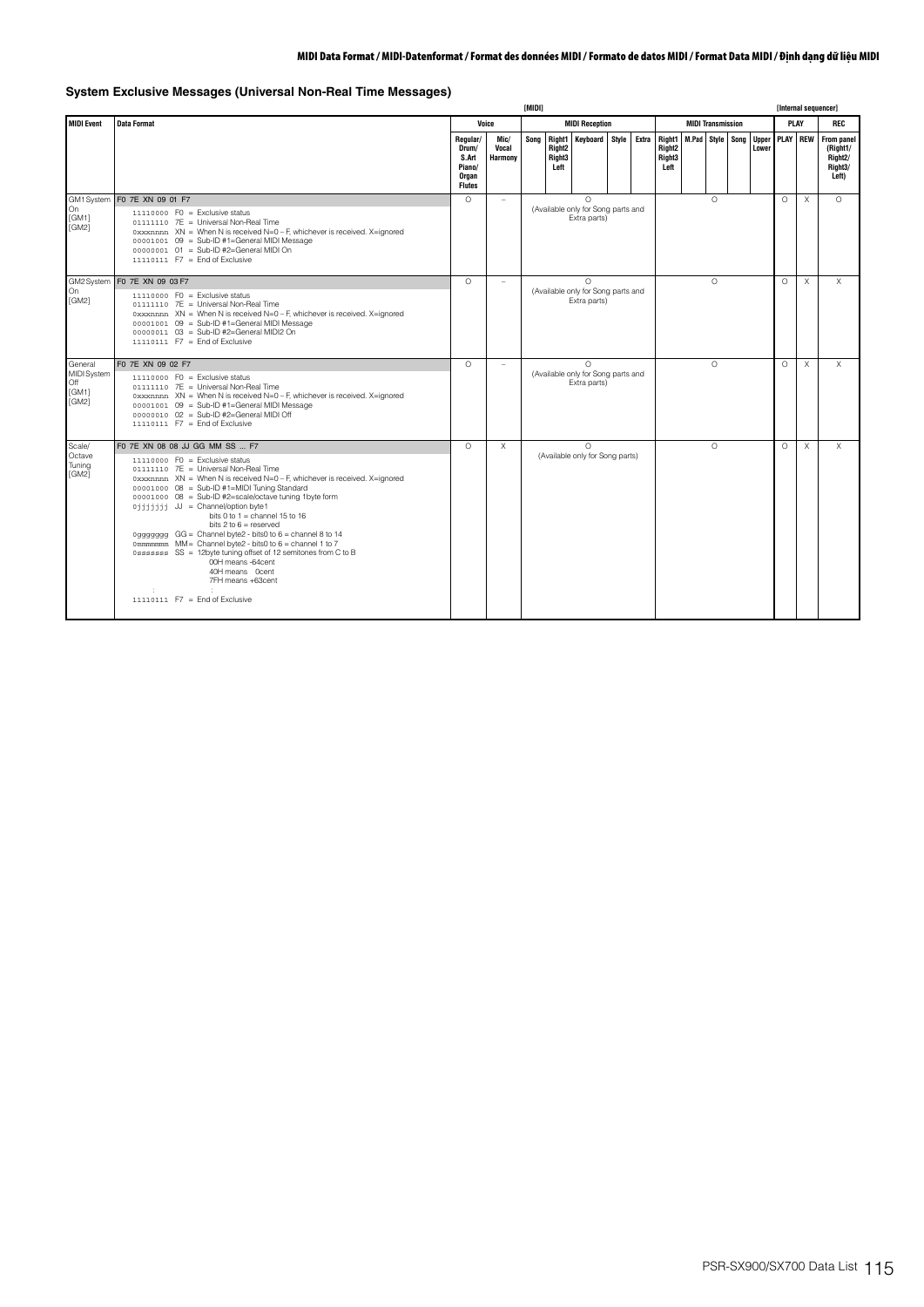### **SYSTEM EXCLUSIVE MESSAGES (2)**

- 
- Not received when the MIDI setting "System Exclusive Message Receive" is set to off. Not transmitted when the MIDI setting "System Exclusive Message Transmit" is set to off.

### **System Exclusive Messages (Style)**

|                   |                                                                                                                                                                                                                                                                                                                                                                                                                                                                                                                                                                                                                                                                                                                                                                                                                                                                                                                                                                                                                                                                                                                                                                                                                                                                                                                                                                                                                                                                                                                                                                                                                                                                                                                                                                                                                                                                                                           |                                            |                          | [MIDI] |                  |                                                |       |                                   |                         |                          |                       |
|-------------------|-----------------------------------------------------------------------------------------------------------------------------------------------------------------------------------------------------------------------------------------------------------------------------------------------------------------------------------------------------------------------------------------------------------------------------------------------------------------------------------------------------------------------------------------------------------------------------------------------------------------------------------------------------------------------------------------------------------------------------------------------------------------------------------------------------------------------------------------------------------------------------------------------------------------------------------------------------------------------------------------------------------------------------------------------------------------------------------------------------------------------------------------------------------------------------------------------------------------------------------------------------------------------------------------------------------------------------------------------------------------------------------------------------------------------------------------------------------------------------------------------------------------------------------------------------------------------------------------------------------------------------------------------------------------------------------------------------------------------------------------------------------------------------------------------------------------------------------------------------------------------------------------------------------|--------------------------------------------|--------------------------|--------|------------------|------------------------------------------------|-------|-----------------------------------|-------------------------|--------------------------|-----------------------|
| <b>MIDI Event</b> | <b>Data Format</b>                                                                                                                                                                                                                                                                                                                                                                                                                                                                                                                                                                                                                                                                                                                                                                                                                                                                                                                                                                                                                                                                                                                                                                                                                                                                                                                                                                                                                                                                                                                                                                                                                                                                                                                                                                                                                                                                                        | Voice<br>Regular/<br>Drum/<br>S.Art Piano/ | Mic/<br>Vocal<br>Harmony | Song   | Right2<br>Right3 | <b>MIDI Reception</b><br>Right1 Keyboard Style | Extra | <b>Right1</b><br>Right2<br>Right3 | <b>M.Pad Style Song</b> | <b>MIDI Transmission</b> | <b>Upper</b><br>Lower |
|                   |                                                                                                                                                                                                                                                                                                                                                                                                                                                                                                                                                                                                                                                                                                                                                                                                                                                                                                                                                                                                                                                                                                                                                                                                                                                                                                                                                                                                                                                                                                                                                                                                                                                                                                                                                                                                                                                                                                           | <b>Organ Flutes</b>                        |                          |        | Left             |                                                |       | Left                              |                         |                          |                       |
| Section Control   | F0 43 7E 00 ss dd F7<br>$11110000$ FO = Exclusive status<br>01000011 43 = YAMAHA ID<br>$01111110$ $7E = Style$<br>$000000000000 =$<br>0sssssss $ss =$ Switch No.                                                                                                                                                                                                                                                                                                                                                                                                                                                                                                                                                                                                                                                                                                                                                                                                                                                                                                                                                                                                                                                                                                                                                                                                                                                                                                                                                                                                                                                                                                                                                                                                                                                                                                                                          |                                            | $\overline{\phantom{a}}$ |        |                  | $\circ$                                        |       |                                   |                         | $\bullet$                |                       |
| Tempo Control     | 00H<br>INTRO 1<br>INTRO <sub>2</sub><br>01H<br>INTRO <sub>3</sub><br>02H<br>INTRO 4<br>03H<br>O8H<br>MAIN A<br>MAIN B<br>09H<br>MAIN C<br>0AH<br>MAIN D<br><b>OBH</b><br>10H<br>FILL IN AA<br>11H<br>FILL IN BB<br>12H<br>FILL IN CC<br>13H<br>FILL IN DD<br>18H<br><b>BREAK FILL</b><br>20H<br><b>ENDING 1</b><br>21H<br><b>ENDING 2</b><br>22H<br>ENDING 3<br>23H<br><b>ENDING 4</b><br>0dddddd dd = Switch On/Off<br>00H (Off)<br>7FH (On)<br>11110111    F7 = End of Exclusive<br>F0 43 7E 01 t4 t3 t2 t1 F7<br>$11110000$ F0 = Exclusive status<br>01000011 43 = YAMAHA ID<br>01111110 7E = Style<br>$00000001$ $01 =$                                                                                                                                                                                                                                                                                                                                                                                                                                                                                                                                                                                                                                                                                                                                                                                                                                                                                                                                                                                                                                                                                                                                                                                                                                                                               | ۰                                          | $\sim$                   |        |                  | $\circ$                                        |       |                                   |                         | $\bullet$                |                       |
| Chord Control     | $0$ ttttttt $14 = tempo4$<br>$0$ ttttttt $13$ = tempo3<br>$0$ tttttt $t2 = tempo2$<br>$0$ ttttttt $11$ = tempo1<br>$11110111$ F7 = End of Exclusive<br>F0 43 7E tt d1 d2 d3 d4 F7                                                                                                                                                                                                                                                                                                                                                                                                                                                                                                                                                                                                                                                                                                                                                                                                                                                                                                                                                                                                                                                                                                                                                                                                                                                                                                                                                                                                                                                                                                                                                                                                                                                                                                                         |                                            | $\overline{a}$           |        |                  | $\circ$                                        |       |                                   |                         | $\bullet$                |                       |
|                   | Type1 (tt=02)<br>$11110000$ FO = Exclusive status<br>01000011 43 = YAMAHA ID<br>01111110 7E = Style<br>$00000010$ $02 = type 1$<br>0dddddd $d$ d1 = chord root (cr)<br>0dddddd $d2$ = chord type (ct)<br>0dddddd $d3 =$ bass note (bn)<br>0dddddd $d4 =$ bass type (bt)<br>$11110111$ F7 = End of Exclusive<br>cr : Chord Root Offfnnnn<br>fff: b or #, nnnn: note(root)<br>0000nnnn 0n bbb<br>Offf0000 x0 reserved<br>0001nnnn 1n bb<br>0fff0001 x1 C<br>0010nnnn 2n b<br>0fff0010 x2 D<br>0011nnnn 3n natural<br>0fff0011 x3 E<br>0100nnnn 4n #<br>0fff0100 x4 F<br>0101nnnn 5n #<br>0fff0101 x5 G<br>0110nnnn 6n ##<br>0fff0110 x6 A<br>0fff0111 x7 B<br>ct: Chord Type 0 - 34, 127<br>00000000 00 0 Maj<br>00010010 12 18 dim7<br>00000001 01 1 Maj6<br>00010011 13 19 7th<br>00000010 02 2 Maj7<br>00010100 14 20 7sus4<br>00010101 15 21 765<br>00000011 03 3 Maj7(#11)<br>00000100 04 4 Maj (9)<br>00010110 16 22 7(9)<br>00010111 17 23 7(#11)<br>00000101 05 5 Maj7(9)<br>00000110 06 6 Maj6(9)<br>00011000 18 24 7 (13)<br>$00011001$ 19 25 7( $b9$ )<br>00000111 07 7 aug<br>00001000 08 8 min<br>$00011010$ 1A 26 7( $b13$ )<br>00001001 09 9 min6<br>00011011 1B 27 7(#9)<br>00001010 0A 10 min7<br>00011100 1C 28 Maj7aug<br>00001011 0B 11 min7 5<br>00011101 1D 29 7aug<br>00001100 0C 12 min(9)<br>00011110 1E 30 1+8<br>00011111 1F 31 1+5<br>00001101 0D 13 min7(9)<br>00001110 0E 14 min7(11)<br>00100000 20 32 sus4<br>00001111 OF 15 minMaj7<br>00100001 21 33 1+2+5<br>00100010 22 34 cc<br>00010000 10 16 minMaj7(9)<br>00010001 11 17 dim<br>bn: On Bass Note<br>Same as Chord root<br>127:No bass chord<br>bt: Bass Chord<br>Same as Chord type<br>127:No bass chord<br>* Not received when the MIDI setting "Chord System Exclusive Message - Receive" is set to off.<br>* Not transmitted when the MIDI setting "Chord System Exclusive Message - Transmit" is set to<br>off. |                                            |                          |        |                  |                                                |       |                                   |                         |                          |                       |
|                   | Type $2$ (tt=03)<br>$11110000$ F0 = Exclusive status<br>01000011 43 = YAMAHA ID<br>01111110 7E = Style<br>$00000011$ $03 = type2$<br>0ddddddd dd = note1<br>0dddddd dd = note2<br>0dddddd dd = note3<br><b>STAR</b><br>$\pm$<br>0dddddd dd = note10<br>11110111    F7 = End of Exclusive                                                                                                                                                                                                                                                                                                                                                                                                                                                                                                                                                                                                                                                                                                                                                                                                                                                                                                                                                                                                                                                                                                                                                                                                                                                                                                                                                                                                                                                                                                                                                                                                                  | $\overline{\phantom{0}}$                   | $\overline{\phantom{a}}$ |        |                  | $\circ$                                        |       |                                   |                         | Χ                        |                       |

: Transmitted via panel operations and keyboard/controller performances. O : Available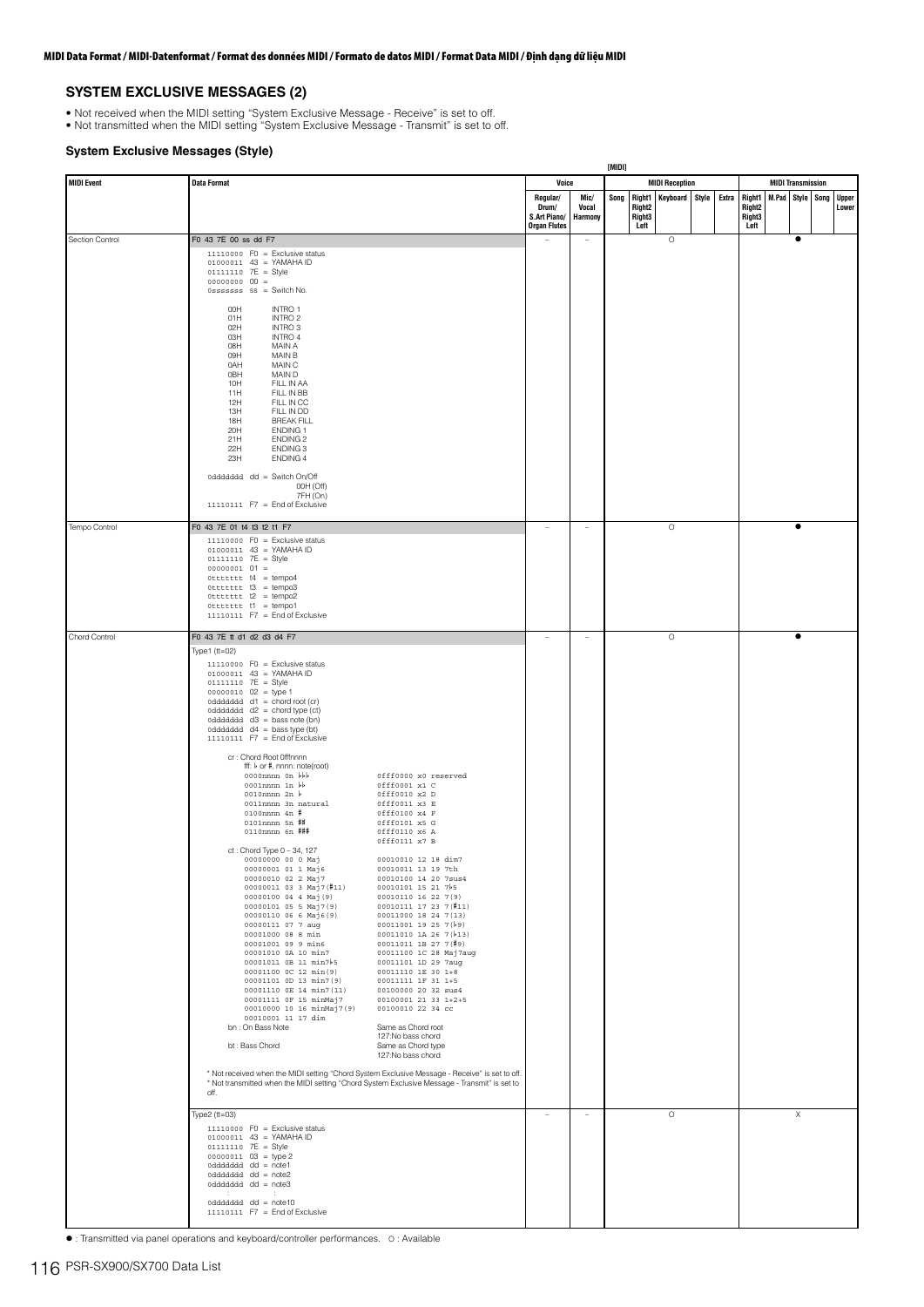## **System Exclusive Messages (XG)**

| <b>MIDI Event</b>    | <b>Data Format</b>                                                                                                                                                                                                                                                                                                                                                                                                                                                                                                           | Voice                                                    |                                 |      |                                                  | <b>MIDI Reception</b> |  |                                                                  | <b>MIDI Transmission</b> |                   |  |                       |  |
|----------------------|------------------------------------------------------------------------------------------------------------------------------------------------------------------------------------------------------------------------------------------------------------------------------------------------------------------------------------------------------------------------------------------------------------------------------------------------------------------------------------------------------------------------------|----------------------------------------------------------|---------------------------------|------|--------------------------------------------------|-----------------------|--|------------------------------------------------------------------|--------------------------|-------------------|--|-----------------------|--|
|                      |                                                                                                                                                                                                                                                                                                                                                                                                                                                                                                                              | Regular/<br>Drum/<br>S.Art Piano/<br><b>Organ Flutes</b> | Mic/<br>Vocal<br><b>Harmony</b> | Sona | Right <sub>2</sub><br>Right <sub>3</sub><br>Left | Right1 Keyboard Style |  | Extra Right1<br>Right <sub>2</sub><br>Right <sub>3</sub><br>Left | M.Pad Style Song         |                   |  | <b>Upper</b><br>Lower |  |
| XG Parameter Changes | F0 43 1n 4C hh mm II dd  F7<br>$11110000$ FO = Exclusive status<br>01000011 43 = YAMAHA ID<br>0001nnnn 1n = Device Number n=always 0 (when transmit), n=0-F (when receive)<br>$01001100$ $4C = Model ID$<br>0hhhhhhh hh = Address High<br>0mmmmmmm mm= Address Mid<br>$01111111$ $   =$ Address Low<br>$0d\ddot{d}d\ddot{d}d$ $dd = Data$<br>11110111    F7 = End of Exclusive                                                                                                                                               | $\circ$<br>$(*1)$                                        |                                 |      |                                                  | $\circ$<br>$(*1)$     |  |                                                                  |                          | $\circ$<br>$(*1)$ |  |                       |  |
| XG Bulk Dump         | F0 43 0n 4C aa bb hh mm ll dd  dd cc F7<br>$11110000$ FO = Exclusive status<br>01000011 43 = YAMAHA ID<br>0000nnnn On = Device Number n=always 0 (when transmit), n=0-F (when receive)<br>01001100 4C = Model ID<br>0aaaaaaa aa = Byte Count MSB<br>0bbbbbbb bb = Byte Count LSB<br>0hhhhhhh hh = Address High<br>0mmmmmmm mm= Address Mid<br>$01111111$ $   =$ Address Low<br>$0d\ddot{d}d\ddot{d}d$ $dd = Data$<br>$\pm$ .<br>100<br>0dddddd dd = Data<br>$0$ cccccccc $cc =$ Checksum<br>$11110111$ F7 = End of Exclusive | $\circ$<br>$(*1)$                                        |                                 |      |                                                  | $\circ$<br>$(*1)$     |  |                                                                  |                          | $\circ$<br>$(*1)$ |  |                       |  |
| XG Parameter Request | F0 43 3n 4C hh mm II F7<br>$11110000$ FO = Exclusive status<br>01000011 43 = YAMAHA ID<br>0011nnnn 3n = Device Number n=always 0 (when transmit), n=0-F (when receive)<br>01001100 4C = Model ID<br>0hhhhhhh hh = Address High<br>0mmmmmmm mm= Address Mid<br>01111111    = Address Low<br>$11110111$ F7 = End of Exclusive                                                                                                                                                                                                  |                                                          | $\sim$                          |      |                                                  | $\circ$<br>$(*1)$     |  |                                                                  |                          | $\circ$<br>$(*1)$ |  |                       |  |
| XG Dump Request      | F0 43 2n 4C hh mm II F7<br>$11110000$ FO = Exclusive status<br>01000011 43 = YAMAHA ID<br>0010nnnn 2n = Device Number n=always 0(when transmit), n=0-F(when receive)<br>01001100  4C = Model ID<br>0hhhhhhh hh = Address High<br>0mmmmmmm mm= Address Mid<br>01111111    = Address Low<br>$11110111$ F7 = End of Exclusive                                                                                                                                                                                                   | $\sim$                                                   | $\sim$                          |      |                                                  | $\circ$<br>$(*1)$     |  |                                                                  |                          | $\circ$<br>$(*1)$ |  |                       |  |

\*1: Depends on parameter. Refer to "XG PARAMETER CHANGE TABLE".

## **System Exclusive Messages Special Operators (Vocal Harmony Additional Parameters)**

| Vocal Harmony |  |
|---------------|--|
| PSR-SX900     |  |
| PSR-SX700     |  |

|                                                        |                                                                                                                                                                                                                                                                                                                                                                                                                                                                       | [MIDI]                                                   |                                 |  |                                      |                                                                          |  |                                                  |                          |                       |
|--------------------------------------------------------|-----------------------------------------------------------------------------------------------------------------------------------------------------------------------------------------------------------------------------------------------------------------------------------------------------------------------------------------------------------------------------------------------------------------------------------------------------------------------|----------------------------------------------------------|---------------------------------|--|--------------------------------------|--------------------------------------------------------------------------|--|--------------------------------------------------|--------------------------|-----------------------|
| <b>MIDI Event</b>                                      | <b>Data Format</b>                                                                                                                                                                                                                                                                                                                                                                                                                                                    | Voice                                                    |                                 |  |                                      | <b>MIDI Reception</b>                                                    |  |                                                  | <b>MIDI Transmission</b> |                       |
|                                                        |                                                                                                                                                                                                                                                                                                                                                                                                                                                                       | Regular/<br>Drum/<br>S.Art Piano/<br><b>Organ Flutes</b> | Mic/<br>Vocal<br><b>Harmony</b> |  | Right <sub>2</sub><br>Right3<br>Left | Song   Right1   Keyboard   Style   Extra   Right1   M.Pad   Style   Song |  | Right <sub>2</sub><br>Right <sub>3</sub><br>Left |                          | <b>Upper</b><br>Lower |
| Vocal Harmony<br>Vocoder Part<br>(Harmony Part(Panel)) | F0 43 73 01 11 0n 50 10 dd F7<br>$11110000$ F0 = Exclusive status<br>$01000011$ 43 = YAMAHA ID<br>01110011 73 = Clavinova ID<br>00000001 01 = Model ID (Clavinova common ID)<br>00010001 11 = Special Operators<br>0000nnnn 0n = Channel No. (Always 00)<br>01010000 50 = Vocal Harmony Additional Parameter Control No.<br>00010000 10 = Vocoder Part Parameter No.<br>0ddddddd dd = data $00H:$ Off<br>01H: Upper<br>02H: Lower<br>$11110111$ F7 = End of Exclusive | X                                                        | $\Omega$                        |  |                                      | $\Omega$                                                                 |  |                                                  |                          |                       |

: Transmitted via panel operations and keyboard/controller performances. O : Available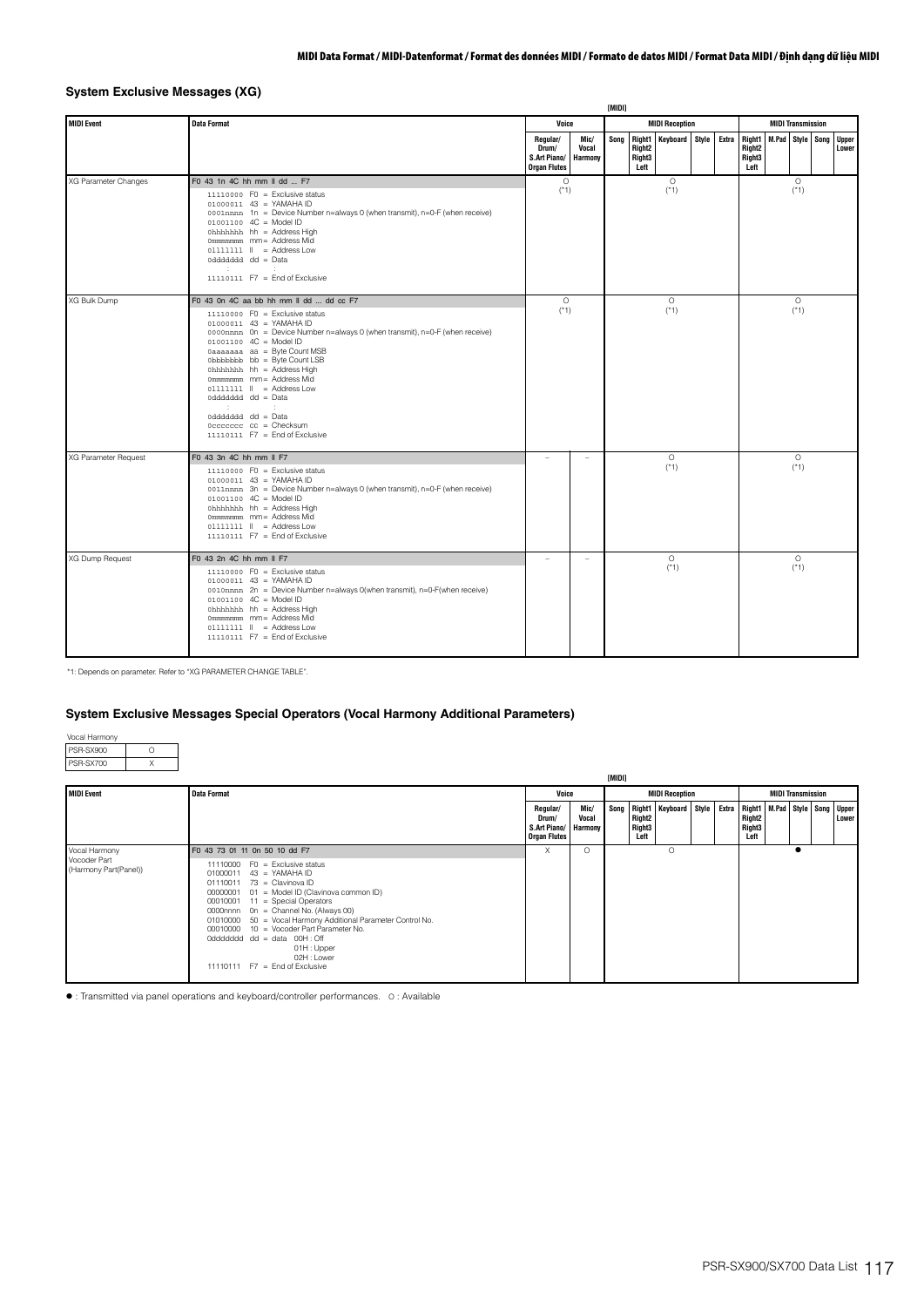## **System Exclusive Messages (Scale Tuning)**

|                        |                                                                                                                                                                                                                                                                                                                                                                                                                                                                                                                                                                                                                                                                                                                                                                                                                                                                                                                                                                                                                                                                                                                                                                                                                                               |                                                          |                          | <b>TMIDI1</b> |                                                |                       |       |                                                                       |  |                          |  |                |
|------------------------|-----------------------------------------------------------------------------------------------------------------------------------------------------------------------------------------------------------------------------------------------------------------------------------------------------------------------------------------------------------------------------------------------------------------------------------------------------------------------------------------------------------------------------------------------------------------------------------------------------------------------------------------------------------------------------------------------------------------------------------------------------------------------------------------------------------------------------------------------------------------------------------------------------------------------------------------------------------------------------------------------------------------------------------------------------------------------------------------------------------------------------------------------------------------------------------------------------------------------------------------------|----------------------------------------------------------|--------------------------|---------------|------------------------------------------------|-----------------------|-------|-----------------------------------------------------------------------|--|--------------------------|--|----------------|
| <b>MIDI Event</b>      | <b>Data Format</b>                                                                                                                                                                                                                                                                                                                                                                                                                                                                                                                                                                                                                                                                                                                                                                                                                                                                                                                                                                                                                                                                                                                                                                                                                            | Voice                                                    |                          |               |                                                | <b>MIDI Reception</b> |       |                                                                       |  | <b>MIDI Transmission</b> |  |                |
|                        |                                                                                                                                                                                                                                                                                                                                                                                                                                                                                                                                                                                                                                                                                                                                                                                                                                                                                                                                                                                                                                                                                                                                                                                                                                               | Regular/<br>Drum/<br>S.Art Piano/<br><b>Organ Flutes</b> | Mic/<br>Vocal<br>Harmony | Song          | Right1<br>Right <sub>2</sub><br>Right3<br>Left | <b>Keyboard Style</b> | Extra | Right1   M.Pad   Style   Song<br>Right <sub>2</sub><br>Right3<br>Left |  |                          |  | Upper<br>Lower |
| Scale Tuning           | F0 43 73 01 52 2F 02 cc 40 d1 d2  d12 F7<br>11110000 F0 = Exclusive status<br>01000011 43 = YAMAHA ID<br>01110011 73 = Clavinova ID<br>00000001 01 = Model ID (Clavinova Common ID)<br>01010010 52 = PK/CL common variable length data<br>$00101111$ $2F = Scale$ Tuning<br>$00000010$ $02 =$<br>0ccccccc cc = Type (00H:Main, 01H:Sub)<br>01000000  40 = Scale Tuning All<br>0dddddd d1 = Scale Tuning C<br>0dddddd $d2 = Scale$ Tuning C#<br>0dddddd d12= Scale Tuning B<br>11110111    F7 = End of Exclusive<br>Parameters (d1-d12)<br>Range<br>Description<br>$d1 = SCALE TUNING C$<br>00-7FH<br>$-640+63$ (cent)<br>d2<br>= SCALE TUNING C#<br>00-7FH<br>$-640+63$ (cent)<br>00-7FH<br>d3 = SCALE TUNING D<br>$-640+63$ (cent)<br>d4 = SCALE TUNING D#<br>00-7FH<br>$-640+63$ (cent)<br>d5 = SCALE TUNING E<br>00-7FH<br>$-640+63$ (cent)<br>00-7FH<br>$d6 = SCALE TUNING F$<br>$-640+63$ (cent)<br>d7 = SCALE TUNING F#<br>00-7FH<br>$-640+63$ (cent)<br>d8 = SCALE TUNING G<br>00-7FH<br>$-640+63$ (cent)<br>d9 = SCALE TUNING G#<br>00-7FH<br>$-640+63$ (cent)<br>d10 = SCALE TUNING A<br>00-7FH<br>$-640+63$ (cent)<br>$d11 = SCALE TUNING AH$<br>00-7FH<br>$-640+63$ (cent)<br>$d12 = SCALE TUNING B$<br>00-7FH<br>$-640+63$ (cent) |                                                          |                          |               |                                                | $\circ$               |       |                                                                       |  | X                        |  |                |
| Scale Tuning Part      | F0 43 73 01 52 2F 02 cc pp dd F7<br>$11110000$ FO = Exclusive status<br>01000011 43 = YAMAHA ID<br>01110011 73 = Clavinova ID<br>00000001 01 = Model ID (Clavinova Common ID)<br>01010010 52 = PK/CL common variable length data<br>$00101111$ $2F = Scale$ Tuning<br>$00000010$ $02 =$<br>0ccccccc cc = Type (00H:Main, 01H:Sub)<br>0dddddd pp = Parameter ID<br>0dddddd dd = Data<br>11110111 F7 = End of Exclusive<br>Parameter<br>ID (pp)<br>Data (dd)<br>4FH<br>00H: Off, 7FH: On<br><b>LEFT PART</b><br>50H<br><b>STYLE PART</b><br>00H: Off, 7FH: On<br>MULTI PAD PART<br>51H<br>00H: Off, 7FH: On<br>52H<br>RIGHT1 PART<br>00H: Off, 7FH: On<br>53H<br>RIGHT2 PART<br>00H: Off, 7FH: On<br>54H<br>RIGHT3 PART<br>00H: Off, 7FH: On                                                                                                                                                                                                                                                                                                                                                                                                                                                                                                    |                                                          | L.                       |               |                                                | $\circ$               |       |                                                                       |  | X                        |  |                |
| Scale Tuning Base Note | F0 43 73 01 52 2F 02 00 4D d1 d2 F7<br>$11110000$ FO = Exclusive status<br>01000011 43 = YAMAHA ID<br>01110011 73 = Clavinova ID<br>00000001 01 = Model ID (Clavinova Common ID)<br>01010010 52 = PK/CL common variable length data<br>$00101111$ $2F = Scale$ Tuning<br>$00000010 02 =$<br>$000000000000 =$<br>$01001011$ $4D = Base Note ID$<br>0dddddd d1 = Base Note<br>00H ("C"), 01H (C#)  0BH ("B")<br>0ddddddd d2 = Base Note Mode<br>00H: Change the Base Note only.<br>7FH: Change the Base Note and the Scale Tune setting of each note, so that<br>the relative position of the Base Note and each note is maintained.<br>11110111    F7 = End of Exclusive                                                                                                                                                                                                                                                                                                                                                                                                                                                                                                                                                                       |                                                          | $\overline{a}$           |               |                                                | $\circ$               |       |                                                                       |  | $\times$                 |  |                |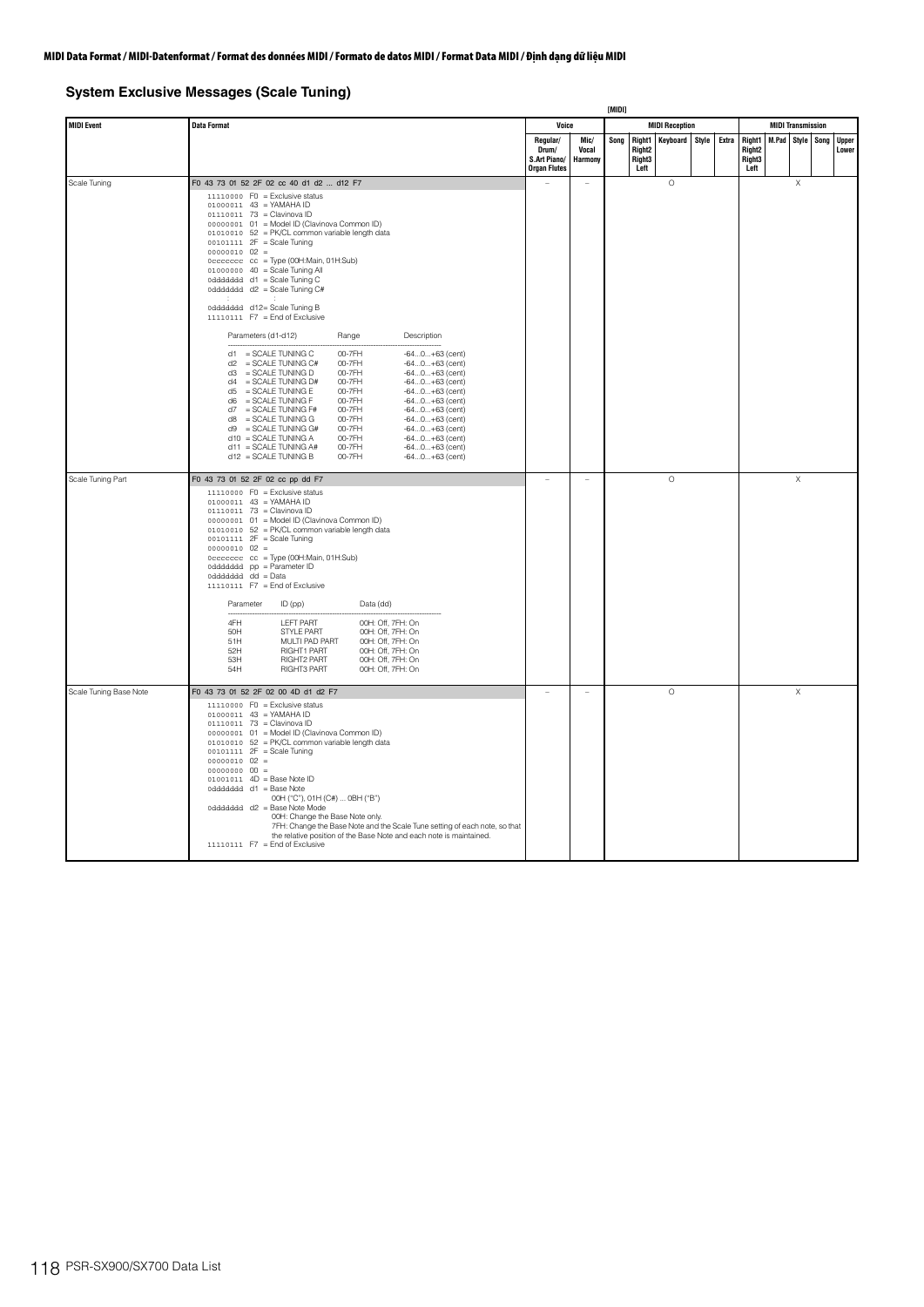## **System Exclusive Messages (Others)**

11110000 F0 = Exclusive status 01000011 43 = YAMAHA ID 01110011 73 = Clavinova ID : :

|                             | $11110111$ F7 = End of Exclusive                                                                                                                                                                                                                                                                                                                                                                                                                                                                                                                                                                                                                                                                                                                                                                                                                                                                                                                                                                                                                                  |                                                          |                                 |         |                                      | [MIDI]                |       |         |                                                       |          |                          |         |                       |  |  |  |  |
|-----------------------------|-------------------------------------------------------------------------------------------------------------------------------------------------------------------------------------------------------------------------------------------------------------------------------------------------------------------------------------------------------------------------------------------------------------------------------------------------------------------------------------------------------------------------------------------------------------------------------------------------------------------------------------------------------------------------------------------------------------------------------------------------------------------------------------------------------------------------------------------------------------------------------------------------------------------------------------------------------------------------------------------------------------------------------------------------------------------|----------------------------------------------------------|---------------------------------|---------|--------------------------------------|-----------------------|-------|---------|-------------------------------------------------------|----------|--------------------------|---------|-----------------------|--|--|--|--|
| <b>MIDI Event</b>           | <b>Data Format</b>                                                                                                                                                                                                                                                                                                                                                                                                                                                                                                                                                                                                                                                                                                                                                                                                                                                                                                                                                                                                                                                | Voice                                                    |                                 |         |                                      | <b>MIDI Reception</b> |       |         |                                                       |          | <b>MIDI Transmission</b> |         |                       |  |  |  |  |
|                             |                                                                                                                                                                                                                                                                                                                                                                                                                                                                                                                                                                                                                                                                                                                                                                                                                                                                                                                                                                                                                                                                   | Regular/<br>Drum/<br>S.Art Piano/<br><b>Organ Flutes</b> | Mic/<br>Vocal<br><b>Harmony</b> | Song    | Right <sub>2</sub><br>Right3<br>Left | Right1 Keyboard       | Style | Extra   | <b>Right1</b><br>Right <sub>2</sub><br>Right3<br>Left |          | M.Pad Style Song         |         | <b>Upper</b><br>Lower |  |  |  |  |
| Internal Clock              | F0 43 73 01 02 F7<br>00000001 01 = Model ID (Clavinova common ID)<br>00000010 02 = Internal Clock Substatus                                                                                                                                                                                                                                                                                                                                                                                                                                                                                                                                                                                                                                                                                                                                                                                                                                                                                                                                                       |                                                          |                                 |         |                                      | $\circ$               |       |         |                                                       |          | Χ                        |         |                       |  |  |  |  |
| <b>External Clock</b>       | F0 43 73 01 03 F7<br>00000001 01 = Model ID (Clavinova common ID)<br>00000011 03 = External Clock Substatus                                                                                                                                                                                                                                                                                                                                                                                                                                                                                                                                                                                                                                                                                                                                                                                                                                                                                                                                                       | $\overline{a}$                                           | ÷,                              |         |                                      | $\circ$               |       |         |                                                       |          | Χ                        |         |                       |  |  |  |  |
| Organ Flutes data Bulk Dump | F0 43 73 01 06 0B 00 00 01 06 0n [Bulk Data] sum F7<br>Model ID (Clavinova common ID)<br>01H<br>06H<br>Bulk ID<br>0BH<br>Bulk No. (Organ Flutes data Bulk Dump)<br>00H, 00H, 01H, 06H<br>Data Length: 16bytes<br>OnH<br>1st<br>Channel No.<br>Footage<br>$00 - 08H$<br>2nd<br>$[1']$<br>[1 1/3]<br>$00 - 08H$<br>3rd<br>4th<br>[13/5]<br>$00 - 08H$<br>5th<br>$00 - 08H$<br>[2]<br>6th<br>[2 2/3]<br>$00 - 08H$<br>7th<br>$00 - 08$ H<br>[4']<br>8th<br>[5 1/3]<br>$00 - 08H$<br>9th<br>$00 - 08$ H<br>[8]<br>10th<br>[16']<br>$00 - 08H$<br>11th<br>[Attack 2']<br>$00 - 08H$<br>12th<br>[Attack 2 2/3']<br>$00 - 08H$<br>13th<br>[Attack 4']<br>$00 - 08H$<br>14th<br>Settings<br>[Attack Length]<br>$00 - 08H$<br>15th<br>[Response]<br>$00 - 08H$<br>16th<br>[Attack Mode]<br>00 - 01H 00H: Each, 01H: First<br>17th<br>[Wave Variation]<br>00 - 02H 00H: Sine, 01H: Vintage, 02H Euro<br>18th<br>[Volume]<br>$01 - 09H$<br>19th<br>OOH<br>[aux]<br>20th<br>OOH<br>[aux]<br>21th<br>00H<br>[aux]<br>22th<br>00H<br>[aux]<br>sum Check Sum = 0-sum (BULK DATA) | $\circ$<br>(Organ Flute)                                 | $\mathsf X$                     | $\circ$ | $\circ$                              | Χ                     | Χ     | $\circ$ | ٠                                                     | X        | X                        | $\circ$ | Χ                     |  |  |  |  |
| Display open/close          | F0 43 73 01 51 00 00 02 05 A1 A2 A3 A4 dd F7<br>00000001 01 = Model ID (Clavinova common ID)<br>01010001 51 = PK/CL common variable length data<br>$000000000000 =$<br>00000000 00 = Panel<br>00000010 02 = Display open/close<br>$00000101$ $05 = Size$<br>= Display address 1<br>A1<br>$=$ Display address 2<br>A <sub>2</sub><br>A3<br>$=$ Display address 3<br>$=$ Display address 4<br>A4<br>$= 00 \rightarrow$ Display is opened at the time of starting and closed at the time of<br>dd<br>stopping.<br>*This message is effective only for playback from an internal sequencer.<br>Lyrics display<br>Display address<br>Score display<br>A1<br>00H<br>00H<br>00H<br>A <sub>2</sub><br>00H<br>A <sub>3</sub><br>00H<br>01H<br>00H<br>00H<br>A4                                                                                                                                                                                                                                                                                                             | X                                                        | $\mathsf X$                     |         |                                      | X                     |       |         |                                                       |          | X                        |         |                       |  |  |  |  |
| MIDI Master Tuning          | F0 43 1n 27 30 00 00 0m 0l cc F7<br>$11110000$ F0 = Exclusive status<br>01000011 43 = YAMAHA ID<br>0001nnnn 1n n= always 0 (when transmit), n=0 - F (when receive)<br>00100111 27 = Model ID of TG100<br>$00110000$ 30 = Address High<br>00000000 00 = Address Mid<br>$00000000000 =$ Address Low<br>0000mmmm Om = Master Tune MSB<br>00001111 OI = Master Tune LSB<br>$0$ cccccccc $cc =$ don't care<br>$11110111$ F7 = End of Exclusive                                                                                                                                                                                                                                                                                                                                                                                                                                                                                                                                                                                                                         | $\circ$                                                  | $\circ$                         |         |                                      | $\circ$               |       |         |                                                       |          | X                        |         |                       |  |  |  |  |
| GuideON                     | F0 43 73 01 1F 00 cc dd F7<br>00000001 01 = Model ID (Clavinova common ID)<br>00011111 1F = Guide On Substatus<br>$000000000000 =$<br>0ccccccc cc = Part Select Number (1/Right, 2/Left)<br>1/Right<br>2/Left<br>cc<br>$00\,$<br>On<br>On<br>Off<br>01<br>On<br>Off<br>02<br>On<br>Off<br>03<br>Off<br>Oddddddd dd = Mode<br>00:Off, 01:Follow Lights, 02:Any Key, 03:Karao Key, 04:Vocal Cue Time<br>06=YourTempo<br>11110111    F7 = End of Exclusive                                                                                                                                                                                                                                                                                                                                                                                                                                                                                                                                                                                                           | ÷                                                        | $\sim$                          |         |                                      | $\circ$               |       |         |                                                       |          | X                        |         |                       |  |  |  |  |
| Audio Song Control          | F0 43 73 01 50 19 00 00 dd F7<br>$11110000$ FO = Exclusive status<br>01000011 43 = YAMAHA ID<br>01110011 73 = Clavinova ID<br>00000001 01 = Model ID (Clavinova common ID)<br>$01010000 50 = SubID$<br>00011001 19 = SubID (Audio Song Control)<br>00000000 00 = SubID<br>00000000 00 = SubID (Start/Stop Control)<br>0dddddd dd = Data<br>dd=00H:Start, 01H:Stop, 02H:Pause<br>11110111    F7 = End of Exclusive                                                                                                                                                                                                                                                                                                                                                                                                                                                                                                                                                                                                                                                 | Χ                                                        | X                               |         |                                      | $\circ$               |       |         | Χ                                                     | $\times$ | $\times$                 | $\circ$ | X                     |  |  |  |  |

: Transmitted via panel operations and keyboard/controller performances. O : Available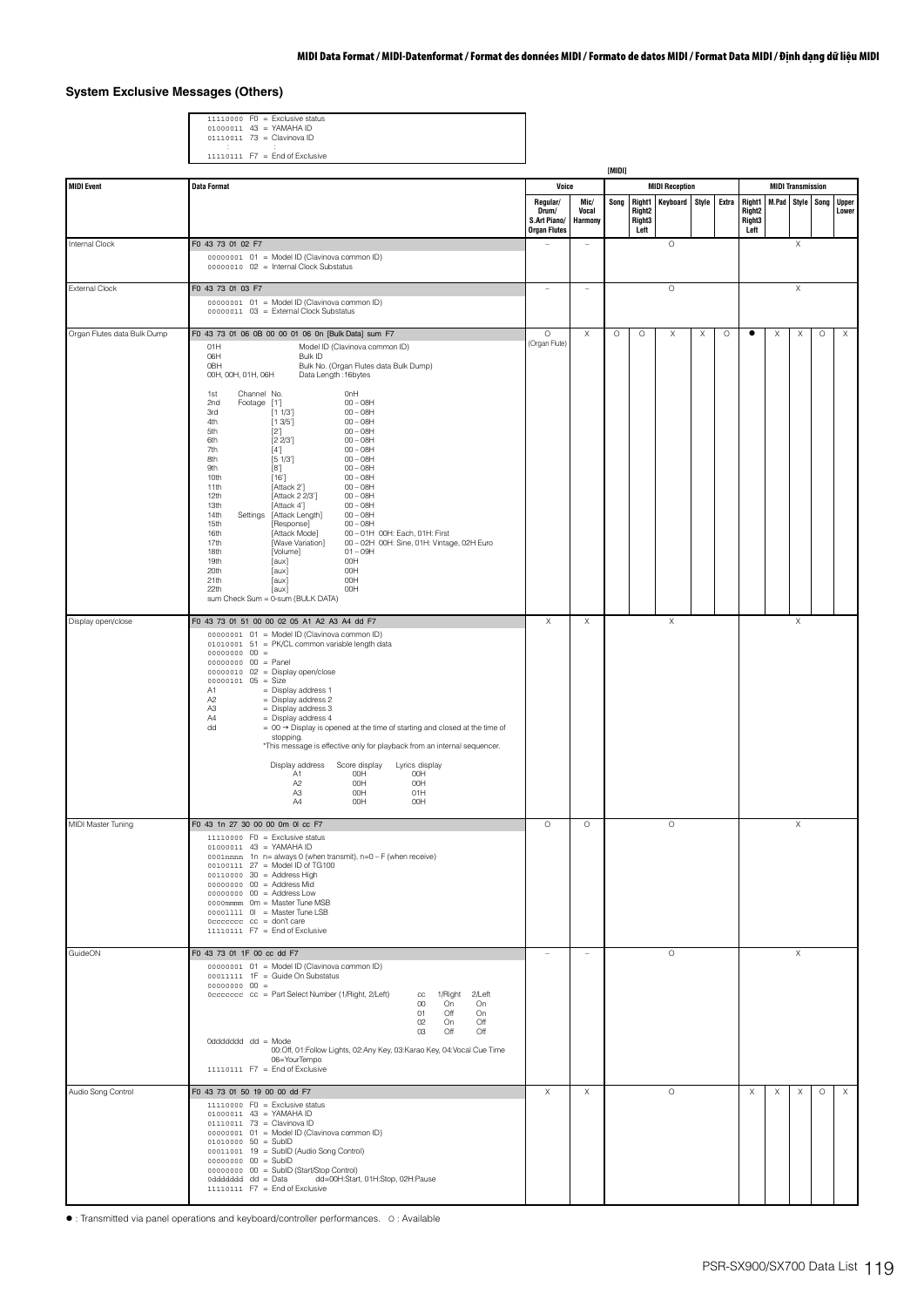# **Song Meta Event List / Liste der Meta-Events der Songs / Liste des métaévénements des morceaux / Lista de meta-eventos de canciones / Daftar Song Meta Event / Danh sách Meta Event của bài hát**

| Data Format            | Parameter     | <b>Description</b>                                                                                                                                    | <b>Note</b>                                                 |  |  |  |  |  |  |
|------------------------|---------------|-------------------------------------------------------------------------------------------------------------------------------------------------------|-------------------------------------------------------------|--|--|--|--|--|--|
|                        |               |                                                                                                                                                       |                                                             |  |  |  |  |  |  |
| FF 05 len [Data]       | Lyrics        | len = Data length, [Data] = Lyrics Data                                                                                                               |                                                             |  |  |  |  |  |  |
| FF 51 03 t1 t2 t3      | Set Tempo     | t1 t2 t3 = Tempo value: "B7 1B 00" - "01 D4 C0" (Tempo 5 - 500)                                                                                       | Entered when recording.                                     |  |  |  |  |  |  |
| $EF$ 58.04 nn dd cc bb | Beat          | nn = Numerator,<br>$dd = Denominator (power of 2)$<br>cc = MIDI clock per metronome click,<br>bb = Number of thirty-second notes in MIDI quarter note | Entered when recording.                                     |  |  |  |  |  |  |
| FF 59 02 sf mi         | Key Signature | $sf = -7 - 7$<br>mi = 0: Major key, 1: minor key                                                                                                      | Entered from the [MENU] → [Score] → Detail Setting display. |  |  |  |  |  |  |

### **YAMAHA META EVENT**

| FF 7F 06 43 73 0A 00 07 dd   | Score Start Bar | ddH: Start from this measure<br>$1$ dd = $-100 - 1$ , 1 – 100 | Same as "ScBar" entered from the display called up via [RECORDING] →<br>  MIDI [Multi Recording] → [Step Edit] → Target = "SysEx". |
|------------------------------|-----------------|---------------------------------------------------------------|------------------------------------------------------------------------------------------------------------------------------------|
| FF 7F len 43 73 0D 01 [Data] | Keyboard Voice  | Voice settings for the Right 1 - 3 and Left parts.            | Entered to the Song, from the display called up via $[RECORDING] \rightarrow MIDI$<br>  Multi Recordinal → [Setup].                |

### **YAMAHA XF META EVENT**

| FF 7F 07 43 7B 01 cr ct bn bt   | Chord Name       | Refer to "Chord Control" in the MIDI Data Format (System Exclusive Messages)                                                                                              | Entered when recording.                                                                                |
|---------------------------------|------------------|---------------------------------------------------------------------------------------------------------------------------------------------------------------------------|--------------------------------------------------------------------------------------------------------|
| FF 7F 05 43 7B 03 20 08         | Phrase Mark      | Used as a marker for each phrase when executing Phrase Mark repeat playback.                                                                                              | Used when performing the Phrase Mark repeat playback.                                                  |
| FF 7F 04 43 7B 04 dd            | Phrase Max       | Maximum Phrase Number                                                                                                                                                     | Used when performing the Phrase Mark repeat playback.                                                  |
| FF 7F 05 43 7B 0C rr II         | Guide Track Flag | Sets the Right and Left parameters on the display called up via [MENU] → [Song]<br>Setting] → [Part Ch].<br>$rr =$ Right (0: Off, 1-16CH)<br>$II = Left (0: Off. 1-16CH)$ | Entered when recording.                                                                                |
| FF 7F len 43 7B 21 00 pp [Data] | Lyrics Bitmap    | Specifies the background picture of the Lyrics display.<br>pp = Display type (0: Center, 1: Tile)<br>[Data] = File Path                                                   | Entered to the Song, from the display called up via [RECORDING] → MIDI<br>[Multi Recording] → [Setup]. |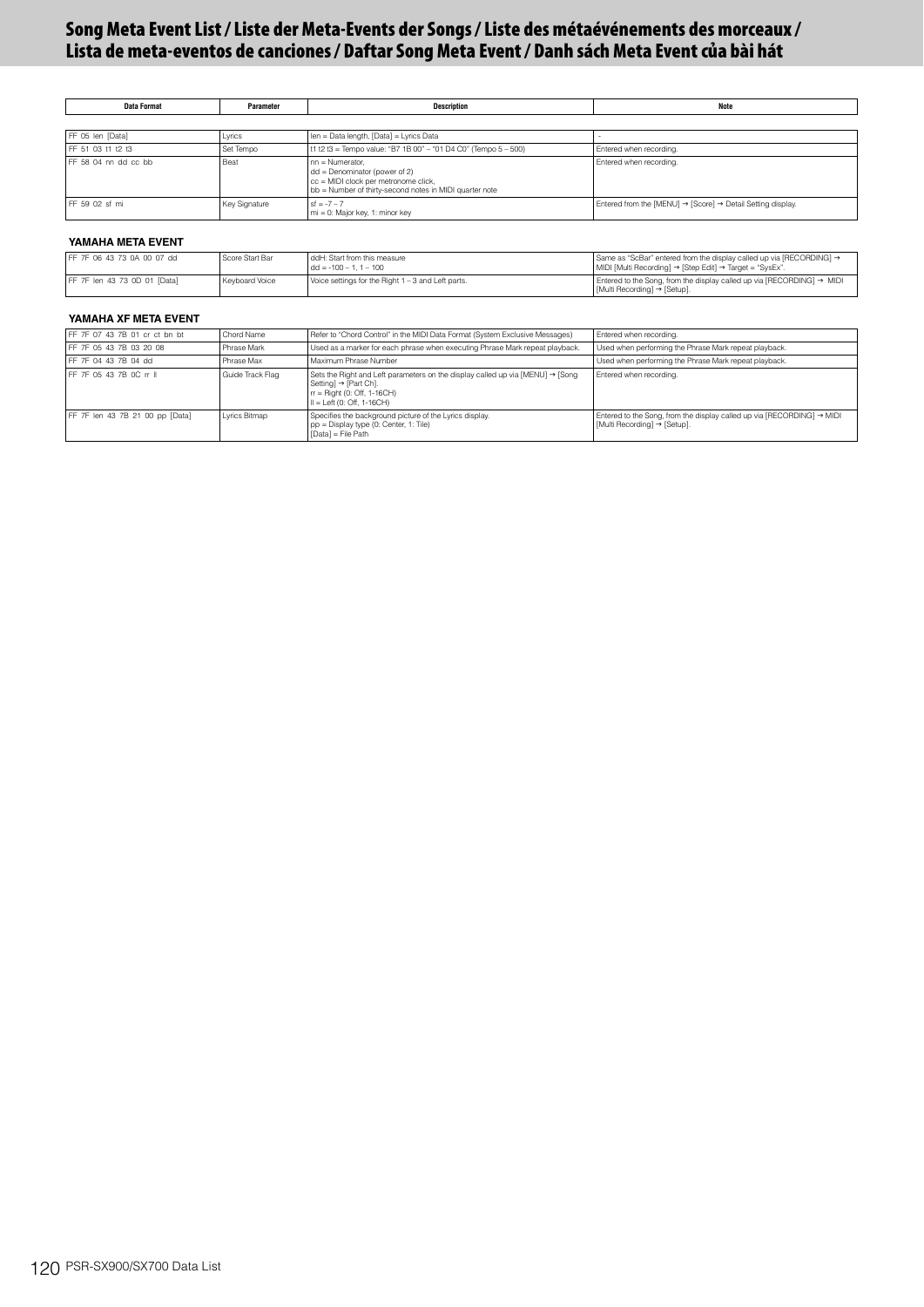# **Song System Exclusive Message List / Liste der System-Exclusive-Meldungen der Songs / Liste des messages exclusifs au système de morceaux / Lista de mensajes exclusivos del sistema de canciones / Daftar Pesan Eksklusif Sistem Lagu / Danh sách thông điệp riêng của bài hát**

| <b>Data Format</b>         | Parameter  | <b>Description</b>                                                                                                                                                                                                                                                                                  | <b>Note</b>                                                                                                                |
|----------------------------|------------|-----------------------------------------------------------------------------------------------------------------------------------------------------------------------------------------------------------------------------------------------------------------------------------------------------|----------------------------------------------------------------------------------------------------------------------------|
| Guide                      |            |                                                                                                                                                                                                                                                                                                     |                                                                                                                            |
| F0 43 73 01 1F 00 cc dd F7 | Guide Mode | $cch = Part Select No$<br>$00H$ (TRACK1 = ON, TRACK2 = ON)<br>$01H$ (TRACK1 = OFF, TRACK2 = ON)<br>$02H$ (TRACK1 = ON, TRACK2 = OFF)<br>$03H$ (TRACK1 = OFF, TRACK2 = OFF)<br>$ddH = Mode$<br>$00H = Guide OFF$<br>$01H =$ Follow Lights<br>$02H = Any Key$<br>03H = Karao-Key<br>$06 = Your Tempo$ | Entered to the Song, from the display called up via [RECORDING] → MIDI [Multi<br>$\text{Recording}$ $\rightarrow$ [Setup]. |

#### **Score**

| F0 43 73 01 50 12 00 00 dd F7 | Left Part indication On/Off  | 00H: OFF, 7FH: ON                                             | Entered to the Song, from the display called up via [RECORDING] → MIDI [Multi<br>Recording] → [Setup]. |
|-------------------------------|------------------------------|---------------------------------------------------------------|--------------------------------------------------------------------------------------------------------|
| F0 43 73 01 50 12 00 01 dd F7 | Right Part indication On/Off | 00H: OFF, 7FH: ON                                             |                                                                                                        |
| F0 43 73 01 50 12 00 02 dd F7 | Lyrics indication On/Off     | 00H: OFF, 7FH: ON                                             |                                                                                                        |
| F0 43 73 01 50 12 00 03 dd F7 | Chord indication On/Off      | 00H: OFF, 7FH: ON                                             |                                                                                                        |
| F0 43 73 01 50 12 00 04 dd F7 | N.Name indication On/Off     | 00H: OFF, 7FH: ON                                             |                                                                                                        |
| F0 43 73 01 50 12 00 05 dd F7 | Size designation             | 00H: SMALL, 01H: MIDDLE, 02H: LARGE, 03H: X-LARGE             |                                                                                                        |
| F0 43 73 01 50 12 00 06 dd F7 | Left Ch                      | 00H - 0FH: CH, 7EH: OFF, 7FH: AUTO                            |                                                                                                        |
| F0 43 73 01 50 12 00 07 dd F7 | Right Ch                     | 00H - 0FH: CH. 7EH: OFF. 7FH: AUTO                            |                                                                                                        |
| F0 43 73 01 50 12 00 08 dd F7 | Quantize triplet On/Off      | 00H: Triplet OFF, 7FH: Triplet ON                             |                                                                                                        |
| F0 43 73 01 50 12 00 09 dd F7 | Quantize                     | 00H: Quarter, 01H: Eighth, 02H: Sixteenth, 03H: Thirty-second |                                                                                                        |
| F0 43 73 01 50 12 00 0A dd F7 | NoteName                     | 00H: ABC, 01H: Fixed Do, 02H: Movable Do                      |                                                                                                        |
| F0 43 73 01 50 12 00 0B dd F7 | Color Note                   | 00H: OFF. 7FH: ON                                             |                                                                                                        |

#### **Style**

| F0 43 73 01 51 00 00 00 03 10 00 dd F7    | <b>STYLE SPLIT POINT</b> | dd = STYLE SPLIT POINT (Note Number) | Entered to the Song, from the display called up via [RECORDING] $\rightarrow$ MIDI [Multi<br>$Recording] \rightarrow [Setup]$ . |
|-------------------------------------------|--------------------------|--------------------------------------|---------------------------------------------------------------------------------------------------------------------------------|
| F0 43 73 01 51 05 00 03 04 00 00 dd dd F7 | Style No.                | $dd dd = Stvle No.$                  | Entered when recording.                                                                                                         |
| F0 43 7E 00 ss dd F7                      | Section Control          | Refer to the MIDI Data Format.       | Entered when recording.                                                                                                         |